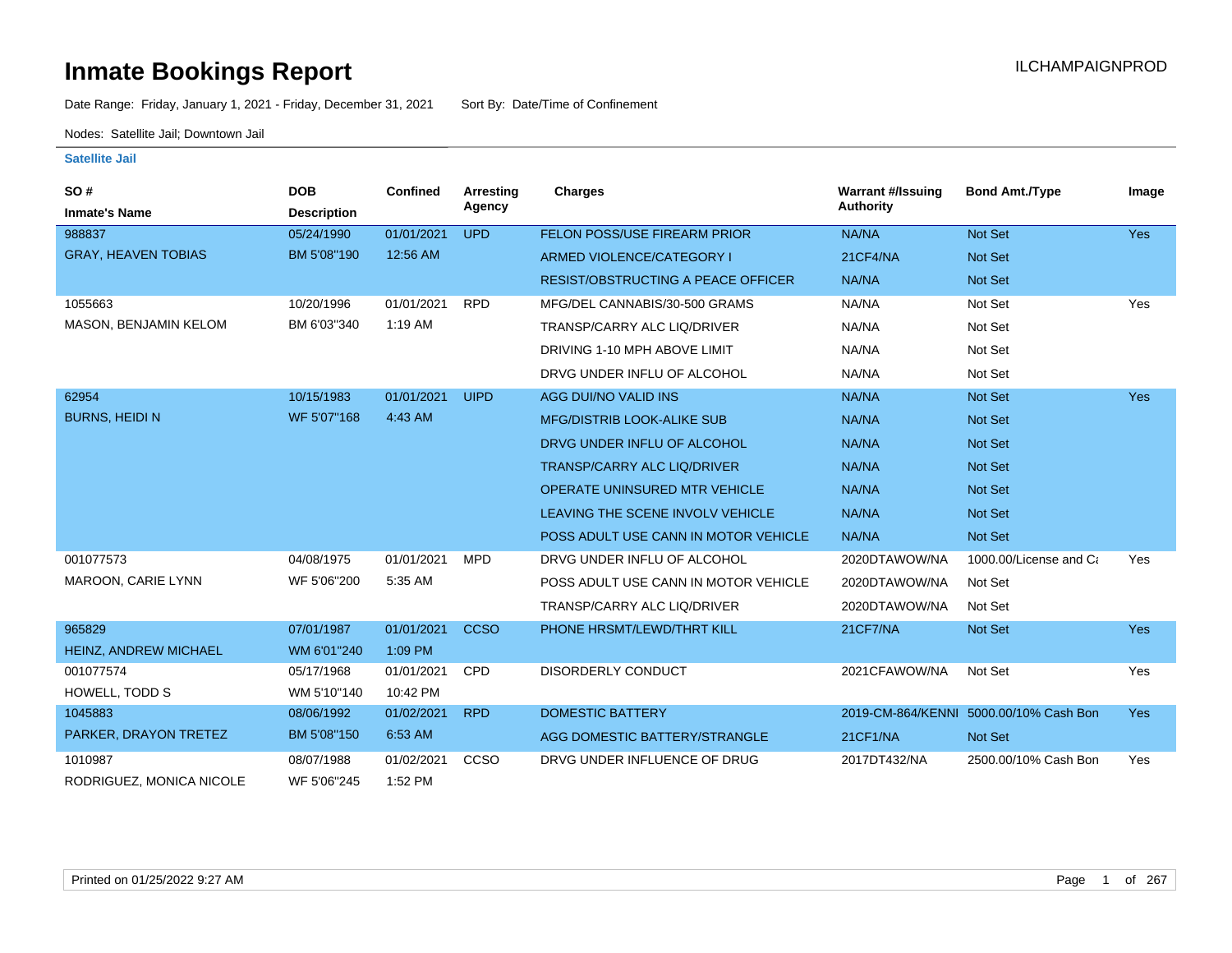Date Range: Friday, January 1, 2021 - Friday, December 31, 2021 Sort By: Date/Time of Confinement

Nodes: Satellite Jail; Downtown Jail

| SO#                            | <b>DOB</b>         | <b>Confined</b> | Arresting   | <b>Charges</b>                            | <b>Warrant #/Issuing</b>           | <b>Bond Amt./Type</b> | Image      |
|--------------------------------|--------------------|-----------------|-------------|-------------------------------------------|------------------------------------|-----------------------|------------|
| <b>Inmate's Name</b>           | <b>Description</b> |                 | Agency      |                                           | <b>Authority</b>                   |                       |            |
| 1006612                        | 08/11/1988         | 01/02/2021      | <b>CPD</b>  | <b>BURGLARY</b>                           | NA/NA                              | Not Set               | <b>Yes</b> |
| <b>HEDRICK, WESLEY DAUVIN</b>  | BM 5'02"132        | 3:36 PM         |             | <b>BURGLARY</b>                           | 20CFAWOW/NA                        | Not Set               |            |
|                                |                    |                 | <b>CPD</b>  | CRIMINAL DAMAGE/\$10K-100K                | NA/NA                              | No Bond               |            |
| 001077575                      | 10/01/1973         | 01/02/2021      | <b>ISP</b>  | DRVG UNDER INFLU OF ALCOHOL               | 2021DTAWOW/NA                      | Not Set               | Yes        |
| FRANCISCO, ELICEO JUAN         | SM 5'09"175        | 10:47 PM        |             | DRVG UNDER INFLU OF ALCOHOL               | NA/NA                              | Not Set               |            |
|                                |                    |                 |             | DRIVING/NO LICENSE/PERMIT/AGE             | NA/NA                              | Not Set               |            |
|                                |                    |                 |             | <b>IMPROPER USE OF DESIGNATED LN</b>      | NA/NA                              | Not Set               |            |
|                                |                    |                 |             | AGG DUI/NO VALID DL                       | 2021CFAWOW/NA                      | Not Set               |            |
|                                |                    |                 |             | SPEEDING 26-34 MPH OVER LIMIT             | NA/NA                              | Not Set               |            |
| 1073239                        | 02/21/1996         | 01/02/2021      | <b>RPD</b>  | <b>DOMESTIC BATTERY</b>                   | 2021-CM-AWOW/NA Not Set            |                       | <b>Yes</b> |
| TROCHE, ACHANTI NICOLE         | SF 5'08"165        | 11:54 PM        |             |                                           |                                    |                       |            |
| 001077576                      | 12/26/2000         | 01/03/2021      | <b>UPD</b>  | DOMESTIC BATTERY                          | U21-28/NA                          | Not Set               | Yes        |
| BRADLEY, VICTORIA              | BF 5'02"176        | 2:05 AM         |             |                                           |                                    |                       |            |
| 991084                         | 02/09/1989         | 01/03/2021      | <b>UPD</b>  | <b>DOMESTIC BATTERY</b>                   | 2021CMAWOW/NA                      | Not Set               | <b>Yes</b> |
| <b>WILCHER, COREY LAVEL</b>    | BM 5'08"155        | 5:58 AM         |             | CAUSE CHILD ENDANGERED/DEATH              | 2021CMAWOW/NA                      | <b>Not Set</b>        |            |
| 1076024                        | 09/10/1998         | 01/04/2021      | CPD         | ROBBERY/VIC HANDICAP OR 60+ YR            | 2020CF1463/NA                      | 200000.00/10% Cash B  | Yes        |
| KIMES, LUTHER RAYMOND, III     | BM 5'10"180        | 12:20 AM        |             | ARMED HABITUAL CRIMINAL                   | 20CF411/WEBBER                     | No Bond               |            |
|                                |                    |                 | <b>CCSO</b> | RESIDENTIAL BURGLARY                      | 21CF193/NA                         | 25000.00/10% Cash Bo  |            |
| 1044769                        | 03/18/1983         | 01/04/2021      | <b>CPD</b>  | <b>ASSAULT</b>                            | 2021-CM-AWOW/NA 100.00/Full Amount |                       | Yes        |
| <b>GIST, DERRICK RANDLE</b>    | BM 6'01"254        | 1:31 AM         |             |                                           |                                    |                       |            |
| 1022441                        | 12/10/1993         | 01/04/2021      | CPD         | <b>RESIST/OBSTRUCTING A PEACE OFFICER</b> | NA/NA                              | Not Set               | Yes        |
| PICKENS, DONTRELL DEMAR        | BM 5'09"200        | 9:38 AM         |             | <b>CRIMINAL TRESPASS TO LAND</b>          | 2021CFAWOW/NA                      | Not Set               |            |
|                                |                    |                 |             | POSS DRUG PARAPHERNALIA                   | 2021CFAWOW/NA                      | Not Set               |            |
|                                |                    |                 |             | AGG BATTERY/PEACE OFFICER                 | 2021CF12/NA                        | Not Set               |            |
| 1049731                        | 12/01/1992         | 01/04/2021      | <b>CCSO</b> | DRIVING DURING REVOCATION                 | 20 TR 9931/NA                      | No Bond               | <b>Yes</b> |
| MURRY, ANTONIO LAMONT          | BM 5'10"186        | 9:55 AM         |             |                                           |                                    |                       |            |
| 63176                          | 08/13/1982         | 01/04/2021      | <b>UPD</b>  | DOMESTIC BATTERY                          | 2021CF10/NA                        | No Bond               | Yes        |
| <b>FARRIS, JONATHAN LESLIE</b> | WM 5'07"160        | 10:06 AM        |             |                                           |                                    |                       |            |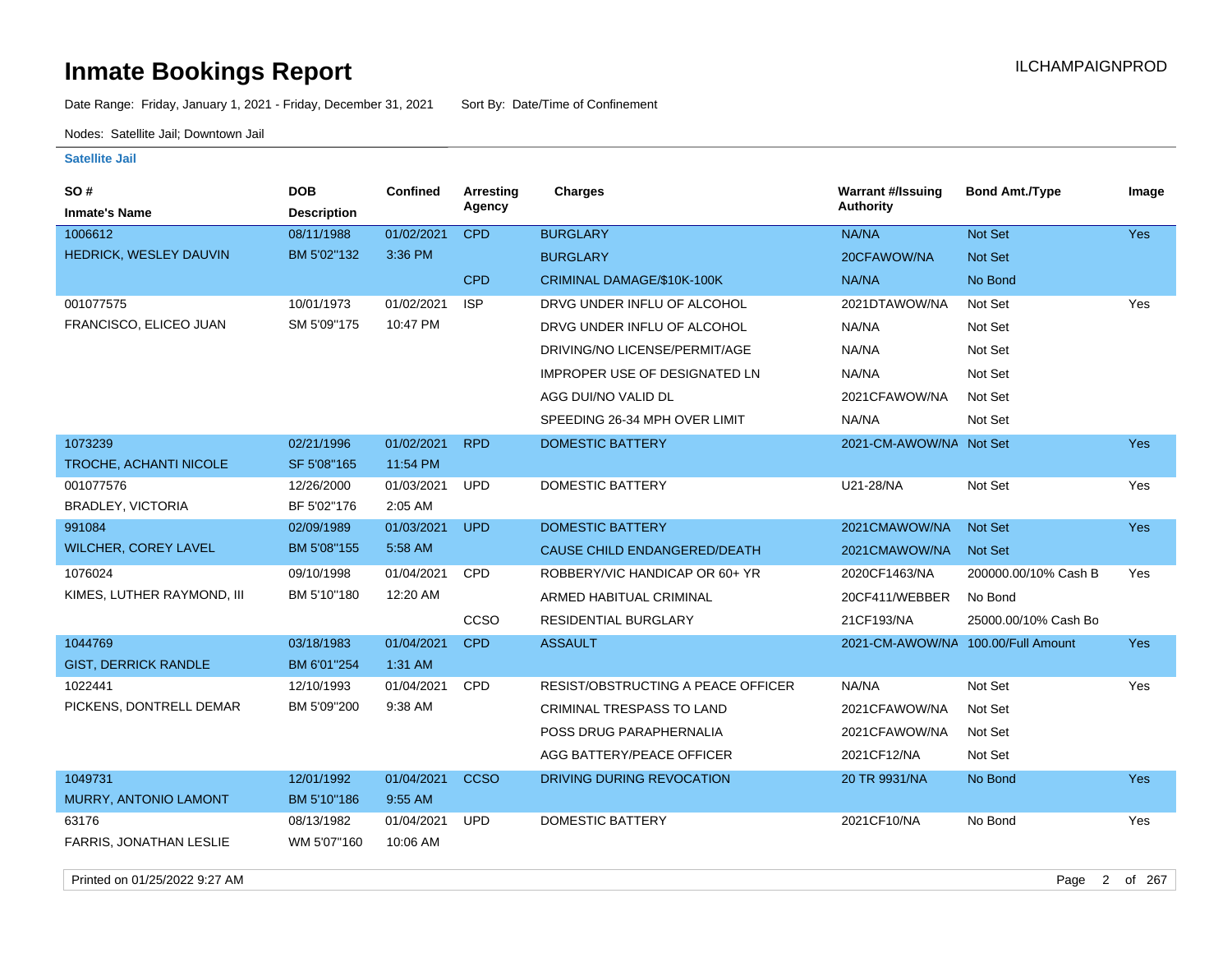Date Range: Friday, January 1, 2021 - Friday, December 31, 2021 Sort By: Date/Time of Confinement

Nodes: Satellite Jail; Downtown Jail

| SO#                                      | <b>DOB</b>         | Confined   | <b>Arresting</b> | Charges                                   | <b>Warrant #/Issuing</b> | <b>Bond Amt./Type</b>                | Image      |
|------------------------------------------|--------------------|------------|------------------|-------------------------------------------|--------------------------|--------------------------------------|------------|
| <b>Inmate's Name</b>                     | <b>Description</b> |            | Agency           |                                           | <b>Authority</b>         |                                      |            |
| 1043738                                  | 08/22/1989         | 01/04/2021 | <b>CCSO</b>      | AGG DOMESTIC BATTERY/STRANGLE             | 2019CF1848/NA            | 25000.00/10% Cash Bo                 | <b>Yes</b> |
| <b>GARCIA-PEREZ, JOSE GILBERTO</b>       | WM 5'02"150        | 2:37 PM    |                  |                                           |                          |                                      |            |
| 977117                                   | 01/23/1990         | 01/04/2021 | CCSO             | DRIVING ON SUSPENDED LICENSE              | 20TR7379/NA              | No Bond                              | Yes        |
| FINLEY, MICHAEL EUGENE                   | BM 5'07"170        | 3:19 PM    |                  |                                           |                          |                                      |            |
| 62222                                    | 08/25/1984         | 01/04/2021 | <b>CPD</b>       | CRIM DMG TO PROP \$500-10K                | 2021CF13/NA              | Not Set                              | <b>Yes</b> |
| <b>BOURLAND, ANDREW</b>                  | WM 5'08"160        | 10:23 PM   |                  |                                           |                          |                                      |            |
| 993660                                   | 11/18/1983         | 01/05/2021 | <b>CPD</b>       | CRIMINAL TRESPASS TO LAND                 | 2021CMAWOW/NA            | Not Set                              | Yes        |
| TORRES-NEGRON, JUAN CARLOS               | WM 5'11"170        | 12:27 AM   |                  | AGG BATTERY/PEACE OFFICER                 | 2021CF11/NA              | Not Set                              |            |
|                                          |                    |            |                  | RESIST/OBSTRUCTING A PEACE OFFICER        | NA/NA                    | Not Set                              |            |
| 1047579                                  | 07/06/1988         | 01/05/2021 | <b>CCSO</b>      | DOMESTIC BTRY/PHYSICAL CONTACT            |                          | 2020CM804/JUDGE 10000.00/10% Cash Bo | Yes        |
| <b>BUTLER, TAMYRA COSHAWN</b>            | BF 5'06"170        | 1:37 AM    |                  |                                           |                          |                                      |            |
| 001077578                                | 06/05/1976         | 01/05/2021 | <b>ISP</b>       | AGG DUI/NO VALID INS                      | 2021CF22/NA              | Not Set                              | Yes        |
| REED, TAURENCE VERNELL                   | BM 6'00"230        | 2:08 AM    |                  |                                           |                          |                                      |            |
| 56066                                    | 03/27/1978         | 01/05/2021 | <b>CCSO</b>      | <b>DOMESTIC BATTERY</b>                   | 2020CM793/JUDGE          | 5000.00/10% Cash Bon                 | <b>Yes</b> |
| <b>JOHNSON, MARION MARIE</b>             | BF 5'09"240        | 2:17 AM    |                  |                                           |                          |                                      |            |
| 001077579                                | 03/22/1968         | 01/05/2021 | CPD              | <b>BURGLARY</b>                           | NA/NA                    | Not Set                              | Yes        |
| <b>BROMM, RUSSELL DEAN</b>               | WM 6'00"200        | 7:01 AM    |                  |                                           |                          |                                      |            |
| 1072855                                  | 11/17/1956         | 01/05/2021 | <b>CCSO</b>      | CRIM DAMAGE/\$500-10K/SCHOOL              | 20CF745/WEBBER           | 30000.00/10% Cash Bo                 | <b>Yes</b> |
| RADKE, ROSS BLAKE                        | WM 6'00"240        | 11:05 AM   |                  |                                           |                          |                                      |            |
| 1018325                                  | 05/06/1993         | 01/05/2021 | <b>UPD</b>       | AGGRAVATED DOMESTIC BATTERY               | 2021CF24/NA              | Not Set                              | Yes        |
| MCFARLAND, KENTRELL LAMONT               | BM 6'02"250        | 12:00 PM   |                  | DRIVING ON SUSPENDED LICENSE              | 2020TR10037/NA           | 0.00/Category B Bond                 |            |
|                                          |                    |            | <b>UPD</b>       | HOME INVASION/CAUSE INJURY                | 19CF1084/ROSENB/ No Bond |                                      |            |
| 994171                                   | 06/21/1991         | 01/05/2021 | <b>CCSO</b>      | <b>UNLWFL POSS 3+ CR/DEBIT CARDS</b>      | 2020-CF-390/NA           | No Bond                              | Yes        |
| <b>EHMEN, LACI CHRISTINE</b>             | WF 5'07"160        | 12:02 PM   |                  |                                           |                          |                                      |            |
| 45834                                    | 03/01/1971         | 01/05/2021 | <b>UIPD</b>      | PAROLE REVOCATION                         | DT2008174/NA             | No Bond                              | Yes        |
| BURROWS, BENJAMIN WESLEY, JR WM 5'08"155 |                    | 1:53 PM    |                  |                                           |                          |                                      |            |
| 989184                                   | 11/09/1985         | 01/06/2021 | <b>CPD</b>       | <b>RETAIL THEFT</b>                       | 21CF29/NA                | <b>Not Set</b>                       | <b>Yes</b> |
| PORTER, DEANDRE LAVELL                   | BM 5'05"140        | 12:26 PM   |                  | <b>RESIST/OBSTRUCTING A PEACE OFFICER</b> | 21CF29/NA                | <b>Not Set</b>                       |            |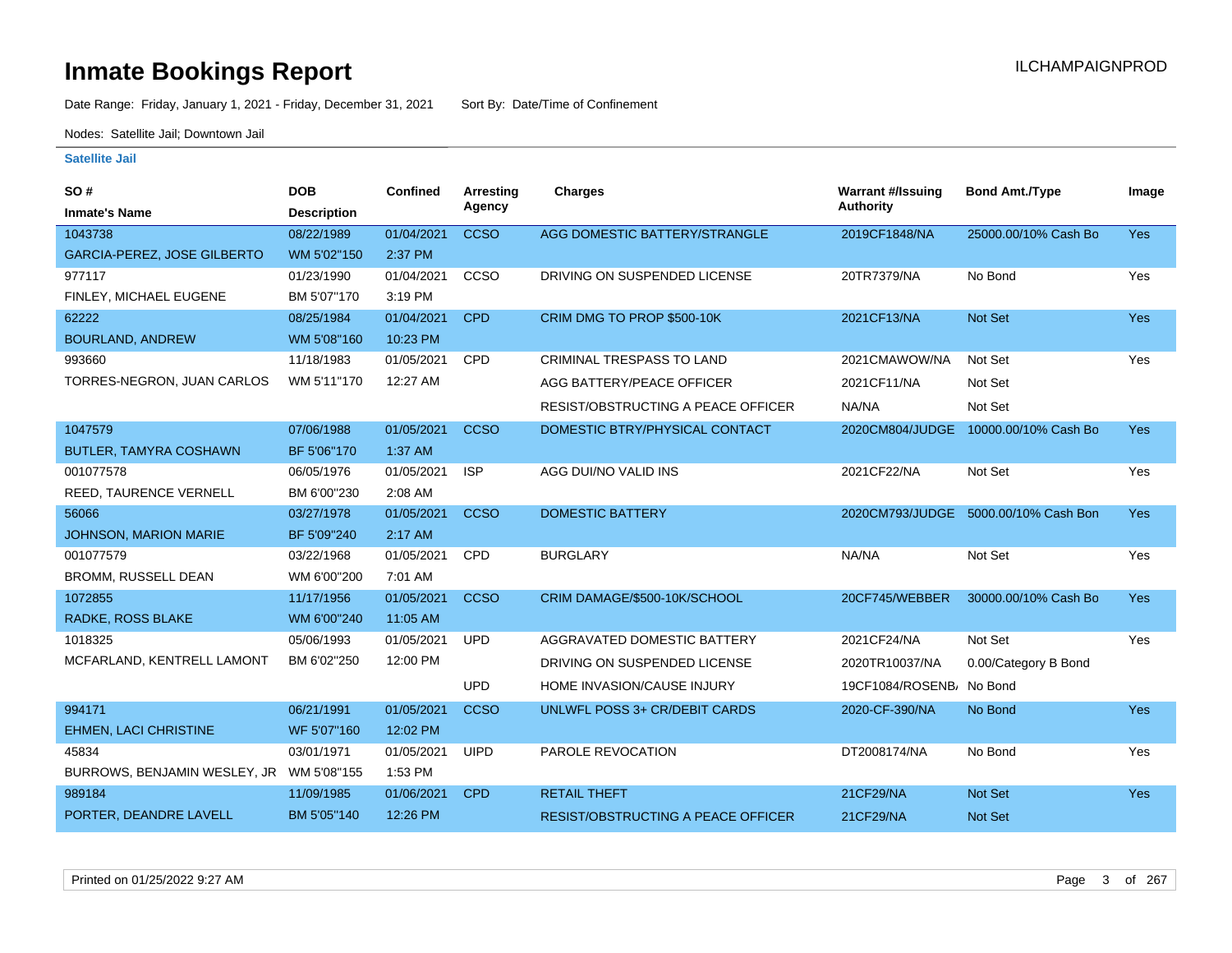Date Range: Friday, January 1, 2021 - Friday, December 31, 2021 Sort By: Date/Time of Confinement

Nodes: Satellite Jail; Downtown Jail

| SO#                              | <b>DOB</b>         | <b>Confined</b> | <b>Arresting</b> | <b>Charges</b>                     | <b>Warrant #/Issuing</b> | <b>Bond Amt./Type</b>                  | Image      |
|----------------------------------|--------------------|-----------------|------------------|------------------------------------|--------------------------|----------------------------------------|------------|
| <b>Inmate's Name</b>             | <b>Description</b> |                 | Agency           |                                    | <b>Authority</b>         |                                        |            |
| 1072729                          | 02/04/2000         | 01/07/2021      | <b>CCSO</b>      | POSSESSING A CONTROLLED SUBSTANCE  | 2019CF585/NA             | 10000.00/10% Cash Bo                   | <b>Yes</b> |
| TAYLOR, HENRY DEMETRIUS          | BM 5'09"135        | 12:21 AM        |                  |                                    |                          |                                        |            |
| 42088                            | 05/21/1971         | 01/07/2021      | <b>RPD</b>       | AGG DUI/LIC SUSP OR REVOKED        | 2019-CF-1439/NA          | No Bond                                | Yes        |
| RICHARDSON, DAMION QUABANA       | BM 5'08"190        | 2:21 AM         |                  |                                    |                          |                                        |            |
| 001077581                        | 01/04/2002         | 01/07/2021      | <b>CPD</b>       | BATTERY/MAKES PHYSICAL CONTACT     | 21CM9/NA                 | No Bond                                | <b>Yes</b> |
| <b>TAYLOR, RAVEN SIMONE</b>      | BF 5'08"250        | 2:42 AM         |                  |                                    |                          |                                        |            |
| 987064                           | 02/09/1989         | 01/07/2021      | <b>TOPD</b>      | <b>DOMESTIC BATTERY</b>            | 21CM12/NA                | Not Set                                | Yes        |
| HUTCHESON, ARTHUR GEORGE         | WM 5'09"160        | 2:00 PM         |                  |                                    |                          |                                        |            |
| 001077583                        | 09/01/1989         | 01/07/2021      | <b>CPD</b>       | <b>WARRANT OUT OF COUNTY</b>       |                          | 2018CF145/COLES ( 5000.00/10% Cash Bon | Yes        |
| <b>KRUKEWITT, CAMILLA EVELYN</b> | WF 5'07"120        | 4:25 PM         |                  |                                    |                          | 75.00/FTA Fee                          |            |
| 49673                            | 12/31/1978         | 01/07/2021      | CPD              | POSSESSING A CONTROLLED SUBSTANCE  | 2020CFAWOW/NA            | Not Set                                | Yes        |
| DALTON, JASON LEE                | WM 6'00"190        | 4:56 PM         |                  | POSSESS LOOK-ALIKE SUB/1ST         | 2020CFAWOW/NA            | Not Set                                |            |
|                                  |                    |                 |                  | POSS HYPO/SYRINGE/NEEDLES/1ST      | 2020CFAWOW/NA            | Not Set                                |            |
|                                  |                    |                 |                  | AGGRAVATED ASSAULT                 | 2020CFAWOW/NA            | Not Set                                |            |
|                                  |                    |                 |                  | <b>VEHICLE THEFT CONSPIRACY</b>    | 2020CFAWOW/NA            | Not Set                                |            |
|                                  |                    |                 |                  | POSS STOLEN VEHICLE                | 2020CFAWOW/NA            | Not Set                                |            |
|                                  |                    |                 |                  | DRIVING ON SUSPENDED LICENSE       | 2020-TR-6530/NA          | 5000.00/10% Cash Bon                   |            |
|                                  |                    |                 |                  | <b>BURGLARY</b>                    | 21CF41/NA                | Not Set                                |            |
| 1067219                          | 09/19/1998         | 01/07/2021      | <b>ISP</b>       | AGG UNLAWFUL USE WEAPON/PERSON     | 21CF39/NA                | No Bond                                | <b>Yes</b> |
| OLALUSI, JOHN TEMIDIRE           | BM 6'00"160        | 8:08 PM         |                  |                                    |                          |                                        |            |
| 58051                            | 08/10/1982         | 01/07/2021      | <b>MPD</b>       | DRVG UNDER INFLU OF ALCOHOL        | 2020-DT-AWOW/NA Not Set  |                                        | Yes        |
| PASLEY, SHAWN PATRICK            | WM 5'07"200        | 11:12 PM        |                  | DRIVING ON SUSPENDED LICENSE       | 2020-TR-AWOW/NA Not Set  |                                        |            |
|                                  |                    |                 |                  | <b>IMPROPER TRAFFIC LANE USAGE</b> | 2020-TR-AWOW/NA Not Set  |                                        |            |
|                                  |                    |                 |                  | DRVG UNDER INFLU/BAC 0.08          | 2020-DT-AWOW/NA Not Set  |                                        |            |
|                                  |                    |                 |                  | AGG DUI/LIC SUSP OR REVOKED        | 21CF40/NA                | Not Set                                |            |
| 1074839                          | 12/17/1996         | 01/08/2021      | <b>CPD</b>       | CRIMINAL DAMAGE/\$10K-100K         | 2021CFAWOW/NA            | <b>Not Set</b>                         | <b>Yes</b> |
| <b>OLAFSSON, OLAFUR AXEL</b>     | WM 6'01"240        | 7:27 AM         |                  |                                    |                          |                                        |            |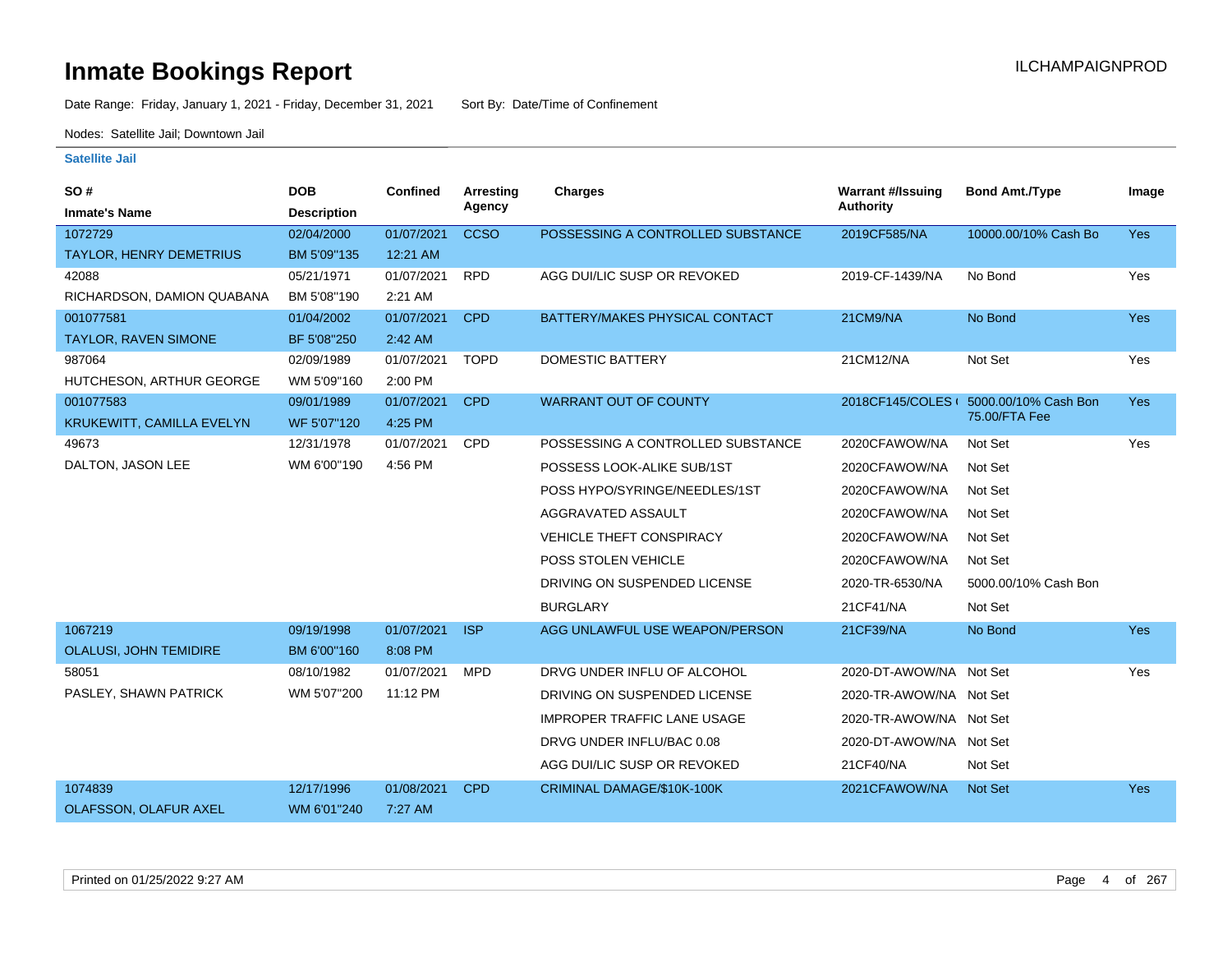Date Range: Friday, January 1, 2021 - Friday, December 31, 2021 Sort By: Date/Time of Confinement

Nodes: Satellite Jail; Downtown Jail

| SO#                                      | <b>DOB</b>         | Confined   | <b>Arresting</b> | Charges                             | <b>Warrant #/Issuing</b>           | <b>Bond Amt./Type</b>                 | Image      |
|------------------------------------------|--------------------|------------|------------------|-------------------------------------|------------------------------------|---------------------------------------|------------|
| <b>Inmate's Name</b>                     | <b>Description</b> |            | Agency           |                                     | <b>Authority</b>                   |                                       |            |
| 001077584                                | 11/18/2001         | 01/08/2021 | <b>RPD</b>       | <b>DEFACE FIREARM ID MARKINGS</b>   | NA/NA                              | Not Set                               | <b>Yes</b> |
| GONZALEZ, ADRIAN JACHOBE                 | SM 5'07"180        | 1:32 PM    |                  | ARMED VIOLENCE/CATEGORY II          | NA/NA                              | Not Set                               |            |
|                                          |                    |            |                  | MFG/DEL CANNABIS/30-500 GRAMS       | 2021CFAWOW/NA                      | <b>Not Set</b>                        |            |
| 36242                                    | 02/07/1973         | 01/08/2021 | <b>UPD</b>       | DRIVING ON REVOKED LICENSE          | 21TRAWOW/NA                        | Not Set                               | Yes        |
| BRUMFIELD, MICHAEL ANTHONY               | BM 5'11"190        | 6:30 PM    |                  | AGG BATTERY/PUBLIC PLACE            | 21CF43/NA                          | Not Set                               |            |
| 001077585                                | 08/07/2000         | 01/08/2021 | <b>UPD</b>       | <b>DOMESTIC BATTERY</b>             | 2021-CM-AWOW/NA Not Set            |                                       | <b>Yes</b> |
| <b>WERTZ, LYDIA RENAE</b>                | WF 5'06"120        | 7:13 PM    |                  |                                     |                                    |                                       |            |
| 969709                                   | 05/30/1988         | 01/08/2021 | <b>TOPD</b>      | CRIM DMG TO PROP \$500-10K          | 2020CF1457/NA                      | 0.00/Category B Bond                  | Yes        |
| TUFTE, BRYCE M                           | WM 5'09"140        | 7:37 PM    |                  |                                     |                                    |                                       |            |
| 001077587                                | 02/01/1979         | 01/08/2021 | <b>CCSO</b>      | PAROLE REVOCATION                   | DT2008933/NA                       | No Bond                               | <b>Yes</b> |
| <b>MADISON, DONALD</b>                   | WM 5'07"150        | 10:11 PM   |                  |                                     |                                    |                                       |            |
| 001077588                                | 03/03/1970         | 01/09/2021 | <b>ISP</b>       | DRVG UNDER INFLU OF ALCOHOL         | 2020 DT AWOW/NA                    | 1000.00/License and Ca                | Yes        |
| TANQUARY, LISA LORAINE                   | WF 5'02"90         | 12:21 AM   |                  | <b>FAIL TO REDUCE SPEED</b>         | 2021 TR AWOW/NA Not Set            |                                       |            |
|                                          |                    |            |                  | OPERATE UNINSURED MTR VEHICLE       | 2021 TR AWOW/NA Not Set            |                                       |            |
| 528740                                   | 02/19/1987         | 01/09/2021 | <b>UPD</b>       | <b>DOMESTIC BATTERY</b>             | 2020CMAWOW/NA                      | <b>Not Set</b>                        | <b>Yes</b> |
| DAVIS, UNIQUE JANNEH                     | BF 5'03"170        | 12:55 AM   |                  |                                     |                                    |                                       |            |
| 001077390                                | 09/13/1985         | 01/09/2021 | <b>UPD</b>       | <b>CRIM TRESPASS REMAIN ON LAND</b> |                                    | 2020CM447/VERMIL 1500.00/10% Cash Bon | Yes        |
| TURMAN, GEORGE KEVION, III               | BM 5'04"150        | 1:39 AM    |                  |                                     |                                    |                                       |            |
| 1019976                                  | 03/15/1988         | 01/09/2021 | <b>CPD</b>       | DUI ALC/INTOX COMPOUND/DRUG         | 2021DTAWOW/NA                      | <b>Not Set</b>                        | <b>Yes</b> |
| GOODEN-ATKINS, CORDON DWIGH' BM 5'08"160 |                    | 5:31 AM    |                  | DRVG UNDER INFLU OF ALCOHOL         | 2021DTAWOW/NA                      | <b>Not Set</b>                        |            |
| 001077589                                | 10/01/1967         | 01/09/2021 | CCSO             | OBSTRUCT JUST/INDUCE WITNESS        | 20CM3/LIVINGSTON Not Set           |                                       | Yes        |
| RAINEY, FELICIA                          | BF 5'04"110        | 3:02 PM    |                  |                                     |                                    |                                       |            |
| 29311                                    | 10/26/1968         | 01/09/2021 | <b>UPD</b>       | POSSESS DRUG PARAPHERNALIA          | 2021-CM-AWOW/NA 100.00/Full Amount |                                       | Yes        |
| ALVIS, JUSTIN BRADLEY                    | WM 5'11"250        | 9:46 PM    |                  | <b>WARRANT OUT OF COUNTY</b>        | 2019-CF-279/NA                     | 15000.00/10% Cash Bo                  |            |
|                                          |                    |            | <b>CCSO</b>      | PROBATION VIOLATION                 | 19CF1456/NA                        | Not Set                               |            |
| 23690                                    | 03/24/1964         | 01/09/2021 | <b>UPD</b>       | <b>VIOLATE ORDER PROTECTION</b>     | 21CMAWOW/NA                        | Not Set                               | Yes        |
| MCCOY, JERRY JR                          | BM 5'11"180        | 10:57 PM   |                  |                                     |                                    |                                       |            |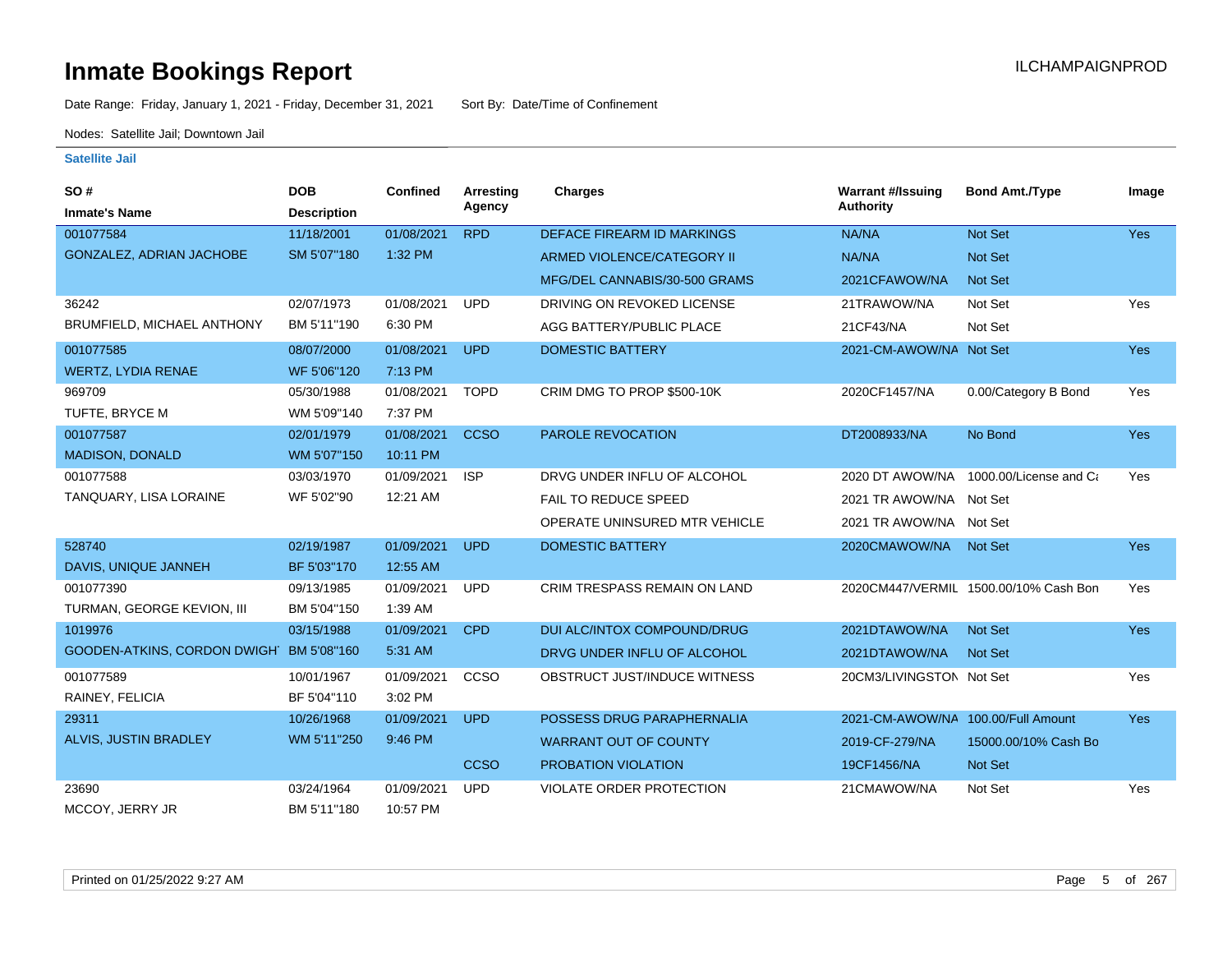# **Inmate Bookings Report Institute Bookings Report ILCHAMPAIGNPROD**

Date Range: Friday, January 1, 2021 - Friday, December 31, 2021 Sort By: Date/Time of Confinement

Nodes: Satellite Jail; Downtown Jail

| SO#<br><b>Inmate's Name</b>   | <b>DOB</b><br><b>Description</b> | <b>Confined</b> | Arresting<br>Agency | <b>Charges</b>                                                    | <b>Warrant #/Issuing</b><br><b>Authority</b> | <b>Bond Amt./Type</b> | Image      |
|-------------------------------|----------------------------------|-----------------|---------------------|-------------------------------------------------------------------|----------------------------------------------|-----------------------|------------|
| 1048670                       | 12/07/1990                       | 01/10/2021      | <b>CCSO</b>         | <b>DOMESTIC BATTERY</b>                                           | 2021CMAWOW/NA                                | <b>Not Set</b>        | <b>Yes</b> |
| <b>WILLIAMS, RYAN WAYNE</b>   | BM 6'00"180                      | 5:37 AM         |                     |                                                                   |                                              |                       |            |
| 001077591                     | 05/01/2001                       | 01/10/2021      | <b>UPD</b>          | CRIM DAMAGE TO PROPERTY <\$500                                    | NA/NA                                        | Not Set               | Yes        |
| TYE, TRESHAUN CORTEZ          | BM 5'09"170                      | 5:09 PM         |                     | AGGRAVATED BATTERY                                                | 21CF42/NA                                    | Not Set               |            |
| 66194                         | 01/28/1985                       | 01/10/2021      | <b>CPD</b>          | VIO ORDER/PRIOR VIO OF ORDER                                      | 2020CF1480/DILL                              | 10000.00/10% Cash Bo  | <b>Yes</b> |
| PEETE, JASON T                | BM 5'06"170                      | 8:33 PM         |                     |                                                                   |                                              |                       |            |
| 001077594                     | 02/10/1986                       | 01/11/2021      | <b>RPD</b>          | BRING CON SUBSTANCE PENAL INST                                    | 2021CFAWOW/NA                                | Not Set               | Yes        |
| PATE, SOLOMON SHABAR          | BM 6'02"230                      | 12:55 AM        |                     | POSSESSING A CONTROLLED SUBSTANCE                                 | 2021CFAWOW/NA                                | Not Set               |            |
|                               |                                  |                 |                     | <b>FUGITIVE FROM JUSTICE</b>                                      | 21CF46/NA                                    | Not Set               |            |
| 53909                         | 06/21/1971                       | 01/11/2021      | <b>RPD</b>          | AGGRAVATED ASSAULT/PUBLIC PROP                                    | NA/NA                                        | Not Set               | <b>Yes</b> |
| LEWIS, KINNEY TYRONE          | BM 6'02"265                      | 1:50 AM         |                     |                                                                   |                                              |                       |            |
| 001077598                     | 12/09/1987                       | 01/11/2021      | <b>ISP</b>          | DUI ANY AMOUNT OF DRUG                                            | 2021DTAWOW/NA                                | 100.00/Full Amount    | Yes        |
| MYLES, RONALD, JR             | BM 5'10"270                      | 4:56 AM         |                     | DRIVING 21-25 MPH ABOVE LIMIT                                     | 2021CMAWOW/NA                                | Not Set               |            |
|                               |                                  |                 |                     | POSS ADULT USE CANN IN MOTOR VEHICLE                              | 2021CMAWOW/NA                                | Not Set               |            |
| 44860                         | 08/31/1977                       | 01/11/2021      | <b>CCSO</b>         | <b>RESIDENTIAL BURGLARY</b>                                       | 2019CF1010/NA                                | No Bond               | <b>Yes</b> |
| <b>MAYFIELD, MATTHEW CARL</b> | WM 6'03"255                      | 2:11 PM         |                     | <b>RESIDENTIAL BURGLARY</b>                                       | 2019CF1241/NA                                | No Bond               |            |
|                               |                                  |                 |                     | POSS STOLEN VEHICLE > \$25,000                                    | 2020CF155/NA                                 | No Bond               |            |
| 1061216                       | 12/05/1997                       | 01/11/2021      | CCSO                | DELIVERY OF OR POSSESSION OF W/INTENT T( 19CF1752/ROSENB) No Bond |                                              |                       | Yes        |
| RUNGE, ANDRE MARSEAN          | BM 5'07"150                      | 2:18 PM         |                     |                                                                   |                                              |                       |            |
| 512917                        | 05/27/1971                       | 01/11/2021      | <b>CPD</b>          | <b>AGG DOMESTIC BATTERY</b>                                       | 2020CFAWOW/NA                                | No Bond               | <b>Yes</b> |
| <b>GARY, DENA PATRICE</b>     | BF 5'05"250                      | 7:07 PM         |                     | BATTERY/MAKES PHYSICAL CONTACT                                    | 21CM13/NA                                    | Not Set               |            |
| 977825                        | 09/30/1989                       | 01/11/2021      | CCSO                | RETAIL THEFT/DISP MERCH/<\$300                                    | 2020CFAWIW/NA                                | Not Set               | Yes        |
| GWIN, RAYMOND CHARLES         | BM 5'08"130                      | 7:40 PM         |                     | POSS DRUG PARAPHERNALIA                                           | 2020CMAWOW/NA                                | Not Set               |            |
|                               |                                  |                 |                     | PROBATION VIOLATION                                               | 19CF796/NA                                   | Not Set               |            |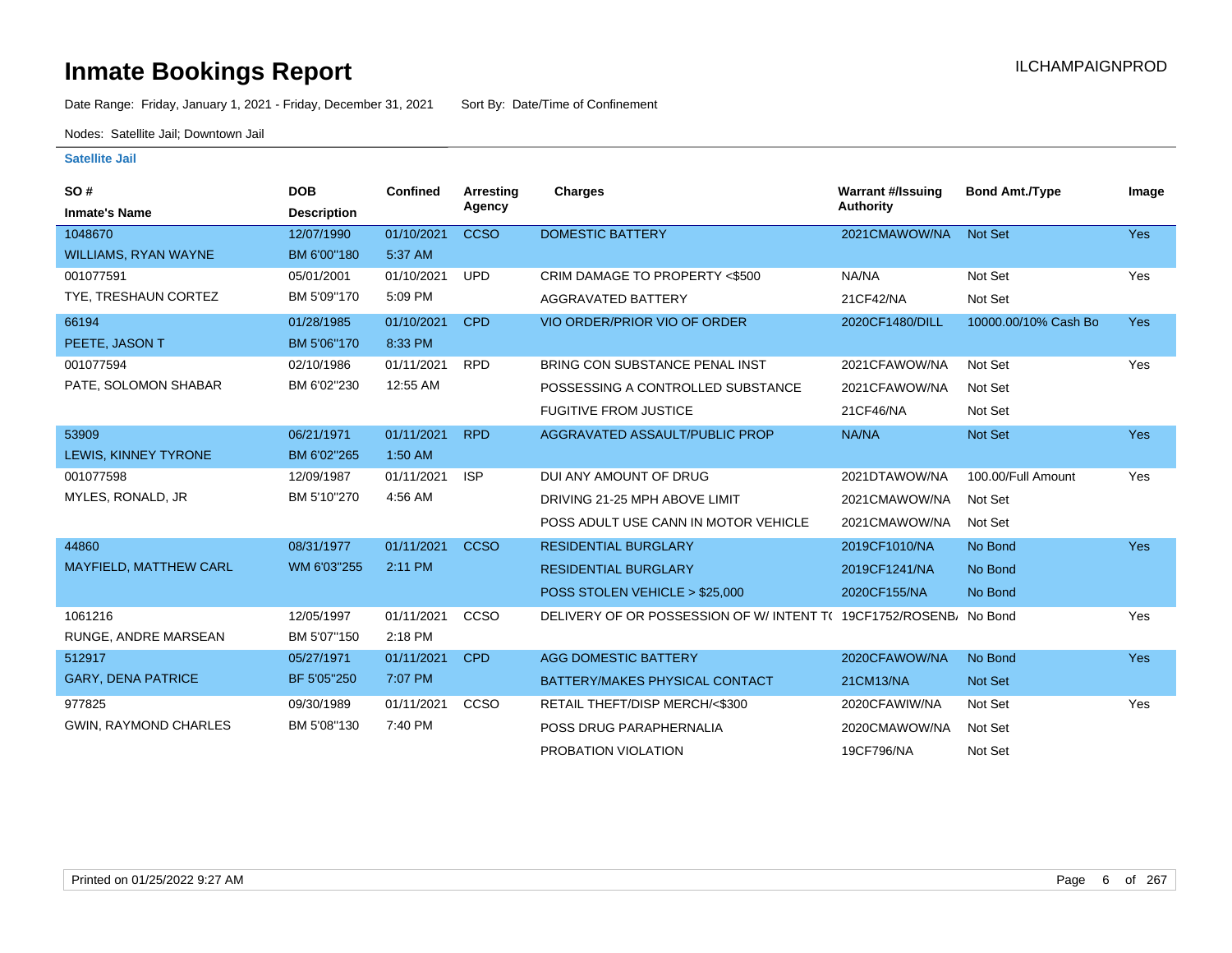Date Range: Friday, January 1, 2021 - Friday, December 31, 2021 Sort By: Date/Time of Confinement

Nodes: Satellite Jail; Downtown Jail

| SO#                            | <b>DOB</b>         | <b>Confined</b> | Arresting  | Charges                              | <b>Warrant #/Issuing</b> | <b>Bond Amt./Type</b>                 | Image      |
|--------------------------------|--------------------|-----------------|------------|--------------------------------------|--------------------------|---------------------------------------|------------|
| <b>Inmate's Name</b>           | <b>Description</b> |                 | Agency     |                                      | <b>Authority</b>         |                                       |            |
| 43969                          | 04/10/1976         | 01/12/2021      | <b>CPD</b> | <b>DOMESTIC BATTERY</b>              | 2021-CM-AWOW/NA Not Set  |                                       | <b>Yes</b> |
| <b>STAPLES, MARDISCO RICO</b>  | BM 5'07"180        | 8:52 PM         | <b>CPD</b> | UNLAWFUL POSSESSION ID CARD          | 2021 CM AWOW/NA Not Set  |                                       |            |
|                                |                    |                 |            | <b>THEFT</b>                         | 2021 CM AWOW/NA Not Set  |                                       |            |
|                                |                    |                 |            | CRIM DAMAGE TO PROPERTY <\$500       | 2021 CM AWOW/NA Not Set  |                                       |            |
|                                |                    |                 |            | <b>CRIMINAL TRESPASS TO VEHICLES</b> | 2021 CM AWOW/NA Not Set  |                                       |            |
|                                |                    |                 |            | <b>ROBBERY</b>                       | 21CF52/NA                | Not Set                               |            |
| 1071161                        | 02/02/2000         | 01/12/2021      | <b>MPD</b> | UNLAWFUL USE OF A WEAPON             | 2021CFAWOW/NA            | Not Set                               | Yes        |
| SANDERS, MARKELL LAMAR         | BM 6'01"190        | 9:23 PM         |            | PAROLE REVOCATION                    | CH2100255/NA             | No Bond                               |            |
| 001077601                      | 08/01/2002         | 01/13/2021      | <b>ISP</b> | <b>MOB ACTION/FORCE/2+ PERSONS</b>   | 2021-CF-AWOW/NA          | Not Set                               | <b>Yes</b> |
| Lando, Nkyla Naomi Taylor Ann  | BF 5'05"111        | 1:20 AM         |            | <b>AGGRAVATED BATTERY</b>            | 21CF53/NA                | Not Set                               |            |
| 001077602                      | 03/26/2002         | 01/13/2021      | <b>CPD</b> | <b>DOMESTIC BATTERY</b>              | 21CMAWOW/NA              | Not Set                               | Yes        |
| HEARNES, AMAYRA KYLIE          | WF 5'06"135        | 1:31 AM         |            | CRIM DAMAGE TO PROPERTY <\$500       | 21CMAWOW/NA              | Not Set                               |            |
| 001077603                      | 07/30/1990         | 01/13/2021      | <b>ISP</b> | AGG FLEEING POLICE/21 MPH OVER       | NA/NA                    | Not Set                               | <b>Yes</b> |
| <b>SHELTON, TRISTAN LAMARR</b> | BM 5'11"151        | 4:58 PM         |            | <b>RECKLESS DRIVING</b>              | NA/NA                    | Not Set                               |            |
|                                |                    |                 |            | <b>CAUSE CHILD ENDANGERED/DEATH</b>  | NA/NA                    | Not Set                               |            |
|                                |                    |                 |            | CAUSE CHILD ENDANGERED/DEATH         | NA/NA                    | <b>Not Set</b>                        |            |
|                                |                    |                 |            | CAUSE CHILD ENDANGERED/DEATH         | NA/NA                    | <b>Not Set</b>                        |            |
|                                |                    |                 |            | CAUSE CHILD ENDANGERED/DEATH         | NA/NA                    | Not Set                               |            |
| 001077604                      | 05/27/1976         | 01/13/2021      | CCSO       | <b>DOMESTIC BATTERY</b>              | 21CMAWOW/NA              | Not Set                               | Yes        |
| SMITH, LINDA Christina         | WF 5'07"160        | 8:46 PM         |            |                                      |                          |                                       |            |
| 970951                         | 11/04/1988         | 01/14/2021      | <b>ISP</b> | CAUSE CHILD TO BE ENDANGERED         | 2021CMAWOW/NA            | No Bond                               | <b>Yes</b> |
| <b>WINSTON, LANEE LAEL</b>     | BF 5'03"130        | 4:38 PM         |            | AID/ABET/POSS/SELL STOLEN VEH        | 21CF59/NA                | No Bond                               |            |
| 1017252                        | 10/21/1993         | 01/15/2021      | CCSO       | AGG POSS/6-10 STOLEN FIREARMS        | 2019CF198/NA             | No Bond                               | Yes        |
| <b>WILLIS, WALTER CHARLES</b>  | BM 5'06"150        | 3:28 PM         | CCSO       | DL EXPIRED MORE THAN A YEAR          |                          | 20TR011199/TAZEW 3000.00/10% Cash Bon |            |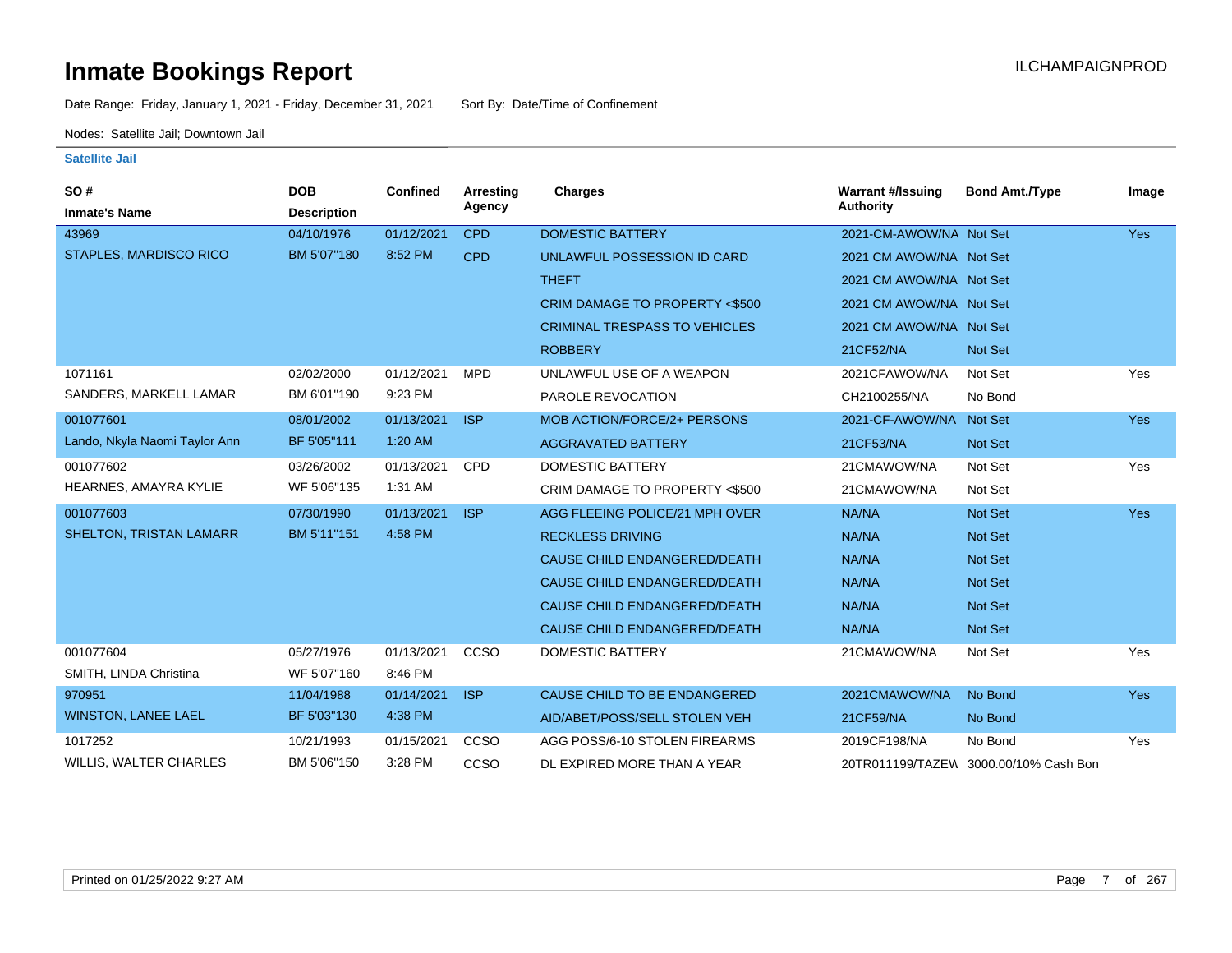Date Range: Friday, January 1, 2021 - Friday, December 31, 2021 Sort By: Date/Time of Confinement

Nodes: Satellite Jail; Downtown Jail

| <b>SO#</b>                      | <b>DOB</b>         | <b>Confined</b> | Arresting   | Charges                                   | <b>Warrant #/Issuing</b> | <b>Bond Amt./Type</b>                  | Image      |
|---------------------------------|--------------------|-----------------|-------------|-------------------------------------------|--------------------------|----------------------------------------|------------|
| <b>Inmate's Name</b>            | <b>Description</b> |                 | Agency      |                                           | Authority                |                                        |            |
| 001077607                       | 03/28/2001         | 01/15/2021      | <b>CPD</b>  | POSS ANY SUB WITH INTENT                  | 21CFAWOW/NA              | Not Set                                | Yes        |
| ROBERSON, DONTAICE JATON        | BM 5'09"175        | 4:19 PM         |             | POSS CAN/>100-500 GRAM/1ST                | 21CFAWOW/NA              | Not Set                                |            |
|                                 |                    |                 |             | UNLAWFUL USE OF A WEAPON                  | 21CFAWOW/NA              | Not Set                                |            |
|                                 |                    |                 |             | <b>RESIST/OBSTRUCTING A PEACE OFFICER</b> | 21CFAWOW/NA              | <b>Not Set</b>                         |            |
| 001077608                       | 09/13/1996         | 01/15/2021      | CPD         | DRVG UNDER INFLU OF ALCOHOL               | 2021DTAWOW/NA            | 3000.00/10% Cash Bon                   | Yes        |
| <b>BASILIO, ANTONIO MATEO</b>   | SM 4'11"150        | 6:36 PM         |             | <b>FAIL TO REDUCE SPEED</b>               | 2021TRAWOW/NA            | Not Set                                |            |
|                                 |                    |                 |             | OPERATE UNINSURED MTR VEHICLE             | 2021TRAWOW/NA            | Not Set                                |            |
|                                 |                    |                 |             | DRIVING/NEVER ISSUED LICENSE              | 2021TRAWOW/NA            | Not Set                                |            |
| 530897                          | 11/18/1986         | 01/15/2021      | <b>CCSO</b> | THEFT DECEPTION INTENT <\$500             | 2018CF265/NA             | 2500.00/10% Cash Bon                   | <b>Yes</b> |
| HEUBEL, LEANN MICHELLE          | WF 5'01"117        | 10:18 PM        |             | <b>WARRANT OUT OF COUNTY</b>              |                          | 18CF125/TAZEWELI 5000.00/10% Cash Bon  |            |
|                                 |                    |                 |             | <b>WARRANT OUT OF COUNTY</b>              |                          | 18CF246/MCLEAN C 20000.00/10% Cash Bo  |            |
|                                 |                    |                 |             | <b>WARRANT OUT OF COUNTY</b>              |                          | 19TR401/VERMILIOI 3000.00/10% Cash Bon |            |
|                                 |                    |                 |             | <b>WARRANT OUT OF COUNTY</b>              |                          | 20CF248/FORD COL 24000.00/10% Cash Bo  |            |
| 001077610                       | 10/13/1987         | 01/16/2021      | <b>ISP</b>  | <b>FUGITIVE FROM JUSTICE</b>              | 2021CFAWOW/NA            | Not Set                                | Yes        |
| SCOTT, EDWARD ALLEN             | WM 5'10"140        | 10:03 AM        |             |                                           |                          |                                        |            |
| 001077611                       | 09/11/1984         | 01/17/2021      | <b>UPD</b>  | DRVG UNDER INFLU OF ALCOHOL               |                          | 2021-DT-AWOW/NA 3000.00/10% Cash Bon   | <b>Yes</b> |
| DAVIS, GEGORY                   | BM 6'00"200        | 2:31 AM         |             |                                           |                          |                                        |            |
| 997549                          | 12/14/1991         | 01/17/2021      | <b>RPD</b>  | AGG DUI/LIC SUSP OR REVOKED               | 2020CFAWOW/NA            | Not Set                                | Yes        |
| FLOWERS, FENTON ARNEZ           | BM 6'00"178        | 2:51 AM         |             | <b>FAIL TO REDUCE SPEED</b>               | 2021TRAWOW/NA            | Not Set                                |            |
|                                 |                    |                 |             | DRVG RVK/SUSP/MDDP/NO DEVICE              | 2021TRAWOW/NA            | Not Set                                |            |
|                                 |                    |                 |             | DRVG UNDER INFLU OF ALCOHOL               | 2021DTAWOW/NA            | Not Set                                |            |
| 001077613                       | 10/02/2000         | 01/17/2021      | <b>RPD</b>  | <b>UNLWFL POSS FIREARM/&lt;18</b>         | 2021CFAWOW/NA            | <b>Not Set</b>                         | Yes        |
| HAWK, MCKINZE JOI               | WF 5'05"155        | 9:46 AM         |             |                                           |                          |                                        |            |
| 1063872                         | 05/16/1994         | 01/17/2021      | <b>RPD</b>  | UNLWFL POSS HANDGUN/DEL/<21               | 2021-CF-AWOW/NA Not Set  |                                        | Yes        |
| CARROLL, SARAH KALYNN           | WF 5'00"115        | 9:48 AM         |             |                                           |                          |                                        |            |
| 1052510                         | 12/13/1996         | 01/17/2021      | <b>RPD</b>  | POSSESSION OF STOLEN FIREARM              | NA/NA                    | Not Set                                | Yes        |
| <b>TURNER, DRAYLIN MERSHAWN</b> | BM 5'04"117        | 11:41 AM        |             | AGG BATTERY/DISCHARGE FIREARM             | 21CFAWOW/NA              | Not Set                                |            |
|                                 |                    |                 |             | FIREARM/FOID INVALID/NOT ELIG             | 21CF67/NA                | Not Set                                |            |
| Printed on 01/25/2022 9:27 AM   |                    |                 |             |                                           |                          | 8<br>Page                              | of 267     |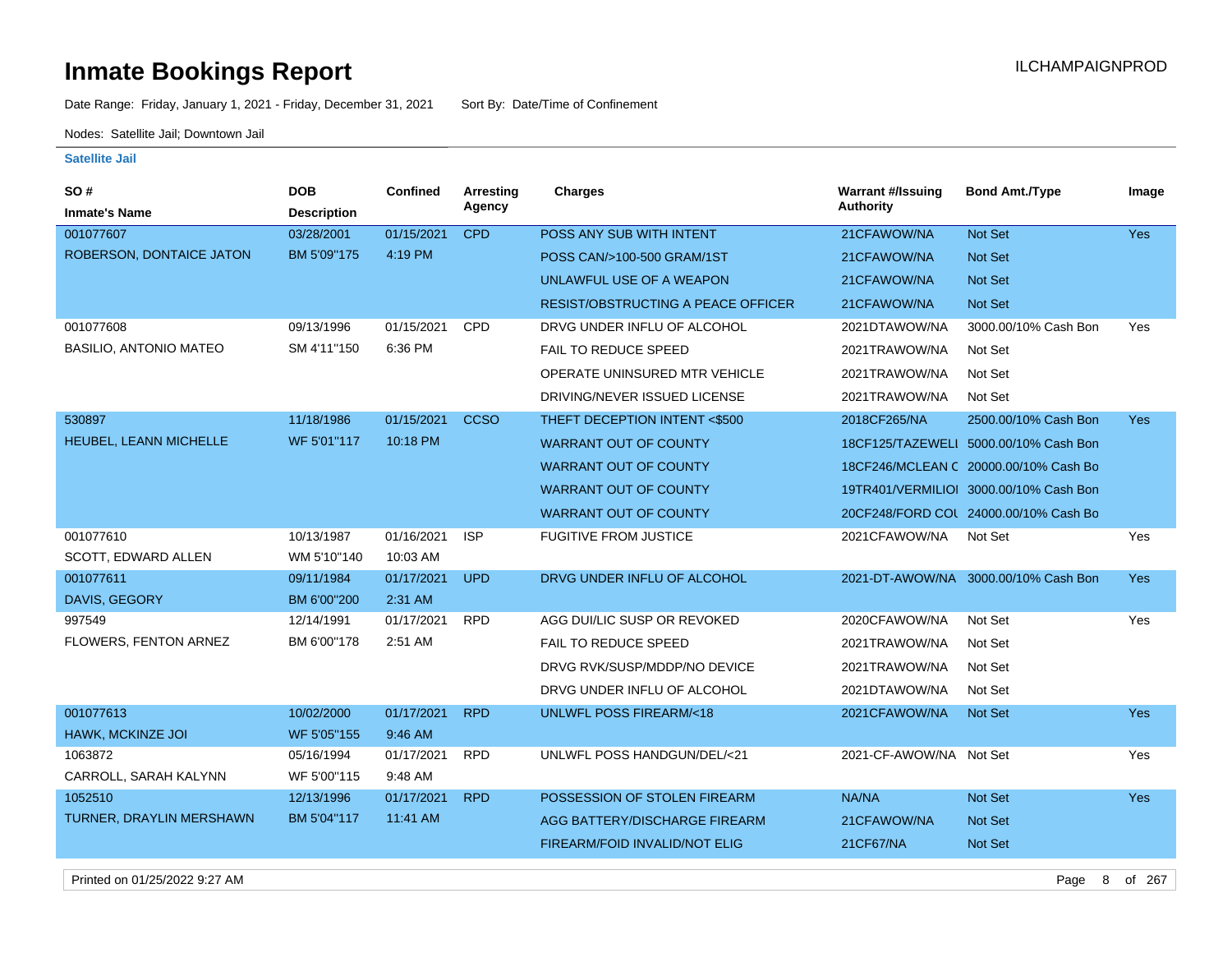Date Range: Friday, January 1, 2021 - Friday, December 31, 2021 Sort By: Date/Time of Confinement

Nodes: Satellite Jail; Downtown Jail

| SO#                                     | <b>DOB</b>         | Confined   | Arresting<br>Agency | <b>Charges</b>                     | <b>Warrant #/Issuing</b><br><b>Authority</b> | <b>Bond Amt./Type</b> | Image      |
|-----------------------------------------|--------------------|------------|---------------------|------------------------------------|----------------------------------------------|-----------------------|------------|
| <b>Inmate's Name</b>                    | <b>Description</b> |            |                     |                                    |                                              |                       |            |
| 1072114                                 | 10/23/2000         | 01/17/2021 | <b>RPD</b>          | AGG BATTERY/DISCHARGE FIREARM      | NA/NA                                        | <b>Not Set</b>        | <b>Yes</b> |
| ROBINSON, DONNELL LEVON                 | BM 5'07"120        | 2:40 PM    |                     | ATTEMPT (FIRST DEGREE MURDER)      | 2021CF65/NA                                  | Not Set               |            |
|                                         |                    |            | <b>RPD</b>          | ARMED ROBBERY/NO FIREARM           | 2020CF824/NA                                 | 75000.00/10% Cash Bo  |            |
|                                         |                    |            |                     | AGG ROBBERY/INDICATE ARM W/FIR     | 2020CF824/NA                                 | <b>Not Set</b>        |            |
|                                         |                    |            | <b>CCSO</b>         | <b>AGGRAVATED BATTERY</b>          | NA/NA                                        | 250000.00/10% Cash B  |            |
| 001077614                               | 09/22/2002         | 01/17/2021 | <b>RPD</b>          | AGG ASSAULT/DISCHARGE FIREARM      | NA/NA                                        | Not Set               | Yes        |
| ROBINSON, DONTRELL DEVON                | BM 5'02"125        | 3:08 PM    |                     | AGG BATTERY/DISCHARGE FIREARM      | NA/NA                                        | Not Set               |            |
|                                         |                    |            |                     | ATTEMPT (FIRST DEGREE MURDER)      | 21CF66/NA                                    | Not Set               |            |
| 001077615                               | 07/28/1993         | 01/17/2021 | <b>UPD</b>          | POSSESSION OF METH<5 GRAMS         | 21CFAWOW/NA                                  | Not Set               | <b>Yes</b> |
| <b>BARKLEY, BRITTANY</b>                | WF 5'02"110        | 6:54 PM    |                     |                                    |                                              |                       |            |
| 001077616                               | 03/10/1999         | 01/17/2021 | <b>CPD</b>          | AGGRAVATED DOMESTIC BATTERY        | 21CFAWOW/NA                                  | Not Set               | Yes        |
| SHACKELFORD, TRYSTEN ANDREW WM 5'09"240 |                    | 7:02 PM    |                     |                                    |                                              |                       |            |
| 001077617                               | 08/30/1985         | 01/17/2021 | <b>UPD</b>          | <b>DOMESTIC BATTERY</b>            | 21CMAWOW/NA                                  | <b>Not Set</b>        | <b>Yes</b> |
| <b>GASTON, DIANE LORRAINE</b>           | BF 4'11"125        | 9:32 PM    |                     |                                    |                                              |                       |            |
| 001077618                               | 02/16/1967         | 01/17/2021 | <b>CPD</b>          | <b>DOMESTIC BATTERY</b>            | 21CMAWOW/NA                                  | Not Set               | Yes        |
| DAVIS, LORRI ANDREAS                    | WF 5'06"160        | 11:51 PM   |                     |                                    |                                              |                       |            |
| 001077619                               | 03/15/1999         | 01/18/2021 | <b>UPD</b>          | <b>DOMESTIC BATTERY</b>            | 21CMAWOW/NA                                  | Not Set               | <b>Yes</b> |
| <b>JOHNSON, KAVON GLENN</b>             | BM 6'00"150        | 1:04 AM    |                     | <b>WARRANT OUT OF COUNTY</b>       | 14CM271/MCDONOI                              | 5000.00/10% Cash Bon  |            |
| 526260                                  | 06/18/1986         | 01/18/2021 | <b>CPD</b>          | FELON POSS/USE WEAPON/FIREARM      | 21CF63/NA                                    | No Bond               | Yes        |
| MILES, RONALD ANTHONY                   | BM 5'06"185        | 9:06 PM    |                     |                                    |                                              |                       |            |
| 001077620                               | 10/02/2001         | 01/18/2021 | <b>RPD</b>          | RESIST/OBSTRUCTING A PEACE OFFICER | 2021CMAWOW/NA                                | No Bond               | <b>Yes</b> |
| HART, DIANE JOELLA                      | WF 5'03"150        | 11:43 PM   |                     | AGGRAVATED BATTERY/PEACE OFFICER   | 21CF69/NA                                    | No Bond               |            |
| 001077621                               | 08/19/1996         | 01/19/2021 | <b>UPD</b>          | <b>RETAIL THEFT</b>                | 2021CMAWOW/NA                                | Not Set               | Yes        |
| LINDSEY, DONALD RAY                     | BM 5'08"205        | 12:12 AM   |                     | CHILD ABANDONMENT                  | 2021CMAWOW/NA                                | Not Set               |            |
|                                         |                    |            |                     | FLEEING/ATTEMPT ELUDE OFFICER      | 2021TRAWOW/NA                                | Not Set               |            |
|                                         |                    |            |                     | AGG ASLT/OP MOTOR VEH/STRUCK       | 21CF64/NA                                    | Not Set               |            |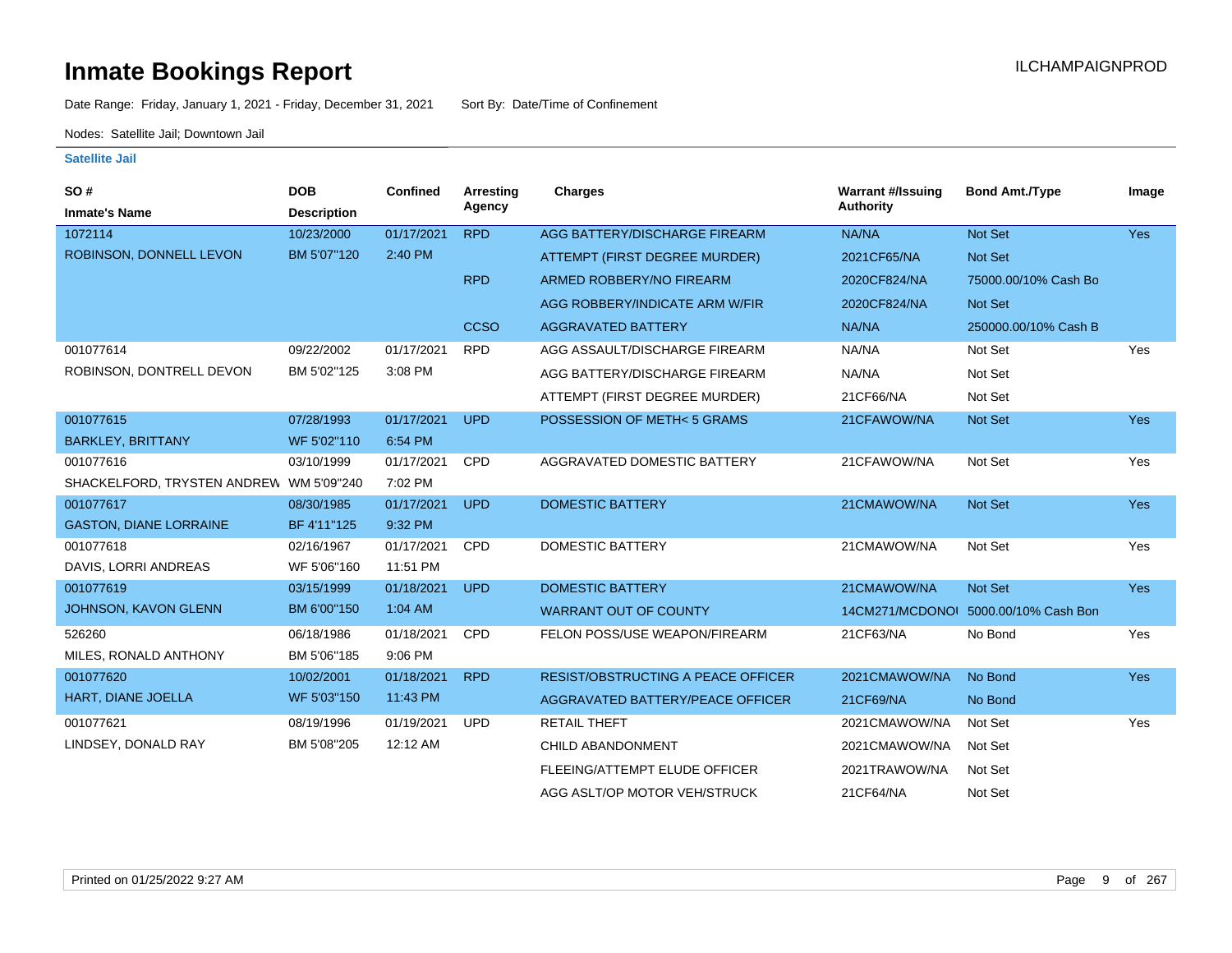Date Range: Friday, January 1, 2021 - Friday, December 31, 2021 Sort By: Date/Time of Confinement

Nodes: Satellite Jail; Downtown Jail

| SO#                               | <b>DOB</b>         | Confined   | <b>Arresting</b> | <b>Charges</b>                  | <b>Warrant #/Issuing</b>  | <b>Bond Amt./Type</b>                  | Image      |
|-----------------------------------|--------------------|------------|------------------|---------------------------------|---------------------------|----------------------------------------|------------|
| <b>Inmate's Name</b>              | <b>Description</b> |            | Agency           |                                 | Authority                 |                                        |            |
| 001077162                         | 08/17/2002         | 01/19/2021 | <b>RPD</b>       | <b>AGG BATTERY/PUBLIC PLACE</b> | 2021CFGAWOW/NA Not Set    |                                        | Yes        |
| RUSSELL, BRYSON SHUNTRELL         | BM 5'02"160        | 1:14 AM    |                  | <b>ROBBERY</b>                  | 2021CF71/Rosenbau Not Set |                                        |            |
|                                   |                    |            | <b>CCSO</b>      | PROBATION VIOLATION             | 20CF960/NA                | Not Set                                |            |
| 001077622                         | 06/23/2000         | 01/19/2021 | <b>RPD</b>       | AGGRAVATED BATTERY              | 2021CFAWOW/NA             | Not Set                                | Yes        |
| MOORE, GARRETT LANE               | WM 4'06"90         | 1:25 AM    |                  | <b>ROBBERY</b>                  | 21CF70/NA                 | Not Set                                |            |
| 1065216                           | 01/19/1997         | 01/19/2021 | <b>RPD</b>       | <b>DOMESTIC BATTERY</b>         | 2021CMAWOW/NA             | <b>Not Set</b>                         | <b>Yes</b> |
| HART, ROSIE LEE                   | BF 5'04"115        | 2:01 AM    |                  |                                 |                           |                                        |            |
| 1074587                           | 07/27/1982         | 01/19/2021 | <b>CCSO</b>      | DRIVING ON SUSPENDED LICENSE    |                           | 07TR2202/DOUGLA: 3000.00/10% Cash Bon  | Yes        |
| SYDOW, STEPHANIE JANE             | WF 5'03"260        | 12:17 PM   |                  |                                 |                           |                                        |            |
| 1000568                           | 07/21/1992         | 01/19/2021 | <b>CCSO</b>      | AGG DUI/NO VALID DL             | 19CF1268/NA               | No Bond                                | <b>Yes</b> |
| BECERRIL-HERNANDEZ, VICTOR AL     | WM 5'07"160        | 12:53 PM   |                  |                                 |                           |                                        |            |
| 24308                             | 08/08/1963         | 01/19/2021 | <b>CPD</b>       | <b>RETAIL THEFT</b>             | 21CF72/NA                 | Not Set                                | Yes        |
| KWIATKOWSKI, ROBERT JOHN          | WM 5'05"170        | 1:00 PM    |                  |                                 |                           |                                        |            |
| 1036187                           | 01/18/1993         | 01/19/2021 | <b>CCSO</b>      | AGG BATTERY/PEACE OFFICER       | 2019CF605/NA              | No Bond                                | <b>Yes</b> |
| <b>NEIL, BRAXTON DIJON</b>        | BM 5'08"200        | 2:19 PM    |                  |                                 |                           |                                        |            |
| 1055117                           | 08/23/1996         | 01/19/2021 | CCSO             | AGG BATTERY/PUBLIC PLACE        | 2021CF47/NA               | 25000.00/10% Cash Bo                   | Yes        |
| <b>GREAM, JOHN ROBERT LEE</b>     | WM 5'09"215        | 3:01 PM    | <b>CCSO</b>      | AGG BATTERY/PUBLIC PLACE        | 2021CF47/NA               | 25000.00/10% Cash Bo                   |            |
| 955108                            | 11/14/1987         | 01/19/2021 | <b>CCSO</b>      | FELON POSS/USE WEAPON/FIREARM   | 2019CF735/NA              | No Bond                                | <b>Yes</b> |
| CARTER, JOSEPH MOHAMMAD           | BM 5'08"158        | 5:41 PM    |                  |                                 |                           |                                        |            |
| 54821                             | 09/11/1979         | 01/20/2021 | <b>CPD</b>       | DRIVING RVK/SUSP DUI/SSS 4-9    | 2020CF1477/DILL           | 20000.00/10% Cash Bo                   | Yes        |
| JONES, PHILLIP WAYNE              | WM 5'10"170        | 12:34 AM   |                  | POSSESSION OF METH/15<100GRAMS  |                           | 2020CF68/DOUGLA: 5000.00/10% Cash Bon  |            |
| 1025561                           | 12/13/1992         | 01/20/2021 | <b>UPD</b>       | OBSTRUCT JUST/DESTROY EVIDENCE  |                           | 2012CF1545/DIFANI 10000.00/10% Cash Bo | <b>Yes</b> |
| <b>BROOKS, TYVIEL DANIEL DEON</b> | BM 5'02"155        | 1:15 AM    |                  | THEFT/DISP MERCH/<\$300/PRECONV |                           | 2016CF126/DIFANIS 10000.00/10% Cash Bo |            |
| 993169                            | 10/29/1990         | 01/20/2021 | CPD              | AGGRAVATED ASSAULT              | NA/NA                     | Not Set                                | Yes        |
| BRAATEN, KAYLAN AMBER             | WF 5'04"200        | 2:24 AM    |                  | <b>DOMESTIC BATTERY</b>         | 21CM22/NA                 | Not Set                                |            |
| 64848                             | 02/16/1985         | 01/20/2021 | <b>CPD</b>       | DOM BTRY/BOD HARM/4+ PRECONV    | 2020CF1099/DILL           | 25000.00/10% Cash Bo                   | <b>Yes</b> |
| <b>BLISSIT, ANTHONY LATHEN</b>    | BM 5'07"150        | 6:31 AM    |                  |                                 |                           |                                        |            |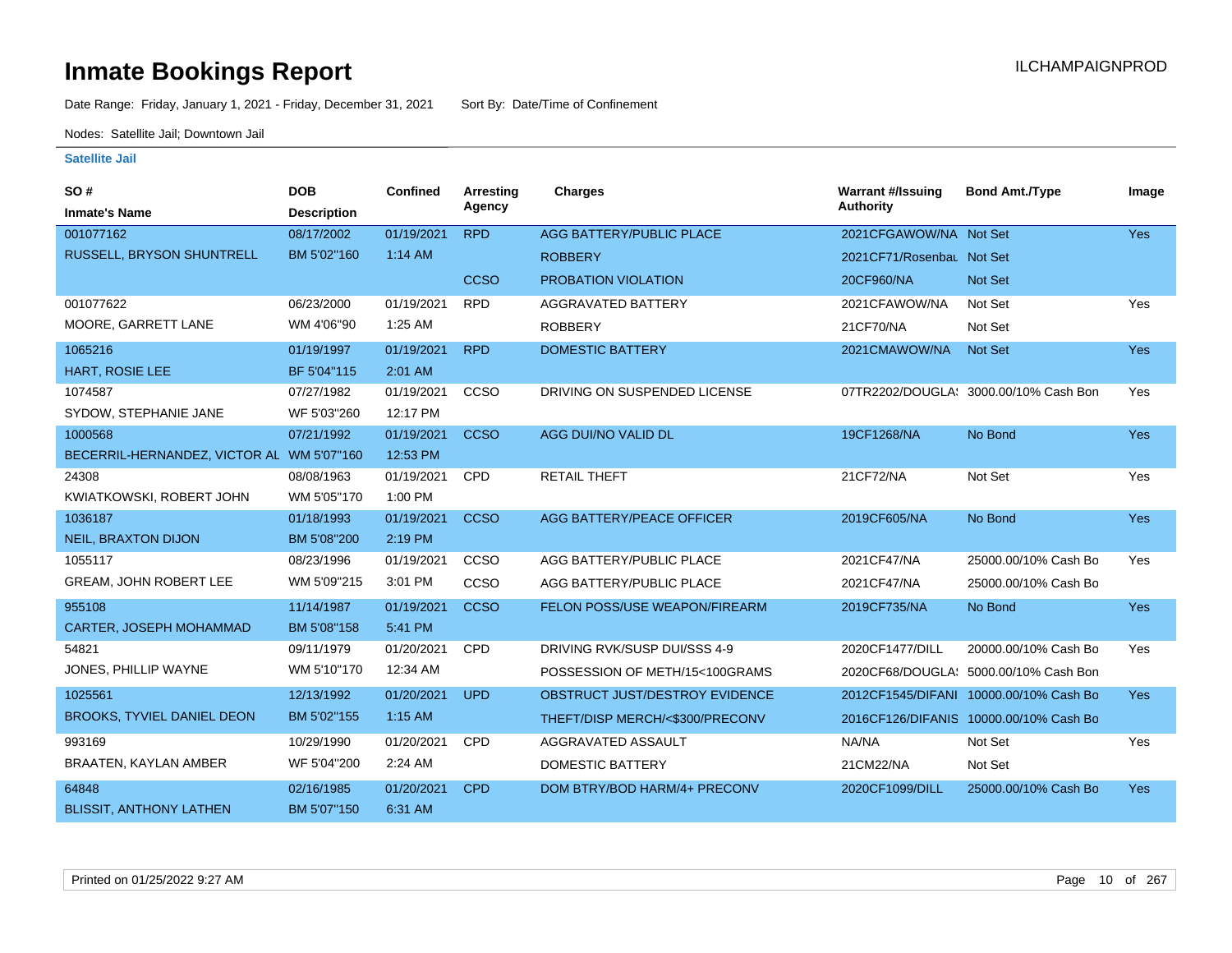Date Range: Friday, January 1, 2021 - Friday, December 31, 2021 Sort By: Date/Time of Confinement

Nodes: Satellite Jail; Downtown Jail

| SO#                                      | <b>DOB</b>         | Confined   | Arresting   | <b>Charges</b>                            | <b>Warrant #/Issuing</b>  | <b>Bond Amt./Type</b>                  | Image      |
|------------------------------------------|--------------------|------------|-------------|-------------------------------------------|---------------------------|----------------------------------------|------------|
| <b>Inmate's Name</b>                     | <b>Description</b> |            | Agency      |                                           | <b>Authority</b>          |                                        |            |
| 954709                                   | 03/09/1988         | 01/20/2021 | <b>CPD</b>  | AGG BATTERY/DISCHARGE FIREARM             | 2020CF1082/NA             | 250000.00/10% Cash B                   | Yes        |
| PETTIGREW, HENRY ANDREW                  | BM 5'06"175        | 10:41 AM   |             | <b>CIVIL FTA WARRANT</b>                  | 2018F288/NA               | 2500.00/10% Cash Bon                   |            |
| 62904                                    | 04/25/1950         | 01/20/2021 | CCSO        | POSS AMT CON SUB EXCEPT(A)/(D)            | 19CF1159/NA               | No Bond                                | Yes        |
| SMITH, WILBERT                           | BM 5'11"270        | 12:40 PM   |             |                                           |                           |                                        |            |
| 996927                                   | 05/20/1988         | 01/20/2021 | <b>MPD</b>  | <b>DOMESTIC BATTERY</b>                   | 2020CM797/NA              | 10000.00/10% Cash Bo                   | <b>Yes</b> |
| TRIMBLE, JASON DAVID                     | WM 6'04"185        | 2:47 PM    |             | DRIVING ON SUSPENDED LICENSE              | 21TR180/NA                | Not Set                                |            |
|                                          |                    |            | <b>UPD</b>  | THEFT/STOLEN/<\$500                       | 21CF80/NA                 | 0.00/Full Amount                       |            |
|                                          |                    |            | <b>CCSO</b> | <b>WARRANT OUT OF COUNTY</b>              | 20CF1063/MCLEAN           | 20000.00/10% Cash Bo                   |            |
|                                          |                    |            | <b>CCSO</b> | <b>WARRANT OUT OF COUNTY</b>              |                           | 20CF163/DOUGLAS 5000.00/10% Cash Bon   |            |
| 001077624                                | 10/29/1999         | 01/20/2021 | CCSO        | <b>AGGRAVATED BATTERY</b>                 | 2021CF48/NA               | 25000.00/10% Cash Bo                   | Yes        |
| SHAW, SHAW ALEXANDER                     | WM 6'02"300        | 3:06 PM    |             |                                           |                           |                                        |            |
| 993169                                   | 10/29/1990         | 01/20/2021 | <b>CPD</b>  | VIO BAIL BOND/CLASS A OFFENSE             | 2021CMAWOW/NA             | No Bond                                | <b>Yes</b> |
| <b>BRAATEN, KAYLAN AMBER</b>             | WF 5'04"200        | 4:50 PM    |             | <b>DOMESTIC BATTERY</b>                   | 21CM24/NA                 | No Bond                                |            |
| 1057003                                  | 10/02/1995         | 01/20/2021 | ccso        | DRIVING ON SUSPENDED LICENSE              | 2020TR1326/NA             | 3000.00/10% Cash Bon                   | Yes        |
| WILSON, ANTWON MARTEZ                    | BM 5'09"190        | 7:25 PM    |             |                                           |                           |                                        |            |
| 001077626                                | 10/30/2002         | 01/21/2021 | <b>CPD</b>  | DELIVERY OF OR POSSESSION OF W/ INTENT TO | 2021CFAWOW/NA             | Not Set                                | Yes        |
| ALVEZ, RICO ALLEN                        | SM 5'11"228        | 3:15 AM    |             | POSSESS LOOK-ALIKE SUB/1ST                | 2021CFAWOW/NA             | <b>Not Set</b>                         |            |
| 1076132                                  | 02/20/2002         | 01/21/2021 | <b>CPD</b>  | VIOLATE ORDER PROTECTION                  | NA/NA                     | Not Set                                | Yes        |
| HUGGINS, DAVID LEE                       | WM 5'10"130        | 4:14 AM    |             | AGG DISCHARGE FIREARM/OCC VEH             |                           | 20CF82/PIATT COUI 50000.00/10% Cash Bo |            |
|                                          |                    |            |             | AGG ASSAULT/DISCHARGE FIREARM             | 20CF82/PIATT COUI Not Set |                                        |            |
| 63110                                    | 03/04/1983         | 01/21/2021 | <b>UPD</b>  | AGG DUI/NO VALID DL                       | 2018CF937/NA              | 5000.00/10% Cash Bon                   | <b>Yes</b> |
| JAMES, DOMINIQUE J                       | BM 6'00"170        | 8:58 AM    |             | <b>RESIST/OBSTRUCTING A PEACE OFFICER</b> | 2021CFAWOW/NA             | <b>Not Set</b>                         |            |
|                                          |                    |            |             | CRIMINAL DAMAGE <\$500/SCHOOL             | 2021CF87/NA               | Not Set                                |            |
| 001077285                                | 12/05/1981         | 01/21/2021 | <b>CPD</b>  | CRIM TRESPASS TO RESIDENCE                | 2021CMAWOW/NA             | 100.00/Full Amount                     | Yes        |
| HAYES, ZACARLIN LYNETTE                  | BF 5'05"175        | 3:07 PM    |             |                                           |                           |                                        |            |
| 1060714                                  | 05/10/1996         | 01/22/2021 | <b>UPD</b>  | FORGERY/ISSUE/DELIVER DOCUMENT            | 2015CF1385/NA             | No Bond                                | <b>Yes</b> |
| FAULKNER, BRADLEY ANDREW DOI WM 6'03"180 |                    | 9:26 AM    |             |                                           |                           |                                        |            |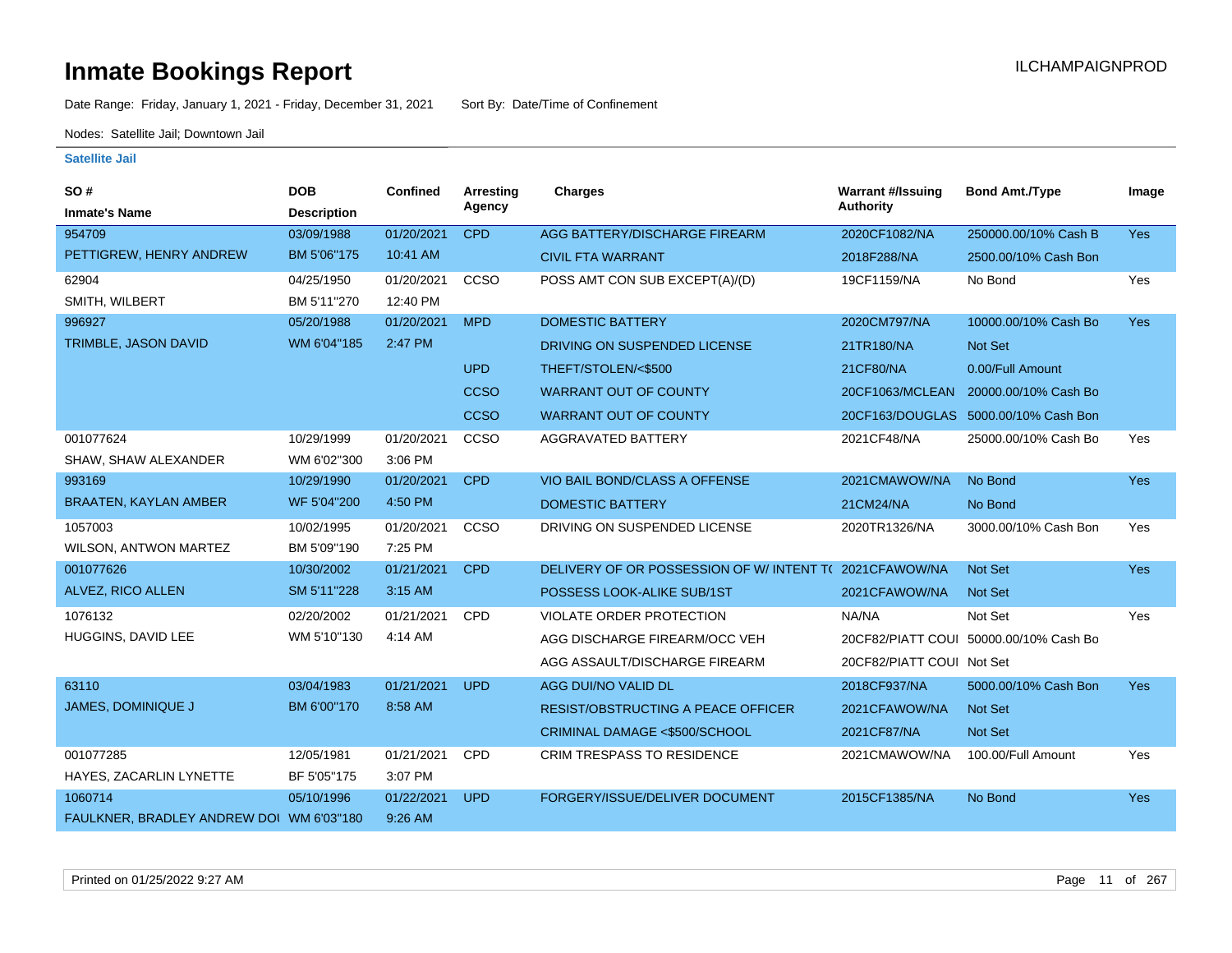Date Range: Friday, January 1, 2021 - Friday, December 31, 2021 Sort By: Date/Time of Confinement

Nodes: Satellite Jail; Downtown Jail

| SO #                       | <b>DOB</b>         | <b>Confined</b> | <b>Arresting</b> | Charges                            | <b>Warrant #/Issuing</b>           | <b>Bond Amt./Type</b>  | Image      |
|----------------------------|--------------------|-----------------|------------------|------------------------------------|------------------------------------|------------------------|------------|
| <b>Inmate's Name</b>       | <b>Description</b> |                 | Agency           |                                    | <b>Authority</b>                   |                        |            |
| 49101                      | 01/22/1979         | 01/22/2021      | <b>RPD</b>       | AGG DUI/3                          | 2020CF866/NA                       | 2500.00/10% Cash Bon   | <b>Yes</b> |
| WOODMANSEE, JEREMY LEE     | WM 6'02"278        | 11:11 AM        |                  |                                    |                                    |                        |            |
| 001077579                  | 03/22/1968         | 01/22/2021      | <b>CPD</b>       | <b>BURGLARY</b>                    | 2021-CF-77/NA                      | 10000.00/10% Cash Bo   | Yes        |
| BROMM, RUSSELL DEAN        | WM 6'00"200        | 4:16 PM         |                  | FAIL TO RPT CHNG ADDRESS/EMPL      | 21CF98/NA                          | Not Set                |            |
| 1060733                    | 10/03/1996         | 01/22/2021      | <b>CCSO</b>      | THEFT/DISP MERCH/<\$300/PRECONV    | 2019CF126/NA                       | No Bond                | <b>Yes</b> |
| <b>WILSON, DEVIN MALIK</b> | WM 5'10"120        | 4:52 PM         |                  | CRIM DMG TO PROP \$500-10K         | 2019cf1115/NA                      | No Bond                |            |
| 001077628                  | 06/07/1988         | 01/22/2021      | <b>ISP</b>       | DRIVING DURING SUSPENSION          | 2018TR1233/NA                      | 1000.00/10% Cash Bon   | Yes        |
| JACKSON, DARRELL LOUIS     | BM 6'05"260        | 5:12 PM         |                  |                                    |                                    | 75.00/FTA Fee          |            |
| 001077629                  | 03/12/1999         | 01/22/2021      | <b>RPD</b>       | <b>DOMESTIC BATTERY</b>            | 2021CMAWOW/NA                      | No Bond                | <b>Yes</b> |
| BREWSTER, KENYA SHARAE     | BF 5'04"150        | 9:20 PM         |                  |                                    |                                    |                        |            |
| 001077630                  | 09/27/1986         | 01/22/2021      | <b>UPD</b>       | <b>DOMESTIC BATTERY</b>            | 2021CMAWOW/NA                      | Not Set                | Yes        |
| CONNER, LAURA RENEE        | BF 5'03"125        | 10:58 PM        |                  |                                    |                                    |                        |            |
| 001077631                  | 08/22/1999         | 01/23/2021      | <b>CCSO</b>      | <b>DOMESTIC BATTERY</b>            | 2021-CM-AWOW/NA Not Set            |                        | Yes        |
| <b>GERONIMO, MIGUEL</b>    | SM 5'09"200        | 1:37 AM         |                  |                                    |                                    |                        |            |
| 001077632                  | 07/05/1969         | 01/23/2021      | <b>MPD</b>       | DRVG UNDER INFLU OF ALCOHOL        | 2021DTAWOW/NA                      | 1000.00/License and Ca | Yes        |
| TROWBRIDGE, REBECCA        | WF 5'06"270        | 2:39 AM         |                  | <b>IMPROPER PASS EMER VEHICLE</b>  | 2021TRAWOW/NA                      | Not Set                |            |
|                            |                    |                 |                  | OPERATE UNINSURED MTR VEHICLE      | 2021TRAWOW/NA                      | Not Set                |            |
| 950593                     | 08/06/1987         | 01/23/2021      | <b>RPD</b>       | <b>DOMESTIC BATTERY</b>            | 2021-CM-AWOW/NA Not Set            |                        | Yes        |
| COOK, OSHIE AMBERKAYLAH    | WF 5'00"150        | 3:13 AM         |                  |                                    |                                    |                        |            |
| 001077633                  | 06/12/1996         | 01/23/2021      | <b>CCSO</b>      | DRVG UNDER INFLU OF ALCOHOL        | 2021DTAWOW/NA                      | 1000.00/License and Ca | Yes        |
| MILLER, MEGAN LEIGH        | WF 5'06"115        | 4:40 AM         |                  | DRVG UNDER INFLU/BAC 0.08          | 2021DTAWOW/NA                      | Not Set                |            |
|                            |                    |                 |                  | <b>TRANSP/CARRY ALC LIQ/DRIVER</b> | 2021DTAWOW/NA                      | Not Set                |            |
| 001077634                  | 03/11/1974         | 01/23/2021      | <b>CPD</b>       | <b>CRIMINAL TRESPASS BUILDING</b>  | 2021-CM-AWOW/NA 100.00/Full Amount |                        | <b>Yes</b> |
| <b>DAVIS, TAMIKA</b>       | BF 5'06"185        | 6:10 AM         |                  |                                    |                                    |                        |            |
| 53045                      | 02/10/1981         | 01/23/2021      | CPD              | <b>DOMESTIC BATTERY</b>            | 21CF97/NA                          | Not Set                | Yes        |
| MARKHAM, HENRY EARL        | BM 5'09"192        | 8:36 AM         |                  |                                    |                                    |                        |            |
| 67063                      | 07/23/1983         | 01/23/2021      | <b>RPD</b>       | <b>DISORDERLY CONDUCT</b>          | 2021CMAWOW/NA                      | 100.00/Full Amount     | <b>Yes</b> |
| <b>BURKE, TROY DANIEL</b>  | WM 5'08"150        | 5:19 PM         |                  |                                    |                                    |                        |            |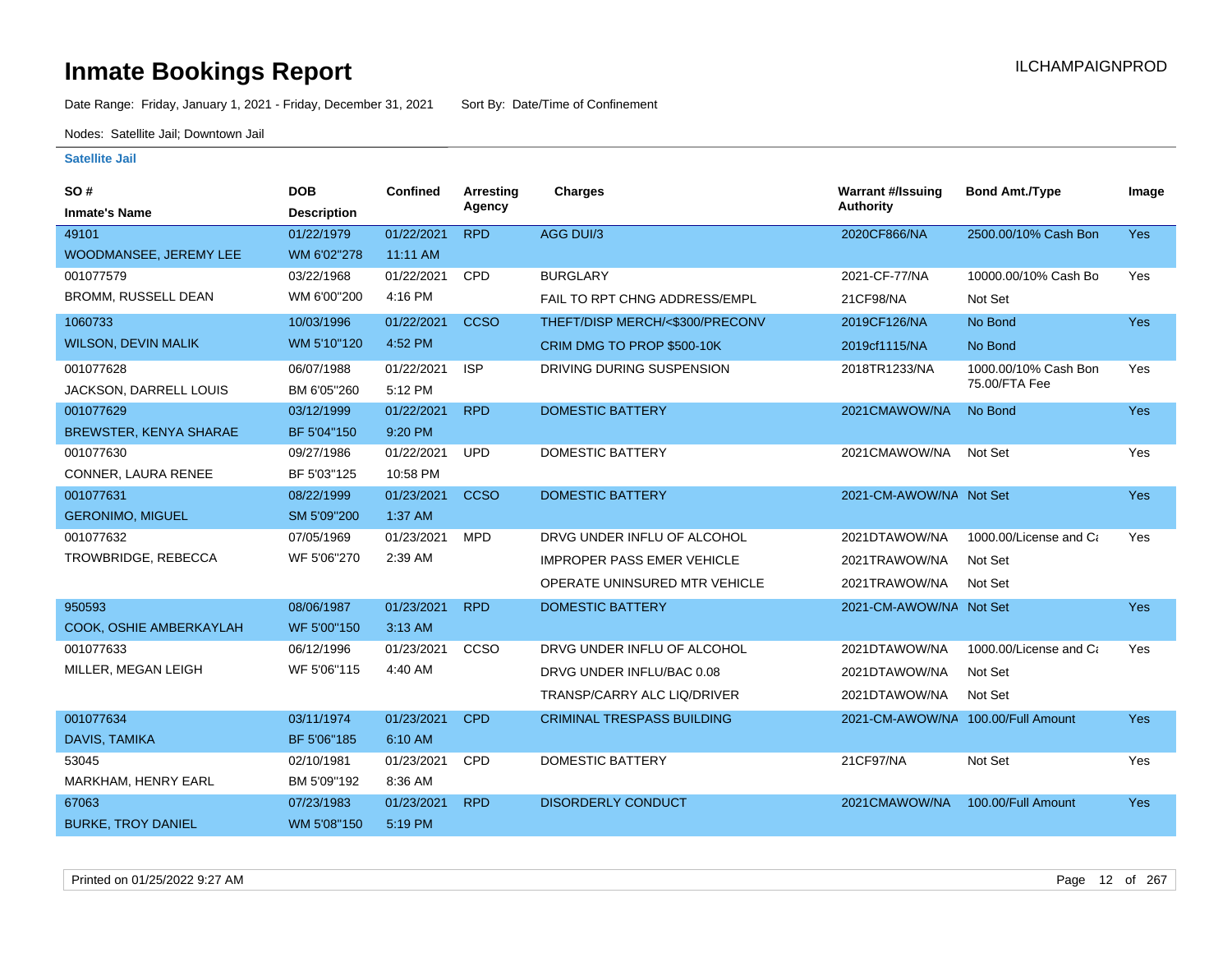Date Range: Friday, January 1, 2021 - Friday, December 31, 2021 Sort By: Date/Time of Confinement

Nodes: Satellite Jail; Downtown Jail

| SO#                              | <b>DOB</b>         | Confined   | Arresting   | <b>Charges</b>                     | <b>Warrant #/Issuing</b> | <b>Bond Amt./Type</b> | Image      |
|----------------------------------|--------------------|------------|-------------|------------------------------------|--------------------------|-----------------------|------------|
| <b>Inmate's Name</b>             | <b>Description</b> |            | Agency      |                                    | <b>Authority</b>         |                       |            |
| 1074063                          | 12/02/1990         | 01/23/2021 | <b>CPD</b>  | RET THEFT/DISP MERCH/>\$300        | 2021CFAWOW/NA            | Not Set               | Yes        |
| DEITZ, TILLIE SHENISE            | WF 5'04"120        | 8:43 PM    |             | RET THEFT/DISP MERCH/>\$300        | 2019CM001032/NA          | <b>Not Set</b>        |            |
|                                  |                    |            |             | <b>BURGLARY</b>                    | 2021CFAWOW/NA            | <b>Not Set</b>        |            |
|                                  |                    |            |             | UNLAWFUL POSS CR/DEBIT CARD        | 2021CFAWOW/NA            | <b>Not Set</b>        |            |
| 001077636                        | 02/25/1995         | 01/23/2021 | <b>UPD</b>  | TRANSP/CARRY ALC LIQ/DRIVER        | 2021TRAWOW/NA            | Not Set               | Yes        |
| GONZALEZ PABLO, EDGAR MATEO      | SM 5'05"140        | 9:27 PM    |             | DRVG UNDER INFLU OF ALCOHOL        | 2021DTAWOW/NA            | 1000.00/10% Cash Bon  |            |
| 766426                           | 04/08/1984         | 01/24/2021 | <b>ISP</b>  | DRVG UNDER INFLU/BAC 0.08          | 2021DTAWOW/NA            | No Bond               | Yes        |
| HUGGER, KENNETH LAMAR            | BM 5'08"158        | 2:22 AM    |             | DRIVING ON REVOKED LICENSE         | 2021TRAWOW/NA            | No Bond               |            |
|                                  |                    |            |             | DRIVING 1-10 MPH ABOVE LIMIT       | 2021TRAWOW/NA            | No Bond               |            |
|                                  |                    |            |             | <b>IMPROPER TRAFFIC LANE USAGE</b> | 2021TRAWOW/NA            | No Bond               |            |
|                                  |                    |            |             | DRVG UNDER INFLU OF ALCOHOL        | 2021DTAWOW/NA            | No Bond               |            |
|                                  |                    |            |             | AGG DUI/3                          | 2021DTAWOW/NA            | No Bond               |            |
| 001077637                        | 05/16/1988         | 01/24/2021 | <b>CPD</b>  | LEAVING THE SCENE INVOLV VEHICLE   | NA/NA                    | Not Set               | Yes        |
| MIGUEL-ESTEBAN, JEOVANY          | SM 5'07"230        | 5:40 AM    |             | POSSESSING A CONTROLLED SUBSTANCE  | NA/NA                    | Not Set               |            |
|                                  |                    |            |             | DRVG UNDER INFLU OF ALCOHOL        | 2021 DT AWOW/NA          | Not Set               |            |
| 001077638                        | 06/26/1987         | 01/24/2021 | <b>ISP</b>  | DRVG UNDER INFLU/BAC 0.08          | NA/NA                    | Not Set               | <b>Yes</b> |
| MILAMBO, POLIDOR KALOMBO         | BM 5'08"160        | 6:37 AM    |             | DRVG UNDER INFLU OF ALCOHOL        | 2021DTAWOW/NA            | 3000.00/10% Cash Bon  |            |
| 001077639                        | 10/19/1995         | 01/24/2021 | CPD         | <b>DOMESTIC BATTERY</b>            | 21CM31/NA                | Not Set               | Yes        |
| CORBETT, CHARLES KARLTON         | BM 5'08"135        | 10:56 AM   |             |                                    |                          |                       |            |
| 973382                           | 05/31/1989         | 01/24/2021 | <b>RPD</b>  | <b>DOMESTIC BATTERY</b>            | 2021CMAWOW/NA            | Not Set               | Yes        |
| HAYMON, ATRILL JOSEPH            | BM 5'09"155        | 11:41 AM   |             |                                    |                          |                       |            |
| 59238                            | 08/10/1980         | 01/24/2021 | <b>CPD</b>  | <b>DOMESTIC BATTERY</b>            | 2021CMAWOW/NA            | Not Set               | Yes        |
| BLISSIT, BRANDON LAVELL          | BM 6'02"165        | 12:15 PM   |             | AGGRAVATED ASSAULT                 | 2021CMAWOW/NA            | Not Set               |            |
|                                  |                    |            |             | CRIM DAMAGE TO PROPERTY <\$500     | 21CF92/NA                | Not Set               |            |
| 16172                            | 09/13/1956         | 01/24/2021 | <b>CCSO</b> | DRVG UNDER INFLU OF ALCOHOL        | 2021DTAWOW/NA            | 1000.00/10% Cash Bon  | <b>Yes</b> |
| <b>BIALESCHKI, MICHAEL GAYLE</b> | WM 5'08"150        | 1:10 PM    |             | DRVG UNDER INFLU/BAC 0.08          | 2021DTAWOW/NA            | <b>Not Set</b>        |            |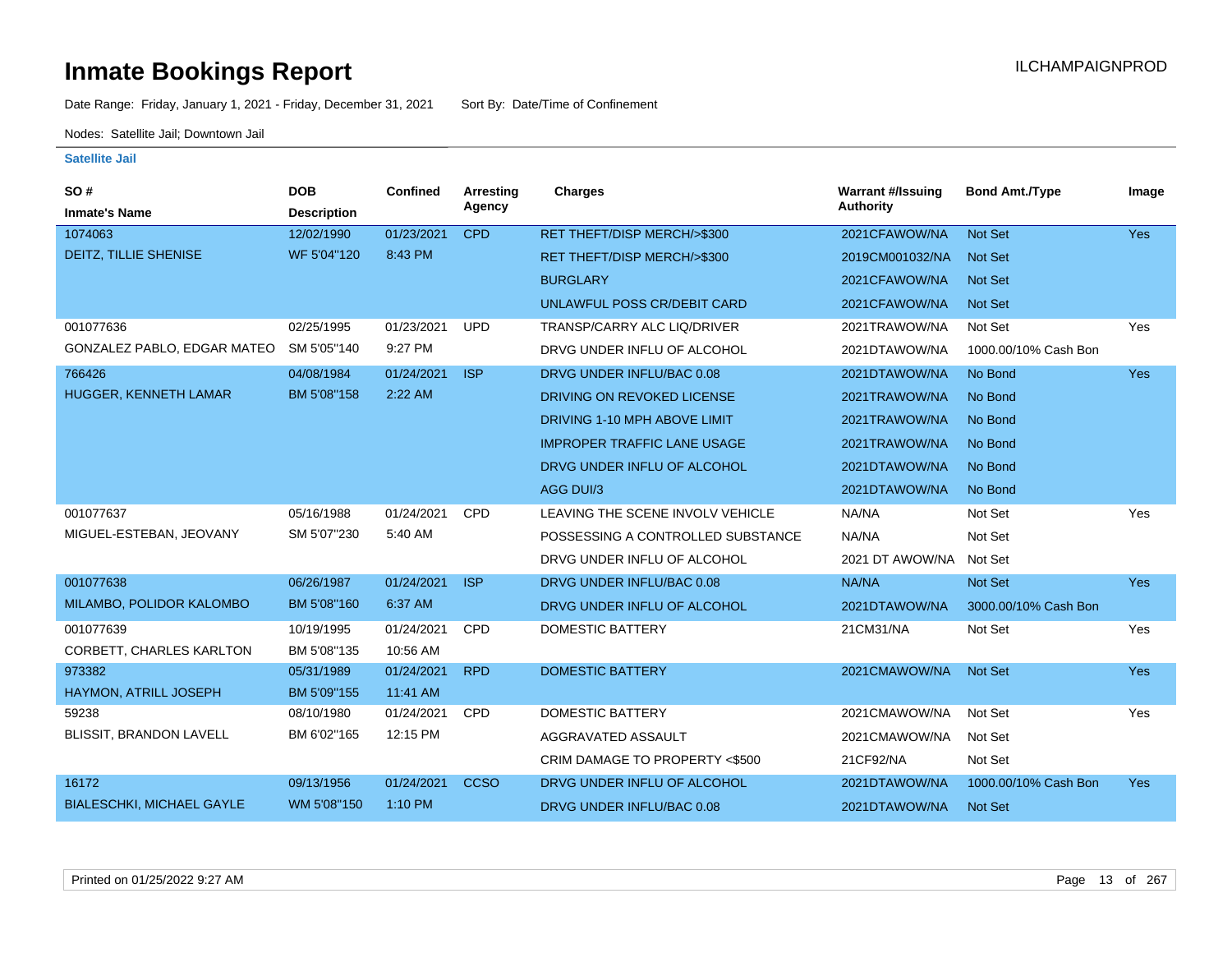Date Range: Friday, January 1, 2021 - Friday, December 31, 2021 Sort By: Date/Time of Confinement

Nodes: Satellite Jail; Downtown Jail

### **Satellite Jail**

| SO#                                       | <b>DOB</b>         | <b>Confined</b> | Arresting   | <b>Charges</b>                            | <b>Warrant #/Issuing</b> | <b>Bond Amt./Type</b> | Image      |
|-------------------------------------------|--------------------|-----------------|-------------|-------------------------------------------|--------------------------|-----------------------|------------|
| <b>Inmate's Name</b>                      | <b>Description</b> |                 | Agency      |                                           | <b>Authority</b>         |                       |            |
| 001077640                                 | 08/14/1948         | 01/24/2021      | <b>CPD</b>  | <b>INTERF REPT DOMESTIC VIOLENCE</b>      | 2021CMAWOW/NA            | 100.00/Full Amount    | Yes        |
| COTHERN, DANIEL MAXWELL                   | WM 6'00"190        | 4:26 PM         |             | <b>DOMESTIC BATTERY</b>                   | 21CM30/NA                | Not Set               |            |
| 1068806                                   | 09/03/1983         | 01/24/2021      | <b>UPD</b>  | VIO BAIL BOND/FAMILY MEMBER               | NA/NA                    | Not Set               | Yes        |
| VELEZ-MENDEZ, JAIME MANUAL                | WM 6'04"150        | 10:08 PM        |             |                                           |                          |                       |            |
| 001077641                                 | 09/01/1990         | 01/24/2021      | <b>MPD</b>  | <b>WARRANT OUT OF COUNTY</b>              | NA/NA                    | No Bond               | <b>Yes</b> |
| CHEWS, WILLIE DAVID                       | BM 5'09"170        | 10:36 PM        |             | <b>FUGITIVE FROM JUSTICE</b>              | 21CF93/NA                | Not Set               |            |
| 1066397                                   | 12/21/1985         | 01/25/2021      | <b>UPD</b>  | AGG DUI/NO VALID DL                       | 2017-CF-963/NA           | 5000.00/10% Cash Bon  | Yes        |
| MATEO-FRANCISCO, SOTO BRAULI( WM 5'09"133 |                    | 12:38 AM        |             | RESIST/OBSTRUCTING A PEACE OFFICER        | 2018-CM-1184/NA          | 3000.00/10% Cash Bon  |            |
| 1026329                                   | 06/19/1991         | 01/25/2021      | <b>CCSO</b> | CRIM DMG TO PROP \$500-10K                | NA/NA                    | Not Set               | Yes        |
| <b>CARTER, JARMON TERRELL</b>             | BM 5'08"140        | 7:12 AM         |             | <b>RESIST/OBSTRUCTING A PEACE OFFICER</b> | NA/NA                    | Not Set               |            |
|                                           |                    |                 |             | ARSON/REAL/PERSONAL PROP>\$150            | 21CF94/NA                | <b>Not Set</b>        |            |
| 58311                                     | 09/06/1975         | 01/25/2021      | <b>CPD</b>  | DISORDERLY CONDUCT                        | 2021CMAWOW/NA            | 100.00/Full Amount    | Yes        |
| LEWIS, JOHN WILLARD                       | BM 5'06"189        | 11:24 AM        |             | CRIMINAL TRESPASS TO LAND                 | 2021CMAWOW/NA            | Not Set               |            |
| 517915                                    | 01/10/1985         | 01/25/2021      | <b>CPD</b>  | FORGERY/ISSUE/DELIVER DOCUMENT            | 21CF100/NA               | Not Set               | <b>Yes</b> |
| <b>BOXLEY, CHARLES OMAR</b>               | BM 5'07"146        | 12:46 PM        |             |                                           |                          |                       |            |
| 001077503                                 | 06/23/1981         | 01/25/2021      | UPD         | AID/ABET/POSS/SELL STOLEN VEH             | 21CF102/NA               | Not Set               | Yes        |
| KIRKLAND, LARRY SCOTT                     | WM 6'03"265        | 8:04 PM         | CCSO        | <b>RECKLESS DRIVING</b>                   | 2021TRAWOW/NA            | Not Set               |            |
|                                           |                    |                 |             | AID/ABET/POSS/SELL STOLEN VEH             | 2021TRAWOW/NA            | Not Set               |            |
|                                           |                    |                 | CCSO        | DISREG OFFL TRAFFIC-CON DEVICE            | 2021TRAWOW/NA            | Not Set               |            |
|                                           |                    |                 |             | DISREG OFFL TRAFFIC-CON DEVICE            | 2021TRAWOW/NA            | Not Set               |            |
|                                           |                    |                 |             | <b>IMPROPER TRAFFIC LANE USAGE</b>        | 2021TRAWOW/NA            | Not Set               |            |
|                                           |                    |                 |             | AGG FLEEING POLICE/21 MPH OVER            | 2021TRAWOW/NA            | Not Set               |            |
|                                           |                    |                 |             | <b>RESIST/OBSTRUCTING A PEACE OFFICER</b> | 2021CFAWOW/NA            | Not Set               |            |
|                                           |                    |                 |             | PROBATION VIOLATION                       | 20CF1397/NA              | Not Set               |            |
| 1051437                                   | 06/10/1996         | 01/25/2021      | <b>CPD</b>  | <b>INTERF REPT DOMESTIC VIOLENCE</b>      | 2021CMAWOW/NA            | No Bond               | <b>Yes</b> |
| CRANK, AUSTIN MICHAEL EDWARD WM 5'10"140  |                    | 10:20 PM        |             | <b>CRIM DAMAGE TO PROPERTY</b>            | 2021CMAWOW/NA            | No Bond               |            |
|                                           |                    |                 |             | AGGRAVATED DOMESTIC BATTERY               | 21CF99/NA                | No Bond               |            |

Printed on 01/25/2022 9:27 AM Page 14 of 267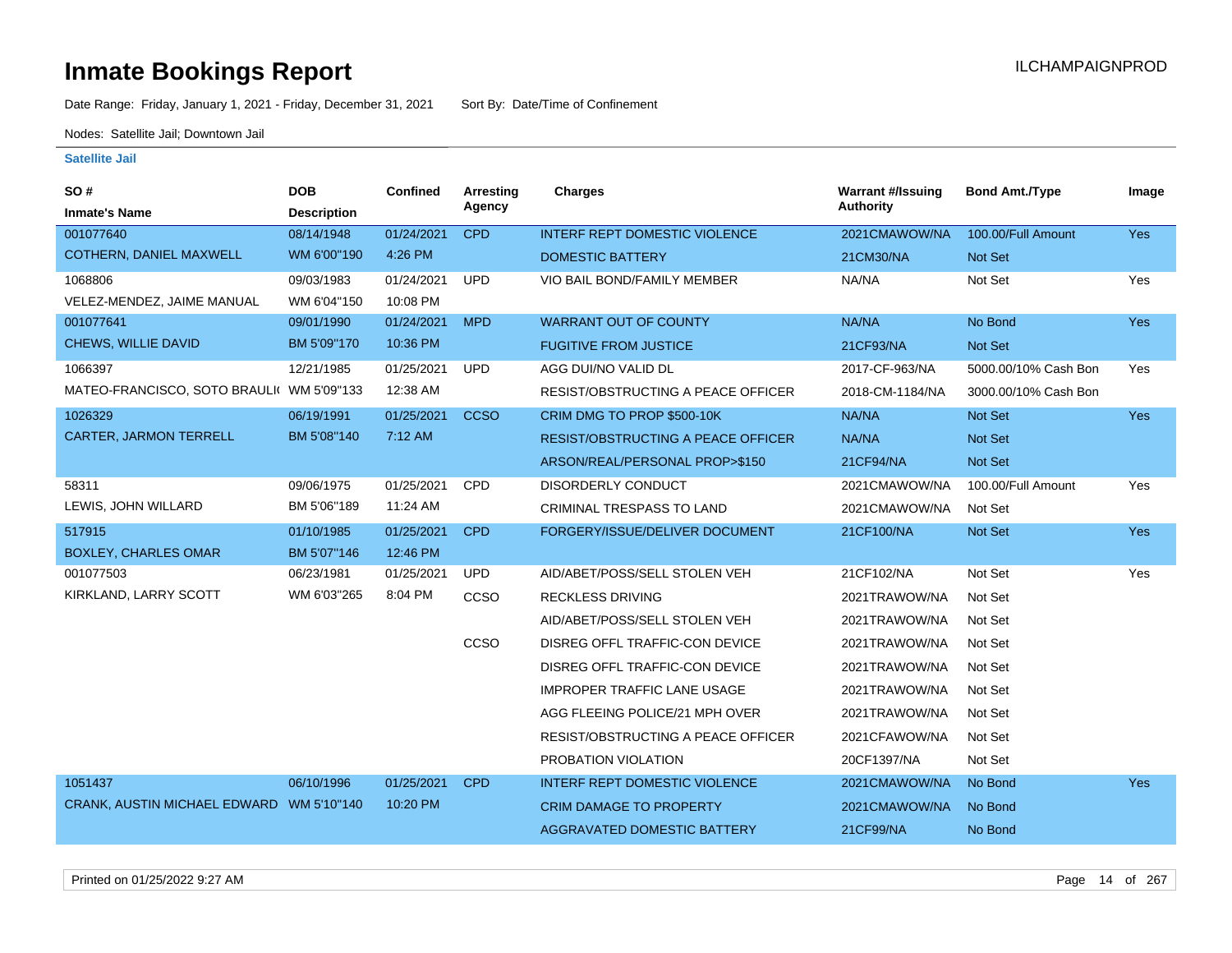Date Range: Friday, January 1, 2021 - Friday, December 31, 2021 Sort By: Date/Time of Confinement

Nodes: Satellite Jail; Downtown Jail

| SO#                                     | <b>DOB</b>         | <b>Confined</b> | Arresting   | <b>Charges</b>                    | <b>Warrant #/Issuing</b> | <b>Bond Amt./Type</b> | Image      |
|-----------------------------------------|--------------------|-----------------|-------------|-----------------------------------|--------------------------|-----------------------|------------|
| <b>Inmate's Name</b>                    | <b>Description</b> |                 | Agency      |                                   | <b>Authority</b>         |                       |            |
| 1006589                                 | 06/26/1991         | 01/26/2021      | <b>CCSO</b> | POSSESSION OF STOLEN FIREARM      | 2021CFAWOW/NA            | <b>Not Set</b>        | <b>Yes</b> |
|                                         |                    |                 |             | AGG UUW/VEHICLE/NO FOID           | 2021CFAWOW/NA            | <b>Not Set</b>        |            |
|                                         |                    |                 |             | POSS CAN/>30-100 GRAM/2+          | 2021CFAWOW/NA            | <b>Not Set</b>        |            |
|                                         |                    |                 |             | DRIVING ON REVOKED LICENSE        | 21CM35/NA                | <b>Not Set</b>        |            |
| LAWRENCE, TEMPESTT QUANYCE              | BF 5'06"110        | 2:55 AM         |             |                                   |                          |                       |            |
| 64344                                   | 05/21/1987         | 01/26/2021      | CCSO        | POSSESSION OF STOLEN FIREARM      | 2021 CF AWOW/NA Not Set  |                       | Yes        |
| INGRAM, TRAMOND DESMOND                 | BM 5'05"155        | 2:56 AM         |             | AGG UNLAWFUL USE WEAPON/PERSON    | 2021 CF AWOW/NA Not Set  |                       |            |
|                                         |                    |                 |             | POSS CAN/>100-500 GRAM/1ST        | 2021 CF AWOW/NA Not Set  |                       |            |
|                                         |                    |                 |             | FELON POSS/USE WEAPON/FIREARM     | 2021 CF AWOW/NA Not Set  |                       |            |
| 61818                                   | 11/08/1983         | 01/26/2021      | <b>CPD</b>  | AGG UNLAWFUL USE WEAPON/PERSON    | 2021-CF-AWOW/NA Not Set  |                       | <b>Yes</b> |
| <b>CARRUTHERS, DANIEL WILLIAM</b>       | WM 6'00"185        | 10:12 AM        |             | AGG DISCHARGE FIREARM/OCC VEH     | 21CF101/NA               | 500000.00/10% Cash B  |            |
| 1070118                                 | 03/31/1976         | 01/26/2021      | <b>RPD</b>  | <b>RETAIL THEFT</b>               | 2021 CFAWOW/RAN Not Set  |                       | Yes        |
| <b>GRAHAM, CORTEZ LAMON</b>             | BM 5'06"145        | 5:36 PM         |             |                                   |                          |                       |            |
| 1072273                                 | 03/03/1992         | 01/26/2021      | <b>RPD</b>  | <b>RETAIL THEFT</b>               | 2021-CF-AWOW/RAI Not Set |                       | <b>Yes</b> |
| BROEKER-SCHOONOVER, CHEALSI WF 5'02"140 |                    | 6:07 PM         |             |                                   |                          |                       |            |
| 001077642                               | 04/27/1998         | 01/26/2021      | <b>CPD</b>  | INTERF REPT DOMESTIC VIOLENCE     | 2021CMAWOW/NA            | No Bond               | Yes        |
| COLEMAN, ASHLEY EVELYN                  | BF 5'11"140        | 9:05 PM         |             | <b>CRIMINAL TRESPASS BUILDING</b> | 2021CMAWOW/NA            | No Bond               |            |
|                                         |                    |                 |             | <b>DOMESTIC BATTERY</b>           | 21CM39/NA                | No Bond               |            |
| 001077643                               | 01/16/2001         | 01/26/2021      | <b>UPD</b>  | CAUSE CHILD TO BE ENDANGERED      | 2021CMAWOW/NA            | <b>Not Set</b>        | <b>Yes</b> |
| <b>CARTER, ANDRE MARQUIS</b>            | BM 5'10"190        | 10:23 PM        |             | <b>DOMESTIC BATTERY</b>           | 21CM38/NA                | Not Set               |            |
| 995432                                  | 10/14/1991         | 01/27/2021      | <b>CPD</b>  | FAIL REG 3 DAYS NEW RESID/SCH     | NA/NA                    | Not Set               | Yes        |
| BROWN, JAVON SHANTEZ                    | BM 5'06"151        | 4:18 AM         |             | POSSESS DRUG PARAPHERNALIA        | NA/NA                    | Not Set               |            |
|                                         |                    |                 |             | POSS DRUG PARAPHERNALIA           | 2020CM650/DILL           | 220.00/Category B Bon |            |
| 001077645                               | 09/25/1986         | 01/27/2021      | <b>CCSO</b> | <b>AGGRAVATED BATTERY</b>         | 2021CF79/DILL            | 10000.00/10% Cash Bo  | <b>Yes</b> |
| FENTON, JOSEPH WILLIAM                  | WM 5'09"180        | 4:59 AM         |             |                                   |                          |                       |            |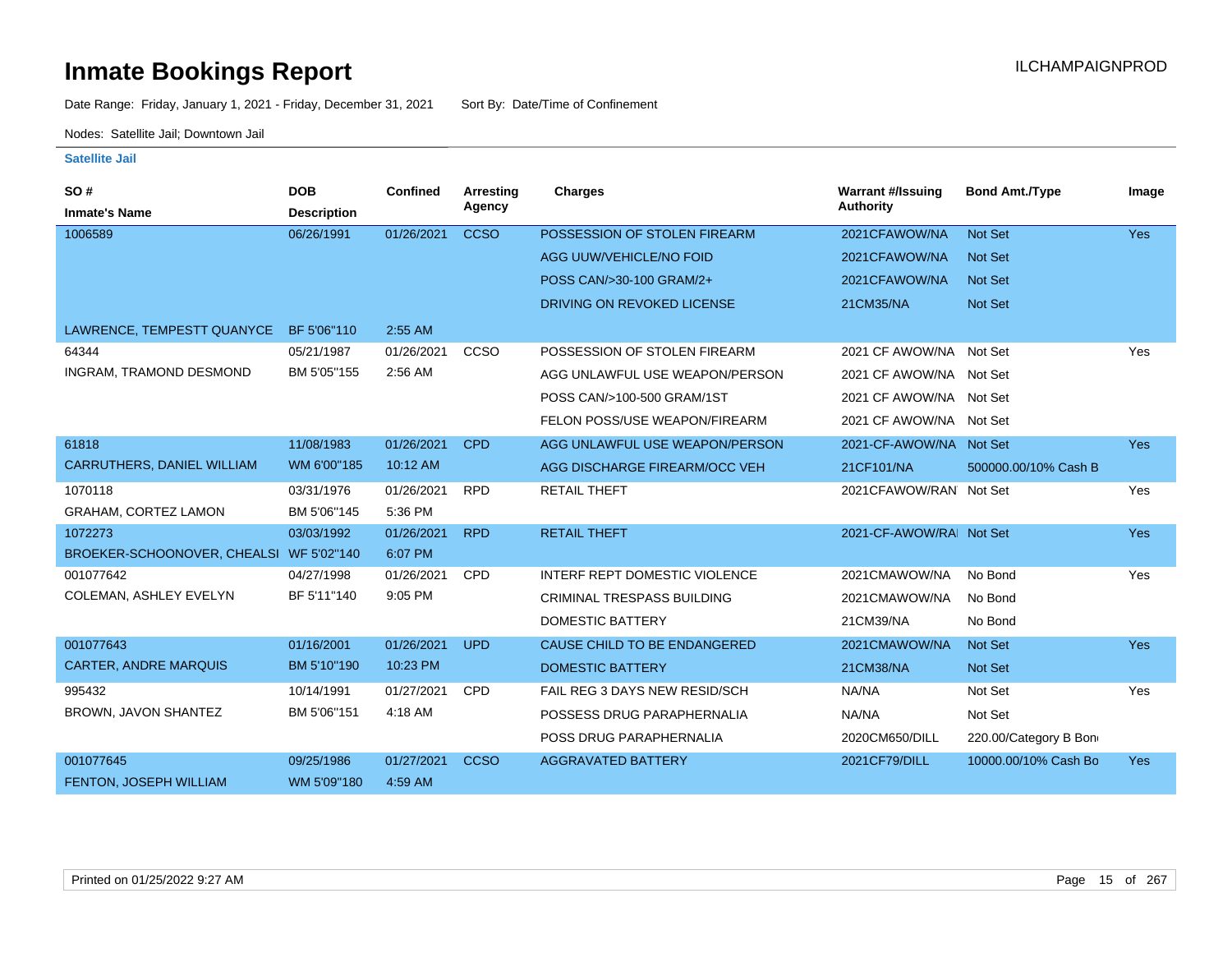Date Range: Friday, January 1, 2021 - Friday, December 31, 2021 Sort By: Date/Time of Confinement

Nodes: Satellite Jail; Downtown Jail

| SO#                          | <b>DOB</b>         | <b>Confined</b> | <b>Arresting</b> | Charges                               | <b>Warrant #/Issuing</b> | <b>Bond Amt./Type</b> | Image      |
|------------------------------|--------------------|-----------------|------------------|---------------------------------------|--------------------------|-----------------------|------------|
| <b>Inmate's Name</b>         | <b>Description</b> |                 | Agency           |                                       | Authority                |                       |            |
| 001077644                    | 07/08/2000         | 01/27/2021      | <b>RPD</b>       | POSSESSING A CONTROLLED SUBSTANCE     | NA/NA                    | Not Set               | Yes        |
| <b>VESELI, ARIANA</b>        | WF 5'05"150        | 5:10 AM         |                  | DUI ANY AMOUNT OF DRUG                | 21DT27/NA                | Not Set               |            |
|                              |                    |                 |                  | LEAVING THE SCENE INVOLV VEHICLE      | 21TR629/NA               | <b>Not Set</b>        |            |
| 1063952                      | 01/05/1995         | 01/27/2021      | CCSO             | POSSESSION OF STOLEN FIREARM          | 2019CF1261/NA            | No Bond               | Yes        |
| LAND, CAMERON MARQUISE       | BM 5'11"160        | 2:59 PM         |                  |                                       |                          |                       |            |
| 1077051                      | 08/17/1980         | 01/27/2021      | <b>CCSO</b>      | DUI INTOXICATING COMPOUND             | 2020DT244/NA             | No Bond               | <b>Yes</b> |
| <b>NOWAK, THOMAS MARTIN</b>  | WM 5'08"155        | 4:47 PM         |                  |                                       |                          |                       |            |
| 63121                        | 08/06/1984         | 01/28/2021      | CPD              | <b>DOMESTIC BATTERY</b>               | 2021CMAWOW/NA            | No Bond               | Yes        |
| TUCKER, ANTHONY JOHN         | BM 6'04"188        | 6:46 AM         |                  | AGGRAVATED ASSAULT                    | 2021CMAWOW/NA            | Not Set               |            |
| 1075951                      | 09/17/1989         | 01/28/2021      | <b>CCSO</b>      | <b>AGGRAVATED DOMESTIC BATTERY</b>    | 21CF112/NA               | Not Set               | <b>Yes</b> |
| MURRY, BENJAMIN MARCELL      | BM 5'11"198        | 7:15 AM         |                  |                                       |                          |                       |            |
| 001077615                    | 07/28/1993         | 01/28/2021      | CCSO             | POSSESSION OF METH< 5 GRAMS           | 21CF74/NA                | 5000.00/10% Cash Bon  | Yes        |
| <b>BARKLEY, BRITTANY</b>     | WF 5'02"110        | 10:36 AM        |                  |                                       |                          |                       |            |
| 43476                        | 06/01/1974         | 01/28/2021      | <b>UPD</b>       | UNLAWFUL USE OF A WEAPON              | 21CFAWOW/NA              | Not Set               | <b>Yes</b> |
| <b>MERRICK, BRIAN MATHEW</b> | WM 6'01"160        | 3:53 PM         |                  | DRIVING ON REVOKED LICENSE            | 19CF1153/NA              | 5000.00/10% Cash Bon  |            |
|                              |                    |                 |                  | POSSESSION OF METH/5<15 GRAMS         | 21CF116/NA               | Not Set               |            |
|                              |                    |                 |                  | DRIVING ON REVOKED LICENSE            | 2021TRAWOW/NA            | Not Set               |            |
|                              |                    |                 |                  | POSSESSION OF METH< 5 GRAMS           | 2020CF450/NA             | 5000.00/10% Cash Bon  |            |
| 1062701                      | 10/22/1997         | 01/28/2021      | <b>UPD</b>       | FELON POSS/USE WEAPON/FIREARM         | 21CFAWOW/NA              | Not Set               | Yes        |
| TAYLOR, CODY EARL            | BM 5'07"150        | 11:29 PM        |                  | MFG/DEL CANNABIS/30-500 GRAMS         | 21CFAWOW/NA              | Not Set               |            |
|                              |                    |                 |                  | OBSTRUCTING IDENTIFICATION            | 21CFAWOW/NA              | Not Set               |            |
|                              |                    |                 |                  | <b>BAD CHECKS/OBTAIN CONTROL PROP</b> | 2018CF653/NA             | 5000.00/10% Cash Bon  |            |
|                              |                    |                 |                  | AGGRAVATED BATTERY                    | 21CF125/NA               | Not Set               |            |
|                              |                    |                 |                  | ARMED VIOLENCE/CATEGORY I             | 21CF114/NA               | Not Set               |            |
|                              |                    |                 | CPD              | AGGRAVATED BATTERY                    | 2021CFAWOW/NA            | No Bond               |            |
|                              |                    |                 |                  | AGG ROBBERY/INDICATE ARM W/FIR        | 2021CFAWOW/NA            | No Bond               |            |
|                              |                    |                 |                  | MOB ACTION/VIOLENCE                   | NA/NA                    | No Bond               |            |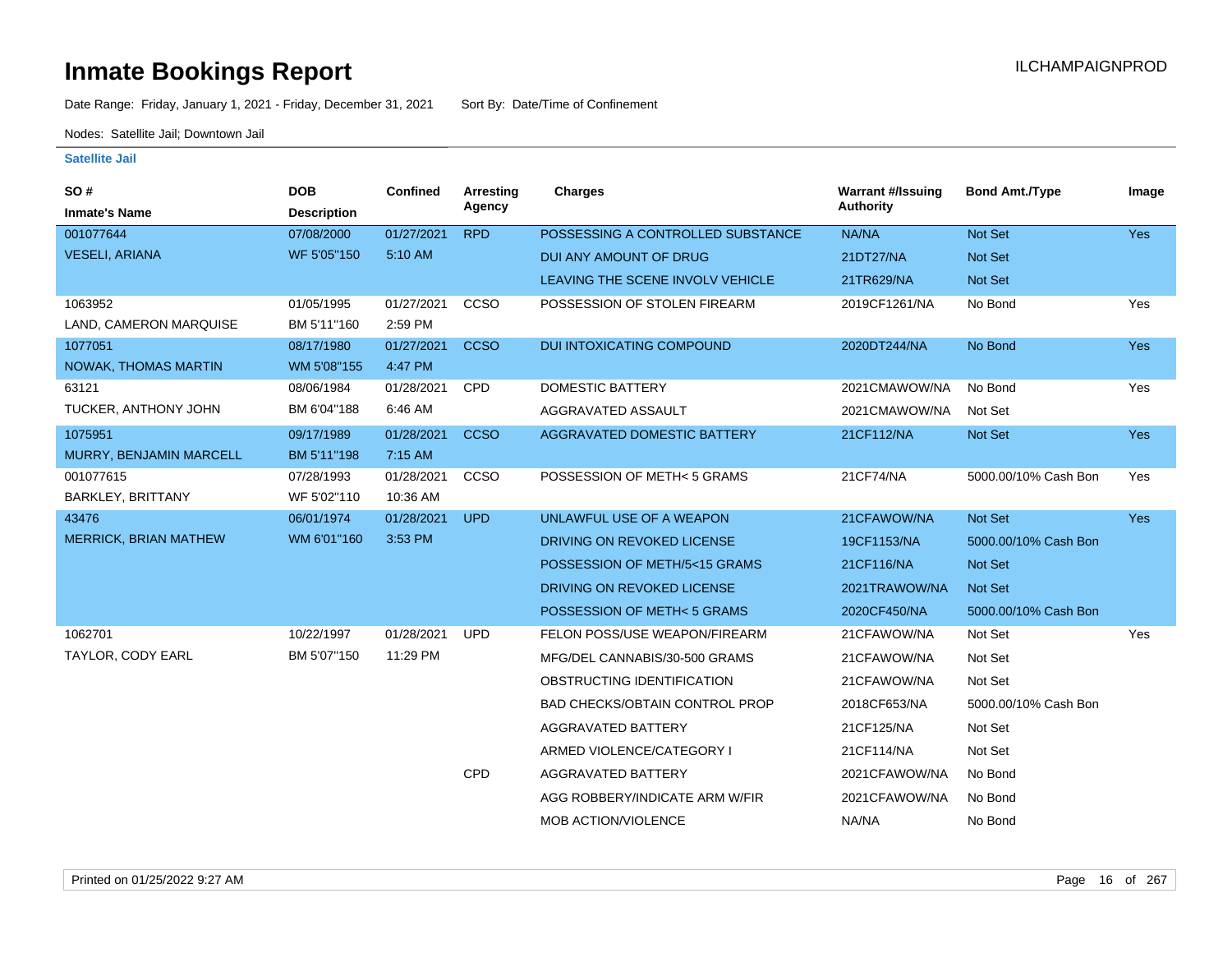Date Range: Friday, January 1, 2021 - Friday, December 31, 2021 Sort By: Date/Time of Confinement

Nodes: Satellite Jail; Downtown Jail

| SO#                          | <b>DOB</b>         | <b>Confined</b> | <b>Arresting</b><br>Agency | <b>Charges</b>                        | <b>Warrant #/Issuing</b><br><b>Authority</b> | <b>Bond Amt./Type</b>                 | Image      |
|------------------------------|--------------------|-----------------|----------------------------|---------------------------------------|----------------------------------------------|---------------------------------------|------------|
| <b>Inmate's Name</b>         | <b>Description</b> |                 |                            |                                       |                                              |                                       |            |
| 1067968                      | 07/30/1989         | 01/29/2021      | <b>CPD</b>                 | <b>DOMESTIC BATTERY</b>               | 21CF115/NA                                   | Not Set                               | Yes        |
| HOY, LEWIS CHARLES           | BM 5'11"154        | 12:45 AM        |                            |                                       |                                              |                                       |            |
| 001077647                    | 12/28/1994         | 01/29/2021      | <b>UPD</b>                 | <b>DOMESTIC BATTERY</b>               | NA/NA                                        | Not Set                               | Yes        |
| <b>GANDY, KLOE NICOLE</b>    | WF 5'08"180        | 2:23 AM         |                            |                                       |                                              |                                       |            |
| 001077648                    | 03/07/1992         | 01/29/2021      | <b>CPD</b>                 | DRVG UNDER INFLU OF ALCOHOL           | 2021DTAWOW/NA                                | Not Set                               | Yes        |
| <b>ONSTOTT, REAGAN E</b>     | WF 5'07"210        | 3:15 AM         |                            | WRONG WAY ON ONE-WAY STREET           | 2021TRAWOW/NA                                | Not Set                               |            |
|                              |                    |                 |                            | POSSESS LOOK-ALIKE SUB/1ST            | 2021CFAWOW/NA                                | <b>Not Set</b>                        |            |
|                              |                    |                 |                            | POSS AMT CON SUB EXCEPT(A)/(D)        | 21CF113/NA                                   | Not Set                               |            |
| 1030954                      | 02/20/1995         | 01/29/2021      | CPD                        | THREATEN A PUBLIC OFFICIAL            | NA/NA                                        | Not Set                               | Yes        |
| PETTIGREW. MALCOME JAMIESON  | BM 5'07"180        | 5:25 AM         |                            |                                       |                                              |                                       |            |
| 001077649                    | 03/29/1999         | 01/29/2021      | <b>UPD</b>                 | <b>DOMESTIC BATTERY</b>               | 2021CMAWOW/NA                                | Not Set                               | Yes        |
| <b>GREENE, TIYA CHARNELL</b> | BF 5'04"120        | 6:47 AM         |                            |                                       |                                              |                                       |            |
| 1065746                      | 10/10/1998         | 01/29/2021      | <b>UPD</b>                 | CRIM DMG TO PROP \$500-10K            |                                              | 2020CF387/WEBBEI 5000.00/10% Cash Bon | Yes        |
| MAIDEN, TIMOTHY JR           | BM 5'10"205        | 7:06 AM         |                            | AGG BATTERY/USE DEADLY WEAPON         |                                              | 2020CF1076/WEBBE 5000.00/10% Cash Bon |            |
|                              |                    |                 |                            | DRIVING ON SUSPENDED LICENSE          | 20TR9560/MCLEAN                              | 1500.00/10% Cash Bon                  |            |
|                              |                    |                 |                            | POSS ADULT USE CANN IN MOTOR VEHICLE  | 20TR9559/MCLEAN                              | 1500.00/10% Cash Bon                  |            |
| 1075434                      | 05/10/1998         | 01/29/2021      | <b>CCSO</b>                | THEFT/DISP MERCH/<\$300/PRECONV       | 2020CF119/NA                                 | 5000.00/10% Cash Bon                  | <b>Yes</b> |
| DIGGS, DEMARKUS ALONZO       | BM 5'05"155        | 5:34 PM         |                            |                                       |                                              |                                       |            |
| 35595                        | 11/04/1971         | 01/29/2021      | <b>CPD</b>                 | <b>ASSAULT</b>                        | 2021-CM-AWOW/NA 100.00/Full Amount           |                                       | Yes        |
| BROWN, JAMES NAPOLEON        | BM 5'08"165        | 8:41 PM         |                            | <b>DISORDERLY CONDUCT</b>             | 2021-CM-AWOW/NA Not Set                      |                                       |            |
| 48114                        | 03/20/1979         | 01/29/2021      | <b>CPD</b>                 | <b>DOMESTIC BATTERY</b>               | 2021CMAWOW/NA                                | <b>Not Set</b>                        | Yes        |
| ANDREWS, KENDALL TERELL      | BM 5'03"120        | 10:24 PM        |                            |                                       |                                              |                                       |            |
| 1068917                      | 10/21/1997         | 01/29/2021      | <b>CPD</b>                 | <b>DOMESTIC BATTERY</b>               | 21CM41/NA                                    | No Bond                               | Yes        |
| <b>GARCIA, JUAN CARLOS</b>   | WM 5'06"132        | 10:56 PM        |                            |                                       |                                              |                                       |            |
| 001077650                    | 03/16/1996         | 01/30/2021      | <b>CPD</b>                 | AGG BATTERY/PEACE OFFICER             | 2021CFAWOW/NA                                | Not Set                               | <b>Yes</b> |
| KUSMAN, KAYLA ROSE           | WF 5'02"126        | 12:11 AM        |                            | <b>CRIM TRES FIELD/RECEIVE NOTICE</b> | 2021CMAWOW/NA                                | <b>Not Set</b>                        |            |
| 884949                       | 01/17/1970         | 01/30/2021      | CCSO                       | DRVG UNDER INFLU OF ALCOHOL           | 2020DT132/NA                                 | 7500.00/10% Cash Bon                  | Yes        |
| LEE, LINDA S                 | BF 5'03"130        | 3:19 AM         |                            |                                       |                                              |                                       |            |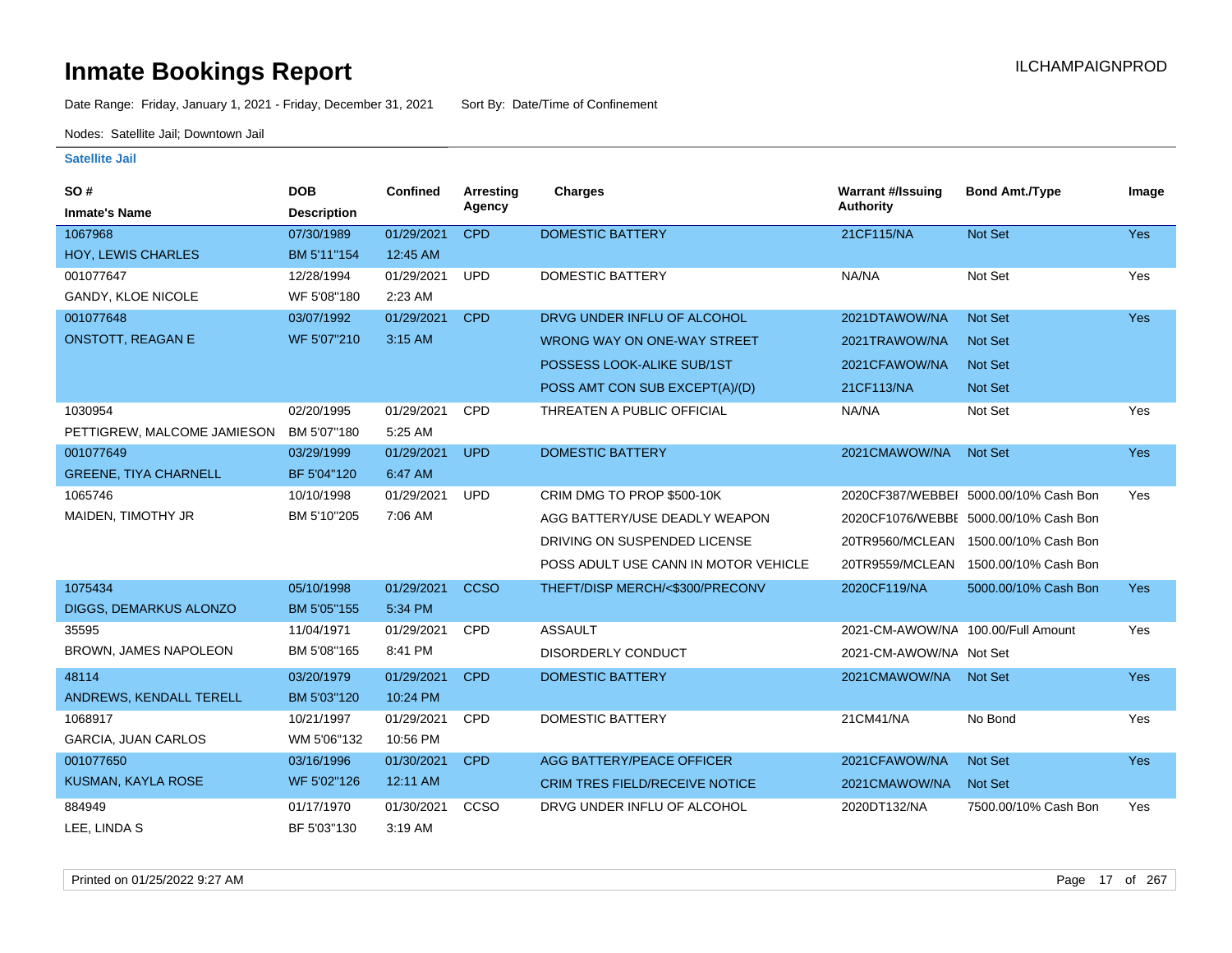Date Range: Friday, January 1, 2021 - Friday, December 31, 2021 Sort By: Date/Time of Confinement

Nodes: Satellite Jail; Downtown Jail

| SO#<br><b>Inmate's Name</b>              | <b>DOB</b><br><b>Description</b> | <b>Confined</b> | Arresting<br>Agency | <b>Charges</b>                                       | <b>Warrant #/Issuing</b><br><b>Authority</b> | <b>Bond Amt./Type</b>                | Image      |
|------------------------------------------|----------------------------------|-----------------|---------------------|------------------------------------------------------|----------------------------------------------|--------------------------------------|------------|
| 001077652                                | 06/28/2001                       | 01/30/2021      | <b>CCSO</b>         | <b>DOMESTIC BATTERY</b>                              | 2021-CM-AWOW/NA Not Set                      |                                      | <b>Yes</b> |
| DIVAN, KOBY WILLIAM                      | WM 6'00"145                      | 3:54 AM         |                     |                                                      |                                              |                                      |            |
| 548091                                   | 04/06/1989                       | 01/30/2021      | <b>CPD</b>          | DRVG UNDER INFLU OF ALCOHOL                          | 2021DTAWOW/NA                                | 3000.00/10% Cash Bon                 | Yes        |
| <b>BAILEY, PASSION UNIQUE</b>            | BF 5'03"125                      | 4:03 AM         |                     | DRIVING ON SUSPENDED LICENSE                         | 2021TRAWOW/NA                                | Not Set                              |            |
|                                          |                                  |                 |                     | OPERATE UNINSURED MTR VEHICLE                        | 2021TRAWIW/NA                                | Not Set                              |            |
|                                          |                                  |                 |                     | <b>IMPROPER TRAFFIC LANE USAGE</b>                   | 2021TRAWOW/NA                                | Not Set                              |            |
| 001077653                                | 05/16/2002                       | 01/30/2021      | <b>UPD</b>          | <b>BURGLARY</b>                                      | 2020CF758/NA                                 | 50000.00/10% Cash Bo                 | <b>Yes</b> |
| JOHNSON, KASHANTE RYNIESHA               | BF 5'04"160                      | 9:43 AM         |                     |                                                      |                                              |                                      |            |
| 1075858                                  | 09/09/2000                       | 01/30/2021      | <b>RPD</b>          | <b>DOMESTIC BATTERY</b>                              | 2021CMAWOW/NA                                | Not Set                              | Yes        |
| FLAHAUT, MACKENZIE DAWN                  | WF 5'03"120                      | 11:13 AM        |                     |                                                      |                                              |                                      |            |
| 58423                                    | 06/23/1983                       | 01/30/2021      | <b>UPD</b>          | <b>WARRANT OUT OF COUNTY</b>                         | 2021CF33/NA                                  | Not Set                              | <b>Yes</b> |
| PEACOCK, LEON WILLIAM, III               | BM 6'02"170                      | 12:39 PM        |                     |                                                      |                                              |                                      |            |
| 001077654                                | 02/12/1983                       | 01/30/2021      | <b>UPD</b>          | MOB ACTION/VIOLENCE                                  | 21CF31/COLES COL No Bond                     |                                      | Yes        |
| PEACOCK, LYDIA NICOLE                    | WF 5'04"168                      | 1:14 PM         |                     |                                                      |                                              |                                      |            |
| 982638                                   | 08/11/1989                       | 01/31/2021      | <b>CPD</b>          | DRVG UNDER INFLU/BAC 0.08                            |                                              | 2021-DT-AWOW/NA 3000.00/10% Cash Bon | <b>Yes</b> |
| CORLEY, EMMA ELIZABETH                   | WF 5'02"125                      | 3:13 AM         |                     | DRVG UNDER INFLU OF ALCOHOL                          | 2021-DT-AWOW/NA Not Set                      |                                      |            |
| 1073611                                  | 08/10/1998                       | 01/31/2021      | <b>CPD</b>          | DELIVERY OF OR POSSESSION OF W/INTENT T(21CF121/DILL |                                              | 150000.00/10% Cash B                 | Yes        |
| HAYES, CAMERON TAYLOR MALEEI BM 6'01"210 |                                  | 4:05 AM         |                     |                                                      |                                              |                                      |            |
| 1074636                                  | 08/26/1998                       | 01/31/2021      | <b>CPD</b>          | POSSESSION OF STOLEN FIREARM                         | 2021-CF-AWOW/NA Not Set                      |                                      | <b>Yes</b> |
| NORMAN, SHANNON LAMOND                   | BM 5'10"150                      | 4:43 AM         |                     | ARMED VIOLENCE/CATEGORY III                          | 2021-CF-AWOW/NA Not Set                      |                                      |            |
|                                          |                                  |                 |                     | DELIVERY OF OR POSSESSION OF W/ INTENT TO            | 2021-CF-AWOW/NA Not Set                      |                                      |            |
|                                          |                                  |                 |                     | <b>BRING CON SUBSTANCE PENAL INST</b>                | 2021-CF-AWOW/NA Not Set                      |                                      |            |
|                                          |                                  |                 |                     | UNLAWFUL POSS CR/DEBIT CARD                          | 2021-CF-AWOW/NA Not Set                      |                                      |            |
|                                          |                                  |                 |                     | AGG UNLAWFUL USE OF WEAPON/VEH                       | 2021CF120/NA                                 | Not Set                              |            |
|                                          |                                  |                 |                     | AGG DUI/NO VALID DL                                  | 2020-CF-0265/NA                              | <b>Not Set</b>                       |            |
| 001077655                                | 08/16/1976                       | 01/31/2021      | CCSO                | CIVIL FTA WARRANT                                    | 2006F215/NA                                  | 94000.00/10% Cash Bo                 | Yes        |
| THOMAS, ROLAND L                         | BM 5'06"182                      | 8:56 AM         |                     |                                                      |                                              |                                      |            |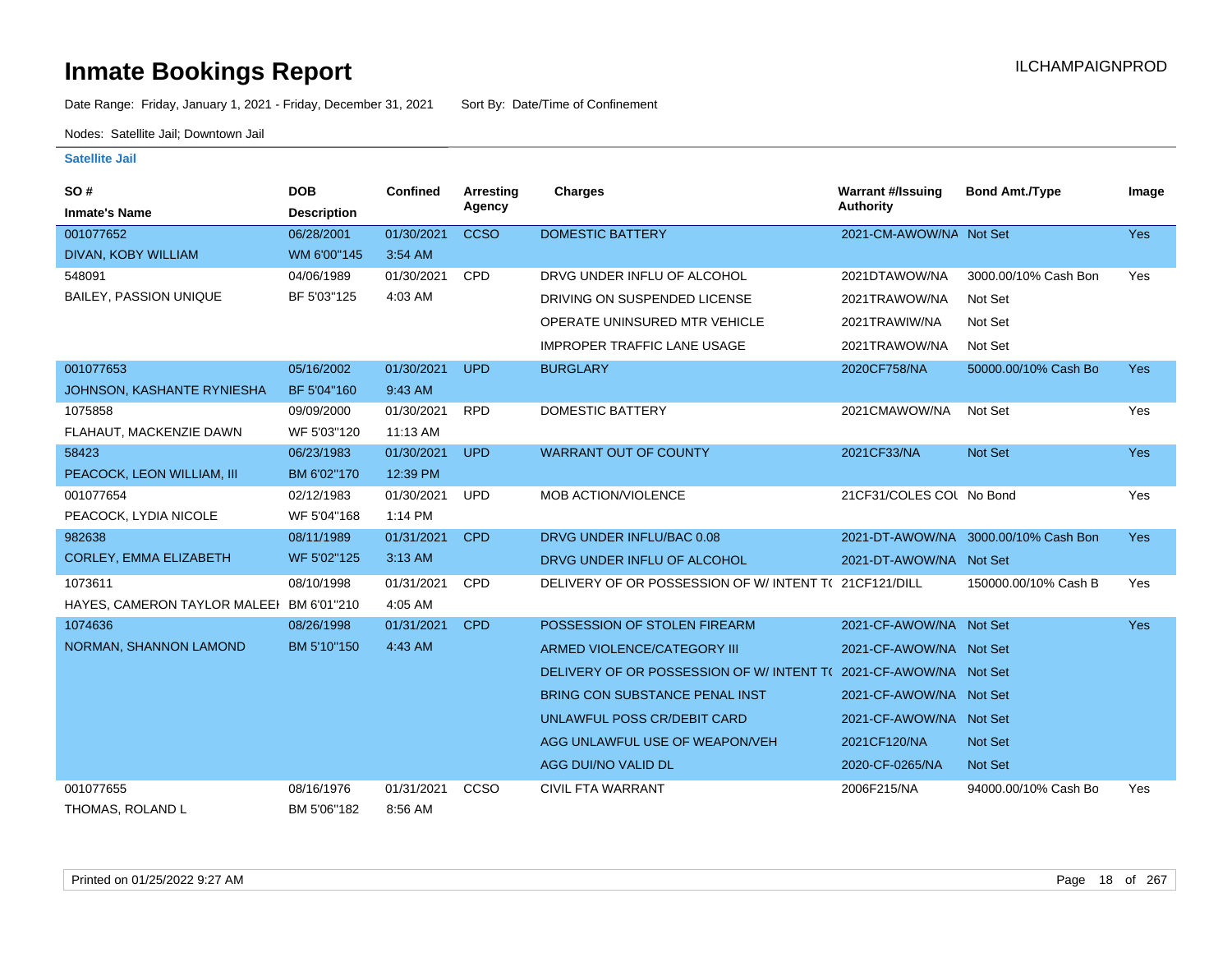Date Range: Friday, January 1, 2021 - Friday, December 31, 2021 Sort By: Date/Time of Confinement

Nodes: Satellite Jail; Downtown Jail

| <b>SO#</b>                   | <b>DOB</b>         | Confined   | Arresting   | <b>Charges</b>                       | <b>Warrant #/Issuing</b> | <b>Bond Amt./Type</b>  | Image      |
|------------------------------|--------------------|------------|-------------|--------------------------------------|--------------------------|------------------------|------------|
| <b>Inmate's Name</b>         | <b>Description</b> |            | Agency      |                                      | <b>Authority</b>         |                        |            |
| 44836                        | 09/17/1977         | 01/31/2021 | <b>CPD</b>  | AGG BATTERY/TRANSIT EMPLOYEE         | 2020CF394/NA             | 2500.00/10% Cash Bon   | <b>Yes</b> |
| <b>WESLEY, FRANK LADELL</b>  | BM 6'00"264        | 2:15 PM    |             | <b>CRIMINAL TRESPASS TO VEHICLES</b> | 2020CM733/NA             | 2500.00/10% Cash Bon   |            |
| 001077656                    | 11/24/1997         | 01/31/2021 | <b>UPD</b>  | CAUSE CHILD TO BE ENDANGERED         | 2021CMAWOW/NA            | Not Set                | Yes        |
| RHODES, JOHNNY               | BM 5'07"218        | 9:39 PM    |             | <b>DOMESTIC BATTERY</b>              | 2021CM42/NA              | Not Set                |            |
| 001077657                    | 07/06/1994         | 01/31/2021 | <b>ISP</b>  | DRVG UNDER INFLU/BAC 0.08            | 2021DT31/NA              | 1000.00/License and Ca | <b>Yes</b> |
| ETTELT, JUSTEN GREGORY       | WM 5'10"230        | 10:16 PM   |             | TRANSP/CARRY ALC LIQ/DRIVER          | 2021TR737/NA             | Not Set                |            |
|                              |                    |            |             | OP IMPROPER VEH ON CON ACCESS        | 2021TR736/NA             | Not Set                |            |
| 982660                       | 03/27/2002         | 01/31/2021 | CCSO        | AGG FLEE/CONCL/ALT REGIS PLT         | NA/NA                    | Not Set                | Yes        |
| REYNOLDS, DAVID ALLEN        | BM 6'01"165        | 11:30 PM   |             | LAMPS/OTHER VEH/1ST,2ND              | NA/NA                    | Not Set                |            |
|                              |                    |            |             | <b>DISREGARD STOP SIGN</b>           | NA/NA                    | Not Set                |            |
|                              |                    |            |             | DRIVING UPON SIDEWALK                | NA/NA                    | Not Set                |            |
|                              |                    |            |             | DISP REGIS PLATE/DECAL/1ST,2ND       | NA/NA                    | Not Set                |            |
|                              |                    |            |             | PROBATION VIOLATION                  | 20CF584/DILL             | 1000.00/10% Cash Bon   |            |
|                              |                    |            |             | PROBATION VIOLATION                  | 20CF1160/DILL            | 1000.00/10% Cash Bon   |            |
|                              |                    |            |             | PROBATION VIOLATION                  | 20CF1343/DILL            | 1000.00/10% Cash Bon   |            |
|                              |                    |            |             | DRIVING ON REVOKED LICENSE           | 21TR738/NA               | Not Set                |            |
| 63170                        | 09/12/1979         | 02/01/2021 | <b>CCSO</b> | <b>AGGRAVATED BATTERY</b>            | 2021CF118/NA             | Not Set                | <b>Yes</b> |
| TALBOTT, ROSS EDWARD         | WM 5'11"210        | 12:30 AM   |             | <b>DOMESTIC BATTERY</b>              | 2021-CM-AWOW/NA Not Set  |                        |            |
| 001077451                    | 04/02/1966         | 02/01/2021 | <b>RPD</b>  | AGG DOMESTIC BATTERY/STRANGLE        | NA/NA                    | Not Set                | Yes        |
| <b>CATHEY, THOMAS EARL</b>   | BM 5'08"140        | 7:24 AM    |             |                                      |                          |                        |            |
| 001077658                    | 05/29/1955         | 02/01/2021 | <b>CCSO</b> | <b>CRIM SEX ASSAULT/FORCE</b>        | 2021CF000076/NA          | 25000.00/10% Cash Bo   | <b>Yes</b> |
| HANDAL, FUAD J               | WM 6'00"170        | 1:42 PM    |             |                                      |                          |                        |            |
| 1068884                      | 08/04/1999         | 02/01/2021 | CCSO        | CRIMINAL TRESPASS TO LAND            | 2021CMAWOW/NA            | Not Set                | Yes        |
| WILLIAMS, KANOSHA LATIA      | BF 5'07"142        | 3:01 PM    |             | BATTERY/CAUSE BODILY HARM            | 2019CM349/NA             | 2500.00/10% Cash Bon   |            |
|                              |                    |            |             | OBSTRUCTING IDENTIFICATION           | 21CM43/NA                | Not Set                |            |
| 43230                        | 04/13/1976         | 02/01/2021 | <b>CCSO</b> | DRIVING ON SUSPENDED LICENSE         | 2019-TR-12573/NA         | No Bond                | <b>Yes</b> |
| <b>STARKS, TROI FRANKLIN</b> | BM 6'01"240        | 6:43 PM    |             |                                      |                          |                        |            |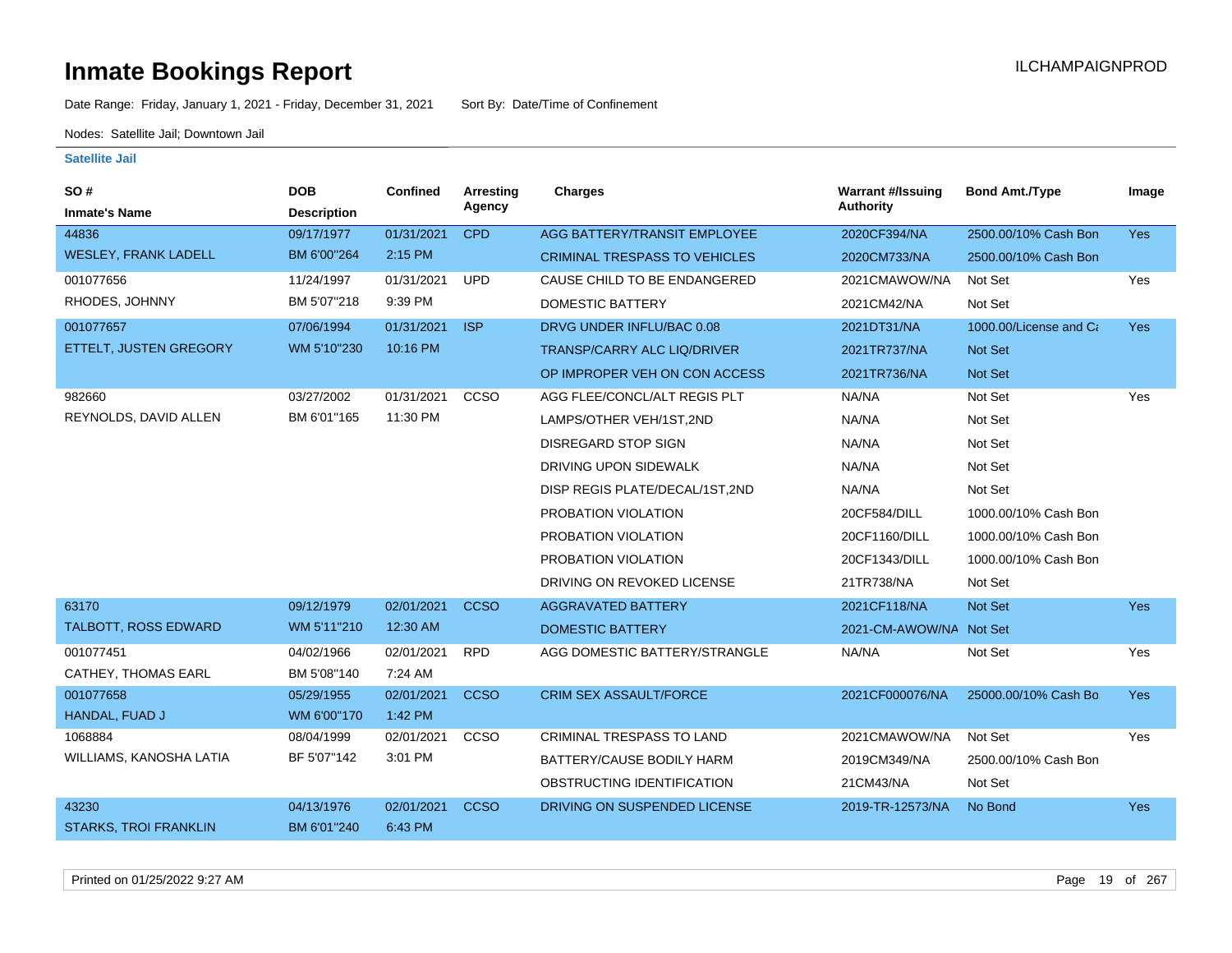Date Range: Friday, January 1, 2021 - Friday, December 31, 2021 Sort By: Date/Time of Confinement

Nodes: Satellite Jail; Downtown Jail

| <b>SO#</b><br><b>Inmate's Name</b>        | <b>DOB</b><br><b>Description</b> | <b>Confined</b> | Arresting<br>Agency | <b>Charges</b>                            | <b>Warrant #/Issuing</b><br><b>Authority</b> | <b>Bond Amt./Type</b> | Image      |
|-------------------------------------------|----------------------------------|-----------------|---------------------|-------------------------------------------|----------------------------------------------|-----------------------|------------|
| 001077659                                 | 08/05/1959                       | 02/01/2021      | <b>CCSO</b>         | <b>BURGLARY</b>                           | 2020CF449/NA                                 | 5000.00/10% Cash Bon  | Yes        |
| <b>EMIN, ROCKY W</b>                      | WM 5'07"162                      | 8:07 PM         |                     | <b>WARRANT OUT OF COUNTY</b>              | 2020CF59/NA                                  | No Bond               |            |
| 1070099                                   | 06/16/1998                       | 02/01/2021      | <b>UIPD</b>         | POSS 200+ GR OTHER SCHED 1&11             | CW0073175/NA                                 | No Bond               | Yes        |
| LEMON, KINGSLEY LYDELL                    | BM 6'02"180                      | 11:42 PM        |                     |                                           |                                              |                       |            |
| 1067703                                   | 02/01/1999                       | 02/02/2021      | <b>ISP</b>          | <b>DISREG TRAFFIC CONTROL LIGHT</b>       | 2021 TR AWOW/NA Not Set                      |                       | Yes        |
| SHERRELL-PETTIGREW, SAKINA M/ BF 5'04"150 |                                  | 4:58 AM         |                     | <b>CARRY/DISPLAY LICENSE/PERMIT</b>       | 2021 TR AWOW/NA Not Set                      |                       |            |
|                                           |                                  |                 |                     | REGIS EXPIRATION/3RD&SUBQ,1YR             | 2021 TR AWOW/NA Not Set                      |                       |            |
|                                           |                                  |                 |                     | <b>TRANSP/CARRY ALC LIQ/DRIVER</b>        | 2021 TR AWOW/NA Not Set                      |                       |            |
|                                           |                                  |                 |                     | DRIVING ON SUSPENDED LICENSE              | 2021 TR AWOW/NA Not Set                      |                       |            |
|                                           |                                  |                 |                     | DRVG UNDER INFLU/BAC 0.08                 | 2021 DT AWOW/NA Not Set                      |                       |            |
|                                           |                                  |                 |                     | <b>CRIMINAL TRESPASS TO LAND</b>          | 20CM472/NA                                   | Not Set               |            |
|                                           |                                  |                 |                     | AGG DUI/LIC SUSP OR REVOKED               | 21CF128/NA                                   | <b>Not Set</b>        |            |
|                                           |                                  |                 |                     | DRVG UNDER INFLU OF ALCOHOL               | 21DT34/NA                                    | Not Set               |            |
| 56792                                     | 10/20/1982                       | 02/02/2021      | <b>UPD</b>          | FELON POSS/USE WEAPON/FIREARM             | 2021CF141/NA                                 | Not Set               | Yes        |
| LILLARD, LAWRENCE TYRONE                  | BM 5'08"170                      | 2:11 PM         |                     | DELIVERY OF OR POSSESSION OF W/ INTENT TO | 2021CF141/NA                                 | Not Set               |            |
|                                           |                                  |                 |                     | ARMED HABITUAL CRIMINAL                   | 2021CF141/NA                                 | 500000.00/10% Cash B  |            |
|                                           |                                  |                 | CCSO                | DRIVING ON REVOKED LICENSE                | 21TR426/NA                                   | 5000.00/10% Cash Bon  |            |
| 955139                                    | 06/22/1999                       | 02/02/2021      | <b>CCSO</b>         | SPEEDING 26-34 MPH OVER LIMIT             | 19TR355/NA                                   | 3000.00/10% Cash Bon  | <b>Yes</b> |
| ROSEBOROUGH, PRESTON JAMAL                | BM 6'01"165                      | 2:23 PM         |                     |                                           |                                              |                       |            |
| 22476                                     | 03/03/1964                       | 02/02/2021      | <b>UPD</b>          | <b>RETAIL THEFT</b>                       | 2021CMAWOW/NA                                | Not Set               | Yes        |
| <b>BUTLER, JAMES EDWARD</b>               | BM 6'00"162                      | 11:39 PM        |                     | <b>THEFT</b>                              | 2021CF142/NA                                 | No Bond               |            |
| 001077660                                 | 11/03/1998                       | 02/03/2021      | <b>CPD</b>          | <b>DOMESTIC BATTERY</b>                   | 2021CM46/NA                                  | Not Set               | <b>Yes</b> |
| COMAS, OSCAR, JR                          | BM 6'01"215                      | 12:38 AM        |                     | <b>INTERF REPT DOMESTIC VIOLENCE</b>      | 2021CM46/NA                                  | Not Set               |            |
| 001077661                                 | 05/29/1983                       | 02/03/2021      | <b>ISP</b>          | <b>SPEEDING</b>                           | 2019TR1083/NA                                | 2500.00/10% Cash Bon  | Yes        |
| MILLSAP, GLENARD ANDREW                   | BM 5'09"210                      | 4:48 AM         |                     |                                           |                                              |                       |            |
| 990047                                    | 12/08/1988                       | 02/03/2021      | <b>CCSO</b>         | DUI ALC/INTOX COMPOUND/DRUG               | 20DT210/NA                                   | No Bond               | Yes        |
| MILLER, CORY GENE                         | WM 5'11"170                      | 11:03 AM        |                     |                                           |                                              |                       |            |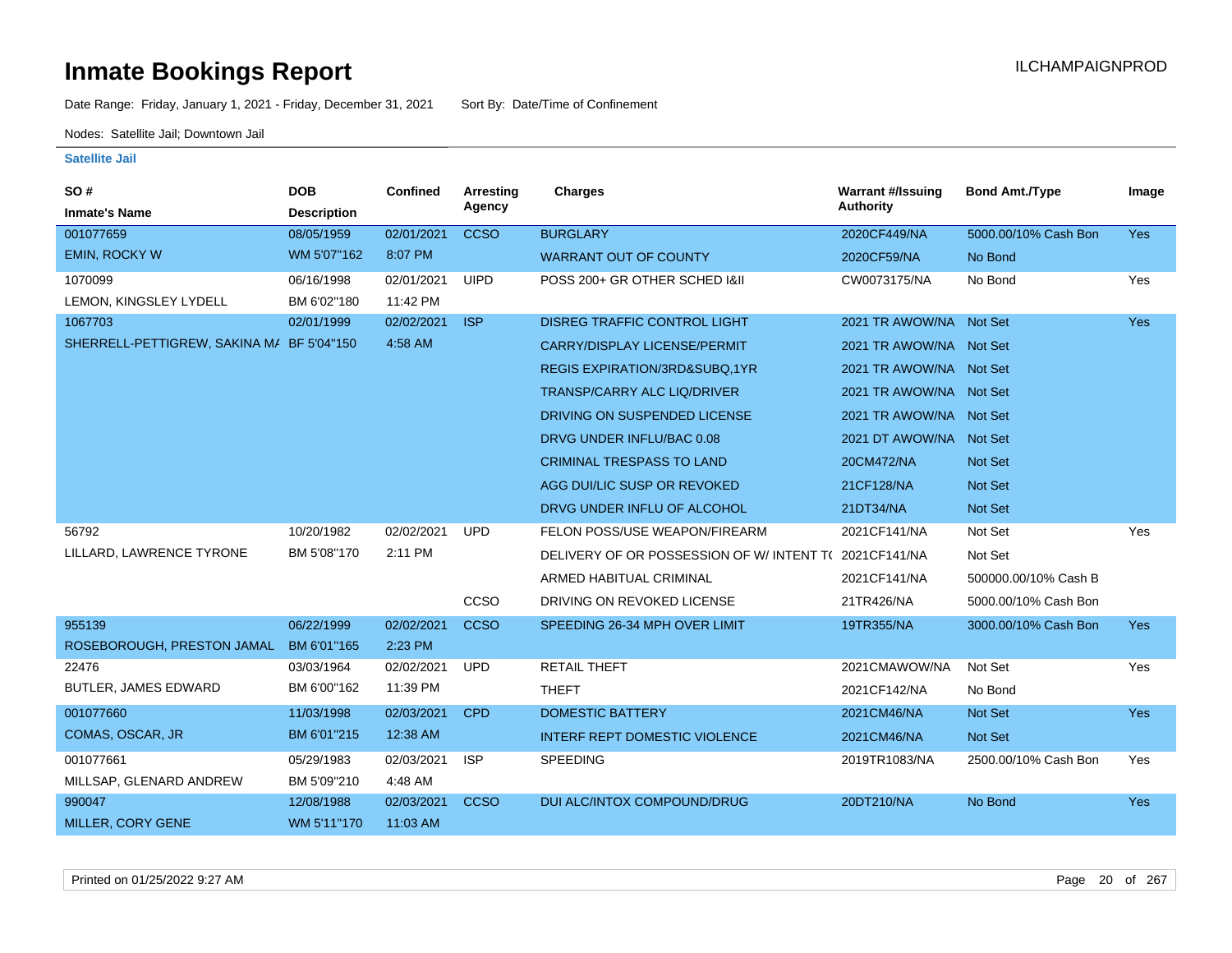Date Range: Friday, January 1, 2021 - Friday, December 31, 2021 Sort By: Date/Time of Confinement

Nodes: Satellite Jail; Downtown Jail

| <b>SO#</b>                      | <b>DOB</b>         | <b>Confined</b> | Arresting   | <b>Charges</b>                                                  | <b>Warrant #/Issuing</b> | <b>Bond Amt./Type</b>                  | Image      |
|---------------------------------|--------------------|-----------------|-------------|-----------------------------------------------------------------|--------------------------|----------------------------------------|------------|
| <b>Inmate's Name</b>            | <b>Description</b> |                 | Agency      |                                                                 | <b>Authority</b>         |                                        |            |
| 1051820                         | 04/23/1996         | 02/03/2021      | <b>CPD</b>  | FELON POSS/USE FIREARM PRIOR                                    | 2021CF104/NA             | 100000.00/10% Cash B                   | <b>Yes</b> |
| ALEXANDER-JORDAN, JEFFREY J     | BM 5'10"170        | 11:35 AM        |             |                                                                 |                          |                                        |            |
| 1058353                         | 07/20/1984         | 02/03/2021      | CCSO        | PROBATION VIOLATION                                             | 2019CF1623/NA            | 5000.00/10% Cash Bon                   | Yes        |
| <b>GRANT, KEVIN LYNN</b>        | WM 6'00"200        | 12:15 PM        |             |                                                                 |                          |                                        |            |
| 001077662                       | 08/14/1998         | 02/03/2021      | <b>CPD</b>  | ARMED ROBBERY/ARMED W/FIREARM                                   | 21CF123/NA               | 250000.00/10% Cash B                   | Yes        |
| <b>TIPSORD, NOAH LEE</b>        | BM 5'11"233        | 4:33 PM         |             |                                                                 |                          |                                        |            |
| 1072876                         | 07/10/1996         | 02/03/2021      | CPD         | DRIVING ON REVOKED LICENSE                                      | 2020-TR-3920/NA          | 2500.00/10% Cash Bon                   | Yes        |
| HOUTCHINS, SAVANNA BELL         | WF 5'06"120        | 8:26 PM         |             | DELIVERY OF OR POSSESSION OF W/INTENT T(2021-CF-AWOW/NA Not Set |                          |                                        |            |
|                                 |                    |                 |             | POSSESS CONTRABAND PENAL INST                                   | 2021-CF-AWOW/NA Not Set  |                                        |            |
|                                 |                    |                 |             | METH DELIVERY/15<100 GRAMS                                      | 21CF143/NA               | Not Set                                |            |
|                                 |                    |                 | CCSO        | PROBATION VIOLATION                                             |                          | 2019CF667/Champa 2500.00/10% Cash Bon  |            |
| 001077663                       | 08/16/1982         | 02/04/2021      | <b>CPD</b>  | RET THEFT/DISP MERCH/>\$300                                     | 2020-CF-1001/NA          | 2500.00/10% Cash Bon                   | <b>Yes</b> |
| <b>WILLIAMS, TIFFANY NICOLE</b> | BF 5'01"147        | 12:02 AM        |             | DRIVING ON SUSPENDED LICENSE                                    | 2020-TR-6734/NA          | 1500.00/10% Cash Bon                   |            |
| 1071135                         | 03/20/2000         | 02/04/2021      | <b>PCPD</b> | POSSESSION OF METH/15<100GRAMS                                  | 2019CF1139/NA            | 2500.00/10% Cash Bon                   | Yes        |
| BALDWIN, SKYLA KAY              | WF 5'03"110        | 5:05 AM         | <b>PCPD</b> | OBSTRUCT JUST/DESTROY EVIDENCE                                  | 2021CFAWOW/NA            | No Bond                                |            |
|                                 |                    |                 |             | DRIVING/NEVER ISSUED LICENSE                                    | 21TR943/NA               | Not Set                                |            |
|                                 |                    |                 |             | OPERATE UNINSURED MTR VEHICLE                                   | 21TR944/NA               | Not Set                                |            |
| 001077664                       | 11/26/1998         | 02/04/2021      | <b>UPD</b>  | MFG/DEL CANNABIS/30-500 GRAMS                                   | 2021CFAWOW/NA            | No Bond                                | Yes        |
| <b>WATTS, ARIONE DEJOUR</b>     | BM 5'08"198        | 9:56 AM         |             | AGG BATTERY/GREAT BODILY HARM                                   | 2021CF148/NA             | No Bond                                |            |
|                                 |                    |                 |             | DOMESTIC BATTERY                                                | NA/NA                    | No Bond                                |            |
|                                 |                    |                 |             | DELIVERY OF OR POSSESSION OF W/INTENT TO                        | 21CF148/NA               | Not Set                                |            |
| 1067677                         | 06/21/1999         | 02/04/2021      | CPD         | <b>RESIDENTIAL BURGLARY</b>                                     | 2021CF124/NA             | 250000.00/10% Cash B                   | Yes        |
| <b>BEASLEY, TYACEON LAMARR</b>  | BM 5'07"155        | 1:52 PM         |             | CRIM DAMAGE TO PROPERTY <\$500                                  | 21CM64/NA                | 100.00/Full Amount                     |            |
| 001077666                       | 07/29/2002         | 02/05/2021      | <b>CCSO</b> | <b>DOMESTIC BATTERY</b>                                         | 2021CMAWOW/NA            | Not Set                                | Yes        |
| MCKINZIE, EVAN A                | WM 5'11"190        | 2:00 PM         |             |                                                                 |                          |                                        |            |
| 1012617                         | 10/11/1993         | 02/05/2021      | <b>CCSO</b> | FELON POSS/USE WEAPON/FIREARM                                   |                          | 2019CF001307/Judg 15000.00/10% Cash Bo | Yes        |
| NEAL, ANDRE LORENZO             | BM 5'08"140        | 3:29 PM         |             |                                                                 |                          |                                        |            |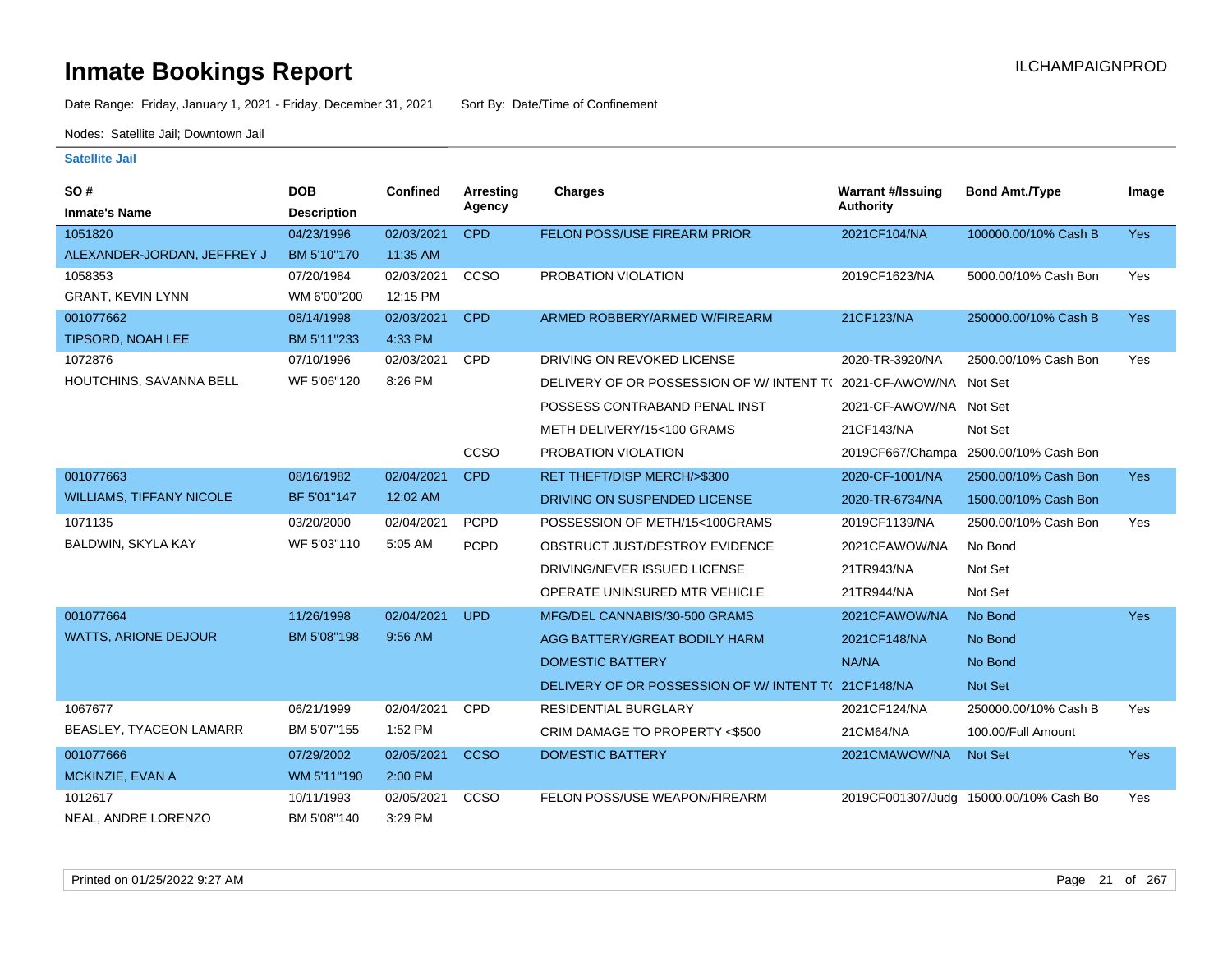Date Range: Friday, January 1, 2021 - Friday, December 31, 2021 Sort By: Date/Time of Confinement

Nodes: Satellite Jail; Downtown Jail

| SO#                            | <b>DOB</b>         | <b>Confined</b> | Arresting   | <b>Charges</b>                            | <b>Warrant #/Issuing</b> | <b>Bond Amt./Type</b> | Image      |
|--------------------------------|--------------------|-----------------|-------------|-------------------------------------------|--------------------------|-----------------------|------------|
| <b>Inmate's Name</b>           | <b>Description</b> |                 | Agency      |                                           | <b>Authority</b>         |                       |            |
| 1059371                        | 11/14/1996         | 02/05/2021      | <b>UPD</b>  | <b>HOME INVASION/FIREARM</b>              | 2021CFAWOW/NA            | Not Set               | <b>Yes</b> |
| BECKETT, ANQWAUN JAWAUN        | BM 6'08"170        | 6:09 PM         |             | <b>RESIST/OBSTRUCTING A PEACE OFFICER</b> | 2021CFAWOW/NA            | Not Set               |            |
|                                |                    |                 |             | MFG/DEL CANNABIS/2.5-10 GRAMS             | 2021CFAWOW/NA            | Not Set               |            |
|                                |                    |                 |             | <b>TRANSP/CARRY ALC LIQ/DRIVER</b>        | 2021TRAWOW/NA            | Not Set               |            |
|                                |                    |                 |             | AGG FLEEING POLICE/21 MPH OVER            | 2021TRAWOW/NA            | Not Set               |            |
|                                |                    |                 |             | <b>UNLICENSED</b>                         | 2021TRAWOW/NA            | Not Set               |            |
|                                |                    |                 |             | LEAVING THE SCENE INVOLV VEHICLE          | 2021TRAWOW/NA            | Not Set               |            |
|                                |                    |                 |             | <b>OPERATE UNINSURED MTR VEHICLE</b>      | 2021TRAWOW/NA            | Not Set               |            |
| 36293                          | 07/04/1971         | 02/05/2021      | <b>UPD</b>  | AGGRAVATED BATTERY/PEACE OFFICER          | 2021-CF-AWOW/NA Not Set  |                       | Yes        |
| COOPER, MICHAEL DARNELL        | BM 5'11"250        | 8:42 PM         |             | <b>DISORDERLY CONDUCT</b>                 | 2021-CM-AWOW/NA Not Set  |                       |            |
| 532703                         | 06/25/1980         | 02/05/2021      | <b>RPD</b>  | <b>AGGRAVATED BATTERY</b>                 | 2021CFAWOW/NA            | Not Set               | <b>Yes</b> |
| PERKINS, TERRENCE LYDELL       | BM 6'05"175        | 9:01 PM         |             | <b>CRIMINAL TRESPASS TO VEHICLES</b>      | 2021CFAWOW/NA            | <b>Not Set</b>        |            |
| 989143                         | 07/28/1991         | 02/06/2021      | <b>MPD</b>  | POSSESSION OF METH<5 GRAMS                | 20CF1030/ROSENB/ No Bond |                       | Yes        |
| DIAL, CLAYTON COLE             | WM 5'07"160        | 12:04 AM        |             | DOMESTIC BATTERY                          | 21CM51/NA                | Not Set               |            |
| 001077667                      | 06/25/1993         | 02/06/2021      | <b>CCSO</b> | <b>CRIM TRESPASS TO RESIDENCE</b>         | 2021-CM-AWOW/NA Not Set  |                       | Yes        |
| <b>QUALLS, MALINA DANIELLE</b> | WF 5'04"145        | 3:57 AM         |             | <b>RESIST/OBSTRUCTING A PEACE OFFICER</b> | 2021-CM-AWOW/NA Not Set  |                       |            |
|                                |                    |                 |             | CRIM DAMAGE TO PROPERTY <\$500            | 2021-CM-AWOW/NA Not Set  |                       |            |
| 1075858                        | 09/09/2000         | 02/06/2021      | <b>RPD</b>  | VIO BAIL BOND/CLASS 4 OFFENSE             | 21CMAWOW/NA              | Not Set               | Yes        |
| FLAHAUT, MACKENZIE DAWN        | WF 5'03"120        | 4:28 PM         |             | DOMESTIC BATTERY                          | 21CM52/NA                | Not Set               |            |
| 51131                          | 09/04/1980         | 02/07/2021      | <b>CCSO</b> | <b>DOMESTIC BATTERY</b>                   | 21CFAWOW/NA              | Not Set               | <b>Yes</b> |
| SCHROEDER, JOSHUA CURTIS       | WM 6'02"270        | 12:08 AM        |             | <b>AGGRAVATED DOMESTIC BATTERY</b>        | 21CF151/NA               | Not Set               |            |
|                                |                    |                 |             | <b>AGGRAVATED BATTERY</b>                 | 21CFAWOW/NA              | Not Set               |            |
| 1070114                        | 12/09/1992         | 02/07/2021      | <b>CPD</b>  | CRIMINAL DAMAGE <\$500/SCHOOL             | 2021CFAWOW/NA            | Not Set               | Yes        |
| NEWELL, RAYMOND                | BM 5'10"160        | 10:31 AM        |             |                                           |                          |                       |            |
| 1028966                        | 03/05/1994         | 02/07/2021      | <b>CPD</b>  | <b>WARRANT OUT OF COUNTY</b>              | 20CF195/NA               | 7500.00/10% Cash Bon  | <b>Yes</b> |
| <b>BROWN, DARRION DEVON</b>    | BM 6'04"185        | 11:41 AM        |             |                                           |                          |                       |            |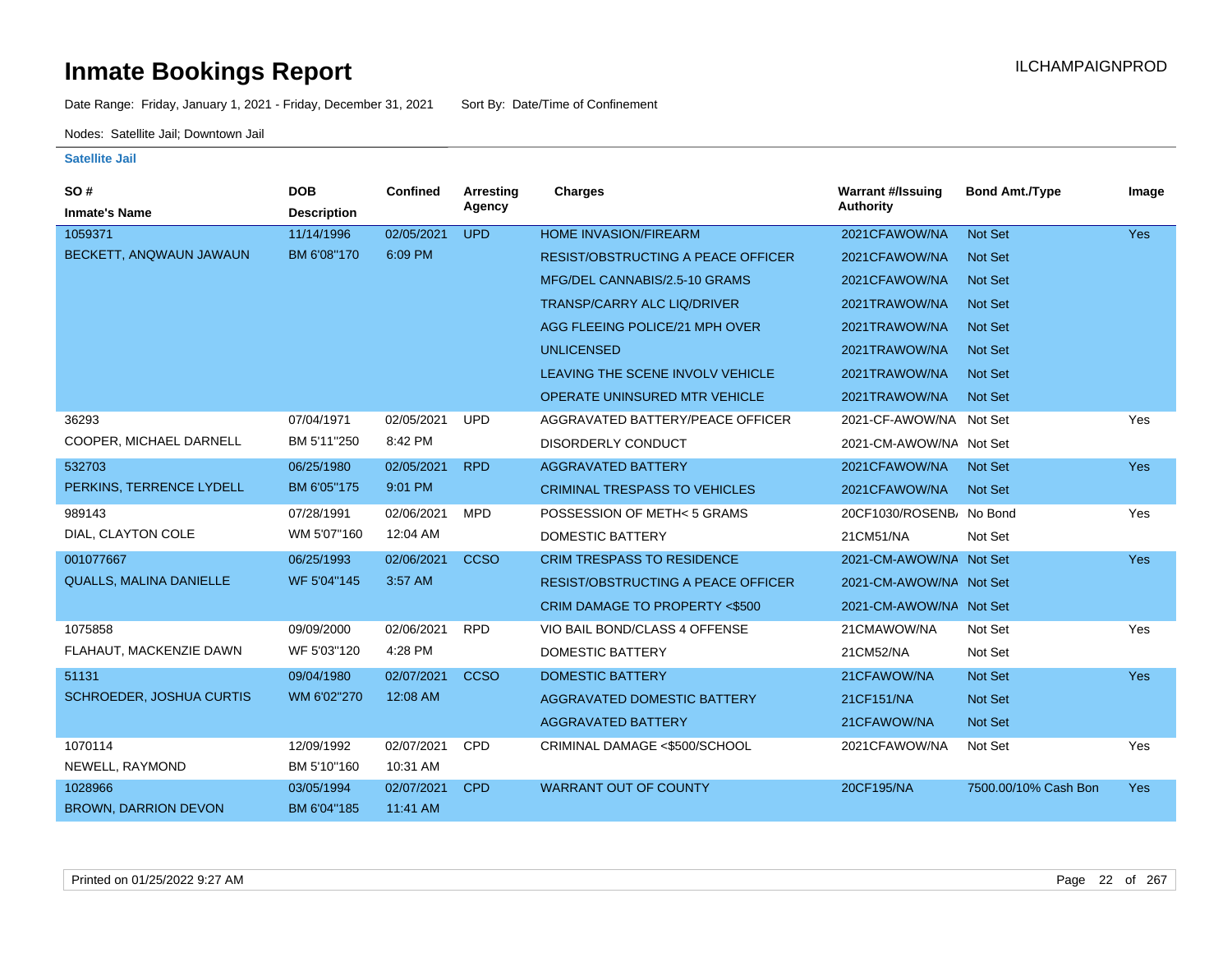Date Range: Friday, January 1, 2021 - Friday, December 31, 2021 Sort By: Date/Time of Confinement

Nodes: Satellite Jail; Downtown Jail

| SO#<br><b>Inmate's Name</b>      | <b>DOB</b><br><b>Description</b> | Confined   | Arresting<br>Agency | <b>Charges</b>                       | <b>Warrant #/Issuing</b><br><b>Authority</b> | <b>Bond Amt./Type</b>                  | Image      |
|----------------------------------|----------------------------------|------------|---------------------|--------------------------------------|----------------------------------------------|----------------------------------------|------------|
| 618048                           | 07/11/1970                       | 02/07/2021 | <b>CCSO</b>         | <b>DOMESTIC BATTERY</b>              | 2021CMAWOW/NA                                | No Bond                                | Yes        |
| <b>SIMMONS, ROBERT EARL</b>      | BM 5'08"235                      | 7:21 PM    |                     |                                      |                                              |                                        |            |
| 1060493                          | 02/19/1996                       | 02/08/2021 | <b>ISP</b>          | DRVG UNDER INFLUENCE OF DRUG         |                                              | 2021 DT AWOW/NA 1000.00/License and Ca | Yes        |
| HUTTON, NATHAN DANIEL            | WM 5'11"120                      | 2:33 AM    |                     | <b>FAIL TO REDUCE SPEED</b>          | 2021 TR AWOW/NA Not Set                      |                                        |            |
|                                  |                                  |            |                     | POSS ADULT USE CANN IN MOTOR VEHICLE | 2021 TR AWOW/NA Not Set                      |                                        |            |
|                                  |                                  |            |                     | REGIS EXPIRATION/3RD&SUBQ.1YR        | 2021 TR AWOW/NA Not Set                      |                                        |            |
| 39181                            | 01/29/1972                       | 02/08/2021 | <b>CCSO</b>         | <b>INTERF REPT DOMESTIC VIOLENCE</b> | 2021CMAWOW/NA                                | <b>Not Set</b>                         | Yes        |
| LYNCH, JAMES P                   | WM 5'09"205                      | 10:47 AM   |                     | <b>DOMESTIC BATTERY</b>              | NA/NA                                        | Not Set                                |            |
| 952586                           | 04/15/1987                       | 02/08/2021 | CCSO                | PROBATION VIOLATION                  | 19CF1099/NA                                  | 50000.00/10% Cash Bo                   | Yes        |
| SEIDELMAN, BRENDON JAMES         | WM 5'09"170                      | 1:47 PM    |                     | PROBATION VIOLATION                  | 19CF1693/NA                                  | 50000.00/10% Cash Bo                   |            |
| 001077347                        | 03/17/1982                       | 02/08/2021 | <b>CCSO</b>         | RECEIVE/POSS/SELL STOLEN VEH         | 2020CF1216/NA                                | No Bond                                | <b>Yes</b> |
| DAVIS, LOWELL MICHAEL            | WM 5'11"170                      | 4:17 PM    | <b>CCSO</b>         | PROBATION VIOLATION                  | 2020CF1216/Judge F                           | 200000.00/10% Cash B                   |            |
| 1058746                          | 07/28/1994                       | 02/08/2021 | CCSO                | <b>UNLICENSED</b>                    | NA/NA                                        | Not Set                                | Yes        |
| JOHNS, YOLANDA NICOLE            | BF 5'01"98                       | 9:20 PM    |                     | DISREG OFFL TRAFFIC-CON DEVICE       | NA/NA                                        | Not Set                                |            |
|                                  |                                  |            |                     | <b>DISREGARD STOP SIGN</b>           | NA/NA                                        | Not Set                                |            |
|                                  |                                  |            |                     | UNREGISTERED/EXPIRED REGIS           | NA/NA                                        | Not Set                                |            |
|                                  |                                  |            |                     | POSS ADULT USE CANN IN MOTOR VEHICLE | NA/NA                                        | Not Set                                |            |
|                                  |                                  |            |                     | <b>RETAIL THEFT</b>                  | 2019OV475/NA                                 | 1000.00/10% Cash Bon                   |            |
|                                  |                                  |            |                     | BATTERY/MAKES PHYSICAL CONTACT       | 2016OV686/NA                                 | 1000.00/10% Cash Bon                   |            |
|                                  |                                  |            |                     | AGG FLEEING POLICE/21 MPH OVER       | 21CF155/NA                                   | Not Set                                |            |
| 1056499                          | 11/12/1980                       | 02/09/2021 | <b>CCSO</b>         | DRIVING ON SUSPENDED LICENSE         | 18TR15424/DILL                               | No Bond                                | <b>Yes</b> |
| <b>KELLER, JESSICA LYNN</b>      | WF 5'05"120                      | 10:25 AM   |                     |                                      |                                              |                                        |            |
| 001077386                        | 04/24/2001                       | 02/09/2021 | CCSO                | <b>AGGRAVATED BATTERY</b>            | 2020CF1264/NA                                | 50000.00/10% Cash Bo                   | Yes        |
| PETTIS, TYRELL RYTCHNESS         | BM 5'10"170                      | 10:54 AM   |                     |                                      |                                              |                                        |            |
| 1066491                          | 07/05/1988                       | 02/09/2021 | <b>CCSO</b>         | <b>RETAIL THEFT</b>                  | 21CF156/NA                                   | 100.00/Full Amount                     | Yes        |
| <b>BAILEY, CHRISTOPHER ALLEN</b> | WM 6'04"240                      | 12:34 PM   |                     |                                      |                                              |                                        |            |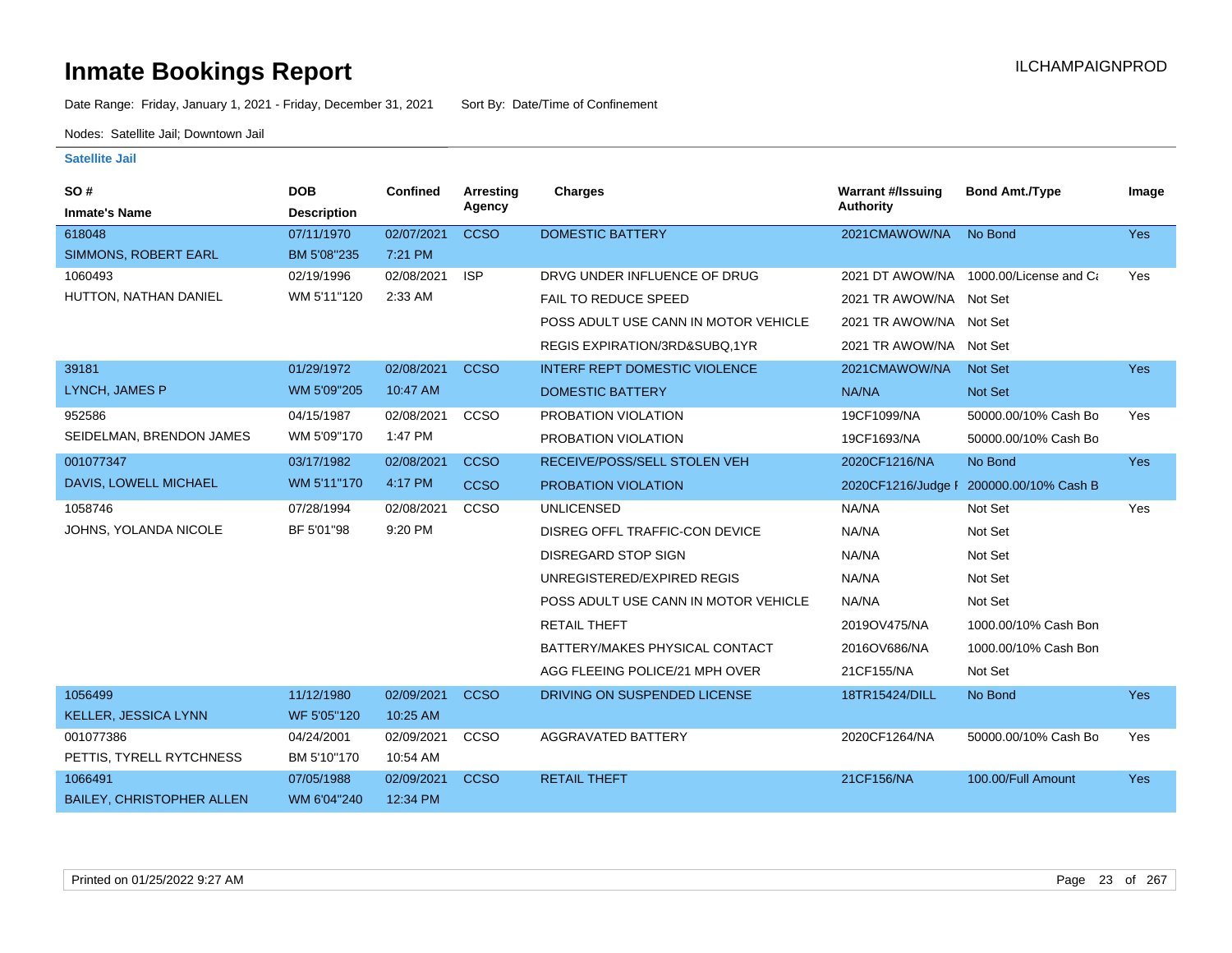Date Range: Friday, January 1, 2021 - Friday, December 31, 2021 Sort By: Date/Time of Confinement

Nodes: Satellite Jail; Downtown Jail

### **Satellite Jail**

| SO#                                      | <b>DOB</b>         | Confined   | Arresting   | <b>Charges</b>                                     | <b>Warrant #/Issuing</b>             | <b>Bond Amt./Type</b>                | Image      |
|------------------------------------------|--------------------|------------|-------------|----------------------------------------------------|--------------------------------------|--------------------------------------|------------|
| <b>Inmate's Name</b>                     | <b>Description</b> |            | Agency      |                                                    | <b>Authority</b>                     |                                      |            |
| 1073611                                  | 08/10/1998         | 02/09/2021 | <b>CPD</b>  | MFG/DEL CAN 30<500 GRAMS/SCH                       | 2021CFAWOW/NA                        | <b>Not Set</b>                       | Yes        |
| HAYES, CAMERON TAYLOR MALEEI BM 6'01"210 |                    | 3:10 PM    |             | MFG 15>100 GR ECSTASY/ANALOG                       |                                      | 21CF121/ROSENBA 500000.00/10% Cash B |            |
|                                          |                    |            |             | DELIVERY OF OR POSSESSION OF W/INTENT T(21CF160/NA |                                      | <b>Not Set</b>                       |            |
| 001077671                                | 01/27/1993         | 02/09/2021 | CCSO        | DEFACE FIREARM ID MARKINGS                         | 2021CFAWOW/NA                        | No Bond                              | Yes        |
| PERSICO, BRENDA KIMBERLY                 | WF 5'02"120        | 10:32 PM   |             | UNLAWFUL USE OF A WEAPON                           | 2021CFAWOW/NA                        | No Bond                              |            |
| 1072876                                  | 07/10/1996         | 02/09/2021 | <b>CCSO</b> | HEAD/TAIL/SIDELIGHT/1ST,2ND                        | 2021-TR-AWOW/NA Not Set              |                                      | <b>Yes</b> |
| HOUTCHINS, SAVANNA BELL                  | WF 5'06"120        | 11:09 PM   |             | DRIVING ON REVOKED LICENSE                         | 2021-TR-AWOW/NA Not Set              |                                      |            |
|                                          |                    |            |             | SPEEDING 35+ MPH OVER LIMIT                        | 2021-TR-AWOW/NA Not Set              |                                      |            |
|                                          |                    |            |             | DISREG OFFL TRAFFIC-CON DEVICE                     | 2021-TR-AWOW/NA Not Set              |                                      |            |
|                                          |                    |            |             | <b>DISREGARD STOP SIGN</b>                         | 2021-TR-AWOW/NA Not Set              |                                      |            |
|                                          |                    |            |             | <b>RESIST/OBSTRUCTING A PEACE OFFICER</b>          | 2021-CM-AWOW/NA Not Set              |                                      |            |
|                                          |                    |            |             | FLEEING/ATTEMPT ELUDE OFF 3+                       | 21CF158/NA                           | <b>Not Set</b>                       |            |
|                                          |                    |            | <b>CCSO</b> | DRIVING ON REVOKED LICENSE                         | 21TR945/NA                           | 2500.00/Recognizance                 |            |
| 42092                                    | 09/07/1968         | 02/10/2021 | CPD         | DIRECT CIVIL CONTEMPT                              | 18D091160/Cook Co 205.00/Full Amount |                                      | Yes        |
| GIVANTT, ANTOINE LACRAE                  | BM 6'00"187        | 12:39 AM   |             |                                                    |                                      |                                      |            |
| 001077672                                | 11/08/1988         | 02/10/2021 | <b>CPD</b>  | AGG DUI/3                                          | 21CF161/NA                           | 3000.00/10% Cash Bon                 | <b>Yes</b> |
| <b>BARNETT, SAMUEL</b>                   | RM 5'09"140        | 1:39 AM    |             |                                                    |                                      |                                      |            |
| 001077673                                | 09/18/1970         | 02/10/2021 | CPD         | <b>DOMESTIC BATTERY</b>                            | 2021CMAWOW/CPD Not Set               |                                      | Yes        |
| DAVIS, COLLEEN AUDREY                    | WF 5'03"220        | 1:45 AM    |             | <b>ASSAULT</b>                                     | 2021CMAWOW/NA                        | Not Set                              |            |
| 001077674                                | 02/02/2003         | 02/10/2021 | <b>RPD</b>  | DRVG UNDER INFLU OF ALCOHOL                        | 21DT42/NA                            | Not Set                              | <b>Yes</b> |
| GONZALEZ SOTO, EDWIN JANZEL              | SM 5'11"135        | 10:05 AM   |             | DRIVING/NEVER ISSUED LICENSE                       | 21TR1107/NA                          | Not Set                              |            |
|                                          |                    |            |             | AGG DUI/NO VALID DL                                | 21CF164/NA                           | <b>Not Set</b>                       |            |
| 1076503                                  | 12/17/1986         | 02/10/2021 | CCSO        | AGG VEH HIJACKING/WEAPON                           | 2020-CF-728/NA                       | No Bond                              | Yes        |
| MOORE, LEONARD WILLIAM                   | BM 5'07"230        | 12:11 PM   |             |                                                    |                                      |                                      |            |
| 994280                                   | 11/15/1991         | 02/10/2021 | <b>RPD</b>  | BATTERY/CAUSE BODILY HARM                          | 2021-CM-AWOW/NA 100.00/Full Amount   |                                      | Yes        |
| MCCARTHY, DEREK PAUL                     | WM 6'02"165        | 12:58 PM   |             |                                                    |                                      |                                      |            |
| 1012045                                  | 09/14/1984         | 02/10/2021 | MPD         | POSS AMT CON SUB EXCEPT(A)/(D)                     | 2020CF1333/NA                        | 5000.00/10% Cash Bon                 | Yes        |
| TARTER, DANIELLE JO                      | WF 5'04"126        | 1:20 PM    |             | FORGERY/MAKE DOCUMENT/1 UPC                        | 2020CF1471/NA                        | 5000.00/10% Cash Bon                 |            |

Printed on 01/25/2022 9:27 AM Page 24 of 267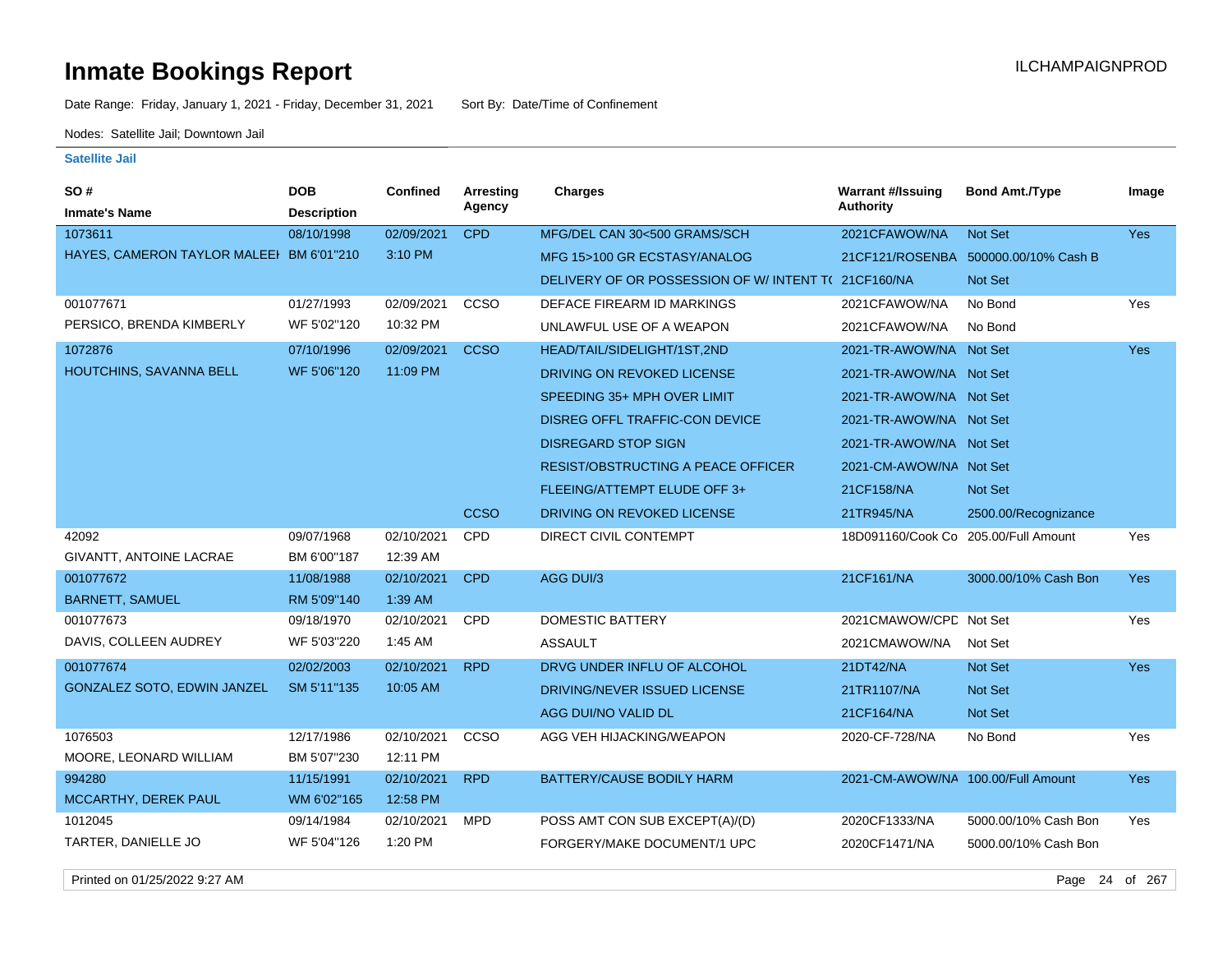Date Range: Friday, January 1, 2021 - Friday, December 31, 2021 Sort By: Date/Time of Confinement

Nodes: Satellite Jail; Downtown Jail

| <b>SO#</b><br><b>Inmate's Name</b> | <b>DOB</b><br><b>Description</b> | <b>Confined</b> | Arresting<br>Agency | Charges                             | <b>Warrant #/Issuing</b><br><b>Authority</b> | <b>Bond Amt./Type</b>                   | Image      |
|------------------------------------|----------------------------------|-----------------|---------------------|-------------------------------------|----------------------------------------------|-----------------------------------------|------------|
| 1029510                            | 05/24/1991                       | 02/10/2021      | <b>SOS</b>          | PAROLE REVOCATION                   | NA/NA                                        | No Bond                                 | Yes        |
| MESSER, CODY JAMES                 | WM 5'09"200                      | 5:19 PM         |                     |                                     |                                              |                                         |            |
| 001077675                          | 08/20/1984                       | 02/11/2021      | <b>RPD</b>          | BURGLARY W/O CAUSING DAMAGE         | 21CF178/NA                                   | Not Set                                 | Yes        |
| CUEVAS-RIVERA, BERNARDO            | SM 5'05"145                      | 5:00 PM         |                     |                                     |                                              |                                         |            |
| 1021281                            | 11/06/1993                       | 02/11/2021      | <b>ISP</b>          | OBSTRUCT JUST/DESTROY EVIDENCE      | 2021CFAWOW/NA                                | Not Set                                 | Yes        |
| WILLIS, ELIZABETH SUZANNE          | WF 5'02"140                      | 10:31 PM        |                     | <b>FUGITIVE FROM JUSTICE</b>        | 21CF177/NA                                   | Not Set                                 |            |
| 1071277                            | 06/03/1993                       | 02/12/2021      | <b>MPD</b>          | AGG BATTERY/PUBLIC PLACE            |                                              | 2018-CF-1608/WEBE 10000.00/10% Cash Bo  | Yes        |
| KEIRNS, KEVIN CHRISTOPHER          | WM 5'11"155                      | 12:49 AM        |                     |                                     |                                              |                                         |            |
| 59668                              | 07/11/1983                       | 02/12/2021      | <b>CPD</b>          | <b>VIOLATE SEX OFFENDER REGIS</b>   | 21CF179/NA                                   | Not Set                                 | Yes        |
| JONES, MARTELL DEANGELO            | BM 6'04"230                      | 2:50 AM         |                     |                                     |                                              |                                         |            |
| 983342                             | 02/08/1990                       | 02/12/2021      | <b>UPD</b>          | AGGRAVATED DOMESTIC BATTERY         | 21CFAWOW/NA                                  | Not Set                                 | Yes        |
| DILLON, ADRIENE ANTWON             | BM 5'05"180                      | 11:45 AM        |                     |                                     |                                              |                                         |            |
| 1006679                            | 11/30/1992                       | 02/12/2021      | <b>CCSO</b>         | PROBATION VIOLATION                 | 18CM628/NA                                   | No Bond                                 | Yes        |
| LONG, KENDRICK ONEAL               | BM 5'08"185                      | 2:02 PM         |                     |                                     |                                              |                                         |            |
| 001077677                          | 06/07/1998                       | 02/12/2021      | <b>RPD</b>          | <b>DOMESTIC BATTERY</b>             | 2021CMAWOW/NA                                | Not Set                                 | Yes        |
| TRAUTMAN, ALEXIS MARIE             | WF 5'08"260                      | 6:43 PM         |                     | INTERF REPT DOMESTIC VIOLENCE       | 2021CMAWOW/NA                                | Not Set                                 |            |
| 67077                              | 05/12/1983                       | 02/12/2021      | <b>CCSO</b>         | DRIVING DURING REVOCATION           |                                              | 2020TR11572/HOLLI 5000.00/10% Cash Bon  | Yes        |
| <b>INGRAM, ANTIONE</b>             | BM 5'05"175                      | 8:39 PM         |                     | DRIVING DURING REVOCATION           |                                              | 2020TR1464/HOLLIN 5000.00/10% Cash Bon  |            |
| 38993                              | 07/31/1973                       | 02/13/2021      | CPD                 | HOME INVASION/FIREARM               | 2021 CF AWOW/NA Not Set                      |                                         | Yes        |
| JACKSON, LAMONT JEREMIE            | BM 5'07"180                      | 7:45 AM         |                     | AGG UUW/PERS/UNLOADED/AMMO/2+       | 2021 CF AWOW/NA Not Set                      |                                         |            |
|                                    |                                  |                 |                     | AGGRAVATED DOMESTIC BATTERY         | 21CFAWOW/NA                                  | Not Set                                 |            |
|                                    |                                  |                 |                     | ATTEMPT (FIRST DEGREE MURDER)       | 21CF181/NA                                   | Not Set                                 |            |
|                                    |                                  |                 |                     | FELON POSS/USE FIREARM PRIOR        | 2021CFAWOW/NA                                | Not Set                                 |            |
|                                    |                                  |                 | CCSO                | SPEEDING 26-34 MPH OVER LIMIT       |                                              | 2021TR753/HOLLIM, 70.00/Category B Bond |            |
| 001077678                          | 05/03/1984                       | 02/13/2021      | <b>UPD</b>          | <b>FUGITIVE FROM JUSTICE</b>        | 21CF184/NA                                   | Not Set                                 | <b>Yes</b> |
| PRINCE, ROBIN L                    | WF 5'09"210                      | 10:25 AM        |                     |                                     |                                              |                                         |            |
| 1016831                            | 04/19/1993                       | 02/13/2021      | CCSO                | <b>WARRANT OUT OF COUNTY</b>        | 20CF68/NA                                    | 3000.00/10% Cash Bon                    | Yes        |
| RAGLE, DUSTIN JASON                | WM 6'01"200                      | 2:03 PM         |                     | <b>VIOLATE ORDER/PRIOR DOM BTRY</b> | 2021CF73/NA                                  | No Bond                                 |            |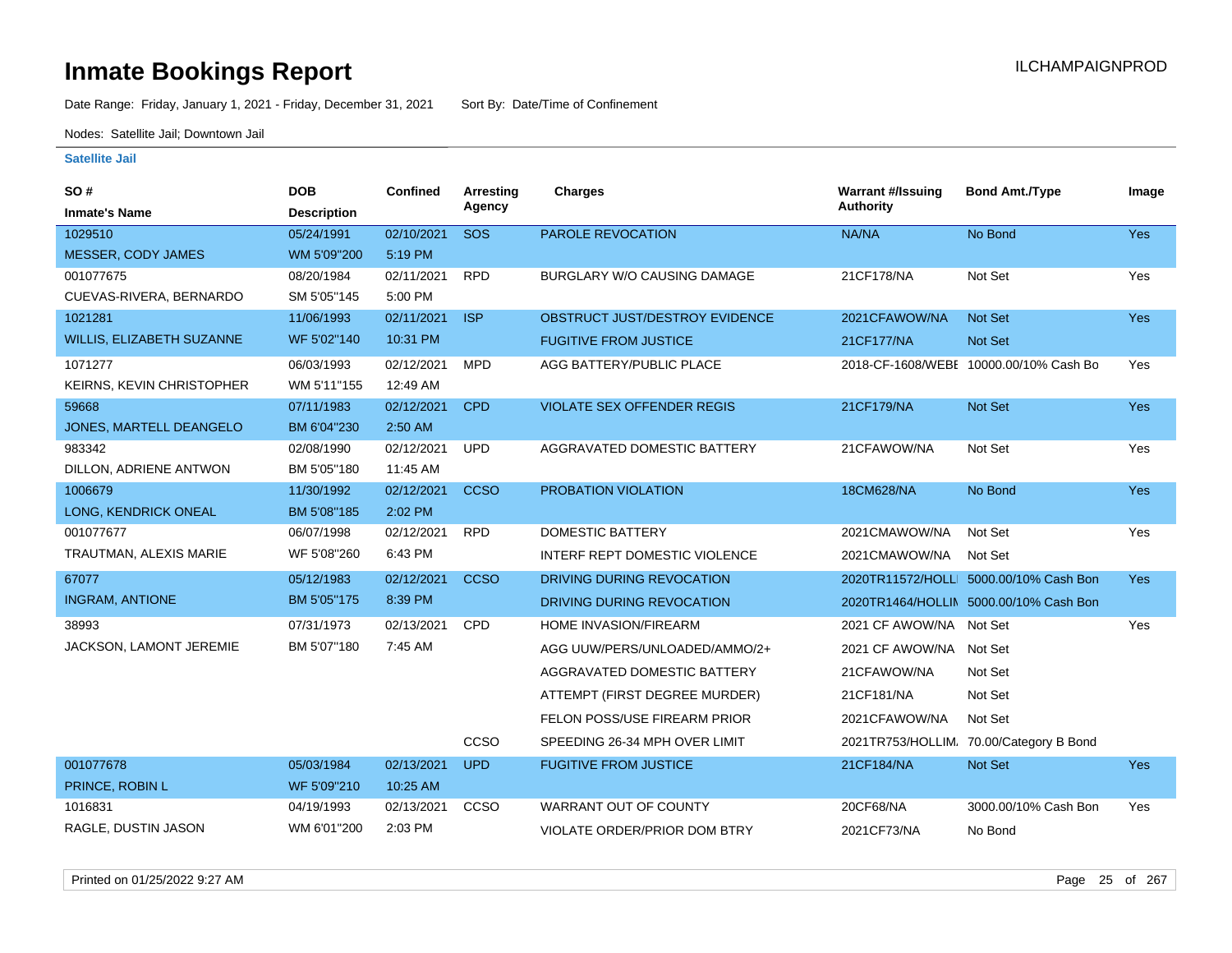# **Inmate Bookings Report Institute Bookings Report ILCHAMPAIGNPROD**

Date Range: Friday, January 1, 2021 - Friday, December 31, 2021 Sort By: Date/Time of Confinement

Nodes: Satellite Jail; Downtown Jail

| <b>SO#</b><br><b>Inmate's Name</b>        | <b>DOB</b><br><b>Description</b> | <b>Confined</b> | <b>Arresting</b><br>Agency | <b>Charges</b>                       | <b>Warrant #/Issuing</b><br><b>Authority</b> | <b>Bond Amt./Type</b> | Image      |
|-------------------------------------------|----------------------------------|-----------------|----------------------------|--------------------------------------|----------------------------------------------|-----------------------|------------|
| 993660                                    | 11/18/1983                       | 02/13/2021      | <b>CPD</b>                 | <b>CRIMINAL TRESPASS TO LAND</b>     | 2021CMAWOW/NA                                | 100.00/Full Amount    | <b>Yes</b> |
| TORRES-NEGRON, JUAN CARLOS                | WM 5'11"170                      | 3:28 PM         |                            |                                      |                                              |                       |            |
| 001077679                                 | 02/15/1995                       | 02/13/2021      | CCSO                       | POSSESSION OF METH/5<15 GRAMS        | 2020CF1448/NA                                | 5000.00/10% Cash Bon  | Yes        |
| DIXON, KARA ANNE                          | WF 5'04"110                      | 4:19 PM         |                            |                                      |                                              |                       |            |
| 001077680                                 | 03/22/1993                       | 02/13/2021      | <b>ISP</b>                 | <b>PAROLE REVOCATION</b>             | CH2100876/IDOC                               | No Bond               | <b>Yes</b> |
| HINES, CODY DYLAN                         | WM 5'11"140                      | 5:08 PM         |                            | DOMESTIC BATTERY/OTHER PRIOR         | 21CF186/NA                                   | <b>Not Set</b>        |            |
| 001077681                                 | 02/25/1979                       | 02/13/2021      | <b>RPD</b>                 | AGGRAVATED DOMESTIC BATTERY          | 2020CFAWOW/NA                                | Not Set               | Yes        |
| SALES, ANDREW KEVIN                       | WM 5'09"220                      | 9:09 PM         |                            | <b>INTERF REPT DOMESTIC VIOLENCE</b> | 2020CMAWOW/NA                                | Not Set               |            |
|                                           |                                  |                 |                            | UNLAWFUL USE OF A WEAPON             | 2020CMAWOW/NA                                | Not Set               |            |
| 545478                                    | 05/12/1982                       | 02/13/2021      | <b>CPD</b>                 | <b>OPERATE UNINSURED MTR VEHICLE</b> | NA/NA                                        | <b>Not Set</b>        | <b>Yes</b> |
| <b>TRICE, BRIAN AUSTIN</b>                | WM 6'05"180                      | 11:20 PM        |                            | DRIVING DURING SUSPENSION            | NA/NA                                        | Not Set               |            |
|                                           |                                  |                 |                            | DUI ALC/INTOX COMPOUND/DRUG          | 21DTAWOW/NA                                  | 3000.00/10% Cash Bon  |            |
| 001077682                                 | 10/12/1993                       | 02/14/2021      | CPD                        | DRVG UNDER INFLU OF ALCOHOL          | 2021DTAWOW/NA                                | 3000.00/10% Cash Bon  | Yes        |
| WALLACE, AMANDA CAROLINE                  | WF 5'05"110                      | 3:49 AM         |                            |                                      |                                              |                       |            |
| 001077143                                 | 11/01/2000                       | 02/14/2021      | <b>UPD</b>                 | <b>AGG BATTERY/PEACE OFFICER</b>     | 21CF180/NA                                   | Not Set               | <b>Yes</b> |
| LORENZO-MATEO, DIEGO                      | SM 5'02"110                      | 6:34 AM         |                            | BATTERY/MAKES PHYSICAL CONTACT       | 20CM706/NA                                   | 2500.00/10% Cash Bon  |            |
| 55731                                     | 09/25/1980                       | 02/14/2021      | CCSO                       | THEFT CONTROL INTENT \$500<10K       | 19CF1448/NA                                  | 2500.00/Category B Bo | Yes        |
| FULLILOVE, CHRISTOPHER ANDREI BM 5'10"160 |                                  | 5:35 PM         |                            |                                      |                                              |                       |            |
| 001077683                                 | 12/16/1997                       | 02/14/2021      | <b>CPD</b>                 | <b>DOMESTIC BATTERY</b>              | 2020CMAWOW/NA                                | Not Set               | <b>Yes</b> |
| RUSSELL, TYNEISHA                         | BF 5'03"115                      | 6:58 PM         |                            |                                      |                                              |                       |            |
| 1072407                                   | 11/29/1988                       | 02/14/2021      | <b>CPD</b>                 | POSSESS LOOK-ALIKE SUB/1ST           | NA/NA                                        | Not Set               | Yes        |
| CLARK, AMY K                              | WF 5'06"120                      | 8:18 PM         |                            | POSS HYPO/SYRINGE/NEEDLES/1ST        | 2020CMAWOW/NA                                | Not Set               |            |
|                                           |                                  |                 |                            | POSSESSION OF METH/15<100GRAMS       | 21CF182/NA                                   | Not Set               |            |
|                                           |                                  |                 |                            | POSSESSION OF METH<5 GRAMS           | 19CF418/NA                                   | Not Set               |            |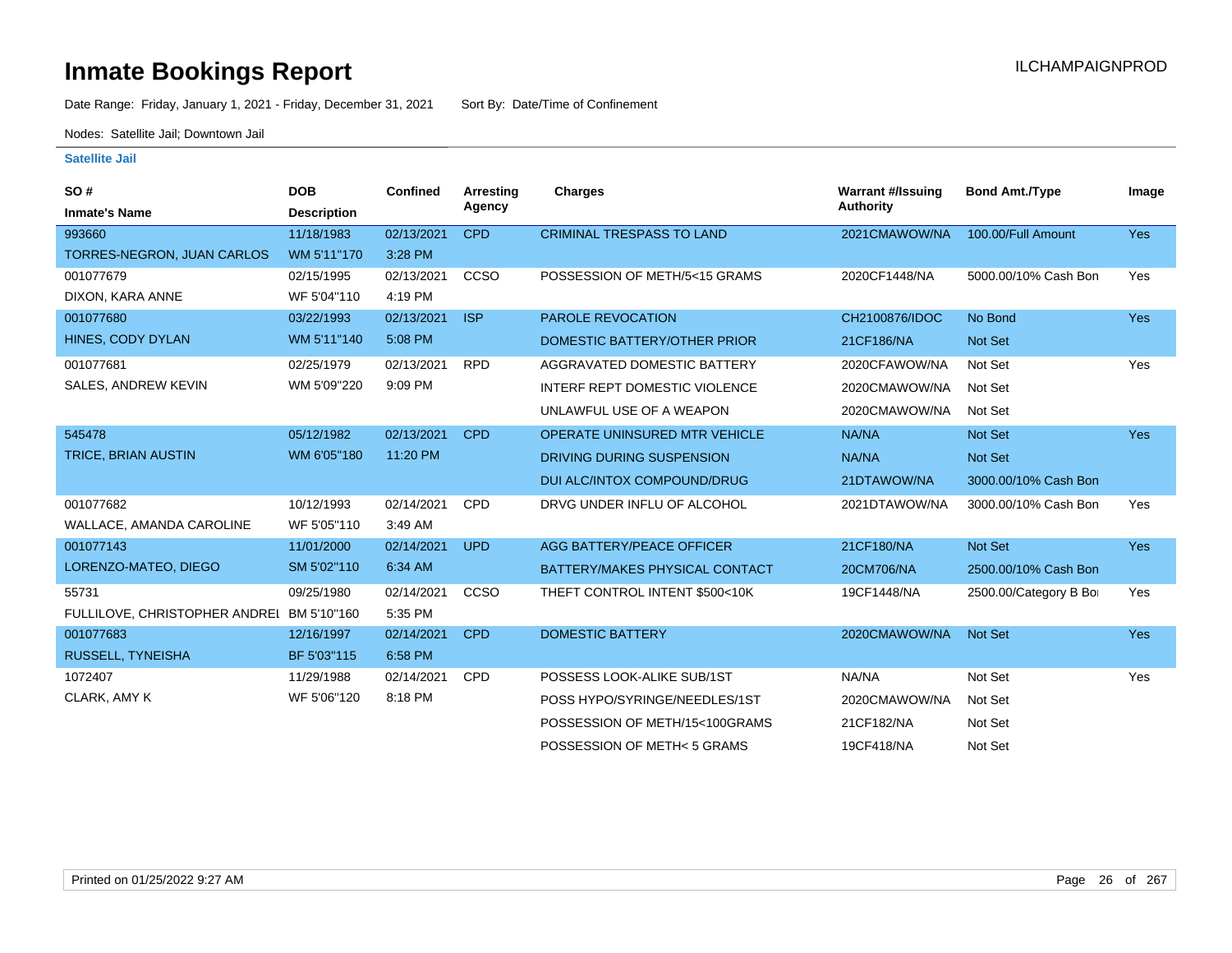Date Range: Friday, January 1, 2021 - Friday, December 31, 2021 Sort By: Date/Time of Confinement

Nodes: Satellite Jail; Downtown Jail

### **Satellite Jail**

| SO#                                       | <b>DOB</b>         | Confined   | Arresting   | Charges                              | <b>Warrant #/Issuing</b> | <b>Bond Amt./Type</b>  | Image      |
|-------------------------------------------|--------------------|------------|-------------|--------------------------------------|--------------------------|------------------------|------------|
| <b>Inmate's Name</b>                      | <b>Description</b> |            | Agency      |                                      | <b>Authority</b>         |                        |            |
| 1066699                                   | 06/19/1998         | 02/15/2021 | <b>CPD</b>  | DRVG UNDER INFLU OF ALCOHOL          | 2021DTAWOW/NA            | 1000.00/License and Ca | <b>Yes</b> |
| LANE, ZANATTA MONIQUE                     | BF 5'00"143        | 2:46 AM    |             | DRVG UNDER INFLU/BAC 0.08            | 2021DTAWOW/NA            | <b>Not Set</b>         |            |
|                                           |                    |            |             | ATTEMPT TO FLEE/ELUDE OFFICER        | 2021TRAWOW/NA            | Not Set                |            |
|                                           |                    |            |             | <b>FAIL TO REDUCE SPEED</b>          | 2021TRAWOW/NA            | <b>Not Set</b>         |            |
|                                           |                    |            |             | OPERATE UNINSURED MTR VEHICLE        | 2021TRAWOW/NA            | <b>Not Set</b>         |            |
| 1057867                                   | 12/04/1995         | 02/15/2021 | <b>CPD</b>  | AGGRAVATED DOMESTIC BATTERY          | NA/NA                    | Not Set                | Yes        |
| SEIDERS, JOSEPH AARON                     | WM 5'09"158        | 11:00 AM   |             |                                      |                          |                        |            |
| 992582                                    | 09/20/1991         | 02/15/2021 | <b>CPD</b>  | <b>THEFT</b>                         | 2014CF253/NA             | 20000.00/10% Cash Bo   | <b>Yes</b> |
| JOHNSON, JAMES KAVON                      | BM 5'11"270        | 11:24 AM   |             |                                      |                          | 75.00/FTA Fee          |            |
| 1070832                                   | 02/19/1996         | 02/15/2021 | CPD         | <b>DOMESTIC BATTERY</b>              | 20CMAWOW/NA              | Not Set                | Yes        |
| <b>WRIGHT, DIONTE TERRELL</b>             | BM 5'08"200        | 12:19 PM   |             |                                      |                          |                        |            |
| 1023482                                   | 08/03/1981         | 02/15/2021 | <b>UPD</b>  | <b>CRIM SEX ASLT/FORCE/PREV CONV</b> | 2019CF1082/NA            | 10000.00/10% Cash Bo   | <b>Yes</b> |
| <b>OWSLEY, CHAD NICHOLAS</b>              | WM 6'02"180        | 7:46 PM    |             |                                      |                          |                        |            |
| 1060096                                   | 10/21/1997         | 02/15/2021 | <b>CCSO</b> | <b>UNLICENSED</b>                    | 2021TRAWOW/NA            | Not Set                | Yes        |
| BROWN, SHAMARIO DAVONNE                   | BM 5'07"155        | 11:04 PM   |             | DRIVE W/O HEADLIGHT/CYC/1&2ND        | 2021TRAWOW/NA            | Not Set                |            |
|                                           |                    |            |             | <b>UNLICENSED</b>                    | 2020TR2382&2383/N        | 3000.00/10% Cash Bon   |            |
|                                           |                    |            |             | POSS ADULT USE CANN IN MOTOR VEHICLE | 2020TR2383/NA            | Not Set                |            |
|                                           |                    |            |             | FLEEING/ATTEMPT ELUDE OFFICER        | 2021TRAWOW/NA            | 2500.00/10% Cash Bon   |            |
| 001077684                                 | 03/11/2002         | 02/16/2021 | <b>CPD</b>  | <b>DOMESTIC BATTERY</b>              | 2021CMAWOW/NA            | Not Set                | <b>Yes</b> |
| <b>GLENN, FINASHJA JERMIA</b>             | BF 5'05"125        | 8:44 AM    |             |                                      |                          |                        |            |
| 001077686                                 | 07/06/1986         | 02/16/2021 | <b>ISP</b>  | <b>FUGITIVE FROM JUSTICE</b>         | 21CF185/NA               | No Bond                | Yes        |
| CASTELLON, CARLOS RENE                    | SM 5'05"210        | 4:21 PM    |             |                                      |                          |                        |            |
| 1035187                                   | 06/29/1965         | 02/16/2021 | <b>CPD</b>  | DRVG UNDER INFLU/BAC 0.08            | 2021DTAWOW/NA            | Not Set                | Yes        |
| HABING, ERIC BERNARD                      | WM 6'01"210        | 9:13 PM    |             | DRVG UNDER INFLU OF ALCOHOL          | 21DT46/NA                | 1000.00/License and Ca |            |
| 001077687                                 | 01/18/1992         | 02/16/2021 | <b>RPD</b>  | <b>DOMESTIC BATTERY</b>              | 2020CMAWOW/NA            | Not Set                | Yes        |
| AMAYA VILLANUEVA, EDIS ODALDO SM 5'08"150 |                    | 11:15 PM   |             |                                      |                          |                        |            |
| 63802                                     | 08/02/1984         | 02/17/2021 | <b>CPD</b>  | <b>VIOLATE ORDER PROTECTION</b>      | 21CF191/NA               | Not Set                | <b>Yes</b> |
| HUDDLESTON, JOSHUA L                      | WM 5'09"170        | 1:11 PM    |             |                                      |                          |                        |            |

Printed on 01/25/2022 9:27 AM Page 27 of 267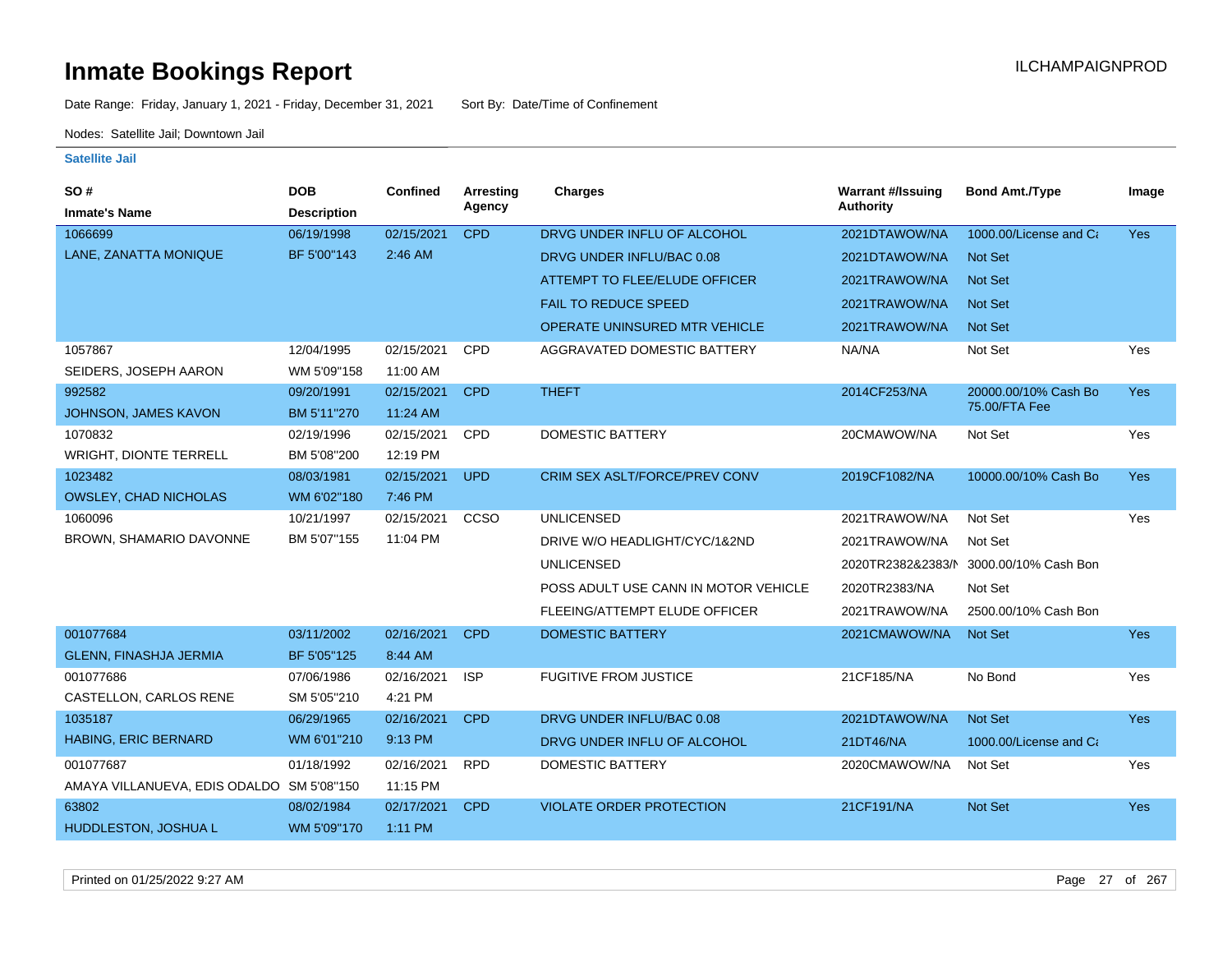Date Range: Friday, January 1, 2021 - Friday, December 31, 2021 Sort By: Date/Time of Confinement

Nodes: Satellite Jail; Downtown Jail

| SO#                        | <b>DOB</b>         | Confined   | <b>Arresting</b> | <b>Charges</b>                       | <b>Warrant #/Issuing</b> | <b>Bond Amt./Type</b>                 | Image |
|----------------------------|--------------------|------------|------------------|--------------------------------------|--------------------------|---------------------------------------|-------|
| <b>Inmate's Name</b>       | <b>Description</b> |            | Agency           |                                      | <b>Authority</b>         |                                       |       |
| 1061304                    | 11/19/1997         | 02/17/2021 | <b>UPD</b>       | CAUSE CHILD TO BE ENDANGERED         | 2021CFAWOW/NA            | Not Set                               | Yes   |
| DORRIS, KEMION DAETOCE     | BM 6'02"175        | 1:39 PM    |                  | <b>UNLAWFUL RESTRAINT</b>            | 2021CFAWOW/NA            | <b>Not Set</b>                        |       |
|                            |                    |            |                  | <b>INTERF REPT DOMESTIC VIOLENCE</b> | 2021CFAWOW/NA            | <b>Not Set</b>                        |       |
|                            |                    |            |                  | AGGRAVATED DOMESTIC BATTERY          | 21CF189/NA               | Not Set                               |       |
|                            |                    |            | <b>UPD</b>       | <b>DOMESTIC BATTERY</b>              | 2021CMAWOW/NA            | <b>Not Set</b>                        |       |
|                            |                    |            |                  | <b>ASSAULT</b>                       | 2021CMAWOW/NA            | <b>Not Set</b>                        |       |
|                            |                    |            |                  | CAUSE CHILD TO BE ENDANGERED         | 2021CMAWOW/NA            | <b>Not Set</b>                        |       |
| 1068991                    | 01/11/2000         | 02/17/2021 | <b>USMS</b>      | PAROLE REVOCATION                    | CH2100886/NA             | No Bond                               | Yes   |
| JOHNSON, ERICK ORLANDO     | BM 5'11"163        | 1:58 PM    | <b>UPD</b>       | CRIM DMG TO PROP \$500-10K           | 2021CF195/NA             | Not Set                               |       |
|                            |                    |            |                  | DOMESTIC BATTERY/OTHER PRIOR         | 21CF195/NA               | Not Set                               |       |
| 1076992                    | 08/24/1983         | 02/17/2021 | <b>UPD</b>       | <b>THEFT</b>                         | 2021-CM-AWOW/NA Not Set  |                                       | Yes   |
| HUGHES, VERNELL MICHAEL    | BM 6'03"172        | 10:13 PM   |                  | <b>VIOLATE ORDER PROTECTION</b>      | 2021-CM-AWOW/NA Not Set  |                                       |       |
|                            |                    |            |                  | <b>AGGRAVATED DOMESTIC BATTERY</b>   | 21CF196/NA               | <b>Not Set</b>                        |       |
| 1049103                    | 06/01/1983         | 02/17/2021 | CCSO             | TRANSP/CARRY ALC LIQ/DRIVER          | 2021CMAWOW/NA            | Not Set                               | Yes   |
| HAGGARD, RYAN PHILIP       | WM 5'08"122        | 11:13 PM   |                  | DUI ALC/INTOX COMPOUND/DRUG          | 2021CMAWOW/NA            | 1000.00/License and Ca                |       |
| 1075291                    | 07/11/2001         | 02/18/2021 | <b>CPD</b>       | <b>CITY OV ARREST</b>                |                          | 19-OV-312/RANTOU 1000.00/10% Cash Bon | Yes   |
| LEE, AZAAN AARON BISHOP    | BM 5'11"145        | 5:25 AM    |                  | DOMESTIC BATTERY/OTHER PRIOR         | 21CF192/NA               | Not Set                               |       |
| 43210                      | 09/01/1976         | 02/18/2021 | <b>UPD</b>       | BAD CHK/OBTAIN CON PROP/>150         | 2021CF58/NA              | 2500.00/10% Cash Bon                  | Yes   |
| BARRETT, MICHAEL ANTHONY   | WM 5'08"210        | 3:02 PM    |                  |                                      |                          |                                       |       |
| 1032402                    | 01/15/1994         | 02/18/2021 | <b>UPD</b>       | <b>DOMESTIC BATTERY</b>              | 21CF202/NA               | Not Set                               | Yes   |
| THOMAS, BRANDON LEVI       | WM 5'09"140        | 4:44 PM    |                  |                                      |                          |                                       |       |
| 54335                      | 02/07/1981         | 02/18/2021 | CCSO             | AGGRAVATED ASSAULT                   | 20CM381/NA               | Not Set                               | Yes   |
| MAZE, BRIAN KEITH          | BM 5'06"220        | 4:58 PM    |                  | AGGRAVATED BATTERY                   | 20CF725/NA               | No Bond                               |       |
|                            |                    |            |                  | AGGRAVATED ASSAULT                   | 19CM884/NA               | Not Set                               |       |
| 1007508                    | 06/08/1990         | 02/18/2021 | <b>CPD</b>       | FELON POSS/USE WEAPON/FIREARM        | 21CF200/NA               | Not Set                               | Yes   |
| JOHNSON, KAWAME TERRENCEIM | BM 6'00"150        | 6:14 PM    |                  | DRIVING ON SUSPENDED LICENSE         | 20TR2594/NA              | 5000.00/10% Cash Bon                  |       |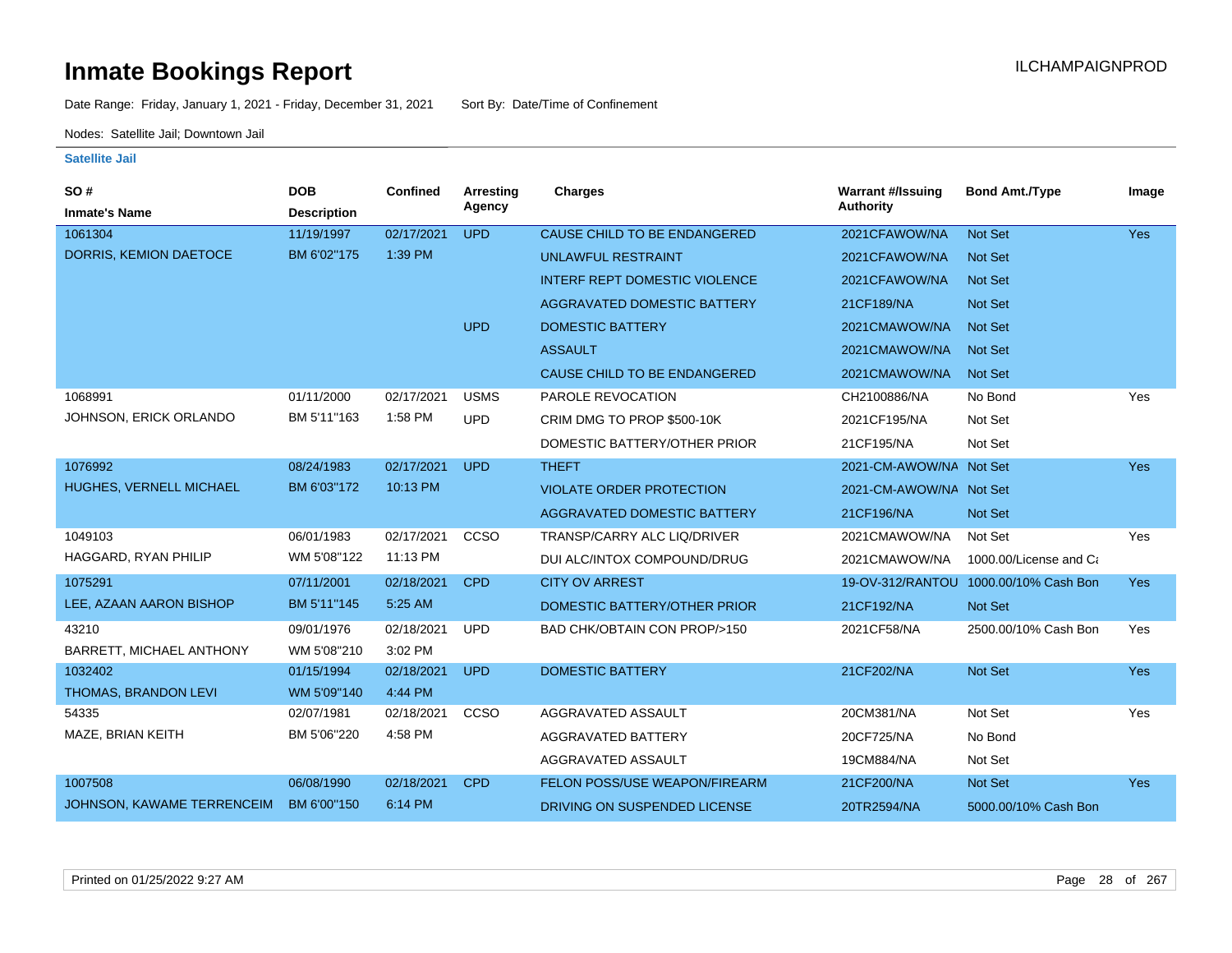Date Range: Friday, January 1, 2021 - Friday, December 31, 2021 Sort By: Date/Time of Confinement

Nodes: Satellite Jail; Downtown Jail

| SO#                                       | <b>DOB</b>         | Confined   | Arresting   | <b>Charges</b>                       | <b>Warrant #/Issuing</b> | <b>Bond Amt./Type</b>                  | Image      |
|-------------------------------------------|--------------------|------------|-------------|--------------------------------------|--------------------------|----------------------------------------|------------|
| <b>Inmate's Name</b>                      | <b>Description</b> |            | Agency      |                                      | <b>Authority</b>         |                                        |            |
| 1070284                                   | 11/21/1988         | 02/18/2021 | <b>CPD</b>  | DRIVING ON REVOKED LICENSE           | 2020 TR 7834/NA          | 5000.00/10% Cash Bon                   | <b>Yes</b> |
| <b>WASHINGTON, MARC ANTHONY</b>           | BM 5'10"165        | 8:55 PM    |             | <b>FUGITIVE FROM JUSTICE</b>         | 21CF199/NA               | Not Set                                |            |
|                                           |                    |            |             | DRIVING ON REVOKED LICENSE           | 20TR9882/NA              | 5000.00/10% Cash Bon                   |            |
| 001077693                                 | 01/27/1983         | 02/19/2021 | <b>CPD</b>  | DOMESTIC BATTERY                     | NA/CPD                   | Not Set                                | Yes        |
| <b>GAREL, JEFFREY CHARLES</b>             | BM 5'05"140        | 3:12 AM    |             | POSSESSING A CONTROLLED SUBSTANCE    | NA/NA                    | Not Set                                |            |
|                                           |                    |            |             | POSSESS LOOK-ALIKE SUB/1ST           | NA/NA                    | Not Set                                |            |
| 1025484                                   | 09/19/1989         | 02/19/2021 | <b>UPD</b>  | POSSESSION OF METH/15<100GRAMS       |                          | 2020CF140/DOUGL/ 7500.00/10% Cash Bon  | <b>Yes</b> |
| ALBRIGHT, NICHOLAS JOSEPH                 | UM 5'11"190        | 4:00 AM    |             |                                      |                          |                                        |            |
| 1036756                                   | 10/06/1949         | 02/19/2021 | CCSO        | DRIVING ON SUSPENDED LICENSE         | 19TR10761/NA             | No Bond                                | Yes        |
| HUNTER, ROBERT                            | BM 5'11"170        | 10:23 AM   |             |                                      |                          |                                        |            |
| 001077694                                 | 08/23/1986         | 02/19/2021 | <b>CPD</b>  | <b>WARRANT OUT OF COUNTY</b>         | 17CM570/NA               | 3000.00/10% Cash Bon                   | Yes        |
| <b>SWAIM, JENNIFER I</b>                  | WF 5'04"200        | 10:32 AM   |             |                                      |                          |                                        |            |
| 001077695                                 | 05/08/1989         | 02/19/2021 | <b>UPD</b>  | WARRANT OUT OF COUNTY                |                          | 2017DT719/MCLEAN 3000.00/10% Cash Bon  | Yes        |
| MCGARRY, CASEY JAMES                      | WM 4'00"54         | 12:15 PM   |             |                                      |                          |                                        |            |
| 1040816                                   | 08/31/1988         | 02/19/2021 | <b>CCSO</b> | POSSESSING A CONTROLLED SUBSTANCE    | 2019CF213/NA             | 5000.00/10% Cash Bon                   | <b>Yes</b> |
| NELLIGAN, JOHN JOSIAH                     | WM 6'00"140        | 12:54 PM   |             | RET THEFT/DISP MERCH/>\$300          | 2019CF707/NA             | 5000.00/10% Cash Bon                   |            |
| 001077696                                 | 07/16/2002         | 02/19/2021 | CPD         | <b>AGGRAVATED BATTERY</b>            | 21CFAWOW/NA              | Not Set                                | Yes        |
| TRIPLETT, DAMETREAS DYSHAWN               | BM 5'09"145        | 3:03 PM    |             |                                      |                          |                                        |            |
| 001077684                                 | 03/11/2002         | 02/19/2021 | <b>CPD</b>  | <b>AGGRAVATED BATTERY</b>            | 21CFAWOW/NA              | <b>Not Set</b>                         | <b>Yes</b> |
| JOHNSON-GLENN, FINASHJA JERMI BF 5'05"125 |                    | 3:25 PM    |             | CRIM DAMAGE TO PROPERTY <\$500       | 21CFAWOW/NA              | <b>Not Set</b>                         |            |
| 1020566                                   | 01/21/1994         | 02/19/2021 | <b>UPD</b>  | AGG BATTERY/PEACE OFFICER            | 2021CF201/NA             | 50000.00/10% Cash Bo                   | Yes        |
| BENNETT, JORDAN SEAN                      | WM 6'05"200        | 5:55 PM    |             |                                      |                          |                                        |            |
| 1019420                                   | 06/02/1994         | 02/19/2021 | <b>CPD</b>  | UNLAWFUL USE OF A WEAPON             | 21CFAWOW/NA              | <b>Not Set</b>                         | <b>Yes</b> |
| WILLIAMS, MARSHAWN ANTONIO                | BM 6'00"140        | 6:15 PM    |             | METH DELIVERY/15<100 GRAMS           | 21CF205/NA               | <b>Not Set</b>                         |            |
| 001077697                                 | 12/14/1982         | 02/19/2021 | CCSO        | DRVG UNDER INFLU OF ALCOHOL          |                          | 2021-DT-AWOW/NA 1000.00/License and Ca | Yes        |
| MCCLANAHAN, KELLY T                       | WF 5'05"120        | 9:25 PM    | CCSO        | DRVG UNDER INFLU/BAC 0.08            | 2021-DT-AWOW/NA Not Set  |                                        |            |
|                                           |                    |            |             | POSS ADULT USE CANN IN MOTOR VEHICLE | 2021-CM-AWOW/NA Not Set  |                                        |            |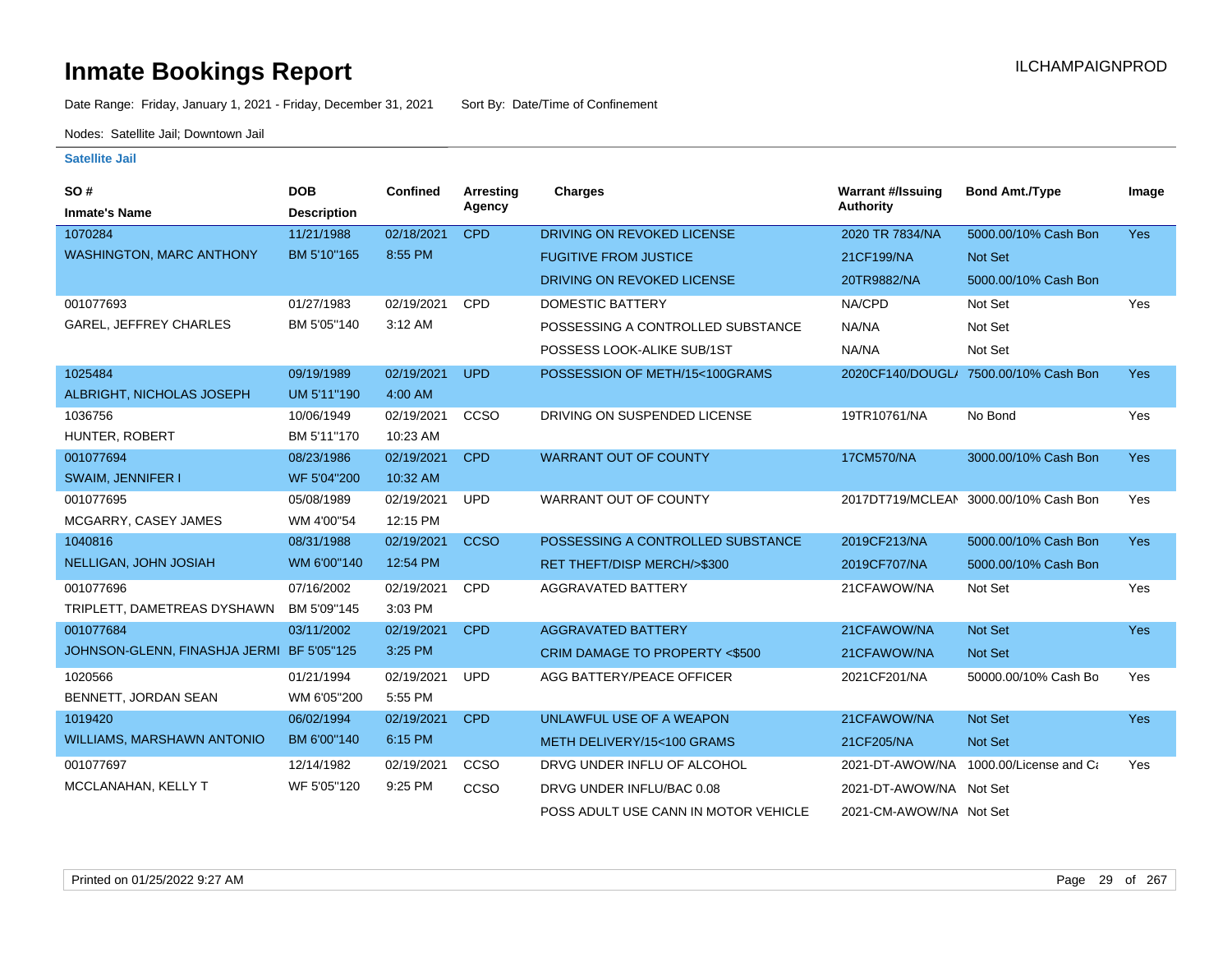Date Range: Friday, January 1, 2021 - Friday, December 31, 2021 Sort By: Date/Time of Confinement

Nodes: Satellite Jail; Downtown Jail

| SO#                         | <b>DOB</b>         | Confined   | <b>Arresting</b> | <b>Charges</b>                                      | <b>Warrant #/Issuing</b> | <b>Bond Amt./Type</b>                  | Image      |
|-----------------------------|--------------------|------------|------------------|-----------------------------------------------------|--------------------------|----------------------------------------|------------|
| <b>Inmate's Name</b>        | <b>Description</b> |            | Agency           |                                                     | <b>Authority</b>         |                                        |            |
| 001077699                   | 01/08/1976         | 02/19/2021 | <b>MPD</b>       | POSSESSING A CONTROLLED SUBSTANCE                   | 21CFAWOW/NA              | Not Set                                | Yes        |
| <b>WARREN, JAMES LYNN</b>   | WM 5'06"150        | 10:59 PM   |                  | DELIVERY OF OR POSSESSION OF W/INTENT T(21CFAWOW/NA |                          | Not Set                                |            |
|                             |                    |            |                  | POSS ADULT USE CANN IN MOTOR VEHICLE                | 21CFAWOW/NA              | <b>Not Set</b>                         |            |
| 964053                      | 10/23/1988         | 02/19/2021 | <b>UPD</b>       | DRIVING DURING REVOCATION                           |                          | 2020TR10898/HOLLI 15000.00/10% Cash Bo | Yes        |
| ROUBSOUAY, MICKEY           | AM 5'09"150        | 11:39 PM   |                  |                                                     |                          |                                        |            |
| 001077698                   | 03/23/1977         | 02/20/2021 | <b>RPD</b>       | DISREG OFFL TRAFFIC-CON DEVICE                      | 2021-TR-AWOW/NA Not Set  |                                        | <b>Yes</b> |
| MCCLANAHAN, NEIL JOHN       | WM 5'10"210        | 12:48 AM   |                  | SPEEDING 35+ MPH OVER LIMIT                         | 2021-TR-AWOW/NA Not Set  |                                        |            |
|                             |                    |            |                  | DRIVING ON REVOKED LICENSE                          | 2021-TR-AWOW/NA Not Set  |                                        |            |
|                             |                    |            |                  | AGG FLEEING POLICE/21 MPH OVER                      | 21CF204/NA               | <b>Not Set</b>                         |            |
| 51075                       | 08/03/1974         | 02/20/2021 | <b>UPD</b>       | OPERATE UNINSURED MTR VEHICLE                       | 2021-TR-AWOW/NA Not Set  |                                        | Yes        |
| BAKER, RAVEN MARVIN         | BM 5'02"155        | 4:41 AM    |                  | DRVG UNDER INFLU OF ALCOHOL                         |                          | 2021-DT-AWOW/NA 1000.00/License and Ca |            |
| 1035199                     | 01/11/1994         | 02/20/2021 | <b>CPD</b>       | <b>DOMESTIC BATTERY</b>                             | NA/NA                    | No Bond                                | <b>Yes</b> |
| BUCHANAN, JOHNATHAN DONTE   | BM 6'10"195        | 5:33 AM    |                  |                                                     |                          |                                        |            |
| 1073281                     | 08/17/1994         | 02/20/2021 | <b>CPD</b>       | POSS HYPO/SYRINGE/NEEDLES/1ST                       | 2021CM1/NA               | 2500.00/10% Cash Bon                   | Yes        |
| <b>BASLER, MONET MARISA</b> | WF 5'03"140        | 2:35 PM    |                  | DOMESTIC BATTERY/OTHER PRIOR                        | 21CF206/NA               | Not Set                                |            |
|                             |                    |            | CCSO             | AGG BATTERY/PEACE OFFICER                           | 2021-CF-AWOW/NA Not Set  |                                        |            |
|                             |                    |            |                  | AGGRAVATED BATTERY                                  | 2021-CF-AWOW/NA Not Set  |                                        |            |
| 1073968                     | 09/14/1991         | 02/20/2021 | <b>CCSO</b>      | AGG BATTERY/PEACE OFFICER                           | 2021-CF-AWOW/NA Not Set  |                                        | <b>Yes</b> |
| <b>SHUMATE, MEGAN RENEE</b> | WF 5'02"167        | 9:36 PM    |                  | <b>RESIST/OBSTRUCTING A PEACE OFFICER</b>           | NA/NA                    | <b>Not Set</b>                         |            |
|                             |                    |            | <b>CCSO</b>      | <b>DISORDERLY CONDUCT</b>                           | NA/NA                    | Not Set                                |            |
| 60613                       | 06/14/1978         | 02/20/2021 | <b>UPD</b>       | <b>DOMESTIC BATTERY</b>                             | 2021-CM-AWOW/NA Not Set  |                                        | Yes        |
| POINDEXTER, ANTHONY DEVON   | BM 6'02"170        | 11:13 PM   |                  |                                                     |                          |                                        |            |
| 001077700                   | 11/13/1993         | 02/21/2021 | <b>CCSO</b>      | <b>DOMESTIC BATTERY</b>                             | 21CMAWOW/NA              | No Bond                                | <b>Yes</b> |
| VALENZUELA-DELGADO, DIEGO   | SM 5'08"175        | 12:48 AM   |                  |                                                     |                          |                                        |            |
| 51823                       | 06/08/1978         | 02/21/2021 | <b>CPD</b>       | <b>RESIST/OBSTRUCTING A PEACE OFFICER</b>           | NA/NA                    | 100.00/Full Amount                     | Yes        |
| SCOTT, BRANDI LYNNETTE      | BF 5'05"225        | 12:55 AM   |                  |                                                     |                          |                                        |            |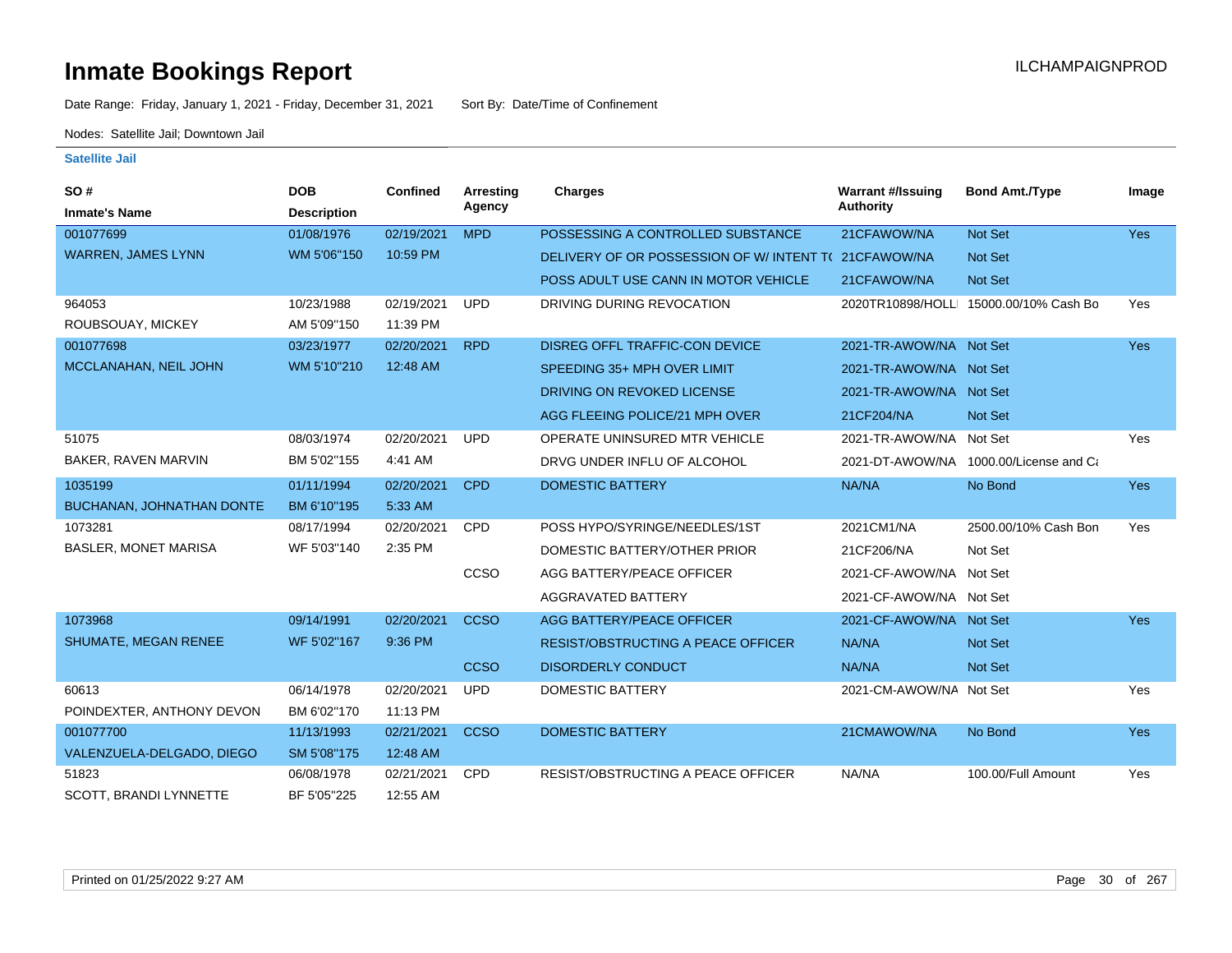Date Range: Friday, January 1, 2021 - Friday, December 31, 2021 Sort By: Date/Time of Confinement

Nodes: Satellite Jail; Downtown Jail

| SO#                           | <b>DOB</b>         | Confined   | <b>Arresting</b> | Charges                             | <b>Warrant #/Issuing</b> | <b>Bond Amt./Type</b>  | Image      |
|-------------------------------|--------------------|------------|------------------|-------------------------------------|--------------------------|------------------------|------------|
| <b>Inmate's Name</b>          | <b>Description</b> |            | Agency           |                                     | <b>Authority</b>         |                        |            |
| 001077701                     | 11/21/1996         | 02/21/2021 | <b>CCSO</b>      | DRVG UNDER INFLU OF ALCOHOL         | 2021DTAWOW/NA            | 1000.00/License and Ca | <b>Yes</b> |
| JACKSON, BRANDON WAYNE        | WM 5'07"182        | 3:34 AM    |                  | DRVG UNDER INFLU/BAC 0.08           | 2021TRAWOW/NA            | <b>Not Set</b>         |            |
|                               |                    |            |                  | <b>IMPROPER TRAFFIC LANE USAGE</b>  | 2021TRAWOW/NA            | Not Set                |            |
| 001077702                     | 03/26/1967         | 02/21/2021 | <b>RPD</b>       | POSSESSING A CONTROLLED SUBSTANCE   | 21CF207/NA               | No Bond                | Yes        |
| HAYNES, THOMAS JAMES          | WM 6'05"230        | 6:02 AM    |                  | WARRANT OUT OF COUNTY               | 01CF103/WASHING          | 5000.00/10% Cash Bon   |            |
| 001077703                     | 05/03/1994         | 02/21/2021 | <b>CCSO</b>      | <b>DOMESTIC BATTERY</b>             | 2021CFAWOW/NA            | No Bond                | <b>Yes</b> |
| RODRIGUEZ, JAIME              | WM 5'11"140        | 6:56 AM    |                  | AGG UNLAWFUL USE WEAPON/PERSON      | 2021CFAWOW/NA            | <b>Not Set</b>         |            |
|                               |                    |            |                  | <b>RECK DISCH FIREARM/ENDANGERS</b> | 21CF208/NA               | <b>Not Set</b>         |            |
| 001077704                     | 01/28/1989         | 02/21/2021 | <b>UPD</b>       | <b>DOMESTIC BATTERY</b>             | 2021CMAWOW/NA            | Not Set                | Yes        |
| ZHIHUA, LIU                   | AF 5'04"140        | 3:39 PM    |                  |                                     |                          |                        |            |
| 001077705                     | 04/25/2002         | 02/21/2021 | <b>MPD</b>       | DRIVING/NEVER ISSUED LICENSE        | 2021TRAWOW/NA            | Not Set                | <b>Yes</b> |
| Simon, Rudy Nicholas          | SM 5'02"145        | 4:04 PM    |                  | OPERATE UNINSURED MTR VEHICLE       | 2021TRAWOW/NA            | 2000.00/10% Cash Bon   |            |
|                               |                    |            |                  | UNAUTHD LIGHTING ON VEH/1ST/2D      | 2021TRAWOW/NA            | <b>Not Set</b>         |            |
| 510243                        | 02/24/1983         | 02/21/2021 | <b>TOPD</b>      | VIOLATE ORDER PROTECTION+           | 21CM66/NA                | Not Set                | Yes        |
| COX, COLE OWEN                | WM 5'09"178        | 5:26 PM    |                  |                                     |                          |                        |            |
| 977825                        | 09/30/1989         | 02/21/2021 | <b>UPD</b>       | RET THEFT/DISP MERCH/>\$300         | 21CF203/NA               | Not Set                | Yes        |
| <b>GWIN, RAYMOND CHARLES</b>  | BM 5'08"130        | 6:08 PM    |                  | <b>BURGLARY W/O CAUSING DAMAGE</b>  | 19CF796/NA               | 440.00/Category B Bon  |            |
| 1064985                       | 07/15/1998         | 02/21/2021 | ccso             | DOMESTIC BTRY/PHYSICAL CONTACT      | 2018CM1149/DILL          | 5000.00/10% Cash Bon   | Yes        |
| RIVERS, GENESIS JENIS         | BF 5'03"140        | 11:53 PM   |                  |                                     |                          |                        |            |
| 001077706                     | 12/01/1985         | 02/22/2021 | <b>CPD</b>       | <b>DOMESTIC BATTERY</b>             | 21CM65/NA                | No Bond                | Yes        |
| <b>WESLEY, CHARLES S</b>      | BM 5'09"190        | 3:32 AM    |                  |                                     |                          |                        |            |
| 1020503                       | 12/17/1992         | 02/22/2021 | SOS              | FORGERY/ISSUE/DELIVER DOCUMENT      | 2020CF205/NA             | 10000.00/10% Cash Bo   | Yes        |
| BROWN, JAINEKA CHALTA         | BF 5'01"147        | 7:13 AM    |                  |                                     |                          |                        |            |
| 1053467                       | 11/01/1956         | 02/22/2021 | <b>CPD</b>       | <b>VIOLATE ORDER PROTECTION</b>     | 21CF58/NA                | 10000.00/10% Cash Bo   | Yes        |
| <b>TROTTER, MARION EVONNE</b> | BF 5'04"137        | 8:41 AM    |                  |                                     |                          |                        |            |
| 001077708                     | 02/23/2001         | 02/22/2021 | <b>CPD</b>       | <b>FUGITIVE FROM JUSTICE</b>        | 21CF211/NA               | Not Set                | Yes        |
| MORTON, JOHN JEREMIAH         | BM 5'09"155        | 9:40 AM    |                  |                                     |                          |                        |            |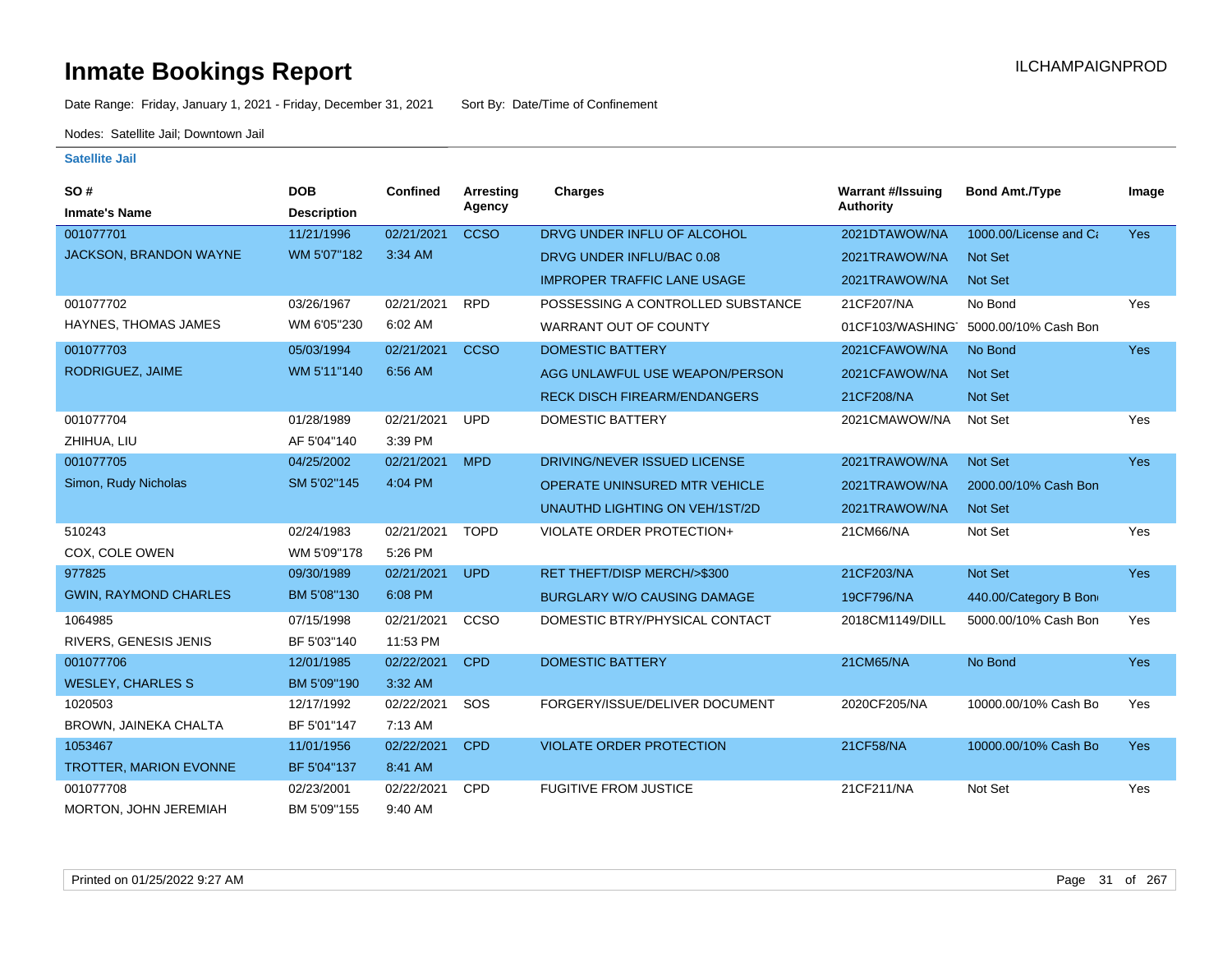Date Range: Friday, January 1, 2021 - Friday, December 31, 2021 Sort By: Date/Time of Confinement

Nodes: Satellite Jail; Downtown Jail

| SO#                           | <b>DOB</b>         | Confined   | Arresting<br>Agency | <b>Charges</b>                       | <b>Warrant #/Issuing</b><br>Authority | <b>Bond Amt./Type</b> | Image      |
|-------------------------------|--------------------|------------|---------------------|--------------------------------------|---------------------------------------|-----------------------|------------|
| <b>Inmate's Name</b>          | <b>Description</b> |            |                     |                                      |                                       |                       |            |
| 516062                        | 04/30/1986         | 02/22/2021 | <b>CCSO</b>         | AGG UNLAWFUL USE WEAPON/PERSON       | 2021CFAWOW/NA                         | Not Set               | <b>Yes</b> |
| <b>BENNETT, JOHN M</b>        | WM 6'02"170        | 10:47 AM   |                     | FELON POSS/USE WEAPON/FIREARM        | 2021CFAWOW/NA                         | Not Set               |            |
|                               |                    |            |                     | PHONE HARASSMENT/2+                  | 20CF194/NA                            | 5000.00/10% Cash Bon  |            |
|                               |                    |            |                     | AGG DISCH FIR/VEH/PC OFF/FRMAN       | 21CF210/NA                            | No Bond               |            |
| 523778                        | 01/05/1987         | 02/22/2021 | CCSO                | OTHER AMT NARCOTIC SCHED I&II        | 19CF1344/NA                           | No Bond               | Yes        |
| CAMPBELL, KEONTAE KASHEEF     | BM 5'08"210        | 11:31 AM   |                     |                                      |                                       |                       |            |
| 991359                        | 04/10/1988         | 02/22/2021 | <b>CPD</b>          | <b>BANK FRAUD/POSS 3+ STOLEN CHK</b> | 2021CFAWOW/NA                         | <b>Not Set</b>        | <b>Yes</b> |
| <b>SCHAEFER, JACOB CARL</b>   | WM 5'09"130        | 12:08 PM   |                     | THEFT CONTROL INTENT \$500<10K       | 2021CFAWOW/NA                         | <b>Not Set</b>        |            |
|                               |                    |            |                     | FORGERY/MAKE DOCUMENT/1 UPC          | 21CF214/NA                            | Not Set               |            |
| 001077710                     | 03/05/1994         | 02/22/2021 | <b>UPD</b>          | UNLAWFUL RESTRAINT                   | 2021CFAWOW/NA                         | No Bond               | Yes        |
| LANGE, DEVONTAE AND'RE        | BM 5'07"130        | 4:49 PM    |                     | AGG BATTERY/PUBLIC PLACE             | 21CF279/NA                            | 25000.00/10% Cash Bo  |            |
|                               |                    |            |                     | AGGRAVATED DOMESTIC BATTERY          | 21CF212/NA                            | No Bond               |            |
| 1041003                       | 06/14/1993         | 02/22/2021 | <b>RPD</b>          | <b>DOMESTIC BATTERY</b>              | 2021CMAWOW/NA                         | No Bond               | <b>Yes</b> |
| <b>WILLIAMS, KYARA SHANTE</b> | BF 5'07"110        | 10:13 PM   |                     |                                      |                                       |                       |            |
| 24265                         | 10/27/1964         | 02/22/2021 | <b>CPD</b>          | POSSESS LOOK-ALIKE SUB/1ST           | 2021CMAWOW/NA                         | Not Set               | Yes        |
| ROGERS, WILLIAM JOSEPH        | BM 5'09"190        | 10:47 PM   |                     | POSSESSING A CONTROLLED SUBSTANCE    | 21CF213/NA                            | Not Set               |            |
| 66213                         | 07/25/1976         | 02/23/2021 | <b>CPD</b>          | <b>DOMESTIC BATTERY</b>              | 2021CMAWOW/NA                         | No Bond               | <b>Yes</b> |
| <b>AUSTIN, KIM DEWAYNE</b>    | BM 6'01"241        | 3:20 AM    |                     | <b>AGGRAVATED BATTERY</b>            | 21CF215/NA                            | No Bond               |            |
|                               |                    |            | <b>CCSO</b>         | PROBATION VIOLATION                  | 19CF1109/NA                           | <b>Not Set</b>        |            |
| 1012376                       | 08/06/1992         | 02/23/2021 | <b>UIPD</b>         | PERMIT UNLAWFUL USE OF BLDG          | 2021CFAWOW/NA                         | Not Set               | Yes        |
| PARKER, TRAYON MONTREZ        | BM 6'00"225        | 8:45 AM    |                     | MFG/DEL CAN 30<500 GRAMS/SCH         | 21CF227/NA                            | Not Set               |            |
| 1064441                       | 09/08/1990         | 02/23/2021 | <b>CPD</b>          | MFG/DEL CANNABIS/30-500 GRAMS        | 21CF226/NA                            | Not Set               | <b>Yes</b> |
| WOOTEN, DEQUANTA DESHUN       | BM 5'06"195        | 9:18 AM    |                     |                                      |                                       |                       |            |
| 1033844                       | 06/30/1994         | 02/23/2021 | <b>UPD</b>          | AGG DUI/3                            | 2020CF715/NA                          | 5000.00/10% Cash Bon  | Yes        |
| BRYANT, SAMANTHA JEAN         | WF 5'05"115        | 10:48 AM   |                     |                                      |                                       |                       |            |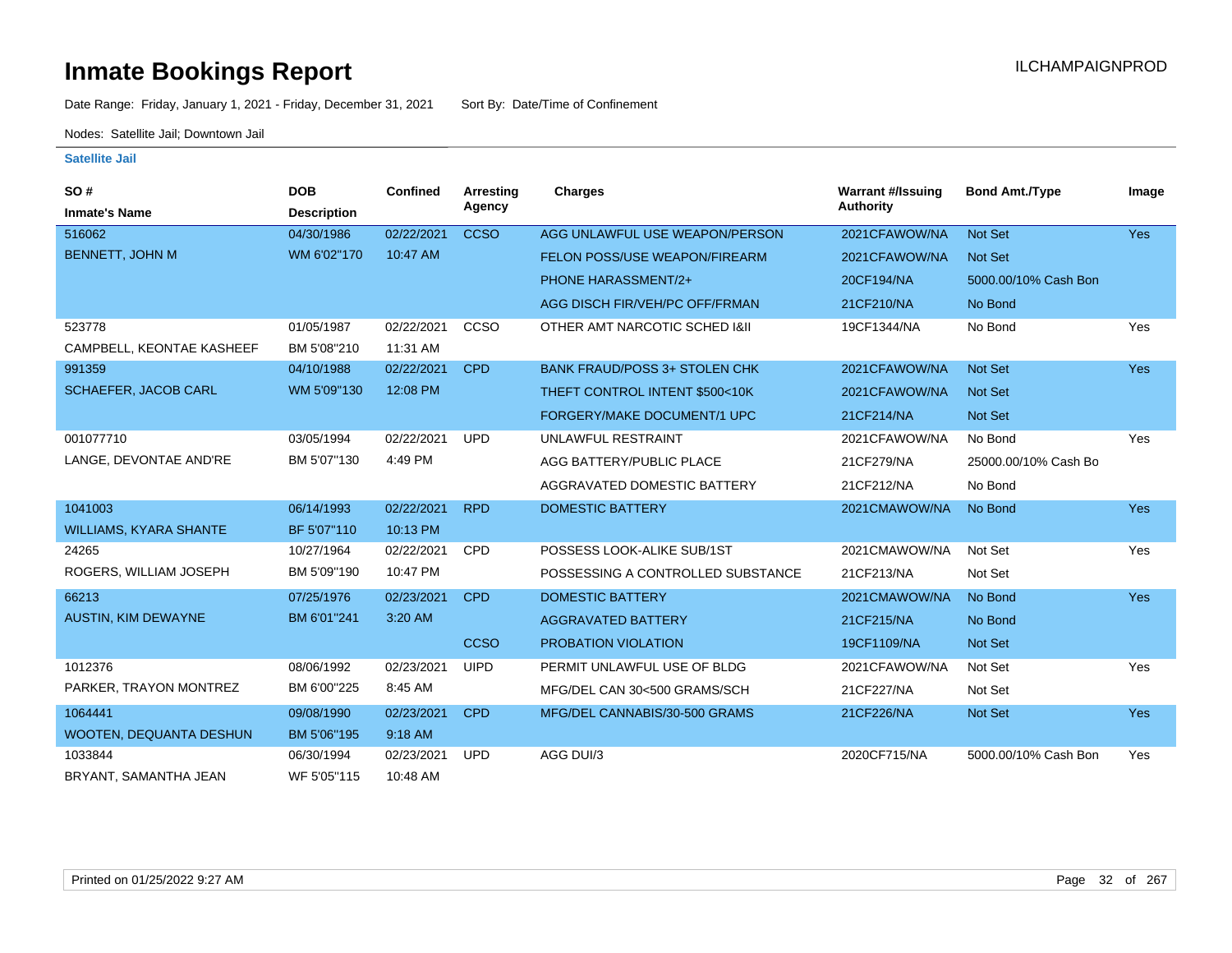Date Range: Friday, January 1, 2021 - Friday, December 31, 2021 Sort By: Date/Time of Confinement

Nodes: Satellite Jail; Downtown Jail

| SO#                           | <b>DOB</b>         | Confined   | Arresting   | <b>Charges</b>                       | <b>Warrant #/Issuing</b> | <b>Bond Amt./Type</b>                  | Image      |
|-------------------------------|--------------------|------------|-------------|--------------------------------------|--------------------------|----------------------------------------|------------|
| <b>Inmate's Name</b>          | <b>Description</b> |            | Agency      |                                      | <b>Authority</b>         |                                        |            |
| 001077235                     | 09/03/1975         | 02/23/2021 | <b>CCSO</b> | POSS AMT CON SUB EXCEPT(A)/(D)       |                          | 2020CF1077/WEBBE 10000.00/10% Cash Bo  | <b>Yes</b> |
| <b>WHITLEY, CHARLES MASON</b> | BM 5'09"170        | 11:20 AM   |             | UNLWFL DISP TITLE/CERTIF/PLT/2       |                          | 2020CM788/HOLLIM 2500.00/10% Cash Bon  |            |
|                               |                    |            |             | POSS ADULT USE CANN IN MOTOR VEHICLE |                          | 2020TR11815/HOLLI 2500.00/10% Cash Bon |            |
|                               |                    |            |             | <b>FLEEING/ATTEMPT ELUDE OFFICER</b> |                          | 2020TR11814/HOLLI 2500.00/10% Cash Bon |            |
|                               |                    |            |             | <b>VIOLATE ORDER PROTECTION</b>      |                          | 20CM63/JUDGE KOI 3000.00/10% Cash Bon  |            |
| 001077711                     | 02/07/1997         | 02/23/2021 | CCSO        | CRIMINAL SEX ASSAULT/CONSENT         | 2021CF190/NA             | 50000.00/10% Cash Bo                   | Yes        |
| JACOBS, JOSHUA PAUL           | WM 6'02"190        | 1:37 PM    |             |                                      |                          |                                        |            |
| 1064270                       | 05/29/1985         | 02/23/2021 | <b>CCSO</b> | DRVG UNDER INFLU OF ALCOHOL          | 17DT93/NA                | 5000.00/10% Cash Bon                   | Yes        |
| ROUSE, TIFFANY ANNETTE        | WF 5'07"135        | 1:45 PM    |             |                                      |                          |                                        |            |
| 1062602                       | 03/03/1998         | 02/23/2021 | CCSO        | AGGRAVATED UNLAWFUL RESTRAINT        | 21CF140/NA               | 50000.00/10% Cash Bo                   | Yes        |
| HARRIS-WRIGHT, JAZANIS JAWAN  | BM 5'08"175        | 3:37 PM    |             |                                      |                          |                                        |            |
| 001077712                     | 11/21/1995         | 02/23/2021 | <b>CCSO</b> | ARMED ROBBERY/NO FIREARM             | 2020CF1167/NA            | 75000.00/10% Cash Bo                   | <b>Yes</b> |
| <b>GORDON, DENNIS TYRISE</b>  | BM 5'06"125        | 3:44 PM    |             | <b>FLEEING/ATTEMPT ELUDE OFFICER</b> | 2020TR9639/NA            | 5000.00/10% Cash Bon                   |            |
|                               |                    |            |             | DRIVING ON SUSPENDED LICENSE         | 2020TR9638/NA            | 440.00/Category B Bon                  |            |
| 1071205                       | 03/07/2000         | 02/23/2021 | CCSO        | AGG BATTERY/PEACE OFFICER            | 2020-CF-801/NA           | No Bond                                | Yes        |
| WATERS, WESLEY DRUMMONE       | BM 6'00"148        | 4:18 PM    |             |                                      |                          |                                        |            |
| 1037478                       | 12/20/1988         | 02/23/2021 | <b>UPD</b>  | <b>DOMESTIC BATTERY</b>              | 21CM74/NA                | <b>Not Set</b>                         | Yes        |
| CLAY, JALESSA TANEE           | BF 5'04"260        | 5:10 PM    |             |                                      |                          |                                        |            |
| 999713                        | 07/16/1991         | 02/23/2021 | CPD         | AGGRAVATED DOMESTIC BATTERY          | 21CF225/NA               | No Bond                                | Yes        |
| BRAINERD, CHRISTIAN NASH      | WM 6'03"185        | 6:50 PM    |             |                                      |                          |                                        |            |
| 001077713                     | 04/20/1979         | 02/23/2021 | <b>CCSO</b> | <b>DOMESTIC BATTERY</b>              | 2021CMAWOW/NA            | No Bond                                | <b>Yes</b> |
| <b>CRIBBETT, CRISTY R</b>     | WF 5'11"160        | 10:16 PM   |             |                                      |                          |                                        |            |
| 001077714                     | 11/27/1992         | 02/23/2021 | CPD         | HOME INVASION/CAUSE INJURY           | 2021-CF-AWOW/NA Not Set  |                                        | Yes        |
| PENA, JESUS, JR               | SM 5'10"150        | 11:02 PM   |             | <b>CRIM TRESPASS TO RESIDENCE</b>    | 2021-CM-AWOW/NA Not Set  |                                        |            |
|                               |                    |            |             | POSSESSION OF METH/15<100GRAMS       | 2021CF279/NA             | 10000.00/10% Cash Bo<br>75.00/FTA Fee  |            |
|                               |                    |            |             | PAROLE REVOCATION                    | CH2101065/IDOC           | No Bond                                |            |
|                               |                    |            |             | AGGRAVATED ASSAULT/PUBLIC PROP       | 2021CM75/NA              | Not Set                                |            |
|                               |                    |            |             | <b>VIOLATE BOND REQUIREMENT</b>      | 2021CM325/NA             | Not Set                                |            |
|                               |                    |            |             |                                      |                          |                                        |            |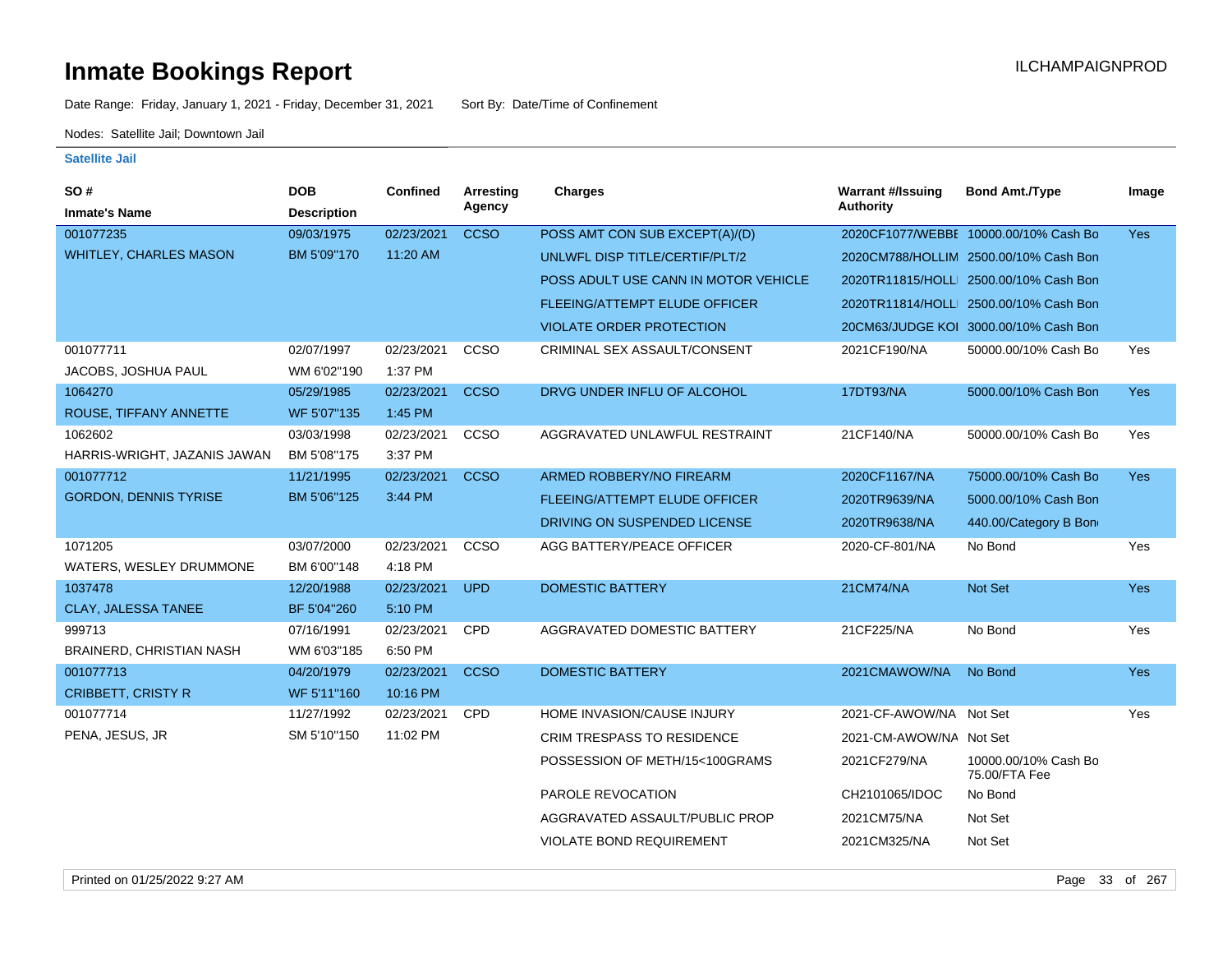Date Range: Friday, January 1, 2021 - Friday, December 31, 2021 Sort By: Date/Time of Confinement

Nodes: Satellite Jail; Downtown Jail

### **Satellite Jail**

| SO#                                       | <b>DOB</b>         | <b>Confined</b> | Arresting   | <b>Charges</b>                            | <b>Warrant #/Issuing</b> | <b>Bond Amt./Type</b>                     | Image      |
|-------------------------------------------|--------------------|-----------------|-------------|-------------------------------------------|--------------------------|-------------------------------------------|------------|
| <b>Inmate's Name</b>                      | <b>Description</b> |                 | Agency      |                                           | <b>Authority</b>         |                                           |            |
| 968599                                    | 10/05/1989         | 02/23/2021      | <b>UPD</b>  | <b>RESIST/OBSTRUCTING A PEACE OFFICER</b> | 2021CMAWOW/NA            | 100.00/Full Amount                        | <b>Yes</b> |
| PHIPPS-ROSSMAN, BRITTANY NICO WF 5'00"110 |                    | 11:40 PM        |             | POSS HYPO/SYRINGE/NEEDLES/2ND+            | 2019CF350/NA             | 440.00/Category B Bon                     |            |
|                                           |                    |                 |             | POSS AMT CON SUB EXCEPT(A)/(D)            | 2017CF1604/NA            | 440.00/Category B Bon                     |            |
|                                           |                    |                 |             | DUI ALC/INTOX COMPOUND/DRUG               |                          | 2016-DT-449/Judge   440.00/Category B Bon |            |
| 001077715                                 | 09/23/1995         | 02/24/2021      | <b>RPD</b>  | <b>DOMESTIC BATTERY</b>                   | 2021CM AWOW/NA           | Not Set                                   | Yes        |
| OLIVER, ARRON VINCENT                     | BM 5'09"195        | 1:11 AM         |             | <b>AGGRAVATED BATTERY</b>                 | 21CF224/NA               | Not Set                                   |            |
| 1051598                                   | 06/25/1995         | 02/24/2021      | <b>CCSO</b> | AGG BATTERY/GREAT BODILY HARM             | 2020CF353/NA             | No Bond                                   | <b>Yes</b> |
| TODD, DEVON ALLEN                         | WM 6'00"170        | 2:47 PM         |             |                                           |                          |                                           |            |
| 504634                                    | 03/21/1985         | 02/24/2021      | <b>UPD</b>  | PAROLE REVOCATION                         | CH2101049/IDOC           | No Bond                                   | Yes        |
| PETTIS, CARELL DAVID                      | BM 5'09"205        | 4:11 PM         |             | AGG BATTERY/DISCHARGE FIREARM             | 2021-CF-175/Judge I      | 250000.00/10% Cash B                      |            |
| 1074063                                   | 12/02/1990         | 02/24/2021      | <b>CPD</b>  | <b>RETAIL THEFT</b>                       | 21CF228/NA               | Not Set                                   | <b>Yes</b> |
| DEITZ, TILLIE SHENISE                     | WF 5'04"120        | 5:00 PM         |             |                                           |                          |                                           |            |
| 1026607                                   | 03/12/1963         | 02/24/2021      | <b>CCSO</b> | DRIVING RVK/SUSP/SSS/MDDP ELIG            | 21TRAWOW/NA              | Not Set                                   | Yes        |
| PETERSON, KEVIN JOSEPH                    | WM 6'01"265        | 10:48 PM        |             | POSSESSING A CONTROLLED SUBSTANCE         | 2021CFAWOW/NA            | Not Set                                   |            |
|                                           |                    |                 | CCSO        | PROBATION VIOLATION                       | 19CF1418/NA              | Not Set                                   |            |
| 001077716                                 | 02/06/1992         | 02/24/2021      | <b>CPD</b>  | SPEEDING 35+ MPH OVER LIMIT               | 20TR16606/NA             | 1500.00/10% Cash Bon                      | <b>Yes</b> |
| HATLEY, CHARMAINE NICOLE                  | BF 5'04"200        | 11:16 PM        |             |                                           |                          |                                           |            |
| 64120                                     | 01/23/1969         | 02/25/2021      | <b>UPD</b>  | AGGRAVATED DOMESTIC BATTERY               | 2021CFAWOW/NA            | No Bond                                   | Yes        |
| <b>BARNEY, CRAIG</b>                      | BM 6'01"165        | 2:08 AM         |             |                                           |                          |                                           |            |
| 54821                                     | 09/11/1979         | 02/25/2021      | <b>UPD</b>  | DRIVING RVK/SUSP DUI/SSS 4-9              |                          | 2020CF1477/HOLLIN 20000.00/10% Cash Bo    | <b>Yes</b> |
| JONES, PHILLIP WAYNE                      | WM 5'10"170        | 3:28 AM         |             |                                           |                          |                                           |            |
| 1021144                                   | 04/02/1993         | 02/25/2021      | <b>UPD</b>  | POSSESSING A CONTROLLED SUBSTANCE         | NA/NA                    | Not Set                                   | Yes        |
| TIMPONE, GAGE DOUGLAS                     | WM 5'05"150        | 9:33 AM         |             | MFG/DISTRIB LOOK-ALIKE SUB                | 20CF693/ROSENBA No Bond  |                                           |            |
|                                           |                    |                 |             | MFG/DISTRIB LOOK-ALIKE SUB                | 20CF1189/ROSENB/ No Bond |                                           |            |
|                                           |                    |                 |             | RET THEFT/DISP MERCH/>\$300               | 19CF1701/ROSENB/ No Bond |                                           |            |
|                                           |                    |                 |             | <b>THEFT</b>                              | 21CF229/NA               | Not Set                                   |            |
| 001077717                                 | 10/22/1989         | 02/25/2021      | <b>USMS</b> | PAROLE REVOCATION                         | WP2100725/NA             | No Bond                                   | Yes        |
| UNDERWOOD, TYRONE DEONDRAY BM 6'00"190    |                    | 11:16 AM        |             |                                           |                          |                                           |            |

Printed on 01/25/2022 9:27 AM Page 34 of 267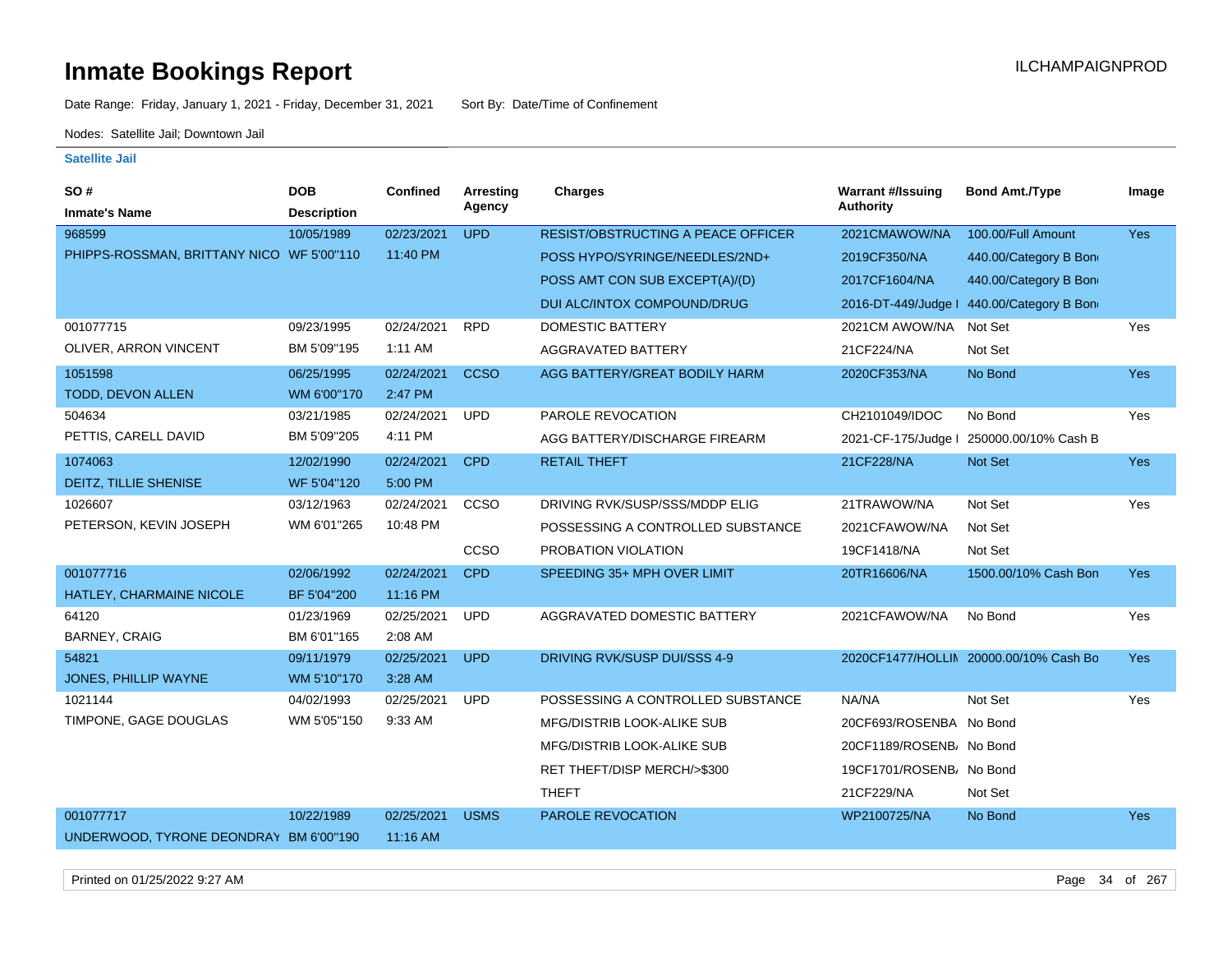Date Range: Friday, January 1, 2021 - Friday, December 31, 2021 Sort By: Date/Time of Confinement

Nodes: Satellite Jail; Downtown Jail

### **Satellite Jail**

| SO#                              | <b>DOB</b>         | <b>Confined</b> | Arresting   | <b>Charges</b>                  | <b>Warrant #/Issuing</b> | <b>Bond Amt./Type</b>                 | Image      |
|----------------------------------|--------------------|-----------------|-------------|---------------------------------|--------------------------|---------------------------------------|------------|
| <b>Inmate's Name</b>             | <b>Description</b> |                 | Agency      |                                 | Authority                |                                       |            |
| 1058072                          | 10/04/1985         | 02/25/2021      | <b>CCSO</b> | ARMED HABITUAL CRIMINAL         | NA/NA                    | Not Set                               | Yes        |
| <b>WILLIAMS, KENNETH BERNARD</b> | BM 6'01"188        | 3:24 PM         |             |                                 |                          |                                       |            |
| 001077722                        | 05/08/2001         | 02/25/2021      | CPD         | <b>DOMESTIC BATTERY</b>         | 2020-CM-AWOW/NA Not Set  |                                       | Yes        |
| CAPELL, MARISSA MAY              | WF 5'00"100        | 6:57 PM         |             | CRIM DAMAGE TO PROPERTY <\$500  | 2020-CM-AWOW/NA Not Set  |                                       |            |
| 1057692                          | 09/24/1979         | 02/25/2021      | <b>RPD</b>  | POSS DRUG PARAPHERNALIA         | 2021-CM-AWOW/NA Not Set  |                                       | Yes        |
| <b>CONCEPCION-ROMAN, MOISES</b>  | WM 5'11"187        | 11:25 PM        |             | AGG ROBBERY/INDICATE ARM W/FIR  | 21CF234/NA               | Not Set                               |            |
| 001077723                        | 08/12/1984         | 02/26/2021      | <b>ISP</b>  | DRIVING 21-25 MPH ABOVE LIMIT   | 2021TRAWOW/ISP           | Not Set                               | Yes        |
| <b>CLEMONS, LANCE TERRELL</b>    | BM 6'01"245        | 12:48 AM        |             | DRVG UNDER INFLU OF ALCOHOL     | 2021DTAWOW/ISP           | 3000.00/10% Cash Bon                  |            |
|                                  |                    |                 |             | DRVG UNDER INFLU/BAC 0.08       | 2021DTAWOW/ISP           | Not Set                               |            |
| 1043425                          | 06/05/1995         | 02/26/2021      | <b>CPD</b>  | AGG ASLT/USE DDLY WEAPON        | 2021CMAWOW/CPD Not Set   |                                       | <b>Yes</b> |
| <b>ROSS, DEMARCO DESHAWN</b>     | BM 5'09"170        | $2:02$ AM       |             | CRIM DMG TO PROP \$500-10K      | 2021 CFAWOW/CPD Not Set  |                                       |            |
|                                  |                    |                 |             | ARMED ROBBERY/NO FIREARM        | 21CF231/NA               | Not Set                               |            |
|                                  |                    |                 |             | AGG BTRY/PREGNANT/HANDICAPPED   | 2018CF1546/DILL          | 5000.00/10% Cash Bon                  |            |
| 001077724                        | 09/21/1990         | 02/26/2021      | <b>UPD</b>  | <b>AGGRAVATED BATTERY</b>       | 21CF230/NA               | Not Set                               | Yes        |
| ROGERS, LUKE OLEN                | WM 5'11"175        | 4:01 AM         |             |                                 |                          |                                       |            |
| 1028793                          | 10/02/1990         | 02/26/2021      | <b>RPD</b>  | <b>FUGITIVE FROM JUSTICE</b>    | 21CF233/NA               | Not Set                               | Yes        |
| <b>QUINONES, ANGEL LUIS</b>      | WM 5'08"150        | 5:47 AM         |             | <b>ARMED ROBBERY</b>            | 2021-CF-232/NA           | <b>Not Set</b>                        |            |
|                                  |                    |                 |             | POSSESS DRUG PARAPHERNALIA      |                          | 2017CM1065/OLMS 0.00/Category B Bond  |            |
|                                  |                    |                 |             | THEFT CONTROL INTENT <\$500     |                          | 2018CM34/OLMSTE. 0.00/Category B Bond |            |
|                                  |                    |                 |             | DRIVING ON SUSPENDED LICENSE    | 2018TR5717/DILL          | 0.00/Category B Bond                  |            |
|                                  |                    |                 |             | DRIVING ON SUSPENDED LICENSE    | 2018TR4440/DILL          | 0.00/Category B Bond                  |            |
|                                  |                    |                 |             | DRIVING ON SUSPENDED LICENSE    | 2018TR130/DILL           | 0.00/Category B Bond                  |            |
| 001077725                        | 03/20/1975         | 02/26/2021      | <b>UPD</b>  | WARRANT OUT OF COUNTY           | 19CM0684/VERMILL         | 5000.00/10% Cash Bon                  | Yes        |
| MARTIN, TERRY LEE                | WM 5'05"132        | 9:19 AM         |             |                                 |                          |                                       |            |
| 001077726                        | 09/21/1987         | 02/26/2021      | <b>UPD</b>  | <b>WARRANT OUT OF COUNTY</b>    | 2018-D-90999/NA          | 1000.00/Full Amount                   | <b>Yes</b> |
| DELANO, STEVEN F                 | BM 5'06"140        | 5:33 PM         |             |                                 |                          |                                       |            |
| 1073623                          | 07/02/1992         | 02/26/2021      | CCSO        | USE FORGED CR/DEBIT CARD/>\$300 | 19CF1071/NA              | 5000.00/10% Cash Bon                  | Yes        |
| PIERRE, ISMAEL                   | BM 6'02"165        | 7:46 PM         |             |                                 |                          |                                       |            |

Printed on 01/25/2022 9:27 AM Page 35 of 267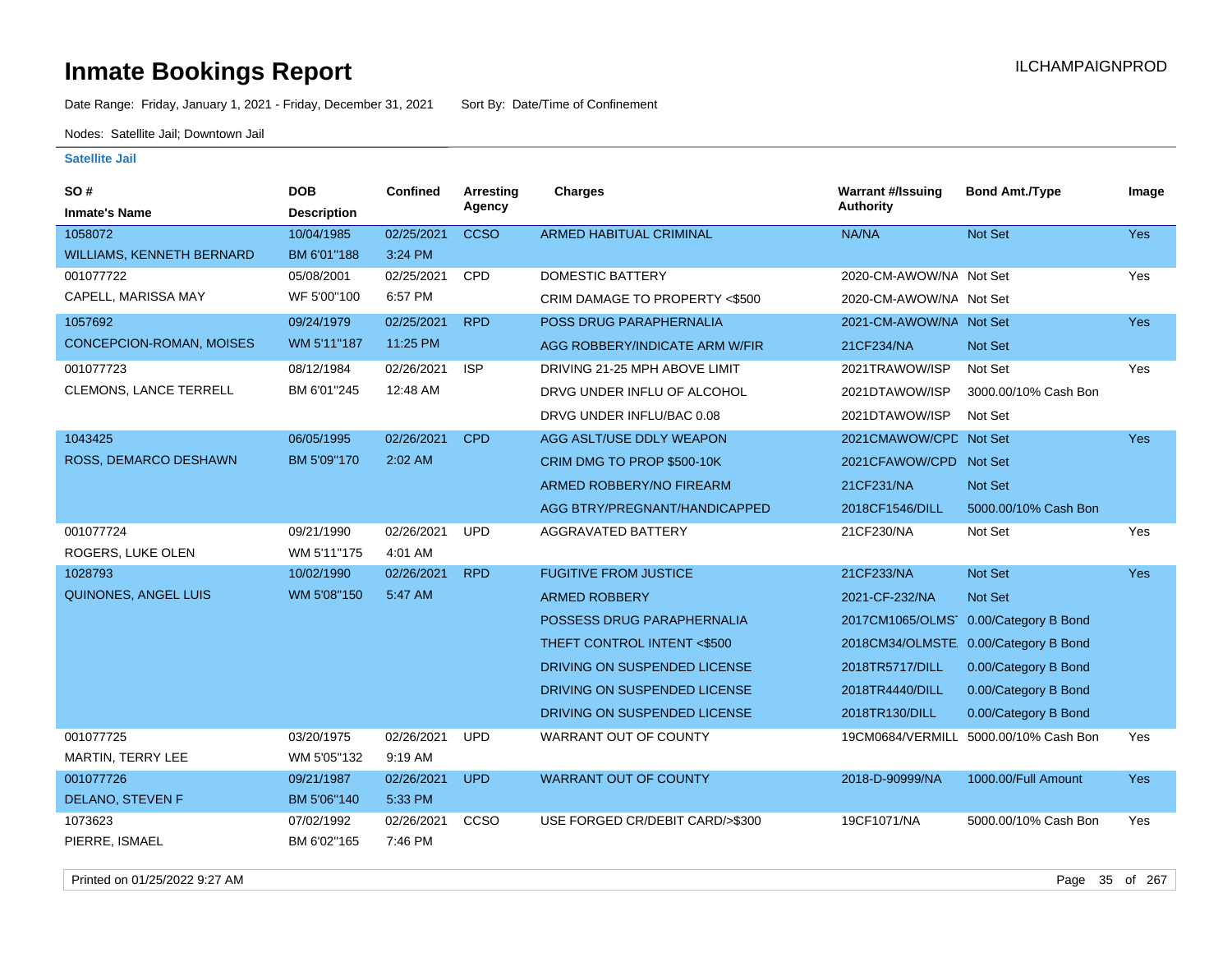Date Range: Friday, January 1, 2021 - Friday, December 31, 2021 Sort By: Date/Time of Confinement

Nodes: Satellite Jail; Downtown Jail

| SO#                         | <b>DOB</b>         | <b>Confined</b> | Arresting  | <b>Charges</b>                    | <b>Warrant #/Issuing</b> | <b>Bond Amt./Type</b>  | Image      |
|-----------------------------|--------------------|-----------------|------------|-----------------------------------|--------------------------|------------------------|------------|
| <b>Inmate's Name</b>        | <b>Description</b> |                 | Agency     |                                   | <b>Authority</b>         |                        |            |
| 51798                       | 07/11/1975         | 02/26/2021      | <b>CPD</b> | <b>DOMESTIC BATTERY</b>           | 21CMAWOW/NA              | Not Set                | Yes        |
| TERRY, DEJA NEON            | BF 5'06"200        | 8:55 PM         |            |                                   |                          |                        |            |
| 1037792                     | 11/15/1977         | 02/26/2021      | CCSO       | CRIM DAMAGE TO PROPERTY <\$500    | 20CM361/NA               | 1000.00/10% Cash Bon   | Yes        |
| BOYD, JASON DALE            | WM 5'08"170        | 10:22 PM        |            | AGGRAVATED BATTERY                | 20CF878/Champaign        | 350000.00/10% Cash B   |            |
| 1026857                     | 12/30/1993         | 02/26/2021      | <b>CPD</b> | <b>BURGLARY</b>                   | 20CF1317/NA              | 10000.00/10% Cash Bo   | <b>Yes</b> |
| <b>GORDON, DAMON JAY</b>    | WM 5'08"160        | 10:54 PM        |            |                                   |                          |                        |            |
| 48181                       | 03/15/1979         | 02/26/2021      | CPD        | VIOLATE ORDER PROTECTION          | 21CM82/NA                | Not Set                | Yes        |
| <b>WILSON, JERMAINE</b>     | BM 5'11"155        | 11:44 PM        |            |                                   |                          |                        |            |
| 759816                      | 07/20/1984         | 02/27/2021      | <b>ISP</b> | DRVG UNDER INFLU OF ALCOHOL       | 2021DTAWOW/NA            | 1000.00/License and Ca | <b>Yes</b> |
| ST-AUBIN, LACY N            | WF 5'03"115        | 1:38 AM         |            |                                   |                          |                        |            |
| 508342                      | 06/25/1985         | 02/27/2021      | CPD        | DRIVING ON REVOKED LICENSE        | NA/NA                    | Not Set                | Yes        |
| BLAKELY, HARVEY             | BM 5'10"275        | 6:05 AM         |            | POSSESS LOOK-ALIKE SUB/SUBQ       | NA/NA                    | Not Set                |            |
|                             |                    |                 |            | INTIMIDATION/CRIMINAL OFFENSE     | NA/NA                    | Not Set                |            |
|                             |                    |                 |            | POSSESSING A CONTROLLED SUBSTANCE | 2021CFAWOW/NA            | Not Set                |            |
| 1071634                     | 06/17/1993         | 02/27/2021      | <b>RPD</b> | PROBATION VIOLATION               | 2019-CF-915/NA           | 5000.00/10% Cash Bon   | <b>Yes</b> |
| MICKELL, ALLEN PATRICK      | BM 6'00"160        | 9:25 PM         |            |                                   |                          |                        |            |
| 1070118                     | 03/31/1976         | 02/28/2021      | CCSO       | DOM BTRY/HARM/1-2 PRECONV         | NA/NA                    | 25000.00/10% Cash Bo   | Yes        |
| <b>GRAHAM, CORTEZ LAMON</b> | BM 5'06"145        | 2:40 AM         |            |                                   |                          |                        |            |
| 47519                       | 05/06/1962         | 02/28/2021      | <b>UPD</b> | <b>DOMESTIC BATTERY</b>           | 21CMAWOW/NA              | <b>Not Set</b>         | Yes        |
| HOGUE, LAWANA               | BF 5'00"150        | 2:44 AM         |            |                                   |                          |                        |            |
| 59025                       | 12/03/1970         | 02/28/2021      | <b>UPD</b> | AGG DUI/LIC SUSP OR REVOKED       | 2021-CF-AWOW/NA          | Not Set                | Yes        |
| HUERTA-GOMEZ, CLAUDIO       | WM 5'08"280        | 3:59 AM         |            | DRIVING ON REVOKED LICENSE        | NA/NA                    | Not Set                |            |
|                             |                    |                 |            | DRVG UNDER INFLU/BAC 0.08         | NA/NA                    | Not Set                |            |
|                             |                    |                 |            | DRVG UNDER INFLU OF ALCOHOL       | NA/NA                    | Not Set                |            |
| 1058919                     | 10/10/1996         | 02/28/2021      | <b>CPD</b> | <b>DOMESTIC BATTERY</b>           | 21CMAWOW/NA              | Not Set                | Yes        |
| ARELLANO, ELIJAH XAVIER     | BM 5'09"130        | 5:24 AM         |            |                                   |                          |                        |            |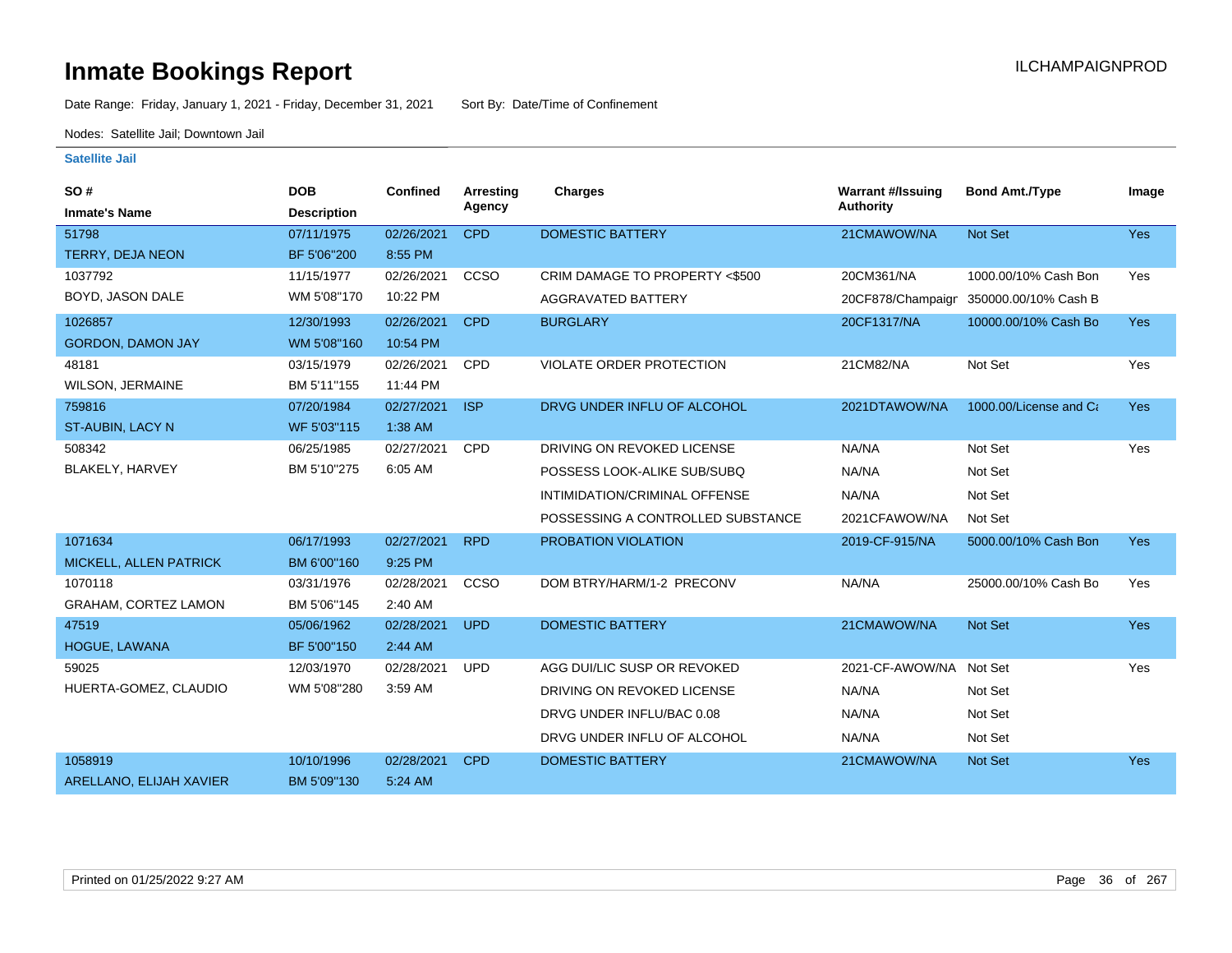Date Range: Friday, January 1, 2021 - Friday, December 31, 2021 Sort By: Date/Time of Confinement

Nodes: Satellite Jail; Downtown Jail

| SO#                                       | <b>DOB</b>         | <b>Confined</b> | Arresting   | <b>Charges</b>                            | <b>Warrant #/Issuing</b> | <b>Bond Amt./Type</b> | Image      |
|-------------------------------------------|--------------------|-----------------|-------------|-------------------------------------------|--------------------------|-----------------------|------------|
| <b>Inmate's Name</b>                      | <b>Description</b> |                 | Agency      |                                           | Authority                |                       |            |
| 917540                                    | 05/24/1991         | 02/28/2021      | <b>UPD</b>  | POSSESSION OF STOLEN FIREARM              | 2021CFAWOW/NA            | Not Set               | <b>Yes</b> |
| ASHBY, ANDREW MEKO                        | BM 5'08"240        | 8:21 AM         |             | <b>FELON POSS/USE WEAPON/FIREARM</b>      | 2021CFAWOW/NA            | <b>Not Set</b>        |            |
|                                           |                    |                 |             | POSS FIR FOID EXPIRED/NOT ELIG            | 2021CFAWOW/NA            | Not Set               |            |
|                                           |                    |                 |             | <b>ARMED HABITUAL CRIMINAL</b>            | 2021CFAWOW/NA            | <b>Not Set</b>        |            |
| 1064413                                   | 12/24/1997         | 02/28/2021      | CCSO        | DRIVING ON SUSPENDED LICENSE              | 2020-TR-2595/NA          | 1500.00/10% Cash Bon  | Yes        |
| HOWARD, TERRIKA TENAE                     | BF 5'05"140        | 5:40 PM         |             |                                           |                          |                       |            |
| 001077728                                 | 08/30/1998         | 02/28/2021      | <b>UPD</b>  | <b>DISORDERLY CONDUCT</b>                 | 2021 CM AWOW/NA Not Set  |                       | <b>Yes</b> |
| <b>MACKLIN, CORY ORILEY</b>               | WM 5'07"220        | 10:15 PM        |             | <b>RESIST/OBSTRUCTING A PEACE OFFICER</b> | 2021 CF AWOW/NA Not Set  |                       |            |
|                                           |                    |                 |             | <b>IDENTITY THEFT/&lt;\$300</b>           | 2021 CF AWOW/NA Not Set  |                       |            |
|                                           |                    |                 |             | <b>AGG BATTERY/PEACE OFFICER</b>          | 21CF240/NA               | Not Set               |            |
| 1077014                                   | 06/10/1980         | 02/28/2021      | <b>UPD</b>  | THEFT/DISP MERCH/<\$300/PRECONV           | 21CF146/DILL             | 2500.00/10% Cash Bon  | Yes        |
| DELGADILLO, MOISES                        | WM 5'04"165        | 11:02 PM        |             | <b>RETAIL THEFT</b>                       | 21CF237/NA               | 2500.00/10% Cash Bon  |            |
|                                           |                    |                 |             | <b>CRIMINAL TRESPASS TO VEHICLES</b>      | 20CM527/NA               | 2500.00/10% Cash Bon  |            |
| 50387                                     | 01/28/1980         | 03/01/2021      | <b>CCSO</b> | DRIVING ON REVOKED LICENSE                | 2015CF401/NA             | No Bond               | <b>Yes</b> |
| JOCELYN-CHAMPAGNE, APRIL ELIZ WF 6'00"180 |                    | 12:37 PM        | <b>CCSO</b> | <b>THEFT</b>                              | 21CF166/NA               | 20000.00/Category B B |            |
| 001077730                                 | 09/13/1999         | 03/01/2021      | <b>PCPD</b> | RESIST/OBSTRUCTING A PEACE OFFICER        | 2021CMAWOW/NA            | Not Set               | Yes        |
| ARMSTRONG, DESHAWN                        | BM 6'00"230        | 1:27 PM         |             | <b>RETAIL THEFT</b>                       | 21CM80/NA                | 100.00/Full Amount    |            |
| 001077731                                 | 03/04/2000         | 03/01/2021      | <b>CPD</b>  | <b>DOMESTIC BATTERY</b>                   | 2021CMAWOW/NA            | Not Set               | <b>Yes</b> |
| YOUNG, AARON BLAKE                        | BM 6'01"225        | 8:14 PM         |             | POSSESSING A CONTROLLED SUBSTANCE         | 2021CMAWOW/NA            | Not Set               |            |
|                                           |                    |                 |             | AGG UNLAWFUL USE WEAPON/PERSON            | 21CF244/NA               | Not Set               |            |
| 001077732                                 | 03/20/1996         | 03/01/2021      | <b>CPD</b>  | <b>DOMESTIC BATTERY</b>                   | 2021CMAWOW/NA            | Not Set               | Yes        |
| MADDOX, DOTIS HURA                        | BM 5'07"280        | 9:11 PM         |             |                                           |                          |                       |            |
| 1075798                                   | 07/18/1987         | 03/01/2021      | <b>UPD</b>  | <b>VIOLATE ORDER PROTECTION</b>           | 2021CMAWOW/NA            | Not Set               | <b>Yes</b> |
| PORTER, MAISHA M                          | BF 5'01"204        | 9:51 PM         |             | <b>VIOLATE ORDER PROTECTION</b>           | 2021CMAWOW/NA            | <b>Not Set</b>        |            |
| 1017059                                   | 11/09/1988         | 03/02/2021      | <b>ISP</b>  | <b>FUGITIVE FROM JUSTICE</b>              | 2021CFAWOW/NA            | Not Set               | Yes        |
| <b>JUNIOUS, DERRICK</b>                   | BM 5'06"190        | 12:46 AM        |             | DRIVING RVK/SUSP DUI/SSS 4-9              | 20CF909/NA               | 7500.00/10% Cash Bon  |            |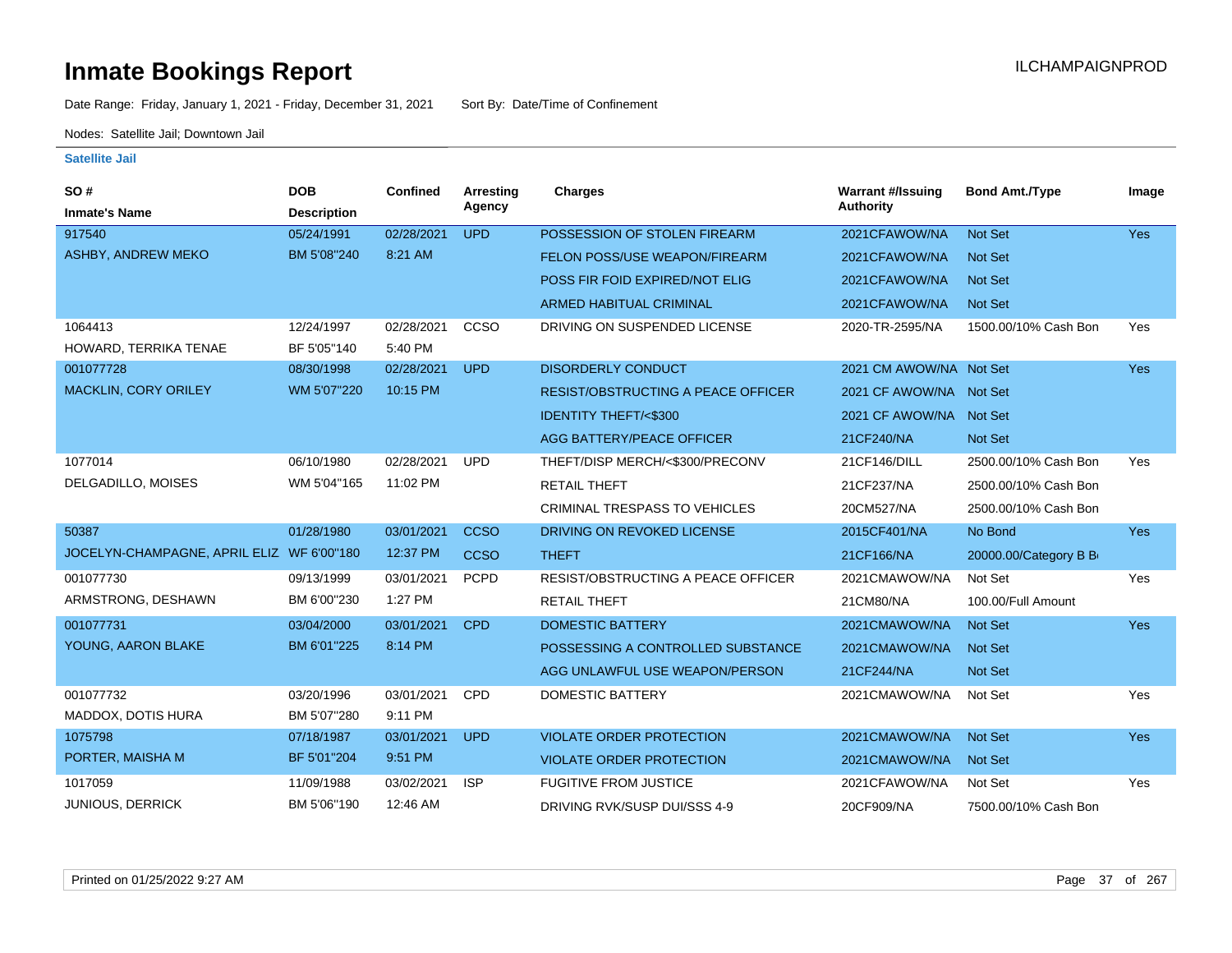Date Range: Friday, January 1, 2021 - Friday, December 31, 2021 Sort By: Date/Time of Confinement

Nodes: Satellite Jail; Downtown Jail

| SO#                                      | <b>DOB</b>         | <b>Confined</b> | <b>Arresting</b> | <b>Charges</b>                           | <b>Warrant #/Issuing</b>           | <b>Bond Amt./Type</b>                 | Image      |
|------------------------------------------|--------------------|-----------------|------------------|------------------------------------------|------------------------------------|---------------------------------------|------------|
| <b>Inmate's Name</b>                     | <b>Description</b> |                 | Agency           |                                          | <b>Authority</b>                   |                                       |            |
| 1005910                                  | 08/13/1986         | 03/02/2021      | <b>CCSO</b>      | DOMESTIC BATTERY/OTHER PRIOR             | 21CF242/NA                         | <b>Not Set</b>                        | Yes        |
| HUTT, ASHLEY NICOLE                      | BF 4'10"120        | 12:55 AM        |                  |                                          |                                    |                                       |            |
| 1065327                                  | 11/02/1998         | 03/02/2021      | <b>UPD</b>       | <b>DOMESTIC BATTERY</b>                  | 2021CMAWOW/NA                      | Not Set                               | Yes        |
| MOTTON-JONES, JAMANI LASHEEM BF 5'07"145 |                    | 1:52 AM         |                  |                                          |                                    |                                       |            |
| 1064922                                  | 02/17/1994         | 03/02/2021      | <b>CCSO</b>      | <b>VIOLATE ORDER PROTECTION</b>          | 2018CM1099/NA                      | 5000.00/10% Cash Bon                  | <b>Yes</b> |
| DRESSLER, MICHAEL J                      | OM 5'10"135        | 7:32 AM         |                  |                                          |                                    |                                       |            |
| 001077734                                | 03/19/1987         | 03/02/2021      | <b>CCSO</b>      | RETAIL THEFT/DISP MERCH/<\$300           |                                    | 2015CF50/MOULTRI 1500.00/10% Cash Bon | Yes        |
| PAULEY, BRITNEY LEANN                    | WF 5'02"170        | 9:20 AM         |                  |                                          |                                    |                                       |            |
| 60239                                    | 07/27/1981         | 03/02/2021      | <b>MPD</b>       | <b>CRIM DAMAGE TO PROPERTY &lt;\$500</b> | 2021CMAWOW/NA                      | 100.00/Full Amount                    | <b>Yes</b> |
| <b>CLARK, TRAVIS SCOTT</b>               | WM 6'05"370        | 12:17 PM        |                  |                                          |                                    |                                       |            |
| 001077434                                | 05/23/1994         | 03/02/2021      | <b>MPD</b>       | DRIVING/NO LICENSE/PERMIT/AGE            | NA/NA                              | 3000.00/10% Cash Bon                  | Yes        |
| <b>GREEN, ANDRE</b>                      | BM 5'06"140        | 6:53 PM         |                  |                                          |                                    | 75.00/FTA Fee                         |            |
| 57468                                    | 11/05/1981         | 03/02/2021      | <b>CPD</b>       | DOM BTRY/HARM/1-2 PRECONV                | 2021-CF-209/NA                     | 25000.00/10% Cash Bo                  | Yes        |
| ROBERTS, MICHAEL ANTHONY, JR             | BM 5'06"157        | 10:22 PM        |                  |                                          |                                    |                                       |            |
| 1058957                                  | 04/27/1984         | 03/03/2021      | <b>CPD</b>       | <b>WARRANT OUT OF COUNTY</b>             | 15F288/SANGAMON 900.00/Full Amount |                                       | Yes        |
| <b>ESKRIDGE, CLEMITH LEE</b>             | BM 5'11"155        | $1:14$ AM       |                  |                                          |                                    |                                       |            |
| 995432                                   | 10/14/1991         | 03/03/2021      | <b>CPD</b>       | <b>VIOLATE SEX OFFENDER REGIS</b>        | 2020CFAWOW/NA                      | <b>Not Set</b>                        | Yes        |
| BROWN, JAVON SHANTEZ                     | BM 5'06"151        | 2:22 AM         |                  | <b>POSS DRUG PARAPHERNALIA</b>           | 2020CFAWOW/NA                      | <b>Not Set</b>                        |            |
| 44599                                    | 06/07/1976         | 03/03/2021      | CCSO             | PROBATION VIOLATION                      | 2017DT4/DILL                       | 5000.00/10% Cash Bon                  | Yes        |
| CHEEK, ERIC JAMES                        | WM 5'10"1990       | 9:21 AM         |                  |                                          |                                    |                                       |            |
| 988538                                   | 08/05/1990         | 03/03/2021      | <b>CCSO</b>      | <b>CRIM TRES TO RES/PERS PRESENT</b>     |                                    | 20CF1451/JUDGE D 10000.00/10% Cash Bo | Yes        |
| DAVIDSON, HARLEY KYLE SCOTT              | WM 6'00"160        | 11:53 AM        |                  |                                          |                                    |                                       |            |
| 988465                                   | 05/28/1991         | 03/03/2021      | CCSO             | AGG BATTERY/GREAT BODILY HARM            | 2009CF2092/NA                      | 5000.00/10% Cash Bon                  | Yes        |
| RILEY, ANTHONY BLAKE                     | WM 5'11"155        | 3:36 PM         |                  |                                          |                                    |                                       |            |
| 1038579                                  | 01/06/1995         | 03/04/2021      | <b>ISP</b>       | <b>FLEEING/ATTEMPT ELUDE OFFICER</b>     | 2021TRAWOW/NA                      | 2500.00/10% Cash Bon                  | Yes        |
| <b>BROWN, MARKEL R</b>                   | BM 5'11"190        | 3:31 AM         |                  | <b>UNLICENSED</b>                        | 2021TRAWOW/NA                      | <b>Not Set</b>                        |            |
|                                          |                    |                 |                  | DRIVING 15-20 MPH ABOVE LIMIT            | 2021TRAWOW/NA                      | <b>Not Set</b>                        |            |
|                                          |                    |                 |                  | <b>REGIS EXPIRATION/1ST &amp; 2ND</b>    | 2021TRAWOW/NA                      | <b>Not Set</b>                        |            |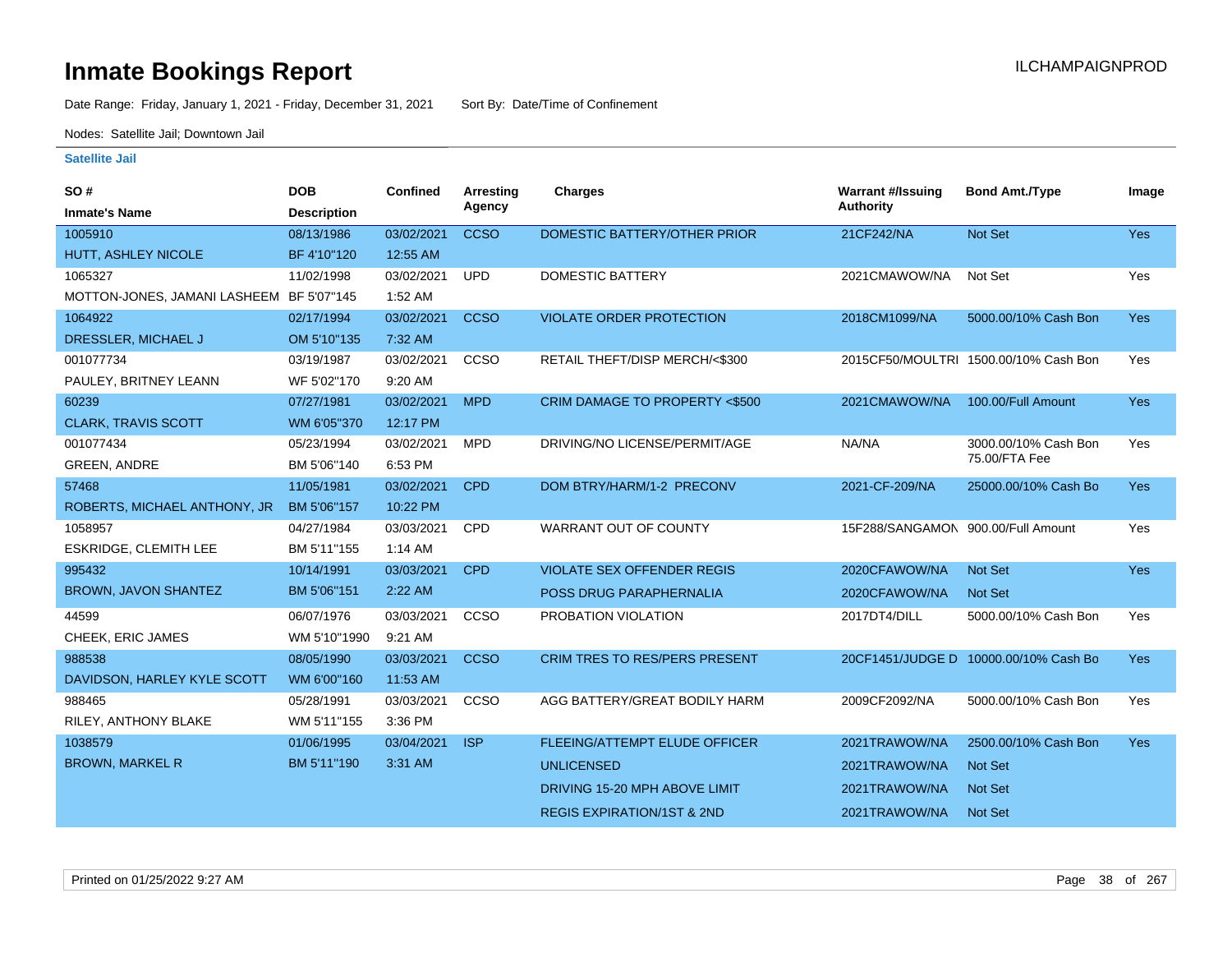Date Range: Friday, January 1, 2021 - Friday, December 31, 2021 Sort By: Date/Time of Confinement

Nodes: Satellite Jail; Downtown Jail

| SO#<br><b>Inmate's Name</b>          | <b>DOB</b><br><b>Description</b> | <b>Confined</b>        | <b>Arresting</b><br>Agency | Charges                           | <b>Warrant #/Issuing</b><br><b>Authority</b> | <b>Bond Amt./Type</b> | Image      |
|--------------------------------------|----------------------------------|------------------------|----------------------------|-----------------------------------|----------------------------------------------|-----------------------|------------|
| 970951                               | 11/04/1988                       | 03/04/2021             | <b>ISP</b>                 | OBSTRUCTING IDENTIFICATION        | 21CMAWOW/NA                                  | Not Set               | Yes        |
| <b>WINSTON, LANEE LAEL</b>           | BF 5'03"130                      | 7:11 AM                |                            | AID/ABET/POSS/SELL STOLEN VEH     | 21CF250/NA                                   | <b>Not Set</b>        |            |
| 1073733<br><b>BURRIES, BETTY ANN</b> | 12/21/1968<br>BF 5'06"230        | 03/04/2021<br>10:39 AM | CCSO                       | AGG DUI/4                         | NA/NA                                        | Not Set               | Yes        |
| 1073152                              | 09/18/1986                       | 03/04/2021             | <b>CCSO</b>                | <b>DUI INTOXICATING COMPOUND</b>  | 18DT285/DEKALB                               | 3000.00/10% Cash Bon  | <b>Yes</b> |
| KOURLESIS, KORINA                    | WF 5'01"125                      | 11:50 AM               |                            |                                   |                                              |                       |            |
| 993050                               | 11/21/1990                       | 03/04/2021             | <b>UIPD</b>                | MFG/DEL CAN >500 GRAMS/SCHOOL     | NA/NA                                        | Not Set               | Yes        |
| GREER, SHERMAN DWAYNE                | BM 5'07"158                      | 12:33 PM               |                            | POSSESSING A CONTROLLED SUBSTANCE | NA/NA                                        | Not Set               |            |
|                                      |                                  |                        |                            | ARMED HABITUAL CRIMINAL           | 21CF253/NA                                   | Not Set               |            |
| 001077737                            | 02/21/1966                       | 03/04/2021             | <b>CCSO</b>                | VIO ORDER/NOTICE/PRIOR VIO O/P    | NA/NA                                        | Not Set               | <b>Yes</b> |
| LAMB, MARK E                         | WM 5'10"175                      | 1:14 PM                |                            |                                   |                                              |                       |            |
| 1075142                              | 04/15/2001                       | 03/04/2021             | <b>USMS</b>                | <b>BURGLARY</b>                   | 2019 CF 001825/NA                            | 5000.00/10% Cash Bon  | Yes        |
| BURRAGE, DONTRELL EUGENE             | BM 5'10"140                      | 4:46 PM                |                            |                                   |                                              |                       |            |
| 64147                                | 03/01/1963                       | 03/04/2021             | <b>CCSO</b>                | <b>VIOLATE ORDER PROTECTION</b>   | 2021CM390/NA                                 | No Bond               | <b>Yes</b> |
| DENTON, ROBERT JOSEPH                | WM 5'10"180                      | 5:32 PM                |                            |                                   |                                              |                       |            |
| 001077739                            | 04/04/1981                       | 03/04/2021             | <b>ISP</b>                 | POSS CAN/>100-500 GRAM/1ST        | 21CF251/NA                                   | Not Set               | Yes        |
| ELLIS, ANDRE JAMAR                   | BM 5'11"220                      | 7:49 PM                |                            |                                   |                                              |                       |            |
| 1076276                              | 02/06/1985                       | 03/04/2021             | <b>CCSO</b>                | POSSESSION OF METH<5 GRAMS        | 2021CF194/NA                                 | 5000.00/10% Cash Bon  | <b>Yes</b> |
| <b>COX, SEAN MICHAEL</b>             | WM 5'08"165                      | 9:28 PM                |                            | POSSESSION OF METH<5 GRAMS        | 2021CF173/NA                                 | 5000.00/10% Cash Bon  |            |
| 001077740                            | 03/05/1968                       | 03/04/2021             | <b>UPD</b>                 | POSSESSING A CONTROLLED SUBSTANCE | 2021 CF AWOW/NA                              | Not Set               | Yes        |
| POWELL, SHELLEY ANN                  | WF 5'05"160                      | 11:03 PM               |                            | <b>RETAIL THEFT</b>               | 21CF252/NA                                   | Not Set               |            |
| 001077741                            | 03/11/1998                       | 03/05/2021             | <b>CPD</b>                 | DRVG UNDER INFLU OF ALCOHOL       | 2021DTAWOW/NA                                | 1000.00/10% Cash Bon  | <b>Yes</b> |
| WADE, KELLI ELIZABETH                | BF 5'05"192                      | 4:40 AM                |                            | DRVG UNDER INFLU/BAC 0.08         | 2021DTAWOW/NA                                | <b>Not Set</b>        |            |
|                                      |                                  |                        |                            | OPERATE UNINSURED MTR VEHICLE     | 2021TRAWOW/NA                                | <b>Not Set</b>        |            |
|                                      |                                  |                        |                            | LEAVING THE SCENE INVOLV VEHICLE  | 2021TRAWOW/NA                                | <b>Not Set</b>        |            |
|                                      |                                  |                        |                            | <b>FAIL TO REDUCE SPEED</b>       | 2021TRAWOW/NA                                | <b>Not Set</b>        |            |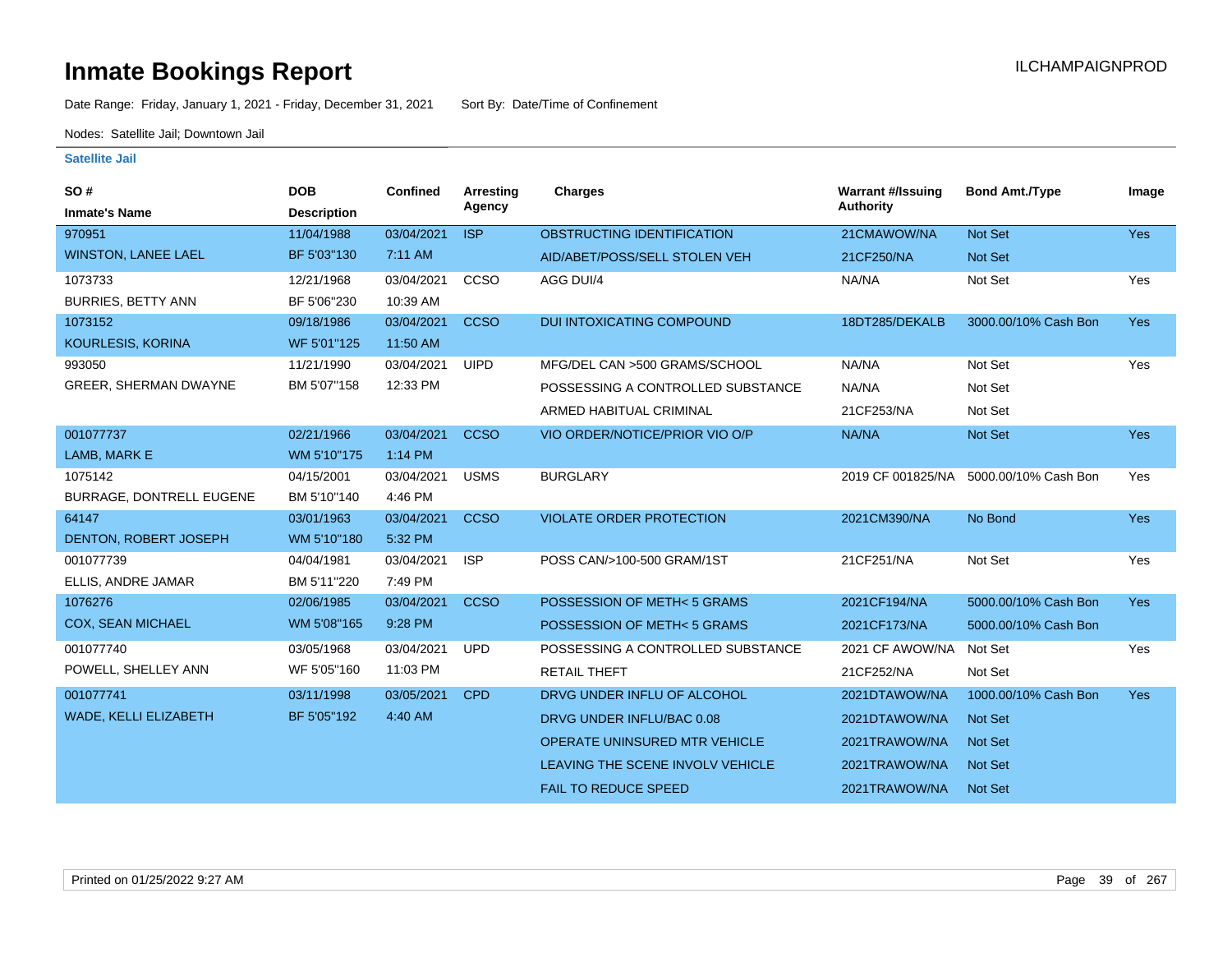Date Range: Friday, January 1, 2021 - Friday, December 31, 2021 Sort By: Date/Time of Confinement

Nodes: Satellite Jail; Downtown Jail

| SO#                                      | <b>DOB</b>         | Confined   | Arresting   | <b>Charges</b>                       | <b>Warrant #/Issuing</b> | <b>Bond Amt./Type</b>                  | Image      |
|------------------------------------------|--------------------|------------|-------------|--------------------------------------|--------------------------|----------------------------------------|------------|
| <b>Inmate's Name</b>                     | <b>Description</b> |            | Agency      |                                      | <b>Authority</b>         |                                        |            |
| 001077742                                | 12/13/1994         | 03/05/2021 | <b>MPD</b>  | DRIVING ON REVOKED LICENSE           | 2021TRAWOW/NA            | <b>Not Set</b>                         | <b>Yes</b> |
| <b>HUTCHINS, ASA PAUL</b>                | WM 6'02"160        | 10:51 AM   |             | POSS OF A STOLEN VEHICLE             | 2021CFAWOW/NA            | <b>Not Set</b>                         |            |
|                                          |                    |            |             | <b>WARRANT OUT OF COUNTY</b>         | 2019DT321/NA             | 10000.00/10% Cash Bo                   |            |
|                                          |                    |            |             | <b>ILLEG POSS AMMUNITION/FOID</b>    | 2021CMAWOW/NA            | <b>Not Set</b>                         |            |
| 534157                                   | 05/05/1984         | 03/05/2021 | CCSO        | DRIVING ON SUSPENDED LICENSE         | NA/NA                    | Not Set                                | Yes        |
| DAVIS, MICHAEL EUGENE                    | WM 5'09"160        | 11:23 AM   |             | RESIST/OBSTRUCTING A PEACE OFFICER   | NA/NA                    | Not Set                                |            |
|                                          |                    |            |             | AGG ASLT/OP MOTOR VEH/STRUCK         | 21CF51/NA                | 75000.00/10% Cash Bo                   |            |
| 1016084                                  | 10/21/1993         | 03/05/2021 | <b>CCSO</b> | MFG/DEL CANNABIS/30-500 GRAMS        | 2020CF681/NA             | 25000.00/10% Cash Bo                   | <b>Yes</b> |
| BENTON-COX, TYLER CHRISTIAN              | BM 5'08"145        | 2:01 PM    |             |                                      |                          |                                        |            |
| 001077743                                | 06/02/1998         | 03/05/2021 | CCSO        | PROBATION VIOLATION                  | NA/McLean County         | 15000.00/10% Cash Bo                   | Yes        |
| SOUTHWARD, DAZHANE NATE ELAI BF 5'08"175 |                    | 5:56 PM    |             |                                      |                          |                                        |            |
| 1067205                                  | 02/25/1999         | 03/05/2021 | <b>CCSO</b> | POSSESSION OF STOLEN FIREARM         | 2021CF241/NA             | 100000.00/10% Cash B                   | <b>Yes</b> |
| HARVEY-ROBINSON, HAKEEM EVAN BM 5'08"140 |                    | 7:42 PM    |             |                                      |                          |                                        |            |
| 963337                                   | 06/12/1984         | 03/05/2021 | <b>UPD</b>  | AGG BATT/HARM/POLICE/DOC/DHS         | 2021CFAWOW/NA            | No Bond                                | Yes        |
| BONE, DALLAS LOWELL                      | WM 6'00"170        | 8:49 PM    |             | WARRANT OUT OF COUNTY                | 2019CM85/MOULTR Not Set  |                                        |            |
|                                          |                    |            |             | WARRANT OUT OF COUNTY                | 2019CM463/COLES Not Set  |                                        |            |
|                                          |                    |            |             | CRIM DAMAGE TO PROPERTY <\$500       | 21CF262/NA               | No Bond                                |            |
| 001077744                                | 02/10/1999         | 03/05/2021 | <b>ISP</b>  | AGG UNLAWFUL USE OF WEAPON/VEH       | 21CFAWOW/NA              | <b>Not Set</b>                         | <b>Yes</b> |
| <b>GRINNAGE, RICKY DONNELL</b>           | BM 6'01"180        | 11:20 PM   |             |                                      |                          |                                        |            |
| 50094                                    | 08/29/1969         | 03/06/2021 | CPD         | <b>VIOLATE ORDER PROTECTION</b>      | 2021CMAWOW/NA            | Not Set                                | Yes        |
| <b>WARREN, BRIAN SCOTT</b>               | WM 6'03"245        | 12:59 AM   |             | BATTERY/MAKES PHYSICAL CONTACT       | 2021CMAWOW/NA            | Not Set                                |            |
| 001077745                                | 02/27/1999         | 03/06/2021 | <b>RPD</b>  | <b>DOMESTIC BATTERY</b>              | 21 CM AWOW/NA            | <b>Not Set</b>                         | <b>Yes</b> |
| <b>BENDER, EMANI LENORA</b>              | BF 5'03"132        | 2:38 AM    |             |                                      |                          |                                        |            |
| 001077746                                | 10/01/1991         | 03/06/2021 | <b>UIPD</b> | DRVG UNDER INFLU OF ALCOHOL          | 2021-DT-AWOW/NA Not Set  |                                        | Yes        |
| AGUILAR, DILAN                           | SM 5'07"140        | 3:58 AM    |             | DRVG UNDER INFLU/BAC 0.08            |                          | 2021-DT-AWOW/NA 100.00/License and Cas |            |
| 534242                                   | 11/12/1993         | 03/06/2021 | <b>UPD</b>  | DRVG UNDER INFLU OF ALCOHOL          | 2021DTAWOW/NA            | 3000.00/10% Cash Bon                   | Yes        |
| <b>BROOKS, HALEY RAE</b>                 | BF 5'03"210        | 5:59 AM    |             | <b>DISREG TRAFFIC CONTROL LIGHT</b>  | 2021TRAWOW/NA            | <b>Not Set</b>                         |            |
|                                          |                    |            |             | <b>OPERATE UNINSURED MTR VEHICLE</b> | 2021TRAWOW/NA            | <b>Not Set</b>                         |            |
|                                          |                    |            |             |                                      |                          |                                        |            |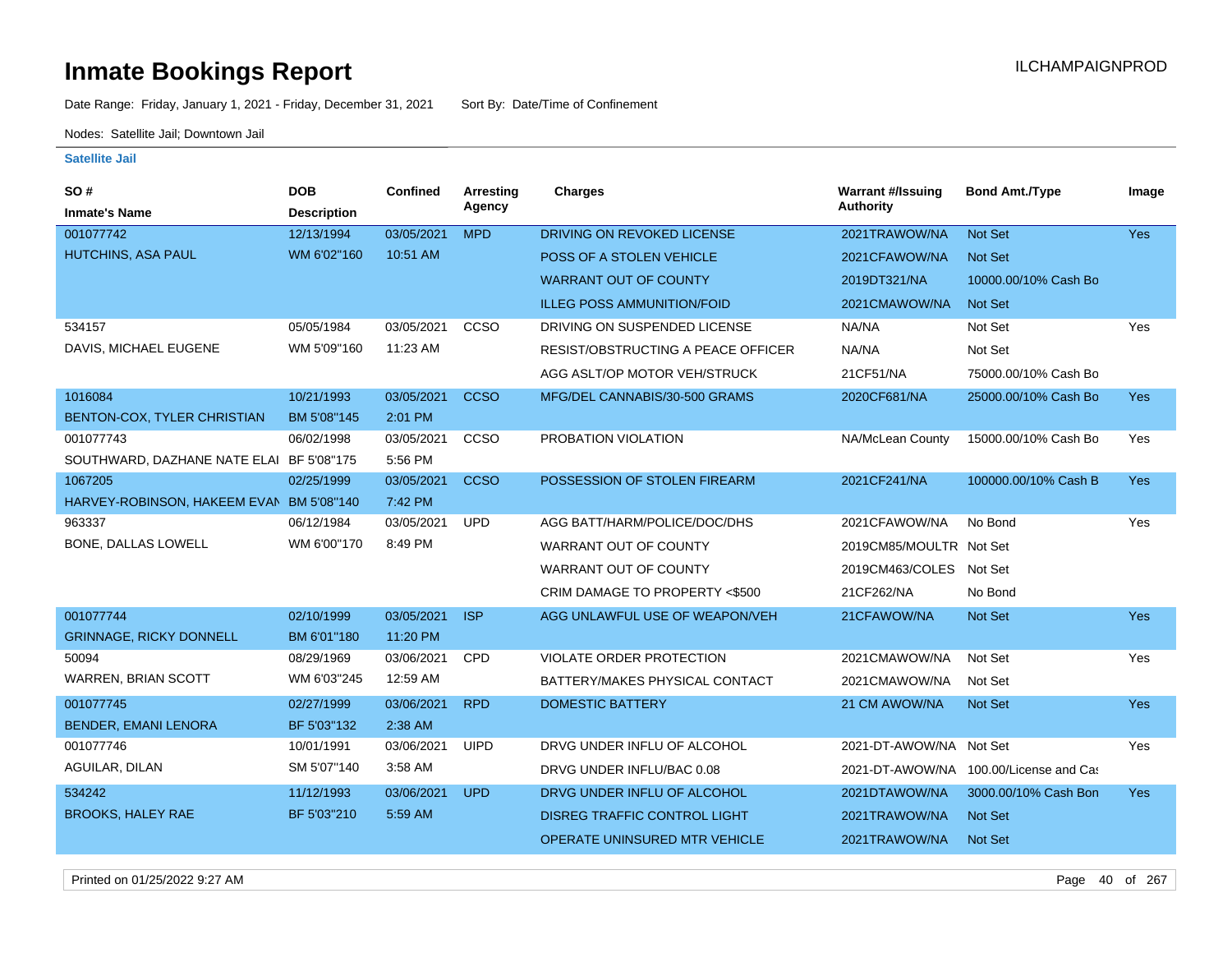Date Range: Friday, January 1, 2021 - Friday, December 31, 2021 Sort By: Date/Time of Confinement

Nodes: Satellite Jail; Downtown Jail

| SO#                              | <b>DOB</b>         | Confined   | <b>Arresting</b> | <b>Charges</b>                       | <b>Warrant #/Issuing</b> | <b>Bond Amt./Type</b> | Image |
|----------------------------------|--------------------|------------|------------------|--------------------------------------|--------------------------|-----------------------|-------|
| <b>Inmate's Name</b>             | <b>Description</b> |            | Agency           |                                      | <b>Authority</b>         |                       |       |
| 001077747                        | 02/15/1979         | 03/06/2021 | <b>CPD</b>       | <b>DOMESTIC BATTERY</b>              | 2021CFAWOW/NA            | Not Set               | Yes   |
| <b>GREENE, JOVON KEYEL</b>       | BM 6'01"240        | 6:50 AM    |                  | POSSESSING A CONTROLLED SUBSTANCE    | 2021CFAWOW/NA            | <b>Not Set</b>        |       |
|                                  |                    |            |                  | POSSESS LOOK-ALIKE SUB/SUBQ          | 2021CFAWOW/NA            | <b>Not Set</b>        |       |
|                                  |                    |            |                  | CRIM DAMAGE TO PROPERTY <\$500       | 2021CFAWOW/NA            | <b>Not Set</b>        |       |
| 001077748                        | 08/24/1984         | 03/06/2021 | <b>UPD</b>       | AGGRAVATED DOMESTIC BATTERY          | 21CF259/NA               | Not Set               | Yes   |
| MOORE, WILLIE                    | BM 5'10"190        | 12:15 PM   |                  |                                      |                          |                       |       |
| 32675                            | 01/21/1971         | 03/06/2021 | <b>UPD</b>       | <b>DOMESTIC BATTERY</b>              | 21CF257/NA               | Not Set               | Yes   |
| HOFFMAN, DANIEL DUANE            | WM 5'06"190        | 12:22 PM   |                  | <b>INTERF REPT DOMESTIC VIOLENCE</b> | NA/NA                    | Not Set               |       |
| 60154                            | 03/06/1983         | 03/06/2021 | CPD              | LEAVING THE SCENE INVOLV VEHICLE     | NA/NA                    | Not Set               | Yes   |
| GARCIA-MEZA, CARLOS              | SM 5'08"165        | 6:59 PM    |                  | FAIL TO REDUCE SPEED                 | NA/NA                    | Not Set               |       |
|                                  |                    |            |                  | SPEED TOO FAST FOR CONDITIONS        | NA/NA                    | Not Set               |       |
|                                  |                    |            |                  | DRVG UNDER INFLU OF ALCOHOL          | 21DTAWOW/NA              | Not Set               |       |
|                                  |                    |            |                  | DRIVING ON SUSPENDED LICENSE         | NA/NA                    | Not Set               |       |
| 001077167                        | 11/07/1996         | 03/07/2021 | <b>CCSO</b>      | <b>VIOLATE ORDER PROTECTION</b>      | 2021-CM-AWOW/NA          | Not Set               | Yes   |
| <b>AGUIRRE, ALEXIS</b>           | WM 5'11"175        | 4:36 AM    |                  | CRIM DAMAGE TO PROPERTY <\$500       | NA/NA                    | <b>Not Set</b>        |       |
| 996279                           | 11/10/1988         | 03/07/2021 | <b>UPD</b>       | VIOLATE ORDER PROTECTION             | 21CM91/NA                | Not Set               | Yes   |
| LOVELACE, DONALD DONTAE          | BM 6'02"190        | 12:42 PM   | CCSO             | PROBATION VIOLATION                  | 20CF1288/NA              | Not Set               |       |
| 1029263                          | 07/05/1994         | 03/07/2021 | <b>CPD</b>       | <b>THEFT</b>                         | 21CF260/NA               | Not Set               | Yes   |
| <b>UNZICKER, BRANDON MICHAEL</b> | WM 5'09"170        | 5:19 PM    |                  |                                      |                          |                       |       |
| 001077750                        | 04/23/1996         | 03/07/2021 | <b>ISP</b>       | DRIVING DURING REVOCATION            | 18 TR 685/NA             | 1000.00/10% Cash Bon  | Yes   |
| MINARD, MATHEW W.                | WM 5'09"180        | 8:33 PM    |                  |                                      |                          |                       |       |
| 1025250                          | 02/19/1992         | 03/07/2021 | <b>RPD</b>       | BATTERY/MAKES PHYSICAL CONTACT       | 21 CM AWOW/NA            | <b>Not Set</b>        | Yes   |
| DAVIS, SHAWN DEMETRI             | BF 5'11"224        | 10:40 PM   |                  | <b>DOMESTIC BATTERY</b>              | 21CM90/NA                | Not Set               |       |
| 993805                           | 08/16/1990         | 03/08/2021 | CCSO             | SEX OFFENDER REGIS/FALSE INFO        | 2020 CF 1238/NA          | 30000.00/10% Cash Bo  | Yes   |
| JOHNSON, JORDAN UJUAN            | BM 5'11"195        | 12:29 AM   |                  |                                      |                          |                       |       |
| 65595                            | 09/20/1985         | 03/08/2021 | <b>CCSO</b>      | <b>VIOLATE ORDER PROTECTION</b>      | AWOW CM 2021/NA Not Set  |                       | Yes   |
| <b>BARBER, MARKEL ANTONIO</b>    | BM 5'07"190        | 2:25 AM    |                  |                                      |                          |                       |       |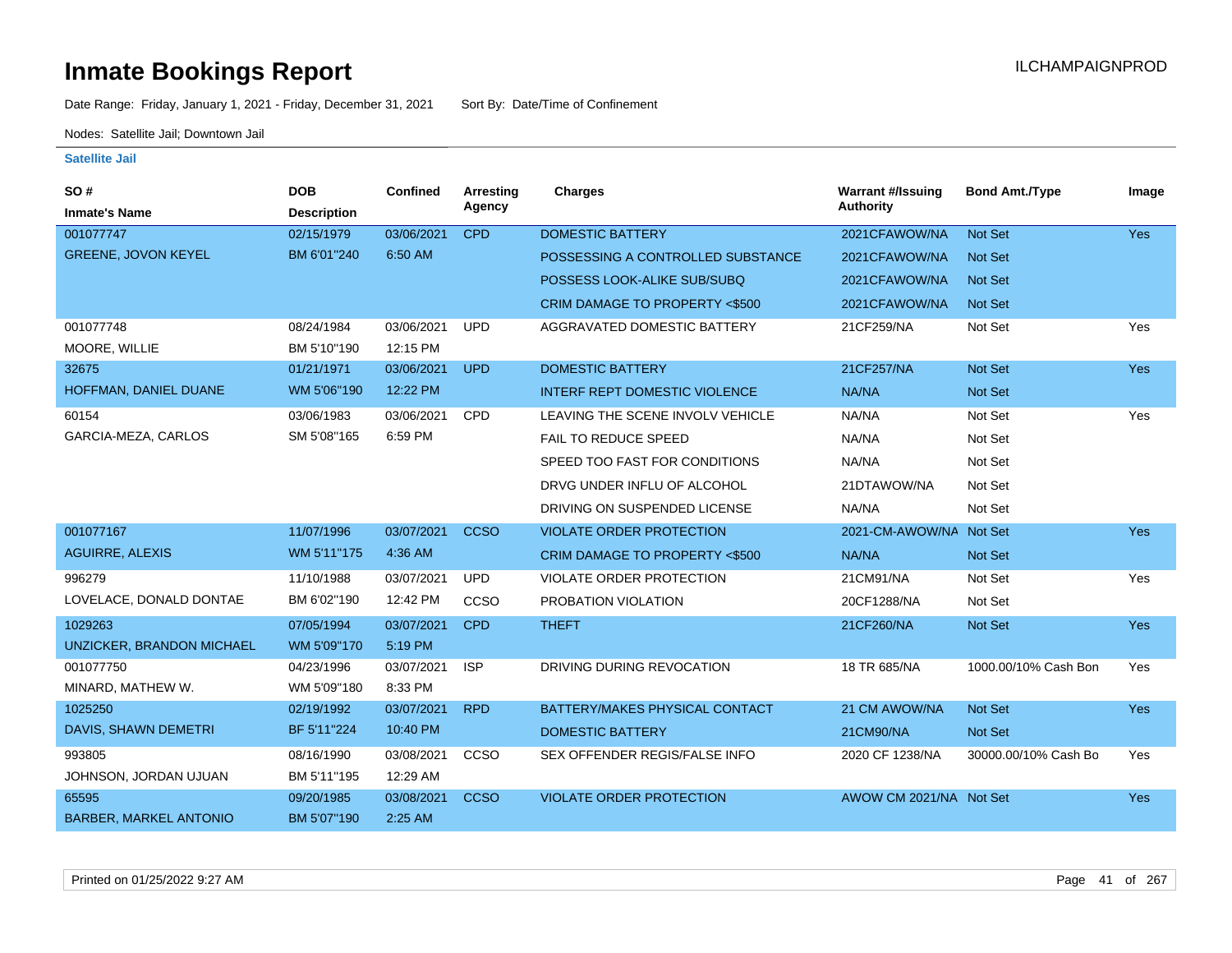Date Range: Friday, January 1, 2021 - Friday, December 31, 2021 Sort By: Date/Time of Confinement

Nodes: Satellite Jail; Downtown Jail

### **Satellite Jail**

| SO#<br><b>Inmate's Name</b>    | <b>DOB</b><br><b>Description</b> | <b>Confined</b> | Arresting<br>Agency | <b>Charges</b>                            | <b>Warrant #/Issuing</b><br><b>Authority</b> | <b>Bond Amt./Type</b>                 | Image      |
|--------------------------------|----------------------------------|-----------------|---------------------|-------------------------------------------|----------------------------------------------|---------------------------------------|------------|
| 1074132                        | 02/11/1999                       | 03/08/2021      | <b>CPD</b>          | <b>WARRANT OUT OF COUNTY</b>              |                                              | 2020CF95/DOUGLA: 5000.00/10% Cash Bon | <b>Yes</b> |
| HUGHES, KEITH ALONZO           | BM 6'03"175                      | 2:27 AM         |                     |                                           |                                              |                                       |            |
| 951131                         | 09/10/1987                       | 03/08/2021      | CCSO                | AGG BATTERY/USE DEADLY WEAPON             | 2013 CF 1781/NA                              | 10000.00/10% Cash Bo                  | Yes        |
| <b>BYRUM, CHARLIE AMBER</b>    | WF 5'06"180                      | 10:20 AM        |                     |                                           |                                              |                                       |            |
| 1022441                        | 12/10/1993                       | 03/08/2021      | <b>CPD</b>          | <b>AGG BATTERY/PEACE OFFICER</b>          | 2021CF12/NA                                  | No Bond                               | <b>Yes</b> |
| PICKENS, DONTRELL DEMAR        | BM 5'09"207                      | 11:47 AM        |                     | <b>RESIDENTIAL BURGLARY</b>               | 21CF267/NA                                   | <b>Not Set</b>                        |            |
|                                |                                  |                 |                     | AGG BATTERY/PEACE OFFICER                 | 2020CF11488/NA                               | No Bond                               |            |
| 001077754                      | 02/16/1994                       | 03/08/2021      | CCSO                | POSSESSING A CONTROLLED SUBSTANCE         | 19CF1424/NA                                  | No Bond                               | Yes        |
| WINSTON, ARTEZ ANTONIO         | BM 6'01"180                      | 2:48 PM         |                     |                                           |                                              |                                       |            |
| 001077755                      | 01/12/1994                       | 03/08/2021      | <b>ISP</b>          | <b>WARRANT OUT OF COUNTY</b>              | 20TR14142/NA                                 | 1500.00/10% Cash Bon                  | <b>Yes</b> |
| <b>GARDNER, MELESA BATRISE</b> | BF 5'01"130                      | 4:24 PM         |                     |                                           |                                              |                                       |            |
| 533450                         | 11/11/1979                       | 03/08/2021      | <b>CPD</b>          | POSSESS DRUG PARAPHERNALIA                | 2021-CM-AWOW/NA Not Set                      |                                       | Yes        |
| CAMPBELL, ELIZABETH TAEHEE     | AF 5'01"100                      | 5:05 PM         |                     | <b>THEFT</b>                              | 2020-CM-136/NA                               | 3000.00/10% Cash Bon                  |            |
|                                |                                  |                 |                     | <b>THEFT</b>                              | 21CM93/NA                                    | 100.00/Full Amount                    |            |
| 001077756                      | 03/08/2002                       | 03/08/2021      | <b>ISP</b>          | OBSTRUCTING IDENTIFICATION                | 2021CMAWOW/NA                                | 100.00/Full Amount                    | Yes        |
| <b>KEITH, PERRY AUSTIN</b>     | BM 5'10"150                      | 9:43 PM         |                     | POSS ADULT USE CANN IN MOTOR VEHICLE      | 2021TRAWOW/NA                                | Not Set                               |            |
| 001077757                      | 07/06/1987                       | 03/09/2021      | CCSO                | CRIM DAMAGE TO PROPERTY <\$500            | 20CM341/DILL                                 | 5000.00/10% Cash Bon                  | <b>Yes</b> |
| MEEKER, TRISHA NICKOLE         | WF 5'03"115                      | 2:34 AM         |                     | RECEIVE/POSS/SELL STOLEN VEH              | 21CFAWOW/NA                                  | Not Set                               |            |
| 982660                         | 03/27/2002                       | 03/09/2021      | <b>UPD</b>          | <b>VIOLATE ORDER PROTECTION</b>           | NA/NA                                        | <b>Not Set</b>                        | <b>Yes</b> |
| REYNOLDS, DAVID ALLEN          | BM 6'01"165                      | 10:56 AM        |                     | RECEIVE/POSS/SELL STOLEN VEH              | 2020CF584/WEBBEI No Bond                     |                                       |            |
|                                |                                  |                 |                     | <b>RESIST/OBSTRUCTING A PEACE OFFICER</b> | 2020CF1160/WEBBE No Bond                     |                                       |            |
|                                |                                  |                 |                     | <b>DOMESTIC BATTERY</b>                   | 21CF271/NA                                   | <b>Not Set</b>                        |            |
| 1070971                        | 03/15/1983                       | 03/09/2021      | CCSO                | IDENTITY THEFT/\$300-\$2000               | 2020CF922/NA                                 | No Bond                               | Yes        |
| WEIR, CLINTON HOWARD           | WM 5'07"190                      | 11:05 AM        |                     | <b>RECKLESS DRIVING</b>                   | 2019TR2348/NA                                | No Bond                               |            |
| 526775                         | 11/27/1985                       | 03/09/2021      | <b>ISP</b>          | DRVG UNDER INFLU OF ALCOHOL               | 2021DTAWOW/NA                                | 1000.00/License and Ca                | <b>Yes</b> |
| FALLS, KALEY                   | WF 5'09"160                      | 6:27 PM         |                     | CAUSE CHILD TO BE ENDANGERED              | 2021CMAWOW/NA                                | 100.00/Full Amount                    |            |
| 001077758                      | 03/19/1958                       | 03/09/2021      | <b>UPD</b>          | <b>VIOLATE ORDER PROTECTION</b>           | 2021CMAWOW/NA                                | Not Set                               | Yes        |
| <b>WRIGHT, TIMOTHY K</b>       | WM 5'11"180                      | 9:54 PM         |                     |                                           |                                              |                                       |            |

Printed on 01/25/2022 9:27 AM Page 42 of 267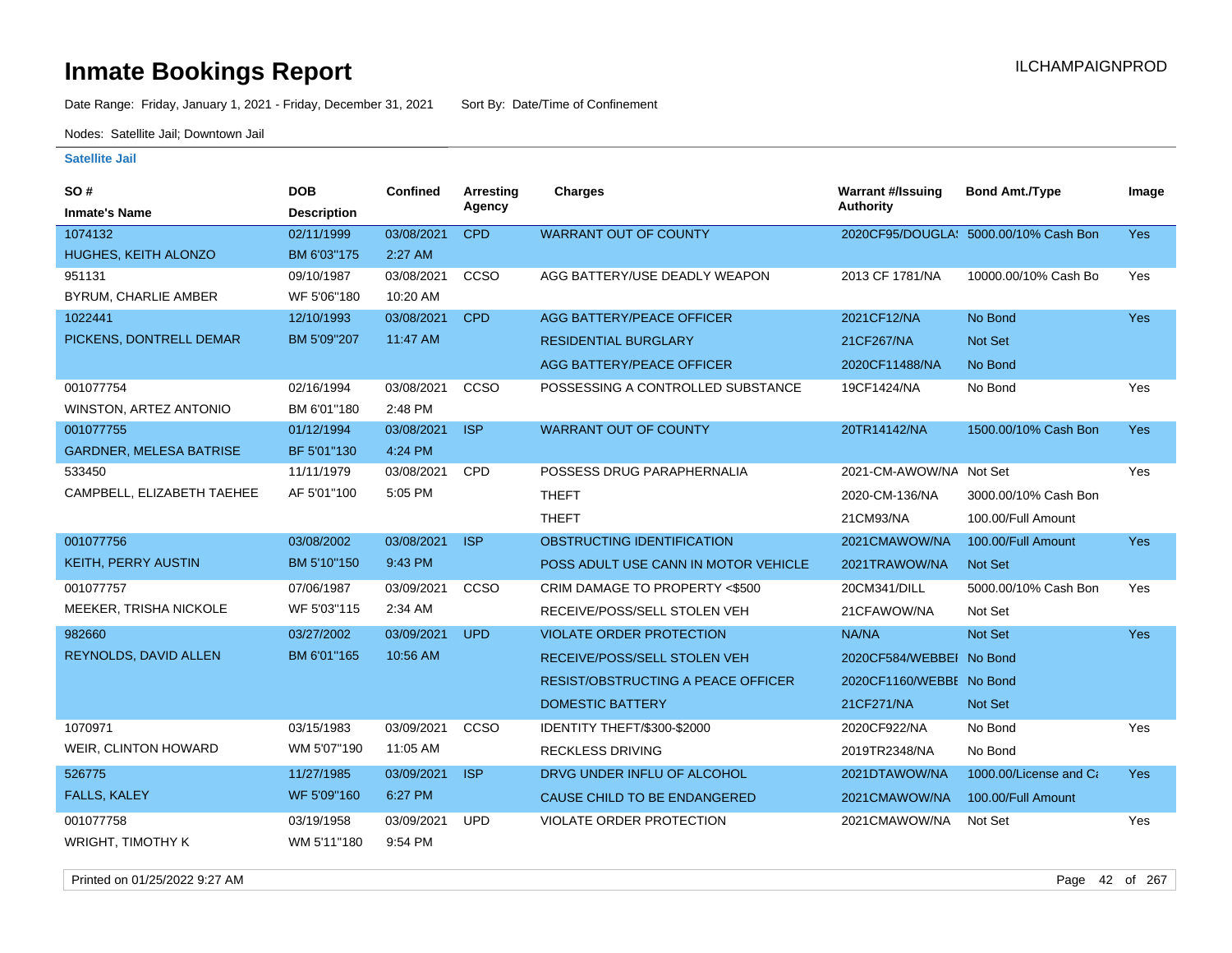Date Range: Friday, January 1, 2021 - Friday, December 31, 2021 Sort By: Date/Time of Confinement

Nodes: Satellite Jail; Downtown Jail

| SO#                        | <b>DOB</b>         | <b>Confined</b> | Arresting    | <b>Charges</b>                       | <b>Warrant #/Issuing</b> | <b>Bond Amt./Type</b>                 | Image      |
|----------------------------|--------------------|-----------------|--------------|--------------------------------------|--------------------------|---------------------------------------|------------|
| <b>Inmate's Name</b>       | <b>Description</b> |                 | Agency       |                                      | <b>Authority</b>         |                                       |            |
| 51823                      | 06/08/1978         | 03/09/2021      | <b>CPD</b>   | <b>RECKLESS CONDUCT</b>              | 2021CMAWOW/NA            | 100.00/Full Amount                    | Yes        |
| SCOTT, BRANDI LYNNETTE     | BF 5'05"225        | 10:45 PM        |              |                                      |                          |                                       |            |
| 1070373                    | 07/19/1995         | 03/10/2021      | <b>RPD</b>   | RESIST/OBSTRUCTING A PEACE OFFICER   | 21CMAWOW/NA              | 100.00/Full Amount                    | Yes        |
| STEWART, TROY DEMARIO      | BM 5'11"140        | 2:35 AM         |              |                                      |                          |                                       |            |
| 953555                     | 12/29/1987         | 03/10/2021      | <b>CPD</b>   | DRVG UNDER INFLU OF ALCOHOL          |                          | 20DT346/JUDGE HC 10000.00/10% Cash Bo | Yes        |
| HUNT, TAVARIS EARL         | BM 5'10"175        | 4:58 AM         |              | CRIM DAMAGE TO PROPERTY <\$500       | 21CMAWOW/NA              | Not Set                               |            |
|                            |                    |                 |              | <b>DISORDERLY CONDUCT</b>            | 21CMAWOW/NA              | <b>Not Set</b>                        |            |
|                            |                    |                 |              | <b>DOMESTIC BATTERY</b>              | 21CMAWOW/NA              | Not Set                               |            |
|                            |                    |                 |              | HOME INVASION/DANGEROUS WEAPON       | 21CFAWOW/NA              | <b>Not Set</b>                        |            |
|                            |                    |                 |              | <b>CRIM TRESPASS TO RESIDENCE</b>    | 21CF272/NA               | Not Set                               |            |
|                            |                    |                 | <b>DWCSO</b> | AGG FLEEING POLICE/21 MPH OVER       | 2020CF94/NA              | 10000.00/10% Cash Bo                  |            |
| 001077759                  | 03/10/2003         | 03/10/2021      | <b>CPD</b>   | ARMED VIOLENCE/CATEGORY I            | NA/CHAMPAIGN PD Not Set  |                                       | Yes        |
| PICKENS, DASHEEM           | BM 5'11"140        | 9:21 AM         |              | ARMED VIOLENCE/CATEGORY I            | NA/CHAMPAIGN PD Not Set  |                                       |            |
|                            |                    |                 |              | <b>FINANCIAL INSTITUTION ROBBERY</b> | NA/CHAMPAIGN PD Not Set  |                                       |            |
|                            |                    |                 |              | AGG BATTERY/USE DEADLY WEAPON        | NA/CHAMPAIGN PD Not Set  |                                       |            |
| 1044728                    | 03/10/1994         | 03/10/2021      | <b>CCSO</b>  | DRIVING ON SUSPENDED LICENSE         | 2017TR15413/NA           | 7500.00/10% Cash Bon                  | Yes        |
| GOMEZ, ISAAC               | WM 6'01"205        | 11:33 AM        |              | DRIVING ON SUSPENDED LICENSE         | 2018TR9307/NA            | 7500.00/10% Cash Bon                  |            |
|                            |                    |                 |              | UNLAWFUL USE OF A WEAPON             | 21CM95/NA                | Not Set                               |            |
|                            |                    |                 |              | <b>WARRANT OUT OF COUNTY</b>         | 2018CM65/DEWITT          | 3000.00/10% Cash Bon                  |            |
| 987334                     | 12/23/1990         | 03/10/2021      | CCSO         | ATTEMPT (FIRST DEGREE MURDER)        | 19CF689/NA               | Not Set                               | Yes        |
| CAIN, ISAIAH DEPRIEST      | BM 6'04"175        | 2:22 PM         |              |                                      |                          |                                       |            |
| 001077760                  | 01/14/1998         | 03/10/2021      | <b>CPD</b>   | AGGRAVATED ASSAULT                   | NA/CHAMPAIGN PD Not Set  |                                       | <b>Yes</b> |
| <b>RICE, CHEMOND AMARR</b> | BM 5'09"125        | 3:26 PM         |              | <b>DOMESTIC BATTERY</b>              | 21CM94/NA                | <b>Not Set</b>                        |            |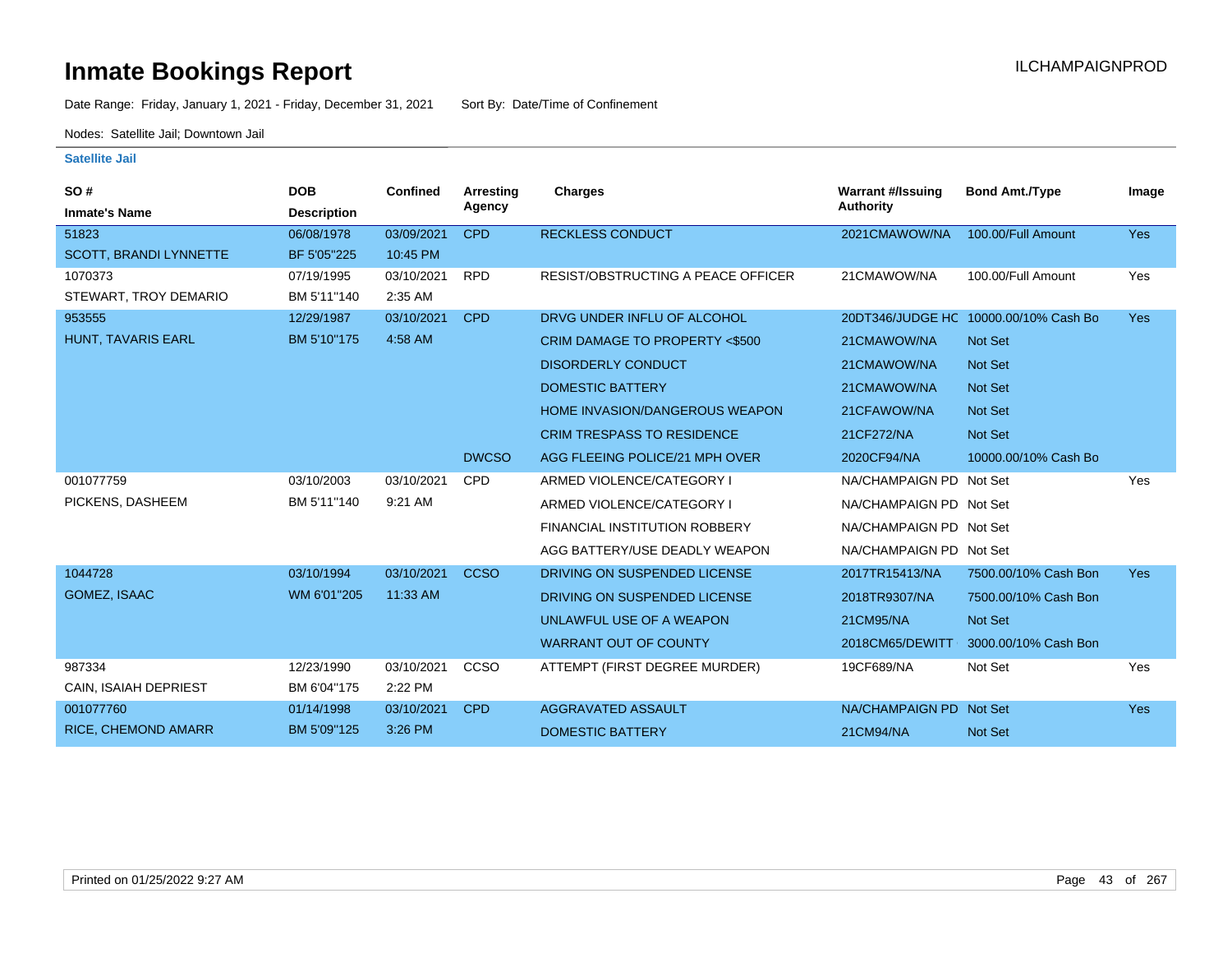Date Range: Friday, January 1, 2021 - Friday, December 31, 2021 Sort By: Date/Time of Confinement

Nodes: Satellite Jail; Downtown Jail

| SO#<br><b>Inmate's Name</b>   | <b>DOB</b><br><b>Description</b> | <b>Confined</b> | <b>Arresting</b><br>Agency | Charges                                   | <b>Warrant #/Issuing</b><br><b>Authority</b> | <b>Bond Amt./Type</b>  | Image      |
|-------------------------------|----------------------------------|-----------------|----------------------------|-------------------------------------------|----------------------------------------------|------------------------|------------|
| 1073932                       | 05/16/1997                       | 03/10/2021      | <b>CPD</b>                 | UNLAWFUL USE OF A WEAPON                  | 21 CF AWOW/NA                                | Not Set                | <b>Yes</b> |
| <b>KASBERGEN, CARSON NEIL</b> | WM 6'01"225                      | 6:31 PM         |                            | AGG FLEEING POLICE/21 MPH OVER            | 20 CF 1017/NA                                | 25000.00/10% Cash Bo   |            |
|                               |                                  |                 |                            | AGG BATT/HARM/POLICE/DOC/DHS              | 21CF275/NA                                   | <b>Not Set</b>         |            |
|                               |                                  |                 |                            | <b>PRODUCE 5-20 CANNABIS PLANTS</b>       | 19 CF 1732/NA                                | 0.00/Category B Bond   |            |
|                               |                                  |                 |                            | DRVG UNDER INFLU OF ALCOHOL               | 19 DT 301/NA                                 | 0.00/Category B Bond   |            |
| 1054041                       | 11/03/1979                       | 03/11/2021      | <b>UPD</b>                 | <b>DOMESTIC BATTERY</b>                   | 2021CFAWOW/NA                                | Not Set                | Yes        |
| PETTIS, CARON RAVI            | BM 5'09"176                      | 1:14 AM         |                            | <b>RESIST/OBSTRUCTING A PEACE OFFICER</b> | 2021CFAWOW/NA                                | Not Set                |            |
|                               |                                  |                 |                            | AGG BATTERY/PEACE OFFICER                 | 2021CFAWOW/NA                                | Not Set                |            |
|                               |                                  |                 |                            | DISARM PC OFF/CORR INST EMP               | 21CF273/NA                                   | Not Set                |            |
|                               |                                  |                 |                            | PROBATION VIOLATION                       | NA/NA                                        | 4220.00/Category B Bo  |            |
| 954992                        | 05/29/1975                       | 03/11/2021      | <b>CPD</b>                 | <b>ASSAULT</b>                            | 2021CMAWOW/CHA Not Set                       |                        | <b>Yes</b> |
| MALLETT, LANORD SINGELYN      | BM 5'11"165                      | 11:56 AM        |                            | <b>DISORDERLY CONDUCT</b>                 | 2021CMAWOW/CHA Not Set                       |                        |            |
|                               |                                  |                 |                            | CRIM DMG TO PROP \$500-10K                | 21CF278/Champaign Not Set                    |                        |            |
| 45184                         | 06/15/1954                       | 03/11/2021      | CCSO                       | AGG DUI/4                                 | 19 CF 1387/NA                                | No Bond                | Yes        |
| HUGHEY, ALAN MARSHALL         | WM 5'11"185                      | 5:01 PM         |                            |                                           |                                              |                        |            |
| 001077761                     | 04/21/1975                       | 03/12/2021      | <b>CPD</b>                 | <b>RESIST/OBSTRUCTING A PEACE OFFICER</b> | 2021CMAWOW/NA                                | Not Set                | <b>Yes</b> |
| <b>GULLENS, KENNETH EARL</b>  | BM 6'04"215                      | 3:03 AM         |                            | <b>CRIMINAL TRESPASS BUILDING</b>         | 21CM96/NA                                    | 100.00/Full Amount     |            |
| 1061034                       | 08/04/1978                       | 03/12/2021      | <b>CPD</b>                 | DRVG UNDER INFLU OF ALCOHOL               | 2021DTAWOW/NA                                | 1000.00/License and Ca | Yes        |
| MALLORY, COREYON ARTURRO      | BM 5'08"175                      | 3:31 AM         |                            | OPERATE UNINSURED MTR VEHICLE             | 2021TRAWOW/NA                                | Not Set                |            |
|                               |                                  |                 |                            | CRIM DAMAGE TO PROPERTY <\$500            | 2021CMAWOW/NA                                | 100.00/Full Amount     |            |
|                               |                                  |                 |                            | DRVG UNDER INFLU/BAC 0.08                 | 2021DTAWOW/NA                                | Not Set                |            |
| 1049706                       | 12/28/1991                       | 03/12/2021      | <b>CPD</b>                 | <b>DOMESTIC BATTERY</b>                   | 21CF277/NA                                   | No Bond                | Yes        |
| ALFORD, DERIC DESHUN          | BM 6'00"300                      | 7:10 AM         |                            |                                           |                                              |                        |            |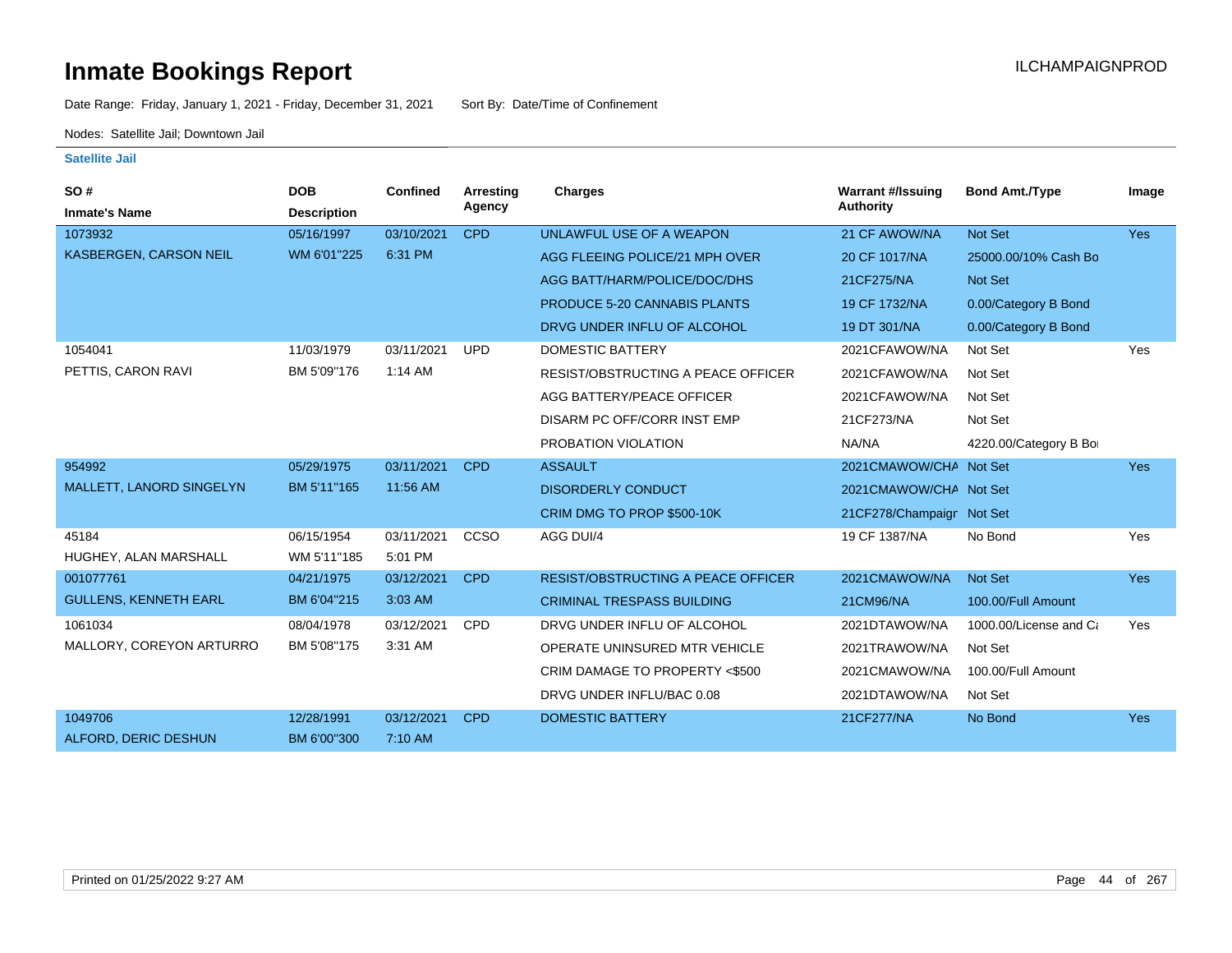Date Range: Friday, January 1, 2021 - Friday, December 31, 2021 Sort By: Date/Time of Confinement

Nodes: Satellite Jail; Downtown Jail

| SO#                          | <b>DOB</b>         | <b>Confined</b> | <b>Arresting</b> | Charges                            | <b>Warrant #/Issuing</b>  | <b>Bond Amt./Type</b>  | Image      |
|------------------------------|--------------------|-----------------|------------------|------------------------------------|---------------------------|------------------------|------------|
| <b>Inmate's Name</b>         | <b>Description</b> |                 | Agency           |                                    | <b>Authority</b>          |                        |            |
| 001077762                    | 01/23/1993         | 03/12/2021      | <b>ISP</b>       | DRVG UNDER INFLU/BAC 0.08          | NA/IL STATE POLIC Not Set |                        | Yes        |
| HAWK, AUSTIN ROBERT          | WM 6'02"250        | 9:15 AM         |                  | <b>TRANSP/CARRY ALC LIQ/DRIVER</b> | NA/IL STATE POLIC Not Set |                        |            |
|                              |                    |                 |                  | <b>IMPROPER TRAFFIC LANE USAGE</b> | NA/IL STATE POLIC Not Set |                        |            |
|                              |                    |                 |                  | DRIVING 1-10 MPH ABOVE LIMIT       | NA/IL STATE POLIC Not Set |                        |            |
|                              |                    |                 |                  | DRVG UNDER INFLU OF ALCOHOL        | 2021DTAWOW/NA             | 3000.00/10% Cash Bon   |            |
| 979485                       | 04/06/1990         | 03/12/2021      | CCSO             | PRED CRIM SEX ASLT/VICTIM <13      | 21CF282/NA                | Not Set                | Yes        |
| RODRIGUEZ, JOSHUA ANTHONY    | WM 5'11"260        | 1:57 PM         |                  |                                    |                           |                        |            |
| 1060593                      | 07/05/1992         | 03/12/2021      | <b>CCSO</b>      | <b>DOMESTIC BATTERY</b>            | 18 CM 584/NA              | No Bond                | Yes        |
| MCKINNEY, ANTHONY LEWIS      | BM 6'02"152        | 2:25 PM         |                  |                                    |                           |                        |            |
| 1072572                      | 02/28/1997         | 03/12/2021      | CCSO             | PROBATION VIOLATION                | 19 CF 502/NA              | 5000.00/10% Cash Bon   | Yes        |
| DEAN, JAQUON DASHAUN         | BM 6'03"170        | 4:37 PM         |                  |                                    |                           |                        |            |
| 1076006                      | 06/13/1997         | 03/12/2021      | <b>CCSO</b>      | RECEIVE/POSS/SELL STOLEN VEH       | 20CF401/NA                | 5000.00/10% Cash Bon   | Yes:       |
| <b>SCALES, JACOB ANTHONY</b> | WM 6'00"220        | 4:43 PM         |                  |                                    |                           |                        |            |
| 001077763                    | 08/05/1990         | 03/12/2021      | <b>CPD</b>       | BATTERY/CAUSE BODILY HARM          | 21CFAWOW/NA               | Not Set                | Yes        |
| MCCALL, SETH L               | WM 6'02"175        | 4:56 PM         |                  | FORGERY/ISSUE/DELIVER DOCUMENT     | 21CFAWOW/NA               | Not Set                |            |
|                              |                    |                 |                  | AGGRAVATED BATTERY                 | 21CF280/NA                | Not Set                |            |
|                              |                    |                 |                  | <b>RESIDENTIAL BURGLARY</b>        | 21CF281/NA                | Not Set                |            |
| 1035830                      | 02/19/1994         | 03/12/2021      | <b>CCSO</b>      | <b>BURGLARY</b>                    | 20CF589/NA                | 10000.00/10% Cash Bo   | <b>Yes</b> |
| <b>JONES, TRENTON NAVAR</b>  | BM 5'08"175        | 6:08 PM         |                  |                                    |                           |                        |            |
| 1066794                      | 01/05/1994         | 03/12/2021      | <b>RPD</b>       | DRIVING ON SUSPENDED LICENSE       | 2021-TR-AWOW/NA No Bond   |                        | Yes        |
| TAYLOR, STANLEY JAMES        | WM 6'01"210        | 6:34 PM         |                  | OPERATE UNINSURED MTR VEHICLE      | 2021-TR-AWOW/NA No Bond   |                        |            |
|                              |                    |                 |                  | OP MTR VEH/REGIS/SUSPENDED         | 2021-TR-AWOW/NA No Bond   |                        |            |
|                              |                    |                 |                  | RESIST/OBSTRUCTING A PEACE OFFICER | 2021-CF-AWOW/NA No Bond   |                        |            |
|                              |                    |                 |                  | OBSTRUCT JUST/DESTROY EVIDENCE     | 2021-CF-AWOW/NA No Bond   |                        |            |
| 001077764                    | 06/11/1998         | 03/13/2021      | <b>TOPD</b>      | <b>DUI INTOXICATING COMPOUND</b>   | 21DTAWOW/NA               | 1000.00/License and Ca | Yes:       |
| <b>WILSON, ANGELA PAMELA</b> | BF 4'11"119        | 12:02 AM        |                  |                                    |                           |                        |            |
| 001077765                    | 12/05/1990         | 03/13/2021      | <b>UPD</b>       | <b>DOMESTIC BATTERY</b>            | 21CMAWOW/NA               | Not Set                | Yes        |
| JOHNSON, JAMEL ANTONIO       | BM 6'04"300        | 4:44 AM         |                  |                                    |                           |                        |            |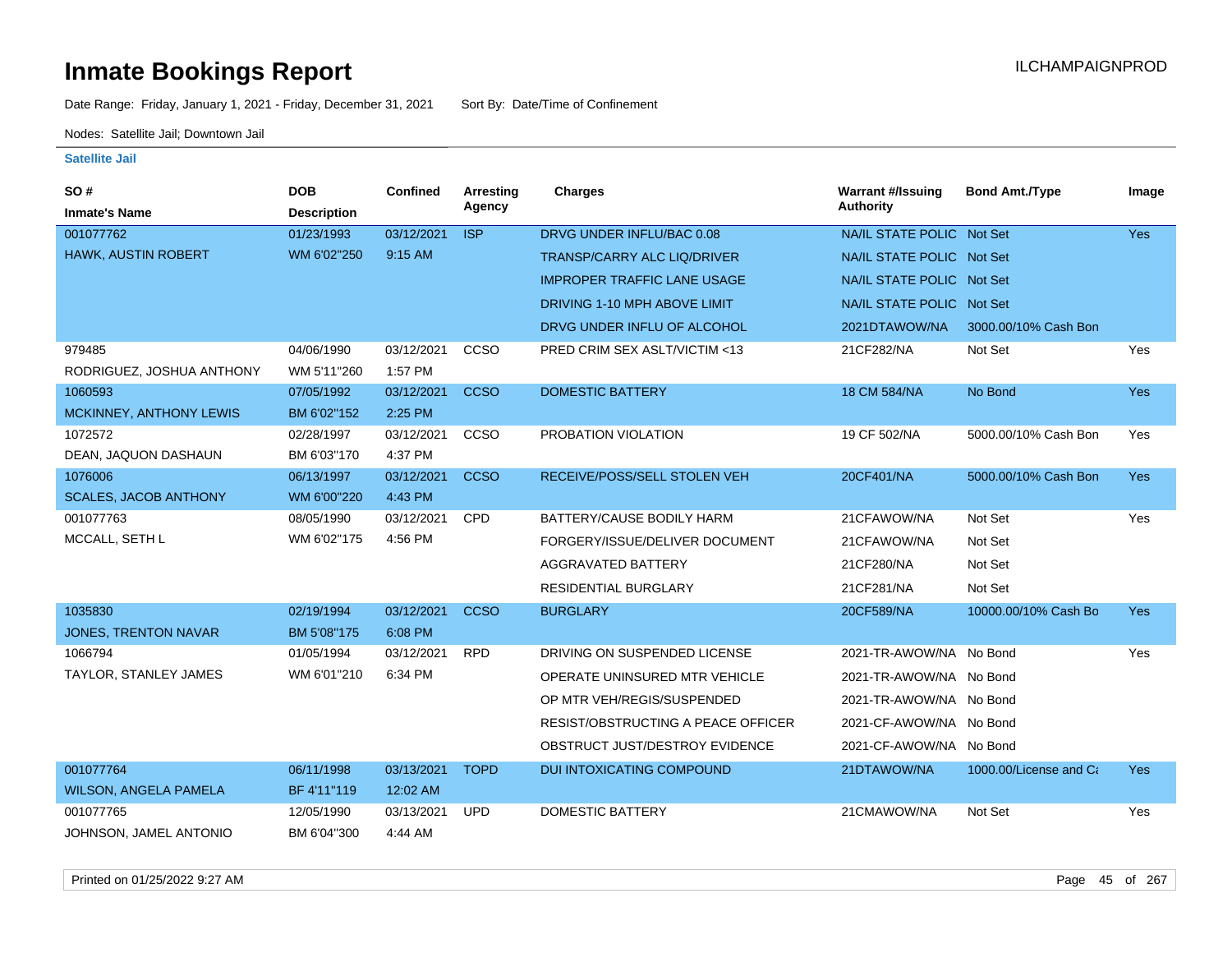Date Range: Friday, January 1, 2021 - Friday, December 31, 2021 Sort By: Date/Time of Confinement

Nodes: Satellite Jail; Downtown Jail

| <b>SO#</b><br><b>Inmate's Name</b>         | <b>DOB</b><br><b>Description</b> | <b>Confined</b> | <b>Arresting</b><br>Agency | Charges                            | <b>Warrant #/Issuing</b><br><b>Authority</b> | <b>Bond Amt./Type</b>                  | Image      |
|--------------------------------------------|----------------------------------|-----------------|----------------------------|------------------------------------|----------------------------------------------|----------------------------------------|------------|
| 001077766                                  | 09/10/2001                       | 03/13/2021      | <b>ISP</b>                 | FIREARM W/O VALID FOID/ELIG        | NA/NA                                        | Not Set                                | <b>Yes</b> |
| ROBINSON, DEMETRIUS, JR                    | BM 6'03"145                      | 5:36 AM         |                            | CARRY/POSSESS FIREARM/1ST          | 2021-CM-AWOW/NA 100.00/Full Amount           |                                        |            |
| 001077767                                  | 05/28/1985                       | 03/13/2021      | ccso                       | DOMESTIC BATTERY                   | 21 CM AWOW/NA                                | Not Set                                | Yes        |
| BRANDT, BEN JOSEPH                         | WM 5'07"175                      | 8:32 PM         |                            |                                    |                                              |                                        |            |
| 39956                                      | 09/26/1974                       | 03/13/2021      | <b>UIPD</b>                | PUBLIC INDECENCY/SEX CONDUCT       | 2021-CM-AWOW/NA 100.00/Full Amount           |                                        | Yes        |
| <b>BANKS, SHAWN LAVERN</b>                 | BM 6'01"190                      | 10:30 PM        |                            |                                    |                                              |                                        |            |
| 1064522                                    | 02/02/1989                       | 03/14/2021      | <b>UPD</b>                 | <b>VIOLATE SEX OFFENDER REGIS</b>  |                                              | 2020CF100/IROQUC 25000.00/10% Cash Bo  | Yes        |
| CRAVERO, JOSHUA ALLEN                      | WM 5'10"190                      | 12:35 AM        |                            | FORGERY/POSSESS WITH INTENT        |                                              | 2020CF152/IROQUC 5000.00/10% Cash Bon  |            |
| 1073867                                    | 07/30/1998                       | 03/14/2021      | <b>UPD</b>                 | DRIVING ON SUSPENDED LICENSE       |                                              | 21TR960-62/VERMIL 1500.00/10% Cash Bon | Yes        |
| MOCKBEE, ALEC RYAN                         | WM 5'10"140                      | 12:43 AM        |                            |                                    |                                              |                                        |            |
| 1043842                                    | 11/21/1995                       | 03/14/2021      | CPD                        | NO VALID REGIS/1ST AND 2ND         | 21TRAWOW/NA                                  | 0.00/Full Amount                       | Yes        |
| STURKEY, ROBERT LASHAWN                    | BM 6'00"195                      | 7:41 AM         |                            | DRVG UNDER INFLU OF ALCOHOL        | 21DT68/NA                                    | 3000.00/10% Cash Bon                   |            |
|                                            |                                  |                 |                            | <b>HEADLIGHT VIO/1ST,2ND</b>       | 21TRAWOW/NA                                  | 0.00/Full Amount                       |            |
|                                            |                                  |                 |                            | DRIVING/NEVER ISSUED LICENSE       | 21TR1835/NA                                  | 0.00/Full Amount                       |            |
| 001077768                                  | 08/23/1986                       | 03/14/2021      | <b>UPD</b>                 | <b>WARRANT OUT OF COUNTY</b>       | 19CF151/NA                                   | 3000.00/10% Cash Bon                   | <b>Yes</b> |
| <b>GADEBERG, KIMBERLY</b>                  | WF 5'02"150                      | 2:25 PM         |                            | <b>WARRANT OUT OF COUNTY</b>       | 19CF159/NA                                   | 20000.00/10% Cash Bo                   |            |
| 001077769                                  | 07/06/1990                       | 03/14/2021      | <b>UPD</b>                 | <b>DOMESTIC BATTERY</b>            | 21CM97/NA                                    | Not Set                                | Yes        |
| JENKINS, JUSTIN CORBIN TERRELL BM 5'07"175 |                                  | 8:04 PM         |                            |                                    |                                              |                                        |            |
| 1059995                                    | 11/27/1982                       | 03/14/2021      | <b>UPD</b>                 | <b>WARRANT OUT OF COUNTY</b>       |                                              | 2015CF71/PIATT CC 3000.00/10% Cash Bon | <b>Yes</b> |
| <b>BRIMHALL, MICHELLE JEAN</b>             | WF 5'00"139                      | 8:55 PM         |                            | DRVG UNDER INFLU OF ALCOHOL        | 21DT67/NA                                    | 3000.00/10% Cash Bon                   |            |
|                                            |                                  |                 |                            | DRVG UNDER INFLU/BAC 0.08          | 2021TRAWOW/NA                                | <b>Not Set</b>                         |            |
|                                            |                                  |                 |                            | <b>TRANSP/CARRY ALC LIQ/DRIVER</b> | 21TR1834/NA                                  | Not Set                                |            |
| 1075139                                    | 02/01/1999                       | 03/15/2021      | CCSO                       | NONCONSENSUAL DISSM SEX IMAGE      | NA/NA                                        | 25000.00/10% Cash Bo                   | Yes        |
| <b>BARNELL, CALEB WYNN</b>                 | BM 6'02"150                      | 11:56 AM        |                            |                                    |                                              |                                        |            |
| 1037001                                    | 08/25/1995                       | 03/15/2021      | <b>UPD</b>                 | <b>DOMESTIC BATTERY</b>            | 21CMAWOW/NA                                  | Not Set                                | <b>Yes</b> |
| POWELL, NEVADA JOHN PHILLIP                | BM 5'11"172                      | 12:36 PM        | <b>UPD</b>                 | <b>THEFT</b>                       | 2021CFAWOW/NA                                | Not Set                                |            |
|                                            |                                  |                 |                            | <b>ROBBERY</b>                     | 21CF291/NA                                   | Not Set                                |            |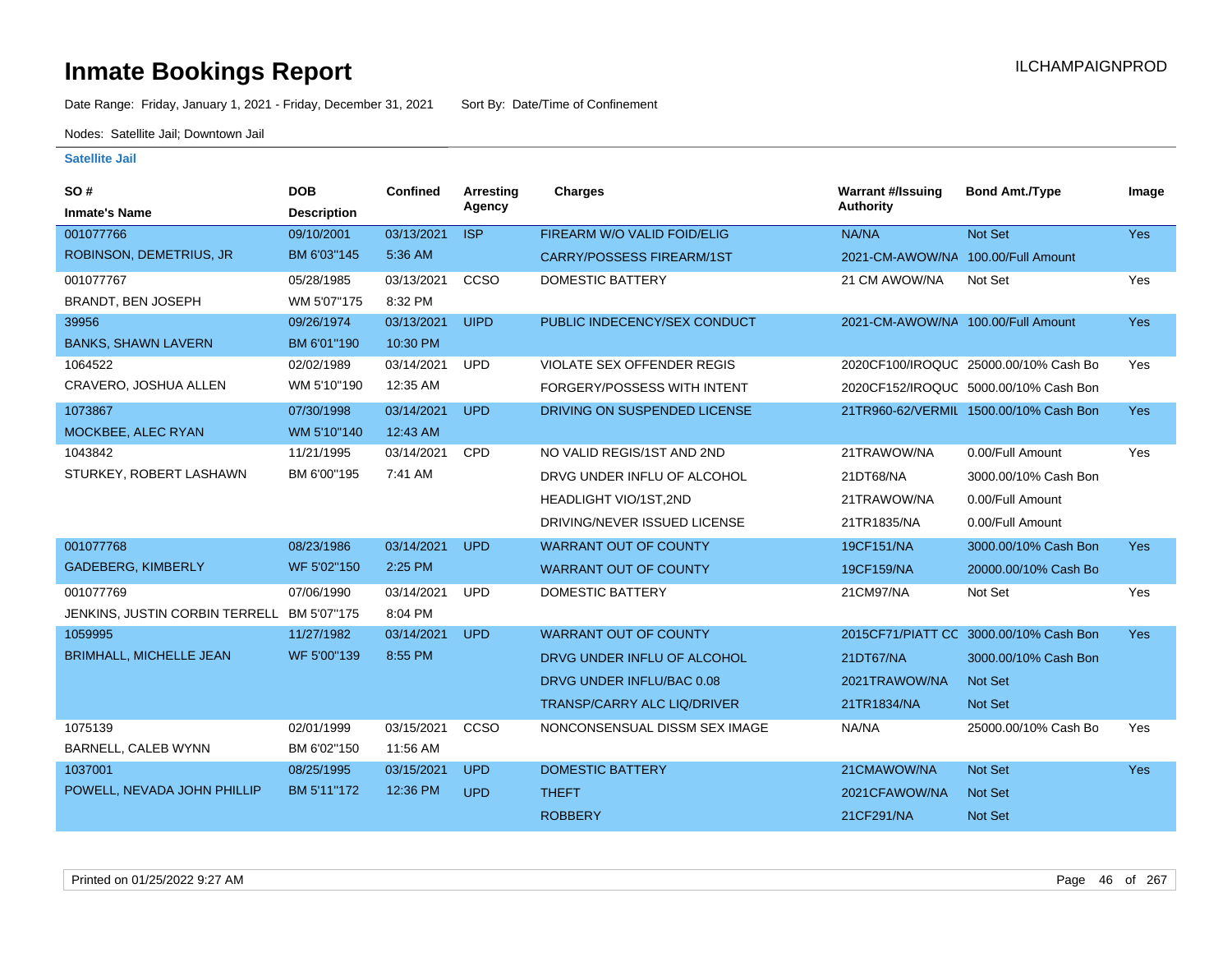Date Range: Friday, January 1, 2021 - Friday, December 31, 2021 Sort By: Date/Time of Confinement

Nodes: Satellite Jail; Downtown Jail

| <b>SO#</b>                    | <b>DOB</b>         | <b>Confined</b> | Arresting   | Charges                            | <b>Warrant #/Issuing</b>  | <b>Bond Amt./Type</b> | Image      |
|-------------------------------|--------------------|-----------------|-------------|------------------------------------|---------------------------|-----------------------|------------|
| <b>Inmate's Name</b>          | <b>Description</b> |                 | Agency      |                                    | <b>Authority</b>          |                       |            |
| 988397                        | 02/12/1989         | 03/15/2021      | <b>CPD</b>  | FAIL NOTIFY DMG/UNATTENDED VEH     | 2020TR3650/NA             | 5000.00/10% Cash Bon  | <b>Yes</b> |
| BOYKINS, KATRINA RENA         | BF 5'02"110        | 1:45 PM         |             | LEAVING THE SCENE INVOLV VEHICLE   | 2020TR3649/NA             | 5000.00/10% Cash Bon  |            |
|                               |                    |                 |             | DUI ALC/INTOX COMPOUND/DRUG        | 2020DT0090/NA             | 5000.00/10% Cash Bon  |            |
| 952586                        | 04/15/1987         | 03/15/2021      | CCSO        | <b>BURGLARY</b>                    | 2019CF1099/NA             | No Bond               | Yes        |
| SEIDELMAN, BRENDON JAMES      | WM 5'09"170        | 4:13 PM         |             | <b>RETAIL THEFT</b>                | 2019CF1693/NA             | No Bond               |            |
| 44508                         | 04/27/1977         | 03/15/2021      | <b>CCSO</b> | POSSESSING A CONTROLLED SUBSTANCE  | 2017CF1600/NA             | No Bond               | <b>Yes</b> |
| <b>CHATMAN, RASHAN JEROME</b> | BM 5'09"155        | 4:53 PM         |             | OBSTRUCT JUST/DESTROY EVIDENCE     | 2017CF1600/NA             | No Bond               |            |
| 1070373                       | 07/19/1995         | 03/15/2021      | <b>RPD</b>  | HOME INVASION/FIREARM              | 21CF290/NA                | No Bond               | Yes        |
| STEWART, TROY DEMARIO         | BM 5'11"140        | 11:20 PM        |             |                                    |                           |                       |            |
| 001077770                     | 04/12/1989         | 03/16/2021      | <b>CPD</b>  | <b>CRIMINAL TRESPASS BUILDING</b>  | 21CM99/NA                 | 100.00/Full Amount    | Yes        |
| STOFFLE, KELLY ANNE           | WF 6'00"135        | 12:00 AM        |             |                                    |                           |                       |            |
| 1011448                       | 03/09/1992         | 03/16/2021      | <b>RPD</b>  | <b>DOMESTIC BATTERY</b>            | 2021 CM AWOW/NA Not Set   |                       | Yes        |
| BURTON, COURTNEY DANIELLE     | BF 5'05"250        | 6:15 AM         |             | <b>THEFT</b>                       | 2021 CM AWOW/NA Not Set   |                       |            |
|                               |                    |                 |             | CRIM DAMAGE TO PROPERTY <\$500     | 21CM100/NA                | Not Set               |            |
| 14620                         | 05/25/1953         | 03/16/2021      | <b>CCSO</b> | <b>BURGLARY W/O CAUSING DAMAGE</b> | 20CF688/ROSENBA No Bond   |                       | Yes        |
| DEPRIEST, FRED, JR            | BM 5'07"180        | 2:03 PM         |             |                                    |                           |                       |            |
| 001077771                     | 01/16/1994         | 03/16/2021      | <b>ISP</b>  | <b>WARRANT OUT OF COUNTY</b>       | 18CF2314/NA               | 10000.00/10% Cash Bo  | Yes        |
| LANE, AKEME 1/16/94           | BM 5'11"190        | 5:13 PM         |             |                                    |                           |                       |            |
| 001077602                     | 03/26/2002         | 03/16/2021      | <b>TOPD</b> | <b>MOB ACTION/VIOLENCE</b>         | 2021-CF-AWOW/NA No Bond   |                       | Yes        |
| <b>HEARNES, AMAYRA KYLIE</b>  | MF 5'06"135        | 6:39 PM         |             | AGG BTRY/GREAT BOD HARM/60+        | 21CF298/NA                | No Bond               |            |
| 001077772                     | 10/21/1967         | 03/16/2021      | <b>CPD</b>  | AGG ASLT/USE DDLY WEAPON           | 2021-CM-AWOW/NA Not Set   |                       | Yes        |
| <b>RUSH, MARION E</b>         | WM 5'08"167        | 7:40 PM         |             | PUBLIC INDECENCY/SEX CONDUCT       | 21CM102/Champaigr Not Set |                       |            |
| 001077773                     | 09/12/2001         | 03/16/2021      | <b>TOPD</b> | <b>MOB ACTION/VIOLENCE</b>         | 2021CFAWOW/NA             | Not Set               | <b>Yes</b> |
| <b>SMITH, FAITH RENEE</b>     | BF 5'04"290        | 8:36 PM         |             | <b>AGGRAVATED BATTERY</b>          | 21CF299/NA                | <b>Not Set</b>        |            |
| 001077774                     | 04/27/2002         | 03/16/2021      | <b>TOPD</b> | MOB ACTION/VIOLENCE                | 2021-CF-AWOW/NA           | No Bond               | Yes        |
| WINN, TIONNA ASHAREY          | BF 5'05"140        | 9:33 PM         |             | <b>AGGRAVATED BATTERY</b>          | 21CF300/NA                | Not Set               |            |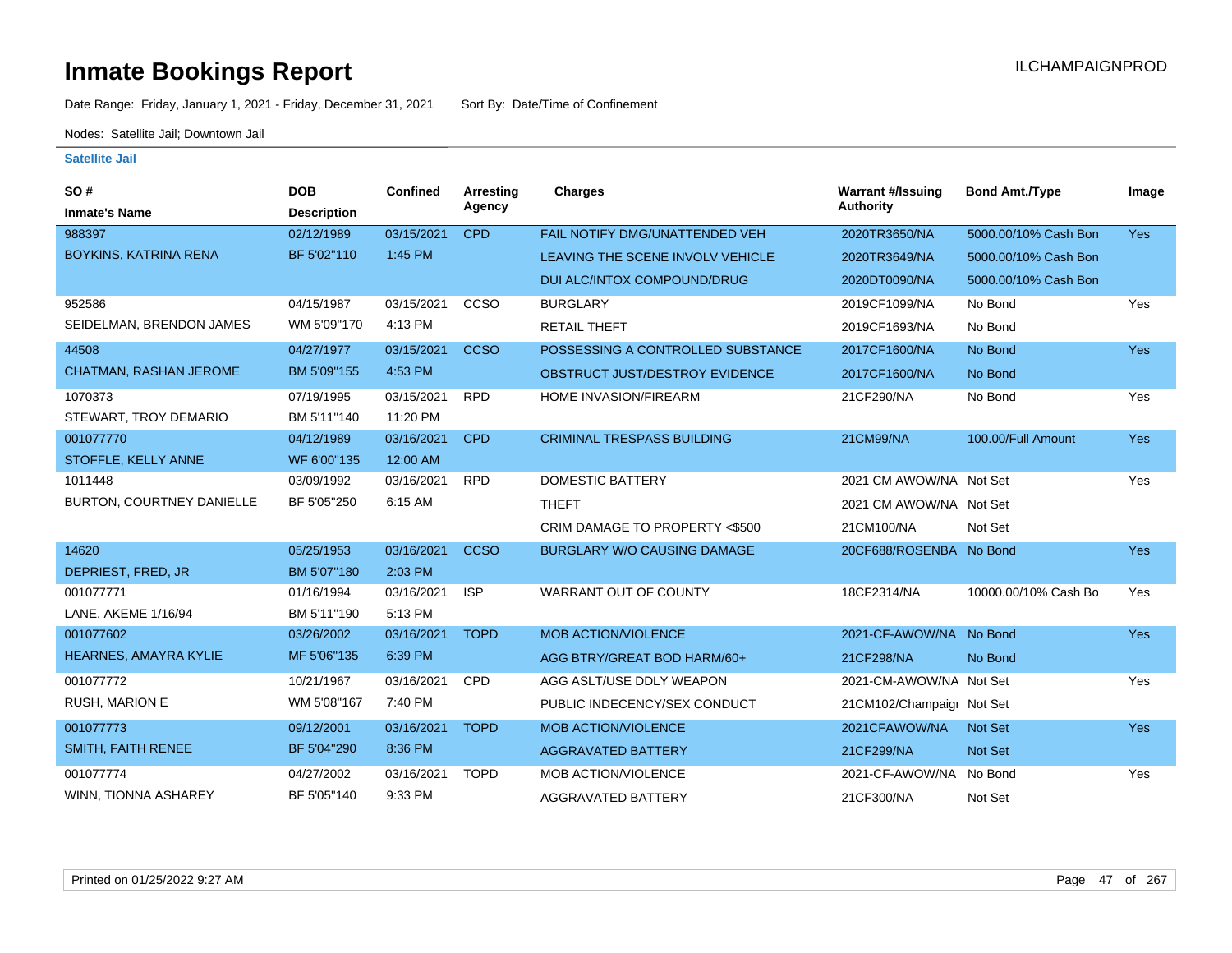Date Range: Friday, January 1, 2021 - Friday, December 31, 2021 Sort By: Date/Time of Confinement

Nodes: Satellite Jail; Downtown Jail

### **Satellite Jail**

| SO #<br><b>Inmate's Name</b>             | <b>DOB</b><br><b>Description</b> | <b>Confined</b> | Arresting<br>Agency | <b>Charges</b>                            | <b>Warrant #/Issuing</b><br><b>Authority</b> | <b>Bond Amt./Type</b>                    | Image      |
|------------------------------------------|----------------------------------|-----------------|---------------------|-------------------------------------------|----------------------------------------------|------------------------------------------|------------|
| 507017                                   | 07/23/1986                       | 03/17/2021      | <b>ISP</b>          | POSSESSION OF STOLEN FIREARM              | 2021CFAWOW/NA                                | <b>Not Set</b>                           | <b>Yes</b> |
| ANDERSON, MICHAEL THOMAS                 | BM 5'07"190                      | 1:00 AM         |                     | FELON POSS WEAPON/BODY ARMOR              | 2021CFAWOW/NA                                | <b>Not Set</b>                           |            |
|                                          |                                  |                 |                     | POSSESSING A CONTROLLED SUBSTANCE         | 2021CFAWOW/NA                                | <b>Not Set</b>                           |            |
|                                          |                                  |                 |                     | <b>ARMED HABITUAL CRIMINAL</b>            | 21CF296/Illinois Stat Not Set                |                                          |            |
| 001077554                                | 02/12/2002                       | 03/17/2021      | CCSO                | UNLAWFUL POSS CR/DEBIT CARD               |                                              | 2020CF1485/JUDGE 5000.00/10% Cash Bon    | Yes        |
| MBONGO, MAURICE, JR                      | BM 5'10"155                      | 1:40 AM         |                     |                                           |                                              |                                          |            |
| 1044734                                  | 12/18/1991                       | 03/17/2021      | <b>CCSO</b>         | <b>DOMESTIC BATTERY</b>                   | 2021CMAWOW/NA                                | <b>Not Set</b>                           | Yes        |
| <b>WHITE, TERRENCE RAMON</b>             | BM 5'11"220                      | 5:40 AM         |                     | <b>DOMESTIC BATTERY</b>                   | 2021CMAWOW/NA                                | <b>Not Set</b>                           |            |
|                                          |                                  |                 |                     | <b>CRIM DAMAGE TO PROPERTY &lt;\$500</b>  | 2021CMAWOW/NA                                | <b>Not Set</b>                           |            |
|                                          |                                  |                 |                     | <b>CRIM TRES TO RES/PERS PRESENT</b>      | 21CF297/NA                                   | Not Set                                  |            |
| 001077775                                | 12/02/1990                       | 03/17/2021      | <b>RPD</b>          | WARRANT OUT OF COUNTY                     | 2019CM373/Rantoul                            | 1500.00/10% Cash Bon                     | Yes        |
| GOLLIDAY, TAVONN JOHNATHAN J(BM 5'08"150 |                                  | 10:15 AM        |                     |                                           |                                              |                                          |            |
| 1075351                                  | 10/12/1980                       | 03/17/2021      | <b>CCSO</b>         | OTHER AMOUNT SCHEDULE IV                  | 20CF78/NA                                    | 3000.00/10% Cash Bon                     | <b>Yes</b> |
| JORDAN, WILLIAM LOUIS                    | BM 5'07"175                      | 1:00 PM         |                     |                                           |                                              |                                          |            |
| 001077776                                | 03/09/1979                       | 03/17/2021      | <b>ISP</b>          | <b>RESIST/OBSTRUCTING A PEACE OFFICER</b> | 2021CMAWOW/NA                                | Not Set                                  | Yes        |
| HENRY, YVONNE                            | WF 5'06"140                      | 10:33 PM        |                     | WARRANT OUT OF COUNTY                     | 19DV30149/Cook Co No Bond                    |                                          |            |
|                                          |                                  |                 |                     | TRANSP/CARRY ALC LIQ/PASSENGER            | 21TR2003/NA                                  | Not Set                                  |            |
| 995432                                   | 10/14/1991                       | 03/18/2021      | <b>CPD</b>          | <b>VIOLATE SEX OFFENDER REGIS</b>         | 2021CFAWOW/NA                                | <b>Not Set</b>                           | Yes        |
| BROWN, JAVON SHANTEZ                     | BM 5'06"151                      | 12:25 AM        |                     | POSSESS DRUG PARAPHERNALIA                | 2021CFAWOW/NA                                | <b>Not Set</b>                           |            |
|                                          |                                  |                 |                     | POSSESS DRUG PARAPHERNALIA                | 2020 CM 650/NA                               | 1000.00/10% Cash Bon                     |            |
| 53518                                    | 03/30/1975                       | 03/18/2021      | CCSO                | AGGRAVATED BATTERY                        | 20CF381/NA                                   | No Bond                                  | Yes        |
| <b>WILLIAMS, TORREY TOSHIBA</b>          | BM 6'02"220                      | 3:38 PM         |                     | CRIM DAMAGE TO PROPERTY <\$500            | 20CF381/NA                                   | No Bond                                  |            |
| 536439                                   | 09/18/1977                       | 03/18/2021      | <b>RPD</b>          | <b>VIO OFFEN/YTH/FALSE REGIS INFO</b>     | 21CF309/NA                                   | No Bond                                  | Yes        |
| JONES, CHARLES JOSEPH                    | WM 5'10"200                      | 9:45 PM         |                     | <b>WARRANT OUT OF COUNTY</b>              |                                              | 20CF592/Vermilion C 5000.00/10% Cash Bon |            |
| 001077777                                | 01/05/1997                       | 03/18/2021      | CCSO                | BATTERY/CAUSE BODILY HARM                 | 21CM107/NA                                   | No Bond                                  | Yes        |
| MILAM, ANDREW J                          | WM 5'06"154                      | 10:09 PM        |                     |                                           |                                              |                                          |            |
| 1074337                                  | 03/14/1984                       | 03/18/2021      | <b>UPD</b>          | <b>CRIMINAL TRESPASS TO LAND</b>          | 2021CMAWOW/NA                                | Not Set                                  | <b>Yes</b> |
| <b>GREEN, KENNETH ANTHONY</b>            | BM 5'11"250                      | 10:51 PM        | <b>CCSO</b>         | <b>PROBATION VIOLATION</b>                | 19CF1468/NA                                  | <b>Not Set</b>                           |            |
|                                          |                                  |                 |                     |                                           |                                              |                                          |            |

Printed on 01/25/2022 9:27 AM Page 48 of 267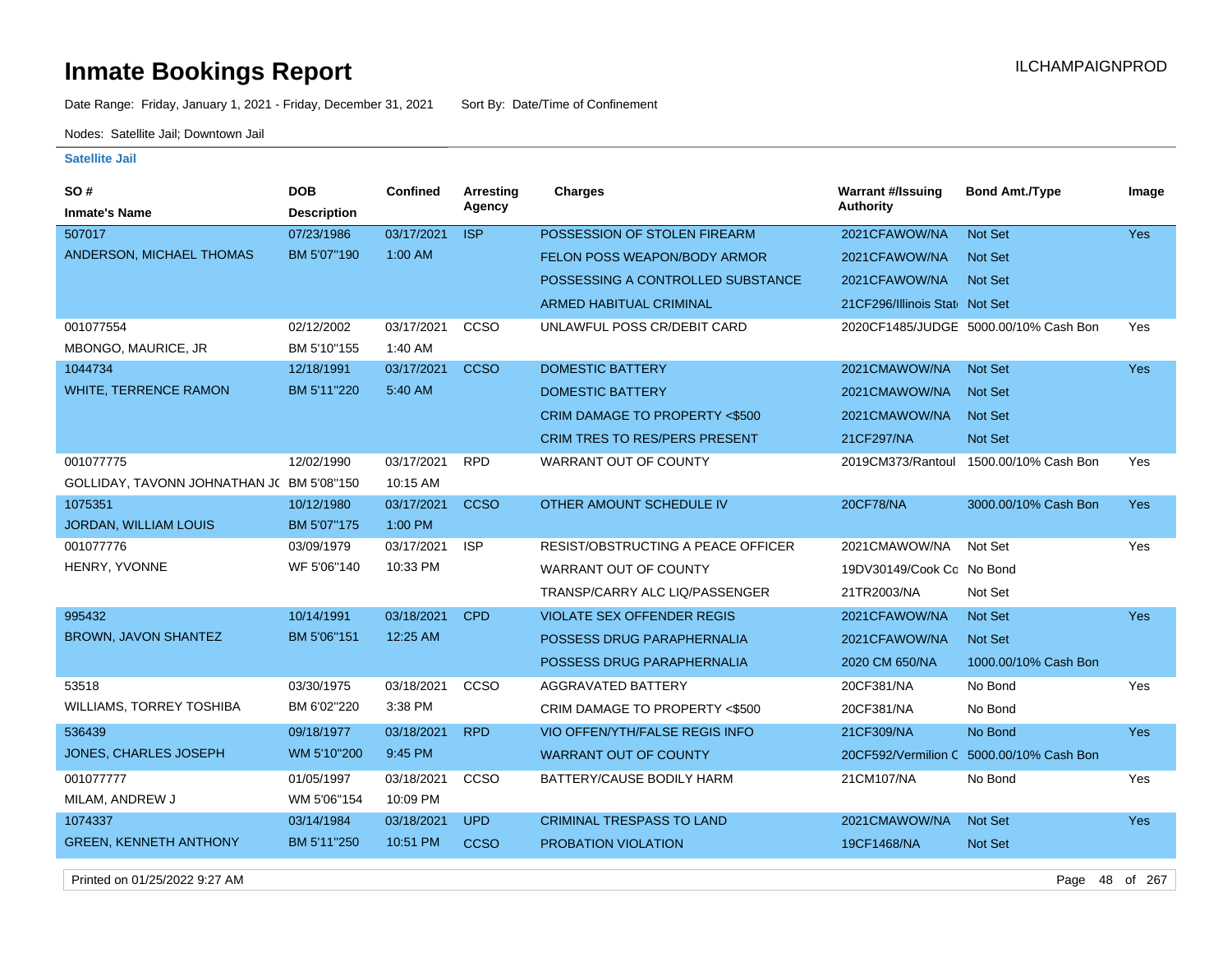Date Range: Friday, January 1, 2021 - Friday, December 31, 2021 Sort By: Date/Time of Confinement

Nodes: Satellite Jail; Downtown Jail

| SO#<br><b>Inmate's Name</b>    | <b>DOB</b><br><b>Description</b> | <b>Confined</b> | Arresting<br>Agency | <b>Charges</b>                            | <b>Warrant #/Issuing</b><br><b>Authority</b> | <b>Bond Amt./Type</b>                  | Image      |
|--------------------------------|----------------------------------|-----------------|---------------------|-------------------------------------------|----------------------------------------------|----------------------------------------|------------|
| 59238                          | 08/10/1980                       | 03/19/2021      | <b>CPD</b>          | <b>DOMESTIC BATTERY</b>                   | 2021CMAWOW/NA                                | Not Set                                | Yes        |
| <b>BLISSIT, BRANDON LAVELL</b> | BM 6'02"165                      | 12:03 AM        |                     | <b>CRIM TRES TO RES/PERS PRESENT</b>      | 21CF308/NA                                   | <b>Not Set</b>                         |            |
| 001077778                      | 08/31/1977                       | 03/19/2021      | <b>UPD</b>          | <b>FUGITIVE FROM JUSTICE</b>              | 21CF314/NA                                   | Not Set                                | Yes        |
| GARZA, RAMIRO C                | SM 6'01"220                      | 7:40 PM         |                     |                                           |                                              |                                        |            |
| 969709                         | 05/30/1988                       | 03/19/2021      | <b>TOPD</b>         | <b>WARRANT OUT OF COUNTY</b>              | 20TR2181/NA                                  | 3000.00/10% Cash Bon                   | <b>Yes</b> |
| TUFTE, BRYCE MATTHEW           | WM 5'10"140                      | 8:01 PM         |                     |                                           |                                              |                                        |            |
| 001077779                      | 08/21/1998                       | 03/19/2021      | <b>CPD</b>          | AGG BATTERY/PUBLIC PLACE                  | 2021CFAWOW/NA                                | No Bond                                | Yes        |
| SEBEH, BRANDON L               | BM 6'00"195                      | 9:14 PM         |                     | <b>RESIST/OBSTRUCTING A PEACE OFFICER</b> | 2021CFAWOW/NA                                | No Bond                                |            |
|                                |                                  |                 |                     | <b>CRIMINAL TRESPASS BUILDING</b>         | 2021CFAWOW/NA                                | No Bond                                |            |
| 1025740                        | 12/06/1992                       | 03/20/2021      | <b>RPD</b>          | <b>UNLAWFUL RESTRAINT</b>                 | 2021CF AWOW/NA                               | <b>Not Set</b>                         | <b>Yes</b> |
| STANFORD, TERRANCE NAWOUN      | BM 5'05"165                      | 12:48 AM        |                     | AGG DOMESTIC BATTERY/STRANGLE             | NA/NA                                        | <b>Not Set</b>                         |            |
| 539392                         | 03/12/1986                       | 03/20/2021      | <b>RPD</b>          | <b>DOMESTIC BATTERY</b>                   | 2021CF318/NA                                 | Not Set                                | Yes        |
| HINSHAW, DEYONDRE KENT         | BM 5'06"160                      | 2:41 AM         |                     |                                           |                                              |                                        |            |
| 1001039                        | 07/19/1990                       | 03/20/2021      | <b>CCSO</b>         | <b>DOMESTIC BATTERY</b>                   | 2021CMAWOW/NA                                | <b>Not Set</b>                         | <b>Yes</b> |
| HOYT, JOSHUA THOMAS            | WM 5'10"230                      | 3:43 AM         |                     | RESIST/OBSTRUCTING A PEACE OFFICER        | 2021CMAWOW/NA                                | <b>Not Set</b>                         |            |
| 001077780                      | 01/13/1999                       | 03/20/2021      | <b>UPD</b>          | <b>DOMESTIC BATTERY</b>                   | 2021CM AWOW/NA                               | Not Set                                | Yes        |
| ESKRIDGE, RAYSHAUNDRA L        | BF 5'04"150                      | 5:30 AM         |                     |                                           |                                              |                                        |            |
| 992210                         | 08/27/1986                       | 03/20/2021      | <b>UPD</b>          | <b>WARRANT OUT OF COUNTY</b>              |                                              | 2020TR5760/VERMII 1500.00/10% Cash Bon | <b>Yes</b> |
| <b>GREEN, ANTHONY KEITH</b>    | BM 6'02"185                      | 12:51 PM        |                     |                                           |                                              |                                        |            |
| 001077770                      | 04/12/1989                       | 03/20/2021      | <b>CPD</b>          | <b>RESIDENTIAL BURGLARY</b>               | 21CF319/NA                                   | Not Set                                | Yes        |
| STOFFLE, KELLY ANNE            | WF 6'00"135                      | 7:40 PM         |                     |                                           |                                              |                                        |            |
| 1038798                        | 02/27/1989                       | 03/21/2021      | <b>CPD</b>          | OPERATE UNINSURED MTR VEHICLE             | 2021TRAWOW/NA                                | No Bond                                | Yes        |
| JACKSON, KENDRA ANTIONETTE     | BF 5'02"110                      | 12:48 AM        |                     | DRIVING/NO LICENSE/PERMIT/AGE             | 2021TRAWOW/NA                                | No Bond                                |            |
|                                |                                  |                 |                     | AGG DUI/NO VALID INS                      | 21CF322/NA                                   | No Bond                                |            |
|                                |                                  |                 |                     | <b>DISOBEY FLASHING RED LIGHT</b>         | 2021TRAWOW/NA                                | No Bond                                |            |
|                                |                                  |                 |                     | DRVG UNDER INFLU OF ALCOHOL               | 21DT75/NA                                    | No Bond                                |            |
| 001077781                      | 04/08/1996                       | 03/21/2021      | <b>ISP</b>          | VIOLATE SEX OFFENDER REGIS                | 2021CFAWOW/NA                                | Not Set                                | Yes        |
| GARNER, KEVIN                  | BM 5'11"190                      | 1:29 AM         |                     |                                           |                                              |                                        |            |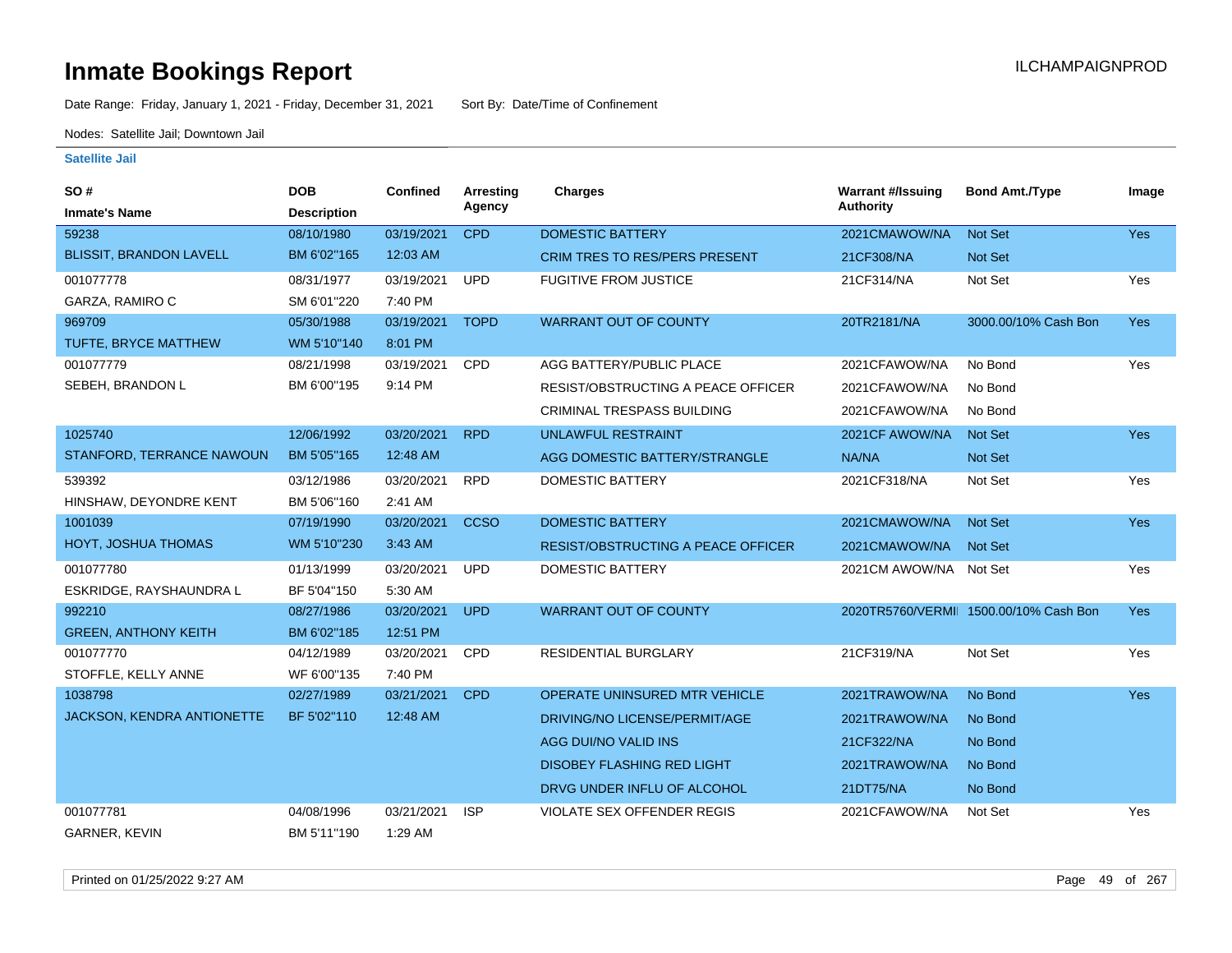Date Range: Friday, January 1, 2021 - Friday, December 31, 2021 Sort By: Date/Time of Confinement

Nodes: Satellite Jail; Downtown Jail

| <b>SO#</b>                  | <b>DOB</b>         | Confined   | <b>Arresting</b> | <b>Charges</b>                       | <b>Warrant #/Issuing</b> | <b>Bond Amt./Type</b>                  | Image      |
|-----------------------------|--------------------|------------|------------------|--------------------------------------|--------------------------|----------------------------------------|------------|
| <b>Inmate's Name</b>        | <b>Description</b> |            | Agency           |                                      | <b>Authority</b>         |                                        |            |
| 1076758                     | 10/28/2001         | 03/21/2021 | <b>CCSO</b>      | POSS CAN/>100-500 GRAM/1ST           | 2021 CF AWOW/NA          | No Bond                                | <b>Yes</b> |
| VAZQUEZ, GUILLERMO          | WM 6'00"150        | 3:03 AM    |                  | POSS DRUG PARAPHERNALIA              | 2021 CF AWOW/NA No Bond  |                                        |            |
|                             |                    |            |                  | DRIVING ON SUSPENDED LICENSE         | 2021 TR AWOW/NA No Bond  |                                        |            |
|                             |                    |            |                  | POSS ADULT USE CANN IN MOTOR VEHICLE | 2021 TR AWOW/NA No Bond  |                                        |            |
|                             |                    |            |                  | ACCIDENT INJURY/DEATH/11-403         | 2018 CF 948/NA           | 190.00/Category B Bon                  |            |
|                             |                    |            |                  | DRIVING ON SUSPENDED LICENSE         | 2020 TR 6126/NA          | 90.00/Category B Bond                  |            |
|                             |                    |            |                  | <b>IMPROPER USE REGIS/TITLE</b>      | 2020 TR 6129/NA          | 90.00/Category B Bond                  |            |
|                             |                    |            |                  | MFG/DEL CANNABIS/30-500 GRAMS        | 21CF316/NA               | No Bond                                |            |
|                             |                    |            | <b>CCSO</b>      | <b>WARRANT OUT OF COUNTY</b>         |                          | 20DT10/IROQUOIS ( 12000.00/10% Cash Bo |            |
| 992146                      | 02/08/1974         | 03/21/2021 | CCSO             | AGG DUI/NO VALID DL                  | 2021 CF AWOW/NA No Bond  |                                        | Yes        |
| BUCHANAN, ANTONIO LAMONT    | BM 5'09"150        | 5:44 AM    |                  | DRVG UNDER INFLU OF ALCOHOL          | 2021 CM AWOW/NA No Bond  |                                        |            |
|                             |                    |            |                  | SPEEDING 35+ MPH OVER LIMIT          | 2021 CM AWOW/NA No Bond  |                                        |            |
|                             |                    |            |                  | DRIVING/NO LICENSE/PERMIT/AGE        | 2021 CM AWOW/NA No Bond  |                                        |            |
|                             |                    |            |                  | POSS ADULT USE CANN IN MOTOR VEHICLE | 2021 CM AWOW/NA No Bond  |                                        |            |
|                             |                    |            |                  | TRANSP/CARRY ALC LIQ/DRIVER          | 2021 CM AWOW/NA No Bond  |                                        |            |
| 44388                       | 06/12/1976         | 03/21/2021 | <b>CPD</b>       | <b>DOMESTIC BATTERY</b>              | 2018CF802/DILL           | 5000.00/10% Cash Bon                   | <b>Yes</b> |
| HILL, TIMOTHY               | BM 5'11"240        | 5:57 PM    |                  |                                      |                          |                                        |            |
| 989170                      | 12/07/1990         | 03/21/2021 | <b>CPD</b>       | OBSTRUCT JUST/DESTROY EVIDENCE       | 2021CFAWOW/NA            | Not Set                                | Yes        |
| REIFSTECK, KAYLA ALEXANDRIA | WF 5'04"160        | 7:58 PM    |                  | <b>RESIDENTIAL ARSON</b>             | 2021CF283/NA             | 100000.00/10% Cash B                   |            |
| 001077782                   | 07/01/1969         | 03/21/2021 | <b>CPD</b>       | DRVG UNDER INFLU/BAC 0.08            | 2020DTAWOW/NA            | <b>Not Set</b>                         | <b>Yes</b> |
| FRYE, ROY E                 | WM 6'01"155        | 8:42 PM    |                  | UNSAFE BACKING ON A HIGHWAY          | 2020TRAWOW/NA            | <b>Not Set</b>                         |            |
|                             |                    |            |                  | <b>CHANGE LANES WHEN PROHIBITED</b>  | 2020TRAWOW/NA            | <b>Not Set</b>                         |            |
|                             |                    |            |                  | <b>OPERATE UNINSURED MTR VEHICLE</b> | 2020TRAWOW/NA            | <b>Not Set</b>                         |            |
|                             |                    |            |                  | DRVG UNDER INFLU OF ALCOHOL          | 21DT74/NA                | 1000.00/10% Cash Bon                   |            |
| 56508                       | 03/05/1979         | 03/21/2021 | CPD              | DISORDERLY CONDUCT                   | NA/NA                    | 100.00/Full Amount                     | Yes        |
| YOUNG, RUBIN ARLANDO        | BM 5'10"175        | 9:37 PM    |                  |                                      |                          |                                        |            |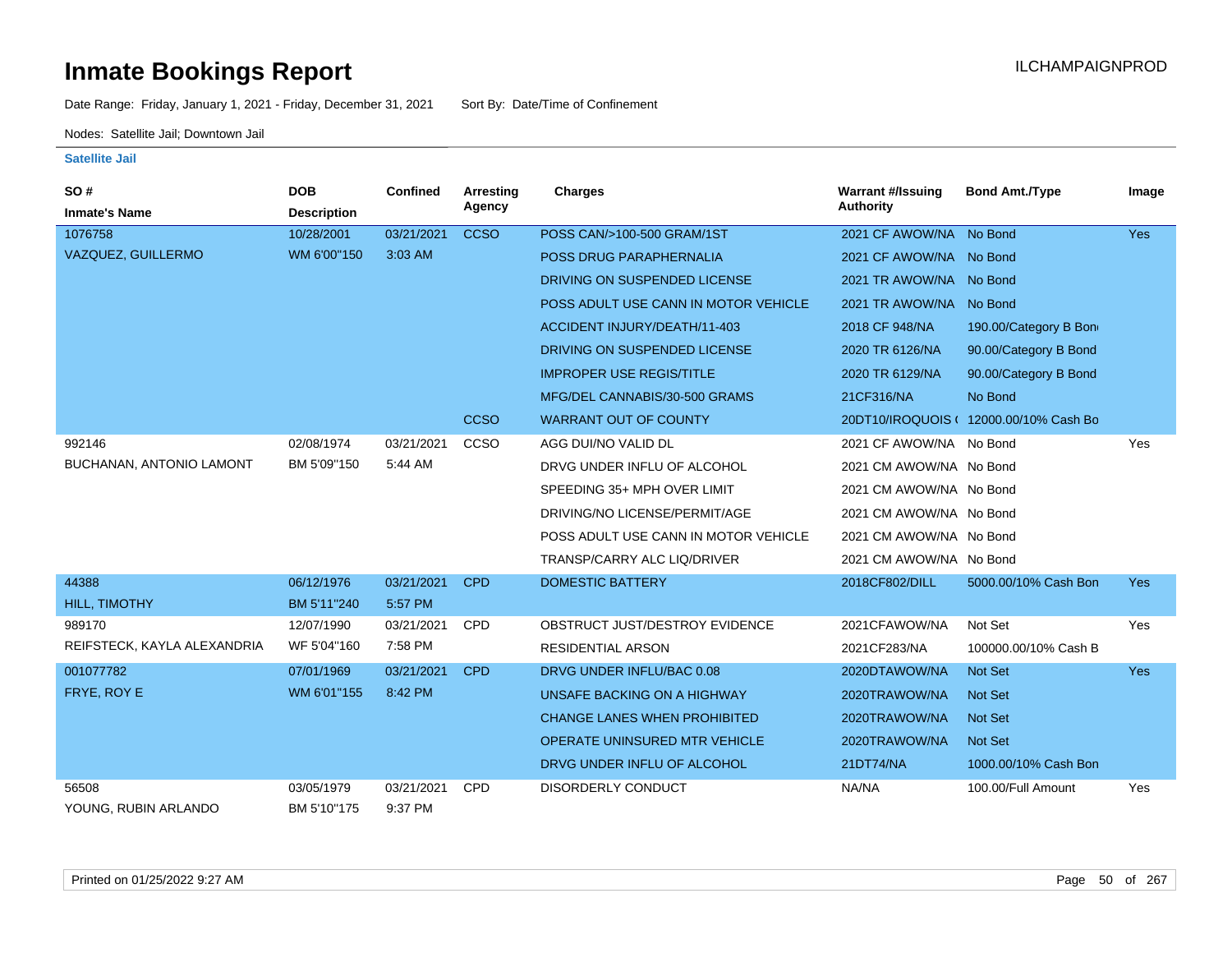Date Range: Friday, January 1, 2021 - Friday, December 31, 2021 Sort By: Date/Time of Confinement

Nodes: Satellite Jail; Downtown Jail

| SO#                         | <b>DOB</b>         | <b>Confined</b> | Arresting   | <b>Charges</b>                    | <b>Warrant #/Issuing</b> | <b>Bond Amt./Type</b>                  | Image      |
|-----------------------------|--------------------|-----------------|-------------|-----------------------------------|--------------------------|----------------------------------------|------------|
| <b>Inmate's Name</b>        | <b>Description</b> |                 | Agency      |                                   | <b>Authority</b>         |                                        |            |
| 001077783                   | 11/14/1981         | 03/21/2021      | <b>UPD</b>  | <b>DISORDERLY CONDUCT</b>         | 2021CMAWOW/NA            | Not Set                                | Yes        |
| RIVERA, DARYL ANTONIO       | BM 6'00"180        | 10:02 PM        |             | <b>AGGRAVATED BATTERY</b>         | 21CF325/NA               | Not Set                                |            |
| 60047                       | 09/07/1982         | 03/22/2021      | CCSO        | DOMESTIC BATTERY                  | 2021CMAWOW/NA            | Not Set                                | Yes        |
| LITTLE, MICHELLE LEE        | WF 4'10"100        | 12:18 AM        |             |                                   |                          |                                        |            |
| 001077784                   | 07/26/1970         | 03/22/2021      | <b>CPD</b>  | AGG CRIM SEX ASLT/BODILY HARM     | 21CF315/NA               | Not Set                                | <b>Yes</b> |
| <b>JONES, KEEFER LAMONT</b> | BM 5'08"175        | 3:03 AM         |             |                                   |                          |                                        |            |
| 1070569                     | 11/28/1971         | 03/22/2021      | <b>CCSO</b> | FAIL TO COMPLY W/COURT ORDER      | 2020SC5/NA               | 1000.00/Full Amount                    | Yes        |
| ARNDT, MICHAEL, JR          | WM 5'09"145        | 1:17 PM         |             | POSS FIREARM FOID REVOKED         | 20CF806/Champaign        | 20000.00/10% Cash Bo                   |            |
| 49101                       | 01/22/1979         | 03/22/2021      | <b>CCSO</b> | AGG DUI/3                         | NA/NA                    | 5000.00/10% Cash Bon                   | Yes        |
| WOODMANSEE, JEREMY LEE      | WM 6'02"278        | 3:49 PM         |             |                                   |                          |                                        |            |
| 1074063                     | 12/02/1990         | 03/22/2021      | <b>CPD</b>  | POSSESSING A CONTROLLED SUBSTANCE | 2021CFAWOW/NA            | Not Set                                | Yes        |
| DEITZ, TILLIE SHENISE       | WF 5'04"120        | 5:19 PM         |             | POSSESS LOOK-ALIKE SUB/1ST        | 2021CFAWOW/NA            | Not Set                                |            |
|                             |                    |                 |             | RETAIL THEFT/DISP MERCH/<\$300    | 2019CM1032/NA            | 2500.00/Category B Bo                  |            |
|                             |                    |                 |             | RET THEFT/DISP MERCH/>\$300       |                          | 2021CF228/WEBBEI 3000.00/Category B Bo |            |
|                             |                    |                 |             | USE FORGED CR/DEBIT CARD/<\$300   |                          | 2021CF106/WEBBEI 3000.00/Category B Bo |            |
|                             |                    |                 |             | RETAIL THEFT/DISP MERCH/<\$300    |                          | 2021CF105/WEBBEI 3000.00/Category B Bo |            |
|                             |                    |                 | CCSO        | <b>RETAIL THEFT</b>               | 21CF327/NA               | 3000.00/Category B Bo                  |            |
| 517915                      | 01/10/1985         | 03/22/2021      | <b>CPD</b>  | <b>BURGLARY</b>                   | 2021CF289/DILL           | 10000.00/Category B B                  | <b>Yes</b> |
| <b>BOXLEY, CHARLES OMAR</b> | BM 5'07"146        | 8:41 PM         |             | FORGERY/ISSUE/DELIVER DOCUMENT    | 21CF326/NA               | Not Set                                |            |
| 001077788                   | 08/07/1988         | 03/23/2021      | CCSO        | DUI ALC/INTOX COMPOUND/DRUG       | 2017DT432/NA             | 5000.00/10% Cash Bon                   | Yes        |
| RODRIGUEZ, MONICA N         | SF 4'11"80         | 9:25 PM         |             |                                   |                          |                                        |            |
| 1035828                     | 06/20/1994         | 03/24/2021      | <b>CCSO</b> | AGG DUI/4                         | 20CF523/NA               | Not Set                                | Yes        |
| <b>BANKS, DEHARI LABRAW</b> | BM 5'08"150        | 11:15 AM        |             |                                   |                          |                                        |            |
| 504195                      | 07/29/1982         | 03/24/2021      | <b>UPD</b>  | CRIM DAMAGE TO PROPERTY <\$500    | 2021CMAWOW/NA            | Not Set                                | Yes        |
| LEACH, JERMAINE RAMARR      | BM 5'10"155        | 2:36 PM         |             | AGGRAVATED DOMESTIC BATTERY       | 21CF342/NA               | Not Set                                |            |
| 964053                      | 10/23/1988         | 03/24/2021      | <b>CCSO</b> | AGG FLEEING POLICE/21 MPH OVER    | 2021CF274/NA             | 25000.00/10% Cash Bo                   | <b>Yes</b> |
| ROUBSOUAY, MICKEY           | AM 5'09"150        | 2:54 PM         |             |                                   |                          |                                        |            |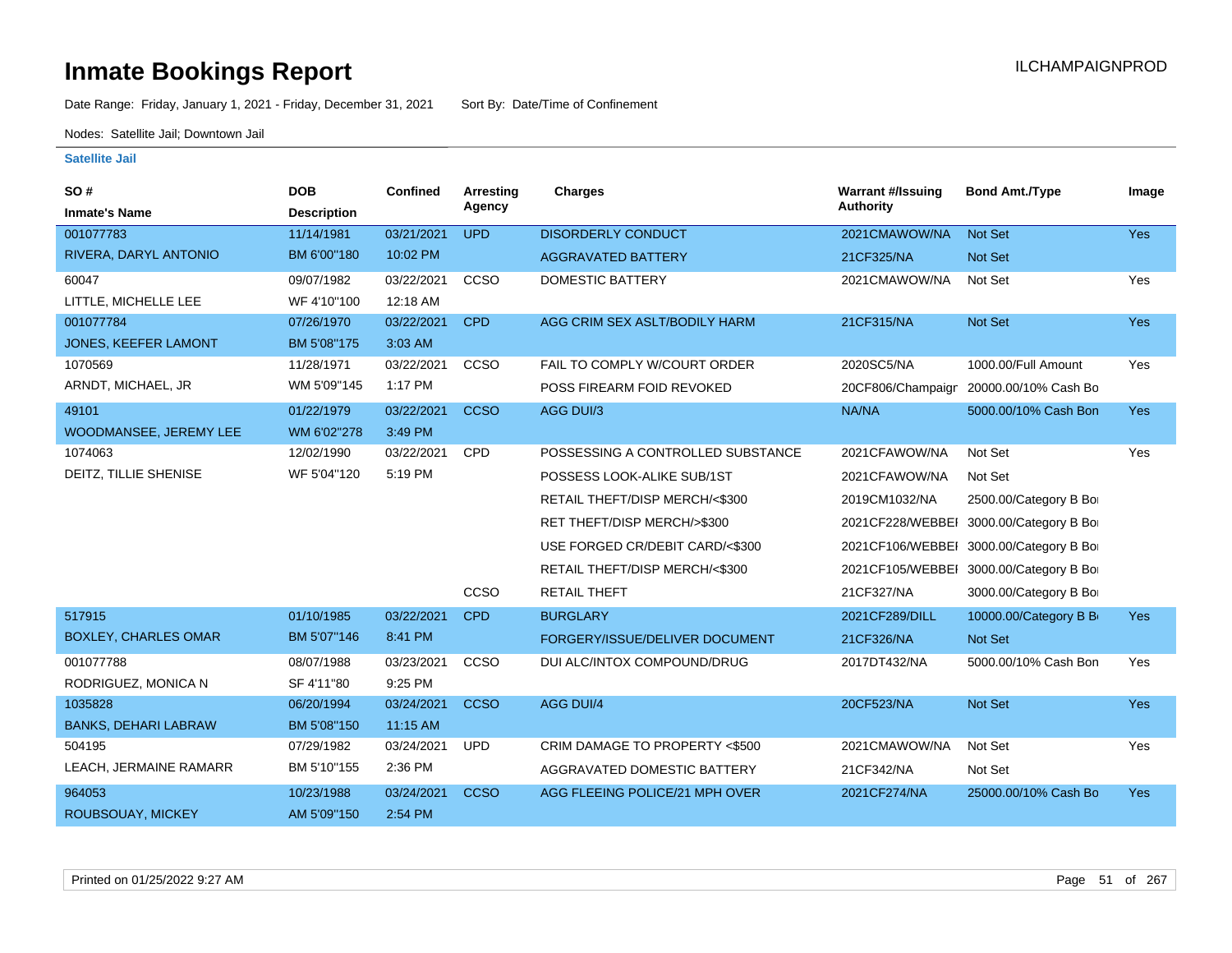Date Range: Friday, January 1, 2021 - Friday, December 31, 2021 Sort By: Date/Time of Confinement

Nodes: Satellite Jail; Downtown Jail

#### **Satellite Jail**

| SO#                               | <b>DOB</b>         | <b>Confined</b> | <b>Arresting</b> | <b>Charges</b>                                        | <b>Warrant #/Issuing</b>             | <b>Bond Amt./Type</b>                   | Image      |
|-----------------------------------|--------------------|-----------------|------------------|-------------------------------------------------------|--------------------------------------|-----------------------------------------|------------|
| <b>Inmate's Name</b>              | <b>Description</b> |                 | Agency           |                                                       | Authority                            |                                         |            |
| 1069758                           | 04/15/1994         | 03/24/2021      | <b>UPD</b>       | DELIVERY OF OR POSSESSION OF W/INTENT T(2021CFAWOW/NA |                                      | <b>Not Set</b>                          | <b>Yes</b> |
| AKHIR, OSIRIS A                   | BM 6'00"184        | 4:19 PM         |                  | UNLAWFUL USE OF A WEAPON                              | 2021CFAWOW/URB. Not Set              |                                         |            |
|                                   |                    |                 |                  | AGG DEL METH/PER<18/100+ GRAMS                        | 21CF340/NA                           | <b>Not Set</b>                          |            |
| 001077501                         | 09/13/1993         | 03/24/2021      | <b>CCP</b>       | VIO ORDER/PRIOR VIO OF ORDER                          | 2020CF1445/NA                        | 10000.00/10% Cash Bo                    | Yes        |
| POORE, ANDREW LYLE                | WM 5'06"150        | 4:49 PM         |                  | DRIVING ON REVOKED LICENSE                            | 2020TR7866/NA                        | 2500.00/10% Cash Bon                    |            |
| 1067182                           | 12/01/1980         | 03/24/2021      | <b>ISP</b>       | <b>BURGLARY</b>                                       | 2021-CF-153/Judge I                  | 25000.00/10% Cash Bo                    | Yes        |
| LITES, DEVON TYRELL               | UM 5'11"230        | 7:18 PM         |                  |                                                       |                                      |                                         |            |
| 001077790                         | 10/29/1973         | 03/24/2021      | CCSO             | CRIM DAMAGE TO PROPERTY <\$500                        | 2021CMAWOW/NA                        | Not Set                                 | Yes        |
| DONALDSON, NATHAN J               | WM 6'01"175        | 9:28 PM         |                  | RESIST/OBSTRUCTING A PEACE OFFICER                    | 2021CMAWOW/NA                        | Not Set                                 |            |
|                                   |                    |                 |                  | AGGRAVATED ASSAULT                                    | 2021CMAWOW/NA                        | Not Set                                 |            |
|                                   |                    |                 |                  | <b>BURGLARY MOTOR VEHICLE</b>                         | 21CF341/NA                           | Not Set                                 |            |
| 1069876                           | 03/23/2000         | 03/25/2021      | <b>UPD</b>       | <b>DOMESTIC BATTERY</b>                               | 2021CMAWOW/NA                        | <b>Not Set</b>                          | Yes        |
| CLARK, ALANA LYNN                 | UF 5'05"155        | 12:25 AM        |                  |                                                       |                                      |                                         |            |
| 001077791                         | 09/28/1970         | 03/25/2021      | <b>CPD</b>       | <b>RESIDENTIAL ARSON</b>                              | 21CF343/NA                           | Not Set                                 | Yes        |
| BROWN, EVELYN                     | BF 5'08"164        | 3:13 AM         |                  |                                                       |                                      |                                         |            |
| 1060357                           | 04/10/1993         | 03/25/2021      | <b>CCSO</b>      | DUI ALC/INTOX COMPOUND/DRUG                           |                                      | 19DT38/PIATT COUI 5000.00/10% Cash Bon  | <b>Yes</b> |
| DORADO, JORGE LOUIS               | WM 5'07"180        | 9:42 AM         |                  |                                                       |                                      |                                         |            |
| 1015033                           | 01/05/1993         | 03/25/2021      | <b>USMS</b>      | POSS AMT CON SUB EXCEPT(A)/(D)                        |                                      | 20CF109/JUDGE DIL 970.00/Category B Bon | Yes        |
| PICKENS, DANTE DEVON              | BM 5'11"190        | 10:03 AM        |                  |                                                       |                                      |                                         |            |
| 001077792                         | 04/17/1996         | 03/25/2021      | <b>UPD</b>       | AGG ASLT/USE DDLY WEAPON                              | 21CM117/Urbana Po 100.00/Full Amount |                                         | <b>Yes</b> |
| WILSON, VAL GENE                  | OM 5'07"160        | 2:00 PM         |                  |                                                       |                                      |                                         |            |
| 1046329                           | 01/19/1992         | 03/26/2021      | <b>UPD</b>       | AGGRAVATED ASSAULT                                    | 2021CMAWOW/NA                        | 100.00/Full Amount                      | Yes        |
| DAVIS, IAN PAUL                   | WM 5'05"145        | 3:29 AM         |                  |                                                       |                                      |                                         |            |
| 1038909                           | 04/19/1995         | 03/26/2021      | <b>UPD</b>       | DRVG UNDER INFLU OF ALCOHOL                           | 21DTAWOW/NA                          | 3000.00/10% Cash Bon                    | Yes        |
| <b>WILLIAMS, CIERRA TENNILLIA</b> | BF 5'02"240        | 4:10 AM         |                  | <b>DISREGARD STOP SIGN</b>                            | 21TRAWOW/NA                          | <b>Not Set</b>                          |            |
| 001077271                         | 01/24/2001         | 03/26/2021      | <b>UPD</b>       | <b>DOMESTIC BATTERY</b>                               | 2021-CM-AWOW/NA Not Set              |                                         | Yes        |
| BURNSIDE, JAMIERE XAVIER          | BM 6'02"180        | 7:12 AM         |                  |                                                       |                                      |                                         |            |
| 001077356                         | 03/15/1994         | 03/26/2021      | <b>CCSO</b>      | POSSESSION OF METH<5 GRAMS                            | 2020-CF-1227/NA                      | No Bond                                 | Yes        |
| REAVILL, CHRISTIAN ACE            | WM 5'11"180        | 10:08 AM        |                  |                                                       |                                      |                                         |            |

Printed on 01/25/2022 9:27 AM Page 52 of 267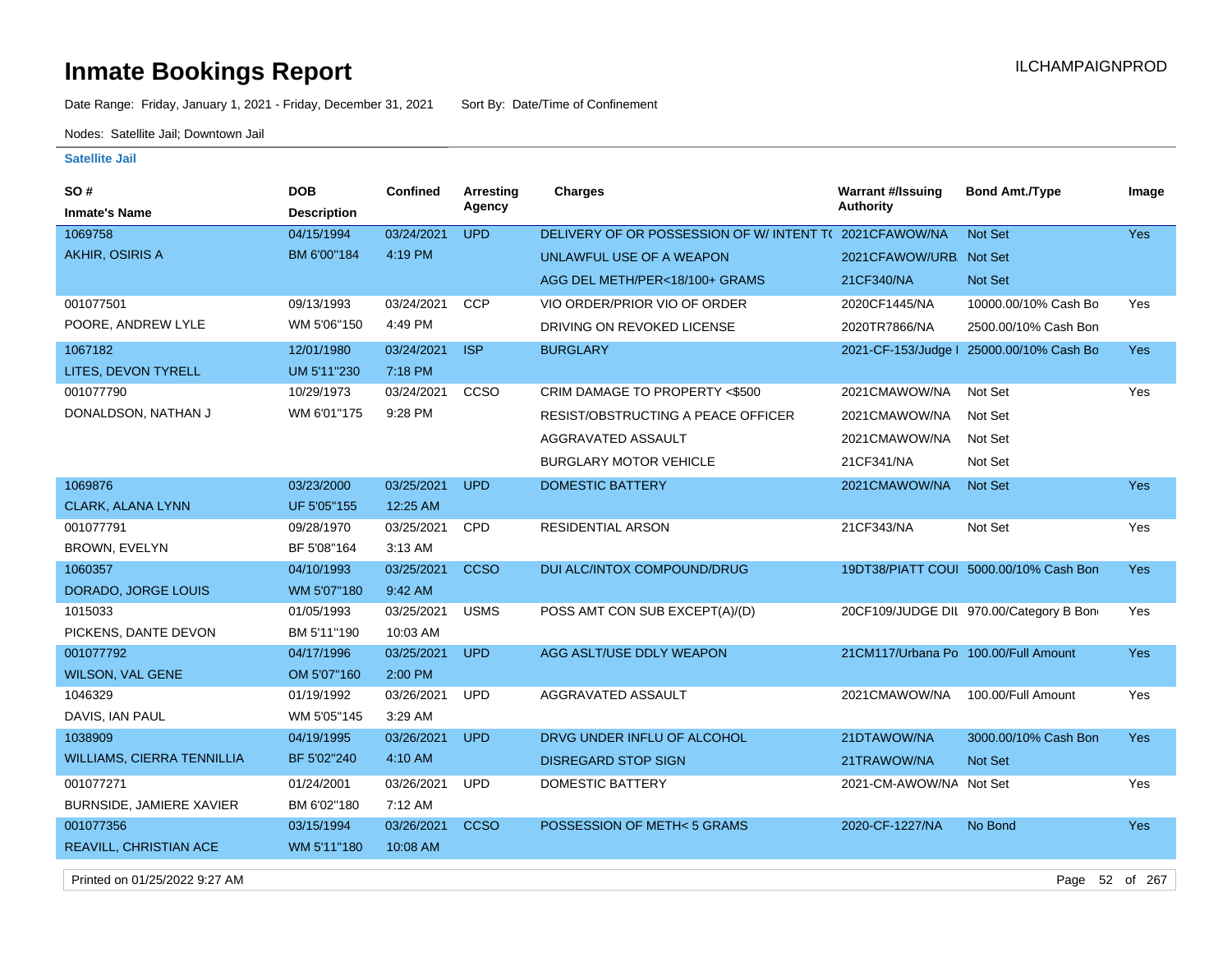Date Range: Friday, January 1, 2021 - Friday, December 31, 2021 Sort By: Date/Time of Confinement

Nodes: Satellite Jail; Downtown Jail

| <b>SO#</b>                    | <b>DOB</b>         | Confined   | Arresting   | <b>Charges</b>                     | <b>Warrant #/Issuing</b> | <b>Bond Amt./Type</b>  | Image      |
|-------------------------------|--------------------|------------|-------------|------------------------------------|--------------------------|------------------------|------------|
| <b>Inmate's Name</b>          | <b>Description</b> |            | Agency      |                                    | <b>Authority</b>         |                        |            |
| 45683                         | 09/25/1977         | 03/26/2021 | <b>CCSO</b> | <b>BURGLARY</b>                    | 20CF757/JUDGE DY No Bond |                        | Yes        |
| STAPLES, MARIO LADELL         | BM 5'06"211        | 12:16 PM   |             |                                    |                          |                        |            |
| 1069726                       | 02/22/1994         | 03/26/2021 | <b>UPD</b>  | <b>BURGLARY</b>                    | 2019CF1421/DILL          | 2500.00/10% Cash Bon   | Yes        |
| GREER, CONNOR JAY             | WM 5'05"130        | 5:31 PM    |             |                                    |                          |                        |            |
| 43209                         | 05/21/1974         | 03/26/2021 | <b>CPD</b>  | DRIVING RVK/SUSP DUI/SSS 3RD       | 2019-CF-1298/NA          | 5000.00/10% Cash Bon   | Yes        |
| <b>SYKES, MONTAY DUANE</b>    | BM 6'03"180        | 6:45 PM    |             |                                    |                          |                        |            |
| 001077257                     | 10/14/1969         | 03/26/2021 | <b>CPD</b>  | BATTERY/MAKES PHYSICAL CONTACT     | 2021CMAWOW/NA            | 100.00/Full Amount     | Yes        |
| <b>KEATON, RANDI</b>          | BM 6'04"200        | 7:20 PM    |             |                                    |                          |                        |            |
| 001077795                     | 05/18/1963         | 03/26/2021 | <b>MPD</b>  | <b>DOMESTIC BATTERY</b>            | 2021-CM-AWOW/NA Not Set  |                        | Yes        |
| <b>TUTOR, KEVIN LOUIS</b>     | WM 5'09"190        | 9:11 PM    |             |                                    |                          |                        |            |
| 001077796                     | 04/11/1991         | 03/26/2021 | <b>UPD</b>  | DRVG UNDER INFLU OF ALCOHOL        | 2021DTAWOW/NA            | 3000.00/10% Cash Bon   | Yes        |
| TAYLOR, NATHANIEL JAMES       | WM 5'11"172        | 10:28 PM   |             | <b>FAIL TO REDUCE SPEED</b>        | NA/NA                    | Not Set                |            |
| 001077797                     | 11/24/1996         | 03/27/2021 | <b>TOPD</b> | DRVG UNDER INFLU OF ALCOHOL        | 21DTAWOW/NA              | 1000.00/License and Ca | <b>Yes</b> |
| MOYNIHAN, CODY DAVID          | WM 6'00"210        | $1:16$ AM  |             | DRVG UNDER INFLU/BAC 0.08          | 21DTAWOW/NA              | Not Set                |            |
| 1065272                       | 09/23/1975         | 03/27/2021 | <b>UPD</b>  | <b>DOMESTIC BATTERY</b>            | 2021 CM AWOW/NA No Bond  |                        | Yes        |
| NUNN, GEISHA NICOLE           | BF 5'00"200        | 3:57 AM    |             |                                    |                          |                        |            |
| 1056663                       | 10/10/1994         | 03/27/2021 | <b>CCSO</b> | <b>BURGLARY W/O CAUSING DAMAGE</b> | 19CF1309/NA              | 100000.00/10% Cash B   | <b>Yes</b> |
| <b>COKER, ALEXANDER JAMES</b> | WM 5'10"150        | 12:30 PM   |             |                                    |                          |                        |            |
| 1076384                       | 09/23/1995         | 03/27/2021 | <b>UPD</b>  | RETAIL THEFT/DISP MERCH/<\$300     | 2020CM715/NA             | 2500.00/10% Cash Bon   | Yes        |
| MURPHY, AZIA CIMONE           | BF 5'04"115        | 2:03 PM    |             |                                    |                          |                        |            |
| 57061                         | 03/09/1981         | 03/27/2021 | <b>UPD</b>  | <b>DOMESTIC BATTERY</b>            | 2021CMAWOW/NA            | Not Set                | Yes        |
| THACKER, KEONA SHEREE         | BF 5'04"170        | 8:46 PM    |             |                                    |                          |                        |            |
| 1068340                       | 03/18/1995         | 03/28/2021 | CCSO        | DRVG UNDER INFLUENCE OF DRUG       | 20DT67/NA                | 2500.00/10% Cash Bon   | Yes        |
| <b>MORROW, TIANNA</b>         | BF 5'04"108        | 12:44 AM   |             |                                    |                          |                        |            |
| 1077071                       | 11/15/2000         | 03/28/2021 | <b>CPD</b>  | <b>CRIM TRESPASS TO RESIDENCE</b>  | 21CMAWOW/NA              | Not Set                | <b>Yes</b> |
| ROBINSON, MIKALONTE TROY      | BM 5'11"167        | $1:19$ AM  |             | RESIST/OBSTRUCTING A PEACE OFFICER | NA/NA                    | 100.00/Full Amount     |            |
| 982939                        | 05/24/1990         | 03/28/2021 | <b>UPD</b>  | POSSESSING A CONTROLLED SUBSTANCE  | 2021CFAWOW/NA            | Not Set                | Yes        |
| BROWN, JAMARI CHAVONTE        | BM 5'09"153        | 1:51 AM    |             | DOMESTIC BATTERY                   | NA/NA                    | Not Set                |            |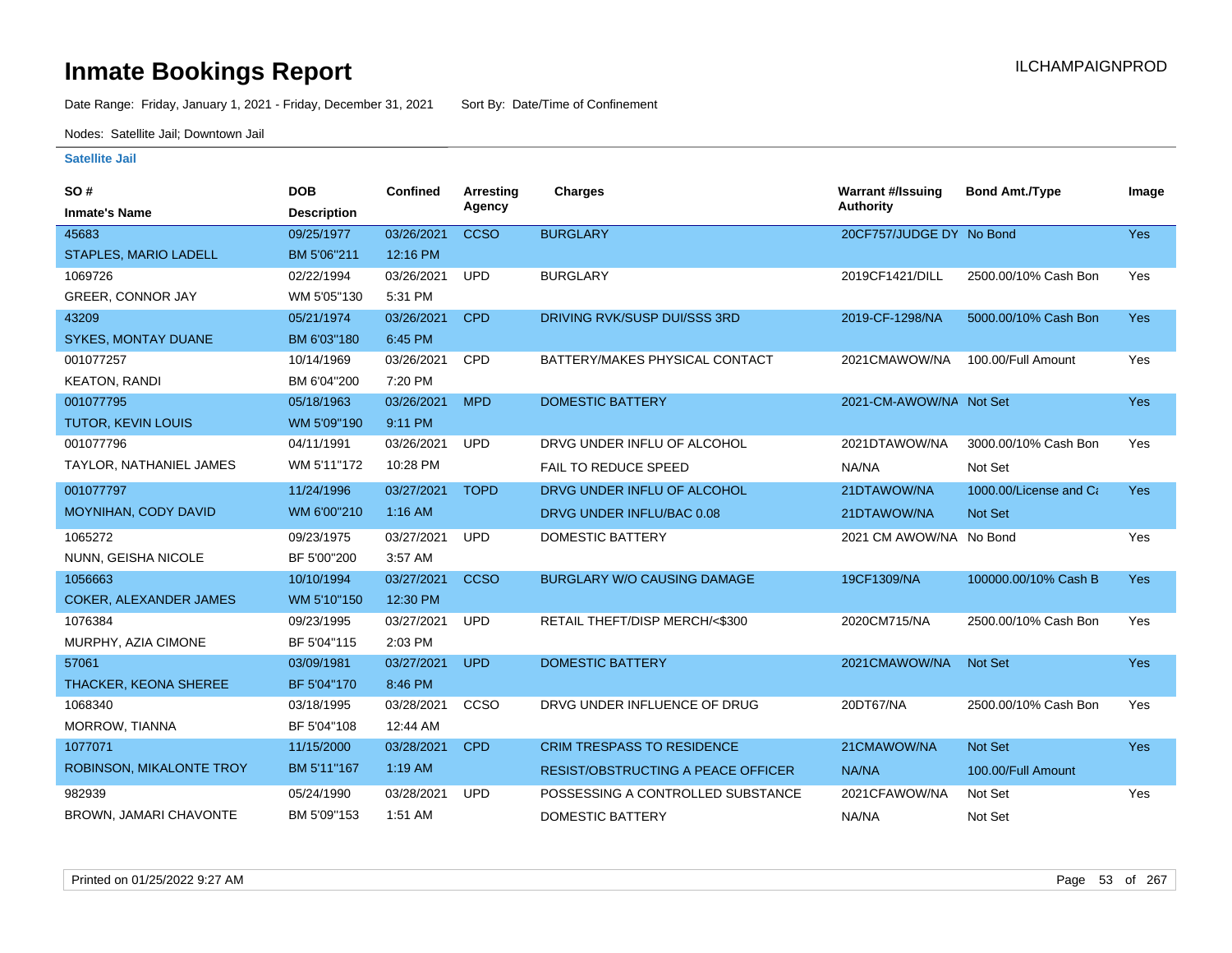Date Range: Friday, January 1, 2021 - Friday, December 31, 2021 Sort By: Date/Time of Confinement

Nodes: Satellite Jail; Downtown Jail

**Satellite Jail**

| SO#<br><b>Inmate's Name</b>  | <b>DOB</b><br><b>Description</b> | <b>Confined</b> | <b>Arresting</b><br>Agency | <b>Charges</b>                       | <b>Warrant #/Issuing</b><br><b>Authority</b> | <b>Bond Amt./Type</b>                  | Image      |
|------------------------------|----------------------------------|-----------------|----------------------------|--------------------------------------|----------------------------------------------|----------------------------------------|------------|
| 1073800                      | 07/09/1973                       | 03/28/2021      | <b>CCSO</b>                | AGG DUI/3                            |                                              | 2019CF1549/HOLLIN 5000.00/10% Cash Bon | Yes        |
| JIMENEZ, JAVIER              | WM 5'05"150                      | 2:32 AM         |                            |                                      |                                              |                                        |            |
| 997340                       | 02/14/1992                       | 03/28/2021      | <b>RPD</b>                 | AGG DUI/NO VALID INS                 | 2021CFAWOW/NA                                | Not Set                                | Yes        |
| THORNTON, ASHLEY MARIE       | WF 5'03"125                      | 3:43 AM         |                            | OPERATE UNINSURED MTR VEHICLE        | NA/NA                                        | Not Set                                |            |
|                              |                                  |                 |                            | <b>IMPROPER TRAFFIC LANE USAGE</b>   | NA/NA                                        | Not Set                                |            |
|                              |                                  |                 |                            | TRANSP/CARRY ALC LIQ/DRIVER          | NA/NA                                        | Not Set                                |            |
|                              |                                  |                 |                            | DRVG UNDER INFLU OF ALCOHOL          | NA/NA                                        | Not Set                                |            |
| 979408                       | 08/23/1989                       | 03/28/2021      | <b>CCSO</b>                | DRVG UNDER INFLU/BAC 0.08            | 21DTAWOW/NA                                  | Not Set                                | Yes        |
| <b>BENSON, THOMAS LEE</b>    | BM 5'09"260                      | 3:57 AM         |                            | DRIVE W/O HEADLIGHT/CYC/1&2ND        | 21TRAWOW/NA                                  | Not Set                                |            |
|                              |                                  |                 |                            | <b>TRANSP/CARRY ALC LIQ/DRIVER</b>   | 21TRAWOW/NA                                  | <b>Not Set</b>                         |            |
|                              |                                  |                 |                            | OPERATE UNINSURED MTR VEHICLE        | 21TRAWOW/NA                                  | <b>Not Set</b>                         |            |
|                              |                                  |                 |                            | DRIVING ON SUSPENDED LICENSE         | 21TRAWOW/NA                                  | Not Set                                |            |
|                              |                                  |                 |                            | <b>IMPROPER TRAFFIC LANE USAGE</b>   | 21TRAWOW/NA                                  | <b>Not Set</b>                         |            |
|                              |                                  |                 |                            | DRVG UNDER INFLU OF ALCOHOL          | 21DTAWOW/NA                                  | Not Set                                |            |
| 53179                        | 10/22/1977                       | 03/28/2021      | CPD                        | POSSESSING A CONTROLLED SUBSTANCE    | 2021CFAWOW/NA                                | Not Set                                | Yes        |
| KYSE, REGINALD KEITH         | BM 6'04"170                      | 5:06 AM         |                            | DISORDERLY CONDUCT                   | NA/NA                                        | Not Set                                |            |
| 001077799                    | 04/08/2000                       | 03/28/2021      | <b>CPD</b>                 | DRVG UNDER INFLU OF ALCOHOL          | 2021DTAWOW/NA                                | 1000.00/License and Ca                 | <b>Yes</b> |
| LO, KAELAN                   | AM 5'09"140                      | 6:04 AM         |                            | <b>FAIL TO REDUCE SPEED</b>          | NA/NA                                        | Not Set                                |            |
|                              |                                  |                 |                            | <b>FAIL OBEY STOP SIGN</b>           | NA/NA                                        | Not Set                                |            |
|                              |                                  |                 |                            | <b>OPERATE UNINSURED MTR VEHICLE</b> | NA/NA                                        | Not Set                                |            |
| 1057043                      | 06/19/1994                       | 03/28/2021      | CPD                        | AGGRAVATED BATTERY                   | 21CFAWOW/NA                                  | Not Set                                | Yes        |
| DAVIS, MILTON, III           | BM 5'10"170                      | 7:08 AM         |                            |                                      |                                              |                                        |            |
| 001077801                    | 08/03/1989                       | 03/28/2021      | <b>RPD</b>                 | <b>DOMESTIC BATTERY</b>              | 21CMAWOW/NA                                  | <b>Not Set</b>                         | <b>Yes</b> |
| CARSON-MCGILL, SANTE LATRICE | BF 5'03"260                      | 10:41 PM        |                            |                                      |                                              |                                        |            |
| 001077800                    | 03/07/1963                       | 03/28/2021      | CCSO                       | POSSESSION OF METH/15<100GRAMS       | 20CF551/NA                                   | 10000.00/10% Cash Bo                   | Yes        |
| <b>GAWTHORP, KIMBERLY</b>    | WF 5'02"190                      | 11:19 PM        |                            | DRIVING DURING REVOCATION            | 20TR6788/NA                                  | 3000.00/10% Cash Bon                   |            |
| 001077802                    | 10/28/1994                       | 03/29/2021      | <b>UPD</b>                 | <b>DOMESTIC BATTERY</b>              | 21CMAWOW/NA                                  | Not Set                                | <b>Yes</b> |
| MOLLOHAN, SHAWN MICHAEL      | BM 6'00"260                      | 2:51 AM         |                            |                                      |                                              |                                        |            |

Printed on 01/25/2022 9:27 AM Page 54 of 267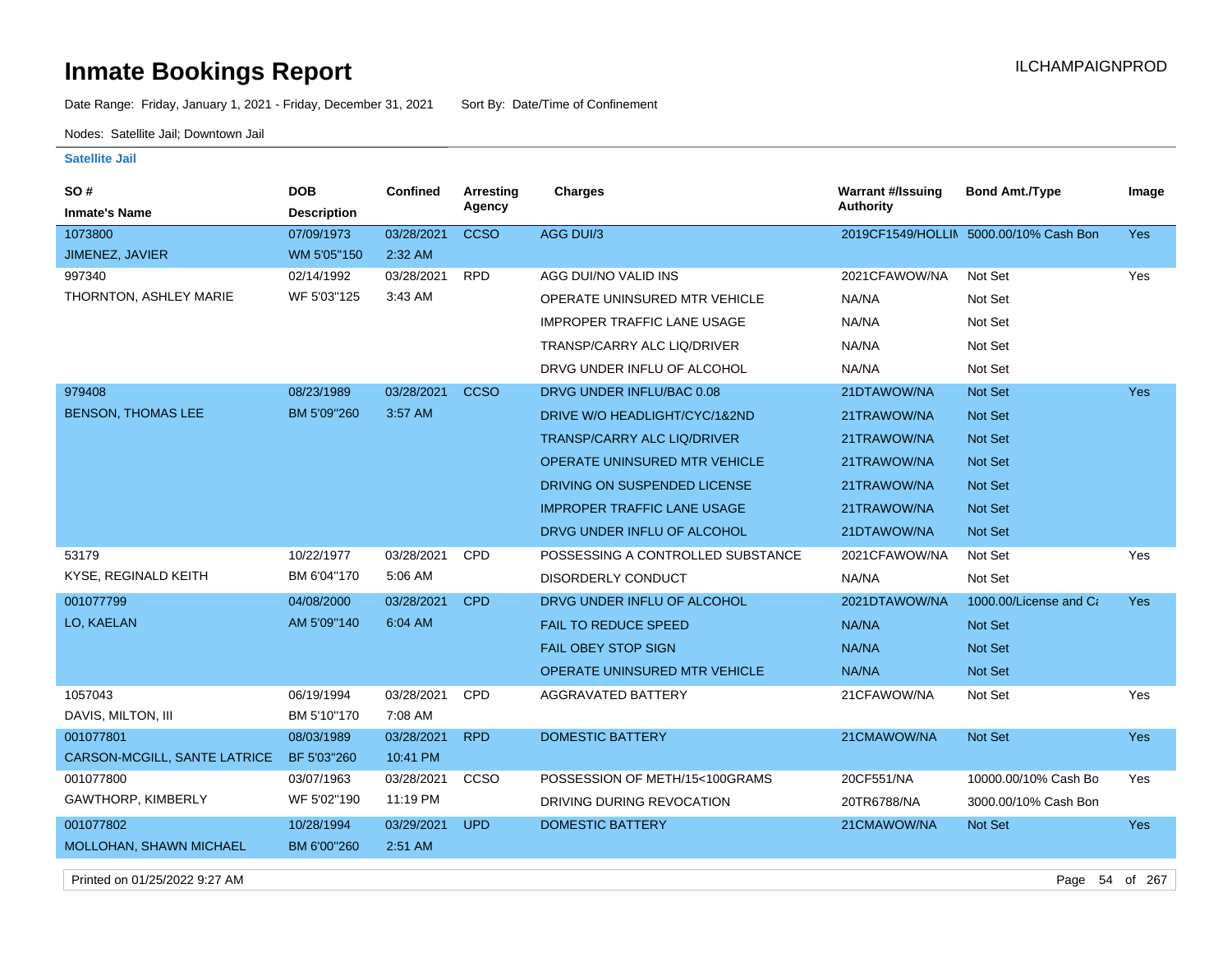Date Range: Friday, January 1, 2021 - Friday, December 31, 2021 Sort By: Date/Time of Confinement

Nodes: Satellite Jail; Downtown Jail

| SO#                         | <b>DOB</b>         | <b>Confined</b> | Arresting   | Charges                            | <b>Warrant #/Issuing</b>  | <b>Bond Amt./Type</b>                 | Image      |
|-----------------------------|--------------------|-----------------|-------------|------------------------------------|---------------------------|---------------------------------------|------------|
| <b>Inmate's Name</b>        | <b>Description</b> |                 | Agency      |                                    | <b>Authority</b>          |                                       |            |
| 1065089                     | 03/12/1997         | 03/29/2021      | <b>HPD</b>  | CRIM DAMAGE TO PROPERTY <\$500     | NA/NA                     | 100.00/Full Amount                    | Yes        |
| LYNN, JOSHUA DAVID          | WM 5'04"160        | 10:52 AM        |             |                                    |                           |                                       |            |
| 1062811                     | 06/10/1997         | 03/29/2021      | <b>CCSO</b> | AGG DUI/3                          | NA/NA                     | No Bond                               | Yes        |
| FRANZEN, ALEXIS RAE         | WF 5'06"168        | 2:12 PM         | CCSO        | DRIVING ON REVOKED LICENSE         | 2020TR7517/JUDGE Not Set  |                                       |            |
| 001077806                   | 09/12/1974         | 03/29/2021      | <b>CCSO</b> | DRIVING ON REVOKED LICENSE         | 20TR1129/HOLLIMA No Bond  |                                       | Yes        |
| <b>WEBSTER, ROBERT LEE</b>  | WM 6'02"255        | 4:17 PM         |             |                                    |                           |                                       |            |
| 001077347                   | 03/17/1982         | 03/29/2021      | ccso        | <b>AGGRAVATED BATTERY</b>          | 2020CF1216/NA             | 400000.00/10% Cash B                  | Yes        |
| DAVIS, LOWELL MICHAEL       | WM 6'01"225        | 4:54 PM         |             |                                    |                           |                                       |            |
| 001077807                   | 07/24/1996         | 03/29/2021      | <b>CCSO</b> | POSSESSING A CONTROLLED SUBSTANCE  | 2021CFAWOW/NA             | No Bond                               | <b>Yes</b> |
| <b>EDWARDS, HALEY MARIE</b> | WF 5'06"150        | 9:48 PM         |             | BRING CON SUBSTANCE PENAL INST     | 2021CFAWOW/NA             | No Bond                               |            |
|                             |                    |                 |             | <b>WARRANT OUT OF COUNTY</b>       | 21CM150/NA                | 3000.00/10% Cash Bon                  |            |
| 001077808                   | 05/28/2001         | 03/29/2021      | CCSO        | POSSESSING A CONTROLLED SUBSTANCE  | 20CF1475/NA               | 2500.00/10% Cash Bon                  | Yes        |
| COOK-WILLMS, COHEN RAY      | WM 5'10"140        | 11:37 PM        | CCSO        | WARRANT OUT OF COUNTY              | 2020TR792/793/794/        | 2500.00/10% Cash Bon                  |            |
| 48018                       | 07/16/1976         | 03/30/2021      | <b>CCSO</b> | <b>AGGRAVATED DOMESTIC BATTERY</b> | 21CF352/NA                | Not Set                               | Yes        |
| <b>GREEN, HOMER JOSEPH</b>  | BM 6'00"300        | 12:53 AM        |             |                                    |                           |                                       |            |
| 001077809                   | 12/30/1997         | 03/30/2021      | CPD         | CRIM DAMAGE TO PROPERTY <\$500     | 21CM123/NA                | Not Set                               | Yes        |
| WARD, CHRISTOPHER RAY       | BM 5'05"125        | 3:10 AM         |             |                                    |                           |                                       |            |
| 21252                       | 07/31/1962         | 03/30/2021      | <b>UPD</b>  | MFG/DEL 1<15 GR COCAINE/ANLG       | 21CF172/DILL              | 10000.00/10% Cash Bo                  | <b>Yes</b> |
| THOMAS, ELIJAH              | BM 6'01"230        | 3:17 AM         |             | POSS AMT CON SUB EXCEPT(A)/(D)     |                           | 20CF1306/WEBBER 970.00/Category B Bon |            |
| 001077221                   | 01/18/1963         | 03/30/2021      | CCSO        | DIRECT CRIMINAL CONTEMPT           | 2020-CM-674/NA            | No Bond                               | Yes        |
| FORD, BOBBY LEON            | BM 5'09"180        | 5:13 PM         | CCSO        | RESIST/OBSTRUCTING A PEACE OFFICER | 2021-CM-AWOW/NA Not Set   |                                       |            |
|                             |                    |                 |             | <b>AGGRAVATED BATTERY</b>          | 21CF353/Champaign Not Set |                                       |            |
| 001077810                   | 11/22/1982         | 03/30/2021      | <b>CCSO</b> | <b>THEFT</b>                       | 21CF354/NA                | Not Set                               | <b>Yes</b> |
| REYES, JOAN ANTONIO         | SM 5'06"175        | 9:57 PM         |             |                                    |                           |                                       |            |
| 001077529                   | 10/07/1968         | 03/30/2021      | <b>MPD</b>  | POSS DRUG PARAPHERNALIA            | 2021CFAWOW/NA             | Not Set                               | Yes        |
| JOHNSON, FERIAND            | BM 5'08"150        | 10:35 PM        |             | POSSESSING A CONTROLLED SUBSTANCE  | 21CF359/NA                | Not Set                               |            |
| 1025484                     | 09/19/1989         | 03/31/2021      | <b>CCSO</b> | <b>WARRANT OUT OF COUNTY</b>       | 20CF140/NA                | 9000.00/10% Cash Bon                  | Yes        |
| ALBRIGHT, NICHOLAS JOSEPH   | UM 5'11"190        | 3:47 AM         |             |                                    |                           |                                       |            |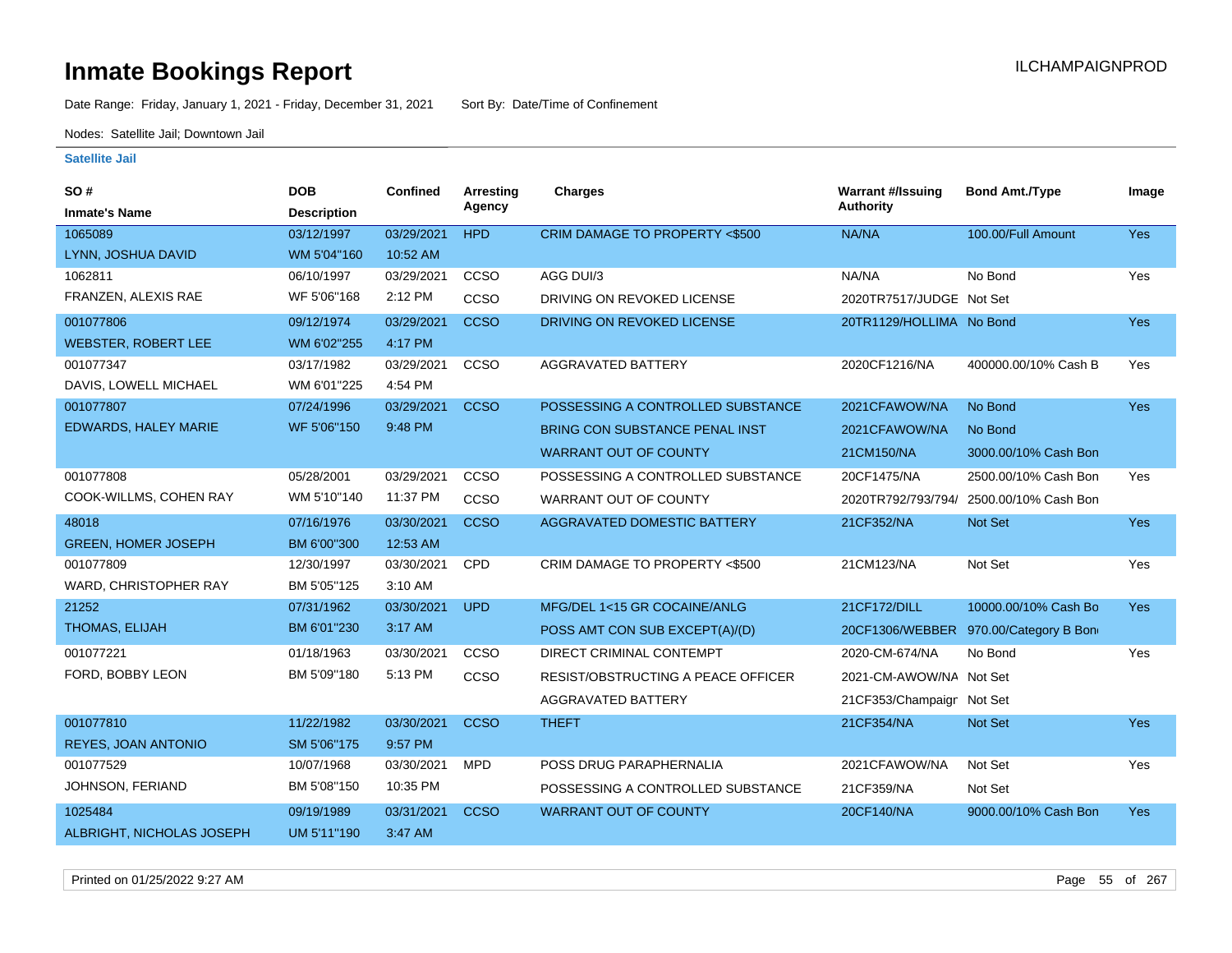Date Range: Friday, January 1, 2021 - Friday, December 31, 2021 Sort By: Date/Time of Confinement

Nodes: Satellite Jail; Downtown Jail

| <b>SO#</b>              | <b>DOB</b>         | <b>Confined</b> | Arresting   | <b>Charges</b>                         | <b>Warrant #/Issuing</b>  | <b>Bond Amt./Type</b>                 | Image      |
|-------------------------|--------------------|-----------------|-------------|----------------------------------------|---------------------------|---------------------------------------|------------|
| <b>Inmate's Name</b>    | <b>Description</b> |                 | Agency      |                                        | <b>Authority</b>          |                                       |            |
| 1050636                 | 09/27/1994         | 03/31/2021      | <b>CPD</b>  | DRIVING ON REVOKED LICENSE             | 202TR009290/NA            | 2500.00/10% Cash Bon                  | Yes        |
| TURNER, TIMOTHY SEANTEZ | BM 5'10"182        | 11:29 AM        |             | AGG DUI/NO VALID DL                    | 2016CF000354/NA           | 1000.00/10% Cash Bon                  |            |
|                         |                    |                 |             | <b>CITY OV ARREST</b>                  | 15-OV0759/NA              | 1000.00/10% Cash Bon                  |            |
| 500834                  | 08/24/1978         | 03/31/2021      | <b>UPD</b>  | OPERATE UNINSURED MTR VEHICLE          | 21TRAWOW/NA               | Not Set                               | Yes        |
| KING, TRICIA ANN        | WF 5'07"180        | 3:00 PM         |             | DRIVING ON REVOKED LICENSE             | 2021TRAWOW/NA             | 2500.00/10% Cash Bon                  |            |
|                         |                    |                 |             | LEAVING THE SCENE INVOLV VEHICLE       | 21TR2424/NA               | Not Set                               |            |
|                         |                    |                 |             | DRIVING RVK/SUSP DUI/SSS 2ND           | 17CF047/NA                | 10000.00/10% Cash Bo                  |            |
|                         |                    |                 |             | CRIM DAMAGE TO PROPERTY <\$500         | 17CM22/NA                 | 3000.00/10% Cash Bon                  |            |
| 1055965                 | 05/14/1990         | 03/31/2021      | <b>CCSO</b> | DRIVING ON REVOKED LICENSE             | NA/NA                     | No Bond                               | <b>Yes</b> |
| <b>MORALES, PEDRO</b>   | WM 5'07"170        | 4:24 PM         |             |                                        |                           |                                       |            |
| 001077812               | 09/01/1989         | 03/31/2021      | <b>UPD</b>  | OBSTRUCTING AN OFFICER                 | 20CM182/NA                | 3000.00/10% Cash Bon                  | Yes        |
| REED, DONTRE CENTRELL   | BM 5'10"150        | 6:07 PM         |             | RETAIL THEFT/DISP MERCH/<\$300         | 20CM662/NA                |                                       |            |
| 001077813               | 09/08/1990         | 03/31/2021      | <b>CCSO</b> | <b>DOMESTIC BATTERY</b>                | NA/NA                     | Not Set                               | Yes        |
| <b>WARE, ANTHONY T</b>  | BM 5'08"190        | 9:29 PM         |             | <b>AGGRAVATED BATTERY</b>              | 21CF360/NA                | Not Set                               |            |
| 001077814               | 06/17/1992         | 04/01/2021      | CCSO        | THEFT/DISP MERCH/<\$300/PRECONV        | 2020CF315/NA              | 2500.00/10% Cash Bon                  | Yes        |
| LANE, Kristin FAITH     | WF 5'01"190        | 12:27 AM        |             | <b>BAD CHK/OBTAIN CON PROP/&gt;150</b> |                           | 18CF246/EDGAR CC 10000.00/10% Cash Bo |            |
|                         |                    |                 |             | <b>FUGITIVE FROM JUSTICE</b>           | 21CF358/Champaign No Bond |                                       |            |
| 001077217               | 12/01/1975         | 04/01/2021      | <b>RPD</b>  | <b>FUGITIVE FROM JUSTICE</b>           | NA/NA                     | No Bond                               | <b>Yes</b> |
| ZARATE, MATIAS          | SM 5'11"300        | 1:39 AM         |             |                                        |                           |                                       |            |
| 1001760                 | 10/10/1991         | 04/01/2021      | CCSO        | POSSESSION OF METH< 5 GRAMS            | 21CF348/NA                | 25000.00/10% Cash Bo                  | Yes        |
| KNIGHT, CASEY ERIC      | WM 5'09"150        | 2:53 AM         |             |                                        |                           |                                       |            |
| 987983                  | 01/08/1991         | 04/01/2021      | <b>CCSO</b> | ARMED ROBBERY/ARMED W/FIREARM          | 20CF810/NA                | Not Set                               | <b>Yes</b> |
| ALEXANDER, KEYONTE LEE  | BM 6'00"200        | 12:34 PM        |             |                                        |                           |                                       |            |
| 001077815               | 12/06/2001         | 04/01/2021      | <b>UPD</b>  | AGGRAVATED DOMESTIC BATTERY            | 21CFAWOW/NA               | Not Set                               | Yes        |
| REED, COOPER JACOB      | WM 5'11"195        | 1:54 PM         |             |                                        |                           |                                       |            |
| 959292                  | 01/17/1989         | 04/01/2021      | <b>USMS</b> | ATTEMPT (FIRST DEGREE MURDER)          | 2020CF565/WEBER           | 2000000.00/10% Cash                   | Yes        |
| DUNCAN, COREYON ANTHONY | BM 5'10"200        | 8:46 PM         | <b>CCSO</b> | <b>MURDER</b>                          | 21CF1542/NA               | Not Set                               |            |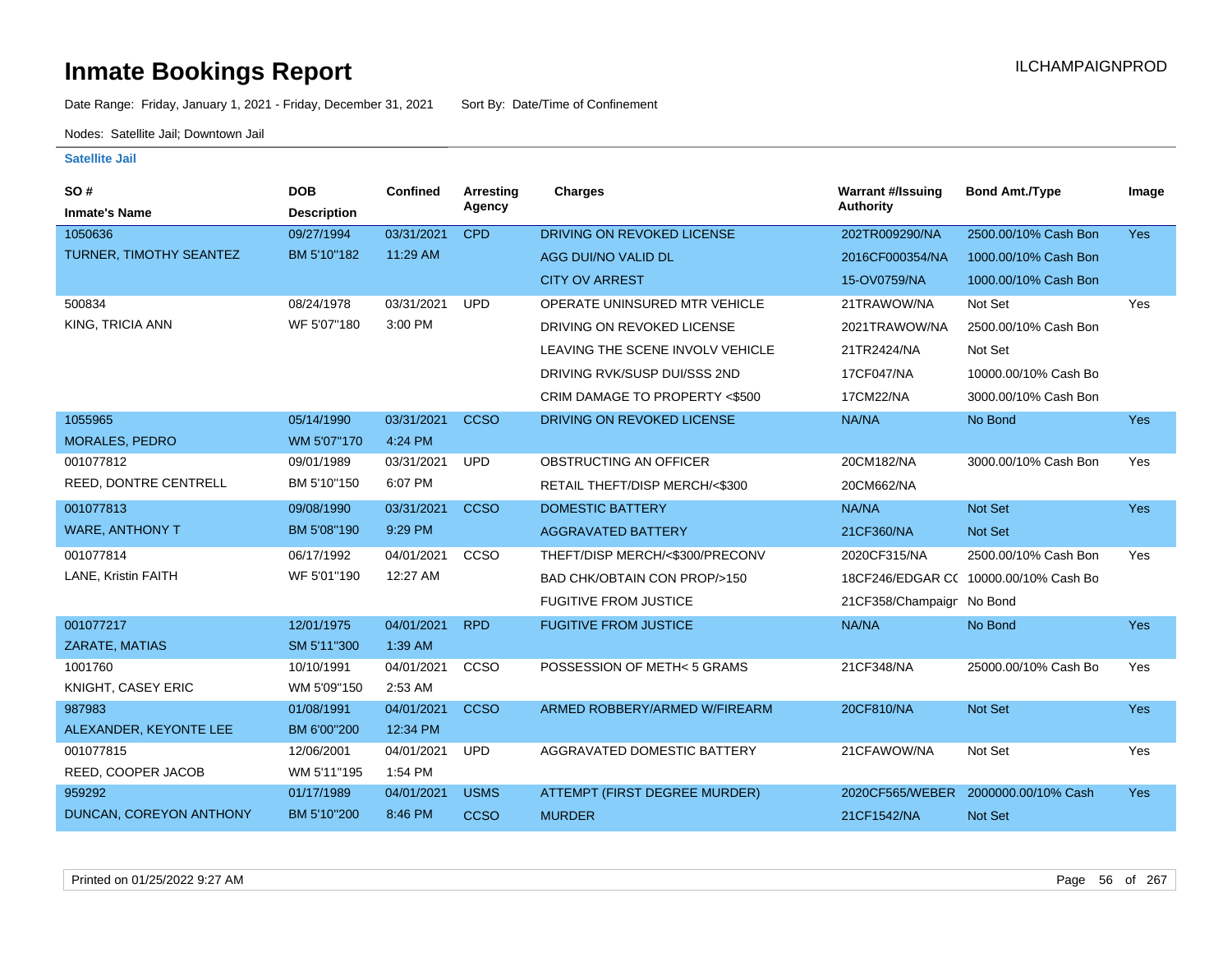Date Range: Friday, January 1, 2021 - Friday, December 31, 2021 Sort By: Date/Time of Confinement

Nodes: Satellite Jail; Downtown Jail

### **Satellite Jail**

| SO #                            | <b>DOB</b>         | <b>Confined</b> | Arresting   | <b>Charges</b>                       | <b>Warrant #/Issuing</b>         | <b>Bond Amt./Type</b>                    | Image      |
|---------------------------------|--------------------|-----------------|-------------|--------------------------------------|----------------------------------|------------------------------------------|------------|
| <b>Inmate's Name</b>            | <b>Description</b> |                 | Agency      |                                      | <b>Authority</b>                 |                                          |            |
| 001077819                       | 02/16/1999         | 04/02/2021      | <b>CPD</b>  | <b>DOMESTIC BATTERY</b>              | 2021CMAWOW/NA                    | <b>Not Set</b>                           | Yes        |
| FORTUNE, DOMINIC AUGUSTUS       | BM 6'03"190        | 11:59 AM        |             | <b>INTERF REPT DOMESTIC VIOLENCE</b> | 2021CMAWOW/NA                    | <b>Not Set</b>                           |            |
| 001077820                       | 06/29/1960         | 04/02/2021      | <b>ISP</b>  | DRVG UNDER INFLU OF ALCOHOL          | 21DTAWOW/NA                      | 1000.00/License and Ca                   | Yes        |
| UFERT, JEFFREY KEITH            | WM 5'05"155        | 5:45 PM         |             | <b>IMPROPER TRAFFIC LANE USAGE</b>   | 21DTAWOW/NA                      | Not Set                                  |            |
| 001077821                       | 06/09/1998         | 04/02/2021      | <b>UPD</b>  | DOMESTIC BATTERY                     | 2021-CM-AWOW/NA Not Set          |                                          | <b>Yes</b> |
| VACA, JESSICA                   | WF 5'06"167        | 7:10 PM         |             |                                      |                                  |                                          |            |
| 49797                           | 10/23/1979         | 04/03/2021      | CPD         | POSSESSING A CONTROLLED SUBSTANCE    | NA/NA                            | Not Set                                  | Yes        |
| KELLY, WARREN DYTRALE           | BM 6'00"160        | 2:14 AM         |             | POSSESS LOOK-ALIKE SUB/1ST           | 2021-CF-AWOW/CPI Not Set         |                                          |            |
|                                 |                    |                 |             | AGGRAVATED ASSAULT                   | 2021-CF-AWOW/NA Not Set          |                                          |            |
|                                 |                    |                 |             | <b>DOMESTIC BATTERY</b>              | 2021-CF-AWOW/NA Not Set          |                                          |            |
|                                 |                    |                 |             | FLEEING/ATTEMPT ELUDE OFFICER        | 2021-TR-AWOW/NA 0.00/Full Amount |                                          |            |
|                                 |                    |                 |             | <b>UNLICENSED</b>                    | 2021-TR-AWOW/NA 0.00/Full Amount |                                          |            |
|                                 |                    |                 |             | OPERATE UNINSURED MTR VEHICLE        | 2021-TR-AWOW/CPI Not Set         |                                          |            |
| 55465                           | 10/25/1966         | 04/03/2021      | <b>CCSO</b> | DRIVING RVK/SUSP DUI/SSS 15+         | 2021CF119/NA                     | 2500.00/10% Cash Bon                     | <b>Yes</b> |
| <b>ELMORE, TONY PAUL</b>        | WM 6'01"200        | 11:12 AM        | <b>CCSO</b> | <b>AGG DUI/3</b>                     | NA/FORD COUNTY                   | 1500.00/10% Cash Bon                     |            |
| 1050850                         | 02/19/1989         | 04/03/2021      | <b>UPD</b>  | POSSESSING A CONTROLLED SUBSTANCE    | 21CFAWOW/NA                      | No Bond                                  | Yes        |
| DOBYNES, JASMINE                | BF 5'10"190        | 11:34 PM        |             | PROBATION VIOLATION                  |                                  | 2018-CF-1491/Judge 2500.00/10% Cash Bon  |            |
| 001077822                       | 02/04/2002         | 04/04/2021      | <b>UIPD</b> | <b>AGGRAVATED DOMESTIC BATTERY</b>   | 21CFAWOW/NA                      | <b>Not Set</b>                           | <b>Yes</b> |
| <b>TAYLOR, RACHEL KATROEL</b>   | IF 5'05"160        | 5:51 AM         |             | CRIM DAMAGE TO PROPERTY <\$500       | NA/NA                            | <b>Not Set</b>                           |            |
| 1006808                         | 01/30/1986         | 04/04/2021      | <b>UPD</b>  | DRIVING ON SUSPENDED LICENSE         |                                  | 2019 TR 017300/Parl 7500.00/10% Cash Bon | Yes        |
| WISEHART, ADAM DANIEL           | WM 5'06"160        | 9:25 AM         |             | POSSESSION OF METH<5 GRAMS           |                                  | 2019CF158/Parkland 5000.00/10% Cash Bon  |            |
|                                 |                    |                 |             | POSSESS DRUG PARAPHERNALIA           |                                  | 2019CM329/Parklan( 2500.00/10% Cash Bon  |            |
| 994066                          | 11/13/1991         | 04/04/2021      | <b>CPD</b>  | DOMESTIC BATTERY                     | 21CMAWOW/NA                      | Not Set                                  | <b>Yes</b> |
| <b>CLEMONS, CHRISTOPHER LEE</b> | BM 5'10"150        | 1:38 PM         |             |                                      |                                  |                                          |            |
| 001077823                       | 08/06/1996         | 04/04/2021      | <b>CPD</b>  | UNLAWFUL USE OF A WEAPON             | 2021CMAWOW/NA                    | 100.00/Full Amount                       | Yes        |
| <b>CURETON, JOHN EARL</b>       | BM 5'07"115        | 7:15 PM         |             |                                      |                                  |                                          |            |
| 001077824                       | 02/28/2001         | 04/04/2021      | <b>MPD</b>  | AGG BATTERY/PUBLIC PLACE             | 2021-CF-50/NA                    | 25000.00/10% Cash Bo                     | <b>Yes</b> |
| MARTIN, MEGAN NICHOLE           | WF 5'03"125        | 10:28 PM        |             |                                      |                                  |                                          |            |

Printed on 01/25/2022 9:27 AM Page 57 of 267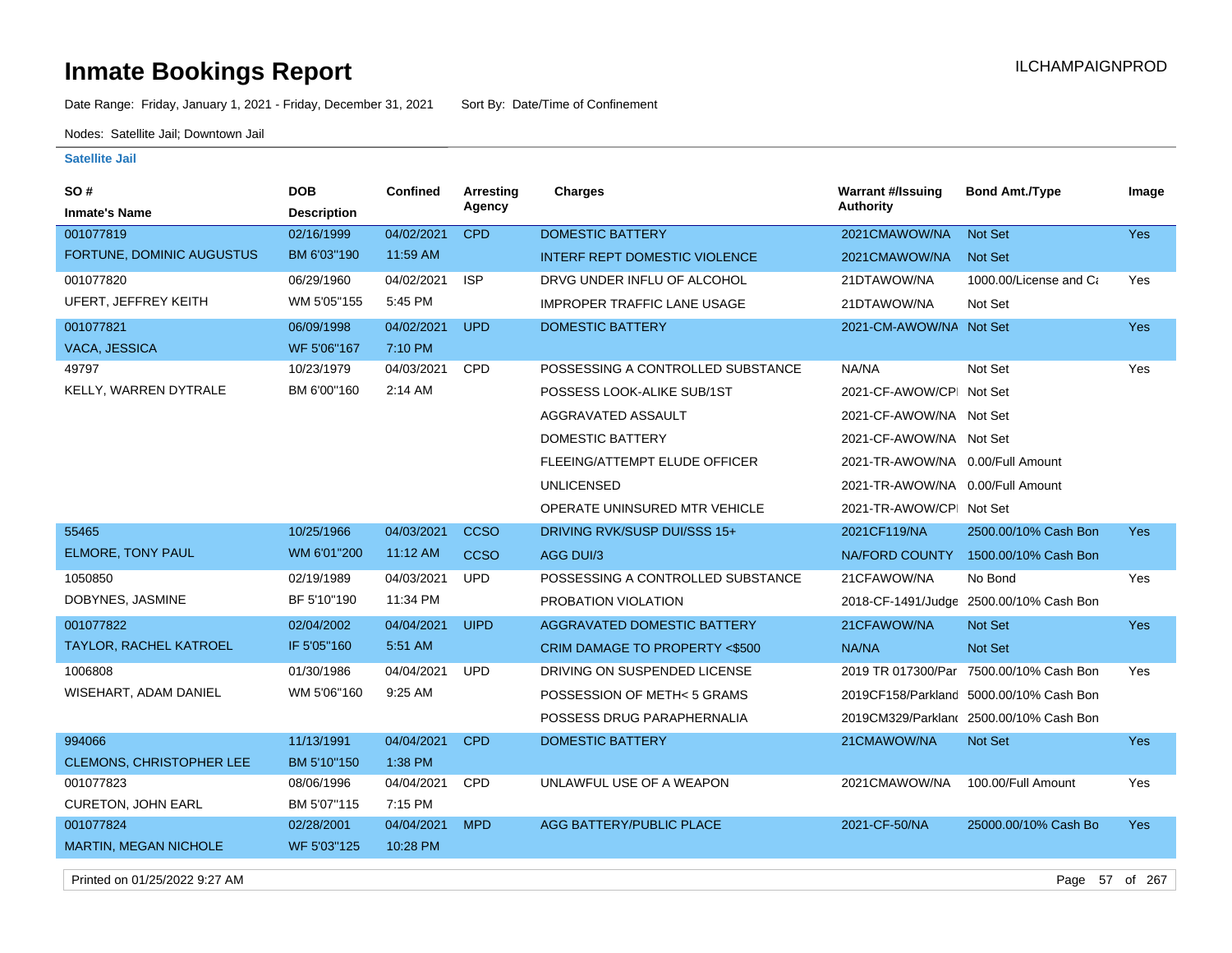Date Range: Friday, January 1, 2021 - Friday, December 31, 2021 Sort By: Date/Time of Confinement

Nodes: Satellite Jail; Downtown Jail

| <b>SO#</b>                                | <b>DOB</b>         | <b>Confined</b> | Arresting   | <b>Charges</b>                       | <b>Warrant #/Issuing</b>   | <b>Bond Amt./Type</b> | Image      |
|-------------------------------------------|--------------------|-----------------|-------------|--------------------------------------|----------------------------|-----------------------|------------|
| <b>Inmate's Name</b>                      | <b>Description</b> |                 | Agency      |                                      | Authority                  |                       |            |
| 987871                                    | 10/09/1984         | 04/04/2021      | <b>CCSO</b> | <b>INTERF REPT DOMESTIC VIOLENCE</b> | 2021CMAWOW/NA              | Not Set               | Yes        |
| <b>BATSCH, KRISTY ARLENE</b>              | WF 5'07"127        | 11:29 PM        |             | <b>DOMESTIC BATTERY</b>              | 21CM132/NA                 | Not Set               |            |
| 33422                                     | 07/18/1971         | 04/05/2021      | <b>UPD</b>  | <b>DOMESTIC BATTERY</b>              | 2021-CM-AWOW/UP Not Set    |                       | Yes        |
| CAVETTE, ROBERT JEROME                    | BM 5'11"200        | 12:44 AM        |             | DOM BTRY/CONTACT/1-2 PRECONV         | 2021-CF-328/DILL           | 50000.00/10% Cash Bo  |            |
| 1039588                                   | 07/01/1965         | 04/05/2021      | <b>CCSO</b> | DRVG UNDER INFLU OF ALCOHOL          | 2021DTAWOW/NA              | 3000.00/10% Cash Bon  | Yes        |
| <b>WALTERS, STEVEN CHARLES</b>            | WM 5'07"172        | 12:58 AM        |             | DRIVING/NO LICENSE/PERMIT/AGE        | 2021TRAWOW/NA              | <b>Not Set</b>        |            |
|                                           |                    |                 |             | POSS ADULT USE CANN IN MOTOR VEHICLE | 2021TRAWOW/NA              | <b>Not Set</b>        |            |
|                                           |                    |                 |             | <b>TRANSP/CARRY ALC LIQ/DRIVER</b>   | 2021TRAWOW/NA              | <b>Not Set</b>        |            |
| 99271                                     | 09/24/1954         | 04/05/2021      | CPD         | POSSESSING A CONTROLLED SUBSTANCE    | NA/NA                      | Not Set               | Yes        |
| KING, ARTHUR EUGENE                       | BM 5'09"165        | 5:01 AM         |             | POSSESS LOOK-ALIKE SUB/1ST           | 2021-CF-AWOW/CPI Not Set   |                       |            |
| 001077825                                 | 04/04/2003         | 04/05/2021      | <b>CPD</b>  | AGG UNLAWFUL USE OF WEAPON/VEH       | 21CF162/NA                 | 25000.00/10% Cash Bo  | Yes        |
| TURNER, ROBERT EARL, III                  | BM 5'09"165        | 9:38 AM         |             | AGG BATTERY/USE DEADLY WEAPON        | 21CF8/NA                   | 500000.00/10% Cash B  |            |
|                                           |                    |                 |             | ARMED ROBBERY/ARMED W/FIREARM        | 21CF163/NA                 | Not Set               |            |
| 1068518                                   | 12/12/1963         | 04/05/2021      | <b>UPD</b>  | <b>BURGLARY</b>                      | 2021CF54/NA                | 25000.00/10% Cash Bo  | Yes        |
| FULFORD, WILLIE, JR                       | BM 6'06"221        | 1:42 PM         |             | AGGRAVATED BATTERY                   | 2021CFAWOW/NA              | Not Set               |            |
|                                           |                    |                 |             | BATTERY/CAUSE BODILY HARM            | 2021CMAWOW/NA              | Not Set               |            |
|                                           |                    |                 |             | RESIST/OBSTRUCTING A PEACE OFFICER   | 21CF370/Urbana Pol Not Set |                       |            |
| 15772                                     | 03/25/1959         | 04/05/2021      | <b>CPD</b>  | <b>RETAIL THEFT</b>                  | 21CF368/NA                 | No Bond               | Yes        |
| SMITH, WILLIAM THOMAS, JR                 | BM 5'11"175        | 6:39 PM         |             |                                      |                            |                       |            |
| 001077826                                 | 04/23/1977         | 04/05/2021      | CCSO        | <b>DOMESTIC BATTERY</b>              | 21CM133/NA                 | Not Set               | Yes        |
| WEBBER, JOSHUA DAVID                      | WM 6'00"180        | 7:04 PM         |             |                                      |                            |                       |            |
| 55731                                     | 09/25/1980         | 04/05/2021      | <b>CPD</b>  | THEFT CONTROL INTENT \$500<10K       | 2019CF1448/NA              | 1000.00/10% Cash Bon  | <b>Yes</b> |
| FULLILOVE, CHRISTOPHER ANDREI BM 5'10"160 |                    | 10:46 PM        |             |                                      |                            |                       |            |
| 1025821                                   | 11/04/1991         | 04/05/2021      | CPD         | CRIM DMG TO PROP \$500-10K           | 21CF369/Champaign Not Set  |                       | Yes        |
| HOWELL, TYSON JACOB                       | WM 6'02"170        | 11:50 PM        |             |                                      |                            |                       |            |
| 001077828                                 | 01/24/2000         | 04/06/2021      | <b>CCSO</b> | AGG BATTERY/PUBLIC PLACE             | 2021CF49/NA                | 25000.00/10% Cash Bo  | <b>Yes</b> |
| <b>SMITH, BRITNEY NICOLE</b>              | WF 5'07"190        | 9:13 AM         |             |                                      |                            |                       |            |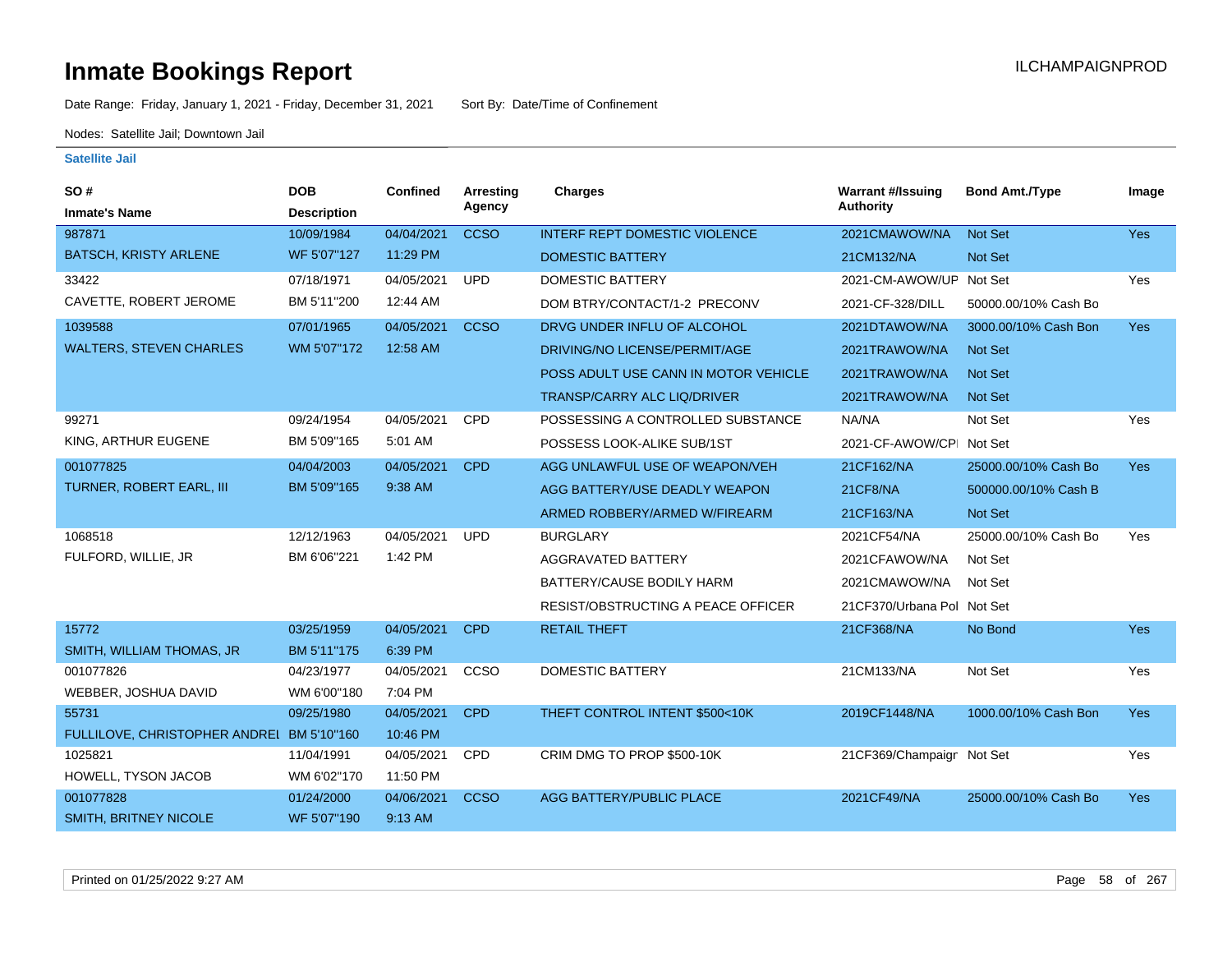Date Range: Friday, January 1, 2021 - Friday, December 31, 2021 Sort By: Date/Time of Confinement

Nodes: Satellite Jail; Downtown Jail

| <b>SO#</b>                     | <b>DOB</b>         | <b>Confined</b> | <b>Arresting</b> | <b>Charges</b>                 | <b>Warrant #/Issuing</b>  | <b>Bond Amt./Type</b>                  | Image      |
|--------------------------------|--------------------|-----------------|------------------|--------------------------------|---------------------------|----------------------------------------|------------|
| <b>Inmate's Name</b>           | <b>Description</b> |                 | Agency           |                                | <b>Authority</b>          |                                        |            |
| 001077829                      | 08/15/1991         | 04/06/2021      | <b>CPD</b>       | RECEIVE/POSS/SELL STOLEN VEH   | 21CF84/DILL               | 5000.00/10% Cash Bon                   | Yes        |
| HESTER, JORDAN DEWAYNE         | WM 5'04"140        | 9:52 AM         |                  | DRIVING ON SUSPENDED LICENSE   |                           | 20TR2386/DOUGLA: 3000.00/10% Cash Bon  |            |
| 64848                          | 02/16/1985         | 04/06/2021      | CPD              | ELEC HRSMT/THREAT PERS/2+      | 21CF339/DILL              | 10000.00/10% Cash Bo                   | Yes        |
| <b>BLISSIT, ANTHONY LATHEN</b> | BM 5'07"150        | 12:39 PM        |                  | DOMESTIC BATTERY/HARM/VIO O/P  | 20CF1099/DILL             | 10000.00/10% Cash Bo                   |            |
|                                |                    |                 | CCSO             | ESCAPE/VIOLATE ELEC MONITORING | 21CF372/NA                | Not Set                                |            |
| 62378                          | 10/21/1980         | 04/06/2021      | <b>CCSO</b>      | <b>DOMESTIC BATTERY</b>        | 21CM136/NA                | Not Set                                | <b>Yes</b> |
| <b>DILLMAN, TRAVIS LEE</b>     | WM 5'10"175        | 12:56 PM        |                  |                                |                           |                                        |            |
| 1062357                        | 06/22/1966         | 04/06/2021      | <b>UIPD</b>      | DUI ALC/INTOX COMPOUND/DRUG    | 2020-DT-13/NA             | 2500.00/10% Cash Bon                   | Yes        |
| MCCAMMON, JAMES MICHAEL        | WM 5'10"250        | 1:45 PM         |                  |                                |                           |                                        |            |
| 1070574                        | 05/10/2000         | 04/06/2021      | <b>CCSO</b>      | AGG DISCHARGE FIREARM/OCC VEH  | 2021CF0188/NA             | 250000.00/10% Cash B                   | <b>Yes</b> |
| KELLUP, DAMETRIUS GLYNN        | BM 5'10"180        | 3:50 PM         |                  |                                |                           |                                        |            |
| 1072673                        | 02/18/1999         | 04/06/2021      | CCSO             | RET THEFT/DISP MERCH/>\$300    | 2019-CF-534/NA            | 2500.00/10% Cash Bon                   | Yes        |
| COWART, WILL SIMEON            | BM 5'10"140        | 10:42 PM        |                  |                                |                           |                                        |            |
| 1074140                        | 03/28/1992         | 04/06/2021      | <b>RPD</b>       | AGG DUI/NO VALID DL            |                           | 2019 CF 001486/NA 5000.00/10% Cash Bon | Yes        |
| NIXON, BRITTNEY MARIE          | WF 5'01"105        | 11:04 PM        |                  |                                |                           |                                        |            |
| 001077831                      | 04/03/1989         | 04/06/2021      | CCSO             | <b>DOMESTIC BATTERY</b>        | 21CM134/Champaigr Not Set |                                        | Yes        |
| O DEA, NICHOLAS PATRICK        | WM 5'07"140        | 11:46 PM        |                  |                                |                           |                                        |            |
| 001077833                      | 12/28/1976         | 04/07/2021      | <b>CPD</b>       | DRVG UNDER INFLU OF ALCOHOL    | 2021DTAWOW/NA             | 1000.00/10% Cash Bon                   | <b>Yes</b> |
| <b>BRADSHAW, MATTHEW CARL</b>  | WM 6'01"240        | 4:59 AM         |                  |                                |                           |                                        |            |
| 1056057                        | 01/29/1997         | 04/07/2021      | <b>USMS</b>      | PAROLE REVOCATION              | QF2101982/IDOC            | No Bond                                | Yes        |
| MCWILLIAMS, TYHEAM LEMONT      | BM 6'05"210        | 12:42 PM        |                  |                                |                           |                                        |            |
| 1069209                        | 09/24/1995         | 04/07/2021      | <b>CPD</b>       | THEFT CONTROL INTENT <\$500    | 21CFAWOW/NA               | Not Set                                | <b>Yes</b> |
| MOORE, DEVONTE JAMAL           | BM 5'10"165        | 6:25 PM         |                  | AGG BATTERY/GREAT BODILY HARM  | 21CF376/Champaign Not Set |                                        |            |
| 001077285                      | 12/05/1981         | 04/08/2021      | <b>CPD</b>       | DOMESTIC BATTERY               | 2021CMAWOW/NA             | Not Set                                | Yes        |
| HAYES, ZACARLIN LYNETTE        | BF 5'05"175        | 12:31 AM        |                  | CRIM DAMAGE TO PROPERTY <\$500 | 21CM139/NA                | Not Set                                |            |
| 978441                         | 02/21/1988         | 04/08/2021      | <b>UPD</b>       | <b>FUGITIVE FROM JUSTICE</b>   | 21CF377/NA                | <b>Not Set</b>                         | Yes        |
| DORSEY, TYANA SHENAILLE        | BM 5'08"170        | 5:27 AM         |                  |                                |                           |                                        |            |
| 977826                         | 10/28/1952         | 04/08/2021      | <b>CPD</b>       | <b>DOMESTIC BATTERY</b>        | 2021CMAWOW/NA             | Not Set                                | Yes        |
| <b>GWIN, RAYMOND CHARLES I</b> | BM 5'10"210        | 1:36 PM         |                  |                                |                           |                                        |            |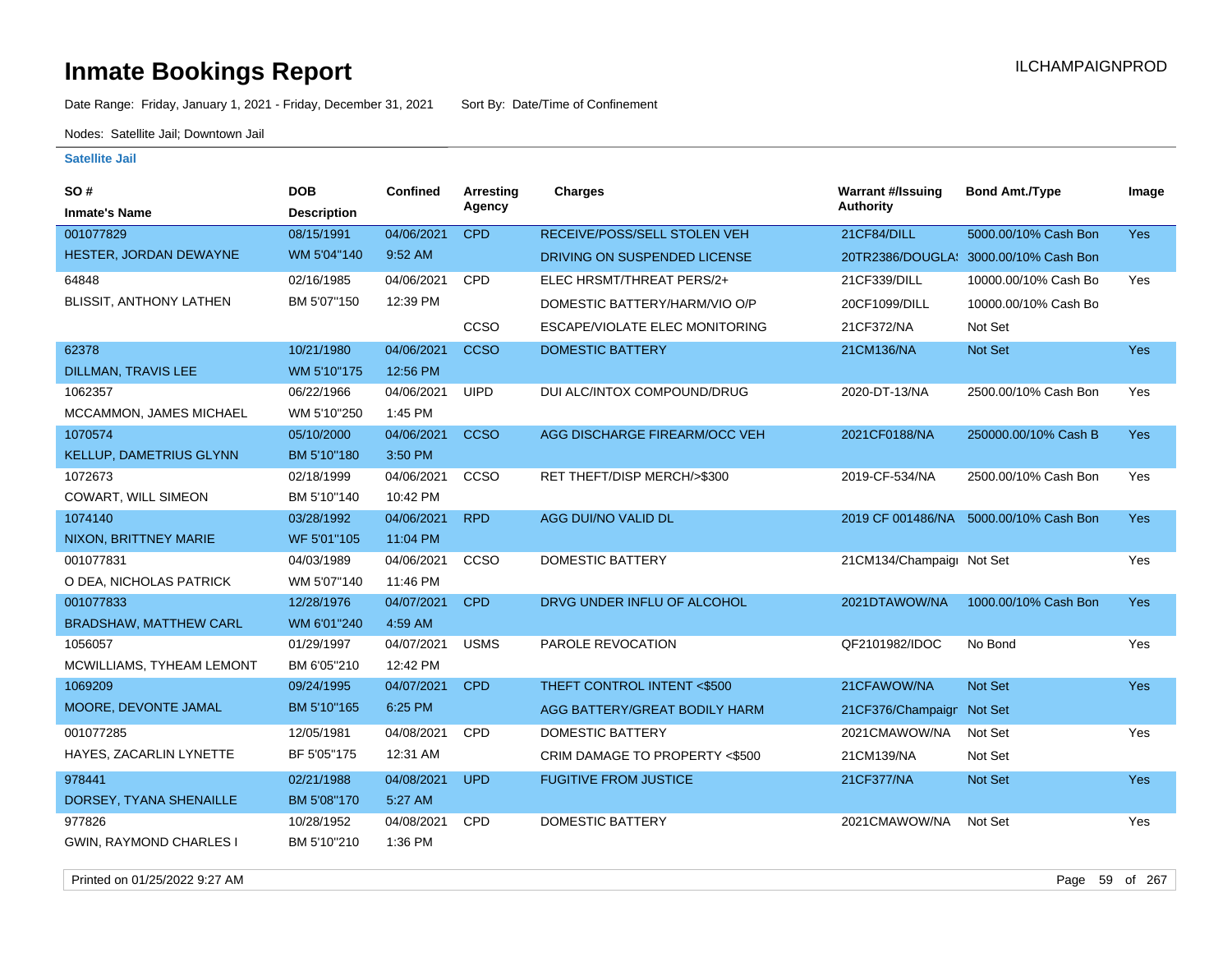Date Range: Friday, January 1, 2021 - Friday, December 31, 2021 Sort By: Date/Time of Confinement

Nodes: Satellite Jail; Downtown Jail

### **Satellite Jail**

| SO#                             | <b>DOB</b>         | <b>Confined</b> | <b>Arresting</b> | Charges                              | <b>Warrant #/Issuing</b> | <b>Bond Amt./Type</b>                   | Image      |
|---------------------------------|--------------------|-----------------|------------------|--------------------------------------|--------------------------|-----------------------------------------|------------|
| <b>Inmate's Name</b>            | <b>Description</b> |                 | Agency           |                                      | <b>Authority</b>         |                                         |            |
| 1074998                         | 08/24/1971         | 04/08/2021      | <b>CCSO</b>      | <b>CRIMINAL SEXUAL ABUSE/FORCE</b>   | NA/NA                    | No Bond                                 | Yes        |
| VANRADEN, ROGER ALAN            | WM 6'02"298        | 2:13 PM         |                  |                                      |                          |                                         |            |
| 1003078                         | 06/14/1987         | 04/08/2021      | CCSO             | DRIVING ON SUSPENDED LICENSE         |                          | S21-7317/Champaig: 1500.00/10% Cash Bon | Yes        |
| JOHNSON, JEREMY MAURICE         | BM 5'09"140        | 4:38 PM         |                  |                                      |                          |                                         |            |
| 1064301                         | 12/24/1996         | 04/08/2021      | <b>CPD</b>       | DOMESTIC BATTERY                     | 2021CMAWOW/CHA Not Set   |                                         | Yes        |
| MCKINNEY, DEONTE CHRISTIAN      | BM 5'11"145        | 6:34 PM         |                  | <b>AGGRAVATED BATTERY</b>            | 21CF384/NA               | <b>Not Set</b>                          |            |
| 001077839                       | 09/08/1986         | 04/08/2021      | <b>CPD</b>       | <b>THEFT</b>                         | 2021CFAWOW/NA            | Not Set                                 | Yes        |
| LLOYD, KENNETH WESLEY           | WM 5'08"160        | 9:26 PM         |                  | <b>BURGLARY</b>                      | 21CF387/NA               | Not Set                                 |            |
| 1074498                         | 01/07/2001         | 04/09/2021      | <b>ISP</b>       | FORGERY/ISSUE/DELIVER DOCUMENT       |                          | 2019CF1500/ROSEN 25000.00/10% Cash Bo   | Yes        |
| <b>BELL, TERRANCE IVORY</b>     | BM 5'08"160        | 12:29 AM        |                  |                                      |                          |                                         |            |
| 1073670                         | 08/06/1997         | 04/09/2021      | <b>CCSO</b>      | <b>CRIM TRESPASS TO RESIDENCE</b>    | 2021CMAWOW/NA            | 100.00/Full Amount                      | Yes        |
| MURPHY, SHELBIE LEE             | WF 5'11"175        | 2:30 AM         | <b>CCSO</b>      | PROBATION VIOLATION                  | 19CF1091/NA              | Not Set                                 |            |
| 979561                          | 08/31/1990         | 04/09/2021      | <b>ISP</b>       | CAUSE CHILD/ENDANGERED/2+            | 2021CF AWOW/NA           | <b>Not Set</b>                          | <b>Yes</b> |
| TURNER, ALECIA ANTOINIETTE      | BF 5'00"128        | 2:56 AM         |                  | CAUSE CHILD/ENDANGERED/2+            | 2021CF AWOW/NA           | <b>Not Set</b>                          |            |
|                                 |                    |                 |                  | BRINGS CON INTO PENAL INST           | 2021CF AWOW/NA           | <b>Not Set</b>                          |            |
|                                 |                    |                 |                  | DRIVING/NEVER ISSUED LICENSE         | 2021CM AWOW/NA Not Set   |                                         |            |
|                                 |                    |                 |                  | <b>IMPROPER TRAFFIC LANE USAGE</b>   | 2021 CM AWOW/NA Not Set  |                                         |            |
|                                 |                    |                 |                  | POSS ADULT USE CANN IN MOTOR VEHICLE | 2021 CM AWOW/NA Not Set  |                                         |            |
|                                 |                    |                 |                  | DRVG UNDER INFLU/BAC 0.08            | 2021CM AWOW/NA Not Set   |                                         |            |
|                                 |                    |                 |                  | DRVG UNDER INFLU OF ALCOHOL          | 2021 CM AWOW/NA Not Set  |                                         |            |
|                                 |                    |                 |                  | AGG DUI/NO VALID DL                  | 21CF388/NA               | <b>Not Set</b>                          |            |
| 001077840                       | 10/10/2001         | 04/09/2021      | CPD              | <b>DOMESTIC BATTERY</b>              | 21CFAWOW/NA              | Not Set                                 | Yes        |
| <b>WESSON, CHARLES LATREL</b>   | BM 5'09"185        | 4:54 PM         |                  | UNLAWFUL RESTRAINT                   | 21CFAWOW/NA              | Not Set                                 |            |
| 36293                           | 07/04/1971         | 04/09/2021      | <b>CPD</b>       | AGG DUI/LIC SUSP OR REVOKED          | 2021-CF-AWOW/NA Not Set  |                                         | <b>Yes</b> |
| COOPER, MICHAEL DARNELL         | BM 5'11"250        | 5:32 PM         |                  | DRIVING ON REVOKED LICENSE           | 2021-TR-AWOW/NA Not Set  |                                         |            |
|                                 |                    |                 |                  | <b>OPERATE UNINSURED MTR VEHICLE</b> | 2021-TR-AWOW/NA Not Set  |                                         |            |
| 1057645                         | 06/26/1995         | 04/09/2021      | CCSO             | DRVG UNDER INFLUENCE OF DRUG         | 2015DT192/NA             | 10000.00/10% Cash Bo                    | Yes        |
| <b>WASHINGTON, TAYLOR ARIEL</b> | BF 5'09"135        | 6:45 PM         |                  |                                      |                          |                                         |            |

Printed on 01/25/2022 9:27 AM Page 60 of 267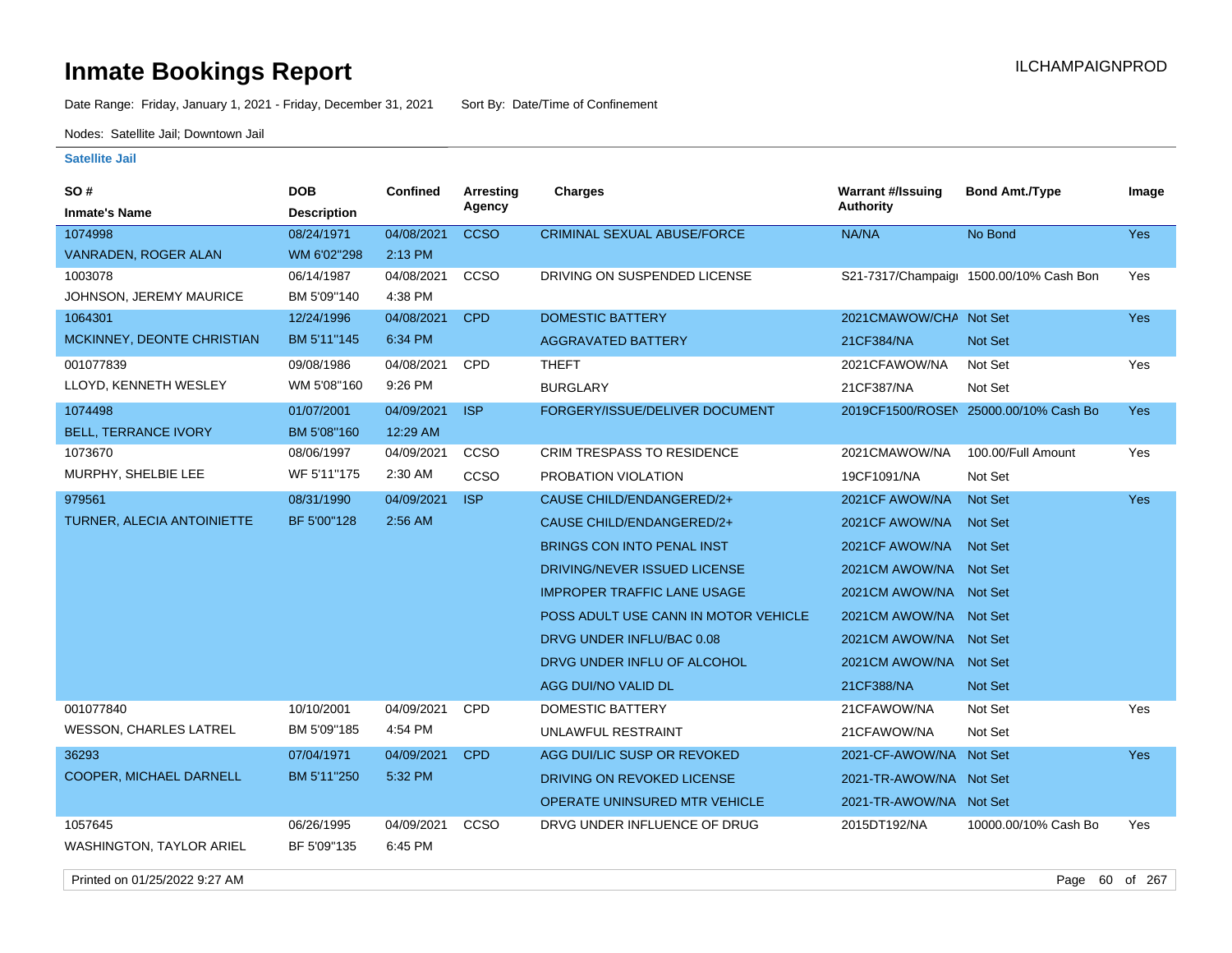Date Range: Friday, January 1, 2021 - Friday, December 31, 2021 Sort By: Date/Time of Confinement

Nodes: Satellite Jail; Downtown Jail

| SO#<br><b>Inmate's Name</b>               | <b>DOB</b><br><b>Description</b> | Confined   | Arresting<br>Agency | Charges                            | <b>Warrant #/Issuing</b><br><b>Authority</b> | <b>Bond Amt./Type</b>                  | Image      |
|-------------------------------------------|----------------------------------|------------|---------------------|------------------------------------|----------------------------------------------|----------------------------------------|------------|
| 001077841                                 | 09/26/1988                       | 04/09/2021 | <b>RPD</b>          | FELON POSS/USE WEAPON/FIREARM      | 21CFAWOW/NA                                  | Not Set                                | Yes        |
| HALL, LEON, III                           | BM 5'05"130                      | 6:54 PM    |                     |                                    |                                              |                                        |            |
|                                           |                                  |            |                     | FIREARM/FOID INVALID/NOT ELIG      | 21CFAWOW/NA                                  | Not Set                                |            |
| 001077842                                 | 08/31/1959                       | 04/10/2021 | <b>ISP</b>          | DRVG UNDER INFLU OF ALCOHOL        |                                              | 2021-DT-AWOW/ISP 3000.00/10% Cash Bon  | Yes        |
| KENNEDY, RAFAEL CORTEZ                    | BM 5'09"180                      | 4:41 AM    |                     | DRIVING 11-14 MPH ABOVE LIMIT      | 2021-DT-AWOW/ISP Not Set                     |                                        |            |
|                                           |                                  |            |                     | <b>IMPROPER TRAFFIC LANE USAGE</b> | 2021-DT-AWOW/ISP Not Set                     |                                        |            |
|                                           |                                  |            |                     | OPERATE UNINSURED MTR VEHICLE      | 2021-DT-AWOW/ISP Not Set                     |                                        |            |
|                                           |                                  |            |                     | NO VALID REGIS/1ST AND 2ND         | 2021-DT-AWOW/ISP Not Set                     |                                        |            |
| 60808                                     | 07/27/1980                       | 04/10/2021 | <b>ISP</b>          | DRVG UNDER INFLU OF ALCOHOL        | 21DTAWOW/NA                                  | 1000.00/License and Ca                 | <b>Yes</b> |
| <b>ESTES, ISIS JANNEH</b>                 | BF 5'04"160                      | 5:46 AM    |                     | <b>IMPROPER TRAFFIC LANE USAGE</b> | 21TRAWOW/NA                                  | <b>Not Set</b>                         |            |
|                                           |                                  |            |                     | <b>TOO FAST FOR CONDITIONS</b>     | 21TRAWOW/NA                                  | Not Set                                |            |
|                                           |                                  |            |                     | TRANSP/CARRY ALC LIQ/DRIVER        | 21TRAWOW/NA                                  | Not Set                                |            |
| 1045073                                   | 04/25/1983                       | 04/10/2021 | <b>RPD</b>          | POSS AMT CON SUB EXCEPT(A)/(D)     | 2019CF1409/NA                                | 2500.00/10% Cash Bon                   | Yes        |
| TATICEK, VANESSA RENEE                    | WF 5'07"136                      | 10:44 AM   |                     |                                    |                                              |                                        |            |
| 987254                                    | 03/02/1963                       | 04/10/2021 | <b>UPD</b>          | AGGRAVATED DOMESTIC BATTERY        | 18CF1443/NA                                  | 15000.00/10% Cash Bo                   | <b>Yes</b> |
| HAYES, CARL DONJO                         | BM 6'03"295                      | 5:22 PM    |                     | DOM BTRY/HARM/1-2 PRECONV          | 20CF356/NA                                   | 2500.00/10% Cash Bon                   |            |
|                                           |                                  |            |                     | <b>CRIMINAL TRESPASS TO LAND</b>   | 21CMAWOW/NA                                  | Not Set                                |            |
|                                           |                                  |            |                     | THEFT/DISP MERCH/<\$300/PRECONV    | 20CF149/NA                                   | 160.00/Category B Bon                  |            |
|                                           |                                  |            |                     | THEFT/DISP MERCH/<\$300/PRECONV    | 20CF150/NA                                   | 160.00/Category B Bon                  |            |
|                                           |                                  |            |                     | THEFT/DISP MERCH/<\$300/PRECONV    | 20CF355/NA                                   | 160.00/Category B Bon                  |            |
|                                           |                                  |            |                     | <b>THEFT</b>                       | 21CF395/NA                                   | Not Set                                |            |
| 26892                                     | 03/22/1944                       | 04/10/2021 | <b>UPD</b>          | <b>DOMESTIC BATTERY</b>            | 2021CMAWOW/NA                                | Not Set                                | Yes        |
| JONES, ERIC CHRISTOPHER                   | WM 5'09"140                      | 6:22 PM    |                     |                                    |                                              |                                        |            |
| 1064175                                   | 08/03/1987                       | 04/10/2021 | <b>UPD</b>          | UNLAWFUL USE OF A WEAPON           | 21CFAWOW/NA                                  | <b>Not Set</b>                         | <b>Yes</b> |
| KING, RICKY DEAN, JR                      | BM 6'00"165                      | 8:02 PM    |                     | FELON POSS/USE WEAPON/FIREARM      | 21CF396/Urbana Pol Not Set                   |                                        |            |
| 1011046                                   | 03/18/1990                       | 04/11/2021 | <b>RPD</b>          | AGG BATTERY/DISCHARGE FIREARM      | 2021CFAWOW/NA                                | Not Set                                | Yes        |
| MILES, DARRION ANTONIO KEVONT BM 6'02"240 |                                  | 12:46 AM   |                     | FLS ALARM/COMPLAINT TO 911         |                                              | 2019 CF 759/JUDGE 5000.00/10% Cash Bon |            |
|                                           |                                  |            |                     | ATTEMPT (FIRST DEGREE MURDER)      | 21CF392/Rantoul Po Not Set                   |                                        |            |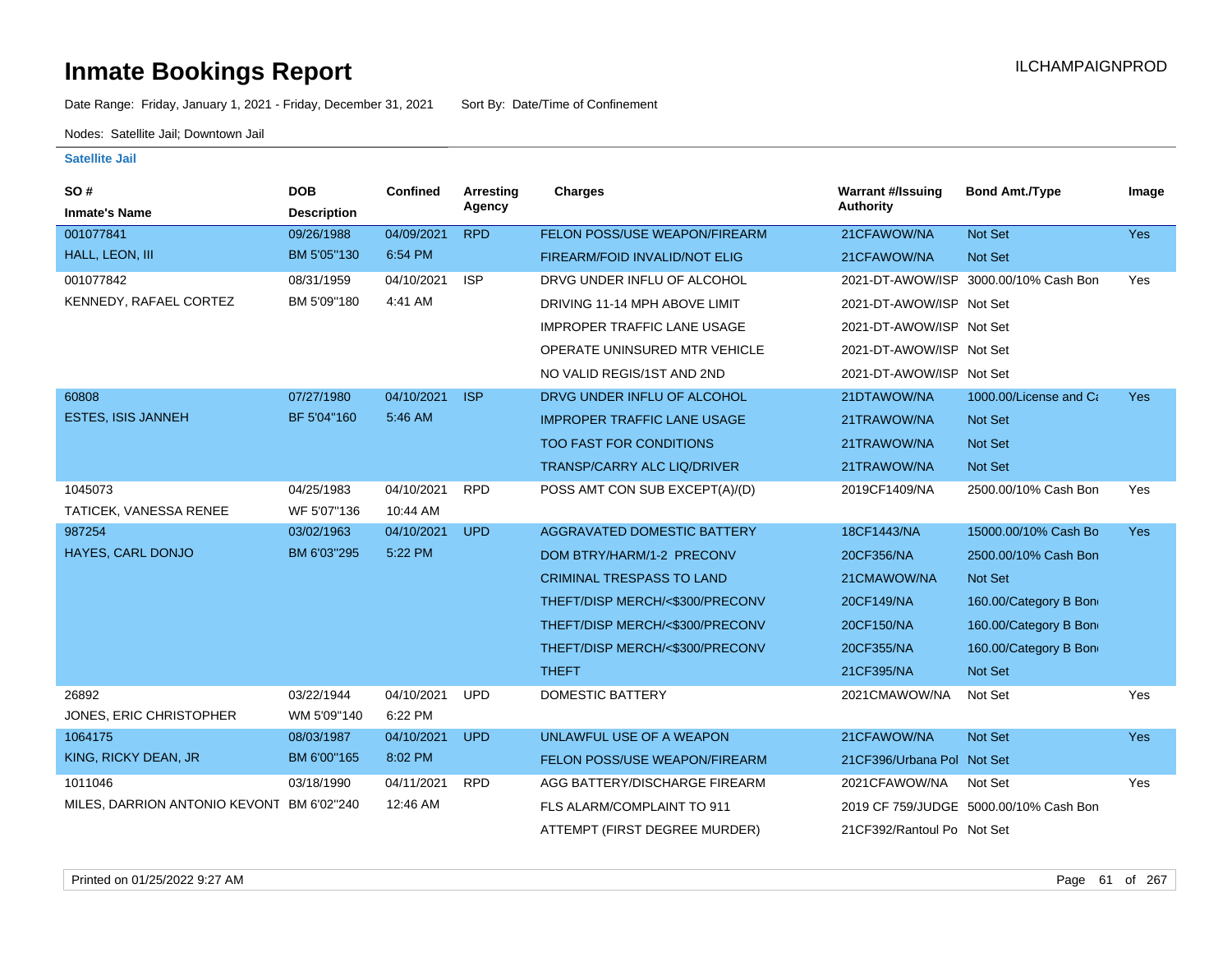Date Range: Friday, January 1, 2021 - Friday, December 31, 2021 Sort By: Date/Time of Confinement

Nodes: Satellite Jail; Downtown Jail

| <b>SO#</b><br><b>Inmate's Name</b> | <b>DOB</b><br><b>Description</b> | <b>Confined</b> | Arresting<br>Agency | Charges                              | <b>Warrant #/Issuing</b><br><b>Authority</b> | <b>Bond Amt./Type</b>                                  | Image      |
|------------------------------------|----------------------------------|-----------------|---------------------|--------------------------------------|----------------------------------------------|--------------------------------------------------------|------------|
| 1052664                            | 02/12/1993                       | 04/11/2021      | <b>UPD</b>          | UNLAWFUL USE OF A WEAPON             | 21CFAWOW/NA                                  | Not Set                                                | <b>Yes</b> |
|                                    |                                  |                 |                     | <b>FELON POSS/USE WEAPON/FIREARM</b> | NA/NA                                        | Not Set                                                |            |
| NELLUM, TANZYAAN DESHAWN           | BM 5'06"145                      | 5:15 AM         |                     |                                      |                                              |                                                        |            |
| 954992                             | 05/29/1975                       | 04/11/2021      | <b>CPD</b>          | AGGRAVATED ASSAULT                   | 2021-CM-AWOW/NA 100.00/Full Amount           |                                                        | Yes        |
| MALLETT, LANORD SINGELYN           | BM 5'11"165                      | 9:10 PM         |                     | CRIM DAMAGE/PROPERTY/>\$100K         | 2021-CF-278/NA                               | 3000.00/10% Cash Bon                                   |            |
| 54740                              | 09/19/1981                       | 04/11/2021      | <b>UPD</b>          | DRVG UNDER INFLU OF ALCOHOL          | NA/NA                                        | 100.00/License and Cas                                 | <b>Yes</b> |
| <b>CARLSON, MARK L</b>             | WM 5'11"165                      | 10:05 PM        |                     | <b>TRANSP/CARRY ALC LIQ/DRIVER</b>   | NA/NA                                        | 0.00/Full Amount                                       |            |
|                                    |                                  |                 |                     | <b>FAIL TO REDUCE SPEED</b>          | NA/NA                                        | 0.00/Full Amount                                       |            |
|                                    |                                  |                 |                     | <b>FAIL GIVE INFO/RENDER AID/INJ</b> | NA/NA                                        | 0.00/Full Amount                                       |            |
| 001077845                          | 08/28/2000                       | 04/12/2021      | <b>CPD</b>          | DUI INTOXICATING COMPOUND            |                                              | 2021-DT-AWOW/CPL 1000.00/License and Ca                | Yes        |
| KLIMA, ROBERT WILLIAM              | WM 5'06"150                      | 3:53 AM         |                     | <b>HEAD LAMP NOT MEET REGULATION</b> | 2021-TR-AWOW/CPI Not Set                     |                                                        |            |
| 001077846                          | 07/03/1993                       | 04/12/2021      | <b>CPD</b>          | BATTERY/MAKES PHYSICAL CONTACT       | 21CM142/NA                                   | Not Set                                                | <b>Yes</b> |
| DONAHUE, JEANICE L                 | BF 5'07"138                      | 9:50 AM         | <b>CCSO</b>         | <b>CRIMINAL TRESPASS TO LAND</b>     | 2019CM378/NA                                 | 5000.00/10% Cash Bon<br>75.00/Full Amount              |            |
|                                    |                                  |                 |                     | CRIM DAMAGE TO PROPERTY <\$500       |                                              | 2020CM299/JACKS( 1500.00/10% Cash Bon<br>75.00/FTA Fee |            |
|                                    |                                  |                 |                     | <b>CRIMINAL TRESPASS TO LAND</b>     | 2020CM297/NA                                 | 1500.00/10% Cash Bon<br>75.00/FTA Fee                  |            |
|                                    |                                  |                 |                     | <b>RETAIL THEFT</b>                  |                                              | 2020CM455/JACKS( 1500.00/10% Cash Bon<br>75.00/FTA Fee |            |
| 1039737                            | 10/18/1995                       | 04/12/2021      | CCSO                | <b>CRIM SEX ASSAULT/FORCE</b>        | 2021CF000284/NA                              | 500000.00/10% Cash B                                   | Yes        |
| NEWSOME, DELANCION DENNIS          | BM 5'08"160                      | 11:55 AM        |                     |                                      |                                              |                                                        |            |
| 40235                              | 11/28/1967                       | 04/12/2021      | <b>UPD</b>          | <b>WARRANT OUT OF COUNTY</b>         | 2020-DT-113/NA                               | 3000.00/10% Cash Bon                                   | <b>Yes</b> |
| MERRIWEATHER, MARCUS TODD          | BM 6'00"210                      | 2:29 PM         |                     |                                      |                                              |                                                        |            |
| 52584                              | 09/30/1980                       | 04/12/2021      | CCSO                | FORGERY/ISSUE DOCUMENT/1 UPC         | 20CF527/NA                                   | No Bond                                                | Yes        |
| CAIN. WAYNE ALLEN                  | WM 6'00"200                      | 3:01 PM         |                     |                                      |                                              |                                                        |            |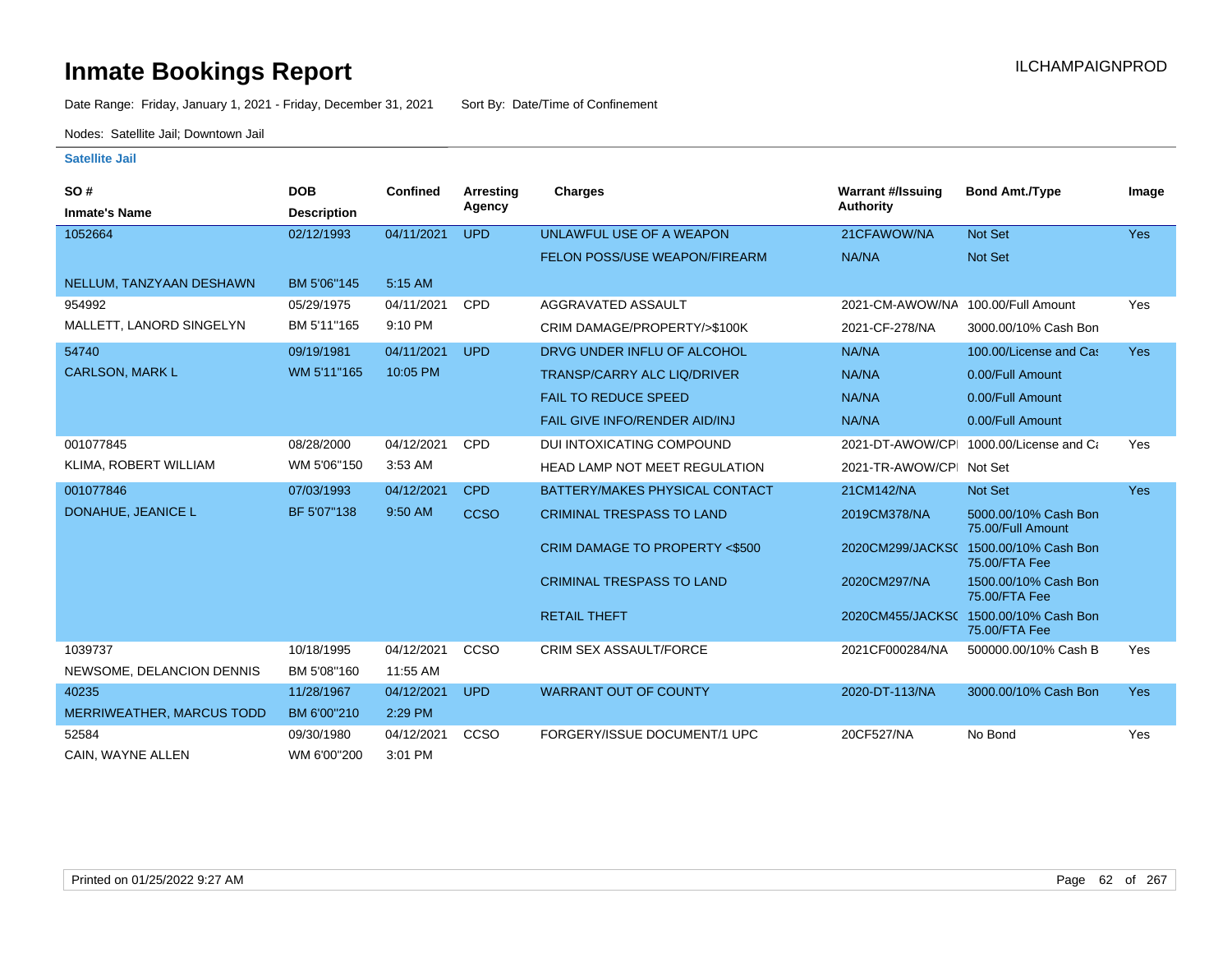Date Range: Friday, January 1, 2021 - Friday, December 31, 2021 Sort By: Date/Time of Confinement

Nodes: Satellite Jail; Downtown Jail

| <b>SO#</b>                               | <b>DOB</b>                | <b>Confined</b>        | <b>Arresting</b> | <b>Charges</b>                       | <b>Warrant #/Issuing</b>        | <b>Bond Amt./Type</b>                | Image      |
|------------------------------------------|---------------------------|------------------------|------------------|--------------------------------------|---------------------------------|--------------------------------------|------------|
| <b>Inmate's Name</b>                     | <b>Description</b>        |                        | Agency           |                                      | <b>Authority</b>                |                                      |            |
| 989743                                   | 06/04/1991                | 04/13/2021             | <b>CPD</b>       | FELON POSS/USE WEAPON/FIREARM        | 2021CFAWOW/NA                   | Not Set                              | <b>Yes</b> |
| JACKSON, STEVE ALLEN                     | BM 6'00"185               | 2:45 AM                |                  | AGG ASSAULT/DISCHARGE FIREARM        | 2021CFAWOW/NA                   | <b>Not Set</b>                       |            |
|                                          |                           |                        |                  | CRIM DAMAGE TO PROPERTY <\$500       | 2021CFAWOW/NA                   | <b>Not Set</b>                       |            |
|                                          |                           |                        |                  | FELON POSS/USE WEAPON/FIREARM        | 2021CFAWOW/NA                   | <b>Not Set</b>                       |            |
|                                          |                           |                        |                  | <b>THEFT</b>                         | 2021CMAWOW/NA                   | Not Set                              |            |
|                                          |                           |                        |                  | AGG DISCHARGE FIREARM/VEH/SCH        | 21CF400/Champaign Not Set       |                                      |            |
|                                          |                           |                        |                  | <b>AGGRAVATED DOMESTIC BATTERY</b>   | 21CF399/Champaign Not Set       |                                      |            |
| 1066300                                  | 04/24/1999                | 04/13/2021             | <b>ISP</b>       | DRVG UNDER INFLU/BAC 0.08            | 2021DTAWOW/NA                   | Not Set                              | Yes        |
| CONTRETRAS, DANIEL                       | WM 5'07"200               | 5:36 AM                |                  | DRVG UNDER INFLU OF ALCOHOL          | 2021DTAWOW/NA                   | Not Set                              |            |
|                                          |                           |                        |                  | <b>IMPROPER TRAFFIC LANE USAGE</b>   | 2021TRAWOW/NA                   | Not Set                              |            |
|                                          |                           |                        |                  | DRIVING 1-10 MPH ABOVE LIMIT         | 2021TRAWOW/NA                   | Not Set                              |            |
|                                          |                           |                        |                  | DRIVING ON REVOKED LICENSE           | 2021TRAWOW/NA                   | Not Set                              |            |
|                                          |                           |                        |                  | AGG DUI/LIC SUSP OR REVOKED          | 21 CF397/Illinois State Not Set |                                      |            |
| 984305                                   | 06/26/1990                | 04/13/2021             | <b>USMS</b>      | PAROLE REVOCATION                    | CH2102050/IDOC                  | No Bond                              | <b>Yes</b> |
| LOCKETT, TEVIN MARQUEZ LAWRE BM 5'10"160 |                           | 10:48 AM               | <b>CCSO</b>      | <b>ARMED HABITUAL CRIMINAL</b>       | 2021CF398/DILL                  | 500000.00/10% Cash B                 |            |
| 1049444<br>JOHNSON, CONTRELL             | 08/23/1990<br>BM 6'03"170 | 04/13/2021<br>12:08 PM | CCSO             | WARRANT OUT OF COUNTY                | 20CM119/NA                      | 3000.00/10% Cash Bon<br>0.00/FTA Fee | Yes        |
|                                          |                           |                        |                  | <b>DOMESTIC BATTERY</b>              | 21CM146/NA                      | Not Set                              |            |
| 969709                                   | 05/30/1988                | 04/13/2021             | <b>CCP</b>       | <b>VIO STALKING NO CONTACT ORDER</b> | 20CM755/NA                      | 440.00/Category B Bon                | <b>Yes</b> |
| TUFTE, BRYCE MATTHEW                     | WM 5'10"140               | 3:44 PM                | <b>CCSO</b>      | DRIVING ON SUSPENDED LICENSE         | 20TR3518/NA                     | 12500.00/10% Cash Bo                 |            |
| 1053414                                  | 02/28/1996                | 04/13/2021             | <b>CPD</b>       | RESIST/OBSTRUCTING A PEACE OFFICER   | 2021 CF AWOW/NA                 | Not Set                              | Yes        |
| FRAZIER, KYTIECE MONTERIOUS              | BM 5'09"135               | 7:38 PM                |                  | FELON POSS/USE FIREARM/PAROLE        | 21CF405/NA                      | Not Set                              |            |
|                                          |                           |                        |                  | DRIVING ON REVOKED LICENSE           | 2021 TR AWOW/NA                 | Not Set                              |            |
|                                          |                           |                        |                  | AGG FLEEING POLICE/21 MPH OVER       | 2021 TR AWOW/NA                 | Not Set                              |            |
|                                          |                           |                        |                  | FELON POSS/USE FIREARM/PAROLE        | 21CF338/NA                      | 25000.00/10% Cash Bo                 |            |
| 1072561                                  | 07/27/2000                | 04/13/2021             | <b>CPD</b>       | CRIM DAMAGE TO PROPERTY <\$500       | 2021CFAWOW/NA                   | <b>Not Set</b>                       | Yes        |
| MINNIEWEATHER, TERRAIN T                 | BM 5'06"160               | 9:28 PM                |                  |                                      |                                 |                                      |            |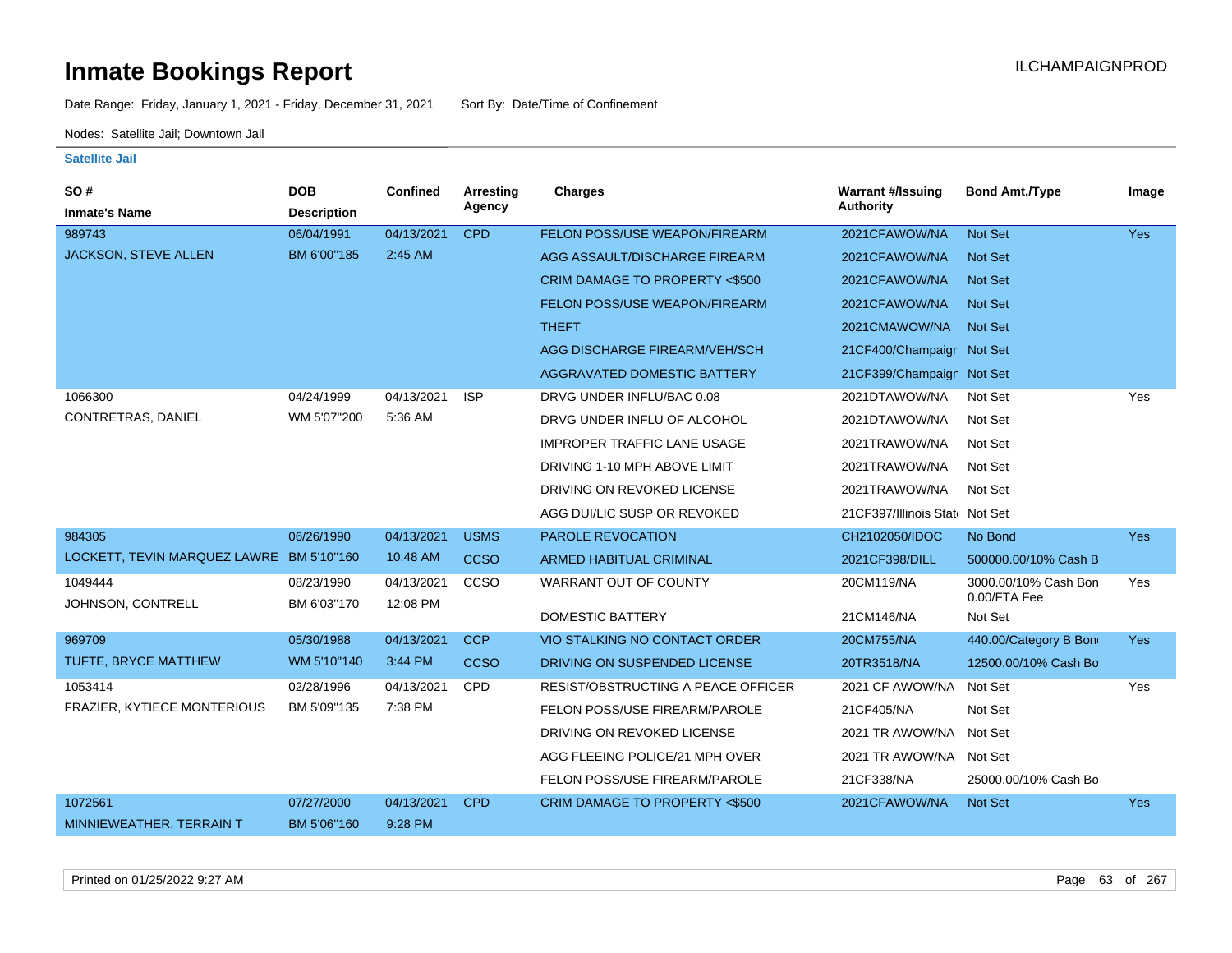Date Range: Friday, January 1, 2021 - Friday, December 31, 2021 Sort By: Date/Time of Confinement

Nodes: Satellite Jail; Downtown Jail

| <b>SO#</b>                      | <b>DOB</b>         | <b>Confined</b> | Arresting<br>Agency | <b>Charges</b>                       | <b>Warrant #/Issuing</b><br><b>Authority</b> | <b>Bond Amt./Type</b>                  | Image      |
|---------------------------------|--------------------|-----------------|---------------------|--------------------------------------|----------------------------------------------|----------------------------------------|------------|
| <b>Inmate's Name</b>            | <b>Description</b> |                 |                     |                                      |                                              |                                        |            |
| 1042582                         | 02/01/1993         | 04/14/2021      | <b>CPD</b>          | <b>DOMESTIC BATTERY</b>              | 21CM145/NA                                   | Not Set                                | <b>Yes</b> |
| JONES, DEONTA DANTRAL           | BM 5'11"178        | 1:25 AM         |                     |                                      |                                              |                                        |            |
| 1064838                         | 09/25/1997         | 04/14/2021      | <b>CPD</b>          | <b>CRIM TRES TO RES/PERS PRESENT</b> | 20CF1015/NA                                  | 30000.00/10% Cash Bo                   | Yes        |
| CARTER, JAMAL ANTONIO           | BM 5'07"260        | 1:42 AM         | CCSO                | DRIVING DURING SUSPENSION            | 2020TR4264/NA                                | 5000.00/10% Cash Bon                   |            |
|                                 |                    |                 | CCSO                | DOMESTIC BATTERY                     | 20CM353/NA                                   | Not Set                                |            |
| 001077852                       | 12/07/2001         | 04/14/2021      | <b>ISP</b>          | AGG UUW/VEHICLE/NO FOID              | NA/NA                                        | Not Set                                | <b>Yes</b> |
| FONZA, DAMARI RAQUAEN           | BM 5'06"125        | 4:42 AM         |                     | AGG UUW/PERSON/NO FOID               | NA/NA                                        | Not Set                                |            |
|                                 |                    |                 |                     | <b>DEFACE FIREARM ID MARKINGS</b>    | 21CF404/NA                                   | Not Set                                |            |
| 1061996                         | 04/08/1998         | 04/14/2021      | CPD                 | DUI ANY AMOUNT OF DRUG               | 21DT71/NA                                    | 3000.00/10% Cash Bon                   | Yes        |
| HUBBARD, REBEKIAH DIONA         | BF 4'11"160        | 11:57 AM        |                     |                                      |                                              |                                        |            |
| 1010270                         | 10/07/1991         | 04/14/2021      | <b>CCSO</b>         | DRIVING RVK/SUSP DUI/SSS 2ND         | 2020CF712/NA                                 | 5000.00/10% Cash Bon                   | <b>Yes</b> |
| SMITH, KYLE DOUGLAS             | OM 5'10"165        | 1:00 PM         |                     |                                      |                                              |                                        |            |
| 1074900                         | 03/28/2001         | 04/14/2021      | <b>UPD</b>          | AGG BATTERY/PUBLIC PLACE             | 2019CF1702/NA                                | 10000.00/10% Cash Bo                   | Yes        |
| FELLER, JAIDEN NATHANIEL        | BM 6'02"160        | 3:48 PM         |                     |                                      |                                              |                                        |            |
| 975013                          | 08/21/1988         | 04/14/2021      | <b>CPD</b>          | AGG ASLT/USE DDLY WEAPON             | 2021CMAWOW/NA                                | Not Set                                | <b>Yes</b> |
| ALLEN, MICHAEL DUANE            | BM 5'05"195        | 4:31 PM         |                     | FELON POSS/USE WEAPON/FIREARM        | 21CF408/NA                                   | Not Set                                |            |
| 59234                           | 08/31/1983         | 04/14/2021      | CCSO                | FORGERY/ISSUE/DELIVER DOCUMENT       |                                              | 2021 CF 371/BENJA 5000.00/10% Cash Bon | Yes        |
| TONEY, COURTNEY BROOKE          | WF 5'08"135        | 9:08 PM         |                     |                                      |                                              |                                        |            |
| 1039811                         | 11/10/1992         | 04/15/2021      | <b>CCSO</b>         | OBSTRUCT JUST/DESTROY EVIDENCE       |                                              | 2013CF697/KENNEL 10000.00/10% Cash Bo  | <b>Yes</b> |
| FRIEND, BRANDON JAMAR           | BM 5'10"190        | 1:33 AM         |                     | <b>CRIMINAL TRESPASS TO LAND</b>     | 2013CM745/KLAUS                              | 25000.00/10% Cash Bo                   |            |
|                                 |                    |                 |                     | OBSTRUCT JUST/DESTROY EVIDENCE       |                                              | 2013CF906/KENNEL 10000.00/10% Cash Bo  |            |
| 1076778                         | 01/11/2002         | 04/15/2021      | CCSO                | POSSESSING A CONTROLLED SUBSTANCE    | NA/NA                                        | No Bond                                | Yes        |
| FULWILEY, TYRONE LAMAR, JR      | BM 5'10"155        | 11:49 AM        |                     |                                      |                                              |                                        |            |
| 001077853                       | 06/19/1995         | 04/15/2021      | <b>CCSO</b>         | DRVG UNDER INFLU OF ALCOHOL          |                                              | 19DT95/COLES COL 2000.00/10% Cash Bon  | <b>Yes</b> |
| <b>BAMERT, NICHOLAS ANTHONY</b> | WM 5'10"200        | 12:20 PM        |                     |                                      |                                              | 75.00/FTA Fee                          |            |
| 1068096                         | 04/06/1955         | 04/15/2021      | CCSO                | <b>GIVE FALSE FIRE ALARM</b>         | 18CF1106/NA                                  | 270.00/Category B Bon                  | Yes        |
| SHROPSHIRE, ELMER CURRY         | BM 5'08"145        | 1:21 PM         |                     | DRIVING ON REVOKED LICENSE           | 20CF1074/NA                                  | 270.00/Category B Bon                  |            |
|                                 |                    |                 |                     | THEFT CONTROL INTENT \$500<10K       | 20CF696/NA                                   | 270.00/Category B Bon                  |            |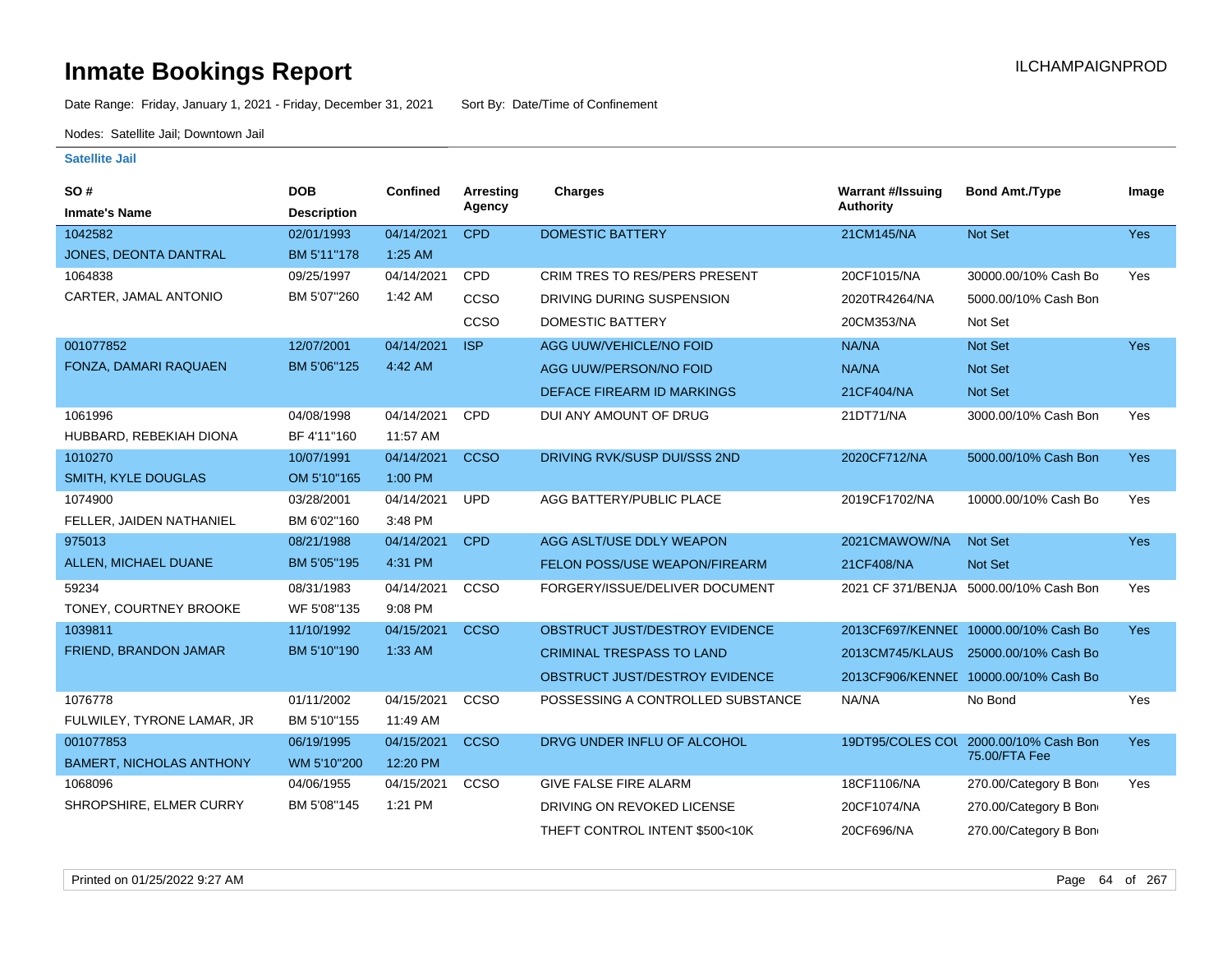Date Range: Friday, January 1, 2021 - Friday, December 31, 2021 Sort By: Date/Time of Confinement

Nodes: Satellite Jail; Downtown Jail

| <b>SO#</b><br><b>Inmate's Name</b> | <b>DOB</b><br><b>Description</b> | <b>Confined</b> | Arresting<br>Agency | <b>Charges</b>                    | <b>Warrant #/Issuing</b><br><b>Authority</b> | <b>Bond Amt./Type</b>                                      | Image      |
|------------------------------------|----------------------------------|-----------------|---------------------|-----------------------------------|----------------------------------------------|------------------------------------------------------------|------------|
| 1074337                            | 03/14/1984                       | 04/15/2021      | <b>CCSO</b>         | THEFT CON INTENT <\$500 PRIOR     | 2019CF1468/NA                                | 5000.00/10% Cash Bon                                       | <b>Yes</b> |
| <b>GREEN, KENNETH ANTHONY</b>      | BM 5'11"250                      | 1:47 PM         | <b>CCSO</b>         | <b>WARRANT OUT OF COUNTY</b>      | 20119981701/COOK 500.00/Full Amount          |                                                            |            |
| 38442                              | 09/04/1973                       | 04/15/2021      | SOS                 | USE FORGED CR/DEBIT CARD/>\$300   | 17CF990/NA                                   | 5000.00/10% Cash Bon                                       | Yes        |
| STAPLE, CHICO LORENZO              | BM 5'10"190                      | 3:26 PM         |                     |                                   |                                              |                                                            |            |
|                                    |                                  |                 |                     | POSSESSING A CONTROLLED SUBSTANCE | 21CF409/NA                                   | Not Set                                                    |            |
|                                    |                                  |                 |                     | POSS AMT CON SUB EXCEPT(A)/(D)    |                                              | 20CF1312/Illinois Sei 5000.00/10% Cash Bon                 |            |
| 1074063                            | 12/02/1990                       | 04/15/2021      | SOS                 | RETAIL THEFT/DISP MERCH/<\$300    | 2021CF228/NA                                 | 3000.00/10% Cash Bon                                       | <b>Yes</b> |
| <b>DEITZ, TILLIE SHENISE</b>       | WF 5'04"120                      | 4:00 PM         |                     | RETAIL THEFT/DISP MERCH/<\$300    | 2019CM1032/Illinois                          | 1000.00/10% Cash Bon                                       |            |
|                                    |                                  |                 |                     | RETAIL THEFT/DISP MERCH/<\$300    |                                              | 2021CF327/Illinois S 3000.00/10% Cash Bon                  |            |
|                                    |                                  |                 |                     | <b>WARRANT OUT OF COUNTY</b>      |                                              | 21-083/Illinois Secret 6000.00/10% Cash Bon                |            |
|                                    |                                  |                 |                     | <b>WARRANT OUT OF COUNTY</b>      |                                              | 2015CF211/Illinois S 15000.00/10% Cash Bo<br>75.00/FTA Fee |            |
| 1022974                            | 10/10/1992                       | 04/15/2021      | <b>CPD</b>          | <b>DOMESTIC BATTERY</b>           | 21CMAWOW/CHAMI Not Set                       |                                                            | Yes        |
| GALLOWAY, SAIRRON SONTEZ           | BM 5'09"145                      | 4:02 PM         |                     | AGGRAVATED DOMESTIC BATTERY       | 21CF410/Champaign Not Set                    |                                                            |            |
| 50744                              | 02/18/1974                       | 04/15/2021      | <b>CCSO</b>         | POSS AMT CON SUB EXCEPT(A)/(D)    | 2020-CF-1221/NA                              | 2500.00/10% Cash Bon                                       | Yes        |
| BREEDEN, DANIEL JESSIAH            | WM 5'10"210                      | 5:26 PM         |                     |                                   |                                              |                                                            |            |
| 46164                              | 12/28/1976                       | 04/15/2021      | <b>UPD</b>          | THEFT CON INTENT <\$500 PRIOR     | 2017CF1011/NA                                | 5000.00/10% Cash Bon                                       | Yes        |
| BAITY, TANISHA BASHE               | BF 5'05"218                      | 6:22 PM         |                     | PROBATION VIOLATION               | 2016CF877/NA                                 | 2000.00/10% Cash Bon                                       |            |
| 51247                              | 04/19/1979                       | 04/15/2021      | <b>UPD</b>          | <b>CONTROLLED SUB TRAFFICKING</b> | 2021-CF-AWOW/NA Not Set                      |                                                            | <b>Yes</b> |
| <b>BROWN, DANTE MAURICE</b>        | BM 5'08"290                      | 6:24 PM         |                     | FELON POSS/USE WEAPON/FIREARM     | 2021-CF-AWOW/NA Not Set                      |                                                            |            |
|                                    |                                  |                 |                     | FELON POSS/USE WEAPON/FIREARM     | 21CF411/Urbana Pol Not Set                   |                                                            |            |
| 20674                              | 07/15/1962                       | 04/15/2021      | <b>UPD</b>          | DRIVING RVK/SUSP DUI/SSS 3RD      | 2016-CF-183/NA                               | 5000.00/10% Cash Bon                                       | Yes        |
| SHACKELFORD, MARK ANTHONY          | BM 5'08"155                      | 10:40 PM        |                     | DRIVING ON SUSPENDED LICENSE      | 2021-TR-1037/NA                              | 5000.00/10% Cash Bon                                       |            |
|                                    |                                  |                 |                     | OPERATE UNINSURED MTR VEHICLE     | 2021-TR-AWOW/NA Not Set                      |                                                            |            |
|                                    |                                  |                 |                     | NO VALID REGIS/1ST AND 2ND        | 2021-TR-AWOW/NA Not Set                      |                                                            |            |
|                                    |                                  |                 |                     | DRIVING ON SUSPENDED LICENSE      | 21CM148/NA                                   | 100.00/Full Amount                                         |            |
| 1030307                            | 07/03/1983                       | 04/15/2021      | <b>UPD</b>          | AGG ASLT PEACE OFF/FIRE/ER WRK    |                                              | 2020CF1127/WEBBE 7500.00/10% Cash Bon                      | <b>Yes</b> |
| <b>SUTTON, FRANKIE DMARVIO</b>     | BM 6'05"190                      | 11:23 PM        |                     |                                   |                                              |                                                            |            |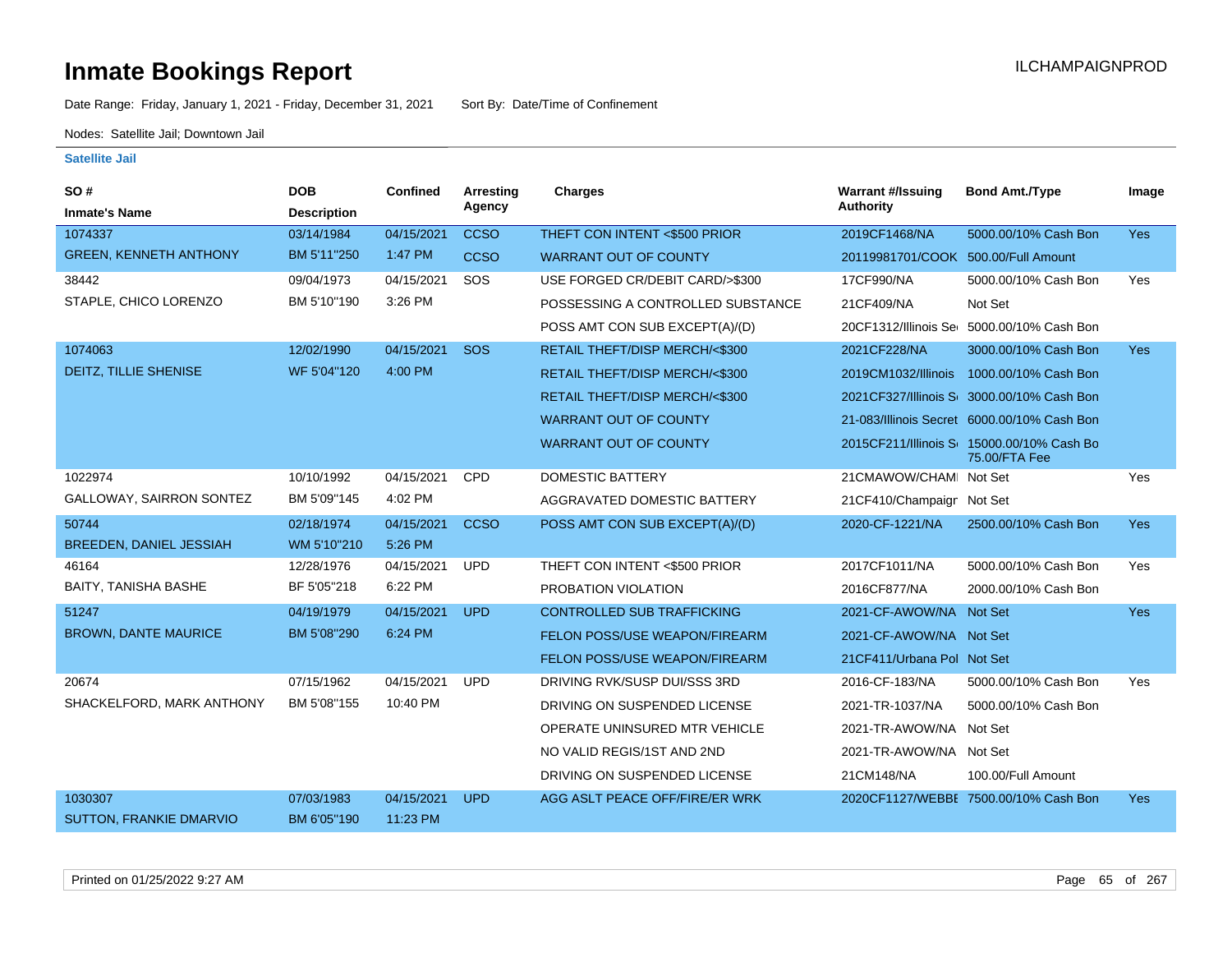Date Range: Friday, January 1, 2021 - Friday, December 31, 2021 Sort By: Date/Time of Confinement

Nodes: Satellite Jail; Downtown Jail

| <b>SO#</b><br><b>Inmate's Name</b> | <b>DOB</b><br><b>Description</b> | <b>Confined</b> | <b>Arresting</b><br>Agency | <b>Charges</b>                            | <b>Warrant #/Issuing</b><br><b>Authority</b> | <b>Bond Amt./Type</b>                  | Image      |
|------------------------------------|----------------------------------|-----------------|----------------------------|-------------------------------------------|----------------------------------------------|----------------------------------------|------------|
| 1005603                            | 10/09/1990                       | 04/16/2021      | <b>CCSO</b>                | <b>DOMESTIC BATTERY</b>                   | 2021CM53/NA                                  | 5000.00/10% Cash Bon                   | <b>Yes</b> |
| <b>SMITH, TYRON ANTONIO</b>        | BM 6'00"250                      | 11:10 AM        |                            | <b>WARRANT OUT OF COUNTY</b>              | 2019CF175/NA                                 | 10000.00/10% Cash Bo                   |            |
| 001077856                          | 01/07/1993                       | 04/16/2021      | CPD                        | <b>RESIST/OBSTRUCTING A PEACE OFFICER</b> | 21CFAWOW/NA                                  | Not Set                                | Yes        |
| THOMPSON, ONTARIO DWAYNE           | BM 5'06"60                       | 1:08 PM         |                            | MACHINE GUN/AUTO WEAPON/VEH               | 21CF420/NA                                   | Not Set                                |            |
|                                    |                                  |                 | CCSO                       | <b>CIVIL FTA WARRANT</b>                  |                                              | 2013F468/BENJAMII 2500.00/10% Cash Bon |            |
| 1057318                            | 11/13/1993                       | 04/16/2021      | <b>CPD</b>                 | MACHINE GUN/AUTO WEAPON/VEH               | 21CF419/NA                                   | Not Set                                | Yes        |
| SMITH, KEAMOUS KENTRELL            | BM 6'00"195                      | 1:53 PM         |                            |                                           |                                              |                                        |            |
|                                    |                                  |                 | <b>CCSO</b>                | <b>PROBATION VIOLATION</b>                | 16CF991/NA                                   | <b>Not Set</b>                         |            |
| 001077829                          | 08/15/1991                       | 04/16/2021      | CPD                        | POSS STOLEN VEHICLE > \$25,000            | NA/NA                                        | Not Set                                | Yes        |
| HESTER, JORDAN DEWAYNE             | WM 5'04"140                      | 3:25 PM         |                            | POSSESSION OF METH/15<100GRAMS            | 21CF415/NA                                   | Not Set                                |            |
|                                    |                                  |                 | <b>CCSO</b>                | WARRANT OUT OF COUNTY                     | NA/Champaign Coun                            | 5000.00/10% Cash Bon                   |            |
| 1069243                            | 01/11/1990                       | 04/16/2021      | <b>CCSO</b>                | AGG DUI/NO VALID DL                       | 2017CF1207/NA                                | 2500.00/Category B Bo                  | <b>Yes</b> |
| <b>WATSON, CARDARRYL XAVIER</b>    | BM 5'11"194                      | 6:28 PM         |                            |                                           |                                              |                                        |            |
| 001077857                          | 12/17/2001                       | 04/16/2021      | <b>ISP</b>                 | <b>ROBBERY</b>                            | NA/NA                                        | Not Set                                | Yes        |
| WISE, ZYHEMIS ESHAWN               | BM 5'08"135                      | 6:34 PM         | <b>ISP</b>                 | ARMED ROBBERY/NO FIREARM                  | NA/NA                                        | No Bond                                |            |
| 001077858                          | 12/15/2002                       | 04/16/2021      | <b>ISP</b>                 | <b>RESIST/OBSTRUCTING A PEACE OFFICER</b> | 2021 CF AWOW/NA                              | Not Set                                | <b>Yes</b> |
| JONES, ELIJAH ANTOINE              | BM 6'00"180                      | 8:08 PM         | <b>ISP</b>                 | AGG FLEEING POLICE/21 MPH OVER            | NA/IL STATE POLIC Not Set                    |                                        |            |
|                                    |                                  |                 |                            | <b>RECKLESS DRIVING</b>                   | NA/IL STATE POLIC Not Set                    |                                        |            |
| 966228                             | 09/20/1969                       | 04/16/2021      | <b>UPD</b>                 | THEFT CON INTENT <\$500 PRIOR             | 2018-CF-1100/NA                              | No Bond                                | Yes        |
| HILL, MARJORIE DAWN                | WF 5'02"142                      | 8:26 PM         |                            | THEFT/DISP MERCH/<\$300/PRECONV           | 2018-CF-855/NA                               | No Bond                                |            |
| 1075361                            | 11/22/1987                       | 04/16/2021      | <b>CPD</b>                 | CRIM DAM/FIRE/EXPL/\$500-10K              | 2021CFAWOW/NA                                | Not Set                                | <b>Yes</b> |
| <b>COWART, TORREY BENJAMEN, JR</b> | BM 5'11"220                      | 9:17 PM         |                            | SPEEDING 35+ MPH OVER LIMIT               |                                              | 2021TR1469/JUDGE 1500.00/10% Cash Bon  |            |
|                                    |                                  |                 |                            | <b>BURGLARY</b>                           | 21CF414/Champaign Not Set                    |                                        |            |
| 54821                              | 09/11/1979                       | 04/17/2021      | CPD                        | DRIVING RVK/SUSP DUI/SSS 4-9              |                                              | 2020CF1477/HOLLIN 30000.00/10% Cash Bo | Yes        |
| JONES, PHILLIP WAYNE               | WM 5'09"170                      | 4:47 AM         |                            | POSSESSION OF METH/100<400 GR             |                                              | 2021CF30/DOUGLA: 5000.00/10% Cash Bon  |            |
| 1076384                            | 09/23/1995                       | 04/17/2021      | <b>UPD</b>                 | <b>RETAIL THEFT</b>                       | 21CM149/NA                                   | 100.00/Full Amount                     | <b>Yes</b> |
| MURPHY, AZIA CIMONE                | BF 5'04"115                      | 10:14 AM        |                            | <b>CRIMINAL TRESPASS BUILDING</b>         | 21CMAWOW/NA                                  | Not Set                                |            |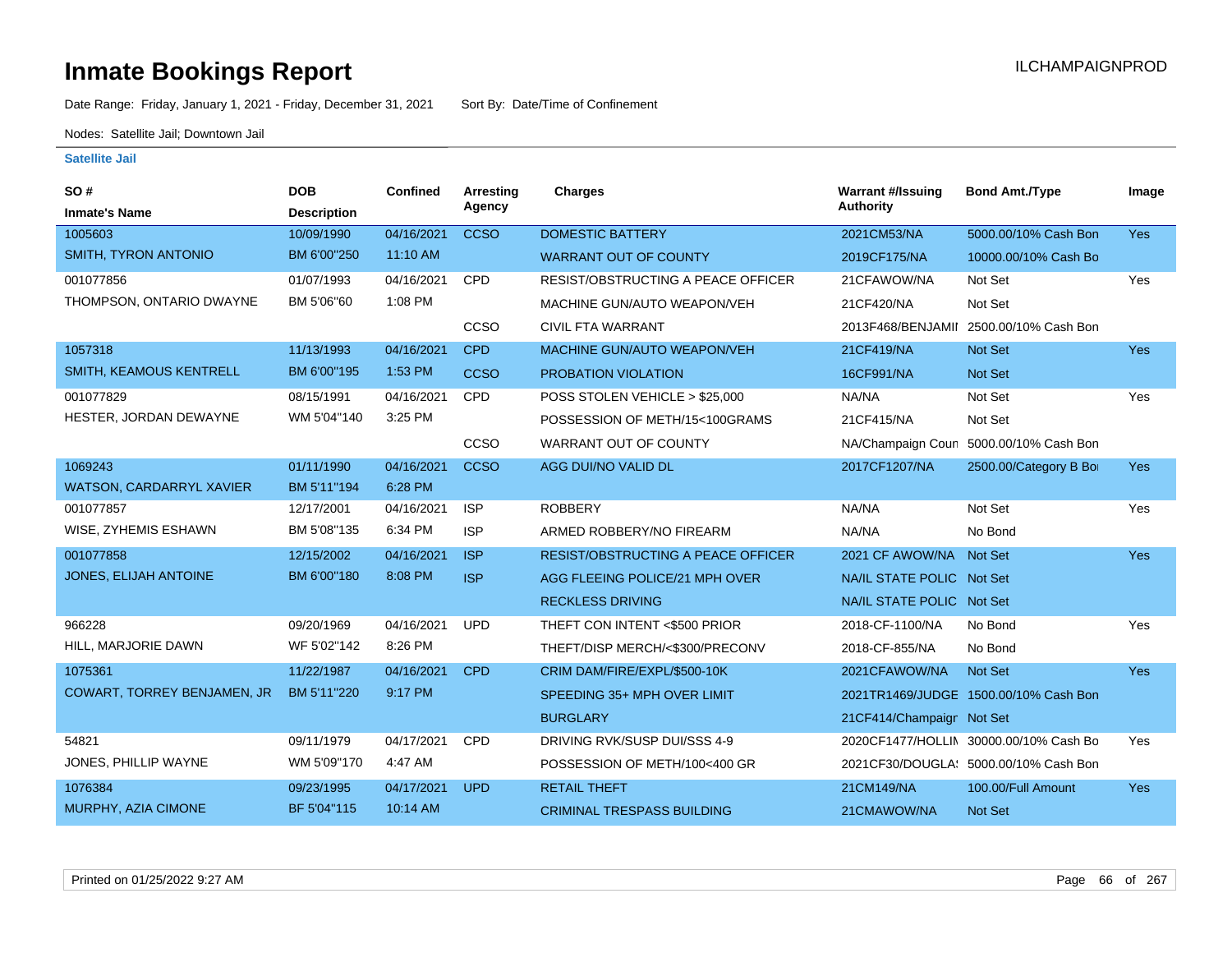Date Range: Friday, January 1, 2021 - Friday, December 31, 2021 Sort By: Date/Time of Confinement

Nodes: Satellite Jail; Downtown Jail

**Satellite Jail**

| <b>SO#</b><br><b>Inmate's Name</b>       | <b>DOB</b><br><b>Description</b> | <b>Confined</b> | <b>Arresting</b><br>Agency | <b>Charges</b>                       | <b>Warrant #/Issuing</b><br><b>Authority</b> | <b>Bond Amt./Type</b> | Image      |
|------------------------------------------|----------------------------------|-----------------|----------------------------|--------------------------------------|----------------------------------------------|-----------------------|------------|
| 1076782                                  | 03/10/1994                       | 04/17/2021      | <b>CCSO</b>                | PAROLE REVOCATION                    | NA/NA                                        | Not Set               | Yes        |
| <b>KNAUSS, AUSTIN THOMAS</b>             | WM 6'02"170                      | 4:21 PM         |                            | POSS AMT CON SUB EXCEPT(A)/(D)       | <b>AWOW/NA</b>                               | Not Set               |            |
|                                          |                                  |                 |                            | POSSESSING A CONTROLLED SUBSTANCE    | 21CF103/NA                                   | 10000.00/10% Cash Bo  |            |
| 001077859                                | 11/08/1995                       | 04/17/2021      | <b>UPD</b>                 | <b>DOMESTIC BATTERY</b>              | 2021-CM-AWOW/NA Not Set                      |                       | Yes        |
| MCCLENDON, DANIELLE KEYSHONI BF 5'03"175 |                                  | 9:59 PM         |                            |                                      |                                              |                       |            |
| 001077860                                | 02/02/1993                       | 04/18/2021      | <b>UPD</b>                 | DRVG UNDER INFLU OF ALCOHOL          | 2021DTAWOW/NA                                | <b>Not Set</b>        | <b>Yes</b> |
| FRANSISCO-CRISTOBAL, SIMON               | SM 5'03"150                      | 1:16 AM         |                            | DRIVING/NEVER ISSUED LICENSE         | 2021TRAWOW/NA                                | <b>Not Set</b>        |            |
|                                          |                                  |                 |                            | <b>IMPROPER TRAFFIC LANE USAGE</b>   | 2021TRAWOW/NA                                | Not Set               |            |
|                                          |                                  |                 |                            | <b>OPERATE UNINSURED MTR VEHICLE</b> | 21TRAWOW/NA                                  | Not Set               |            |
|                                          |                                  |                 |                            | AGG DUI/NO VALID INS                 | 21CF423/NA                                   | Not Set               |            |
| 001077861                                | 12/01/1993                       | 04/18/2021      | <b>UPD</b>                 | OPERATE UNINSURED MTR VEHICLE        | 2021CMAWOW/Urba Not Set                      |                       | Yes        |
| CRISTOBAL, ALFREDO                       | SM 5'05"120                      | 1:33 AM         |                            | TRANSP/CARRY ALC LIQ/DRIVER          | 2021CMAWOW/Urba Not Set                      |                       |            |
|                                          |                                  |                 |                            | DRVG UNDER INFLU/BAC 0.08            | 2021DTAWOW/Urba Not Set                      |                       |            |
|                                          |                                  |                 |                            | AGG DUI/NO VALID INS                 | 2021DTAWOW/Urba Not Set                      |                       |            |
|                                          |                                  |                 |                            | DRVG UNDER INFLU OF ALCOHOL          | 2021DTAWOW/Urba Not Set                      |                       |            |
| 1075893                                  | 07/08/1987                       | 04/18/2021      | <b>RPD</b>                 | <b>ILLEG POSS AMMUNITION/FOID</b>    | 2021CM AWOW/NA Not Set                       |                       | <b>Yes</b> |
| VASQUEZ-LOPEZ, YANI D                    | WM 5'06"180                      | 6:55 AM         |                            | AGG UUW/VEH/FIR LOADED/NO FOID       | 21 CF421/Rantoul Po Not Set                  |                       |            |
| 1070284                                  | 11/21/1988                       | 04/18/2021      | <b>CPD</b>                 | COMPUTER FRAUD/ACCESS DATA           | 21CFAWOW/NA                                  | Not Set               | Yes        |
| WASHINGTON, MARC ANTHONY                 | BM 5'10"165                      | 10:35 AM        |                            | THEFT/STOLEN/>10K <100K              | 21CFAWOW/NA                                  | Not Set               |            |
|                                          |                                  |                 |                            | <b>RETAIL THEFT</b>                  | 21CF426/NA                                   | Not Set               |            |
|                                          |                                  |                 |                            | <b>THEFT</b>                         | 21CF425/NA                                   | Not Set               |            |
|                                          |                                  |                 |                            | RECEIVE/POSS/SELL STOLEN VEH         | 21CF424/NA                                   | Not Set               |            |
|                                          |                                  |                 |                            | <b>THEFT</b>                         | 21CF426/NA                                   | Not Set               |            |
|                                          |                                  |                 | CCSO                       | AGG BATTERY/PUBLIC PLACE             | 2021CF276/NA                                 | 5000.00/10% Cash Bon  |            |
| 001077862                                | 04/08/1984                       | 04/18/2021      | <b>CCSO</b>                | <b>WARRANT OUT OF COUNTY</b>         | 13-13541H/NA                                 | 5000.00/10% Cash Bon  | <b>Yes</b> |
| WILDHABER, ELIZABETH A                   | WF 5'03"150                      | 10:59 AM        |                            | <b>WARRANT OUT OF COUNTY</b>         | 134005536/NA                                 | 3000.00/10% Cash Bon  |            |
|                                          |                                  |                 |                            | <b>WARRANT OUT OF COUNTY</b>         | CW0010408/NA                                 | 5000.00/10% Cash Bon  |            |
|                                          |                                  |                 |                            |                                      |                                              |                       |            |

Printed on 01/25/2022 9:27 AM Page 67 of 267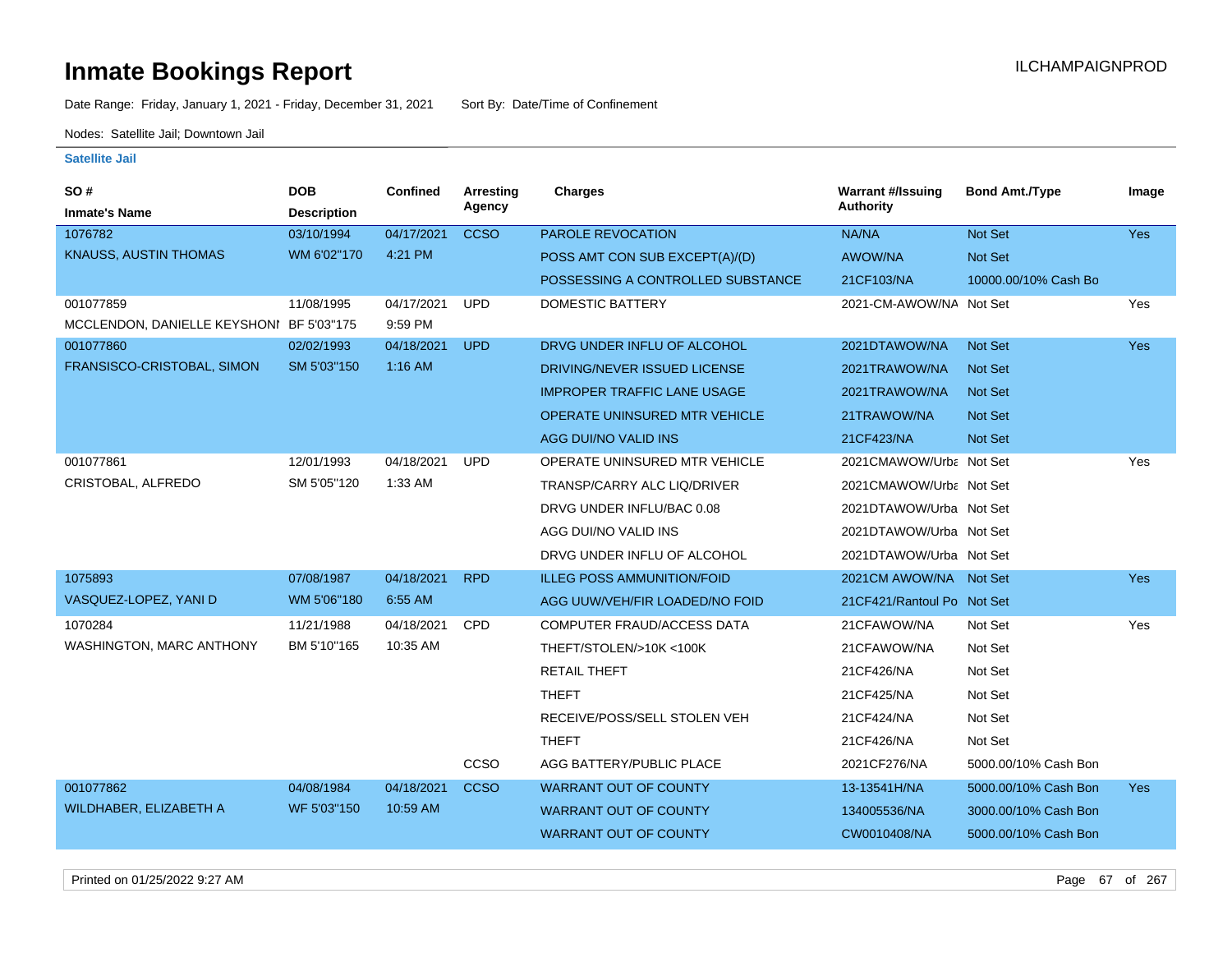Date Range: Friday, January 1, 2021 - Friday, December 31, 2021 Sort By: Date/Time of Confinement

Nodes: Satellite Jail; Downtown Jail

| <b>SO#</b>                                | <b>DOB</b>         | <b>Confined</b> | Arresting   | <b>Charges</b>                 | <b>Warrant #/Issuing</b>  | <b>Bond Amt./Type</b>                 | Image      |
|-------------------------------------------|--------------------|-----------------|-------------|--------------------------------|---------------------------|---------------------------------------|------------|
| <b>Inmate's Name</b>                      | <b>Description</b> |                 | Agency      |                                | <b>Authority</b>          |                                       |            |
| 978492                                    | 12/21/1989         | 04/18/2021      | <b>CCSO</b> | <b>DOMESTIC BATTERY</b>        | 2021CMAWOW/NA             | <b>Not Set</b>                        | Yes        |
| STAMM, KATIE JO                           | WF 5'02"148        | 12:47 PM        |             |                                |                           |                                       |            |
| 001077863                                 | 06/05/2002         | 04/18/2021      | <b>UPD</b>  | CRIM DMG TO PROP \$500-10K     | 2021CFAWOW/NA             | Not Set                               | Yes        |
| PIERCE, ANYA                              | BF 5'00"120        | 6:26 PM         |             | AGG BATTERY/PUBLIC PLACE       | 21CF417/NA                | Not Set                               |            |
| 001077864                                 | 01/26/1990         | 04/18/2021      | <b>CPD</b>  | FELON POSS/USE WEAPON/FIREARM  | 21CF428/Champaign Not Set |                                       | <b>Yes</b> |
| <b>JAMERSON, ANTHONY D</b>                | BM 5'07"197        | 7:21 PM         |             |                                |                           |                                       |            |
| 001077865                                 | 01/27/1993         | 04/18/2021      | <b>CPD</b>  | FELON POSSESS WEAPON/2ND+      | 21CF429/Champaign Not Set |                                       | Yes        |
| SAULSBERRY, JOVAN                         | BM 5'09"200        | 7:58 PM         |             |                                |                           |                                       |            |
| 901819                                    | 08/12/1993         | 04/18/2021      | <b>CPD</b>  | AGGRAVATED DOMESTIC BATTERY    | 21CF422/NA                | Not Set                               | <b>Yes</b> |
| PRIMMER, RUSSELL REED                     | BM 5'09"160        | 11:41 PM        |             |                                |                           |                                       |            |
| 66332                                     | 04/28/1984         | 04/19/2021      | CCSO        | VIOLATE SEX OFFENDER REGIS/2+  | 2020CF56/NA               | No Bond                               | Yes        |
| MILTON, JASON RYAN                        | WM 5'09"230        | 2:53 PM         |             |                                |                           |                                       |            |
| 1066876                                   | 04/22/1990         | 04/19/2021      | <b>CCSO</b> | <b>WARRANT OUT OF COUNTY</b>   | 2020TR502/NA              | 3000.00/10% Cash Bon                  | <b>Yes</b> |
| <b>WALLS, KELESE ELSKE</b>                | WF 5'06"240        | 3:29 PM         |             |                                |                           |                                       |            |
| 1031170                                   | 07/29/1991         | 04/19/2021      | <b>THPD</b> | <b>WARRANT OUT OF COUNTY</b>   | NA/NA                     | 12000.00/10% Cash Bo                  | Yes        |
| POLLOCK, SAMANTHA LYNN                    | WF 5'05"130        | 4:00 PM         |             |                                |                           | 75.00/FTA Fee                         |            |
| 542800                                    | 11/11/1985         | 04/19/2021      | <b>ISP</b>  | DRIVING ON REVOKED LICENSE     | NA/NA                     | Not Set                               | <b>Yes</b> |
| LOVE, REGINALD MONTEAS                    | BM 5'06"170        | 9:04 PM         | <b>ISP</b>  | RECKLESS CONDUCT/BODILY HARM   |                           | 18CM187/IROQUOIS 5000.00/10% Cash Bon |            |
| 972080                                    | 05/25/1962         | 04/19/2021      | <b>UPD</b>  | VIOLATE OP/OTHER PRIOR         | 2020CF1278/NA             | 2500.00/10% Cash Bon                  | Yes        |
| ADAMS, RODERICK E                         | BM 5'11"147        | 10:20 PM        |             | DOM BTRY/CONTACT/1-2 PRECONV   | 2019CF1302/NA             | 2500.00/10% Cash Bon                  |            |
| 001077867                                 | 07/29/1999         | 04/20/2021      | <b>CPD</b>  | <b>RESIDENTIAL BURGLARY</b>    | 21CF430/NA                | Not Set                               | <b>Yes</b> |
| OVERSTREET, KERION PATRICK XA BM 6'02"215 |                    | 2:40 AM         |             |                                |                           |                                       |            |
| 1063317                                   | 02/26/1996         | 04/20/2021      | CPD         | UNLAWFUL USE OF A WEAPON       | 21CFAWOW/NA               | Not Set                               | Yes        |
| HUNT, VINCENT RASHEEM                     | BM 5'05"140        | 6:54 AM         |             | CRIM DAMAGE TO PROPERTY <\$500 | 21CMAWOW/NA               | Not Set                               |            |
|                                           |                    |                 |             | MFG/DEL CANNABIS/30-500 GRAMS  | 21CF442/NA                | Not Set                               |            |
|                                           |                    |                 |             | FELON POSS/USE FIREARM PRIOR   | 21CF442/Champaign         | Not Set                               |            |
| 1043607                                   | 07/20/1993         | 04/20/2021      | <b>CPD</b>  | RECKLESS CONDUCT/BODILY HARM   | 21CMAWOW/NA               | <b>Not Set</b>                        | <b>Yes</b> |
| <b>BLOUNT, LINIQUA LINNEL</b>             | BF 5'05"215        | 7:50 AM         |             | CRIM DMG TO PROP \$500-10K     | 21/NA                     | Not Set                               |            |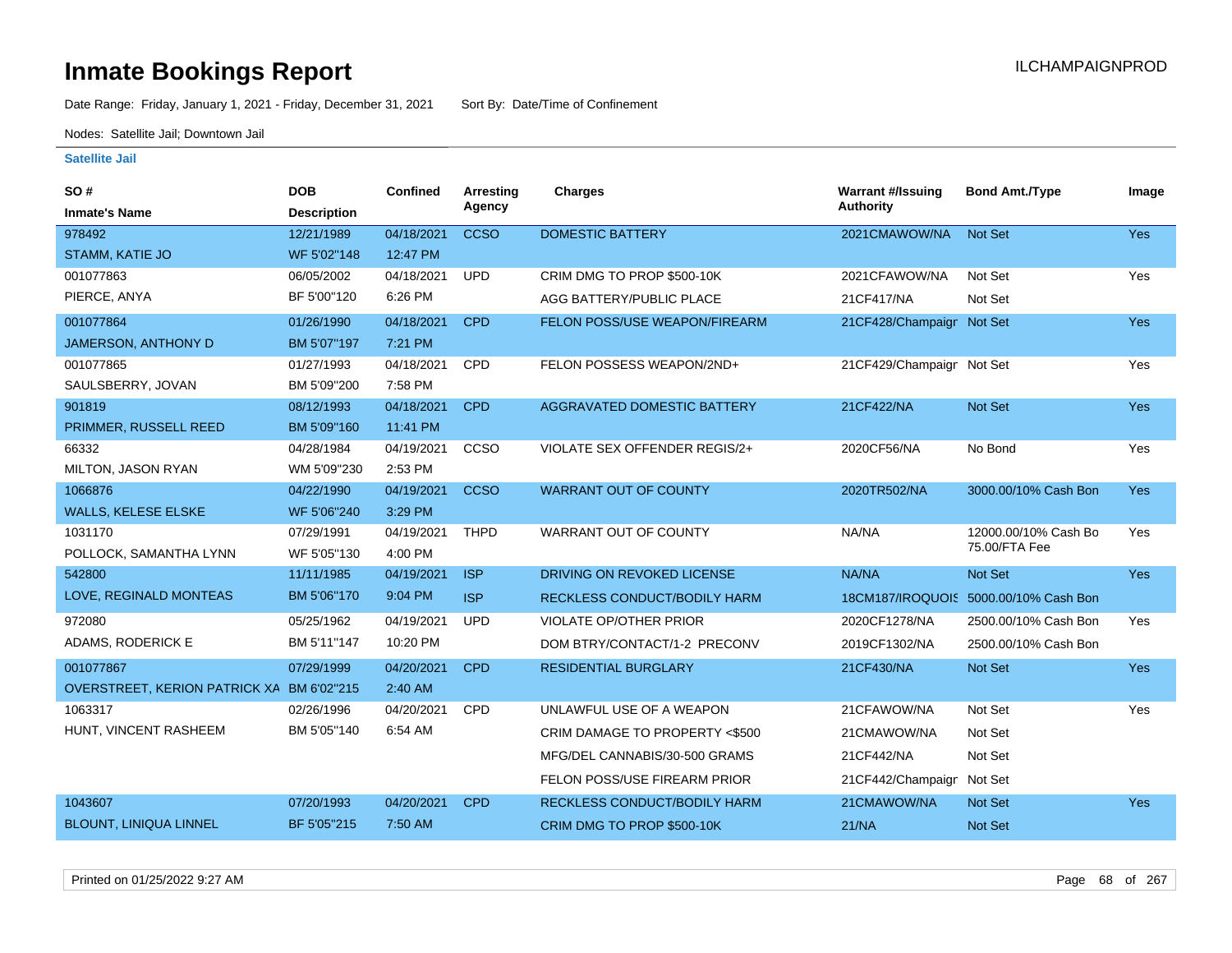Date Range: Friday, January 1, 2021 - Friday, December 31, 2021 Sort By: Date/Time of Confinement

Nodes: Satellite Jail; Downtown Jail

| <b>SO#</b>                              | <b>DOB</b>         | Confined   | Arresting   | Charges                              | <b>Warrant #/Issuing</b>    | <b>Bond Amt./Type</b>                   | Image      |
|-----------------------------------------|--------------------|------------|-------------|--------------------------------------|-----------------------------|-----------------------------------------|------------|
| <b>Inmate's Name</b>                    | <b>Description</b> |            | Agency      |                                      | <b>Authority</b>            |                                         |            |
| 1075951                                 | 09/17/1989         | 04/20/2021 | <b>CCSO</b> | AGG BTRY/PREGNANT/HANDICAPPED        | 21CF439/NA                  | Not Set                                 | <b>Yes</b> |
| MURRY, BENJAMIN MARCELL                 | BM 5'11"192        | 9:39 AM    | <b>CCSO</b> | <b>INTERF REPT DOMESTIC VIOLENCE</b> | 2021CFAWOW/NA               | Not Set                                 |            |
|                                         |                    |            |             | POSSESSING A CONTROLLED SUBSTANCE    | 2021CFAWOW/NA               | Not Set                                 |            |
| 1071640                                 | 03/16/1973         | 04/20/2021 | ccso        | <b>DOMESTIC BATTERY</b>              | 19CF561/NA                  | 50000.00/10% Cash Bo                    | Yes        |
| COCHRAN, SANDRELLO ALEXANDE BM 5'06"130 |                    | 1:33 PM    |             |                                      |                             |                                         |            |
| 527081                                  | 12/21/1981         | 04/20/2021 | <b>UPD</b>  | <b>CRIMINAL TRESPASS BUILDING</b>    | 2021-CM-73/NA               | 2500.00/10% Cash Bon                    | <b>Yes</b> |
| FERGUSON, CHRISTOPHER JERMA BM 5'04"155 |                    | 9:33 PM    |             | DOM BTRY/CONTACT/1-2 PRECONV         | 21 CF441/Urbana Pol Not Set |                                         |            |
|                                         |                    |            |             | DRIVING ON SUSPENDED LICENSE         | 2021-TR-150/NA              | 2500.00/10% Cash Bon                    |            |
| 524872                                  | 03/13/1987         | 04/20/2021 | <b>UPD</b>  | <b>DOMESTIC BATTERY</b>              | 2021CMAWOW/NA               | No Bond                                 | Yes        |
| <b>BROWN, ROBERT ANTHONY</b>            | BM 5'05"137        | 9:50 PM    | <b>UPD</b>  | POSSESSION OF METH/15<100GRAMS       | 21CF440/NA                  | No Bond                                 |            |
| 773264                                  | 05/26/1985         | 04/20/2021 | <b>CPD</b>  | <b>PROBATION VIOLATION</b>           | 2020CF562/DILL              | 5000.00/10% Cash Bon                    | <b>Yes</b> |
| SMITH, JENNIFER LYNNE                   | WF 5'07"140        | 10:32 PM   |             | UNLAWFUL POSS CR/DEBIT CARD          | 2021CFAWOW/NA               | <b>Not Set</b>                          |            |
|                                         |                    |            |             | POSSESSION OF METH/15<100GRAMS       |                             | 2020-CF-67/Douglas 12000.00/10% Cash Bo |            |
|                                         |                    |            |             | <b>VEHICLE THEFT CONSPIRACY</b>      | 21CF443/NA                  | Not Set                                 |            |
| 24308                                   | 08/08/1963         | 04/20/2021 | <b>UPD</b>  | AGGRAVATED ASSAULT                   | 2020CM289/JUDGE             | 2000.00/10% Cash Bon                    | Yes        |
| KWIATKOWSKI, ROBERT JOHN                | WM 5'05"170        | 11:30 PM   |             | THEFT/DISP MERCH/<\$300/PRECONV      | 2020CF79/NA                 | 5000.00/10% Cash Bon                    |            |
|                                         |                    |            |             | THEFT/DISP MERCH/<\$300/PRECONV      | 2021CF72/NA                 | 5000.00/10% Cash Bon                    |            |
| 1058603                                 | 12/17/2000         | 04/21/2021 | <b>UPD</b>  | <b>CARRY/POSSESS FIREARM/1ST</b>     | 21CMAWOW/NA                 | 100.00/Full Amount                      | Yes        |
| <b>FOSTER, OMARI ANTWAN</b>             | BM 6'03"150        | 3:56 PM    |             | FIREARM W/O VALID FOID/ELIG          | 21CMAWOW/NA                 | Not Set                                 |            |
| 1033844                                 | 06/30/1994         | 04/21/2021 | CCSO        | AGG DUI/NO VALID DL                  | 20CF715/NA                  | 2500.00/10% Cash Bon                    | Yes        |
| BRYANT, SAMANTHA JEAN                   | WF 5'05"115        | 4:01 PM    |             |                                      |                             |                                         |            |
| 1068917                                 | 10/21/1997         | 04/21/2021 | <b>CPD</b>  | <b>VIOLATE ORDER PROTECTION</b>      | 21CMAWOW/NA                 | Not Set                                 | Yes        |
| <b>GARCIA, JUAN CARLOS</b>              | WM 5'06"132        | 6:06 PM    |             | AGGRAVATED BATTERY/PEACE OFFICER     | 21CF447/NA                  | <b>Not Set</b>                          |            |
| 001077868                               | 01/21/2002         | 04/21/2021 | <b>CPD</b>  | AGG VEH HIJACKING/WEAPON             | 21CFAWOW/NA                 | Not Set                                 | Yes        |
| SPEARMENT, KENTRELL                     | BM 5'10"170        | 9:48 PM    |             | POSS STOLEN VEHICLE > \$25,000       | 21CFAWOW/NA                 | Not Set                                 |            |
|                                         |                    |            |             | ARMED ROBBERY/ARMED W/FIREARM        | 21CF445/NA                  | Not Set                                 |            |
|                                         |                    |            | CCSO        | FLEEING/ATTEMPT ELUDE OFFICER        |                             | 2021TR1053/IROQU 1000.00/10% Cash Bon   |            |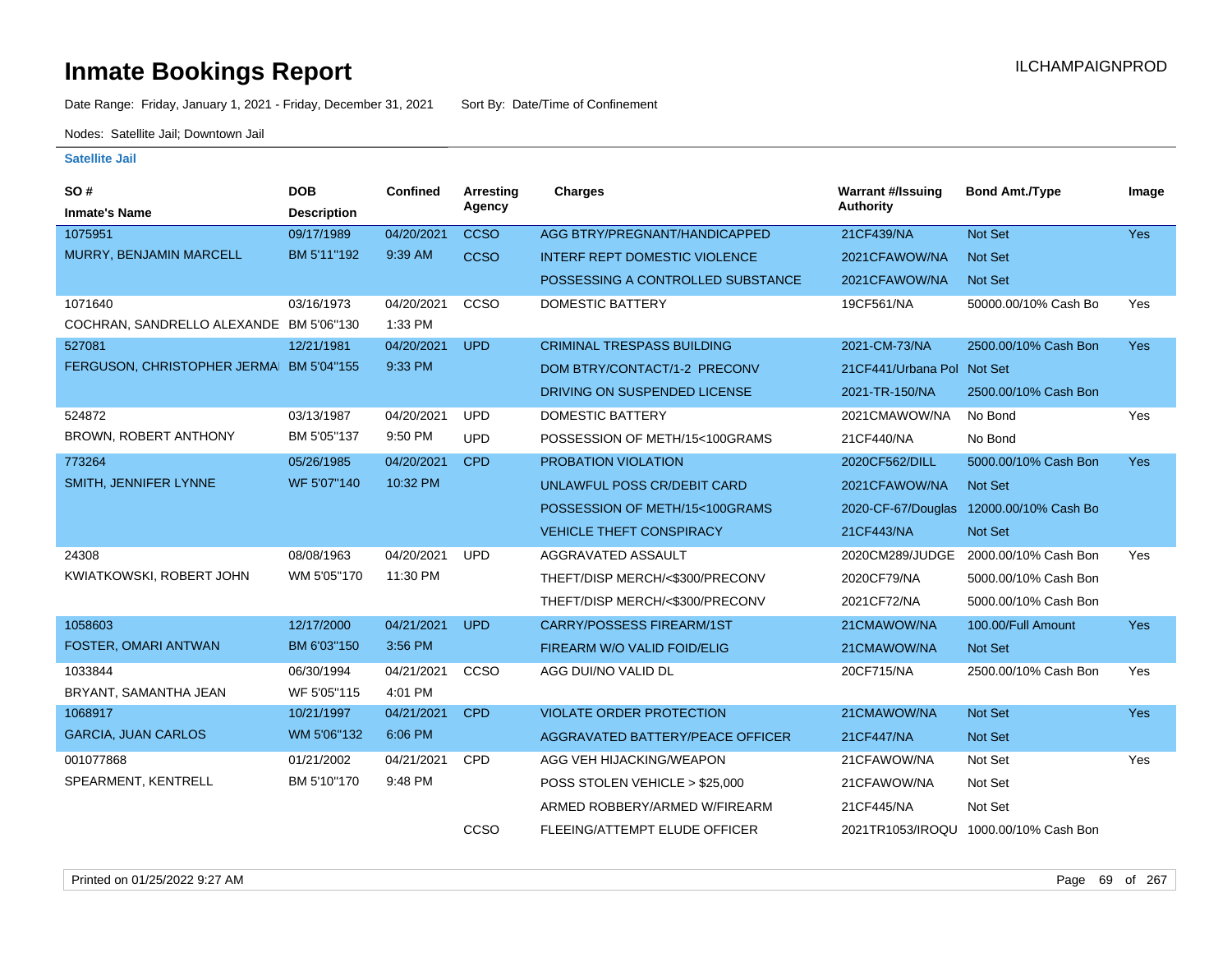Date Range: Friday, January 1, 2021 - Friday, December 31, 2021 Sort By: Date/Time of Confinement

Nodes: Satellite Jail; Downtown Jail

| SO#<br><b>Inmate's Name</b>               | <b>DOB</b><br><b>Description</b> | <b>Confined</b> | Arresting<br>Agency | Charges                                   | <b>Warrant #/Issuing</b><br>Authority | <b>Bond Amt./Type</b>                  | Image      |
|-------------------------------------------|----------------------------------|-----------------|---------------------|-------------------------------------------|---------------------------------------|----------------------------------------|------------|
| 001077869                                 | 09/01/1999                       | 04/21/2021      | <b>ISP</b>          | FLEEING/ATTEMPT ELUDE OFFICER             | 21TR4777/NA                           | 2500.00/10% Cash Bon                   | <b>Yes</b> |
| ANDERSON, JERMAINE                        | BM 5'09"145                      | 10:08 PM        |                     |                                           |                                       |                                        |            |
| 001077870                                 | 10/11/1983                       | 04/21/2021      | <b>UPD</b>          | <b>RESIST/OBSTRUCTING A PEACE OFFICER</b> | 2021-CM-AWOW/NA 100.00/Full Amount    |                                        | Yes        |
| <b>BROWN, MASON ELIJAH</b>                | WM 6'00"180                      | 11:42 PM        |                     | DRVG UNDER INFLU OF ALCOHOL               |                                       | 2021-DT-AWOW/NA 1000.00/License and Ca |            |
|                                           |                                  |                 |                     | <b>IMPROPER TRAFFIC LANE USAGE</b>        | 2021-TR-AWOW/NA Not Set               |                                        |            |
| 001077437                                 | 01/06/1980                       | 04/22/2021      | <b>RPD</b>          | <b>DOMESTIC BATTERY</b>                   | 2020CF1314/NA                         | No Bond                                | <b>Yes</b> |
| JOHNSON, ANTONIO LASHAUN                  | BM 6'00"195                      | 6:19 AM         |                     | OBSTRUCT JUST/DESTROY EVIDENCE            | 2020CF1490/NA                         | No Bond                                |            |
| 1075440                                   | 11/21/2001                       | 04/22/2021      | CCSO                | POSS 100>400 GR ECSTASY/ANALOG            | 2020 CF 125/NA                        | No Bond                                | Yes        |
| ALCAZAR, ADRIAN ISAIAH                    | WM 5'08"170                      | 10:13 AM        |                     |                                           |                                       |                                        |            |
| 1064175                                   | 08/03/1987                       | 04/22/2021      | <b>UPD</b>          | <b>FELON POSS/USE FIREARM PRIOR</b>       | 21CF396/NA                            | 50000.00/10% Cash Bo                   | <b>Yes</b> |
| KING, RICKY DEAN, JR                      | BM 6'00"165                      | 12:32 PM        |                     |                                           |                                       |                                        |            |
| 1075291                                   | 07/11/2001                       | 04/22/2021      | CCSO                | DOM BTRY/CONTACT/1-2 PRECONV              | 2021CF192/Champai No Bond             |                                        | Yes        |
| LEE, AZAAN AARON BISHOP                   | BM 6'00"175                      | 12:56 PM        |                     |                                           |                                       |                                        |            |
| 001077872                                 | 08/09/2000                       | 04/22/2021      | <b>CPD</b>          | CRIM DAMAGE TO PROPERTY <\$500            | 2021CMAWOW/NA                         | <b>Not Set</b>                         | <b>Yes</b> |
| <b>TERRELL, DAMARION LATEEF</b>           | BM 6'00"180                      | 6:11 PM         |                     |                                           |                                       |                                        |            |
| 001077873                                 | 03/08/2002                       | 04/22/2021      | <b>RPD</b>          | <b>DOMESTIC BATTERY</b>                   | 2021CMAWOW/NA                         | Not Set                                | Yes        |
| JOHSON, MADISYN KIARRA-AUDEAI WF 5'09"220 |                                  | 6:52 PM         |                     |                                           |                                       |                                        |            |
| 001077816                                 | 09/10/1977                       | 04/22/2021      | <b>CCSO</b>         | THEFT/UNAUTHD CONTROL/>500<10K            | 2021CF89/NA                           | 5000.00/10% Cash Bon                   | Yes        |
| <b>BLAKE, JONATHAN DALE</b>               | WM 6'00"230                      | 7:02 PM         |                     |                                           |                                       |                                        |            |
| 15772                                     | 03/25/1959                       | 04/22/2021      | CCSO                | THEFT/CONTROL <\$500/PRIOR                | 2021-CF-368/NA                        | 5000.00/10% Cash Bon                   | Yes        |
| SMITH, WILLIAM THOMAS, JR                 | BM 5'11"175                      | 7:34 PM         |                     | CRIMINAL TRESPASS BUILDING                | 2021-CM-AWOW/NA 100.00/Full Amount    |                                        |            |
|                                           |                                  |                 |                     | <b>THEFT</b>                              | 21CF449/NA                            | Not Set                                |            |
| 001077874                                 | 05/04/2002                       | 04/22/2021      | <b>RPD</b>          | <b>DOMESTIC BATTERY</b>                   | 2021CMAWOW/NA                         | <b>Not Set</b>                         | <b>Yes</b> |
| TARTER, ETHAN MITCHELL                    | WM 6'00"150                      | 8:05 PM         |                     |                                           |                                       |                                        |            |
| 986737                                    | 08/24/1982                       | 04/22/2021      | <b>UPD</b>          | AGG DOMESTIC BATTERY/STRANGLE             | 21CF451/NA                            | No Bond                                | Yes        |
| JENKINS, DEANDRE DONTE                    | BM 5'04"175                      | 9:13 PM         |                     |                                           |                                       |                                        |            |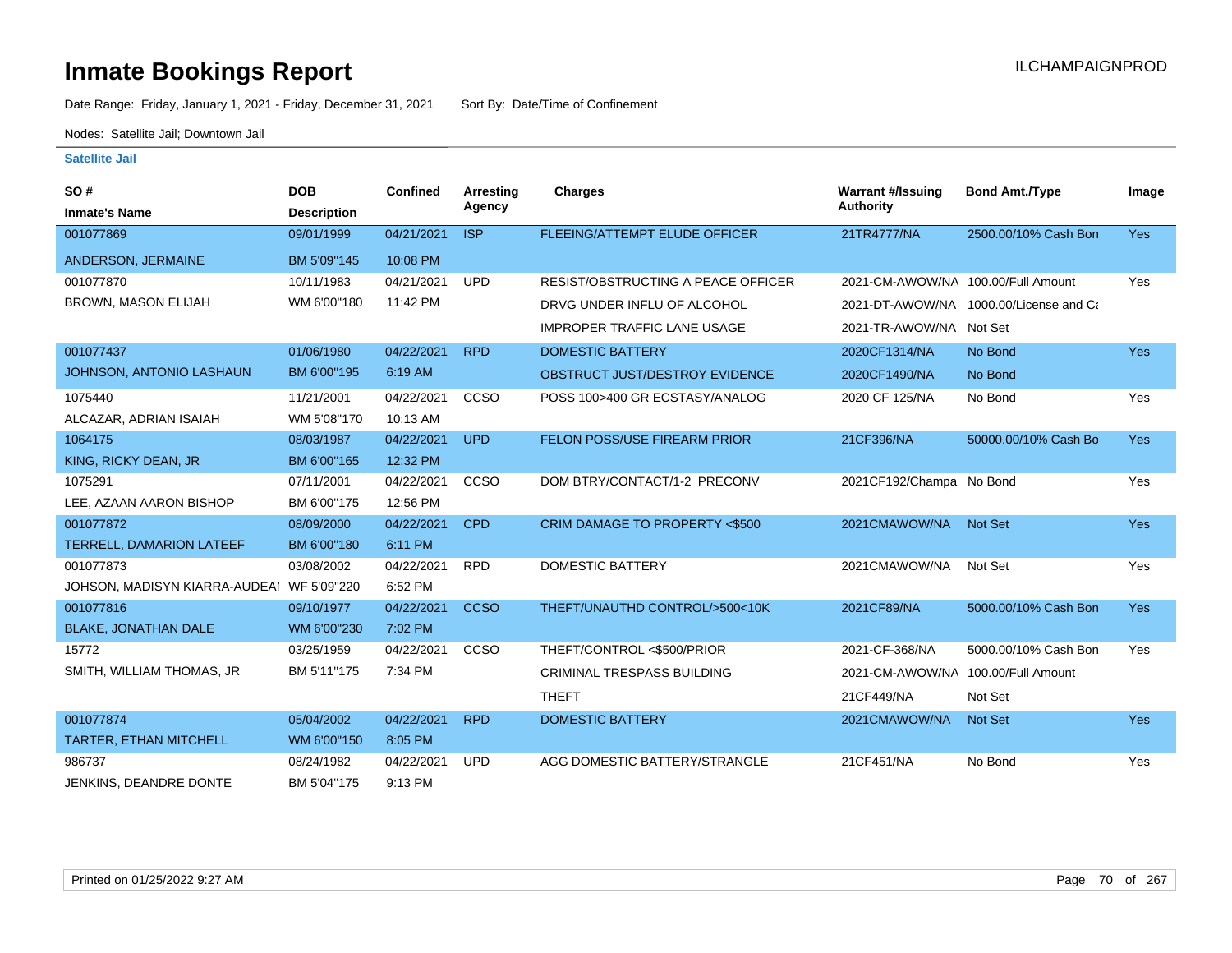Date Range: Friday, January 1, 2021 - Friday, December 31, 2021 Sort By: Date/Time of Confinement

Nodes: Satellite Jail; Downtown Jail

| SO#                          | <b>DOB</b>         | <b>Confined</b> | Arresting  | <b>Charges</b>                            | <b>Warrant #/Issuing</b><br><b>Authority</b> | <b>Bond Amt./Type</b>                 | Image      |
|------------------------------|--------------------|-----------------|------------|-------------------------------------------|----------------------------------------------|---------------------------------------|------------|
| <b>Inmate's Name</b>         | <b>Description</b> |                 | Agency     |                                           |                                              |                                       |            |
| 1072365                      | 08/09/1998         | 04/23/2021      | <b>CPD</b> | POSSESS LOOK-ALIKE SUB/1ST                | 2021CFAWOW/NA                                | Not Set                               | <b>Yes</b> |
| WINSTON, JAMARI DAE'SHAUN    | BM 5'10"165        | 1:04 AM         |            | <b>ASSAULT</b>                            | 2021CMAWOW/NA                                | <b>Not Set</b>                        |            |
|                              |                    |                 |            | <b>RESIST/OBSTRUCTING A PEACE OFFICER</b> | 2021CMAWOW/NA                                | <b>Not Set</b>                        |            |
|                              |                    |                 |            | DELIVERY OF OR POSSESSION OF W/INTENT TO  | 2021CFAWOW/NA                                | <b>Not Set</b>                        |            |
|                              |                    |                 |            | POSS AMT CON SUB EXCEPT(A)/(D)            | 21CF452/NA                                   | Not Set                               |            |
|                              |                    |                 |            | CRIM DAMAGE TO PROPERTY <\$500            | 20CFAWOW/NA                                  | <b>Not Set</b>                        |            |
| 798918                       | 07/11/1989         | 04/23/2021      | <b>CPD</b> | FLEEING/ATTEMPT ELUDE OFFICER             | 2020TR10495/NA                               | 5000.00/10% Cash Bon                  | Yes        |
| PETTIGREW, LARRY D           | BM 5'09"180        | 7:45 AM         |            | <b>WARRANT OUT OF COUNTY</b>              | 2019-CF-1659/NA                              | Not Set                               |            |
| 1069960                      | 02/23/1980         | 04/23/2021      | <b>UPD</b> | THEFT CON INTENT PERSON <\$500            | 20CF447/NA                                   | 5000.00/10% Cash Bon                  | <b>Yes</b> |
| SHELTON, JOSIAH TIMOTHY      | WM 6'00"175        | 9:51 AM         |            | DRIVING ON SUSPENDED LICENSE              | 20TR435/NA                                   | 2500.00/10% Cash Bon                  |            |
|                              |                    |                 |            | DRVG UNDER INFLUENCE OF DRUG              | 20DT107/NA                                   | 10000.00/10% Cash Bo                  |            |
|                              |                    |                 |            | FAIL GIVE INFO/RENDER AID/INJ             | 19TR6515/NA                                  | 2500.00/10% Cash Bon                  |            |
|                              |                    |                 |            | THEFT CON INTENT PERSON <\$500            | 20CF228/NA                                   | 5000.00/10% Cash Bon                  |            |
|                              |                    |                 |            | <b>WARRANT OUT OF COUNTY</b>              | 20CF445/TAZEWELI                             | 5000.00/10% Cash Bon<br>75.00/FTA Fee |            |
| 1069766                      | 09/06/1985         | 04/23/2021      | <b>UPD</b> | <b>WARRANT OUT OF COUNTY</b>              | 17-DT-267/NA                                 | 15000.00/10% Cash Bo                  | Yes        |
| PHILLIPS, REBEKAH LOUISE     | WF 5'06"130        | 9:59 AM         |            | <b>THEFT</b>                              | 2020-CM-292/NA                               | 1000.00/10% Cash Bon                  |            |
|                              |                    |                 |            | POSS HYPO/SYRINGE/NEEDLES/2ND+            | 2020-CF-460/NA                               | 1000.00/10% Cash Bon                  |            |
|                              |                    |                 |            | OBSTRUCT JUST/DESTROY EVIDENCE            | 2021-CF-=AWOW/N/ Not Set                     |                                       |            |
| 1064445                      | 12/23/1998         | 04/23/2021      | <b>CPD</b> | AGG DISCHARGE FIREARM/OCC VEH             | 2021CF295/NA                                 | 500000.00/10% Cash B                  | <b>Yes</b> |
| <b>LARUE, TERENCE TRAMEL</b> | BM 5'10"250        | 11:18 AM        |            | POSSESS 15<100 GRAMS COCAINE              | 19CF1052/NA                                  | 10000.00/10% Cash Bo                  |            |
|                              |                    |                 |            | FELON POSS/USE FIREARM/PAROLE             | 21CF899/NA                                   | <b>Not Set</b>                        |            |
| 001077781                    | 04/08/1996         | 04/23/2021      | CCSO       | FAIL TO RPT WKLY/NO FIXED ADDR            | 2021CF336/NA                                 | 2500.00/10% Cash Bon                  | Yes        |
| GARNER, KEVIN MATTHEW        | BM 5'11"190        | 11:22 AM        |            |                                           |                                              |                                       |            |
| 952249                       | 06/03/1987         | 04/23/2021      | <b>UPD</b> | PAROLE REVOCATION                         | CH2100418/Illinois D Not Set                 |                                       | <b>Yes</b> |
| PARKS, KATRISA JO            | WF 5'08"145        | 2:20 PM         |            |                                           |                                              |                                       |            |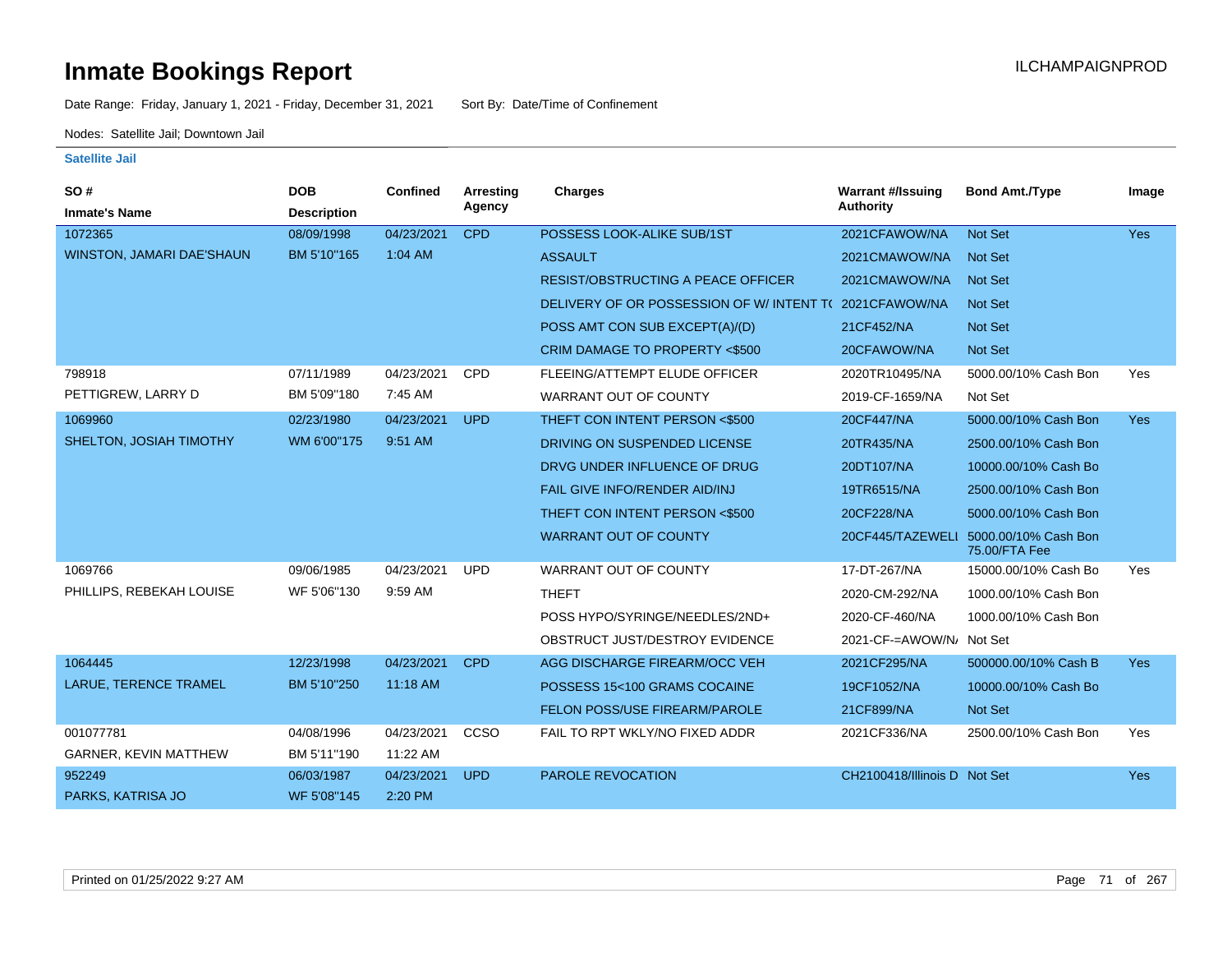Date Range: Friday, January 1, 2021 - Friday, December 31, 2021 Sort By: Date/Time of Confinement

Nodes: Satellite Jail; Downtown Jail

| SO#                         | <b>DOB</b>         | Confined   | <b>Arresting</b> | <b>Charges</b>                            | <b>Warrant #/Issuing</b>  | <b>Bond Amt./Type</b>                 | Image      |
|-----------------------------|--------------------|------------|------------------|-------------------------------------------|---------------------------|---------------------------------------|------------|
| <b>Inmate's Name</b>        | <b>Description</b> |            | Agency           |                                           | <b>Authority</b>          |                                       |            |
| 533450                      | 11/11/1979         | 04/23/2021 | <b>UPD</b>       | <b>WARRANT OUT OF COUNTY</b>              | 2020CM136/NA              | 5000.00/10% Cash Bon                  | <b>Yes</b> |
| CAMPBELL, ELIZABETH TAEHEE  | AF 5'00"110        | 7:19 PM    |                  | <b>BURGLARY</b>                           | 2021CFAWOW/NA             | <b>Not Set</b>                        |            |
|                             |                    |            |                  | <b>WARRANT OUT OF COUNTY</b>              | 2021CF322/Macon C Not Set |                                       |            |
| 45801                       | 01/10/1978         | 04/23/2021 | <b>UPD</b>       | <b>ROBBERY</b>                            | 21CFAWOW/NA               | Not Set                               | Yes        |
| HOWARD, RICARDO ANTWAN      | BM 5'09"175        | 10:42 PM   |                  |                                           |                           |                                       |            |
| 1057464                     | 06/27/1992         | 04/23/2021 | <b>CPD</b>       | CRIM DAMAGE/PROPERTY/>\$100K              | 2021-CF-AWOW/NA Not Set   |                                       | <b>Yes</b> |
| SPEARS, RYAN PAUL           | WM 5'10"170        | 11:26 PM   |                  | <b>RESIST/OBSTRUCTING A PEACE OFFICER</b> | 2021-CM-AWOW/NA Not Set   |                                       |            |
|                             |                    |            |                  | BATTERY/CAUSE BODILY HARM                 | 21CFAWOW/NA               | No Bond                               |            |
| 25419                       | 10/05/1965         | 04/24/2021 | <b>CPD</b>       | AGGRAVATED BATTERY                        | 2021CFAWOW/NA             | Not Set                               | Yes        |
| FRANKLIN, ROBERT, JR        | BM 5'07"140        | 5:08 AM    |                  | <b>ROBBERY</b>                            | 21CF461/NA                | No Bond                               |            |
| 1071135                     | 03/20/2000         | 04/24/2021 | <b>MPD</b>       | <b>CRIMINAL TRESPASS BUILDING</b>         | 21CMAWOW/NA               | Not Set                               | <b>Yes</b> |
| <b>BALDWIN, SKYLA KAY</b>   | WF 5'03"110        | 10:06 AM   |                  | <b>CRIM DAMAGE TO PROPERTY &lt;\$500</b>  | 21CMAWOW/NA               | <b>Not Set</b>                        |            |
|                             |                    |            |                  | POSSESS 15<100 GRAMS LSD/ANLG             | 21CFAWOW/NA               | Not Set                               |            |
| 1069726                     | 02/22/1994         | 04/24/2021 | <b>MPD</b>       | CRIM DAMAGE TO PROPERTY <\$500            | NA/NA                     | Not Set                               | Yes        |
| GREER, CONNOR JAY           | WM 5'05"130        | 10:10 AM   |                  | POSSESSING A CONTROLLED SUBSTANCE         | NA/NA                     | Not Set                               |            |
|                             |                    |            |                  | <b>CRIMINAL TRESPASS BUILDING</b>         | 2021 CF AWOW/NA           | Not Set                               |            |
| 1052119                     | 08/06/1995         | 04/24/2021 | <b>CPD</b>       | SPEEDING 26-34 MPH OVER LIMIT             | 2018TR1494/NA             | 6000.00/10% Cash Bon                  | <b>Yes</b> |
| <b>STEVENS, DAKOTA DAWN</b> | WF 5'07"185        | 11:10 AM   |                  |                                           |                           | 75.00/FTA Fee                         |            |
| 1011886                     | 01/09/1992         | 04/24/2021 | <b>CCSO</b>      | AGG FLEEING/2+ CON DEVICES                |                           | 21CF378/BENJAMIN 20000.00/10% Cash Bo | Yes        |
| TURNER, SHAWNTAY EUGENE     | BM 5'08"205        | 12:47 PM   |                  |                                           |                           |                                       |            |
| 996927                      | 05/20/1988         | 04/24/2021 | <b>UPD</b>       | <b>DOMESTIC BATTERY</b>                   | 2020CM797/DILL            | 2500.00/10% Cash Bon                  | <b>Yes</b> |
| TRIMBLE, JASON DAVID        | WM 6'04"185        | 12:57 PM   |                  | POSSESSION OF METH<5 GRAMS                | 2020CF1088/DILL           | 2500.00/10% Cash Bon                  |            |
|                             |                    |            |                  | DRIVING DURING SUSPENSION                 | 21TR1351/NA               | 2500.00/10% Cash Bon                  |            |
|                             |                    |            |                  | DRIVING DURING SUSPENSION                 | 20TR3032/MCLEAN           | 1500.00/10% Cash Bon                  |            |
|                             |                    |            |                  | DRIVING DURING SUSPENSION                 | 21TR622/NA                | 1500.00/10% Cash Bon                  |            |
|                             |                    |            |                  | <b>BURGLARY</b>                           | 20CF1035/MCLEAN           | 20000.00/10% Cash Bo                  |            |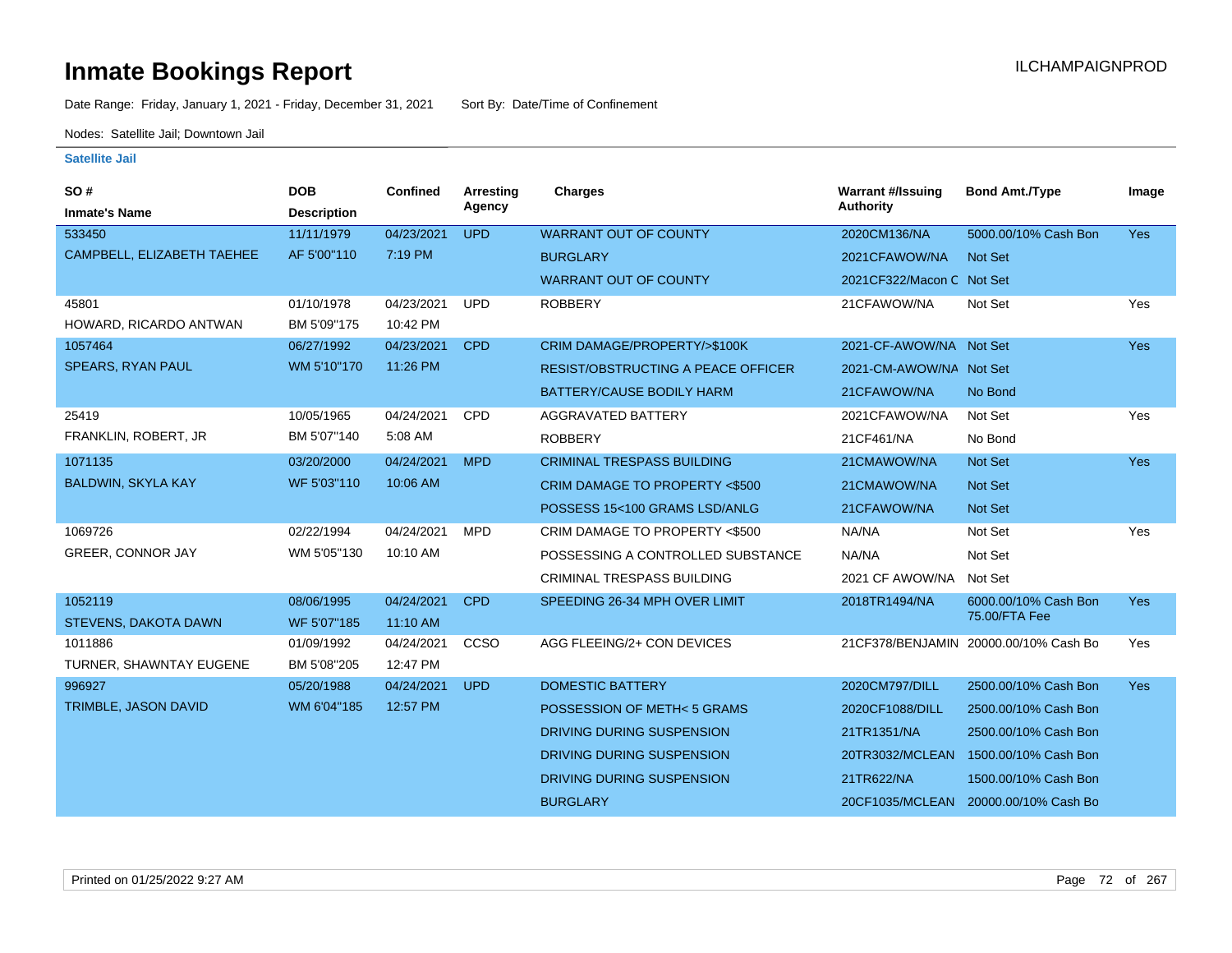Date Range: Friday, January 1, 2021 - Friday, December 31, 2021 Sort By: Date/Time of Confinement

Nodes: Satellite Jail; Downtown Jail

| SO#<br><b>Inmate's Name</b>  | <b>DOB</b><br><b>Description</b> | <b>Confined</b> | Arresting<br>Agency | <b>Charges</b>                                        | <b>Warrant #/Issuing</b><br><b>Authority</b> | <b>Bond Amt./Type</b>                 | Image      |
|------------------------------|----------------------------------|-----------------|---------------------|-------------------------------------------------------|----------------------------------------------|---------------------------------------|------------|
| 001077877                    | 10/22/2002                       | 04/24/2021      | <b>UPD</b>          | DELIVERY OF OR POSSESSION OF W/INTENT T(2021CFAWOW/NA |                                              | <b>Not Set</b>                        | Yes        |
| <b>JORDAN, PATRICK RODEL</b> | BM 5'04"160                      | 3:53 PM         |                     | AGG DISCHARGE FIREARM/OCC BLDG                        | NA/NA                                        | Not Set                               |            |
| 1014356                      | 08/19/1966                       | 04/25/2021      | CCSO                | POSSESSING A CONTROLLED SUBSTANCE                     | 2021CFAWOW/NA                                | No Bond                               | Yes        |
| AMOLE, GARY BRUCE            | WM 5'10"175                      | 3:22 AM         |                     | POSSESS LOOK-ALIKE SUB/1ST                            | 2021CFAWOW/NA                                | No Bond                               |            |
|                              |                                  |                 |                     | POSS DRUG PARAPHERNALIA                               | 2021CFAWOW/NA                                | No Bond                               |            |
|                              |                                  |                 |                     | POSSESSION OF METH< 5 GRAMS                           | 2021CFAWOW/NA                                | Not Set                               |            |
| 001077878                    | 12/20/1988                       | 04/25/2021      | <b>UPD</b>          | DOMESTIC BATTERY/OTHER PRIOR                          | 20CF460/NA                                   | Not Set                               | <b>Yes</b> |
| BRADLEY, SHYTARAN SHYNELL    | BM 6'06"205                      | 10:04 PM        |                     |                                                       |                                              |                                       |            |
| 001077879                    | 05/17/1964                       | 04/25/2021      | CCSO                | <b>DOMESTIC BATTERY</b>                               | 2021CMAWOW/NA                                | Not Set                               | Yes        |
| ERWIN, JEFF ALLEN            | WM 5'10"180                      | 10:44 PM        |                     |                                                       |                                              |                                       |            |
| 001077880                    | 04/21/1992                       | 04/26/2021      | <b>ISP</b>          | POSSESSION OF METH< 5 GRAMS                           |                                              | 17CF41/JASPER CC 2500.00/10% Cash Bon | Yes        |
| <b>EARP, TRACI ANN</b>       | WF 5'09"170                      | 12:34 AM        |                     |                                                       |                                              | 75.00/FTA Fee                         |            |
| 1077002                      | 06/16/1978                       | 04/26/2021      | <b>CPD</b>          | <b>WARRANT OUT OF COUNTY</b>                          | 2019TR9666/NA                                | 1500.00/10% Cash Bon                  | Yes        |
| <b>COURTS, IVAN LASHON</b>   | BM 5'07"222                      | 4:08 AM         |                     |                                                       |                                              |                                       |            |
| 1075434                      | 05/10/1998                       | 04/26/2021      | <b>UPD</b>          | THEFT/DISP MERCH/<\$300/PRECONV                       | 20CF119/BOHM                                 | 10000.00/10% Cash Bo                  | <b>Yes</b> |
| DIGGS, DEMARKUS ALONZO       | BM 5'05"155                      | 2:13 PM         |                     | <b>CRIMINAL TRESPASS TO VEHICLES</b>                  | CW0074551/CHICAC 500.00/Full Amount          |                                       |            |
|                              |                                  |                 |                     | <b>BURGLARY</b>                                       | 21CF463/NA                                   | <b>Not Set</b>                        |            |
|                              |                                  |                 |                     | <b>BURGLARY</b>                                       | 21CF464/NA                                   | <b>Not Set</b>                        |            |
| 52584                        | 09/30/1980                       | 04/26/2021      | CCSO                | FORGERY/ISSUE/DELIVER DOCUMENT                        | 2020CF527/CCSO                               | No Bond                               | Yes        |
| CAIN, WAYNE ALLEN            | WM 6'00"178                      | 2:29 PM         |                     | FORGERY/ISSUE/DELIVER DOCUMENT                        | 2020CF528/NA                                 | No Bond                               |            |
| 12250                        | 09/03/1956                       | 04/26/2021      | <b>UPD</b>          | <b>DRIVING RVK/SUSP DUI/SSS 4-9</b>                   |                                              | 21CF389/JUDGE HC 7500.00/10% Cash Bon | <b>Yes</b> |
| <b>KEY, MICHAEL LEON</b>     | WM 5'09"130                      | 3:46 PM         |                     | DRIVING ON REVOKED LICENSE                            |                                              | 21TR1795/JUDGE H 7500.00/10% Cash Bon |            |
|                              |                                  |                 |                     | DRIVING ON REVOKED LICENSE                            | 21CF480/NA                                   | 1500.00/10% Cash Bon                  |            |
|                              |                                  |                 | <b>CCSO</b>         | DRIVING ON REVOKED LICENSE                            | 20CF813/NA                                   | No Bond                               |            |
| 001077883                    | 11/14/1997                       | 04/26/2021      | <b>UPD</b>          | <b>DOMESTIC BATTERY</b>                               | 2021CMAWOW/NA                                | Not Set                               | Yes        |
| FREELOVE, SKYE CHEYENNE      | WF 5'07"145                      | 6:24 PM         |                     |                                                       |                                              |                                       |            |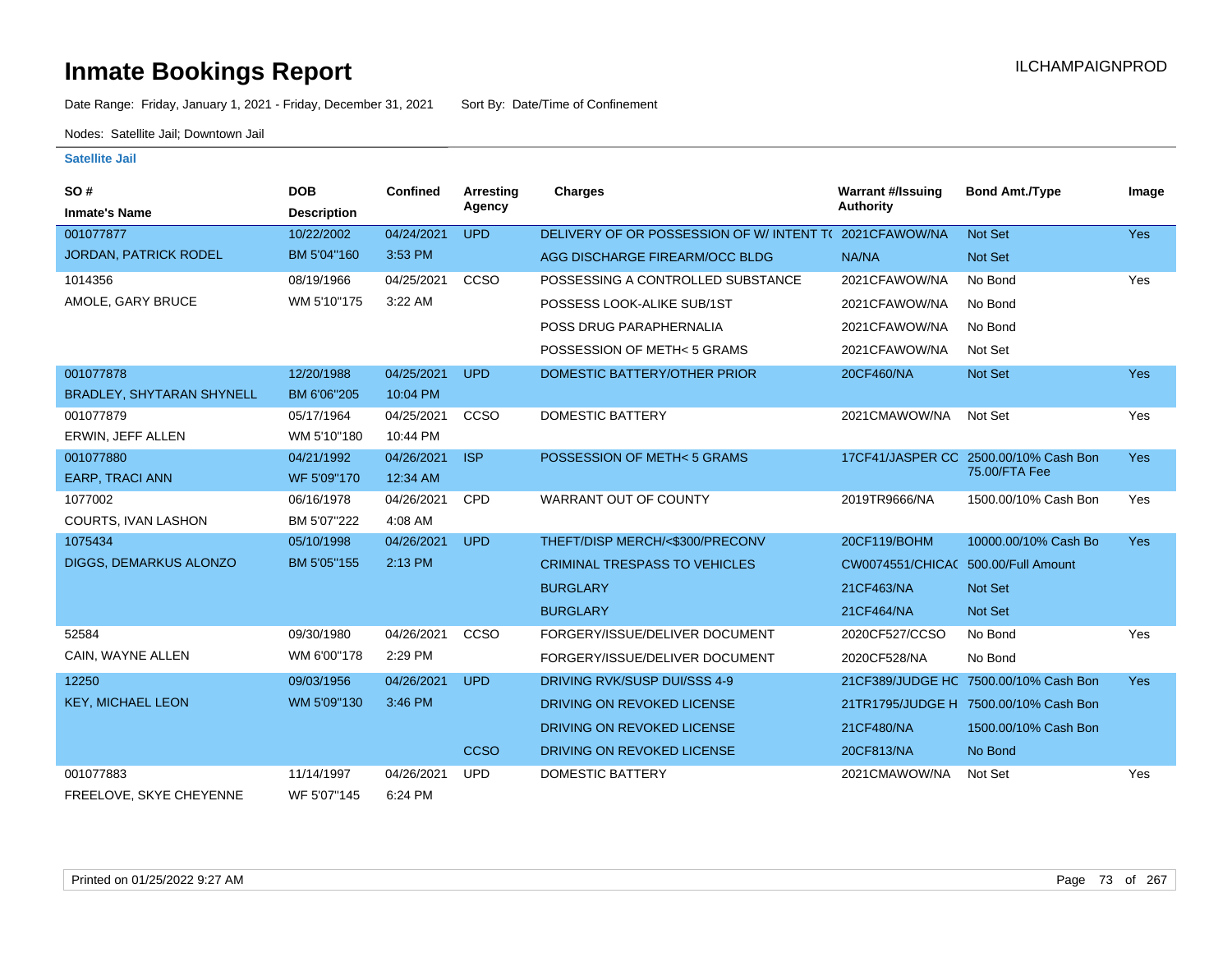Date Range: Friday, January 1, 2021 - Friday, December 31, 2021 Sort By: Date/Time of Confinement

Nodes: Satellite Jail; Downtown Jail

| SO#                       | <b>DOB</b>         | Confined   | Arresting   | <b>Charges</b>                            | <b>Warrant #/Issuing</b> | <b>Bond Amt./Type</b>                 | Image      |
|---------------------------|--------------------|------------|-------------|-------------------------------------------|--------------------------|---------------------------------------|------------|
| <b>Inmate's Name</b>      | <b>Description</b> |            | Agency      |                                           | Authority                |                                       |            |
| 1072300                   | 01/02/2001         | 04/27/2021 | <b>CPD</b>  | <b>DOMESTIC BATTERY</b>                   |                          | 2020CM476/WEBBE 2500.00/10% Cash Bon  | <b>Yes</b> |
| BLUMINBERG, ARCHIBALD LEE | BM 5'07"150        | 12:43 AM   |             | <b>GIVE FALSE FIRE ALARM</b>              |                          | 2019CF394/WEBBEI 5000.00/10% Cash Bon |            |
|                           |                    |            |             | FIREARM W/O VALID FOID/ELIG               |                          | 2019CF1492/WEBBE 5000.00/10% Cash Bon |            |
| 1056232                   | 05/08/1996         | 04/27/2021 | <b>UPD</b>  | PROBATION VIOLATION                       | 18-CF-1398/NA            | 2500.00/10% Cash Bon                  | Yes        |
| BAILEY, JAYLEN DRESHAWN   | BM 5'08"150        | 1:20 AM    |             |                                           |                          |                                       |            |
| 001077884                 | 09/09/1988         | 04/27/2021 | <b>CCSO</b> | DRVG UNDER INFLU OF ALCOHOL               | 2021DTAWOW/NA            | 1000.00/License and Ca                | <b>Yes</b> |
| STEVENS, TANGEVA GERVA    | BM 6'02"145        | 1:46 AM    |             | DRVG UNDER INFLU/BAC 0.08                 | 2021DTAWOW/NA            | Not Set                               |            |
|                           |                    |            |             | <b>FAIL TO REDUCE SPEED</b>               | 2021TRAWOW/NA            | Not Set                               |            |
|                           |                    |            |             | POSS ADULT USE CANN IN MOTOR VEHICLE      | 2021TRAWOW/NA            | Not Set                               |            |
| 1037478                   | 12/20/1988         | 04/27/2021 | <b>UPD</b>  | DRVG UNDER INFLU OF ALCOHOL               | 2021-DT-AWOW/UPI Not Set |                                       | Yes        |
| CLAY, JALESSA TANEE       | BF 5'04"260        | 5:00 AM    |             | TRANSP/CARRY ALC LIQ/DRIVER               | 2021-DT-AWOW/UPI Not Set |                                       |            |
|                           |                    |            |             | DRIVING/NO LICENSE/PERMIT/AGE             | 2021-DT-AWOW/UPI Not Set |                                       |            |
|                           |                    |            |             | AGG DUI/NO VALID DL                       | 21CF465/NA               | Not Set                               |            |
| 001077885                 | 09/28/1984         | 04/27/2021 | SOS         | <b>FUGITIVE FROM JUSTICE</b>              | 21CF469/NA               | No Bond                               | <b>Yes</b> |
| HUNTER, TRAMINE DEON      | BM 5'07"155        | 9:34 AM    |             |                                           |                          |                                       |            |
| 1075490                   | 01/01/1980         | 04/27/2021 | CCSO        | DRIVING DURING REVOCATION                 | NA/NA                    | No Bond                               | Yes        |
| RUDISILL, RYAN RUSSELL    | WM 5'10"245        | 11:12 AM   |             |                                           |                          |                                       |            |
| 62750                     | 03/22/1971         | 04/27/2021 | <b>CCSO</b> | <b>RESIST/OBSTRUCTING A PEACE OFFICER</b> | 20CM229/JUDGE LE No Bond |                                       | <b>Yes</b> |
| <b>MARSHBANKS, JEROME</b> | BM 5'10"169        | 11:35 AM   |             |                                           |                          |                                       |            |
| 001077886                 | 12/22/1998         | 04/27/2021 | <b>CPD</b>  | <b>RESIST/OBSTRUCTING A PEACE OFFICER</b> | 2021CFAWOW/NA            | Not Set                               | Yes        |
| DORSEY, TYIR D            | BM 5'10"200        | 1:43 PM    |             | MFG/DEL CANNABIS/30-500 GRAMS             | 21CF470/NA               | Not Set                               |            |
| 001077887                 | 12/16/1952         | 04/27/2021 | <b>UPD</b>  | DRIVING ON REVOKED LICENSE                | 2021TRAWOW/NA            | Not Set                               | <b>Yes</b> |
| HENRY, ROBERT GORDON      | BM 6'00"180        | 8:20 PM    | <b>UPD</b>  | <b>OPERATE UNINSURED MTR VEHICLE</b>      | 2021TRAWOW/URB. Not Set  |                                       |            |
|                           |                    |            |             | AGG DUI/LIC SUSP OR REVOKED               | 21CF466/NA               | Not Set                               |            |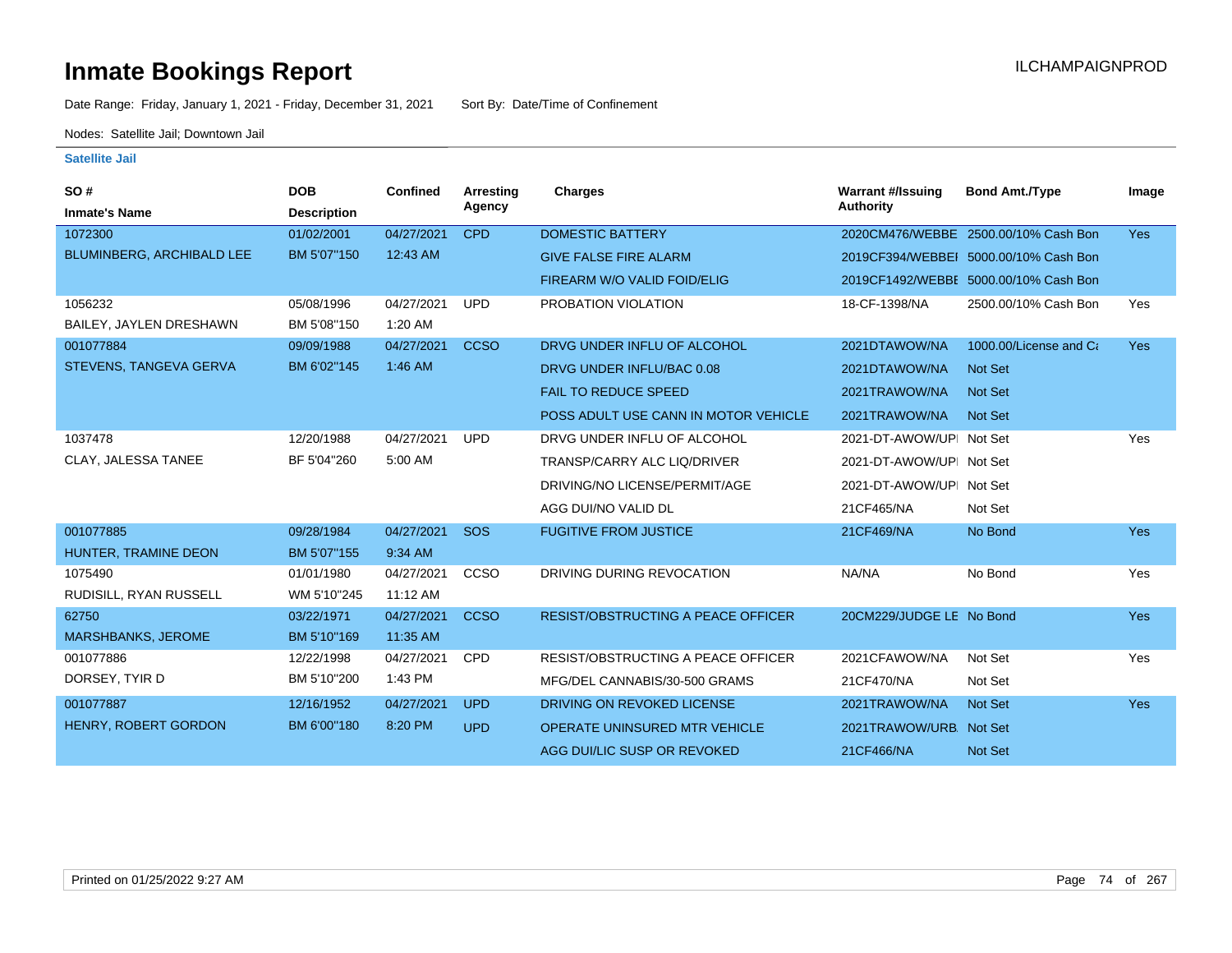Date Range: Friday, January 1, 2021 - Friday, December 31, 2021 Sort By: Date/Time of Confinement

Nodes: Satellite Jail; Downtown Jail

| <b>SO#</b><br><b>Inmate's Name</b> | <b>DOB</b><br><b>Description</b> | Confined   | Arresting<br>Agency | <b>Charges</b>                     | <b>Warrant #/Issuing</b><br>Authority | <b>Bond Amt./Type</b>                                  | Image      |
|------------------------------------|----------------------------------|------------|---------------------|------------------------------------|---------------------------------------|--------------------------------------------------------|------------|
| 993608                             | 08/14/1978                       | 04/27/2021 | <b>ISP</b>          | DRVG UNDER INFLU OF ALCOHOL        | 2021DTAWOW/NA                         | Not Set                                                | Yes        |
| <b>HARPER, LEE CHESTER</b>         | BM 6'01"155                      | 11:50 PM   |                     | DRVG UNDER INFLU/BAC 0.08          | 2021DTAWOW/NA                         | <b>Not Set</b>                                         |            |
|                                    |                                  |            |                     | <b>IMPROPER TRAFFIC LANE USAGE</b> | 2020TRAWOW/NA                         | <b>Not Set</b>                                         |            |
|                                    |                                  |            |                     | <b>CHANGE LANES WITHOUT SIGNAL</b> | 2021TRAWOW/NA                         | <b>Not Set</b>                                         |            |
|                                    |                                  |            |                     | DRIVING ON REVOKED LICENSE         | 2021TRAWOW/NA                         | <b>Not Set</b>                                         |            |
|                                    |                                  |            |                     | AGG DUI/LIC SUSP OR REVOKED        | 21CF468/NA                            | Not Set                                                |            |
| 1000825                            | 10/31/1991                       | 04/28/2021 | CCSO                | DRIVING RVK/SUSP DUI/SSS 3RD       | 21CF38/NA                             | 5000.00/10% Cash Bon                                   | Yes        |
| KELLEY, MEGAN MARIE                | WF 5'02"102                      | 1:28 AM    |                     | DOMESTIC BTRY/PHYSICAL CONTACT     | 20CM139/NA                            | 1000.00/10% Cash Bon                                   |            |
|                                    |                                  |            |                     | DRIVING ON REVOKED LICENSE         | 20TR12098/NA                          | 5000.00/10% Cash Bon                                   |            |
| 001077888                          | 08/03/1999                       | 04/28/2021 | <b>UPD</b>          | <b>IMPROPER TRAFFIC LANE USAGE</b> | 21DTAWOW/NA                           | Not Set                                                | <b>Yes</b> |
| LEE, CHINA NICOLE                  | BF 5'03"157                      | 3:47 AM    |                     | LEAVING THE SCENE INVOLV VEHICLE   | 21DTAWOW/NA                           | <b>Not Set</b>                                         |            |
|                                    |                                  |            |                     | <b>FAIL TO REDUCE SPEED</b>        | 21DTAWOW/NA                           | <b>Not Set</b>                                         |            |
|                                    |                                  |            |                     | <b>TRANSP/CARRY ALC LIQ/DRIVER</b> | 21DTAWOW/NA                           | Not Set                                                |            |
|                                    |                                  |            |                     | DRVG UNDER INFLU OF ALCOHOL        | 21DTAWOW/NA                           | 3000.00/10% Cash Bon                                   |            |
| 941899                             | 07/10/1989                       | 04/28/2021 | <b>RPD</b>          | DRIVING ON REVOKED LICENSE         | 2020CM787/JUDGE                       | 5000.00/10% Cash Bon                                   | Yes        |
| <b>WHITSON, HUNTER ADRIAN</b>      | WM 5'09"185                      | 5:06 AM    |                     | DRIVING ON REVOKED LICENSE         | 2020TR12124/NA                        | 5000.00/10% Cash Bon                                   |            |
|                                    |                                  |            |                     | DRVG UNDER INFLUENCE OF DRUG       | 2020DT372/NA                          | 5000.00/10% Cash Bon                                   |            |
|                                    |                                  |            |                     | DRIVING ON REVOKED LICENSE         | 2020TR6787/NA                         | 5000.00/10% Cash Bon                                   |            |
|                                    |                                  |            |                     | DRIVING ON REVOKED LICENSE         | 2020TR11164/NA                        | 5000.00/10% Cash Bon                                   |            |
|                                    |                                  |            |                     | OBSTRUCT JUST/DESTROY EVIDENCE     | 2021CFAWOW/NA                         | No Bond                                                |            |
|                                    |                                  |            |                     | POSSESS LOOK-ALIKE SUB/1ST         | 2021CFAWOW/NA                         | No Bond                                                |            |
|                                    |                                  |            |                     | WARRANT OUT OF COUNTY              |                                       | 2013CF59/FORD CC 15000.00/10% Cash Bo<br>75.00/FTA Fee |            |
|                                    |                                  |            |                     | POSSESSING A CONTROLLED SUBSTANCE  | 2021CFAWOW/Rant Not Set               |                                                        |            |
|                                    |                                  |            |                     | METH DELIVERY/15<100 GRAMS         | 21CF476/NA                            | No Bond                                                |            |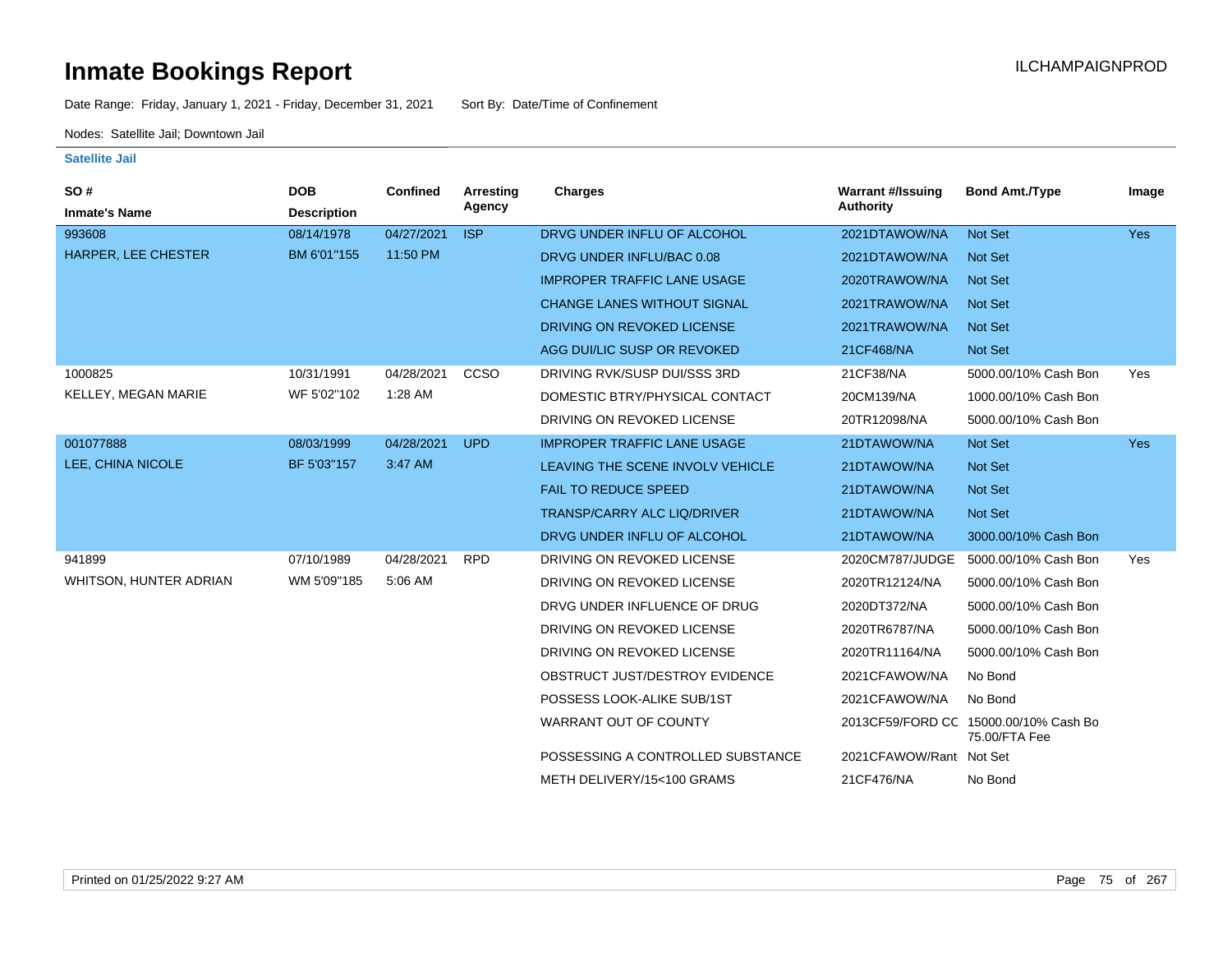Date Range: Friday, January 1, 2021 - Friday, December 31, 2021 Sort By: Date/Time of Confinement

Nodes: Satellite Jail; Downtown Jail

| SO#                                     | <b>DOB</b>         | Confined   | Arresting   | <b>Charges</b>                    | <b>Warrant #/Issuing</b> | <b>Bond Amt./Type</b> | Image      |
|-----------------------------------------|--------------------|------------|-------------|-----------------------------------|--------------------------|-----------------------|------------|
| <b>Inmate's Name</b>                    | <b>Description</b> |            | Agency      |                                   | <b>Authority</b>         |                       |            |
| 985798                                  | 09/15/1976         | 04/28/2021 | <b>RPD</b>  | POSSESS LOOK-ALIKE SUB/1ST        | 21CFAWOW/NA              | Not Set               | Yes        |
| SNYDER, HEIDI SUZANNE                   | WF 5'01"130        | 5:20 AM    |             | POSSESS DRUG PARAPHERNALIA        | 21CFAWOW/NA              | Not Set               |            |
|                                         |                    |            |             | POSSESSING A CONTROLLED SUBSTANCE | 2021CFAWOW/NA            | Not Set               |            |
|                                         |                    |            |             | MFG/DEL 30+ GR METH/ANALOG        | 21CF475/NA               | Not Set               |            |
| 1069665                                 | 01/13/2000         | 04/28/2021 | <b>UPD</b>  | AGG BATTERY/PEACE OFFICER         | 21CFAWOW/NA              | Not Set               | Yes        |
| THOMAS, EMMANUEL A                      | BM 6'02"145        | 6:53 AM    |             | POSSESSING A CONTROLLED SUBSTANCE | 21CFAWOW/NA              | Not Set               |            |
| 63110                                   | 03/04/1983         | 04/28/2021 | <b>CCSO</b> | AGG ASLT PEACE OFF/FIRE/ER WRK    | 2021 CF 000345/NA        | 5000.00/10% Cash Bon  | Yes        |
| <b>JAMES, DOMINIQUE J</b>               | BM 6'00"170        | 11:04 AM   |             |                                   |                          |                       |            |
| 001077889                               | 08/17/1995         | 04/28/2021 | <b>UPD</b>  | DOM BTRY/HARM/1-2 PRECONV         | 2021CF402/NA             | 10000.00/10% Cash Bo  | Yes        |
| WASHINGTON, MALCOLM                     | BM 6'02"165        | 12:09 PM   |             | OPERATE UNINSURED MTR VEHICLE     | 2021TRAWOW/NA            | Not Set               |            |
|                                         |                    |            |             | DRIVING ON SUSPENDED LICENSE      | 21TR854/NA               | 2500.00/10% Cash Bon  |            |
|                                         |                    |            |             | <b>RETAIL THEFT</b>               | 21CF474/NA               | 100.00/Full Amount    |            |
|                                         |                    |            |             | DRIVING ON SUSPENDED LICENSE      | 21TR2890/NA              | 2500.00/10% Cash Bon  |            |
| 963324                                  | 12/01/1988         | 04/28/2021 | <b>CCSO</b> | <b>CIVIL FTA WARRANT</b>          | 2007F10/NA               | 110000.00/10% Cash B  | <b>Yes</b> |
| <b>WILLIAMS, HERMAN RASHAAD</b>         | BM 5'10"218        | 9:55 PM    |             |                                   |                          |                       |            |
| 1012045                                 | 09/14/1984         | 04/28/2021 | CCSO        | <b>BURGLARY</b>                   | 21CF83/NA                | 2000.00/10% Cash Bon  | Yes        |
| TARTER, DANIELLE JO                     | WF 5'04"126        | 11:27 PM   |             | POSSESSING A CONTROLLED SUBSTANCE | 20CF1333/NA              | 7500.00/10% Cash Bon  |            |
|                                         |                    |            |             | FORGERY/MAKE/ALTER DOCUMENT       | 20CF1471/NA              | 7500.00/10% Cash Bon  |            |
| 001077890                               | 06/18/1991         | 04/29/2021 | <b>CCSO</b> | ARMED ROBBERY/ARMED W/FIREARM     | 19CR60042/COOK C No Bond |                       | Yes        |
| <b>CAIN, MICHELLE E</b>                 | BF 5'07"150        | 4:33 AM    |             |                                   |                          |                       |            |
| 1077007                                 | 08/10/1973         | 04/29/2021 | CCSO        | DRVG UNDER INFLU OF ALCOHOL       | 2020DT246/NA             | No Bond               | Yes        |
| RANDALL, KIMBERLY SUE                   | WF 5'05"155        | 11:28 AM   |             |                                   |                          |                       |            |
| 1068691                                 | 09/02/1999         | 04/29/2021 | <b>CCSO</b> | MFG/DEL CANNABIS/2000<5000 GR     | 21CF364/NA               | 50000.00/10% Cash Bo  | <b>Yes</b> |
| MALDONADO, JOHNATHAN CEASAF WM 6'07"290 |                    | 1:22 PM    |             |                                   |                          |                       |            |
| 1031803                                 | 06/18/1992         | 04/29/2021 | <b>UPD</b>  | AGG BATTERY/PUBLIC PLACE          | 2020 CF 507/NA           | 10000.00/10% Cash Bo  | Yes        |
| HARPER, CURTIS DAJON                    | BM 5'07"140        | 3:11 PM    |             | THEFT CON INTENT <\$500 PRIOR     | 2019 CF 1189/NA          | 10000.00/10% Cash Bo  |            |
|                                         |                    |            |             | NONCONSENSUAL DISSM SEX IMAGE     | 2020 CF 664/NA           | 10000.00/10% Cash Bo  |            |
|                                         |                    |            |             | POSSESS LOST CREDIT/DEBIT CARD    | 2019 CF 1562/NA          | 10000.00/10% Cash Bo  |            |
|                                         |                    |            |             |                                   |                          |                       |            |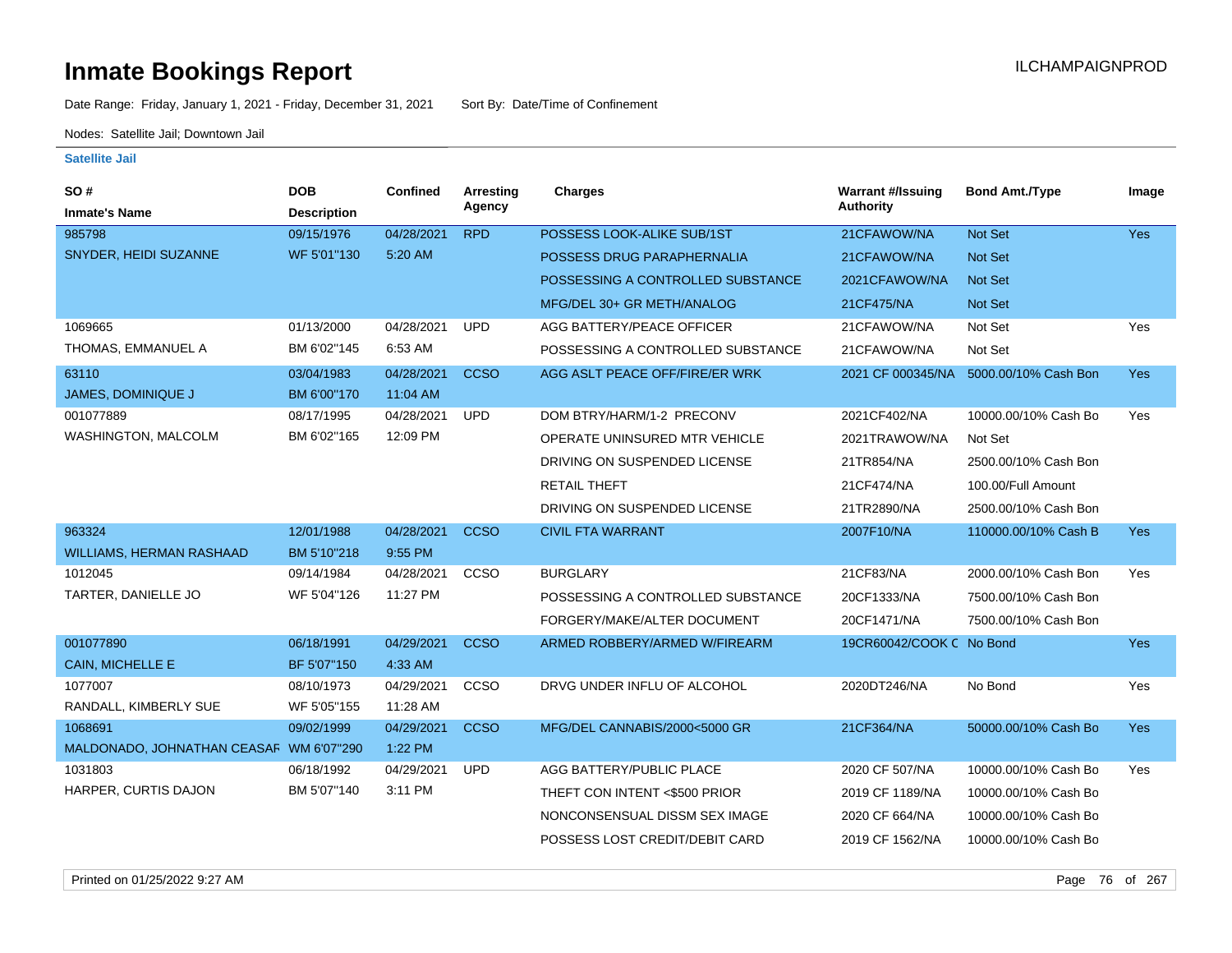Date Range: Friday, January 1, 2021 - Friday, December 31, 2021 Sort By: Date/Time of Confinement

Nodes: Satellite Jail; Downtown Jail

#### **Satellite Jail**

| <b>SO#</b>                                | <b>DOB</b>         | Confined   | <b>Arresting</b> | <b>Charges</b>                       | <b>Warrant #/Issuing</b> | <b>Bond Amt./Type</b>                 | Image      |
|-------------------------------------------|--------------------|------------|------------------|--------------------------------------|--------------------------|---------------------------------------|------------|
| <b>Inmate's Name</b>                      | <b>Description</b> |            | Agency           |                                      | <b>Authority</b>         |                                       |            |
| 1070610                                   | 03/26/1999         | 04/29/2021 | <b>CPD</b>       | CRIM DAMAGE TO PROPERTY <\$500       | AWOW/NA                  | Not Set                               | Yes        |
| PHILLIS, AARON MONTRELL                   | BM 5'11"150        | 3:51 PM    |                  | <b>AGGRAVATED BATTERY</b>            | 21CF482/NA               | Not Set                               |            |
| 970770                                    | 08/08/1989         | 04/29/2021 | ccso             | PROBATION VIOLATION                  | 2020CF284/NA             | 10000.00/10% Cash Bo                  | Yes        |
| SMITH, GREGORY ALLEN                      | WM 5'06"140        | 4:03 PM    |                  |                                      |                          |                                       |            |
| 001077894                                 | 12/17/1986         | 04/29/2021 | <b>CCSO</b>      | DRIVING DURING REVOCATION            |                          | 2020CF590/KANKAK 25000.00/10% Cash Bo | <b>Yes</b> |
| PEREZ, MAYRA LYZEHT                       | SF 5'06"160        | 8:20 PM    |                  |                                      |                          |                                       |            |
| 1060733                                   | 10/03/1996         | 04/29/2021 | RPD              | AGG BATTERY/PEACE OFFICER            | 2021CF457/NA             | 10000.00/10% Cash Bo                  | Yes        |
| WILSON, DEVIN MALIK                       | WM 5'10"120        | 8:43 PM    |                  | <b>DISORDERLY CONDUCT</b>            | 21CF498/NA               | Not Set                               |            |
| 62222                                     | 08/25/1984         | 04/30/2021 | <b>ISP</b>       | CRIM DMG TO PROP \$500-10K           | NA/NA                    | 5000.00/10% Cash Bon                  | <b>Yes</b> |
| BOURLAND, ANDREW THOMAS                   | WM 5'09"170        | 12:25 AM   |                  |                                      |                          |                                       |            |
| 001077619                                 | 03/15/1999         | 04/30/2021 | <b>UPD</b>       | AGG DOMESTIC BATTERY/STRANGLE        | 2021CFAWOW/NA            | No Bond                               | Yes        |
| JOHNSON, KAVON IBERHEEM                   | BM 6'00"150        | 1:11 AM    |                  | <b>OBSTRUCT JUSTICE</b>              | 2021CFAWOW/NA            | No Bond                               |            |
|                                           |                    |            |                  | POSSESSING A CONTROLLED SUBSTANCE    | 2021CFAWOW/NA            | No Bond                               |            |
|                                           |                    |            |                  | <b>CRIM TRESPASS TO RESIDENCE</b>    | 21CM69/NA                | 2500.00/10% Cash Bon                  |            |
|                                           |                    |            |                  | <b>WARRANT OUT OF COUNTY</b>         | 17CM271/MCDONOL          | 5000.00/10% Cash Bon                  |            |
|                                           |                    |            |                  | <b>FUGITIVE FROM JUSTICE</b>         | 21CF485/NA               | No Bond                               |            |
| 1076520                                   | 04/11/2001         | 04/30/2021 | <b>RPD</b>       | POSSESSION OF STOLEN FIREARM         | 2020-CF-1321/BOHN        | 10000.00/10% Cash Bo                  | <b>Yes</b> |
| WARNER, UDUEBOR JAESEN CHI                | BM 6'02"155        | 2:39 AM    |                  | AGG FLEEING POLICE/21 MPH OVER       | 2020-CF-790/BOHM         | 10000.00/10% Cash Bo                  |            |
| 001077895                                 | 02/26/2001         | 04/30/2021 | <b>UPD</b>       | DRVG UNDER INFLU/BAC 0.08            | 2021DTAWOW/NA            | Not Set                               | Yes        |
| CLYMER, TABITHA MARIE                     | WF 5'08"130        | 4:18 AM    |                  | OPERATE UNINSURED MTR VEHICLE        | 2021TRAWOW/NA            | Not Set                               |            |
|                                           |                    |            |                  | <b>IMPROPER TURN AT INTERSECTION</b> | 2021TRAWOW/NA            | Not Set                               |            |
|                                           |                    |            |                  | DISREG TRAFFIC CONTROL LIGHT         | 2021TRAWOW/NA            | Not Set                               |            |
|                                           |                    |            |                  | DRIVING UNDER THE INFLUENCE          | 21DT116/NA               | 1000.00/License and Ca                |            |
| 65595                                     | 09/20/1985         | 04/30/2021 | <b>CPD</b>       | <b>DOMESTIC BATTERY</b>              | 2021-CM-AWOW/NA Not Set  |                                       | Yes        |
| <b>BARBER, MARKEL ANTONIO</b>             | BM 5'07"190        | 5:57 AM    |                  | <b>UNLAWFUL RESTRAINT</b>            | 2021-CF-AWOW/CPI Not Set |                                       |            |
|                                           |                    |            |                  | <b>VIOLATE ORDER PROTECTION</b>      | 21CF484/NA               | Not Set                               |            |
| 1065915                                   | 07/21/1994         | 04/30/2021 | <b>CPD</b>       | CRIM DAMAGE TO PROPERTY <\$500       | 2021-CM-AWOW/NA Not Set  |                                       | Yes        |
| CARTER-BRUMFIELD, AH-HEEM ALI BM 6'03"185 |                    | 11:42 AM   |                  |                                      |                          |                                       |            |

Printed on 01/25/2022 9:27 AM Page 77 of 267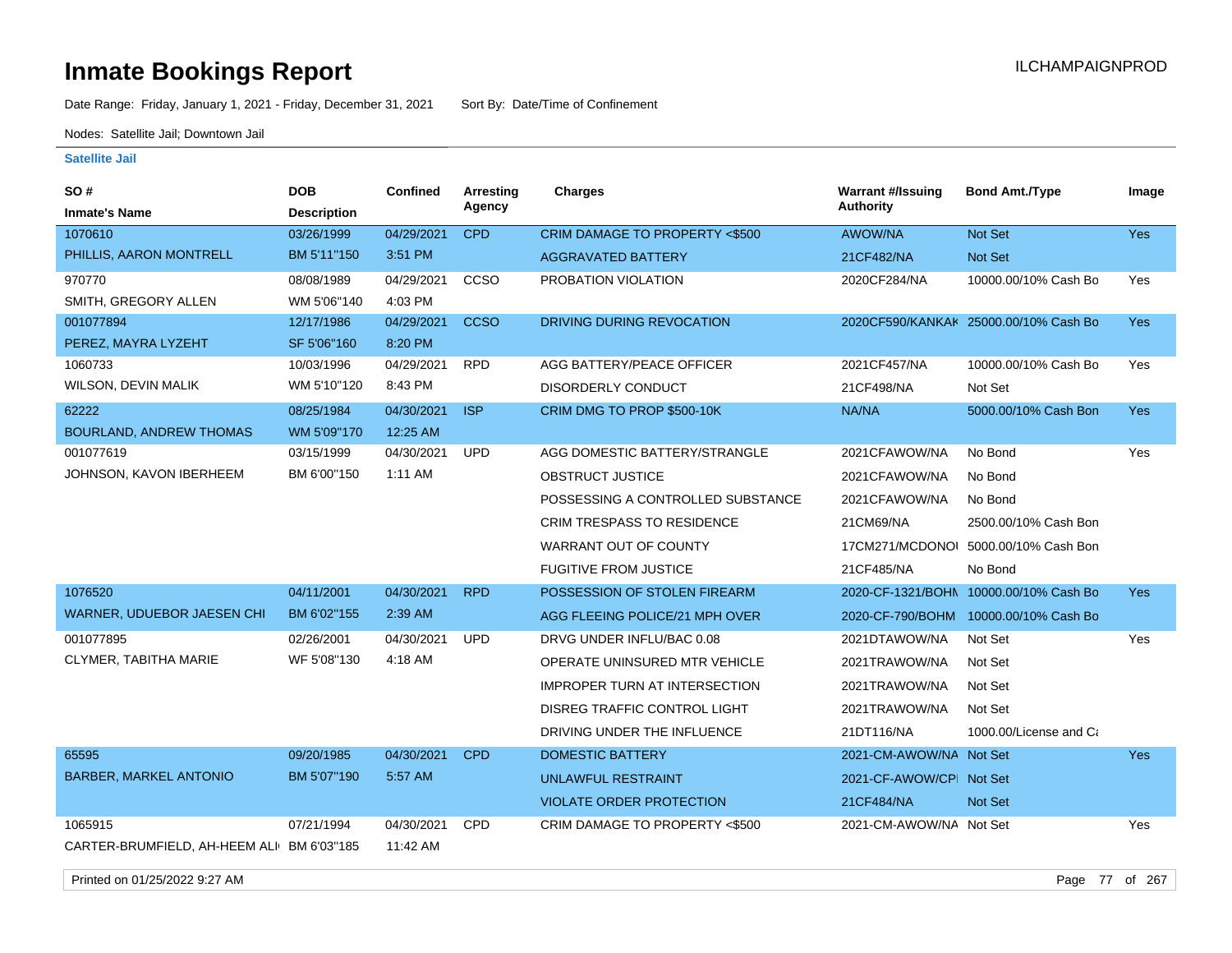Date Range: Friday, January 1, 2021 - Friday, December 31, 2021 Sort By: Date/Time of Confinement

Nodes: Satellite Jail; Downtown Jail

| SO#                            | <b>DOB</b>         | <b>Confined</b> | <b>Arresting</b> | <b>Charges</b>                            | <b>Warrant #/Issuing</b>   | <b>Bond Amt./Type</b>                | Image      |
|--------------------------------|--------------------|-----------------|------------------|-------------------------------------------|----------------------------|--------------------------------------|------------|
| <b>Inmate's Name</b>           | <b>Description</b> |                 | Agency           |                                           | Authority                  |                                      |            |
| 1062063                        | 12/16/1994         | 04/30/2021      | <b>CCSO</b>      | FORGERY/ISSUE/DELIVER DOCUMENT            | 2021CF311/NA               | No Bond                              | <b>Yes</b> |
| <b>COLLINS, RAEKWON ARMANI</b> | BM 5'10"175        | 12:32 PM        |                  |                                           |                            |                                      |            |
| 001077896                      | 11/20/1976         | 04/30/2021      | <b>UPD</b>       | <b>WARRANT OUT OF COUNTY</b>              | 17CF26/NA                  | 3500.00/10% Cash Bon                 | Yes        |
| JONES, GORGEOUS ANQUENETTE     | BF 5'00"300        | 12:43 PM        |                  |                                           |                            |                                      |            |
| 001077898                      | 10/26/1988         | 04/30/2021      | <b>CPD</b>       | POSSESS DRUG PARAPHERNALIA                | NA/NA                      | Not Set                              | <b>Yes</b> |
| MCNEW-JONES, MIRANDA JO        | WF 5'01"111        | 3:47 PM         |                  | POSSESSING A CONTROLLED SUBSTANCE         | 21CFAWOW/NA                | Not Set                              |            |
|                                |                    |                 | <b>CCSO</b>      | <b>FUGITIVE FROM JUSTICE</b>              | 21CF491/NA                 | Not Set                              |            |
| 1073165                        | 02/01/1989         | 04/30/2021      | <b>CPD</b>       | <b>BURGLARY</b>                           | 2021 CF AWOW/NA            | Not Set                              | Yes        |
| ACKERMAN, CODY JAMES           | WM 5'09"180        | 4:48 PM         |                  | <b>THEFT</b>                              | 2021 CF AWOW/NA Not Set    |                                      |            |
|                                |                    |                 |                  | FORGERY/ISSUE/DELIVER DOCUMENT            |                            | 19CF143/DOUGLAS 75000.00/10% Cash Bo |            |
|                                |                    |                 |                  | UNLWFL POSS/DRIVER/VEH/STOLEN             | 21CF486/NA                 | Not Set                              |            |
|                                |                    |                 |                  | <b>BURGLARY</b>                           | 21CF516/NA                 | Not Set                              |            |
|                                |                    |                 |                  | FORGERY/ISSUE/DELIVER DOCUMENT            | 19CF1188/NA                | 880.00/Category B Bon                |            |
|                                |                    |                 |                  | THEFT CONTROL INTENT \$500<10K            | 19CF828/NA                 | 880.00/Category B Bon                |            |
|                                |                    |                 | CCSO             | FORGERY/ISSUE/DELIVER DOCUMENT            | 2018CF689/COLES            | 2500.00/10% Cash Bon                 |            |
|                                |                    |                 | CCSO             | OBSTRUCT JUST/DESTROY EVIDENCE            | 20CF1188/NA                | Not Set                              |            |
|                                |                    |                 | CCSO             | <b>FUGITIVE FROM JUSTICE</b>              | 49D27-2007-F2-0217 No Bond |                                      |            |
| 001077899                      | 10/31/1990         | 04/30/2021      | <b>CPD</b>       | UNLWFL POSS/DRIVER/VEH/STOLEN             | 2021 CF AWOW/NA Not Set    |                                      | <b>Yes</b> |
| <b>BARKSDALE, RAY SHAWN</b>    | BM 6'02"165        | 8:32 PM         |                  | <b>RESIST/OBSTRUCTING A PEACE OFFICER</b> | NA/NA                      | <b>Not Set</b>                       |            |
|                                |                    |                 |                  | LEAVING THE SCENE INVOLV VEHICLE          | NA/NA                      | Not Set                              |            |
|                                |                    |                 |                  | <b>FLEEING/ATTEMPT ELUDE OFFICER</b>      | NA/NA                      | Not Set                              |            |
|                                |                    |                 |                  | POSS STOLEN TITLE/CERTIF/PLATE            | NA/NA                      | Not Set                              |            |
|                                |                    |                 |                  | POSSESSION OF METH<5 GRAMS                | NA/NA                      | Not Set                              |            |
| 1077064                        | 08/31/1955         | 04/30/2021      | CCSO             | BATTERY/MAKES PHYSICAL CONTACT            | 2020 CM 555/NA             | Not Set                              | Yes        |
| VINING, CHARLES EDWARD         | WM 6'01"200        | 9:05 PM         |                  |                                           |                            |                                      |            |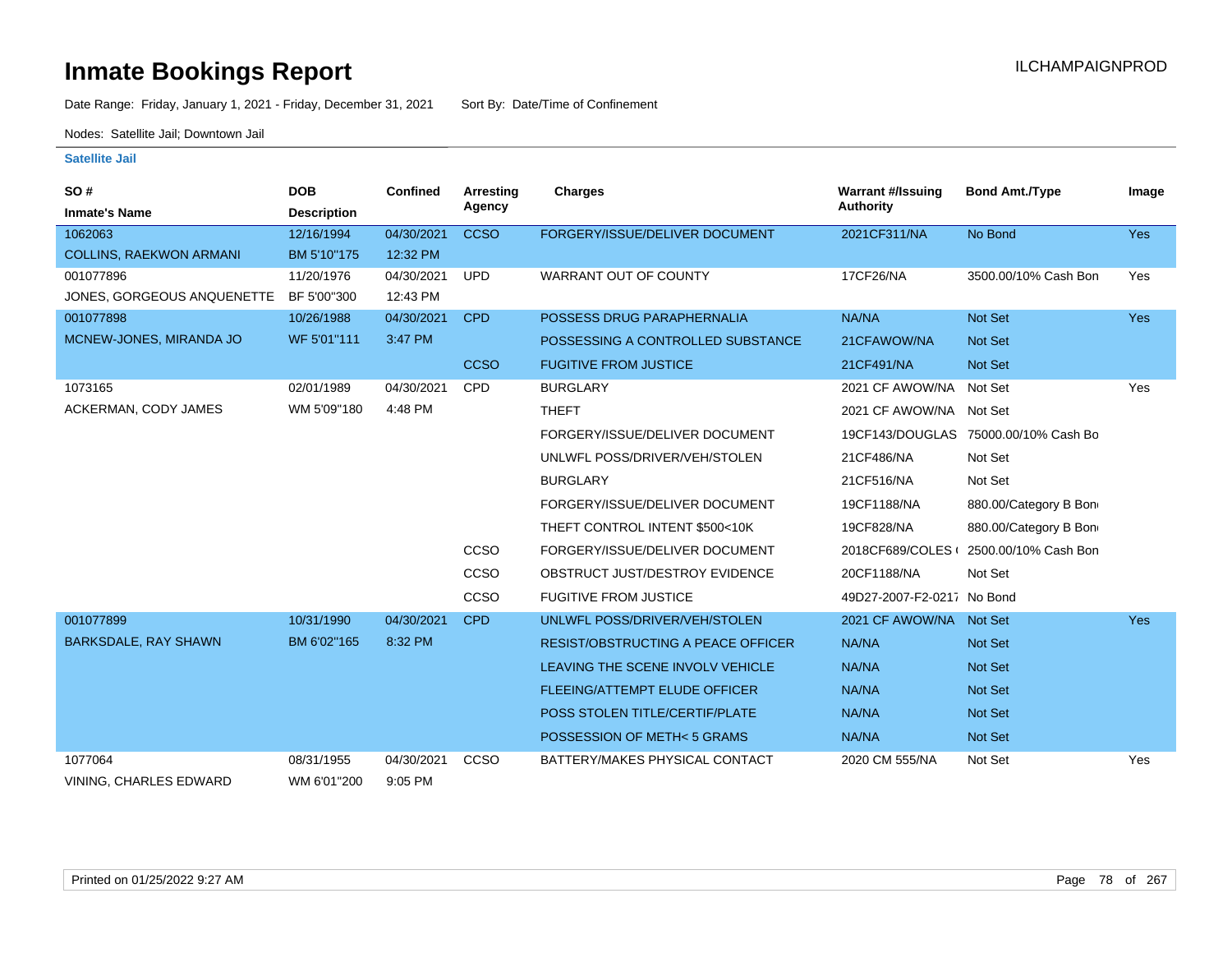Date Range: Friday, January 1, 2021 - Friday, December 31, 2021 Sort By: Date/Time of Confinement

Nodes: Satellite Jail; Downtown Jail

| SO#                             | <b>DOB</b>         | <b>Confined</b> | Arresting   | Charges                                   | <b>Warrant #/Issuing</b> | <b>Bond Amt./Type</b> | Image      |
|---------------------------------|--------------------|-----------------|-------------|-------------------------------------------|--------------------------|-----------------------|------------|
| <b>Inmate's Name</b>            | <b>Description</b> |                 | Agency      |                                           | <b>Authority</b>         |                       |            |
| 1049776                         | 07/19/1993         | 04/30/2021      | <b>CPD</b>  | <b>RESIST/OBSTRUCT WITH INJURY</b>        | 2021-CF-AWOW/NA Not Set  |                       | <b>Yes</b> |
| LAWRENCE, REBECCA ANN           | WF 5'05"130        | 11:03 PM        |             | <b>FLEEING/ATTEMPT ELUDE OFFICER</b>      | 2021-TR-AWOW/NA Not Set  |                       |            |
|                                 |                    |                 |             | <b>IMPROPER USE REGIS/TITLE</b>           | 2021-TR-AWOW/NA Not Set  |                       |            |
|                                 |                    |                 |             | OPERATE UNINSURED MTR VEHICLE             | 2021-TR-AWOW/NA Not Set  |                       |            |
|                                 |                    |                 |             | <b>DISREG TRAFFIC CONTROL LIGHT</b>       | 2021-TR-AWOW/NA Not Set  |                       |            |
|                                 |                    |                 |             | DRIVING ON SUSPENDED LICENSE              | 2021-TR-AWOW/NA Not Set  |                       |            |
|                                 |                    |                 |             | DISREG OFFL TRAFFIC-CON DEVICE            | 2021TRAWOW/NA            | Not Set               |            |
| 001077900                       | 12/08/1988         | 04/30/2021      | <b>ISP</b>  | DRVG UNDER INFLU OF ALCOHOL               | 2021 CM AWOW/NA Not Set  |                       | Yes        |
| SHELATO, BRANDON                | WM 5'10"185        | 11:26 PM        |             | DRVG UNDER INFLU/BAC 0.08                 | 2021 CM AWOW/NA Not Set  |                       |            |
|                                 |                    |                 |             | OPERATE UNINSURED MTR VEHICLE             | 2021 CM AWOW/NA Not Set  |                       |            |
|                                 |                    |                 |             | <b>IMPROPER TRAFFIC LANE USAGE</b>        | 2021 CM AWOW/NA Not Set  |                       |            |
| 001077901                       | 01/06/1992         | 05/01/2021      | <b>ISP</b>  | <b>CIVIL FTA WARRANT</b>                  | 2019SC2128/NA            | 100.00/Full Amount    | <b>Yes</b> |
| THOMPSON, AUSTIN MICHAEL        | WM 5'07"203        | 12:15 AM        |             |                                           |                          |                       |            |
| 59627                           | 07/07/1983         | 05/01/2021      | <b>CCSO</b> | POSS ANY SUB WITH INTENT                  | 21CFAWOW/NA              | Not Set               | Yes        |
| LAROE, CHARLES DANIEL           | WM 6'01"165        | 1:48 AM         |             |                                           |                          |                       |            |
| 700189                          | 11/11/1978         | 05/01/2021      | <b>UPD</b>  | BATTERY/MAKES PHYSICAL CONTACT            | 2021 CF AWOW/NA          | <b>Not Set</b>        | <b>Yes</b> |
| <b>WASHINGTON, LEKIA SHANTA</b> | BF 5'02"230        | 2:57 AM         |             | <b>THEFT</b>                              | 2021CF AWOW/NA           | <b>Not Set</b>        |            |
|                                 |                    |                 |             | DRVG UNDER INFLU OF ALCOHOL               | 2021DT AWOW/NA Not Set   |                       |            |
|                                 |                    |                 |             | <b>TRANSP/CARRY ALC LIQ/DRIVER</b>        | 2021TR AWOW/NA Not Set   |                       |            |
|                                 |                    |                 |             | DRVG UNDER INFLU/BAC 0.08                 | 2021DT AWOW/NA Not Set   |                       |            |
| 001077902                       | 10/23/1988         | 05/01/2021      | <b>RPD</b>  | AGG BATTERY/PEACE OFFICER                 | 2021-CF-AWOW/NA Not Set  |                       | Yes        |
| MOFFETT, CAROLYN R              | BF 5'04"220        | 3:02 AM         |             | <b>RESIST/OBSTRUCTING A PEACE OFFICER</b> | 2021-CM-AWOW/NA Not Set  |                       |            |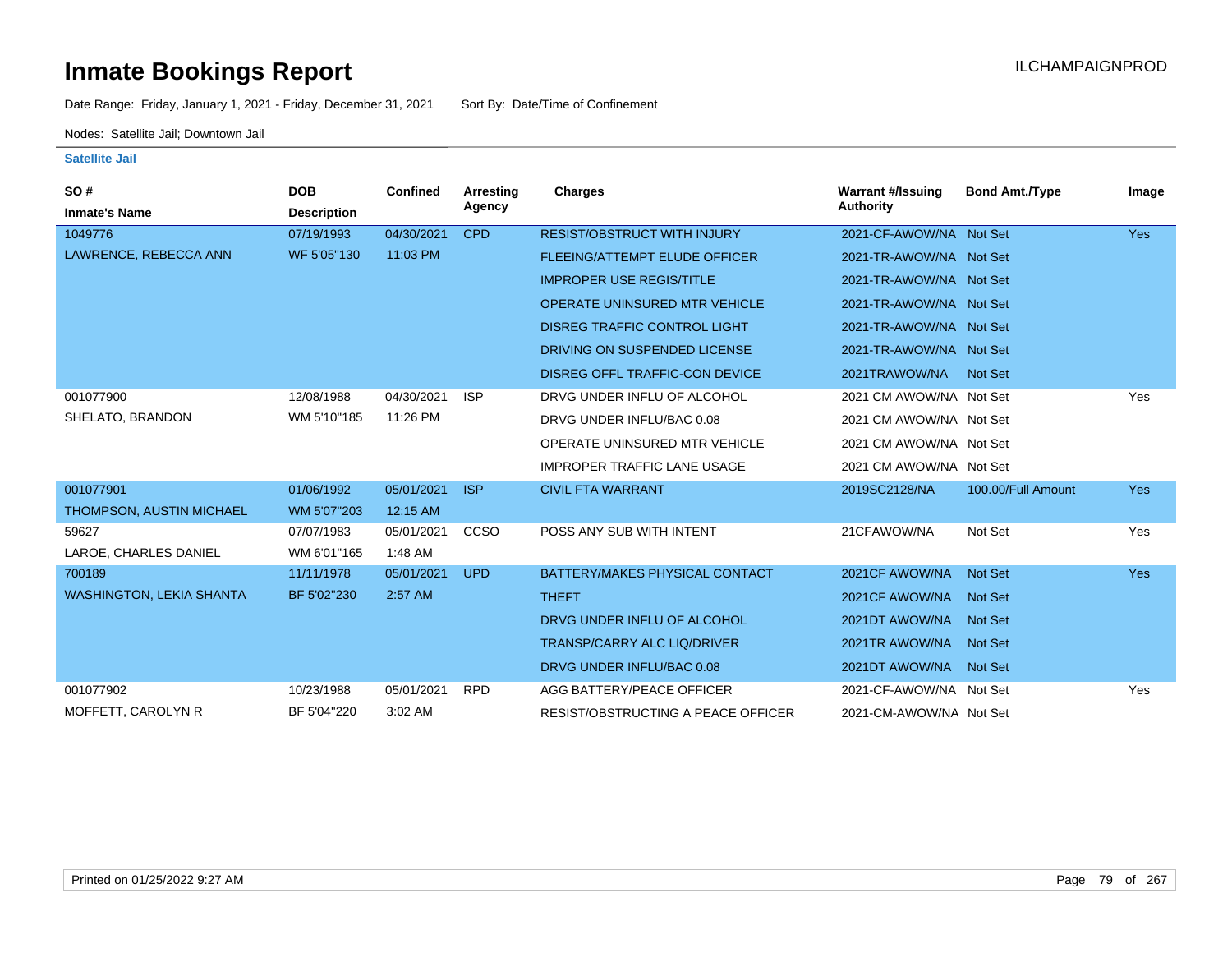Date Range: Friday, January 1, 2021 - Friday, December 31, 2021 Sort By: Date/Time of Confinement

Nodes: Satellite Jail; Downtown Jail

**Satellite Jail**

| SO#                          | <b>DOB</b>         | <b>Confined</b> | Arresting   | <b>Charges</b>                           | <b>Warrant #/Issuing</b> | <b>Bond Amt./Type</b>                | Image      |
|------------------------------|--------------------|-----------------|-------------|------------------------------------------|--------------------------|--------------------------------------|------------|
| <b>Inmate's Name</b>         | <b>Description</b> |                 | Agency      |                                          | <b>Authority</b>         |                                      |            |
| 001077903                    | 05/15/1987         | 05/01/2021      | <b>ISP</b>  | DRVG UNDER INFLU OF ALCOHOL              | 2021DT AWOW/NA           | <b>Not Set</b>                       | <b>Yes</b> |
| CRUZ-AGUILAR, GERMAN F       | SM 5'05"206        | 3:40 AM         |             | DRVG UNDER INFLU/BAC 0.08                | 2021DT AWOW/NA           | <b>Not Set</b>                       |            |
|                              |                    |                 |             | <b>IMPROPER TRAFFIC LANE USAGE</b>       | 2021TR AWOW/NA           | <b>Not Set</b>                       |            |
|                              |                    |                 |             | DRIVING 15-20 MPH ABOVE LIMIT            | 2021TR AWOW/NA           | <b>Not Set</b>                       |            |
|                              |                    |                 |             | TRANSP/CARRY ALC LIQ/DRIVER              | 2021CM AWOW/NA Not Set   |                                      |            |
|                              |                    |                 |             | AGG DUI/NO VALID DL                      | 2021 CF AWOW/NA          | <b>Not Set</b>                       |            |
|                              |                    |                 |             | AGG DUI/ACCIDENT/PASS <16                | 2021CF AWOW/NA           | <b>Not Set</b>                       |            |
|                              |                    |                 |             | CAUSE CHILD TO BE ENDANGERED             | 2021CF AWOW/NA           | <b>Not Set</b>                       |            |
|                              |                    |                 |             | DRIVING ON SUSPENDED LICENSE             | 2021TR AWOW/NA           | <b>Not Set</b>                       |            |
| 1013364                      | 08/05/1993         | 05/01/2021      | ccso        | POSS ANY SUB WITH INTENT                 | 21CFAWOW/NA              | Not Set                              | Yes        |
| JOHNSON, WILLIAM GOLDEN      | WM 6'00"220        | 3:41 AM         |             |                                          |                          |                                      |            |
| 1065158                      | 04/09/1996         | 05/01/2021      | <b>CCSO</b> | <b>DOMESTIC BATTERY</b>                  | 21CMAWOW/NA              | Not Set                              | Yes        |
| <b>GREIN, BRENNAN TAYLER</b> | BM 5'11"195        | 4:53 AM         |             | <b>CRIM DAMAGE TO PROPERTY &lt;\$500</b> | 21CMAWOW/NA              | <b>Not Set</b>                       |            |
|                              |                    |                 |             | <b>CRIM TRES TO RES/PERS PRESENT</b>     | 21CFAWOW/NA              | <b>Not Set</b>                       |            |
| 1037361                      | 07/25/1995         | 05/01/2021      | CPD         | <b>ASSAULT</b>                           | 2021CMAWOW/NA            | Not Set                              | Yes        |
| LEWIS, OWEN CONNOR           | WM 5'10"135        | 5:21 AM         |             | DOMESTIC BATTERY                         | 2021CMAWOW/NA            | No Bond                              |            |
| 001077904                    | 02/15/1992         | 05/01/2021      | <b>ISP</b>  | DRVG UNDER INFLU OF ALCOHOL              | 21CMAWOW/NA              | 1000.00/10% Cash Bon                 | <b>Yes</b> |
| ROSAS, ARIANA                | SF 5'00"125        | 6:28 AM         |             | NOT DRVG ON RIGHT SIDE/2 LANE            | NA/NA                    | <b>Not Set</b>                       |            |
| 001077906                    | 11/11/1982         | 05/01/2021      | CPD         | <b>DOMESTIC BATTERY</b>                  | 21CMAWOW/NA              | Not Set                              | Yes        |
| CARVER, DILLON KASEY         | WM 6'01"230        | 8:31 PM         |             |                                          |                          |                                      |            |
| 001077905                    | 04/02/1984         | 05/01/2021      | <b>CPD</b>  | <b>DOMESTIC BATTERY</b>                  | 2020CMAWOW/NA            | <b>Not Set</b>                       | <b>Yes</b> |
| SMILEY, TIFFANY NICOLE       | WF 5'04"190        | 9:14 PM         |             |                                          |                          |                                      |            |
| 1021270                      | 08/03/1994         | 05/01/2021      | <b>UPD</b>  | <b>DOMESTIC BATTERY</b>                  | 21CMAWOW/NA              | Not Set                              | Yes        |
| JOHNSON, JASON SCOTT         | WM 5'10"145        | 9:53 PM         |             | <b>AGGRAVATED BATTERY</b>                | 21CF489/NA               | Not Set                              |            |
| 001077907                    | 11/06/1989         | 05/02/2021      | <b>CPD</b>  | RESIST/OBSTRUCTING A PEACE OFFICER       | 21CMAWOW/NA              | Not Set                              | <b>Yes</b> |
| STANDFORD, ALFONZO           | BM 6'03"200        | 3:28 AM         |             | <b>DOMESTIC BATTERY</b>                  | 21CM162/NA               | <b>Not Set</b>                       |            |
| 24687                        | 07/02/1965         | 05/02/2021      | CPD         | THEFT CON INTENT <\$500 PRIOR            |                          | 20CF642/ROSENBA 25000.00/10% Cash Bo | Yes        |
| ROBINSON, TERRY EVANGELIST   | BM 5'08"190        | 12:05 PM        |             |                                          |                          |                                      |            |

Printed on 01/25/2022 9:27 AM Page 80 of 267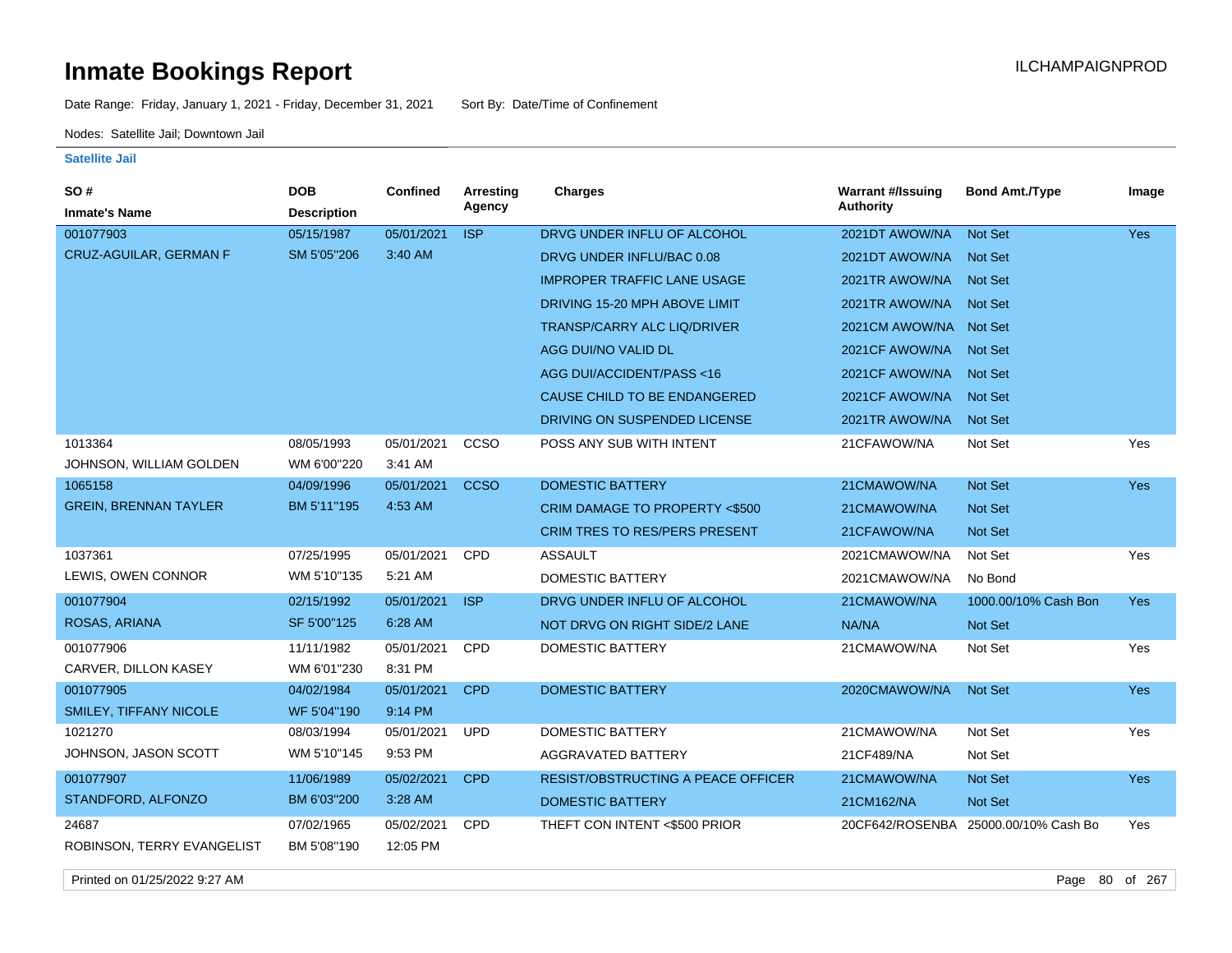Date Range: Friday, January 1, 2021 - Friday, December 31, 2021 Sort By: Date/Time of Confinement

Nodes: Satellite Jail; Downtown Jail

| SO#<br><b>Inmate's Name</b>                | <b>DOB</b>         | Confined   | <b>Arresting</b><br>Agency | Charges                                   | <b>Warrant #/Issuing</b><br>Authority | <b>Bond Amt./Type</b> | Image      |
|--------------------------------------------|--------------------|------------|----------------------------|-------------------------------------------|---------------------------------------|-----------------------|------------|
|                                            | <b>Description</b> |            |                            |                                           |                                       |                       |            |
| 1005818                                    | 08/21/1992         | 05/02/2021 | <b>TOPD</b>                | <b>DOMESTIC BATTERY</b>                   | 21CM163/NA                            | Not Set               | Yes        |
| SAMPLE, LEVI BRANDON                       | WM 6'03"150        | 4:11 PM    |                            |                                           |                                       |                       |            |
| 001077908                                  | 09/08/1985         | 05/02/2021 | <b>TOPD</b>                | <b>BURGLARY</b>                           | 2021CFAWOW/NA                         | Not Set               | Yes        |
| POWELL, CRYSTAL DIANE                      | WF 5'06"180        | 6:49 PM    |                            | HOME INVASION/CAUSE INJURY                | 2021CFAWOW/NA                         | Not Set               |            |
|                                            |                    |            |                            | CRIM DMG TO PROP \$500-10K                | 21CF493/NA                            | Not Set               |            |
| 61095                                      | 06/12/1985         | 05/02/2021 | <b>CCSO</b>                | <b>HOME INVASION/CAUSE INJURY</b>         | 2021CF323/DILL                        | 100000.00/10% Cash B  | <b>Yes</b> |
| AMOS, DERRICK JAMES                        | BM 5'06"250        | 9:02 PM    |                            | DRIVING DURING SUSPENSION                 | 2021TRAWOW/NA                         | 100.00/Full Amount    |            |
|                                            |                    |            |                            | <b>RESIST/OBSTRUCTING A PEACE OFFICER</b> | 2021CMAWOW/NA                         | 100.00/Full Amount    |            |
| 1043396                                    | 10/03/1994         | 05/03/2021 | CCSO                       | RET THEFT/DISP MERCH/>\$300               | 2008CF119/NA                          | 5000.00/10% Cash Bon  | Yes        |
| MULLINS, KEISHARA TANJINAYE LY BF 5'02"250 |                    | 12:06 AM   |                            | <b>FUGITIVE FROM JUSTICE</b>              | 21CF488/NA                            | Not Set               |            |
| 952659                                     | 02/22/1968         | 05/03/2021 | <b>UPD</b>                 | POSS DRUG PARAPHERNALIA                   | 2021 CM AWOW/NA Not Set               |                       | <b>Yes</b> |
| JACKSON, PERCY B, JR                       | BM 6'01"190        | 12:35 AM   |                            | POSSESSING A CONTROLLED SUBSTANCE         | 21CF492/NA                            | Not Set               |            |
| 1051384                                    | 10/11/1994         | 05/03/2021 | <b>UPD</b>                 | DISREG OFFL TRAFFIC-CON DEVICE            | 2021 TR AWOW/NA Not Set               |                       | Yes        |
| WILLIAMS, KHRYSTILLE MECHELLE BF 5'05"180  |                    | 4:17 AM    |                            | SPEEDING 26-34 MPH OVER LIMIT             | 2021 TR AWOW/NA Not Set               |                       |            |
|                                            |                    |            |                            | TRANSP/CARRY ALC LIQ/DRIVER               | 2021 TR AWOW/NA Not Set               |                       |            |
|                                            |                    |            |                            | POSS ADULT USE CANN IN MOTOR VEHICLE      | 2021 TR AWOW/NA Not Set               |                       |            |
|                                            |                    |            |                            | AGG UNLAWFUL USE WEAPON/PERSON            | 21CF487/NA                            | Not Set               |            |
| 31859                                      | 11/30/1969         | 05/03/2021 | <b>CCSO</b>                | DRVG UNDER INFLU/BAC 0.08                 | NA/NA                                 | No Bond               | Yes        |
| <b>GRIHAM, DENNIS ANTONIO</b>              | BM 6'01"225        | 10:03 AM   |                            |                                           |                                       |                       |            |
| 1037361                                    | 07/25/1995         | 05/03/2021 | <b>CPD</b>                 | CRIM TRES TO RES/PERS PRESENT             | 21CF496/NA                            | Not Set               | Yes        |
| LEWIS, OWEN CONNOR                         | WM 5'10"135        | 11:25 AM   | CCSO                       | DOMESTIC BATTERY                          | 21CM164/NA                            | Not Set               |            |
| 1020503                                    | 12/17/1992         | 05/03/2021 | <b>CCSO</b>                | ATTEMPT DISARM PC OFF/CORR EMP            | NA/NA                                 | No Bond               | <b>Yes</b> |
| <b>BROWN, JAINEKA CHAFTA</b>               | BF 5'01"135        | 11:43 AM   |                            |                                           |                                       |                       |            |
| 001077910                                  | 06/10/1978         | 05/03/2021 | SOS                        | <b>WARRANT OUT OF COUNTY</b>              | NA/NA                                 | 5000.00/10% Cash Bon  | Yes        |
| DAVIS, MICHAEL CARREY                      | BM 6'01"270        | 12:05 PM   |                            |                                           |                                       |                       |            |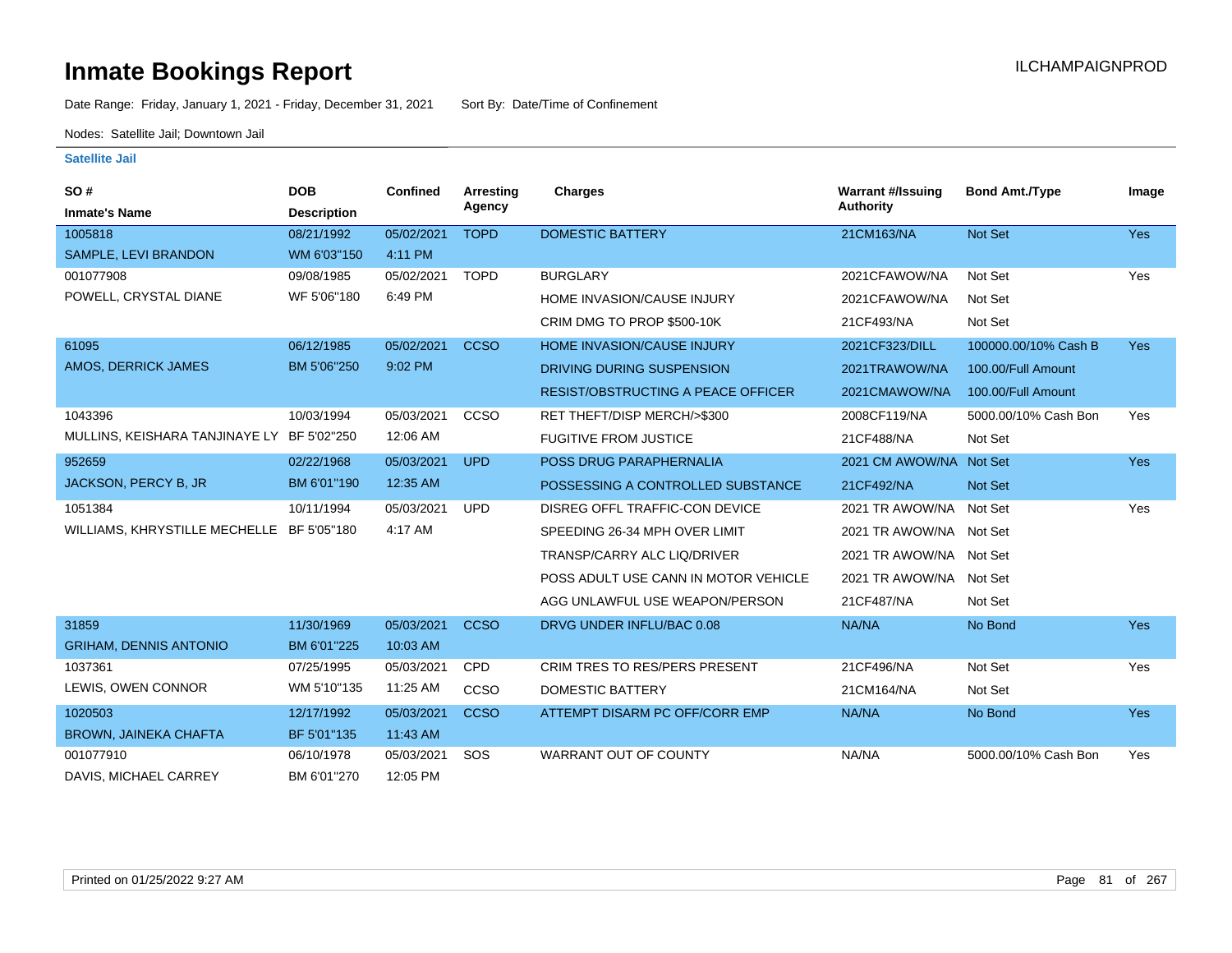Date Range: Friday, January 1, 2021 - Friday, December 31, 2021 Sort By: Date/Time of Confinement

Nodes: Satellite Jail; Downtown Jail

| SO#                                        | <b>DOB</b>         | <b>Confined</b> | <b>Arresting</b> | <b>Charges</b>                            | <b>Warrant #/Issuing</b> | <b>Bond Amt./Type</b>                  | Image      |
|--------------------------------------------|--------------------|-----------------|------------------|-------------------------------------------|--------------------------|----------------------------------------|------------|
| <b>Inmate's Name</b>                       | <b>Description</b> |                 | Agency           |                                           | <b>Authority</b>         |                                        |            |
| 1010987                                    | 08/07/1988         | 05/03/2021      | <b>CCSO</b>      | CANC/REVOKE/SUSPEND REGIS/IL              |                          | 21TR359/HOLLIMAN 1500.00/10% Cash Bon  | <b>Yes</b> |
| RODRIGUEZ, MONICA NICOLE                   | WF 5'06"245        | 12:43 PM        |                  | DRVG UNDER INFLUENCE OF DRUG              | 17DT432/DILL             | 10000.00/10% Cash Bo                   |            |
|                                            |                    |                 |                  | RET THEFT/DISP MERCH/>\$300               | 20CM508/LEE              | 1000.00/10% Cash Bon                   |            |
|                                            |                    |                 |                  | POSSESS LOOK-ALIKE SUB/SUBQ               | NA/NA                    | <b>Not Set</b>                         |            |
|                                            |                    |                 |                  | POSSESSION OF METH<5 GRAMS                | 21CF495/NA               | <b>Not Set</b>                         |            |
| 1041241                                    | 07/05/1988         | 05/03/2021      | CCSO             | OBSTRUCTING AN OFFICER                    | NA/NA                    | No Bond                                | Yes        |
| BRADLEY, DUSHAWN JONATHAN                  | BM 6'00"180        | 2:19 PM         |                  |                                           |                          |                                        |            |
| 1065002                                    | 06/17/1982         | 05/03/2021      | <b>RPD</b>       | DRIVING ON SUSPENDED LICENSE              | 2020TR2441/NA            | 15000.00/10% Cash Bo                   | <b>Yes</b> |
| LOVELESS, DUSTIN DEE                       | WM 5'09"190        | 4:58 PM         |                  | DOMESTIC BATTERY/OTHER PRIOR              | 21CF494/NA               | Not Set                                |            |
| 001077912                                  | 12/02/1996         | 05/03/2021      | <b>UPD</b>       | DRVG UNDER INFLU OF ALCOHOL               | 2021DTAWOW/NA            | 3000.00/10% Cash Bon                   | Yes        |
| YUREK, QUINTEN BRADLEY                     | WM 6'00"210        | 11:00 PM        |                  | TRANSP/CARRY ALC LIQ/DRIVER               | 2021CMAWOW/NA            | Not Set                                |            |
| 001077191                                  | 05/25/1999         | 05/04/2021      | <b>CCSO</b>      | <b>DOMESTIC BATTERY</b>                   | 2020CMAWOW/NA            | No Bond                                | <b>Yes</b> |
| ARLEDGE, CHRISTIAN DAVID JAME! WM 6'03"180 |                    | 8:19 AM         |                  | AGGRAVATED DOMESTIC BATTERY               | 21CF501/NA               | No Bond                                |            |
| 001077914                                  | 12/08/1998         | 05/04/2021      | <b>ISP</b>       | AGG BATTERY/PUBLIC PLACE                  | 21CF176/NA               | 10000.00/10% Cash Bo                   | Yes        |
| APPELBAUM, JOSEPH RANDALL                  | WM 5'08"153        | 9:06 AM         |                  |                                           |                          |                                        |            |
| 001077915                                  | 10/13/1979         | 05/04/2021      | <b>CCSO</b>      | POSSESSION OF STOLEN FIREARM              |                          | 21CF477/JUDGE DIL 7500.00/10% Cash Bon | Yes        |
| <b>WILLIAMS, JASON ROBERT</b>              | WM 5'10"250        | 9:26 AM         |                  |                                           |                          |                                        |            |
| 1076702                                    | 06/01/1979         | 05/04/2021      | CCSO             | POSSESSION OF METH<5 GRAMS                | 20CF804/NA               | 10000.00/10% Cash Bo                   | Yes        |
| GILLEN, JAMES DALE                         | WM 6'00"154        | 11:05 AM        |                  |                                           |                          |                                        |            |
| 001077917                                  | 02/04/1972         | 05/04/2021      | <b>USMS</b>      | PAROLE REVOCATION                         | CH2102513/IDOC           | No Bond                                | <b>Yes</b> |
| <b>WILLIAMS, EDDIE SIM</b>                 | BM 6'03"250        | 1:03 PM         | <b>UPD</b>       | AGGRAVATED DOMESTIC BATTERY               | U21-05306/NA             | Not Set                                |            |
| 1075393                                    | 05/08/1994         | 05/04/2021      | CCSO             | <b>WARRANT OUT OF COUNTY</b>              |                          | 2020CF159 (EDGAR 7000.00/10% Cash Bon  | Yes        |
| MILLER, DEVAN JOANN                        | WF 5'03"150        | 2:10 PM         |                  |                                           |                          |                                        |            |
| 001077918                                  | 09/14/2002         | 05/04/2021      | <b>CPD</b>       | <b>CRIMINAL TRESPASS TO VEHICLES</b>      | 21CM166/NA               | Not Set                                | <b>Yes</b> |
| ROBERTS, MICHAEL A                         | BM 5'07"160        | 3:28 PM         |                  | <b>RESIST/OBSTRUCTING A PEACE OFFICER</b> | NA/NA                    | <b>Not Set</b>                         |            |
| 1075351                                    | 10/12/1980         | 05/04/2021      | CCSO             | MFG 15>100 GR ECSTASY/ANALOG              | 2020CF1482/NA            | 10000.00/10% Cash Bo                   | Yes        |
| JORDAN, WILLIAM LOUIS                      | BM 5'07"175        | 5:03 PM         |                  |                                           |                          |                                        |            |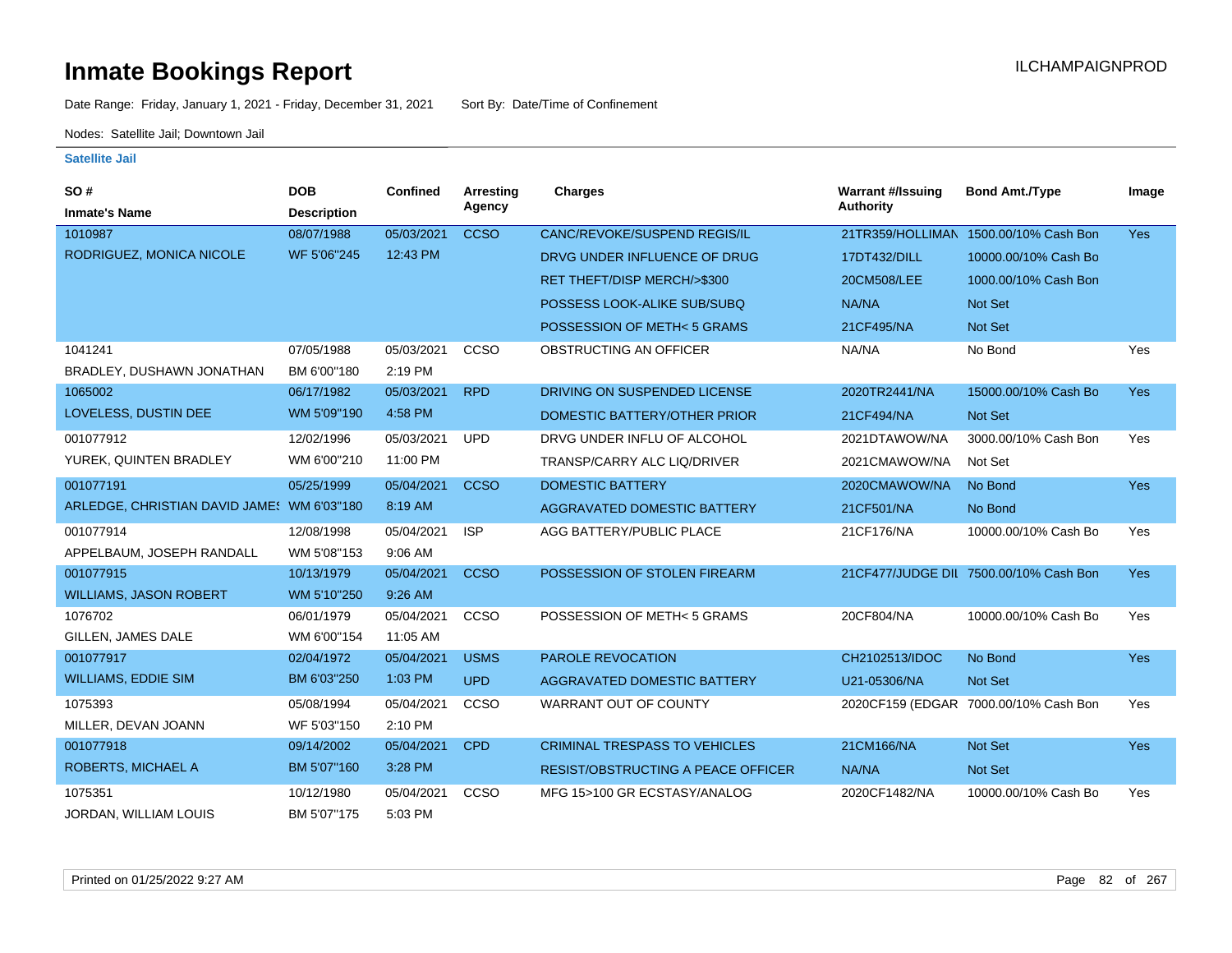Date Range: Friday, January 1, 2021 - Friday, December 31, 2021 Sort By: Date/Time of Confinement

Nodes: Satellite Jail; Downtown Jail

| SO#<br><b>Inmate's Name</b>     | <b>DOB</b><br><b>Description</b> | <b>Confined</b> | <b>Arresting</b><br>Agency | Charges                                   | <b>Warrant #/Issuing</b><br><b>Authority</b> | <b>Bond Amt./Type</b>  | Image      |
|---------------------------------|----------------------------------|-----------------|----------------------------|-------------------------------------------|----------------------------------------------|------------------------|------------|
| 001077919                       | 08/16/1999                       | 05/04/2021      | <b>CPD</b>                 | <b>DOMESTIC BATTERY</b>                   | 21CM165/NA                                   | No Bond                | Yes        |
| <b>GONG, XINGJIAN</b>           | AM 5'11"170                      | 6:31 PM         |                            |                                           |                                              |                        |            |
| 1065301                         | 10/01/1997                       | 05/04/2021      | CPD                        | DRIVING ON SUSPENDED LICENSE              | 20TR4053/NA                                  | 7500.00/10% Cash Bon   | Yes        |
| MCCORMICK, DEVONTE              | BM 5'06"150                      | 9:49 PM         |                            | DRIVING ON SUSPENDED LICENSE              | 20TR716/NA                                   | 10000.00/10% Cash Bo   |            |
| 001077920                       | 01/15/2001                       | 05/04/2021      | <b>CPD</b>                 | UNLAWFUL USE OF A WEAPON                  | 2021CMAWOW/NA                                | No Bond                | Yes        |
| <b>GENTRIS, LENTRELL ASHTON</b> | BM 5'11"160                      | 10:07 PM        |                            | POSS STOLEN PROP                          | 2021CFAWOW/NA                                | No Bond                |            |
|                                 |                                  |                 |                            | <b>DOMESTIC BATTERY</b>                   | 2021CF509/NA                                 | No Bond                |            |
|                                 |                                  |                 |                            | BATTERY/MAKES PHYSICAL CONTACT            | 2021CF509/NA                                 | No Bond                |            |
|                                 |                                  |                 |                            | AID/ABET/POSS/SELL STOLEN VEH             | 2021CF509/NA                                 | No Bond                |            |
|                                 |                                  |                 |                            | AGG UNLAWFUL USE OF WEAPON/VEH            | 2021CF509/NA                                 | No Bond                |            |
|                                 |                                  |                 |                            | <b>FUGITIVE FROM JUSTICE</b>              | 21CF510/NA                                   | Not Set                |            |
| 533450                          | 11/11/1979                       | 05/04/2021      | CPD                        | RET THEFT/DISP MERCH/>\$300               | 2021-CF-467/NA                               | 2500.00/10% Cash Bon   | Yes        |
| CAMPBELL, ELIZABETH TAEHEE      | AF 5'00"110                      | 10:17 PM        |                            | THEFT/UNAUTHD CON/<\$500                  | 2021-CM-93/NA                                | 1000.00/10% Cash Bon   |            |
| 1026818                         | 09/21/1974                       | 05/04/2021      | <b>CCSO</b>                | CRIM DMG TO PROP \$500-10K                | 21CF502/NA                                   | No Bond                | <b>Yes</b> |
| <b>COMER, MALCOLM KENYTTA</b>   | BM 6'00"230                      | 11:14 PM        |                            |                                           |                                              |                        |            |
| 001077921                       | 02/01/1994                       | 05/05/2021      | CPD                        | AGG DOMESTIC BATTERY/STRANGLE             | 21CF500/NA                                   | Not Set                | Yes        |
| OH, YOUNGOUK                    | AM 5'11"185                      | 12:59 AM        |                            |                                           |                                              |                        |            |
| 001077922                       | 02/09/2003                       | 05/05/2021      | <b>CPD</b>                 | <b>DOMESTIC BATTERY</b>                   | 21CMAWOW/NA                                  | <b>Not Set</b>         | <b>Yes</b> |
| MOFFITT, STEPHANCE TERRELL      | BM 6'02"150                      | 3:49 AM         |                            |                                           |                                              |                        |            |
| 1073083                         | 04/22/1986                       | 05/05/2021      | <b>UPD</b>                 | <b>DOMESTIC BATTERY</b>                   | 21CFAWOW/NA                                  | Not Set                | Yes        |
| DREW, RASHAAN ZACHARY           | BM 5'11"187                      | 5:44 AM         |                            | HOME INVASION/CAUSE INJURY                | 21CFAWOW/NA                                  | Not Set                |            |
|                                 |                                  |                 |                            | INTERF REPT DOMESTIC VIOLENCE             | 21CFAWOW/NA                                  | Not Set                |            |
|                                 |                                  |                 |                            | <b>THEFT</b>                              | 21CFAWOW/NA                                  | Not Set                |            |
|                                 |                                  |                 |                            | <b>RESIST/OBSTRUCTING A PEACE OFFICER</b> | 21CFAWOW/NA                                  | Not Set                |            |
|                                 |                                  |                 |                            | CRIM TRES TO RES/PERS PRESENT             | 21CF499/NA                                   | Not Set                |            |
| 001077923                       | 10/04/1992                       | 05/05/2021      | <b>CCSO</b>                | <b>FAIL TO REDUCE SPEED</b>               | 2021TRAWOW/NA                                | Not Set                | <b>Yes</b> |
| <b>BROWN, KATELYN MICHELLE</b>  | WF 5'05"122                      | 1:33 PM         |                            | DRVG UNDER INFLU OF ALCOHOL               | 2021dtAWOW/NA                                | 1000.00/License and Ca |            |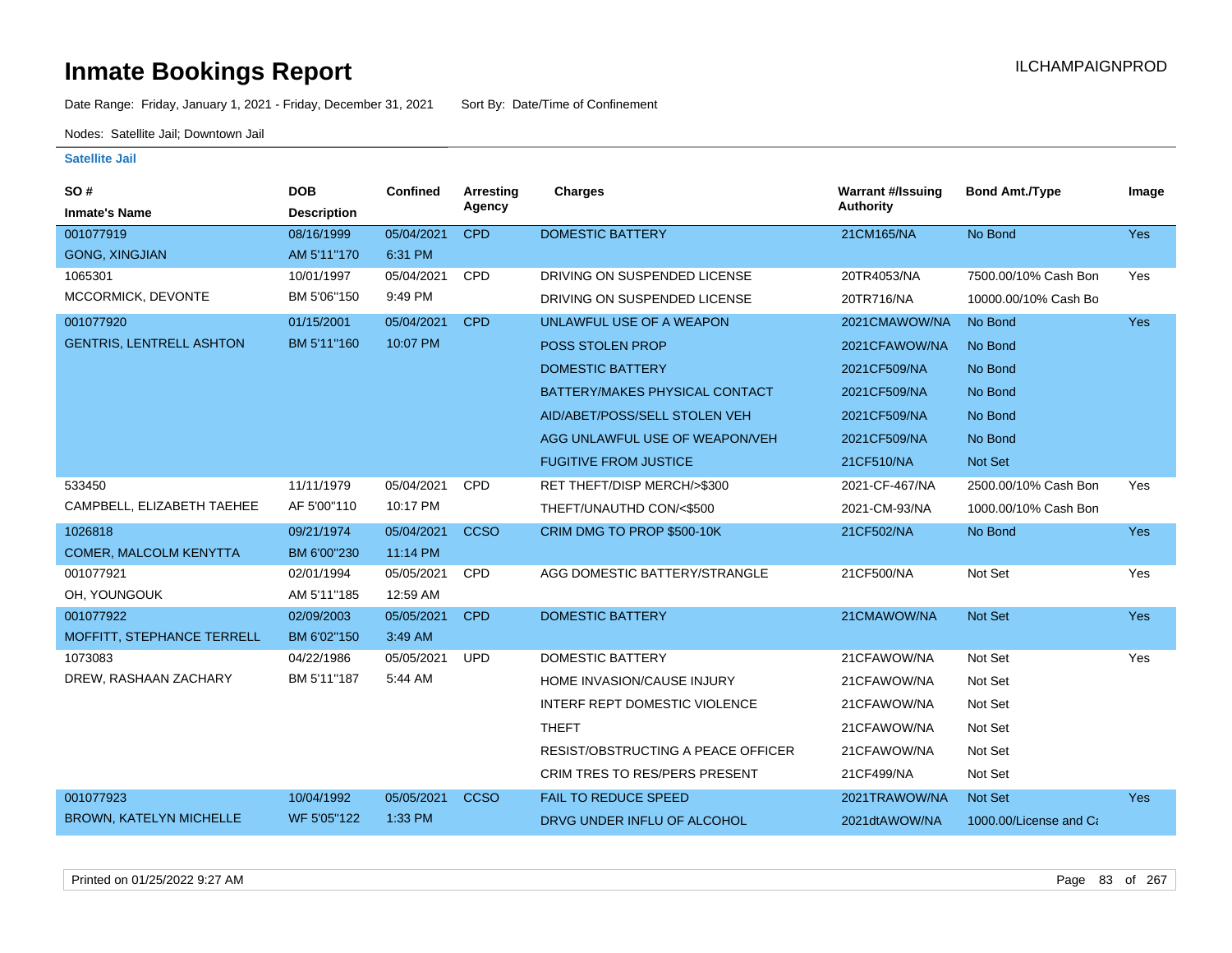Date Range: Friday, January 1, 2021 - Friday, December 31, 2021 Sort By: Date/Time of Confinement

Nodes: Satellite Jail; Downtown Jail

| SO#<br><b>Inmate's Name</b>   | <b>DOB</b><br><b>Description</b> | Confined   | <b>Arresting</b><br>Agency | <b>Charges</b>                            | <b>Warrant #/Issuing</b><br><b>Authority</b> | <b>Bond Amt./Type</b> | Image      |
|-------------------------------|----------------------------------|------------|----------------------------|-------------------------------------------|----------------------------------------------|-----------------------|------------|
| 1072601                       | 08/26/1971                       | 05/05/2021 | <b>CCSO</b>                | POSSESSION OF METH<5 GRAMS                | 19CF488/NA                                   | 25000.00/10% Cash Bo  | Yes        |
| PIRTLE, TERMAINE CORTEZ       | BM 6'03"310                      | 3:26 PM    |                            |                                           |                                              |                       |            |
| 62378                         | 10/21/1980                       | 05/05/2021 | CCSO                       | DOMESTIC BATTERY                          | 2021CM167/NA                                 | Not Set               | Yes        |
| DILLMAN, TRAVIS LEE           | WM 5'10"175                      | 4:34 PM    |                            |                                           |                                              |                       |            |
| 1076674                       | 05/24/2002                       | 05/05/2021 | <b>CPD</b>                 | AGG UNLAWFUL USE WEAPON/PERSON            | 2021CF512/NA                                 | Not Set               | <b>Yes</b> |
| PURNELL, OMARION DEANDRE      | BM 6'03"180                      | 6:23 PM    |                            | FIREARM W/O VALID FOID/ELIG               | 21CF512/NA                                   | Not Set               |            |
| 539411                        | 08/31/1987                       | 05/05/2021 | CPD                        | RET THEFT/DISP MERCH/>\$300               | 2018CF1626/NA                                | 10000.00/10% Cash Bo  | Yes        |
| <b>WELLS, ASHLEY MARQUITA</b> | BF 5'07"250                      | 9:33 PM    |                            | RET THEFT/DISP MERCH/>\$300               | 2018CM1036/NA                                | 5000.00/10% Cash Bon  |            |
|                               |                                  |            |                            | <b>WARRANT OUT OF COUNTY</b>              | 20CF1188/NA                                  | 25000.00/10% Cash Bo  |            |
|                               |                                  |            |                            | <b>FUGITIVE FROM JUSTICE</b>              | 2021CF511/HENDRI Not Set                     |                       |            |
| 001077926                     | 01/03/1975                       | 05/06/2021 | <b>CPD</b>                 | FELON POSS/USE FIREARM/PAROLE             | 2021CF508/NA                                 | Not Set               | Yes        |
| <b>WELCH, SEAN WILLIAM</b>    | WM 6'03"250                      | 2:35 AM    |                            | <b>ARMED HABITUAL CRIMINAL</b>            | 2021CF508/NA                                 | <b>Not Set</b>        |            |
|                               |                                  |            |                            | <b>FELON POSS/USE FIREARM PRIOR</b>       | 2021CF508/NA                                 | Not Set               |            |
|                               |                                  |            | <b>CCSO</b>                | <b>PAROLE REVOCATION</b>                  | PN2102599/IDOC                               | No Bond               |            |
| 001077927                     | 08/21/1991                       | 05/06/2021 | CCSO                       | AGG FLEEING POLICE/21 MPH OVER            | 21CF517/NA                                   | Not Set               | Yes        |
| LANGE, TREVOR                 | WM 6'01"245                      | 8:36 AM    |                            | SPEEDING 35+ MPH OVER LIMIT               | 21TR3135/NA                                  | Not Set               |            |
|                               |                                  |            |                            | DISREG TRAFFIC CONTROL LIGHT              | 21TR3136/NA                                  | Not Set               |            |
| 001077928                     | 08/15/1994                       | 05/06/2021 | <b>UPD</b>                 | <b>RESIST/OBSTRUCTING A PEACE OFFICER</b> | 2021CFAWOW/NA                                | Not Set               | <b>Yes</b> |
| PATTON, MICHAEL RYAN          | WM 6'00"230                      | 9:26 AM    |                            | <b>DOMESTIC BATTERY</b>                   | 2021CFAWOW/NA                                | <b>Not Set</b>        |            |
|                               |                                  |            |                            | <b>AGGRAVATED DOMESTIC BATTERY</b>        | 21CF515/NA                                   | <b>Not Set</b>        |            |
| 1062315                       | 12/01/1997                       | 05/06/2021 | CPD                        | DEFACE FIREARM ID MARKINGS                | 2021CFAWOW/NA                                | Not Set               | Yes        |
| <b>BRITT, KEISHAWN HOWARD</b> | BM 5'03"110                      | 2:05 PM    |                            | MFG/DEL CANNABIS/30-500 GRAMS             | 2021CFAWOW/NA                                | Not Set               |            |
|                               |                                  |            |                            | FELON POSS/USE WEAPON/FIREARM             | 21CF521/NA                                   | Not Set               |            |
| 1069241                       | 04/03/1998                       | 05/06/2021 | <b>CPD</b>                 | MFG/DEL CANNABIS/30-500 GRAMS             | 21CF522/NA                                   | <b>Not Set</b>        | <b>Yes</b> |
| <b>CHATMON, TYRIQUE</b>       | BM 5'06"160                      | 2:28 PM    |                            |                                           |                                              |                       |            |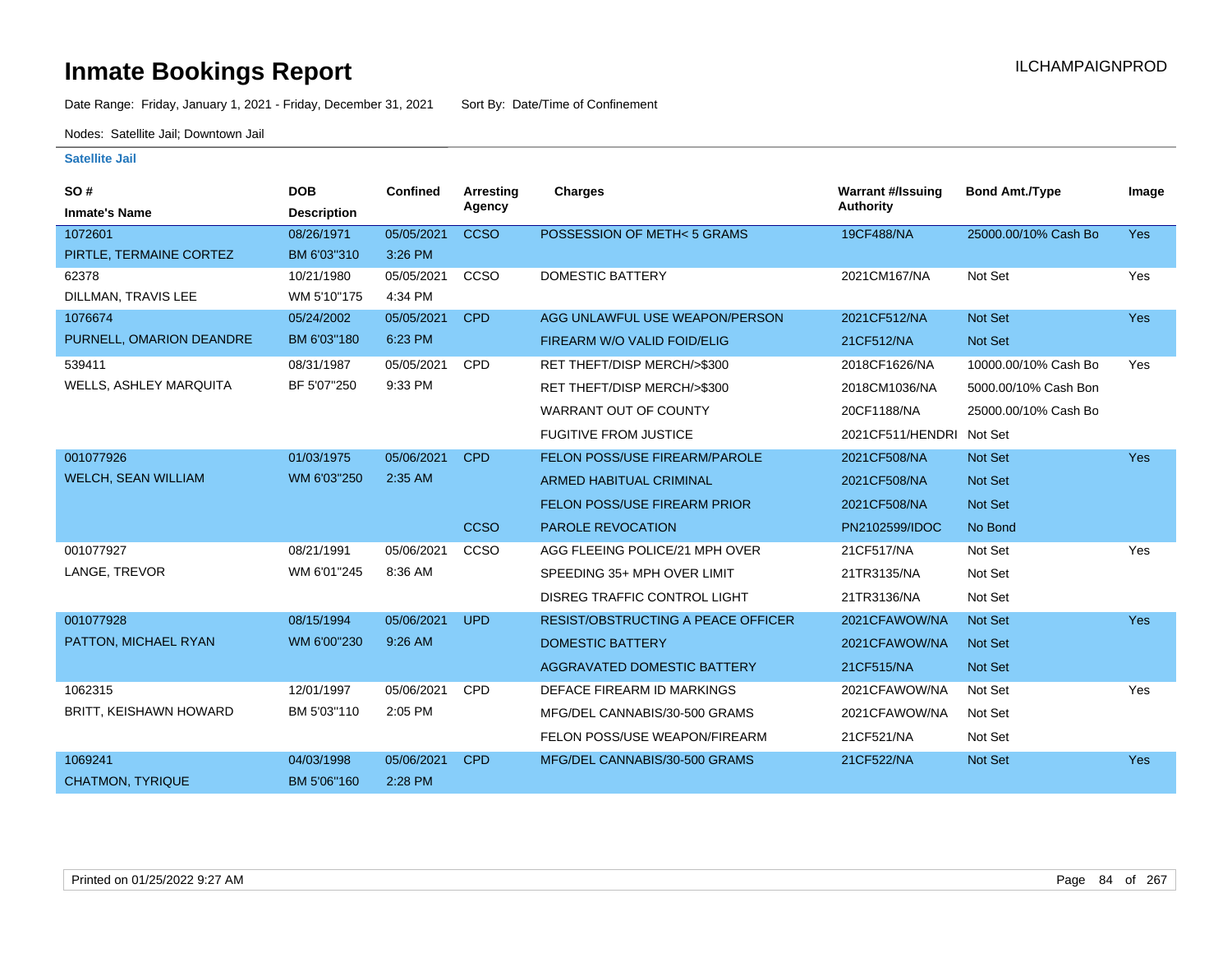Date Range: Friday, January 1, 2021 - Friday, December 31, 2021 Sort By: Date/Time of Confinement

Nodes: Satellite Jail; Downtown Jail

| SO#                         | <b>DOB</b>         | Confined   | <b>Arresting</b> | Charges                              | <b>Warrant #/Issuing</b> | <b>Bond Amt./Type</b>                 | Image      |
|-----------------------------|--------------------|------------|------------------|--------------------------------------|--------------------------|---------------------------------------|------------|
| <b>Inmate's Name</b>        | <b>Description</b> |            | Agency           |                                      | <b>Authority</b>         |                                       |            |
| 1018252                     | 12/31/1977         | 05/07/2021 | <b>RPD</b>       | POSSESS DRUG PARAPHERNALIA           | 2021CMAWOW/NA            | 100.00/Full Amount                    | Yes        |
| ARMSTRONG, KENNETH LOUIS    | WM 6'00"140        | 3:25 AM    |                  | POSS HYPO/SYRINGE/NEEDLES/1ST        | 2021CMAWOW/NA            | Not Set                               |            |
|                             |                    |            |                  | DRIVING RVK/SUSP DUI/SSS 2ND         | 20CF491/NA               | 5000.00/10% Cash Bon                  |            |
|                             |                    |            |                  | DRIVING ON REVOKED LICENSE           | 21CF519/NA               | Not Set                               |            |
| 1064798                     | 08/12/1998         | 05/07/2021 | <b>UPD</b>       | POSS ADULT USE CANN IN MOTOR VEHICLE | 21TR3158/NA              | Not Set                               | Yes        |
| STENNIS, BRUCE DEONTAY      | BM 6'01"285        | 5:49 AM    |                  | MFG/DEL 1<15 GR COCAINE/ANLG         | 21CF520/NA               | Not Set                               |            |
| 1025574                     | 02/05/1994         | 05/07/2021 | <b>CCSO</b>      | AGG DOMESTIC BATTERY/STRANGLE        | 2020-CF-0063/NA          | 75000.00/10% Cash Bo                  | <b>Yes</b> |
| NICHOLS, TREVON JONTE       | BM 5'11"170        | 12:57 PM   |                  |                                      |                          |                                       |            |
| 1040906                     | 04/16/1991         | 05/07/2021 | <b>RPD</b>       | AGG DUI/NO VALID DL                  | 2020CF908/NA             | 7500.00/10% Cash Bon                  | Yes        |
| BRYANT, LADARIAN TYUN       | BM 5'10"140        | 6:29 PM    |                  |                                      |                          |                                       |            |
| 1076276                     | 02/06/1985         | 05/07/2021 | <b>CCSO</b>      | <b>WARRANT OUT OF COUNTY</b>         | 21CM99/NA                | 3000.00/10% Cash Bon<br>75.00/FTA Fee | <b>Yes</b> |
| <b>COX, SEAN MICHAEL</b>    | WM 5'08"165        | 8:09 PM    |                  | DOM BTRY/HARM/1-2 PRECONV            | 20CF639/NA               | 15000.00/10% Cash Bo                  |            |
|                             |                    |            |                  | POSSESSION OF METH<5 GRAMS           | 21CF173/NA               | 5000.00/10% Cash Bon                  |            |
|                             |                    |            |                  | POSSESSION OF METH<5 GRAMS           | 21CF194/NA               | 5000.00/10% Cash Bon                  |            |
| 959420                      | 06/30/1988         | 05/08/2021 | <b>ISP</b>       | DRVG UNDER INFLU OF ALCOHOL          | 21DTAWOW/NA              | 3000.00/10% Cash Bon                  | Yes        |
| CHAPPLE, RAYMOND DEONTE     | BM 5'08"165        | 12:39 AM   |                  | DRIVING 21-25 MPH ABOVE LIMIT        | 21DTAWOW/NA              | Not Set                               |            |
|                             |                    |            |                  | OPERATE UNINSURED MTR VEHICLE        | 21DTAWOW/NA              | Not Set                               |            |
|                             |                    |            |                  | DRIVING ON REVOKED LICENSE           | 21DTAWOW/NA              | Not Set                               |            |
|                             |                    |            |                  | DRVG UNDER INFLU/BAC 0.08            | 21DTAWOW/NA              | Not Set                               |            |
|                             |                    |            |                  | TRANSP/CARRY ALC LIQ/DRIVER          | 21DTAWOW/NA              | Not Set                               |            |
| 001077231                   | 10/20/1979         | 05/08/2021 | <b>ISP</b>       | <b>WARRANT OUT OF COUNTY</b>         | 20CF466/KANKAKEI         | 30000.00/10% Cash Bo                  | <b>Yes</b> |
| KOLESAR, JERMEY J           | WM 5'03"175        | 1:53 AM    |                  | <b>WARRANT OUT OF COUNTY</b>         |                          | 18CF390/KANKAKEI 5000.00/10% Cash Bon |            |
| 1060997                     | 09/08/1995         | 05/08/2021 | <b>CPD</b>       | DRIVING ON REVOKED LICENSE           | 19TR6511/NA              | 7500.00/10% Cash Bon                  | Yes        |
| DYER, JEMARKUS LOUIS        | BM 5'09"150        | 4:54 AM    |                  | DRVG UNDER INFLUENCE OF DRUG         | 17DT462/NA               | 7500.00/10% Cash Bon                  |            |
| 1072457                     | 03/16/1998         | 05/08/2021 | <b>CPD</b>       | <b>WARRANT OUT OF COUNTY</b>         | 18-TR-2383/NA            | 1500.00/10% Cash Bon                  | <b>Yes</b> |
| CROSBY, RODNESHA DESANDSHAY | BF 5'00"120        | 9:37 AM    |                  |                                      |                          |                                       |            |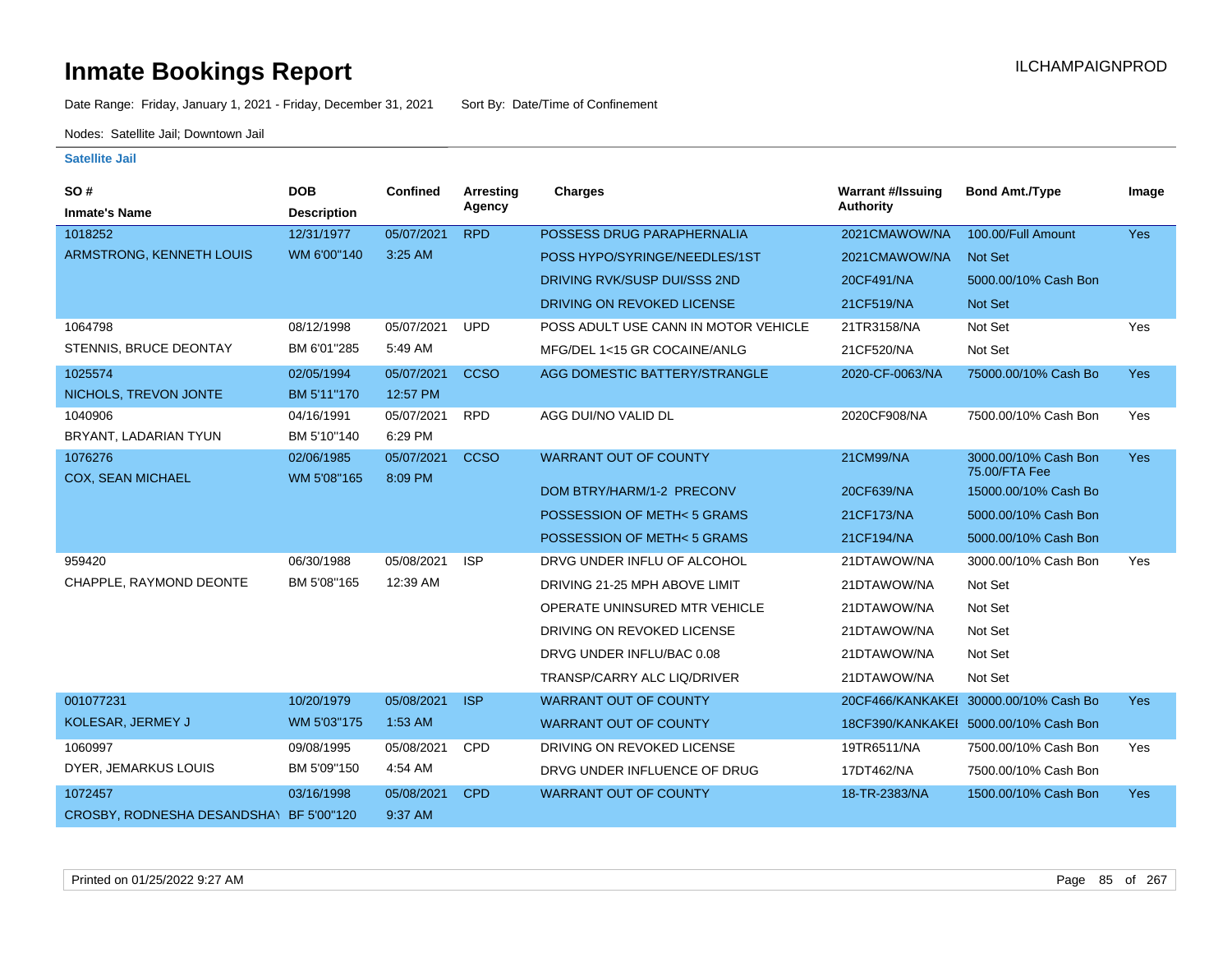Date Range: Friday, January 1, 2021 - Friday, December 31, 2021 Sort By: Date/Time of Confinement

Nodes: Satellite Jail; Downtown Jail

| SO #                                     | <b>DOB</b>         | Confined   | <b>Arresting</b> | Charges                               | <b>Warrant #/Issuing</b> | <b>Bond Amt./Type</b>  | Image      |
|------------------------------------------|--------------------|------------|------------------|---------------------------------------|--------------------------|------------------------|------------|
| <b>Inmate's Name</b>                     | <b>Description</b> |            | Agency           |                                       | <b>Authority</b>         |                        |            |
| 545723                                   | 01/11/1977         | 05/08/2021 | <b>UPD</b>       | <b>WARRANT OUT OF COUNTY</b>          | 19-CM-59/NA              | 1500.00/10% Cash Bon   | Yes        |
| <b>BURTON, ANGELA SUE</b>                | WF 5'05"180        | 10:59 AM   |                  |                                       |                          |                        |            |
| 997216                                   | 12/13/1989         | 05/08/2021 | <b>UPD</b>       | AGG BATTERY/PUBLIC PLACE              | 20CF1174/NA              | 10000.00/10% Cash Bo   | Yes        |
| THORNTON, DEMARVIN DESMOND               | BM 5'07"160        | 11:10 AM   |                  |                                       |                          |                        |            |
| 001077652                                | 06/28/2001         | 05/08/2021 | <b>CCSO</b>      | <b>DOMESTIC BATTERY</b>               | 21CM168/NA               | Not Set                | Yes        |
| DIVAN, KOBY WILLIAM                      | WM 6'00"145        | 10:21 PM   |                  |                                       |                          |                        |            |
| 001077933                                | 02/21/1995         | 05/09/2021 | <b>CPD</b>       | <b>DOMESTIC BATTERY</b>               | 2021CM AWOW/NA           | Not Set                | Yes        |
| AYERS, BENITRA LESHAUN                   | BF 5'01"128        | 1:53 AM    |                  |                                       |                          |                        |            |
| 001077934                                | 08/18/1996         | 05/09/2021 | <b>CPD</b>       | <b>DOMESTIC BATTERY</b>               | 2021CMAWOW/NA            | Not Set                | Yes        |
| FREED, LOGAN SUZANNE                     | WF 5'03"160        | 3:11 AM    |                  |                                       |                          |                        |            |
| 45618                                    | 02/15/1977         | 05/09/2021 | <b>CPD</b>       | DRVG UNDER INFLU OF ALCOHOL           | 2021DTAWOW/NA            | 1000.00/License and Ca | Yes        |
| MARTINEZ, DARNELL BRIAN                  | BM 6'01"215        | 3:53 AM    |                  | DRVG UNDER INFLU/BAC 0.08             | 2021DTAWOW/NA            | Not Set                |            |
|                                          |                    |            |                  | LEAVING SCENE-ACCIDENT/DEATH/INJURY   | 2021TRAWOW/NA            | Not Set                |            |
| 949990                                   | 07/09/1986         | 05/09/2021 | <b>CPD</b>       | <b>WARRANT OUT OF COUNTY</b>          | 21TR49&50/PIKE           | 1500.00/10% Cash Bon   | <b>Yes</b> |
| THATCH, CALVIN A                         | BM 5'07"150        | 5:13 AM    |                  |                                       |                          |                        |            |
| 996311                                   | 02/18/1992         | 05/10/2021 | CCSO             | <b>FAILURE REPORT ACCIDENT/INJURY</b> | 2021 TR AWOW/NA          | Not Set                | Yes        |
| WILLIAMS, TRAYSHAUN DEVONTA              | BM 5'06"145        | 12:52 AM   |                  | DRIVING/NEVER ISSUED LICENSE          | 21TR3284/NA              | Not Set                |            |
|                                          |                    |            |                  | DRIVER FAIL GIVE NOTICE OF ACC.       | 21TR3286/NA              | Not Set                |            |
|                                          |                    |            |                  | FAIL NOTIFY DMG/UNATTENDED VEH        | 21TR3283/NA              | Not Set                |            |
|                                          |                    |            |                  | FAIL GIVE INFO/RENDER AID/PROP        | 21TR3282/NA              | Not Set                |            |
|                                          |                    |            |                  | AID/ABET/POSS/SELL STOLEN VEH         | 21CF524/NA               | Not Set                |            |
|                                          |                    |            |                  | FAIL TO REDUCE SPEED                  | 21TR3285/NA              | Not Set                |            |
| 60314                                    | 10/21/1983         | 05/10/2021 | <b>CCSO</b>      | FELON POSSESS WEAPON/2ND+             | 2020-CF-1229/NA          | No Bond                | <b>Yes</b> |
| PERCIVAL, WYATT ALLEN                    | WM 5'09"180        | 3:17 PM    |                  |                                       |                          |                        |            |
| 996690                                   | 02/12/1992         | 05/10/2021 | <b>CPD</b>       | VIOLATE ORDER PROTECTION              | 21CM169/NA               | Not Set                | Yes        |
| PELMORE, ABRIANA RENEE                   | BF 5'04"160        | 3:52 PM    |                  |                                       |                          |                        |            |
| 1065327                                  | 11/02/1998         | 05/10/2021 | <b>UPD</b>       | <b>DOMESTIC BATTERY</b>               | 2021 CM AWOW/NA Not Set  |                        | <b>Yes</b> |
| MOTTON-JONES, JAMANI LASHEEM BF 5'07"145 |                    | 6:08 PM    |                  |                                       |                          |                        |            |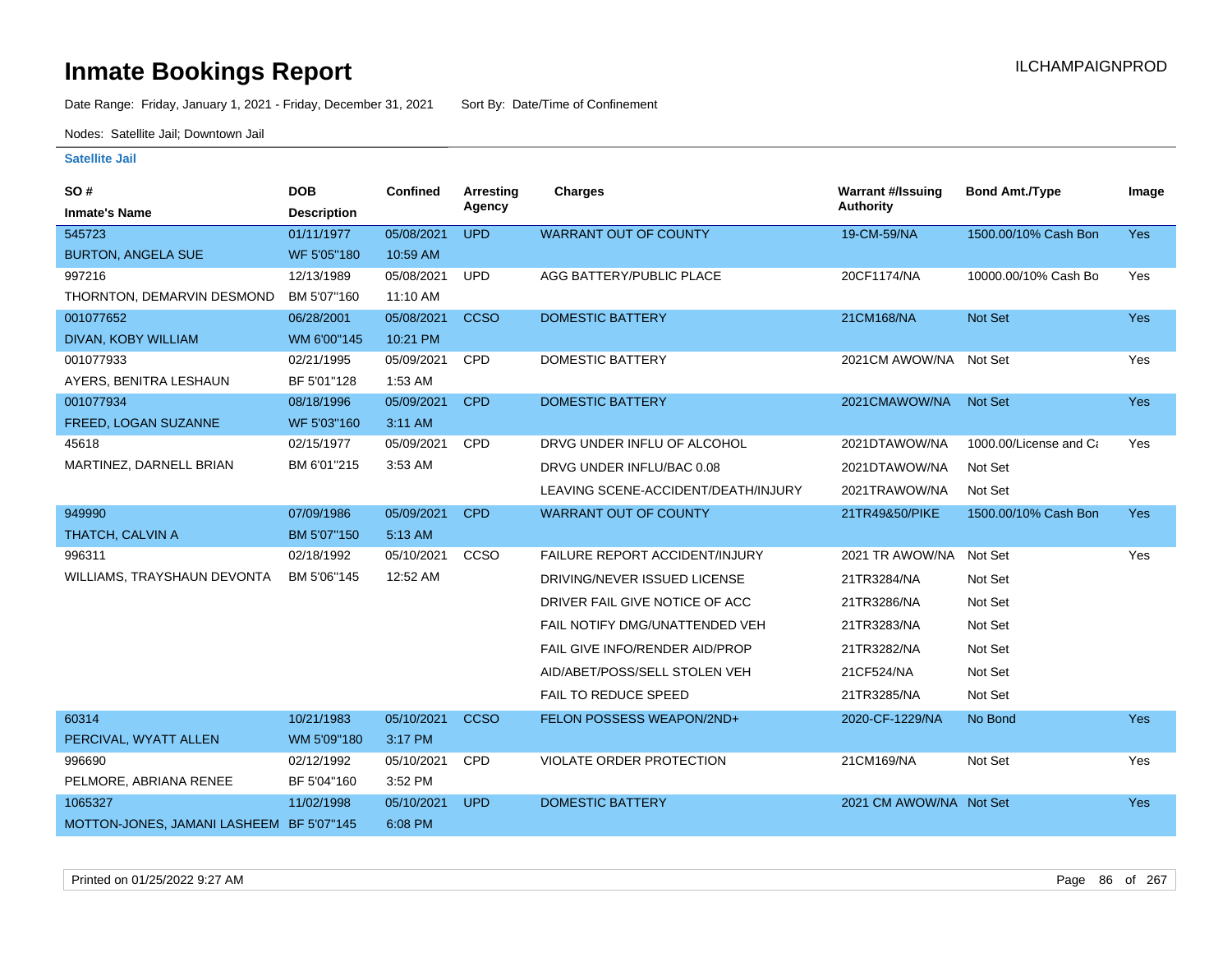Date Range: Friday, January 1, 2021 - Friday, December 31, 2021 Sort By: Date/Time of Confinement

Nodes: Satellite Jail; Downtown Jail

| <b>SO#</b>                                | <b>DOB</b>         | <b>Confined</b> | Arresting   | Charges                                   | <b>Warrant #/Issuing</b>    | <b>Bond Amt./Type</b>                 | Image      |
|-------------------------------------------|--------------------|-----------------|-------------|-------------------------------------------|-----------------------------|---------------------------------------|------------|
| <b>Inmate's Name</b>                      | <b>Description</b> |                 | Agency      |                                           | <b>Authority</b>            |                                       |            |
| 001077938                                 | 07/27/1991         | 05/10/2021      | <b>ISP</b>  | FELON POSS/USE FIREARM PRIOR              | 2021 CF AWOW/NA             | Not Set                               | <b>Yes</b> |
| MCGAHA, CHRISTOPHER D                     | BM 6'00"185        | 7:02 PM         |             | AGG KIDNAPING DISCH FIR/HARM              | 21CF532/NA                  | <b>Not Set</b>                        |            |
|                                           |                    |                 | <b>CCSO</b> | <b>MURDER</b>                             | 2021-CF-215/Coles ( No Bond |                                       |            |
|                                           |                    |                 | <b>CCSO</b> | ESCAPE FROM DEPT OF CORRECTION            | 21CF600/NA                  | <b>Not Set</b>                        |            |
| 001077939                                 | 11/07/2001         | 05/10/2021      | <b>CPD</b>  | <b>RESIST/OBSTRUCTING A PEACE OFFICER</b> | 2021CMAWOW/NA               | No Bond                               | Yes        |
| <b>CROSS, PATRICK DONTRELLE</b>           | BM 6'01"145        | 7:31 PM         |             | FIREARM/FOID INVALID/NOT ELIG             | 21CF526/NA                  | No Bond                               |            |
|                                           |                    |                 |             | <b>FUGITIVE FROM JUSTICE</b>              | 21CF527/NA                  | No Bond                               |            |
|                                           |                    |                 | CCSO        | POSS STOLEN VEHICLE > \$25,000            | 21CF612/NA                  | Not Set                               |            |
| 1075979                                   | 12/05/2001         | 05/10/2021      | <b>CPD</b>  | <b>WARRANT OUT OF COUNTY</b>              | 21TR467/NA                  | 2000.00/10% Cash Bon                  | <b>Yes</b> |
| MOORE, JEREMIAH ANDREW LEE                | BM 5'05"155        | 8:02 PM         |             | ARMED VIOLENCE/CATEGORY I                 | 21CF525/NA                  | No Bond                               |            |
| 001077940                                 | 09/05/1989         | 05/10/2021      | <b>CPD</b>  | DRVG UNDER INFLU OF ALCOHOL               | 2021 DT AWOW/NA             | 1000.00/License and Ca                | Yes        |
| EWENSON, ANDREA                           | WF 5'03"130        | 10:29 PM        |             | DRVG UNDER INFLU/BAC 0.08                 | 2021 DT AWOW/NA Not Set     |                                       |            |
|                                           |                    |                 |             | OPERATE UNINSURED MTR VEHICLE             | 2021 TR AWOW/NA             | Not Set                               |            |
| 851999                                    | 03/27/1974         | 05/11/2021      | <b>CCSO</b> | AGG DUI/3                                 | 2020CF39/NA                 | No Bond                               | <b>Yes</b> |
| <b>BURNETT, COLE YOUNGER</b>              | WM 5'09"225        | 9:30 AM         |             |                                           |                             |                                       |            |
| 59234                                     | 08/31/1983         | 05/11/2021      | CCSO        | AGG DUI/NO VALID DL                       | 2020CF1339/NA               | No Bond                               | Yes        |
| TONEY, COURTNEY BROOKE                    | WF 5'08"135        | 12:47 PM        |             |                                           |                             |                                       |            |
| 1008706                                   | 06/29/1990         | 05/11/2021      | <b>UPD</b>  | <b>CRIM TRESPASS TO RESIDENCE</b>         | NA/URBANA PD                | <b>Not Set</b>                        | <b>Yes</b> |
| DENNIGER-BRADLEY, TYAIRE LAME BM 5'10"140 |                    | 6:32 PM         |             | CRIM DAMAGE TO PROPERTY <\$500            | 21CM171/NA                  | <b>Not Set</b>                        |            |
| 1075635                                   | 11/04/2000         | 05/11/2021      | <b>CPD</b>  | DELIVERY OF OR POSSESSION OF W/ INTENT TO | 2021CFAWOW/NA               | Not Set                               | Yes        |
| MILES, DEVLON VON, JR                     | BM 6'01"205        | 10:39 PM        |             | MFG/DEL CANNABIS/30-500 GRAMS             |                             | 20CF1402/ROSENB/ 100000.00/10% Cash B |            |
|                                           |                    |                 |             | AGG DISCHARGE FIREARM/OCC VEH             | 21CF538/Champaigr Not Set   |                                       |            |
| 001077941                                 | 04/21/2001         | 05/12/2021      | <b>ISP</b>  | <b>FUGITIVE FROM JUSTICE</b>              | 2061783/DETROIT, I No Bond  |                                       | <b>Yes</b> |
| <b>SCOTT, JANIUH NASHA</b>                | BF 5'01"145        | 1:30 AM         |             |                                           |                             |                                       |            |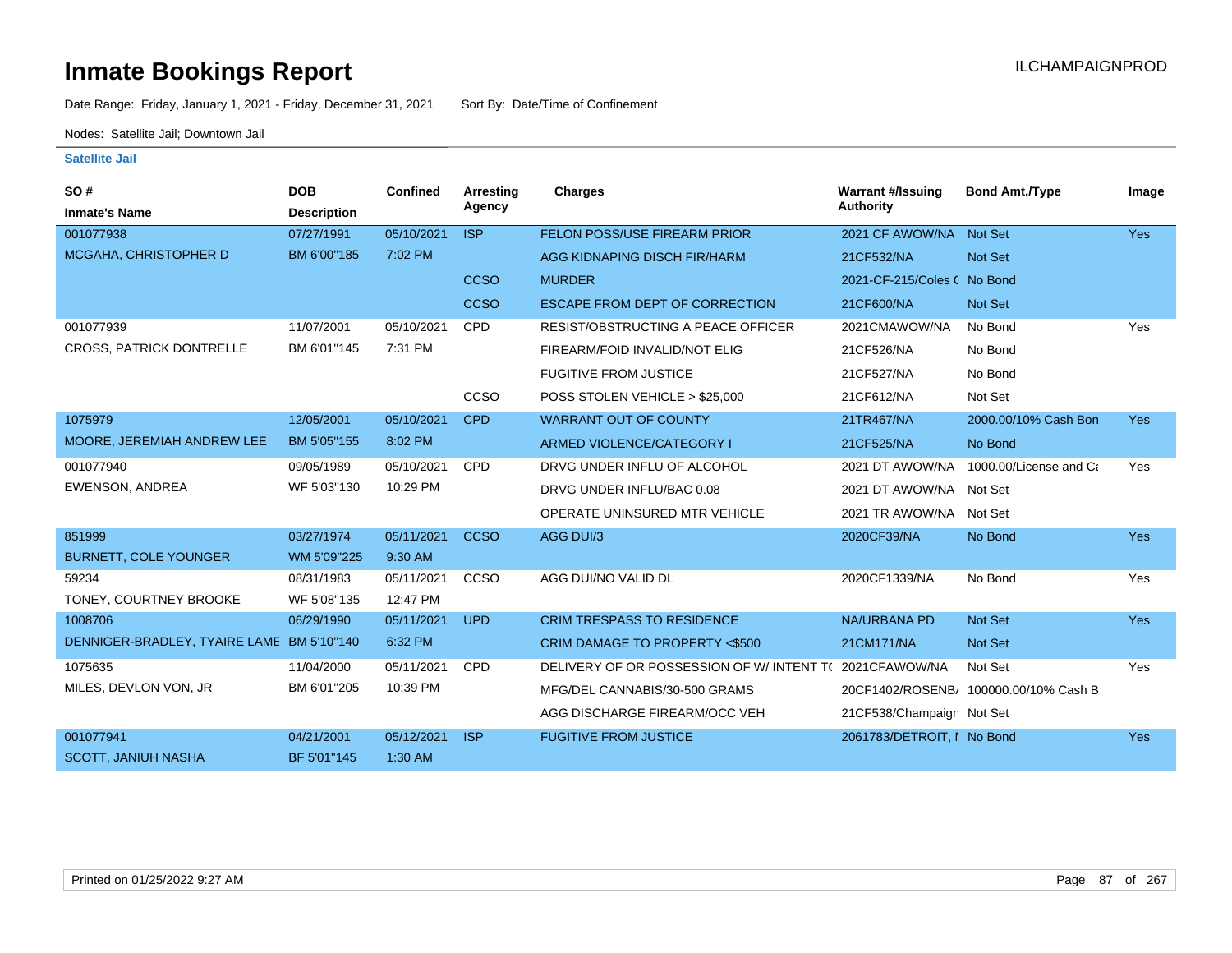Date Range: Friday, January 1, 2021 - Friday, December 31, 2021 Sort By: Date/Time of Confinement

Nodes: Satellite Jail; Downtown Jail

| SO#                                      | <b>DOB</b>         | <b>Confined</b> | Arresting   | <b>Charges</b>                       | <b>Warrant #/Issuing</b>   | <b>Bond Amt./Type</b>                  | Image      |
|------------------------------------------|--------------------|-----------------|-------------|--------------------------------------|----------------------------|----------------------------------------|------------|
| <b>Inmate's Name</b>                     | <b>Description</b> |                 | Agency      |                                      | Authority                  |                                        |            |
| 001077942                                | 02/24/1995         | 05/12/2021      | <b>ISP</b>  | OPERATE UNINSURED MTR VEHICLE        | NA/NA                      | Not Set                                | Yes        |
| STREETER, CHRISTOPHER DESHAL BM 5'09"198 |                    | 2:48 AM         |             | POSS ADULT USE CANN IN MOTOR VEHICLE | NA/NA                      | <b>Not Set</b>                         |            |
|                                          |                    |                 |             | DRIVING ON SUSPENDED LICENSE         | NA/NA                      | <b>Not Set</b>                         |            |
|                                          |                    |                 |             | DRVG UNDER INFLUENCE OF DRUG         | NA/NA                      | <b>Not Set</b>                         |            |
|                                          |                    |                 |             | <b>IMPROPER TRAFFIC LANE USAGE</b>   | NA/NA                      | Not Set                                |            |
|                                          |                    |                 |             | AGG DUI/LIC SUSP OR REVOKED          | 21CF531/NA                 | No Bond                                |            |
| 1076006                                  | 06/13/1997         | 05/12/2021      | CCSO        | RECEIVE/POSS/SELL STOLEN VEH         |                            | 2020CF401/Judge R 25000.00/10% Cash Bo | Yes        |
| <b>SCALES, JACOB ANTHONY</b>             | WM 6'00"220        | 12:43 PM        |             |                                      |                            |                                        |            |
| 1068348                                  | 04/15/2000         | 05/12/2021      | <b>UPD</b>  | POSS ANY SUB WITH INTENT             | 2021CFAWOW/NA              | <b>Not Set</b>                         | Yes        |
| LUCIO, JOHNNY RAY                        | WM 5'04"130        | 4:11 PM         |             | FELON POSS/USE WEAPON/FIREARM        | 21CF539/NA                 | Not Set                                |            |
| 1076758                                  | 10/28/2001         | 05/12/2021      | <b>CPD</b>  | DRVG UNDER INFLU OF ALCOHOL          |                            | 20DT202/HOLLIMAN 10000.00/10% Cash Bo  | Yes        |
| VAZQUEZ, GUILLERMO                       | WM 6'00"150        | 6:29 PM         |             | DRIVING ON REVOKED LICENSE           | 2021TRAWOW/NA              | Not Set                                |            |
|                                          |                    |                 |             | MFG/DEL CANNABIS/30-500 GRAMS        | 21CF537/NA                 | Not Set                                |            |
| 001077943                                | 10/07/1992         | 05/12/2021      | <b>UPD</b>  | <b>DOMESTIC BATTERY</b>              | 2021CMAWOW/Urba Not Set    |                                        | Yes        |
| PARFAIT, JEAN PIERRE                     | WM 5'11"170        | 7:19 PM         |             |                                      |                            |                                        |            |
| 1074948                                  | 08/19/2000         | 05/12/2021      | CCSO        | MOB ACTION/FORCE/2+ PERSONS          | 19CF1723/NA                | 20000.00/10% Cash Bo                   | Yes        |
| DAVENPORT, TYEQUAN KYANGLEC BM 5'07"155  |                    | 7:57 PM         |             |                                      |                            |                                        |            |
| 989143                                   | 07/28/1991         | 05/13/2021      | <b>UPD</b>  | POSSESSING A CONTROLLED SUBSTANCE    | 21CF536/Urbana Pol Not Set |                                        | <b>Yes</b> |
| DIAL, CLAYTON COLE                       | WM 5'07"160        | 12:48 AM        | <b>CCSO</b> | POSSESSION OF METH< 5 GRAMS          | 20CF1030/NA                | <b>Not Set</b>                         |            |
| 1069668                                  | 03/25/2000         | 05/13/2021      | CCSO        | INTERF REPT DOMESTIC VIOLENCE        | 2021CMAWOW/NA              | 100.00/Full Amount                     | Yes        |
| FREEMAN, JUSTIN ROBERT                   | WM 5'11"147        | 3:05 AM         |             |                                      |                            |                                        |            |
| 001077775                                | 12/02/1990         | 05/13/2021      | <b>CPD</b>  | <b>AGGRAVATED BATTERY</b>            | 2021CF AWOW/NA             | <b>Not Set</b>                         | Yes        |
| GOLLIDAY, TAVONN JOHNATHAN J(BM 5'08"180 |                    | 4:45 AM         |             | ARMED ROBBERY/NO FIREARM             | 21CF535/NA                 | <b>Not Set</b>                         |            |
| 1031794                                  | 07/03/1986         | 05/13/2021      | <b>UPD</b>  | DISARM PC OFF/CORR INST EMP          | 2020CM553/LEE              | 1000.00/10% Cash Bon                   | Yes        |
| GOODWIN, ANTHONY DWAYNE                  | BM 6'01"229        | 5:32 AM         |             | BATTERY/CAUSE BODILY HARM            | 21CM175/NA                 | 1500.00/10% Cash Bon                   |            |
| 44836                                    | 09/17/1977         | 05/13/2021      | <b>CCSO</b> | <b>WARRANT OUT OF COUNTY</b>         |                            | CW74879/Chicago P 100.00/10% Cash Bond | <b>Yes</b> |
| <b>WESLEY, FRANK LADELL</b>              | BM 6'00"264        | 10:50 AM        |             |                                      |                            |                                        |            |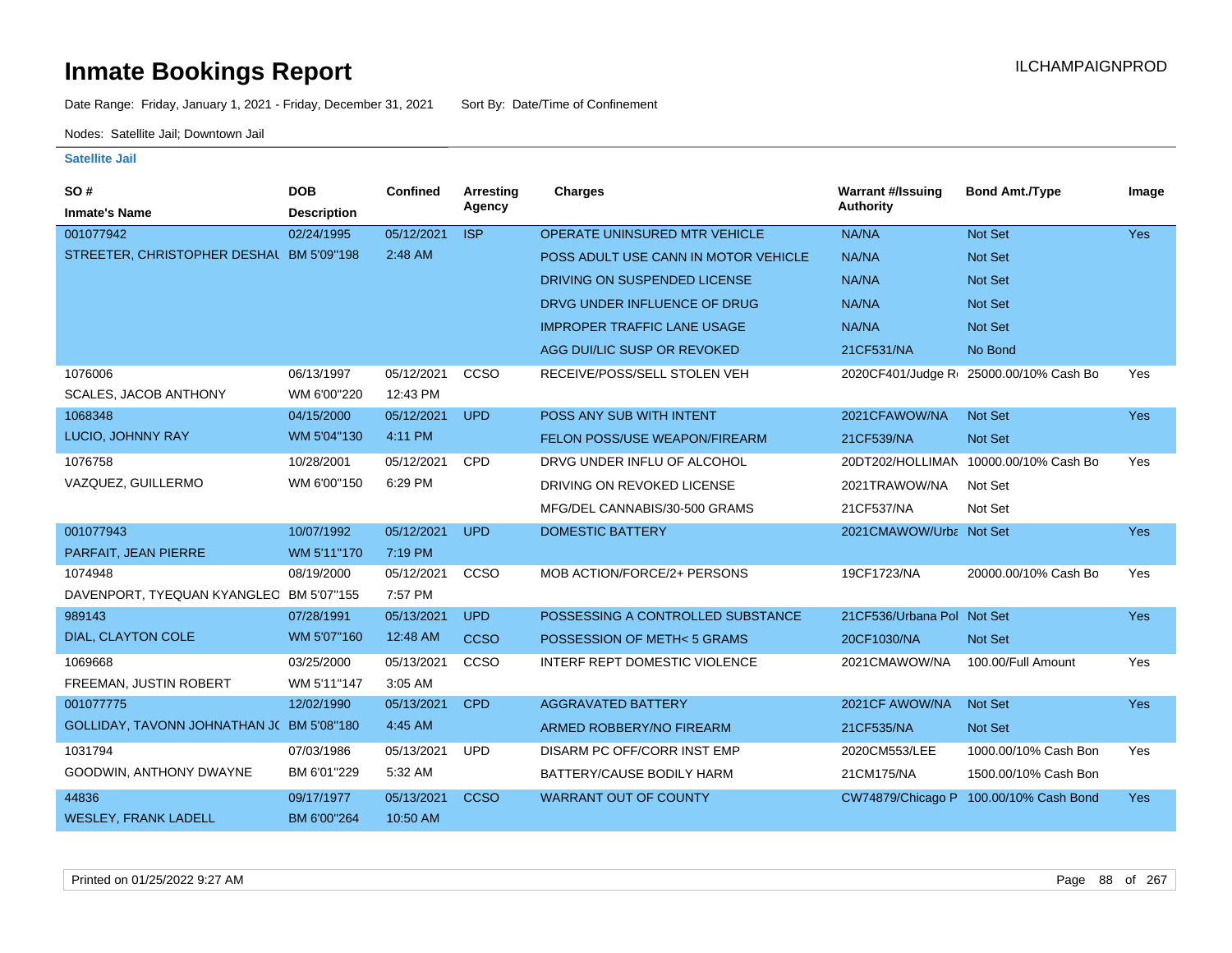Date Range: Friday, January 1, 2021 - Friday, December 31, 2021 Sort By: Date/Time of Confinement

Nodes: Satellite Jail; Downtown Jail

| SO#<br><b>Inmate's Name</b>  | <b>DOB</b><br><b>Description</b> | Confined   | <b>Arresting</b><br>Agency | <b>Charges</b>                       | <b>Warrant #/Issuing</b><br><b>Authority</b> | <b>Bond Amt./Type</b>                 | Image      |
|------------------------------|----------------------------------|------------|----------------------------|--------------------------------------|----------------------------------------------|---------------------------------------|------------|
| 1017120                      | 05/16/1993                       | 05/13/2021 | <b>CPD</b>                 | <b>CRIMINAL TRESPASS BUILDING</b>    | 21CM177/NA                                   | 100.00/Full Amount                    | <b>Yes</b> |
| JONES, JOSHUA LYNN           | WM 6'03"200                      | 5:10 PM    |                            |                                      |                                              |                                       |            |
| 001077945                    | 07/23/1992                       | 05/14/2021 | <b>UPD</b>                 | OBSTRUCTING IDENTIFICATION           | 2021 CF AWOW/NA Not Set                      |                                       | Yes        |
| <b>BROWN, SIDREA RENEIA</b>  | BF 5'02"180                      | 1:37 AM    |                            | <b>RESISTING</b>                     | 2021 CF AWOW/NA Not Set                      |                                       |            |
|                              |                                  |            |                            | <b>BURGLARY</b>                      | 21CF543/NA                                   | Not Set                               |            |
| 64463                        | 05/13/1982                       | 05/14/2021 | <b>CCSO</b>                | DRIVING ON SUSPENDED LICENSE         | <b>NA/NA</b>                                 | Not Set                               | <b>Yes</b> |
| DOOLEY, CALVIN DARWOOD       | BM 5'09"170                      | 3:09 AM    |                            | DRVG UNDER INFLU OF ALCOHOL          | NA/NA                                        | 3000.00/10% Cash Bon                  |            |
|                              |                                  |            |                            | <b>OPERATE UNINSURED MTR VEHICLE</b> | NA/NA                                        | <b>Not Set</b>                        |            |
|                              |                                  |            |                            | <b>DISREG TRAFFIC CONTROL LIGHT</b>  | NA/NA                                        | Not Set                               |            |
|                              |                                  |            |                            | <b>IMPROPER TRAFFIC LANE USAGE</b>   | NA/NA                                        | Not Set                               |            |
|                              |                                  |            |                            | TRANSP/CARRY ALC LIQ/DRIVER          | NA/NA                                        | <b>Not Set</b>                        |            |
|                              |                                  |            |                            | VEH FAIL RIGHT-OF-WAY EMER VEH       | NA/NA                                        | Not Set                               |            |
| 1067668                      | 05/29/1999                       | 05/14/2021 | <b>CPD</b>                 | RETAIL THEFT/DISP MERCH/<\$300       | 2020 CM 275/NA                               | 2500.00/10% Cash Bon                  | Yes        |
| DICKERSON, ETHAN BRYCE       | BM 5'06"220                      | 4:49 AM    |                            |                                      |                                              |                                       |            |
| 001077946                    | 05/15/1987                       | 05/14/2021 | <b>UPD</b>                 | AGG BATTERY/PEACE OFFICER            | 2021 CF 453/NA                               | 2500.00/10% Cash Bon                  | <b>Yes</b> |
| POKOJSKI, TRAVIS RYAN        | WM 6'00"250                      | 6:00 AM    |                            |                                      |                                              |                                       |            |
| 1062558                      | 09/02/1995                       | 05/14/2021 | <b>CPD</b>                 | POSSESSION OF STOLEN FIREARM         | 2021CFAWOW/NA                                | Not Set                               | Yes        |
| <b>WELLS, JIAMANTE AMORE</b> | BM 5'09"150                      | 12:07 PM   |                            | FELON POSS/USE WEAPON/FIREARM        | 2021CFAWOW/NA                                | Not Set                               |            |
|                              |                                  |            |                            | POSSESSING A CONTROLLED SUBSTANCE    | 2021CFAWOW/NA                                | Not Set                               |            |
| 548030                       | 06/03/1983                       | 05/14/2021 | <b>CCSO</b>                | ELEC HRSMT/THREAT PERS/2+            |                                              | 2021CF497/Champa 10000.00/10% Cash Bo | <b>Yes</b> |
| JONES, JOSHUA DEAN           | WM 5'11"202                      | 2:07 PM    |                            |                                      |                                              |                                       |            |
| 1071617                      | 07/02/1991                       | 05/14/2021 | <b>RPD</b>                 | DOM BTRY/HARM/1-2 PRECONV            | 2020CF805/NA                                 | 10000.00/10% Cash Bo                  | Yes        |
| MITCHELL, MICHAEL TODD       | BM 5'09"170                      | 2:55 PM    |                            | DOMESTIC BATTERY/OTHER PRIOR         | 21CF554/Rantoul Po No Bond                   |                                       |            |
| 1074892                      | 01/02/2000                       | 05/14/2021 | <b>RPD</b>                 | <b>VIO ORDER AFTER SERVED NOTICE</b> | 2021CMAWOW/NA                                | No Bond                               | <b>Yes</b> |
| HENLEY, SKYLAR MICHELLE      | WF 5'04"150                      | 5:49 PM    |                            | AGG BATTERY/PEACE OFFICER            | 2021CFAWOW/NA                                | No Bond                               |            |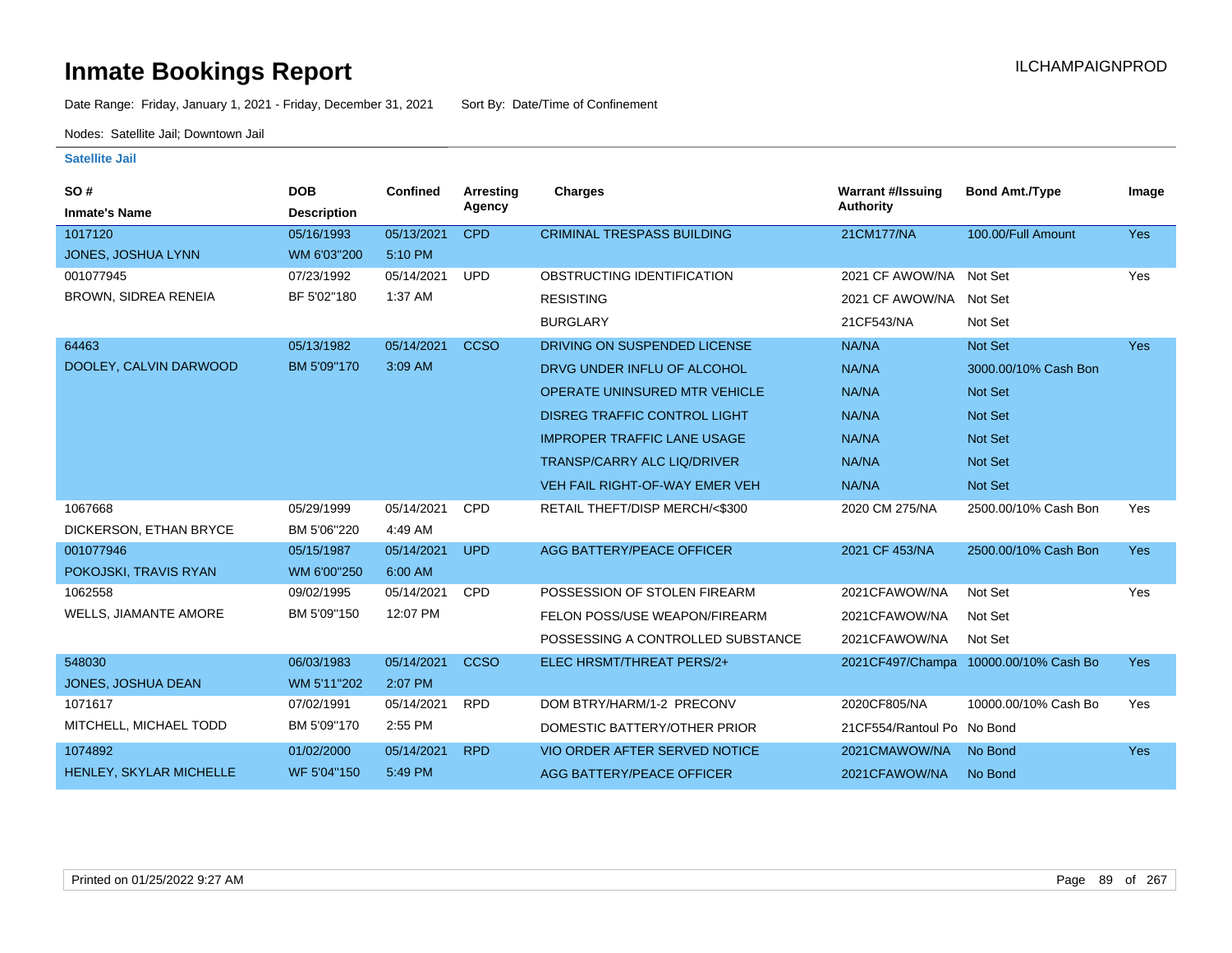Date Range: Friday, January 1, 2021 - Friday, December 31, 2021 Sort By: Date/Time of Confinement

Nodes: Satellite Jail; Downtown Jail

| SO#                                       | <b>DOB</b>         | Confined   | Arresting   | Charges                              | <b>Warrant #/Issuing</b> | <b>Bond Amt./Type</b>                   | Image      |
|-------------------------------------------|--------------------|------------|-------------|--------------------------------------|--------------------------|-----------------------------------------|------------|
| <b>Inmate's Name</b>                      | <b>Description</b> |            | Agency      |                                      | <b>Authority</b>         |                                         |            |
| 1035514                                   | 01/12/1995         | 05/14/2021 | <b>CPD</b>  | POSSESSING A CONTROLLED SUBSTANCE    | 2021CFAWOW/NA            | No Bond                                 | <b>Yes</b> |
| SIMMONS, KAVOSCEA HILLARY-ADI BM 5'09"250 |                    | 7:53 PM    |             | <b>OBSTRUCT JUSTICE</b>              | 2021CFAWOW/NA            | No Bond                                 |            |
|                                           |                    |            |             | DRIVING ON SUSPENDED LICENSE         | 2020TR9014/NA            | 5000.00/10% Cash Bon                    |            |
|                                           |                    |            |             | POSSESS BURGLARY TOOLS               | 2021CMAWOW/NA            | No Bond                                 |            |
|                                           |                    |            |             | POSSESS LOOK-ALIKE SUB/SUBQ          | 2021CMAWOW/NA            | No Bond                                 |            |
|                                           |                    |            |             | <b>BURGLARY FROM MOTOR VEHICLE</b>   | 21CF553/NA               | No Bond                                 |            |
| 1028415                                   | 04/20/1993         | 05/14/2021 | <b>UPD</b>  | POSS HYPO/SYRINGE/NEEDLES/1ST        | 2021CMAWOW/NA            | Not Set                                 | Yes        |
| DOCKRILL, CHRISTOPHER DAVID               | WM 6'00"165        | 9:59 PM    |             | POSSESSING A CONTROLLED SUBSTANCE    | 2021CFAWOW/NA            | Not Set                                 |            |
|                                           |                    |            |             | DRIVING DURING REVOCATION            | 2021TRAWOW/NA            | 100.00/Full Amount                      |            |
|                                           |                    |            |             | WARRANT OUT OF COUNTY                |                          | 2021-CM-003/Ford C 3000.00/10% Cash Bon |            |
| 001077948                                 | 10/30/1982         | 05/15/2021 | <b>CCSO</b> | AGG BATTERY/PUBLIC PLACE             | 19CF1521/NA              | 5000.00/10% Cash Bon                    | <b>Yes</b> |
| <b>HARRIS, JOSEPH LEE</b>                 | BM 5'10"113        | $1:27$ AM  |             | DRIVING RVK/SUSP DUI/SSS 4-9         | 19CF910/NA               | 3000.00/10% Cash Bon                    |            |
|                                           |                    |            |             | DRIVING RVK/SUSP DUI/SSS 4-9         | 20CF1018/NA              | 5000.00/10% Cash Bon                    |            |
|                                           |                    |            |             | <b>VIOLATE/CDL LICENSE SUSPENDED</b> | 20TR6606/NA              | 3000.00/10% Cash Bon                    |            |
|                                           |                    |            |             | POSSESSING A CONTROLLED SUBSTANCE    | 21CFAWOW/NA              | <b>Not Set</b>                          |            |
|                                           |                    |            |             | DRIVING ON REVOKED LICENSE           | 21TRAWOW/NA              | <b>Not Set</b>                          |            |
|                                           |                    |            |             | OPERATE UNINSURED MTR VEHICLE        | 21TRAWOW/NA              | <b>Not Set</b>                          |            |
| 001077949                                 | 02/16/1993         | 05/15/2021 | <b>RPD</b>  | <b>DOMESTIC BATTERY</b>              | 2021CMAWOW/NA            | Not Set                                 | Yes        |
| JOHNSON, BRET A                           | WM 5'10"230        | 1:42 AM    |             |                                      |                          |                                         |            |
| 38713                                     | 07/26/1970         | 05/15/2021 | <b>UPD</b>  | DRVG UNDER INFLU OF ALCOHOL          | 21DTAWOW/NA              | 1000.00/10% Cash Bon                    | <b>Yes</b> |
| BAILEY, HENRY LEE, JR                     | BM 6'01"195        | 5:23 AM    |             |                                      |                          |                                         |            |
| 1068489                                   | 07/14/1990         | 05/15/2021 | CPD         | PROBATION VIOLATION                  | 2018CF183/NA             | 5000.00/10% Cash Bon                    | Yes        |
| COLLINS, SAMPSON JOE                      | BM 5'03"145        | 6:06 AM    |             |                                      |                          |                                         |            |
| 001077950                                 | 06/17/2002         | 05/15/2021 | <b>UPD</b>  | <b>DOMESTIC BATTERY</b>              | 2021CMAWOW/NA            | <b>Not Set</b>                          | Yes        |
| JONES, DYNASTY                            | BF 5'07"166        | 11:30 AM   |             | CRIM DMG TO PROP \$500-10K           | 2021CFAWOW/NA            | <b>Not Set</b>                          |            |
| 001077951                                 | 08/17/1988         | 05/15/2021 | <b>RPD</b>  | PUBLIC INDECENCY/SEX CONDUCT         | 2021CMAWOW/NA            | Not Set                                 | Yes        |
| JACKSON, ISHMEL DONTE                     | BM 5'08"160        | 5:43 PM    |             | PUBLIC INDECENCY/SEX CONDUCT         |                          | 21CM179/Rantoul Pc 100.00/10% Cash Bond |            |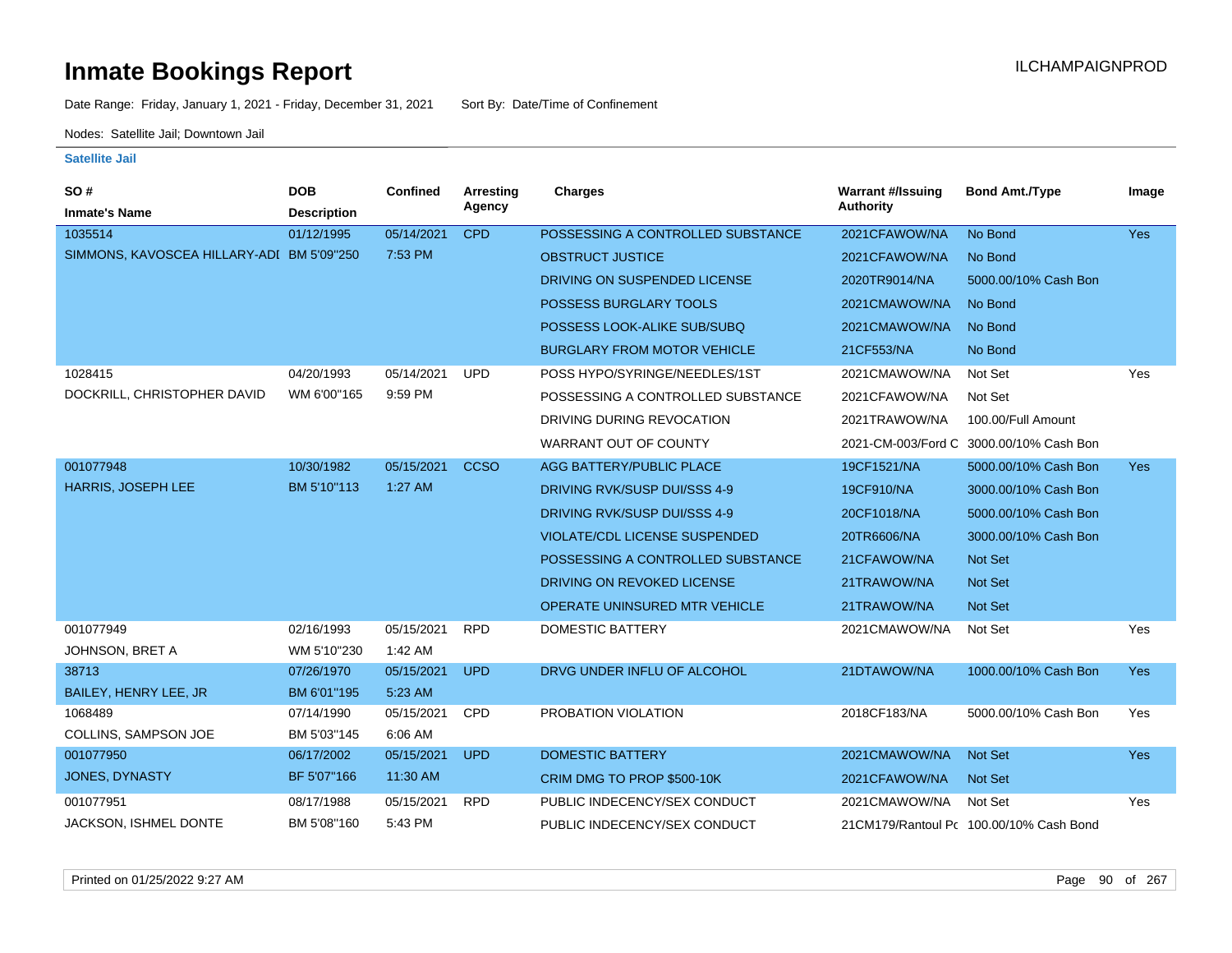Date Range: Friday, January 1, 2021 - Friday, December 31, 2021 Sort By: Date/Time of Confinement

Nodes: Satellite Jail; Downtown Jail

| SO#                         | <b>DOB</b>         | <b>Confined</b> | Arresting   | <b>Charges</b>                     | <b>Warrant #/Issuing</b>           | <b>Bond Amt./Type</b> | Image      |
|-----------------------------|--------------------|-----------------|-------------|------------------------------------|------------------------------------|-----------------------|------------|
| <b>Inmate's Name</b>        | <b>Description</b> |                 | Agency      |                                    | Authority                          |                       |            |
| 001077952                   | 03/10/2001         | 05/15/2021      | <b>CPD</b>  | <b>DOMESTIC BATTERY</b>            | 21CM178/NA                         | Not Set               | <b>Yes</b> |
| FRANCISCO-PASCUAL, BALTAZAR | SM 5'00"120        | 6:28 PM         |             |                                    |                                    |                       |            |
| 969709                      | 05/30/1988         | 05/15/2021      | <b>TOPD</b> | VIOLATE ORDER PROTECTION           | 21CM180/NA                         | Not Set               | Yes        |
| TUFTE, BRYCE MATTHEW        | WM 5'10"140        | 6:35 PM         |             |                                    |                                    |                       |            |
| 001077902                   | 10/23/1988         | 05/15/2021      | <b>RPD</b>  | <b>DOMESTIC BATTERY</b>            | 2021-CM-AWOW/NA Not Set            |                       | Yes        |
| MOFFETT, CAROLYN REENE      | BF 5'04"220        | 9:40 PM         |             |                                    |                                    |                       |            |
| 532426                      | 01/02/1987         | 05/16/2021      | CCSO        | AGGRAVATED BATTERY/NURSE           | 2021CF344/JUDGE ( No Bond          |                       | Yes        |
| JACKSON, NATASHA RENETTA    | BF 5'09"250        | 12:24 AM        |             |                                    |                                    |                       |            |
| 001077953                   | 07/15/1997         | 05/16/2021      | <b>UPD</b>  | <b>DOMESTIC BATTERY</b>            | 2021CMAWOW/NA                      | Not Set               | Yes        |
| HAYES, ANDREW               | BM 5'08"140        | 1:38 AM         |             | <b>RESIST/OBSTRUCT WITH INJURY</b> | 2021CMAWOW/NA                      | <b>Not Set</b>        |            |
|                             |                    |                 |             | <b>BATTERY/CAUSE BODILY HARM</b>   | 2021CMAWOW/NA                      | <b>Not Set</b>        |            |
|                             |                    |                 |             | HOME INVASION/CAUSE INJURY         | 2021CFAWOW/NA                      | <b>Not Set</b>        |            |
|                             |                    |                 |             | THEFT/STOLEN/>\$500 <10K           | 2021CFAWOW/NA                      | <b>Not Set</b>        |            |
|                             |                    |                 |             | CRIM DAMAGE TO PROPERTY <\$500     | 2021CMAWOW/NA                      | <b>Not Set</b>        |            |
| 001077954                   | 11/12/1990         | 05/16/2021      | <b>CPD</b>  | <b>DOMESTIC BATTERY</b>            | 2021CMAWOW/NA                      | Not Set               | Yes        |
| CALKINS, STEVEN             | WM 5'08"250        | 6:27 AM         |             | INTERF REPT DOMESTIC VIOLENCE      | 2021CMAWOW/NA                      | Not Set               |            |
|                             |                    |                 |             | UNLAWFUL RESTRAINT                 | 21CF552/NA                         | Not Set               |            |
|                             |                    |                 | CCSO        | PAROLE REVOCATION                  | CH2102820/NA                       | Not Set               |            |
| 15772                       | 03/25/1959         | 05/16/2021      | <b>CPD</b>  | RET THEFT/DISP MERCH/>\$300        | 2021CF449/DILL                     | 10000.00/10% Cash Bo  | Yes        |
| <b>SMITH, WILLIAM T</b>     | BM 5'11"175        | 8:09 PM         |             | THEFT CON INTENT <\$500 PRIOR      | 2021CF368/DILL                     | 10000.00/10% Cash Bo  |            |
|                             |                    |                 |             | <b>AGGRAVATED BATTERY</b>          | 21CF556/NA                         | Not Set               |            |
| 001077955                   | 08/16/1992         | 05/16/2021      | CPD         | NO VALID REGIS/1ST AND 2ND         | 2021CMAWOW/NA                      | Not Set               | Yes        |
| TRICE, DIONTAY ANTONIO      | BM 5'10"190        | 9:35 PM         |             | OBSTRCT JUSTICE/LEAVE STATE        | 2021CFAWOW/NA                      | Not Set               |            |
|                             |                    |                 |             | <b>FUGITIVE FROM JUSTICE</b>       | 21CF555/Champaign Not Set          |                       |            |
|                             |                    |                 |             | DRIVING ON SUSPENDED LICENSE       | NA/NA                              | Not Set               |            |
| 001077957                   | 06/07/1992         | 05/17/2021      | <b>RPD</b>  | <b>BATTERY/CAUSE BODILY HARM</b>   | 2021-CM-AWOW/RP 100.00/Full Amount |                       | <b>Yes</b> |
| <b>JONES, TORREY XAVIER</b> | BM 6'02"187        | 5:13 AM         |             |                                    |                                    |                       |            |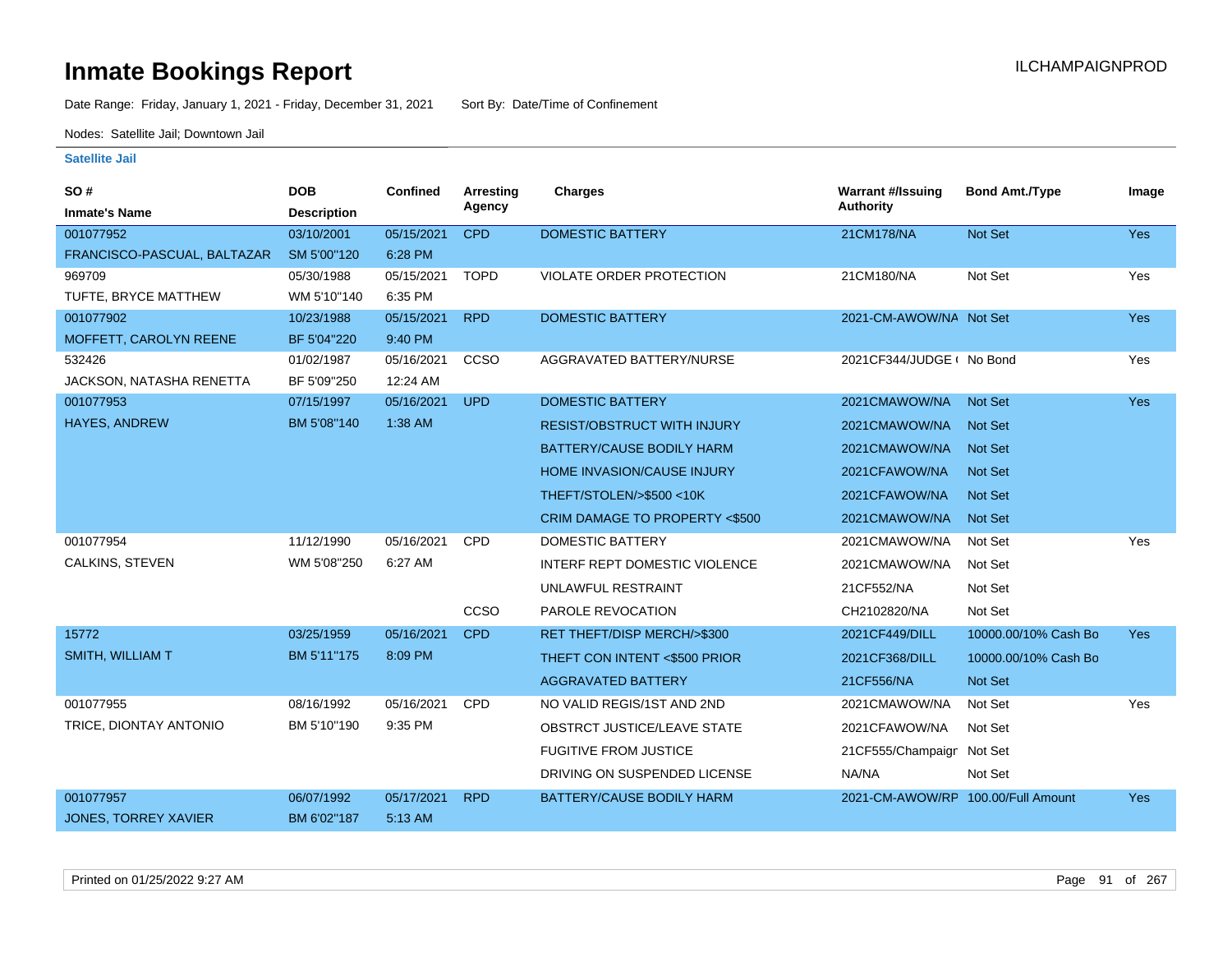Date Range: Friday, January 1, 2021 - Friday, December 31, 2021 Sort By: Date/Time of Confinement

Nodes: Satellite Jail; Downtown Jail

#### **Satellite Jail**

| <b>SO#</b>                                  | <b>DOB</b>                | Confined               | Arresting   | <b>Charges</b>                        | <b>Warrant #/Issuing</b> | <b>Bond Amt./Type</b>                 | Image      |
|---------------------------------------------|---------------------------|------------------------|-------------|---------------------------------------|--------------------------|---------------------------------------|------------|
| <b>Inmate's Name</b>                        | <b>Description</b>        |                        | Agency      |                                       | <b>Authority</b>         |                                       |            |
| 1070904                                     | 12/15/1993                | 05/17/2021             | <b>CCSO</b> | <b>BURGLARY</b>                       | 2021-CF-321/NA           | 25000.00/10% Cash Bo                  | Yes        |
| WANKEL, JONAH JAMES                         | WM 5'09"150               | 10:14 AM               |             |                                       |                          |                                       |            |
| 001077958                                   | 12/27/1996                | 05/17/2021             | CPD         | DUI INTOXICATING COMPOUND             | 18-DT-214/NA             | 3000.00/10% Cash Bon                  | Yes        |
| RODRIGUEZ, ALEX CHRISTOPHER                 | WM 5'11"255               | 3:40 PM                |             |                                       |                          |                                       |            |
| 52237                                       | 07/15/1980                | 05/18/2021             | <b>UPD</b>  | DOMESTIC BATTERY/OTHER PRIOR          | 21CF562/NA               | Not Set                               | Yes        |
| <b>KELLY, AARONN DEMARCUS</b>               | BM 6'00"230               | 1:31 AM                |             |                                       |                          |                                       |            |
| 001077959                                   | 04/27/1995                | 05/18/2021             | CPD         | <b>CRIMINAL TRESPASS BUILDING</b>     | 21CMAWOW/NA              | Not Set                               | Yes        |
| HARRIS, DOMINIQUE *REFUSED* - N BM 5'00"145 |                           | 2:16 AM                |             | CRIM DAMAGE TO PROPERTY <\$500        | 21CFAWOW/NA              | Not Set                               |            |
| 001077960                                   | 03/09/2003                | 05/18/2021             | <b>ISP</b>  | OBSTRUCT JUST/DESTROY EVIDENCE        | 20212 CF AWOW/N/ Not Set |                                       | Yes        |
| FLYNN, ANTHONY MICHAEL                      | WM 6'00"225               | 4:05 AM                |             | FELON POSS/USE WEAPON/FIREARM         | 2021 CF AWOW/NA Not Set  |                                       |            |
|                                             |                           |                        |             | AGG UNLAWFUL USE OF WEAPON/VEH        | 2021 CF AWOW/NA Not Set  |                                       |            |
|                                             |                           |                        |             | AGG UNLAWFUL USE OF WEAPON/VEH        | 2021 CF AWOW/NA Not Set  |                                       |            |
|                                             |                           |                        |             | AGG FLEEING POLICE/21 MPH OVER        | 2021 CF AWOW/NA Not Set  |                                       |            |
|                                             |                           |                        |             | POSSESSION OF STOLEN FIREARM          | 2021 CF AWOW/NA Not Set  |                                       |            |
|                                             |                           |                        |             | POSS CAN/>30-100 GRAM/1ST             | 2021 CF AWOW/NA Not Set  |                                       |            |
|                                             |                           |                        |             | POSSESS DRUG PARAPHERNALIA            | 2021 CM AWOW/NA Not Set  |                                       |            |
|                                             |                           |                        |             | <b>FIREARM/FOID INVALID/NOT ELIG</b>  | 21CF564/NA               | Not Set                               |            |
| 001077437                                   | 01/06/1980                | 05/18/2021             | <b>RPD</b>  | INTERF REPT DOMESTIC VIOLENCE         | 21CMAWOW/NA              | Not Set                               | Yes        |
| JOHNSON, ANTONIO LASHAUN                    | BM 6'00"195               | 4:44 AM                |             | DOM BTRY/HARM/1-2 PRECONV             | 21CF563/NA               | Not Set                               |            |
| 1075434                                     | 05/10/1998                | 05/18/2021             | <b>UPD</b>  | <b>BURGLARY</b>                       | U21-8357/NA              | Not Set                               | <b>Yes</b> |
| DIGGS, DEMARKUS ALONZO                      | BM 5'05"155               | 12:26 PM               |             | <b>CR/DEBIT CARD FRAUD/FALSE STMT</b> | U21-8086/NA              | Not Set                               |            |
|                                             |                           |                        |             | <b>BURGLARY</b>                       | 2021CFAWOW/NA            | Not Set                               |            |
|                                             |                           |                        |             | <b>BURGLARY W/O CAUSING DAMAGE</b>    | 21CF464/NA               | 5000.00/10% Cash Bon                  |            |
|                                             |                           |                        |             | <b>BURGLARY</b>                       | 21CF463/NA               | 5000.00/10% Cash Bon                  |            |
|                                             |                           |                        |             | <b>THEFT</b>                          | 20CF119/NA               | 5000.00/10% Cash Bon                  |            |
|                                             |                           |                        |             | <b>ARMED HABITUAL CRIMINAL</b>        | 21CF569/NA               | Not Set                               |            |
| 1069670<br>DAVIS, OSHAY DEVON               | 08/05/1998<br>BM 5'10"145 | 05/18/2021<br>12:55 PM | <b>ISP</b>  | WARRANT OUT OF COUNTY                 |                          | 20CF699/MCLEAN C 15000.00/10% Cash Bo | Yes        |

Printed on 01/25/2022 9:27 AM Page 92 of 267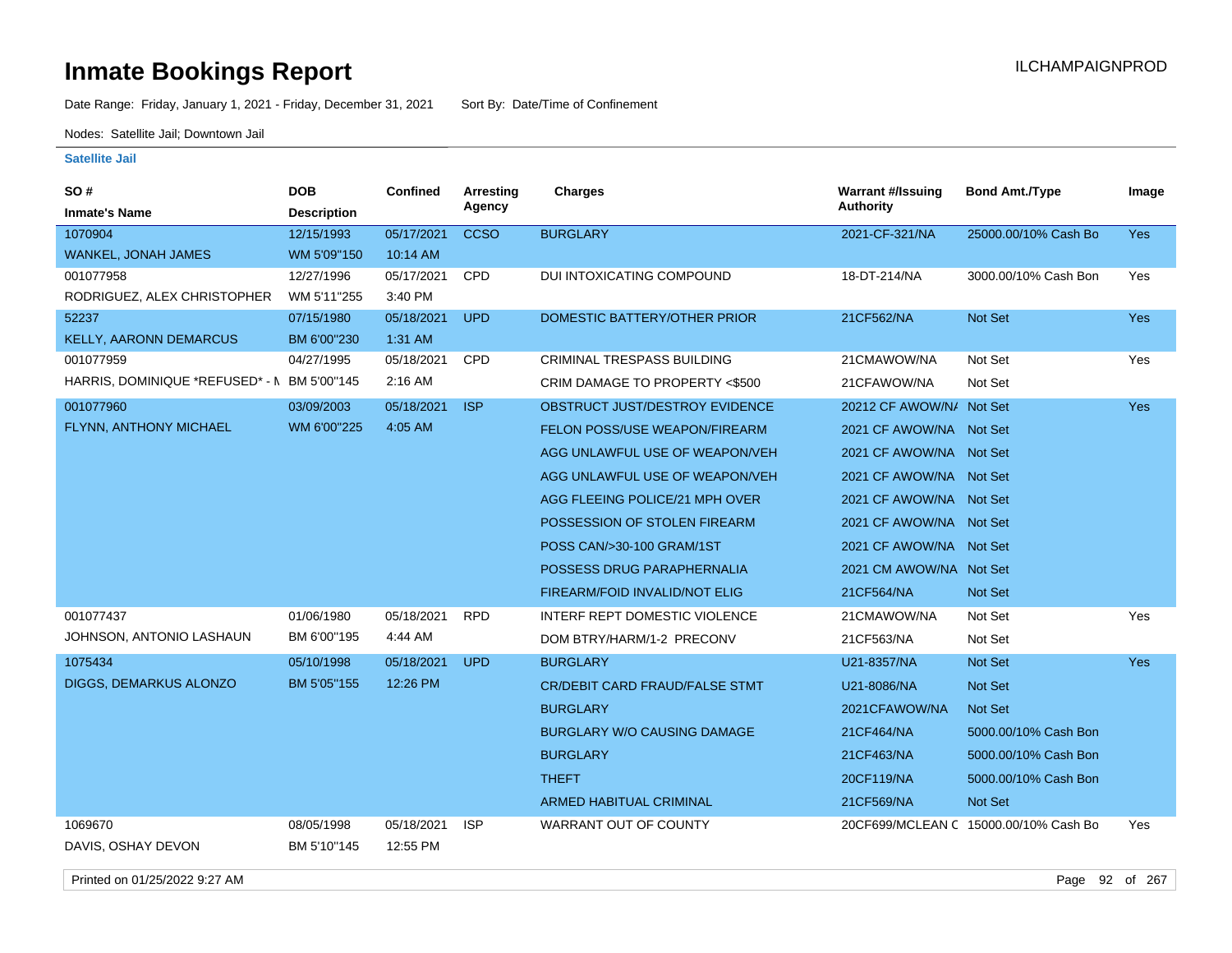Date Range: Friday, January 1, 2021 - Friday, December 31, 2021 Sort By: Date/Time of Confinement

Nodes: Satellite Jail; Downtown Jail

| SO #                                     | <b>DOB</b>         | Confined   | Arresting   | <b>Charges</b>                     | <b>Warrant #/Issuing</b> | <b>Bond Amt./Type</b>                 | Image      |
|------------------------------------------|--------------------|------------|-------------|------------------------------------|--------------------------|---------------------------------------|------------|
| <b>Inmate's Name</b>                     | <b>Description</b> |            | Agency      |                                    | <b>Authority</b>         |                                       |            |
| 001077961                                | 01/04/2001         | 05/18/2021 | <b>ISP</b>  | <b>VIOLATE SEX OFFENDER REGIS</b>  | NA/NA                    | Not Set                               | <b>Yes</b> |
| SULLIVAN, KARLEE JO                      | WF 5'03"120        | 1:45 PM    |             |                                    |                          |                                       |            |
| 001077962                                | 12/09/1999         | 05/18/2021 | CCSO        | AGG UNLAWFUL USE OF WEAPON/VEH     | 2020CF547/NA             | 10000.00/10% Cash Bo                  | Yes        |
| <b>BISHOP, TAYVEON MARTENIS</b>          | BM 6'00"115        | 2:07 PM    |             |                                    |                          |                                       |            |
| 47871                                    | 01/21/1970         | 05/18/2021 | <b>THPD</b> | DRIVING ON SUSPENDED LICENSE       | 2021TR1246/NA            | 1500.00/10% Cash Bon                  | <b>Yes</b> |
| MUNDS, CHRISTOPHER DAVID                 | WM 5'11"165        | 2:46 PM    |             | PROBATION VIOLATION                | 2020CF208/NA             | 2500.00/10% Cash Bon                  |            |
| 1067951                                  | 09/24/1999         | 05/18/2021 | <b>CCP</b>  | AGG CRIM SX AB/>5 YR OLDER VIC     |                          | 2019CF1602/JUDGE 25000.00/10% Cash Bo | Yes        |
| HUDSON, CALOGERO RASHAD                  | BM 6'00"195        | 2:54 PM    | CCSO        | <b>RECKLESS DRIVING</b>            | 2021TR1913/NA            | Not Set                               |            |
| 1071640                                  | 03/16/1973         | 05/18/2021 | <b>CCSO</b> | DOMESTIC BATTERY/OTHER PRIOR       | 2019CF561/NA             | 50000.00/10% Cash Bo                  | <b>Yes</b> |
| COCHRAN, SANDRELLO ALEXANDE              | BM 5'06"130        | 6:42 PM    |             |                                    |                          |                                       |            |
| 62354                                    | 11/01/1983         | 05/18/2021 | CCSO        | FELON POSS/USE WEAPON/FIREARM      | 20CF453/CHAMPAIC No Bond |                                       | Yes        |
| CHRISTMON, DEMARIO REED                  | BM 6'00"240        | 6:55 PM    |             |                                    |                          |                                       |            |
| 54881                                    | 11/12/1973         | 05/18/2021 | <b>UPD</b>  | <b>DISORDERLY CONDUCT</b>          | 2021-CM-AWOW/NA Not Set  |                                       | Yes        |
| THOMAS, BRYANT                           | BM 5'06"130        | 9:03 PM    |             | <b>DISORDERLY CONDUCT</b>          | 2021-CM-AWOW/NA Not Set  |                                       |            |
|                                          |                    |            |             | AGGRAVATED ASSAULT/PUBLIC PROP     | 21CM185/NA               | 100.00/Full Amount                    |            |
| 43476                                    | 06/01/1974         | 05/19/2021 | CCSO        | DRIVING RVK/SUSP DUI/SSS 2ND       |                          | 2019CF1153/WEBBI 3000.00/10% Cash Bon | Yes        |
| MERRICK, BRIAN MATHEW                    | WM 6'01"160        | 12:13 AM   |             | DRIVING RVK/SUSP DUI/SSS 2ND       |                          | 2019CF1153/WEBBE 3000.00/10% Cash Bon |            |
|                                          |                    |            |             | POSSESSION OF METH<5 GRAMS         |                          | 2021CF116/WEBBEI 5000.00/10% Cash Bon |            |
|                                          |                    |            |             | METH DELIVERY<5 GRAMS              | 2021CF170/DILL           | 25000.00/10% Cash Bo                  |            |
|                                          |                    |            |             | POSSESSION OF METH<5 GRAMS         |                          | 2020CF450/WEBBEI 5000.00/10% Cash Bon |            |
| 1039102                                  | 01/11/1992         | 05/19/2021 | <b>CPD</b>  | DRVG UNDER INFLU OF ALCOHOL        | 21DTAWOW/NA              | 1000.00/License and Ca                | <b>Yes</b> |
| HERNANDEZ-MEJIA, OMAR                    | SM 5'06"140        | 12:48 AM   |             | <b>IMPROPER TRAFFIC LANE USAGE</b> | 21TRAWOW/NA              | <b>Not Set</b>                        |            |
| 1067911                                  | 10/21/1996         | 05/19/2021 | <b>CPD</b>  | DOMESTIC BATTERY/OTHER PRIOR       | 21CF570/NA               | Not Set                               | Yes        |
| THOMAS, DION JAMEL                       | BM 5'10"160        | 1:26 AM    |             |                                    |                          |                                       |            |
| 001077324                                | 09/09/1996         | 05/19/2021 | <b>UPD</b>  | <b>WARRANT OUT OF COUNTY</b>       |                          | 20CF1186/JUDGE W 5000.00/10% Cash Bon | <b>Yes</b> |
| MCFARLAND, ARSHANTI LAMONDR. BF 5'02"140 |                    | 2:26 PM    |             |                                    |                          |                                       |            |
| 001077963                                | 03/04/2003         | 05/19/2021 | <b>UIPD</b> | <b>DOMESTIC BATTERY</b>            | NA/NA                    | No Bond                               | Yes        |
| BROWN, LAJUAN JAVIER                     | BM 6'00"176        | 3:37 PM    |             |                                    |                          |                                       |            |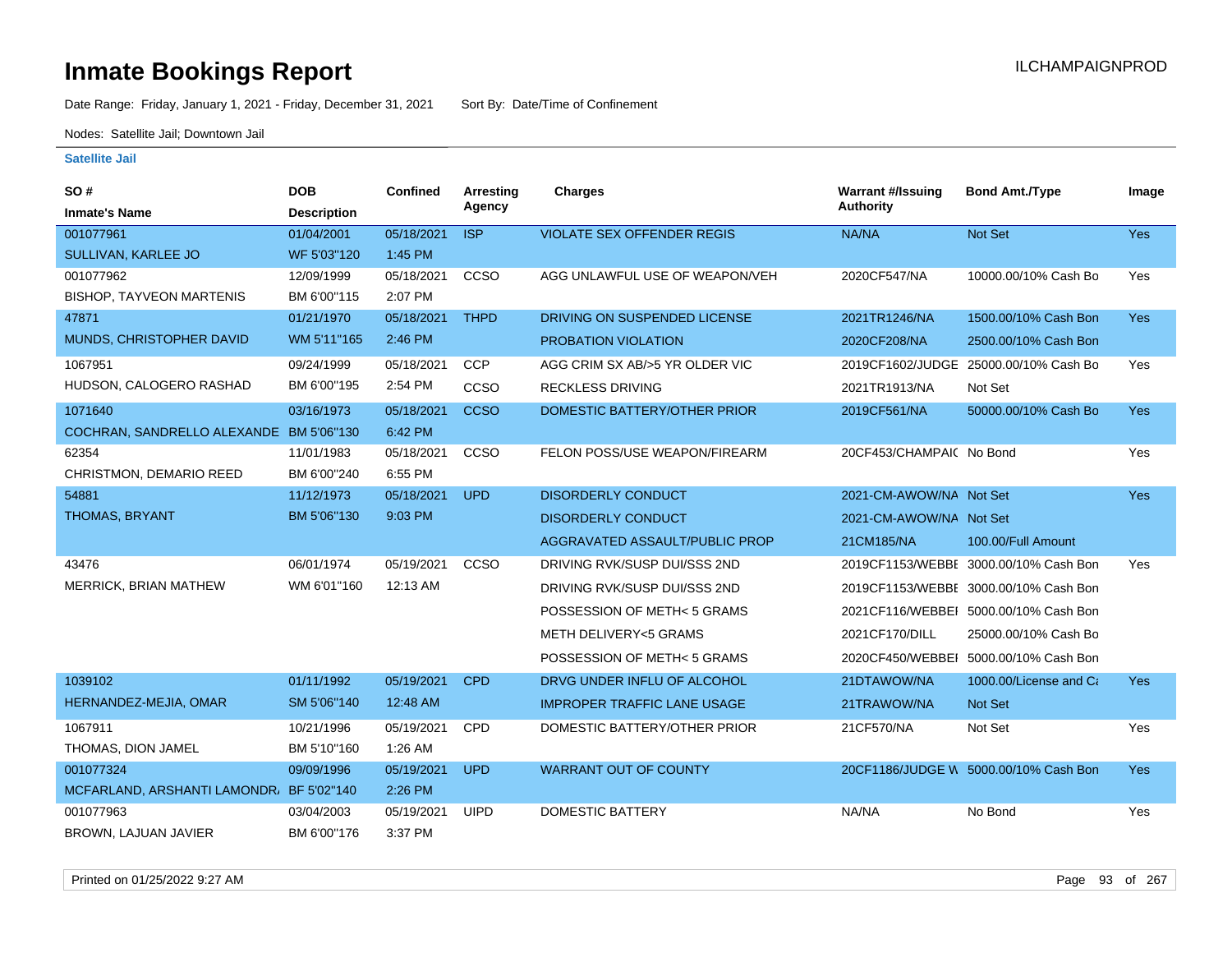Date Range: Friday, January 1, 2021 - Friday, December 31, 2021 Sort By: Date/Time of Confinement

Nodes: Satellite Jail; Downtown Jail

| SO#                             | <b>DOB</b>         | Confined   | <b>Arresting</b><br>Agency | Charges                            | <b>Warrant #/Issuing</b><br><b>Authority</b> | <b>Bond Amt./Type</b>                   | Image      |
|---------------------------------|--------------------|------------|----------------------------|------------------------------------|----------------------------------------------|-----------------------------------------|------------|
| <b>Inmate's Name</b>            | <b>Description</b> |            |                            |                                    |                                              |                                         |            |
| 1073827                         | 02/18/1972         | 05/19/2021 | <b>UPD</b>                 | THEFT/DISP MERCH/<\$300/PRECONV    | 2021CF529/NA                                 | 2500.00/10% Cash Bon                    | Yes        |
| <b>WASHINGTON, MARCUS B</b>     | BM 6'06"230        | 8:57 PM    |                            |                                    |                                              |                                         |            |
| 001077964                       | 08/17/1976         | 05/20/2021 | CPD                        | RESIST/OBSTRUCT WITH INJURY        | 2021 CM AWOW/NA 100.00/Full Amount           |                                         | Yes        |
| LEWIS, MAGNOLIA LEVERAN         | BF 5'04"185        | 1:10 AM    |                            |                                    |                                              |                                         |            |
| 001077966                       | 10/22/1998         | 05/20/2021 | <b>CPD</b>                 | <b>RESIST/OBSTRUCT WITH INJURY</b> | 21CMAWOW/NA                                  | 100.00/Full Amount                      | <b>Yes</b> |
| <b>GRIFFIN, TATYANNA ALEXIS</b> | BF 5'05"210        | 1:10 AM    |                            |                                    |                                              |                                         |            |
| 001077967                       | 10/02/1989         | 05/20/2021 | <b>CPD</b>                 | DUI ANY AMOUNT OF DRUG             | 2021 DT AWOW/NA                              | 1000.00/10% Cash Bon                    | Yes        |
| NIX, MICHAEL R                  | WM 5'07"138        | 2:47 AM    |                            | <b>IMPROPER USE REGIS/TITLE</b>    | 2021 TR AWOW/NA                              | Not Set                                 |            |
| 548091                          | 04/06/1989         | 05/20/2021 | <b>CPD</b>                 | POSS AMT CON SUB EXCEPT(A)/(D)     | 19CF1823/NA                                  | 15000.00/10% Cash Bo                    | <b>Yes</b> |
| <b>BAILEY, PASSION UNIQUE</b>   | BF 5'03"125        | 6:39 AM    |                            | DRIVING ON SUSPENDED LICENSE       | 21TR743/NA                                   | 10000.00/10% Cash Bo                    |            |
|                                 |                    |            |                            | DRVG UNDER INFLU OF ALCOHOL        | 21DT32/NA                                    | 10000.00/10% Cash Bo                    |            |
|                                 |                    |            |                            | AGG DUI/LIC SUSP OR REVOKED        | 21CF150/NA                                   | 10000.00/10% Cash Bo                    |            |
|                                 |                    |            |                            | AGG DUI/LIC SUSP OR REVOKED        | 20CF549/NA                                   | 5000.00/10% Cash Bon                    |            |
| 001077969                       | 10/02/1987         | 05/20/2021 | CCSO                       | POSSESSION OF METH/15<100GRAMS     |                                              | 2018-CF-401/McLear 150000.00/10% Cash B | Yes        |
| beckenholdt, timothy            | WM 6'03"220        | 11:12 AM   |                            |                                    |                                              |                                         |            |
| 45473                           | 10/04/1970         | 05/20/2021 | <b>CCSO</b>                | CHIL SEX OFFEN/RESIDE DAY CARE     | 2021-CF-546/NA                               | 35000.00/10% Cash Bo                    | <b>Yes</b> |
| REXROAD, CALVIN ALLEN           | WM 6'01"165        | 4:23 PM    |                            |                                    |                                              |                                         |            |
| 973739                          | 04/12/1989         | 05/20/2021 | CCSO                       | DRIVING RVK/SUSP DUI/SSS 2ND       | 2020-CF-632/NA                               | 5000.00/10% Cash Bon                    | Yes        |
| PEACOCK, BRANDON SCOTT          | BM 5'08"160        | 10:29 PM   |                            | FELON POSSESS WEAPON/2ND+          | 2020-CF-1267/NA                              | 10000.00/10% Cash Bo                    |            |
| 1019458                         | 07/15/1993         | 05/21/2021 | <b>UPD</b>                 | AGG BATTERY/PEACE OFFICER          | 2021CFAWOW/NA                                | <b>Not Set</b>                          | <b>Yes</b> |
| MILLER, LAWRENCE TOBBY, JR      | BM 5'04"130        | 12:34 AM   |                            | DRVG UNDER INFLU OF ALCOHOL        | 2021DTAWOW/NA                                | <b>Not Set</b>                          |            |
|                                 |                    |            |                            | DRIVING DURING SUSPENSION          | 2021TRAWOW/NA                                | Not Set                                 |            |
|                                 |                    |            |                            | <b>TRANSP/CARRY ALC LIQ/DRIVER</b> | 2021TRAWOW/NA                                | <b>Not Set</b>                          |            |
|                                 |                    |            |                            | DRVG UNDER INFLU/BAC 0.08          | 2021DTAWOW/NA                                | <b>Not Set</b>                          |            |
|                                 |                    |            |                            | AGG DUI/LIC SUSP OR REVOKED        | 21CF573/NA                                   | Not Set                                 |            |
| 43017                           | 06/14/1976         | 05/21/2021 | <b>UIPD</b>                | DOMESTIC BATTERY                   | 2021CMAWOW/NA                                | No Bond                                 | Yes        |
| <b>HOBBS, AUGUSTINA</b>         | BF 5'08"170        | 8:51 AM    |                            | <b>CITY OV ARREST</b>              | 18OV561/NA                                   | 1000.00/Full Amount                     |            |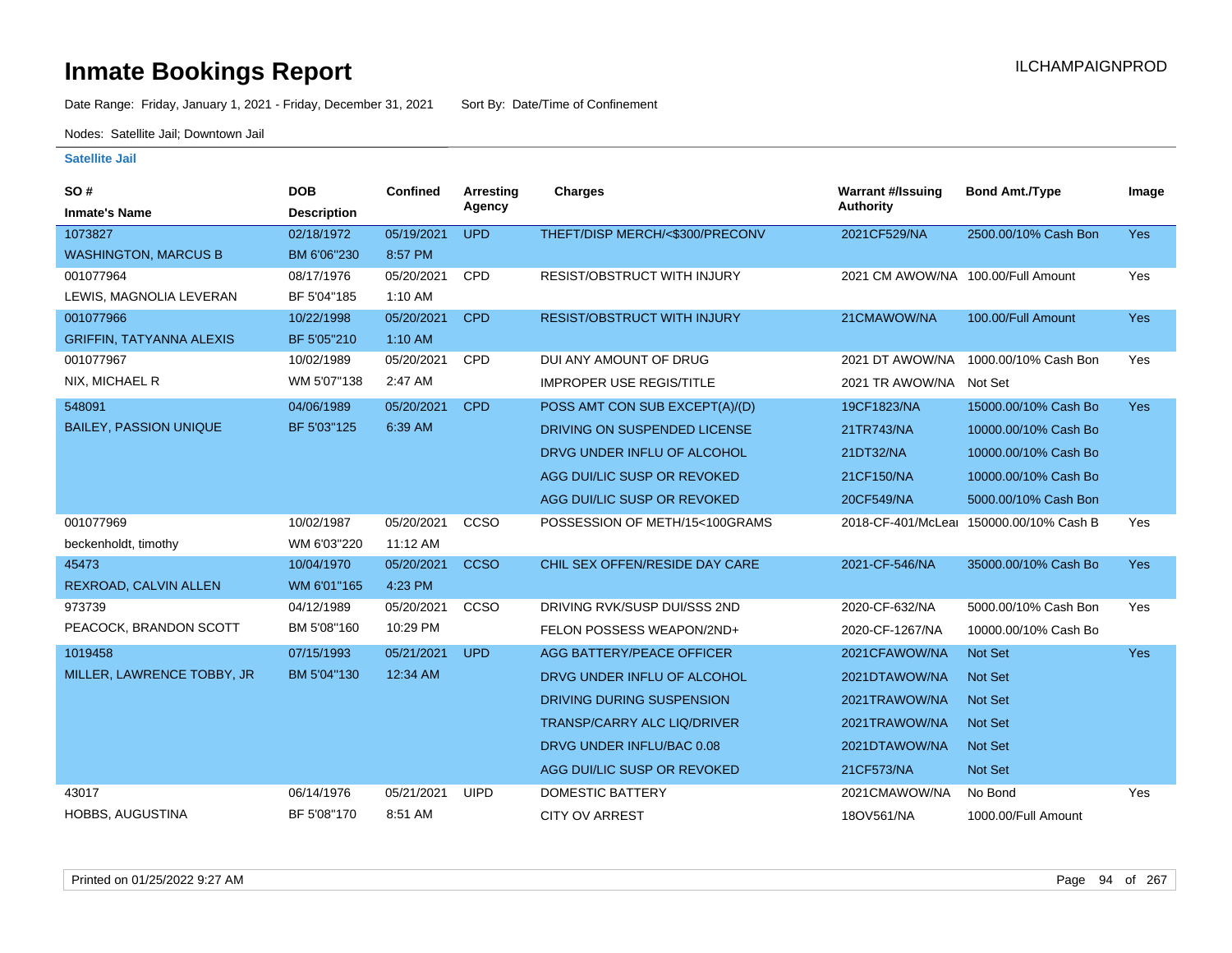Date Range: Friday, January 1, 2021 - Friday, December 31, 2021 Sort By: Date/Time of Confinement

Nodes: Satellite Jail; Downtown Jail

| SO#                                       | <b>DOB</b>         | Confined   | <b>Arresting</b> | Charges                             | <b>Warrant #/Issuing</b> | <b>Bond Amt./Type</b>                   | Image      |
|-------------------------------------------|--------------------|------------|------------------|-------------------------------------|--------------------------|-----------------------------------------|------------|
| <b>Inmate's Name</b>                      | <b>Description</b> |            | Agency           |                                     | Authority                |                                         |            |
| 1070178                                   | 11/04/1986         | 05/21/2021 | <b>UPD</b>       | DRVG UNDER INFLU OF ALCOHOL         | 2020 DT 000258/NA        | 2500.00/10% Cash Bon                    | <b>Yes</b> |
| <b>GREENE, VINCENT LEE</b>                | BM 6'03"205        | 6:20 PM    |                  |                                     |                          |                                         |            |
| 55731                                     | 09/25/1980         | 05/21/2021 | CCSO             | THEFT CONTROL INTENT \$500<10K      | 2019CF1448/NA            | 10000.00/10% Cash Bo                    | Yes        |
| FULLILOVE, CHRISTOPHER ANDREI BM 5'10"160 |                    | 7:05 PM    |                  |                                     |                          |                                         |            |
| 527081                                    | 12/21/1981         | 05/21/2021 | <b>UPD</b>       | DOMESTIC BATTERY/OTHER PRIOR        | 21CF441/NA               | <b>Not Set</b>                          | <b>Yes</b> |
| FERGUSON, CHRISTOPHER JERMA               | BM 5'04"155        | 7:43 PM    |                  | VIO BAIL BOND/CLASS 4 OFFENSE       | 21CM198/NA               | Not Set                                 |            |
| 001077971                                 | 06/23/2000         | 05/22/2021 | <b>UIPD</b>      | <b>DOMESTIC BATTERY</b>             | 2021 CM AWOW/NA Not Set  |                                         | Yes        |
| SAYED, JEMAL                              | RM 5'11"160        | 12:34 AM   |                  |                                     |                          |                                         |            |
| 001077972                                 | 04/14/2001         | 05/22/2021 | <b>UIPD</b>      | <b>DOMESTIC BATTERY</b>             | 2021 CM AWOW/NA Not Set  |                                         | <b>Yes</b> |
| <b>BURLANDO, HAILEY</b>                   | SF 5'05"135        | 1:01 AM    |                  |                                     |                          |                                         |            |
| 001077974                                 | 02/10/1990         | 05/22/2021 | CPD              | CRIM DMG/GOVT PROP/<\$500           | 2021 CF AWOW/NA Not Set  |                                         | Yes        |
| MILLER, ALONZO KEGAN                      | BM 5'10"200        | 1:54 AM    |                  |                                     |                          |                                         |            |
| 001077973                                 | 07/09/1996         | 05/22/2021 | <b>RPD</b>       | <b>DOMESTIC BATTERY</b>             | 2021 CM AWOW/NA Not Set  |                                         | <b>Yes</b> |
| ROBINSON, DEANDER TAJUAN                  | BM 6'00"210        | $3:00$ AM  |                  | ENDANGERING LIFE/HEALTH OF CHILD    | 2021 CM AWOW/NA Not Set  |                                         |            |
| 541054                                    | 06/06/1973         | 05/22/2021 | <b>UPD</b>       | DOMESTIC BATTERY/OTHER PRIOR        |                          | 20CF1303/Urbana P( 5000.00/10% Cash Bon | Yes        |
| LYONS, JOE QUNICY                         | BM 6'00"180        | 10:27 AM   |                  |                                     |                          |                                         |            |
| 001077975                                 | 03/02/1966         | 05/22/2021 | <b>CPD</b>       | <b>BURGLARY</b>                     | NA/NA                    | 0.00/10% Cash Bond                      | <b>Yes</b> |
| DEELEY, TERRY W                           | WM 5'10"220        | 12:14 PM   |                  | ARMED ROBBERY/NO FIREARM            | 21CF559/NA               | 75000.00/10% Cash Bo                    |            |
|                                           |                    |            | <b>CCSO</b>      | ARMED ROBBERY/NO FIREARM            | 21CF581/NA               | Not Set                                 |            |
|                                           |                    |            |                  | ARMED ROBBERY/NO FIREARM            | 21CF582/NA               | <b>Not Set</b>                          |            |
| 001077976                                 | 05/27/1998         | 05/22/2021 | CPD              | CRIM DAMAGE TO PROPERTY <\$500      | 2021 CF AWOW/NA          | Not Set                                 | Yes        |
| SHAPIRO, JULIUS                           | WM 5'09"180        | 6:12 PM    |                  |                                     |                          |                                         |            |
| 001077977                                 | 08/13/1974         | 05/22/2021 | <b>CCSO</b>      | POSS AMT CON SUB EXCEPT(A)/(D)      | 2021CF565/NA             | 2500.00/10% Cash Bon                    | Yes:       |
| <b>KURTZ, LETICIA ANN</b>                 | WF 5'02"110        | 6:15 PM    |                  |                                     |                          |                                         |            |
| 963816                                    | 08/17/1988         | 05/22/2021 | <b>ISP</b>       | ARMED HABITUAL CRIMINAL             | 21CF584/NA               | Not Set                                 | Yes        |
| SCHAFFER, ALLEN JAMES                     | WM 5'09"180        | 8:13 PM    |                  |                                     |                          |                                         |            |
| 1047586                                   | 01/02/1996         | 05/22/2021 | <b>ISP</b>       | <b>FELON POSS/USE FIREARM PRIOR</b> | 21CF583/NA               | <b>Not Set</b>                          | <b>Yes</b> |
| HARVEY, BRYANT, JR                        | BM 5'07"145        | 8:51 PM    |                  |                                     |                          |                                         |            |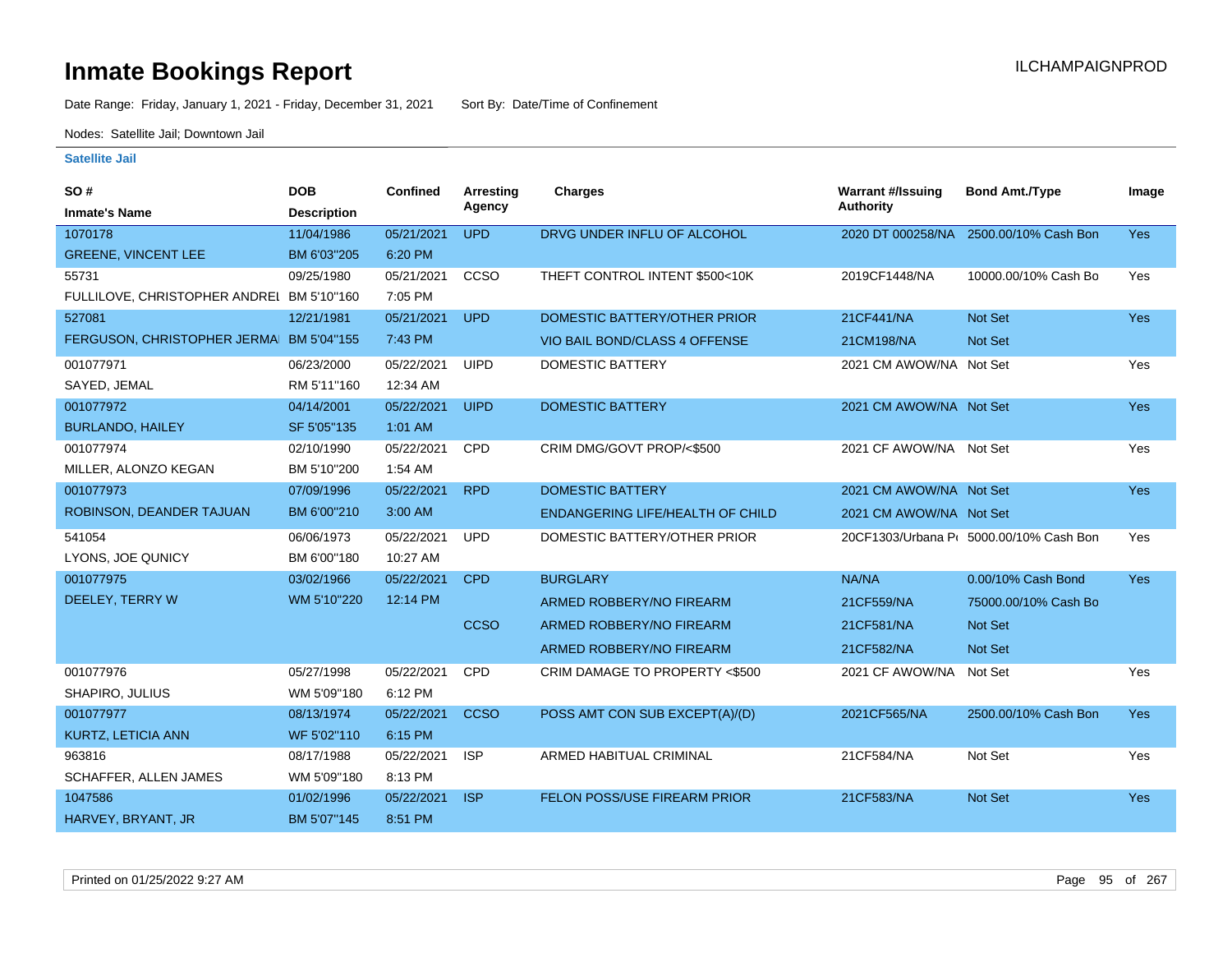# **Inmate Bookings Report Installation ILCHAMPAIGNPROD**

Date Range: Friday, January 1, 2021 - Friday, December 31, 2021 Sort By: Date/Time of Confinement

Nodes: Satellite Jail; Downtown Jail

#### **Satellite Jail**

| SO #                                      | <b>DOB</b>         | <b>Confined</b> | <b>Arresting</b> | <b>Charges</b>                    | <b>Warrant #/Issuing</b>             | <b>Bond Amt./Type</b>                 | Image      |
|-------------------------------------------|--------------------|-----------------|------------------|-----------------------------------|--------------------------------------|---------------------------------------|------------|
| <b>Inmate's Name</b>                      | <b>Description</b> |                 | Agency           |                                   | Authority                            |                                       |            |
| 001077978                                 | 05/13/1999         | 05/23/2021      | <b>UPD</b>       | <b>WARRANT OUT OF COUNTY</b>      | 19CR12045/NA                         | No Bond                               | <b>Yes</b> |
| JEFFERSON, JASON ROEL                     | BM 5'09"159        | $1:04$ PM       |                  | UNLAWFUL USE OF A WEAPON          | 21CF580/NA                           | Not Set                               |            |
| 983016                                    | 09/30/1982         | 05/23/2021      | <b>ISP</b>       | <b>DOMESTIC BATTERY</b>           | 21CM121/DILL                         | 20000.00/10% Cash Bo                  | Yes        |
| CARTER, JEFFREY, JR                       | BM 5'08"200        | 3:06 PM         | <b>ISP</b>       | ESCAPE/VIOLATE ELEC MONITORING    | 21CF177/DEKALB                       | No Bond                               |            |
|                                           |                    |                 |                  | UNLAWFUL RESTRAINT                |                                      | 21CF137/DEKALB C 10000.00/10% Cash Bo |            |
| 001077980                                 | 03/08/1974         | 05/24/2021      | <b>CCSO</b>      | DRIVING ON SUSPENDED LICENSE      | 2020TR7528/NA                        | No Bond                               | Yes        |
| LASAK, KRZYSZTOK A                        | WM 6'01"280        | 9:44 AM         |                  |                                   |                                      |                                       |            |
| 001077981                                 | 04/19/1974         | 05/24/2021      | CCSO             | FAILURE TO REPORT ANNUALLY        | 21CFAWOW/NA                          | Not Set                               | Yes        |
| <b>MARTIN, LARRY</b>                      | BM 6'00"212        | 11:43 AM        |                  |                                   |                                      |                                       |            |
| 001077982                                 | 01/10/2002         | 05/24/2021      | <b>CPD</b>       | <b>DOMESTIC BATTERY</b>           | 21CM204/NA                           | Not Set                               | Yes        |
| DICKERSON, BROOKLYN JADE                  | WF 5'06"305        | 12:05 PM        |                  |                                   |                                      |                                       |            |
| 1021144                                   | 04/02/1993         | 05/24/2021      | CCSO             | <b>RETAIL THEFT</b>               | 19CF1701/ROSENB/ No Bond             |                                       | Yes        |
| TIMPONE, GAGE DOUGLAS                     | WM 5'05"140        | 2:41 PM         |                  | <b>MFG/DISTRIB LOOK-ALIKE SUB</b> | 20CF693/ROSENBA No Bond              |                                       |            |
|                                           |                    |                 |                  | <b>MFG/DISTRIB LOOK-ALIKE SUB</b> | 20CF1189/ROSENB <sub>i</sub> No Bond |                                       |            |
|                                           |                    |                 |                  | RET THEFT/DISP MERCH/>\$300       | 21CF229/ROSENBA No Bond              |                                       |            |
| 001077984                                 | 02/19/1998         | 05/24/2021      | <b>RPD</b>       | <b>DOMESTIC BATTERY</b>           | 21CM202/NA                           | Not Set                               | <b>Yes</b> |
| ECHAVARRIA, STEPHANIE COLLAZ( SF 5'06"153 |                    | 4:50 PM         |                  |                                   |                                      |                                       |            |
| 001077986                                 | 08/28/1982         | 05/24/2021      | CCSO             | VIOLATE ORDER PROTECTION          | 21CM203/NA                           | Not Set                               | Yes        |
| METTE, ANDREW PAUL                        | WM 5'11"180        | 9:19 PM         |                  |                                   |                                      |                                       |            |
| 636334                                    | 04/11/1964         | 05/24/2021      | <b>CCSO</b>      | AGGRAVATED BATTERY/VICTIM 60+     | 21CF586/NA                           | Not Set                               | Yes        |
| <b>WILLIAMS, MICHAEL SCOTT</b>            | WM 5'03"135        | 9:41 PM         |                  |                                   |                                      |                                       |            |
| 001077987                                 | 06/13/1992         | 05/24/2021      | <b>UPD</b>       | AGGRAVATED ASSAULT                | 2021CMAWOW/NA                        | 100.00/Full Amount                    | Yes        |
| LAMBERT, DANIEL LUCAS                     | WM 5'10"175        | 9:55 PM         |                  | <b>RECKLESS DRIVING</b>           | 21CM205/NA                           | 2500.00/10% Cash Bon                  |            |
| 001077988                                 | 03/04/1997         | 05/24/2021      | <b>UPD</b>       | <b>DOMESTIC BATTERY</b>           | 2021CMAWOW/NA                        | <b>Not Set</b>                        | <b>Yes</b> |
| ZHUNG, SONG                               | AF 5'02"110        | 10:16 PM        |                  |                                   |                                      |                                       |            |
| 001077989                                 | 12/12/1998         | 05/25/2021      | <b>UPD</b>       | FORGERY/ISSUE/DELIVER DOCUMENT    | 19CF92/NA                            | 10000.00/10% Cash Bo                  | Yes        |
| BLOUNT, LINITRA LINEA                     | BF 5'02"134        | 1:58 AM         |                  |                                   |                                      |                                       |            |
| 992962                                    | 07/22/1991         | 05/25/2021      | <b>CCSO</b>      | MURDER/INTENT TO KILL/INJURE      | 2018CF1045/NA                        | 1000000.00/10% Cash                   | <b>Yes</b> |
| <b>CAMPBELL, KEITH KNAQEEB</b>            | BM 6'00"250        | 1:19 PM         |                  |                                   |                                      |                                       |            |
|                                           |                    |                 |                  |                                   |                                      |                                       |            |

Printed on 01/25/2022 9:27 AM Page 96 of 267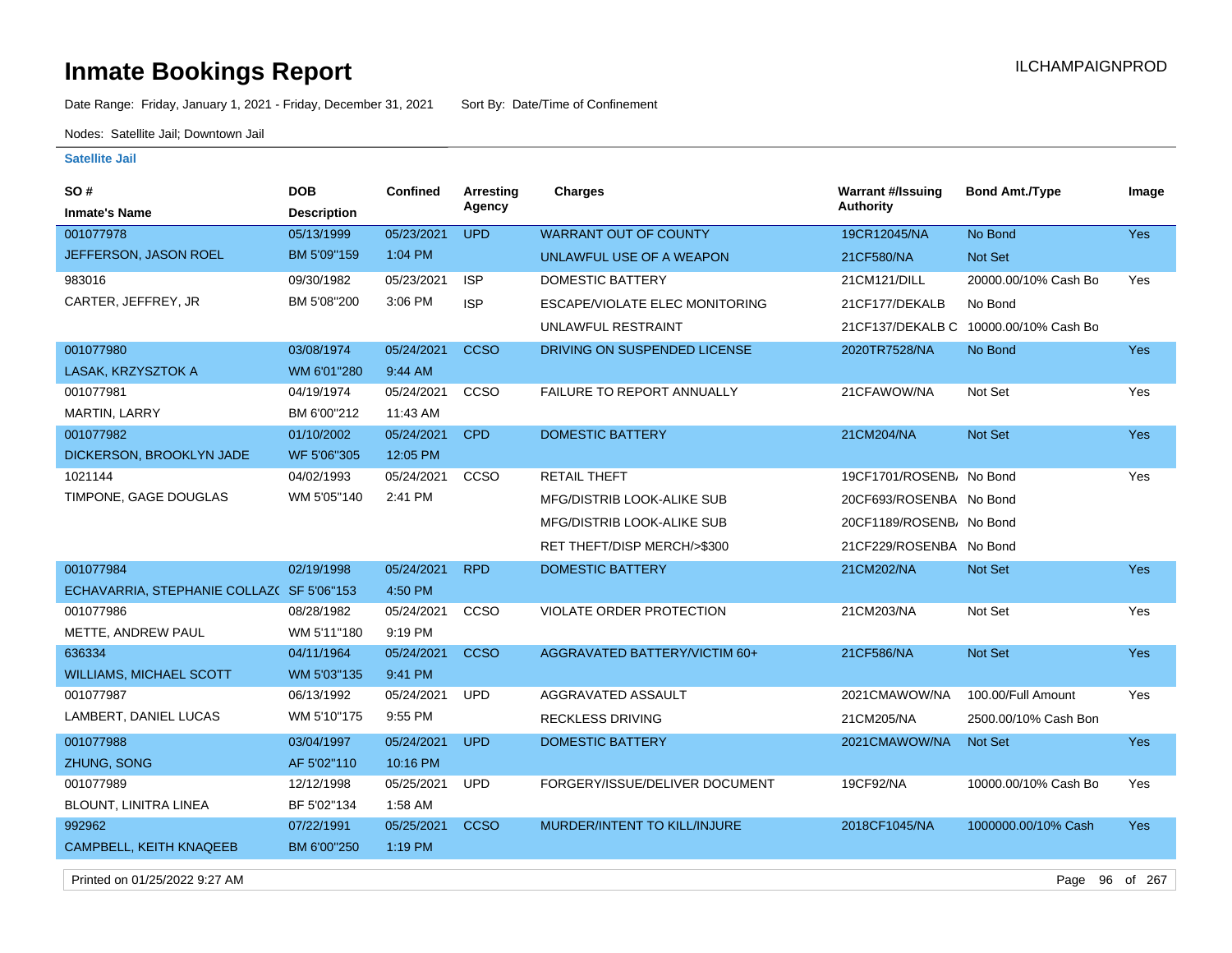Date Range: Friday, January 1, 2021 - Friday, December 31, 2021 Sort By: Date/Time of Confinement

Nodes: Satellite Jail; Downtown Jail

| SO#                                      | <b>DOB</b>         | <b>Confined</b> | Arresting   | <b>Charges</b>                 | <b>Warrant #/Issuing</b>     | <b>Bond Amt./Type</b>                   | Image      |
|------------------------------------------|--------------------|-----------------|-------------|--------------------------------|------------------------------|-----------------------------------------|------------|
| <b>Inmate's Name</b>                     | <b>Description</b> |                 | Agency      |                                | <b>Authority</b>             |                                         |            |
| 1067745                                  | 10/02/1996         | 05/25/2021      | <b>ISP</b>  | DRIVING DURING SUSPENSION      | 2021TR55/NA                  | 1500.00/10% Cash Bon                    | <b>Yes</b> |
| <b>MATTHEWS, PATRICK R</b>               | BM 5'10"156        | 2:23 PM         |             | OBSTRUCTING IDENTIFICATION     | 2021CMAWOW/NA                | 100.00/Full Amount                      |            |
| 48851                                    | 08/04/1977         | 05/25/2021      | <b>RPD</b>  | DOMESTIC BATTERY               | 21CM209/NA                   | Not Set                                 | Yes        |
| STUEBE, DWAYNE SCOTT                     | WM 6'04"175        | 5:21 PM         |             |                                |                              |                                         |            |
| 1067610                                  | 09/13/1996         | 05/25/2021      | <b>UPD</b>  | HOME INVASION/DANGEROUS WEAPON | 21CF591/NA                   | Not Set                                 | <b>Yes</b> |
| WASHINGTON, MARCEDELL PIERRE BM 5'11"230 |                    | 5:26 PM         |             |                                |                              |                                         |            |
| 001077990                                | 11/07/1999         | 05/25/2021      | <b>UPD</b>  | <b>DOMESTIC BATTERY</b>        | 2021-CM-AWOW/NA Not Set      |                                         | Yes        |
| MYLES, TIRANEISHA                        | BF 5'05"168        | 6:27 PM         |             | AGGRAVATED ASSAULT             | 2021-CM-AWOW/NA Not Set      |                                         |            |
|                                          |                    |                 |             | CAUSE CHILD TO BE ENDANGERED   | 2021-CM-AWOW/NA Not Set      |                                         |            |
| 001077991                                | 09/27/1985         | 05/25/2021      | <b>ISP</b>  | DOM BTRY/HARM/1-2 PRECONV      |                              | 2020 CF 000723/NA 25000.00/10% Cash Bo  | <b>Yes</b> |
| MOSELY, VINCENT DONZEL                   | BM 6'00"250        | 8:48 PM         |             |                                |                              |                                         |            |
| 46490                                    | 07/19/1978         | 05/26/2021      | <b>UPD</b>  | AGGRAVATED BATTERY             | 21CF589/Urbana Pol Not Set   |                                         | Yes        |
| SMITH, WILLIAM JOSEPH                    | WM 6'01"270        | 12:28 AM        |             |                                |                              |                                         |            |
| 001077992                                | 09/05/1986         | 05/26/2021      | <b>CPD</b>  | ARMED ROBBERY/NO FIREARM       | NA/NA                        | Not Set                                 | <b>Yes</b> |
| WADE, DONTE L                            | BM 5'08"130        | 1:51 AM         |             |                                |                              |                                         |            |
| 63110                                    | 03/04/1983         | 05/26/2021      | <b>CPD</b>  | OBSTRUCTING IDENTIFICATION     | 2021 CF AWOW/NA              | Not Set                                 | Yes        |
| JAMES, DOMINIQUE J                       | BM 6'00"170        | 8:32 AM         |             | AGGRAVATED DOMESTIC BATTERY    | 21CF597/NA                   | Not Set                                 |            |
|                                          |                    |                 | CCSO        | AGG ASSAULT/USE FIR/PEACE OFF  | 2021CF345/NA                 | 5000.00/10% Cash Bon                    |            |
| 1067911                                  | 10/21/1996         | 05/26/2021      | <b>CCP</b>  | AGG BATTERY/PEACE OFFICER      | 2021CF579/NA                 | 25000.00/10% Cash Bo                    | <b>Yes</b> |
| THOMAS, DION JAMEL                       | BM 5'10"160        | 12:23 PM        |             |                                |                              |                                         |            |
| 001077143                                | 11/01/2000         | 05/26/2021      | <b>UIPD</b> | AGG ASLT PEACE OFF/FIRE/ER WRK | 2021CF401/NA                 | 10000.00/10% Cash Bo                    | Yes        |
| MATEO-LORENZO, DIEGO                     | SM 5'04"140        | 3:43 PM         |             |                                |                              |                                         |            |
| 57070                                    | 04/20/1978         | 05/26/2021      | <b>UIPD</b> | POSS DRUG PARAPHERNALIA        | 21CFAWOW/NA                  | <b>Not Set</b>                          | <b>Yes</b> |
| PARKHURST, RANDY LEROY                   | WM 6'00"160        | 5:06 PM         |             | UNLWF POSS FIREARM/NARC ADDICT | 21CFAWOW/NA                  | <b>Not Set</b>                          |            |
|                                          |                    |                 |             | POSSESSION OF METH<5 GRAMS     | 21CF596/University c Not Set |                                         |            |
| 1068518                                  | 12/12/1963         | 05/26/2021      | <b>UPD</b>  | <b>BURGLARY</b>                |                              | 21CF416/Urbana Pol 25000.00/10% Cash Bo | Yes        |
| FULFORD, WILLIE, JR                      | BM 6'06"221        | 11:13 PM        |             |                                |                              |                                         |            |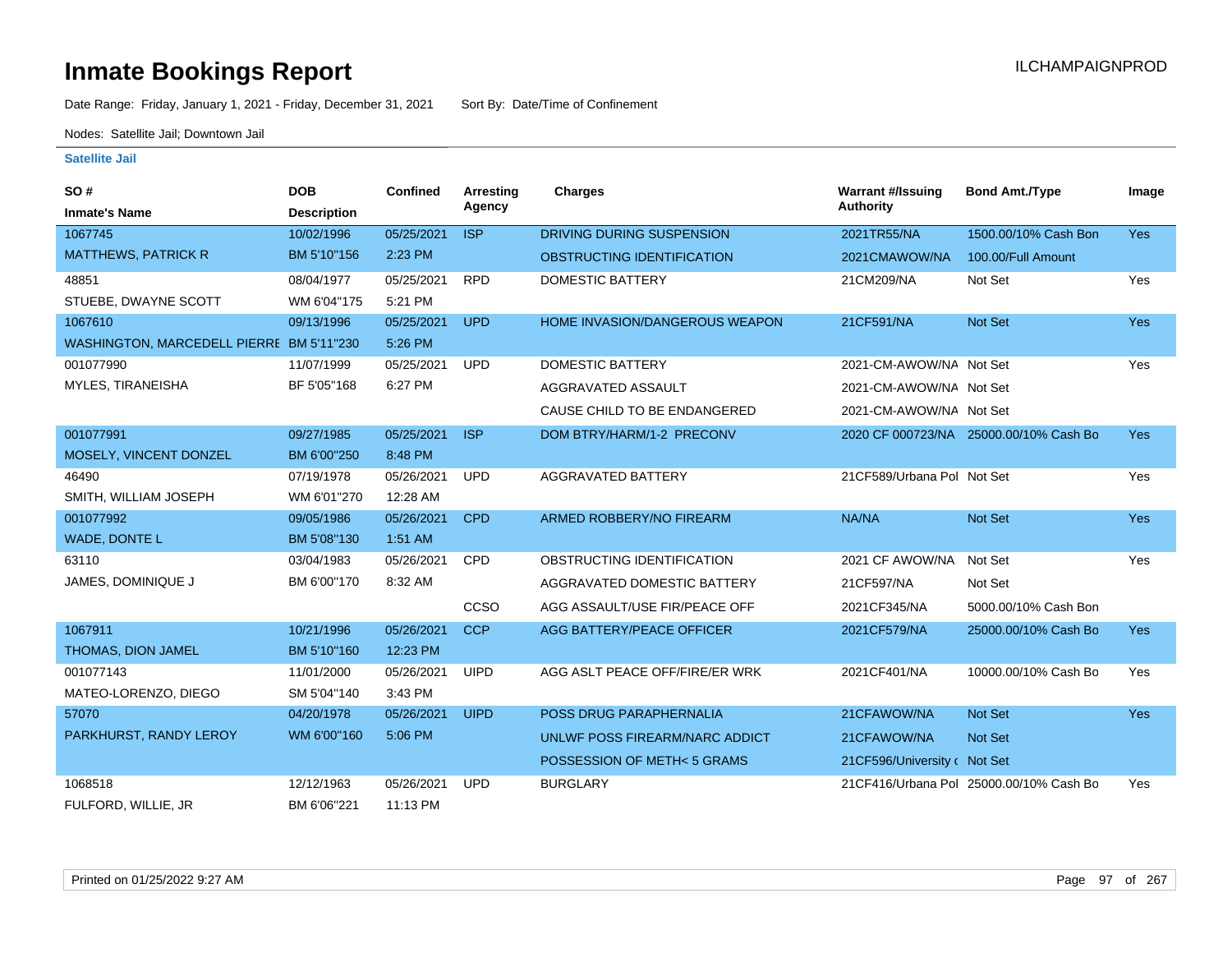Date Range: Friday, January 1, 2021 - Friday, December 31, 2021 Sort By: Date/Time of Confinement

Nodes: Satellite Jail; Downtown Jail

| SO#                             | <b>DOB</b>         | Confined   | Arresting   | Charges                              | <b>Warrant #/Issuing</b>     | <b>Bond Amt./Type</b>                  | Image      |
|---------------------------------|--------------------|------------|-------------|--------------------------------------|------------------------------|----------------------------------------|------------|
| <b>Inmate's Name</b>            | <b>Description</b> |            | Agency      |                                      | <b>Authority</b>             |                                        |            |
| 1051104                         | 07/20/1994         | 05/27/2021 | <b>UIPD</b> | POSS AMT CON SUB EXCEPT(A)/(D)       | 2021CFAWOW/NA                | <b>Not Set</b>                         | <b>Yes</b> |
| STOVER, ANDREW WADE             | WM 5'10"160        | 12:59 AM   |             | POSSESSION OF METH/5<15 GRAMS        | 2021CFAWOW/NA                | Not Set                                |            |
|                                 |                    |            |             | <b>BURGLARY</b>                      | 2021CFAOW/NA                 | Not Set                                |            |
|                                 |                    |            |             | DRIVING RVK/SUSP/SSS/MDDP ELIG       | 2021CF431/DILL               | 2500.00/10% Cash Bon                   |            |
|                                 |                    |            |             | <b>BURGLARY</b>                      | 21CF667/NA                   | <b>Not Set</b>                         |            |
|                                 |                    |            |             | METH DELIVERY/5<15 GRAMS             | 21CF598/University c Not Set |                                        |            |
|                                 |                    |            |             | DRIVING ON REVOKED LICENSE           | 21TR4000/University Not Set  |                                        |            |
| 978812                          | 08/05/1975         | 05/27/2021 | <b>UPD</b>  | DRVG UNDER INFLU OF ALCOHOL          |                              | 2016CF781/MACON 10000.00/10% Cash Bo   | Yes        |
| <b>BERG, JOSHUA EUGENE</b>      | WM 6'02"215        | 4:54 AM    |             | DRVG ON SUSP LICENSE/FTA             |                              | 2018TR9666/MACOI 5000.00/10% Cash Bon  |            |
| 1067703                         | 02/01/1999         | 05/27/2021 | <b>CCSO</b> | POSS AMT CON SUB EXCEPT(A)/(D)       | 2020CF545/NA                 | 2500.00/10% Cash Bon                   | <b>Yes</b> |
| PETTIGREW, SAKINA MARIE         | BF 5'04"140        | 1:17 PM    |             |                                      |                              |                                        |            |
| 001077996                       | 05/07/1964         | 05/27/2021 | CCSO        | DRVG UNDER INFLU OF ALCOHOL          | 21DT137/NA                   | 1000.00/License and Ca                 | Yes        |
| DAVIS-HARGEST, CAROL S          | BF 5'02"195        | 5:52 PM    |             |                                      |                              |                                        |            |
| 001077420                       | 10/19/1968         | 05/27/2021 | <b>UPD</b>  | <b>INTERF REPT DOMESTIC VIOLENCE</b> | 2021CM AWOW/NA               | <b>Not Set</b>                         | <b>Yes</b> |
| <b>BAUMGARTNER, MONICA FAYE</b> | WF 5'07"143        | 9:01 PM    |             | <b>DOMESTIC BATTERY</b>              | 21CM211/NA                   | <b>Not Set</b>                         |            |
| 001077997                       | 03/29/1999         | 05/27/2021 | <b>RPD</b>  | DOMESTIC BATTERY                     | 21CM210/NA                   | Not Set                                | Yes        |
| COTTON, DESTINI ROSE            | WF 5'06"160        | 10:57 PM   |             |                                      |                              |                                        |            |
| 967131                          | 03/01/1988         | 05/28/2021 | <b>UPD</b>  | <b>AGGRAVATED BATTERY</b>            | 21CF599/NA                   | Not Set                                | Yes        |
| MCMAHON, NICHOLAS ALAN          | WM 5'08"160        | 12:01 AM   |             |                                      |                              |                                        |            |
| 001077998                       | 03/29/1994         | 05/28/2021 | <b>UPD</b>  | <b>DOMESTIC BATTERY</b>              | 21CM212/NA                   | Not Set                                | Yes        |
| STACKER, DAREONDAY              | BM 5'10"195        | 1:36 AM    |             |                                      |                              |                                        |            |
| 001077999                       | 06/07/1984         | 05/28/2021 | <b>CCSO</b> | DRVG UNDER INFLU OF ALCOHOL          |                              | 2021DT45/Urbana P(2500.00/10% Cash Bon | <b>Yes</b> |
| <b>BLES, KAREN JENNIFER</b>     | WF 5'05"130        | 1:45 PM    |             |                                      |                              |                                        |            |
| 1075288                         | 07/29/1995         | 05/28/2021 | CCSO        | DRVG UNDER INFLUENCE OF DRUG         | 2020DT17/NA                  | 2500.00/10% Cash Bon                   | Yes        |
| MANZELLA, RACHAEL LEANN         | WF 5'03"130        | 5:23 PM    |             | LEAVING THE SCENE INVOLV VEHICLE     | 2020TR381/NA                 | 2500.00/10% Cash Bon                   |            |
| 987254                          | 03/02/1963         | 05/28/2021 | <b>CPD</b>  | <b>RETAIL THEFT</b>                  | 2021CFAWOW/NA                | Not Set                                | <b>Yes</b> |
| <b>HAYES, CARL DONJO</b>        | BM 6'03"295        | 11:06 PM   |             |                                      |                              |                                        |            |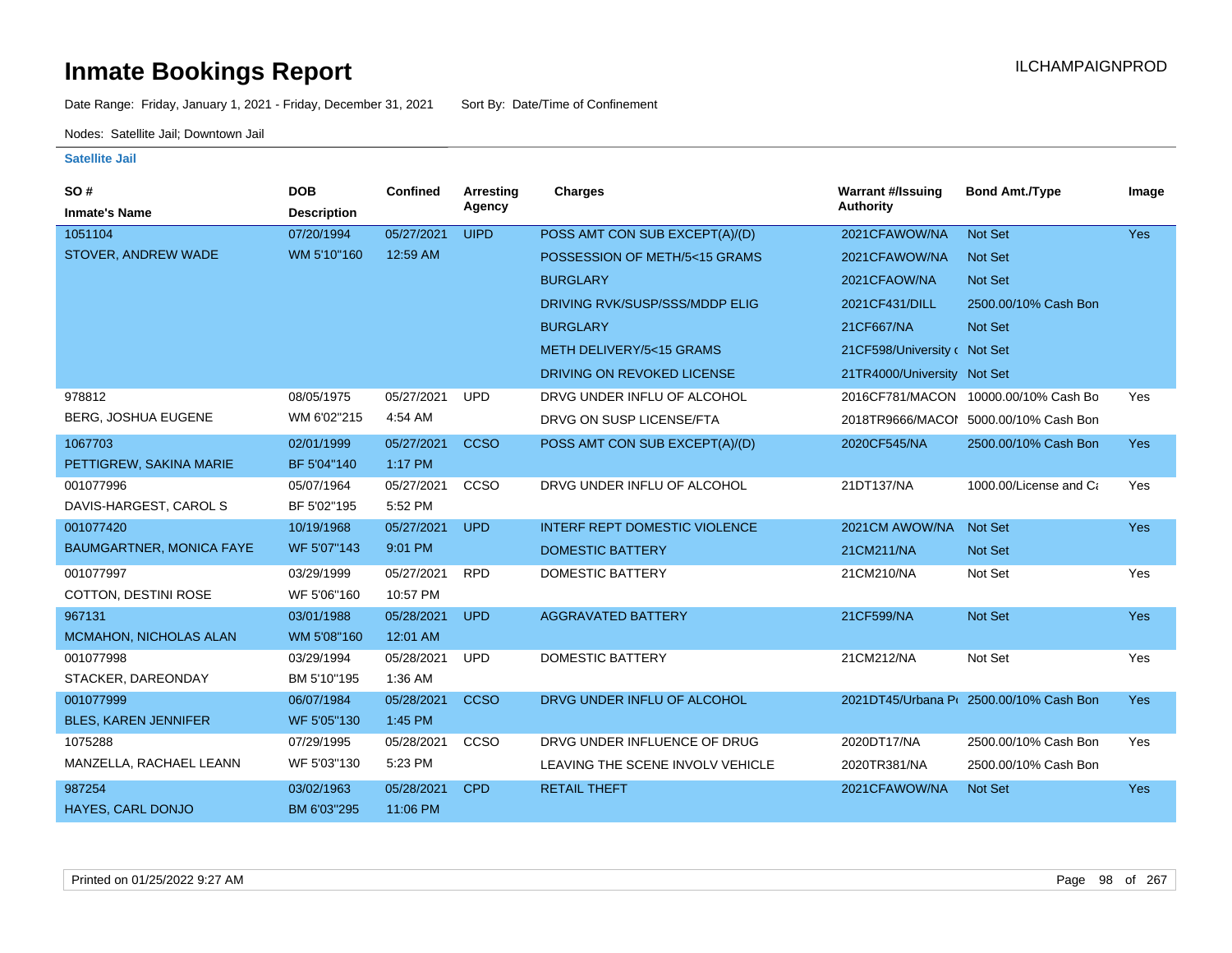Date Range: Friday, January 1, 2021 - Friday, December 31, 2021 Sort By: Date/Time of Confinement

Nodes: Satellite Jail; Downtown Jail

| SO#                            | <b>DOB</b>         | <b>Confined</b> | <b>Arresting</b> | <b>Charges</b>                            | <b>Warrant #/Issuing</b>  | <b>Bond Amt./Type</b>                  | Image      |
|--------------------------------|--------------------|-----------------|------------------|-------------------------------------------|---------------------------|----------------------------------------|------------|
| <b>Inmate's Name</b>           | <b>Description</b> |                 | Agency           |                                           | <b>Authority</b>          |                                        |            |
| 001078000                      | 11/27/1992         | 05/29/2021      | <b>CPD</b>       | <b>WARRANT OUT OF COUNTY</b>              |                           | 2020CF446/LA SALL 1000.00/10% Cash Bon | <b>Yes</b> |
| <b>BOLDEN, KATHERINE MARIE</b> | WF 5'04"210        | 1:38 AM         |                  |                                           |                           |                                        |            |
| 001078001                      | 10/21/1985         | 05/29/2021      | CPD              | ARMED ROBBERY/NO FIREARM                  | 2021 CF 235/ELGIN No Bond |                                        | Yes        |
| RIVERA, ADAM MICHEAL           | SM 6'01"260        | 1:52 AM         |                  |                                           |                           |                                        |            |
| 001078002                      | 12/10/1993         | 05/29/2021      | <b>ISP</b>       | <b>WARRANT OUT OF COUNTY</b>              | 19TR5549/NA               | 1500.00/10% Cash Bon                   | <b>Yes</b> |
| <b>CONRAD, CYNTHIA DAWN</b>    | WF 5'07"240        | 8:38 AM         |                  |                                           |                           |                                        |            |
| 001078003                      | 12/25/1982         | 05/29/2021      | <b>UPD</b>       | DRIVING ON REVOKED LICENSE                | 21TRAWOW/NA               | 2500.00/10% Cash Bon                   | Yes        |
| DENNING, CHARLES ROBERT        | WM 5'06"210        | 1:57 PM         |                  | <b>RESIST/OBSTRUCTING A PEACE OFFICER</b> | 21CMAWOW/NA               | 100.00/Full Amount                     |            |
| 1025804                        | 08/09/1994         | 05/29/2021      | <b>CPD</b>       | <b>INTERF REPT DOMESTIC VIOLENCE</b>      | 2021-CF-AWOW/NA           | <b>Not Set</b>                         | <b>Yes</b> |
| <b>BLOUNT, LINNEL LAMONT</b>   | BM 5'07"140        | 3:24 PM         |                  | <b>PAROLE REVOCATION</b>                  | NA/NA                     | <b>Not Set</b>                         |            |
|                                |                    |                 |                  | <b>DOMESTIC BATTERY</b>                   | 21CM215/NA                | Not Set                                |            |
| 001078005                      | 12/25/1991         | 05/29/2021      | <b>UPD</b>       | <b>DOMESTIC BATTERY</b>                   | 2021-CM-AWOW/NA Not Set   |                                        | Yes        |
| PINEX, MARCHELLO D             | BM 5'08"135        | 4:21 PM         |                  |                                           |                           |                                        |            |
| 001078006                      | 09/12/1998         | 05/29/2021      | <b>UPD</b>       | CAUSE CHILD TO BE ENDANGERED              | 2021 CF AWOW/NA Not Set   |                                        | <b>Yes</b> |
| ANDERSON, BRIANNA              | BF 5'06"250        | 6:03 PM         |                  | CAUSE CHILD TO BE ENDANGERED              | 2021 CF AWOW/NA Not Set   |                                        |            |
|                                |                    |                 |                  | UNLAWFUL USE OF A WEAPON                  | 2021 CF AWOW/NA Not Set   |                                        |            |
|                                |                    |                 |                  | AGG ASLT/USE DDLY WEAPON                  | 21CM213/NA                | No Bond                                |            |
| 1031656                        | 04/10/1988         | 05/29/2021      | <b>RPD</b>       | AGG BATTERY/PEACE OFFICER                 | 2021-CF-AWOW/NA Not Set   |                                        | Yes        |
| LOVE, DARANIECE                | BF 5'11"130        | 7:43 PM         |                  | <b>ASSAULT</b>                            | 2021-CM-AWOW/NA Not Set   |                                        |            |
|                                |                    |                 |                  | DISORDERLY CONDUCT                        | 2021-CM-AWOW/NA Not Set   |                                        |            |
|                                |                    |                 |                  | CRIM DMG/GOVT PROP/<\$500                 | 2021-CM-AWOW/NA Not Set   |                                        |            |
| 1006612                        | 08/11/1988         | 05/30/2021      | <b>CPD</b>       | <b>BURGLARY TO MOTOR VEHICLE</b>          | 2021-CF-AWOW/CPI Not Set  |                                        | Yes        |
| HEDRICK, WESLEY DAUVIN         | BM 5'02"132        | 2:37 AM         |                  | ATTEMPT BURGLARY TO MOTOR VEHICLE         | 2021-CF-AWOW/CPI Not Set  |                                        |            |
| 1069726                        | 02/22/1994         | 05/30/2021      | <b>UPD</b>       | <b>CRIMINAL TRESPASS BUILDING</b>         | 21CM214/NA                | Not Set                                | Yes        |
| GREER, CONNOR JAY              | WM 5'05"130        | 7:32 AM         |                  | POSSESSING A CONTROLLED SUBSTANCE         | 21CF472/NA                | 2500.00/10% Cash Bon                   |            |
| 001078007                      | 03/03/1998         | 05/30/2021      | <b>UPD</b>       | <b>AGGRAVATED BATTERY</b>                 | 2021CFAWOW/NA             | Not Set                                | Yes        |
| <b>BAILEY, TRAVON KORTEZ</b>   | BM 5'11"190        | 9:50 AM         |                  |                                           |                           |                                        |            |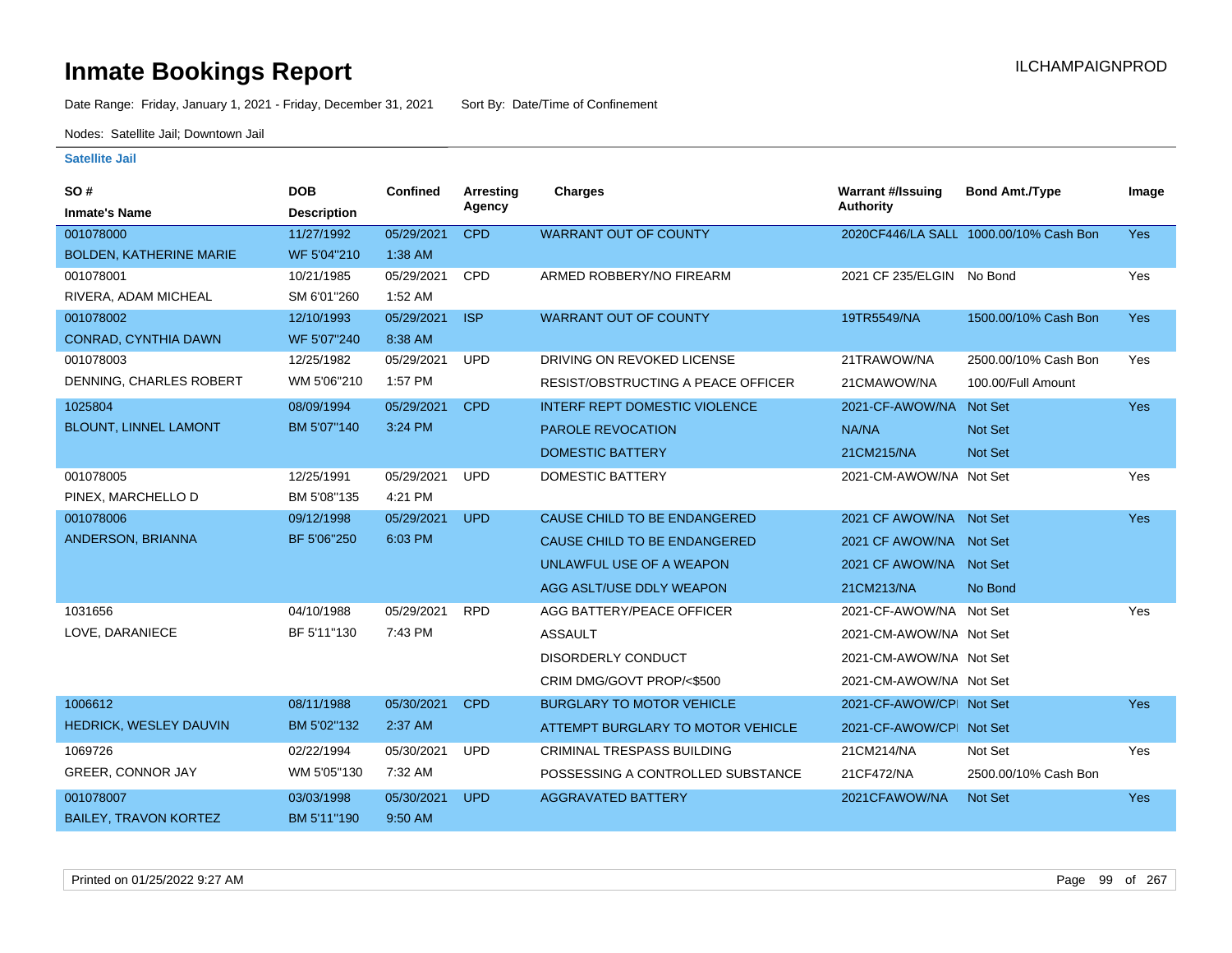# **Inmate Bookings Report Installation Control Control Control Control Control Control Control Control Control Control Control Control Control Control Control Control Control Control Control Control Control Control Control**

Date Range: Friday, January 1, 2021 - Friday, December 31, 2021 Sort By: Date/Time of Confinement

Nodes: Satellite Jail; Downtown Jail

| SO#<br><b>Inmate's Name</b>               | <b>DOB</b><br><b>Description</b> | <b>Confined</b> | Arresting<br>Agency | <b>Charges</b>                            | <b>Warrant #/Issuing</b><br><b>Authority</b> | <b>Bond Amt./Type</b>                 | Image      |
|-------------------------------------------|----------------------------------|-----------------|---------------------|-------------------------------------------|----------------------------------------------|---------------------------------------|------------|
| 61811                                     | 02/04/1980                       | 05/30/2021      | <b>CCSO</b>         | DRIVING ON REVOKED LICENSE                | 2021TR2131/NA                                | 1500.00/10% Cash Bon                  | Yes        |
| COFFEY, JEREMY LEE                        | WM 5'09"170                      | 9:30 PM         |                     | POSSESSING A CONTROLLED SUBSTANCE         | 21CFAWOW/NA                                  | Not Set                               |            |
| 1001760                                   | 10/10/1991                       | 05/30/2021      | <b>CCSO</b>         | OBSTRUCT JUST/DESTROY EVIDENCE            | 21-CF-AWOW/NA                                | Not Set                               | Yes        |
| KNIGHT, CASEY ERIC                        | WM 5'10"160                      | 10:44 PM        |                     | POSSESSING A CONTROLLED SUBSTANCE         | 21-CF-AWOW/NA                                | Not Set                               |            |
|                                           |                                  |                 |                     | POSS DRUG PARAPHERNALIA                   | 21-CF-AWOW/NA                                | Not Set                               |            |
| 001078009                                 | 09/02/2002                       | 05/31/2021      | <b>UPD</b>          | <b>RESIDENTIAL BURGLARY</b>               | 21CF607/NA                                   | Not Set                               | <b>Yes</b> |
| MCCLAIN-MOTTON, UNIQUE NICOLE BF 5'04"190 |                                  | 2:17 PM         |                     | POSSESSION OF STOLEN FIREARM              | NA/NA                                        | <b>Not Set</b>                        |            |
| 001078003                                 | 12/25/1982                       | 05/31/2021      | CPD                 | DRIVING DURING REVOCATION                 | 21TR4166/NA                                  | Not Set                               | Yes        |
| DENNING, CHARLES ROBERT                   | WM 5'06"210                      | 5:26 PM         |                     | <b>RESIST/OBSTRUCTING A PEACE OFFICER</b> | 21CM216/NA                                   | Not Set                               |            |
|                                           |                                  |                 |                     | AGG BATTERY/PEACE OFFICER                 | 21CF615/NA                                   | Not Set                               |            |
|                                           |                                  |                 |                     | CRIMINAL TRESPASS TO VEHICLES             | 21CM217/NA                                   | Not Set                               |            |
| 001078010                                 | 06/07/1981                       | 05/31/2021      | <b>ISP</b>          | POSSESSION OF METH/15<100GRAMS            |                                              | 2021CF65/DOUGLA: 5000.00/10% Cash Bon | <b>Yes</b> |
| Kelley, Sarah Christine                   | WF 5'09"210                      | 5:36 PM         |                     | <b>DOMESTIC BATTERY</b>                   |                                              | 20CM67/MOULTRIE 30000.00/10% Cash Bo  |            |
| 001078011                                 | 04/13/2000                       | 05/31/2021      | <b>ISP</b>          | POSS AMT CON SUB EXCEPT(A)/(D)            | 2021CFAWOW/NA                                | Not Set                               | Yes        |
| WELLS, KEWUAN CHRISTOPHER                 | BM 6'03"170                      | 8:04 PM         |                     | DEL FIREARM/NO VALID FOID                 | 2021CFAWOW/NA                                | Not Set                               |            |
|                                           |                                  |                 |                     | AGG UNLAWFUL USE WEAPON/PERSON            | 2021 CF 603/NA                               | Not Set                               |            |
| 1069036                                   | 10/05/1989                       | 05/31/2021      | <b>CPD</b>          | <b>VIOLATE ORDER PROTECTION</b>           |                                              | 2019CM898/KENNEL 5000.00/10% Cash Bon | <b>Yes</b> |
| ASH, CHRISTIAN LAMONT                     | BM 6'03"145                      | 10:36 PM        |                     | <b>RESIST/OBSTRUCTING A PEACE OFFICER</b> |                                              | 2020CM375/KENNEI 5000.00/10% Cash Bon |            |
| 001078012                                 | 05/07/1996                       | 06/01/2021      | <b>CPD</b>          | AGGRAVATED ASSAULT                        | 2021-CM-AWOW/CP 100.00/Full Amount           |                                       | Yes        |
| NGUVU, ABRAHAM SEBASTIO                   | BM 5'06"121                      | 3:53 AM         |                     |                                           |                                              |                                       |            |
| 001078013                                 | 01/20/1998                       | 06/01/2021      | <b>CPD</b>          | <b>AGGRAVATED ASSAULT</b>                 | 2021-CM-AWOW/CP 100.00/Full Amount           |                                       | <b>Yes</b> |
| STONE-HALL, MALINDA K                     | BF 5'06"171                      | 4:32 AM         |                     |                                           |                                              |                                       |            |
| 1008835                                   | 08/12/1977                       | 06/01/2021      | <b>RPD</b>          | DRVG UNDER INFLU OF ALCOHOL               | 2021-DT-AWOW/RPI Not Set                     |                                       | Yes        |
| CASH, JOSE ANTONIO                        | WM 5'00"100                      | 5:49 AM         |                     | DRVG UNDER INFLU/BAC 0.08                 | 2021-DT-AWOW/RPI Not Set                     |                                       |            |
|                                           |                                  |                 |                     | DRIVING ON REVOKED LICENSE                | 2021-TR-AWOW/RPI Not Set                     |                                       |            |
|                                           |                                  |                 |                     | AGG DUI/LIC SUSP OR REVOKED               | 21CF608/NA                                   | Not Set                               |            |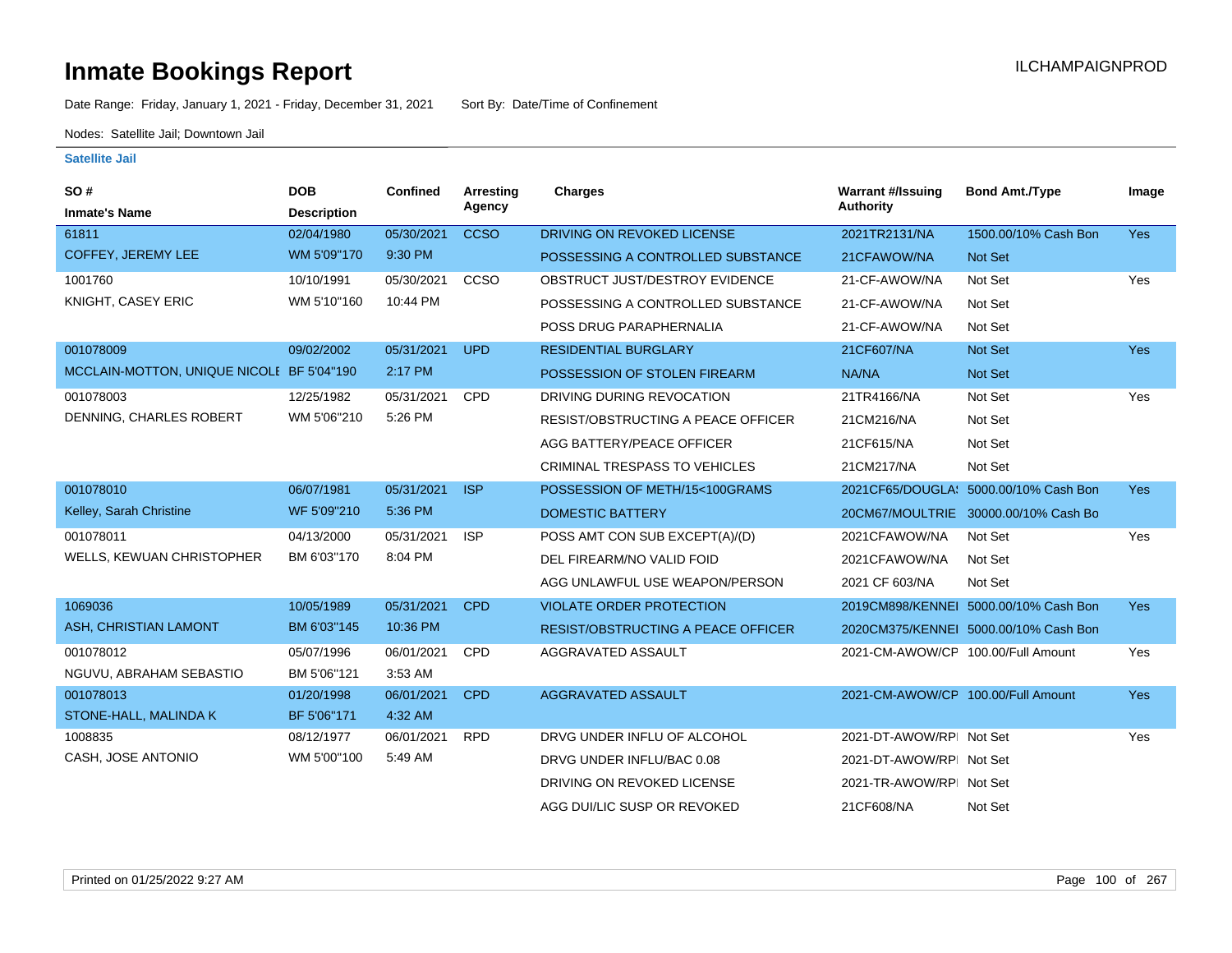Date Range: Friday, January 1, 2021 - Friday, December 31, 2021 Sort By: Date/Time of Confinement

Nodes: Satellite Jail; Downtown Jail

| <b>SO#</b>                                | <b>DOB</b>         | <b>Confined</b> | Arresting   | <b>Charges</b>                            | <b>Warrant #/Issuing</b>              | <b>Bond Amt./Type</b>                 | Image      |
|-------------------------------------------|--------------------|-----------------|-------------|-------------------------------------------|---------------------------------------|---------------------------------------|------------|
| <b>Inmate's Name</b>                      | <b>Description</b> |                 | Agency      |                                           | <b>Authority</b>                      |                                       |            |
| 1037001                                   | 08/25/1995         | 06/01/2021      | <b>CCSO</b> | <b>ROBBERY</b>                            | 21CF291/NA                            | No Bond                               | <b>Yes</b> |
| POWELL, NEVADA JOHN PHILLIP               | BM 5'11"172        | 9:43 AM         |             |                                           |                                       |                                       |            |
| 1014356                                   | 08/19/1966         | 06/01/2021      | CCSO        | POSSESSION OF METH<5 GRAMS                |                                       | 2021CF471/ADAM D 2500.00/10% Cash Bon | Yes        |
| AMOLE, GARY BRUCE                         | WM 5'10"175        | 10:38 AM        |             | DRIVING ON REVOKED LICENSE                | 2021TR3032/NA                         | 1500.00/10% Cash Bon                  |            |
| 22230                                     | 02/23/1958         | 06/01/2021      | <b>CCSO</b> | <b>THEFT</b>                              | 2019CF788/NA                          | No Bond                               | Yes        |
| <b>BROWN, STAN</b>                        | BM 5'08"158        | 11:41 AM        | <b>CCSO</b> | <b>RESIST/OBSTRUCTING A PEACE OFFICER</b> | 20CM668/NA                            | Not Set                               |            |
| 1072836                                   | 04/23/2001         | 06/01/2021      | CCSO        | WARRANT OUT OF COUNTY                     | 21CF007/NA                            | 10000.00/10% Cash Bo                  | Yes        |
| LANGENFELD, CALEB ALEXANDER               | WM 5'11"170        | 3:05 PM         |             |                                           |                                       |                                       |            |
| 001078016                                 | 08/14/1967         | 06/01/2021      | <b>ISP</b>  | <b>WARRANT OUT OF COUNTY</b>              | 2016-JD-28/Bond Co 150.00/Full Amount |                                       | Yes        |
| <b>NELSON, ROSE</b>                       | WF 5'06"130        | 4:40 PM         |             |                                           |                                       |                                       |            |
| 960905                                    | 04/27/1988         | 06/01/2021      | <b>CPD</b>  | VIO ORDER AFTER SERVED NOTICE             | 20CM325/NA                            | 10000.00/10% Cash Bo                  | Yes        |
| JENKINS, CHARLENE JANELL                  | BF 5'08"135        | 5:02 PM         |             |                                           |                                       |                                       |            |
| 001078018                                 | 07/06/2002         | 06/01/2021      | <b>UPD</b>  | POSS CAN/>100-500 GRAM/1ST                | 2021CFAWOW/NA                         | No Bond                               | <b>Yes</b> |
| <b>WILLIS, BRUCE A</b>                    | BM 5'06"125        | 8:49 PM         |             | MFG/DEL CANNABIS/30-500 GRAMS             | 21CF614/NA                            | No Bond                               |            |
| 1027931                                   | 08/01/1979         | 06/01/2021      | <b>CPD</b>  | WARRANT OUT OF COUNTY                     |                                       | 20CF594/KANKAKEI 15000.00/10% Cash Bo | Yes        |
| HARDY, DAMEIAN JABOUR                     | BM 6'01"165        | 11:44 PM        |             |                                           |                                       |                                       |            |
| 001078019                                 | 07/30/1988         | 06/02/2021      | <b>CPD</b>  | <b>RESIDENTIAL BURGLARY</b>               | 21CFAWOW/NA                           | Not Set                               | Yes        |
| SAGE, ZACARIA C                           | WM 6'00"160        | 12:40 AM        |             | CRIM DAMAGE TO PROPERTY <\$500            | 21CMAWOW/NA                           | Not Set                               |            |
| 1070865                                   | 01/12/1998         | 06/02/2021      | <b>ISP</b>  | AGG DUI/NO VALID DL                       | 2019 CF 1229/JUDG                     | 2500.00/10% Cash Bon                  | Yes        |
| SMITH, ALYSSA MICHELLE                    | BF 5'03"115        | 1:05 AM         |             |                                           |                                       |                                       |            |
| 001078020                                 | 02/23/2000         | 06/02/2021      | <b>CPD</b>  | <b>DISORDERLY CONDUCT</b>                 | 2021 CM AWOW/NA Not Set               |                                       | <b>Yes</b> |
| STEINBERGER, WALTER ROBERT, J WM 6'05"196 |                    | 9:26 AM         |             | CRIM DAMAGE TO PROPERTY <\$500            | 2021 CM AWOW/NA Not Set               |                                       |            |
|                                           |                    |                 |             | <b>BATTERY/CAUSE BODILY HARM</b>          | 21CM224/NA                            | 100.00/Full Amount                    |            |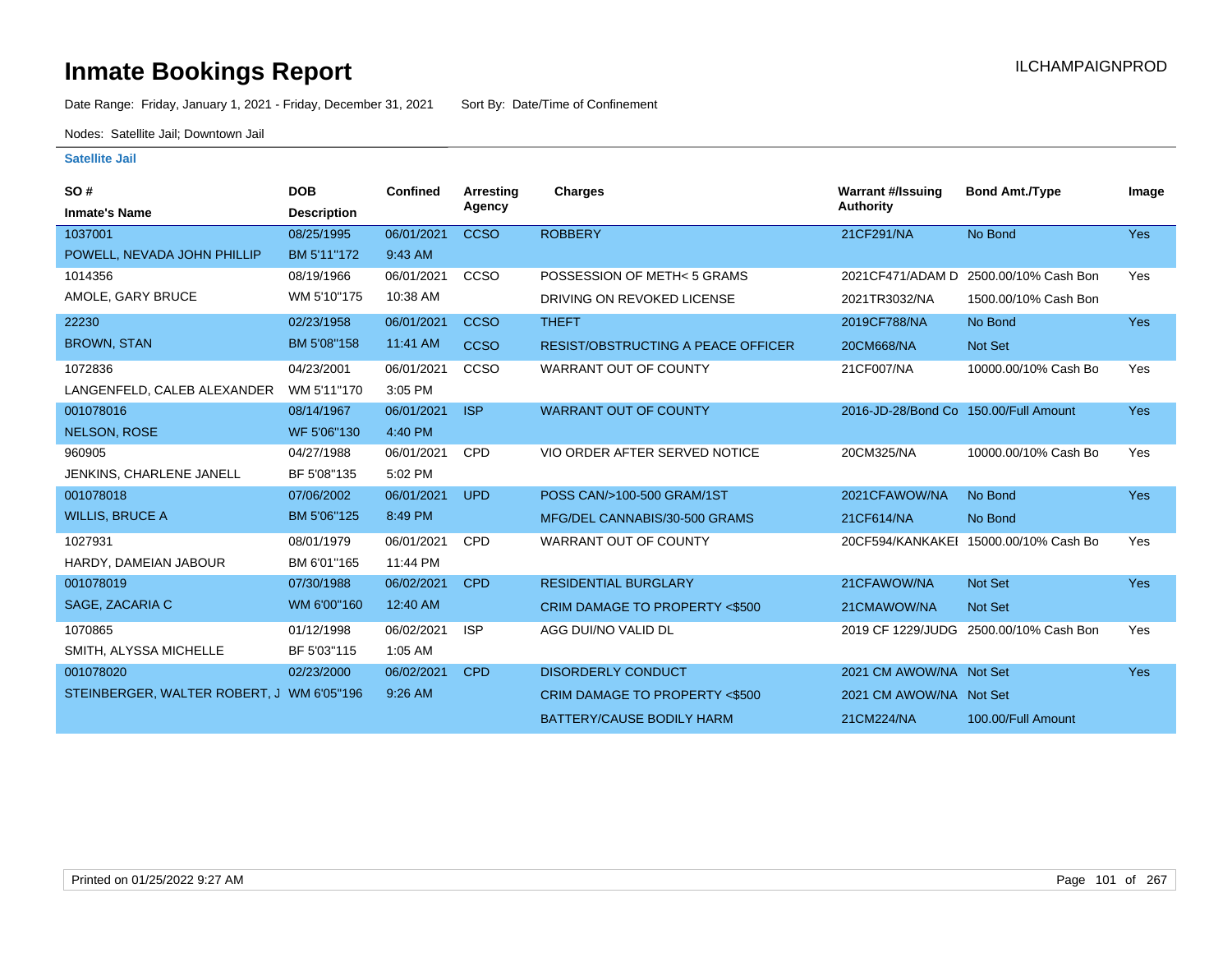Date Range: Friday, January 1, 2021 - Friday, December 31, 2021 Sort By: Date/Time of Confinement

Nodes: Satellite Jail; Downtown Jail

| <b>SO#</b>                    | <b>DOB</b>         | <b>Confined</b> | Arresting   | <b>Charges</b>                           | <b>Warrant #/Issuing</b>              | <b>Bond Amt./Type</b>                                    | Image      |
|-------------------------------|--------------------|-----------------|-------------|------------------------------------------|---------------------------------------|----------------------------------------------------------|------------|
| <b>Inmate's Name</b>          | <b>Description</b> |                 | Agency      |                                          | Authority                             |                                                          |            |
| 001078021                     | 09/27/1998         | 06/02/2021      | <b>CPD</b>  | OBSTRUCTING IDENTIFICATION               | 2021CMAWOW/NA                         | 100.00/Full Amount                                       | <b>Yes</b> |
| <b>HILL, TARIQ MARQUIS</b>    | BM 6'03"190        | 10:52 AM        |             | <b>ELEC HRSMT/DISRUPT SERVICE</b>        | 2021CFAWOW/NA                         | 100.00/Full Amount                                       |            |
|                               |                    |                 |             | DRIVING/NO LIC/CANC/SEX OFFEN            | 2021CMAWOW/NA                         | 2500.00/10% Cash Bon                                     |            |
|                               |                    |                 |             | OPERATE UNINSURED MTR VEHICLE            | 2021CMAWOW/NA                         | 2000.00/10% Cash Bon                                     |            |
|                               |                    |                 |             | <b>CONSTR ZONE/WORK NOT PRESENT</b>      | 2021CMAWOW/NA                         | 164.00/Full Amount                                       |            |
|                               |                    |                 |             | FAIL TO RPT CHNG ADDR/EMPL/2+            | 21CF619/NA                            | Not Set                                                  |            |
|                               |                    |                 |             | <b>FLEEING/ATTEMPT ELUDE OFFICER</b>     | 21CM225/NA                            | 2500.00/10% Cash Bon                                     |            |
|                               |                    |                 | <b>CCSO</b> | AGG CRIM SEX ABUSE/VIC 13-17             | 2019-CF-647/DuPage                    | 10000.00/10% Cash Bo<br>75.00/FTA Fee                    |            |
|                               |                    |                 |             | <b>AGGRAVATED BATTERY</b>                | 2020-CF-335/DuPago                    | 10000.00/10% Cash Bo<br>75.00/FTA Fee                    |            |
|                               |                    |                 |             | <b>CRIM DAMAGE TO PROPERTY &lt;\$500</b> |                                       | 2019-CM-1844/DuPa 1000.00/10% Cash Bon                   |            |
|                               |                    |                 |             | VIO BAIL BOND/CLASS 1 OFFENSE            |                                       | 2021-CM-455/DuPaq 3000.00/10% Cash Bon                   |            |
| 47321                         | 03/23/1977         | 06/02/2021      | CCSO        | AGG UNLAWFUL USE OF WEAPON/VEH           | 2019-CF-971/NA                        | No Bond                                                  | Yes        |
| MANNING, LAURASTINE           | BF 5'05"173        | 1:07 PM         |             |                                          |                                       |                                                          |            |
| 973845                        | 08/16/1982         | 06/02/2021      | <b>CCSO</b> | DRIVING ON REVOKED LICENSE               |                                       | 2021 TR 0647/Fisher 1500.00/10% Cash Bon                 | <b>Yes</b> |
| <b>GRIFFITH, PRESTON JOEL</b> | WM 5'10"175        | 1:37 PM         |             | <b>WARRANT OUT OF COUNTY</b>             |                                       | 2020CM0008/Other / 3000.00/10% Cash Bon<br>75.00/FTA Fee |            |
|                               |                    |                 |             | <b>WARRANT OUT OF COUNTY</b>             |                                       | 2020CM0009/Other / 3000.00/10% Cash Bon                  |            |
| 65885                         | 12/08/1983         | 06/02/2021      | CPD         | <b>VIOLATE SEX OFFENDER REGIS</b>        | 21CF618/NA                            | Not Set                                                  | Yes        |
| KARGBO, KEKURA S              | BM 6'00"175        | 2:45 PM         |             | DIRECT CIVIL CONTEMPT                    | 2020-CF-137/McLear 500.00/Full Amount |                                                          |            |
| 989156                        | 05/13/1988         | 06/02/2021      | <b>CPD</b>  | FIREARM/FOID INVALID/NOT ELIG            | 21CF617/Champaign No Bond             |                                                          | <b>Yes</b> |
| GIBONEY, LEE ALBERT, III      | BM 5'09"151        | 4:38 PM         |             |                                          |                                       |                                                          |            |
| 1074661                       | 12/08/1979         | 06/02/2021      | CCSO        | POSSESSION OF METH< 5 GRAMS              | 19CF1582/NA                           | Not Set                                                  | Yes        |
| MARGENTHALER, PEGGY LENN      | WF 5'08"175        | 5:11 PM         |             |                                          |                                       |                                                          |            |
| 64877                         | 12/30/1983         | 06/02/2021      | <b>CCSO</b> | POSSESSING A CONTROLLED SUBSTANCE        | NA/NA                                 | No Bond                                                  | Yes        |
| <b>BIALESCHKI, JOHN M</b>     | WM 5'09"145        | 5:33 PM         |             |                                          |                                       |                                                          |            |
| 001077200                     | 02/06/1997         | 06/02/2021      | <b>CCSO</b> | DOMESTIC BTRY/PHYSICAL CONTACT           |                                       | 2020CM594/JUDGE 1000.00/10% Cash Bon                     | Yes        |
| DITTMAR, SIERRA RAVEN         | WF 5'03"106        | 6:08 PM         |             |                                          |                                       |                                                          |            |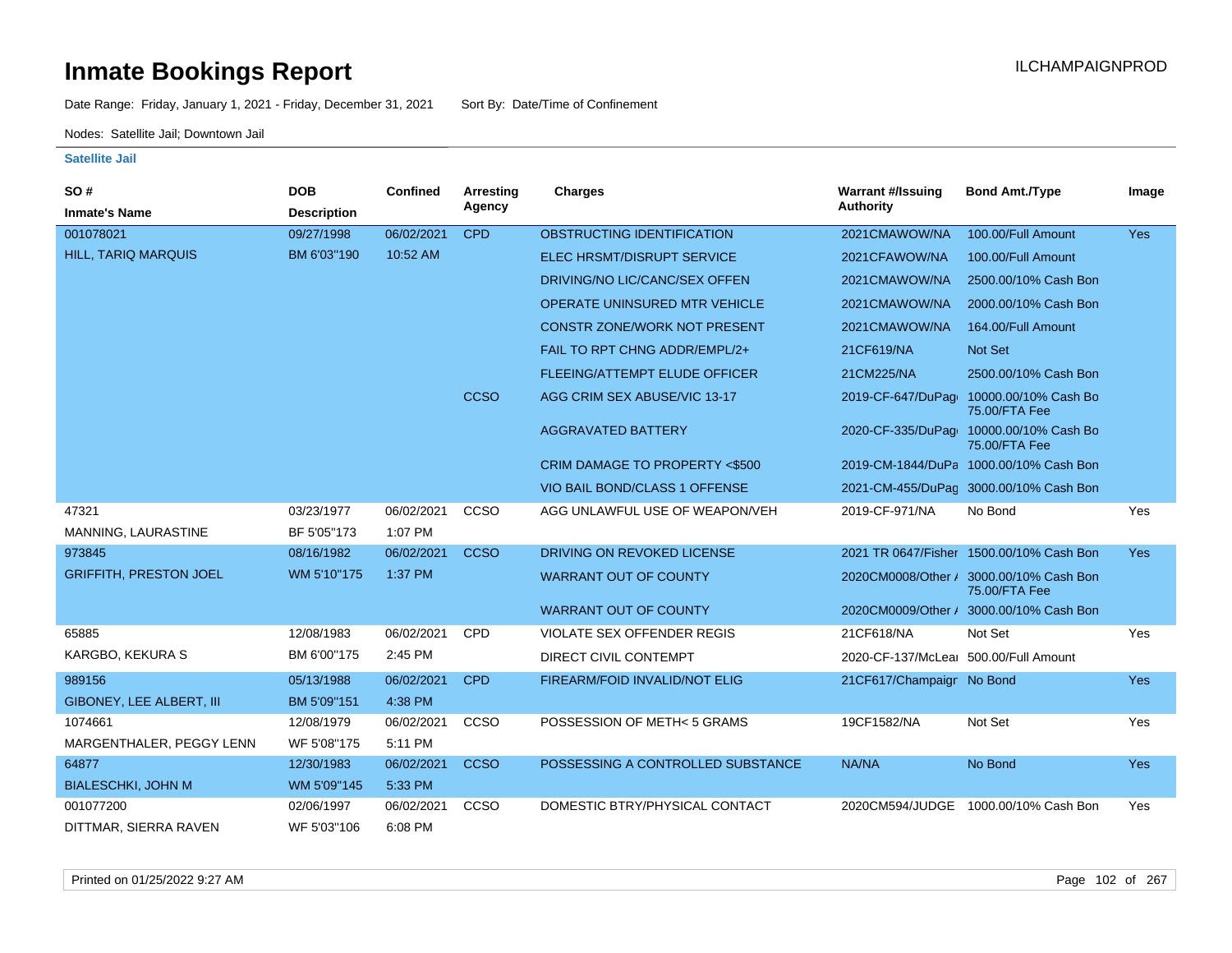Date Range: Friday, January 1, 2021 - Friday, December 31, 2021 Sort By: Date/Time of Confinement

Nodes: Satellite Jail; Downtown Jail

| SO#                         | <b>DOB</b>         | <b>Confined</b> | Arresting   | <b>Charges</b>                      | <b>Warrant #/Issuing</b> | <b>Bond Amt./Type</b> | Image      |
|-----------------------------|--------------------|-----------------|-------------|-------------------------------------|--------------------------|-----------------------|------------|
| <b>Inmate's Name</b>        | <b>Description</b> |                 | Agency      |                                     | <b>Authority</b>         |                       |            |
| 001077634                   | 03/11/1974         | 06/02/2021      | <b>CPD</b>  | <b>CRIM TRESPASS REMAIN ON LAND</b> | 2021CM37/NA              | 10000.00/10% Cash Bo  | <b>Yes</b> |
| <b>DAVIS, TAMIKA</b>        | BF 5'06"210        | 9:43 PM         |             |                                     |                          |                       |            |
| 992852                      | 08/27/1990         | 06/02/2021      | CPD         | POSS AMT CON SUB EXCEPT(A)/(D)      | 2019CF1831/NA            | 10000.00/10% Cash Bo  | Yes        |
| DENTON, CHAD ASHER          | WM 5'09"150        | 11:54 PM        |             |                                     |                          |                       |            |
| 001078023                   | 02/16/1971         | 06/03/2021      | <b>ISP</b>  | DRVG UNDER INFLU OF ALCOHOL         | 2021 DT AWOW/NA          | 3000.00/10% Cash Bon  | <b>Yes</b> |
| SMITH, MICHELLE LYNN        | WF 5'02"180        | 12:42 AM        |             |                                     |                          |                       |            |
| 001078024                   | 09/27/1983         | 06/03/2021      | <b>ISP</b>  | OPERATE UNINSURED MTR VEHICLE       | 2021TR AWOW/NA           | Not Set               | Yes        |
| <b>BELZ, STACY ANN</b>      | WF 5'06"187        | 6:18 AM         |             | NOT DRVG ON RIGHT SIDE OF ROAD      | 2021TR AWOW/NA           | Not Set               |            |
|                             |                    |                 |             | DRVG UNDER INFLU/BAC 0.08           | 2021DT AWOW/NA           | Not Set               |            |
|                             |                    |                 |             | DRVG UNDER INFLU OF ALCOHOL         | 2021 DT AWOW/NA Not Set  |                       |            |
| 001077394                   | 04/05/1968         | 06/03/2021      | <b>CCSO</b> | FELON POSS/USE WEAPON/FIREARM       | 2020CF1272/NA            | No Bond               | <b>Yes</b> |
| <b>BANKS, DAVID DARNELL</b> | BM 6'01"170        | 11:07 AM        |             |                                     |                          |                       |            |
| 1026857                     | 12/30/1993         | 06/03/2021      | <b>UPD</b>  | MFG/DEL CANNABIS/30-500 GRAMS       | 21CFAWOW/NA              | Not Set               | Yes        |
| GORDON, DAMON JAY           | WM 5'08"160        | 1:10 PM         |             | POSSESS 15<100 GRAMS COCAINE        | 21CF623/NA               | Not Set               |            |
| 001078027                   | 08/17/1994         | 06/03/2021      | <b>CCSO</b> | <b>AGG BATTERY/PEACE OFFICER</b>    | 2021CF601/NA             | 200000.00/10% Cash B  | <b>Yes</b> |
| TROWELL, PRINCE DLVON       | BM 5'06"125        | 4:27 PM         |             |                                     |                          |                       |            |
| 1064513                     | 10/04/1990         | 06/03/2021      | CCSO        | AGG DUI/NO VALID DL                 | 2017CF26/NA              | 25000.00/10% Cash Bo  | Yes        |
| SMITH, JOEY JR              | BM 5'11"200        | 4:41 PM         |             |                                     |                          |                       |            |
| 001078028                   | 04/16/1998         | 06/03/2021      | <b>UPD</b>  | <b>AGGRAVATED BATTERY</b>           | 2021CF0078/DILL          | 50000.00/10% Cash Bo  | Yes        |
| SPAULDING, JAMARYL RAMON    | BM 5'11"135        | 4:56 PM         |             | <b>CRUELTY TO ANIMALS/2ND+</b>      | 21CM226/NA               | Not Set               |            |
| 001077347                   | 03/17/1982         | 06/03/2021      | CCSO        | AGG BATTERY/PUBLIC PLACE            | 20CF1216/NA              | No Bond               | Yes        |
| DAVIS, LOWELL MICHAEL       | WM 6'01"225        | 5:02 PM         |             |                                     |                          |                       |            |
| 001077910                   | 06/10/1978         | 06/03/2021      | <b>RPD</b>  | PHONE HARASSMENT/REPEAT CALLS       | 2021CMAWOW/NA            | Not Set               | <b>Yes</b> |
| DAVIS, MICHAEL CARREY       | BM 6'01"270        | 6:04 PM         |             | <b>HRSMT/THREATEN PERSON/KILL</b>   | 21CF626/NA               | 100.00/Full Amount    |            |
|                             |                    |                 | <b>RPD</b>  | DOMESTIC BATTERY/OTHER PRIOR        | 21CF622/NA               | 5000.00/10% Cash Bon  |            |
| 001078029                   | 03/11/1993         | 06/03/2021      | <b>UPD</b>  | <b>DOMESTIC BATTERY</b>             | 2021-CM-AWOW/NA Not Set  |                       | Yes        |
| BROCK, VERNELL CHRISTOPHER  | BM 5'07"120        | 6:52 PM         |             |                                     |                          |                       |            |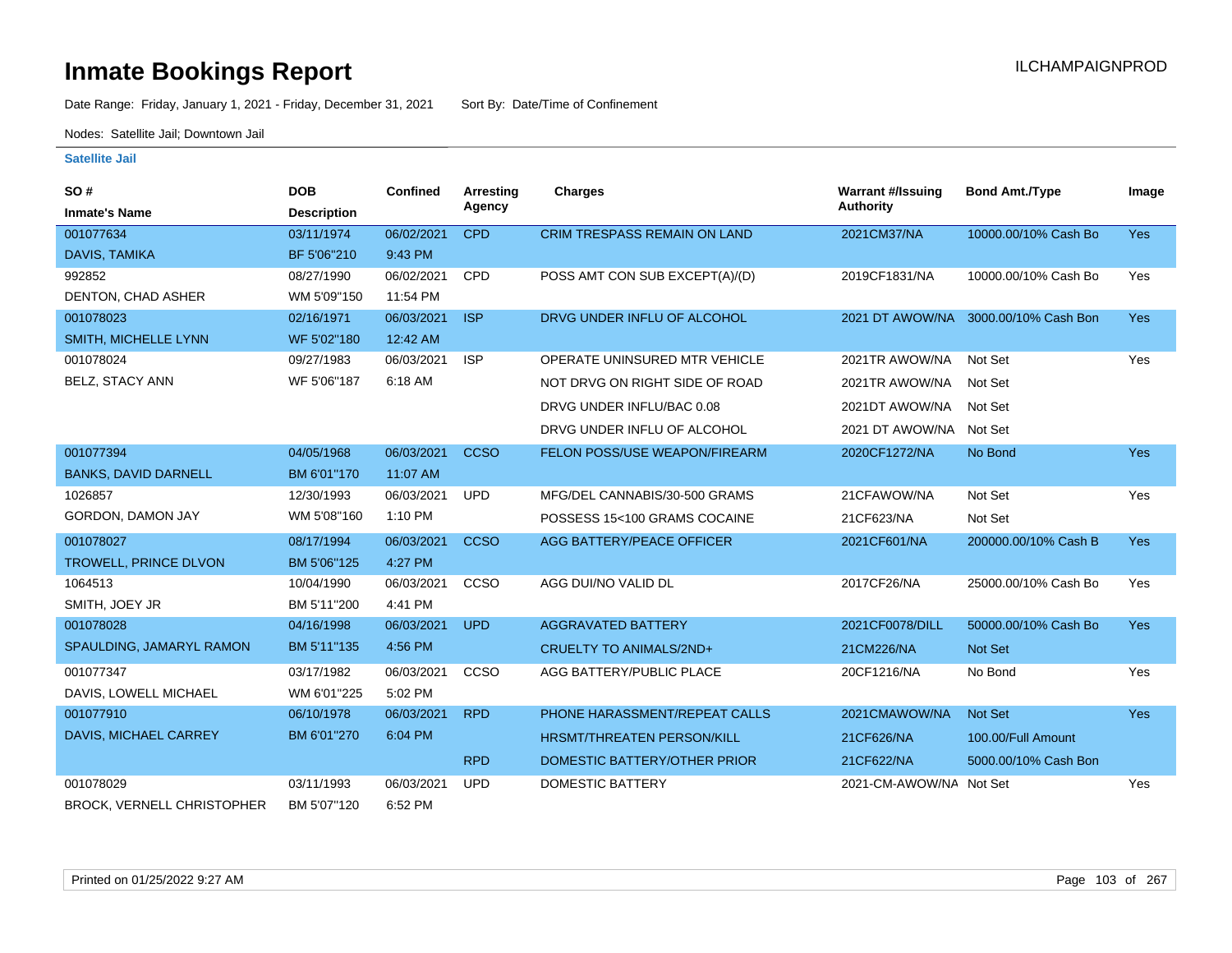Date Range: Friday, January 1, 2021 - Friday, December 31, 2021 Sort By: Date/Time of Confinement

Nodes: Satellite Jail; Downtown Jail

| SO#<br><b>Inmate's Name</b>  | <b>DOB</b><br><b>Description</b> | <b>Confined</b> | Arresting<br>Agency | Charges                            | <b>Warrant #/Issuing</b><br>Authority | <b>Bond Amt./Type</b>                                 | Image      |
|------------------------------|----------------------------------|-----------------|---------------------|------------------------------------|---------------------------------------|-------------------------------------------------------|------------|
| 1041047                      | 04/02/1994                       | 06/03/2021      | <b>CCSO</b>         | DRVG UNDER INFLU OF ALCOHOL        | 2021DTAWOW/NA                         | <b>Not Set</b>                                        | <b>Yes</b> |
| KNIGHT, HEIDI ROSE           | WF 5'02"97                       | 7:53 PM         |                     | <b>TRANSP/CARRY ALC LIQ/DRIVER</b> | 2021TRAWOW/NA                         | Not Set                                               |            |
|                              |                                  |                 |                     | <b>AGG DUI</b>                     | 21CF621/NA                            | No Bond                                               |            |
| 1016084                      | 10/21/1993                       | 06/03/2021      | CCSO                | DOMESTIC BATTERY                   | 2021CMAWOW/NA                         | Not Set                                               | Yes        |
| BENTON-COX, TYLER CHRISTIAN  | BM 5'08"145                      | 8:45 PM         |                     | POSS CAN/>100-500 GRAM/1ST         | NA/NA                                 | Not Set                                               |            |
|                              |                                  |                 |                     | CRIM DMG/GOVT PROP/<\$500          | 2021CFAWOW/NA                         | Not Set                                               |            |
|                              |                                  |                 |                     | <b>RESIST/OBSTRUCT WITH INJURY</b> | 21CF624/NA                            | Not Set                                               |            |
|                              |                                  |                 | <b>CCSO</b>         | MFG/DEL CANNABIS/30-500 GRAMS      |                                       | 2020CF681/WEBBEI 10000.00/10% Cash Bo                 |            |
| 001078030                    | 03/10/1975                       | 06/03/2021      | <b>CPD</b>          | <b>WARRANT OUT OF COUNTY</b>       | 2020-CF-54/Piatt Cot No Bond          |                                                       | <b>Yes</b> |
| <b>GIBBS, PATRICK LYNN</b>   | WM 6'03"207                      | 10:27 PM        |                     |                                    |                                       |                                                       |            |
| 24308                        | 08/08/1963                       | 06/03/2021      | <b>CPD</b>          | AGG CRIM SEXUAL ABUSE/FELONY       | 2021CFAWOW/NA                         | No Bond                                               | Yes        |
| KWIATKOWSKI, ROBERT JOHN     | WM 5'05"170                      | 10:40 PM        |                     | AGGRAVATED BATTERY                 | 2021CFAWOW/NA                         | No Bond                                               |            |
|                              |                                  |                 |                     | <b>ROBBERY</b>                     | 21CF625/NA                            | No Bond                                               |            |
| 62588                        | 09/14/1982                       | 06/03/2021      | <b>ISP</b>          | <b>DOMESTIC BATTERY</b>            |                                       | 2018-CM-56/Piatt Co 5000.00/10% Cash Bon              | <b>Yes</b> |
| COGDILL, BRANDON MICHEAL     | WM 5'09"160                      | 10:40 PM        |                     |                                    |                                       |                                                       |            |
| 524764                       | 02/17/1986                       | 06/03/2021      | <b>CPD</b>          | DRIVING RVK/SUSP DUI/SSS 3RD       | 2021CF312/NA                          | 5000.00/10% Cash Bon                                  | Yes        |
| <b>FISCUS, ROBERT LOWELL</b> | WM 5'07"180                      | 11:34 PM        |                     | DRIVING RVK/SUSP DUI/SSS 4-9       | 2020CF1072/NA                         | 5000.00/10% Cash Bon                                  |            |
|                              |                                  |                 |                     | POSSESSING A CONTROLLED SUBSTANCE  | 2021CFAWOW/NA                         | No Bond                                               |            |
|                              |                                  |                 |                     | POSSESS LOOK-ALIKE SUB/1ST         | 2021CMAWOW/NA                         | No Bond                                               |            |
|                              |                                  |                 |                     | DRIVING ON REVOKED LICENSE         | 21TR4550/NA                           | Not Set                                               |            |
|                              |                                  |                 |                     | DRIVING RVK/SUSP DUI/SSS 4-9       | 20CF1523/MACON ( No Bond              |                                                       |            |
|                              |                                  |                 |                     | RETAIL THEFT/DISP MERCH/<\$300     |                                       | 19CF1616/MACON (25000.00/10% Cash Bo<br>75.00/FTA Fee |            |
|                              |                                  |                 |                     | POSS DRUG PARAPHERNALIA            | 20CM652/MACON C                       | 5000.00/10% Cash Bon<br>75.00/FTA Fee                 |            |
|                              |                                  |                 |                     | MFG/DEL METH                       | 21CF627/NA                            | No Bond                                               |            |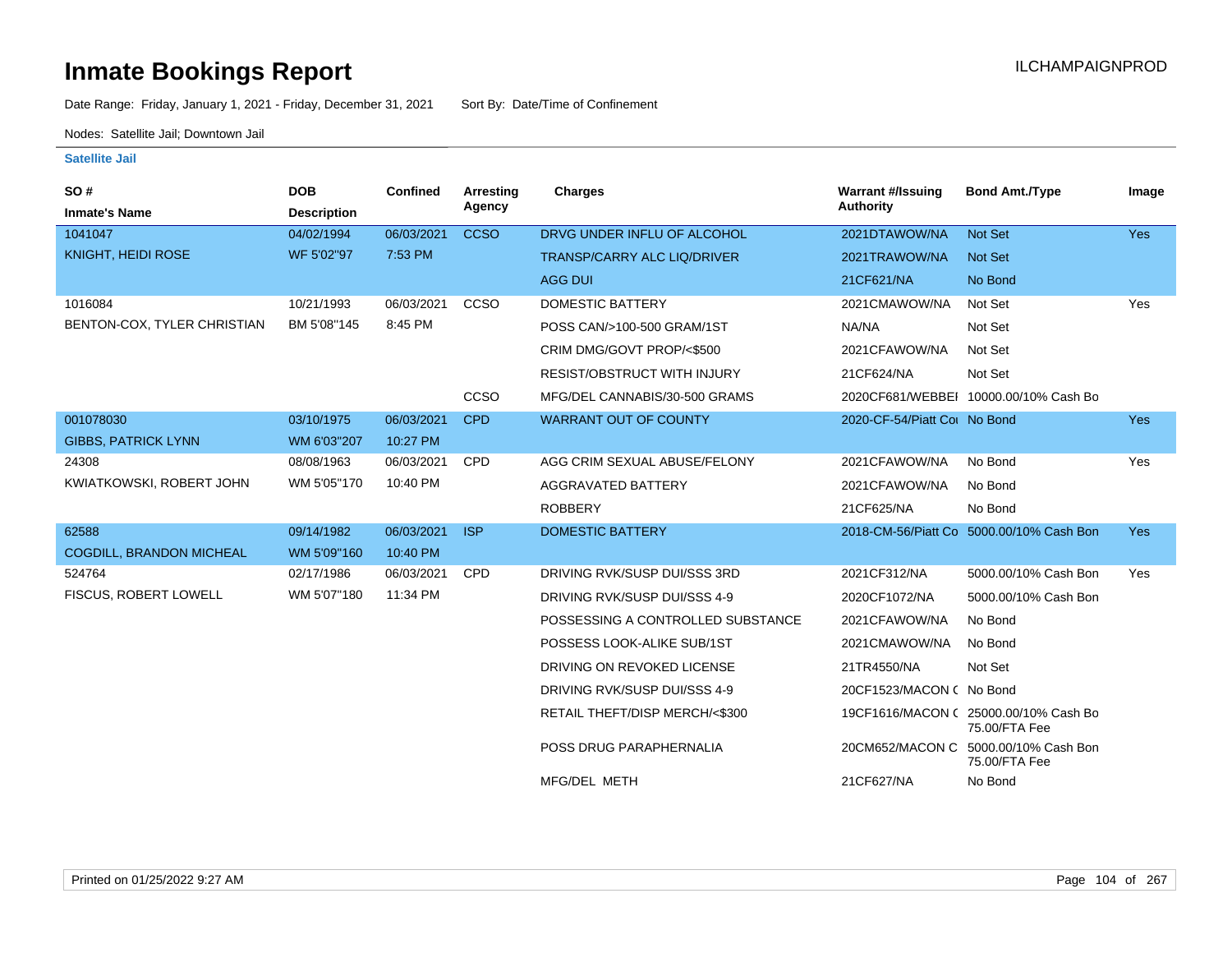Date Range: Friday, January 1, 2021 - Friday, December 31, 2021 Sort By: Date/Time of Confinement

Nodes: Satellite Jail; Downtown Jail

| <b>SO#</b><br><b>Inmate's Name</b> | <b>DOB</b><br><b>Description</b> | <b>Confined</b> | <b>Arresting</b><br>Agency | Charges                              | <b>Warrant #/Issuing</b><br><b>Authority</b> | <b>Bond Amt./Type</b>                  | Image      |
|------------------------------------|----------------------------------|-----------------|----------------------------|--------------------------------------|----------------------------------------------|----------------------------------------|------------|
| 1067727                            | 08/23/1987                       | 06/04/2021      | <b>CPD</b>                 | <b>DOMESTIC BATTERY</b>              | 21CM227/NA                                   | Not Set                                | Yes        |
| BELTRAN-RIVERA, ANGEL LUIS         | WM 5'09"140                      | 12:55 AM        |                            | DRIVING ON SUSPENDED LICENSE         | 2020-tr-10871/NA                             | 1500.00/10% Cash Bon                   |            |
|                                    |                                  |                 |                            | DRIVING ON SUSPENDED LICENSE         | 19TR16846/NA                                 | 1500.00/10% Cash Bon                   |            |
| 001078031                          | 01/08/2002                       | 06/04/2021      | CCSO                       | LEAVING THE SCENE INVOLV VEHICLE     |                                              | 2021-TR-2318/HOLL 1500.00/10% Cash Bon | Yes        |
| FRAZIER, VASHON GILES              | BM 6'00"167                      | 2:08 AM         |                            |                                      |                                              |                                        |            |
| 001078032                          | 05/26/1993                       | 06/04/2021      | <b>CCSO</b>                | <b>INTERF REPT DOMESTIC VIOLENCE</b> | NA/NA                                        | Not Set                                | Yes        |
| MURRAY, TIMOTHY JAMES              | WM 5'08"126                      | 2:36 AM         |                            | AGGRAVATED DOMESTIC BATTERY          | 21CF628/NA                                   | Not Set                                |            |
| 1072407                            | 11/29/1988                       | 06/04/2021      | <b>UPD</b>                 | POSSESSION OF METH<5 GRAMS           | 19CF418/NA                                   | 10000.00/10% Cash Bo                   | Yes        |
| <b>CLARK, AMY KANANI</b>           | WF 5'06"120                      | 9:43 AM         |                            | DOMESTIC BTRY/PHYSICAL CONTACT       | 20CM117/NA                                   | 1000.00/10% Cash Bon                   |            |
|                                    |                                  |                 |                            | POSSESSING A CONTROLLED SUBSTANCE    | 21CFAWOW/NA                                  | Not Set                                |            |
|                                    |                                  |                 |                            | POSSESSION OF METH<5 GRAMS           | 21CF182/NA                                   | 10000.00/10% Cash Bo                   |            |
| 519379                             | 10/28/1985                       | 06/04/2021      | <b>CCSO</b>                | AGG BATTERY/PUBLIC PLACE             | 2019 CF 823/NA                               | No Bond                                | <b>Yes</b> |
| DROUGHNS, DENISHA YVELLATTE        | BF 5'07"170                      | 9:46 AM         |                            |                                      |                                              |                                        |            |
| 001077945                          | 07/23/1992                       | 06/04/2021      | CPD                        | AGGRAVATED ASSAULT/PUBLIC PROP       | 21CMAWOW/NA                                  | Not Set                                | Yes        |
| <b>BROWN, SIDREA RENEIA</b>        | BF 5'02"180                      | 11:15 AM        |                            | <b>DISORDERLY CONDUCT</b>            | 21CMAWOW/NA                                  | Not Set                                |            |
| 1076913                            | 09/27/1987                       | 06/04/2021      | <b>CCSO</b>                | RESIST/OBSTRUCTING A PEACE OFFICER   | 2020CM496/NA                                 | No Bond                                | <b>Yes</b> |
| <b>NOLDEN, BRITTON MIKE</b>        | BM 5'10"160                      | 12:52 PM        |                            |                                      |                                              |                                        |            |
| 1071028                            | 11/08/1995                       | 06/04/2021      | CCSO                       | MFG/DEL 1<15 GR COCAINE/ANLG         | 2020CF174/NA                                 | No Bond                                | Yes        |
| WILSON, TRAEVON OSHAE              | BM 5'11"160                      | 4:17 PM         |                            |                                      |                                              |                                        |            |
| 001078035                          | 06/09/2001                       | 06/04/2021      | <b>CPD</b>                 | <b>THEFT</b>                         | 21CFAWOW/NA                                  | Not Set                                | <b>Yes</b> |
| <b>DICKERSON, GAGE A</b>           | WM 5'10"150                      | 7:20 PM         |                            |                                      |                                              |                                        |            |
| 001078034                          | 03/15/2003                       | 06/04/2021      | <b>CPD</b>                 | <b>THEFT</b>                         | 2021CFAWOW/NA                                | Not Set                                | Yes        |
| DICKERSON, DEVIN COLE              | OM 5'10"150                      | 7:57 PM         |                            |                                      |                                              |                                        |            |
| 28073                              | 03/01/1967                       | 06/04/2021      | <b>CPD</b>                 | <b>AGGRAVATED DOMESTIC BATTERY</b>   | 2021CFAWOW/NA                                | Not Set                                | Yes        |
| <b>CARTER, TRACY LEE</b>           | BM 5'11"200                      | 8:45 PM         |                            | AGG ASSAULT/USE FIR/PEACE OFF        | 2021CFAWOW/NA                                | <b>Not Set</b>                         |            |
|                                    |                                  |                 |                            | AGG UNLAWFUL USE WEAPON/PERSON       | 2021CFAWOW/NA                                | <b>Not Set</b>                         |            |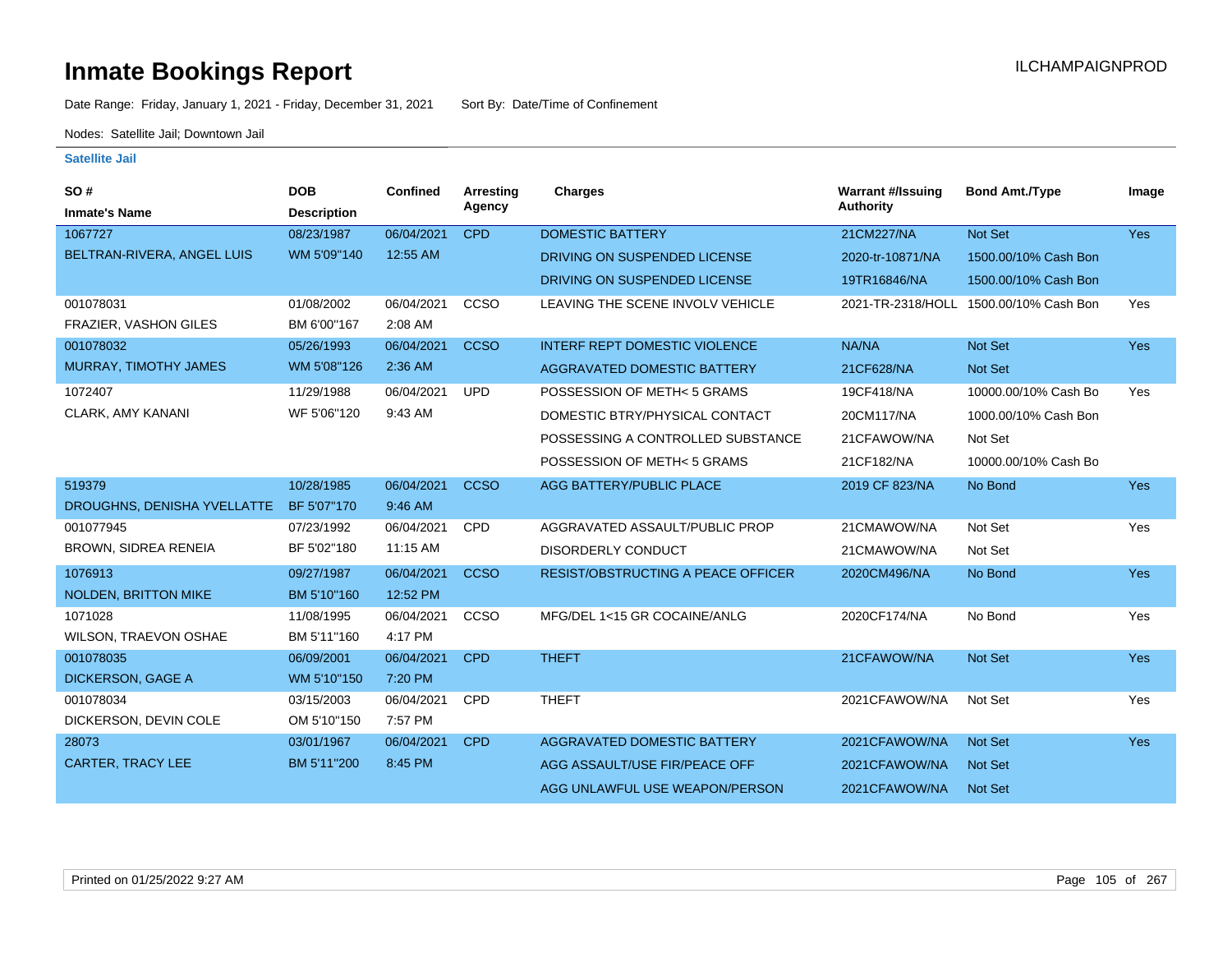Date Range: Friday, January 1, 2021 - Friday, December 31, 2021 Sort By: Date/Time of Confinement

Nodes: Satellite Jail; Downtown Jail

| SO#                          | <b>DOB</b>         | <b>Confined</b> | Arresting   | Charges                                   | <b>Warrant #/Issuing</b> | <b>Bond Amt./Type</b>                 | Image      |
|------------------------------|--------------------|-----------------|-------------|-------------------------------------------|--------------------------|---------------------------------------|------------|
| <b>Inmate's Name</b>         | <b>Description</b> |                 | Agency      |                                           | Authority                |                                       |            |
| 1000639                      | 02/05/1991         | 06/05/2021      | <b>RPD</b>  | <b>RESIST/OBSTRUCTING A PEACE OFFICER</b> | NA/NA                    | <b>Not Set</b>                        | <b>Yes</b> |
| <b>ERVING, DARIUS MIQUEL</b> | BM 5'10"155        | $1:33$ AM       |             | AGG BATTERY/PEACE OFFICER                 | 21CF633/NA               | Not Set                               |            |
|                              |                    |                 |             | <b>WARRANT OUT OF COUNTY</b>              | 20TR264/FORD COL         | 12000.00/10% Cash Bo<br>75.00/FTA Fee |            |
| 988397                       | 02/12/1989         | 06/05/2021      | <b>UPD</b>  | DRVG UNDER INFLUENCE OF DRUG              | 2020DT90/NA              | 7500.00/10% Cash Bon                  | Yes        |
| BOYKINS, KATRINA RENA        | BF 5'02"110        | 2:59 PM         |             | FAIL NOTIFY DMG/UNATTENDED VEH            | 2020TR3650/NA            | 7500.00/10% Cash Bon                  |            |
|                              |                    |                 |             | LEAVING THE SCENE INVOLV VEHICLE          | 2020TR3649/NA            | 7500.00/10% Cash Bon                  |            |
| 61871                        | 05/05/1978         | 06/05/2021      | <b>CCSO</b> | <b>PROBATION VIOLATION</b>                | 2021-CM-AWOW/NA Not Set  |                                       | <b>Yes</b> |
| <b>NASH, ERIC WAYNE</b>      | BM 5'08"150        | 4:21 PM         |             | DOMESTIC BATTERY/OTHER PRIOR              | 21CF639/NA               | <b>Not Set</b>                        |            |
| 996583                       | 12/23/1986         | 06/05/2021      | CCSO        | <b>DOMESTIC BATTERY</b>                   | 21CMAWOW/NA              | Not Set                               | Yes        |
| SMITH, HEATHER NICOLE        | WF 5'06"135        | 8:50 PM         |             |                                           |                          |                                       |            |
| 1064809                      | 08/24/1982         | 06/05/2021      | <b>RPD</b>  | <b>DOMESTIC BATTERY</b>                   | 21CFAWOW/NA              | Not Set                               | <b>Yes</b> |
| PARKER, ALVIN JARELL         | BM 5'10"200        | 11:13 PM        |             | AGGRAVATED ASSAULT                        | 21CFAWOW/NA              | <b>Not Set</b>                        |            |
|                              |                    |                 |             | UNLAWFUL USE OF A WEAPON                  | 21CFAWOW/NA              | <b>Not Set</b>                        |            |
|                              |                    |                 |             | <b>FELON POSS/USE WEAPON/FIREARM</b>      | 21CF635/NA               | <b>Not Set</b>                        |            |
| 906704                       | 08/01/1978         | 06/06/2021      | <b>UPD</b>  | <b>DOMESTIC BATTERY</b>                   | NA/NA                    | Not Set                               | Yes        |
| WINDSOR, CHARLETTE ANGELINE  | WF 5'01"130        | 1:03 AM         |             |                                           |                          |                                       |            |
| 1063064                      | 12/11/1990         | 06/06/2021      | <b>UPD</b>  | DUI ALC/INTOX COMPOUND/DRUG               | 21DTAWOW/NA              | 1000.00/License and Ca                | <b>Yes</b> |
| DAVIS, JAMES                 | BM 6'02"199        | 2:45 AM         |             | DRIVING BELOW MIN SPEED LIMIT             | 21TRAWOW/NA              | Not Set                               |            |
|                              |                    |                 |             | POSS ADULT USE CANN IN MOTOR VEHICLE      | 21TRAWOW/NA              | <b>Not Set</b>                        |            |
|                              |                    |                 |             | <b>TRANSP/CARRY ALC LIQ/DRIVER</b>        | 21TRAWOW/NA              | <b>Not Set</b>                        |            |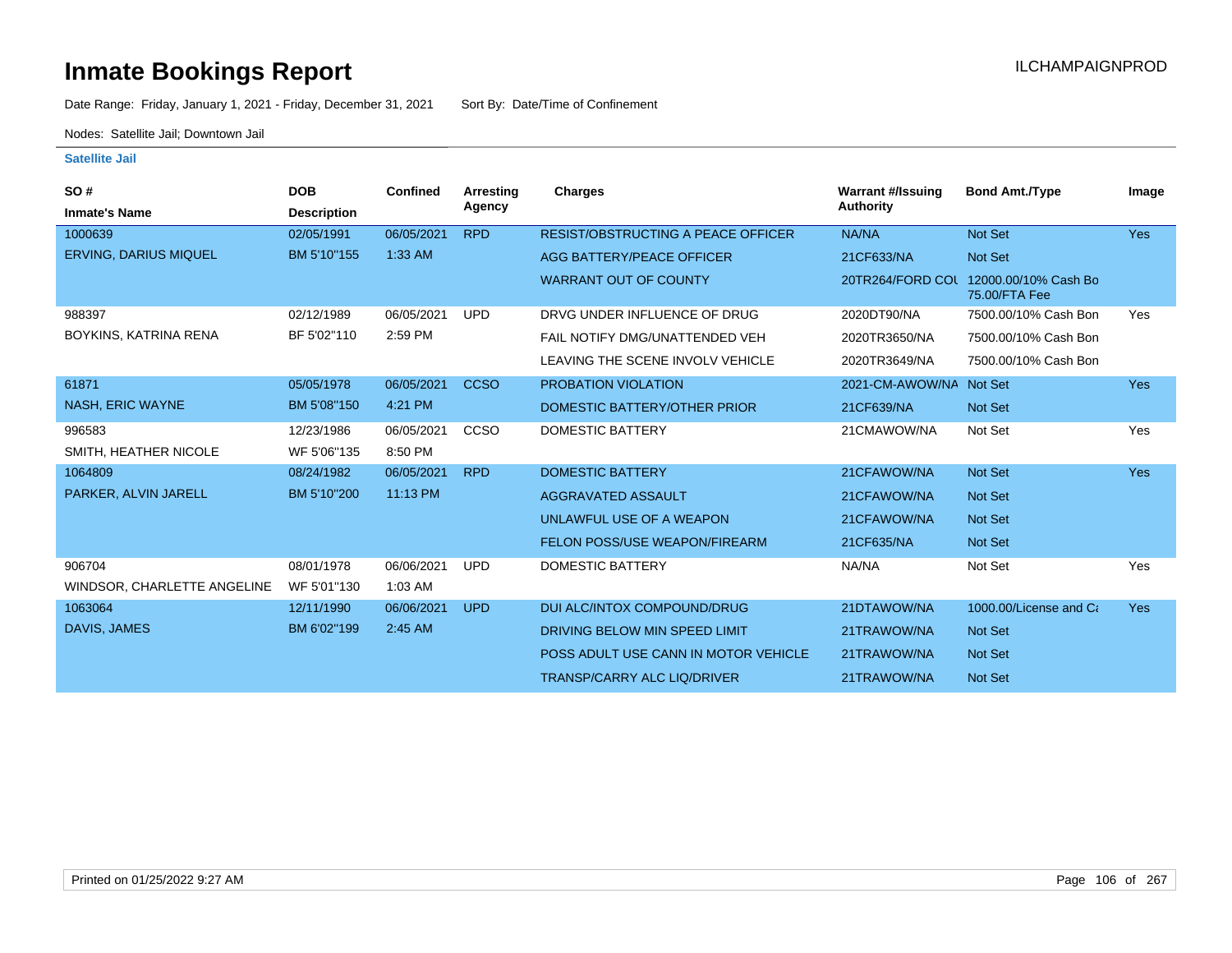Date Range: Friday, January 1, 2021 - Friday, December 31, 2021 Sort By: Date/Time of Confinement

Nodes: Satellite Jail; Downtown Jail

| SO#                             | <b>DOB</b>         | <b>Confined</b> | <b>Arresting</b> | Charges                            | <b>Warrant #/Issuing</b> | <b>Bond Amt./Type</b>                 | Image      |
|---------------------------------|--------------------|-----------------|------------------|------------------------------------|--------------------------|---------------------------------------|------------|
| <b>Inmate's Name</b>            | <b>Description</b> |                 | Agency           |                                    | Authority                |                                       |            |
| 001078037                       | 03/21/1990         | 06/06/2021      | <b>RPD</b>       | <b>IMPROPER TRAFFIC LANE USAGE</b> | 21TRAWOW/NA              | Not Set                               | <b>Yes</b> |
| <b>TOVEY, JAMES RICHARD</b>     | WM 5'08"175        | 4:41 AM         |                  | DRIVING ON SUSPENDED LICENSE       | 21TRAWOW/NA              | <b>Not Set</b>                        |            |
|                                 |                    |                 |                  | AGG DUI/LIC SUSP OR REVOKED        | 21CF634/NA               | Not Set                               |            |
|                                 |                    |                 |                  | POSS DRUG PARAPHERNALIA            | 21CMAWOW/NA              | <b>Not Set</b>                        |            |
|                                 |                    |                 |                  | POSSESS LOOK-ALIKE SUB/1ST         | 21CMAWOW/NA              | Not Set                               |            |
|                                 |                    |                 |                  | <b>WARRANT OUT OF COUNTY</b>       |                          | 2020TR9756/McLEA 1500.00/Recognizance |            |
|                                 |                    |                 |                  | <b>WARRANT OUT OF COUNTY</b>       | 2020-CF-22/Ford Co       | 24000.00/10% Cash Bo<br>75.00/FTA Fee |            |
| 59547                           | 06/10/1960         | 06/06/2021      | <b>UPD</b>       | <b>DOMESTIC BATTERY</b>            | 2021CMAWOW/NA            | Not Set                               | Yes        |
| JONES, BOBBY RAY                | BM 5'11"173        | 9:09 AM         |                  |                                    |                          |                                       |            |
| 507092                          | 02/29/1976         | 06/06/2021      | <b>UPD</b>       | <b>WARRANT OUT OF COUNTY</b>       | 2020CF144/NA             | 3000.00/10% Cash Bon                  | <b>Yes</b> |
| <b>HOLLENBECK, JAMES LESLIE</b> | WM 5'03"150        | 11:22 AM        |                  |                                    |                          |                                       |            |
| 974738                          | 10/05/1975         | 06/06/2021      | <b>UPD</b>       | <b>WARRANT OUT OF COUNTY</b>       | 20CM80/NA                | 3000.00/10% Cash Bon                  | Yes        |
| JOHNSON, MEGAN LEIGH            | WF 5'03"155        | 12:03 PM        |                  |                                    |                          |                                       |            |
| 001077867                       | 07/29/1999         | 06/06/2021      | <b>CPD</b>       | <b>BURGLARY</b>                    | 2021CFAWOW/NA            | <b>Not Set</b>                        | <b>Yes</b> |
| OVERSTREET, KERION PATRICK XA   | BM 6'02"215        | 12:55 PM        |                  | <b>THEFT</b>                       | 2021CFAWPOW/NA Not Set   |                                       |            |
|                                 |                    |                 |                  | POSSESSION OF STOLEN FIREARM       | 2021CFAWOW/NA            | <b>Not Set</b>                        |            |
|                                 |                    |                 |                  | UNLWFL POSS HANDGUN/ADDICT         | 2021CFAWOW/NA            | <b>Not Set</b>                        |            |
|                                 |                    |                 |                  | POSSESSION OF STOLEN FIREARM       | 21CF643/NA               | Not Set                               |            |
|                                 |                    |                 |                  | <b>RESIDENTIAL BURGLARY</b>        | 21CF647/NA               | <b>Not Set</b>                        |            |
|                                 |                    |                 | <b>CPD</b>       | <b>RESIDENTIAL BURGLARY</b>        | 21CF642/NA               | No Bond                               |            |
| 541054                          | 06/06/1973         | 06/06/2021      | <b>UPD</b>       | DOMESTIC BTRY/CONTACT/VIO O/P      | 2020CF01303/NA           | 10000.00/10% Cash Bo                  | Yes        |
| LYONS, JOE QUNICY               | BM 6'00"180        | 9:21 PM         |                  |                                    |                          |                                       |            |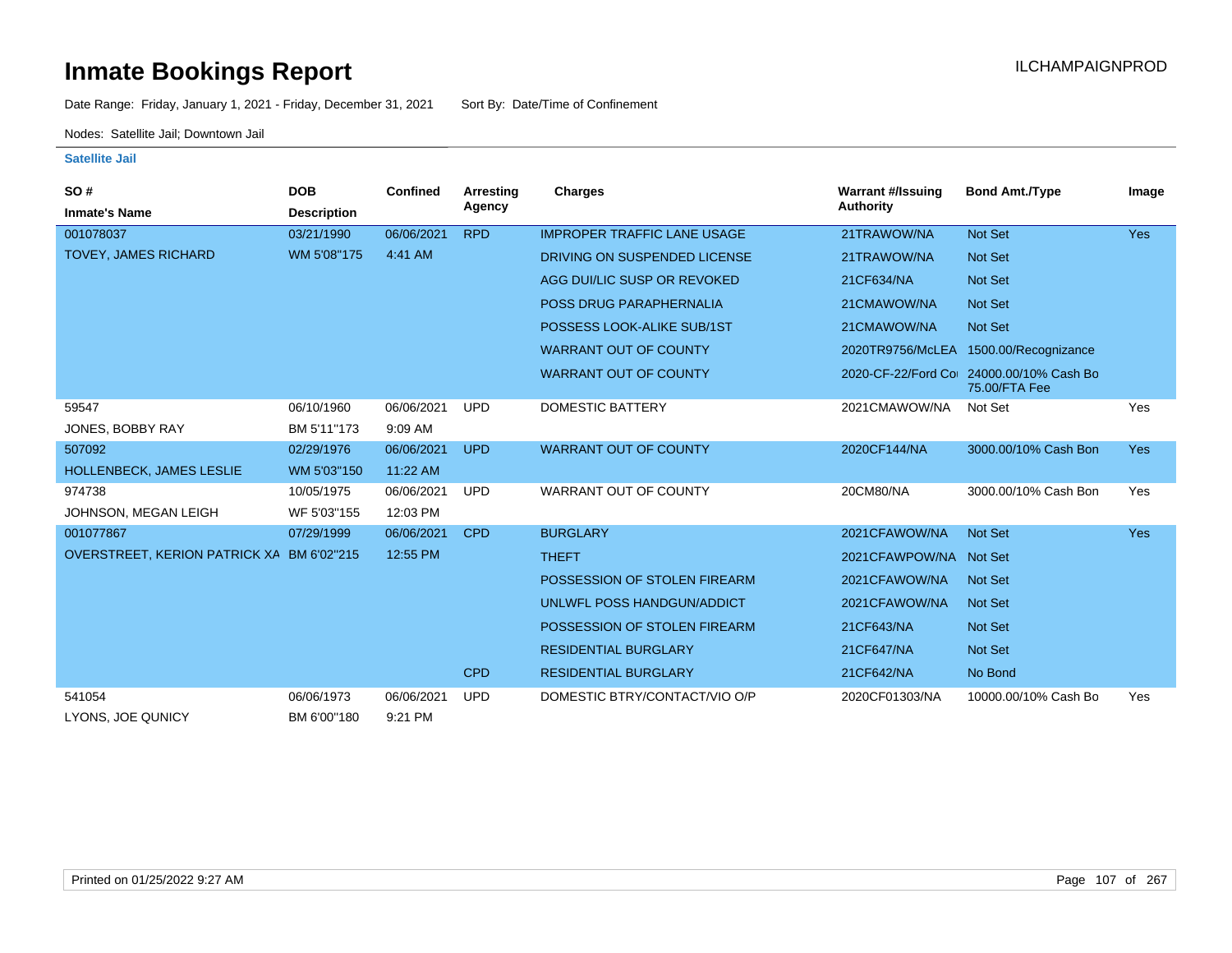Date Range: Friday, January 1, 2021 - Friday, December 31, 2021 Sort By: Date/Time of Confinement

Nodes: Satellite Jail; Downtown Jail

#### **Satellite Jail**

| SO#                     | <b>DOB</b>         | <b>Confined</b> | <b>Arresting</b> | <b>Charges</b>                       | <b>Warrant #/Issuing</b> | <b>Bond Amt./Type</b> | Image      |
|-------------------------|--------------------|-----------------|------------------|--------------------------------------|--------------------------|-----------------------|------------|
| <b>Inmate's Name</b>    | <b>Description</b> |                 | Agency           |                                      | <b>Authority</b>         |                       |            |
| 33492                   | 07/27/1971         | 06/06/2021      | <b>CPD</b>       | DRIVING RVK/SUSP DUI/SSS 4-9         | 2019CF302/NA             | 5000.00/10% Cash Bon  | <b>Yes</b> |
| FRANKLIN, JAMES EDWARD  | BM 5'11"195        | 10:39 PM        |                  | <b>DRIVING RVK/SUSP DUI/SSS 4-9</b>  | 2019CF036/NA             | 5000.00/10% Cash Bon  |            |
|                         |                    |                 |                  | DRIVING ON REVOKED LICENSE           | 2021CMAWOW/NA            | <b>Not Set</b>        |            |
|                         |                    |                 |                  | <b>IMPROPER TURN AT INTERSECTION</b> | 2021CMAWOW/NA            | Not Set               |            |
|                         |                    |                 |                  | LEAVING THE SCENE INVOLV VEHICLE     | 2021CMAWOW/NA            | Not Set               |            |
|                         |                    |                 |                  | AGG DUI/LIC SUSP OR REVOKED          | 21CF641/NA               | 3000.00/10% Cash Bon  |            |
|                         |                    |                 |                  | OPERATE UNINSURED MTR VEHICLE        | NA/NA                    | Not Set               |            |
| 001078038               | 08/13/1993         | 06/06/2021      | <b>UPD</b>       | DOMESTIC BATTERY                     | 2021CM30/NA              | 12500.00/10% Cash Bo  | Yes        |
| GARCIA-HERNANDEZ, JOEL  | SM 5'10"140        | 11:11 PM        |                  |                                      |                          |                       |            |
| 52361                   | 08/15/1978         | 06/06/2021      | <b>CCSO</b>      | LEAVING THE SCENE INVOLV VEHICLE     | 2020CM301/NA             | 10000.00/10% Cash Bo  | <b>Yes</b> |
| LOY, ERIC DEAN          | WM 5'11"180        | 11:51 PM        |                  |                                      |                          |                       |            |
| 001078039               | 08/02/1957         | 06/07/2021      | <b>ISP</b>       | DRVG UNDER INFLU OF ALCOHOL          | 2021DTAWOW/NA            | 3000.00/10% Cash Bon  | Yes        |
| KAMINSKI, ANDRZEJ K     | WM 5'08"220        | 12:33 AM        |                  | DRVG UNDER INFLU/BAC 0.08            | 2021DTAWOW/NA            | Not Set               |            |
|                         |                    |                 |                  | <b>IMPROPER TRAFFIC LANE USAGE</b>   | 2021TRAWOW/NA            | Not Set               |            |
|                         |                    |                 |                  | TRANSP/CARRY ALC LIQ/DRIVER          | 2021TRAWOW/NA            | Not Set               |            |
| 980761                  | 10/22/1983         | 06/07/2021      | <b>CPD</b>       | POSSESSING A CONTROLLED SUBSTANCE    | 2021CFAWOW/NA            | Not Set               | <b>Yes</b> |
| ROBINSON, LEON SOLOMON  | BM 5'08"175        | 1:53 AM         |                  | POSSESS LOOK-ALIKE SUB/1ST           | 2021CFAWOW/NA            | <b>Not Set</b>        |            |
|                         |                    |                 |                  | DOMESTIC BATTERY/OTHER PRIOR         | NA/NA                    | Not Set               |            |
| 1075913                 | 11/13/1987         | 06/07/2021      | CCSO             | DRIVING ON SUSPENDED LICENSE         | 2018TR3381/NA            | 3000.00/10% Cash Bon  | Yes        |
| <b>VUELVAS, JESSICA</b> | WF 5'06"180        | 10:39 AM        |                  |                                      |                          |                       |            |
| 61099                   | 10/25/1983         | 06/07/2021      | <b>UPD</b>       | FAIL TO RPT CHNG ADDRESS/EMPL        | 21CF646/NA               | Not Set               | <b>Yes</b> |
| MCFARLAND, TOMMY LEE    | BM 5'11"160        | 11:56 AM        |                  |                                      |                          |                       |            |
| 001078040               | 12/24/1990         | 06/07/2021      | <b>ISP</b>       | POSS CAN/>10-30 GRAM/1ST             | 2021CMAWOW/NA            | 100.00/Full Amount    | Yes        |
| DAVIS, DURREL RASHAD    | BM 6'02"195        | 12:48 PM        |                  |                                      |                          |                       |            |
| 61251                   | 03/09/1983         | 06/07/2021      | <b>RPD</b>       | PRED CRIM SEX ASLT/VICTIM <13        | 21CF651/NA               | Not Set               | <b>Yes</b> |
| PETMECKY, JOHN ROBERT   | WM 5'06"130        | 2:27 PM         |                  |                                      |                          |                       |            |
| 001078043               | 10/04/2001         | 06/07/2021      | <b>CPD</b>       | AGG BATTERY/PUBLIC PLACE             | 2021CFAWOW/NA            | Not Set               | Yes        |
| HAMPTON, KEYSHON        | BM 6'01"220        | 5:42 PM         |                  | AGG UUW/VEHICLE/NO FOID              | 21CF644/NA               | Not Set               |            |

Printed on 01/25/2022 9:27 AM Page 108 of 267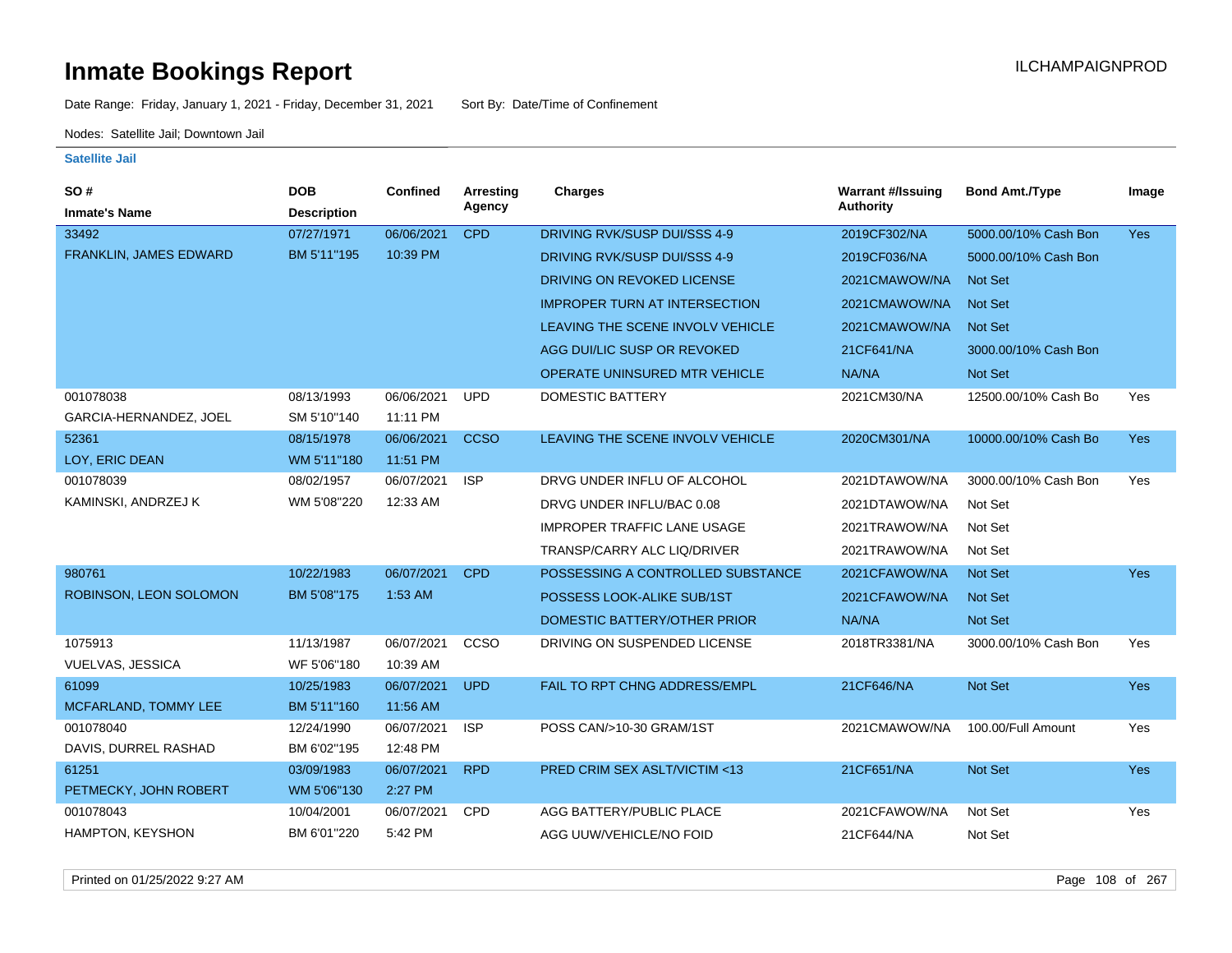Date Range: Friday, January 1, 2021 - Friday, December 31, 2021 Sort By: Date/Time of Confinement

Nodes: Satellite Jail; Downtown Jail

| SO#                            | <b>DOB</b>         | Confined   | <b>Arresting</b> | Charges                             | <b>Warrant #/Issuing</b> | <b>Bond Amt./Type</b>                 | Image      |
|--------------------------------|--------------------|------------|------------------|-------------------------------------|--------------------------|---------------------------------------|------------|
| <b>Inmate's Name</b>           | <b>Description</b> |            | Agency           |                                     | Authority                |                                       |            |
| 001078044                      | 03/30/2003         | 06/07/2021 | <b>CPD</b>       | AGG UNLAWFUL USE WEAPON/PERSON      | 21CF645/NA               | Not Set                               | Yes        |
| JACKSON, AALIYAH               | WF 5'06"140        | 5:58 PM    |                  |                                     |                          |                                       |            |
| 1075995                        | 09/02/1978         | 06/08/2021 | CCSO             | CRIM TRES TO RES/PERS PRESENT       | NA/NA                    | 50000.00/10% Cash Bo                  | Yes        |
| RUCKES, KEITH DOMINIC          | BM 5'08"170        | 12:53 AM   |                  |                                     |                          |                                       |            |
| 971116                         | 12/14/1983         | 06/08/2021 | <b>UPD</b>       | CRIM DAMAGE TO PROPERTY <\$500      | 21CMAWOW/NA              | <b>Not Set</b>                        | <b>Yes</b> |
| HAWTHORNE, DAVE CLANDRA        | BM 5'09"198        | 9:43 AM    |                  | DOMESTIC BATTERY/OTHER PRIOR        | 21CF658/NA               | <b>Not Set</b>                        |            |
| 960772                         | 05/12/1988         | 06/08/2021 | CCSO             | POSSESSION OF METH<5 GRAMS          | 2020CF362/NA             | No Bond                               | Yes        |
| STARK, FARON MICHAEL           | BM 5'11"135        | 10:01 AM   |                  |                                     |                          |                                       |            |
| 1076992                        | 08/24/1983         | 06/08/2021 | <b>UPD</b>       | VIO BAIL BOND/CLASS 4 OFFENSE       | 21CMAWOW/NA              | Not Set                               | <b>Yes</b> |
| HUGHES, VERNELL MICHEAL        | BM 6'03"167        | 3:09 PM    | <b>CCSO</b>      | AGG DOMESTIC BATTERY/STRANGLE       | 21CF196/NA               | No Bond                               |            |
| 46196                          | 01/18/1978         | 06/08/2021 | CCSO             | AGG DUI/LIC SUSP OR REVOKED         | 2017CF1141/NA            | No Bond                               | Yes        |
| BRUMFIELD, GREGORY ALLEN       | BM 5'09"180        | 4:38 PM    |                  |                                     |                          |                                       |            |
| 001078045                      | 06/05/1983         | 06/09/2021 | <b>CPD</b>       | POSSESS LOOK-ALIKE SUB/SUBQ         | 2021CFAWOW/NA            | <b>Not Set</b>                        | <b>Yes</b> |
| <b>CHILDERS, CORI ANN</b>      | WF 5'04"115        | 2:57 AM    |                  | THEFT/STOLEN <\$500 PERSON          | 2021CFAWOW/NA            | Not Set                               |            |
|                                |                    |            |                  | POSSESSION OF METH< 5 GRAMS         | 21CF656/NA               | Not Set                               |            |
| 001077899                      | 10/31/1990         | 06/09/2021 | <b>UPD</b>       | POSSESSION OF METH< 5 GRAMS         | 21CF655/NA               | Not Set                               | Yes        |
| BARKSDALE, RAY SHAWN           | BM 6'02"165        | 3:12 AM    |                  | <b>THEFT</b>                        | 21CFAWOW/NA              | Not Set                               |            |
|                                |                    |            |                  | THEFT/STOLEN/>10K <100K             | 21CFAWOW/NA              | Not Set                               |            |
| 33993                          | 06/11/1971         | 06/09/2021 | <b>CPD</b>       | POSSESS LOOK-ALIKE SUB/SUBQ         | 21CFAWOW/NA              | Not Set                               | <b>Yes</b> |
| <b>BOOKER, STEPHON MONTELL</b> | BM 5'08"190        | 6:37 AM    |                  | POSSESSING A CONTROLLED SUBSTANCE   | 21CF657/NA               | <b>Not Set</b>                        |            |
| 1070256                        | 03/16/2000         | 06/09/2021 | <b>CPD</b>       | <b>BURGLARY W/O CAUSING DAMAGE</b>  | 18CF1193/JUDGE D         | 5000.00/10% Cash Bon                  | Yes        |
| GORDON, TYRONE                 | BM 6'03"180        | 7:11 AM    |                  | <b>PRODUCE &lt;5 CANNABIS PLANT</b> | 21CFAWOW/NA              | Not Set                               |            |
|                                |                    |            |                  | RETAIL THEFT/DISP MERCH/<\$300      |                          | 19CM336/MCLEAN ( 5000.00/10% Cash Bon |            |
|                                |                    |            |                  | AGG DISCHARGE FIREARM/OCC VEH       | 21CF666/NA               | Not Set                               |            |
|                                |                    |            | <b>CCSO</b>      | <b>THEFT</b>                        | 20CF242/NA               | Not Set                               |            |
| 001078029                      | 03/11/1993         | 06/09/2021 | <b>UPD</b>       | VIO ORDER/PRIOR VIO OF ORDER        | 21CM237/NA               | <b>Not Set</b>                        | <b>Yes</b> |
| Vernell, BROCK                 | BM 5'06"135        | 11:25 AM   |                  |                                     |                          |                                       |            |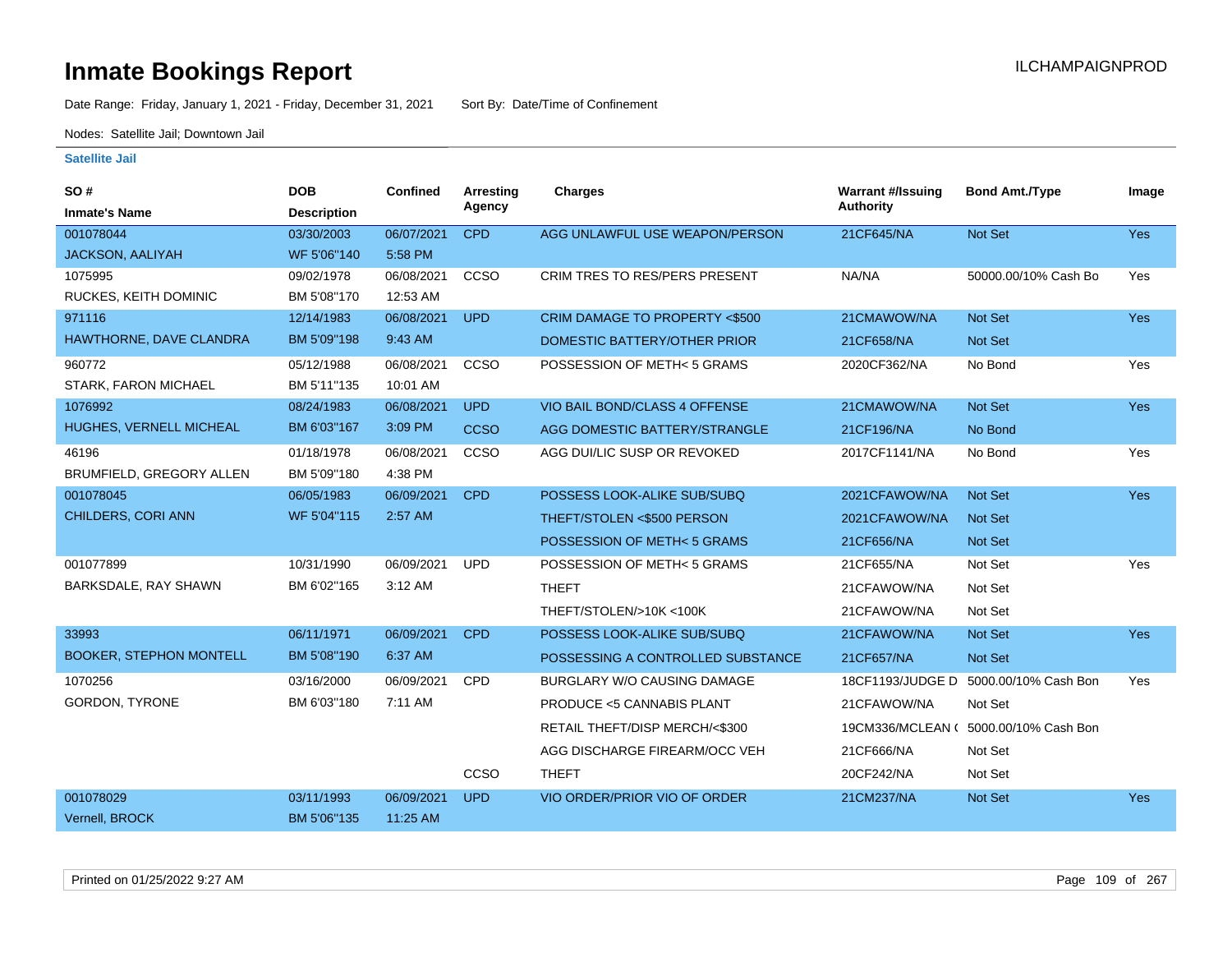Date Range: Friday, January 1, 2021 - Friday, December 31, 2021 Sort By: Date/Time of Confinement

Nodes: Satellite Jail; Downtown Jail

| SO #                               | <b>DOB</b>         | <b>Confined</b> | <b>Arresting</b> | <b>Charges</b>                           | <b>Warrant #/Issuing</b>   | <b>Bond Amt./Type</b>                 | Image      |
|------------------------------------|--------------------|-----------------|------------------|------------------------------------------|----------------------------|---------------------------------------|------------|
| <b>Inmate's Name</b>               | <b>Description</b> |                 | Agency           |                                          | <b>Authority</b>           |                                       |            |
| 533450                             | 11/11/1979         | 06/09/2021      | <b>CCSO</b>      | THEFT/UNAUTHD CON/<\$500                 | 2021CM93/BOHM              | 5000.00/10% Cash Bon                  | <b>Yes</b> |
| CAMPBELL, ELIZABETH TAEHEE         | AF 5'00"110        | 1:50 PM         |                  | THEFT/UNAUTHD CON/<\$500                 | 2021CF467/BOHM             | 5000.00/10% Cash Bon                  |            |
| 1057898                            | 02/21/1997         | 06/09/2021      | ccso             | DOMESTIC BATTERY/OTHER PRIOR             | 21CF663/NA                 | Not Set                               | Yes        |
| <b>GATSON, TAIVIONTAE TREMAINE</b> | BM 5'09"250        | 2:05 PM         |                  |                                          |                            |                                       |            |
| 001078048                          | 11/26/2000         | 06/09/2021      | <b>RPD</b>       | <b>DOMESTIC BATTERY</b>                  | 2021-CM-AWOW/NA Not Set    |                                       | <b>No</b>  |
| MCCUNE, TIANNA MARIE               | BF 5'04"112        | 8:37 PM         |                  |                                          |                            |                                       |            |
| 001078048                          | 11/26/2000         | 06/09/2021      | <b>RPD</b>       | <b>DOMESTIC BATTERY</b>                  | 2021-CM-AWOW/NA Not Set    |                                       | Yes        |
| MCCUNE, TIANNA MARIE               | BF 5'04"112        | 9:58 PM         |                  |                                          |                            |                                       |            |
| 1066719                            | 12/21/1997         | 06/09/2021      | <b>CCSO</b>      | AGG DOMESTIC BATTERY/STRANGLE            | 21CF310/NA                 | 100000.00/10% Cash B                  | Yes        |
| DAVIS, TAVEON CORNELIUS            | BM 5'11"150        | 10:50 PM        |                  | RET THEFT/DISP MERCH/>\$300              |                            | 19CF959/MCLEAN C 5000.00/10% Cash Bon |            |
|                                    |                    |                 |                  | <b>RETAIL THEFT/DISP MERCH/&lt;\$300</b> |                            | 19CM897/MCLEAN ( 3000.00/10% Cash Bon |            |
|                                    |                    |                 |                  | RETAIL THEFT/DISP MERCH/<\$300           | 19CM521/NA                 | 40.00/Category B Bond                 |            |
| 001078049                          | 07/12/1991         | 06/09/2021      | <b>ISP</b>       | <b>FUGITIVE FROM JUSTICE</b>             | 21CFAWOW/NA                | Not Set                               | Yes        |
| BELL, CLINTON CAVALOS              | BM 5'09"180        | 11:44 PM        |                  |                                          |                            |                                       |            |
| 001078050                          | 06/11/1999         | 06/10/2021      | <b>CCSO</b>      | <b>DOMESTIC BATTERY</b>                  | 21CM238/NA                 | <b>Not Set</b>                        | <b>Yes</b> |
| MILTON, OTHELLO, III               | BM 5'09"140        | 1:51 AM         |                  |                                          |                            |                                       |            |
| 1031794                            | 07/03/1986         | 06/10/2021      | <b>UPD</b>       | DOM BTRY/CONTACT/1-2 PRECONV             | 21CF662/NA                 | Not Set                               | Yes        |
| GOODWIN, ANTHONY DWAYNE            | BM 6'01"229        | 2:59 AM         |                  | WARRANT OUT OF COUNTY                    | 2019-CM-744/Macon Not Set  |                                       |            |
|                                    |                    |                 |                  | <b>WARRANT OUT OF COUNTY</b>             | 2019-TR-6270/Macor Not Set |                                       |            |
| 001078051                          | 01/08/1997         | 06/10/2021      | <b>CPD</b>       | OPERATE UNINSURED MTR VEHICLE            | 21TRAWOW/NA                | Not Set                               | Yes        |
| ROBINSON, ROKYAH AERIEAL           | BF 5'03"128        | 4:38 AM         |                  | <b>FAIL TO REDUCE SPEED</b>              | 21TRAWOW/NA                | Not Set                               |            |
|                                    |                    |                 |                  | DRVG UNDER INFLU OF ALCOHOL              | 21DT150/NA                 | 3000.00/10% Cash Bon                  |            |
| 26246                              | 12/17/1965         | 06/10/2021      | CCSO             | THEFT CONTROL INTENT \$500<10K           | 19CF480/NA                 | No Bond                               | Yes        |
| THOMAS, JUVIOUS MICHELLE           | BM 5'02"150        | 10:19 AM        |                  |                                          |                            |                                       |            |
| 1027030                            | 03/21/1993         | 06/10/2021      | <b>UPD</b>       | <b>DOMESTIC BATTERY</b>                  | 21CFAWOW/NA                | Not Set                               | <b>Yes</b> |
| JOHNSON, MELVIN LEE                | BM 5'07"172        | 1:01 PM         |                  | <b>UNLAWFUL RESTRAINT</b>                | 21CFAWOW/NA                | Not Set                               |            |
|                                    |                    |                 |                  | RECEIVE/POSS/SELL STOLEN VEH             | 21CF680/NA                 | <b>Not Set</b>                        |            |
|                                    |                    |                 |                  | <b>DOMESTIC BATTERY</b>                  | 20CF1385/NA                | 25000.00/10% Cash Bo                  |            |
|                                    |                    |                 |                  |                                          |                            |                                       |            |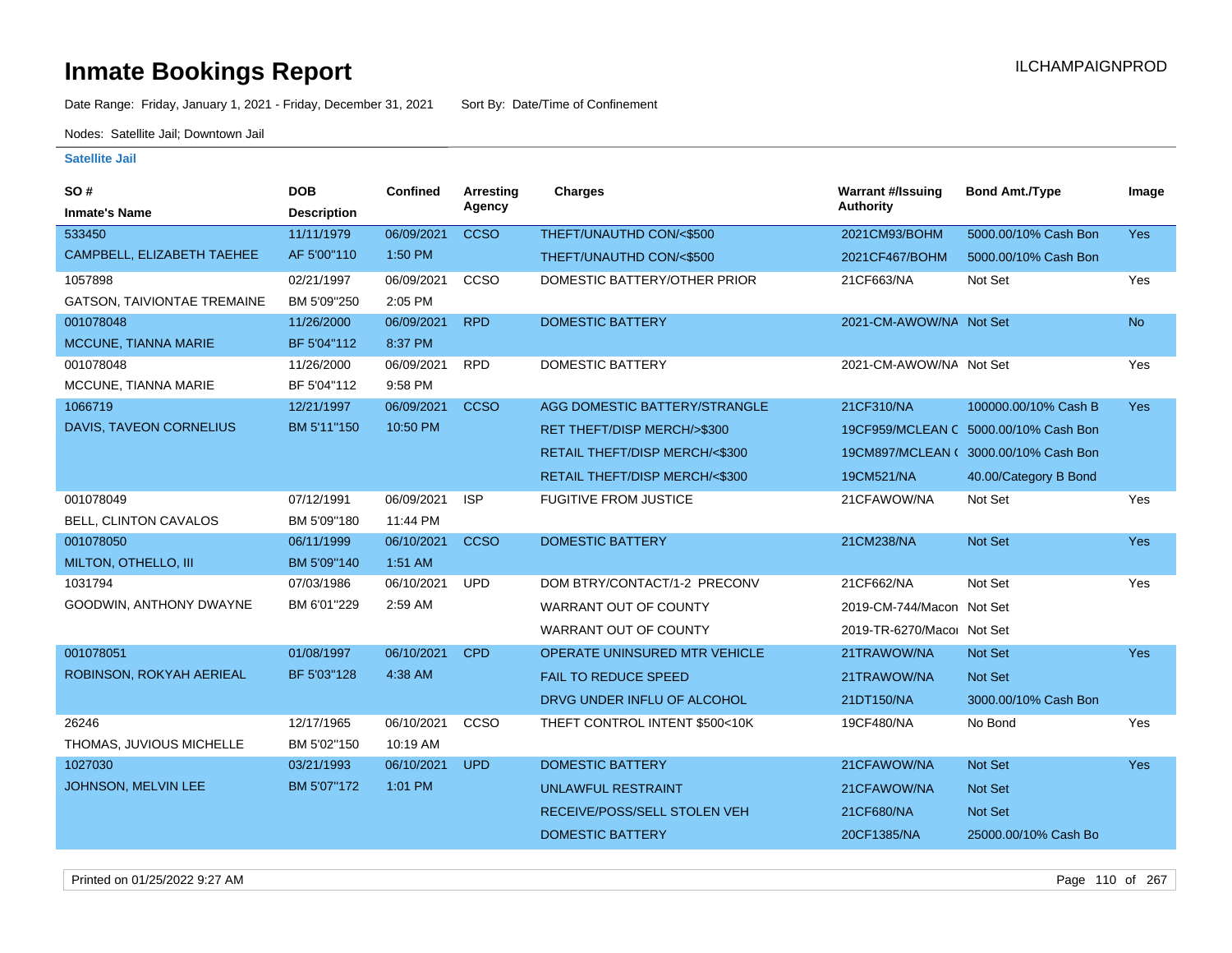Date Range: Friday, January 1, 2021 - Friday, December 31, 2021 Sort By: Date/Time of Confinement

Nodes: Satellite Jail; Downtown Jail

| SO#                                       | <b>DOB</b>         | Confined   | <b>Arresting</b> | <b>Charges</b>                        | <b>Warrant #/Issuing</b> | <b>Bond Amt./Type</b> | Image      |
|-------------------------------------------|--------------------|------------|------------------|---------------------------------------|--------------------------|-----------------------|------------|
| <b>Inmate's Name</b>                      | <b>Description</b> |            | Agency           |                                       | <b>Authority</b>         |                       |            |
| 1054041                                   | 11/03/1979         | 06/10/2021 | <b>CCSO</b>      | <b>THREATEN A PUBLIC OFFICIAL</b>     | 20CF377/NA               | No Bond               | Yes        |
| PETTIS, CARON RAVI                        | BM 5'09"176        | 2:28 PM    |                  |                                       |                          |                       |            |
| 58402                                     | 03/31/1983         | 06/10/2021 | <b>ISP</b>       | DRIVING DURING REVOCATION             | 2008tr136252/NA          | 10000.00/10% Cash Bo  | Yes        |
| <b>INGRAM, TERANCE</b>                    | BM 5'10"190        | 3:51 PM    |                  |                                       |                          |                       |            |
| 1070019                                   | 09/14/1997         | 06/10/2021 | <b>CCSO</b>      | POSS FIREARM FOID REVOKED             | 2019CF1427/NA            | No Bond               | <b>Yes</b> |
| INGRAM-WILLIAMS, NICKOLAS DAN BM 5'06"200 |                    | 4:33 PM    |                  |                                       |                          |                       |            |
| 001078054                                 | 04/28/2000         | 06/10/2021 | <b>CPD</b>       | <b>DOMESTIC BATTERY</b>               | 2021CMAWOW/NA            | Not Set               | Yes        |
| COLE, ZION ANTONIO                        | BM 5'11"136        | 4:58 PM    |                  | INTERF REPT DOMESTIC VIOLENCE         | 2021CMAWOW/NA            | Not Set               |            |
| 001078055                                 | 09/29/1990         | 06/10/2021 | <b>CCSO</b>      | <b>DOMESTIC BATTERY</b>               | 21CM241/NA               | <b>Not Set</b>        | <b>Yes</b> |
| DAMARLA, JANSI                            | IF 5'04"175        | 9:33 PM    |                  |                                       |                          |                       |            |
| 1030357                                   | 10/16/1991         | 06/11/2021 | CCSO             | UNAUTHD POSS/STORAGE/WEAPONS          | NA/NA                    | No Bond               | Yes        |
| BROWN, MICHAEL MARCELL                    | BM 5'11"380        | 9:54 AM    |                  |                                       |                          |                       |            |
| 50606                                     | 10/03/1970         | 06/11/2021 | <b>CCSO</b>      | THEFT CONTROL INTENT \$500<10K        | 2020CF1059/NA            | 5000.00/10% Cash Bon  | <b>Yes</b> |
| LEWIS, DANNY THOMAS                       | BM 5'06"150        | 9:54 AM    |                  | CRIM DAMAGE TO PROPERTY <\$500        | 19CM558/NA               | 1000.00/10% Cash Bon  |            |
| 27829                                     | 08/12/1949         | 06/11/2021 | CCSO             | <b>DOMESTIC BATTERY</b>               | 2021CMAWOW/NA            | Not Set               | Yes        |
| SMITH, MICHAEL W                          | WM 5'11"170        | 10:43 AM   |                  |                                       |                          |                       |            |
| 958936                                    | 07/19/1988         | 06/11/2021 | <b>UPD</b>       | DRIVING ON REVOKED LICENSE            | 2019TR15507/NA           | 7500.00/10% Cash Bon  | <b>Yes</b> |
| <b>COWAN, CAPRICE CASHAY</b>              | BF 5'02"135        | 4:39 PM    |                  | <b>AGGRAVATED BATTERY</b>             | 2018CF1571/NA            | 5000.00/10% Cash Bon  |            |
|                                           |                    |            |                  | <b>ESCAPE/VIOLATE ELEC MONITORING</b> | 2019CF415/NA             | 5000.00/10% Cash Bon  |            |
|                                           |                    |            |                  | AGG BATTERY/USE DEADLY WEAPON         | 2018CF506/NA             | 5000.00/10% Cash Bon  |            |
| 001077779                                 | 08/21/1998         | 06/11/2021 | <b>CPD</b>       | <b>DISORDERLY CONDUCT</b>             | NA/NA                    | Not Set               | Yes        |
| SEBEH, BRANDON LESLIE                     | BM 6'00"195        | 10:55 PM   |                  | <b>CRIMINAL TRESPASS BUILDING</b>     | 2021 CM AWOW/NA          | 100.00/Full Amount    |            |
| 001078056                                 | 07/19/1999         | 06/12/2021 | <b>CPD</b>       | AGG DUI/ACCIDENT/BODILY HARM          | 21CFAWOW/NA              | <b>Not Set</b>        | <b>Yes</b> |
| FADL-ALLA, ALI BAHA                       | MM 5'09"178        | 5:03 AM    |                  | <b>IMPROPER TRAFFIC LANE USAGE</b>    | NA/NA                    | Not Set               |            |
|                                           |                    |            |                  | <b>TRANSP/CARRY ALC LIQ/DRIVER</b>    | <b>NA/NA</b>             | Not Set               |            |
|                                           |                    |            |                  | <b>REGIS EXPIRATION/1ST &amp; 2ND</b> | NA/NA                    | Not Set               |            |
|                                           |                    |            |                  | UNINSURED MTR VEH/BODILY HARM         | NA/NA                    | Not Set               |            |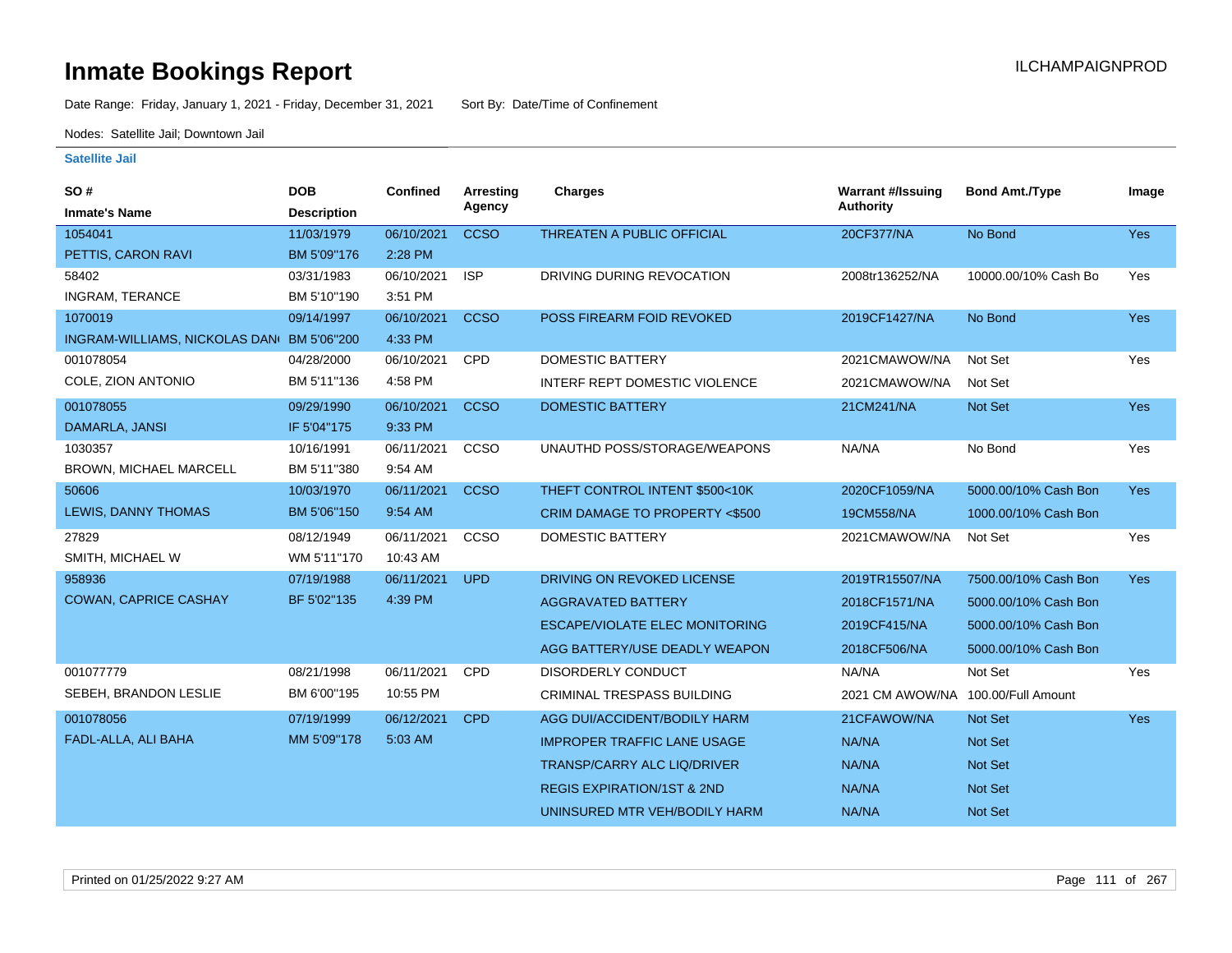Date Range: Friday, January 1, 2021 - Friday, December 31, 2021 Sort By: Date/Time of Confinement

Nodes: Satellite Jail; Downtown Jail

| <b>SO#</b>                              | <b>DOB</b>         | Confined   | <b>Arresting</b> | <b>Charges</b>                 | <b>Warrant #/Issuing</b> | <b>Bond Amt./Type</b>                | Image      |
|-----------------------------------------|--------------------|------------|------------------|--------------------------------|--------------------------|--------------------------------------|------------|
| <b>Inmate's Name</b>                    | <b>Description</b> |            | Agency           |                                | <b>Authority</b>         |                                      |            |
| 001078057                               | 10/29/2000         | 06/12/2021 | <b>UIPD</b>      | MFG/DEL CANNABIS/500<2000 GR   | 2021CFAWOW/NA            | Not Set                              | <b>Yes</b> |
| <b>JUAREZ, PERLA RUBY</b>               | SF 5'03"130        | 7:36 PM    |                  |                                |                          |                                      |            |
| 1075953                                 | 12/13/1996         | 06/12/2021 | <b>UIPD</b>      | MFG/DEL CANNABIS/2000<5000 GR  | NA/NA                    | Not Set                              | Yes        |
| STEVENSON, EUGENE, JR                   | BM 5'11"150        | 8:15 PM    |                  | ARMED VIOLENCE/CATEGORY I      | NA/NA                    | Not Set                              |            |
|                                         |                    |            |                  | UNLWFL POSS FIREARM            | NA/NA                    | Not Set                              |            |
| 001078058                               | 04/06/1999         | 06/12/2021 | <b>CCSO</b>      | <b>DOMESTIC BATTERY</b>        | 2021CMAWOW/NA            | Not Set                              | Yes        |
| <b>BANUELOS, SAMANTHA ANA</b>           | SF 5'03"120        | 11:46 PM   |                  |                                |                          |                                      |            |
| 001078059                               | 07/22/1995         | 06/13/2021 | <b>UPD</b>       | DOMESTIC BATTERY               | 21CMAWOW/NA              | Not Set                              | Yes        |
| JENNINGS, KARYN MONEA                   | BF 5'07"220        | 1:20 AM    |                  |                                |                          |                                      |            |
| 968559                                  | 10/31/1987         | 06/13/2021 | <b>CPD</b>       | <b>DOMESTIC BATTERY</b>        | 2021CMAWOW/NA            | <b>Not Set</b>                       | <b>Yes</b> |
| <b>BISHOP, DARTA EA</b>                 | BM 5'05"200        | 4:14 AM    |                  | CRIM DAMAGE TO PROPERTY <\$500 | 2021CFAWOW/NA            | <b>Not Set</b>                       |            |
| 1075241                                 | 01/23/2000         | 06/13/2021 | CPD              | DIRECT CRIMINAL CONTEMPT       |                          | 20CF142/DOUGLAS 1500.00/10% Cash Bon | Yes        |
| QUICK, JORDAN MICHAEL                   | WM 5'08"135        | 8:26 AM    |                  |                                |                          |                                      |            |
| 1072457                                 | 03/16/1998         | 06/13/2021 | <b>CPD</b>       | <b>DOMESTIC BATTERY</b>        | 21CM245/NA               | Not Set                              | <b>Yes</b> |
| CROSBY, RODNESHA DESANDSHA\ BF 5'00"120 |                    | 2:13 PM    |                  |                                |                          |                                      |            |
| 993660                                  | 11/18/1983         | 06/13/2021 | CCSO             | OBSTRUCTING IDENTIFICATION     | 2021 CM AWOW/NA Not Set  |                                      | Yes        |
| TORRES-NEGRON, JUAN CARLOS              | WM 5'11"170        | 9:29 PM    |                  | AGG BATTERY/PEACE OFFICER      | 21CF11/NA                | 10000.00/10% Cash Bo                 |            |
|                                         |                    |            |                  | CRIMINAL TRESPASS BUILDING     | 21CM63/NA                | 440.00/Category B Bon                |            |
| 001078060                               | 10/24/1997         | 06/13/2021 | <b>UPD</b>       | <b>DOMESTIC BATTERY</b>        | 21CF687/NA               | Not Set                              | <b>Yes</b> |
| <b>LINTON, EDWARD CARL</b>              | BM 5'08"130        | 10:00 PM   |                  |                                |                          |                                      |            |
| 32058                                   | 03/14/1969         | 06/14/2021 | <b>UPD</b>       | <b>AGG FLEEING POLICE</b>      | 2021 CF AWOW/NA Not Set  |                                      | Yes        |
| THOMPSON, STEVEN ONEAL                  | BM 5'08"170        | 6:44 AM    |                  | AGG DUI/LIC SUSP OR REVOKED    | 2021 CF AWOW/NA Not Set  |                                      |            |
|                                         |                    |            |                  | FELON POSS/USE WEAPON/FIREARM  | 2021 CF AWOW/NA Not Set  |                                      |            |
|                                         |                    |            |                  | SPEEDING 35+ MPH OVER LIMIT    | 2021 TR AWOW/NA Not Set  |                                      |            |
|                                         |                    |            |                  | DISREG OFFL TRAFFIC-CON DEVICE | 2021 TR AWOW/NA Not Set  |                                      |            |
|                                         |                    |            |                  | DRIVING ON REVOKED LICENSE     | 2021 TR AWOW/NA Not Set  |                                      |            |
|                                         |                    |            |                  | DRVG UNDER INFLU OF ALCOHOL    | 2021 TR AWOW/NA Not Set  |                                      |            |
|                                         |                    |            |                  | AGG DISCH FIREARM              | 21CF690/NA               | Not Set                              |            |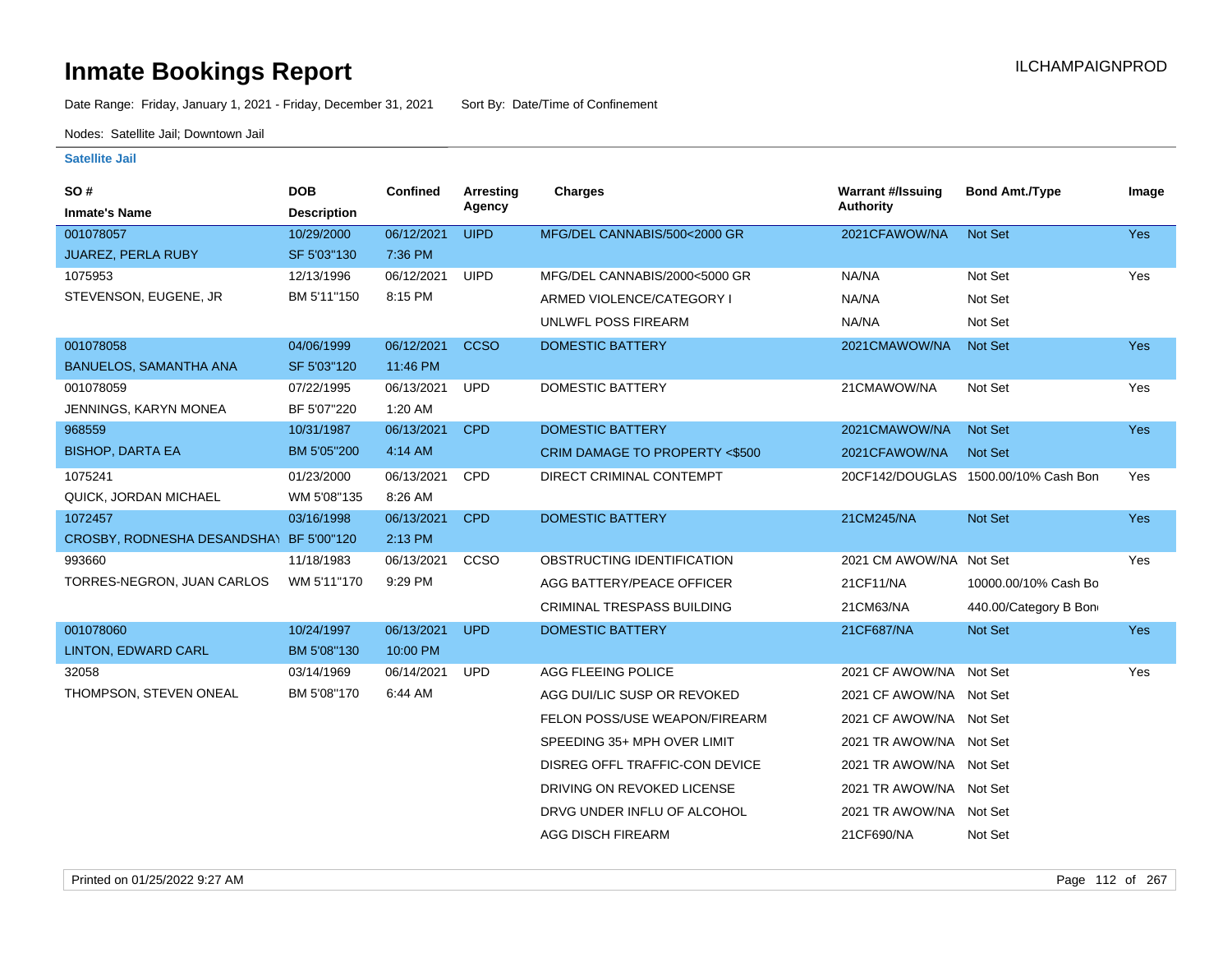Date Range: Friday, January 1, 2021 - Friday, December 31, 2021 Sort By: Date/Time of Confinement

Nodes: Satellite Jail; Downtown Jail

| SO #<br><b>Inmate's Name</b>   | <b>DOB</b><br><b>Description</b> | <b>Confined</b> | <b>Arresting</b><br>Agency | <b>Charges</b>                            | <b>Warrant #/Issuing</b><br><b>Authority</b> | <b>Bond Amt./Type</b>                 | Image      |
|--------------------------------|----------------------------------|-----------------|----------------------------|-------------------------------------------|----------------------------------------------|---------------------------------------|------------|
| 001078061                      | 11/15/1983                       | 06/14/2021      | <b>CPD</b>                 | AGG CRIM SEX AB/VIC <18/FAMILY            | 2021CF503/NA                                 | 200000.00/10% Cash B                  | Yes        |
| MEJIAS-HERNANDEZ, JORGE L      | WM 5'06"196                      | 11:50 AM        |                            |                                           |                                              |                                       |            |
| 9326                           | 03/13/1954                       | 06/14/2021      | CCSO                       | <b>BURGLARY</b>                           | 2020-CF-625/NA                               | Not Set                               | Yes        |
| YOUNG, ANTHONY PAUL            | BM 6'02"280                      | 12:07 PM        |                            |                                           |                                              |                                       |            |
| 001078062                      | 12/14/1989                       | 06/14/2021      | <b>UPD</b>                 | UNLAWFUL USE OF A WEAPON                  | 2021CFAWOW/NA                                | <b>Not Set</b>                        | <b>Yes</b> |
| <b>WOODS, TRANETTA MARIE</b>   | BF 5'00"150                      | 12:54 PM        | <b>UPD</b>                 | DRIVING DURING SUSPENSION                 | 2021TRAWOW/NA                                | <b>Not Set</b>                        |            |
|                                |                                  |                 |                            | PLATE SEC/HGHT/VISL/STCKR/1-2             | 2021TRAWOW/NA                                | <b>Not Set</b>                        |            |
|                                |                                  |                 |                            | <b>TRANSP/CARRY ALC LIQ/DRIVER</b>        | 2021TRAWOW/NA                                | <b>Not Set</b>                        |            |
| 995304                         | 09/22/1990                       | 06/14/2021      | CCSO                       | <b>RECKLESS DRIVING</b>                   | 20TR2699/NA                                  | No Bond                               | Yes        |
| BEAN, JEBEDIAH MATTHEW         | WM 5'10"160                      | 5:16 PM         |                            |                                           |                                              |                                       |            |
| 33993                          | 06/11/1971                       | 06/14/2021      | <b>CPD</b>                 | POSSESSING A CONTROLLED SUBSTANCE         | 2021CFAWOW/NA                                | <b>Not Set</b>                        | Yes        |
| <b>BOOKER, STEPHON MONTELL</b> | BM 5'08"190                      | 7:42 PM         |                            | <b>RESIST/OBSTRUCTING A PEACE OFFICER</b> | 2021CMAWOW/NA                                | <b>Not Set</b>                        |            |
|                                |                                  |                 |                            | <b>AGGRAVATED BATTERY</b>                 | 2021CFAWOW/NA                                | <b>Not Set</b>                        |            |
|                                |                                  |                 |                            | POSSESSING A CONTROLLED SUBSTANCE         | 21CF657/NA                                   | <b>Not Set</b>                        |            |
|                                |                                  |                 |                            | <b>AGGRAVATED DOMESTIC BATTERY</b>        | 21CF688/NA                                   | <b>Not Set</b>                        |            |
|                                |                                  |                 | <b>CPD</b>                 | PAROLE REVOCATION                         | CH2103612/IDOC                               | No Bond                               |            |
| 54086                          | 08/21/1980                       | 06/14/2021      | CCSO                       | <b>DOMESTIC BATTERY</b>                   | NA/NA                                        | Not Set                               | Yes        |
| DURBIN, RICHARD Michael        | WM 5'08"170                      | 10:32 PM        |                            |                                           |                                              |                                       |            |
| 1069170                        | 09/17/1999                       | 06/15/2021      | <b>ISP</b>                 | <b>WARRANT OUT OF COUNTY</b>              |                                              | 2019CF10/FORD CC 30000.00/10% Cash Bo | Yes        |
| SHEPHERD, DAMYAN MATTHEW       | WM 5'11"220                      | 1:06 AM         |                            |                                           |                                              | 75.00/FTA Fee                         |            |
| 25659                          | 07/19/1966                       | 06/15/2021      | <b>CPD</b>                 | <b>RESIDENTIAL BURGLARY</b>               | 2020CF1218/NA                                | 50000.00/10% Cash Bo                  | Yes        |
| DORRIS, LORENZO                | BM 6'02"190                      | 6:17 AM         |                            | <b>BURGLARY</b>                           | 21CF689/NA                                   | Not Set                               |            |
|                                |                                  |                 |                            | RESIST/OBSTRUCTING A PEACE OFFICER        | NA/NA                                        | Not Set                               |            |
| 1064651                        | 11/20/1996                       | 06/15/2021      | <b>CCSO</b>                | <b>RESIDENTIAL BURGLARY</b>               | 2021 CF 5/NA                                 | 10000.00/10% Cash Bo                  | <b>Yes</b> |
| THOMAS, BRETT MICHAEL          | WM 5'07"180                      | 3:09 PM         |                            |                                           |                                              |                                       |            |
| 001078063                      | 12/21/1990                       | 06/15/2021      | CPD                        | <b>ROBBERY</b>                            | 2021CF159/DILL                               | 25000.00/10% Cash Bo                  | Yes        |
| PERRY, ROBERT, JR              | BM 6'06"225                      | 4:37 PM         |                            | AGG CRIM SEX ASSAULT/WEAPON               | 2021CF678/DILL                               | 1000000.00/10% Cash                   |            |
|                                |                                  |                 |                            | <b>FUGITIVE FROM JUSTICE</b>              | 21CF698/NA                                   | Not Set                               |            |
|                                |                                  |                 |                            |                                           |                                              |                                       |            |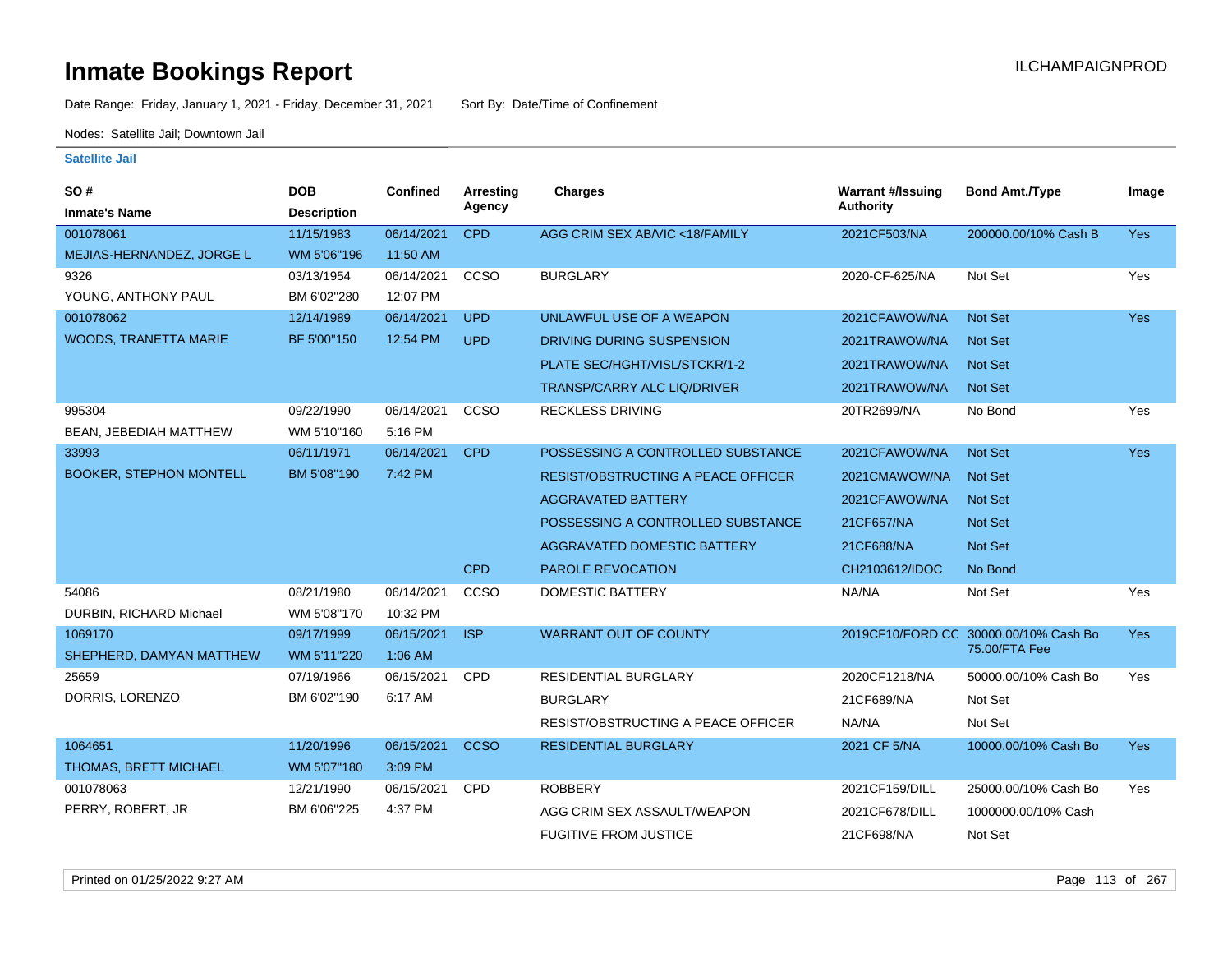# **Inmate Bookings Report Installation ILCHAMPAIGNPROD**

Date Range: Friday, January 1, 2021 - Friday, December 31, 2021 Sort By: Date/Time of Confinement

Nodes: Satellite Jail; Downtown Jail

#### **Satellite Jail**

| SO#                               | <b>DOB</b>         | <b>Confined</b> | <b>Arresting</b> | <b>Charges</b>                     | <b>Warrant #/Issuing</b> | <b>Bond Amt./Type</b>                 | Image      |
|-----------------------------------|--------------------|-----------------|------------------|------------------------------------|--------------------------|---------------------------------------|------------|
| <b>Inmate's Name</b>              | <b>Description</b> |                 | Agency           |                                    | <b>Authority</b>         |                                       |            |
| 980301                            | 03/04/1988         | 06/15/2021      | <b>RPD</b>       | CRIM DAMAGE TO PROPERTY <\$500     | NA/NA                    | Not Set                               | Yes        |
| THOMAS, AHKEEM JAMALL             | BM 5'10"190        | 11:08 PM        |                  | <b>AGGRAVATED DOMESTIC BATTERY</b> | 2021CFAWOW/NA            | Not Set                               |            |
|                                   |                    |                 |                  | <b>HOME INVASION/CAUSE INJURY</b>  | 21CF697/NA               | Not Set                               |            |
| 1017706                           | 12/27/1992         | 06/16/2021      | CPD              | VIOLATE ORDER PROTECTION           | 21CM248/NA               | Not Set                               | Yes        |
| ROGERS, ANTOINE LAMONT            | BM 5'07"260        | 2:26 AM         |                  |                                    |                          |                                       |            |
| 60661                             | 11/09/1957         | 06/16/2021      | <b>CPD</b>       | POSS AMT CON SUB EXCEPT(A)/(D)     | 2017-CF-948/NA           | 10000.00/10% Cash Bo                  | <b>Yes</b> |
| FARROW, ALFRED                    | BM 5'09"175        | 10:34 AM        |                  |                                    |                          |                                       |            |
| 1033844                           | 06/30/1994         | 06/16/2021      | <b>RPD</b>       | POSSESS DRUG PARAPHERNALIA         | 2021CMAWOW/NA            | Not Set                               | Yes        |
| BRYANT, SAMANTHA JEAN             | WF 5'05"115        | 5:43 PM         |                  | DRIVING ON REVOKED LICENSE         | 2021TRAWOW/NA            | Not Set                               |            |
|                                   |                    |                 |                  | DRIVING 15-20 MPH ABOVE LIMIT      | 2021TRAWOW/NA            | Not Set                               |            |
|                                   |                    |                 |                  | AVOID TRAFFIC CONTROL SIGNAL       | 2021TRAWOW/NA            | Not Set                               |            |
|                                   |                    |                 |                  | NO VALID REGIS/1ST AND 2ND         | 2021TRAWOW/NA            | Not Set                               |            |
|                                   |                    |                 |                  | IMPROPER PASSING/3+ WHEELS VEH     | 2021TRAWOW/NA            | Not Set                               |            |
|                                   |                    |                 |                  | AGG FLEEING POLICE/21 MPH OVER     | 2021CFAWOW/NA            | Not Set                               |            |
|                                   |                    |                 |                  | <b>BURGLARY</b>                    | 21CF700/NA               | Not Set                               |            |
| 545746                            | 10/06/1996         | 06/16/2021      | <b>ISP</b>       | <b>WARRANT OUT OF COUNTY</b>       | 20TR919/NA               | 3000.00/10% Cash Bon                  | Yes        |
| <b>WOODS, MICHAEL LACKENDRICK</b> | BM 5'09"160        | 6:29 PM         |                  |                                    |                          |                                       |            |
| 544506                            | 02/16/1981         | 06/16/2021      | CCSO             | POSSESSING A CONTROLLED SUBSTANCE  | 18CF236/NA               | No Bond                               | Yes        |
| ROBERSON, ANDREW RYAN             | WM 6'03"160        | 6:53 PM         |                  |                                    |                          |                                       |            |
| 1017941                           | 07/22/1973         | 06/16/2021      | <b>CPD</b>       | DOMESTIC BATTERY/OTHER PRIOR       | 21CF703/NA               | Not Set                               | Yes        |
| <b>GIBSON, ANTONIO MAURICE</b>    | BM 6'02"180        | 8:13 PM         |                  |                                    |                          |                                       |            |
| 001078064                         | 10/22/1962         | 06/16/2021      | <b>RPD</b>       | WARRANT OUT OF COUNTY              |                          | 16CR18588 COOK C 3000.00/10% Cash Bon | Yes        |
| <b>GAYTAN, MARTHA A</b>           | SF 5'02"190        | 10:34 PM        |                  |                                    |                          |                                       |            |
| 42902                             | 11/26/1972         | 06/16/2021      | <b>RPD</b>       | AGG DUI/LIC SUSP OR REVOKED        | 21CF699/NA               | Not Set                               | Yes        |
| CARDER, MONICA LYNN               | WF 5'09"235        | 11:35 PM        |                  |                                    |                          |                                       |            |
| 1058943                           | 06/04/1997         | 06/17/2021      | CPD              | AGG DUI/LIC SUSP OR REVOKED        | 21CF701/NA               | Not Set                               | Yes        |
| MANZELLA, SARAH CHRISTINE         | WF 5'01"135        | 12:00 AM        |                  |                                    |                          |                                       |            |
| 1071536                           | 10/30/1987         | 06/17/2021      | <b>CPD</b>       | <b>UNLAWFUL RESTRAINT</b>          | 21CF702/NA               | Not Set                               | <b>Yes</b> |
| JOHNSON, ZACHERY EDWARD           | WM 5'11"160        | 2:00 AM         |                  |                                    |                          |                                       |            |
|                                   |                    |                 |                  |                                    |                          |                                       |            |

Printed on 01/25/2022 9:27 AM Page 114 of 267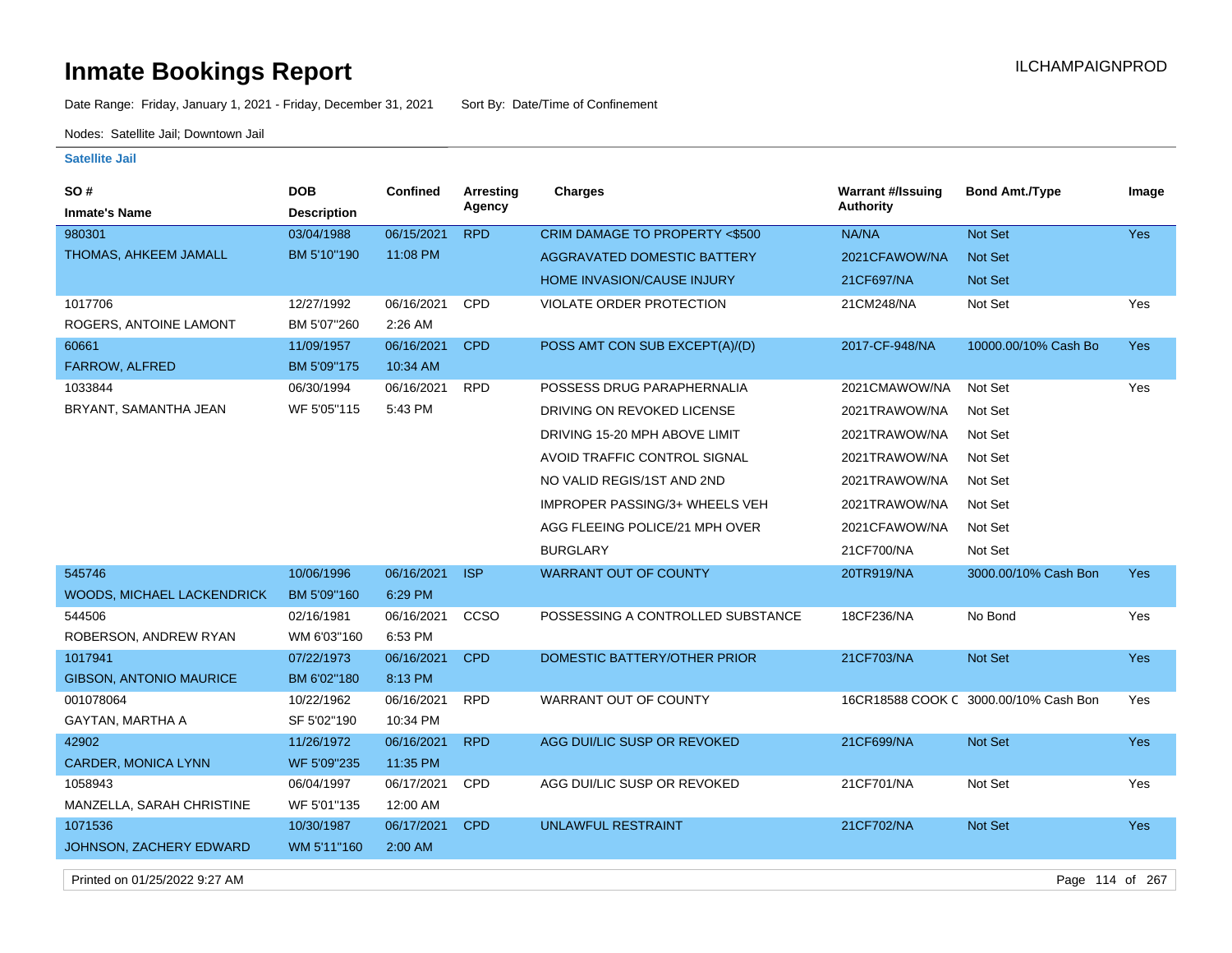Date Range: Friday, January 1, 2021 - Friday, December 31, 2021 Sort By: Date/Time of Confinement

Nodes: Satellite Jail; Downtown Jail

| SO#                               | <b>DOB</b>         | Confined   | <b>Arresting</b> | <b>Charges</b>                | <b>Warrant #/Issuing</b> | <b>Bond Amt./Type</b> | Image      |
|-----------------------------------|--------------------|------------|------------------|-------------------------------|--------------------------|-----------------------|------------|
| <b>Inmate's Name</b>              | <b>Description</b> |            | Agency           |                               | Authority                |                       |            |
| 001078065                         | 11/30/2002         | 06/17/2021 | <b>CPD</b>       | AGG BATTERY/DISCHARGE FIREARM | 21CF704/NA               | 1000000.00/10% Cash   | <b>Yes</b> |
| <b>BROWN, CHARMAN LAKEEF</b>      | BM 5'11"150        | 12:32 PM   |                  |                               |                          |                       |            |
| 23138                             | 08/17/1958         | 06/17/2021 | <b>CCSO</b>      | STALKING/TRANSMITS THREAT     | 18CF1332/NA              | Not Set               | Yes        |
| JONES, GLEN C                     | WM 6'00"230        | 12:51 PM   |                  | AGG STALKING/CONFINE/RESTRAIN | 18-CF-1333/NA            | Not Set               |            |
| 1031170                           | 07/29/1991         | 06/17/2021 | <b>THPD</b>      | <b>BURGLARY</b>               | 21CF166/FORD CO          | 18000.00/10% Cash Bo  | <b>Yes</b> |
| POLLOCK, SAMANTHA LYNN            | WF 5'03"125        | 1:15 PM    |                  |                               |                          |                       |            |
| 001078067                         | 06/10/1995         | 06/17/2021 | <b>CPD</b>       | AGGRAVATED ASSAULT            | 21CFAWOW/NA              | Not Set               | Yes        |
| JOHN DOE, John                    | BM 5'10"180        | 3:30 PM    |                  | AGGRAVATED BATTERY            | 21CFAWOW/NA              | Not Set               |            |
|                                   |                    |            |                  | OBSTRUCTING IDENTIFICATION    | 21CFAWOW/NA              | Not Set               |            |
| 001078068                         | 06/18/1987         | 06/17/2021 | <b>RPD</b>       | <b>DOMESTIC BATTERY</b>       | 21CM251/NA               | Not Set               | <b>Yes</b> |
| <b>CARPENTER, JAIME ALEXANDER</b> | BM 6'03"250        | 4:50 PM    |                  |                               |                          |                       |            |
| 001078069                         | 01/01/2001         | 06/17/2021 | <b>CPD</b>       | AGGRAVATED ASSAULT            | 2021-CM-AWOW/NA Not Set  |                       | Yes        |
| SESAY, EVALINE                    | BF 5'02"150        | 5:32 PM    |                  | AGG UUW/PERSON/NO FOID        | 2021-CF-AWOW/NA Not Set  |                       |            |
| 001078070                         | 07/07/2000         | 06/17/2021 | <b>CPD</b>       | <b>WARRANT OUT OF COUNTY</b>  | 2019-CF-0026/NA          | <b>Not Set</b>        | <b>Yes</b> |
| <b>WITT, JERILYN SUE</b>          | WF 5'03"110        | 7:50 PM    |                  |                               |                          |                       |            |
| 001078071                         | 03/15/1972         | 06/17/2021 | <b>UPD</b>       | <b>DOMESTIC BATTERY</b>       | 2021-CM-AWOW/NA Not Set  |                       | Yes        |
| WIMSETT, KEVIN MICHAEL            | WM 6'00"175        | 8:42 PM    |                  | OBSTRUCTING IDENTIFICATION    | 2021-CM-AWOW/NA Not Set  |                       |            |
|                                   |                    |            |                  | FORGERY/MAKE/ALTER DOCUMENT   | 2018CF453/NA             | Not Set               |            |
| 1072561                           | 07/27/2000         | 06/17/2021 | <b>CPD</b>       | DRIVING ON SUSPENDED LICENSE  | 2021TRAWOW/NA            | <b>Not Set</b>        | <b>Yes</b> |
| MIMMIEWEATHER, TERRAIN            | BM 5'06"160        | 10:37 PM   |                  | AGG FLEE/CONCL/ALT REGIS PLT  | 21CF707/NA               | <b>Not Set</b>        |            |
| 001077584                         | 11/18/2001         | 06/17/2021 | CCSO             | <b>DOMESTIC BATTERY</b>       | 2021CM190/NA             | 10000.00/10% Cash Bo  | Yes        |
| GONZALEZ, ADRIAN JACHOBE          | SM 5'07"170        | 11:22 PM   |                  |                               |                          |                       |            |
| 1069960                           | 02/23/1980         | 06/18/2021 | <b>UPD</b>       | <b>DOMESTIC BATTERY</b>       | 2021CMAWOW/NA            | <b>Not Set</b>        | <b>Yes</b> |
| SHELTON, JOSIAH TIMOTHY           | WM 6'00"175        | 12:11 AM   |                  | <b>UNLAWFUL RESTRAINT</b>     | 21CF708/NA               | No Bond               |            |
| 1070569                           | 11/28/1971         | 06/18/2021 | <b>TOPD</b>      | DRVG UNDER INFLU OF ALCOHOL   | 2021DTAWOW/NA            | 3000.00/10% Cash Bon  | Yes        |
| ARNDT, MICHAEL, JR                | WM 5'09"145        | 1:11 AM    |                  |                               |                          |                       |            |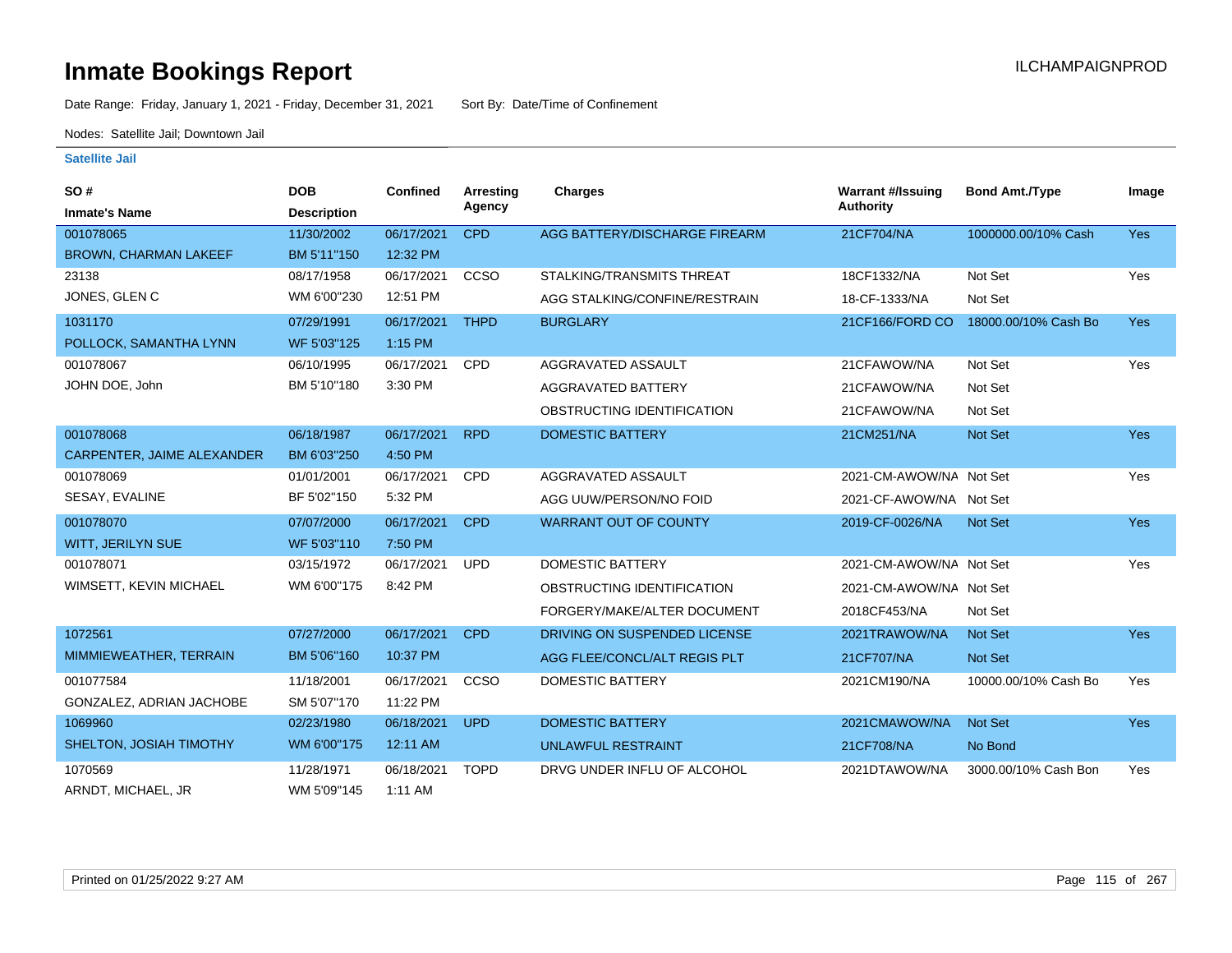Date Range: Friday, January 1, 2021 - Friday, December 31, 2021 Sort By: Date/Time of Confinement

Nodes: Satellite Jail; Downtown Jail

| SO#                           | <b>DOB</b>         | Confined   | <b>Arresting</b> | <b>Charges</b>                     | <b>Warrant #/Issuing</b>           | <b>Bond Amt./Type</b> | Image      |
|-------------------------------|--------------------|------------|------------------|------------------------------------|------------------------------------|-----------------------|------------|
| <b>Inmate's Name</b>          | <b>Description</b> |            | Agency           |                                    | <b>Authority</b>                   |                       |            |
| 001078072                     | 08/19/1983         | 06/18/2021 | <b>ISP</b>       | DRIVING 11-14 MPH ABOVE LIMIT      | 2021TRAWOW/NA                      | <b>Not Set</b>        | Yes        |
| DINEV, DENISE YVETTE          | WF 5'04"115        | 2:45 AM    |                  | DRIVING/NEVER ISSUED LICENSE       | 2021TRAWOW/NA                      | <b>Not Set</b>        |            |
|                               |                    |            |                  | <b>TRANSP/CARRY ALC LIQ/DRIVER</b> | 2021TRAWOW/NA                      | Not Set               |            |
|                               |                    |            |                  | DRVG UNDER INFLU/BAC 0.08          | 2021DTAWOW/NA                      | Not Set               |            |
|                               |                    |            |                  | CAUSE CHILD TO BE ENDANGERED       | 2021CMAWOW/NA                      | Not Set               |            |
|                               |                    |            |                  | BRING CANNABIS IN A PENAL INST     | 2021CFAWOW/NA                      | <b>Not Set</b>        |            |
|                               |                    |            |                  | DRVG UNDER INFLU OF ALCOHOL        | 2021DTAWOW/NA                      | No Bond               |            |
|                               |                    |            |                  | AGG DUI/NO VALID DL                | 21CF706/NA                         | No Bond               |            |
| 56241                         | 12/21/1976         | 06/18/2021 | <b>CPD</b>       | <b>VIOLATE OP/OTHER PRIOR</b>      | 21CF709/NA                         | Not Set               | Yes        |
| CLARK, DAMON GILLMORE         | WM 6'04"240        | 2:53 AM    |                  |                                    |                                    |                       |            |
| 1067373                       | 12/29/1998         | 06/18/2021 | <b>UPD</b>       | <b>PAROLE REVOCATION</b>           | NA/NA                              | Not Set               | <b>Yes</b> |
| <b>MEADS, JAMES A</b>         | WM 5'05"150        | 9:38 AM    |                  |                                    |                                    |                       |            |
| 530236                        | 10/03/1984         | 06/18/2021 | <b>MPD</b>       | POSS AMT CON SUB EXCEPT(A)/(D)     | 2021-CF-379/NA                     | 2500.00/10% Cash Bon  | Yes        |
| <b>BROWN, BRANDON RAY</b>     | WM 5'10"190        | 2:40 PM    |                  |                                    |                                    |                       |            |
| 001078073                     | 05/24/1969         | 06/18/2021 | <b>CPD</b>       | <b>WARRANT OUT OF COUNTY</b>       | NA/NA                              | Not Set               | <b>Yes</b> |
| TIRADO, JOSE RAFAEL, JR       | WM 5'11"180        | 5:02 PM    |                  |                                    |                                    |                       |            |
| 001078074                     | 12/27/1968         | 06/18/2021 | <b>CPD</b>       | <b>DOMESTIC BATTERY</b>            | NA/NA                              | Not Set               | Yes        |
| HORN, DONNA S                 | WF 5'02"110        | 10:43 PM   |                  |                                    |                                    |                       |            |
| 39956                         | 09/26/1974         | 06/18/2021 | <b>CPD</b>       | PUBLIC INDECENCY/SEX CONDUCT       | 2021 CM AWOW/NA 100.00/Full Amount |                       | <b>Yes</b> |
| <b>BANKS, SHAWN LAVERN</b>    | BM 6'01"190        | 11:28 PM   |                  |                                    |                                    |                       |            |
| 36042                         | 11/12/1951         | 06/19/2021 | <b>CPD</b>       | BATTERY/CAUSE BODILY HARM          | 21CMAWOW/NA                        | Not Set               | Yes        |
| CHIN, EDWARD NMN              | AM 5'08"165        | 1:50 AM    |                  |                                    |                                    |                       |            |
| 65988                         | 07/23/1985         | 06/19/2021 | <b>CPD</b>       | <b>DOMESTIC BATTERY</b>            | 21CMAWOW/NA                        | Not Set               | <b>Yes</b> |
| <b>COWART, TRISTAN LEE</b>    | BM 5'07"175        | 7:31 AM    |                  | DRIVING ON SUSPENDED LICENSE       | 2020TR4799/NA                      | 5000.00/10% Cash Bon  |            |
| 1030892                       | 01/03/1995         | 06/19/2021 | <b>RPD</b>       | AGGRAVATED DOMESTIC BATTERY        | 2021 CF AWOW/NA                    | Not Set               | Yes        |
| <b>WINSTON, AIRON MAURICE</b> | BM 6'02"180        | 4:32 PM    |                  |                                    |                                    |                       |            |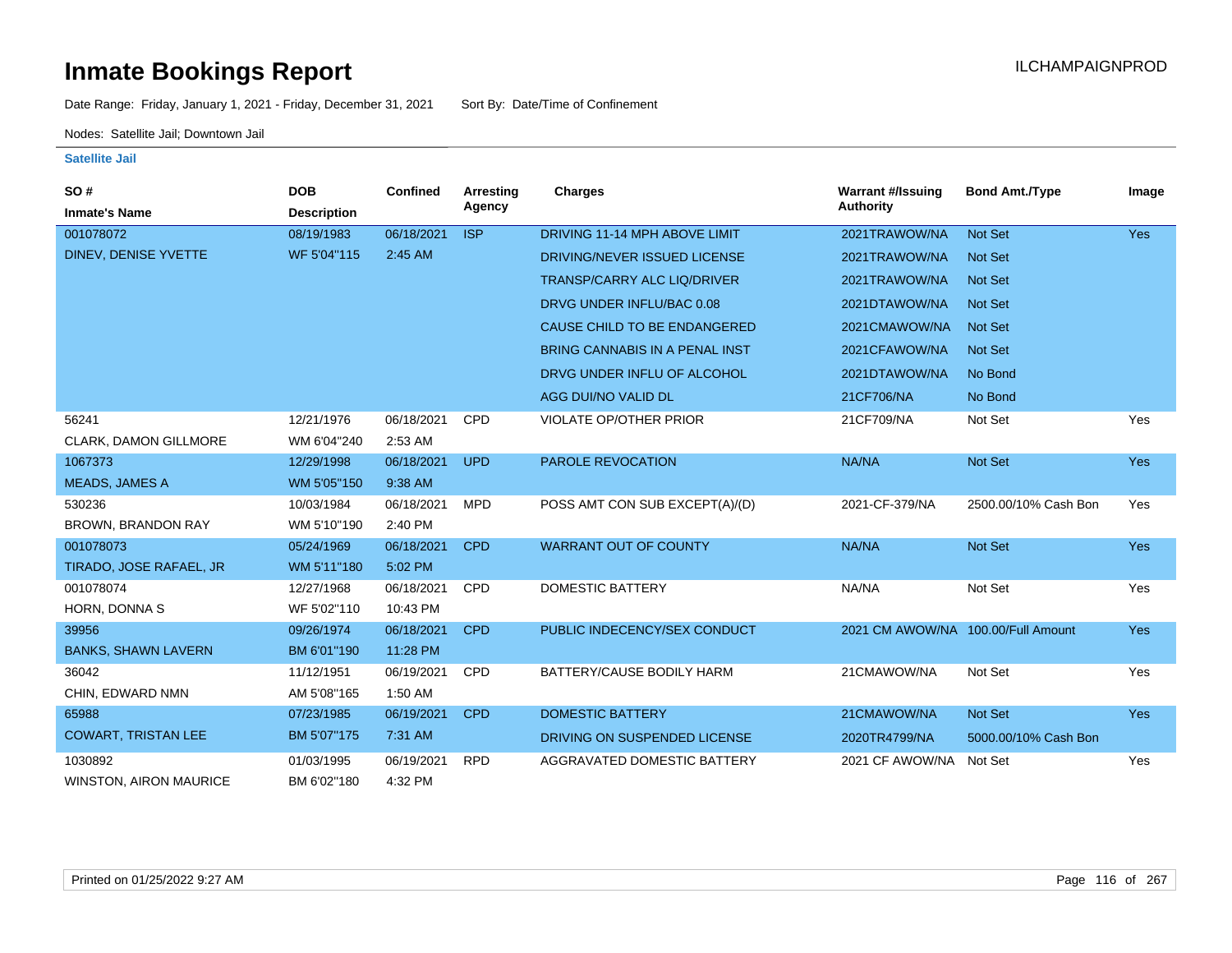Date Range: Friday, January 1, 2021 - Friday, December 31, 2021 Sort By: Date/Time of Confinement

Nodes: Satellite Jail; Downtown Jail

#### **Satellite Jail**

| <b>SO#</b>                      | <b>DOB</b>         | Confined   | Arresting   | <b>Charges</b>                            | <b>Warrant #/Issuing</b> | <b>Bond Amt./Type</b>                | Image      |
|---------------------------------|--------------------|------------|-------------|-------------------------------------------|--------------------------|--------------------------------------|------------|
| <b>Inmate's Name</b>            | <b>Description</b> |            | Agency      |                                           | <b>Authority</b>         |                                      |            |
| 001078075                       | 02/26/1987         | 06/19/2021 | <b>UPD</b>  | AGG BATTERY/PEACE OFFICER                 | 2021 CF AWOW/NA          | Not Set                              | <b>Yes</b> |
| <b>CLEMONS, LAWRENCE DELANO</b> | BM 5'07"185        | 5:14 PM    |             | <b>DOMESTIC BATTERY</b>                   | NA/NA                    | <b>Not Set</b>                       |            |
|                                 |                    |            |             | <b>RESIST/OBSTRUCTING A PEACE OFFICER</b> | <b>NA/NA</b>             | Not Set                              |            |
| 001078076                       | 06/27/1980         | 06/19/2021 | <b>ISP</b>  | DRVG UNDER INFLU OF ALCOHOL               | 2021-DT-AWOW/NA          | 3000.00/10% Cash Bon                 | Yes        |
| CHILDS, DONNY J                 | BM 5'06"160        | 6:14 PM    |             | DRVG UNDER INFLU/BAC 0.08                 |                          | 2021-DT-AWOW/NA 3000.00/10% Cash Bon |            |
| 1005818                         | 08/21/1992         | 06/19/2021 | <b>TOPD</b> | <b>DOMESTIC BATTERY</b>                   | 2021-CM-AWOW/NA Not Set  |                                      | <b>Yes</b> |
| SAMPLE, LEVI BRANDON            | WM 6'03"150        | 8:15 PM    |             | <b>RESIST/OBSTRUCTING A PEACE OFFICER</b> | NA/NA                    | Not Set                              |            |
|                                 |                    |            |             | CRIM DAMAGE TO PROPERTY <\$500            | NA/NA                    | Not Set                              |            |
| 001078077                       | 08/24/1992         | 06/19/2021 | <b>RPD</b>  | DOMESTIC BATTERY                          | 2021-CM-AWOW/NA Not Set  |                                      | Yes        |
| MARTE, VICTOR JAVIER            | SM 5'08"160        | 9:56 PM    |             |                                           |                          |                                      |            |
| 985100                          | 04/23/1972         | 06/20/2021 | <b>CPD</b>  | <b>FAIL TO REDUCE SPEED</b>               | 2021 TR AWOW/NA Not Set  |                                      | <b>Yes</b> |
| THROWER, DUANE                  | BM 5'09"250        | 2:38 AM    |             | DRVG UNDER INFLU OF ALCOHOL               | 2021DTAWOW/NA            | 1000.00/License and Ca               |            |
| 62222                           | 08/25/1984         | 06/20/2021 | <b>ISP</b>  | <b>BURGLARY</b>                           | 2021CF650/DILL           | 5000.00/10% Cash Bon                 | Yes        |
| BOURLAND, ANDREW THOMAS         | WM 5'09"170        | 3:30 AM    |             |                                           |                          |                                      |            |
| 1062558                         | 09/02/1995         | 06/20/2021 | <b>RPD</b>  | THEFT CON INTENT <\$500 PRIOR             | 2021 CM 201/DILL         | 10000.00/10% Cash Bo                 | Yes        |
| <b>WELLS, JIAMANTE AMORE</b>    | BM 5'09"150        | 4:12 AM    |             | <b>OBSTRCT JUSTICE</b>                    | 2021 CF AWOW/NA Not Set  |                                      |            |
|                                 |                    |            |             | <b>RESIST/OBSTRUCTING A PEACE OFFICER</b> | 2021 CF AWOW/NA Not Set  |                                      |            |
| 001078078                       | 05/09/2003         | 06/20/2021 | <b>UPD</b>  | <b>DOMESTIC BATTERY</b>                   | 2021 CM AWOW/NA Not Set  |                                      | Yes        |
| MABERRY, GAIJE MICHEAL LEE      | WM 6'00"135        | 6:12 AM    |             |                                           |                          |                                      |            |
| 001078080                       | 12/15/1997         | 06/20/2021 | <b>CPD</b>  | <b>DOMESTIC BATTERY</b>                   | 21CM253/NA               | Not Set                              | <b>Yes</b> |
| NORWOOD, DEVONTA COREY          | BM 5'10"167        | 9:59 AM    |             |                                           |                          |                                      |            |
| 975844                          | 12/08/1989         | 06/20/2021 | CCSO        | PROBATION VIOLATION                       | 2019CF230/NA             | 5000.00/10% Cash Bon                 | Yes        |
| <b>WATSON, DUSTIN MIKEL</b>     | WM 6'00"140        | 2:54 PM    |             | THEFT/DISP MERCH/<\$300/PRECONV           | 2019CF1286/NA            | 5000.00/10% Cash Bon                 |            |
|                                 |                    |            |             | THEFT/DISP MERCH/<\$300/PRECONV           | 19CF1243/NA              | 320.00/Full Amount                   |            |
| 001078081                       | 04/14/1982         | 06/20/2021 | <b>CCSO</b> | DRVG UNDER INFLU OF ALCOHOL               | 2021-DT-AWOW/NA          | 3000.00/10% Cash Bon                 | <b>Yes</b> |
| <b>KENDALL, ALEXIS DAWN</b>     | WF 5'08"165        | 10:47 PM   |             | DRVG UNDER INFLU/BAC 0.08                 | 2021-DT-AWOW/NA Not Set  |                                      |            |
| 001078082                       | 10/20/1997         | 06/21/2021 | <b>RPD</b>  | BATTERY/CAUSE BODILY HARM                 | 21CMAWOW/NA              | 100.00/Full Amount                   | Yes        |
| MERCADEEZ, MEADE A              | WF 5'05"170        | 2:50 AM    |             | <b>CRIMINAL TRESPASS TO LAND</b>          | 21CMAWOW/NA              | Not Set                              |            |

Printed on 01/25/2022 9:27 AM Page 117 of 267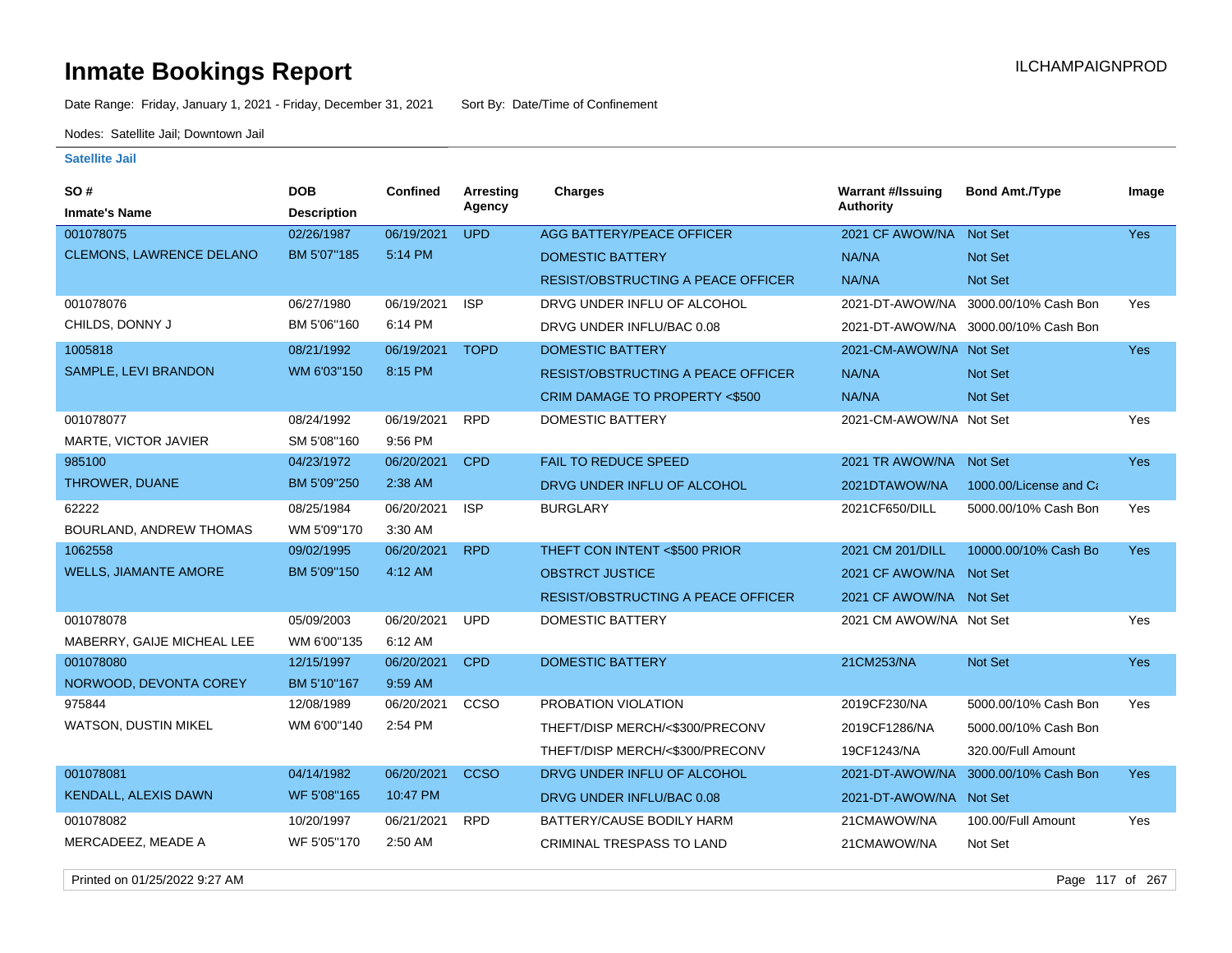Date Range: Friday, January 1, 2021 - Friday, December 31, 2021 Sort By: Date/Time of Confinement

Nodes: Satellite Jail; Downtown Jail

| SO#                                       | <b>DOB</b>         | <b>Confined</b> | Arresting   | <b>Charges</b>                       | <b>Warrant #/Issuing</b> | <b>Bond Amt./Type</b>  | Image      |
|-------------------------------------------|--------------------|-----------------|-------------|--------------------------------------|--------------------------|------------------------|------------|
| <b>Inmate's Name</b>                      | <b>Description</b> |                 | Agency      |                                      | <b>Authority</b>         |                        |            |
| 35549                                     | 07/17/1962         | 06/21/2021      | <b>CCSO</b> | POSS AMT CON SUB EXCEPT(A)/(D)       | 21CF455/NA               | 7500.00/10% Cash Bon   | <b>Yes</b> |
| <b>WICK, STEVEN JOSEPH</b>                | WM 6'00"200        | 3:24 AM         |             | <b>FLEEING/ATTEMPT ELUDE OFFICER</b> | 20CM710/NA               | 2500.00/10% Cash Bon   |            |
|                                           |                    |                 |             | POSS AMT CON SUB EXCEPT(A)/(D)       | 20CF1467/NA              | 7500.00/10% Cash Bon   |            |
| 001078083                                 | 02/11/1998         | 06/21/2021      | <b>RPD</b>  | <b>RETAIL THEFT</b>                  | 21CM254/NA               | Not Set                | Yes        |
| KELCHNER, DANIEL JAMES, JR                | WM 5'11"210        | 1:18 PM         |             |                                      |                          |                        |            |
| 960772                                    | 05/12/1988         | 06/21/2021      | <b>CCSO</b> | POSSESSION OF METH<5 GRAMS           | 2020CF362/NA             | No Bond                | Yes        |
| <b>STARK, FARON MICHAEL</b>               | BM 5'11"135        | 2:07 PM         |             |                                      |                          |                        |            |
| 001078084                                 | 10/19/1975         | 06/21/2021      | CCSO        | INDIRECT CIVIL CONTEMPT              | 2018 D 396/NA            | 20000.00/10% Cash Bo   | Yes        |
| HAMILTON, ROBERT                          | WM 5'11"180        | 2:48 PM         |             |                                      |                          |                        |            |
| 1069834                                   | 06/09/1999         | 06/21/2021      | <b>CPD</b>  | <b>RETAIL THEFT</b>                  | 2021 CF AWOW/NA          | <b>Not Set</b>         | Yes        |
| ADAMS, JAMIRHA LASHAY                     | BF 5'03"150        | 7:05 PM         |             | AGG BATTERY/PUBLIC PLACE             | 21CF715/NA               | <b>Not Set</b>         |            |
| 992560                                    | 10/02/1991         | 06/21/2021      | <b>CPD</b>  | AGG BATTERY/PUBLIC PLACE             | 21CF714/NA               | Not Set                | Yes        |
| PERKINS, ERETHEAL                         | BM 5'05"135        | 7:39 PM         |             |                                      |                          |                        |            |
| 001078085                                 | 06/14/1981         | 06/21/2021      | <b>CPD</b>  | <b>DOMESTIC BATTERY</b>              | 2021CMAWOW/NA            | <b>Not Set</b>         | Yes        |
| ROBINZINE, RANCE ANTHONY                  | BM 6'01"164        | 8:28 PM         |             | <b>AGGRAVATED BATTERY</b>            | 21CF717/NA               | Not Set                |            |
| 1073387                                   | 03/09/1992         | 06/21/2021      | CPD         | DRVG UNDER INFLUENCE OF DRUG         | 2021-DT-AWOW/NA          | 1000.00/License and Ca | Yes        |
| TWAL, ISAAC ISSA                          | WM 5'11"178        | 11:17 PM        |             |                                      |                          |                        |            |
| 001078086                                 | 08/31/2000         | 06/22/2021      | <b>ISP</b>  | <b>WARRANT OUT OF COUNTY</b>         | 21TR5649/NA              | 1500.00/10% Cash Bon   | Yes        |
| RAY, MARQUES TEVARIS                      | BM 5'11"180        | 12:42 AM        |             | <b>WARRANT OUT OF COUNTY</b>         | 21TR743/NA               | 3000.00/10% Cash Bon   |            |
| 1029510                                   | 05/24/1991         | 06/22/2021      | CPD         | INTERF REPT DOMESTIC VIOLENCE        | 21CMAWOW/NA              | Not Set                | Yes        |
| MESSER, CODY JAMES                        | WM 5'09"200        | 1:47 AM         |             | <b>DOMESTIC BATTERY</b>              | 21CM255/NA               | No Bond                |            |
|                                           |                    |                 | CCSO        | ESCAPE FROM PENAL/W/WEAPON           | 21CFAWOW/NA              | Not Set                |            |
|                                           |                    |                 |             | AGG BATT/HARM/POLICE/DOC/DHS         | 21CFAWOW/NA              | Not Set                |            |
|                                           |                    |                 |             | ATTEMPT DISARM PC OFF/CORR EMP       | 21CF751/NA               | Not Set                |            |
| 001078087                                 | 05/08/2003         | 06/22/2021      | <b>RPD</b>  | POSS CAN/>30-100 GRAM/1ST            | 21CFAWOW/NA              | No Bond                | Yes        |
| MILLER-TURNER, FOXZELL AMARIO BM 5'09"125 |                    | 2:36 AM         |             | POSS STOLEN VEHICLE > \$25,000       | 21CFAWOW/NA              | No Bond                |            |
|                                           |                    |                 |             | AGG UNLAWFUL USE OF WEAPON/VEH       | 21CF713/NA               | No Bond                |            |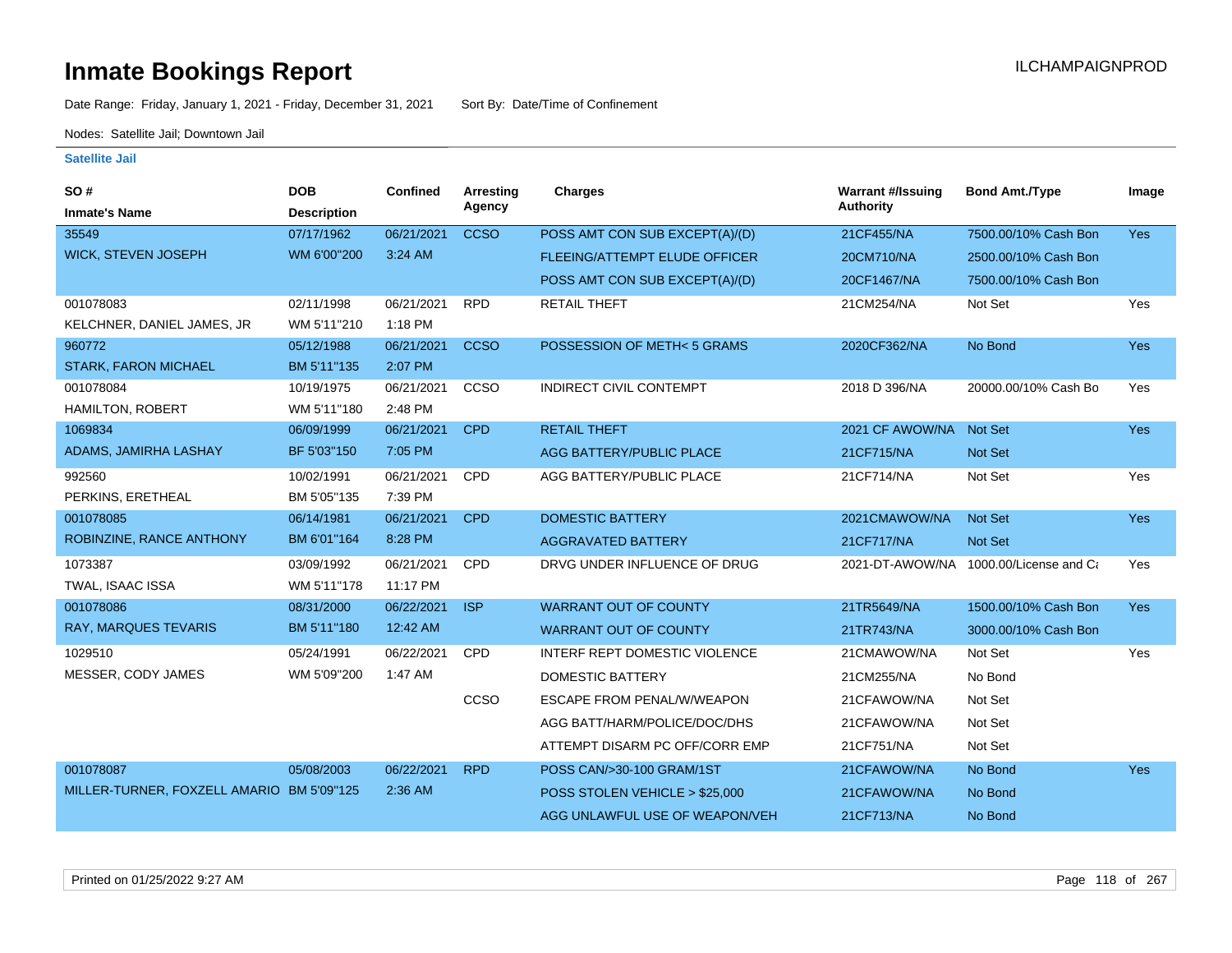Date Range: Friday, January 1, 2021 - Friday, December 31, 2021 Sort By: Date/Time of Confinement

Nodes: Satellite Jail; Downtown Jail

| SO#<br><b>Inmate's Name</b>      | <b>DOB</b><br><b>Description</b> | Confined   | <b>Arresting</b><br>Agency | <b>Charges</b>                            | <b>Warrant #/Issuing</b><br><b>Authority</b> | <b>Bond Amt./Type</b> | Image      |
|----------------------------------|----------------------------------|------------|----------------------------|-------------------------------------------|----------------------------------------------|-----------------------|------------|
| 001078088                        | 05/02/1991                       | 06/22/2021 | <b>UPD</b>                 | <b>AGGRAVATED BATTERY</b>                 | 21CFAWOW/NA                                  | No Bond               | <b>Yes</b> |
| CASEY, NARIUS LAMONT             | BM 6'01"225                      | 3:07 AM    |                            | <b>RESIST/OBSTRUCTING A PEACE OFFICER</b> | 21CFAWOW/NA                                  | No Bond               |            |
|                                  |                                  |            |                            | <b>AGGRAVATED DOMESTIC BATTERY</b>        | 21CF712/NA                                   | No Bond               |            |
| 31065                            | 12/23/1968                       | 06/22/2021 | CPD                        | DRIVING ON SUSPENDED LICENSE              | 21TR210/NA                                   | 2500.00/10% Cash Bon  | Yes        |
| JOHNSON, ALBERT LEE              | BM 5'09"225                      | 6:04 AM    |                            | DRIVING ON SUSPENDED LICENSE              | 21CMAWOW/NA                                  | 2500.00/10% Cash Bon  |            |
|                                  |                                  |            |                            | POSSESS LOOK-ALIKE SUB/1ST                | 21CFAWOW/NA                                  | No Bond               |            |
|                                  |                                  |            |                            | DRIVING ON SUSPENDED LICENSE              | 2020TR5246/NA                                | 2500.00/10% Cash Bon  |            |
|                                  |                                  |            |                            | POSSESSING A CONTROLLED SUBSTANCE         | 21CF716/NA                                   | No Bond               |            |
|                                  |                                  |            |                            | DISREG OFFL TRAFFIC-CON DEVICE            | 21CMAWOW/NA                                  | Not Set               |            |
|                                  |                                  |            |                            | OPERATE UNINSURED MTR VEHICLE             | 21CMAWOW/NA                                  | Not Set               |            |
| 59238                            | 08/10/1980                       | 06/22/2021 | <b>CPD</b>                 | <b>DOMESTIC BATTERY</b>                   | NA/NA                                        | No Bond               | Yes        |
| <b>BLISSIT, BRANDON LAVELL</b>   | BM 6'02"165                      | 10:52 AM   |                            | CRIM DAMAGE TO PROPERTY <\$500            | 2021CMAWOW/NA                                | No Bond               |            |
|                                  |                                  |            |                            | <b>AGGRAVATED DOMESTIC BATTERY</b>        | 21CF721/NA                                   | <b>Not Set</b>        |            |
|                                  |                                  |            |                            | STALKING/CAUSE FEAR FOR SAFETY            | 21CF722/NA                                   | Not Set               |            |
| 1043056                          | 04/16/1996                       | 06/22/2021 | CCSO                       | AGG DOMESTIC BATTERY/STRANGLE             | 2018-CF-444/NA                               | Not Set               | Yes        |
| SAYLES-JONES, HANEEF AAMON       | BM 5'10"160                      | 2:28 PM    |                            |                                           |                                              |                       |            |
| 1061216                          | 12/05/1997                       | 06/22/2021 | <b>CPD</b>                 | <b>RESIST/OBSTRUCTING A PEACE OFFICER</b> | 2021-CM-AWOW/NA Not Set                      |                       | <b>Yes</b> |
| <b>RUNGE, ANDRE MARSEAN</b>      | BM 5'07"150                      | 4:42 PM    |                            | HOME INVASION/FIREARM                     | 21CF727/NA                                   | Not Set               |            |
| 001077259                        | 09/09/1988                       | 06/22/2021 | <b>UPD</b>                 | <b>DOMESTIC BATTERY</b>                   | 2021-CF-AWOW/NA Not Set                      |                       | Yes        |
| <b>WILLIAMS, TRENTON MONTANA</b> | BM 6'03"177                      | 5:12 PM    |                            | UNLAWFUL RESTRAINT                        | 2021-CF-AWOW/NA Not Set                      |                       |            |
|                                  |                                  |            |                            | <b>VIOLATE ORDER PROTECTION</b>           | 2021-CF-AWOW/NA Not Set                      |                       |            |
|                                  |                                  |            |                            | AGGRAVATED BATTERY                        | 21CF718/NA                                   | Not Set               |            |
| 966228                           | 09/20/1969                       | 06/22/2021 | <b>UPD</b>                 | RET THEFT/DISP MERCH/>\$300               | 2018CF855/NA                                 | Not Set               | <b>Yes</b> |
| HILL, MARJORIE DAWN              | WF 5'02"142                      | 11:37 PM   |                            | THEFT CON INTENT <\$500 PRIOR             | 2018CF1100/NA                                | Not Set               |            |
| 001078089                        | 07/15/1982                       | 06/23/2021 | <b>ISP</b>                 | POSSESS LOOK-ALIKE SUB/1ST                | 21CFAW0W/NA                                  | No Bond               | Yes        |
| COOLEY, DEREK SANDERS            | WM 6'02"195                      | $2:12$ AM  |                            | POSSESSION OF METH<5 GRAMS                | 21CF719/NA                                   | No Bond               |            |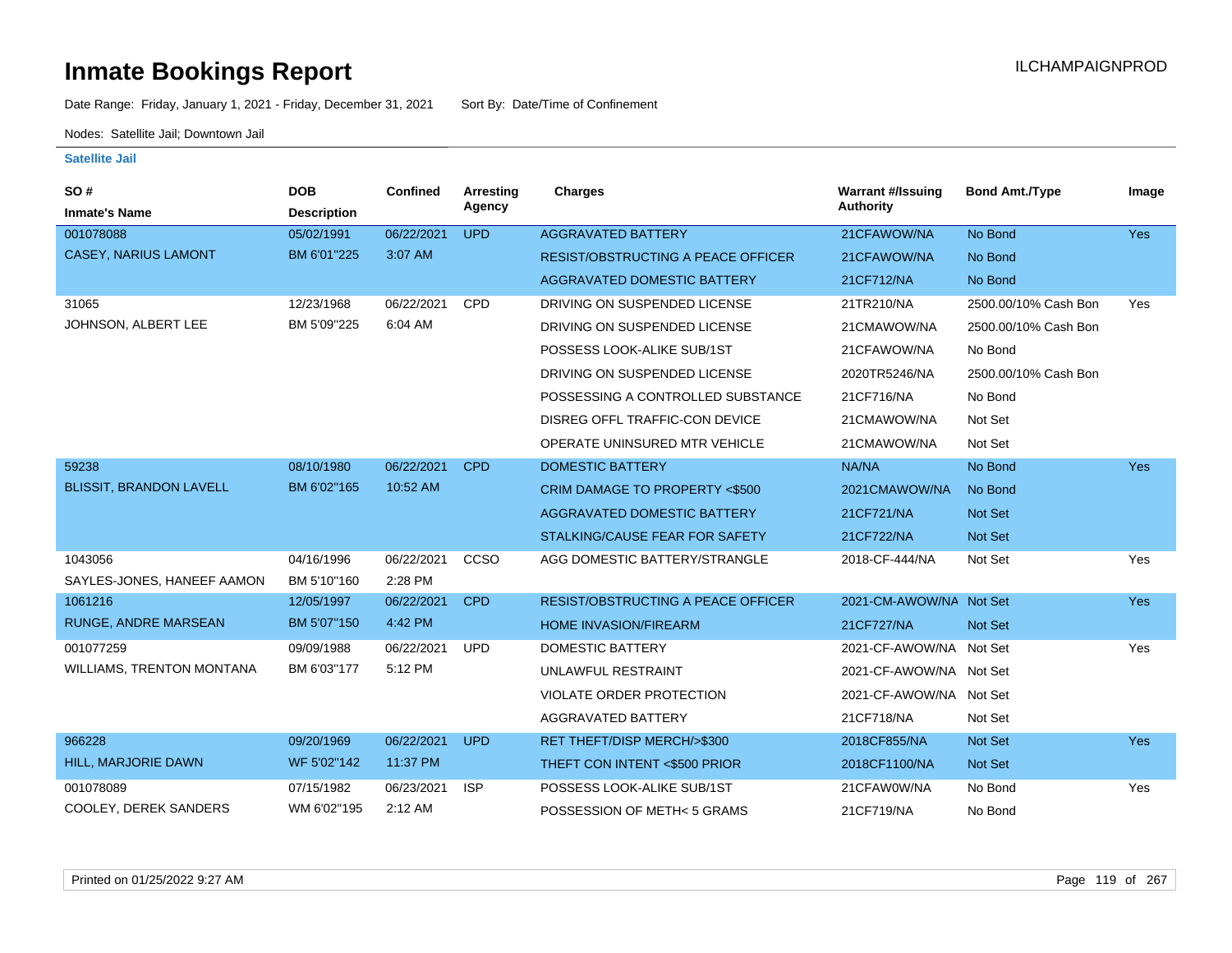Date Range: Friday, January 1, 2021 - Friday, December 31, 2021 Sort By: Date/Time of Confinement

Nodes: Satellite Jail; Downtown Jail

| SO#                             | <b>DOB</b>         | <b>Confined</b> | Arresting   | <b>Charges</b>                       | <b>Warrant #/Issuing</b> | <b>Bond Amt./Type</b>                 | Image      |
|---------------------------------|--------------------|-----------------|-------------|--------------------------------------|--------------------------|---------------------------------------|------------|
| <b>Inmate's Name</b>            | <b>Description</b> |                 | Agency      |                                      | <b>Authority</b>         |                                       |            |
| 001078090                       | 03/09/1986         | 06/23/2021      | <b>ISP</b>  | POSSESS LOOK-ALIKE SUB/1ST           | 21CFAWOW/NA              | No Bond                               | <b>Yes</b> |
| <b>HACKLER, CALEB SCOTT</b>     | WM 6'02"200        | 3:20 AM         |             | POSSESSION OF METH< 5 GRAMS          | 21CF720/NA               | Not Set                               |            |
|                                 |                    |                 |             | POSSESSING A CONTROLLED SUBSTANCE    | NA/NA                    | No Bond                               |            |
| 001078091                       | 10/12/1979         | 06/23/2021      | <b>ISP</b>  | AGGRAVATED BATTERY                   | NA/NA                    | Not Set                               | Yes        |
| MALONE, KEVIN ANTONIO           | BM 5'10"190        | 4:32 AM         |             |                                      |                          |                                       |            |
| 001078092                       | 06/25/1986         | 06/23/2021      | <b>UPD</b>  | <b>DOMESTIC BATTERY</b>              | 2021CMAWOW/NA            | No Bond                               | <b>Yes</b> |
| <b>CHOUNARD, STANLEY L</b>      | BM 5'10"140        | 9:27 AM         |             |                                      |                          |                                       |            |
| 1076274                         | 12/26/1989         | 06/23/2021      | CCSO        | AGGRAVATED BATTERY                   | 20CF750/NA               | No Bond                               | Yes        |
| SNYDER, JOEL PRESCOTT           | WM 5'11"160        | 10:56 AM        |             |                                      |                          |                                       |            |
| 1070284                         | 11/21/1988         | 06/23/2021      | <b>UIPD</b> | <b>FUGITIVE FROM JUSTICE</b>         | NA/NA                    | No Bond                               | <b>Yes</b> |
| <b>WASHINGTON, MARC ANTHONY</b> | BM 5'10"165        | $1:19$ PM       |             |                                      |                          |                                       |            |
| 44836                           | 09/17/1977         | 06/23/2021      | <b>UPD</b>  | AGGRAVATED BATTERY                   |                          | 2020CF000394/ROS 1000.00/10% Cash Bon | Yes        |
| <b>WESLEY, FRANK LADELL</b>     | BM 6'00"264        | 6:27 PM         |             | <b>CRIMINAL TRESPASS TO VEHICLES</b> |                          | 2020CM733/ROSEN 40.00/Category B Bond |            |
| 001078093                       | 11/29/1964         | 06/23/2021      | <b>ISP</b>  | DRVG UNDER INFLU OF ALCOHOL          |                          | 2021-DT-AWOW/NA 3000.00/10% Cash Bon  | <b>Yes</b> |
| <b>VAUGHN, ARTHUR LEE</b>       | BM 5'08"165        | 7:14 PM         |             | DRIVING ON SUSPENDED LICENSE         | 2021-TR-AWOW/NA Not Set  |                                       |            |
|                                 |                    |                 |             | SPEEDING 26-34 MPH OVER LIMIT        | 2021-TR-AWOW/NA Not Set  |                                       |            |
|                                 |                    |                 |             | <b>SEAT BELT REQUIRED/DRIVER</b>     | 2021-TR-AWOW/NA Not Set  |                                       |            |
| 52044                           | 10/08/1964         | 06/23/2021      | <b>CCSO</b> | IDENTITY THEFT/\$300-\$2000          | 2018CF18/NA              | 15000.00/10% Cash Bo                  | Yes        |
| MCMILLAN, TAMARA SUE            | WF 5'10"280        | 8:18 PM         |             |                                      |                          | 75.00/FTA Fee                         |            |
| 001078094                       | 07/08/2002         | 06/23/2021      | <b>RPD</b>  | POSS ADULT USE CANN IN MOTOR VEHICLE | 21CM263/NA               | <b>Not Set</b>                        | <b>Yes</b> |
| PEREZQUESADA, JOVANY            | SM 5'04"150        | 8:49 PM         |             |                                      |                          |                                       |            |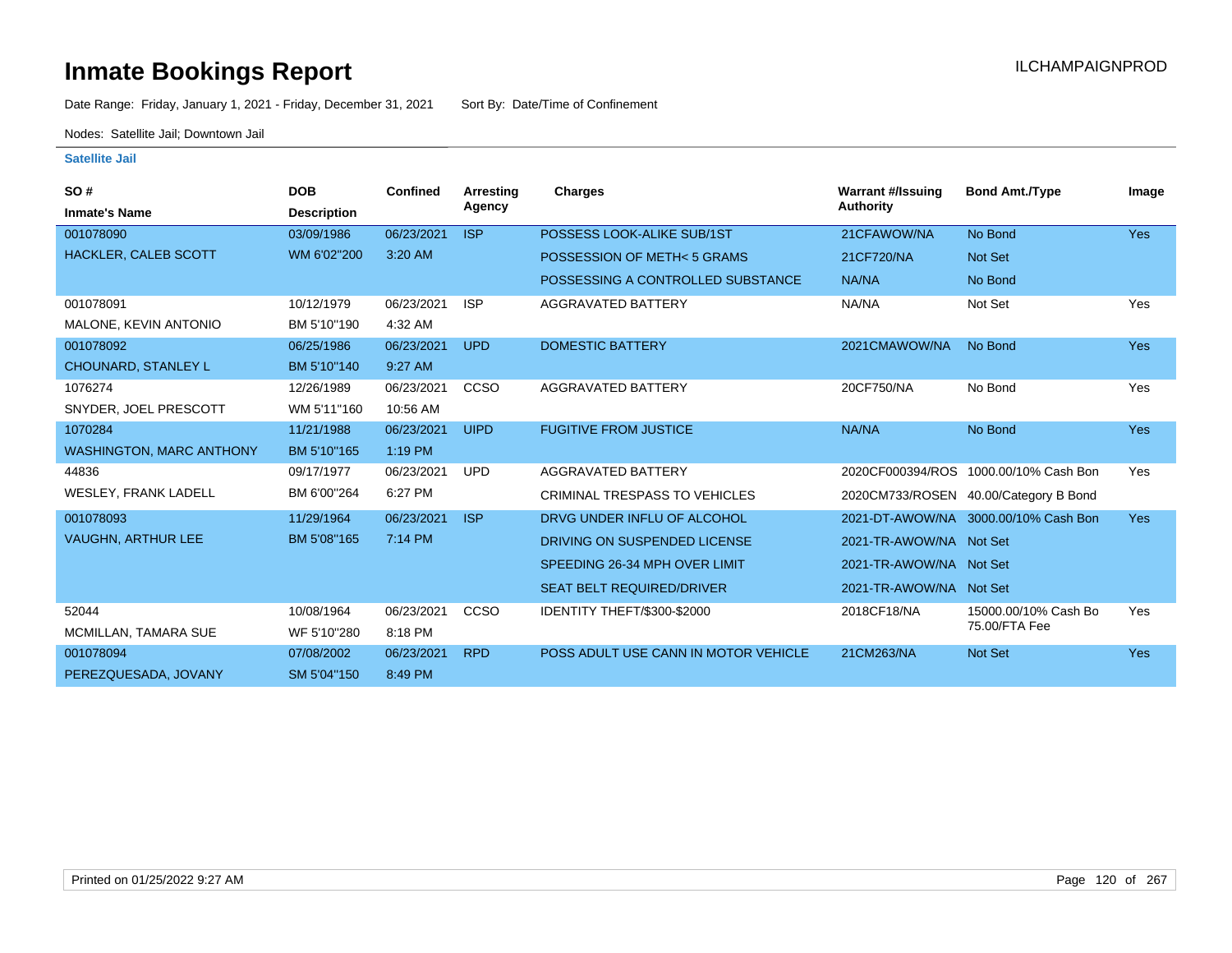Date Range: Friday, January 1, 2021 - Friday, December 31, 2021 Sort By: Date/Time of Confinement

Nodes: Satellite Jail; Downtown Jail

#### **Satellite Jail**

| SO#                                     | <b>DOB</b>         | Confined   | <b>Arresting</b> | <b>Charges</b>                       | <b>Warrant #/Issuing</b> | <b>Bond Amt./Type</b> | Image      |
|-----------------------------------------|--------------------|------------|------------------|--------------------------------------|--------------------------|-----------------------|------------|
| <b>Inmate's Name</b>                    | <b>Description</b> |            | Agency           |                                      | <b>Authority</b>         |                       |            |
| 534264                                  | 03/19/1987         | 06/24/2021 | <b>ISP</b>       | AGG DUI/NO VALID INS                 | 2021CFWOW/NA             | <b>Not Set</b>        | <b>Yes</b> |
| MINER, DEMARIS OMAR                     | BM 5'08"160        | 12:53 AM   |                  | POSS ADULT USE CANN IN MOTOR VEHICLE | 2021TRAWOW/NA            | <b>Not Set</b>        |            |
|                                         |                    |            |                  | UNAUTHD STATE/TITLE/CERTIF           | 2021CFAWOW/NA            | <b>Not Set</b>        |            |
|                                         |                    |            |                  | POSS CAN/>30-100 GRAM/1ST            | 2021CMAWOW/NA            | <b>Not Set</b>        |            |
|                                         |                    |            |                  | DRVG UNDER INFLU OF ALCOHOL          | 2021DTAWOW/NA            | <b>Not Set</b>        |            |
|                                         |                    |            |                  | DRIVING 15-20 MPH ABOVE LIMIT        | 2021TRAWOW/NA            | <b>Not Set</b>        |            |
|                                         |                    |            |                  | OPERATE UNINSURED MTR VEHICLE        | 2021TRAWOW/NA            | <b>Not Set</b>        |            |
|                                         |                    |            |                  | <b>TRANSP/CARRY ALC LIQ/DRIVER</b>   | 2021TRAWOW/NA            | <b>Not Set</b>        |            |
|                                         |                    |            |                  | DRIVING ON REVOKED LICENSE           | 2021TRAWOW/NA            | <b>Not Set</b>        |            |
|                                         |                    |            |                  | AGG DUI/LIC SUSP OR REVOKED          | 21CF725/NA               | Not Set               |            |
|                                         |                    |            | <b>CCSO</b>      | <b>RECK DISCH FIREARM/ENDANGERS</b>  | 19CF1817/NA              | Not Set               |            |
| 001078096                               | 08/19/1995         | 06/24/2021 | <b>RPD</b>       | <b>DOMESTIC BATTERY</b>              | 21CM264/NA               | Not Set               | Yes        |
| WELLS, HAYLEY C                         | WF 6'00"280        | 6:50 AM    |                  |                                      |                          |                       |            |
| 1041018                                 | 02/01/1994         | 06/24/2021 | <b>CCSO</b>      | POSS AMT CON SUB EXCEPT(A)/(D)       | 2019CF1694/NA            | No Bond               | <b>Yes</b> |
| HENDERSON, DAVIET JEANTRELL             | BM 5'08"180        | 11:31 AM   |                  |                                      |                          |                       |            |
| 001078097                               | 05/27/1981         | 06/24/2021 | CCSO             | AGG BATTERY/USE DEADLY WEAPON        | 2021CF682/NA             | 25000.00/10% Cash Bo  | Yes        |
| LEWIS, CLIFFORD S                       | BM 5'10"140        | 11:50 AM   |                  | DRIVING ON SUSPENDED LICENSE         | 2021TR2851/NA            | 2500.00/10% Cash Bon  |            |
|                                         |                    |            |                  | DRIVING ON SUSPENDED LICENSE         | 21TR254/NA               | 2500.00/10% Cash Bon  |            |
| 001077310                               | 08/03/1999         | 06/24/2021 | <b>CPD</b>       | <b>WARRANT OUT OF COUNTY</b>         | 19CF215/NA               | No Bond               | <b>Yes</b> |
| SCHNELLBECHER, KENNETH CHAS WM 5'09"170 |                    | 2:49 PM    |                  |                                      |                          |                       |            |
| 993821                                  | 01/09/1992         | 06/24/2021 | CCSO             | MFG/DEL CANNABIS/30-500 GRAMS        | 2018CF1348/NA            | No Bond               | Yes        |
| WHITE, BRODERICK TERRELL                | BM 5'11"150        | 3:30 PM    |                  |                                      |                          |                       |            |
| 001078067                               | 03/27/1991         | 06/25/2021 | <b>CPD</b>       | AGG BATTERY/PUBLIC PLACE             | 21CF749/NA               | Not Set               | Yes        |
| <b>CRAYTON, MARSALIS DBOAH</b>          | BM 5'10"180        | 1:11 PM    |                  | AGG BATTERY/PUBLIC PLACE             | 21CF748/NA               | <b>Not Set</b>        |            |
| 1063104                                 | 05/07/1987         | 06/25/2021 | CCSO             | HARASSMENT/NO CONVERSATION/2+        | 21CF745/NA               | 10000.00/10% Cash Bo  | Yes        |
| FUSON, KEITH EDWARD                     | WM 6'02"175        | 3:27 PM    |                  |                                      |                          |                       |            |
| 001078100                               | 07/11/1971         | 06/25/2021 | <b>CCSO</b>      | PRED CRIM SEX ASLT/VICTIM <13        | NA/NA                    | 5000.00/10% Cash Bon  | <b>Yes</b> |
| Beranek, Theodore Edward                | WM 5'10"280        | 4:39 PM    |                  |                                      |                          |                       |            |

Printed on 01/25/2022 9:27 AM Page 121 of 267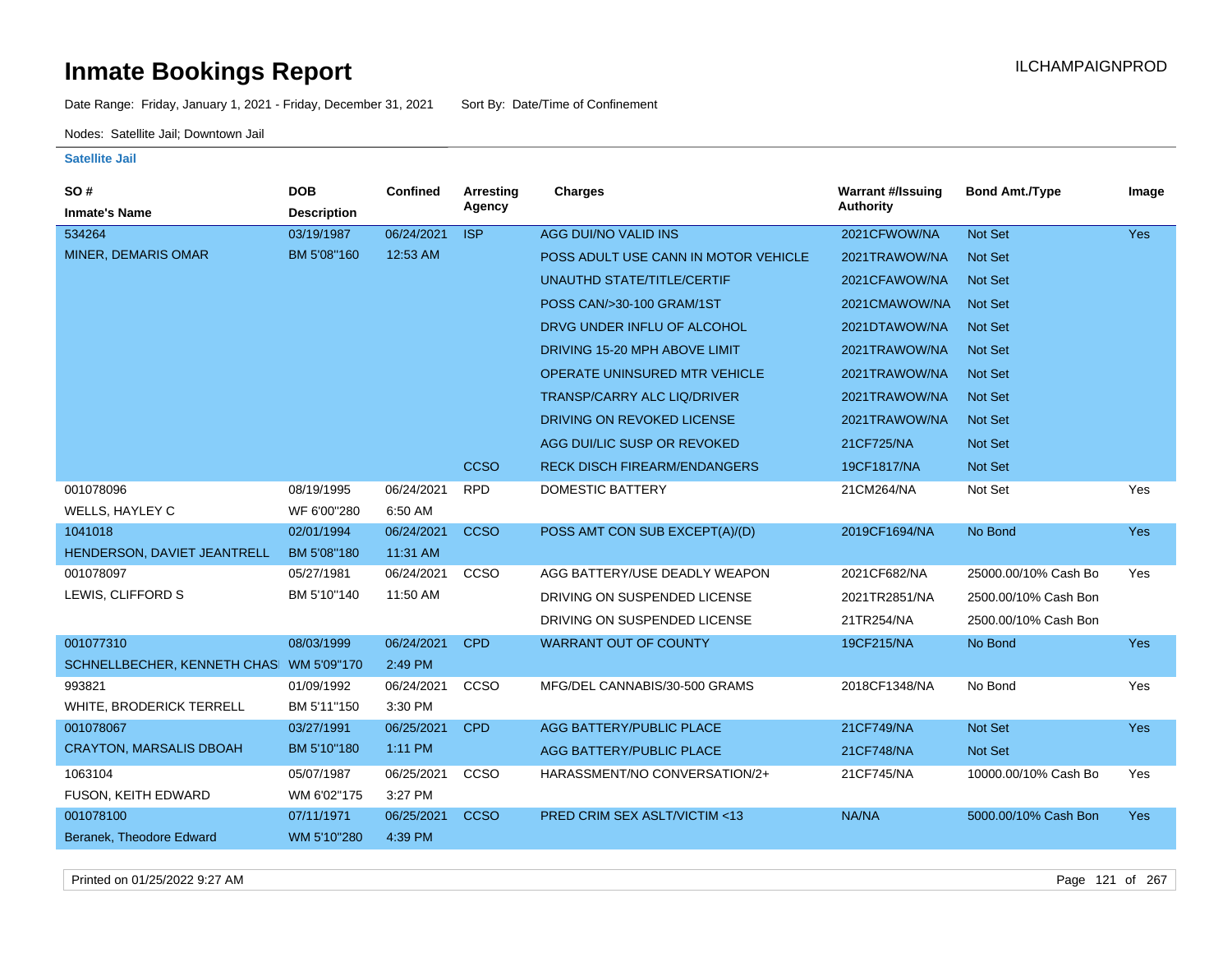Date Range: Friday, January 1, 2021 - Friday, December 31, 2021 Sort By: Date/Time of Confinement

Nodes: Satellite Jail; Downtown Jail

| SO#<br><b>Inmate's Name</b>    | <b>DOB</b><br><b>Description</b> | <b>Confined</b> | Arresting<br>Agency | Charges                                             | <b>Warrant #/Issuing</b><br><b>Authority</b> | <b>Bond Amt./Type</b>                 | Image     |
|--------------------------------|----------------------------------|-----------------|---------------------|-----------------------------------------------------|----------------------------------------------|---------------------------------------|-----------|
| 001077999                      | 06/07/1984                       | 06/25/2021      | <b>UPD</b>          | DRVG UNDER INFLU OF ALCOHOL                         | 2021 DT45/NA                                 | 5000.00/10% Cash Bon                  | Yes       |
| <b>BLES, KAREN JENNIFER</b>    | WF 5'05"120                      | 7:12 PM         |                     |                                                     |                                              |                                       |           |
| 1015330                        | 05/21/1988                       | 06/25/2021      | CPD                 | <b>DOMESTIC BATTERY</b>                             | 2021CMAWOW/NA                                | Not Set                               | Yes       |
| KHAN, RASHID MUHAMMAD          | UM 5'04"140                      | 7:40 PM         |                     |                                                     |                                              |                                       |           |
| 63398                          | 08/29/1984                       | 06/25/2021      | <b>CPD</b>          | THEFT DECEPTION INTENT 500<10K                      | 20CF1433/NA                                  | 2500.00/10% Cash Bon                  | Yes       |
| MINER, DION DOMINIQUE          | BM 5'08"145                      | 9:51 PM         |                     |                                                     |                                              |                                       |           |
| 001078101                      | 09/06/1960                       | 06/26/2021      | <b>ISP</b>          | DRVG UNDER INFLU OF ALCOHOL                         | NA/NA                                        | 1000.00/License and Ca                | Yes       |
| <b>BOASTICK, LORRI J</b>       | WF 5'01"180                      | 12:37 AM        |                     | <b>TRANSP/CARRY ALC LIQ/DRIVER</b>                  | NA/NA                                        | Not Set                               |           |
|                                |                                  |                 |                     | <b>IMPROPER TRAFFIC LANE USAGE</b>                  | NA/NA                                        | Not Set                               |           |
|                                |                                  |                 |                     | DRVG UNDER INFLU OF ALCOHOL                         | NA/NA                                        | Not Set                               |           |
| 001078102                      | 10/11/2001                       | 06/26/2021      | <b>CPD</b>          | <b>DOMESTIC BATTERY</b>                             | 2021CFAWOW/NA                                | Not Set                               | Yes       |
| WHITE, ABREEANA D              | BF 5'05"160                      | 10:11 AM        |                     | <b>AGG BATTERY/PEACE OFFICER</b>                    | 2021CFAWOW/NA                                | <b>Not Set</b>                        |           |
|                                |                                  |                 |                     | <b>UNLAWFUL RESTRAINT</b>                           | 2021CFAWOW/NA                                | Not Set                               |           |
| 55648                          | 03/23/1982                       | 06/26/2021      | <b>CPD</b>          | CRIM DAMAGE/\$500-10K/SCHOOL                        | 2020CF821/NA                                 | 2500.00/10% Cash Bon                  | Yes       |
| LEWIS, LATASHA ANNLEE          | BF 5'00"130                      | 7:01 PM         |                     |                                                     |                                              |                                       |           |
| 001078103                      | 08/12/1987                       | 06/27/2021      | <b>UPD</b>          | <b>DOMESTIC BATTERY</b>                             | 2021 CM AWOW/NA Not Set                      |                                       | Yes       |
| <b>WILLIAMS, LEO M</b>         | BM 5'07"205                      | 7:19 AM         |                     | <b>INTERF REPT DOMESTIC VIOLENCE</b>                | 2021 CM AWOW/NA Not Set                      |                                       |           |
| 001077945                      | 07/23/1992                       | 06/27/2021      | <b>UPD</b>          | AGG ASLT PEACE OFF/FIRE/ER WRK                      |                                              | 21CF637/ROSENBA 25000.00/10% Cash Bo  | Yes       |
| <b>BROWN, SIDREA RENEIA</b>    | BF 5'02"180                      | 12:30 PM        |                     | OBSTRUCTING IDENTIFICATION                          | NA/NA                                        | Not Set                               |           |
|                                |                                  |                 |                     | <b>RETAIL THEFT</b>                                 | 21CM267/NA                                   | Not Set                               |           |
| 1073485                        | 09/09/1998                       | 06/27/2021      | <b>CCSO</b>         | <b>WARRANT OUT OF COUNTY</b>                        | 2019CF508/COLES ( Not Set                    |                                       | Yes       |
| SANTROCK, ALEXANDRIA NICOLE    | WF 5'03"130                      | 2:31 PM         |                     | <b>WARRANT OUT OF COUNTY</b>                        |                                              | 2020TR1498/DOUGL 3000.00/10% Cash Bon |           |
| 001078104                      | 06/16/2003                       | 06/28/2021      | CPD                 | DELIVERY OF OR POSSESSION OF W/INTENT T(21CFAWOW/NA |                                              | Not Set                               | Yes       |
| PALMER, TAKIARA EULMA          | BF 5'03"162                      | 4:44 AM         |                     | MFG/DISTRIB LOOK-ALIKE SUB                          | 21CFAWOW/NA                                  | Not Set                               |           |
| 001078105                      | 09/17/1994                       | 06/28/2021      | <b>CPD</b>          | DELIVERY OF OR POSSESSION OF W/INTENT T(21CFAWOW/NA |                                              | Not Set                               | <b>No</b> |
| <b>WILKINS, WILLIAM JACOBY</b> | BM 5'07"200                      | 5:37 AM         |                     | <b>MFG/DISTRIB LOOK-ALIKE SUB</b>                   | 21CFAWOW/NA                                  | Not Set                               |           |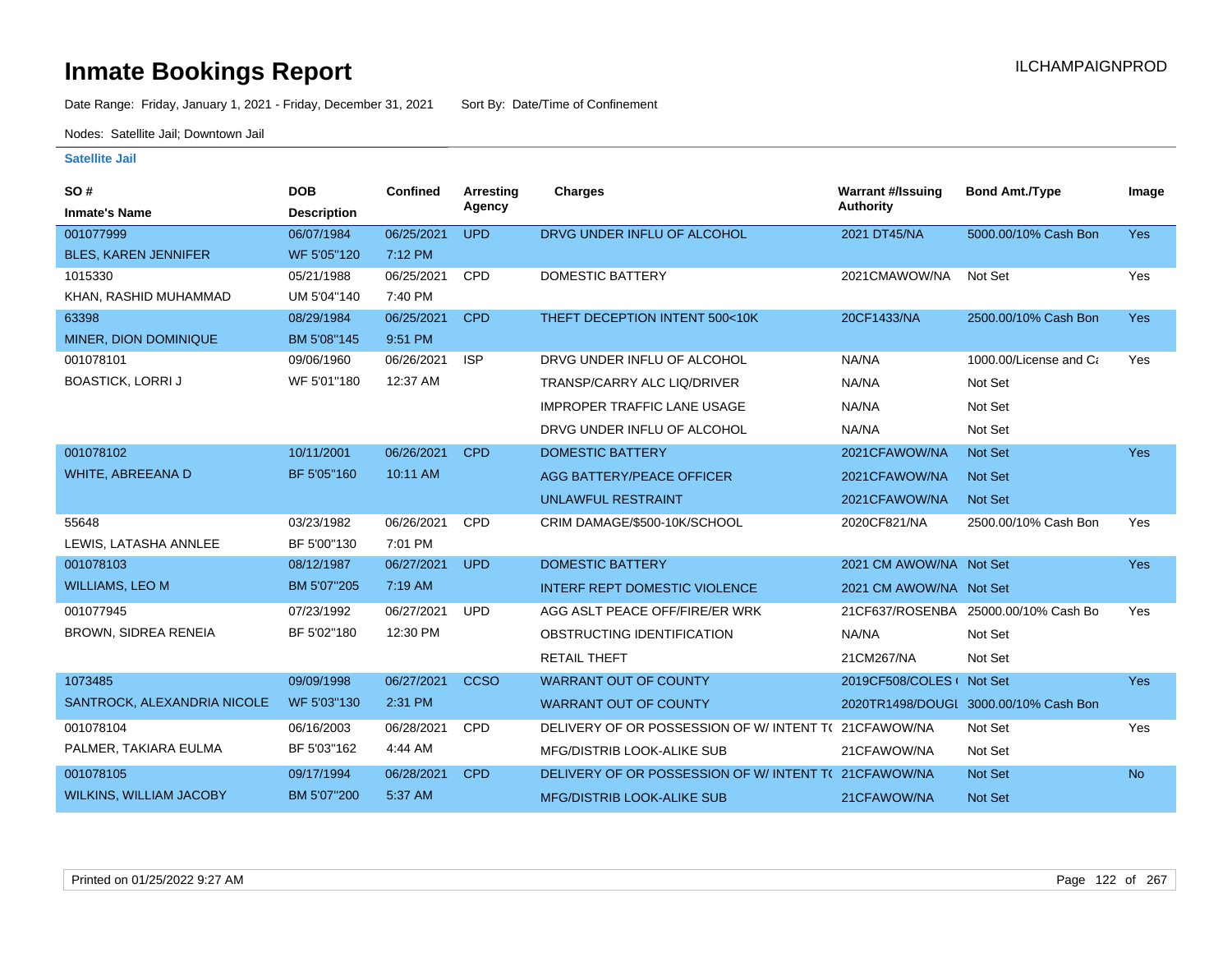Date Range: Friday, January 1, 2021 - Friday, December 31, 2021 Sort By: Date/Time of Confinement

Nodes: Satellite Jail; Downtown Jail

| SO#                                    | <b>DOB</b>                | Confined              | Arresting   | <b>Charges</b>                    | <b>Warrant #/Issuing</b> | <b>Bond Amt./Type</b>                 | Image      |
|----------------------------------------|---------------------------|-----------------------|-------------|-----------------------------------|--------------------------|---------------------------------------|------------|
| <b>Inmate's Name</b>                   | <b>Description</b>        |                       | Agency      |                                   | <b>Authority</b>         |                                       |            |
| 1028415<br>DOCKRILL, CHRISTOPHER DAVID | 04/20/1993<br>WM 6'00"165 | 06/28/2021<br>6:58 AM | <b>CCSO</b> | <b>WARRANT OUT OF COUNTY</b>      | 21CM03/FORD CO           | 6000.00/10% Cash Bon<br>75.00/FTA Fee | <b>Yes</b> |
|                                        |                           |                       |             | DRIVING ON REVOKED LICENSE        | 21TR5942/NA              | 130.00/Category B Bon                 |            |
|                                        |                           |                       |             | DRIVING ON REVOKED LICENSE        | 20TR9115/NA              | 130.00/Category B Bon                 |            |
|                                        |                           |                       |             | DRIVING ON REVOKED LICENSE        | 20TR7282/NA              | 130.00/Category B Bon                 |            |
|                                        |                           |                       |             | POSSESSION OF METH< 5 GRAMS       | 21CF567/NA               | 380.00/Category B Bon                 |            |
|                                        |                           |                       |             | DRIVING ON REVOKED LICENSE        | 21TR3431/NA              | 30.00/Category B Bond                 |            |
| 1057043                                | 06/19/1994                | 06/28/2021            | <b>CPD</b>  | FELON FAIL/RETURN FRM FURLOUGH    | 21CF602/WEBBER           | No Bond                               | Yes        |
| DAVIS, MILTON, III                     | BM 5'10"205               | 1:36 PM               |             | POSSESSION OF METH<5 GRAMS        | 21CF752/NA               | Not Set                               |            |
|                                        |                           |                       | CCSO        | AGG BATTERY/DISCHARGE FIREARM     | 20CF172/NA               | Not Set                               |            |
| 001078107                              | 08/08/1993                | 06/28/2021            | <b>UPD</b>  | <b>FUGITIVE FROM JUSTICE</b>      | 21CF754/NA               | Not Set                               | <b>Yes</b> |
| LUINA-MONTALVO, LIZ YOANN              | SF 5'04"160               | 6:10 PM               |             |                                   |                          |                                       |            |
| 001078109                              | 02/15/1997                | 06/29/2021            | <b>RPD</b>  | AGGRAVATED ASSAULT/PUBLIC PROP    | 21CMAWOW/NA              | 100.00/Full Amount                    | Yes        |
| JACKSON, JERNESHA LASHEA               | BF 5'05"110               | 1:47 AM               |             | BATTERY/CAUSE BODILY HARM         | 21CMAWOW/NA              | Not Set                               |            |
| 54858                                  | 11/16/1977                | 06/29/2021            | <b>CCSO</b> | POSSESSING A CONTROLLED SUBSTANCE | 21CF758/NA               | Not Set                               | Yes        |
| <b>BERRY, CRYSTAL LYNN</b>             | WF 5'08"150               | 12:53 PM              |             | POSSESS LOOK-ALIKE SUB/1ST        | 21CFAWOW/NA              | <b>Not Set</b>                        |            |
|                                        |                           |                       | <b>CCSO</b> | <b>THEFT</b>                      | 21CF692/NA               | <b>Not Set</b>                        |            |
| 1064532                                | 02/13/1996                | 06/29/2021            | <b>CPD</b>  | <b>DOMESTIC BATTERY</b>           | 21CM274/NA               | Not Set                               | Yes        |
| PARNELL, JOCELYN SHAMIR                | BF 5'01"98                | 2:16 PM               | CCSO        | WARRANT OUT OF COUNTY             |                          | 19CF67B/LOGAN C( 20000.00/10% Cash Bo |            |
| 1067668                                | 05/29/1999                | 06/29/2021            | <b>CPD</b>  | FORGERY/ISSUE/DELIVER DOCUMENT    | 21CFAWOW/NA              | Not Set                               | <b>Yes</b> |
| DICKERSON, ETHAN BRYCE                 | BM 5'06"220               | 3:23 PM               |             | FORGERY/ISSUE/DELIVER DOCUMENT    | 21CF765/NA               | Not Set                               |            |
| 001078110                              | 02/17/1995                | 06/29/2021            | <b>ISP</b>  | WARRANT OUT OF COUNTY             | 19-TR-133327/NA          | 900.00/10% Cash Bond                  | Yes        |
| <b>MCGEE, NATAVIS D</b>                | BM 5'11"130               | 6:44 PM               |             |                                   |                          |                                       |            |
| 001078111                              | 03/12/1994                | 06/29/2021            | <b>CPD</b>  | <b>DOMESTIC BATTERY</b>           | 2021CMAWOW/NA            | Not Set                               | Yes        |
| FATOU, JOBE HADIM                      | BF 5'09"184               | 7:06 PM               |             |                                   |                          |                                       |            |
| 1049496                                | 08/15/1991                | 06/29/2021            | <b>UPD</b>  | AGGRAVATED BATTERY/NURSE          | 2017CF1323/NA            | 7500.00/10% Cash Bon                  | Yes        |
| JAMES, DERISE ANTONIA                  | BF 5'04"215               | 11:20 PM              |             |                                   |                          |                                       |            |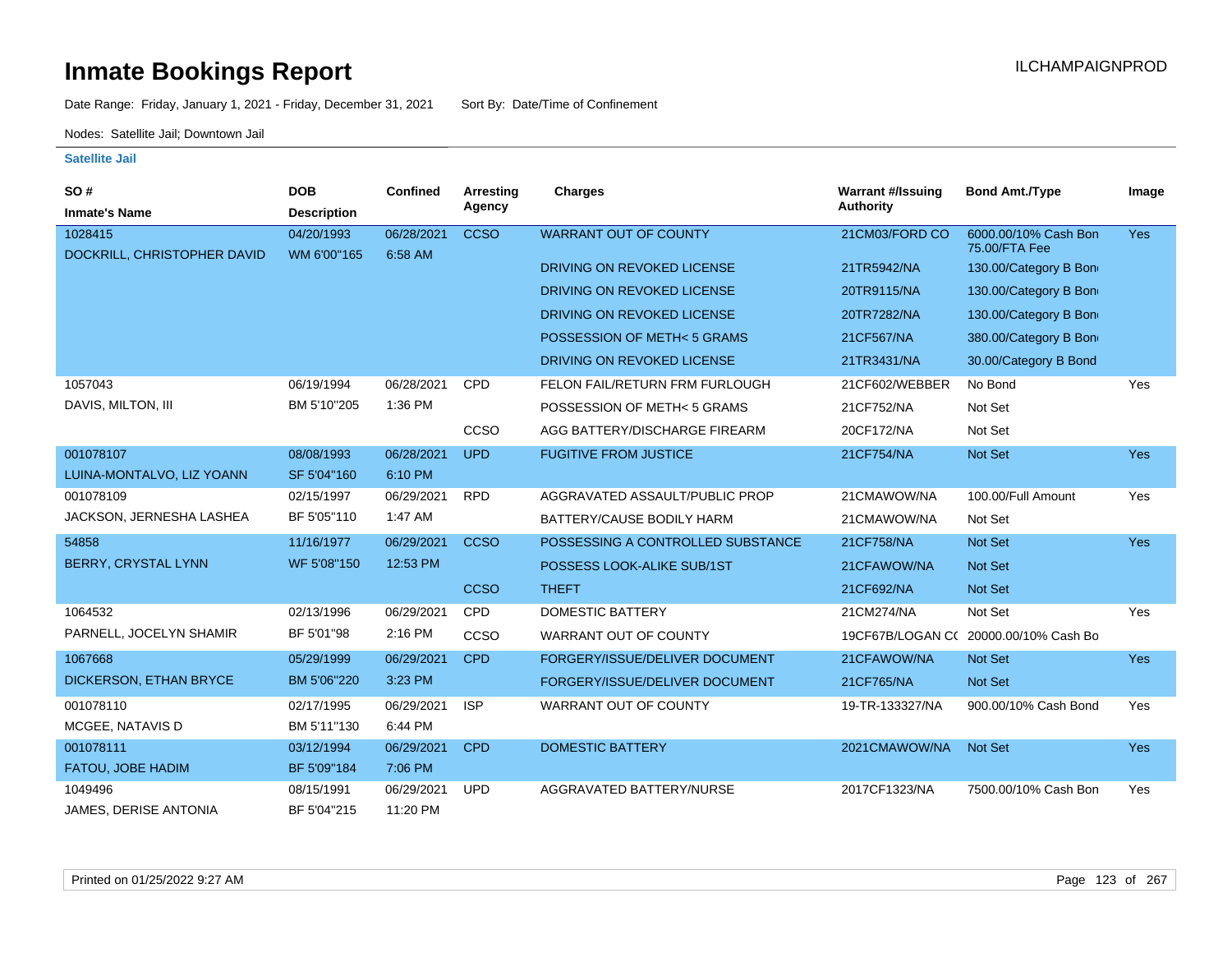## **Inmate Bookings Report Institute Bookings Report ILCHAMPAIGNPROD**

Date Range: Friday, January 1, 2021 - Friday, December 31, 2021 Sort By: Date/Time of Confinement

Nodes: Satellite Jail; Downtown Jail

| SO#                          | <b>DOB</b>         | <b>Confined</b> | Arresting   | <b>Charges</b>                    | <b>Warrant #/Issuing</b> | <b>Bond Amt./Type</b> | Image      |
|------------------------------|--------------------|-----------------|-------------|-----------------------------------|--------------------------|-----------------------|------------|
| <b>Inmate's Name</b>         | <b>Description</b> |                 | Agency      |                                   | <b>Authority</b>         |                       |            |
| 001078112                    | 02/02/1987         | 06/30/2021      | <b>CCSO</b> | <b>HOME INVASION/CAUSE INJURY</b> | 21CF764/NA               | Not Set               | <b>Yes</b> |
| <b>CARRIGAN, JOSHUA AMOS</b> | WM 5'09"200        | 4:18 AM         |             |                                   |                          |                       |            |
| 001077516                    | 05/27/1986         | 06/30/2021      | <b>CPD</b>  | DEFACE FIREARM ID MARKINGS        | 21CFAWOW/NA              | Not Set               | Yes        |
| PAGET, GREGORY LAMAR         | BM 6'00"207        | 5:05 PM         |             | ARMED HABITUAL CRIMINAL           | 21CF769/NA               | Not Set               |            |
| 45801                        | 01/10/1978         | 06/30/2021      | <b>CPD</b>  | UNLAWFUL USE OF A WEAPON          | 21CF768/NA               | Not Set               | <b>Yes</b> |
| HOWARD, RICARDO ANTWAN       | BM 5'09"175        | 6:08 PM         |             |                                   |                          |                       |            |
| 1074701                      | 11/11/1978         | 06/30/2021      | CCSO        | AGG ASLT/USE DDLY WEAPON          | 2020 CM61/NA             | 1000.00/10% Cash Bon  | Yes        |
| Tetter, kimberly Sue         | WF 5'08"195        | 8:15 PM         |             |                                   |                          |                       |            |
| 776095                       | 04/16/1982         | 06/30/2021      | <b>RPD</b>  | DOMESTIC BATTERY/HARM/VIO O/P     | 2020CM446/NA             | 2500.00/10% Cash Bon  | <b>Yes</b> |
| <b>BRADDOCK, MICHAEL LEE</b> | WM 5'08"160        | 11:21 PM        |             |                                   |                          |                       |            |
| 59668                        | 07/11/1983         | 07/01/2021      | <b>UPD</b>  | <b>VIOLATE SEX OFFENDER REGIS</b> | 2021CF179/NA             | 10000.00/10% Cash Bo  | Yes        |
| JONES, MARTELL DEANGELO      | BM 6'04"230        | 3:20 AM         |             | FAIL TO RPT CHNG ADDRESS/EMPL     | 2020CF1241/NA            | 10000.00/10% Cash Bo  |            |
| 1073857                      | 12/16/1992         | 07/01/2021      | <b>CPD</b>  | <b>CIVIL FTA WARRANT</b>          | 2019F108/NA              | 2500.00/10% Cash Bon  | <b>Yes</b> |
| <b>BELL, RYAN CAMERON</b>    | BM 6'00"190        | 8:35 AM         |             | <b>DOMESTIC BATTERY</b>           | 21CM280/NA               | No Bond               |            |
| 63362                        | 01/25/1962         | 07/01/2021      | CCSO        | DRVG UNDER INFLU OF ALCOHOL       | 2020CF1021/NA            | No Bond               | Yes        |
| LONG, EARL WILLIAM           | BM 5'11"147        | 11:17 AM        |             |                                   |                          |                       |            |
| 1069396                      | 09/06/1995         | 07/01/2021      | <b>CCSO</b> | AGG BATTERY/DISCHARGE FIREARM     | 18 CF 707/NA             | Not Set               | <b>Yes</b> |
| STEVESONS PEOPLES, KENDALE   | BM 5'11"168        | 1:43 PM         |             |                                   |                          |                       |            |
| 1074063                      | 12/02/1990         | 07/01/2021      | <b>CPD</b>  | RET THEFT/DISP MERCH/>\$300       | 2019CM1032/NA            | 2000.00/10% Cash Bon  | Yes        |
| DEITZ, TILLIE SHENISE        | WF 5'04"120        | 2:06 PM         | <b>CPD</b>  | RETAIL THEFT/DISP MERCH/<\$300    | 19CF105/NA               | 2000.00/10% Cash Bon  |            |
|                              |                    |                 |             | USE FORGED CR/DEBIT CARD/<\$300   | 21CF106/NA               | 2000.00/10% Cash Bon  |            |
|                              |                    |                 |             | RETAIL THEFT/DISP MERCH/<\$300    | 21CF327/NA               | 2000.00/10% Cash Bon  |            |
|                              |                    |                 |             | RETAIL THEFT/FALSE REP/<\$300     | 21CF228/NA               | 2000.00/10% Cash Bon  |            |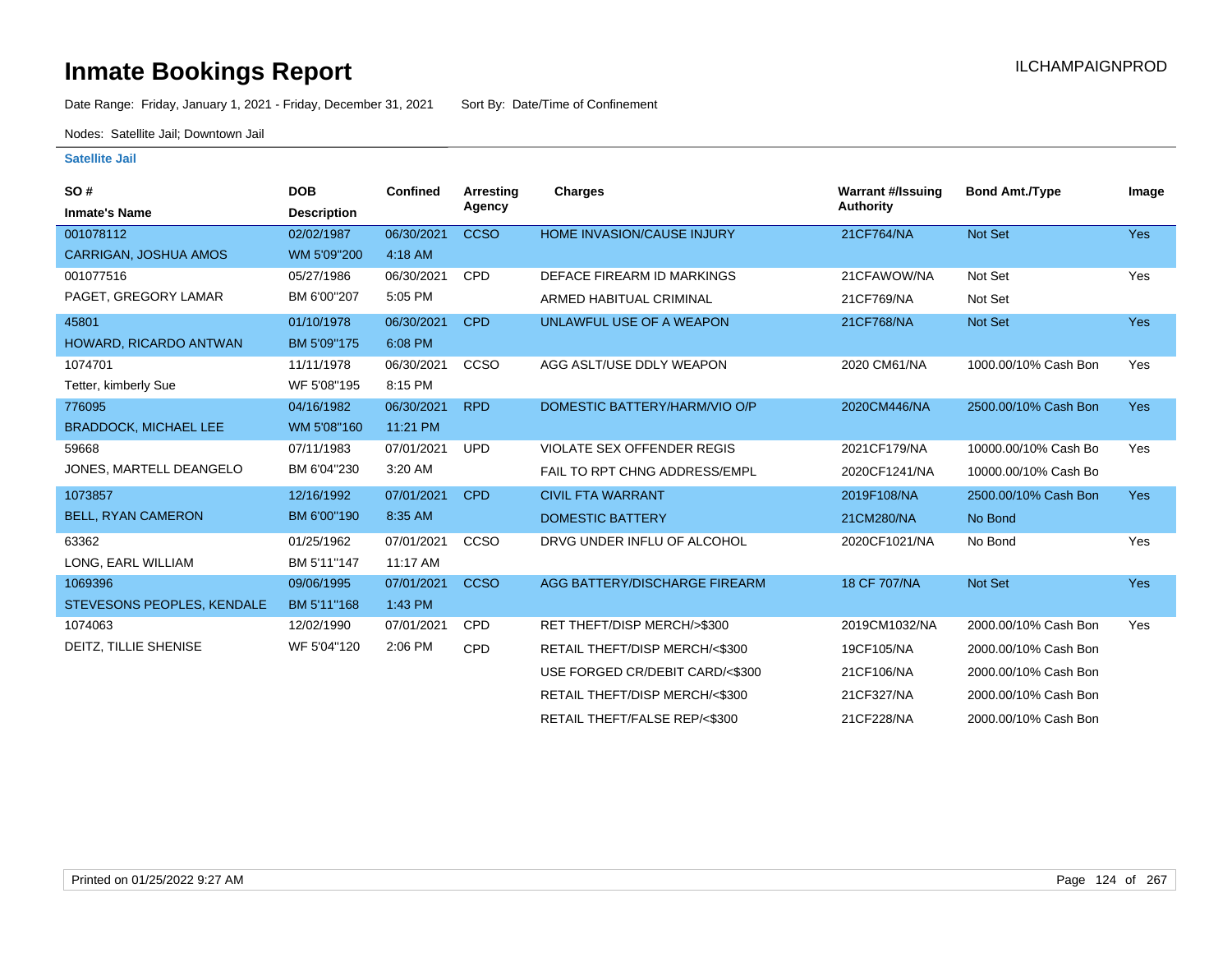Date Range: Friday, January 1, 2021 - Friday, December 31, 2021 Sort By: Date/Time of Confinement

Nodes: Satellite Jail; Downtown Jail

#### **Satellite Jail**

| SO#                                      | <b>DOB</b>         | <b>Confined</b> | <b>Arresting</b> | Charges                            | <b>Warrant #/Issuing</b> | <b>Bond Amt./Type</b>                   | Image      |
|------------------------------------------|--------------------|-----------------|------------------|------------------------------------|--------------------------|-----------------------------------------|------------|
| <b>Inmate's Name</b>                     | <b>Description</b> |                 | Agency           |                                    | <b>Authority</b>         |                                         |            |
| 001078115                                | 09/18/2000         | 07/01/2021      | <b>UIPD</b>      | AGG UNLAWFUL USE OF WEAPON/VEH     | 21CFAWOW/NA              | <b>Not Set</b>                          | <b>Yes</b> |
| SMITH, JAMES NASHAUN, JR                 | BM 5'07"130        | 2:44 PM         |                  | MFG/DEL CAN 30<500 GRAMS/SCH       | 21CFAWOW/NA              | Not Set                                 |            |
|                                          |                    |                 |                  | DRIVING ON SUSPENDED LICENSE       | 19TR017344/NA            | <b>Not Set</b>                          |            |
|                                          |                    |                 |                  | ARMED VIOLENCE/CATEGORY I          | 21CF772/NA               | <b>Not Set</b>                          |            |
|                                          |                    |                 | <b>CCSO</b>      | DRIVING ON SUSPENDED LICENSE       |                          | 2021TR5804/Univers 1500.00/10% Cash Bon |            |
|                                          |                    |                 | <b>CCSO</b>      | DRIVING ON SUSPENDED LICENSE       | 21TR5804/NA              | 1500.00/10% Cash Bon                    |            |
| 34576                                    | 02/24/1972         | 07/01/2021      | CCSO             | FLEEING/ATTEMPT ELUDE OFF 3+       | 2019CF125/ROSEB/ No Bond |                                         | Yes        |
| GRADY, DANNY LAMORRIS, SR                | BM 5'06"180        | 4:45 PM         |                  | DRIVING DURING REVOCATION          | 2019CF1660/ROSEE No Bond |                                         |            |
|                                          |                    |                 |                  | <b>RETAIL THEFT</b>                | 2019CF542/ROSEB/ No Bond |                                         |            |
| 001078109                                | 02/15/1997         | 07/01/2021      | <b>CCSO</b>      | AGG BATTERY/PUBLIC PLACE           | 21CF753/NA               | 5000.00/10% Cash Bon                    | <b>Yes</b> |
| JACKSON, JERNESHA LASHEA                 | BF 5'05"110        | 7:19 PM         |                  |                                    |                          |                                         |            |
| 001078118                                | 12/02/1943         | 07/01/2021      | <b>CCSO</b>      | VIOLATE ORDER PROTECTION           | 2021-CM-240/NA           | 2500.00/10% Cash Bon                    | Yes        |
| <b>BOBAK, MARILYN M</b>                  | WF 5'08"185        | 9:13 PM         |                  | VIOLATE ORDER PROTECTION           | 2021-CM-261/NA           | 5000.00/10% Cash Bon                    |            |
| 001078119                                | 02/06/1993         | 07/01/2021      | <b>CCSO</b>      | <b>DOMESTIC BATTERY</b>            | 21CM282/NA               | Not Set                                 | <b>Yes</b> |
| <b>GARCIA, JUAN MANUEL</b>               | SM 6'00"180        | 10:27 PM        |                  |                                    |                          |                                         |            |
| 001078120                                | 04/21/1992         | 07/02/2021      | <b>CCSO</b>      | DRVG UNDER INFLU OF ALCOHOL        | 21DTAWOW/NA              | 3000.00/10% Cash Bon                    | Yes        |
| DURNELL, RICHARD RYAN EDWARL WM 5'11"140 |                    | 12:32 AM        |                  | DRVG UNDER INFLU/BAC 0.08          | 21DTAWOW/NA              | Not Set                                 |            |
|                                          |                    |                 |                  | DRIVING ON REVOKED LICENSE         | 21TRAWOW/NA              | Not Set                                 |            |
|                                          |                    |                 |                  | ILLEGAL TRANS/ALCOHOL/DRIVER       | 21TRAWOW/NA              | Not Set                                 |            |
|                                          |                    |                 |                  | <b>IMPROPER TRAFFIC LANE USAGE</b> | 2021TRAWOW/NA            | Not Set                                 |            |
| 001078121                                | 03/04/2000         | 07/02/2021      | <b>CPD</b>       | DRVG UNDER INFLU OF ALCOHOL        | 2021DTAWOW/NA            | 3000.00/10% Cash Bon                    | <b>Yes</b> |
| JONES, ALAYSHIA AUSHAUNTIS               | BF 5'06"140        | 2:51 AM         |                  | TRANSP/CARRY ALC LIQ/DRIVER        | 2021TRAWOW/NA            | <b>Not Set</b>                          |            |
|                                          |                    |                 |                  | <b>IMPROPER TRAFFIC LANE USAGE</b> | 2021TRAWOW/NA            | Not Set                                 |            |
| 001078122                                | 11/19/1998         | 07/02/2021      | <b>ISP</b>       | CRIM DAMAGE TO PROPERTY <\$500     | 2019CM495/NA             | 3000.00/10% Cash Bon                    | Yes        |
| STUDZINSKI, NICHOLAS NORBERT             | WM 6'01"190        | 3:35 AM         |                  |                                    |                          |                                         |            |
| 001077910                                | 06/10/1978         | 07/02/2021      | <b>UPD</b>       | BATTERY/MAKES PHYSICAL CONTACT     | 21CM281/NA               | <b>Not Set</b>                          | <b>Yes</b> |
| DAVIS, MICHAEL CARREY                    | BM 6'01"270        | 4:35 AM         |                  |                                    |                          |                                         |            |

Printed on 01/25/2022 9:27 AM Page 125 of 267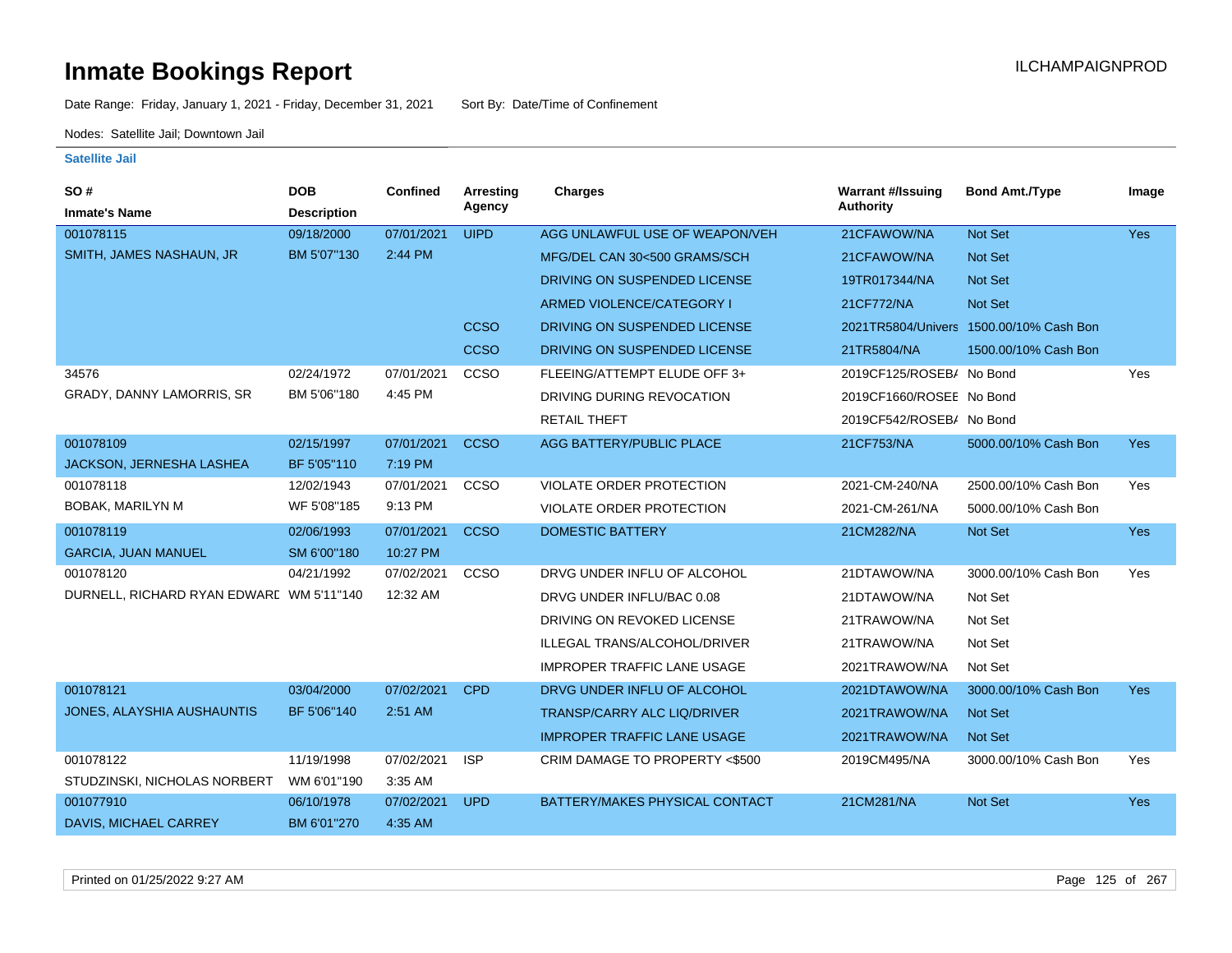Date Range: Friday, January 1, 2021 - Friday, December 31, 2021 Sort By: Date/Time of Confinement

Nodes: Satellite Jail; Downtown Jail

| <b>SO#</b>                       | <b>DOB</b>         | <b>Confined</b> | Arresting<br>Agency | <b>Charges</b>                     | <b>Warrant #/Issuing</b><br><b>Authority</b> | <b>Bond Amt./Type</b>                 | Image      |
|----------------------------------|--------------------|-----------------|---------------------|------------------------------------|----------------------------------------------|---------------------------------------|------------|
| <b>Inmate's Name</b>             | <b>Description</b> |                 |                     |                                    |                                              |                                       |            |
| 1062558                          | 09/02/1995         | 07/02/2021      | <b>CPD</b>          | POSSESSING A CONTROLLED SUBSTANCE  | 2021CFAWOW/NA                                | Not Set                               | <b>Yes</b> |
| <b>WELLS, JIAMANTE AMORE</b>     | BM 5'09"150        | 10:15 AM        |                     | BRING CON SUBSTANCE PENAL INST     | 2021CFAWOW/NA                                | Not Set                               |            |
| 1064985                          | 07/15/1998         | 07/02/2021      | CCSO                | PROBATION VIOLATION                | 18CM1149/NA                                  | No Bond                               | Yes        |
| RIVERS, GENESIS JENIS            | BF 5'03"140        | 11:42 AM        |                     |                                    |                                              |                                       |            |
| 766696                           | 11/13/1976         | 07/02/2021      | <b>ISP</b>          | DRIVING ON SUSPENDED LICENSE       | 18TR616/NA                                   | 5000.00/10% Cash Bon                  | Yes        |
| PARSON, WILLIAM LEONARD          | WM 5'09"180        | 1:11 PM         |                     |                                    |                                              | 75.00/FTA Fee                         |            |
| 001078123                        | 04/23/1989         | 07/02/2021      | CCSO                | AGG BATTERY/GREAT BODILY HARM      | 20CF1269/NA                                  | 5000.00/10% Cash Bon                  | Yes        |
| ARENIBAR, CASSIE NICHOLE         | WF 5'04"140        | 9:36 PM         |                     |                                    |                                              |                                       |            |
| 1073448                          | 10/15/1998         | 07/02/2021      | <b>UIPD</b>         | <b>DOMESTIC BATTERY</b>            | 2021 CM AWOW/NA No Bond                      |                                       | <b>Yes</b> |
| <b>WASHINGTON, CLIFTON MYKEL</b> | BM 5'09"210        | 10:40 PM        |                     | RESIST/OBSTRUCTING A PEACE OFFICER | 2021 CM AWOW/NA No Bond                      |                                       |            |
|                                  |                    |                 |                     | <b>WARRANT OUT OF COUNTY</b>       | 2020TR2874/NA                                | 3000.00/10% Cash Bon<br>75.00/FTA Fee |            |
| 1073447                          | 02/26/1992         | 07/02/2021      | <b>UIPD</b>         | AGG BATTERY/PEACE OFFICER          | 2021CFAWOW/NA                                | Not Set                               | Yes        |
| TATUM, SHAVON QUACHELLE          | BF 5'05"160        | 11:00 PM        |                     |                                    |                                              |                                       |            |
| 1006612                          | 08/11/1988         | 07/03/2021      | <b>CPD</b>          | <b>BURGLARY</b>                    | 21CF611/NA                                   | 5000.00/10% Cash Bon                  | <b>Yes</b> |
| HEDRICK, WESLEY DAUVIN           | BM 5'02"132        | 1:33 AM         |                     | THEFT/STOLEN/ <\$500 PRECONV       | 20CF1154/NA                                  | 5000.00/10% Cash Bon                  |            |
|                                  |                    |                 |                     | USE FORGED CR/DEBIT CARD/<\$300    | 19CF1366/NA                                  | 5000.00/10% Cash Bon                  |            |
|                                  |                    |                 |                     | <b>BURGLARY</b>                    | 21CF28/NA                                    | 7500.00/10% Cash Bon                  |            |
| 001078124                        | 04/11/1971         | 07/03/2021      | CCSO                | DRVG UNDER INFLU OF ALCOHOL        | 2021-DT-AWOW/NA                              | 1000.00/License and Ca                | Yes        |
| SMITH, STEVIE DARNELL            | BM 6'02"195        | 3:34 AM         |                     | <b>FAIL TO REDUCE SPEED</b>        | 2021-TR-AWOW/NA Not Set                      |                                       |            |
| 001078125                        | 11/25/1979         | 07/03/2021      | <b>UPD</b>          | <b>DOMESTIC BATTERY</b>            | 21CMAWOW/NA                                  | Not Set                               | <b>Yes</b> |
| <b>SANDERS, LAURITA ANN</b>      | WF 5'06"140        | 5:50 PM         |                     |                                    |                                              |                                       |            |
| 1047469                          | 10/16/1979         | 07/03/2021      | CCSO                | <b>DOMESTIC BATTERY</b>            | 21CFAWOW/NA                                  | Not Set                               | Yes        |
| SCHINDLER, RICHARD ALLEN         | WM 5'10"195        | 10:25 PM        |                     | CRIMINAL SEX ASSAULT/CONSENT       | 21CF773/NA                                   | Not Set                               |            |
| 001078126                        | 03/12/1991         | 07/04/2021      | <b>ISP</b>          | <b>FUGITIVE FROM JUSTICE</b>       | 21CFAWOW/NA                                  | Not Set                               | <b>Yes</b> |
| DAVIS, TEVIN TEJUAN              | BM 5'11"200        | 12:54 AM        |                     |                                    |                                              |                                       |            |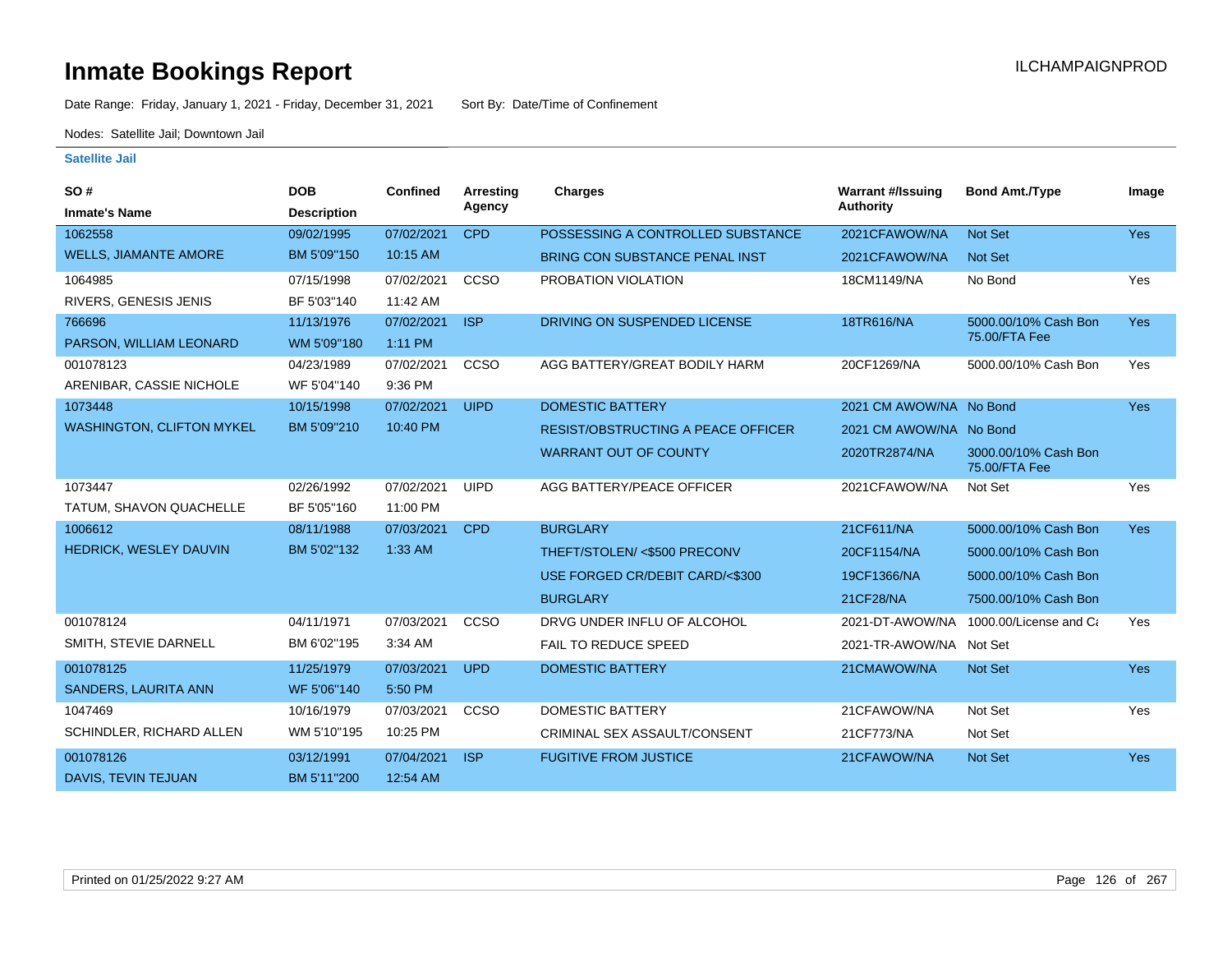Date Range: Friday, January 1, 2021 - Friday, December 31, 2021 Sort By: Date/Time of Confinement

Nodes: Satellite Jail; Downtown Jail

### **Satellite Jail**

| SO #                                     | <b>DOB</b>         | <b>Confined</b> | Arresting<br>Agency | <b>Charges</b>                            | <b>Warrant #/Issuing</b><br><b>Authority</b> | <b>Bond Amt./Type</b> | Image      |
|------------------------------------------|--------------------|-----------------|---------------------|-------------------------------------------|----------------------------------------------|-----------------------|------------|
| <b>Inmate's Name</b>                     | <b>Description</b> |                 |                     |                                           |                                              |                       |            |
| 1069439                                  | 06/19/1970         | 07/04/2021      | <b>CPD</b>          | AGG DUI/LIC SUSP OR REVOKED               | 2021CFAWOW/NA                                | Not Set               | <b>Yes</b> |
| ZARCO-SOLORZANO, JOSE REFUGI WM 5'06"179 |                    | 2:01 AM         |                     | DRVG UNDER INFLU/BAC 0.08                 | 2021DTAWOW/NA                                | <b>Not Set</b>        |            |
|                                          |                    |                 |                     | OPERATE UNINSURED MTR VEHICLE             | 2021TRAWOW/NA                                | <b>Not Set</b>        |            |
|                                          |                    |                 |                     | DRIVING ON SUSPENDED LICENSE              | 2021TRAWOW/NA                                | <b>Not Set</b>        |            |
| 1035956                                  | 06/10/1993         | 07/04/2021      | ccso                | OPERATE UNINSURED MTR VEHICLE             | 21CMAWOW/NA                                  | Not Set               | Yes        |
| COLE, KENNETH LEE                        | BM 6'01"240        | 3:32 AM         |                     | <b>TRANSP/CARRY ALC LIQ/DRIVER</b>        | 21CMAWOW/NA                                  | Not Set               |            |
|                                          |                    |                 |                     | <b>IMPROPER TRAFFIC LANE USAGE</b>        | 21CMAWOW/NA                                  | Not Set               |            |
|                                          |                    |                 |                     | DRVG UNDER INFLU/BAC 0.08                 | 2021 DT AWOW/NA                              | Not Set               |            |
|                                          |                    |                 | CCSO                | POSSESS LOOK-ALIKE SUB/1ST                | 2021-00015039/NA                             | Not Set               |            |
|                                          |                    |                 |                     | DRVG UNDER INFLU OF ALCOHOL               | NA/NA                                        | Not Set               |            |
|                                          |                    |                 |                     | POSSESSING A CONTROLLED SUBSTANCE         | 2021 CF AWOW/NA                              | Not Set               |            |
| 001078127                                | 03/29/1996         | 07/04/2021      | <b>RPD</b>          | <b>UNLAWFUL RESTRAINT</b>                 | NA/NA                                        | No Bond               | Yes        |
| MCKINNEY, ROBERT, JR                     | BM 5'09"155        | 4:12 AM         |                     | CAUSE CHILD ENDANGERED/DEATH              | NA/NA                                        | No Bond               |            |
|                                          |                    |                 |                     | AGG BATTERY/GREAT BODILY HARM             | NA/NA                                        | No Bond               |            |
|                                          |                    |                 |                     | AGGRAVATED DOMESTIC BATTERY               | 21CF775/NA                                   | No Bond               |            |
| 001078128                                | 07/02/1988         | 07/04/2021      | <b>UPD</b>          | <b>DOMESTIC BATTERY</b>                   | 2021CMAWOW/NA                                | Not Set               | Yes        |
| JACKSON, JOHN SAMUEL                     | BM 6'00"195        | 4:44 PM         |                     | UNLAWFUL RESTRAINT                        | 2021CMAWOW/NA                                | Not Set               |            |
| 001078129                                | 05/15/1996         | 07/04/2021      | <b>UPD</b>          | <b>DOMESTIC BATTERY</b>                   | 2021-CM-AWOW/NA Not Set                      |                       | Yes        |
| <b>BERRY, MICHAEL</b>                    | BM 5'10"250        | 6:21 PM         |                     | CAUSE CHILD TO BE ENDANGERED              | 2021-CM-AWOW/NA Not Set                      |                       |            |
|                                          |                    |                 |                     | AGG DISCHARGE FIREARM/OCC VEH             | 21CF774/NA                                   | Not Set               |            |
| 001078130                                | 06/10/1982         | 07/05/2021      | <b>CPD</b>          | DRVG UNDER INFLU OF ALCOHOL               | 2021DTAWOW/NA                                | 1000.00/10% Cash Bon  | Yes        |
| KUNCE, SARAH ELIZABETH                   | WF 5'06"300        | 12:29 AM        |                     | DRVG UNDER INFLU/BAC 0.08                 | 2021DTAWOW/NA                                | Not Set               |            |
|                                          |                    |                 |                     | SPEEDING 26-34 MPH OVER LIMIT             | 2021TRAWOW/NA                                | Not Set               |            |
|                                          |                    |                 |                     | OPERATE UNINSURED MTR VEHICLE             | 2021TRAWOW/NA                                | Not Set               |            |
|                                          |                    |                 |                     | OPERATE UNINSURED MTR VEHICLE             | 2021TRAWOW/NA                                | Not Set               |            |
| 1030229                                  | 04/03/1995         | 07/05/2021      | <b>UPD</b>          | AGG BATTERY/PEACE OFFICER                 | 2021 CF AWOW/NA Not Set                      |                       | <b>Yes</b> |
| <b>WILLIAMS, CASANOVA RAKEEM</b>         | BM 6'03"210        | 3:34 AM         |                     | <b>RESIST/OBSTRUCTING A PEACE OFFICER</b> | 2021 CF AWOW/NA Not Set                      |                       |            |
|                                          |                    |                 |                     |                                           |                                              |                       |            |

Printed on 01/25/2022 9:27 AM Page 127 of 267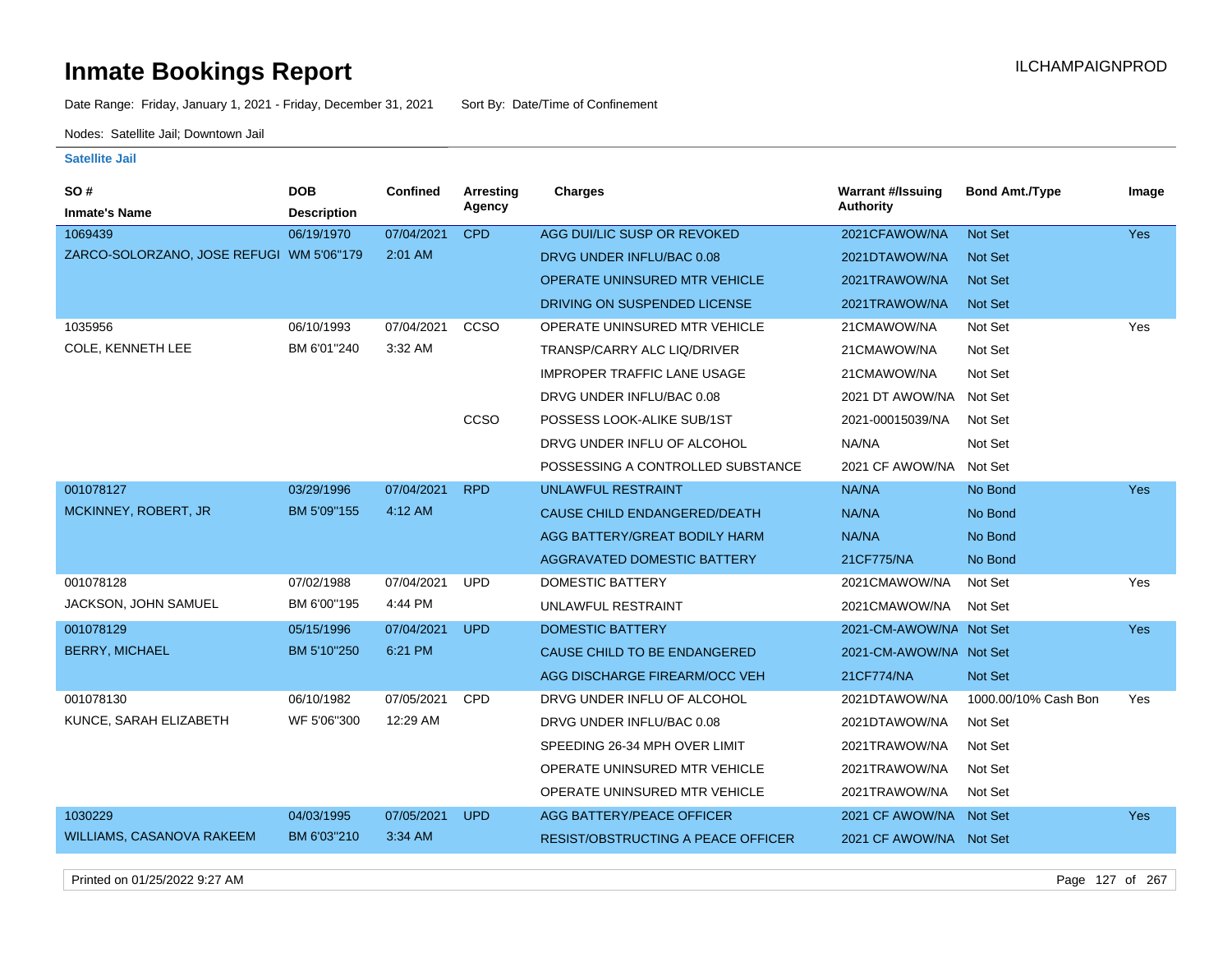Date Range: Friday, January 1, 2021 - Friday, December 31, 2021 Sort By: Date/Time of Confinement

Nodes: Satellite Jail; Downtown Jail

| SO#                          | <b>DOB</b>         | Confined   | <b>Arresting</b> | <b>Charges</b>                 | <b>Warrant #/Issuing</b> | <b>Bond Amt./Type</b>                                  | Image     |
|------------------------------|--------------------|------------|------------------|--------------------------------|--------------------------|--------------------------------------------------------|-----------|
| <b>Inmate's Name</b>         | <b>Description</b> |            | Agency           |                                | <b>Authority</b>         |                                                        |           |
| 001077959                    | 04/27/1995         | 07/05/2021 | <b>CPD</b>       | RETAIL THEFT/DISP MERCH/<\$300 | 21CM283/NA               | 100.00/Full Amount                                     | Yes       |
| HARRIS, DOMINIQUE L          | BM 5'00"145        | 9:13 AM    |                  |                                |                          |                                                        |           |
| 55033                        | 10/19/1971         | 07/05/2021 | <b>UPD</b>       | VIOLATE ORDER PROTECTION       | 21CF778/NA               | Not Set                                                | Yes       |
| TERRY, TASHA LANEE           | BF 6'00"280        | 1:03 PM    |                  |                                |                          |                                                        |           |
| 522697                       | 10/15/1986         | 07/05/2021 | <b>CCSO</b>      | <b>RESIDENTIAL BURGLARY</b>    | 20CF285/DILL             | 25000.00/10% Cash Bo                                   | <b>No</b> |
| SAVAGE, MUHAMMED YADALI      | BM 6'00"150        | 4:18 PM    |                  | DRIVING ON SUSPENDED LICENSE   |                          | 21TR3091/HOLIMAN 2500.00/10% Cash Bon                  |           |
|                              |                    |            |                  | DRIVING ON SUSPENDED LICENSE   |                          | 21TR3092/HOLIMAN 1500.00/10% Cash Bon                  |           |
| 1069359                      | 08/18/1999         | 07/05/2021 | ccso             | RESIDENTIAL BURGLARY           | 2018CF1679/NA            | 10000.00/10% Cash Bo                                   | Yes       |
| SUGGS, JERRELL ZADON         | BM 5'08"185        | 11:05 PM   |                  |                                |                          |                                                        |           |
| 001078131                    | 07/26/1984         | 07/06/2021 | <b>CPD</b>       | <b>DOMESTIC BATTERY</b>        | 2021CMAWOW/NA            | <b>Not Set</b>                                         | Yes       |
| <b>KERRN, JESSICA NICOLE</b> | WF 5'05"190        | 6:57 AM    |                  | <b>WARRANT OUT OF COUNTY</b>   |                          | 19CC11/PEORIA CC 20000.00/10% Cash Bo<br>75.00/FTA Fee |           |
| 30499                        | 08/07/1969         | 07/06/2021 | CCSO             | AGG DUI/LIC SUSP OR REVOKED    | NA/NA                    | No Bond                                                | Yes       |
| <b>GARRETT, TONY RAY</b>     | WM 5'10"185        | 10:11 AM   |                  |                                |                          |                                                        |           |
| 561331                       | 11/17/1987         | 07/06/2021 | <b>CCSO</b>      | DRIVING ON REVOKED LICENSE     | NA/NA                    | No Bond                                                | Yes       |
| <b>WILLIAMS, DERRICK</b>     | BM 5'07"218        | 10:36 AM   |                  |                                |                          |                                                        |           |
| 62222                        | 08/25/1984         | 07/06/2021 | <b>CPD</b>       | CRIM DMG TO PROP \$500-10K     | 21CF13/NA                | 5000.00/10% Cash Bon                                   | Yes       |
| BOURLAND, ANDREW THOMAS      | WM 5'09"170        | 11:23 AM   |                  |                                |                          |                                                        |           |
| 001078134                    | 06/24/1970         | 07/06/2021 | <b>CCSO</b>      | <b>DOMESTIC BATTERY</b>        | 2021-CM-AWOW/NA Not Set  |                                                        | Yes       |
| PAAR, JOHN ANTHONY, JR       | WM 5'09"140        | 2:02 PM    |                  |                                |                          |                                                        |           |
| 51357                        | 03/07/1974         | 07/06/2021 | CCSO             | BATTERY/MAKES PHYSICAL CONTACT | 19CM930/NA               | 10000.00/10% Cash Bo                                   | Yes       |
| PAAR, JASON ANDREW           | WM 5'09"140        | 3:39 PM    |                  | DRIVING ON SUSPENDED LICENSE   | 19TR5468/NA              | No Bond                                                |           |
| 63170                        | 09/12/1979         | 07/06/2021 | <b>CCSO</b>      | DOMESTIC BATTERY/OTHER PRIOR   | 2021CF118/NA             | No Bond                                                | Yes       |
| TALBOTT, ROSS EDWARD         | WM 5'11"210        | 4:37 PM    |                  |                                |                          |                                                        |           |
| 001078135                    | 04/19/1995         | 07/06/2021 | <b>CPD</b>       | FORGERY/MAKE/ALTER DOCUMENT    | 21CF783/NA               | Not Set                                                | Yes       |
| WOODS, JAJUAN D              | BM 5'05"130        | 6:03 PM    |                  |                                |                          |                                                        |           |
| 001077539                    | 09/15/2002         | 07/06/2021 | <b>CCSO</b>      | AGG UNLAWFUL USE WEAPON/PERSON | 2021-CF-AWOW/NA Not Set  |                                                        | Yes       |
| MOCKBEE, KRISTOPHER ALLEN    | BM 5'07"170        | 9:28 PM    |                  | FELON POSS/USE WEAPON/FIREARM  | 21CF784/NA               | <b>Not Set</b>                                         |           |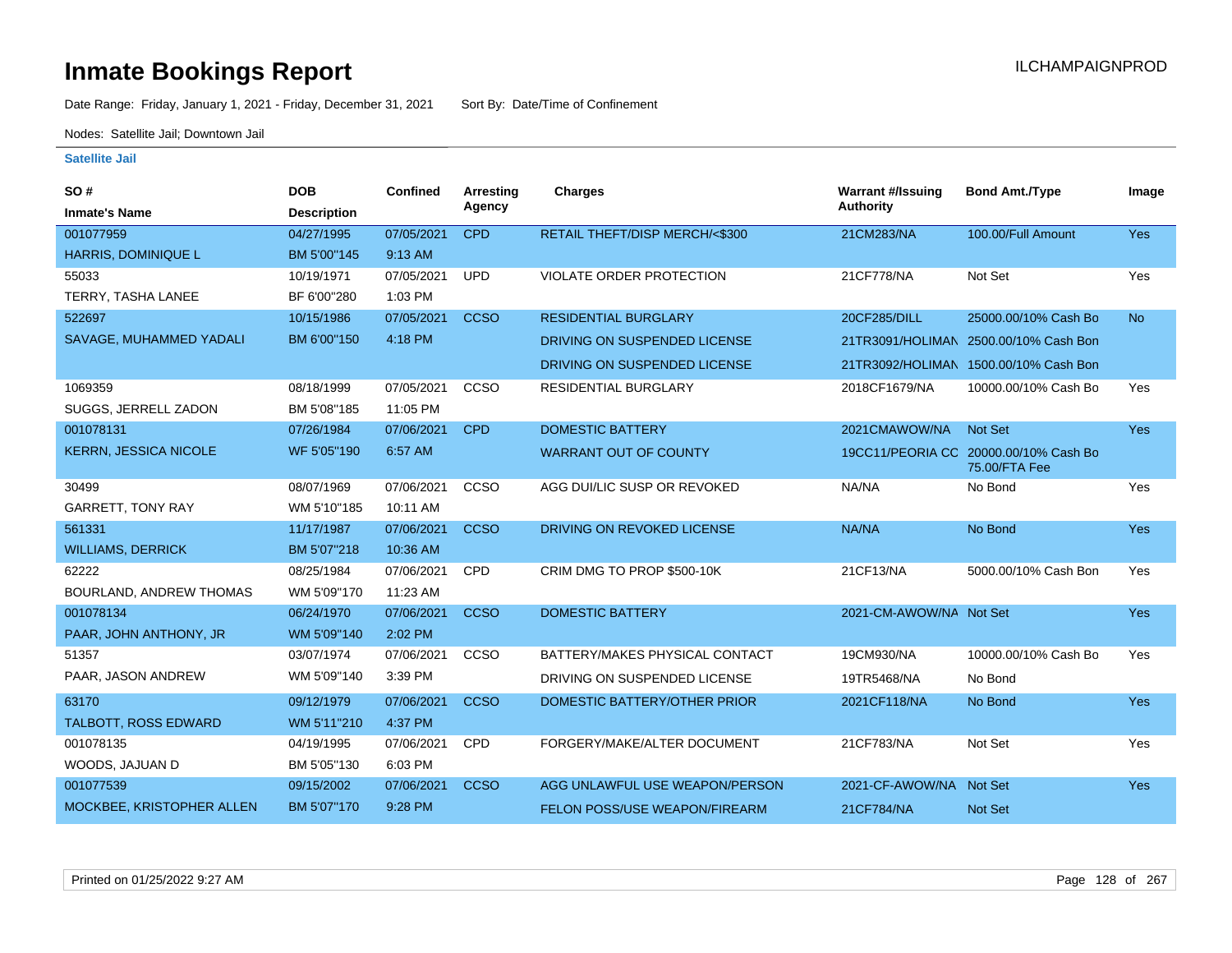Date Range: Friday, January 1, 2021 - Friday, December 31, 2021 Sort By: Date/Time of Confinement

Nodes: Satellite Jail; Downtown Jail

| <b>SO#</b>                       | <b>DOB</b>         | <b>Confined</b> | Arresting  | Charges                                   | <b>Warrant #/Issuing</b> | <b>Bond Amt./Type</b> | Image      |
|----------------------------------|--------------------|-----------------|------------|-------------------------------------------|--------------------------|-----------------------|------------|
| <b>Inmate's Name</b>             | <b>Description</b> |                 | Agency     |                                           | Authority                |                       |            |
| 001077591                        | 05/01/2001         | 07/06/2021      | <b>CPD</b> | UNLAWFUL USE OF A WEAPON                  | 21CFAWOW/NA              | Not Set               | <b>Yes</b> |
| PYE, TRESHAUN CORTEZ             | BM 5'09"170        | 11:56 PM        |            | <b>RESIST/OBSTRUCTING A PEACE OFFICER</b> | 21CMAWOW/NA              | Not Set               |            |
|                                  |                    |                 |            | <b>FIREARM/FOID INVALID/NOT ELIG</b>      | 21CF782/NA               | <b>Not Set</b>        |            |
| 39474                            | 07/18/1974         | 07/06/2021      | CPD        | MFG/DEL 1<15 GR COCAINE/ANLG              | 21CFAWOW/NA              | Not Set               | Yes        |
| CAMPBELL, AARON JACOB            | BM 6'01"280        | 11:56 PM        |            | MFG/DEL 15<100 GR HEROIN/ANLG             | 21CF792/NA               | Not Set               |            |
| 001077327                        | 11/07/1985         | 07/07/2021      | <b>UPD</b> | <b>DOMESTIC BATTERY</b>                   | 21CM286/NA               | Not Set               | Yes        |
| BENJAMIN, CLARENCE HAFIZ EL      | BM 6'02"250        | 12:42 AM        |            |                                           |                          |                       |            |
| 001078136                        | 12/02/1981         | 07/07/2021      | <b>CPD</b> | UNLAWFUL USE OF A WEAPON                  | 2021CMAWOW/NA            | 100.00/Full Amount    | Yes        |
| STICE, AMY CAROL                 | WF 5'06"110        | 12:44 AM        |            |                                           |                          |                       |            |
| 1075245                          | 04/20/1996         | 07/07/2021      | <b>CPD</b> | BATTERY/CAUSE BODILY HARM                 | 21CF287/NA               | Not Set               | Yes        |
| <b>GRAY, TIFFANI KAYANN IMOR</b> | BF 5'03"170        | 2:13 AM         |            |                                           |                          |                       |            |
| 54080                            | 10/21/1970         | 07/07/2021      | CCSO       | TRANSP/CARRY ALC LIQ/DRIVER               | 21DTAWOW/NA              | Not Set               | Yes        |
| JAMES, ANDREW CORNELIOUS         | BM 5'07"170        | 7:46 AM         |            | OPERATE UNINSURED MTR VEHICLE             | 21DTAWOW/NA              | Not Set               |            |
|                                  |                    |                 |            | DRVG UNDER INFLU OF ALCOHOL               | 21DT178/NA               | 3000.00/10% Cash Bon  |            |
| 1075186                          | 11/09/2000         | 07/07/2021      | <b>CPD</b> | POSSESSION OF STOLEN FIREARM              | 2019CF1845/NA            | 100000.00/10% Cash B  | <b>Yes</b> |
| ARMSTRONG, TERRELL JASON         | BM 5'11"160        | 8:19 AM         |            |                                           |                          |                       |            |
| 001078137                        | 07/11/1999         | 07/07/2021      | <b>ISP</b> | WARRANT OUT OF COUNTY                     | 20CF0505/NA              | 10000.00/10% Cash Bo  | Yes        |
| WILLIAMS, SHAWNTEL               | BF 5'06"162        | 9:17 AM         |            |                                           |                          |                       |            |
| 965191                           | 03/18/1965         | 07/07/2021      | <b>RPD</b> | <b>DOMESTIC BATTERY</b>                   | 2021CM277/NA             | Not Set               | Yes        |
| TRIMBLE, TIMOTHY WAYNE           | WM 5'11"165        | 10:13 AM        |            |                                           |                          |                       |            |
| 998990                           | 03/02/1990         | 07/07/2021      | <b>RPD</b> | POSSESSING A CONTROLLED SUBSTANCE         | 21CF793/NA               | Not Set               | Yes        |
| ST CLAIR, COURTNEY JO            | WF 5'07"190        | 11:34 AM        |            |                                           |                          |                       |            |
| 001078138                        | 04/01/1979         | 07/07/2021      | <b>MPD</b> | <b>WARRANT OUT OF COUNTY</b>              | 19CF144/NA               | 10000.00/10% Cash Bo  | Yes        |
| <b>EDWARDS, SCOTT</b>            | WM 5'03"135        | 12:25 PM        |            |                                           |                          |                       |            |
| 001078139                        | 07/28/1991         | 07/07/2021      | <b>ISP</b> | WARRANT OUT OF COUNTY                     | 2019CF328/NA             | 10000.00/10% Cash Bo  | Yes        |
| CLAUSSEN, GABRIEL LYNN           | WM 6'01"107        | 1:52 PM         |            |                                           |                          |                       |            |
| 39728                            | 11/20/1965         | 07/07/2021      | <b>RPD</b> | <b>AGGRAVATED DOMESTIC BATTERY</b>        | 20CF865/NA               | 75000.00/10% Cash Bo  | <b>Yes</b> |
| CANNON, GREGORY FITZGERALD       | BM 5'11"190        | 2:36 PM         |            |                                           |                          |                       |            |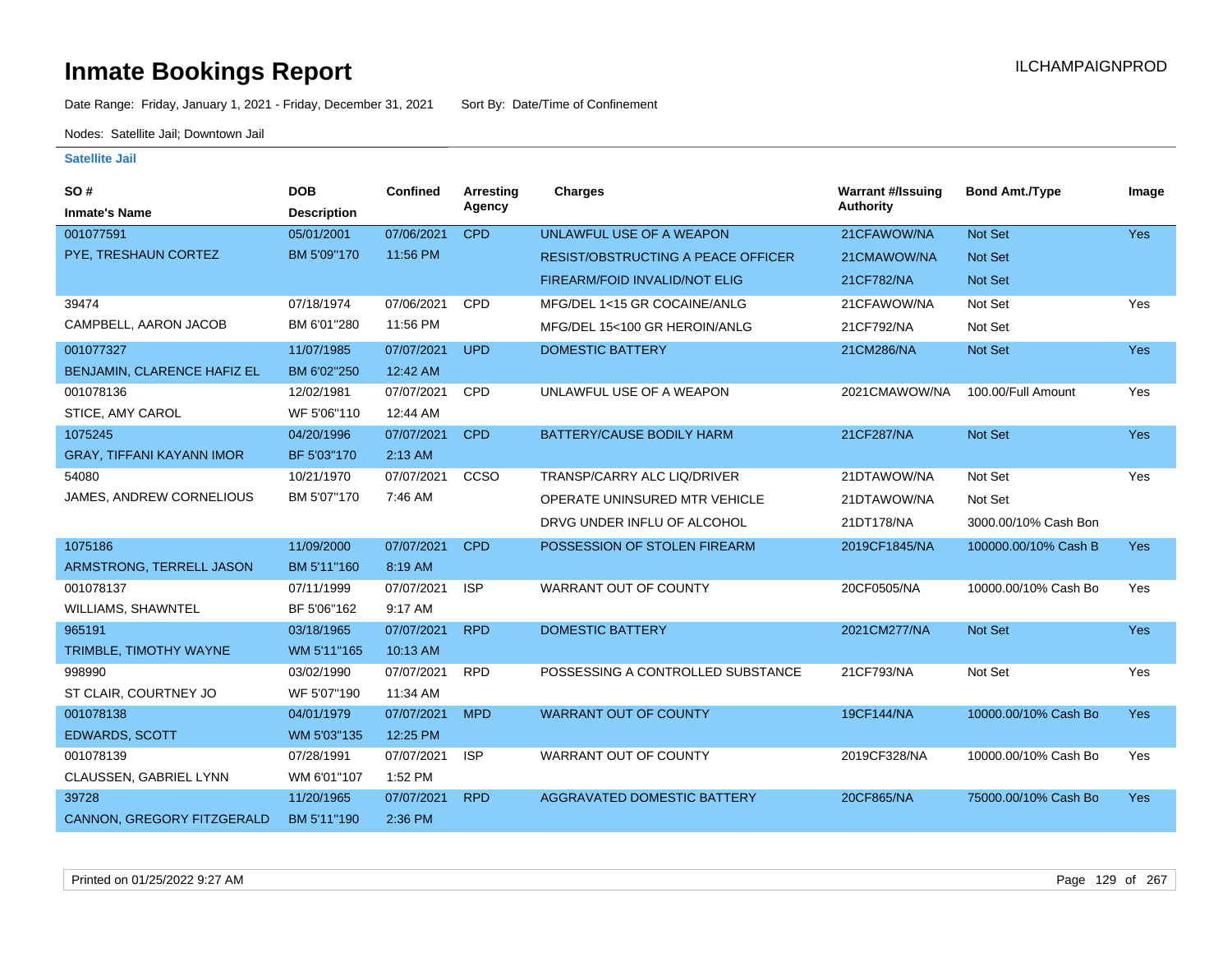Date Range: Friday, January 1, 2021 - Friday, December 31, 2021 Sort By: Date/Time of Confinement

Nodes: Satellite Jail; Downtown Jail

#### **Satellite Jail**

| <b>SO#</b>                    | <b>DOB</b>         | <b>Confined</b> | <b>Arresting</b> | <b>Charges</b>                       | <b>Warrant #/Issuing</b> | <b>Bond Amt./Type</b>                 | Image      |
|-------------------------------|--------------------|-----------------|------------------|--------------------------------------|--------------------------|---------------------------------------|------------|
| <b>Inmate's Name</b>          | <b>Description</b> |                 | Agency           |                                      | Authority                |                                       |            |
| 1053096                       | 06/01/1995         | 07/07/2021      | <b>CCSO</b>      | DRIVING ON REVOKED LICENSE           | 2021CF37/NA              | No Bond                               | Yes        |
| MOORE, PORSCHE LATINA         | BF 5'02"160        | 4:26 PM         |                  |                                      |                          |                                       |            |
| 1076049                       | 06/10/1989         | 07/07/2021      | CCSO             | <b>AGGRAVATED BATTERY</b>            | 2020CF423/NA             | No Bond                               | Yes        |
| KEEGAN, AMANDA MARIE          | WF 5'00"150        | 4:39 PM         |                  |                                      |                          |                                       |            |
| 1076384                       | 09/23/1995         | 07/07/2021      | <b>UPD</b>       | RETAIL THEFT/DISP MERCH/<\$300       | 2021CM149/NA             | 2500.00/10% Cash Bon                  | Yes        |
| MURPHY, AZIA CIMONE           | BF 5'04"115        | 5:01 PM         |                  |                                      |                          |                                       |            |
| 1009176                       | 11/01/1992         | 07/07/2021      | <b>CPD</b>       | WARRANT OUT OF COUNTY                | 2020CM826/VERMIL         | 10000.00/10% Cash Bo<br>75.00/FTA Fee | Yes        |
| OVERMAN, ZACHARY WILLIAM      | WM 5'04"130        | 7:50 PM         |                  | RESIST/OBSTRUCTING A PEACE OFFICER   | 21CM294/NA               | 440.00/Category B Bon                 |            |
|                               |                    |                 |                  | WARRANT OUT OF COUNTY                | 2020CM78/NA              | 3500.00/10% Cash Bon                  |            |
| 1069851                       | 08/29/1991         | 07/08/2021      | <b>UIPD</b>      | OPERATE UNINSURED MTR VEHICLE        | 2021TRAWOW/NA            | Not Set                               | <b>Yes</b> |
| <b>COFFEY, FREDRICK LOUIS</b> | BM 6'02"164        | 12:45 AM        |                  | DOMESTIC BTRY/PHYSICAL CONTACT       | 2020CM585/LEE            | 1000.00/10% Cash Bon                  |            |
|                               |                    |                 |                  | DRIVING ON SUSPENDED LICENSE         | 21TR5855/NA              | 2500.00/10% Cash Bon                  |            |
|                               |                    |                 |                  | WRONG WAY ON ONE-WAY STREET          | NA/NA                    | Not Set                               |            |
| 1075647                       | 11/08/1990         | 07/08/2021      | CPD              | <b>CRIMINAL TRESPASS TO VEHICLES</b> | 2021CM AWOW/NA           | Not Set                               | Yes        |
| CLARK, ZACHARY LEE            | WF 6'01"195        | 1:31 AM         |                  | <b>DOMESTIC BATTERY</b>              | 21CM288/NA               | Not Set                               |            |
| 001078140                     | 12/31/1971         | 07/08/2021      | <b>CPD</b>       | BATTERY/MAKES PHYSICAL CONTACT       | 21CM294/NA               | Not Set                               | Yes        |
| Rohr, Robert                  | WM 5'11"150        | 8:41 AM         |                  |                                      |                          |                                       |            |
| 1013012                       | 12/14/1991         | 07/08/2021      | <b>CPD</b>       | ATTEMPT (FIRST DEGREE MURDER)        | 2021CF790/NA             | 1000000.00/10% Cash                   | Yes        |
| <b>GARY, XAVIER LAMAR</b>     | BM 5'10"240        | 9:24 AM         |                  | FELON POSS/USE FIREARM PRIOR         | 2020CF650/NA             | 25000.00/10% Cash Bo                  |            |
|                               |                    |                 |                  | FELON POSS/USE FIREARM PRIOR         | 21CF798/NA               | Not Set                               |            |
| 527081                        | 12/21/1981         | 07/08/2021      | <b>UPD</b>       | CRIM DAMAGE TO PROPERTY <\$500       | 2021CMAWOW/NA            | <b>Not Set</b>                        | <b>Yes</b> |
| FERGUSON, CHRISTOPHER JERMA   | BM 5'04"155        | 10:09 AM        |                  | ARSON/REAL/PERSONAL PROP>\$150       | 21CF797/NA               | Not Set                               |            |
| 1066794                       | 01/05/1994         | 07/08/2021      | <b>RPD</b>       | VIO ORDER/PRIOR VIO OF ORDER         | 21CF665/NA               | 10000.00/10% Cash Bo                  | Yes        |
| TAYLOR, STANLEY JAMES         | WM 6'01"210        | 11:32 AM        |                  | RESIST/OBSTRUCTING A PEACE OFFICER   | 21CMAWOW/NA              | Not Set                               |            |
| 66409                         | 09/02/1982         | 07/08/2021      | <b>CCSO</b>      | UNLAWFUL USE OF A WEAPON             | 2021CF218/NA             | No Bond                               | <b>Yes</b> |
| JARAMILLO, JAVIER FAJARDO     | WM 5'09"160        | 12:27 PM        |                  |                                      |                          |                                       |            |
| 001077527                     | 11/06/1990         | 07/08/2021      | CCSO             | FELON POSS/USE WEAPON/FIREARM        | 2020CF1422/NA            | No Bond                               | Yes        |
| BURNETT, TYRONE DESEAN        | BM 5'04"150        | 12:28 PM        |                  |                                      |                          |                                       |            |

Printed on 01/25/2022 9:27 AM Page 130 of 267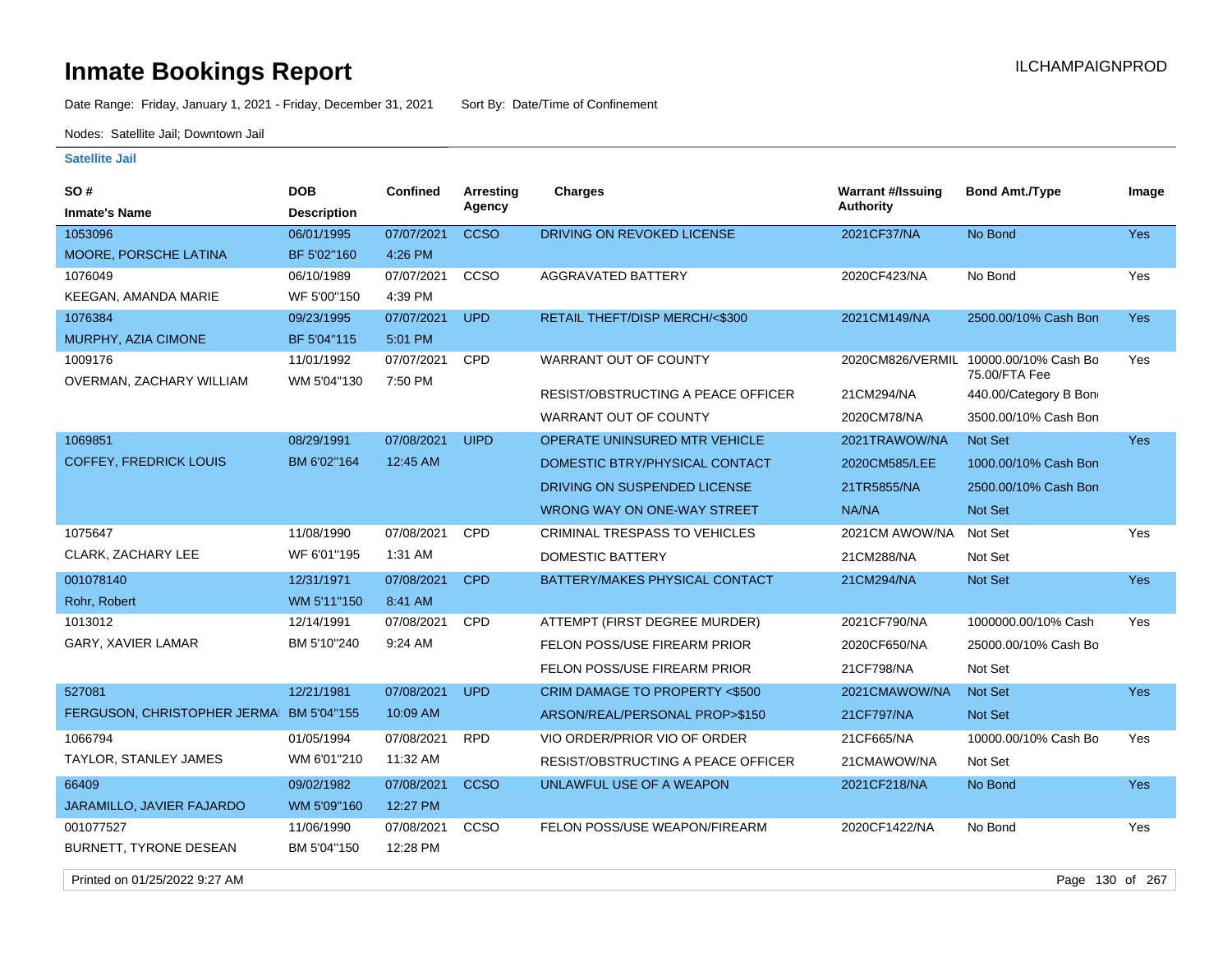Date Range: Friday, January 1, 2021 - Friday, December 31, 2021 Sort By: Date/Time of Confinement

Nodes: Satellite Jail; Downtown Jail

| <b>SO#</b>                    | <b>DOB</b>         | <b>Confined</b> | Arresting   | <b>Charges</b>                            | <b>Warrant #/Issuing</b> | <b>Bond Amt./Type</b>                 | Image      |
|-------------------------------|--------------------|-----------------|-------------|-------------------------------------------|--------------------------|---------------------------------------|------------|
| <b>Inmate's Name</b>          | <b>Description</b> |                 | Agency      |                                           | <b>Authority</b>         |                                       |            |
| 1061996                       | 04/08/1998         | 07/08/2021      | <b>CCSO</b> | <b>WARRANT OUT OF COUNTY</b>              | 2018 CF 1302/NA          | 20000.00/10% Cash Bo                  | <b>Yes</b> |
| HUBBARD, REBEKIAH DIONA       | BF 4'11"160        | 12:53 PM        |             |                                           |                          |                                       |            |
| 517441                        | 08/13/1986         | 07/08/2021      | CCSO        | DRIVING ON REVOKED LICENSE                | 21DTAWOW/NA              | Not Set                               | Yes        |
| SHREEVES, CODEY PAUL          | WM 5'09"190        | 6:30 PM         |             | DRVG UNDER INFLU OF ALCOHOL               | 21DTAWOW/NA              | 3000.00/10% Cash Bon                  |            |
| 001078142                     | 10/22/1989         | 07/08/2021      | <b>UPD</b>  | <b>DOMESTIC BATTERY</b>                   | 2021CMAWOW/NA            | Not Set                               | Yes        |
| LINDSEY, PATRICIA DOMINIQUE   | BF 5'06"194        | 7:22 PM         |             | <b>WARRANT OUT OF COUNTY</b>              | 20CF293/NA               | 5000.00/10% Cash Bon                  |            |
| 545106                        | 03/29/1983         | 07/08/2021      | <b>ISP</b>  | POSSESSION OF METH/5<15 GRAMS             | 21CF799/NA               | Not Set                               | Yes        |
| CRANDALL, CHRISTOPHER MICHAE  | WM 5'03"120        | 8:41 PM         |             |                                           |                          |                                       |            |
| 52037                         | 02/14/1980         | 07/08/2021      | <b>CPD</b>  | <b>DOMESTIC BATTERY</b>                   | 2021CMAWOW/NA            | <b>Not Set</b>                        | Yes        |
| <b>GRANT, KENNETH DEMARIO</b> | BM 5'11"200        | 8:56 PM         |             |                                           |                          |                                       |            |
| 1072199                       | 01/05/2000         | 07/08/2021      | CCSO        | AGG DOMESTIC BATTERY/STRANGLE             | 21CF518/NA               | 25000.00/10% Cash Bo                  | Yes        |
| ROBINSON, JACOBE JAMES        | BM 6'00"160        | 9:56 PM         |             |                                           |                          |                                       |            |
| 522697                        | 10/15/1986         | 07/08/2021      | <b>CCSO</b> | <b>RESIDENTIAL BURGLARY</b>               | 20CF285/NA               | Not Set                               | <b>Yes</b> |
| SAVAGE, MUHAMMED YADALI       | BM 6'00"150        | 11:16 PM        |             |                                           |                          |                                       |            |
| 523355                        | 01/12/1971         | 07/09/2021      | CCSO        | ID THEFT/KNOW ID STOL/MLTY VIC            | 19CF1175/DILL            | 2500.00/10% Cash Bon                  | Yes        |
| PUMPHREY, JEAN ANN            | WF 5'03"140        | 12:04 AM        |             |                                           |                          |                                       |            |
| 001077989                     | 12/12/1998         | 07/09/2021      | <b>UPD</b>  | <b>VIOLATE ORDER PROTECTION</b>           | 2021CMAWOW/NA            | Not Set                               | <b>Yes</b> |
| <b>BLOUNT, LINITRA LINEA</b>  | BF 5'02"134        | 12:48 AM        |             | FORGERY/ISSUE/DELIVER DOCUMENT            |                          | 2019CF92/ROSENB/ 15000.00/10% Cash Bo |            |
| 902634                        | 04/01/1989         | 07/09/2021      | CCSO        | OBSTRUCTING IDENTIFICATION                | 2018CM43/NA              | 7500.00/10% Cash Bon                  | Yes        |
| BURKE, TRAVIS PAUL            | WM 5'10"150        | 3:44 AM         |             |                                           |                          |                                       |            |
| 63327                         | 06/10/1977         | 07/09/2021      | <b>UPD</b>  | <b>BURGLARY</b>                           | 2019CF145/NA             | Not Set                               | Yes        |
| HOLLENBECK, LAURIE ANN        | WF 5'02"160        | 8:57 AM         |             |                                           |                          |                                       |            |
| 1045296                       | 01/29/1996         | 07/09/2021      | CCSO        | <b>RESIST/OBSTRUCTING A PEACE OFFICER</b> | 18-CF-1240/NA            | Not Set                               | Yes        |
| ZIMMERMAN, CIERRA CHRISTINE   | WF 5'03"125        | 9:56 AM         |             |                                           |                          |                                       |            |
| 001078143                     | 11/28/1964         | 07/09/2021      | <b>CCSO</b> | <b>DIRECT CIVIL CONTEMPT</b>              | 15D120/NA                | 10000.00/10% Cash Bo                  | <b>Yes</b> |
| PAYTON, GEORGE EVAN           | BM 5'06"195        | 10:06 AM        |             |                                           |                          |                                       |            |
| 001078144                     | 11/03/2001         | 07/09/2021      | <b>ISP</b>  | <b>WARRANT OUT OF COUNTY</b>              | 21-TR-381/NA             | 1500.00/10% Cash Bon                  | Yes        |
| WILEY, JEREMIAH SHEMAR        | BM 5'09"130        | 11:12 AM        |             |                                           |                          |                                       |            |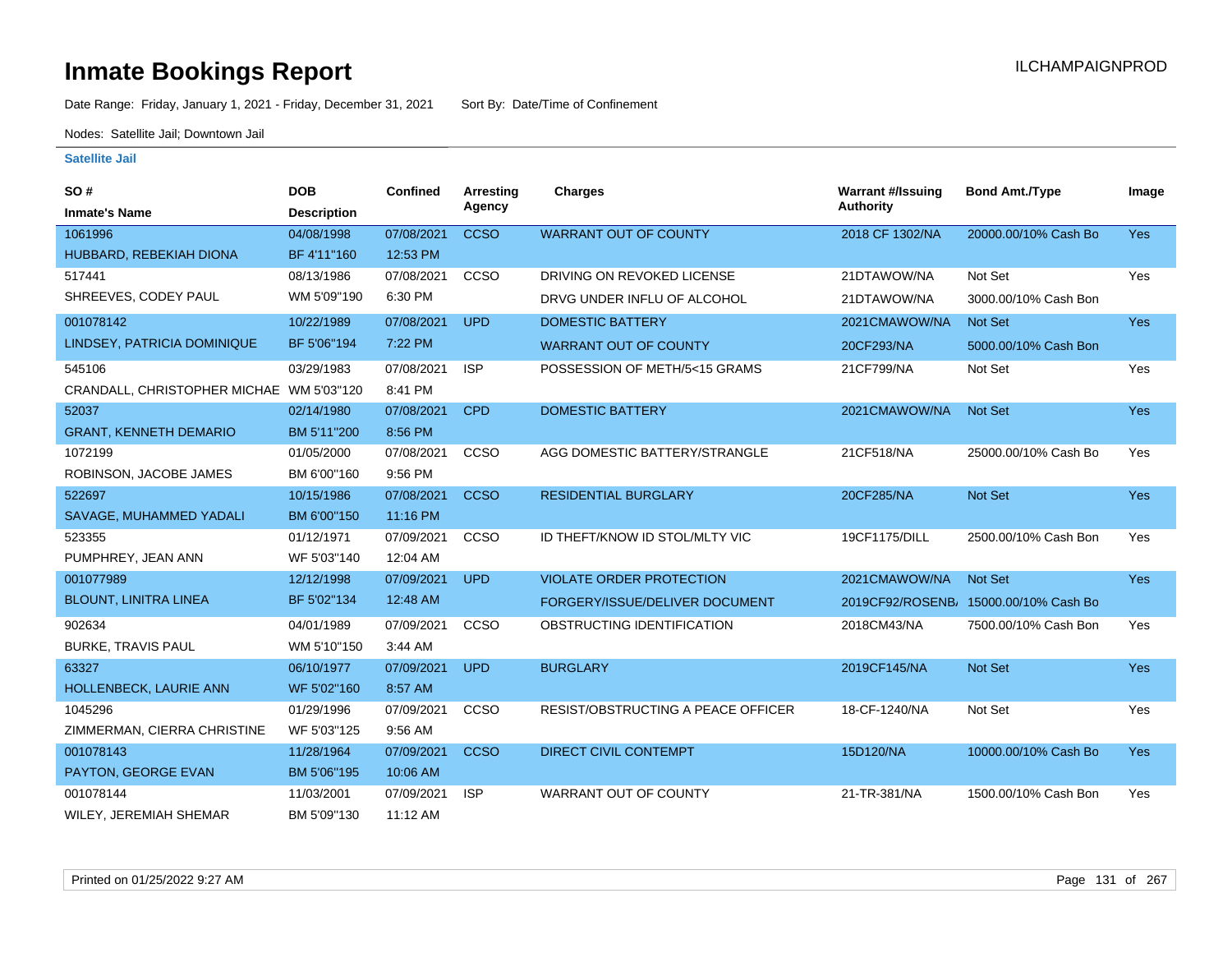Date Range: Friday, January 1, 2021 - Friday, December 31, 2021 Sort By: Date/Time of Confinement

Nodes: Satellite Jail; Downtown Jail

| SO#                           | <b>DOB</b>         | <b>Confined</b> | Arresting   | Charges                              | <b>Warrant #/Issuing</b> | <b>Bond Amt./Type</b>                | Image      |
|-------------------------------|--------------------|-----------------|-------------|--------------------------------------|--------------------------|--------------------------------------|------------|
| <b>Inmate's Name</b>          | <b>Description</b> |                 | Agency      |                                      | <b>Authority</b>         |                                      |            |
| 001078145                     | 12/08/1961         | 07/09/2021      | <b>CPD</b>  | <b>RETAIL THEFT</b>                  | 2021-CF-AWOW/NA Not Set  |                                      | <b>Yes</b> |
| GONZALEZ, FRANCISCO           | SM 5'06"175        | 12:00 PM        |             |                                      |                          |                                      |            |
| 001078146                     | 05/14/2003         | 07/09/2021      | <b>UPD</b>  | AGG BATTERY/DISCHARGE FIREARM        | 21CF795/NA               | 1000000.00/10% Cash                  | Yes        |
| HUNT, TEIGAN J                | BM 5'11"250        | 12:41 PM        |             | ARMED ROBBERY/ARMED W/FIREARM        | 21CF806/NA               | Not Set                              |            |
| 001078147                     | 04/14/1988         | 07/09/2021      | <b>ISP</b>  | <b>VIOLATE ORDER PROTECTION</b>      | 2021-CM-AWOW/NA Not Set  |                                      | <b>Yes</b> |
| ELAM, LEMEL D                 | BM 5'10"120        | 2:09 PM         |             |                                      |                          |                                      |            |
| 001078148                     | 01/14/1997         | 07/09/2021      | <b>CCSO</b> | <b>CRIM SEX ASSAULT/FORCE</b>        | NA/NA                    | Not Set                              | Yes        |
| ALLEN, ISAIAH ROBERT          | BM 5'06"135        | 4:48 PM         |             | CRIM SEX ASLT/VICTIM 13-17/2+        | NA/NA                    | Not Set                              |            |
|                               |                    |                 |             | AGG CRIM SEX ASLT/BODILY HARM        | 21CF809/NA               | Not Set                              |            |
| 504195                        | 07/29/1982         | 07/09/2021      | <b>UPD</b>  | DOMESTIC BATTERY/OTHER PRIOR         | 21CF801/NA               | <b>Not Set</b>                       | <b>Yes</b> |
| <b>LEACH, JERMAINE RAMARR</b> | BM 5'10"155        | 8:59 PM         |             |                                      |                          |                                      |            |
| 1037478                       | 12/20/1988         | 07/09/2021      | <b>UPD</b>  | <b>DOMESTIC BATTERY</b>              | 21CM74/NA                | 1000.00/10% Cash Bon                 | Yes        |
| CLAY, JALESSA TANEE           | BF 5'04"260        | 9:33 PM         |             | DOMESTIC BATTERY                     | 20CM798/NA               | 1000.00/10% Cash Bon                 |            |
| 1057343                       | 10/26/1996         | 07/09/2021      | <b>CPD</b>  | FELON POSS/USE WEAPON/FIREARM        | 2021CFAWOW/NA            | <b>Not Set</b>                       | <b>Yes</b> |
| <b>CARTER, HADARI SAIVON</b>  | BM 5'09"130        | 10:39 PM        |             | AGG ASSAULT/DISCHARGE FIREARM        | 2021CFAWOW/NA            | <b>Not Set</b>                       |            |
|                               |                    |                 |             | AGG DISCHARGE FIREARM/OCC BLDG       | 21CF808/NA               | <b>Not Set</b>                       |            |
| 001078149                     | 10/19/1991         | 07/10/2021      | CCSO        | <b>DOMESTIC BATTERY</b>              | 21CMAWOW/NA              | Not Set                              | Yes        |
| McCRAW, TEMPEST RENEE         | BF 4'11"180        | $1:14$ AM       |             |                                      |                          |                                      |            |
| 001078150                     | 09/18/2001         | 07/10/2021      | <b>ISP</b>  | DRVG UNDER INFLU OF ALCOHOL          |                          | 2021-DT-AWOW/NA 3000.00/10% Cash Bon | <b>Yes</b> |
| CHOW, JEDIDIAH WESLEY JAMES   | WM 5'09"160        | 4:35 AM         |             | DRVG UNDER INFLU/BAC 0.08            | 2021-DT-AWOW/NA Not Set  |                                      |            |
|                               |                    |                 |             | <b>OPERATE UNINSURED MTR VEHICLE</b> | 2021-DT-AWOW/NA Not Set  |                                      |            |
|                               |                    |                 |             | DRIVING/NO LICENSE/PERMIT/AGE        | 2021-DT-AWOW/NA Not Set  |                                      |            |
|                               |                    |                 |             | <b>FAIL OBEY STOP SIGN</b>           | 2021-DT-AWOW/NA Not Set  |                                      |            |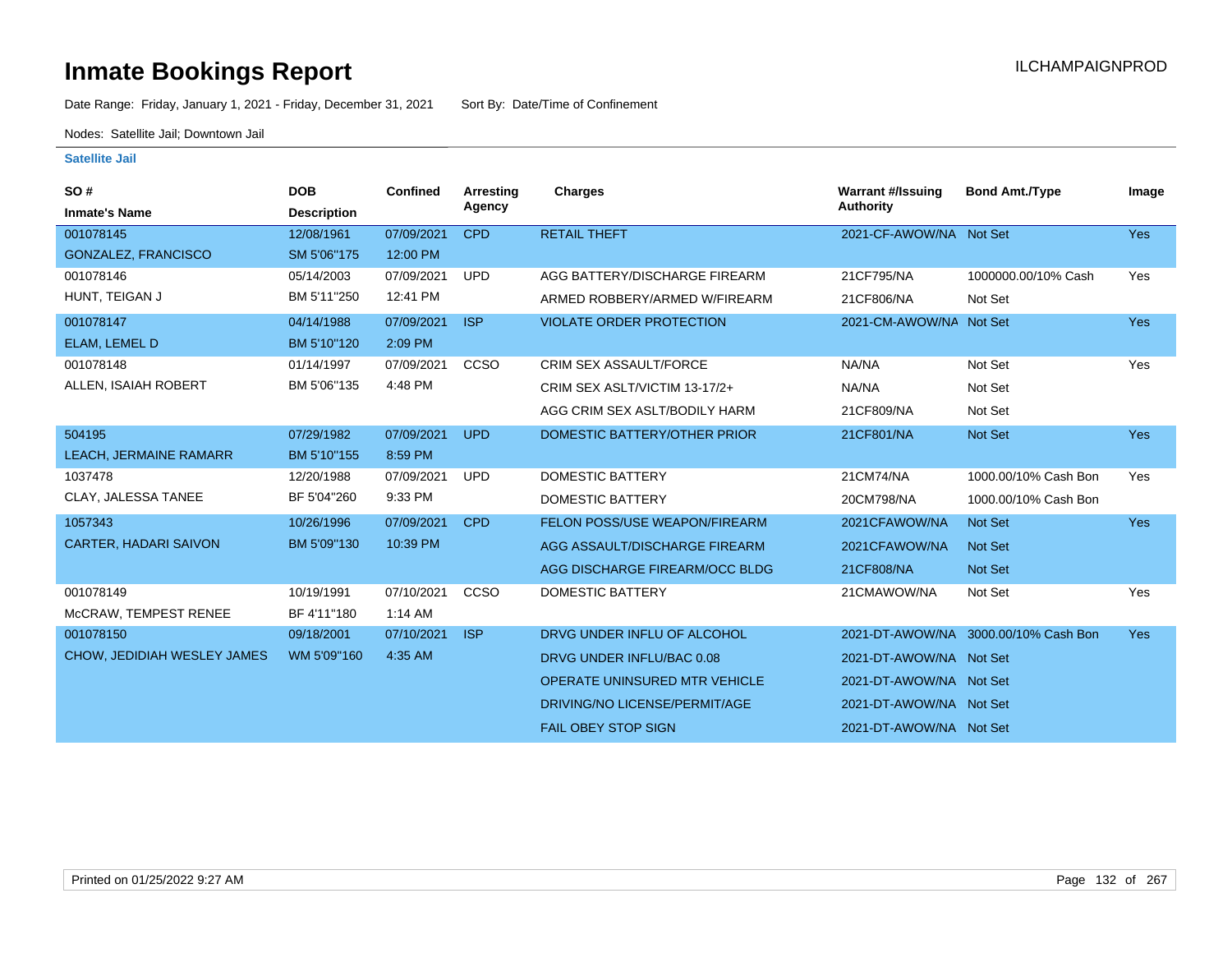Date Range: Friday, January 1, 2021 - Friday, December 31, 2021 Sort By: Date/Time of Confinement

Nodes: Satellite Jail; Downtown Jail

| SO#<br><b>Inmate's Name</b> | <b>DOB</b><br><b>Description</b> | Confined   | Arresting<br>Agency | <b>Charges</b>                            | <b>Warrant #/Issuing</b><br>Authority | <b>Bond Amt./Type</b> | Image      |
|-----------------------------|----------------------------------|------------|---------------------|-------------------------------------------|---------------------------------------|-----------------------|------------|
| 1068501                     | 04/08/1985                       | 07/10/2021 | <b>RPD</b>          | AGG DUI/NO VALID INS                      | 21DTAWOW/NA                           | Not Set               | <b>Yes</b> |
| KING, JULIUS EMANUEL        | BM 6'04"215                      | 5:05 AM    |                     | <b>RESIST/OBSTRUCTING A PEACE OFFICER</b> | 21CMAWOW/NA                           | <b>Not Set</b>        |            |
|                             |                                  |            |                     | POSSESS LOOK-ALIKE SUB/SUBQ               | 21CMAWOW/NA                           | <b>Not Set</b>        |            |
|                             |                                  |            |                     | OPERATE UNINSURED MTR VEHICLE             | 21TRAWOW/NA                           | <b>Not Set</b>        |            |
|                             |                                  |            |                     | <b>IMPROPER TRAFFIC LANE USAGE</b>        | 21TRAWOW/NA                           | <b>Not Set</b>        |            |
|                             |                                  |            |                     | CRIM DMG/GOVT PROP/<\$500                 | 21CFAWOW/NA                           | Not Set               |            |
|                             |                                  |            |                     | DRVG UNDER INFLU OF ALCOHOL               | 21DT183/NA                            | <b>Not Set</b>        |            |
| 001078151                   | 11/06/2000                       | 07/10/2021 | <b>UPD</b>          | AGG DOMESTIC BATTERY/STRANGLE             | 21CFAWOW/NA                           | Not Set               | Yes        |
| <b>GREVEN, QUINN BOEKE</b>  | WM 5'11"140                      | 5:43 AM    |                     |                                           |                                       |                       |            |
| 001077869                   | 09/01/1999                       | 07/10/2021 | <b>UPD</b>          | RECEIVE/POSS/SELL STOLEN VEH              | 21CF805/NA                            | <b>Not Set</b>        | <b>Yes</b> |
| ANDERSON, JERMAINE T        | BM 5'09"145                      | 10:39 AM   | <b>CCSO</b>         | <b>RETAIL THEFT</b>                       | 21CM176/NA                            | Not Set               |            |
| 001078152                   | 07/06/1995                       | 07/10/2021 | <b>ISP</b>          | <b>FUGITIVE FROM JUSTICE</b>              | 21CF802/NA                            | Not Set               | Yes        |
| MAYHEW, JOSHUA GLEN         | WM 5'11"160                      | 12:34 PM   |                     |                                           |                                       |                       |            |
| 24391                       | 07/12/1964                       | 07/10/2021 | <b>ISP</b>          | AGG DUI/ACCIDENT/BODILY HARM              | 2021CFAWOW/NA                         | <b>Not Set</b>        | <b>Yes</b> |
| DILLARD, STACY RODRIGUEZ    | BM 5'07"148                      | 7:31 PM    |                     | DUI ALC/INTOX COMPOUND/DRUG               | NA/NA                                 | Not Set               |            |
|                             |                                  |            |                     | AGG DUI/NO VALID DL                       | NA/NA                                 | Not Set               |            |
|                             |                                  |            |                     | AGG DUI/NO VALID INS                      | NA/NA                                 | <b>Not Set</b>        |            |
|                             |                                  |            |                     | RESIST/OBSTRUCTING A PEACE OFFICER        | NA/NA                                 | Not Set               |            |
|                             |                                  |            |                     | <b>FAIL TO REDUCE SPEED</b>               | NA/NA                                 | Not Set               |            |
|                             |                                  |            |                     | TRANSP/CARRY ALC LIQ/DRIVER               | NA/NA                                 | Not Set               |            |
|                             |                                  |            |                     | DRIVING ON REVOKED LICENSE                | NA/NA                                 | Not Set               |            |
|                             |                                  |            |                     | <b>OPERATE UNINSURED MTR VEHICLE</b>      | NA/NA                                 | Not Set               |            |
|                             |                                  |            |                     | AGG DUI/2/PASS <16                        | 21CF804/NA                            | Not Set               |            |
| 001078153                   | 04/03/1978                       | 07/10/2021 | <b>RPD</b>          | <b>FUGITIVE FROM JUSTICE</b>              | 21CF803/NA                            | No Bond               | Yes        |
| RATCLIFF, JAMEL ANTONIO     | BM 5'08"175                      | 10:30 PM   |                     |                                           |                                       |                       |            |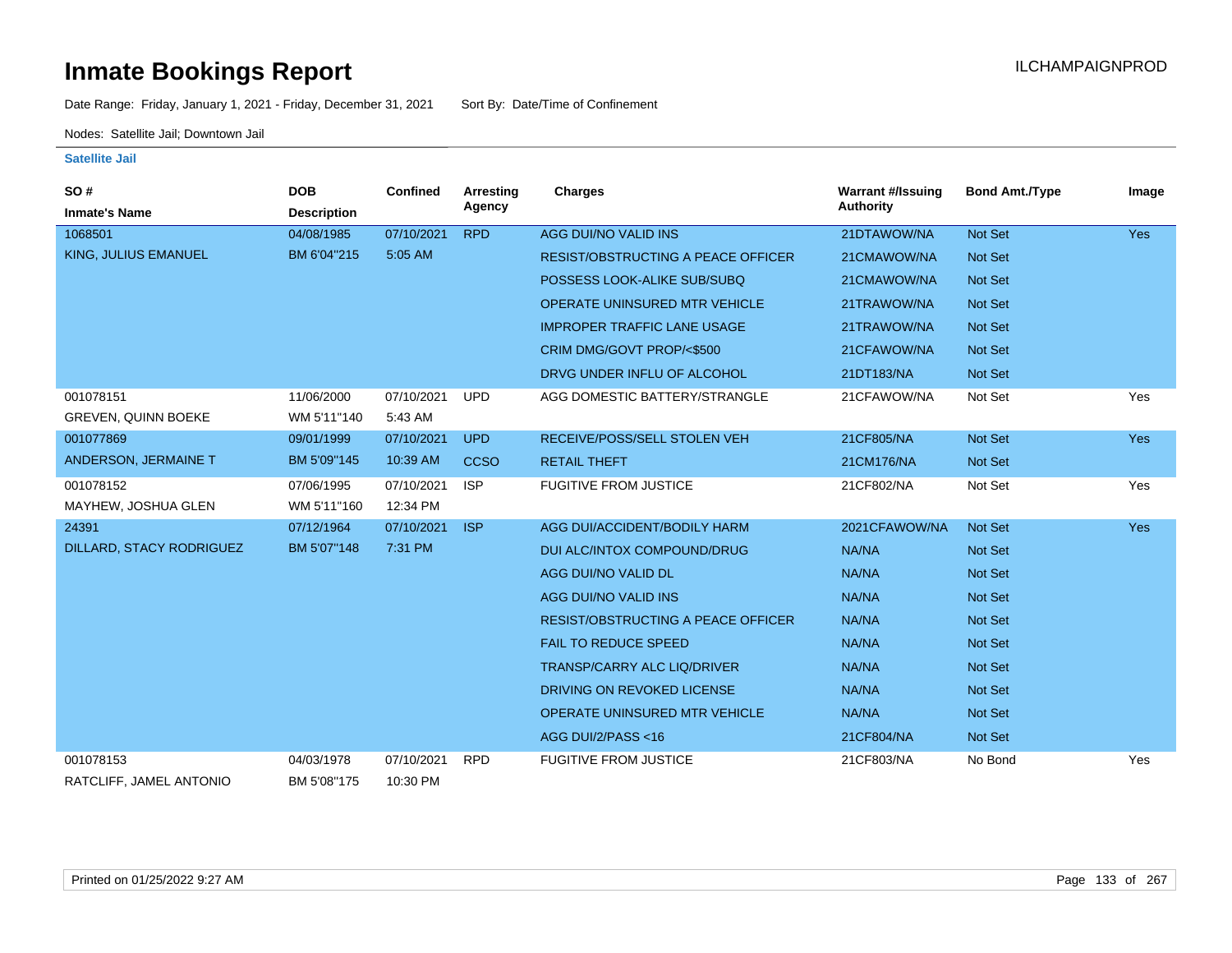Date Range: Friday, January 1, 2021 - Friday, December 31, 2021 Sort By: Date/Time of Confinement

Nodes: Satellite Jail; Downtown Jail

#### **Satellite Jail**

| SO#                                       | <b>DOB</b>         | <b>Confined</b> | Arresting   | <b>Charges</b>                            | <b>Warrant #/Issuing</b> | <b>Bond Amt./Type</b> | Image      |
|-------------------------------------------|--------------------|-----------------|-------------|-------------------------------------------|--------------------------|-----------------------|------------|
| <b>Inmate's Name</b>                      | <b>Description</b> |                 | Agency      |                                           | <b>Authority</b>         |                       |            |
| 001078154                                 | 12/25/1971         | 07/11/2021      | <b>ISP</b>  | DRVG UNDER INFLU OF ALCOHOL               | 2021DTAWOW/NA            | 3000.00/10% Cash Bon  | <b>Yes</b> |
| <b>GENTRY, DAMON LIONEL</b>               | BM 5'07"190        | 3:00 AM         |             | DRVG UNDER INFLU/BAC 0.08                 | NA/NA                    | Not Set               |            |
|                                           |                    |                 |             | <b>DISREGARD STOP SIGN</b>                | NA/NA                    | Not Set               |            |
|                                           |                    |                 |             | <b>IMPROPER TRAFFIC LANE USAGE</b>        | NA/NA                    | Not Set               |            |
|                                           |                    |                 |             | <b>OPERATE UNINSURED MTR VEHICLE</b>      | NA/NA                    | Not Set               |            |
| 1072907                                   | 10/06/1983         | 07/11/2021      | <b>RPD</b>  | POSSESSING A CONTROLLED SUBSTANCE         | 21CFAWOW/NA              | Not Set               | Yes        |
| NIKOLAEV, YEVGEIY                         | UM 5'08"130        | 6:11 AM         |             | CRIM DAMAGE TO PROPERTY <\$500            | NA/NA                    | Not Set               |            |
|                                           |                    |                 |             | POSSESSION OF METH< 5 GRAMS               | 21CF807/NA               | Not Set               |            |
| 1066482                                   | 01/11/1998         | 07/11/2021      | <b>UPD</b>  | <b>AGG BATTERY/PEACE OFFICER</b>          | 21CFAWOW/NA              | Not Set               | Yes        |
| DANGERFIELD, AMANTAE ESSTAVI( BM 6'02"167 |                    | 2:11 PM         |             | <b>RESIST/OBSTRUCTING A PEACE OFFICER</b> | 21CFAWOW/NA              | Not Set               |            |
|                                           |                    |                 |             | <b>WARRANT OUT OF COUNTY</b>              | 19CM/NA                  | 10000.00/10% Cash Bo  |            |
|                                           |                    |                 |             | <b>RETAIL THEFT</b>                       | 21CF811/NA               | Not Set               |            |
|                                           |                    |                 |             | CRIM DAMAGE TO PROPERTY <\$500            | 2021CM239/NA             | 190.00/Category B Bon |            |
| 001078156                                 | 06/25/1987         | 07/11/2021      | CCSO        | <b>DOMESTIC BATTERY</b>                   | 21CFAWOW/NA              | Not Set               | Yes        |
| SHANKS, FLOYD JAY                         | WM 6'02"185        | 10:29 PM        |             | AGG BTRY/PREGNANT/HANDICAPPED             | 21CF810/NA               | Not Set               |            |
| 001077490                                 | 09/28/1997         | 07/12/2021      | <b>UIPD</b> | BATTERY/MAKES PHYSICAL CONTACT            | 20CM761/NA               | 7500.00/10% Cash Bon  | Yes        |
| <b>GOURDINE, XAVIER</b>                   | BM 6'03"170        | 12:31 AM        |             |                                           |                          |                       |            |
| 1069668                                   | 03/25/2000         | 07/12/2021      | <b>UPD</b>  | AGG UNLAWFUL USE OF WEAPON/VEH            | 21CF812/NA               | Not Set               | Yes        |
| FREEMAN, JUSTIN ROBERT                    | WM 5'11"147        | 12:54 AM        |             |                                           |                          |                       |            |
| 961999                                    | 08/01/1983         | 07/12/2021      | <b>CCSO</b> | PROBATION VIOLATION                       | 18CF819/NA               | 25000.00/10% Cash Bo  | <b>Yes</b> |
| <b>EVANS, ANTHONY RAY</b>                 | BM 5'11"145        | 1:44 PM         |             |                                           |                          |                       |            |
| 001077754                                 | 02/16/1994         | 07/12/2021      | CCSO        | POSS AMT CON SUB EXCEPT(A)/(D)            | 2019CF1424/NA            | 200000.00/10% Cash B  | Yes        |
| WINSTON, ARTEZ ANTONIO                    | BM 6'01"170        | 3:15 PM         |             |                                           |                          |                       |            |
| 1069851                                   | 08/29/1991         | 07/12/2021      | <b>UPD</b>  | <b>RESIST/OBSTRUCTING A PEACE OFFICER</b> | 21CMAWOW/NA              | Not Set               | <b>Yes</b> |
| <b>COFFEY, FREDRICK LOUIS</b>             | BM 6'02"164        | 5:09 PM         |             | <b>DOMESTIC BATTERY</b>                   | 21CM297/NA               | Not Set               |            |
|                                           |                    |                 | <b>CCSO</b> | DUI ALC/INTOX COMPOUND/DRUG               | 21DT78/NA                | 2500.00/10% Cash Bon  |            |
| 001078158                                 | 09/23/2000         | 07/12/2021      | <b>UPD</b>  | <b>DOMESTIC BATTERY</b>                   | 21CMAWOW/NA              | Not Set               | Yes        |
| RESMA, DANICA HUELVA                      | AF 4'11"90         | 5:35 PM         |             |                                           |                          |                       |            |

Printed on 01/25/2022 9:27 AM Page 134 of 267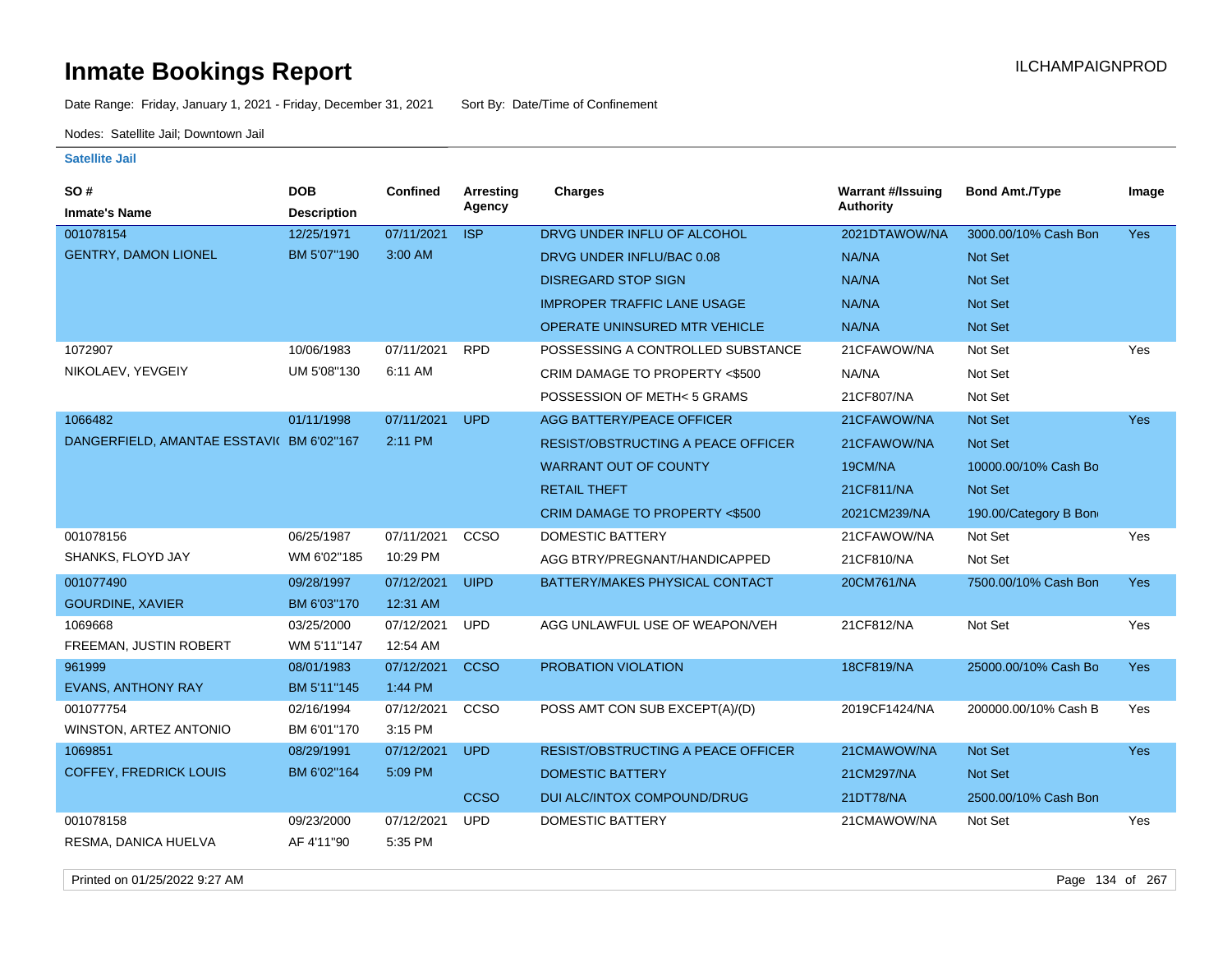Date Range: Friday, January 1, 2021 - Friday, December 31, 2021 Sort By: Date/Time of Confinement

Nodes: Satellite Jail; Downtown Jail

| SO#                          | <b>DOB</b>         | <b>Confined</b> | <b>Arresting</b> | <b>Charges</b>                            | <b>Warrant #/Issuing</b> | <b>Bond Amt./Type</b> | Image      |
|------------------------------|--------------------|-----------------|------------------|-------------------------------------------|--------------------------|-----------------------|------------|
| <b>Inmate's Name</b>         | <b>Description</b> |                 | Agency           |                                           | <b>Authority</b>         |                       |            |
| 001078159                    | 01/31/2000         | 07/13/2021      | <b>UPD</b>       | OPERATE UNINSURED MTR VEHICLE             | 2021TRAWOW/NA            | <b>Not Set</b>        | <b>Yes</b> |
| CERVANTES, DANIEL            | BM 5'08"130        | 4:48 AM         |                  | DRIVING ON SUSPENDED LICENSE              | 2021TRAWOW/NA            | <b>Not Set</b>        |            |
|                              |                    |                 |                  | <b>DUI INTOXICATING COMPOUND</b>          | 2021DTAWOW/NA            | <b>Not Set</b>        |            |
|                              |                    |                 |                  | DRVG UNDER INFLU/BAC 0.08                 | 2021DTAWOW/NA            | <b>Not Set</b>        |            |
|                              |                    |                 |                  | AGG DUI/LIC SUSP OR REVOKED               | 21CF813/NA               | <b>Not Set</b>        |            |
| 1043704                      | 01/24/1989         | 07/13/2021      | <b>RPD</b>       | PROBATION VIOLATION                       | 18CF1697/DILL            | 25000.00/10% Cash Bo  | <b>Yes</b> |
| HOUSTON, STEVEN CORDELL      | BM 5'06"140        | 5:56 AM         |                  | PROBATION VIOLATION                       | 19CF1295/DILL            | 25000.00/10% Cash Bo  |            |
|                              |                    |                 |                  | ARMED ROBBERY/ARMED W/FIREARM             | 21CF815/NA               | Not Set               |            |
| 1064481                      | 07/04/1996         | 07/13/2021      | <b>CCSO</b>      | <b>DOMESTIC BATTERY</b>                   | 21CF652/NA               | 5000.00/10% Cash Bon  | <b>Yes</b> |
| HUNTER, AUSTIN JOE           | WM 6'03"150        | 2:13 PM         |                  |                                           |                          |                       |            |
| 958932                       | 06/29/1988         | 07/13/2021      | CCSO             | MURDER/INTENT TO KILL/INJURE              | 2021CF816/NA             | 400000.00/10% Cash B  | Yes        |
| JONES, KENDALL KHALIF        | BM 5'11"230        | 5:28 PM         |                  |                                           |                          |                       |            |
| 536247                       | 09/17/1959         | 07/13/2021      | <b>CPD</b>       | <b>DOMESTIC BATTERY</b>                   | 2021CMAWOW/NA            | <b>Not Set</b>        | Yes        |
| MULLENS, RICHARD LEE         | WM 5'07"170        | 10:36 PM        |                  |                                           |                          |                       |            |
| 1065746                      | 10/10/1998         | 07/14/2021      | <b>UIPD</b>      | CRIM DAMAGE TO PROPERTY <\$500            | 20CF387/NA               | 5000.00/10% Cash Bon  | Yes        |
| MAIDEN, TIMOTHY JR           | BM 5'10"230        | 12:40 AM        |                  | THEFT CONTROL INTENT \$500<10K            | 19CF1586/NA              | 5000.00/10% Cash Bon  |            |
|                              |                    |                 |                  | AGG BATTERY/USE DEADLY WEAPON             | 20CF1067/NA              | 25000.00/10% Cash Bo  |            |
| 47484                        | 01/12/1978         | 07/14/2021      | <b>CCSO</b>      | <b>DOMESTIC BATTERY</b>                   | 2021CMAWOW/NA            | <b>Not Set</b>        | <b>Yes</b> |
| <b>EVANS, TAROWE LAMAR</b>   | BM 6'01"250        | 1:55 AM         |                  |                                           |                          |                       |            |
| 1060703                      | 05/22/1996         | 07/14/2021      | <b>CPD</b>       | CRIM DMG TO PROP \$500-10K                | 21CF820/NA               | Not Set               | Yes        |
| HERNANDEZ, GUADALUPE         | WF 5'02"140        | 3:05 AM         | CPD              | CRIM DAMAGE TO PROPERTY <\$500            | 21CM140/NA               | 2500.00/10% Cash Bon  |            |
| 958932                       | 06/29/1988         | 07/14/2021      | <b>CCSO</b>      | <b>ARMED HABITUAL CRIMINAL</b>            | 21CFAWOW/NA              | 300000.00/10% Cash B  | <b>Yes</b> |
| <b>JONES, KENDALL KHALIF</b> | BM 5'11"230        | 4:58 PM         |                  |                                           |                          |                       |            |
| 001077656                    | 11/24/1997         | 07/14/2021      | CCSO             | DOMESTIC BATTERY                          | 2021 CM 42/LEE           | 1000.00/10% Cash Bon  | Yes        |
| RHODES, JOHNNY MCCLAIN       | BM 5'07"218        | 5:36 PM         |                  |                                           |                          |                       |            |
| 001078162                    | 07/12/1978         | 07/14/2021      | <b>CCSO</b>      | <b>RESIST/OBSTRUCTING A PEACE OFFICER</b> | 2021CMAWOW/NA            | No Bond               | <b>Yes</b> |
| JOHNSON, KIMBERLY A          | WF 5'03"220        | 7:04 PM         |                  | AGG BATTERY/PEACE OFFICER                 | 21CF825/NA               | No Bond               |            |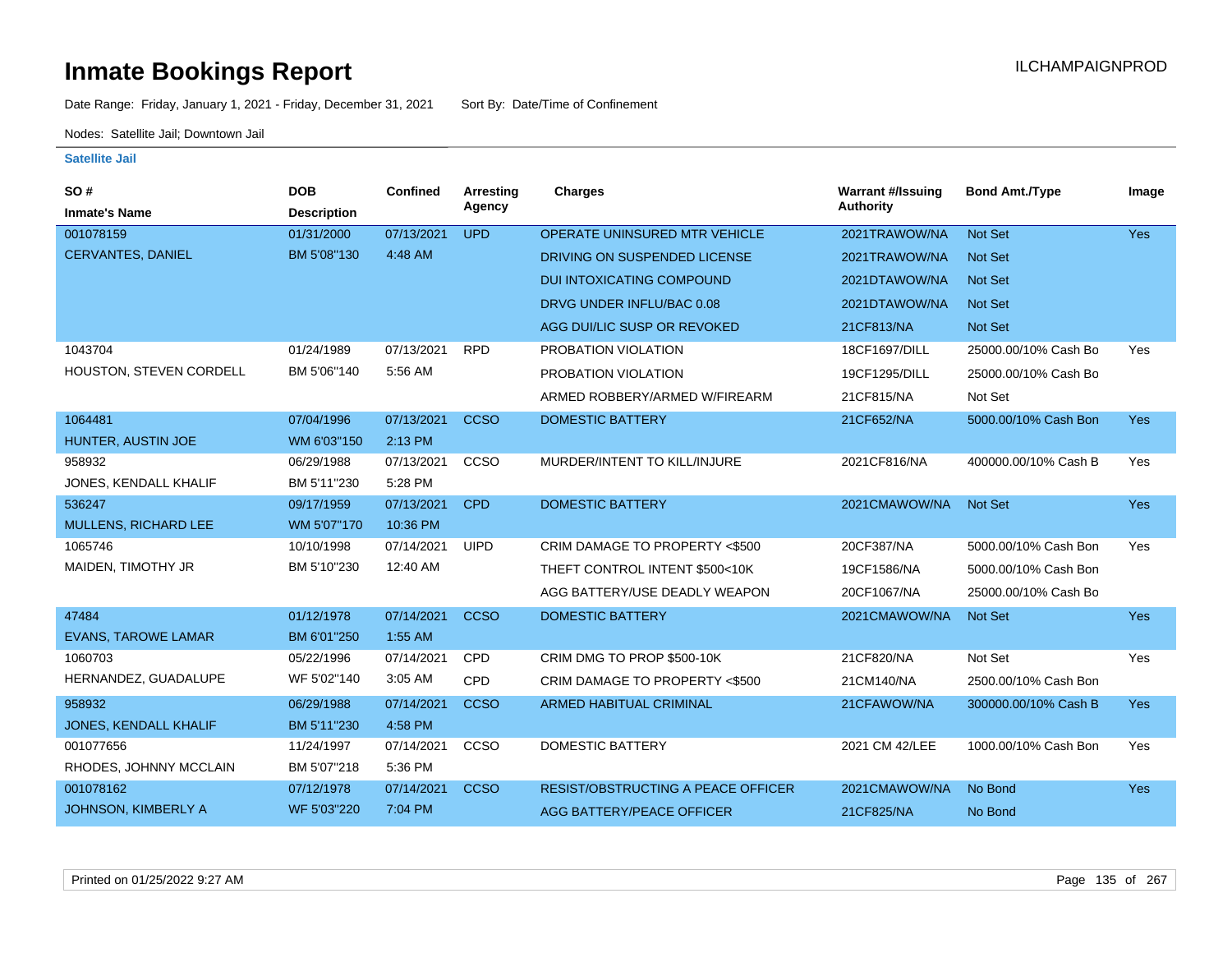Date Range: Friday, January 1, 2021 - Friday, December 31, 2021 Sort By: Date/Time of Confinement

Nodes: Satellite Jail; Downtown Jail

| SO#                            | <b>DOB</b>         | Confined   | Arresting   | <b>Charges</b>                          | <b>Warrant #/Issuing</b> | <b>Bond Amt./Type</b>                   | Image      |
|--------------------------------|--------------------|------------|-------------|-----------------------------------------|--------------------------|-----------------------------------------|------------|
| <b>Inmate's Name</b>           | <b>Description</b> |            | Agency      |                                         | <b>Authority</b>         |                                         |            |
| 1072907                        | 10/06/1983         | 07/14/2021 | <b>CCSO</b> | <b>ATTEMPT (FIRST DEGREE MURDER)</b>    | 2021-CF-832/NA           | 2000000.00/10% Cash                     | <b>Yes</b> |
| NIKOLAEV, YEVGENIY             | UM 5'08"130        | 10:10 PM   |             | <b>CRIMINAL DAMAGE &lt;\$500/SCHOOL</b> |                          | 2021 CF840/Mclean (5000.00/10% Cash Bon |            |
| 962351                         | 09/02/1988         | 07/14/2021 | <b>UPD</b>  | DOMESTIC BATTERY/OTHER PRIOR            | 21CF827/NA               | Not Set                                 | Yes        |
| ROY, DUSTIN WILLIAM            | WM 5'08"170        | 10:45 PM   |             |                                         |                          |                                         |            |
| 001078163                      | 04/25/1992         | 07/14/2021 | <b>RPD</b>  | <b>DOMESTIC BATTERY</b>                 | 2021 CF AWOW/NA          | <b>Not Set</b>                          | Yes        |
| <b>GUZMAN, SAMUEL</b>          | SM 5'05"250        | 11:10 PM   |             | <b>AGG ASSAULT</b>                      | 21CM306/NA               | <b>Not Set</b>                          |            |
| 001077591                      | 05/01/2001         | 07/15/2021 | <b>ISP</b>  | WARRANT OUT OF COUNTY                   | 2019-CF-633/Vermilio     | 15000.00/10% Cash Bo                    | Yes        |
| PYE, TRESHAUN CORTEZ           | BM 5'09"170        | 12:32 AM   |             |                                         |                          | 75.00/FTA Fee                           |            |
| 1064441                        | 09/08/1990         | 07/15/2021 | <b>ISP</b>  | AGG UUW/PERS/FIR LOADED/FOID            | 2021 CF AWOW/NA Not Set  |                                         | <b>Yes</b> |
| <b>WOOTEN, DEQUANTA DESHUN</b> | BM 5'06"195        | 2:53 AM    |             | FIREARM W/O VALID FOID/ELIG             | 2021 CF AWOW/NA Not Set  |                                         |            |
|                                |                    |            |             | FELON POSS/USE WEAPON/FIREARM           | 21CF826/NA               | <b>Not Set</b>                          |            |
| 001078164                      | 05/08/1988         | 07/15/2021 | <b>UIPD</b> | <b>IMPROPER TRAFFIC LANE USAGE</b>      | 2021TRAWOW/NA            | Not Set                                 | Yes        |
| TANKSLEY, VICTOR, III          | BM 6'00"215        | 3:28 AM    |             | OPERATE UNINSURED MTR VEHICLE           | 21TRAWOW/NA              | Not Set                                 |            |
|                                |                    |            |             | CARRY CONCEAL FIR/U INFLU/1-2           | 21CM305/NA               | Not Set                                 |            |
| 506244                         | 12/22/1985         | 07/15/2021 | <b>CCSO</b> | ARMED ROBBERY/ARMED W/FIREARM           | 2021CF791/NA             | 250000.00/10% Cash B                    | <b>Yes</b> |
| <b>JOSLIN, JASON LEE</b>       | WM 5'05"156        | 4:38 AM    |             |                                         |                          |                                         |            |
| 1050912                        | 07/07/1996         | 07/15/2021 | <b>CPD</b>  | LEAVING THE SCENE INVOLV VEHICLE        | 2019 CM 531/NA           | 5000.00/10% Cash Bon                    | Yes        |
| <b>WEAVER, MARIONO LAVELL</b>  | BM 5'05"210        | 7:18 AM    |             | SPEEDING 35+ MPH OVER LIMIT             | 2020 TR 4222/NA          | 5000.00/10% Cash Bon                    |            |
|                                |                    |            |             | VIOLATE ORDER PROTECTION                | 2021CM160/NA             | 5000.00/10% Cash Bon                    |            |
| 1030281                        | 01/15/1985         | 07/15/2021 | <b>CCSO</b> | POSS FIREARM W/ DEFACED SER NO          | 2020-CF-1483/NA          | 100000.00/10% Cash B                    | <b>Yes</b> |
| <b>SEALS, ANDRE DANIEL</b>     | BM 5'09"143        | 5:15 PM    |             |                                         |                          |                                         |            |
| 1068585                        | 11/26/1997         | 07/15/2021 | <b>ISP</b>  | VIOLATE ORDER PROTECTION                | 2021CM7/NA               | 1000.00/10% Cash Bon                    | Yes        |
| VARGAS, ROBERTO ANTONIO        | WM 5'09"205        | 5:31 PM    |             |                                         |                          |                                         |            |
| 966032                         | 05/03/1989         | 07/15/2021 | <b>CCSO</b> | <b>CRIM TRESPASS TO RESIDENCE</b>       | 19-CF-181/NA             | <b>Not Set</b>                          | Yes        |
| POSEY, KARLESHA TANA           | BF 5'02"120        | 7:01 PM    |             |                                         |                          |                                         |            |
| 001078168                      | 09/22/1979         | 07/15/2021 | <b>UPD</b>  | <b>DOMESTIC BATTERY</b>                 | 21CM308/NA               | Not Set                                 | Yes        |
| FISCAL-JAVA, MAURICIO          | SM 5'05"140        | 11:51 PM   |             |                                         |                          |                                         |            |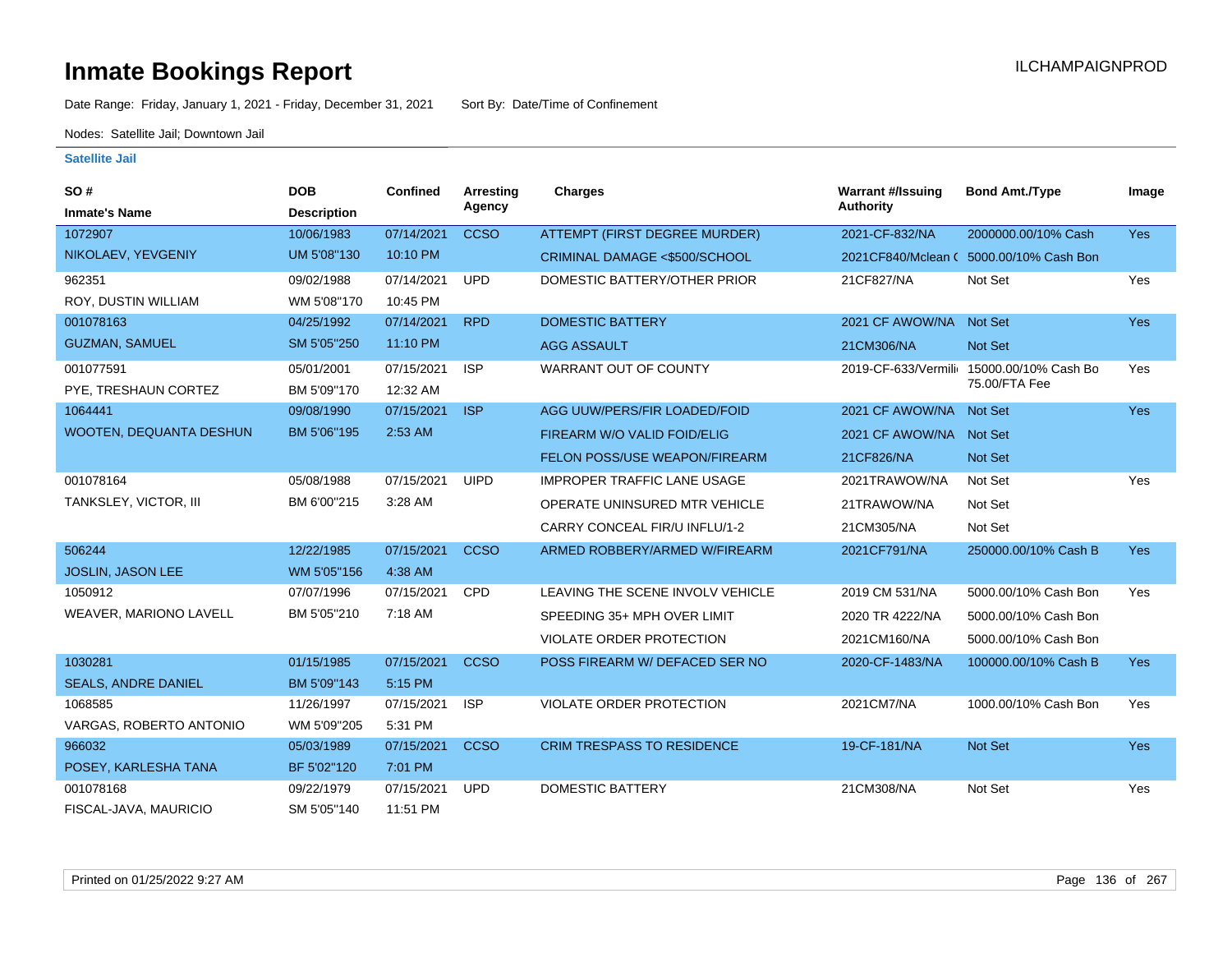Date Range: Friday, January 1, 2021 - Friday, December 31, 2021 Sort By: Date/Time of Confinement

Nodes: Satellite Jail; Downtown Jail

| <b>SO#</b><br><b>Inmate's Name</b> | <b>DOB</b><br><b>Description</b> | Confined   | Arresting<br>Agency | <b>Charges</b>                           | <b>Warrant #/Issuing</b><br><b>Authority</b> | <b>Bond Amt./Type</b>                   | Image      |
|------------------------------------|----------------------------------|------------|---------------------|------------------------------------------|----------------------------------------------|-----------------------------------------|------------|
| 001078169                          | 10/04/1990                       | 07/16/2021 | <b>CCSO</b>         | AGG DUI/NO VALID INS                     | 2021 TR AWOW/NA Not Set                      |                                         | <b>Yes</b> |
| <b>COOPER, MARQUIS JACQUEA</b>     | BM 5'06"224                      | 2:37 AM    |                     | LEAVING THE SCENE INVOLV VEHICLE         | 2021 TR AWOW/NA Not Set                      |                                         |            |
|                                    |                                  |            |                     | <b>IMPROPER TRAFFIC LANE USAGE</b>       | 2021 TR AWOW/NA Not Set                      |                                         |            |
|                                    |                                  |            |                     | <b>OPERATE UNINSURED MTR VEHICLE</b>     | 2021 TR AWOW/NA Not Set                      |                                         |            |
|                                    |                                  |            |                     | DRVG UNDER INFLU/BAC 0.08                | 2021 DT AWOW/NA Not Set                      |                                         |            |
|                                    |                                  |            |                     | DRVG UNDER INFLU OF ALCOHOL              | 21DT188/NA                                   | <b>Not Set</b>                          |            |
| 001078170                          | 05/29/2003                       | 07/16/2021 | <b>RPD</b>          | CAUSE CHILD TO BE ENDANGERED             | NA/NA                                        | Not Set                                 | Yes        |
| LEMONS, DEANGELO                   | BM 6'00"162                      | 6:09 AM    |                     | <b>DOMESTIC BATTERY</b>                  | 21CM307/NA                                   | Not Set                                 |            |
| 1059346                            | 07/24/1994                       | 07/16/2021 | <b>CCSO</b>         | PHONE HARASSMENT/REPEAT RING             |                                              | 2019 CM 763/KENNI 3000.00/10% Cash Bon  | <b>Yes</b> |
| JORDAN, CHELTZIE ZANITA            | BF 5'04"200                      | 7:30 AM    |                     | OBSTRUCTING IDENTIFICATION               | 2019 CM 405/DILL                             | 7500.00/10% Cash Bon                    |            |
|                                    |                                  |            |                     | DRIVING ON SUSPENDED LICENSE             | 2018 CM 1175/DILL                            | 7500.00/10% Cash Bon                    |            |
|                                    |                                  |            |                     | DRIVING ON SUSPENDED LICENSE             |                                              | 2018 TR 13817/DILL 7500.00/10% Cash Bon |            |
|                                    |                                  |            |                     | DRIVING ON SUSPENDED LICENSE             |                                              | 2018 TR 10215/DILL 7500.00/10% Cash Bon |            |
|                                    |                                  |            |                     | DRIVING ON SUSPENDED LICENSE             | 2019 TR 9983/DILL                            | 7500.00/10% Cash Bon                    |            |
| 1059512                            | 04/02/1996                       | 07/16/2021 | <b>CPD</b>          | CRIM SEX ASSAULT/FORCE                   | 2019CF589/NA                                 | 25000.00/10% Cash Bo                    | Yes        |
| PHILLIPS, LAMAR DESHAWN            | BM 6'00"150                      | 1:45 PM    |                     |                                          |                                              |                                         |            |
| 1072836                            | 04/23/2001                       | 07/16/2021 | <b>CCSO</b>         | POSSESS DRUG PARAPHERNALIA               | 2019-CF-679/Webbe Not Set                    |                                         | <b>Yes</b> |
| LANGENFELD, CALEB ALEXANDER        | WM 5'11"170                      | 6:20 PM    |                     |                                          |                                              |                                         |            |
| 001077445                          | 07/09/1987                       | 07/16/2021 | <b>RPD</b>          | <b>DOMESTIC BATTERY</b>                  | 2021CMAWOW/NA                                | Not Set                                 | Yes        |
| <b>GRAVES, CAMERON DESHOUN</b>     | BM 5'02"130                      | 8:17 PM    |                     |                                          |                                              |                                         |            |
| 962759                             | 12/28/1988                       | 07/16/2021 | <b>UPD</b>          | <b>FLEEING/ATTEMPT ELUDE OFFICER</b>     | 2021CMAWOW/NA                                | <b>Not Set</b>                          | <b>Yes</b> |
| FINLEY, KEVIN DANTE                | BM 5'11"230                      | 9:44 PM    |                     | DRIVING ON SUSPENDED LICENSE             | 2021CMAWOW/NA                                | <b>Not Set</b>                          |            |
|                                    |                                  |            |                     | DELIVERY OF OR POSSESSION OF W/INTENT TO | 2021CFAWOW/NA                                | Not Set                                 |            |
|                                    |                                  |            |                     | <b>METH DELIVERY&lt;5 GRAMS</b>          | 21CF833/NA                                   | Not Set                                 |            |
|                                    |                                  |            | <b>CCSO</b>         | <b>INDIRECT CRIMINAL CONTEMPT</b>        | 21CC14/NA                                    | Not Set                                 |            |
|                                    |                                  |            | <b>UPD</b>          | HOME INVASION/CAUSE INJURY               | NA/NA                                        | No Bond                                 |            |
|                                    |                                  |            |                     | AGG CRIM SEX ASSAULT/FELONY              | 21CF891/NA                                   | No Bond                                 |            |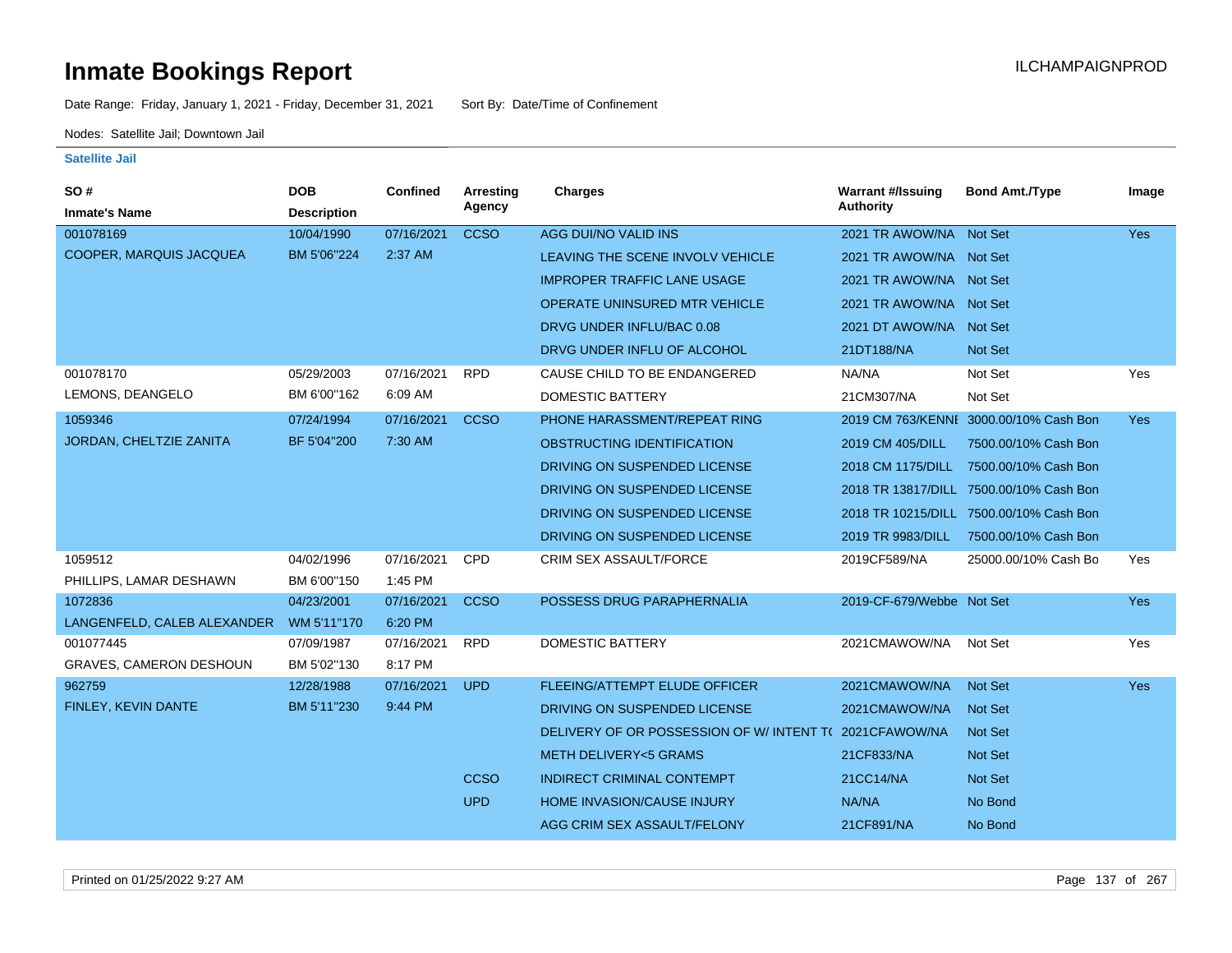Date Range: Friday, January 1, 2021 - Friday, December 31, 2021 Sort By: Date/Time of Confinement

Nodes: Satellite Jail; Downtown Jail

| <b>SO#</b><br><b>Inmate's Name</b> | <b>DOB</b><br><b>Description</b> | <b>Confined</b> | <b>Arresting</b><br>Agency | Charges                                   | <b>Warrant #/Issuing</b><br>Authority | <b>Bond Amt./Type</b>  | Image      |
|------------------------------------|----------------------------------|-----------------|----------------------------|-------------------------------------------|---------------------------------------|------------------------|------------|
| 001078171                          | 04/25/2002                       | 07/16/2021      | <b>UPD</b>                 | <b>AGGRAVATED BATTERY</b>                 | 2021CFAWOW/NA                         | Not Set                | Yes        |
| <b>BAILEY-GRIFFIN, JAMYA ELISE</b> | BF 5'03"180                      | 10:09 PM        |                            | MOB ACTION/FORCE/2+ PERSONS               | 2021CFAWOW/NA                         | <b>Not Set</b>         |            |
| 001078172                          | 01/10/1985                       | 07/16/2021      | CCSO                       | <b>DOMESTIC BATTERY</b>                   | 2021CMAWOW/NA                         | Not Set                | Yes        |
| CRUZ, JOHANNA MICHELLE             | SF 5'05"155                      | 10:59 PM        |                            |                                           |                                       |                        |            |
| 001078173                          | 12/21/1998                       | 07/17/2021      | <b>CPD</b>                 | POSSESSION OF CANNIBIS                    | 18CF191/NA                            | 5000.00/10% Cash Bon   | <b>Yes</b> |
| JOHNSON, JADEN DWAN                | BM 5'11"180                      | 12:44 AM        |                            |                                           |                                       |                        |            |
| 990087                             | 09/08/1991                       | 07/17/2021      | <b>ISP</b>                 | DRVG UNDER INFLU OF ALCOHOL               | 2021DTAWOW/NA                         | 3000.00/10% Cash Bon   | Yes        |
| WILLIAMS, BEN KYAN                 | BM 5'09"160                      | 4:54 AM         |                            | DRVG UNDER INFLU/BAC 0.08                 | 2021DTAWOW/NA                         | Not Set                |            |
|                                    |                                  |                 |                            | <b>IMPROPER TRAFFIC LANE USAGE</b>        | 2021TRAWOW/NA                         | Not Set                |            |
|                                    |                                  |                 |                            | DRIVING ON SUSPENDED LICENSE              | 2021TRAWOW/NA                         | Not Set                |            |
|                                    |                                  |                 |                            | OPERATE UNINSURED MTR VEHICLE             | 2021TRAWOW/NA                         | Not Set                |            |
| 001078174                          | 01/28/1969                       | 07/17/2021      | <b>CCSO</b>                | AGG BATTERY/PEACE OFFICER                 | 20CF891/WEBBER                        | 7500.00/10% Cash Bon   | <b>Yes</b> |
| <b>SKINNER, MELINDA DAWN</b>       | WF 5'07"140                      | 2:11 PM         |                            |                                           |                                       |                        |            |
| 1049128                            | 07/29/1991                       | 07/17/2021      | CCSO                       | AGG ROBBERY/INDICATE ARM W/FIR            | 15CF1786/NA                           | Not Set                | Yes        |
| DYSON, DARRYL RONDELL              | BM 6'01"175                      | 6:14 PM         |                            |                                           |                                       |                        |            |
| 977825                             | 09/30/1989                       | 07/17/2021      | <b>CPD</b>                 | RET THEFT/DISP MERCH/>\$300               | 21CF203/NA                            | 5000.00/10% Cash Bon   | <b>Yes</b> |
| <b>GWIN, RAYMOND CHARLES</b>       | BM 5'08"130                      | 10:49 PM        |                            | <b>BURGLARY W/O CAUSING DAMAGE</b>        | 2019-CF-796/NA                        | 15000.00/10% Cash Bo   |            |
| 1028823                            | 12/20/1956                       | 07/18/2021      | CPD                        | DRVG UNDER INFLU OF ALCOHOL               | 2021DTAWOW/NA                         | 1000.00/License and Ca | Yes        |
| WRIGHT, LOURECIE                   | BF 5'04"115                      | 12:31 AM        |                            | <b>IMPROP LFT TURN/ON-COMING TRAF</b>     | 2021TRAWOW/NA                         | Not Set                |            |
| 001078176                          | 01/07/2002                       | 07/18/2021      | <b>ISP</b>                 | OBSTRUCT JUST/DESTROY EVIDENCE            | 2021CFAWOW/NA                         | No Bond                | Yes        |
| DIORIO, ANGELINA JOSEPHINE         | BF 5'03"130                      | 12:45 AM        |                            | <b>RESIST/OBSTRUCTING A PEACE OFFICER</b> | 2021CMAWOW/NA                         | Not Set                |            |
|                                    |                                  |                 |                            | POSSESSING A CONTROLLED SUBSTANCE         | 21CF834/NA                            | Not Set                |            |
| 001078177                          | 02/09/2001                       | 07/18/2021      | <b>ISP</b>                 | POSSESSING A CONTROLLED SUBSTANCE         | NA/NA                                 | Not Set                | Yes        |
| ADAMORE, D'SHAWN EDDIE             | BM 5'04"140                      | 1:07 AM         |                            |                                           |                                       |                        |            |
| 001077353                          | 08/12/2000                       | 07/18/2021      | <b>CPD</b>                 | <b>AGG BATTERY/PUBLIC PLACE</b>           | 21CF835/NA                            | No Bond                | Yes        |
| <b>CARTER, JAMES IVORY</b>         | BM 5'08"160                      | 2:08 AM         |                            |                                           |                                       |                        |            |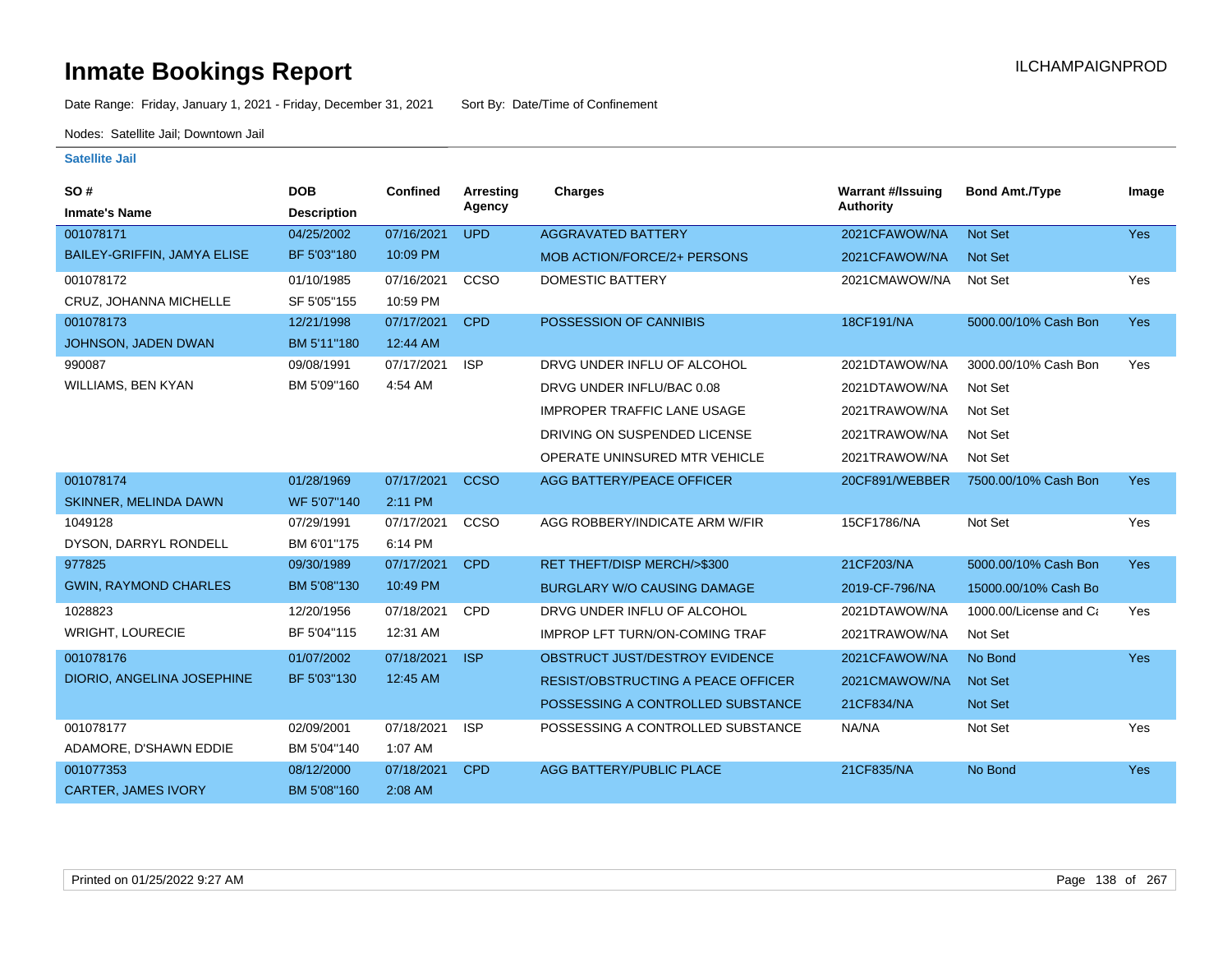Date Range: Friday, January 1, 2021 - Friday, December 31, 2021 Sort By: Date/Time of Confinement

Nodes: Satellite Jail; Downtown Jail

| SO#                                     | <b>DOB</b>         | <b>Confined</b> | Arresting   | <b>Charges</b>                       | <b>Warrant #/Issuing</b> | <b>Bond Amt./Type</b> | Image      |
|-----------------------------------------|--------------------|-----------------|-------------|--------------------------------------|--------------------------|-----------------------|------------|
| <b>Inmate's Name</b>                    | <b>Description</b> |                 | Agency      |                                      | <b>Authority</b>         |                       |            |
| 001078178                               | 06/10/1998         | 07/18/2021      | <b>UPD</b>  | DRVG UNDER INFLU OF ALCOHOL          | 2021DTAWOW/NA            | 3000.00/10% Cash Bon  | <b>Yes</b> |
| MATEO, BALTAZAR MATEO                   | SM 5'04"170        | 2:31 AM         |             | DRVG UNDER INFLU/BAC 0.08            | 2021DTAWOW/NA            | Not Set               |            |
|                                         |                    |                 |             | <b>OPERATE UNINSURED MTR VEHICLE</b> | 2021TRAWOW/NA            | Not Set               |            |
|                                         |                    |                 |             | <b>IMPROPER TRAFFIC LANE USAGE</b>   | 2021TRAWOW/NA            | Not Set               |            |
|                                         |                    |                 |             | <b>UNLICENSED</b>                    | 2021TRAWOW/NA            | <b>Not Set</b>        |            |
|                                         |                    |                 |             | <b>TRANSP/CARRY ALC LIQ/DRIVER</b>   | 2021TRAWOW/NA            | Not Set               |            |
| 42182                                   | 01/31/1976         | 07/18/2021      | <b>CPD</b>  | POSSESSING A CONTROLLED SUBSTANCE    | 2021CFAWOW/NA            | Not Set               | Yes        |
| <b>GORDON, ANDRE JAMISON</b>            | BM 5'11"218        | 8:16 AM         |             | POSSESS LOOK-ALIKE SUB/1ST           | 2021CFAWOW/NA            | Not Set               |            |
|                                         |                    |                 |             | MFG/DEL 1<15 GR COCAINE/ANLG         | 2021CFAWOW/NA            | Not Set               |            |
|                                         |                    |                 |             | MFG/DISTRIB LOOK-ALIKE SUB           | 2021CFAWOW/NA            | Not Set               |            |
|                                         |                    |                 | <b>CPD</b>  | AGG DUI/NO VALID INS                 | 2021CFAWOW/NA            | Not Set               |            |
|                                         |                    |                 |             | OPERATE UNINSURED MTR VEHICLE        | 2021TRAWOW/NA            | Not Set               |            |
|                                         |                    |                 |             | <b>IMPROPER TRAFFIC LANE USAGE</b>   | 2021TRAWOW/NA            | Not Set               |            |
|                                         |                    |                 |             | <b>UNLICENSED</b>                    | 2021TRAWOW/NA            | Not Set               |            |
|                                         |                    |                 |             | LEAVING THE SCENE INVOLV VEHICLE     | 2021TRAWOW/NA            | Not Set               |            |
|                                         |                    |                 |             | AGG DUI/NO VALID DL                  | 21CF836/NA               | Not Set               |            |
| 54787                                   | 05/05/1981         | 07/18/2021      | <b>CPD</b>  | CRIM DAMAGE TO PROPERTY <\$500       | 21CM311/NA               | Not Set               | Yes        |
| NASH, CHARLES ODELL, JR                 | BM 5'08"200        | 8:51 AM         |             |                                      |                          |                       |            |
| 53518                                   | 03/30/1975         | 07/18/2021      | <b>UPD</b>  | BATTERY/CAUSE BODILY HARM            | 21CM310/NA               | Not Set               | Yes        |
| <b>WILLIAMS, TORREY TOSHIBA</b>         | BM 6'02"220        | 10:22 AM        |             |                                      |                          |                       |            |
| 001077386                               | 04/24/2001         | 07/18/2021      | <b>UPD</b>  | <b>DOMESTIC BATTERY</b>              | NA/NA                    | Not Set               | <b>Yes</b> |
| PETTIS, TYRELL RYTCHNESS                | BM 5'10"170        | 10:35 AM        |             | DOMESTIC BTRY/CONTACT/VIO O/P        | NA/NA                    | Not Set               |            |
|                                         |                    |                 | <b>CCSO</b> | AGG BATTERY/GREAT BODILY HARM        | 20CF1264/NA              | Not Set               |            |
| 1073827                                 | 02/18/1972         | 07/19/2021      | CCSO        | RETAIL THEFT/DISP MERCH/<\$300       | 2021CF529/NA             | 5000.00/10% Cash Bon  | Yes        |
| <b>WASHINGTON, MARCUS B</b>             | BM 6'06"230        | 12:54 AM        |             | RETAIL THEFT/DISP MERCH/<\$300       | 2020CM795/NA             | 2500.00/10% Cash Bon  |            |
| 1072457                                 | 03/16/1998         | 07/19/2021      | <b>CPD</b>  | CRIM DAMAGE TO PROPERTY <\$500       | 2021CMAWOW/NA            | 100.00/Full Amount    | <b>Yes</b> |
| CROSBY, RODNESHA DESANDSHA\ BF 5'00"120 |                    | 4:06 AM         |             | <b>THEFT</b>                         | 2021CMAWOW/NA            | Not Set               |            |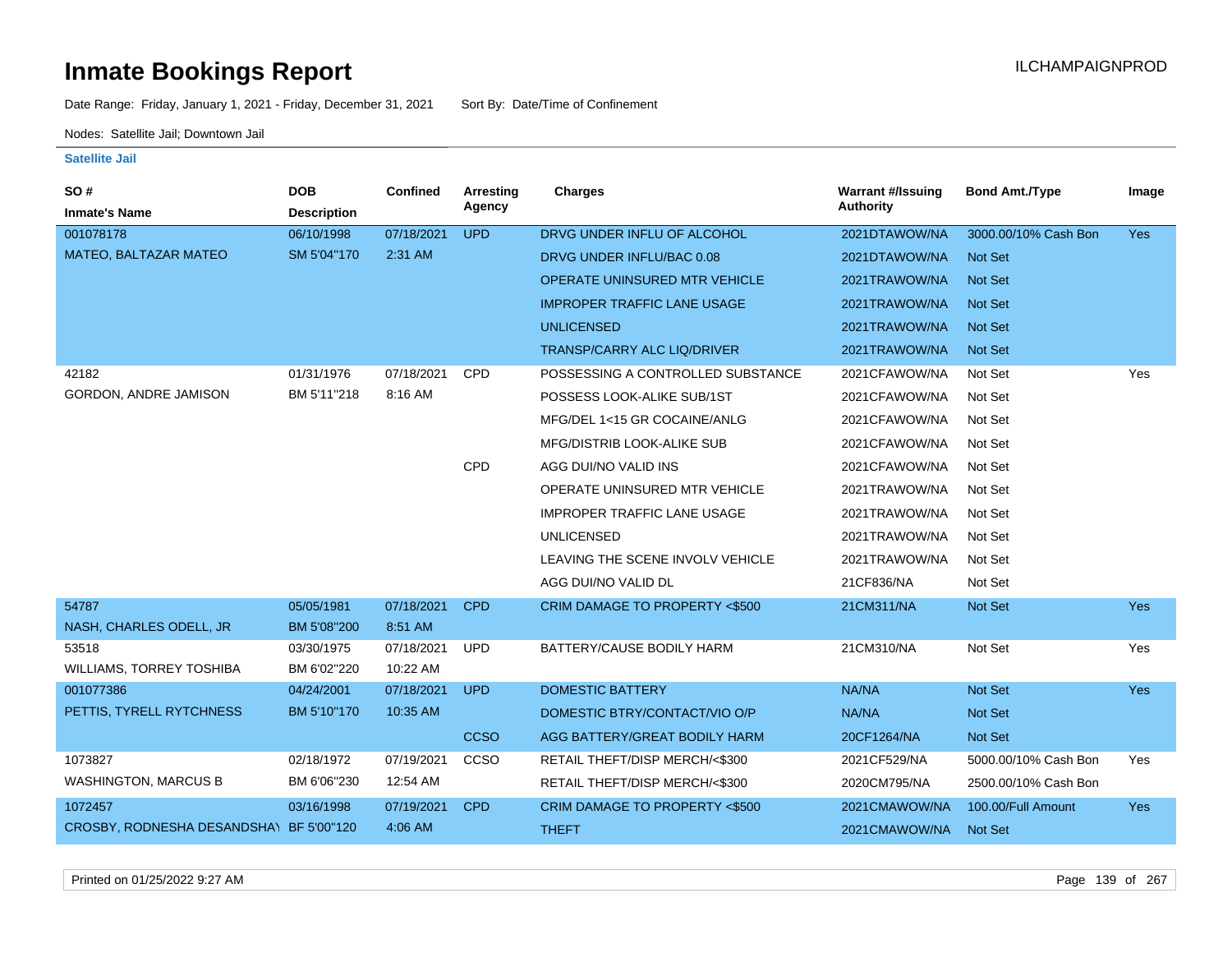Date Range: Friday, January 1, 2021 - Friday, December 31, 2021 Sort By: Date/Time of Confinement

Nodes: Satellite Jail; Downtown Jail

| SO#                           | <b>DOB</b>         | <b>Confined</b> | Arresting<br>Agency | <b>Charges</b>                       | <b>Warrant #/Issuing</b><br><b>Authority</b> | <b>Bond Amt./Type</b>                  | Image      |
|-------------------------------|--------------------|-----------------|---------------------|--------------------------------------|----------------------------------------------|----------------------------------------|------------|
| <b>Inmate's Name</b>          | <b>Description</b> |                 |                     |                                      |                                              |                                        |            |
| 1069851                       | 08/29/1991         | 07/19/2021      | <b>UPD</b>          | <b>THEFT</b>                         | 2021CFAWOW/NA                                | No Bond                                | <b>Yes</b> |
|                               |                    |                 |                     | FORGERY/MAKE/ALTER DOCUMENT          | 2021CFAWOW/URB. No Bond                      |                                        |            |
|                               |                    |                 |                     | FORGERY/MAKE/ALTER DOCUMENT          | 21CF842/NA                                   | Not Set                                |            |
|                               |                    |                 |                     | <b>THEFT</b>                         | NA/NA                                        | No Bond                                |            |
| <b>COFFEY, FREDRICK LOUIS</b> | BM 6'02"164        | 9:15 AM         |                     |                                      |                                              |                                        |            |
| 001078179                     | 07/04/2001         | 07/19/2021      | <b>UPD</b>          | <b>DOMESTIC BATTERY</b>              | 2021CFAWOW/NA                                | Not Set                                | Yes        |
| DEANTE, ULMER SHAKUR          | BM 5'06"130        | 10:39 AM        |                     | CRIM DAMAGE TO PROPERTY <\$500       | 2021CFAWOW/NA                                | Not Set                                |            |
|                               |                    |                 |                     | HOME INVASION/CAUSE INJURY           | 21CF839/NA                                   | Not Set                                |            |
| 1028110                       | 03/20/1980         | 07/19/2021      | <b>UPD</b>          | AGG BTRY/CHIL <13/BOD HARM           | 21CF843/NA                                   | No Bond                                | <b>Yes</b> |
| ADAMS, WENDY DELOISE          | BF 5'06"160        | 3:07 PM         |                     |                                      |                                              |                                        |            |
| 969121                        | 06/30/1989         | 07/19/2021      | <b>UPD</b>          | <b>CRIM TRES TO RES/PERS PRESENT</b> | 21CFAWOW/NA                                  | Not Set                                | Yes        |
| BECKLEY, ANTHONY PATRICK      | WM 6'00"175        | 11:10 PM        |                     | HOME INVASION/CAUSE INJURY           | 21CF840/NA                                   | Not Set                                |            |
| 1014356                       | 08/19/1966         | 07/19/2021      | <b>CCSO</b>         | POSSESSION OF METH<5 GRAMS           | 2021CF654/DILL                               | 2500.00/10% Cash Bon                   | Yes        |
| AMOLE, GARY BRUE              | WM 5'10"175        | 11:56 PM        |                     | DRIVING ON REVOKED LICENSE           |                                              | 2021TR3715/HOLLIN 1500.00/10% Cash Bon |            |
|                               |                    |                 | <b>CCSO</b>         | POSSESS DRUG PARAPHERNALIA           | 2021CFAWOW/NA                                | <b>Not Set</b>                         |            |
|                               |                    |                 |                     | POSSESSION OF METH<5 GRAMS           | 21CF838/NA                                   | <b>Not Set</b>                         |            |
|                               |                    |                 |                     | POSSESSING A CONTROLLED SUBSTANCE    | 21CFAWOW/NA                                  | <b>Not Set</b>                         |            |
| 1049446                       | 12/04/1963         | 07/20/2021      | <b>UPD</b>          | <b>DOMESTIC BATTERY</b>              | 2021CMAWOW/NA                                | Not Set                                | Yes        |
| STEARNS, DANIEL ANTHONY       | WM 5'05"140        | 3:11 AM         |                     |                                      |                                              |                                        |            |
| 1031170                       | 07/29/1991         | 07/20/2021      | <b>CCSO</b>         | FORGERY/ISSUE/DELIVER DOCUMENT       | 2020CF1395/NA                                | 15000.00/10% Cash Bo                   | <b>Yes</b> |
| POLLOCK, SAMANTHA LYNN        | WF 5'03"125        | 3:45 AM         |                     | DRIVING ON REVOKED LICENSE           | 2021TR3093/HOLLIN                            | 2500.00/10% Cash Bon                   |            |
|                               |                    |                 |                     | USE FORGED CR/DEBIT CARD/<\$300      | 2020CF1186/NA                                | 15000.00/10% Cash Bo                   |            |
|                               |                    |                 |                     | AGG FLEEING/2+ CON DVC/2ND           | 2020CF1292/NA                                | 15000.00/10% Cash Bo                   |            |
| 001078183                     | 07/13/1978         | 07/20/2021      | CCSO                | DRVG UNDER INFLU OF ALCOHOL          | 2021DTAWOW/NA                                | 3000.00/10% Cash Bon                   | Yes        |
| SANTOS, CLAUDIA PATRICIA      | SF 5'01"137        | 4:16 AM         |                     | DRVG UNDER INFLU/BAC 0.08            | 2021DTAWOW/NA                                | Not Set                                |            |
|                               |                    |                 |                     | <b>IMPROPER TRAFFIC LANE USAGE</b>   | 2021TRAWOW/NA                                | Not Set                                |            |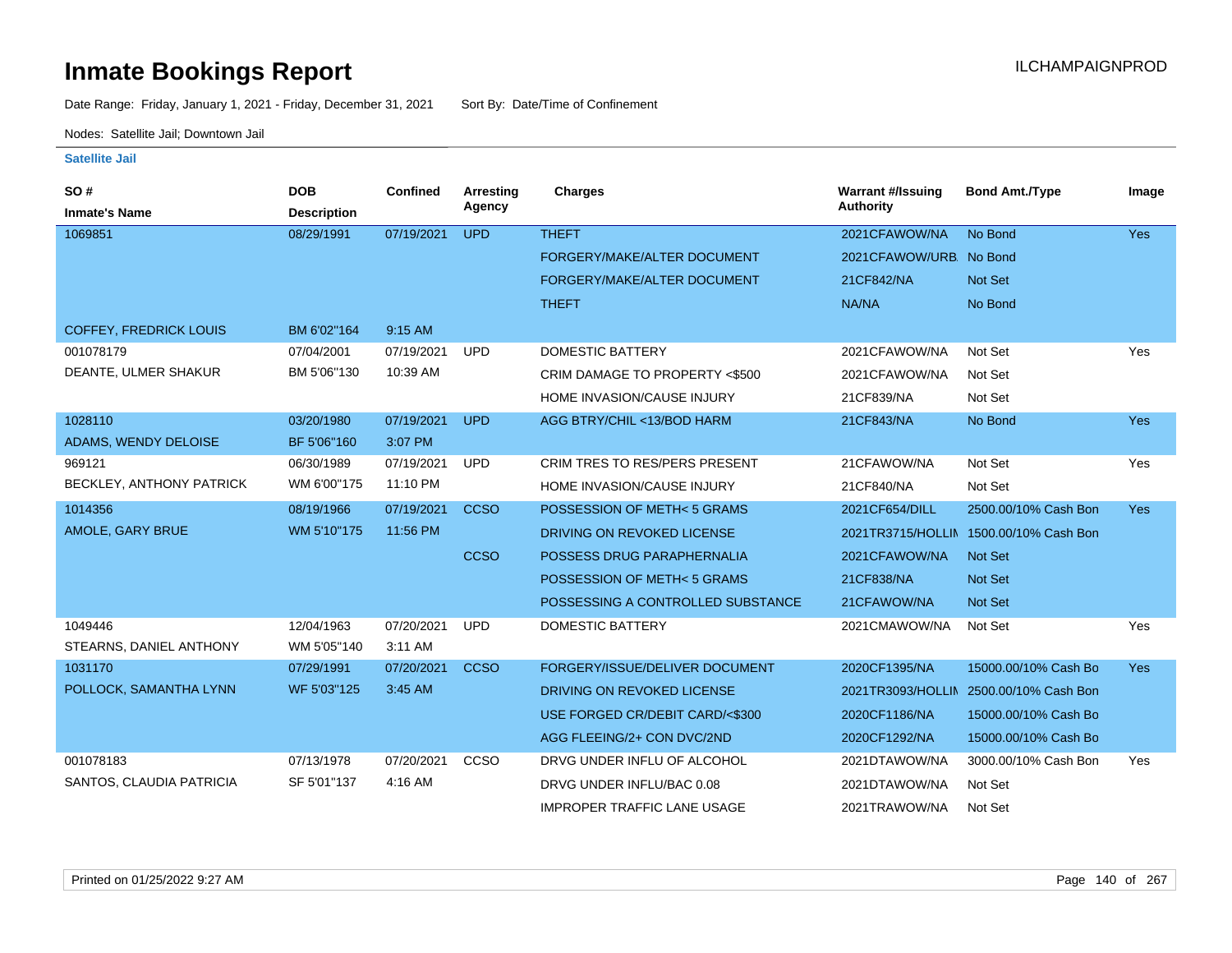Date Range: Friday, January 1, 2021 - Friday, December 31, 2021 Sort By: Date/Time of Confinement

Nodes: Satellite Jail; Downtown Jail

| SO#                                     | <b>DOB</b>         | <b>Confined</b> | Arresting   | <b>Charges</b>                                                  | <b>Warrant #/Issuing</b> | <b>Bond Amt./Type</b>                  | Image      |
|-----------------------------------------|--------------------|-----------------|-------------|-----------------------------------------------------------------|--------------------------|----------------------------------------|------------|
| <b>Inmate's Name</b>                    | <b>Description</b> |                 | Agency      |                                                                 | <b>Authority</b>         |                                        |            |
| 1068194                                 | 08/18/1996         | 07/20/2021      | <b>ISP</b>  | <b>WARRANT OUT OF COUNTY</b>                                    | 2020TR8649/NA            | 3000.00/10% Cash Bon                   | <b>Yes</b> |
| <b>BYRD, ISAAC DEONDRE</b>              | BM 5'10"160        | 6:34 AM         |             |                                                                 |                          |                                        |            |
| 001078029                               | 03/11/1993         | 07/20/2021      | <b>UPD</b>  | VIOLATE ORDER PROTECTION                                        | 2021CM237/NA             | 1000.00/10% Cash Bon                   | Yes        |
| <b>BROCK, VERNELL CHRISTOPHER</b>       | BM 5'07"120        | 7:22 AM         |             |                                                                 |                          |                                        |            |
| 31334                                   | 11/28/1965         | 07/20/2021      | <b>CCSO</b> | PROBATION VIOLATION                                             |                          | 2018CF349/JUDGE   10000.00/10% Cash Bo | <b>Yes</b> |
| TAKEDA, DEBORAH HISAE                   | WF 5'04"135        | 10:46 AM        |             |                                                                 |                          |                                        |            |
| 001077467                               | 03/25/1993         | 07/20/2021      | CCSO        | AGG BATTERY/PEACE OFFICER                                       | 2020 CF 1363/NA          | 5000.00/10% Cash Bon                   | Yes        |
| WILLIAMS, KEITH LAMAR                   | BM 6'01"171        | 10:50 AM        |             |                                                                 |                          |                                        |            |
| 519583                                  | 05/18/1987         | 07/20/2021      | <b>CPD</b>  | <b>DOMESTIC BATTERY</b>                                         | 21CM318/NA               | No Bond                                | <b>Yes</b> |
| <b>GRITMACKER, WESLEY BENJAMIN</b>      | WM 5'06"205        | 12:53 PM        |             |                                                                 |                          |                                        |            |
| 001078185                               | 10/01/2001         | 07/20/2021      | <b>UPD</b>  | <b>DOMESTIC BATTERY</b>                                         | 2021 CF AWOW/NA Not Set  |                                        | Yes        |
| HALL, QUENTIN ODLIA                     | BM 5'07"140        | 1:27 PM         |             | CRIM DMG TO PROP \$500-10K                                      | 2021 CF AWOW/NA Not Set  |                                        |            |
| 001077616                               | 03/10/1999         | 07/20/2021      | <b>CCSO</b> | AGG DOMESTIC BATTERY/STRANGLE                                   |                          | 21CF75/JUDGE ROS 50000.00/10% Cash Bo  | <b>Yes</b> |
| SHACKELFORD, TRYSTEN ANDREW WM 5'09"250 |                    | 2:04 PM         |             |                                                                 |                          |                                        |            |
| 1036650                                 | 03/18/1997         | 07/20/2021      | <b>CPD</b>  | FELON POSS/USE FIREARM PRIOR                                    | 2021 CF AWOW/NA Not Set  |                                        | Yes        |
| TAYLOR, KORRION VELEZ                   | BM 5'10"220        | 2:13 PM         |             | DELIVERY OF OR POSSESSION OF W/INTENT T(2021 CF AWOW/NA Not Set |                          |                                        |            |
|                                         |                    |                 |             | ARMED VIOLENCE/CATEGORY I                                       | 21CF845/NA               | Not Set                                |            |
| 1075219                                 | 12/07/2001         | 07/20/2021      | <b>UPD</b>  | <b>DOMESTIC BATTERY</b>                                         | 2021CFAWOW/NA            | Not Set                                | <b>Yes</b> |
| <b>BANKS, SAVANNAH BREEZE</b>           | WF 5'02"115        | 3:18 PM         |             | CRIMINAL DAMAGE <\$500/SCHOOL                                   | 2021CFAWOW/NA            | <b>Not Set</b>                         |            |
| 46681                                   | 09/01/1959         | 07/20/2021      | <b>ISP</b>  | WARRANT OUT OF COUNTY                                           | 2021CF55/NA              | 10000.00/10% Cash Bo                   | Yes        |
| THOMAS, GARY BARELLE                    | BM 6'03"190        | 7:14 PM         |             |                                                                 |                          | 75.00/FTA Fee                          |            |
| 001077937                               | 02/27/1994         | 07/20/2021      | <b>CCSO</b> | DRIVING RVK/SUSP DUI/SSS 2ND                                    |                          | 2021CF433/HOLLIM. 2500.00/10% Cash Bon | <b>Yes</b> |
| <b>BISHOP, THOMAS RAYMOND</b>           | BM 5'03"165        | 7:19 PM         |             |                                                                 |                          |                                        |            |
| 001078186                               | 08/16/1998         | 07/20/2021      | CCSO        | VIO BAIL BOND/CLASS 1 OFFENSE                                   | 2021-CF-AWOW/NA Not Set  |                                        | Yes        |
| PARKS, KENAN M                          | BM 6'02"240        | 9:24 PM         |             | VIO BAIL BOND/CLASS 1 OFFENSE                                   | 2021-CF-AWOW/NA Not Set  |                                        |            |
|                                         |                    |                 |             | <b>ILLEG POSS AMMUNITION/FOID</b>                               | 2021-CF-AWOW/NA Not Set  |                                        |            |
|                                         |                    |                 |             | AGG DOMESTIC BATTERY/STRANGLE                                   | 21CF849/NA               | Not Set                                |            |
|                                         |                    |                 |             | POSS CAN/>100-500 GRAM/1ST                                      | 21CF850/NA               | Not Set                                |            |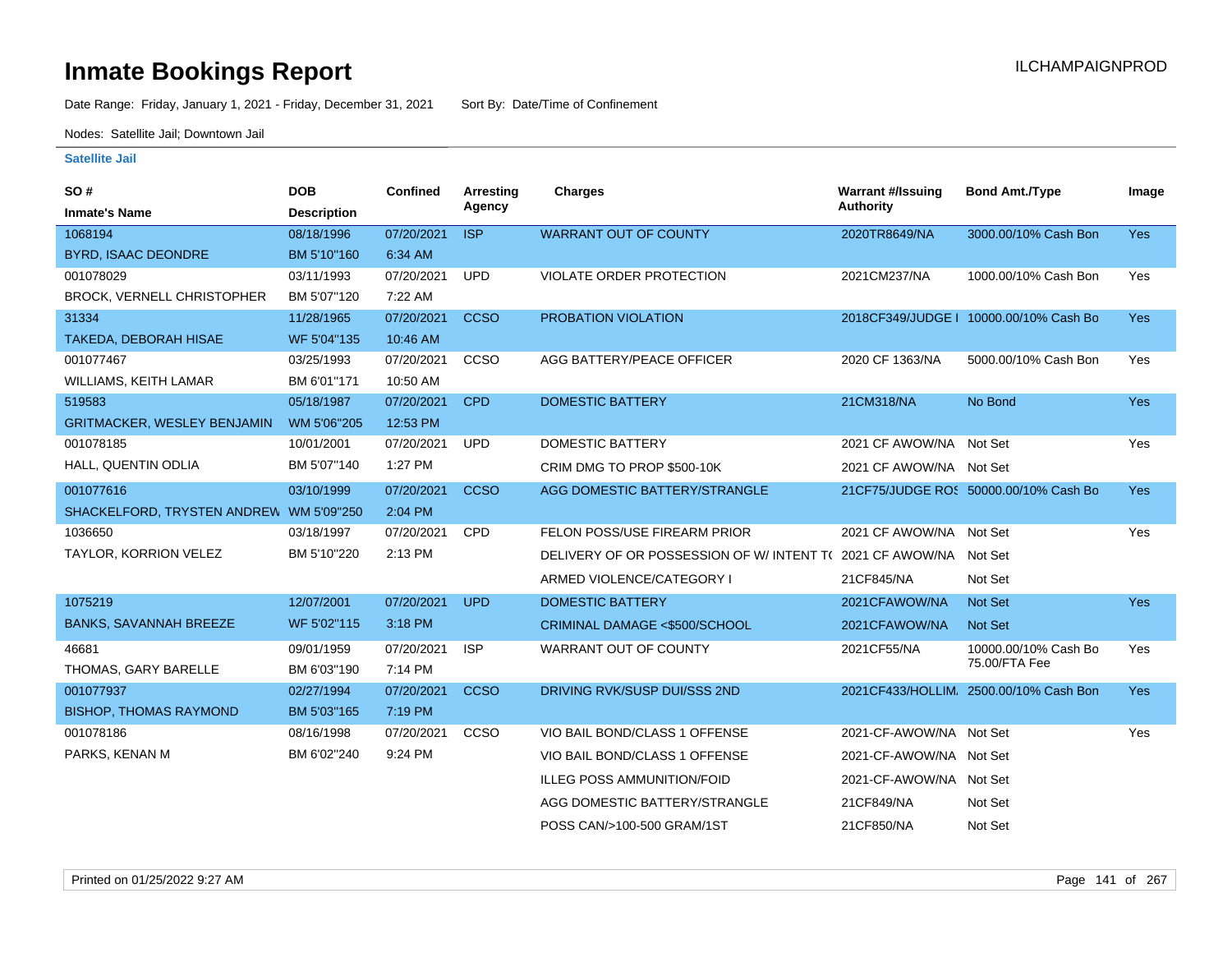Date Range: Friday, January 1, 2021 - Friday, December 31, 2021 Sort By: Date/Time of Confinement

Nodes: Satellite Jail; Downtown Jail

### **Satellite Jail**

| Image                       |
|-----------------------------|
|                             |
| Yes                         |
|                             |
| 100.00/Full Amount<br>Yes   |
|                             |
| <b>Yes</b>                  |
|                             |
| 3000.00/10% Cash Bon<br>Yes |
|                             |
| <b>Yes</b>                  |
|                             |
|                             |
| Yes                         |
|                             |
| Yes                         |
|                             |
|                             |
|                             |
|                             |
|                             |
|                             |
|                             |
| Yes                         |
|                             |
|                             |
| Yes                         |
|                             |
| Yes                         |
|                             |
|                             |

Printed on 01/25/2022 9:27 AM Page 142 of 267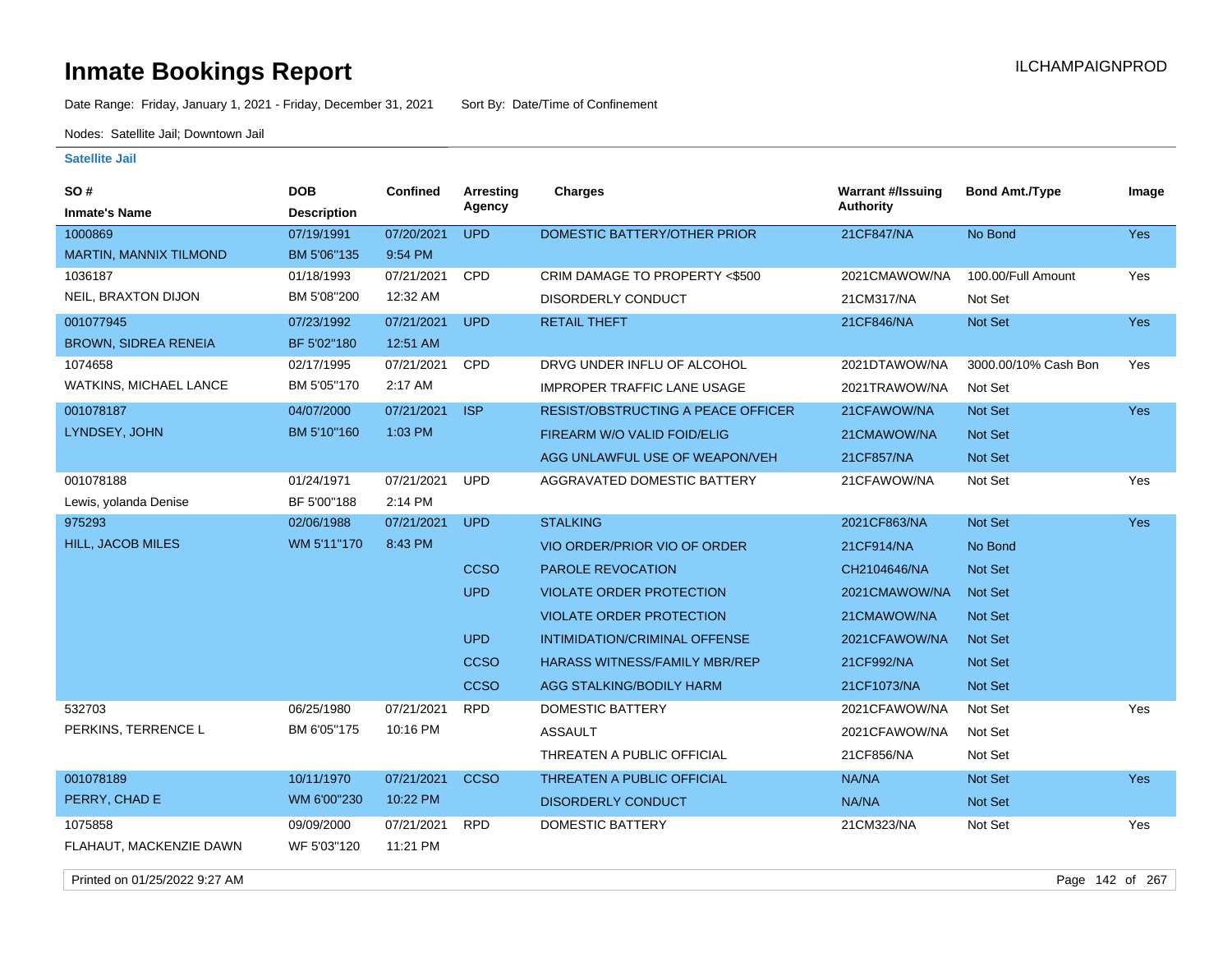Date Range: Friday, January 1, 2021 - Friday, December 31, 2021 Sort By: Date/Time of Confinement

Nodes: Satellite Jail; Downtown Jail

| SO#                                       | <b>DOB</b>         | Confined   | <b>Arresting</b> | <b>Charges</b>                      | <b>Warrant #/Issuing</b> | <b>Bond Amt./Type</b>  | Image      |
|-------------------------------------------|--------------------|------------|------------------|-------------------------------------|--------------------------|------------------------|------------|
| <b>Inmate's Name</b>                      | <b>Description</b> |            | Agency           |                                     | <b>Authority</b>         |                        |            |
| 993861                                    | 02/24/1990         | 07/22/2021 | <b>CPD</b>       | <b>DOMESTIC BATTERY</b>             | 21CM321/NA               | <b>Not Set</b>         | Yes        |
| ADKISSON, STANLEY ANTHONY, JR BM 5'11"300 |                    | $1:51$ AM  |                  |                                     |                          |                        |            |
| 955653                                    | 05/30/1987         | 07/22/2021 | CCSO             | DRVG RVK/SUSP/MDDP/NO DEVICE        | 2020CF1117/NA            | 5000.00/10% Cash Bon   | Yes        |
| <b>BRITT, ISAIAH ANTONIO</b>              | BM 6'00"232        | 8:55 AM    |                  |                                     |                          |                        |            |
| 001078190                                 | 09/29/2000         | 07/22/2021 | SOS              | <b>BATTERY/CAUSE BODILY HARM</b>    | CW0076812/NA             | 500.00/10% Cash Bond   | Yes        |
| <b>WOODS, DESION MALIK</b>                | BM 5'08"160        | 12:11 PM   |                  |                                     |                          | 75.00/FTA Fee          |            |
| 61259                                     | 02/25/1979         | 07/22/2021 | <b>THPD</b>      | PROBATION VIOLATION                 | 2018CF1384/NA            | 50000.00/10% Cash Bo   | Yes        |
| MOORE, DORSEY BRIAN                       | WM 6'01"220        | 3:49 PM    |                  |                                     |                          |                        |            |
| 001078192                                 | 03/09/1988         | 07/22/2021 | <b>RPD</b>       | <b>AGGRAVATED BATTERY</b>           | 2021CFAWOW/NA            | No Bond                | Yes        |
| RUIZ, CACHISA LATISHA                     | BF 5'04"270        | 5:35 PM    | <b>RPD</b>       | BATTERY/CAUSE BODILY HARM           | 2021CF326/NA             | <b>Not Set</b>         |            |
| 1015002                                   | 12/17/1993         | 07/22/2021 | <b>CPD</b>       | CRIM DMG TO PROP \$500-10K          | 2021CFAWOW/NA            | Not Set                | Yes        |
| HERRERA, ANDREW WESLEY                    | WM 6'05"208        | 9:17 PM    |                  | AGGRAVATED BATTERY                  | 2021CF861/NA             | Not Set                |            |
| 54397                                     | 11/03/1973         | 07/22/2021 | <b>UIPD</b>      | <b>HRSMT/THREATEN PERSON/KILL</b>   | 2021CF767/NA             | 10000.00/10% Cash Bo   | Yes        |
| FICKLIN, GORDON RAYMOND                   | WM 5'09"155        | 10:44 PM   |                  | DRVG UNDER INFLUENCE OF DRUG        | 2021DTAWOW/NA            | 3000.00/10% Cash Bon   |            |
|                                           |                    |            |                  | <b>FELON POSS/USE FIREARM PRIOR</b> | 2021CFAWOW/NA            | No Bond                |            |
|                                           |                    |            |                  | AGG UNLAWFUL USE WEAPON/PERSON      | 2021CF859/NA             | No Bond                |            |
| 001078193                                 | 08/10/1994         | 07/22/2021 | <b>ISP</b>       | POSS CANNABIS < 10 GRAMS            | 2021TR820/GRUND'         | 3000.00/10% Cash Bon   | Yes        |
| <b>KEYS, RAESHAUN D'ANTE</b>              | BM 5'10"195        | 11:32 PM   |                  |                                     |                          | 75.00/FTA Fee          |            |
| 001077754                                 | 02/16/1994         | 07/23/2021 | <b>CCSO</b>      | POSS AMT CON SUB EXCEPT(A)/(D)      | 2019CF1424/ROSEN No Bond |                        | <b>Yes</b> |
| WINSTON, ARTEZ ANTONIO                    | BM 6'01"180        | 12:36 AM   |                  |                                     |                          |                        |            |
| 001078194                                 | 07/31/1952         | 07/23/2021 | <b>UIPD</b>      | HEAD/TAIL/SIDELIGHT/1ST,2ND         | NA/NA                    | Not Set                | Yes        |
| DELOZIER, ELIZABETH HERMINE               | WF 5'02"120        | $1:14$ AM  |                  | DRVG UNDER INFLU OF ALCOHOL         | 2021DT195/NA             | 1000.00/License and Ca |            |
| 001077763                                 | 08/05/1990         | 07/23/2021 | <b>CPD</b>       | AGG ASSAULT/STATE OF IL EMP         | NA/NA                    | 100.00/Full Amount     | <b>Yes</b> |
| MCCALL, SETH L                            | WM 6'02"175        | 4:54 AM    |                  |                                     |                          |                        |            |
| 62222                                     | 08/25/1984         | 07/23/2021 | <b>UPD</b>       | WARRANT OUT OF COUNTY               | 2020CF643/NA             | 40000.00/10% Cash Bo   | Yes        |
| BOURLAND, ANDREW THOMAS                   | WM 5'09"170        | 6:42 AM    |                  | <b>BURGLARY</b>                     | 2021CF860/NA             | Not Set                |            |
| 710763                                    | 11/03/1974         | 07/23/2021 | <b>RPD</b>       | <b>BURGLARY</b>                     | 21CFAWOW/NA              | <b>Not Set</b>         | <b>Yes</b> |
| RODGERS, JASON LEE                        | WM 5'06"165        | 2:10 PM    |                  |                                     |                          |                        |            |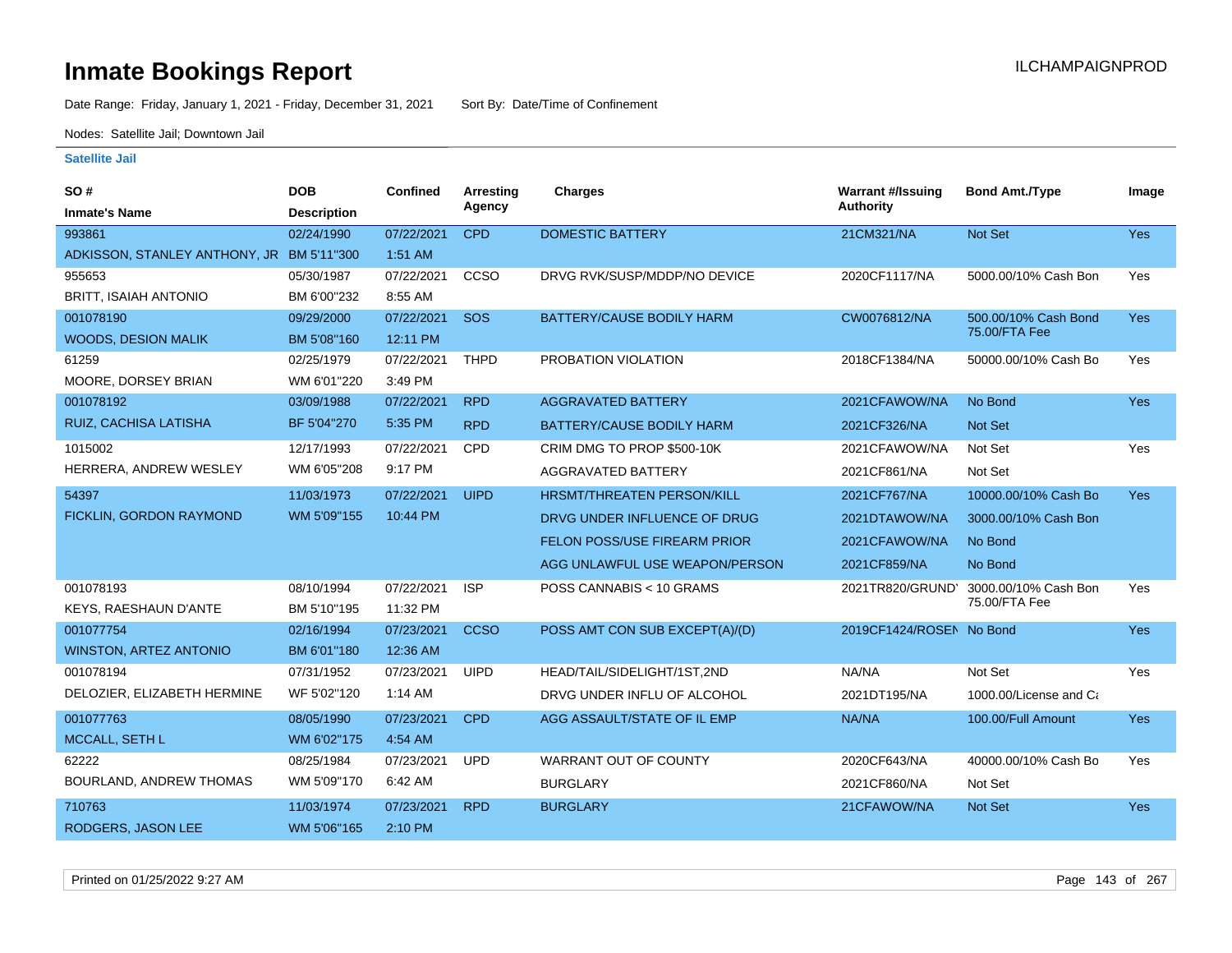Date Range: Friday, January 1, 2021 - Friday, December 31, 2021 Sort By: Date/Time of Confinement

Nodes: Satellite Jail; Downtown Jail

| SO#                         | <b>DOB</b>         | <b>Confined</b> | Arresting   | <b>Charges</b>                       | <b>Warrant #/Issuing</b> | <b>Bond Amt./Type</b> | Image      |
|-----------------------------|--------------------|-----------------|-------------|--------------------------------------|--------------------------|-----------------------|------------|
| <b>Inmate's Name</b>        | <b>Description</b> |                 | Agency      |                                      | <b>Authority</b>         |                       |            |
| 001077945                   | 07/23/1992         | 07/23/2021      | <b>UPD</b>  | <b>BURGLARY</b>                      | 21CFAWOW/NA              | Not Set               | Yes        |
| <b>BROWN, SIDREA RENEIA</b> | BF 5'02"180        | 2:59 PM         |             | <b>CRIMINAL TRESPASS BUILDING</b>    | 21CMAWOW/NA              | <b>Not Set</b>        |            |
|                             |                    |                 | <b>CCSO</b> | RETAIL THEFT/DISP MERCH/<\$300       | 2021CF867/NA             | 10000.00/10% Cash Bo  |            |
|                             |                    |                 |             | <b>BURGLARY</b>                      | 2021CF543/NA             | 10000.00/10% Cash Bo  |            |
|                             |                    |                 |             | RET THEFT/DISP MERCH/>\$300          | 2021CF846/NA             | 10000.00/10% Cash Bo  |            |
|                             |                    |                 |             | AGG ASLT PEACE OFF/FIRE/ER WRK       | 2021CF637/NA             | 10000.00/10% Cash Bo  |            |
| 001078196                   | 10/07/1982         | 07/23/2021      | <b>RPD</b>  | POSSESSING A CONTROLLED SUBSTANCE    | 2021CFAWOW/NA            | Not Set               | Yes        |
| PIERRO, STEVEN BLANE, JR    | WM 6'00"180        | 5:08 PM         |             | <b>ASSAULT</b>                       | 2021CFAWOW/NA            | Not Set               |            |
| 001078195                   | 01/22/1993         | 07/23/2021      | <b>ISP</b>  | <b>FUGITIVE FROM JUSTICE</b>         | 21CF873/NA               | Not Set               | Yes        |
| <b>LEWIS, SARAH ROSE</b>    | WF 5'02"105        | 5:29 PM         |             |                                      |                          |                       |            |
| 970770                      | 08/08/1989         | 07/23/2021      | <b>UIPD</b> | DRIVING ON SUSPENDED LICENSE         | 2020CM291/NA             | 2500.00/10% Cash Bon  | Yes        |
| SMITH, GREGORY ALLEN        | WM 5'06"160        | 9:54 PM         |             | VIOLATE ORDER PROTECTION             | 2021CMAWOW/NA            | No Bond               |            |
|                             |                    |                 |             | STALKING/CAUSE FEAR FOR SAFETY       | 21CF868/NA               | Not Set               |            |
|                             |                    |                 |             | DOMESTIC BTRY/CONTACT/VIO O/P        | 2020CF284/NA             | Not Set               |            |
| 001078197                   | 02/17/1980         | 07/23/2021      | <b>CPD</b>  | <b>DOMESTIC BATTERY</b>              | 2021CMAWOW/NA            | <b>Not Set</b>        | <b>Yes</b> |
| <b>RENFRO, NINA M</b>       | BF 5'05"140        | 10:16 PM        |             |                                      |                          |                       |            |
| 001078198                   | 05/29/1996         | 07/23/2021      | <b>THPD</b> | <b>DOMESTIC BATTERY</b>              | 2021 CM AWOW/NA Not Set  |                       | Yes        |
| SKAGGS, AUSTIN WAYNE        | WM 5'11"190        | 11:52 PM        |             |                                      |                          |                       |            |
| 001077861                   | 12/01/1993         | 07/24/2021      | <b>CCSO</b> | TRANSP/CARRY ALC LIQ/DRIVER          | <b>AWOW/NA</b>           | Not Set               | Yes        |
| <b>CRISTOBAL, ALFREDO</b>   | SM 5'05"120        | 4:04 AM         |             | DRIVING ON SUSPENDED LICENSE         | <b>AWOW/NA</b>           | Not Set               |            |
|                             |                    |                 |             | <b>OPERATE UNINSURED MTR VEHICLE</b> | <b>AWOW/NA</b>           | Not Set               |            |
|                             |                    |                 |             | DRVG UNDER INFLU/BAC 0.08            | 21CMAWOW/NA              | <b>Not Set</b>        |            |
|                             |                    |                 |             | <b>IMPROPER TRAFFIC LANE USAGE</b>   | 21CMAWOW/NA              | <b>Not Set</b>        |            |
|                             |                    |                 |             | CANC/REVOKE/SUSPEND REGIS/IL         | 21CMAWOW/NA              | <b>Not Set</b>        |            |
|                             |                    |                 |             | DRVG UNDER INFLU OF ALCOHOL          | 2021-DT-AWOW/NA Not Set  |                       |            |
| 001077249                   | 03/09/1972         | 07/24/2021      | <b>RPD</b>  | <b>DOMESTIC BATTERY</b>              | 2021CMAWOW/NA            | No Bond               | Yes        |
| PETRACEK, ROBIN DENISE      | WF 5'04"145        | 5:02 AM         |             |                                      |                          |                       |            |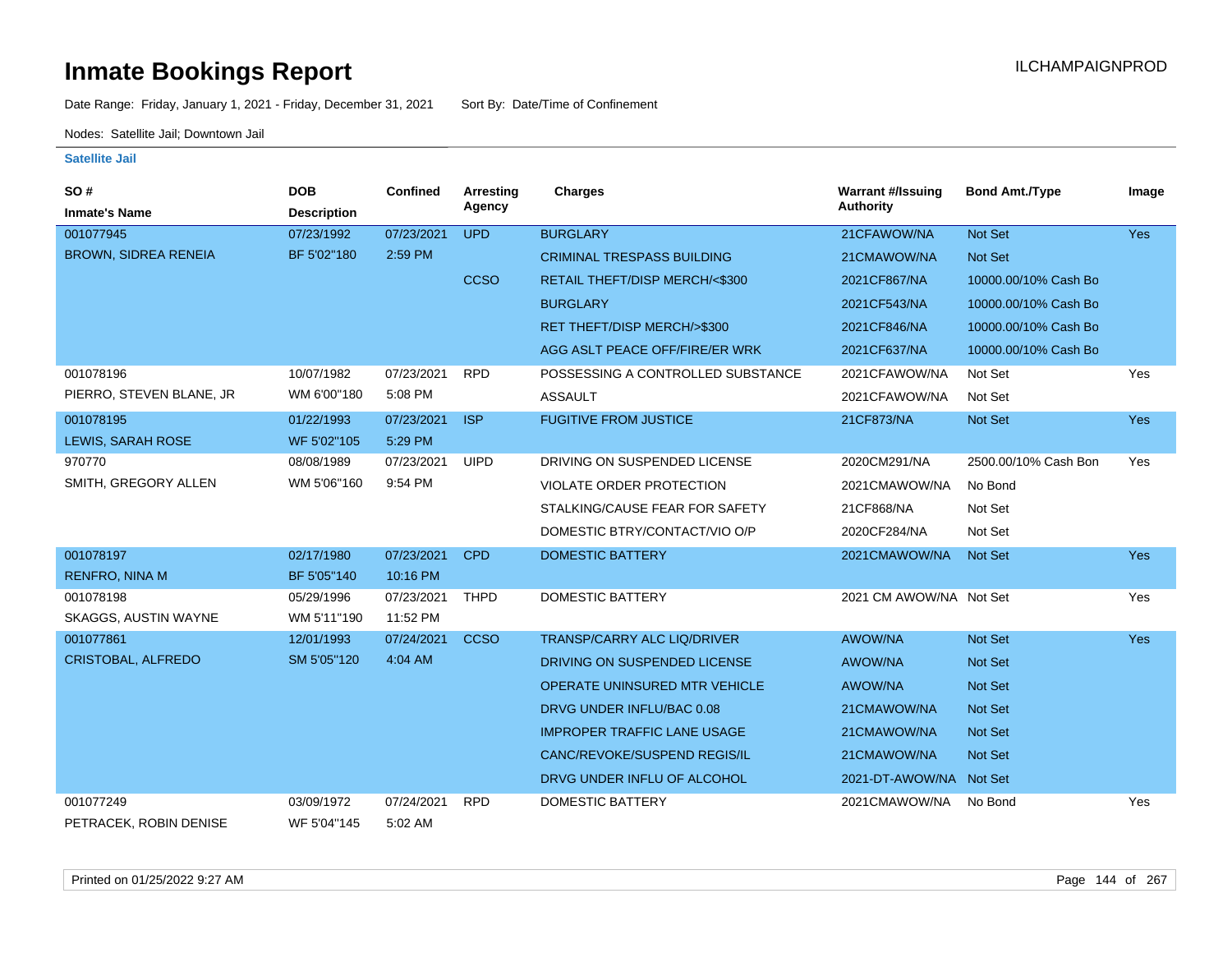Date Range: Friday, January 1, 2021 - Friday, December 31, 2021 Sort By: Date/Time of Confinement

Nodes: Satellite Jail; Downtown Jail

| <b>SO#</b>                   | <b>DOB</b>         | Confined   | Arresting  | <b>Charges</b>                            | <b>Warrant #/Issuing</b> | <b>Bond Amt./Type</b>  | Image      |
|------------------------------|--------------------|------------|------------|-------------------------------------------|--------------------------|------------------------|------------|
| <b>Inmate's Name</b>         | <b>Description</b> |            | Agency     |                                           | <b>Authority</b>         |                        |            |
| 1071238                      | 04/10/2000         | 07/24/2021 | <b>CPD</b> | DRVG UNDER INFLU OF ALCOHOL               | 21DTAWOW/NA              | 1000.00/License and Ca | <b>Yes</b> |
| <b>GREGG, LUCAS EDWARD</b>   | WM 5'08"120        | 6:39 AM    |            | DRVG UNDER INFLU/BAC 0.08                 | 21DTAWOW/NA              | Not Set                |            |
|                              |                    |            |            | LEAVING THE SCENE INVOLV VEHICLE          | 21DTAWOW/NA              | <b>Not Set</b>         |            |
|                              |                    |            |            | <b>IMPROPER TRAFFIC LANE USAGE</b>        | 21DTAWOW/NA              | Not Set                |            |
| 001077634                    | 03/11/1974         | 07/24/2021 | <b>ISP</b> | <b>OBSTRCT JUSTICE/LEAVE STATE</b>        | 2021-CF-AWOW/NA          | Not Set                | Yes        |
| DAVIS, TAMIKA                | BF 5'06"210        | 6:36 PM    |            | <b>CRIMINAL TRESPASS TO LAND</b>          | 2021CM0037/NA            | 1000.00/10% Cash Bon   |            |
| 1052483                      | 05/02/1992         | 07/25/2021 | <b>CPD</b> | <b>TRANSP/CARRY ALC LIQ/DRIVER</b>        | 2021TRAWOW/NA            | Not Set                | <b>Yes</b> |
| PETTY, ASHVAUN GEOVANTE      | BM 6'04"245        | 6:28 AM    |            | DRVG UNDER INFLU OF ALCOHOL               | 2021DTAWOW/NA            | 3000.00/10% Cash Bon   |            |
| 1012443                      | 12/15/1992         | 07/25/2021 | <b>UPD</b> | AGG BATTERY/GREAT BODILY HARM             | NA/NA                    | Not Set                | Yes        |
| PERRY, AKILAH CHARLENE       | BF 5'07"170        | 12:52 PM   |            |                                           |                          |                        |            |
| 1038870                      | 03/03/1996         | 07/25/2021 | <b>UPD</b> | AGG BATTERY/PUBLIC PLACE                  | NA/NA                    | No Bond                | Yes        |
| CARTER, GENNELL              | BF 5'06"137        | 1:45 PM    |            | CRIM DAMAGE TO PROPERTY <\$500            | NA/NA                    | No Bond                |            |
| 001078200                    | 05/28/1993         | 07/25/2021 | <b>UPD</b> | POSS STOLEN VEHICLE > \$25,000            | 21CF870/NA               | Not Set                | Yes        |
| SCOTT, DEVONTE J             | BM 5'09"163        | 3:32 PM    |            |                                           |                          |                        |            |
| 001077999                    | 06/07/1984         | 07/25/2021 | <b>CPD</b> | DRVG UNDER INFLU OF ALCOHOL               | 2021DT45/NA              | 10000.00/10% Cash Bo   | <b>Yes</b> |
| <b>BLES, KAREN JENNIFER</b>  | WF 5'05"120        | 4:42 PM    |            |                                           |                          |                        |            |
| 1076280                      | 09/17/1968         | 07/25/2021 | <b>UPD</b> | <b>DOMESTIC BATTERY</b>                   | 21CF869/NA               | No Bond                | Yes        |
| LOPEZ, RICARDO               | WM 5'07"180        | 7:27 PM    |            |                                           |                          |                        |            |
| 001078201                    | 08/04/2000         | 07/26/2021 | <b>CPD</b> | <b>DOMESTIC BATTERY</b>                   | 2021CMAWOW/NA            | No Bond                | <b>Yes</b> |
| HARDING, JORDAN JERRICK      | BM 5'09"196        | 12:23 AM   |            |                                           |                          |                        |            |
| 1005393                      | 09/10/1995         | 07/26/2021 | <b>RPD</b> | CRIM DAMAGE TO PROPERTY <\$500            | 2021CMAWOW/NA            | 100.00/Full Amount     | Yes        |
| <b>BROWN, MATTHEW ROBERT</b> | WM 5'09"155        | 12:52 AM   |            | <b>RESIST/OBSTRUCTING A PEACE OFFICER</b> | 2021CMAWOW/NA            | Not Set                |            |
| 001078203                    | 09/20/2000         | 07/26/2021 | <b>CPD</b> | <b>DOMESTIC BATTERY</b>                   | 2021CMAWOW/NA            | No Bond                | <b>Yes</b> |
| YOUNG, JAYLA ALEXANDRIA      | BF 5'10"175        | 1:09 AM    |            |                                           |                          |                        |            |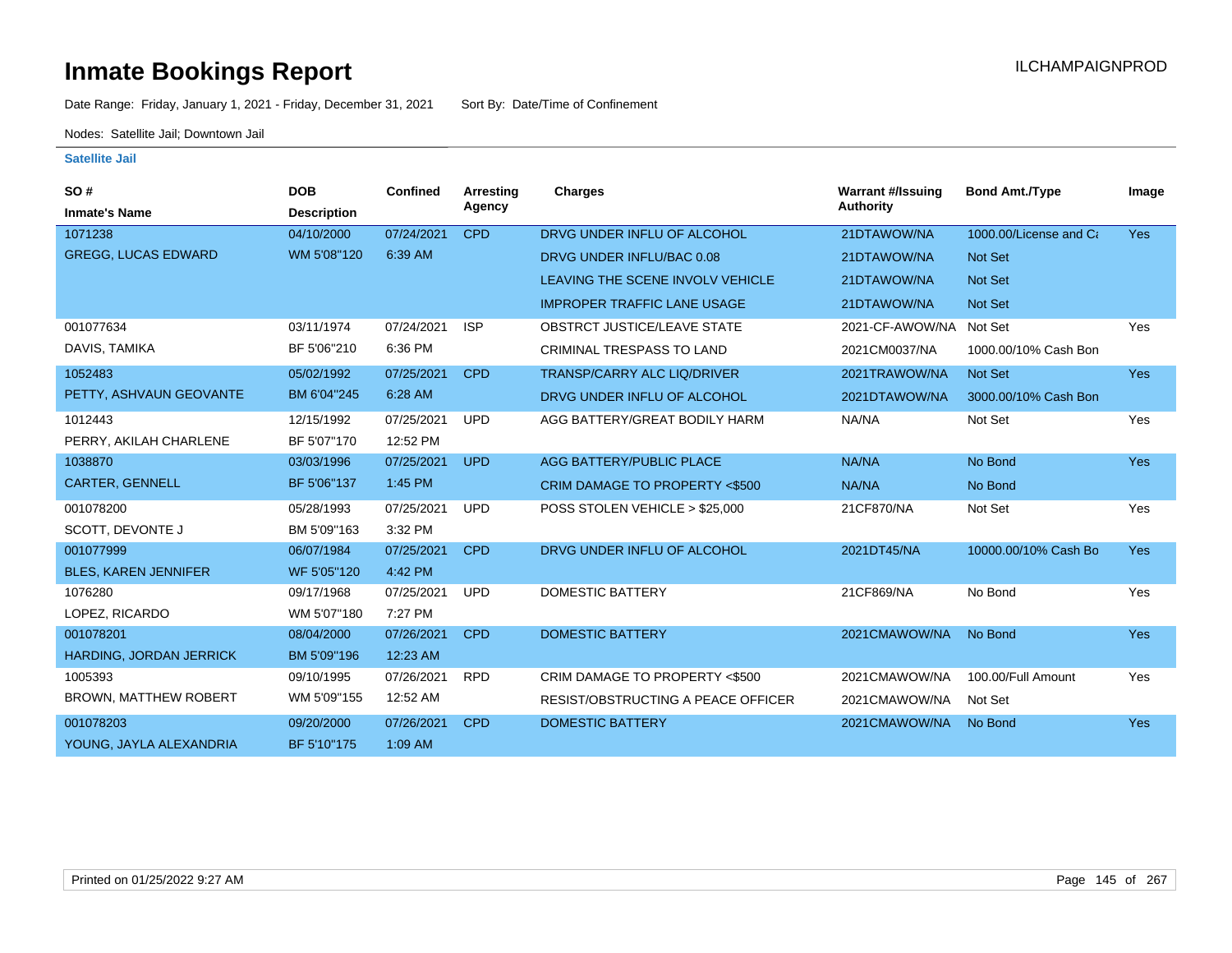Date Range: Friday, January 1, 2021 - Friday, December 31, 2021 Sort By: Date/Time of Confinement

Nodes: Satellite Jail; Downtown Jail

| <b>SO#</b><br><b>Inmate's Name</b> | <b>DOB</b><br><b>Description</b> | <b>Confined</b> | Arresting<br>Agency | Charges                              | <b>Warrant #/Issuing</b><br>Authority | <b>Bond Amt./Type</b>                  | Image      |
|------------------------------------|----------------------------------|-----------------|---------------------|--------------------------------------|---------------------------------------|----------------------------------------|------------|
| 001077235                          | 09/03/1975                       | 07/26/2021      | <b>ISP</b>          | POSS AMT CON SUB EXCEPT(A)/(D)       | 2020CF1077/NA                         | 5000.00/10% Cash Bon                   | <b>Yes</b> |
| <b>WHITLEY, CHARLES MASON</b>      | BM 5'09"170                      | 2:24 AM         |                     | UNLWFL DISP TTL/CERTIF/PLT-1ST       | 2020CM788/NA                          | 2500.00/10% Cash Bon                   |            |
|                                    |                                  |                 |                     | POSS ADULT USE CANN IN MOTOR VEHICLE | 2020TR11815/NA                        | 1000.00/10% Cash Bon                   |            |
|                                    |                                  |                 |                     | <b>FLEEING/ATTEMPT ELUDE OFFICER</b> | 2020TR11814/NA                        | 1000.00/10% Cash Bon                   |            |
|                                    |                                  |                 |                     | <b>WARRANT OUT OF COUNTY</b>         |                                       | 2020CM646/MCLEAI 5000.00/10% Cash Bon  |            |
|                                    |                                  |                 |                     | <b>WARRANT OUT OF COUNTY</b>         |                                       | 2020TR10760/MCLE 1500.00/10% Cash Bon  |            |
|                                    |                                  |                 |                     | <b>WARRANT OUT OF COUNTY</b>         |                                       | 2020TR10761/MCLE 1500.00/10% Cash Bon  |            |
|                                    |                                  |                 |                     | DL EXPIRED MORE THAN A YEAR          | 2021TR2066/NA                         | 1500.00/10% Cash Bon                   |            |
| 15772                              | 03/25/1959                       | 07/26/2021      | CCSO                | <b>AGGRAVATED BATTERY</b>            | 2021CF556/NA                          | No Bond                                | Yes        |
| SMITH, WILLIAM THOMAS              | BM 5'11"175                      | 9:08 AM         |                     |                                      |                                       |                                        |            |
| 001078204                          | 06/19/1995                       | 07/26/2021      | <b>CPD</b>          | <b>DOMESTIC BATTERY</b>              | 2021CM328/NA                          | Not Set                                | <b>Yes</b> |
| <b>STANTON, JARRED</b>             | BM 6'03"180                      | 10:38 AM        |                     |                                      |                                       |                                        |            |
| 1072086                            | 01/14/1989                       | 07/26/2021      | <b>CPD</b>          | THFT/LES RTN PROP/<300/PRECONV       | 2021CF875/NA                          | Not Set                                | Yes        |
| WOODS, MAURICE ANTONIO             | BM 5'10"275                      | 3:49 PM         | CCSO                | <b>CRIMINAL TRESPASS TO VEHICLES</b> |                                       | 2021CM320/Champa 5000.00/10% Cash Bon  |            |
| 001078205                          | 08/15/1991                       | 07/26/2021      | <b>ISP</b>          | MFG/DEL CANNABIS/10-30 GRAMS         | 2021CFAWOW/NA                         | <b>Not Set</b>                         | <b>Yes</b> |
| KIMBALL-JOHNSON, DEANDRE M         | BM 5'11"220                      | 7:13 PM         |                     | AGG UNLAWFUL USE OF WEAPON/VEH       | 21CF876/NA                            | Not Set                                |            |
| 516064                             | 07/11/1986                       | 07/26/2021      | <b>CPD</b>          | DOMESTIC BATTERY                     | 2021CM327/NA                          | Not Set                                | Yes        |
| LARSON, JEREMY RYAN                | WM 5'10"155                      | 7:52 PM         | CCSO                | PROBATION VIOLATION                  | 2020CF1355/NA                         | Not Set                                |            |
|                                    |                                  |                 |                     | <b>THEFT</b>                         | 2021CF877/NA                          | Not Set                                |            |
| 001078206                          | 06/21/1996                       | 07/26/2021      | <b>CPD</b>          | <b>DOMESTIC BATTERY</b>              | 2021CFAWOW/NA                         | Not Set                                | <b>Yes</b> |
| <b>XENA, CAGE</b>                  | BF 5'07"135                      | 10:17 PM        |                     | AGGRAVATED ASSAULT                   | 2021CFAWOW/NA                         | <b>Not Set</b>                         |            |
|                                    |                                  |                 |                     | <b>WARRANT OUT OF COUNTY</b>         |                                       | 21DT23/21TR499/DC 5000.00/10% Cash Bon |            |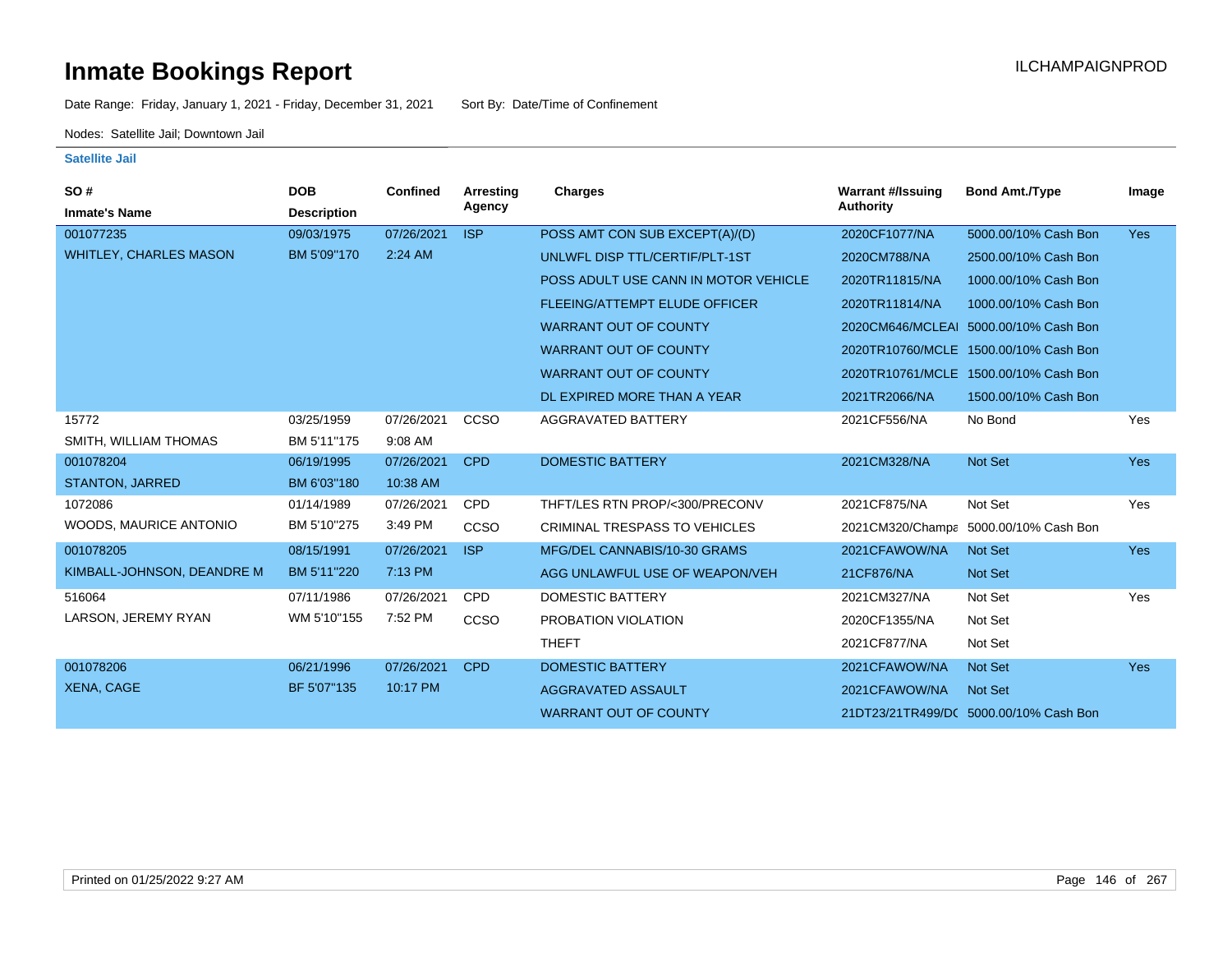Date Range: Friday, January 1, 2021 - Friday, December 31, 2021 Sort By: Date/Time of Confinement

Nodes: Satellite Jail; Downtown Jail

#### **Satellite Jail**

| SO#                             | <b>DOB</b>         | Confined   | Arresting   | <b>Charges</b>                  | <b>Warrant #/Issuing</b>           | <b>Bond Amt./Type</b>                  | Image      |
|---------------------------------|--------------------|------------|-------------|---------------------------------|------------------------------------|----------------------------------------|------------|
| <b>Inmate's Name</b>            | <b>Description</b> |            | Agency      |                                 | <b>Authority</b>                   |                                        |            |
| 975844                          | 12/08/1989         | 07/27/2021 | <b>UIPD</b> | THEFT/DISP MERCH/<\$300/PRECONV | 2019CF1286/NA                      | 3000.00/10% Cash Bon                   | <b>Yes</b> |
| <b>WATSON, DUSTIN MIKEL</b>     | WM 6'00"140        | 2:36 AM    |             | THEFT/DISP MERCH/<\$300/PRECONV | 2019CF1243/NA                      | 3000.00/10% Cash Bon                   |            |
|                                 |                    |            |             | THEFT/DISP MERCH/<\$300/PRECONV | 2019CF230/NA                       | 3000.00/10% Cash Bon                   |            |
|                                 |                    |            |             | <b>CITY OV ARREST</b>           |                                    | 2019OV247/CITY OF 1000.00/10% Cash Bon |            |
|                                 |                    |            |             | <b>CITY OV ARREST</b>           |                                    | 2018OV437/CITY OF 1000.00/10% Cash Bon |            |
|                                 |                    |            |             | <b>CITY OV ARREST</b>           |                                    | 2016OV554/CITY OF 1000.00/10% Cash Bon |            |
| 001078208                       | 05/26/2000         | 07/27/2021 | CCSO        | DRVG UNDER INFLU OF ALCOHOL     | NA/HOLIMAN                         | No Bond                                | Yes        |
| <b>GRIFFITH, MATTHEW THOMAS</b> | WM 5'09"165        | 9:42 AM    |             |                                 |                                    |                                        |            |
| 949990                          | 07/09/1986         | 07/27/2021 | <b>CPD</b>  | AGG DISCHARGE FIREARM/OCC VEH   |                                    | 2021CF829/JUDGE   750000.00/10% Cash B | <b>Yes</b> |
| THATCH, CALVIN ANTHONY          | BM 5'07"130        | 5:12 PM    |             | <b>WARRANT OUT OF COUNTY</b>    | 21TR49/PIKE CO                     | 1500.00/10% Cash Bon                   |            |
| 001077763                       | 08/05/1990         | 07/27/2021 | CPD         | AGG ASLT PEACE OFF/FIRE/ER WRK  | 2021-CF-862/NA                     | 10000.00/10% Cash Bo                   | Yes        |
| MCCALL, SETH L                  | WM 6'02"175        | 5:19 PM    | ccso        | AGG BATTERY/PUBLIC PLACE        | 2021 CF 280/NA                     | 10000.00/10% Cash Bo                   |            |
|                                 |                    |            |             | <b>RESIDENTIAL BURGLARY</b>     | 2021 CF 281/NA                     | 10000.00/10% Cash Bo                   |            |
| 1026818                         | 09/21/1974         | 07/27/2021 | <b>CPD</b>  | BATTERY/CAUSE BODILY HARM       | 2021-CM-AWOW/NA 100.00/Full Amount |                                        | <b>Yes</b> |
| <b>COMER, MALCOLM KENYTTA</b>   | BM 6'00"230        | 6:12 PM    |             |                                 |                                    |                                        |            |
| 1072561                         | 07/27/2000         | 07/27/2021 | CPD         | MFG/DEL CANNABIS/30-500 GRAMS   | 21CFAWOW/NA                        | Not Set                                | Yes        |
| MINNIEWEATHER, TERRAIN TANAZ    | BM 5'06"160        | 7:51 PM    |             | AGG UNLAWFUL USE WEAPON/PERSON  | 2021 CF 883/NA                     | Not Set                                |            |
| 001078210                       | 09/16/1994         | 07/27/2021 | <b>UIPD</b> | <b>DOMESTIC BATTERY</b>         | 2021 CM 333/NA                     | Not Set                                | Yes        |
| XU, HUAI                        | AF 5'00"110        | 8:53 PM    |             |                                 |                                    |                                        |            |
| 1068580                         | 10/18/1996         | 07/27/2021 | <b>ISP</b>  | AGG DUI/NO VALID INS            | 21CF540/NA                         | 5000.00/10% Cash Bon                   | Yes        |
| CARR, STEPHEN                   | BM 5'11"205        | 9:54 PM    |             | AGG FLEEING POLICE/21 MPH OVER  | 20CF1155/NA                        | 5000.00/10% Cash Bon                   |            |
| 001078211                       | 07/03/1999         | 07/27/2021 | <b>ISP</b>  | AGG UNLAWFUL USE WEAPON/PERSON  | 2021 CF 881/NA                     | Not Set                                | <b>Yes</b> |
| CARR, HENRY JAMEN, III          | BM 5'05"150        | 10:11 PM   |             |                                 |                                    |                                        |            |
| 533450                          | 11/11/1979         | 07/27/2021 | <b>UPD</b>  | <b>BURGLARY</b>                 | 2021 CF 880/NA                     | Not Set                                | Yes        |
| CAMPBELL, ELIZABETH TAEHEE      | AF 5'00"110        | 10:43 PM   | CCSO        | RET THEFT/DISP MERCH/>\$300     | 2021 CF 467/NA                     | 0.00/Category B Bond                   |            |
|                                 |                    |            |             | THEFT/UNAUTHD CON/<\$500        | 2021 CM 93/NA                      | 0.00/Category B Bond                   |            |
| 001078209                       | 11/21/1999         | 07/27/2021 | <b>CPD</b>  | MFG/DEL CANNABIS/30-500 GRAMS   | 2021 CF 884/NA                     | Not Set                                | Yes        |
| MUHAMMAD, JASHAW                | BM 5'11"190        | 11:10 PM   |             |                                 |                                    |                                        |            |

Printed on 01/25/2022 9:27 AM Page 147 of 267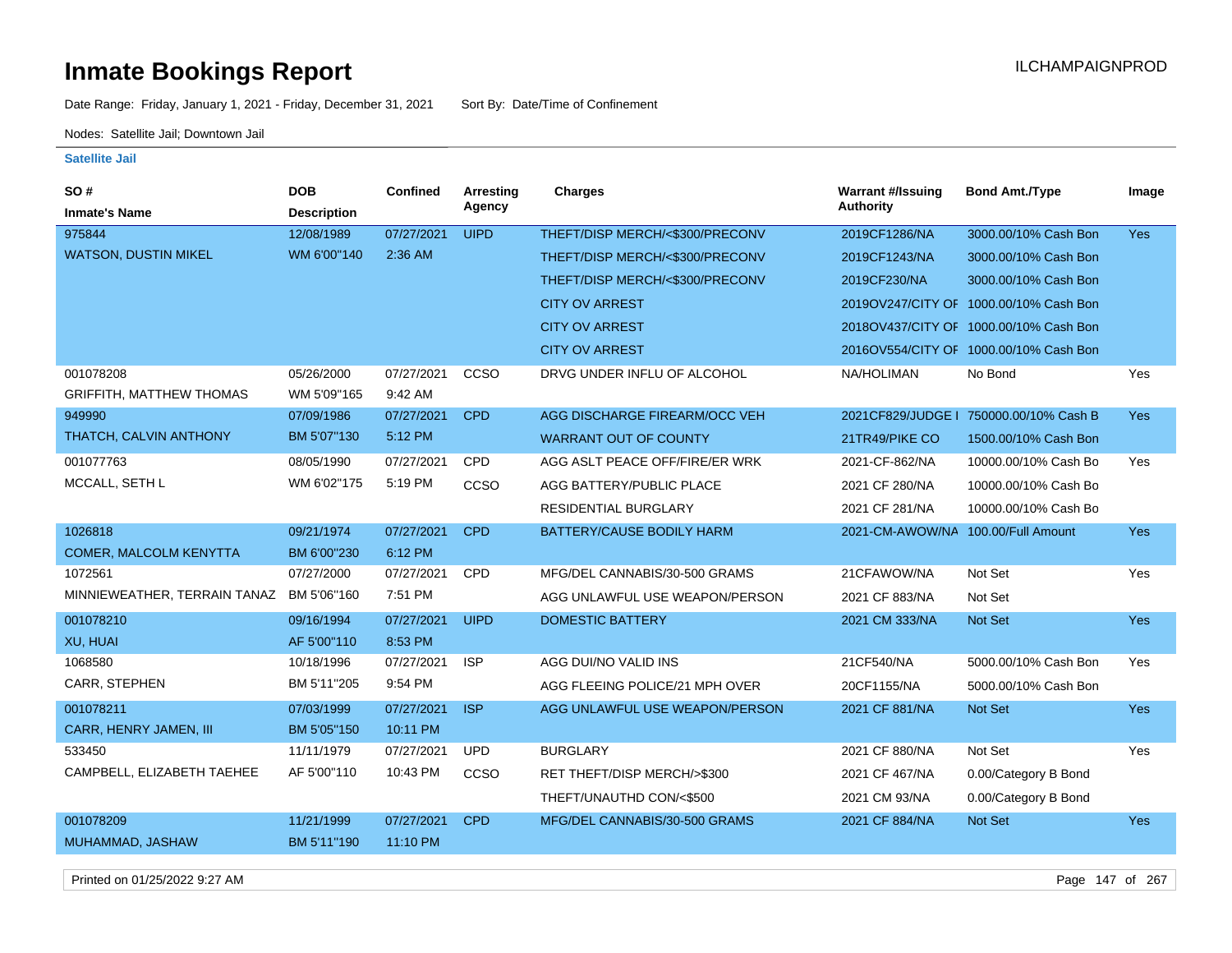Date Range: Friday, January 1, 2021 - Friday, December 31, 2021 Sort By: Date/Time of Confinement

Nodes: Satellite Jail; Downtown Jail

| SO#<br><b>Inmate's Name</b>   | <b>DOB</b><br><b>Description</b> | Confined   | Arresting<br>Agency | <b>Charges</b>                            | <b>Warrant #/Issuing</b><br><b>Authority</b> | <b>Bond Amt./Type</b>                    | Image      |
|-------------------------------|----------------------------------|------------|---------------------|-------------------------------------------|----------------------------------------------|------------------------------------------|------------|
| 001078212                     | 01/29/1982                       | 07/28/2021 | <b>CPD</b>          | <b>DOMESTIC BATTERY</b>                   | 2021 CM 336/NA                               | Not Set                                  | Yes        |
| KATAYI, ZORRO BUKASA          | BM 5'09"180                      | 12:01 AM   |                     |                                           |                                              |                                          |            |
| 1030307                       | 07/03/1983                       | 07/28/2021 | <b>CPD</b>          | BATTERY/MAKES PHYSICAL CONTACT            | 2021 CM 337/NA                               | Not Set                                  | Yes        |
| SUTTON, FRANKIE DMARVIO       | BM 6'05"190                      | 1:46 AM    |                     |                                           |                                              |                                          |            |
| 1060703                       | 05/22/1996                       | 07/28/2021 | <b>CPD</b>          | <b>RESIST/OBSTRUCTING A PEACE OFFICER</b> | 2021 CF AWOW/NA                              | Not Set                                  | Yes        |
| HERNANDEZ, GUADALUPE          | WF 5'02"190                      | 3:12 AM    |                     | AGG BATTERY/PEACE OFFICER                 | 2021 CF 885/NA                               | Not Set                                  |            |
| 1066370                       | 05/14/1999                       | 07/28/2021 | <b>UPD</b>          | TRANSP/CARRY ALC LIQ/DRIVER               | 21TRAWOW/NA                                  | Not Set                                  | Yes        |
| <b>WILLIAMS, REONTE REMIR</b> | BM 5'06"130                      | 5:40 AM    |                     | MFG/DEL CANNABIS/30-500 GRAMS             | 21CFAWOW/NA                                  | Not Set                                  |            |
|                               |                                  |            |                     | UNLWFL POSS FIREARM                       | 21CFAWOW/NA                                  | Not Set                                  |            |
|                               |                                  |            |                     | DRVG UNDER INFLU OF ALCOHOL               | 21DTAWOW/NA                                  | Not Set                                  |            |
|                               |                                  |            |                     | ARMED VIOLENCE/CATEGORY III               | 2021 CF 882/NA                               | Not Set                                  |            |
| 001078213                     | 02/12/1990                       | 07/28/2021 | <b>UPD</b>          | <b>WARRANT OUT OF COUNTY</b>              |                                              | 21CM523-1/PEORIA 3000.00/10% Cash Bon    | Yes        |
| LITTLE, JESSICA NICOLE        | WF 5'07"130                      | 7:31 AM    |                     |                                           |                                              |                                          |            |
| 1012617                       | 10/11/1993                       | 07/28/2021 | <b>UPD</b>          | UNLAWFUL USE OF A WEAPON                  | 21CF889/NA                                   | Not Set                                  | Yes        |
| NEAL, ANDRE LORENZO           | BM 5'09"165                      | 8:18 AM    |                     |                                           |                                              |                                          |            |
| 001078214                     | 08/08/1989                       | 07/28/2021 | <b>RPD</b>          | <b>WARRANT OUT OF COUNTY</b>              | NA/NA                                        | 15000.00/Full Amount                     | <b>Yes</b> |
| JONES, JOSEPH KWMANE          | BM 5'07"160                      | 11:02 AM   |                     |                                           |                                              |                                          |            |
| 001078215                     | 11/11/1998                       | 07/28/2021 | <b>RPD</b>          | <b>AGGRAVATED BATTERY</b>                 | NA/NA                                        | Not Set                                  | Yes        |
| <b>GRAY, PHARON SKYLER</b>    | WM 6'00"180                      | 2:08 PM    |                     |                                           |                                              |                                          |            |
| 1066680                       | 05/26/1999                       | 07/28/2021 | <b>CPD</b>          | AGG DOMESTIC BATTERY/STRANGLE             | 21CF888/NA                                   | Not Set                                  | Yes        |
| <b>SHIMKUS, MATHEW ALAN</b>   | WM 6'03"195                      | 3:01 PM    |                     |                                           |                                              |                                          |            |
| 55465                         | 10/25/1966                       | 07/28/2021 | <b>ISP</b>          | DRIVING ON REVOKED LICENSE                | 21CF119/NA                                   | 2500.00/10% Cash Bon                     | Yes        |
| ELMORE, TONY PAUL             | WM 6'01"200                      | 6:15 PM    |                     | AGG DUI/LIC SUSP OR REVOKED               |                                              | 2013-CF-1/Ford Coul 18000.00/10% Cash Bo |            |
| 001078216                     | 10/04/1976                       | 07/28/2021 | <b>ISP</b>          | OBTAIN SUBSTANCE BY FRAUD/1ST             | 19CF437/NA                                   | 5000.00/10% Cash Bon                     | <b>Yes</b> |
| RUSSO, AUDRA                  | SF 5'04"155                      | 8:51 PM    |                     |                                           |                                              |                                          |            |
| 1077064                       | 08/31/1955                       | 07/28/2021 | CCSO                | <b>INTERF REPT DOMESTIC VIOLENCE</b>      | 2021CMAWOW/NA                                | No Bond                                  | Yes        |
| VINING, CHARLES EDWARD        | WM 6'01"200                      | 9:15 PM    |                     | DOMESTIC BATTERY                          | 21CM339/NA                                   | Not Set                                  |            |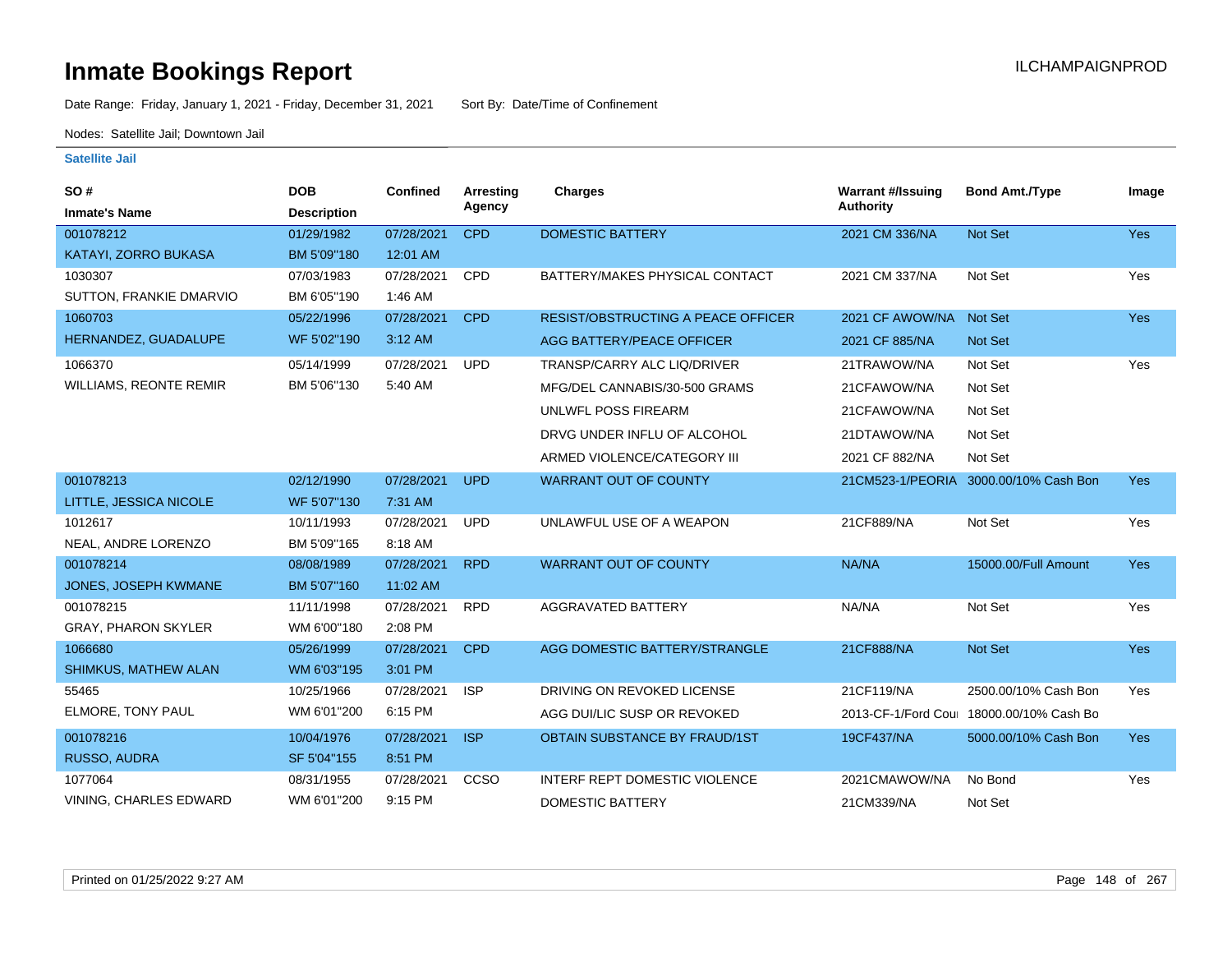Date Range: Friday, January 1, 2021 - Friday, December 31, 2021 Sort By: Date/Time of Confinement

Nodes: Satellite Jail; Downtown Jail

| SO#                            | <b>DOB</b>         | <b>Confined</b> | <b>Arresting</b> | <b>Charges</b>                       | <b>Warrant #/Issuing</b> | <b>Bond Amt./Type</b>                 | Image      |
|--------------------------------|--------------------|-----------------|------------------|--------------------------------------|--------------------------|---------------------------------------|------------|
| <b>Inmate's Name</b>           | <b>Description</b> |                 | Agency           |                                      | <b>Authority</b>         |                                       |            |
| 22476                          | 03/03/1964         | 07/29/2021      | <b>CCSO</b>      | THEFT/CONTROL <\$500/PRIOR           |                          | 2021CF142/ROSENI 5000.00/10% Cash Bon | <b>Yes</b> |
| <b>BUTLER, JAMES EDWARD</b>    | BM 6'00"162        | 12:19 AM        |                  | AGGRAVATED BATTERY/VICTIM 60+        | 21CF890/NA               | 100.00/Full Amount                    |            |
| 1058919                        | 10/10/1996         | 07/29/2021      | <b>UIPD</b>      | ATTMPT FOIL/DEFEAT SCREEN TEST       | 2019CF000470/NA          | 5000.00/10% Cash Bon                  | Yes        |
| ARELLANO, ELIJAH XAVIER        | BM 5'09"140        | 2:23 AM         |                  |                                      |                          |                                       |            |
| 36298                          | 04/02/1969         | 07/29/2021      | <b>CCSO</b>      | DRIVING ON SUSPENDED LICENSE         | 21TR1790/NA              | 15000.00/10% Cash Bo                  | <b>Yes</b> |
| <b>DUCEY, SCOTT ROBERT</b>     | WM 5'08"185        | 12:48 PM        |                  | DUI ALC/INTOX COMPOUND/DRUG          | 21DT66/NA                | 15000.00/10% Cash Bo                  |            |
|                                |                    |                 |                  | AGG DUI/3                            | 21CF380/NA               | 15000.00/10% Cash Bo                  |            |
| 001078218                      | 07/28/1981         | 07/29/2021      | <b>CPD</b>       | <b>CRIM TRESPASS REMAIN ON LAND</b>  | 21CMAWOW/NA              | 100.00/Full Amount                    | Yes        |
| BAKER, REED A                  | WM 6'00"190        | 1:49 PM         |                  |                                      |                          |                                       |            |
| 1003270                        | 12/06/1992         | 07/29/2021      | <b>CPD</b>       | VIO BAIL BOND/CLASS 4 OFFENSE        | 21CF893/NA               | Not Set                               | <b>Yes</b> |
| HAMILTON, DARIUS DEJAUN        | BM 6'00"205        | 2:55 PM         |                  |                                      |                          |                                       |            |
| 1070401                        | 03/03/1971         | 07/29/2021      | <b>CCSO</b>      | DRIVING RVK/SUSP DUI/SSS 3RD         | 19CF1796/NA              | No Bond                               | Yes        |
| ROGERS, TIMOTHY JAMES          | BM 5'09"180        | 3:26 PM         | <b>CCSO</b>      | PROBATION VIOLATION                  | 2019 CF 905/NA           | Not Set                               |            |
| 1072664                        | 01/29/1981         | 07/29/2021      | <b>CCSO</b>      | DOM BTRY/CONTACT/1-2 PRECONV         | 19CF544/NA               | 7500.00/10% Cash Bon                  | <b>Yes</b> |
| <b>CLAYBORN, WILLIE LAVELL</b> | BM 5'09"150        | 3:33 PM         |                  |                                      |                          |                                       |            |
| 1026607                        | 03/12/1963         | 07/29/2021      | CCSO             | DRIVING DURING SUSPENSION            | 2020TR11160/NA           | No Bond                               | Yes        |
| PETERSON, KEVIN JOSEPH         | WM 6'01"265        | 4:23 PM         |                  |                                      |                          |                                       |            |
| 1070107                        | 03/24/1990         | 07/29/2021      | <b>CCSO</b>      | AGG DUI/3                            | 2020CF1121/NA            | No Bond                               | Yes        |
| <b>EYESTONE, TRAVIS DEAN</b>   | WM 5'10"165        | 5:17 PM         |                  |                                      |                          |                                       |            |
| 001078219                      | 01/05/1982         | 07/29/2021      | <b>CPD</b>       | <b>DOMESTIC BATTERY</b>              | 21CM341/NA               | Not Set                               | Yes        |
| GHAG-NIJJER, RAJVINDER KAUR    | IF 5'08"217        | 9:57 PM         |                  |                                      |                          |                                       |            |
| 001078220                      | 07/30/2001         | 07/29/2021      | <b>CCSO</b>      | DRVG UNDER INFLU OF ALCOHOL          | 2021DTAWOW/NA            | 3000.00/10% Cash Bon                  | Yes        |
| <b>BASILIO, MARIA ELENA</b>    | SF 5'00"205        | 10:48 PM        |                  | <b>OPERATE UNINSURED MTR VEHICLE</b> | 2021TRAWOW/NA            | Not Set                               |            |
|                                |                    |                 |                  | <b>FAIL TO REDUCE SPEED</b>          | 2021TRAWOW/NA            | <b>Not Set</b>                        |            |
|                                |                    |                 |                  | DRVG UNDER INFLU/BAC 0.08            | 2021DTAWOW/NA            | <b>Not Set</b>                        |            |
| 544529                         | 09/14/1977         | 07/29/2021      | CCSO             | AGGRAVATED DOMESTIC BATTERY          | 21CF892/NA               | Not Set                               | Yes        |
| MEADE, WILLIAM E               | WM 5'08"175        | 11:42 PM        |                  |                                      |                          |                                       |            |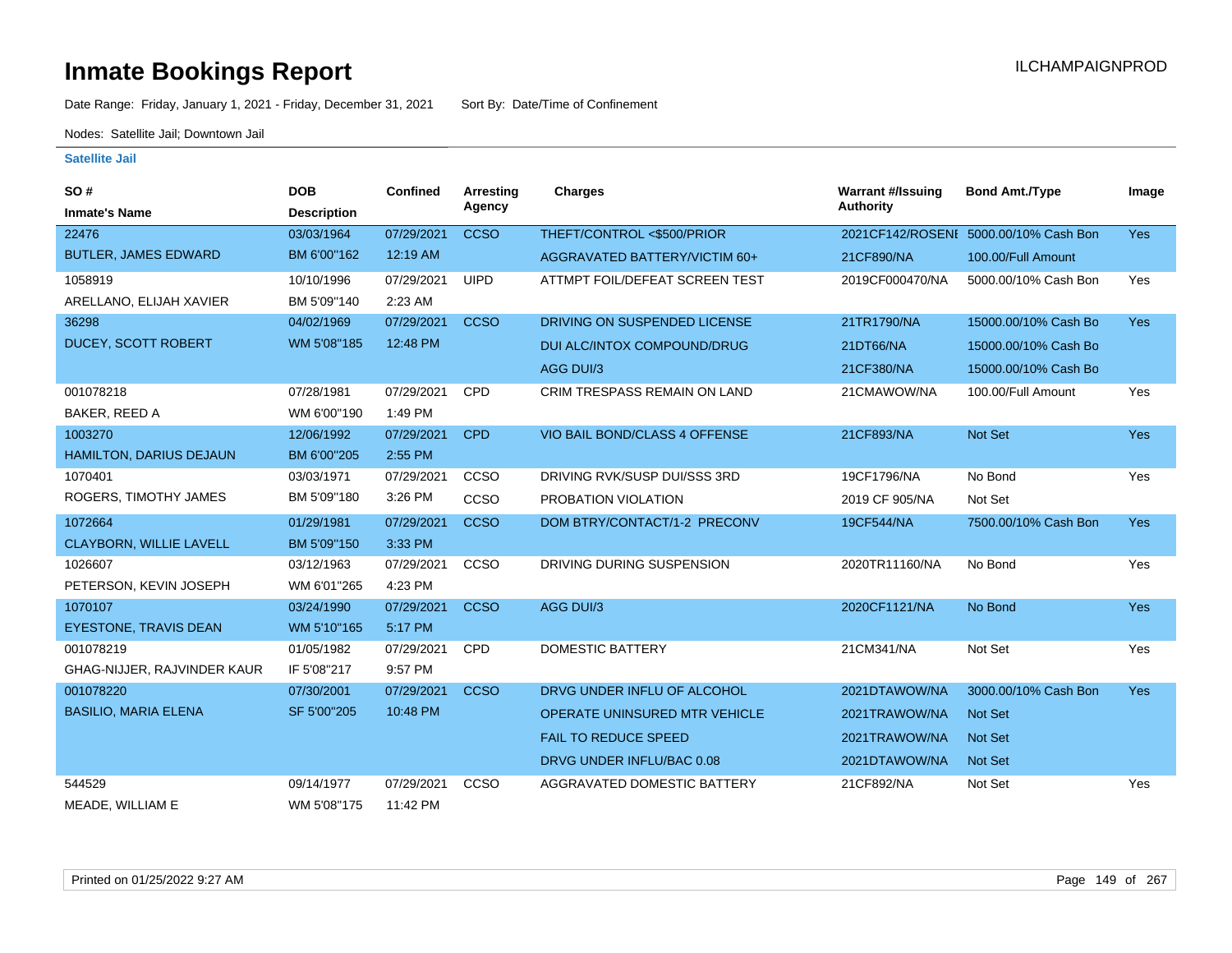Date Range: Friday, January 1, 2021 - Friday, December 31, 2021 Sort By: Date/Time of Confinement

Nodes: Satellite Jail; Downtown Jail

| SO#<br><b>Inmate's Name</b>        | <b>DOB</b><br><b>Description</b> | Confined   | Arresting<br>Agency | Charges                              | <b>Warrant #/Issuing</b><br><b>Authority</b> | <b>Bond Amt./Type</b> | Image      |
|------------------------------------|----------------------------------|------------|---------------------|--------------------------------------|----------------------------------------------|-----------------------|------------|
| 001078222                          | 10/05/2000                       | 07/30/2021 | <b>ISP</b>          | OPERATE UNINSURED MTR VEH/3+         | 21TRAWOW/NA                                  | Not Set               | Yes        |
| <b>MCMAHON, JANORI</b>             | BM 5'11"140                      | 3:39 AM    |                     |                                      |                                              |                       |            |
|                                    |                                  |            |                     | DRIVING ON SUSPENDED LICENSE         | 21TRAWOW/NA                                  | <b>Not Set</b>        |            |
|                                    |                                  |            |                     | CARRY/DISPLAY LICENSE/PERMIT         | 21TRAWOW/NA                                  | Not Set               |            |
|                                    |                                  |            |                     | HEAD/TAIL/SIDELIGHT/1ST,2ND          | 21TRAWOW/NA                                  | Not Set               |            |
|                                    |                                  |            |                     | DUI ANY AMOUNT OF DRUG               | 21DTAWOW/NA                                  | 3000.00/10% Cash Bon  |            |
| 519583                             | 05/18/1987                       | 07/30/2021 | <b>USMS</b>         | PAROLE REVOCATION                    | CH2104698/NA                                 | Not Set               | Yes        |
| <b>GRITMACKER, WESLEY BENJAMIN</b> | WM 5'06"205                      | 12:55 PM   |                     |                                      |                                              |                       |            |
| 1071044                            | 11/19/1993                       | 07/30/2021 | <b>CCSO</b>         | AGG BATTERY/PUBLIC PLACE             | 2019CF863/NA                                 | Not Set               | Yes        |
| <b>JORDAN, ISAIAH CHRISTOPHER</b>  | BM 6'01"225                      | 5:12 PM    |                     |                                      |                                              |                       |            |
| 001077634                          | 03/11/1974                       | 07/30/2021 | ccso                | <b>CRIM TRESPASS REMAIN ON LAND</b>  | 21CM37/DILL                                  | 0.00/Category B Bond  | Yes        |
| DAVIS, TAMIKA                      | BF 5'06"210                      | 5:26 PM    |                     | OBSTRUCT JUST/DESTROY EVIDENCE       | 21CF887/DILL                                 | 0.00/Category B Bond  |            |
| 001078218                          | 07/28/1981                       | 07/30/2021 | <b>CPD</b>          | <b>CRIM TRESPASS PROPERTY</b>        | 2021 CM AWOW/NA 100.00/Full Amount           |                       | <b>Yes</b> |
| <b>BAKER, REED A</b>               | WM 6'00"190                      | 6:06 PM    |                     |                                      |                                              |                       |            |
| 30108                              | 10/04/1965                       | 07/30/2021 | <b>CPD</b>          | <b>WARRANT OUT OF COUNTY</b>         | 17CF86/NA                                    | Not Set               | Yes        |
| VANDYKE, DARYL ANTHONY             | BM 6'02"175                      | 8:29 PM    |                     | <b>MURDER</b>                        | 21CF902/NA                                   | 2000000.00/10% Cash   |            |
| 001078223                          | 01/23/2002                       | 07/31/2021 | <b>CPD</b>          | DRVG UNDER INFLU OF ALCOHOL          | 2021DTAWOW/NA                                | 3000.00/10% Cash Bon  | <b>Yes</b> |
| MATEO, JOAQUIN DIEGO               | SM 5'05"145                      | 12:35 AM   |                     | LEAVING THE SCENE INVOLV VEHICLE     | 2021TRAWOW/NA                                | <b>Not Set</b>        |            |
|                                    |                                  |            |                     | <b>FAIL RIGHT-OF-WAY/T-INTERSECT</b> | 2021TRAWOW/NA                                | <b>Not Set</b>        |            |
|                                    |                                  |            |                     | DRIVING/NEVER ISSUED LICENSE         | 2021TRAWOW/NA                                | Not Set               |            |
|                                    |                                  |            |                     | OPERATE UNINSURED MTR VEHICLE        | 2021TRAWOW/NA                                | <b>Not Set</b>        |            |
| 001078224                          | 04/15/2003                       | 07/31/2021 | <b>UIPD</b>         | INDIRECT CRIMINAL CONTEMPT           | 21CC4/WEBBER                                 | 5000.00/10% Cash Bon  | Yes        |
| TOWNSEND, MAURICE DONAE            | BM 5'11"180                      | 1:11 AM    |                     |                                      |                                              |                       |            |
| 1070499                            | 06/20/1984                       | 07/31/2021 | <b>CPD</b>          | <b>DOMESTIC BATTERY</b>              | 21CMAWOW/Champ Not Set                       |                       | <b>Yes</b> |
| HAYDEN, VERONICA MARIA             | BF 5'02"175                      | 1:50 AM    |                     |                                      |                                              |                       |            |
| 55331                              | 04/25/1982                       | 07/31/2021 | CPD                 | AGG UNLAWFUL USE OF WEAPON/VEH       | 21CFAWOW/NA                                  | Not Set               | Yes        |
| SMITH, TARRIO TERRELLE             | BM 5'08"180                      | 2:22 AM    |                     | ARMED HABITUAL CRIMINAL              | NA/NA                                        | Not Set               |            |
|                                    |                                  |            | CCSO                | FAIL NOTIFY DMG/UNATTENDED VEH       | 2020TR7153/NA                                | 5000.00/10% Cash Bon  |            |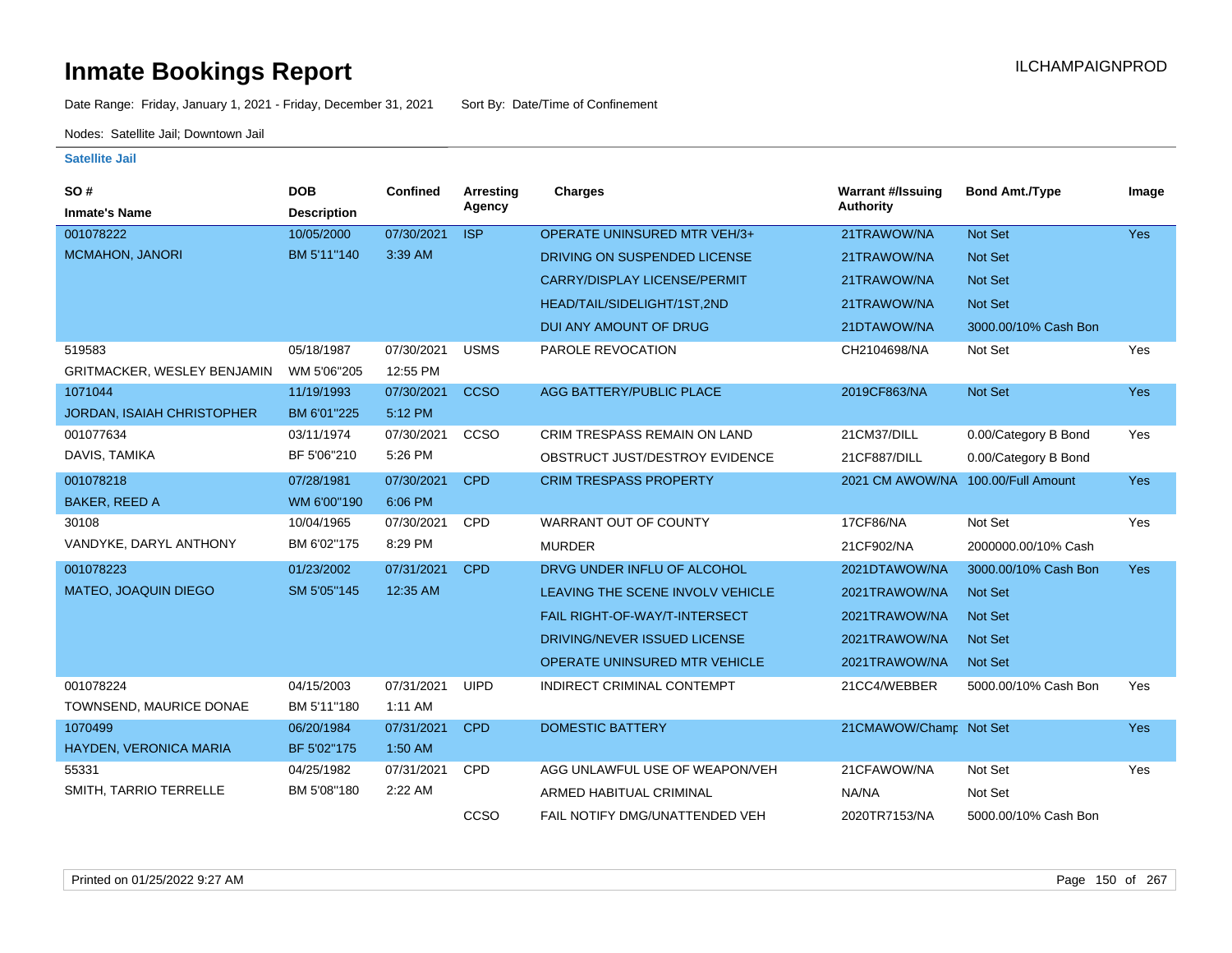Date Range: Friday, January 1, 2021 - Friday, December 31, 2021 Sort By: Date/Time of Confinement

Nodes: Satellite Jail; Downtown Jail

| SO#                                        | <b>DOB</b>         | Confined   | <b>Arresting</b> | <b>Charges</b>                            | <b>Warrant #/Issuing</b> | <b>Bond Amt./Type</b>                   | Image      |
|--------------------------------------------|--------------------|------------|------------------|-------------------------------------------|--------------------------|-----------------------------------------|------------|
| <b>Inmate's Name</b>                       | <b>Description</b> |            | Agency           |                                           | <b>Authority</b>         |                                         |            |
| 001078225                                  | 04/28/1983         | 07/31/2021 | <b>ISP</b>       | DRVG UNDER INFLUENCE OF DRUG              | 2021DTAWOW/NA            | 3000.00/10% Cash Bon                    | <b>Yes</b> |
| AYENI, OLUWATAYO ISAAC                     | BM 5'09"230        | 3:07 AM    |                  | DRIVING 21-25 MPH ABOVE LIMIT             | 2021 TRAWOW/NA           | <b>Not Set</b>                          |            |
|                                            |                    |            |                  | <b>CHANGE LANES WHEN PROHIBITED</b>       | 2021TRAWOW/NA            | <b>Not Set</b>                          |            |
|                                            |                    |            |                  | NOTICE/ADDRESS/NAME CHANGE                | 2021TRAWOW/NA            | Not Set                                 |            |
| 001078045                                  | 06/05/1983         | 07/31/2021 | <b>UIPD</b>      | POSSESSION OF METH<5 GRAMS                | 2021CF656/NA             | 25000.00/10% Cash Bo                    | Yes        |
| CHILDERS, CORI ANN                         | WF 5'03"130        | 9:50 AM    |                  | LEAVING THE SCENE INVOLV VEHICLE          | 2021TR5628/NA            | 1500.00/10% Cash Bon                    |            |
|                                            |                    |            |                  | DRIVING ON SUSPENDED LICENSE              | 2021TR5627/NA            | 1500.00/10% Cash Bon                    |            |
| 1068501                                    | 04/08/1985         | 07/31/2021 | <b>RPD</b>       | <b>AGG BATTERY/PEACE OFFICER</b>          | 2021-CF-AWOW/RPI Not Set |                                         | <b>Yes</b> |
| KING, JULIUS EMANUEL                       | BM 6'04"215        | 4:19 PM    |                  | <b>CRIMINAL TRESPASS BUILDING</b>         | NA/NA                    | <b>Not Set</b>                          |            |
|                                            |                    |            |                  | <b>RESIST/OBSTRUCTING A PEACE OFFICER</b> | NA/NA                    | Not Set                                 |            |
| 983016                                     | 11/30/1982         | 07/31/2021 | CCSO             | DRIVING ON REVOKED LICENSE                |                          | 2021 TR 4078/HOLLI 5000.00/10% Cash Bon | Yes        |
| CARTER, JEFFERY                            | BM 5'08"200        | 6:48 PM    |                  | DRIVING RVK/SUSP DUI/SSS 3RD              |                          | 2021 CF 733/HOLLIN 5000.00/10% Cash Bon |            |
| 49552                                      | 06/16/1978         | 07/31/2021 | <b>UPD</b>       | AGG ASLT/USE DDLY WEAPON                  | 2021CMAWOW/NA            | 100.00/Full Amount                      | Yes        |
| <b>GABEL, RANDALL LLOYDE</b>               | WM 6'00"155        | 10:39 PM   |                  |                                           |                          |                                         |            |
| 1075587                                    | 05/03/2000         | 08/01/2021 | <b>UIPD</b>      | <b>DOMESTIC BATTERY</b>                   | 20CM128/NA               | 1000.00/10% Cash Bon                    | Yes        |
| ROSS, JAMARQUIS ANTHONY TYRE BM 5'08"280   |                    | 12:02 AM   |                  | <b>AGG DISCH FIREARM</b>                  | 21CF898/NA               | Not Set                                 |            |
| 001078227                                  | 01/01/1994         | 08/01/2021 | <b>MPD</b>       | DRVG UNDER INFLU OF ALCOHOL               | 2021DTAWOW/NA            | 1000.00/10% Cash Bon                    | Yes        |
| DU PLESSIS, PIETER                         | WM 6'02"230        | 2:30 AM    |                  | <b>REGISTRATION LIGHT/1ST,2ND</b>         | 2021TRAWOW/NA            | <b>Not Set</b>                          |            |
|                                            |                    |            |                  | DRVG UNDER INFLU/BAC 0.08                 | 2021DTAWOW/NA            | Not Set                                 |            |
| 001078228                                  | 09/29/1997         | 08/01/2021 | <b>CPD</b>       | AGGRAVATED BATTERY                        | NA/NA                    | Not Set                                 | Yes        |
| BALTAZAR-SEBASTIAN, VICENTE JL SM 5'00"127 |                    | 2:48 AM    |                  | AGGRAVATED DOMESTIC BATTERY               | 21CF901/NA               | Not Set                                 |            |
| 1070800                                    | 10/06/1972         | 08/01/2021 | <b>CCSO</b>      | USE FORGED CR/DEBIT CARD/<\$300           | 2021CF1224/NA            | 940.00/Category B Bon                   | Yes        |
| <b>BEALS, JOHNNY</b>                       | BM 5'11"180        | 3:59 AM    |                  |                                           |                          |                                         |            |
| 001078230                                  | 09/25/2001         | 08/01/2021 | CPD              | AGGRAVATED BATTERY                        | 2021CFAWOW/NA            | No Bond                                 | Yes        |
| <b>WATSON, NICHOLE MARIE</b>               | WF 5'05"145        | 4:01 AM    |                  | MOB ACTION/FORCE/2+ PERSONS               | NA/NA                    | Not Set                                 |            |
| 001078229                                  | 08/31/2000         | 08/01/2021 | <b>CPD</b>       | <b>AGGRAVATED BATTERY</b>                 | 2021CFAWOW/NA            | <b>Not Set</b>                          | Yes        |
| CALDERON, SARAH JOANN                      | WF 5'02"160        | 4:36 AM    |                  | <b>MOB ACTION/VIOLENCE</b>                | NA/NA                    | Not Set                                 |            |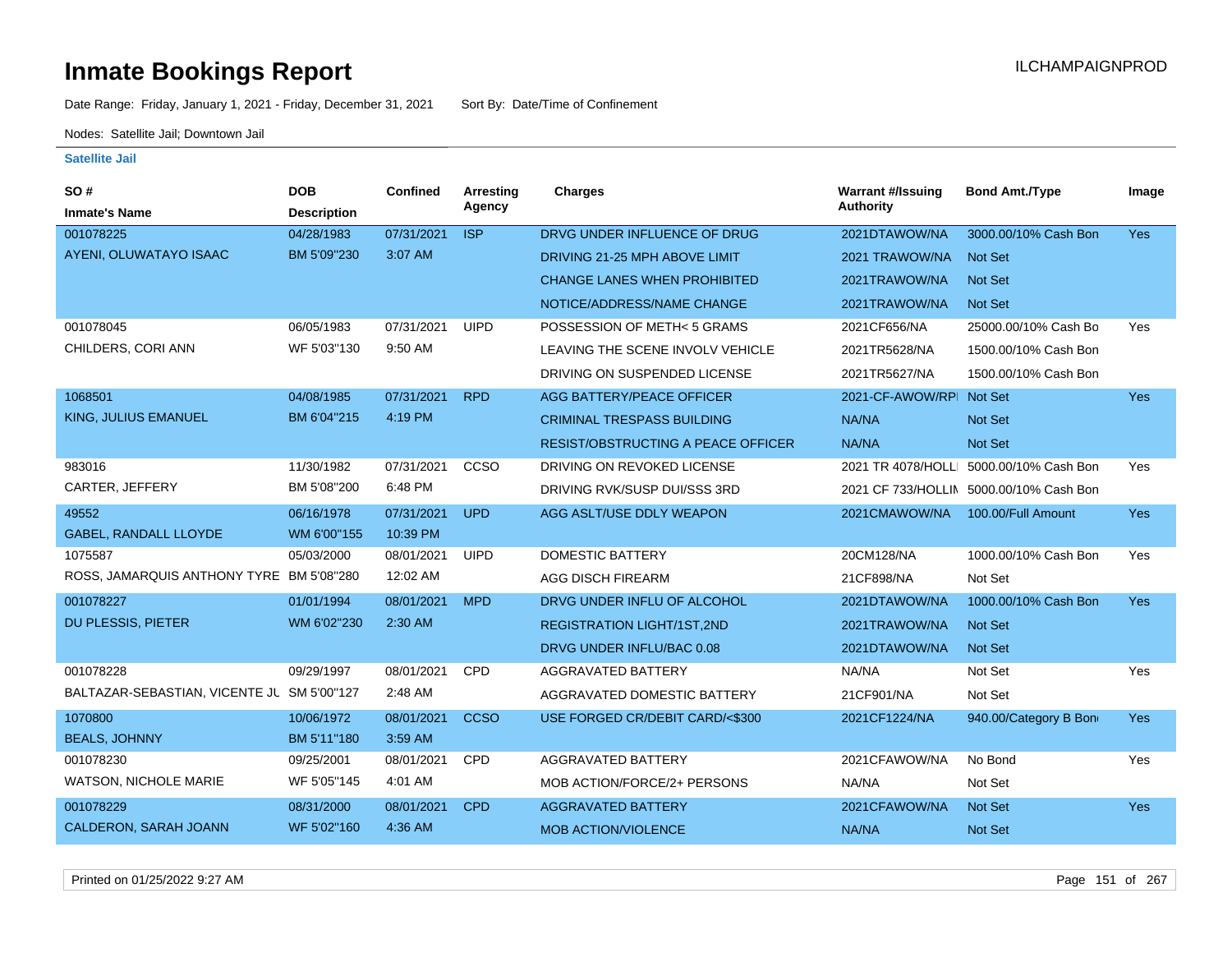Date Range: Friday, January 1, 2021 - Friday, December 31, 2021 Sort By: Date/Time of Confinement

Nodes: Satellite Jail; Downtown Jail

#### **Satellite Jail**

| SO #                         | <b>DOB</b>         | <b>Confined</b> | <b>Arresting</b> | <b>Charges</b>                       | <b>Warrant #/Issuing</b> | <b>Bond Amt./Type</b> | Image      |
|------------------------------|--------------------|-----------------|------------------|--------------------------------------|--------------------------|-----------------------|------------|
| <b>Inmate's Name</b>         | <b>Description</b> |                 | Agency           |                                      | <b>Authority</b>         |                       |            |
| 001078231                    | 12/03/1986         | 08/01/2021      | <b>CPD</b>       | <b>IMPROPER TRAFFIC LANE USAGE</b>   | 2021TRAWOW/NA            | <b>Not Set</b>        | Yes        |
|                              |                    |                 |                  | <b>OPERATE UNINSURED MTR VEHICLE</b> | 2021TRAWOW/NA            | <b>Not Set</b>        |            |
|                              |                    |                 |                  | DRVG UNDER INFLU OF ALCOHOL          | 2021DTAWOW/NA            | 3000.00/10% Cash Bon  |            |
| ESTEBAN MARTIN, JUAN CARLOS  | SM 5'03"186        | 5:39 AM         |                  |                                      |                          |                       |            |
| 1010270                      | 10/07/1991         | 08/01/2021      | <b>UPD</b>       | DRIVING DURING SUSPENSION            | 20CF712/NA               | 3000.00/10% Cash Bon  | Yes        |
| SMITH, KYLE DOUGLAS          | OM 5'10"165        | 9:07 PM         |                  | POSS STOLEN VEHICLE > \$25,000       | 21CF903/NA               | Not Set               |            |
| 1018824                      | 08/04/1977         | 08/02/2021      | <b>CCSO</b>      | DOMESTIC BATTERY/HARM/VIO O/P        | 21CM000276/NA            | 5000.00/10% Cash Bon  | Yes        |
| <b>JACKSON, MARCUS DION</b>  | BM 5'10"190        | 1:31 AM         |                  |                                      |                          |                       |            |
| 001078232                    | 07/01/1993         | 08/02/2021      | <b>UPD</b>       | <b>DOMESTIC BATTERY</b>              | 21CM342/NA               | Not Set               | Yes        |
| SHONK, NATALIE               | WF 5'07"116        | 6:13 AM         |                  |                                      |                          |                       |            |
| 993050                       | 11/21/1990         | 08/02/2021      | <b>CCSO</b>      | <b>ARMED HABITUAL CRIMINAL</b>       | 2021CF253/ROSENI No Bond |                       | Yes        |
| <b>GREER, SHERMAN DWAYNE</b> | BM 5'07"158        | 10:08 AM        |                  |                                      |                          |                       |            |
| 1074984                      | 10/06/2001         | 08/02/2021      | CCSO             | AGG BATTERY/USE DEADLY WEAPON        | NA/NA                    | No Bond               | Yes        |
| REDD, ERIC LAMONT            | BM 5'06"135        | 11:13 AM        |                  |                                      |                          |                       |            |
| 001078233                    | 11/08/1993         | 08/02/2021      | <b>ISP</b>       | <b>DOMESTIC BATTERY</b>              | 2021CMAWOW/NA            | Not Set               | Yes        |
| BAKER, JULISSA LASHEA        | BF 5'06"178        | 11:35 AM        |                  | <b>RECKLESS CONDUCT</b>              | 2021CMAWOW/NA            | <b>Not Set</b>        |            |
|                              |                    |                 |                  | <b>AGGRAVATED BATTERY</b>            | 21CF909/NA               | Not Set               |            |
| 1061737                      | 09/23/1980         | 08/02/2021      | CCSO             | DOM BTRY/CONTACT/1-2 PRECONV         | 2019CF746/NA             | 5000.00/10% Cash Bon  | Yes        |
| IRVIN, ROBIN NICOLE          | WF 5'03"180        | 1:09 PM         |                  | DRIVING DURING SUSPENSION            | 20TR4476/NA              | Not Set               |            |
| 001078234                    | 11/08/1970         | 08/02/2021      | <b>MPD</b>       | <b>WARRANT OUT OF COUNTY</b>         | 20CM219/LIVINGST(        | 3000.00/10% Cash Bon  | Yes        |
| JIMMY, CLARK WAYNE           | WM 5'06"175        | 1:47 PM         |                  |                                      |                          | 75.00/FTA Fee         |            |
| 989170                       | 12/07/1990         | 08/02/2021      | CCSO             | <b>RESIDENTIAL ARSON</b>             | 21CF283/NA               | No Bond               | Yes        |
| REIFSTECK, KAYLA ALEXANDRIA  | WF 5'04"160        | 2:32 PM         |                  |                                      |                          |                       |            |
| 780195                       | 04/26/1984         | 08/02/2021      | <b>CCSO</b>      | PROBATION VIOLATION                  | 17CF494/NA               | No Bond               | Yes        |
| <b>BARKER, PARIS JOVAN</b>   | BF 5'02"140        | 2:44 PM         |                  |                                      |                          |                       |            |
| 63618                        | 03/18/1984         | 08/02/2021      | CPD              | AGG DOMESTIC BATTERY                 | 21CF910/NA               | No Bond               | Yes        |
| BROWN, SHANNON DONTE         | BM 5'09"180        | 3:07 PM         |                  |                                      |                          |                       |            |
| 969634                       | 07/11/1974         | 08/02/2021      | <b>RPD</b>       | <b>AGGRAVATED BATTERY</b>            | 21CF907/NA               | Not Set               | <b>Yes</b> |
| RHONE, ROOSEVELT             | BM 5'09"160        | 5:19 PM         |                  |                                      |                          |                       |            |

Printed on 01/25/2022 9:27 AM Page 152 of 267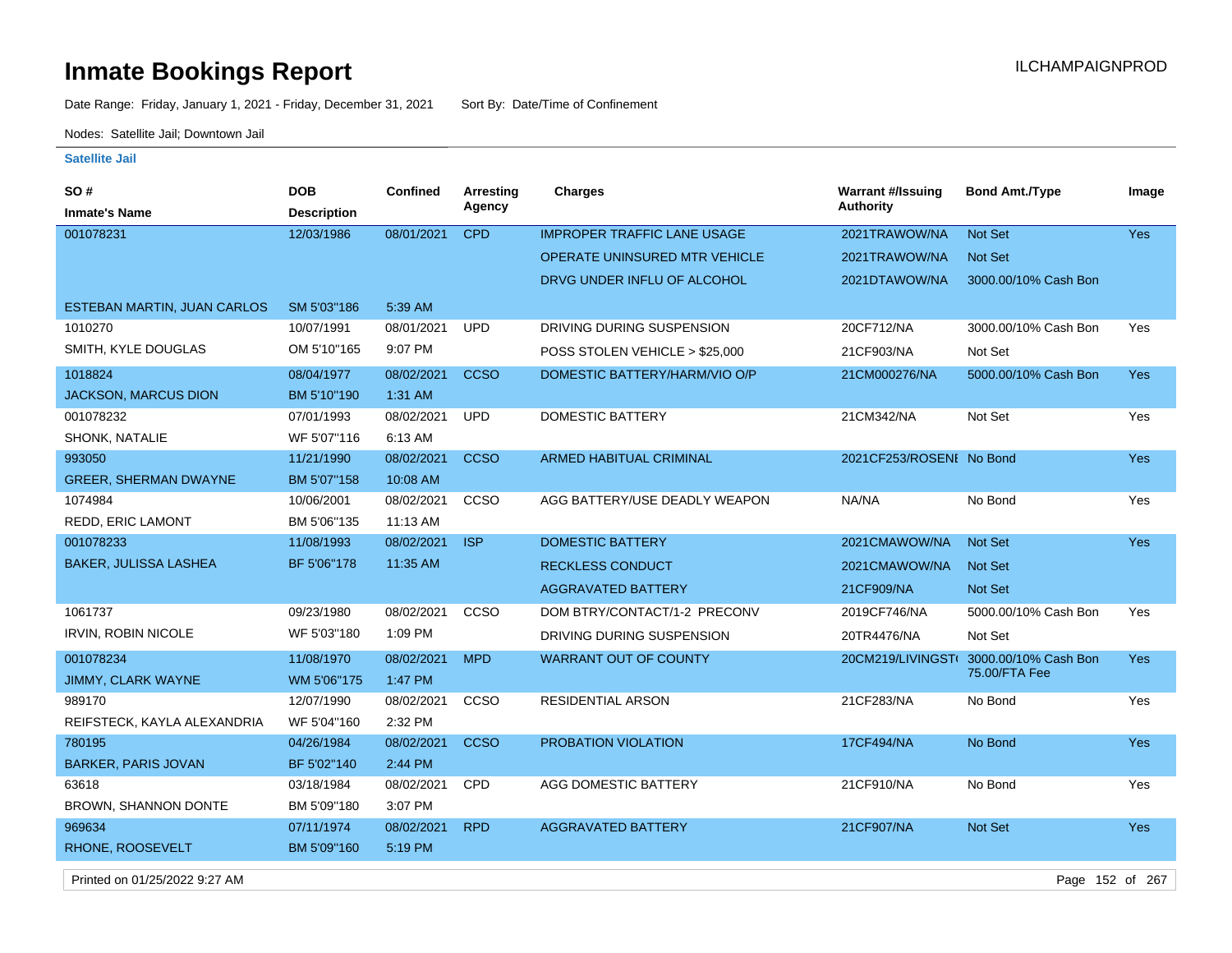Date Range: Friday, January 1, 2021 - Friday, December 31, 2021 Sort By: Date/Time of Confinement

Nodes: Satellite Jail; Downtown Jail

| SO#<br><b>Inmate's Name</b>              | <b>DOB</b><br><b>Description</b> | <b>Confined</b> | Arresting<br>Agency | <b>Charges</b>                 | <b>Warrant #/Issuing</b><br><b>Authority</b> | <b>Bond Amt./Type</b>                  | Image      |
|------------------------------------------|----------------------------------|-----------------|---------------------|--------------------------------|----------------------------------------------|----------------------------------------|------------|
| 001078235                                | 05/18/1989                       | 08/02/2021      | <b>CPD</b>          | <b>DOMESTIC BATTERY</b>        | 21CF913/NA                                   | <b>Not Set</b>                         | Yes        |
| <b>JACKSON, DEVONTA LAMONTE</b>          | BM 6'01"200                      | 6:13 PM         |                     |                                |                                              |                                        |            |
| 1037459                                  | 11/23/1982                       | 08/02/2021      | CPD                 | FORGERY/ISSUE/DELIVER DOCUMENT | 21CF908/NA                                   | Not Set                                | Yes        |
| HAAS, ANDREA NICOLE                      | WF 5'00"102                      | 10:10 PM        |                     |                                |                                              |                                        |            |
| 51028                                    | 07/24/1980                       | 08/03/2021      | <b>CPD</b>          | <b>WARRANT OUT OF COUNTY</b>   |                                              | 2020CF377/COLES (20000.00/10% Cash Bo  | <b>Yes</b> |
| HUFFMAN, MICHAEL LEONARD                 | BM 5'10"205                      | 12:39 AM        |                     | AGG FLEEING/2+ CON DEVICES     | 19CF1839/NA                                  | 20000.00/10% Cash Bo                   |            |
| 1073913                                  | 06/22/1979                       | 08/03/2021      | CCSO                | DRIVING ON REVOKED LICENSE     | 21TR1398/NA                                  | 5000.00/10% Cash Bon                   | Yes        |
| OSBORNE, NICHOLE MARIE                   | WF 5'11"179                      | 2:03 AM         |                     | DRIVING ON REVOKED LICENSE     | 21TR3811/NA                                  | 5000.00/10% Cash Bon                   |            |
|                                          |                                  |                 |                     | CAUSE CHILD ENDANGERED/DEATH   | 20CM635/NA                                   | 5000.00/10% Cash Bon                   |            |
|                                          |                                  |                 |                     | OBSTRUCTING IDENTIFICATION     | 20CM801/NA                                   | 5000.00/10% Cash Bon                   |            |
|                                          |                                  |                 |                     | <b>THEFT</b>                   | 21CM143/NA                                   | 5000.00/10% Cash Bon                   |            |
|                                          |                                  |                 |                     | CRIMINAL TRESPASS TO VEHICLES  |                                              | 21CM423/MCLEAN ( 1500.00/10% Cash Bon  |            |
|                                          |                                  |                 |                     | POSS STOLEN VEHICLE > \$25,000 |                                              | 21CF315/VERMILIOI 50000.00/10% Cash Bo |            |
|                                          |                                  |                 |                     | DRIVING ON REVOKED LICENSE     | 21TR6524/NA                                  | 2500.00/10% Cash Bon                   |            |
| 1046260                                  | 08/23/1996                       | 08/03/2021      | <b>UPD</b>          | AGG UUW/LOADED/NO FCCA/FOID    | 21CF915/NA                                   | Not Set                                | <b>Yes</b> |
| JONES, TREVYON LAMARCUS DARI BM 5'06"110 |                                  | 12:48 PM        |                     |                                |                                              |                                        |            |
| 1066680                                  | 05/26/1999                       | 08/03/2021      | <b>USMS</b>         | PAROLE REVOCATION              | CH2104811/NA                                 | Not Set                                | Yes        |
| SHIMKUS, MATHEW ALAN                     | WM 6'03"195                      | 1:38 PM         |                     |                                |                                              |                                        |            |
| 517915                                   | 01/10/1985                       | 08/03/2021      | <b>CPD</b>          | <b>BURGLARY</b>                | 2021CFAWOW/NA                                | Not Set                                | <b>Yes</b> |
| <b>BOXLEY, CHARLES OMAR</b>              | BM 5'07"146                      | 2:18 PM         |                     | FORGERY/ISSUE DOCUMENT/1 UPC   | 21CF326/NA                                   | 15000.00/10% Cash Bo                   |            |
|                                          |                                  |                 |                     | FORGERY/POSSESS DOCUMENT/1 UPC | 21CF100/NA                                   | 10000.00/10% Cash Bo                   |            |
|                                          |                                  |                 |                     | <b>BURGLARY</b>                | 21CF289/NA                                   | 20000.00/10% Cash Bo                   |            |
|                                          |                                  |                 |                     | <b>BURGLARY</b>                | 21CF679/NA                                   | 20000.00/10% Cash Bo                   |            |
|                                          |                                  |                 |                     | FORGERY/ISSUE/DELIVER DOCUMENT | 21CF916/NA                                   | Not Set                                |            |
|                                          |                                  |                 |                     | FORGERY/ISSUE/DELIVER DOCUMENT | <b>NA/PIATT CO</b>                           | No Bond                                |            |
| 1070011                                  | 07/06/1999                       | 08/03/2021      | <b>UPD</b>          | <b>VEHICULAR HIJACKING</b>     | NA/NA                                        | Not Set                                | Yes        |
| LAWS, WILLIAM ZARAK, III                 | BM 6'02"160                      | 3:53 PM         |                     | AGG DISCH FIREARM/1ST AID PERS | 21CF929/NA                                   | Not Set                                |            |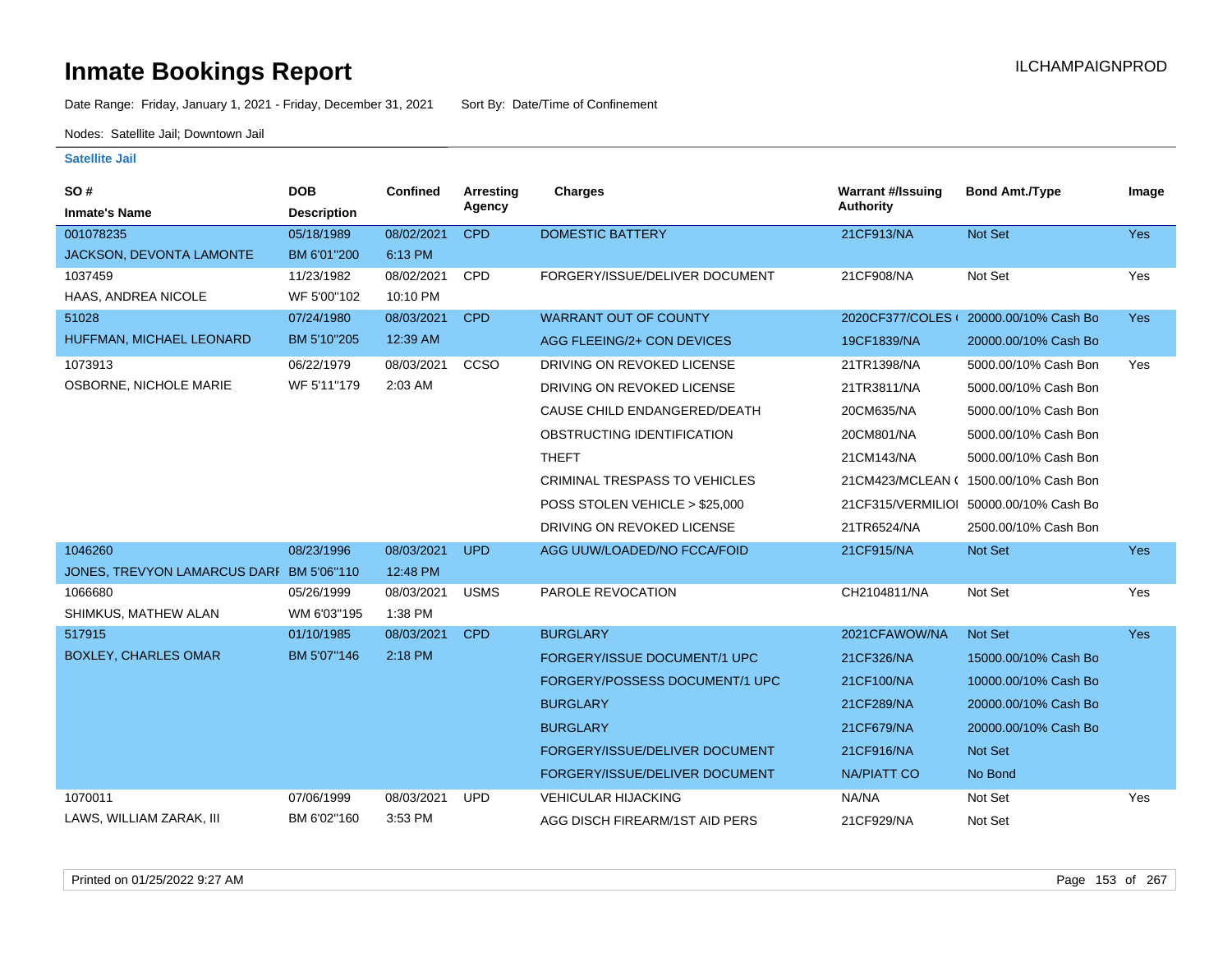Date Range: Friday, January 1, 2021 - Friday, December 31, 2021 Sort By: Date/Time of Confinement

Nodes: Satellite Jail; Downtown Jail

#### **Satellite Jail**

| SO#                            | <b>DOB</b>         | <b>Confined</b> | <b>Arresting</b> | <b>Charges</b>                       | <b>Warrant #/Issuing</b> | <b>Bond Amt./Type</b>                 | Image      |
|--------------------------------|--------------------|-----------------|------------------|--------------------------------------|--------------------------|---------------------------------------|------------|
| <b>Inmate's Name</b>           | <b>Description</b> |                 | Agency           |                                      | Authority                |                                       |            |
| 1074315                        | 08/05/2001         | 08/03/2021      | <b>RPD</b>       | UNLAWFUL VEHICULAR INVASION          | 2021CFAWOW/NA            | <b>Not Set</b>                        | <b>Yes</b> |
| <b>BRIGGS, PATRICK MONTAY</b>  | BM 5'09"140        | 4:56 PM         |                  | FELON POSS/USE WEAPON/FIREARM        | 2021CFAWOW/NA            | <b>Not Set</b>                        |            |
|                                |                    |                 |                  | AGG DISCHARGE FIREARM/VEH/SCH        | 21CF927/NA               | <b>Not Set</b>                        |            |
| 001078236                      | 01/03/1995         | 08/03/2021      | <b>ISP</b>       | <b>WARRANT OUT OF COUNTY</b>         | TE106201/NA              | 30000.00/10% Cash Bo                  | Yes        |
| PAGE, DRAVONE ANTONIO          | BM 6'01"240        | 5:50 PM         |                  |                                      |                          |                                       |            |
| 001078237                      | 04/03/2001         | 08/03/2021      | <b>RPD</b>       | <b>VEHICULAR HIJACKING</b>           | 2021CFAWOW/NA            | No Bond                               | Yes        |
| <b>LAWS, TERON ROMANTE</b>     | BM 6'00"150        | 6:29 PM         |                  | AGG DISCHARGE FIREARM/OCC VEH        | 21CF928/NA               | No Bond                               |            |
| 1062495                        | 07/03/1995         | 08/03/2021      | CCSO             | PROBATION VIOLATION                  | 2018CF1743/Champ         | 5000.00/10% Cash Bon                  | Yes        |
| STROPES, ZENEK MICHAEL         | WM 5'09"140        | 10:20 PM        |                  | WARRANT OUT OF COUNTY                | <b>16CF57/NA</b>         | 5075.00/10% Cash Bon                  |            |
| 001078294                      | 09/16/1999         | 08/04/2021      | <b>CPD</b>       | <b>WARRANT OUT OF COUNTY</b>         | <b>NA/DEWITT CO</b>      | 2000.00/10% Cash Bon                  | <b>Yes</b> |
| DUCKWORTH, TAVARES DAJUAN      | BM 5'07"130        | 1:49 AM         |                  |                                      |                          |                                       |            |
| 972160                         | 10/16/1981         | 08/04/2021      | <b>UPD</b>       | AGG DOMESTIC BATTERY/STRANGLE        | 21CF917/NA               | Not Set                               | Yes        |
| WOOD, ANTONIO                  | BM 5'05"120        | 4:30 AM         |                  |                                      |                          |                                       |            |
| 001078238                      | 01/21/1991         | 08/04/2021      | <b>ISP</b>       | AGG UUW/PERSON/NO FOID               | 21CF933/NA               | Not Set                               | Yes        |
| Sims, Tremain L'terry          | BM 5'10"245        | 8:58 AM         |                  |                                      |                          |                                       |            |
| 001078239                      | 10/09/1977         | 08/04/2021      | <b>ISP</b>       | OBSTRUCTING IDENTIFICATION           | 21CM350/NA               | 100.00/Full Amount                    | Yes        |
| OFFORD, HOSEA                  | BM 5'10"280        | 9:02 AM         | <b>ISP</b>       | DRIVING ON REVOKED LICENSE           | 2020TR000183/PIAT        | 3000.00/10% Cash Bon                  |            |
| 529404                         | 03/19/1987         | 08/04/2021      | <b>UPD</b>       | <b>FELON POSS/USE FIREARM/PAROLE</b> | 21CF931/NA               | Not Set                               | Yes        |
| REED, JOSEPH LEE, JR           | BM 5'06"210        | 9:36 AM         | <b>CCSO</b>      | POSSESSION OF METH<5 GRAMS           | 20-CF-558/NA             | No Bond                               |            |
|                                |                    |                 |                  | AGG FLEEING POLICE/21 MPH OVER       | 20-CF-558/NA             | No Bond                               |            |
| 979751                         | 05/03/1990         | 08/04/2021      | <b>CPD</b>       | UNLAWFUL USE OF A WEAPON             | 2021CF796/NA             | 75000.00/10% Cash Bo                  | Yes        |
| <b>GREER, STEVON LASHAUN</b>   | BM 5'08"180        | 11:58 AM        |                  |                                      |                          |                                       |            |
| 1075133                        | 06/03/1999         | 08/04/2021      | <b>UPD</b>       | AGGRAVATED DOMESTIC BATTERY          | 21CF932/NA               | No Bond                               | Yes        |
| <b>BEALS, NATHAN MILES, JR</b> | BM 5'01"120        | 2:14 PM         |                  | CRIM DAMAGE TO PROPERTY <\$500       | 21CM348/NA               | <b>Not Set</b>                        |            |
| 1071595                        | 09/10/1988         | 08/04/2021      | <b>UPD</b>       | THEFT DECEP INTENT 10K<100K          | 2019 CF 55/DILL          | 5000.00/10% Cash Bon                  | Yes        |
| MILLER, LAKEYA NATISHA         | BF 5'07"249        | 6:52 PM         |                  | OBSTRUCTING IDENTIFICATION           | 21CM349/NA               | Not Set                               |            |
| 1074892                        | 01/02/2000         | 08/04/2021      | <b>RPD</b>       | <b>AGG BATTERY/PEACE OFFICER</b>     |                          | 2021CF550/WEBBEI 5000.00/10% Cash Bon | <b>Yes</b> |
| HENLEY, SKYLAR MICHELLE        | WF 5'04"130        | 7:33 PM         |                  | DRIVING DURING SUSPENSION            |                          | 2021TR336/HOLLIM 10000.00/10% Cash Bo |            |

Printed on 01/25/2022 9:27 AM Page 154 of 267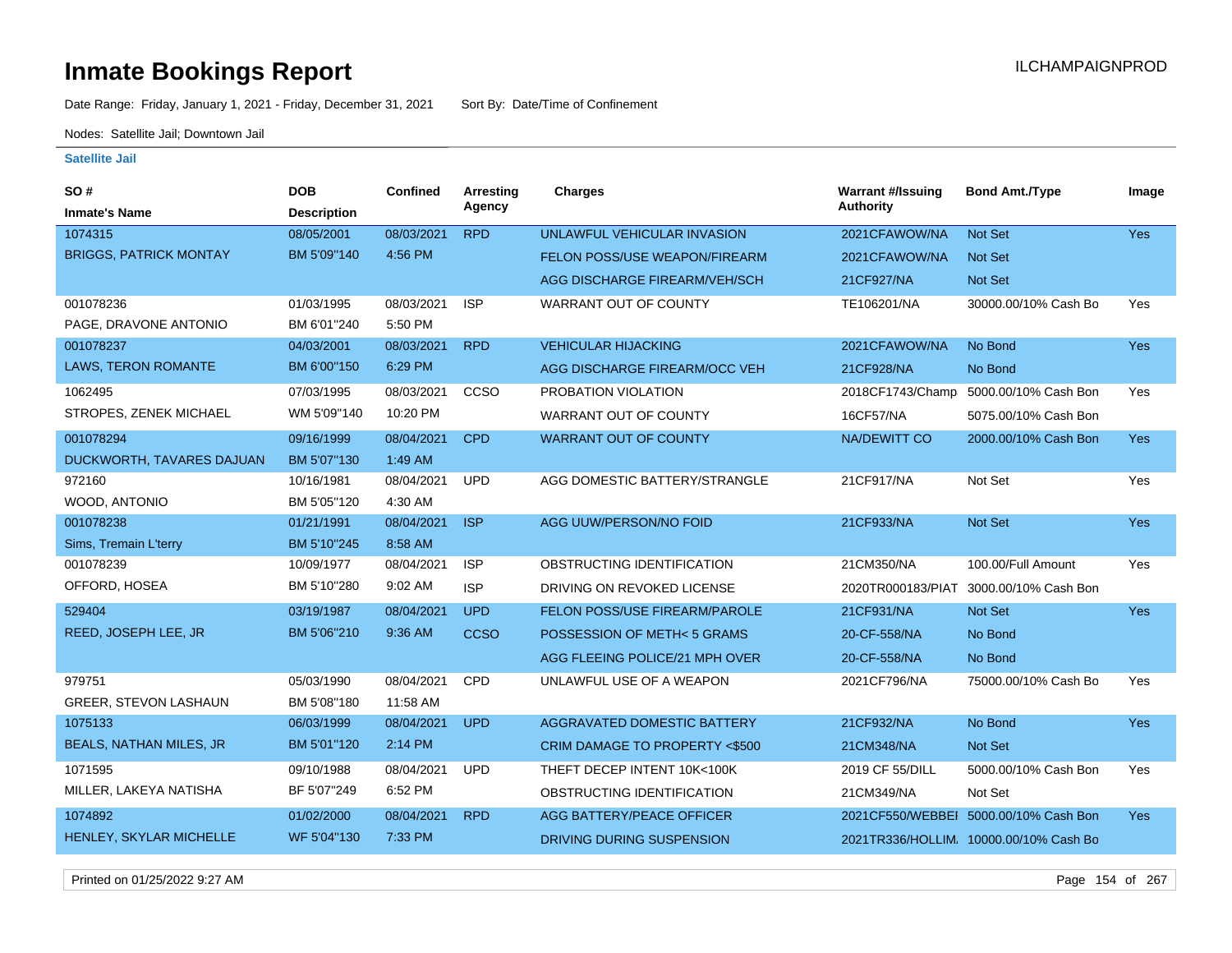Date Range: Friday, January 1, 2021 - Friday, December 31, 2021 Sort By: Date/Time of Confinement

Nodes: Satellite Jail; Downtown Jail

#### **Satellite Jail**

| SO #                             | <b>DOB</b>         | Confined   | Arresting   | <b>Charges</b>                            | <b>Warrant #/Issuing</b> | <b>Bond Amt./Type</b>                 | Image      |
|----------------------------------|--------------------|------------|-------------|-------------------------------------------|--------------------------|---------------------------------------|------------|
| <b>Inmate's Name</b>             | <b>Description</b> |            | Agency      |                                           | Authority                |                                       |            |
| 1070610                          | 03/26/1999         | 08/04/2021 | <b>CPD</b>  | AGG BATTERY/GREAT BODILY HARM             | 21CF482/NA               | 5000.00/10% Cash Bon                  | Yes        |
| PHILLIS, AARON MONTRELL          | BM 5'11"150        | 9:02 PM    |             | <b>AGG BATTERY</b>                        | 21CF930/NA               | Not Set                               |            |
| 001078240                        | 09/13/1993         | 08/04/2021 | <b>UPD</b>  | <b>DOMESTIC BATTERY</b>                   | NA/NA                    | Not Set                               | Yes        |
| JACKSON, KEANYA THERESIA         | BF 5'06"150        | 9:55 PM    |             |                                           |                          |                                       |            |
| 1003785                          | 05/27/1971         | 08/05/2021 | <b>CPD</b>  | PROBATION VIOLATION                       | 2019CF1558/DILL          | 2500.00/10% Cash Bon                  | <b>Yes</b> |
| <b>GENTRY, SIDNEY RAYNARD</b>    | BM 5'10"175        | 2:56 AM    |             |                                           |                          |                                       |            |
| 001078241                        | 11/09/1996         | 08/05/2021 | <b>ISP</b>  | DRVG UNDER INFLU OF ALCOHOL               | 2021DTAWOW/NA            | 1000.00/License and Ca                | Yes        |
| MOSBARGER, DEREK MICHAEL         | WM 5'08"170        | 6:17 AM    |             | DRVG UNDER INFLU/BAC 0.08                 | 2021DTAWOW/NA            | Not Set                               |            |
|                                  |                    |            |             | SPEEDING 35+ MPH OVER LIMIT               | 2021TRAWOW/NA            | Not Set                               |            |
|                                  |                    |            |             | <b>IMPROPER TRAFFIC LANE USAGE</b>        | 2021TRAWOW/NA            | Not Set                               |            |
| 001078242                        | 01/29/1993         | 08/05/2021 | <b>CPD</b>  | AGG ASLT/USE DDLY WEAPON                  | 2021CFAWOW/NA            | <b>Not Set</b>                        | Yes        |
| <b>STENNIS, KAREEM KEVIN</b>     | BM 5'11"130        | 10:56 AM   |             | AGG UNLAWFUL USE WEAPON/PERSON            | 21CF941/NA               | Not Set                               |            |
| 1073072                          | 03/18/2000         | 08/05/2021 | CCSO        | HOME INVASION/CAUSE INJURY                |                          | 2020CF1283/WEBBI 25000.00/10% Cash Bo | Yes        |
| HUGHES, MICHAEL CHASE            | BM 5'06"150        | 1:10 PM    |             | FELON POSS/USE WEAPON/FIREARM             |                          | 2020CF886/WEBBEI 10000.00/10% Cash Bo |            |
|                                  |                    |            |             | AGG BTRY/PREGNANT/HANDICAPPED             | 2020CF1086/NA            | 10000.00/10% Cash Bo                  |            |
| 1064354                          | 12/17/1991         | 08/05/2021 | <b>CCSO</b> | DRVG UNDER INFLU OF ALCOHOL               | 2018DT000298/NA          | 2500.00/10% Cash Bon                  | Yes        |
| <b>GAINS, ANTWONETTE SHANIKA</b> | UF 5'06"220        | 3:35 PM    |             |                                           |                          |                                       |            |
| 001078243                        | 02/26/2000         | 08/05/2021 | <b>CPD</b>  | MFG/DEL CANNABIS/10-30 GRAMS              | 21CF939/NA               | Not Set                               | Yes        |
| LITTLE, MARCUS DONYELL           | BM 5'11"170        | 4:35 PM    |             |                                           |                          |                                       |            |
| 1040619                          | 11/01/1995         | 08/05/2021 | <b>UPD</b>  | <b>AGGRAVATED BATTERY</b>                 | 21CF938/NA               | Not Set                               | Yes        |
| TURNER, YAMINDA F                | BF 5'08"290        | 5:54 PM    |             |                                           |                          |                                       |            |
| 37375                            | 06/20/1973         | 08/06/2021 | CCSO        | <b>ASSAULT</b>                            | 2021CFAWOW/NA            | Not Set                               | Yes        |
| FONDIA, JONATHAN LEE             | BM 5'04"170        | 12:51 AM   |             | AGG ASLT/USE DDLY WEAPON                  | NA/NA                    | Not Set                               |            |
|                                  |                    |            |             | POSSESS LOOK-ALIKE SUB/SUBQ               | NA/NA                    | Not Set                               |            |
|                                  |                    |            |             | POSSESS DRUG PARAPHERNALIA                | NA/NA                    | Not Set                               |            |
|                                  |                    |            |             | <b>DOMESTIC BATTERY</b>                   | 21CF940/NA               | Not Set                               |            |
| 1061304                          | 11/19/1997         | 08/06/2021 | <b>UPD</b>  | <b>RESIST/OBSTRUCTING A PEACE OFFICER</b> | 2021 CM AWOW/NA Not Set  |                                       | <b>Yes</b> |
| DORRIS, KEMION DAETOCE           | BM 6'02"175        | 12:52 AM   |             | BATTERY/MAKES PHYSICAL CONTACT            | 21CMAWOW/NA              | Not Set                               |            |
|                                  |                    |            |             |                                           |                          |                                       |            |

Printed on 01/25/2022 9:27 AM Page 155 of 267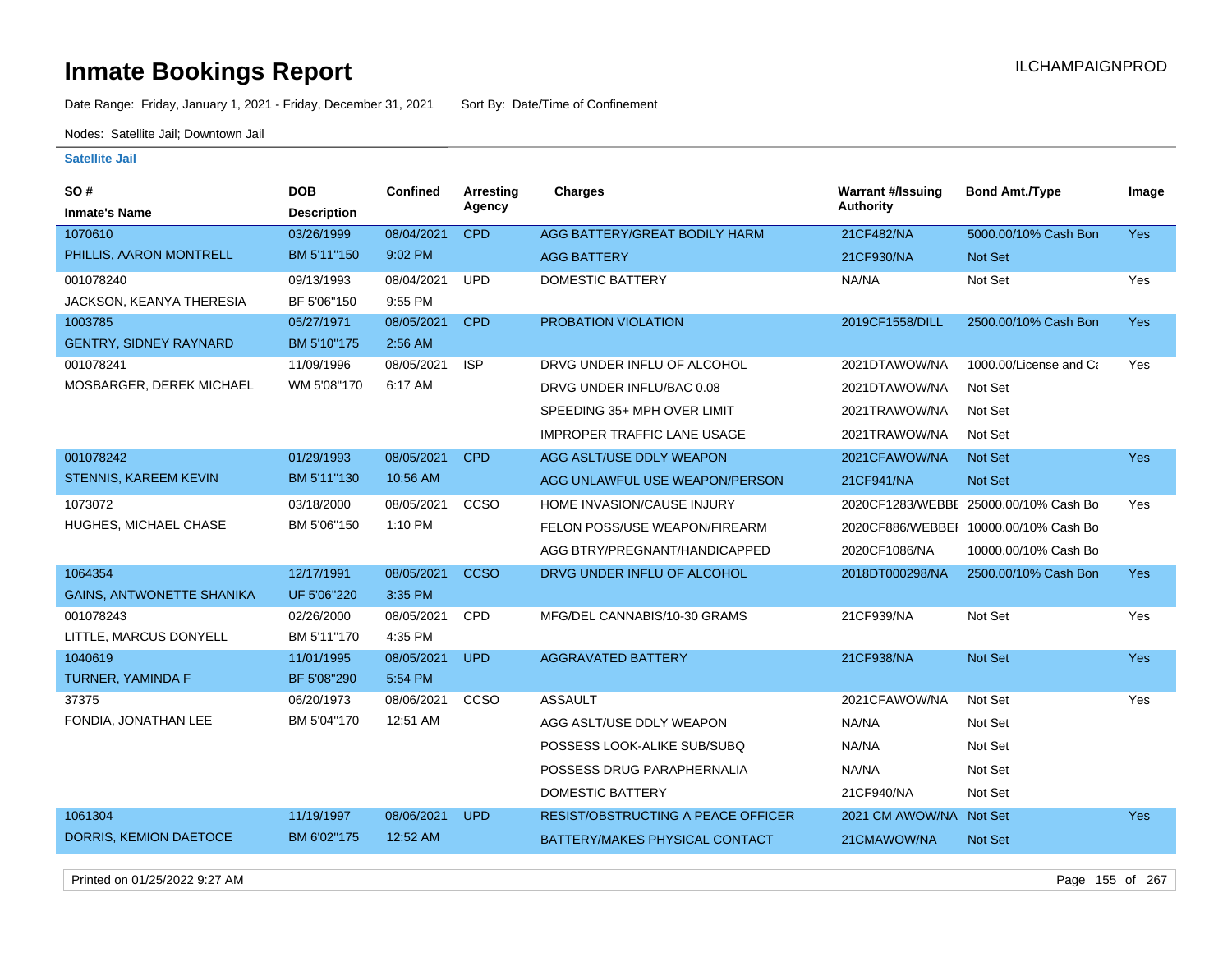Date Range: Friday, January 1, 2021 - Friday, December 31, 2021 Sort By: Date/Time of Confinement

Nodes: Satellite Jail; Downtown Jail

| SO#<br><b>Inmate's Name</b>  | <b>DOB</b><br><b>Description</b> | <b>Confined</b> | Arresting<br>Agency | Charges                                   | <b>Warrant #/Issuing</b><br><b>Authority</b> | <b>Bond Amt./Type</b>                 | Image      |
|------------------------------|----------------------------------|-----------------|---------------------|-------------------------------------------|----------------------------------------------|---------------------------------------|------------|
| 001078244                    | 04/09/1987                       | 08/06/2021      | <b>CPD</b>          | FLS ALARM/COMPLAINT TO 911                | 21CF937/NA                                   | Not Set                               | Yes        |
| <b>CONNER, FATIMA</b>        | BF 5'04"110                      | 3:08 AM         |                     |                                           |                                              |                                       |            |
| 1013461                      | 10/11/1974                       | 08/06/2021      | <b>CPD</b>          | DOMESTIC BATTERY/HARM/VIO O/P             | 2021 CF 566/DILL                             | 5000.00/10% Cash Bon                  | Yes        |
| <b>GRAYSON, MICHAEL</b>      | BM 6'01"400                      | 4:25 AM         |                     | CRIM DAMAGE TO PROPERTY <\$500            | 21CM355/NA                                   | 220.00/Category B Bon                 |            |
| 001077493                    | 09/01/1986                       | 08/06/2021      | <b>CCSO</b>         | <b>RESIST/OBSTRUCTING A PEACE OFFICER</b> | 20CM773/NA                                   | Not Set                               | <b>Yes</b> |
| MAXWELL, DEANDRE TERRELL     | BM 5'07"165                      | 9:57 AM         |                     |                                           |                                              |                                       |            |
| 001078245                    | 04/24/1999                       | 08/06/2021      | <b>ISP</b>          | POSS AMT CON SUB EXCEPT(A)/(D)            | 2021 CF AWOW/NA Not Set                      |                                       | Yes        |
| TURNER, MARIAH ALEXANDRIA    | BF 5'11"160                      | 10:00 AM        |                     |                                           |                                              |                                       |            |
| 528585                       | 07/28/1987                       | 08/06/2021      | <b>CCSO</b>         | FELON POSS/USE WEAPON/FIREARM             | 2017CF1595/NA                                | No Bond                               | Yes        |
| JACKSON, CORY DWAYNE         | BM 6'01"250                      | 10:43 AM        |                     |                                           |                                              |                                       |            |
| 22230                        | 02/23/1958                       | 08/06/2021      | <b>CCSO</b>         | RET THEFT/DISP MERCH/>\$300               | 2019CF788/NA                                 | Not Set                               | Yes        |
| <b>BROWN, STAN</b>           | BM 5'08"158                      | 1:07 PM         |                     |                                           |                                              |                                       |            |
| 001078246                    | 10/10/1991                       | 08/06/2021      | <b>UPD</b>          | <b>CRIM DAMAGE TO PROPERTY &lt;\$500</b>  | 21CMAWOW/NA                                  | Not Set                               | <b>Yes</b> |
| ZAWISZA, JOSEPHINE DORTHORY  | OF 5'00"125                      | 1:21 PM         |                     | AGGRAVATED ASSAULT/PUBLIC PROP            | 21CM359/NA                                   | 100.00/Full Amount                    |            |
| 1057492                      | 05/29/1995                       | 08/06/2021      | <b>UPD</b>          | <b>DOMESTIC BATTERY</b>                   | 2021CMAWOW/NA                                | Not Set                               | Yes        |
| BOWMAN, NOAH AUSTIN          | WM 5'11"145                      | 10:48 PM        |                     |                                           |                                              |                                       |            |
| 64026                        | 03/02/1984                       | 08/07/2021      | <b>UIPD</b>         | AGG DUI/NO VALID DL                       |                                              | 2012CF969/KENNEL 75000.00/10% Cash Bo | Yes        |
| <b>COLEMAN, PATRICK KEON</b> | BM 6'01"200                      | 1:35 AM         |                     | DRIVING ON REVOKED LICENSE                |                                              | 2012TR8644/MCPHE 0.00/Category B Bond |            |
| 001077416                    | 06/03/2002                       | 08/07/2021      | <b>UPD</b>          | <b>BURGLARY W/O CAUSING DAMAGE</b>        |                                              | 2020CF1298/OLMST 3000.00/10% Cash Bon | Yes        |
| MOORE-DAVIDSON, TTAZZMERE T  | BM 5'10"130                      | 3:03 AM         |                     |                                           |                                              |                                       |            |
| 1056971                      | 03/21/1993                       | 08/07/2021      | <b>CCSO</b>         | AGG ASLT/USE DDLY WEAPON                  | 2021CFAWOW/NA                                | Not Set                               | <b>Yes</b> |
| TRAVIS, DENZEL DANTRELL      | BM 5'10"150                      | 7:36 AM         |                     | FELON POSS/USE WEAPON/FIREARM             | 21CF948/NA                                   | No Bond                               |            |
|                              |                                  |                 |                     | POSSESSING A CONTROLLED SUBSTANCE         | NA/NA                                        | Not Set                               |            |
|                              |                                  |                 | <b>CCSO</b>         | AGG BATTERY/PUBLIC PLACE                  | 2020CF647/NA                                 | 25000.00/10% Cash Bo                  |            |
|                              |                                  |                 |                     | OBSTRUCT JUST/DESTROY EVIDENCE            | 2021CF744/NA                                 | 5000.00/10% Cash Bon                  |            |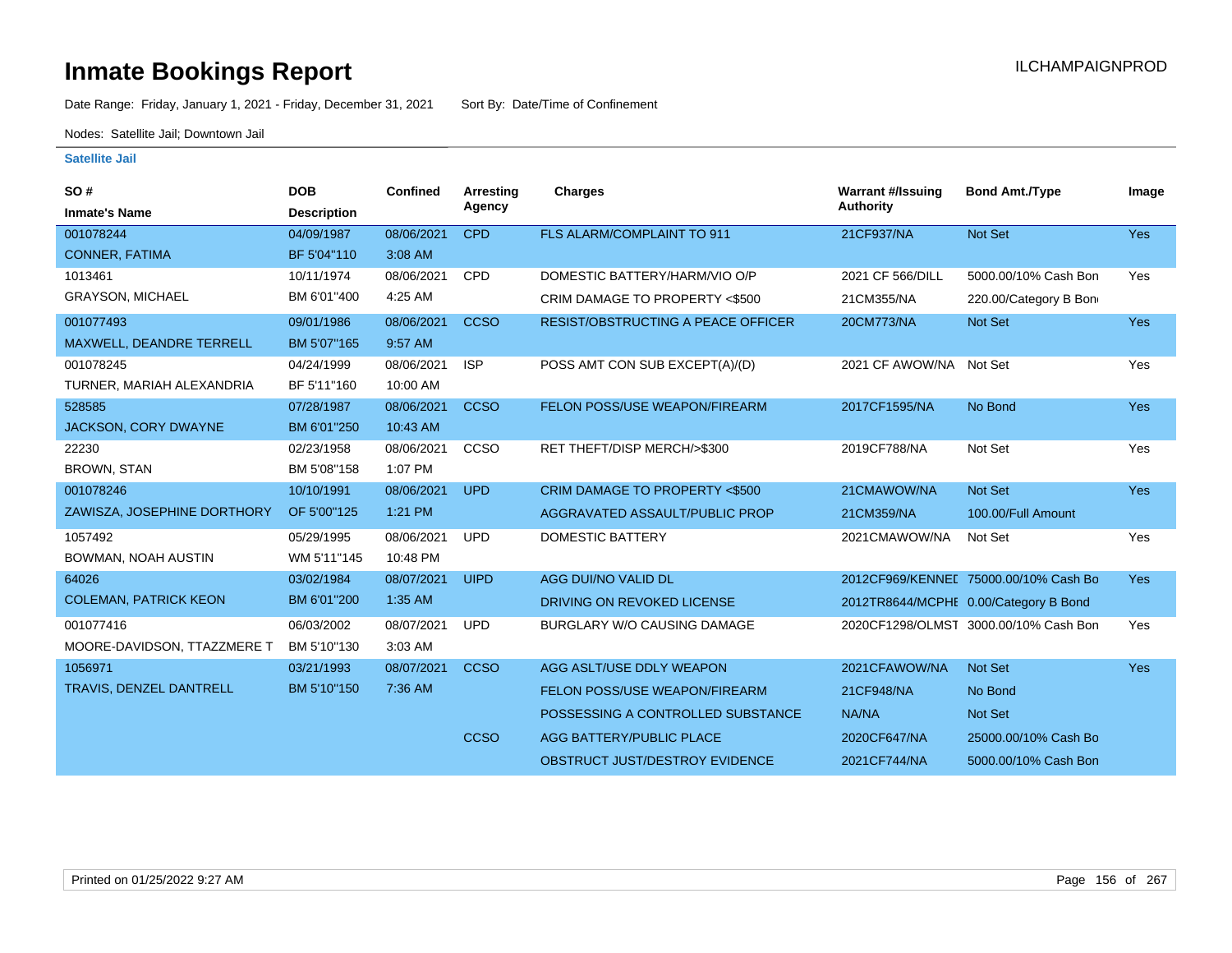Date Range: Friday, January 1, 2021 - Friday, December 31, 2021 Sort By: Date/Time of Confinement

Nodes: Satellite Jail; Downtown Jail

| SO#                          | <b>DOB</b>         | <b>Confined</b> | <b>Arresting</b> | Charges                                   | <b>Warrant #/Issuing</b>           | <b>Bond Amt./Type</b>                                   | Image      |
|------------------------------|--------------------|-----------------|------------------|-------------------------------------------|------------------------------------|---------------------------------------------------------|------------|
| <b>Inmate's Name</b>         | <b>Description</b> |                 | Agency           |                                           | <b>Authority</b>                   |                                                         |            |
| 545746                       | 10/06/1996         | 08/07/2021      | <b>CCSO</b>      | <b>BURGLARY</b>                           | 2020CF597/NA                       | 50000.00/10% Cash Bo                                    | <b>Yes</b> |
| WOODS, MICHAEL LACKENDRICK   | BM 5'09"160        | 8:40 AM         |                  | <b>WARRANT OUT OF COUNTY</b>              |                                    | 2020TR9119/LASALI 5000.00/10% Cash Bon                  |            |
|                              |                    |                 |                  | AGGRAVATED ASSAULT                        | 2021CFAWOW/NA                      | <b>Not Set</b>                                          |            |
|                              |                    |                 |                  | FELON POSS/USE WEAPON/FIREARM             | 21CF949/NA                         | Not Set                                                 |            |
|                              |                    |                 |                  | DRIVING ON SUSPENDED LICENSE              | 2019TR8033/NA                      | 660.00/Category B Bon                                   |            |
| 001078249                    | 04/29/1990         | 08/07/2021      | <b>CCSO</b>      | AGGRAVATED ASSAULT/PUBLIC PROP            | 21CFAWOW/NA                        | Not Set                                                 | Yes        |
| MCCLENDON, CALVIN M          | BM 5'06"170        | 8:56 AM         |                  | FELON POSS/USE WEAPON/FIREARM             | 21CF947/NA                         | Not Set                                                 |            |
| 001078250                    | 03/03/1996         | 08/07/2021      | <b>CCSO</b>      | AGGRAVATED ASSAULT/PUBLIC PROP            | 21CFAWOW/NA                        | <b>Not Set</b>                                          | <b>Yes</b> |
| TRAVIS, JORDAN TESHAUN       | BM 5'10"190        | 10:27 AM        |                  | FELON POSS WEAPON/BODY ARMOR              | 21CF950/NA                         | Not Set                                                 |            |
|                              |                    |                 | <b>CCSO</b>      | <b>FUGITIVE FROM JUSTICE</b>              | 21CF1479/MOWER ( Not Set           |                                                         |            |
| 001078251                    | 10/13/1991         | 08/07/2021      | <b>ISP</b>       | <b>WARRANT OUT OF COUNTY</b>              | 18TR3834/MCLEAN                    | 900.00/10% Cash Bond                                    | Yes        |
| <b>TYSON, TORRIE TREMAIN</b> | BM 6'00"185        | 12:28 PM        |                  | MFG/DEL CANNABIS/30-500 GRAMS             | 2021CFAWOW/NA                      | Not Set                                                 |            |
|                              |                    |                 |                  | AGG UNLAWFUL USE OF WEAPON/VEH            | 21CF945/NA                         | Not Set                                                 |            |
| 001077812                    | 09/01/1989         | 08/07/2021      | <b>UPD</b>       | OBSTRUCT JUST/DESTROY EVIDENCE            | 2021CFAWOW/NA                      | Not Set                                                 | Yes        |
| <b>REED, DONTRE CENTRELL</b> | BM 5'10"150        | 4:39 PM         |                  | RETAIL THEFT/DISP MERCH/<\$300            |                                    | 2020CM662/LASALL 5000.00/10% Cash Bon                   |            |
|                              |                    |                 |                  | <b>RESIST/OBSTRUCTING A PEACE OFFICER</b> |                                    | 2020CM0182/LIVING 5000.00/10% Cash Bon<br>75.00/FTA Fee |            |
| 54787                        | 05/05/1981         | 08/07/2021      | CPD              | VIO CIVIL NO CONTACT ORDER                | 2021 CM AWOW/NA 100.00/Full Amount |                                                         | Yes        |
| NASH, CHARLES ODELL, JR      | BM 5'08"200        | 5:24 PM         |                  |                                           |                                    |                                                         |            |
| 001078252                    | 09/16/1984         | 08/07/2021      | <b>CPD</b>       | DRVG UNDER INFLU OF ALCOHOL               | 2021DTAWOW/NA                      | 1000.00/License and Ca                                  | Yes        |
| <b>CRONE, BRANDON JAMES</b>  | WM 5'08"180        | 11:10 PM        |                  | DRVG UNDER INFLU/BAC 0.08                 | 2021DTAWOW/NA                      | Not Set                                                 |            |
|                              |                    |                 |                  | CAUSE CHILD TO BE ENDANGERED              | 2021CMAWOW/NA                      | 100.00/Full Amount                                      |            |
| 1052209                      | 04/29/1992         | 08/08/2021      | CCSO             | AGG UNLAWFUL USE OF WEAPON/VEH            | 21CF944/NA                         | Not Set                                                 | Yes        |
| DAVIS, JUSTIN KENNARD        | BM 5'06"129        | 12:20 AM        |                  |                                           |                                    |                                                         |            |
| 1002990                      | 04/12/1984         | 08/08/2021      | <b>UPD</b>       | <b>CRIM TRESPASS REMAIN ON LAND</b>       | NA/NA                              | 100.00/Full Amount                                      | Yes        |
| MCMURRAY, SHELLY CHRISTINE   | WF 5'02"125        | 4:41 AM         |                  |                                           |                                    |                                                         |            |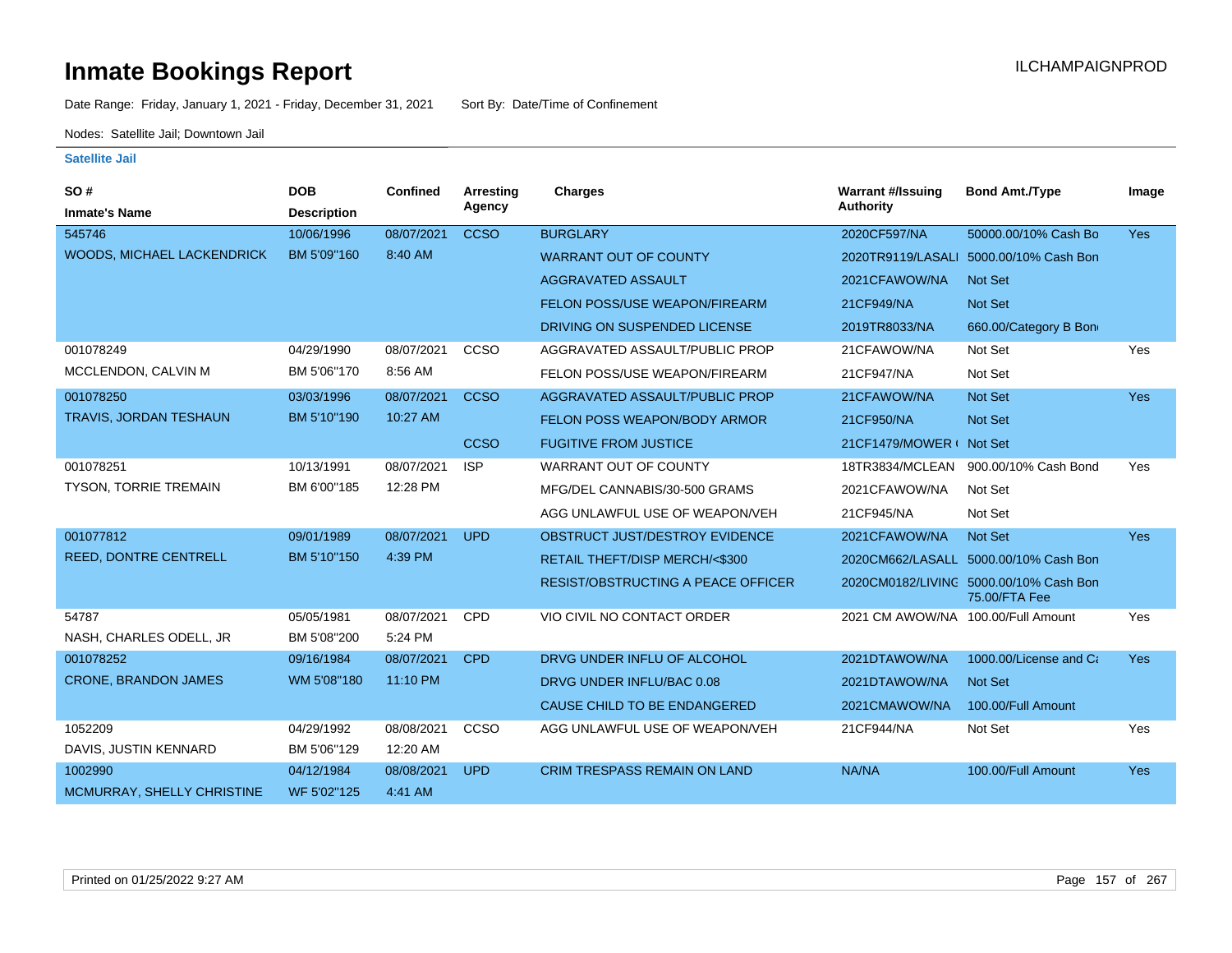Date Range: Friday, January 1, 2021 - Friday, December 31, 2021 Sort By: Date/Time of Confinement

Nodes: Satellite Jail; Downtown Jail

| <b>SO#</b>                      | <b>DOB</b>         | <b>Confined</b> | <b>Arresting</b> | <b>Charges</b>                       | <b>Warrant #/Issuing</b> | <b>Bond Amt./Type</b> | Image      |
|---------------------------------|--------------------|-----------------|------------------|--------------------------------------|--------------------------|-----------------------|------------|
| <b>Inmate's Name</b>            | <b>Description</b> |                 | Agency           |                                      | <b>Authority</b>         |                       |            |
| 48471                           | 12/11/1978         | 08/08/2021      | <b>UPD</b>       | <b>AGGRAVATED BATTERY</b>            | 2021CFAWOW/NA            | Not Set               | <b>Yes</b> |
| HILL, RAMESH JERMAINE           | BM 6'00"245        | 4:45 AM         |                  | <b>INTIMIDATION/PHYSICAL HARM</b>    | 2021CFAWOW/NA            | Not Set               |            |
|                                 |                    |                 |                  | AGG BATTERY/DISCHARGE FIREARM        | 21CF946/NA               | Not Set               |            |
| 001078253                       | 08/31/1987         | 08/08/2021      | <b>ISP</b>       | WARRANT OUT OF COUNTY                | WINNEBAGO CO./N. No Bond |                       | Yes        |
| RICHARDS, DANIELLE              | BF 5'05"185        | 10:17 AM        |                  |                                      |                          |                       |            |
| 001078254                       | 06/21/2000         | 08/08/2021      | <b>RPD</b>       | <b>DOMESTIC BATTERY</b>              | 21CM361/NA               | Not Set               | Yes        |
| <b>VELLON, CHRISTIAN MANUEL</b> | SM 5'05"120        | 10:05 PM        |                  |                                      |                          |                       |            |
| 001078070                       | 07/07/2000         | 08/08/2021      | CCSO             | POSS ADULT USE CANN IN MOTOR VEHICLE | 2021CMAWOW/NA            | Not Set               | Yes        |
| WITT, JERILYN SUE               | WF 5'03"110        | 11:08 PM        |                  | POSSESS DRUG PARAPHERNALIA           | 2021CFAWOW/NA            | Not Set               |            |
|                                 |                    |                 |                  | POSSESS LOOK-ALIKE SUB/SUBQ          | 2021CFAWOW/NA            | Not Set               |            |
|                                 |                    |                 |                  | OBSTRUCTING IDENTIFICATION           | 2021CFAWOW/NA            | Not Set               |            |
|                                 |                    |                 |                  | OBSTRUCT JUST/DESTROY EVIDENCE       | 2021CFAWOW/NA            | Not Set               |            |
|                                 |                    |                 |                  | POSSESSING A CONTROLLED SUBSTANCE    | NA/NA                    | Not Set               |            |
|                                 |                    |                 |                  | POSSESSION OF METH<5 GRAMS           | 21CF951/NA               | Not Set               |            |
| 1069524                         | 03/30/2000         | 08/09/2021      | <b>UPD</b>       | AGG UNLAWFUL USE OF WEAPON/VEH       | 2021CFAWOW/NA            | Not Set               | Yes        |
| RAY-DAVIS, KAMARI DAYVON        | BM 5'10"155        | 2:44 AM         |                  | ARMED ROBBERY/ARMED W/FIREARM        | 2021CFAWOW/NA            | Not Set               |            |
|                                 |                    |                 |                  | ARMED VIOLENCE/CATEGORY I            | 2021CFAWOW/NA            | Not Set               |            |
|                                 |                    |                 |                  | AGG BATTERY/DISCHARGE FIREARM        | 2021CFAWOW/NA            | <b>Not Set</b>        |            |
|                                 |                    |                 |                  | MFG/DEL CANNABIS/30-500 GRAMS        | 21CF953/NA               | Not Set               |            |
| 001078255                       | 05/11/2001         | 08/09/2021      | <b>UPD</b>       | <b>DOMESTIC BATTERY</b>              | 21CM362/NA               | Not Set               | Yes        |
| <b>AQUIRRE, ADRIAN</b>          | OM 6'02"165        | 9:43 AM         |                  |                                      |                          |                       |            |
| 1064357                         | 03/16/1999         | 08/09/2021      | <b>CCSO</b>      | AGG UNLAWFUL USE WEAPON/PERSON       | 19CF1577/NA              | No Bond               | Yes        |
| <b>COLEMAN, KEJUAN XAVIER</b>   | BM 5'08"145        | 10:44 AM        |                  |                                      |                          |                       |            |
| 51394                           | 03/17/1979         | 08/09/2021      | CCSO             | DRVG UNDER INFLU OF ALCOHOL          | 2017DT71/NA              | 2500.00/10% Cash Bon  | Yes        |
| PIERCE, ANGELA DAWN             | WF 5'04"113        | 10:58 AM        |                  |                                      |                          |                       |            |
| 983042                          | 01/18/1980         | 08/09/2021      | <b>UPD</b>       | POSS AMT CON SUB EXCEPT(A)/(D)       | 2021CF741/NA             | 2500.00/10% Cash Bon  | <b>Yes</b> |
| MOORE, SHARON DENISE            | BF 5'01"100        | 11:10 PM        |                  |                                      |                          |                       |            |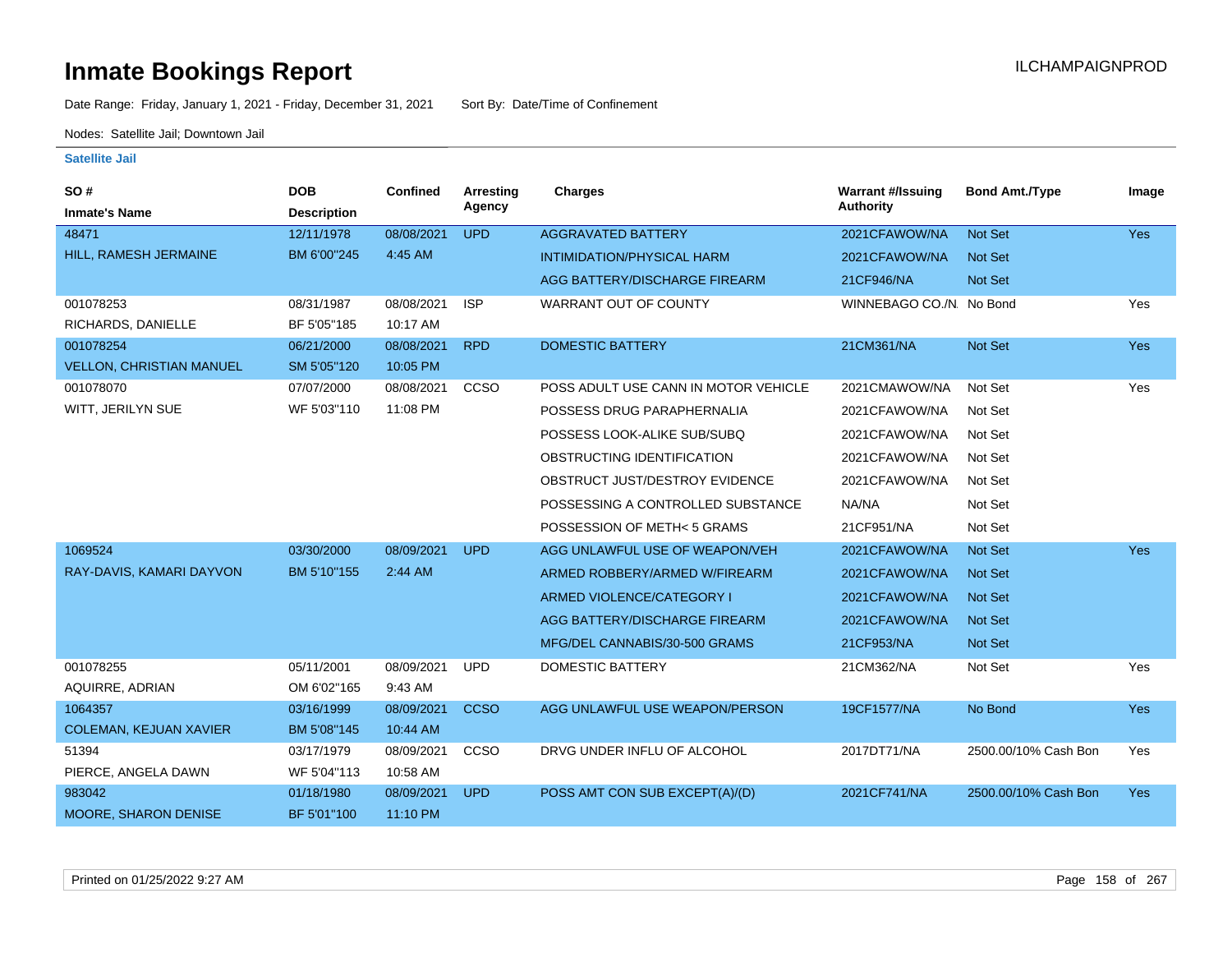Date Range: Friday, January 1, 2021 - Friday, December 31, 2021 Sort By: Date/Time of Confinement

Nodes: Satellite Jail; Downtown Jail

#### **Satellite Jail**

| <b>SO#</b>                    | <b>DOB</b>         | <b>Confined</b> | Arresting  | Charges                              | <b>Warrant #/Issuing</b>  | <b>Bond Amt./Type</b> | Image      |
|-------------------------------|--------------------|-----------------|------------|--------------------------------------|---------------------------|-----------------------|------------|
| <b>Inmate's Name</b>          | <b>Description</b> |                 | Agency     |                                      | <b>Authority</b>          |                       |            |
| 57679                         | 12/31/1980         | 08/09/2021      | <b>CPD</b> | FIREARM/FOID INVALID/NOT ELIG        | 21CF956/NA                | No Bond               | <b>Yes</b> |
| <b>JONES, DEMARCOS MARTEL</b> | BM 6'00"200        | 11:57 PM        |            |                                      |                           |                       |            |
| 1076276                       | 02/06/1985         | 08/10/2021      | <b>UPD</b> | POSSESSING A CONTROLLED SUBSTANCE    | 2021CFAWOW/NA             | Not Set               | Yes        |
| COX, SEAN MICHAEL             | WM 5'08"165        | 3:56 AM         |            | <b>THEFT</b>                         | 21CF955/NA                | Not Set               |            |
|                               |                    |                 |            | <b>RETAIL THEFT</b>                  | 21CF954/NA                | Not Set               |            |
| 001078260                     | 08/15/1969         | 08/10/2021      | <b>RPD</b> | FELON POSS/USE WEAPON/FIREARM        | 21CF959/NA                | <b>Not Set</b>        | Yes        |
| <b>DAVIS, ANTONIO</b>         | BM 5'09"195        | 6:11 AM         |            |                                      |                           |                       |            |
| 970408                        | 10/22/1983         | 08/10/2021      | CPD        | <b>INTERF REPT DOMESTIC VIOLENCE</b> | 21CMAWOW/NA               | Not Set               | Yes        |
| MILES, ERIC DYSHAUNE          | BM 5'08"150        | 12:46 PM        |            |                                      |                           |                       |            |
| 1061203                       | 08/08/1962         | 08/10/2021      | <b>UPD</b> | <b>DOMESTIC BATTERY</b>              | 21CMAWOW/URBAI Not Set    |                       | Yes        |
| DAVIS, JOHN GILBERT           | UM 6'01"220        | 2:50 PM         |            |                                      |                           |                       |            |
| 001078261                     | 02/09/1999         | 08/10/2021      | CPD        | BATTERY/MAKES PHYSICAL CONTACT       | 21CM364/NA                | Not Set               | Yes        |
| <b>JIN, XIANG</b>             | AM 6'00"165        | 6:32 PM         |            |                                      |                           |                       |            |
| 001078262                     | 06/14/1968         | 08/10/2021      | <b>UPD</b> | BURGLARY W/O CAUSING DAMAGE          | 21CF757/NA                | 25000.00/10% Cash Bo  | <b>Yes</b> |
| MACON, SHAWN MARCELLUS        | BF 5'11"210        | 10:15 PM        |            | OBSTRUCT JUST/DESTROY EVIDENCE       | 21CFAWOW/NA               | Not Set               |            |
|                               |                    |                 |            | <b>WARRANT OUT OF COUNTY</b>         | 21CF43/NA                 | 20000.00/10% Cash Bo  |            |
| 1056655                       | 02/14/1998         | 08/11/2021      | <b>UPD</b> | <b>FUGITIVE FROM JUSTICE</b>         | 21CFAWOW/NA               | No Bond               | Yes        |
| PETTIS, TARELL LACOURTNEY, JR | BM 5'09"200        | 12:51 AM        |            |                                      |                           |                       |            |
| 1053270                       | 07/20/1994         | 08/11/2021      | <b>CPD</b> | AGG UNLAWFUL USE WEAPON/PERSON       | 2021CFAWOW/NA             | <b>Not Set</b>        | Yes        |
| RICHARDSON, WILLIE LEE        | BM 6'00"185        | 3:07 AM         |            | FELON POSS/USE WEAPON/FIREARM        | 2021CFAWOW/NA             | Not Set               |            |
|                               |                    |                 |            | MFG/DEL CANNABIS/10-30 GRAMS         | 2021CFAWOW/NA             | <b>Not Set</b>        |            |
|                               |                    |                 |            | ARM VIOLENCE/CATEGORY III/2ND        | 21CF957/NA                | <b>Not Set</b>        |            |
| 49497                         | 12/29/1978         | 08/11/2021      | <b>UPD</b> | THEFT/FALSE REP/<\$300/PRECONV       | 2019-CF-869/NA            | 30000.00/10% Cash Bo  | Yes        |
| BARBER, LINDA DALE            | BF 5'02"280        | 12:53 PM        |            |                                      |                           |                       |            |
| 524872                        | 03/13/1987         | 08/11/2021      | <b>CPD</b> | DOMESTIC BATTERY/OTHER PRIOR         | 21CF440/NA                | Not Set               | Yes        |
| <b>BROWN, ROBERT ANTHONY</b>  | BM 5'05"137        | 2:25 PM         |            |                                      |                           |                       |            |
| 42869                         | 05/27/1971         | 08/11/2021      | CCSO       | AGG DUI/LIC SUSP OR REVOKED          | 18CF900/19CF211/R No Bond |                       | Yes        |
| PETTY, STEPHEN LAMAR          | BM 5'08"200        | 2:45 PM         |            |                                      |                           |                       |            |

Printed on 01/25/2022 9:27 AM Page 159 of 267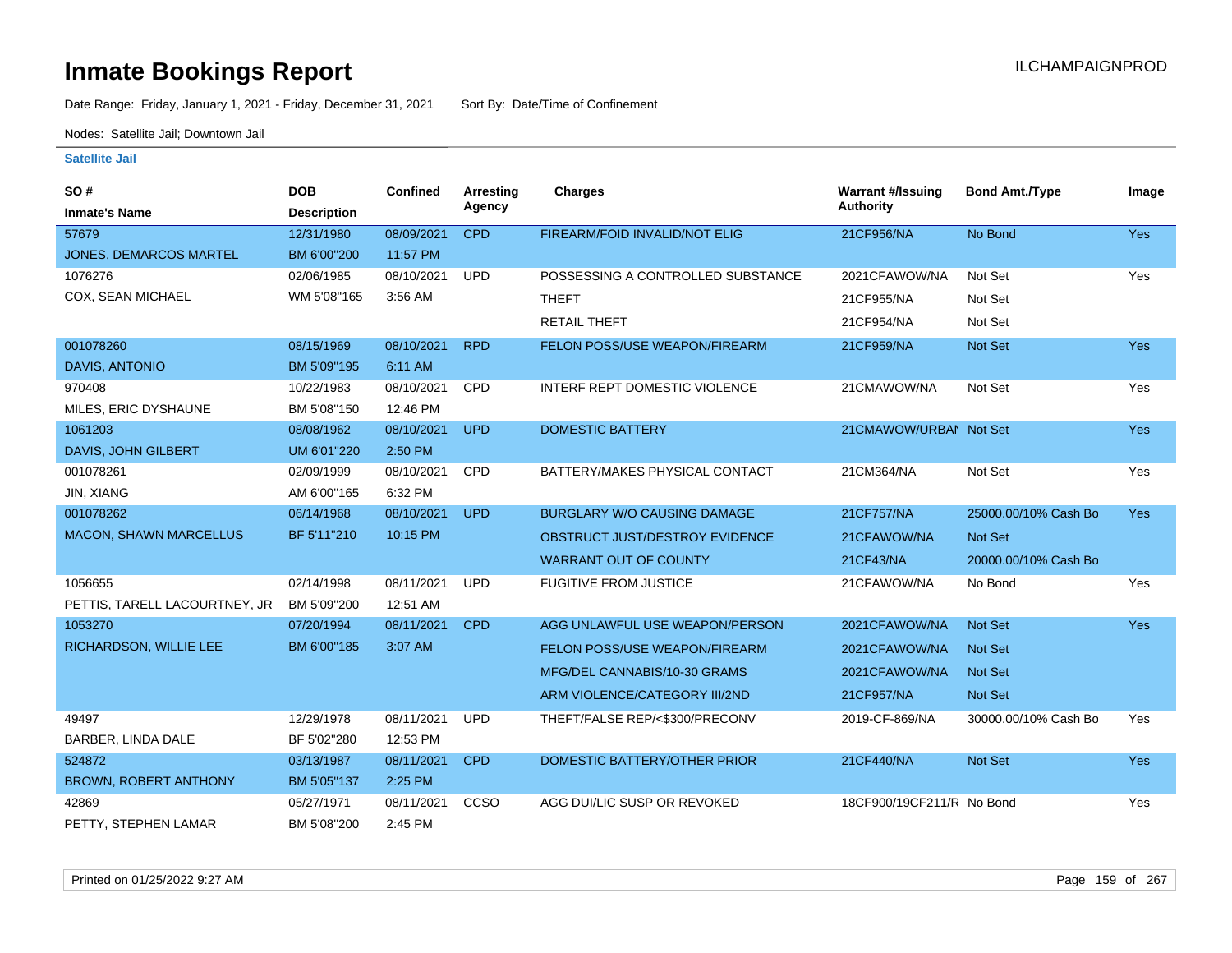Date Range: Friday, January 1, 2021 - Friday, December 31, 2021 Sort By: Date/Time of Confinement

Nodes: Satellite Jail; Downtown Jail

| SO#                               | <b>DOB</b>         | Confined   | <b>Arresting</b><br>Agency | Charges                              | <b>Warrant #/Issuing</b><br><b>Authority</b> | <b>Bond Amt./Type</b>                 | Image      |
|-----------------------------------|--------------------|------------|----------------------------|--------------------------------------|----------------------------------------------|---------------------------------------|------------|
| <b>Inmate's Name</b>              | <b>Description</b> |            |                            |                                      |                                              |                                       |            |
| 001078263                         | 10/18/1995         | 08/11/2021 | <b>CPD</b>                 | THEFT CONTROL INTENT \$500<10K       |                                              | 2018CF579/WEBBEI 7500.00/10% Cash Bon | <b>Yes</b> |
| TURK, BRANDON L                   | BM 6'00"145        | 6:23 PM    |                            | OBSTRUCT JUST/DESTROY EVIDENCE       |                                              | 2020CF76/WEBBER 5000.00/10% Cash Bon  |            |
|                                   |                    |            |                            | MFG/DEL CANNABIS/10-30 GRAMS         |                                              | 2018CF578/WEBBEI 5000.00/10% Cash Bon |            |
|                                   |                    |            |                            | MFG/DEL CANNABIS/30-500 GRAMS        | 2020CF424/BOHM                               | 7500.00/10% Cash Bon                  |            |
|                                   |                    |            |                            | LEAVING THE SCENE INVOLV VEHICLE     | 2019CM339/LEE                                | 1000.00/10% Cash Bon                  |            |
|                                   |                    |            |                            | AGG BATTERY/PUBLIC PLACE             | 2020CF420/BOHM                               | 7500.00/10% Cash Bon                  |            |
|                                   |                    |            |                            | AGG FLEEING POLICE/21 MPH OVER       | NA/NA                                        | 200000.00/10% Cash B                  |            |
| 1068917                           | 10/21/1997         | 08/11/2021 | CPD                        | VIO ORDER/PRIOR VIO OF ORDER         | 21CF965/NA                                   | Not Set                               | Yes        |
| <b>GARCIA, JUAN C</b>             | SM 5'06"132        | 9:24 PM    |                            |                                      |                                              |                                       |            |
| 1058405                           | 12/17/1995         | 08/11/2021 | <b>CPD</b>                 | <b>FUGITIVE FROM JUSTICE</b>         | 21CF964/NA                                   | <b>Not Set</b>                        | <b>Yes</b> |
| <b>SCHNEIDER, IESHIA KONTRELE</b> | BF 5'07"165        | 11:14 PM   |                            |                                      |                                              |                                       |            |
| 1076471                           | 06/24/2001         | 08/12/2021 | CCSO                       | DRVG UNDER INFLU OF ALCOHOL          | 21DTAWOW/NA                                  | 1000.00/License and Ca                | Yes        |
| COFFEY, LEVI AARON                | WM 6'01"138        | 1:59 AM    |                            | SPEEDING 35+ MPH OVER LIMIT          | 21TRAWOW/NA                                  | Not Set                               |            |
|                                   |                    |            |                            | POSS ADULT USE CANN IN MOTOR VEHICLE | 21TRAWOW/NA                                  | Not Set                               |            |
| 001078264                         | 09/26/1988         | 08/12/2021 | <b>RPD</b>                 | <b>DOMESTIC BATTERY</b>              | NA/NA                                        | Not Set                               | Yes        |
| DIODOHET, DANIELLE ASHLEY         | WF 5'03"125        | 9:33 AM    |                            |                                      |                                              |                                       |            |
| 61890                             | 12/16/1959         | 08/12/2021 | <b>CPD</b>                 | <b>VIOLATE ORDER PROTECTION</b>      | 21CM371/NA                                   | Not Set                               | Yes        |
| <b>BOGARD, BONNIE SUE</b>         | WF 5'07"135        | 12:54 PM   |                            |                                      |                                              |                                       |            |
| 001078268                         | 12/29/1999         | 08/12/2021 | <b>CCSO</b>                | DOMESTIC BATTERY/OTHER PRIOR         | 2021CM251/DEKALE No Bond                     |                                       | <b>Yes</b> |
| MURPHY, CHRISTIAN S               | BM 5'09"220        | 5:28 PM    |                            |                                      |                                              |                                       |            |
| 001078269                         | 10/02/1998         | 08/13/2021 | CPD                        | RESIST/OBSTRUCT WITH INJURY          | 2021 CF AWOW/NA Not Set                      |                                       | Yes        |
| SMITH, CHRISTINE CARMEN           | BF 5'11"200        | 12:35 AM   |                            | AID/ABET/POSS/SELL STOLEN VEH        | 2021 CF AWOW/NA Not Set                      |                                       |            |
|                                   |                    |            |                            | AGG BATTERY/PEACE OFFICER            | 21CF970/NA                                   | Not Set                               |            |
| 001078270                         | 08/17/1999         | 08/13/2021 | <b>CCSO</b>                | DRVG UNDER INFLU OF ALCOHOL          | 2021 DT AWOW/NA                              | 1000.00/License and Ca                | Yes        |
| <b>STONE, NICHOLAS ANDREW</b>     | WM 5'08"160        | 4:29 AM    |                            | DRVG UNDER INFLU/BAC 0.08            | 2021 DT AWOW/NA Not Set                      |                                       |            |
|                                   |                    |            |                            | OPERATE UNINSURED MTR VEHICLE        | 2021 TR AWOW/NA Not Set                      |                                       |            |
|                                   |                    |            |                            | <b>IMPROPER TRAFFIC LANE USAGE</b>   | 2021 TR AWOW/NA Not Set                      |                                       |            |
|                                   |                    |            |                            | POSS ADULT USE CANN IN MOTOR VEHICLE | 2021 TR AWOW/NA Not Set                      |                                       |            |
|                                   |                    |            |                            |                                      |                                              |                                       |            |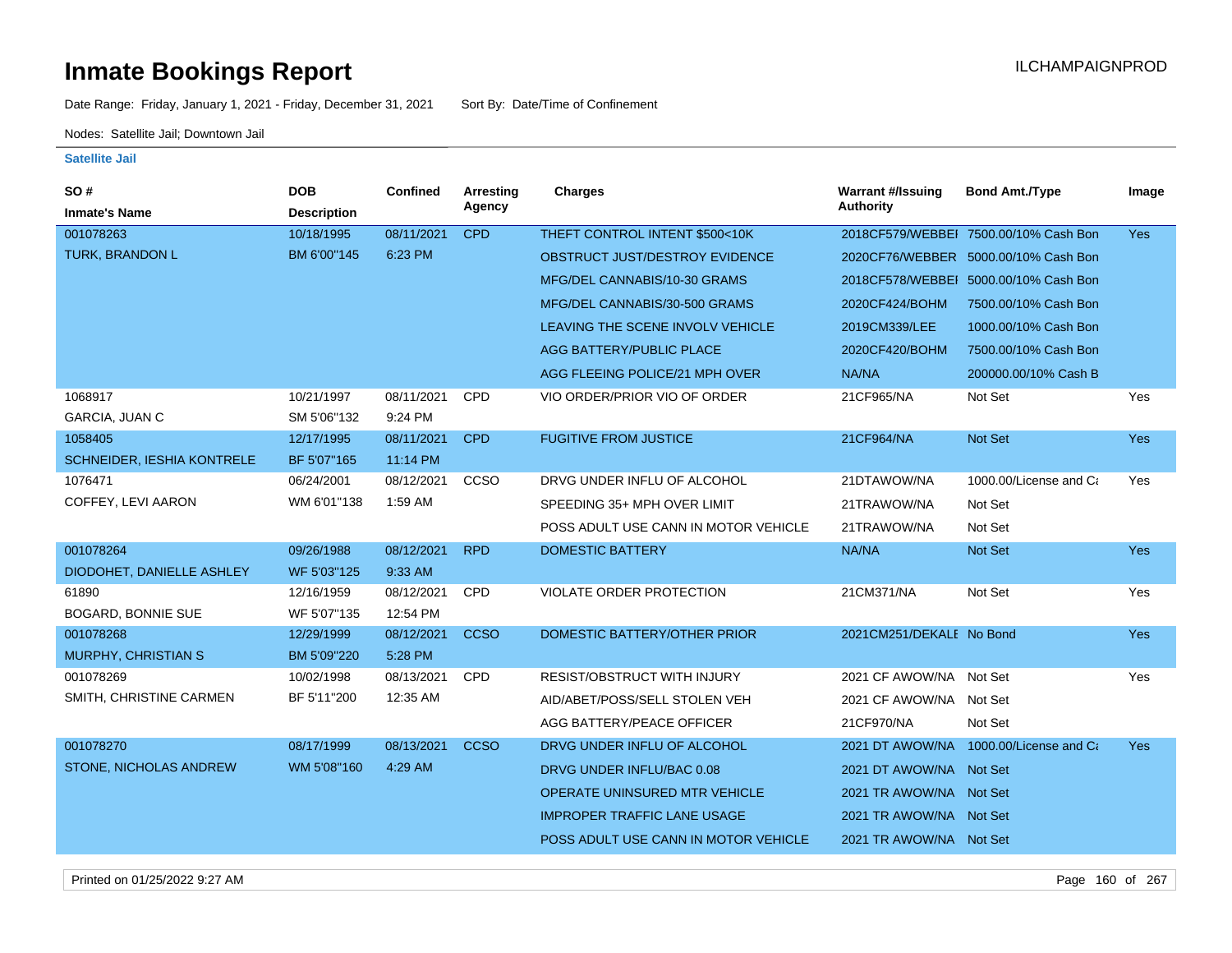Date Range: Friday, January 1, 2021 - Friday, December 31, 2021 Sort By: Date/Time of Confinement

Nodes: Satellite Jail; Downtown Jail

| SO#                                      | <b>DOB</b>         | <b>Confined</b> | <b>Arresting</b> | <b>Charges</b>                     | <b>Warrant #/Issuing</b> | <b>Bond Amt./Type</b>                 | Image      |
|------------------------------------------|--------------------|-----------------|------------------|------------------------------------|--------------------------|---------------------------------------|------------|
| <b>Inmate's Name</b>                     | <b>Description</b> |                 | Agency           |                                    | <b>Authority</b>         |                                       |            |
| 001078271                                | 03/31/1996         | 08/13/2021      | <b>ISP</b>       | FELON POSS/USE WEAPON/FIREARM      | 21CF975/NA               | Not Set                               | <b>Yes</b> |
| PATTON, TAVARUS LERAIL                   | BM 5'09"200        | 11:17 AM        |                  |                                    |                          |                                       |            |
| 975013                                   | 08/21/1988         | 08/13/2021      | <b>CCSO</b>      | FELON POSS/USE WEAPON/FIREARM      | 2021CF408/NA             | No Bond                               | Yes        |
| ALLEN, MICHAEL DUANE                     | BM 5'05"195        | 11:43 AM        |                  |                                    |                          |                                       |            |
| 518487                                   | 05/14/1973         | 08/13/2021      | <b>CCSO</b>      | DUI INTOXICATING COMPOUND          | NA/NA                    | No Bond                               | Yes        |
| DAVIS, MARTY MONTAIL                     | BM 5'07"190        | 12:25 PM        |                  |                                    |                          |                                       |            |
| 1068585                                  | 11/26/1997         | 08/13/2021      | <b>RPD</b>       | <b>VIOLATE ORDER PROTECTION</b>    | 21 CM 7/NA               | 1000.00/10% Cash Bon                  | Yes        |
| VARGAS, ROBERTO ANTONIO                  | WM 5'09"205        | 7:31 PM         |                  |                                    |                          |                                       |            |
| 1062470                                  | 09/08/1969         | 08/13/2021      | <b>CCSO</b>      | DRVG UNDER INFLU OF ALCOHOL        |                          | 2021 DT AWOW/NA 1000.00/10% Cash Bon  | <b>Yes</b> |
| VALKANOS, DIMOSTHENES ANAST/ WM 5'11"275 |                    | 8:14 PM         |                  | <b>FAIL TO REDUCE SPEED</b>        | 2021 TR AWOW/NA Not Set  |                                       |            |
|                                          |                    |                 |                  | <b>DISREGARD STOP SIGN</b>         | 2021 TR AWOW/NA Not Set  |                                       |            |
|                                          |                    |                 |                  | DRVG UNDER INFLU/BAC 0.08          | 2021DTAWOW/NA            | Not Set                               |            |
| 61032                                    | 04/04/1950         | 08/13/2021      | <b>UPD</b>       | DRIVING RVK/SUSP DUI/SSS 2ND       |                          | 2021CF481/HOLLIM 5000.00/10% Cash Bon | Yes        |
| TODD, DONALD DOUGLAS                     | WM 5'11"160        | 8:55 PM         |                  |                                    |                          |                                       |            |
| 539662                                   | 07/28/1991         | 08/14/2021      | <b>CPD</b>       | OBSTRUCT JUST/DESTROY EVIDENCE     | 2021CFAWOW/NA            | Not Set                               | Yes        |
| <b>WILLIAMS, JAVONTAE DEMAR</b>          | BM 6'03"180        | 1:28 AM         |                  | AGGRAVATED BATTERY                 | 21CF979/NA               | No Bond                               |            |
|                                          |                    |                 | <b>CCSO</b>      | AGGRAVATED DOMESTIC BATTERY        | 2020CF1098/NA            | 25000.00/10% Cash Bo                  |            |
|                                          |                    |                 |                  | DOM BTRY/CONTACT/1-2 PRECONV       | 2021CF770/NA             | 250000.00/10% Cash B                  |            |
|                                          |                    |                 |                  | <b>CITY OV ARREST</b>              | 2017OV893/NA             | 1000.00/10% Cash Bon                  |            |
| 1057279                                  | 04/27/1997         | 08/14/2021      | <b>CPD</b>       | AGGRAVATED BATTERY                 | 2021CFAWOW/NA            | Not Set                               | Yes        |
| PIERSON, IZAIAH DUANE                    | BM 6'00"190        | 2:07 AM         |                  | <b>DOMESTIC BATTERY</b>            | 2021CMAWOW/NA            | Not Set                               |            |
|                                          |                    |                 |                  | CRIM DAMAGE TO PROPERTY <\$500     | 2021CMAWOW/NA            | Not Set                               |            |
| 544770                                   | 11/07/1987         | 08/14/2021      | <b>CCSO</b>      | AGG DOMESTIC BATTERY/STRANGLE      | 2021CF514/DILL           | 25000.00/10% Cash Bo                  | <b>Yes</b> |
| HAYES, DEVON JERMAINE                    | BM 5'06"155        | 2:56 AM         |                  | AGGRAVATED DOMESTIC BATTERY        | 21CF977/NA               | No Bond                               |            |
| 1074396                                  | 02/23/1994         | 08/14/2021      | <b>UPD</b>       | AGGRAVATED ASSAULT                 | 2021CFAWOW/NA            | Not Set                               | Yes        |
| <b>BARNES, DARIUS DESHAW</b>             | BM 5'04"155        | 3:56 AM         |                  | AGG BATTERY/PEACE OFFICER          | 2021CFAWOW/NA            | Not Set                               |            |
|                                          |                    |                 |                  | RESIST/OBSTRUCTING A PEACE OFFICER | 2021CMAWOW/NA            | Not Set                               |            |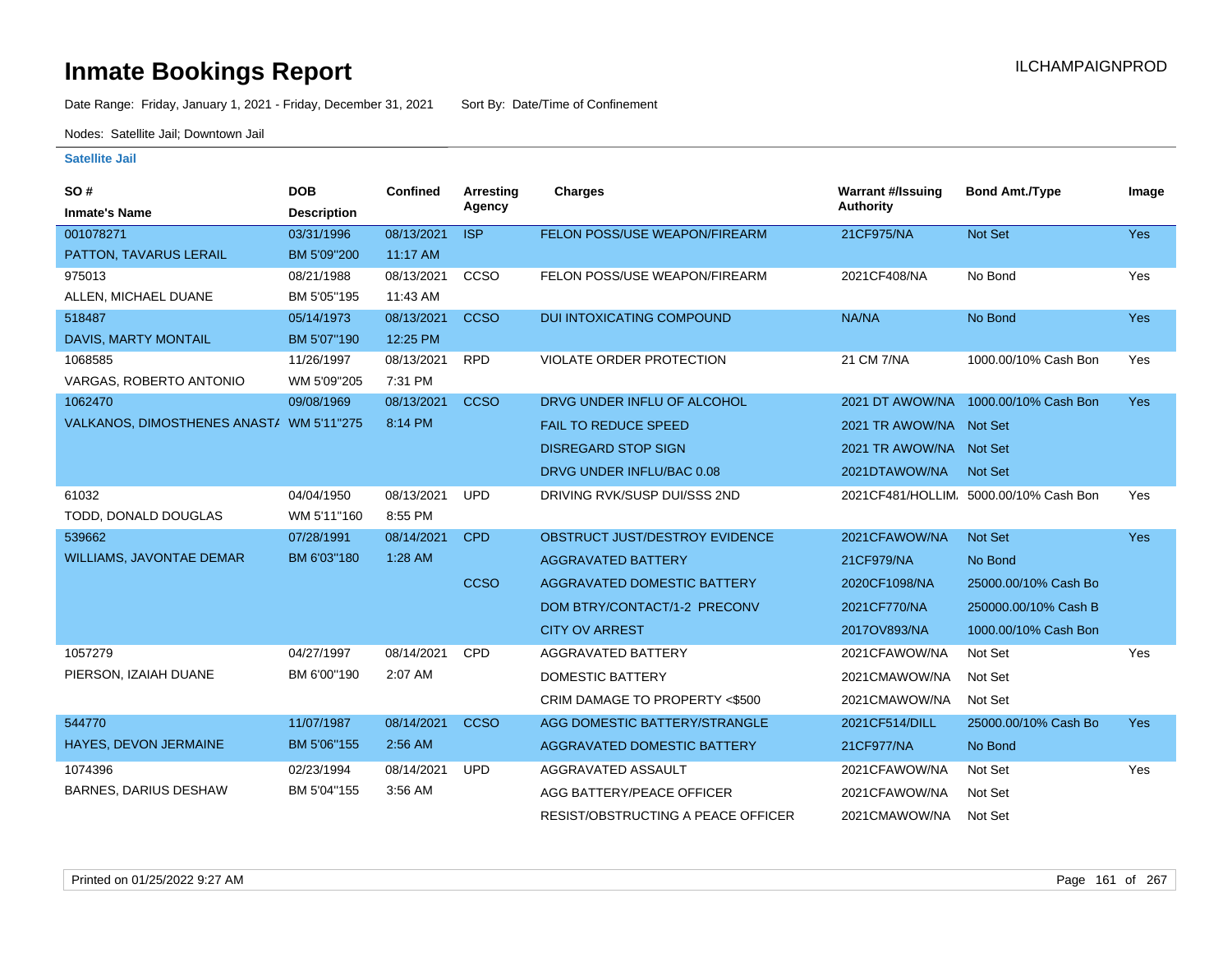Date Range: Friday, January 1, 2021 - Friday, December 31, 2021 Sort By: Date/Time of Confinement

Nodes: Satellite Jail; Downtown Jail

| SO#                          | <b>DOB</b>         | <b>Confined</b> | <b>Arresting</b> | <b>Charges</b>                            | <b>Warrant #/Issuing</b>           | <b>Bond Amt./Type</b>                                     | Image      |
|------------------------------|--------------------|-----------------|------------------|-------------------------------------------|------------------------------------|-----------------------------------------------------------|------------|
| <b>Inmate's Name</b>         | <b>Description</b> |                 | Agency           |                                           | <b>Authority</b>                   |                                                           |            |
| 44836                        | 09/17/1977         | 08/14/2021      | <b>CPD</b>       | THEFT/LABOR/SERVICES/PROPERTY             | 2021CMAWOW/NA                      | Not Set                                                   | <b>Yes</b> |
| <b>WESLEY, FRANK LADELL</b>  | BM 6'00"264        | 8:08 AM         |                  | <b>CRIMINAL TRESPASS TO LAND</b>          |                                    | C21-26122/Chicago   10000.00/10% Cash Bo<br>75.00/FTA Fee |            |
|                              |                    |                 |                  | <b>CRIMINAL TRESPASS TO LAND</b>          | NA/NA                              | 100.00/Full Amount                                        |            |
|                              |                    |                 |                  | <b>DISORDERLY CONDUCT</b>                 | NA/NA                              | Not Set                                                   |            |
| 66250                        | 11/12/1978         | 08/14/2021      | <b>UPD</b>       | DRIVING RVK/SUSP DUI/SSS 4-9              | 19CF727/NA                         | No Bond                                                   | Yes        |
| MOORE, CALVIN DEAN           | BM 5'10"220        | 9:05 AM         |                  | <b>RESIST/OBSTRUCTING A PEACE OFFICER</b> | 21CM373/NA                         | 100.00/Full Amount                                        |            |
|                              |                    |                 |                  | WARRANT OUT OF COUNTY                     | 2017CF31/EDWARD Not Set            |                                                           |            |
| 47871                        | 01/21/1970         | 08/14/2021      | <b>UPD</b>       | <b>CRIM TRESPASS TO RESIDENCE</b>         | 2021-CM-AWOW/NA 100.00/Full Amount |                                                           | <b>Yes</b> |
| MUNDS, CHRISTOPHER DAVID     | WM 5'11"160        | 9:50 AM         |                  | OPERATE UNINSURED MTR VEHICLE             | 2021TR1247/NA                      | 10.00/Category B Bond                                     |            |
|                              |                    |                 |                  | DRIVING ON SUSPENDED LICENSE              | 2021TR1246/NA                      | 10.00/Category B Bond                                     |            |
|                              |                    |                 |                  | CRIM DAMAGE/\$500-10K/SCHOOL              | 2020CF208/NA                       | 2410.00/Category B Bo                                     |            |
| 964053                       | 10/23/1988         | 08/14/2021      | <b>CCSO</b>      | FELON POSS/USE WEAPON/FIREARM             | 2021CFAWOW/NA                      | Not Set                                                   | Yes        |
| ROUBSOUAY, MICKEY            | AM 5'09"150        | 1:17 PM         |                  | <b>ILLEG POSS AMMUNITION/FOID</b>         | NA/NA                              | Not Set                                                   |            |
|                              |                    |                 |                  | <b>THEFT</b>                              | 2021CFAWOW/NA                      | Not Set                                                   |            |
|                              |                    |                 |                  | BRING CON SUBSTANCE PENAL INST            | 2021CFAWOW/NA                      | Not Set                                                   |            |
|                              |                    |                 |                  | <b>RESIST/OBSTRUCTING A PEACE OFFICER</b> | 2021CFAWOW/NA                      | Not Set                                                   |            |
|                              |                    |                 |                  | UNLWFL POSS/DRIVER/VEH/STOLEN             | 2021CFAWOW/NA                      | Not Set                                                   |            |
|                              |                    |                 |                  | FELON POSS/USE FIREARM PRIOR              | 2020CF856/ROSEB/ Not Set           |                                                           |            |
|                              |                    |                 |                  | DRIVING/NEVER ISSUED LICENSE              | 21TR6926/NA                        | Not Set                                                   |            |
|                              |                    |                 |                  | TRANSP/CARRY ALC LIQ/DRIVER               | 21TR6927/NA                        | Not Set                                                   |            |
|                              |                    |                 |                  | POSSESSION OF METH/5<15 GRAMS             | 2021CF974/NA                       | Not Set                                                   |            |
| 001077761                    | 04/21/1975         | 08/14/2021      | <b>UPD</b>       | <b>RESIST/OBSTRUCTING A PEACE OFFICER</b> | NA/NA                              | <b>Not Set</b>                                            | Yes        |
| <b>GULLENS, KENNETH EARL</b> | BM 6'04"215        | 9:14 PM         |                  | THREATEN A PUBLIC OFFICIAL                | NA/NA                              | <b>Not Set</b>                                            |            |
|                              |                    |                 |                  | <b>AGGRAVATED BATTERY</b>                 | 21CF980/NA                         | Not Set                                                   |            |
| 34620                        | 07/28/1971         | 08/14/2021      | <b>CPD</b>       | VIOLATE ORDER PROTECTION                  | 2021CMAWOW/NA                      | Not Set                                                   | Yes        |
| CHAMBERS, ANTHONY CORTEZ     | BM 5'08"175        | 10:38 PM        |                  |                                           |                                    |                                                           |            |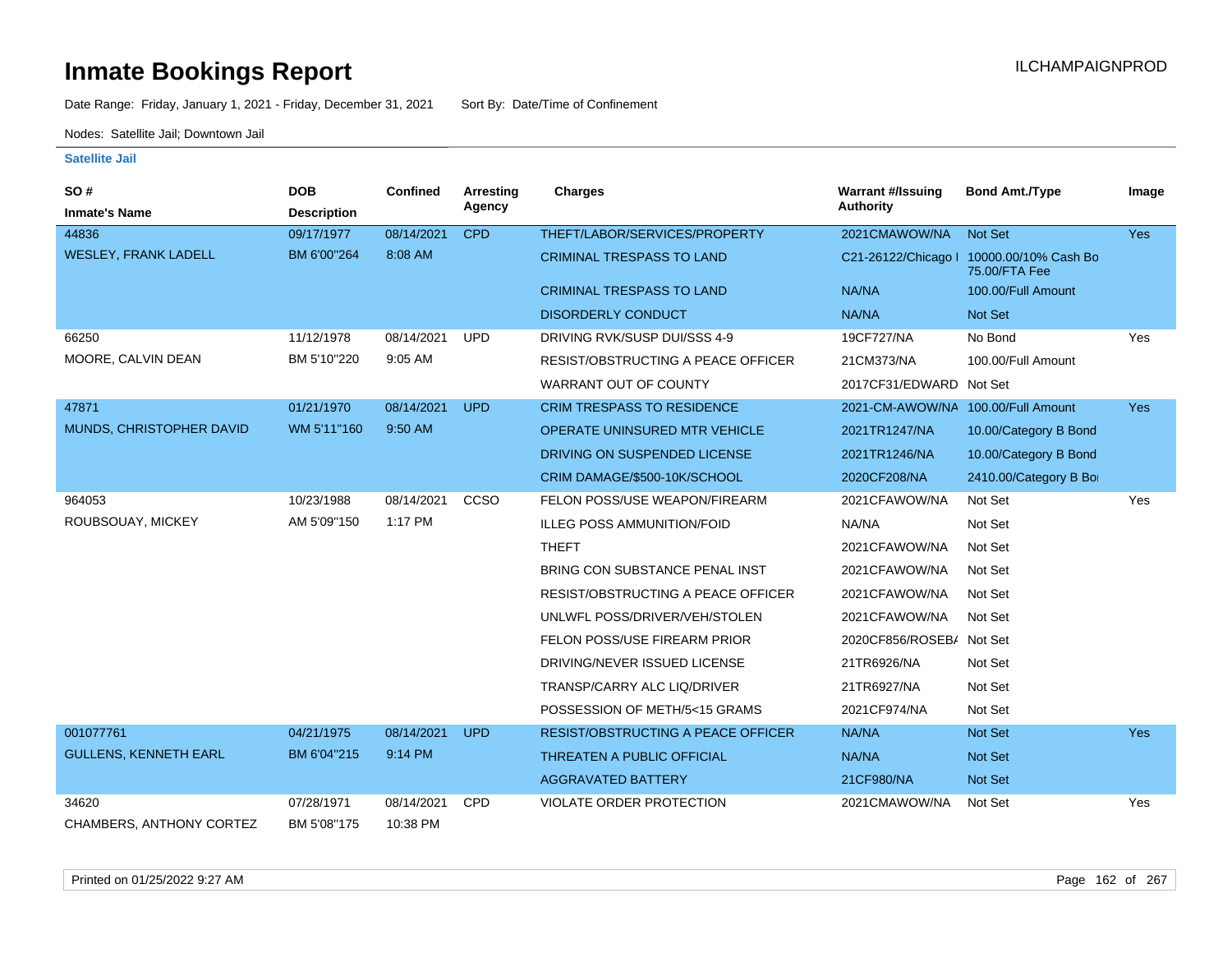Date Range: Friday, January 1, 2021 - Friday, December 31, 2021 Sort By: Date/Time of Confinement

Nodes: Satellite Jail; Downtown Jail

| <b>SO#</b>                     | <b>DOB</b>         | <b>Confined</b> | <b>Arresting</b> | <b>Charges</b>                            | <b>Warrant #/Issuing</b> | <b>Bond Amt./Type</b>                  | Image      |
|--------------------------------|--------------------|-----------------|------------------|-------------------------------------------|--------------------------|----------------------------------------|------------|
| <b>Inmate's Name</b>           | <b>Description</b> |                 | Agency           |                                           | <b>Authority</b>         |                                        |            |
| 63868                          | 08/14/1980         | 08/15/2021      | <b>UPD</b>       | <b>RESIST/OBSTRUCTING A PEACE OFFICER</b> | 2021CMAWOW/NA            | <b>Not Set</b>                         | <b>Yes</b> |
| <b>WASHINGTON, ANDRE KINTE</b> | BM 5'08"155        | 12:07 AM        |                  | <b>AGGRAVATED BATTERY</b>                 | 21CF981/NA               | <b>Not Set</b>                         |            |
| 1068585                        | 11/26/1997         | 08/15/2021      | CCSO             | CRIM DAMAGE TO PROPERTY <\$500            | 21CFAWOW/NA              | Not Set                                | Yes        |
| VARGAS, ROBERTO ANTONIO        | WM 5'09"205        | 1:12 AM         |                  |                                           |                          |                                        |            |
| 1058402                        | 09/12/1977         | 08/15/2021      | <b>CPD</b>       | <b>DOMESTIC BATTERY</b>                   | 2021CMAWOW/NA            | Not Set                                | Yes        |
| <b>WARE, CHRISTOPHER ALLEN</b> | BM 5'10"165        | 1:38 AM         |                  |                                           |                          |                                        |            |
| 59222                          | 02/13/1970         | 08/15/2021      | <b>CPD</b>       | <b>DOMESTIC BATTERY</b>                   | 2021CMAWOW/NA            | Not Set                                | Yes        |
| CRAIG, JOSAE ANN               | BF 5'02"190        | 1:59 AM         |                  |                                           |                          |                                        |            |
| 001078272                      | 11/11/1994         | 08/15/2021      | <b>ISP</b>       | DRVG UNDER INFLU/BAC 0.08                 | 2021DTAWOW/NA            | <b>Not Set</b>                         | <b>Yes</b> |
| <b>HODGES, JOHN</b>            | WM 6'02"265        | 3:34 AM         |                  | DRIVING ON SUSPENDED LICENSE              | NA/NA                    | Not Set                                |            |
|                                |                    |                 |                  | DRVG UNDER INFLU OF ALCOHOL               | NA/NA                    | 3000.00/10% Cash Bon                   |            |
|                                |                    |                 |                  | SPEEDING 35+ MPH OVER LIMIT               | NA/NA                    | Not Set                                |            |
| 001078273                      | 08/10/2001         | 08/15/2021      | <b>ISP</b>       | DRVG UNDER INFLU OF ALCOHOL               | 2021DTAWOW/NA            | 1000.00/License and Ca                 | Yes        |
| AHMED, ALVI YUSUF              | EM 5'10"180        | 5:48 AM         |                  | DRVG UNDER INFLU/BAC 0.08                 | NA/NA                    | Not Set                                |            |
|                                |                    |                 |                  | <b>IMPROPER TRAFFIC LANE USAGE</b>        | NA/NA                    | Not Set                                |            |
| 001078274                      | 01/20/1992         | 08/15/2021      | <b>CPD</b>       | <b>AGGRAVATED DOMESTIC BATTERY</b>        | 21CF982/NA               | Not Set                                | Yes        |
| <b>WRIGHT, TRAMAINE D</b>      | BM 5'09"145        | 11:08 AM        |                  |                                           |                          |                                        |            |
| 001078276                      | 11/28/1990         | 08/15/2021      | <b>UPD</b>       | DAMAGE TO RR PROPERTY <\$500              |                          | 2021 CM7/OGLE COI 5000.00/10% Cash Bon | Yes        |
| <b>GRILLO, TIMOTHY</b>         | WM 6'03"330        | 5:13 PM         |                  |                                           |                          |                                        |            |
| 1069023                        | 04/13/2000         | 08/15/2021      | <b>UPD</b>       | THEFT CON INTENT <\$500 PRIOR             | 2021CFAWOW/NA            | Not Set                                | Yes        |
| THOMAS, CALAYA CALVILISE       | BF 5'03"150        | 6:37 PM         |                  | <b>RESIST/OBSTRUCTING A PEACE OFFICER</b> | 2021CMAWOW/NA            | <b>Not Set</b>                         |            |
|                                |                    |                 |                  | <b>CRIMINAL TRESPASS BUILDING</b>         | 2021CMAWOW/NA            | <b>Not Set</b>                         |            |
| 001078277                      | 08/29/1994         | 08/16/2021      | <b>UPD</b>       | DOMESTIC BTRY/PHYSICAL CONTACT            | 2018CM36/NA              | 10000.00/10% Cash Bo                   | Yes        |
| BERNADEZ, AJUSTICE IYAH        | BF 5'05"138        | 1:01 AM         |                  |                                           |                          |                                        |            |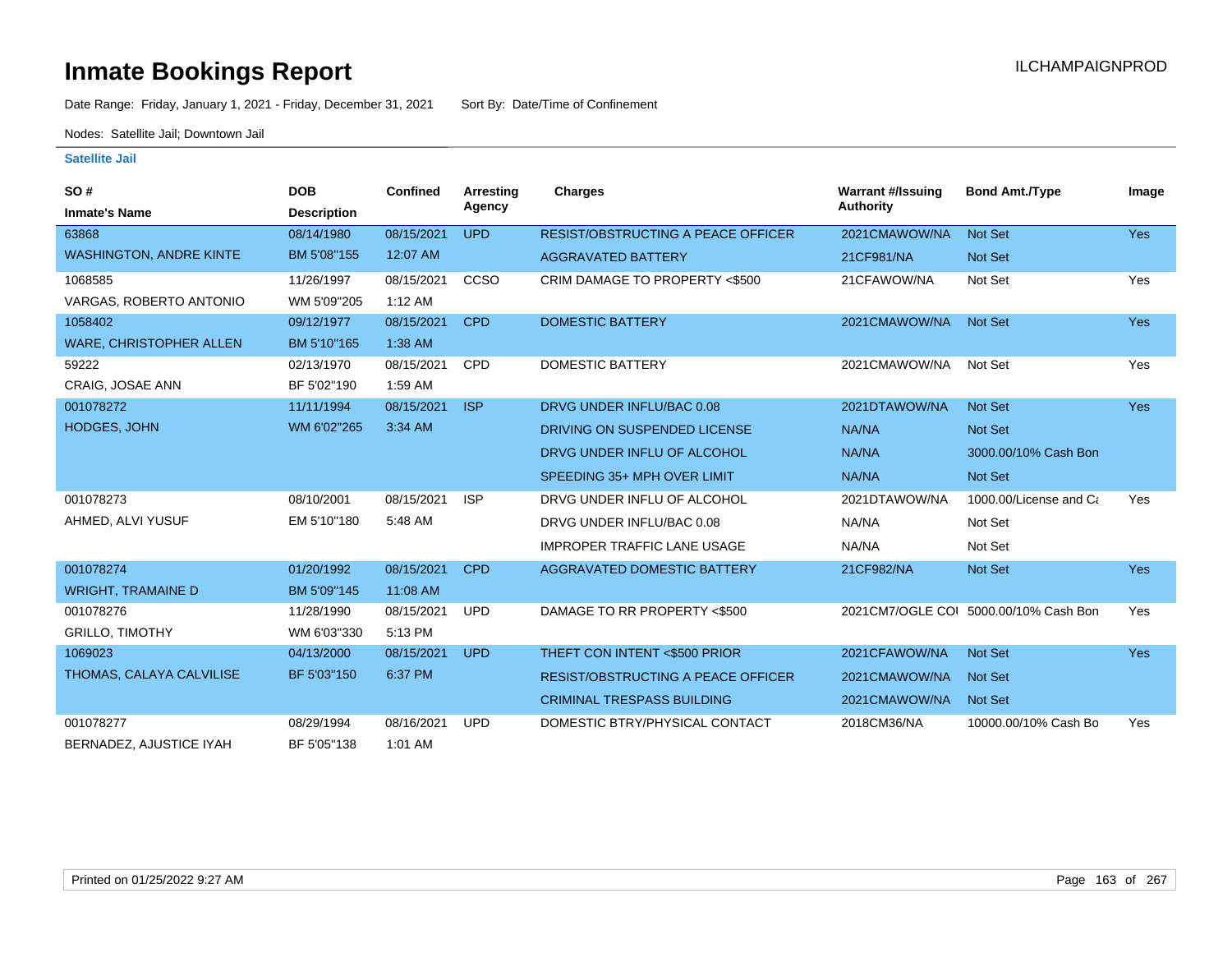Date Range: Friday, January 1, 2021 - Friday, December 31, 2021 Sort By: Date/Time of Confinement

Nodes: Satellite Jail; Downtown Jail

| <b>SO#</b>                      | <b>DOB</b>         | Confined   | <b>Arresting</b> | <b>Charges</b>                            | <b>Warrant #/Issuing</b> | <b>Bond Amt./Type</b> | Image      |
|---------------------------------|--------------------|------------|------------------|-------------------------------------------|--------------------------|-----------------------|------------|
| <b>Inmate's Name</b>            | <b>Description</b> |            | Agency           |                                           | <b>Authority</b>         |                       |            |
| 971036                          | 10/26/1988         | 08/16/2021 | <b>UPD</b>       | DRVG UNDER INFLU OF ALCOHOL               | 2021DTAWOW/NA            | 3000.00/10% Cash Bon  | <b>Yes</b> |
| MCGOWAN, LARRY DARNELL          | BM 5'10"160        | 3:24 AM    |                  | OPERATE UNINSURED MTR VEHICLE             | 2021TRAWOW/NA            | <b>Not Set</b>        |            |
|                                 |                    |            |                  | DRIVING ON REVOKED LICENSE                | 2021TRAWOW/NA            | <b>Not Set</b>        |            |
|                                 |                    |            |                  | <b>TRANSP/CARRY ALC LIQ/DRIVER</b>        | 2021TRAWOW/NA            | <b>Not Set</b>        |            |
|                                 |                    |            |                  | DRIVING ON REVOKED LICENSE                | 2021TR5688/NA            | 2500.00/10% Cash Bon  |            |
|                                 |                    |            |                  | LEAVING THE SCENE INVOLV VEHICLE          | 2021TR5687/NA            | 2500.00/10% Cash Bon  |            |
| 981500                          | 08/17/1988         | 08/16/2021 | <b>MPD</b>       | <b>BURGLARY</b>                           | 21CF976/NA               | Not Set               | Yes        |
| WALKER, JOSHUA ALLEN            | WM 6'02"270        | 3:58 AM    |                  |                                           |                          |                       |            |
| 1068592                         | 12/15/1998         | 08/16/2021 | <b>UPD</b>       | <b>RESIST/OBSTRUCTING A PEACE OFFICER</b> | 21CFAWOW/NA              | 100.00/Full Amount    | Yes        |
| ROSS, TEVONTAE TERRANCE         | BM 5'11"150        | 5:57 AM    |                  |                                           |                          |                       |            |
| 1035647                         | 06/23/1975         | 08/16/2021 | <b>UPD</b>       | CRIM DMG/GOVT PROP/>\$500-\$10K           | 21CF983/NA               | Not Set               | Yes        |
| SUMO, DAVID KLON                | BM 5'10"175        | 7:15 AM    |                  | CRIM DMG/GOVT PROP/>\$500-\$10K           | 21CF984/NA               | Not Set               |            |
| 39880                           | 02/03/1960         | 08/16/2021 | <b>RPD</b>       | <b>DOMESTIC BATTERY</b>                   | 21CF991/NA               | Not Set               | Yes        |
| DUGE, JACKIE LEE, JR            | WM 6'01"235        | 10:30 AM   |                  | <b>INTERF REPT DOMESTIC VIOLENCE</b>      | 2021 CM AWOW/NA Not Set  |                       |            |
| 1045186                         | 07/19/1996         | 08/16/2021 | <b>USMS</b>      | ARMED VIOLENCE/CATEGORY I                 | 21CF934/NA               | 1000000.00/10% Cash   | Yes        |
| HOLBROOK, JOHNNIE MATHIS        | BM 6'00"220        | 11:07 AM   |                  | FELON POSS/USE WEAPON/FIREARM             | 19CF968/NA               | Not Set               |            |
|                                 |                    |            |                  | AGG FLEEING POLICE/21 MPH OVER            | 21CF988/NA               | Not Set               |            |
|                                 |                    |            |                  | FELON POSS/USE WEAPON/FIREARM             | 21CF989/NA               | Not Set               |            |
| 1053750                         | 06/20/1993         | 08/16/2021 | <b>ISP</b>       | <b>FUGITIVE FROM JUSTICE</b>              | NA/NA                    | Not Set               | Yes        |
| <b>WILLIAMS, CRYSTAL ELAINE</b> | BF 5'07"170        | 5:15 PM    |                  |                                           |                          |                       |            |
| 001078279                       | 02/22/1977         | 08/16/2021 | <b>RPD</b>       | INTERF REPT DOMESTIC VIOLENCE             | 21CFAWOW/NA              | Not Set               | Yes        |
| MENDEZ, CARLOS R                | WM 5'07"200        | 10:19 PM   |                  | UNLAWFUL RESTRAINT                        | 21CFAWOW/NA              | Not Set               |            |
|                                 |                    |            |                  | <b>DOMESTIC BATTERY</b>                   | 21CM374/NA               | Not Set               |            |
| 001078280                       | 09/04/1998         | 08/16/2021 | <b>UPD</b>       | <b>AGGRAVATED BATTERY</b>                 | 21CF993/NA               | No Bond               | Yes        |
| <b>CAROTHERS, ANDRE EUGENE</b>  | BM 5'09"150        | 10:34 PM   |                  |                                           |                          |                       |            |
| 001078281                       | 05/04/1993         | 08/16/2021 | <b>UIPD</b>      | <b>WARRANT OUT OF COUNTY</b>              | 2018TR4063/NA            | 1500.00/10% Cash Bon  | Yes        |
| SOLOMON, NIELA KASHENA          | BF 5'00"162        | 11:30 PM   |                  |                                           |                          |                       |            |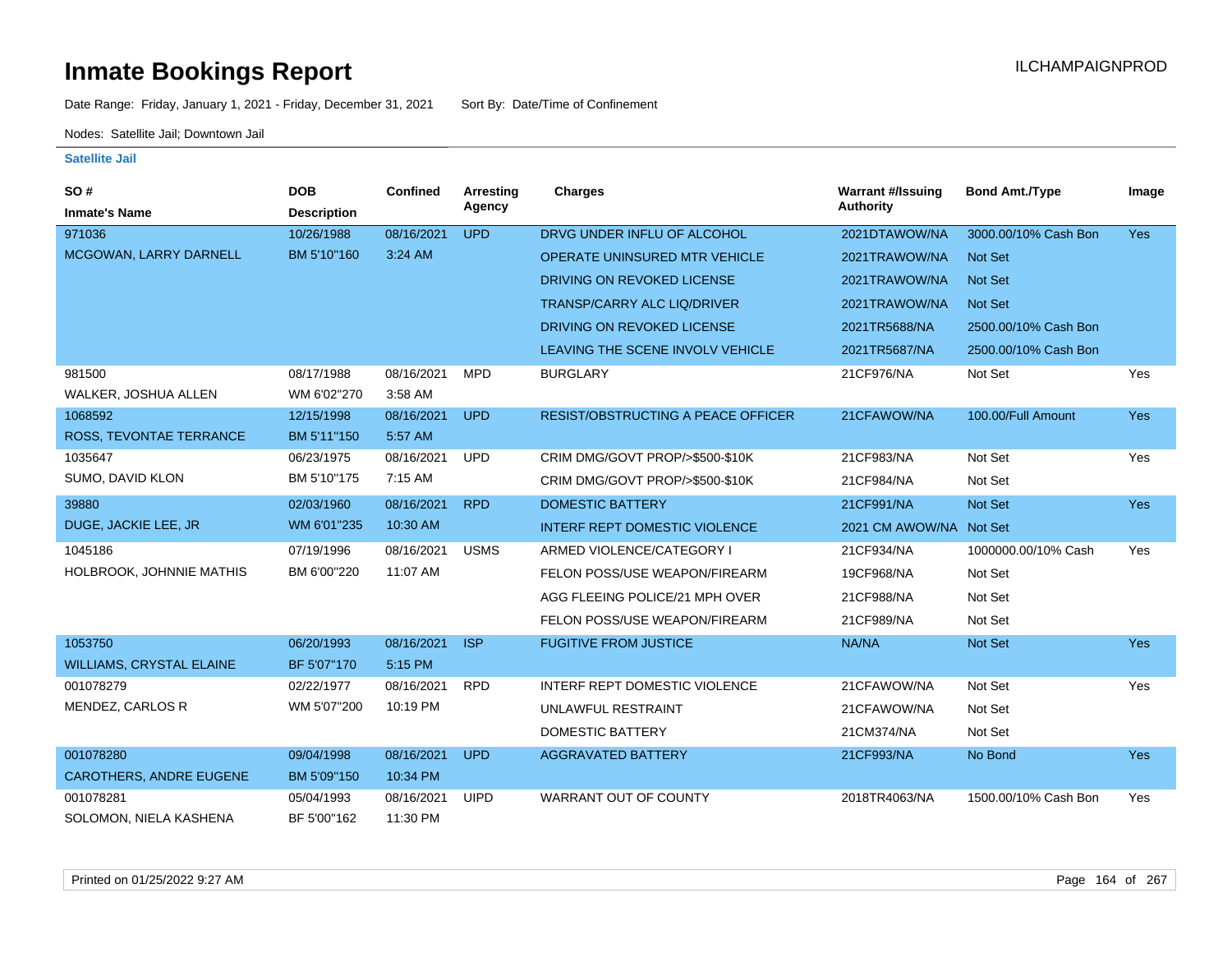Date Range: Friday, January 1, 2021 - Friday, December 31, 2021 Sort By: Date/Time of Confinement

Nodes: Satellite Jail; Downtown Jail

**Satellite Jail**

| <b>SO#</b><br><b>Inmate's Name</b>  | <b>DOB</b><br><b>Description</b> | Confined   | Arresting<br>Agency | Charges                              | <b>Warrant #/Issuing</b><br>Authority | <b>Bond Amt./Type</b>                 | Image      |
|-------------------------------------|----------------------------------|------------|---------------------|--------------------------------------|---------------------------------------|---------------------------------------|------------|
| 001077529                           | 10/07/1968                       | 08/17/2021 | <b>UPD</b>          | POSS AMT CON SUB EXCEPT(A)/(D)       | 21CF359/NA                            | 10000.00/10% Cash Bo                  | <b>Yes</b> |
| <b>JOHNSON, FERIAND</b>             | BM 5'08"150                      | 12:47 AM   |                     |                                      |                                       |                                       |            |
| 54787                               | 05/05/1981                       | 08/17/2021 | <b>UPD</b>          | POSSESSING A CONTROLLED SUBSTANCE    | 2021CF AWOW/NA                        | No Bond                               | Yes        |
| NASH, CHARLES ODELL, JR             | BM 5'08"190                      | 3:01 AM    |                     | POSSESS LOST CREDIT/DEBIT CARD       | 2021CF AWOW/NA                        | No Bond                               |            |
|                                     |                                  |            |                     | ARMED VIOLENCE/CATEGORY I            | 2021CF AWOW/NA                        | No Bond                               |            |
|                                     |                                  |            |                     | POSSESSION OF STOLEN FIREARM         | 2021CF AWOW/NA                        | No Bond                               |            |
|                                     |                                  |            |                     | DRIVING ON REVOKED LICENSE           | 2021TRAWOW/NA                         | No Bond                               |            |
|                                     |                                  |            |                     | <b>IMPROPER TURN AT INTERSECTION</b> | 2021TRAWOW/NA                         | No Bond                               |            |
|                                     |                                  |            |                     | FLEEING/ATTEMPT ELUDE OFFICER        | 2021TRAWOW/NA                         | No Bond                               |            |
|                                     |                                  |            |                     | TRANSP/CARRY ALC LIQ/DRIVER          | 2021TRAWOW/NA                         | No Bond                               |            |
|                                     |                                  |            |                     | POSS ADULT USE CANN IN MOTOR VEHICLE | 2021TRAWOW/NA                         | No Bond                               |            |
|                                     |                                  |            |                     | FELON POSS/USE WEAPON/FIREARM        | 21CF996/NA                            | No Bond                               |            |
| 001078223                           | 01/23/2002                       | 08/17/2021 | <b>CPD</b>          | DRIVING/NEVER ISSUED LICENSE         | 21CMAWOW/NA                           | <b>Not Set</b>                        | <b>Yes</b> |
| <b>MATEO, JOAQUIN DIEGO</b>         | SM 5'05"145                      | 8:03 AM    |                     | DRIVE W/O HEADLIGHT/CYC/1&2ND        | 21TRAWOW/NA                           | <b>Not Set</b>                        |            |
|                                     |                                  |            |                     | AGG DUI/NO VALID DL                  | 21CF1000/NA                           | Not Set                               |            |
|                                     |                                  |            |                     | DRVG UNDER INFLU OF ALCOHOL          | 21DT208/NA                            | <b>Not Set</b>                        |            |
| 1070904                             | 12/15/1993                       | 08/17/2021 | CCSO                | WARRANT OUT OF COUNTY                | 20CF143/MCLEAN C Not Set              |                                       | Yes        |
| WANKEL, JONAH JAMES                 | WM 5'09"150                      | 11:22 AM   |                     |                                      |                                       |                                       |            |
| 508133                              | 07/18/1986                       | 08/17/2021 | <b>ISP</b>          | POSS STOLEN VEHICLE > \$25,000       | 21CF640/DILL                          | 75000.00/10% Cash Bo                  | <b>Yes</b> |
| WILLIAMS, ROBERT EARL JR            | BM 5'07"190                      | 1:03 PM    |                     | <b>FUGITIVE FROM JUSTICE</b>         | 21CF997/NA                            | No Bond                               |            |
| 001078283                           | 06/30/1991                       | 08/17/2021 | <b>UPD</b>          | <b>CRIMINAL TRESPASS BUILDING</b>    | NA/NA                                 | Not Set                               | Yes        |
| BOBBITT, ASHLEY NICOLE              | WF 5'05"180                      | 2:37 PM    |                     | POSS AMT CON SUB EXCEPT(A)/(D)       | 21CF998/NA                            | Not Set                               |            |
| 952666                              | 12/07/1986                       | 08/17/2021 | <b>CCSO</b>         | DRIVING ON REVOKED LICENSE           |                                       | 2021TR175/SECRET 1500.00/10% Cash Bon | <b>Yes</b> |
| GILL, MICHAEL LAMAR, JR             | BM 5'07"145                      | 5:00 PM    |                     | <b>IMPROPER USE REGIS/TITLE</b>      |                                       | 2021TR176/SECRET 1500.00/10% Cash Bon |            |
| 1037579                             | 11/25/1994                       | 08/17/2021 | CCSO                | FELON POSS/USE WEAPON/FIREARM        | 2019CF73/NA                           | No Bond                               | Yes        |
| <b>WILLIAMS, STEVEN PATRICK, II</b> | BM 5'11"160                      | 8:16 PM    |                     |                                      |                                       |                                       |            |
| 1073410                             | 01/19/2001                       | 08/17/2021 | <b>CPD</b>          | DUI ANY AMOUNT OF DRUG               | 2020-DT-239/NA                        | 2500.00/10% Cash Bon                  | Yes        |
| <b>CLARK, AUSTIN MICHAEL</b>        | WM 6'00"160                      | 8:27 PM    |                     |                                      |                                       |                                       |            |

Printed on 01/25/2022 9:27 AM Page 165 of 267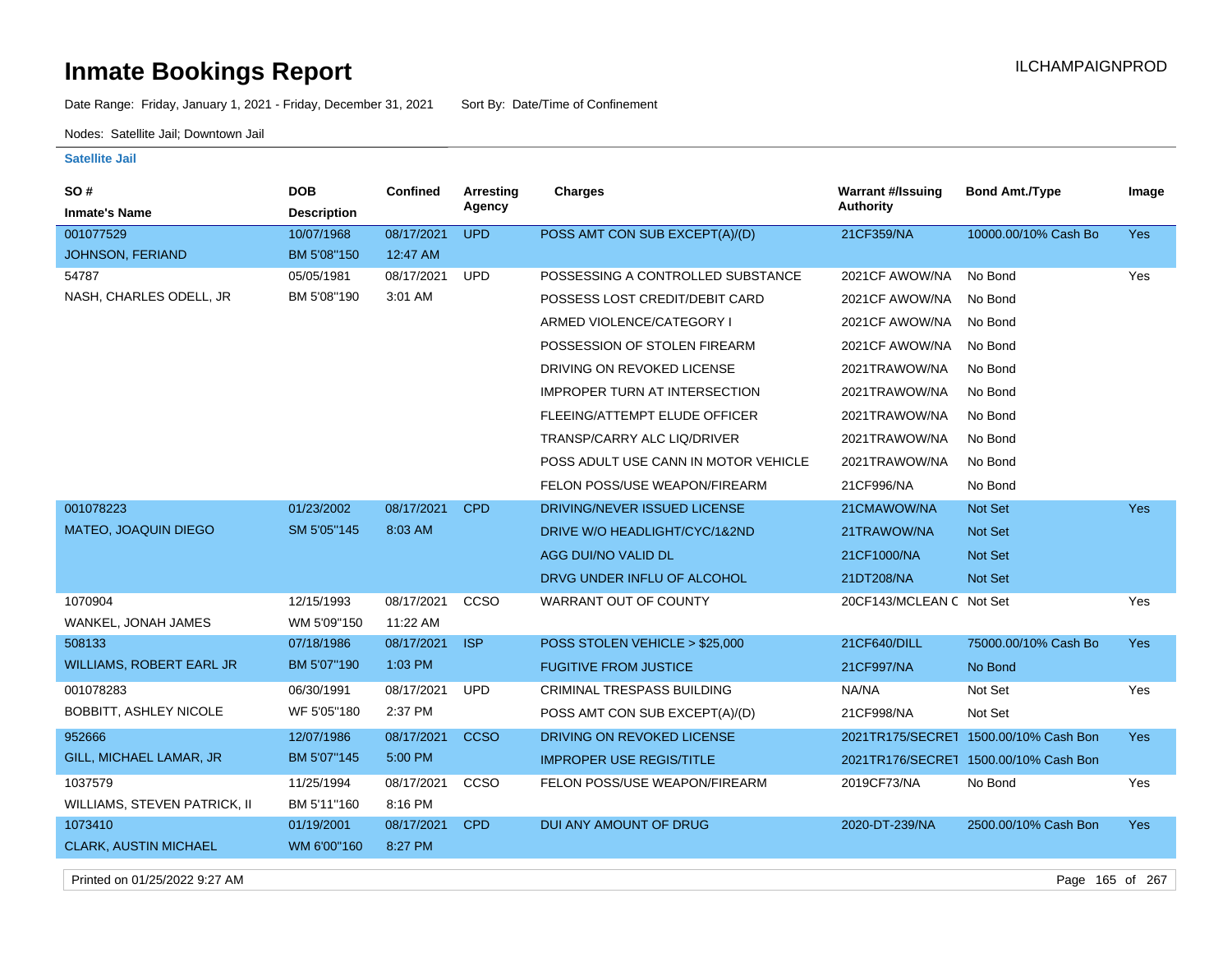Date Range: Friday, January 1, 2021 - Friday, December 31, 2021 Sort By: Date/Time of Confinement

Nodes: Satellite Jail; Downtown Jail

| SO#                                        | <b>DOB</b>         | <b>Confined</b> | <b>Arresting</b> | <b>Charges</b>                                      | <b>Warrant #/Issuing</b> | <b>Bond Amt./Type</b> | Image      |
|--------------------------------------------|--------------------|-----------------|------------------|-----------------------------------------------------|--------------------------|-----------------------|------------|
| <b>Inmate's Name</b>                       | <b>Description</b> |                 | Agency           |                                                     | Authority                |                       |            |
| 001078284                                  | 11/25/2002         | 08/17/2021      | <b>CPD</b>       | <b>DOMESTIC BATTERY</b>                             | 2021CMAWOW/NA            | <b>Not Set</b>        | Yes        |
| NACCARATTO, MIA ANGELINA                   | WF 5'07"175        | 10:19 PM        |                  |                                                     |                          |                       |            |
| 1040015                                    | 03/16/1987         | 08/18/2021      | CCSO             | POSSESSION OF METH/5<15 GRAMS                       | 2021CFAWOW/NA            | Not Set               | Yes        |
| PRUITT, CHRISTOPHER EUGENE                 | WM 5'09"162        | 12:37 AM        | CCSO             | <b>THEFT</b>                                        | 20CM312/NA               | Not Set               |            |
| 1068538                                    | 03/06/1996         | 08/18/2021      | <b>CCSO</b>      | METH DELIVERY/5<15 GRAMS                            | 2021CFAWOW/NA            | <b>Not Set</b>        | Yes        |
| LUTTRELL, BRANDON EUGENE                   | WM 5'10"190        | 12:57 AM        |                  |                                                     |                          |                       |            |
| 001078285                                  | 09/15/2000         | 08/18/2021      | <b>ISP</b>       | WARRANT OUT OF COUNTY                               | 19TR120/FORD CO          | 3000.00/10% Cash Bon  | Yes        |
| MENDOZA, PEDRO                             | SM 5'10"185        | 2:57 AM         |                  |                                                     |                          |                       |            |
| 001078286                                  | 11/24/1996         | 08/18/2021      | <b>CPD</b>       | <b>AGGRAVATED DOMESTIC BATTERY</b>                  | 21CF999/NA               | <b>Not Set</b>        | <b>Yes</b> |
| <b>EMPSON, COLE ANTHONY</b>                | WM 6'01"185        | 4:41 AM         |                  |                                                     |                          |                       |            |
| 505846                                     | 07/14/1985         | 08/18/2021      | CCSO             | <b>RESIST/OBSTRUCTING A PEACE OFFICER</b>           | 21CM189/NA               | Not Set               | <b>Yes</b> |
| MILLIKEN-ENSIGN, STEPHANIE LYN WF 5'01"145 |                    | 10:22 AM        |                  |                                                     |                          |                       |            |
| 1038579                                    | 01/06/1995         | 08/18/2021      | <b>CPD</b>       | AGG FLEEING/BODILY INJURY                           | 21CFAWOW/NA              | <b>Not Set</b>        | <b>Yes</b> |
| <b>BROWN, MARKEL RIKKI</b>                 | BM 5'10"160        | 2:05 PM         |                  | LEAVING THE SCENE INVOLV VEHICLE                    | 21CFAWOW/NA              | <b>Not Set</b>        |            |
|                                            |                    |                 |                  | <b>FLEEING/ATTEMPT ELUDE OFFICER</b>                | 21TR1562/NA              | 440.00/Category B Bon |            |
|                                            |                    |                 |                  | FELON POSS/USE WEAPON/FIREARM                       | 21CF1010/NA              | Not Set               |            |
| 001078287                                  | 11/08/1995         | 08/18/2021      | <b>ISP</b>       | OTHER NON-NARCOTIC SCHED I&II                       | 2021 CF AWOW/NA          | Not Set               | Yes        |
| LOGAN, NORMAN DWIGHT, III                  | BM 5'09"160        | 2:55 PM         |                  | MFG/DEL CANNABIS/30-500 GRAMS                       | 21CF1005/NA              | Not Set               |            |
| 001078129                                  | 05/15/1996         | 08/18/2021      | <b>CCSO</b>      | POSS ADULT USE CANN IN MOTOR VEHICLE                | 2021TR3042/NA            | 1500.00/10% Cash Bon  | <b>Yes</b> |
| <b>BERRY, MICHAEL</b>                      | BM 5'10"250        | 4:41 PM         |                  | DRIVING ON SUSPENDED LICENSE                        | 2021TR3041/NA            | 1500.00/10% Cash Bon  |            |
| 1038554                                    | 04/19/1995         | 08/18/2021      | CPD              | UNLAWFUL USE OF A WEAPON                            | 2021CFAWOW/NA            | No Bond               | Yes        |
| BROWN, CORRION DEVONTAE                    | BM 6'04"190        | 5:40 PM         |                  | ARMED HABITUAL CRIMINAL                             | 21CF1162/NA              | Not Set               |            |
|                                            |                    |                 |                  | DELIVERY OF OR POSSESSION OF W/INTENT T(21CF1009/NA |                          | No Bond               |            |
| 1071161                                    | 02/02/2000         | 08/18/2021      | <b>CPD</b>       | UNLAWFUL USE OF A WEAPON                            | 2021CFAWOW/NA            | No Bond               | <b>Yes</b> |
| SANDERS, MARKELL LAMAR                     | BM 6'02"200        | 6:18 PM         |                  | DELIVERY OF OR POSSESSION OF W/INTENT T(21CF1008/NA |                          | No Bond               |            |
|                                            |                    |                 | <b>CCSO</b>      | PAROLE REVOCATION                                   | CH2105176/IDOC           | No Bond               |            |
| 1068501                                    | 04/08/1985         | 08/18/2021      | <b>RPD</b>       | RESIST/OBSTRUCT WITH INJURY                         | 2021 CF 926/DILL         | 2500.00/10% Cash Bon  | Yes        |
| KING, JULIUS EMANUEL                       | BM 6'04"215        | 7:50 PM         |                  |                                                     |                          |                       |            |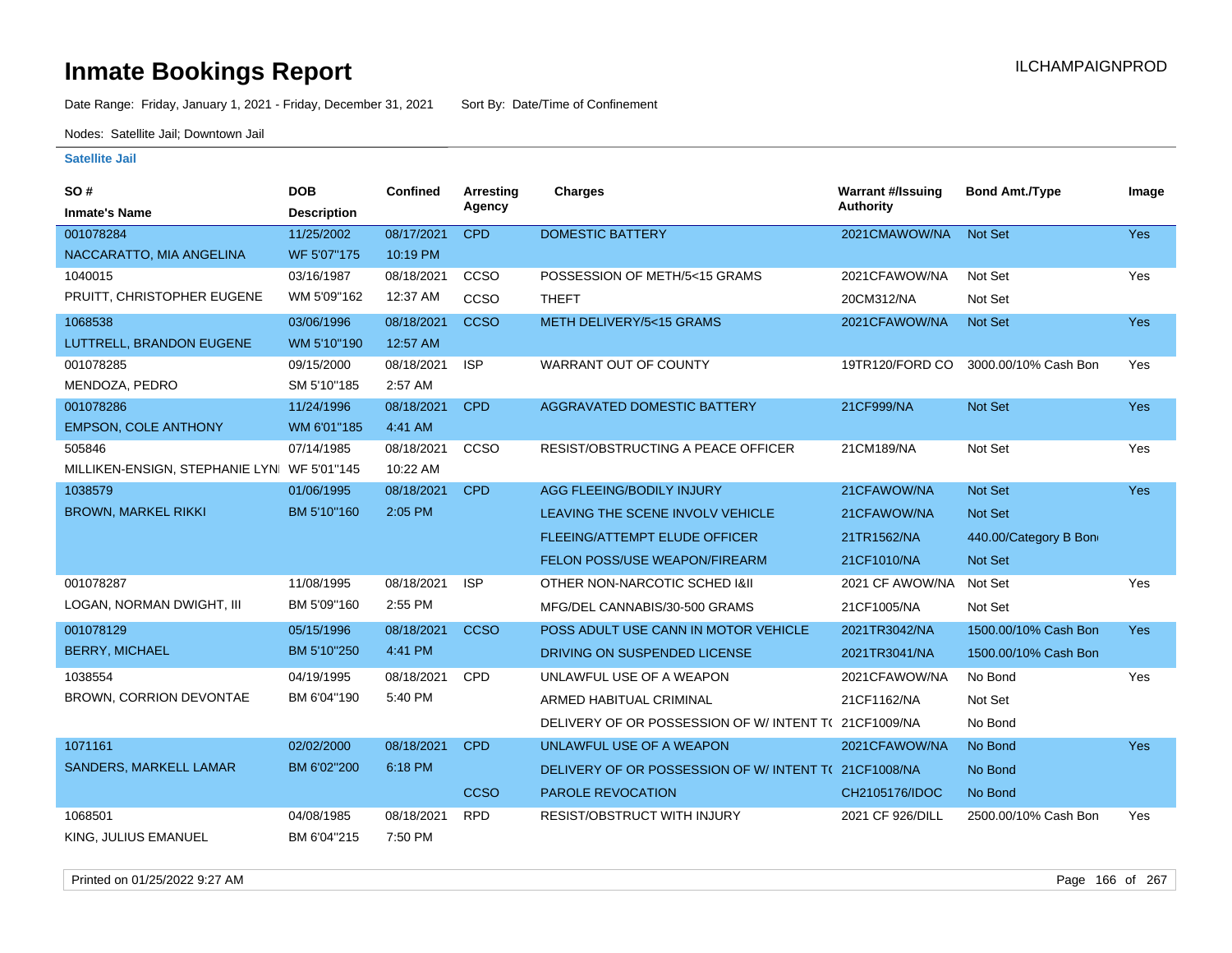Date Range: Friday, January 1, 2021 - Friday, December 31, 2021 Sort By: Date/Time of Confinement

Nodes: Satellite Jail; Downtown Jail

| <b>SO#</b><br><b>Inmate's Name</b>       | <b>DOB</b><br><b>Description</b> | <b>Confined</b> | Arresting<br>Agency | <b>Charges</b>                    | <b>Warrant #/Issuing</b><br><b>Authority</b> | <b>Bond Amt./Type</b> | Image      |
|------------------------------------------|----------------------------------|-----------------|---------------------|-----------------------------------|----------------------------------------------|-----------------------|------------|
| 001078288                                | 01/15/1997                       | 08/18/2021      | <b>ISP</b>          | <b>PAROLE REVOCATION</b>          | Y10140/NA                                    | No Bond               | <b>Yes</b> |
| RICE, DUANE ALEXANDER, JR                | BM 6'02"180                      | 7:53 PM         |                     |                                   |                                              |                       |            |
| 34499                                    | 07/15/1953                       | 08/18/2021      | <b>ISP</b>          | WARRANT OUT OF COUNTY             | 2020TR1189/NA                                | 2500.00/10% Cash Bon  | Yes        |
| ARTIS, CLINTON CARR                      | BM 5'10"182                      | 8:23 PM         |                     | SPEEDING 26-34 MPH OVER LIMIT     | 2021TR283/NA                                 | 2500.00/10% Cash Bon  |            |
| 996098                                   | 11/14/1991                       | 08/18/2021      | <b>ISP</b>          | AGG UNLAWFUL USE OF WEAPON/VEH    | 2021 CF AWOW/NA                              | No Bond               | Yes        |
| WASHINGTON, DANTAEVIOUS D'AN BM 6'00"160 |                                  | 10:09 PM        |                     | MFG/DEL CANNABIS/10-30 GRAMS      | 2021 CF AWOW/NA No Bond                      |                       |            |
|                                          |                                  |                 |                     | FELON POSS/USE WEAPON/FIREARM     | 21CF1007/NA                                  | No Bond               |            |
| 994267                                   | 01/26/1990                       | 08/18/2021      | <b>ISP</b>          | AGG UNLAWFUL USE WEAPON           | 2021 CF AWOW/NA                              | Not Set               | Yes        |
| <b>BUNCH, JERMAINE CORTEZ</b>            | BM 6'00"170                      | 10:12 PM        |                     | MFG/DEL CANNABIS/10-30 GRAMS      | 2021 CF AWOW/NA Not Set                      |                       |            |
|                                          |                                  |                 |                     | FELON POSS/USE WEAPON/FIREARM     | 21CF1006/NA                                  | Not Set               |            |
| 001078289                                | 07/31/1991                       | 08/19/2021      | <b>CPD</b>          | POSSESSING A CONTROLLED SUBSTANCE | 2021 CF AWOW/NA                              | <b>Not Set</b>        | Yes        |
| <b>HEISLER, JOSHUA</b>                   | WM 5'10"270                      | 12:20 AM        |                     | POSSESSION OF METH< 5 GRAMS       | 21CF1004/NA                                  | Not Set               |            |
| 1003006                                  | 07/23/1991                       | 08/19/2021      | CPD                 | AGG UNLAWFUL USE WEAPON/PERSON    | 2021CFAWOW/NA                                | No Bond               | Yes        |
| BROWN, ROCKEITH JAVONTE                  | BM 6'01"205                      | 12:55 AM        |                     | FELON POSS/USE WEAPON/FIREARM     | 2021CFAWOW/NA                                | No Bond               |            |
|                                          |                                  |                 |                     | POSSESSION OF STOLEN FIREARM      | 2021CFAWOW/NA                                | No Bond               |            |
|                                          |                                  |                 |                     | FELON POSS/USE MACHINE GUN        | 21CF1011/NA                                  | No Bond               |            |
| 001078290                                | 12/25/1995                       | 08/19/2021      | <b>CPD</b>          | AGG UNLAWFUL USE WEAPON/PERSON    | 2021CFAWOW/NA                                | No Bond               | <b>Yes</b> |
| FREEMAN, ANGEL JANILA KAY                | BF 4'11"130                      | $1:26$ AM       |                     | POSSESSION OF STOLEN FIREARM      | 2021CFAWOW/NA                                | <b>Not Set</b>        |            |
|                                          |                                  |                 |                     | MACHINE GUN/AUTO WEAPON/VEH       | 21CF1012/NA                                  | Not Set               |            |
| 34997                                    | 03/08/1972                       | 08/19/2021      | CCSO                | DOM BTRY/HARM/1-2 PRECONV         | 2020CF3/NA                                   | 5000.00/10% Cash Bon  | Yes        |
| BARCLAY, LATASHA LYNETTE                 | BF 5'07"206                      | 9:47 AM         |                     |                                   |                                              |                       |            |
| 53518                                    | 03/30/1975                       | 08/19/2021      | <b>UPD</b>          | <b>AGGRAVATED BATTERY</b>         | 21CF1014/NA                                  | Not Set               | <b>Yes</b> |
| <b>WILLIAMS, TORREY TOSHIBA</b>          | BM 6'02"220                      | 10:10 AM        | <b>CCSO</b>         | PROBATION VIOLATION               | 20CF381/NA                                   | Not Set               |            |
| 951986                                   | 09/28/1955                       | 08/19/2021      | <b>CPD</b>          | WILFUL FAILURE TO REGISTER        | 21CF1016/NA                                  | Not Set               | Yes        |
| STARKS, LAWRENCE DAVID                   | BM 6'02"185                      | 1:20 PM         |                     |                                   |                                              |                       |            |
| 001078291                                | 05/14/1992                       | 08/19/2021      | <b>USMS</b>         | <b>FUGITIVE FROM JUSTICE</b>      | 21CAWOW/NA                                   | Not Set               | <b>Yes</b> |
| Clark, Jonathan Q                        | BM 6'00"165                      | 3:54 PM         |                     |                                   |                                              |                       |            |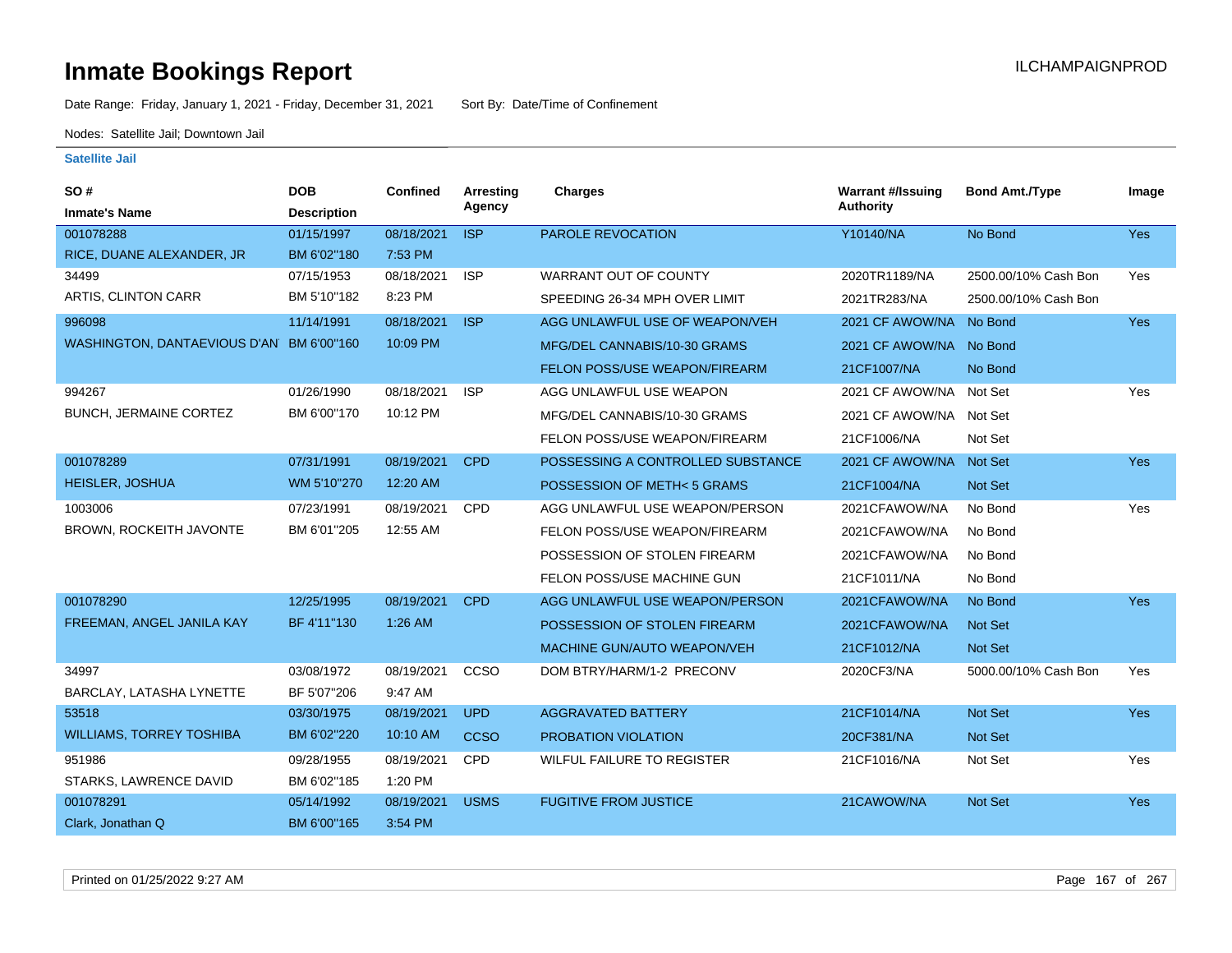Date Range: Friday, January 1, 2021 - Friday, December 31, 2021 Sort By: Date/Time of Confinement

Nodes: Satellite Jail; Downtown Jail

| SO#                                        | <b>DOB</b>         | <b>Confined</b> | Arresting   | <b>Charges</b>                        | <b>Warrant #/Issuing</b> | <b>Bond Amt./Type</b> | Image      |
|--------------------------------------------|--------------------|-----------------|-------------|---------------------------------------|--------------------------|-----------------------|------------|
| <b>Inmate's Name</b>                       | <b>Description</b> |                 | Agency      |                                       | <b>Authority</b>         |                       |            |
| 001078292                                  | 09/28/2001         | 08/19/2021      | <b>ISP</b>  | AGG UNLAWFUL USE OF WEAPON/VEH        | 2021-CF-AWOW/NA Not Set  |                       | <b>Yes</b> |
| BAILEY, DIVONTAE ANTONIO JEWEI BM 6'02"180 |                    | 7:04 PM         |             | ARMED VIOLENCE/CATEGORY I             | 2021-CF-AWOW/NA Not Set  |                       |            |
|                                            |                    |                 |             | POSSESSING A CONTROLLED SUBSTANCE     | 2021-CF-AWOW/NA Not Set  |                       |            |
|                                            |                    |                 |             | MFG/DEL CAN 30<500 GRAMS/SCH          | 2021-CF-AWOW/NA Not Set  |                       |            |
|                                            |                    |                 |             | RESIST/OBSTRUCTING A PEACE OFFICER    | 2021-CF-AWOW/NA Not Set  |                       |            |
|                                            |                    |                 |             | AGG FLEEING/2+ CON DEVICES            | 21CF1017/NA              | Not Set               |            |
| 1068592                                    | 12/15/1998         | 08/19/2021      | <b>UPD</b>  | CRIMINAL TRESPASS BUILDING            | 2021CMAWOW/NA            | 100.00/Full Amount    | Yes        |
| ROSS, TEVONTAE TERRANCE                    | BM 5'11"150        | 7:27 PM         |             |                                       |                          |                       |            |
| 1038548                                    | 11/06/1995         | 08/19/2021      | <b>RPD</b>  | <b>DOMESTIC BATTERY</b>               | 2021-CF-AWOW/NA          | Not Set               | <b>Yes</b> |
| HOLMES, CHRISTOPHER DEQUAN                 | BM 5'08"140        | 9:11 PM         |             | <b>UNLAWFUL RESTRAINT</b>             | 21CF1015/NA              | <b>Not Set</b>        |            |
| 001078296                                  | 12/11/1995         | 08/20/2021      | MPD         | <b>IMPROPER TRAFFIC LANE USAGE</b>    | 2021CFAWOW/NA            | Not Set               | Yes        |
| <b>WELCH, ERIC THOMAS</b>                  | WM 5'08"140        | 1:55 PM         |             | CHANGE LANES WITHOUT SIGNAL           | 2021CFAWOW/NA            | Not Set               |            |
|                                            |                    |                 |             | SPEEDING 35+ MPH OVER LIMIT           | 2021CFAWOW/NA            | Not Set               |            |
|                                            |                    |                 |             | <b>IMPROP OVERT RT/DROVE OFF RDWY</b> | 2021CFAWOW/NA            | Not Set               |            |
|                                            |                    |                 |             | FORGE REGISTRATION, ETC               | 2021CFAWOW/NA            | Not Set               |            |
|                                            |                    |                 |             | <b>RECKLESS DRIVING</b>               | 2021CFAWOW/NA            | Not Set               |            |
|                                            |                    |                 |             | DRIVING ON SUSPENDED LICENSE          | 2021CFAWOW/NA            | Not Set               |            |
|                                            |                    |                 |             | <b>IMPROPER TRAFFIC LANE USAGE</b>    | 2021CFAWOW/NA            | Not Set               |            |
|                                            |                    |                 |             | OPERATE UNINSURED MTR VEHICLE         | 2021CFAWOW/NA            | Not Set               |            |
|                                            |                    |                 |             | AGG FLEEING POLICE/21 MPH OVER        | 21CF1018/NA              | Not Set               |            |
| 001077231                                  | 10/20/1979         | 08/20/2021      | <b>CCSO</b> | <b>VIOLATE SEX OFFENDER REGIS</b>     | 2021-CF-924/NA           | 5000.00/10% Cash Bon  | <b>Yes</b> |
| KOLESAR, JEREMY J                          | WM 5'03"180        | 2:19 PM         |             |                                       |                          |                       |            |
| 1071126                                    | 09/28/1998         | 08/20/2021      | <b>UPD</b>  | <b>DOMESTIC BATTERY</b>               | 2021 CM AWOW/NA Not Set  |                       | Yes        |
| PIERSON, SAMONE DANIELLE                   | BF 5'03"140        | 11:26 PM        |             |                                       |                          |                       |            |
| 1017549                                    | 05/08/1993         | 08/21/2021      | <b>CPD</b>  | AGG UNLAWFUL USE OF WEAPON/VEH        | 2021CFAWOW/NA            | <b>Not Set</b>        | <b>Yes</b> |
| <b>WILLIAMS, RODELL TAVON</b>              | BM 6'02"160        | 2:00 AM         |             | AGG BATTERY/PEACE OFFICER             | 2021CFAWOW/NA            | <b>Not Set</b>        |            |
|                                            |                    |                 |             | FELON POSS/USE WEAPON/FIREARM         | 21CF1019/NA              | No Bond               |            |
|                                            |                    |                 |             |                                       |                          |                       |            |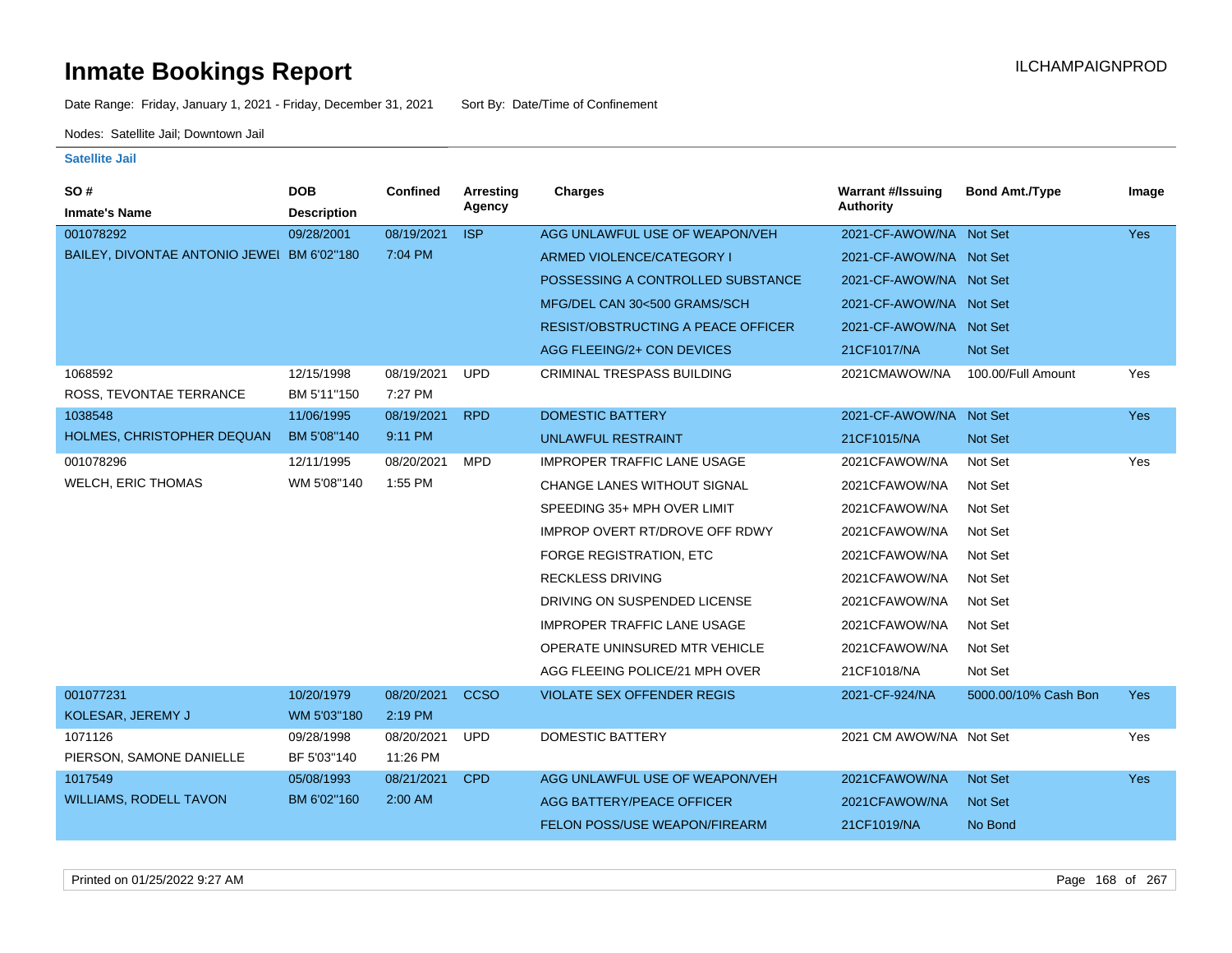Date Range: Friday, January 1, 2021 - Friday, December 31, 2021 Sort By: Date/Time of Confinement

Nodes: Satellite Jail; Downtown Jail

| SO#<br><b>Inmate's Name</b> | <b>DOB</b><br><b>Description</b> | <b>Confined</b> | Arresting<br>Agency | Charges                            | <b>Warrant #/Issuing</b><br><b>Authority</b> | <b>Bond Amt./Type</b>                  | Image      |
|-----------------------------|----------------------------------|-----------------|---------------------|------------------------------------|----------------------------------------------|----------------------------------------|------------|
| 1074806                     | 09/21/1976                       | 08/21/2021      | <b>CCSO</b>         | THEFT CONTROL INTENT <\$500        | 2020CF384/NA                                 | 2500.00/10% Cash Bon                   | <b>Yes</b> |
| <b>WELLS, LORI ANN</b>      | WF 5'07"137                      | 3:31 AM         |                     |                                    |                                              |                                        |            |
| 1018252                     | 12/31/1977                       | 08/21/2021      | <b>CCSO</b>         | DRIVING ON SUSPENDED LICENSE       |                                              | 2021TR3478/HOLLIN 5000.00/10% Cash Bon | Yes        |
| ARMSTRONG, KENNETH LOUIS    | WM 6'00"140                      | 11:51 AM        |                     | DRIVING RVK/SUSP DUI/SSS 2ND       |                                              | 20CF491/HOLLIMAN 5000.00/10% Cash Bon  |            |
|                             |                                  |                 |                     | DRIVING RVK/SUSP DUI/SSS 2ND       |                                              | 21CF519/HOLLIMAN 5000.00/10% Cash Bon  |            |
| 001078297                   | 11/19/1950                       | 08/21/2021      | <b>CCSO</b>         | AGG ASLT/USE DDLY WEAPON           | 2021-CM-AWOW/NA 100.00/Full Amount           |                                        | <b>Yes</b> |
| KING, DONNIE DALE           | WM 5'03"170                      | 1:33 PM         |                     |                                    |                                              |                                        |            |
| 991824                      | 07/30/1995                       | 08/22/2021      | <b>RPD</b>          | <b>DISORDERLY CONDUCT</b>          | 21CMAWOW/NA                                  | 100.00/Full Amount                     | Yes        |
| GARCIA, DAVID F             | OM 5'09"220                      | 1:25 AM         |                     | AGGRAVATED ASSAULT                 | 21CMAWOW/NA                                  | Not Set                                |            |
| 1030918                     | 02/27/1995                       | 08/22/2021      | <b>CCSO</b>         | <b>DOMESTIC BATTERY</b>            | 21CFAWOW/NA                                  | <b>Not Set</b>                         | Yes        |
| <b>CRAIN, ANDREA LAUREN</b> | WF 5'07"125                      | 3:51 AM         |                     | POSSESS CONTRABAND PENAL INST      | 21CFAWOW/NA                                  | Not Set                                |            |
| 1015829                     | 08/04/1992                       | 08/22/2021      | CPD                 | <b>DOMESTIC BATTERY</b>            | 21CMAWOW/NA                                  | Not Set                                | Yes        |
| YOUNG, ALAN MICHAEL         | BM 5'07"165                      | 8:43 AM         |                     |                                    |                                              |                                        |            |
| 001078299                   | 07/13/2002                       | 08/22/2021      | <b>CPD</b>          | <b>AGGRAVATED DOMESTIC BATTERY</b> | 2021-CF-AWOW/CPI Not Set                     |                                        | Yes        |
| WILEY, JASANI A             | BF 5'07"170                      | 12:01 PM        |                     |                                    |                                              |                                        |            |
| 787521                      | 03/03/1983                       | 08/22/2021      | CCSO                | UNLAWFUL RESTRAINT                 | 2021CFAWOW/NA                                | Not Set                                | Yes        |
| ROHR, JOHNATHAN MICHAEL     | WM 5'10"175                      | 1:14 PM         |                     | AGG DOMESTIC BATTERY/STRANGLE      | 21CF1020/NA                                  | Not Set                                |            |
| 518063                      | 11/20/1986                       | 08/22/2021      | <b>RPD</b>          | <b>DOMESTIC BATTERY</b>            | 21CM379/NA                                   | Not Set                                | <b>Yes</b> |
| NAPIER, JOSHUA ANDREW       | WM 6'01"225                      | 1:56 PM         |                     |                                    |                                              |                                        |            |
| 001078300                   | 11/27/1990                       | 08/22/2021      | CPD                 | <b>DOMESTIC BATTERY</b>            | 2021 CM AWOW/NA Not Set                      |                                        | Yes        |
| CARTER, ANTHONY JAMAAL      | BM 6'04"165                      | 10:35 PM        |                     |                                    |                                              |                                        |            |
| 001077934                   | 08/18/1996                       | 08/22/2021      | <b>CPD</b>          | DUI ALC/INTOX COMPOUND/DRUG        | 2021DTAWOW/NA                                | Not Set                                | <b>Yes</b> |
| FREED, LOGAN SUZANNE        | WF 5'03"160                      | 11:45 PM        |                     | AGG DUI/ACCIDENT/BODILY HARM       | 2021CFAWOW/NA                                | <b>Not Set</b>                         |            |
|                             |                                  |                 |                     | AGG DUI/NO VALID INS               | 2021DTAWOW/Char Not Set                      |                                        |            |
|                             |                                  |                 |                     | <b>DOMESTIC BATTERY</b>            | 21 CM 172/NA                                 | 10000.00/10% Cash Bo                   |            |
|                             |                                  |                 |                     | AGG DUI/ACCIDENT/DEATH             | 21CF1024/NA                                  | Not Set                                |            |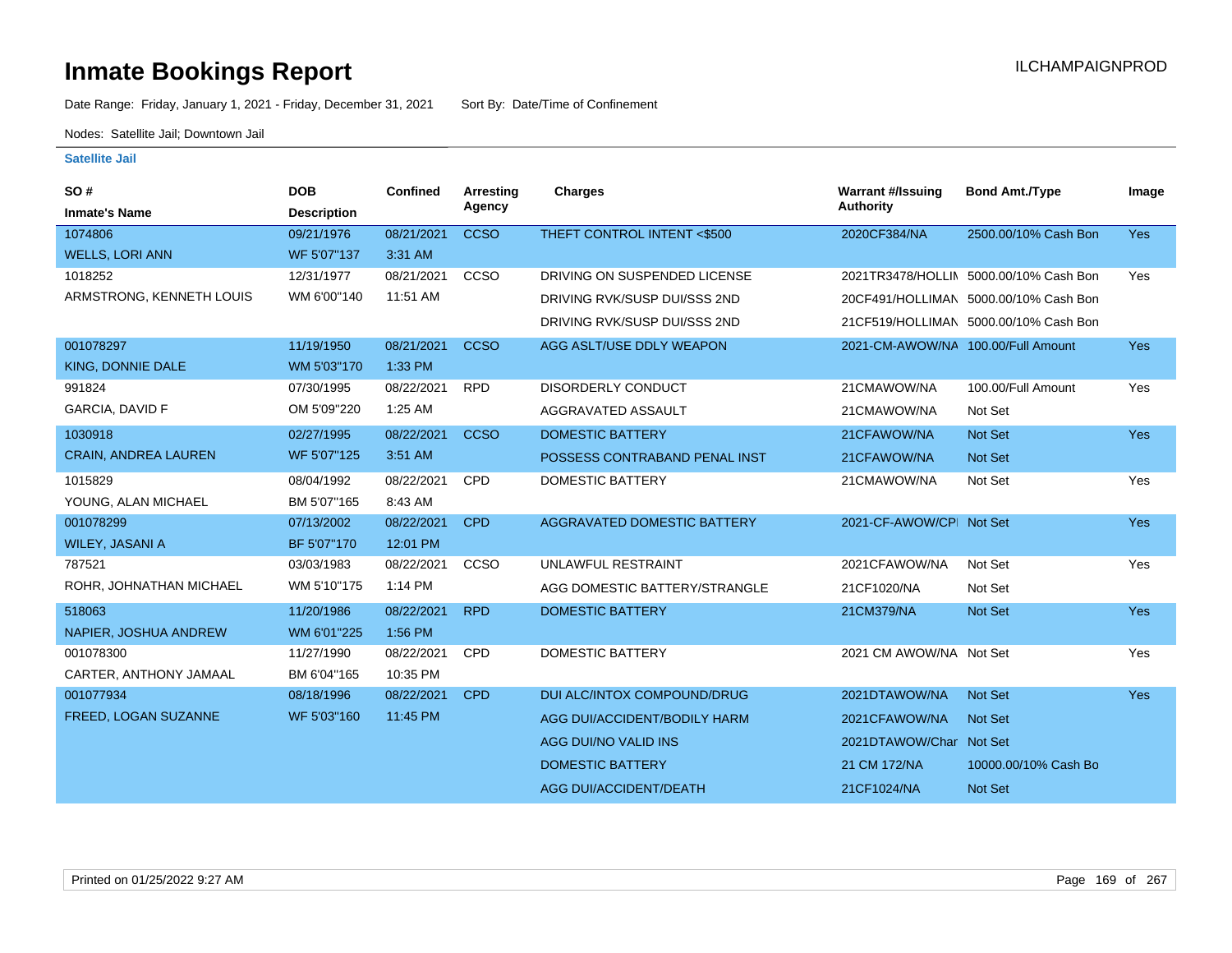Date Range: Friday, January 1, 2021 - Friday, December 31, 2021 Sort By: Date/Time of Confinement

Nodes: Satellite Jail; Downtown Jail

| SO#                           | <b>DOB</b>         | Confined   | <b>Arresting</b> | <b>Charges</b>                    | <b>Warrant #/Issuing</b> | <b>Bond Amt./Type</b>                 | Image      |
|-------------------------------|--------------------|------------|------------------|-----------------------------------|--------------------------|---------------------------------------|------------|
| <b>Inmate's Name</b>          | <b>Description</b> |            | Agency           |                                   | <b>Authority</b>         |                                       |            |
| 1072017                       | 07/26/1999         | 08/23/2021 | <b>UPD</b>       | AGG UUW/PERSON/NO FOID            | 21CFAWOW/NA              | Not Set                               | <b>Yes</b> |
| <b>WILSON, DAMIAN MICHAEL</b> | WM 5'07"135        | 1:21 AM    |                  | ARMED VIOLENCE/CATEGORY III       | 21CFAWOW/NA              | Not Set                               |            |
|                               |                    |            |                  | OBSTRUCTING IDENTIFICATION        | 21CFAWOW/NA              | Not Set                               |            |
|                               |                    |            |                  | POSSESSION OF METH/15<100GRAMS    | 21CF1022/NA              | Not Set                               |            |
|                               |                    |            |                  | THEFT/LABOR/SERVICES/PROPERTY     | 21-199/FORD CO           | 12000.00/10% Cash Bo<br>75.00/FTA Fee |            |
| 001078104                     | 06/16/2003         | 08/23/2021 | <b>UPD</b>       | HOME INVASION/CAUSE INJURY        | 21CFAWOW/NA              | Not Set                               | Yes        |
| PALMER, TAKIARA EULMA         | BF 5'03"162        | 4:00 AM    |                  | BATTERY/CAUSE BODILY HARM         | 21CM381/NA               | Not Set                               |            |
| 1074619                       | 01/17/1998         | 08/23/2021 | <b>UPD</b>       | <b>HOME INVASION/CAUSE INJURY</b> | 21CFAWOW/NA              | Not Set                               | Yes        |
| JOHNSON, DESI EZEKIEL         | BM 5'06"197        | 4:47 AM    |                  | BATTERY/CAUSE BODILY HARM         | 21CM380/NA               | Not Set                               |            |
| 001078302                     | 01/06/2002         | 08/23/2021 | <b>UPD</b>       | HOME INVASION/CAUSE INJURY        | 2021CFAWOW/NA            | Not Set                               | Yes        |
| YOUNG, DEANDRE DESHUN         | BM 5'08"205        | 4:53 AM    |                  | BATTERY/CAUSE BODILY HARM         | 21CM382/NA               | Not Set                               |            |
| 1029792                       | 12/11/1991         | 08/23/2021 | <b>CPD</b>       | OBSTRUCT JUST/DESTROY EVIDENCE    | 2021CF967/NA             | 10000.00/10% Cash Bo                  | <b>Yes</b> |
| EVANS, MELINA CAMILLIE JOY    | BF 5'04"185        | 5:27 AM    |                  |                                   |                          |                                       |            |
| 60634                         | 01/25/1974         | 08/23/2021 | <b>MPD</b>       | POSSESS DRUG PARAPHERNALIA        | 21CFAWOW/NA              | Not Set                               | Yes        |
| LEONARD, VICTORIA RAE         | WF 5'00"170        | 5:54 AM    |                  | POSSESSING A CONTROLLED SUBSTANCE | 21CF1021/NA              | Not Set                               |            |
| 1035923                       | 06/14/1993         | 08/23/2021 | <b>CPD</b>       | <b>CRIMINAL TRESPASS BUILDING</b> | 20CM0800/NA              | 7500.00/10% Cash Bon                  | <b>Yes</b> |
| <b>BROWN, KYRELL NAJUAN</b>   | BM 6'00"171        | 9:46 AM    |                  | POSS STOLEN VEHICLE > \$25,000    | 21CF1029/NA              | Not Set                               |            |
| 001078304                     | 07/25/1993         | 08/23/2021 | CCSO             | AGG BATTERY/PUBLIC PLACE          | 21CF969/NA               | 25000.00/10% Cash Bo                  | Yes        |
| DRAPER, KYE WILLIAM           | WM 5'10"195        | 9:46 AM    |                  |                                   |                          |                                       |            |
| 1027931                       | 08/01/1979         | 08/23/2021 | <b>CPD</b>       | BATTERY/CAUSE BODILY HARM         | 21CM384/NA               | 100.00/Full Amount                    | Yes        |
| HARDY, DAMEIAN JABOUR         | BM 6'01"160        | 10:50 AM   |                  | POSS STOLEN VEHICLE > \$25,000    | 2020-CF-594/Kankak       | 20000.00/10% Cash Bo                  |            |
|                               |                    |            | <b>CCSO</b>      | CRIM DAMAGE TO PROPERTY <\$500    | 20CM782/NA               | 15000.00/10% Cash Bo                  |            |
| 1069207                       | 12/19/1991         | 08/23/2021 | CCSO             | PROBATION VIOLATION               | 2018CF824/NA             | No Bond                               | Yes        |
| SWICK, JOSEPH RYAN            | WM 5'07"135        | 4:58 PM    |                  |                                   |                          |                                       |            |
| 48477                         | 03/14/1977         | 08/23/2021 | <b>RPD</b>       | <b>AGGRAVATED BATTERY</b>         | 21CF1027/NA              | Not Set                               | <b>Yes</b> |
| <b>RIFE, EDWARD MILTON</b>    | WM 5'10"190        | 6:16 PM    |                  |                                   |                          |                                       |            |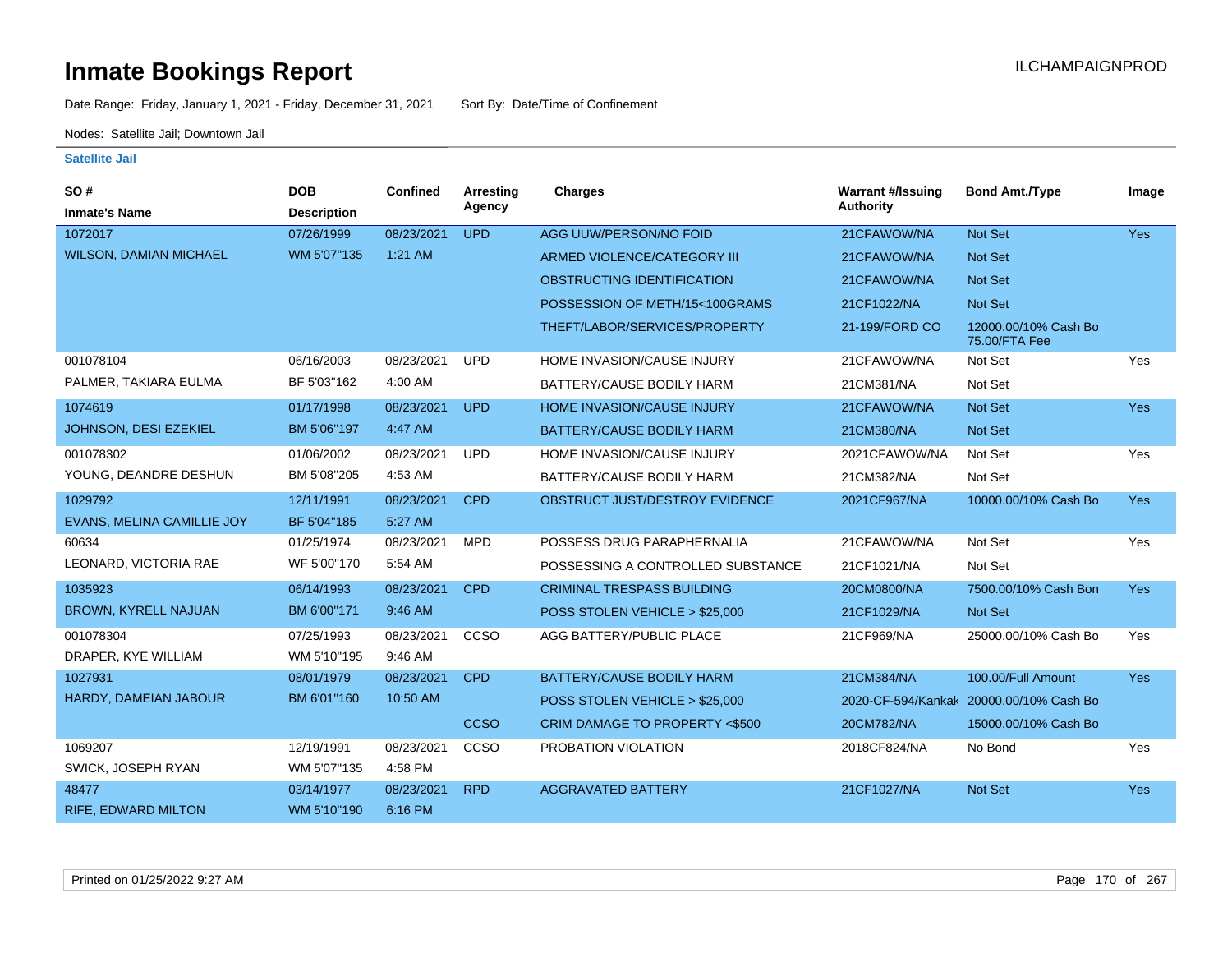Date Range: Friday, January 1, 2021 - Friday, December 31, 2021 Sort By: Date/Time of Confinement

Nodes: Satellite Jail; Downtown Jail

| SO#                          | <b>DOB</b>         | <b>Confined</b> | Arresting   | <b>Charges</b>                     | <b>Warrant #/Issuing</b> | <b>Bond Amt./Type</b>                 | Image      |
|------------------------------|--------------------|-----------------|-------------|------------------------------------|--------------------------|---------------------------------------|------------|
| <b>Inmate's Name</b>         | <b>Description</b> |                 | Agency      |                                    | Authority                |                                       |            |
| 001078309                    | 01/16/1999         | 08/23/2021      | <b>CPD</b>  | <b>DOMESTIC BATTERY</b>            | 2021CMAWOW/NA            | Not Set                               | <b>Yes</b> |
| <b>OSLER, ALEXIS LAUREN</b>  | BF 5'00"115        | 6:50 PM         |             |                                    |                          |                                       |            |
| 001077437                    | 01/06/1980         | 08/23/2021      | <b>RPD</b>  | INTERF REPT DOMESTIC VIOLENCE      | 2021CMAWOW/NA            | Not Set                               | Yes        |
| JOHNSON, ANTONIO LASHAUN     | BM 6'00"195        | 7:48 PM         |             | DOM BTRY/CONTACT/1-2 PRECONV       | 21CF1025/NA              | Not Set                               |            |
| 1070373                      | 07/19/1995         | 08/23/2021      | <b>RPD</b>  | MFG/DEL CAN 30<500 GRAMS/SCH       | 21CF1028/NA              | Not Set                               | <b>Yes</b> |
| <b>STEWART, TROY DEMARIO</b> | BM 5'11"140        | 10:06 PM        |             |                                    |                          |                                       |            |
| 001078311                    | 04/07/1985         | 08/24/2021      | <b>RPD</b>  | <b>THEFT</b>                       | NA/NA                    | Not Set                               | Yes        |
| BURTON, PAUL RICHARD JORDAN  | BM 6'03"200        | 3:17 AM         |             | CRIM DAMAGE TO PROPERTY <\$500     | 21CM385/NA               | Not Set                               |            |
| 1035186                      | 06/06/1994         | 08/24/2021      | <b>CCSO</b> | DRVG UNDER INFLU/BAC 0.08          | 21DTAWOW/NA              | Not Set                               | <b>Yes</b> |
| <b>BEAN, KATIE MARIE</b>     | WF 5'04"160        | 4:28 AM         |             | <b>IMPROPER TRAFFIC LANE USAGE</b> | 21TRAWOW/NA              | <b>Not Set</b>                        |            |
|                              |                    |                 |             | DRVG UNDER INFLU OF ALCOHOL        | 21DT227/NA               | 3000.00/10% Cash Bon                  |            |
| 1068745                      | 06/15/1999         | 08/24/2021      | CCSO        | DRVG UNDER INFLU OF ALCOHOL        | 2018DT165/NA             | Not Set                               | Yes        |
| CLUVER, BRYANT AUSTIN        | WM 6'00"180        | 4:45 PM         |             |                                    |                          |                                       |            |
| 1070206                      | 05/01/2000         | 08/24/2021      | <b>CCSO</b> | AGG DUI/4                          | 18CF291/NA               | No Bond                               | Yes        |
| FRYE, JORDAN DANIEL          | WM 5'07"170        | 5:01 PM         |             |                                    |                          |                                       |            |
| 001078312                    | 08/25/1995         | 08/24/2021      | <b>UPD</b>  | AGGRAVATED ASSAULT                 | 2021-CF-AWOW/NA Not Set  |                                       | Yes        |
| CALHOUN, DENZEL              | BM 5'08"145        | 7:47 PM         |             | UNLWFL POSS FIREARM/<18            | 2021-CF-AWOW/NA Not Set  |                                       |            |
|                              |                    |                 |             | LEAVING THE SCENE INVOLV VEHICLE   |                          | 2021TR6333/Champ 2500.00/10% Cash Bon |            |
|                              |                    |                 |             | ARMED HABITUAL CRIMINAL            | 21CF1030/NA              | Not Set                               |            |
| 001078313                    | 05/26/1995         | 08/24/2021      | <b>UPD</b>  | AGGRAVATED ASSAULT                 | 21CM387/NA               | Not Set                               | <b>Yes</b> |
| QU, TI ANYI                  | AM 6'00"180        | 8:37 PM         |             |                                    |                          |                                       |            |
| 001078314                    | 11/02/2002         | 08/24/2021      | <b>UPD</b>  | <b>DOMESTIC BATTERY</b>            | 2021CMAWOW/NA            | Not Set                               | Yes        |
| DAVIS, CARRIJHA DAENYCE      | BF 5'10"250        | 8:52 PM         |             |                                    |                          |                                       |            |
| 995952                       | 11/12/1990         | 08/24/2021      | <b>CCSO</b> | <b>DOMESTIC BATTERY</b>            | 2021-CM-AWOW/NA Not Set  |                                       | <b>Yes</b> |
| <b>MORRIS, PERRY GENE</b>    | BM 5'06"134        | 10:49 PM        |             |                                    |                          |                                       |            |
| 001078315                    | 06/23/1988         | 08/24/2021      | CCSO        | <b>DOMESTIC BATTERY</b>            | 2021CMAWOW/NA            | Not Set                               | Yes        |
| TRIPLETT, GABRIELLE ELAINE   | BF 5'03"175        | 10:51 PM        |             |                                    |                          |                                       |            |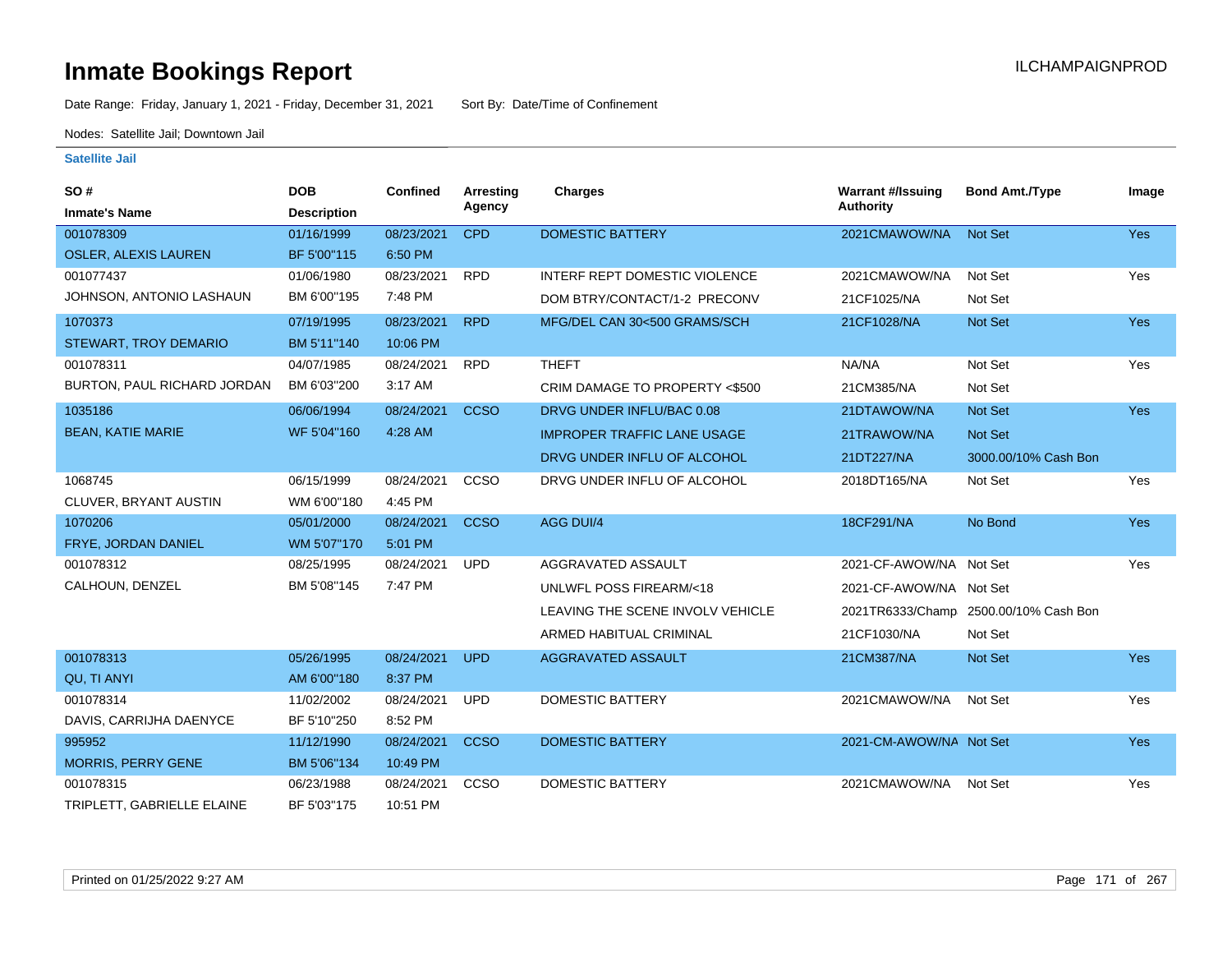Date Range: Friday, January 1, 2021 - Friday, December 31, 2021 Sort By: Date/Time of Confinement

Nodes: Satellite Jail; Downtown Jail

| <b>SO#</b>                   | <b>DOB</b>         | <b>Confined</b> | <b>Arresting</b> | <b>Charges</b>                       | <b>Warrant #/Issuing</b>  | <b>Bond Amt./Type</b> | Image      |
|------------------------------|--------------------|-----------------|------------------|--------------------------------------|---------------------------|-----------------------|------------|
| <b>Inmate's Name</b>         | <b>Description</b> |                 | Agency           |                                      | Authority                 |                       |            |
| 001078316                    | 04/06/2003         | 08/25/2021      | <b>UPD</b>       | <b>CONSUMPTION OF LIQUOR/MINOR</b>   | 2021 CM AWOW/NA Not Set   |                       | Yes        |
| <b>BECERILY, EMMANUEL</b>    | SM 5'10"180        | $1:16$ AM       |                  | <b>CRIMINAL TRESPASS TO VEHICLES</b> | 21CM388/NA                | 100.00/Full Amount    |            |
| 001077231                    | 10/20/1979         | 08/25/2021      | CPD              | AID/ABET/POSS/SELL STOLEN VEH        | 21CF25/NA                 | 15000.00/10% Cash Bo  | Yes        |
| KOLESAR, JEREMY J            | WM 5'03"180        | 11:14 AM        |                  |                                      |                           |                       |            |
| 1056591                      | 12/21/1995         | 08/25/2021      | <b>CCSO</b>      | POSSESS 15<100 GRAMS COCAINE         | 19CF1014/NA               | No Bond               | Yes        |
| PATTON, KENNETH KELVIN JR    | BM 6'00"256        | 11:58 AM        |                  |                                      |                           |                       |            |
| 1062779                      | 07/04/1997         | 08/25/2021      | CCSO             | POSSESSION OF METH/5<15 GRAMS        | 20CF574/NA                | Not Set               | Yes        |
| WIGHT, LAMARQUIS IILROB      | BM 5'08"150        | 12:12 PM        |                  |                                      |                           |                       |            |
| 001078318                    | 09/15/1985         | 08/25/2021      | <b>UIPD</b>      | <b>DOMESTIC BATTERY</b>              | 2021CFAWOW/NA             | Not Set               | <b>Yes</b> |
| <b>WENSTRAND, MEGAN RYAN</b> | WF 5'06"155        | 5:29 PM         |                  | CAUSE CHILD TO BE ENDANGERED         | 2021CMAWOW/NA             | Not Set               |            |
|                              |                    |                 |                  | DRVG UNDER INFLU OF ALCOHOL          | 21CM392/NA                | Not Set               |            |
| 981599                       | 10/18/1990         | 08/26/2021      | ccso             | RET THEFT/DISP MERCH/>\$300          | 2021CF126/NA              | 10000.00/10% Cash Bo  | Yes        |
| ROWAN, CALVIN LEE            | WM 6'01"200        | 1:26 AM         |                  |                                      |                           |                       |            |
| 960551                       | 09/21/1988         | 08/26/2021      | <b>CPD</b>       | FELON POSS/USE WEAPON/FIREARM        | 2021 CF AWOW/NA Not Set   |                       | <b>Yes</b> |
| <b>COFFIN, KYLE LAIR</b>     | WM 5'11"150        | 4:43 AM         |                  | AGGRAVATED ASSAULT/PUBLIC PROP       | 2021 CM AWOW/NA Not Set   |                       |            |
|                              |                    |                 |                  | POSS HYPO/SYRINGE/NEEDLES/1ST        | 2021 CM116/NA             | 1000.00/10% Cash Bon  |            |
|                              |                    |                 |                  | DOMESTIC BATTERY/HARM/VIO O/P        | 21CF1035/NA               | 100000.00/10% Cash B  |            |
| 1076724                      | 05/19/2001         | 08/26/2021      | CCSO             | CRIM DMG TO PROP \$500-10K           | 20CF1374/NA               | Not Set               | Yes        |
| BWANDUNDU, EXAUCE MUNOO      | BM 5'10"143        | 11:49 AM        |                  | OBSTRUCTING IDENTIFICATION           | 20CM478/Champaigr Not Set |                       |            |
|                              |                    |                 |                  | CRIMINAL TRESPASS TO LAND            | 20CM477/Champaigr Not Set |                       |            |
| 1050861                      | 07/10/1996         | 08/26/2021      | <b>USMS</b>      | ACCIDENT INJURY/DEATH/11-403         | 2021CF610/NA              | Not Set               | <b>Yes</b> |
| WATKINS, JAMONHE DANNYAE     | BM 5'08"130        | 2:23 PM         |                  | ARMED HABITUAL CRIMINAL              | 2021CF610/NA              | 100000.00/10% Cash B  |            |
| 001078319                    | 08/24/1991         | 08/26/2021      | <b>ISP</b>       | POSSESS DRUG PARAPHERNALIA           | NA/NA                     | Not Set               | Yes        |
| stollberg, samantha dale     | WF 5'07"175        | 3:47 PM         |                  | POSSESSION OF METH< 5 GRAMS          | 21CF1034/NA               | Not Set               |            |
| 1075893                      | 07/05/1985         | 08/26/2021      | <b>RPD</b>       | DRVG UNDER INFLU OF ALCOHOL          | 2020DT88/NA               | 5000.00/10% Cash Bon  | <b>Yes</b> |
| VASQUEZ LOPEZ, YANI D        | SM 5'06"180        | 5:56 PM         |                  | <b>UNLICENSED</b>                    | 2021TRAWOW/NA             | 164.00/Full Amount    |            |
|                              |                    |                 |                  | AGG UNLAWFUL USE OF WEAPON/VEH       | 2021CF421/NA              | 5000.00/10% Cash Bon  |            |
|                              |                    |                 |                  | SPEEDING 26-34 MPH OVER LIMIT        | 2021TRAWOW/NA             | Not Set               |            |
|                              |                    |                 |                  |                                      |                           |                       |            |

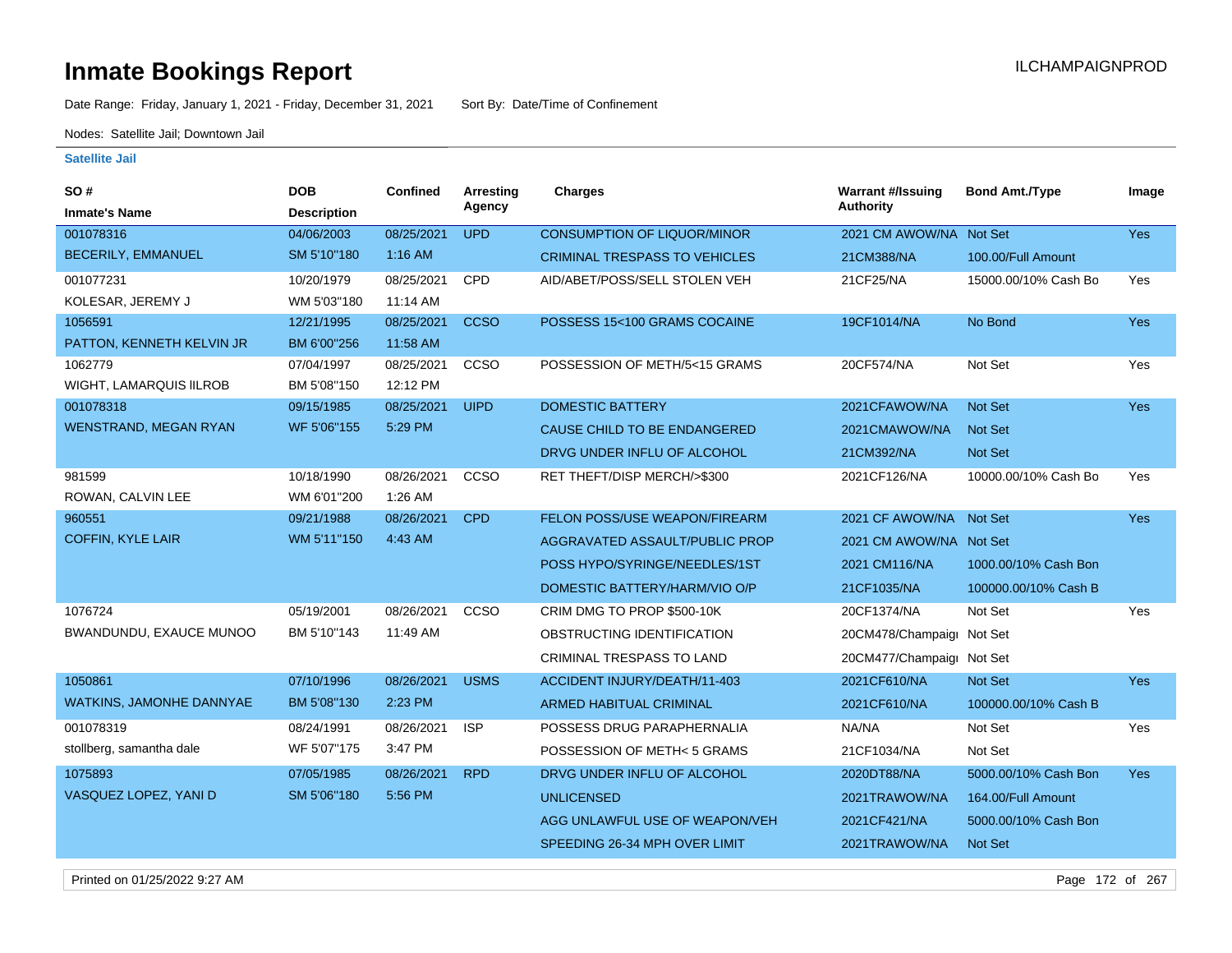Date Range: Friday, January 1, 2021 - Friday, December 31, 2021 Sort By: Date/Time of Confinement

Nodes: Satellite Jail; Downtown Jail

| SO#<br><b>Inmate's Name</b> | <b>DOB</b><br><b>Description</b> | <b>Confined</b> | Arresting<br>Agency | <b>Charges</b>                       | <b>Warrant #/Issuing</b><br><b>Authority</b> | <b>Bond Amt./Type</b>                 | Image      |
|-----------------------------|----------------------------------|-----------------|---------------------|--------------------------------------|----------------------------------------------|---------------------------------------|------------|
| 518475                      | 07/16/1984                       | 08/26/2021      | <b>CPD</b>          | <b>INTERF REPT DOMESTIC VIOLENCE</b> | 2021CMAWOW/NA                                | No Bond                               | <b>Yes</b> |
| TAYLOR, PHONTEZ ALDRECAUS   | BM 5'10"240                      | 10:39 PM        |                     | <b>AGGRAVATED DOMESTIC BATTERY</b>   | 21CF1036/NA                                  | No Bond                               |            |
| 001077945                   | 07/23/1992                       | 08/26/2021      | <b>UPD</b>          | <b>BURGLARY</b>                      | 2021CFAWOW/NA                                | Not Set                               | Yes        |
| BROWN, SIDREA RENEIA        | BF 5'02"180                      | 11:24 PM        |                     | THREATEN A PUBLIC OFFICIAL           | 2021CMAWOW/NA                                | Not Set                               |            |
|                             |                                  |                 |                     | CRIMINAL TRESPASS BUILDING           | 2021CMAWOW/NA                                | Not Set                               |            |
|                             |                                  |                 |                     | RESIST/OBSTRUCTING A PEACE OFFICER   | 2021CMAWOW/NA                                | Not Set                               |            |
| 31927                       | 10/31/1967                       | 08/27/2021      | <b>CCSO</b>         | <b>BURGLARY</b>                      |                                              | 2020CF59/DOUGLA: 20000.00/10% Cash Bo | <b>Yes</b> |
| GOTSCHALL, DAYNA JAN        | WF 5'05"145                      | 12:29 AM        |                     |                                      |                                              |                                       |            |
| 001078320                   | 07/13/1994                       | 08/27/2021      | <b>CPD</b>          | CRIM DMG TO PROP \$500-10K           | 2021CFAWOW/NA                                | Not Set                               | Yes        |
| MARSH, PAUL O               | BM 6'04"160                      | 10:15 AM        |                     | <b>CRIMINAL TRESPASS TO VEHICLES</b> | 2021CFAWOW/NA                                | Not Set                               |            |
|                             |                                  |                 | CCSO                | CRIM DAMAGE TO PROPERTY <\$500       | 2021CM376/JUDGE Not Set                      |                                       |            |
|                             |                                  |                 |                     | CRIM DAMAGE TO PROPERTY <\$500       | 2021CM377/JUDGE Not Set                      |                                       |            |
|                             |                                  |                 |                     | THEFT/UNAUTHD CON/<\$500             | 2021CM378/JUDGE Not Set                      |                                       |            |
| 001078321                   | 01/25/1998                       | 08/27/2021      | <b>ISP</b>          | DRIVING ON SUSPENDED LICENSE         | 2020TR557/NA                                 | 2500.00/10% Cash Bon                  | Yes        |
| HENDERSON, MAKAELA M        | WF 5'03"170                      | 11:14 AM        |                     |                                      |                                              |                                       |            |
| 1076064                     | 02/10/2002                       | 08/27/2021      | CPD                 | <b>DOMESTIC BATTERY</b>              | 2021CMAWOW/NA                                | Not Set                               | Yes        |
| JONES, ANTOINE              | BM 6'00"250                      | 2:49 PM         |                     | <b>DOMESTIC BATTERY</b>              | 2021CMAWOW/NA                                | Not Set                               |            |
| 1067370                     | 08/11/1997                       | 08/27/2021      | <b>CPD</b>          | <b>DOMESTIC BATTERY</b>              | 21CMAWOW/NA                                  | Not Set                               | <b>Yes</b> |
| DAVIS, AUSTIN C             | WM 5'07"150                      | 3:37 PM         |                     |                                      |                                              |                                       |            |
| 1045344                     | 06/23/1965                       | 08/27/2021      | <b>CPD</b>          | POSSESSING A CONTROLLED SUBSTANCE    | 2021CFAWOW/NA                                | Not Set                               | Yes        |
| BERNARD, KIMBERLY RAE       | WF 4'11"165                      | 10:28 PM        |                     | POSSESS LOOK-ALIKE SUB/1ST           | 2021CFAWOW/NA                                | Not Set                               |            |
|                             |                                  |                 |                     | POSSESS CONTRABAND PENAL INST        | 2021CFAWOW/NA                                | Not Set                               |            |
|                             |                                  |                 |                     | VIOLATE ORDER PROTECTION             | 2021CMAWOW/NA                                | Not Set                               |            |
| 980939                      | 06/18/1988                       | 08/28/2021      | <b>UPD</b>          | <b>THEFT</b>                         | 21CF1038/NA                                  | Not Set                               | <b>Yes</b> |
| HILL, XAVIER LENSHAUN       | BM 5'11"200                      | 9:45 AM         | <b>UPD</b>          | OBSTRUCTING IDENTIFICATION           | NA/NA                                        | Not Set                               |            |
|                             |                                  |                 |                     | <b>VIOLATE SEX OFFENDER REGIS</b>    | NA/NA                                        | Not Set                               |            |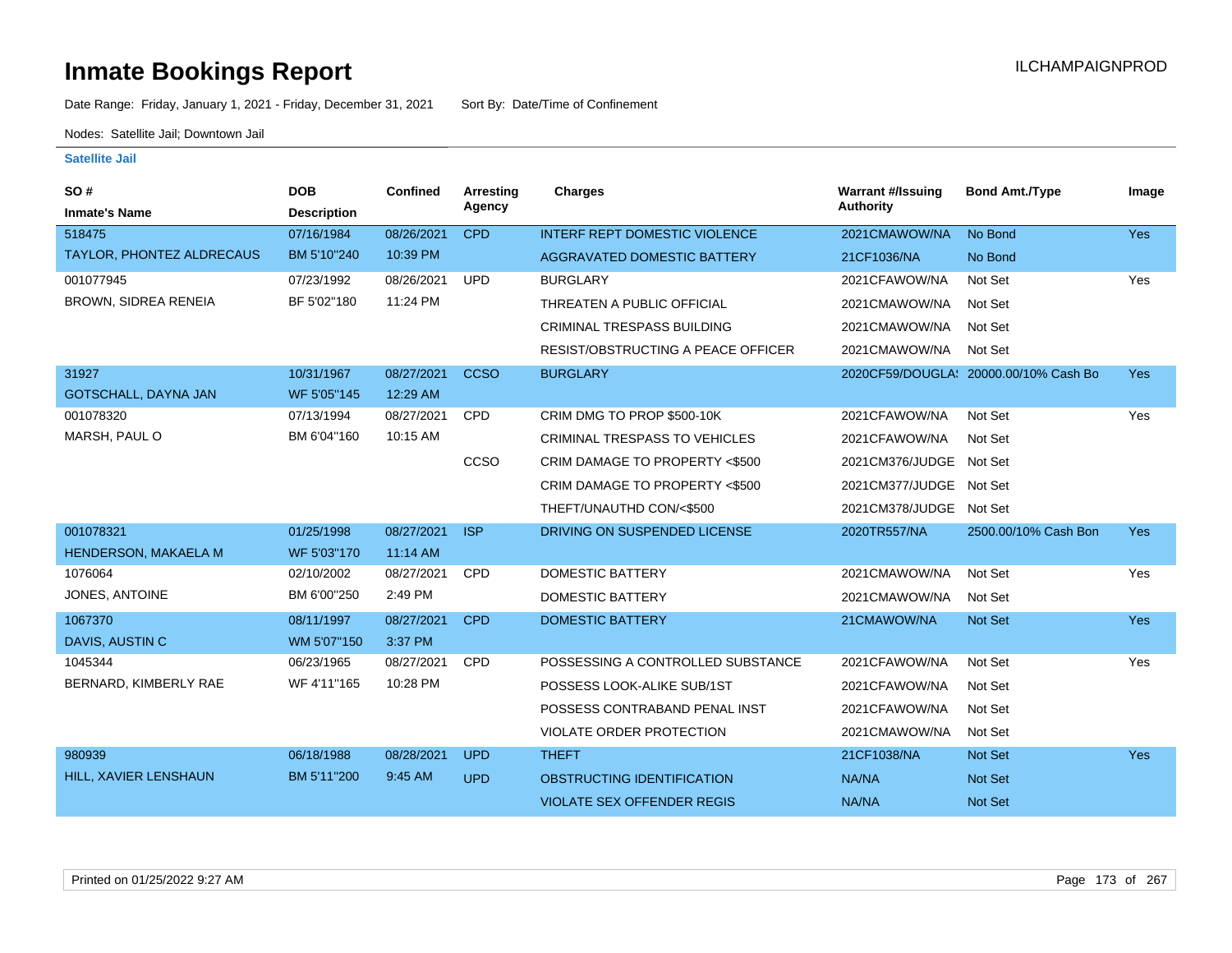Date Range: Friday, January 1, 2021 - Friday, December 31, 2021 Sort By: Date/Time of Confinement

Nodes: Satellite Jail; Downtown Jail

| SO#                            | <b>DOB</b>         | Confined   | Arresting   | <b>Charges</b>                            | <b>Warrant #/Issuing</b> | <b>Bond Amt./Type</b> | Image      |
|--------------------------------|--------------------|------------|-------------|-------------------------------------------|--------------------------|-----------------------|------------|
| <b>Inmate's Name</b>           | <b>Description</b> |            | Agency      |                                           | <b>Authority</b>         |                       |            |
| 001078323                      | 04/04/2003         | 08/28/2021 | <b>CPD</b>  | <b>DOMESTIC BATTERY</b>                   | 2021CMAWOW/NA            | <b>Not Set</b>        | Yes        |
| HARALSON, JAQUIN A             | BM 5'06"140        | 12:32 PM   |             | <b>CRIM DAMAGE TO PROPERTY &lt;\$500</b>  | NA/NA                    | <b>Not Set</b>        |            |
|                                |                    |            |             | <b>RESIST/OBSTRUCTING A PEACE OFFICER</b> | NA/NA                    | <b>Not Set</b>        |            |
| 1067020                        | 08/11/1999         | 08/28/2021 | <b>RPD</b>  | <b>CRIMINAL TRESPASS BUILDING</b>         | 21CM397/NA               | Not Set               | Yes        |
| EISKAMP, HANNAH MARIE          | WF 5'03"190        | 1:20 PM    |             |                                           |                          |                       |            |
| 1017706                        | 12/27/1992         | 08/28/2021 | <b>RPD</b>  | <b>BURGLARY</b>                           | 2021CFAWOW/NA            | Not Set               | <b>Yes</b> |
| ROGERS, ANTOINE LAMONT         | BM 5'07"260        | 1:30 PM    |             | DOM BTRY/CONTACT/1-2 PRECONV              | 2021CF841/DILL           | 25000.00/10% Cash Bo  |            |
|                                |                    |            |             | OBSTRUCTING IDENTIFICATION                | 21CM396/NA               | Not Set               |            |
| 001077814                      | 06/17/1992         | 08/28/2021 | <b>CPD</b>  | <b>FUGITIVE FROM JUSTICE</b>              | 21CFAOW/CHAMPA Not Set   |                       | Yes        |
| LANE, KRISTIN FAITH            | WF 5'01"190        | 3:49 PM    |             |                                           |                          |                       |            |
| 59578                          | 02/21/1983         | 08/28/2021 | <b>CCSO</b> | AGG BATTERY/USE DEADLY WEAPON             | 2018CF872/NA             | 5000.00/10% Cash Bon  | <b>Yes</b> |
| <b>JOHNSON, MARCIE NICHOLE</b> | BF 5'05"193        | 5:13 PM    |             |                                           |                          |                       |            |
| 001078324                      | 05/06/1981         | 08/29/2021 | CCSO        | AGG DISCH FIR/EMER MGMT VEH               | 21CFAWOW/NA              | Not Set               | Yes        |
| ESPARZA, VICTOR H              | SM 5'05"150        | 8:59 AM    |             | FALSE INFO ON FOID APPLICATION            | 21CFAWOW/NA              | Not Set               |            |
|                                |                    |            |             | AGG UUW/PERSON/<21                        | 21CFAWOW/NA              | Not Set               |            |
|                                |                    |            | CCSO        | MFG/DEL 900+ GR COCAINE/ANLG              | NA/Winnebago co          | 2000000.00/10% Cash   |            |
| 1037459                        | 11/23/1982         | 08/29/2021 | <b>CPD</b>  | FORGERY/ISSUE/DELIVER DOCUMENT            | 2021CF908/NA             | 5000.00/10% Cash Bon  | <b>Yes</b> |
| HAAS, ANDREA NICOLE            | WF 5'00"102        | 1:08 PM    |             | RECEIVE/POSS/SELL STOLEN VEH              | 21CF1039/NA              | No Bond               |            |
| 48244                          | 09/21/1969         | 08/29/2021 | <b>UPD</b>  | VIO CIVIL NO CONTACT ORDER                | 21CM398/NA               | Not Set               | Yes        |
| WOOD, NICOLE RAE               | WF 5'08"230        | 2:52 PM    |             |                                           |                          |                       |            |
| 1074149                        | 10/17/1990         | 08/29/2021 | <b>UPD</b>  | <b>DOMESTIC BATTERY</b>                   | 21CM399/NA               | Not Set               | Yes        |
| MCGEE-PELMORE, TRAVEL          | BM 5'10"145        | 4:27 PM    |             |                                           |                          |                       |            |
| 55648                          | 03/23/1982         | 08/29/2021 | <b>CPD</b>  | CRIMINAL DAMAGE/\$10K-100K                | 2020CF821/NA             | 10000.00/10% Cash Bo  | Yes        |
| LEWIS, LATASHA ANNLEE          | BF 5'00"130        | 6:19 PM    |             |                                           |                          |                       |            |
| 17835                          | 04/04/1959         | 08/30/2021 | <b>CPD</b>  | AGG BATTERY/PUBLIC PLACE                  | 21CFAWOW/NA              | Not Set               | Yes        |
| DUDLEY, MELVIN LOUIS           | BM 5'11"180        | 12:13 AM   |             |                                           |                          |                       |            |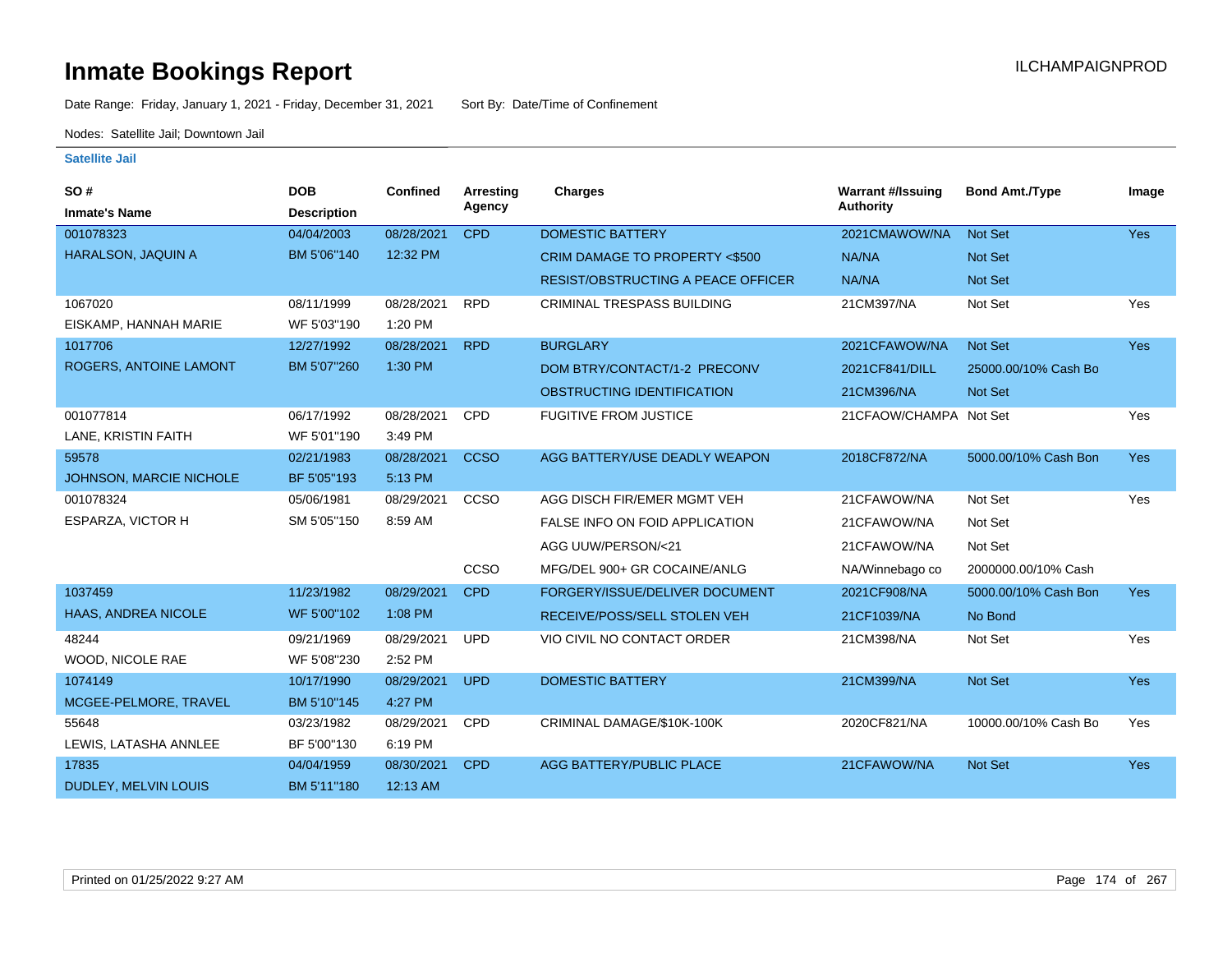Date Range: Friday, January 1, 2021 - Friday, December 31, 2021 Sort By: Date/Time of Confinement

Nodes: Satellite Jail; Downtown Jail

#### **Satellite Jail**

| <b>SO#</b>                 | <b>DOB</b>         | <b>Confined</b> | <b>Arresting</b> | <b>Charges</b>                           | <b>Warrant #/Issuing</b> | <b>Bond Amt./Type</b>  | Image      |
|----------------------------|--------------------|-----------------|------------------|------------------------------------------|--------------------------|------------------------|------------|
| <b>Inmate's Name</b>       | <b>Description</b> |                 | Agency           |                                          | Authority                |                        |            |
| 001078325                  | 10/28/1952         | 08/30/2021      | <b>UPD</b>       | DRVG UNDER INFLU OF ALCOHOL              | 2021DTAWOW/NA            | 1000.00/License and Ca | <b>Yes</b> |
| MILLER, DEOSIA             | BF 5'11"190        | 12:24 AM        |                  | <b>IMPROPER TRAFFIC LANE USAGE</b>       | 2021TRAWOW/NA            | Not Set                |            |
|                            |                    |                 |                  | OPERATE UNINSURED MTR VEHICLE            | 2021TRAWOW/NA            | Not Set                |            |
| 001078326                  | 09/13/1985         | 08/30/2021      | <b>CPD</b>       | <b>DOMESTIC BATTERY</b>                  | 21CMAWOW/NA              | Not Set                | Yes        |
| <b>UFEN, SEAN THOMAS</b>   | WM 6'01"160        | 3:50 AM         |                  |                                          |                          |                        |            |
| 001078327                  | 07/11/2000         | 08/30/2021      | <b>CPD</b>       | <b>DOMESTIC BATTERY</b>                  | 21CMAWOW/NA              | Not Set                | <b>Yes</b> |
| AKERS, ZOE RENEE MICHELLE  | WF 5'03"150        | 5:10 AM         |                  |                                          |                          |                        |            |
| 001078328                  | 10/25/1995         | 08/30/2021      | <b>UPD</b>       | DELIVERY OF OR POSSESSION OF W/INTENT TO | 2021 CF AWOW/NA          | Not Set                | Yes        |
| WHITE, JUSTIN STEVEN       | BM 5'07"150        | 10:48 AM        |                  | FELON POSS/USE WEAPON/FIREARM            | 21CF1045/NA              | Not Set                |            |
| 989143                     | 07/28/1991         | 08/30/2021      | <b>CCSO</b>      | POSSESSING A CONTROLLED SUBSTANCE        | 2020CF1030/NA            | No Bond                | Yes        |
| DIAL, CLAYTON COLE         | WM 5'07"160        | 2:56 PM         |                  | POSSESSING A CONTROLLED SUBSTANCE        | 2020CF1409/NA            | No Bond                |            |
|                            |                    |                 |                  | POSSESSING A CONTROLLED SUBSTANCE        | 2021CF536/NA             | No Bond                |            |
| 56972                      | 10/16/1982         | 08/30/2021      | CCSO             | CRIM DAMAGE TO PROPERTY <\$500           | 2021 CF AWOW/NA Not Set  |                        | Yes        |
| DAY, DANIEL JOSEPH         | WM 6'00"145        | 3:07 PM         |                  | RESIST/OBSTRUCTING A PEACE OFFICER       | 2021 CF AWOW/NA Not Set  |                        |            |
|                            |                    |                 |                  | <b>THEFT</b>                             | 2021 CF AWOW/NA Not Set  |                        |            |
|                            |                    |                 |                  | POSSESS DRUG PARAPHERNALIA               | 2021 CF AWOW/NA Not Set  |                        |            |
|                            |                    |                 |                  | DRIVING ON SUSPENDED LICENSE             | 2021 TR AWOW/NA Not Set  |                        |            |
|                            |                    |                 |                  | <b>RECKLESS DRIVING</b>                  | 2021 TR AWOW/NA Not Set  |                        |            |
|                            |                    |                 |                  | POSS STOLEN VEHICLE > \$25,000           | 21CF1044/NA              | Not Set                |            |
|                            |                    |                 | CCSO             | PROBATION VIOLATION                      | 20CF46/NA                | Not Set                |            |
|                            |                    |                 | CCSO             | RET THEFT/DISP MERCH/>\$300              | 2021CFAWOW/NA            | Not Set                |            |
|                            |                    |                 |                  | <b>BURGLARY</b>                          | 21CF1054/NA              | Not Set                |            |
| 28016                      | 12/04/1962         | 08/30/2021      | <b>CCSO</b>      | DOM BTRY/CONTACT/4+ PRECONV              | 21CF904/NA               | 50000.00/10% Cash Bo   | Yes        |
| HENRY, CRAIG ANDREW        | BM 5'08"160        | 3:34 PM         |                  |                                          |                          |                        |            |
| 44794                      | 05/25/1971         | 08/30/2021      | <b>CCSO</b>      | AGG DUI/ACCIDENT/BODILY HARM             | 20CF1158/HOLLIMA No Bond |                        | Yes        |
| ROTH, RICHARD WALKER       | WM 6'00"200        | 3:43 PM         |                  |                                          |                          |                        |            |
| 1046238                    | 07/30/1987         | 08/30/2021      | <b>CCSO</b>      | MFG/DEL CANNABIS/2000<5000 GR            | 2013CF2083/DILL          | Not Set                | <b>Yes</b> |
| <b>SAMPLE, RYAN CURTIS</b> | WM 6'00"167        | 8:56 PM         |                  |                                          |                          |                        |            |
|                            |                    |                 |                  |                                          |                          |                        |            |

Printed on 01/25/2022 9:27 AM Page 175 of 267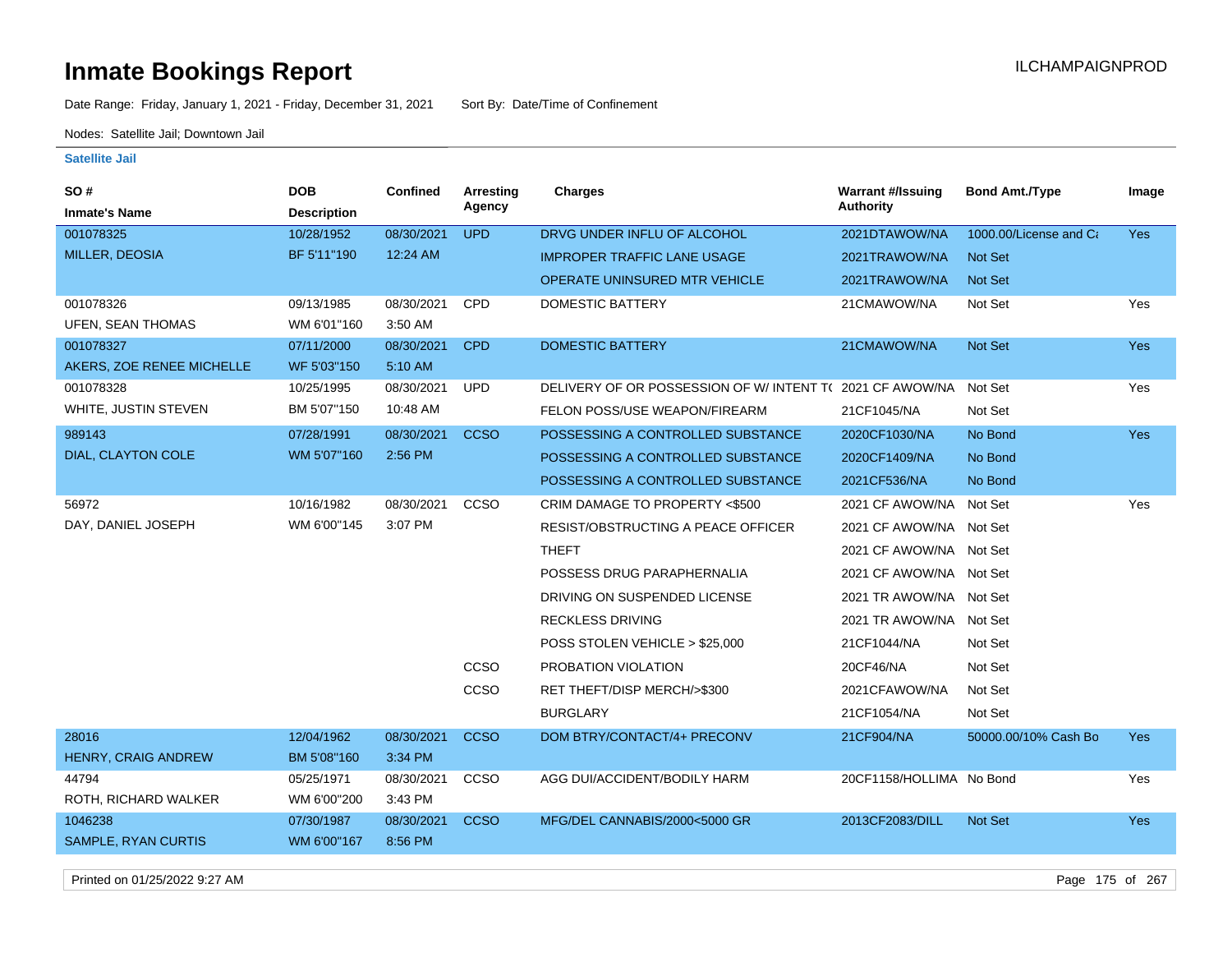Date Range: Friday, January 1, 2021 - Friday, December 31, 2021 Sort By: Date/Time of Confinement

Nodes: Satellite Jail; Downtown Jail

| SO#                            | <b>DOB</b>         | Confined   | <b>Arresting</b> | <b>Charges</b>                  | <b>Warrant #/Issuing</b> | <b>Bond Amt./Type</b>                  | Image      |
|--------------------------------|--------------------|------------|------------------|---------------------------------|--------------------------|----------------------------------------|------------|
| <b>Inmate's Name</b>           | <b>Description</b> |            | Agency           |                                 | <b>Authority</b>         |                                        |            |
| 001077694                      | 08/23/1986         | 08/31/2021 | <b>CPD</b>       | <b>DOMESTIC BATTERY</b>         | 2021CMAWOW/NA            | <b>Not Set</b>                         | Yes        |
| SWAIM, JENNIFER IRENE          | WF 5'04"200        | 1:10 AM    |                  | DRIVING ON REVOKED LICENSE      |                          | 2021TR2542/HOLLIN 1500.00/10% Cash Bon |            |
| 001078331                      | 05/04/2002         | 08/31/2021 | CCSO             | BATTERY/MAKES PHYSICAL CONTACT  | 21CM401/NA               | Not Set                                | Yes        |
| WHITE, JHORDAN PARIS           | BM 5'11"208        | 12:22 PM   |                  |                                 |                          |                                        |            |
| 001078332                      | 06/23/1989         | 08/31/2021 | <b>RPD</b>       | <b>DOMESTIC BATTERY</b>         | NA/NA                    | Not Set                                | Yes        |
| <b>WALKER, CORY JAMES</b>      | WM 6'03"175        | 2:12 PM    |                  | MFG/DEL CANNABIS/2000<5000 GR   | 21CF1047/NA              | <b>Not Set</b>                         |            |
|                                |                    |            |                  | <b>WARRANT OUT OF COUNTY</b>    | NA/MORGAN CO             | 5000.00/10% Cash Bon                   |            |
| 54212                          | 11/10/1978         | 08/31/2021 | CCSO             | VIOLATE ORDER PROTECTION        | 21CM391/NA               | 2500.00/Full Amount                    | Yes        |
| <b>WHITLOCK, GEORGE ABRAM</b>  | WM 6'00"150        | 2:53 PM    |                  | RECEIVE/POSS/SELL STOLEN VEH    | 21CF669/NA               | 10000.00/Full Amount                   |            |
| 001078333                      | 05/28/1994         | 08/31/2021 | <b>ISP</b>       | AGG DUI/NO VALID DL             | 2021CF1040/NA            | 25000.00/10% Cash Bo                   | <b>Yes</b> |
| VAZQUEZ-MARROQUIN, JORGE A     | SM 5'05"250        | 5:49 PM    |                  |                                 |                          |                                        |            |
| 902634                         | 04/01/1989         | 08/31/2021 | CCSO             | CRIM DMG TO PROP \$500-10K      | 2021CF906/NA             | 2500.00/10% Cash Bon                   | Yes        |
| <b>BURKE, TRAVIS PAUL</b>      | WM 5'10"150        | 9:03 PM    |                  |                                 |                          |                                        |            |
| 1070118                        | 03/31/1976         | 08/31/2021 | <b>CCSO</b>      | <b>VIOLATE ORDER PROTECTION</b> | 2021CMAWOW/NA            | No Bond                                | Yes        |
| <b>GRAHAM, CORTEZ LAMON</b>    | BM 5'06"145        | 9:32 PM    |                  | HOME INVASION/CAUSE INJURY      | 2021CFAWOW/NA            | No Bond                                |            |
|                                |                    |            |                  | DOMESTIC BATTERY/OTHER PRIOR    | 2021CFAWOW/NA            | No Bond                                |            |
|                                |                    |            |                  | <b>UNLAWFUL RESTRAINT</b>       | 2021CFAWOW/NA            | No Bond                                |            |
|                                |                    |            |                  | AGGRAVATED DOMESTIC BATTERY     | 21CF1049/NA              | No Bond                                |            |
|                                |                    |            | <b>CCSO</b>      | PROBATION VIOLATION             | 21CF55/NA                | Not Set                                |            |
| 52125                          | 04/18/1977         | 08/31/2021 | CCSO             | WARRANT OUT OF COUNTY           | 20CF0170/LIVINGST        | 10000.00/10% Cash Bo                   | Yes        |
| HUBERT, DAMON WYATT            | WM 5'07"150        | 10:06 PM   |                  |                                 |                          | 75.00/FTA Fee                          |            |
| 62378                          | 10/21/1980         | 08/31/2021 | <b>CCSO</b>      | DOMESTIC BTRY/PHYSICAL CONTACT  | 2021CM136/NA             | 1000.00/10% Cash Bon                   | Yes        |
| <b>DILLMAN, TRAVIS LEE</b>     | WM 5'11"190        | 11:03 PM   |                  | DOMESTIC BATTERY/BODILY HARM    | 2021CM167/NA             | 1000.00/10% Cash Bon                   |            |
| 1074319                        | 08/02/2001         | 08/31/2021 | CCSO             | <b>DOMESTIC BATTERY</b>         | 2021CM268/DILL           | 5000.00/10% Cash Bon                   | Yes        |
| CRAIG, DAVUCCI DAVION          | BM 5'11"160        | 11:36 PM   |                  |                                 |                          |                                        |            |
| 001078334                      | 09/17/1999         | 09/01/2021 | <b>CPD</b>       | <b>DOMESTIC BATTERY</b>         | 21CM402/NA               | <b>Not Set</b>                         | <b>Yes</b> |
| <b>AVALOS, LOVELY ANGELICA</b> | SF 5'01"145        | $1:15$ AM  |                  |                                 |                          |                                        |            |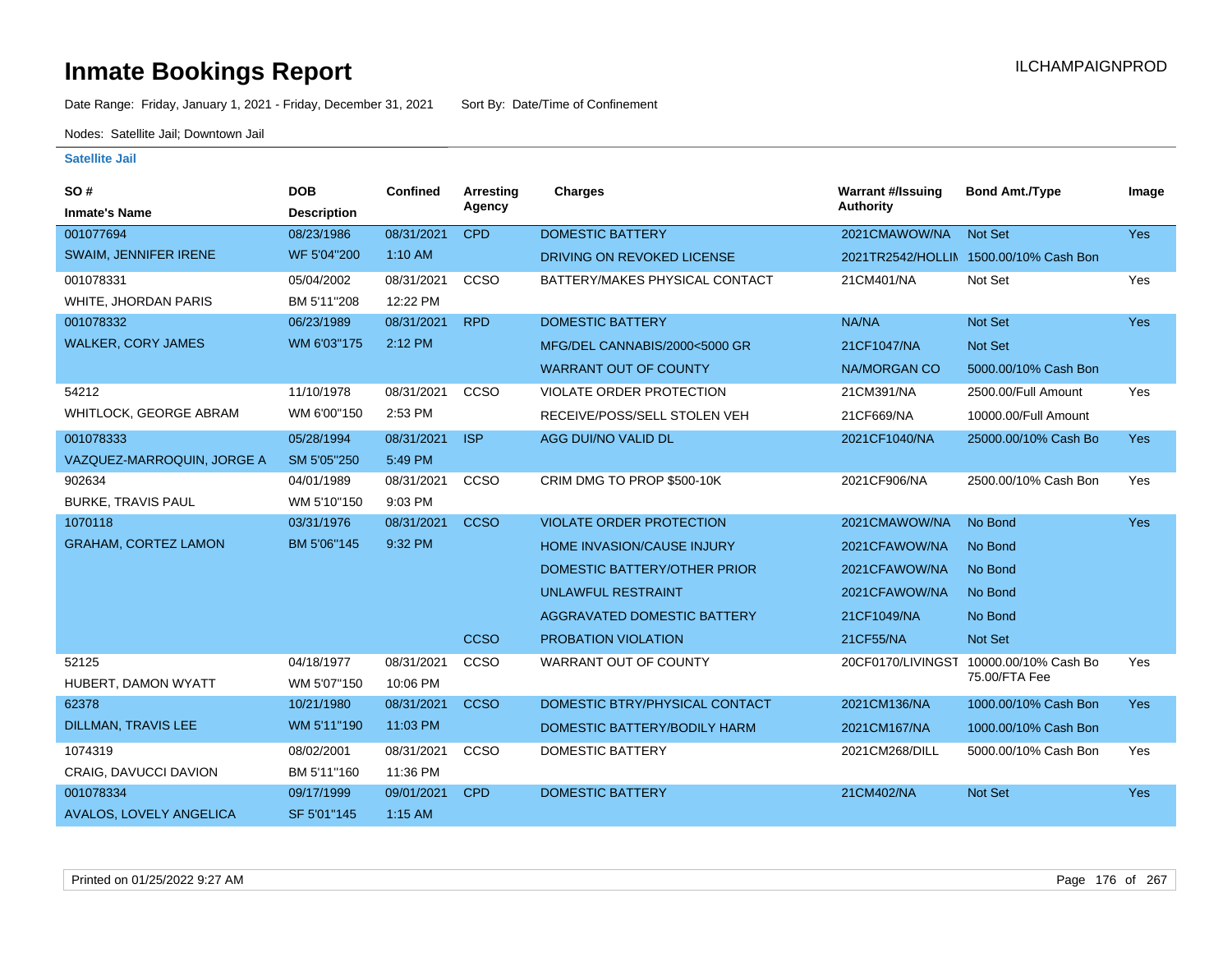Date Range: Friday, January 1, 2021 - Friday, December 31, 2021 Sort By: Date/Time of Confinement

Nodes: Satellite Jail; Downtown Jail

| SO#                                       | <b>DOB</b>         | <b>Confined</b> | <b>Arresting</b> | <b>Charges</b>                                      | <b>Warrant #/Issuing</b> | <b>Bond Amt./Type</b>                 | Image      |
|-------------------------------------------|--------------------|-----------------|------------------|-----------------------------------------------------|--------------------------|---------------------------------------|------------|
| <b>Inmate's Name</b>                      | <b>Description</b> |                 | Agency           |                                                     | <b>Authority</b>         |                                       |            |
| 1034452                                   | 08/17/1985         | 09/01/2021      | <b>CCSO</b>      | DELIVERY OF OR POSSESSION OF W/INTENT T(21CFAWOW/NA |                          | 500000.00/10% Cash B                  | <b>Yes</b> |
| SMITH, CHERNENKO CONSTANTINE BM 6'01"160  |                    | 2:49 PM         |                  |                                                     |                          |                                       |            |
| 1065272                                   | 09/23/1975         | 09/01/2021      | <b>CCSO</b>      | WARRANT OUT OF COUNTY                               | 2019CM1266/NA            | 3000.00/10% Cash Bon                  | Yes        |
| NUNN, GEISHA NICOLE                       | BF 5'00"200        | 6:04 PM         |                  |                                                     |                          | 75.00/FTA Fee                         |            |
| 1031211                                   | 07/12/1978         | 09/02/2021      | <b>CCSO</b>      | RETAIL THEFT/DISP MERCH/<\$300                      | 2019CF1720/NA            | 2500.00/10% Cash Bon                  | <b>Yes</b> |
| <b>WINKLER, CHRISTA LYNN</b>              | WF 5'10"190        | 12:46 PM        |                  |                                                     |                          |                                       |            |
| 001077990                                 | 11/07/1999         | 09/02/2021      | <b>UPD</b>       | AGG ASLT/USE DDLY WEAPON                            | 2021CMAWOW/NA            | No Bond                               | Yes        |
| MYLES, TIRANEISHA LASHAY                  | BF 5'05"189        | 4:29 PM         |                  | CAUSE CHILD TO BE ENDANGERED                        | 2021CMAWOW/NA            | No Bond                               |            |
| 001078340                                 | 07/22/1972         | 09/02/2021      | <b>UPD</b>       | <b>HARBORING A RUNAWAY</b>                          | 21CM405/NA               | 1000.00/10% Cash Bon                  | <b>Yes</b> |
| <b>CURTIS, CARLTON MOREST</b>             | BM 5'08"220        | 6:33 PM         | <b>UPD</b>       | <b>FORGERY/POSSESS WITH INTENT</b>                  |                          | 2019CF243/SANGAN 1000.00/10% Cash Bon |            |
| 45505                                     | 11/20/1972         | 09/02/2021      | CCSO             | <b>DOMESTIC BATTERY</b>                             | 2021CMAWOW/NA            | No Bond                               | Yes        |
| SANTOS, JOSUE ARGUIMIDES                  | WM 5'11"220        | 8:57 PM         |                  |                                                     |                          |                                       |            |
| 001078341                                 | 07/31/1999         | 09/02/2021      | <b>RPD</b>       | <b>DOMESTIC BATTERY</b>                             | NA/NA                    | <b>Not Set</b>                        | Yes        |
| <b>VARGAS-LOPEZ, ERICK</b>                | SM 5'08"180        | 10:59 PM        |                  | <b>UNLAWFUL RESTRAINT</b>                           | 21CF1051/NA              | <b>Not Set</b>                        |            |
| 001077945                                 | 07/23/1992         | 09/03/2021      | <b>CPD</b>       | <b>CRIM TRES TO RES/PERS PRESENT</b>                | 21CF1050/NA              | Not Set                               | Yes        |
| BROWN, SIDREA RENEIA                      | BF 5'02"180        | 2:43 AM         |                  |                                                     |                          |                                       |            |
| 001078342                                 | 01/23/1986         | 09/03/2021      | <b>UIPD</b>      | DRVG UNDER INFLU OF ALCOHOL                         | 2021DTAWOW/NA            | 3000.00/10% Cash Bon                  | <b>Yes</b> |
| ANDERSON, WILISHA CHARLENA SI BF 5'02"117 |                    | 3:15 AM         |                  | DRVG UNDER INFLU/BAC 0.08                           | 2021DTAWOW/NA            | <b>Not Set</b>                        |            |
|                                           |                    |                 |                  | TRANSP/CARRY ALC LIQ/DRIVER                         | 2021DTAWOW/NA            | <b>Not Set</b>                        |            |
|                                           |                    |                 |                  | DISREG OFFL TRAFFIC-CON DEVICE                      | 2021DTAWOW/NA            | <b>Not Set</b>                        |            |
| 1030229                                   | 04/03/1995         | 09/03/2021      | SOS              | UNLAWFUL USE OF A WEAPON                            | 21CFAWOW/NA              | Not Set                               | Yes        |
| WILLIAMS, CASANOVA RAKEEM                 | BM 6'03"210        | 1:53 PM         |                  | <b>REGIS EXPIRATION/1ST &amp; 2ND</b>               | 21TRAWOW/NA              | Not Set                               |            |
|                                           |                    |                 | SOS              | DRIVING ON REVOKED LICENSE                          | 21TRAWOW/NA              | Not Set                               |            |
|                                           |                    |                 |                  | OPERATE UNINSURED MTR VEHICLE                       | 21TRAWOW/NA              | Not Set                               |            |
| 001078343                                 | 10/24/1996         | 09/03/2021      | <b>CPD</b>       | FLEEING/ATTEMPT ELUDE OFFICER                       | 2021CMAWOW/Chai Not Set  |                                       | Yes        |
| <b>FENN, TAKITA S</b>                     | BF 5'08"150        | 3:25 PM         |                  | AGG ASLT/USE DDLY WEAPON                            | NA/NA                    | Not Set                               |            |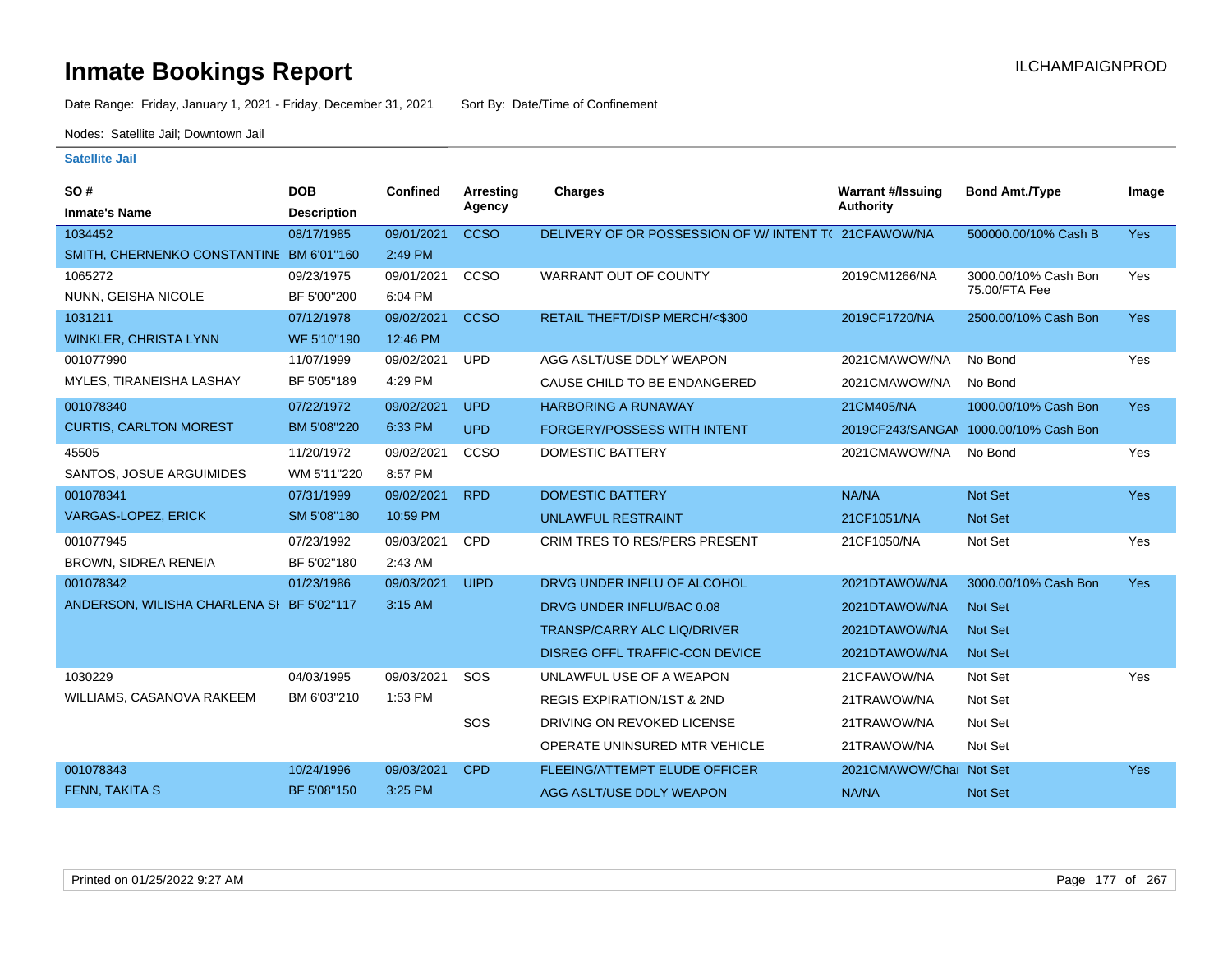Date Range: Friday, January 1, 2021 - Friday, December 31, 2021 Sort By: Date/Time of Confinement

Nodes: Satellite Jail; Downtown Jail

| SO#                       | <b>DOB</b>         | Confined   | <b>Arresting</b> | <b>Charges</b>                            | <b>Warrant #/Issuing</b> | <b>Bond Amt./Type</b>                  | Image      |
|---------------------------|--------------------|------------|------------------|-------------------------------------------|--------------------------|----------------------------------------|------------|
| <b>Inmate's Name</b>      | <b>Description</b> |            | Agency           |                                           | <b>Authority</b>         |                                        |            |
| 33235                     | 11/18/1966         | 09/03/2021 | <b>UPD</b>       | AGG BATTERY/PEACE OFFICER                 | 2019CF0046/ROSEN No Bond |                                        | Yes        |
| DAVENPORT, FARON MITCHELL | BM 5'11"160        | 4:43 PM    |                  | DRIVING DURING REVOCATION                 |                          | 2020TR3600/HOLLIN 5000.00/10% Cash Bon |            |
|                           |                    |            |                  | DRIVING DURING REVOCATION                 |                          | 2019TR12696/HOLLI 5000.00/10% Cash Bon |            |
| 001078344                 | 03/04/1999         | 09/03/2021 | <b>ISP</b>       | <b>FUGITIVE FROM JUSTICE</b>              | 21CF1062/NA              | Not Set                                | Yes        |
| JEFFERSON, CAM RON        | BM 6'03"240        | 10:00 PM   |                  |                                           |                          |                                        |            |
| 1071625                   | 08/06/1984         | 09/03/2021 | <b>CCSO</b>      | <b>RETAIL THEFT</b>                       | 2019CF22/DILL            | 2500.00/10% Cash Bon                   | Yes        |
| RAINES, JENNI RENEE       | WF 5'04"160        | 10:31 PM   | <b>CCSO</b>      | <b>THEFT</b>                              | 19CF161/COLES CC No Bond |                                        |            |
| 542863                    | 09/11/1987         | 09/04/2021 | CPD              | AGG BATTERY/PEACE OFFICER                 | 2021CFAWOW/NA            | No Bond                                | Yes        |
| DUDLEY, LEON JR           | BM 6'00"170        | 12:52 AM   |                  | RESIST/OBSTRUCTING A PEACE OFFICER        | 2021CMAWOW/NA            | Not Set                                |            |
| 1065946                   | 11/15/1997         | 09/04/2021 | <b>CPD</b>       | <b>RESIST/OBSTRUCTING A PEACE OFFICER</b> | 21CM407/NA               | <b>Not Set</b>                         | <b>Yes</b> |
| GODBOLT, DESMOND DEVONTAE | BM 5'08"175        | 1:17 AM    |                  | AGG BATTERY/DISCHARGE FIREARM             | 21CF1057/NA              | 750000.00/10% Cash B                   |            |
| 001078345                 | 06/19/1991         | 09/04/2021 | <b>ISP</b>       | POSSESSING A CONTROLLED SUBSTANCE         | 20CF738/NA               | 5000.00/10% Cash Bon                   | Yes        |
| JOHNSON, TANZANIA QUASHAY | BF 5'01"130        | 9:59 AM    |                  |                                           |                          |                                        |            |
| 001078346                 | 11/06/2000         | 09/04/2021 | <b>ISP</b>       | <b>FUGITIVE FROM JUSTICE</b>              | 21CF1056/NA              | Not Set                                | <b>Yes</b> |
| PEARSON, DESTINIL         | BF 5'04"192        | 10:04 AM   |                  |                                           |                          |                                        |            |
| 1068341                   | 01/01/1988         | 09/04/2021 | CCSO             | <b>FALSE REPORT OF OFFENSE</b>            | 21CFAWOW/NA              | Not Set                                | Yes        |
| MAXWELL, ASHLEY DAWN      | WF 5'01"198        | 11:32 AM   |                  |                                           |                          |                                        |            |
| 001078347                 | 10/15/1992         | 09/04/2021 | <b>CCSO</b>      | CHILD ABDUCTN/CONCEAL/DETAIN              | 21CF942/NA               | 500000.00/10% Cash B                   | <b>Yes</b> |
| SMITH, CRYSTAL MARGARET   | WF 5'05"140        | 3:34 PM    |                  |                                           |                          |                                        |            |
| 1019722                   | 03/11/1994         | 09/04/2021 | CCSO             | HOME INVASION/CAUSE INJURY                | 2021CFAWOW/NA            | Not Set                                | Yes        |
| ERWINE, EMILY MARIE       | WF 5'02"122        | 4:49 PM    |                  | BATTERY/CAUSE BODILY HARM                 | 2021CFAWOW/NA            | Not Set                                |            |
|                           |                    |            |                  | CRIM DAMAGE TO PROPERTY <\$500            | 2021CFAWOW/NA            | Not Set                                |            |
|                           |                    |            |                  | INTERFERE W/EMERGENCY COMMU               | 2021CFAWOW/NA            | Not Set                                |            |
| 39611                     | 06/07/1971         | 09/04/2021 | <b>CPD</b>       | AGG BATTERY/PUBLIC PLACE                  | 2021CFAWOW/NA            | No Bond                                | Yes        |
| MILES, ANGELA DIMON       | BF 5'08"135        | 7:19 PM    |                  |                                           |                          |                                        |            |
| 40922                     | 07/08/1975         | 09/05/2021 | <b>UPD</b>       | PAROLE REVOCATION                         | QF2105596/NA             | No Bond                                | Yes        |
| WILSON, HOWARD WESLEY     | WM 5'09"200        | 12:36 AM   |                  |                                           |                          |                                        |            |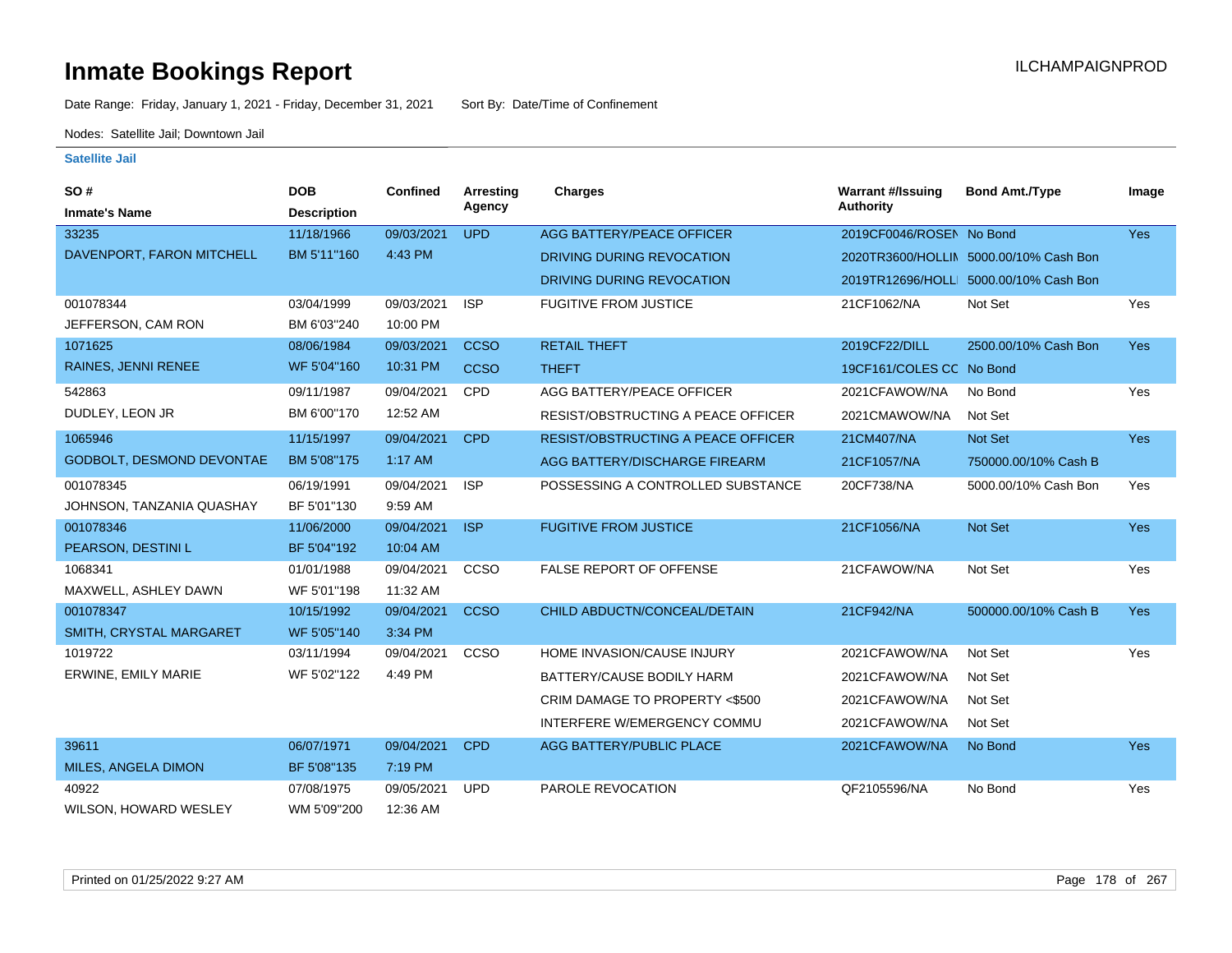Date Range: Friday, January 1, 2021 - Friday, December 31, 2021 Sort By: Date/Time of Confinement

Nodes: Satellite Jail; Downtown Jail

| SO#                         | <b>DOB</b>         | <b>Confined</b> | <b>Arresting</b> | <b>Charges</b>                    | <b>Warrant #/Issuing</b> | <b>Bond Amt./Type</b>                 | Image      |
|-----------------------------|--------------------|-----------------|------------------|-----------------------------------|--------------------------|---------------------------------------|------------|
| <b>Inmate's Name</b>        | <b>Description</b> |                 | Agency           |                                   | <b>Authority</b>         |                                       |            |
| 1076276                     | 02/06/1985         | 09/05/2021      | <b>UPD</b>       | THEFT/UNAUTHD CON/<\$500          | 2021CF1043/NA            | 10000.00/10% Cash Bo                  | <b>Yes</b> |
| <b>COX, SEAN MICHAEL</b>    | WM 5'08"165        | 12:50 AM        |                  |                                   |                          |                                       |            |
| 001078348                   | 04/15/1997         | 09/05/2021      | <b>RPD</b>       | <b>DOMESTIC BATTERY</b>           | 2021CMAWOW/NA            | Not Set                               | Yes        |
| WALLACE, TEA'AYISA D        | BF 4'10"115        | 3:38 AM         |                  |                                   |                          |                                       |            |
| 1014102                     | 08/05/1980         | 09/05/2021      | <b>CPD</b>       | <b>WARRANT OUT OF COUNTY</b>      |                          | 15CF1/MOULTRIE C 2500.00/10% Cash Bon | Yes        |
| LIGONS, ROMONDO MIKELL      | BM 5'11"220        | 1:16 PM         |                  |                                   |                          |                                       |            |
| 752139                      | 04/22/1987         | 09/05/2021      | CCSO             | SPEEDING 35+ MPH OVER LIMIT       | 2021TR377/NA             | 1500.00/10% Cash Bon                  | No         |
| MOORE, MIRANDA LOUISE       | WF 5'08"185        | 5:28 PM         |                  |                                   |                          |                                       |            |
| 001078349                   | 07/13/2000         | 09/05/2021      | <b>UPD</b>       | <b>DOMESTIC BATTERY</b>           | 2021 CM AWOW/NA Not Set  |                                       | <b>Yes</b> |
| <b>WATT, KEIERRA</b>        | BF 5'07"220        | 11:17 PM        |                  |                                   |                          |                                       |            |
| 993169                      | 10/29/1990         | 09/05/2021      | <b>UPD</b>       | POSSESSING A CONTROLLED SUBSTANCE | 2021CFAWOW/NA            | Not Set                               | Yes        |
| BRAATEN, KAYLAN AMBER       | WF 5'04"200        | 11:37 PM        |                  | <b>RESIDENTIAL BURGLARY</b>       | 2021CFAWOW/NA            | Not Set                               |            |
|                             |                    |                 |                  | <b>RESIDENTIAL BURGLARY</b>       | 21CF1059/NA              | Not Set                               |            |
| 001078350                   | 02/17/1956         | 09/06/2021      | <b>CPD</b>       | <b>CRIMINAL TRESPASS BUILDING</b> | 21CFAWOW/NA              | Not Set                               | <b>Yes</b> |
| <b>HESS, LISA</b>           | WF 5'04"125        | $1:32$ AM       |                  | AGG BATTERY/PEACE OFFICER         | 21CFAWOW/NA              | Not Set                               |            |
| 517616                      | 02/22/1985         | 09/06/2021      | <b>CPD</b>       | AGG BATTERY/GREAT BODILY HARM     |                          | 2018CF1234/JUDGE 10000.00/10% Cash Bo | Yes        |
| PORTER, RASHEDA SHAMIKA     | BF 5'02"125        | 2:12 AM         |                  | THREATEN A PUBLIC OFFICIAL        | 21CFAWOW/NA              | Not Set                               |            |
|                             |                    |                 |                  | AGG BATTERY/PEACE OFFICER         | 21CF1063/NA              | Not Set                               |            |
| 1062817                     | 07/29/1981         | 09/06/2021      | <b>CPD</b>       | <b>CRIM DAMAGE TO PROPERTY</b>    | 21CMAWOW/NA              | Not Set                               | <b>Yes</b> |
| ROSILES-CASTILLO, RENE      | WM 5'05"160        | 2:13 AM         |                  | <b>DISORDERLY CONDUCT</b>         | 21CMAWOW/NA              | 100.00/Full Amount                    |            |
|                             |                    |                 |                  | <b>CRIMINAL TRESPASS BUILDING</b> | 21CMAWOW/NA              | <b>Not Set</b>                        |            |
|                             |                    |                 |                  | CRIM DAMAGE TO PROPERTY <\$500    | 21CMAWOW/NA              | Not Set                               |            |
| 51664                       | 11/11/1978         | 09/06/2021      | <b>RPD</b>       | AGG DUI/NO VALID INS              | 21CFAWOW/NA              | Not Set                               | Yes        |
| GILL, RAHSIMA RAHSEEDA      | BF 5'08"220        | 4:58 AM         |                  | UNLAWFUL USE OF A WEAPON          | 21CFAWOW/NA              | Not Set                               |            |
|                             |                    |                 |                  | OPERATE UNINSURED MTR VEHICLE     | 21TRAWOW/NA              | Not Set                               |            |
|                             |                    |                 |                  | DRVG UNDER INFLU OF ALCOHOL       | 21DTAWOW/NA              | Not Set                               |            |
| 527081                      | 12/21/1981         | 09/06/2021      | <b>CPD</b>       | ARSON/REAL/PERSONAL PROP>\$150    | 2021 CF 797/NA           | 25000.00/10% Cash Bo                  | <b>Yes</b> |
| FERGUSON, CHRISTOPHER JERMA | BM 5'04"155        | 1:18 PM         |                  |                                   |                          |                                       |            |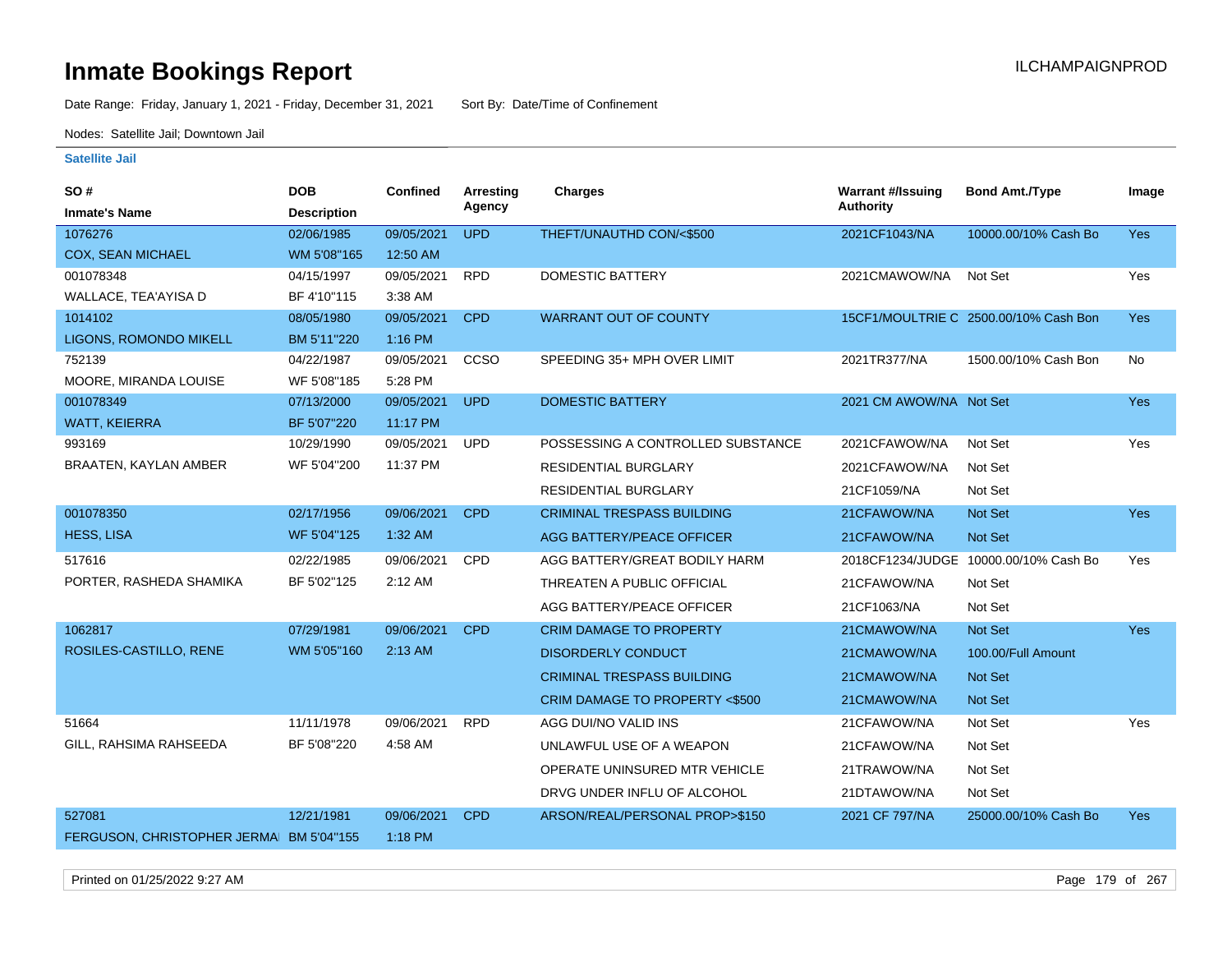Date Range: Friday, January 1, 2021 - Friday, December 31, 2021 Sort By: Date/Time of Confinement

Nodes: Satellite Jail; Downtown Jail

#### **Satellite Jail**

| <b>SO#</b>                | <b>DOB</b>         | <b>Confined</b> | Arresting   | <b>Charges</b>                    | <b>Warrant #/Issuing</b> | <b>Bond Amt./Type</b> | Image      |
|---------------------------|--------------------|-----------------|-------------|-----------------------------------|--------------------------|-----------------------|------------|
| <b>Inmate's Name</b>      | <b>Description</b> |                 | Agency      |                                   | Authority                |                       |            |
| 999352                    | 11/08/1982         | 09/06/2021      | <b>RPD</b>  | BATTERY/CAUSE BODILY HARM         | 21CFAWOW/NA              | Not Set               | <b>Yes</b> |
| PIRLOT, JUSTIN LEE        | WM 5'07"135        | 9:28 PM         |             | <b>CRIMINAL TRESPASS BUILDING</b> | 21CM408/NA               | Not Set               |            |
| 001078351                 | 06/25/2002         | 09/07/2021      | CCSO        | POSSESSION OF STOLEN FIREARM      | 2021CFAWOW/NA            | Not Set               | Yes        |
| ROBINSON, DONTAE ROI      | BM 6'01"180        | 12:42 AM        |             | AGG UNLAWFUL USE OF WEAPON/VEH    | 2021CFAWOW/NA            | Not Set               |            |
|                           |                    |                 |             | FIREARM/FOID INVALID/NOT ELIG     | 2021CFAWOW/NA            | Not Set               |            |
|                           |                    |                 |             | POSSESSING A CONTROLLED SUBSTANCE | 2021CFAWOW/NA            | Not Set               |            |
|                           |                    |                 |             | MFG/DEL CANNABIS/30-500 GRAMS     | 2021CFAWOW/NA            | Not Set               |            |
| 001078170                 | 05/29/2003         | 09/07/2021      | <b>CCSO</b> | POSSESSION OF STOLEN FIREARM      | 2021CFAWOW/NA            | Not Set               | Yes        |
| LEMONS, DEANGELO DEVELLE  | BM 6'00"162        | 12:49 AM        | <b>CCSO</b> | FIREARM W/O VALID FOID/ELIG       | 2021CFAWOW/NA            | Not Set               |            |
|                           |                    |                 |             | POSSESSING A CONTROLLED SUBSTANCE | 2021CFAWOW/NA            | Not Set               |            |
|                           |                    |                 |             | MFG/DEL CANNABIS/30-500 GRAMS     | 2021CFAWOW/NA            | Not Set               |            |
|                           |                    |                 |             | AGG UNLAWFUL USE OF WEAPON/VEH    | 21CF1060/NA              | Not Set               |            |
| 001078352                 | 07/22/1998         | 09/07/2021      | CPD         | POSSESS LOOK-ALIKE SUB/SUBQ       | 2021CFAWOW/NA            | Not Set               | Yes        |
| PATTON, CHARLES JACOB     | WM 5'10"140        | 3:20 AM         |             | POSSESS DRUG PARAPHERNALIA        | 2021CFAWOW/NA            | Not Set               |            |
|                           |                    |                 |             | POSSESSION OF METH/5<15 GRAMS     | 21CF1055/NA              | Not Set               |            |
| 001078353                 | 09/28/1983         | 09/07/2021      | <b>UPD</b>  | <b>DISORDERLY CONDUCT</b>         | 2021CMAWOW/NA            | Not Set               | <b>Yes</b> |
| <b>VEACH, JUSTIN ROY</b>  | WM 5'10"200        | 5:18 AM         |             | <b>CRIMINAL TRESPASS TO LAND</b>  | 2021CMAWOW/NA            | Not Set               |            |
|                           |                    |                 |             | <b>THEFT</b>                      | 21CF1058/NA              | Not Set               |            |
| 1066794                   | 01/05/1994         | 09/07/2021      | <b>RPD</b>  | CRIM DAMAGE TO PROPERTY <\$500    | 2021CMAWOW/NA            | Not Set               | Yes        |
| TAYLOR, STANLEY JAMES     | WM 6'01"210        | 7:01 AM         |             | <b>VIOLATE OP/OTHER PRIOR</b>     | 21CF1061/NA              | Not Set               |            |
| 46837                     | 11/17/1968         | 09/07/2021      | <b>CCSO</b> | <b>RESIDENTIAL BURGLARY</b>       | 2019-CF-1207/NA          | 25000.00/10% Cash Bo  | <b>Yes</b> |
| MARCRUM, JEFFERY LEE      | WM 5'09"180        | 11:43 AM        |             |                                   |                          |                       |            |
| 1066937                   | 05/19/1989         | 09/07/2021      | CCSO        | <b>DOMESTIC BATTERY</b>           | 2021CMAWOW/NA            | No Bond               | Yes        |
| RAUP, CODY DANIEL DRAYTON | WM 5'10"150        | 9:32 PM         |             |                                   |                          |                       |            |
| 989479                    | 05/04/1991         | 09/07/2021      | <b>UPD</b>  | <b>VIOLATE ORDER PROTECTION</b>   | 21CM413/NA               | Not Set               | <b>Yes</b> |
| <b>KENNEDY, JUSTIN W</b>  | WM 5'08"145        | 10:01 PM        |             |                                   |                          |                       |            |
| 001078355                 | 04/01/1987         | 09/07/2021      | CPD         | DOMESTIC BATTERY                  | 21CM412/NA               | No Bond               | Yes        |
| MASON, CORDELLE L         | BM 6'00"281        | 11:39 PM        |             |                                   |                          |                       |            |

Printed on 01/25/2022 9:27 AM Page 180 of 267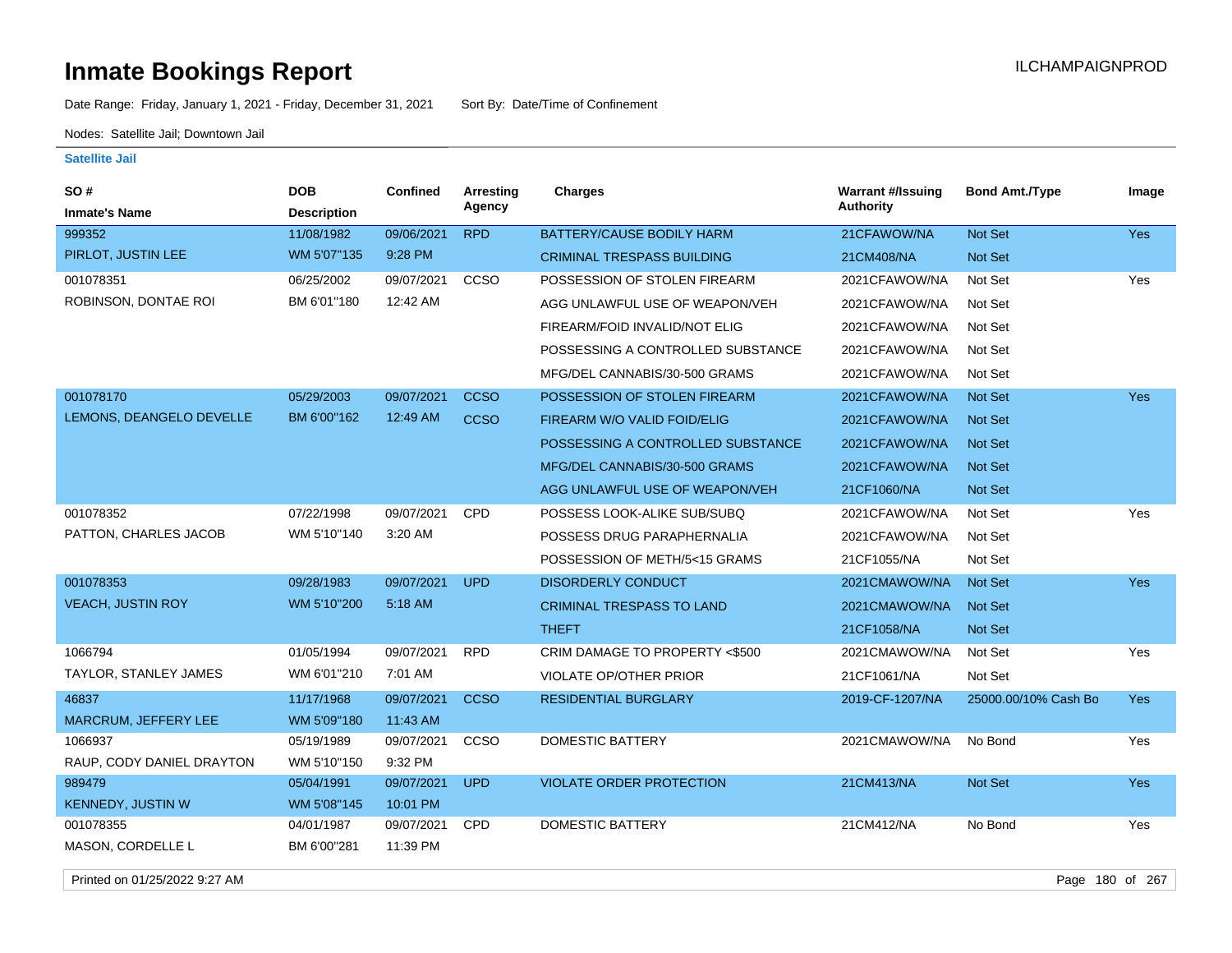Date Range: Friday, January 1, 2021 - Friday, December 31, 2021 Sort By: Date/Time of Confinement

Nodes: Satellite Jail; Downtown Jail

| SO#                                       | <b>DOB</b>         | Confined   | <b>Arresting</b> | Charges                                   | <b>Warrant #/Issuing</b> | <b>Bond Amt./Type</b>                  | Image      |
|-------------------------------------------|--------------------|------------|------------------|-------------------------------------------|--------------------------|----------------------------------------|------------|
| <b>Inmate's Name</b>                      | <b>Description</b> |            | Agency           |                                           | <b>Authority</b>         |                                        |            |
| 64700                                     | 08/29/1985         | 09/08/2021 | <b>CPD</b>       | AGG BATTERY/PEACE OFFICER                 | <b>AWOW/NA</b>           | Not Set                                | <b>Yes</b> |
| <b>TURNER, ADAM ANTONIO</b>               | BM 6'01"175        | 12:49 AM   |                  | POSSESSION OF STOLEN FIREARM              | AWOW/NA                  | Not Set                                |            |
|                                           |                    |            |                  | UNLAWFUL USE OF A WEAPON                  | 21CF1074/NA              | <b>Not Set</b>                         |            |
|                                           |                    |            |                  | <b>RESIST/OBSTRUCTING A PEACE OFFICER</b> | NA/NA                    | <b>Not Set</b>                         |            |
|                                           |                    |            |                  | DRIVING ON SUSPENDED LICENSE              | 21TR64/HOLLIMAN          | 0.00/Category B Bond                   |            |
|                                           |                    |            |                  | <b>IMPROPER USE REGIS/TITLE</b>           | 21TR65/HOLLIMAN          | 0.00/Category B Bond                   |            |
|                                           |                    |            |                  | DRIVING ON SUSPENDED LICENSE              | 21TR1016/HOLLIMA Not Set |                                        |            |
| 001078356                                 | 11/11/1997         | 09/08/2021 | <b>ISP</b>       | ARMED HABITUAL CRIMINAL                   | 2021CFAWOW/NA            | Not Set                                | Yes        |
| KNIGHT, JOSHUA LACRAIG                    | BM 5'07"170        | 1:17 AM    |                  | FELON POSS/USE WEAPON/FIREARM             | 21CF1066/NA              | Not Set                                |            |
| 50548                                     | 12/14/1979         | 09/08/2021 | <b>RPD</b>       | <b>DOMESTIC BATTERY</b>                   | 21CMAWOW/NA              | <b>Not Set</b>                         | <b>Yes</b> |
| <b>VINEYARD, SHORNOR JAMAL</b>            | BM 6'00"170        | 2:27 AM    |                  | DRIVING ON REVOKED LICENSE                | 21TR7382/NA              | <b>Not Set</b>                         |            |
|                                           |                    |            |                  | FELON POSS/USE WEAPON/FIREARM             | 21CF1067/NA              | Not Set                                |            |
|                                           |                    |            |                  | DRIVING ON REVOKED LICENSE                | 21TR7703/NA              | <b>Not Set</b>                         |            |
| 001078357                                 | 08/31/1986         | 09/08/2021 | CCSO             | PAROLE REVOCATION                         | CH2105692/NA             | No Bond                                | Yes        |
| PETTIGREW, CAREY CORNITRIAS D BM 5'08"226 |                    | 2:40 AM    |                  |                                           |                          |                                        |            |
| 1017194                                   | 07/21/1993         | 09/08/2021 | <b>CCSO</b>      | STALKING/CAUSE FEAR FOR SAFETY            | 20CF1392/NA              | No Bond                                | <b>Yes</b> |
| KNOX, LENELL                              | BM 6'00"175        | 12:53 PM   |                  |                                           |                          |                                        |            |
| 001078359                                 | 09/19/1975         | 09/08/2021 | CCSO             | DRVG UNDER INFLU OF ALCOHOL               | 21DTAWOW/NA              | 3000.00/10% Cash Bon                   | Yes        |
| <b>CRIBBS, BRENT AARON</b>                | WM 5'10"180        | 1:08 PM    |                  | DRVG UNDER INFLU/BAC 0.08                 | 21DT241/NA               | Not Set                                |            |
| 1024184                                   | 08/15/1994         | 09/08/2021 | <b>CCSO</b>      | CRIM DAMAGE TO PROPERTY <\$500            | 20CF1051/NA              | No Bond                                | <b>Yes</b> |
| SULLIVAN, CODY MICHAEL                    | WM 5'08"155        | 3:28 PM    |                  | AGG ASLT PEACE OFF/FIRE/ER WRK            | 20CF1051/NA              | No Bond                                |            |
| 64964                                     | 12/13/1984         | 09/08/2021 | <b>UPD</b>       | AGGRAVATED CRUELTY TO ANIMALS             | 2021-CF-AWOW/NA          | Not Set                                | Yes        |
| COOPER, SOPHIA NICOLE                     | BF 5'04"132        | 4:53 PM    |                  | <b>CRUELTY TO ANIMALS</b>                 | 21CM416/NA               | Not Set                                |            |
| 29407                                     | 12/10/1967         | 09/08/2021 | <b>ISP</b>       | <b>WARRANT OUT OF COUNTY</b>              |                          | 20-CF-9/DOUGLAS ( 15000.00/10% Cash Bo | <b>Yes</b> |
| <b>KEELER, ALBERT JOHN</b>                | WM 5'08"170        | 6:41 PM    |                  |                                           |                          |                                        |            |
| 001078360                                 | 08/03/1994         | 09/08/2021 | <b>ISP</b>       | <b>FUGITIVE FROM JUSTICE</b>              | 21CF1086/NA              | Not Set                                | Yes        |
| BLIZZZARD, ALIVN LEE                      | BM 5'10"200        | 6:47 PM    |                  | <b>RESIST/OBSTRUCTING A PEACE OFFICER</b> | NA/NA                    | Not Set                                |            |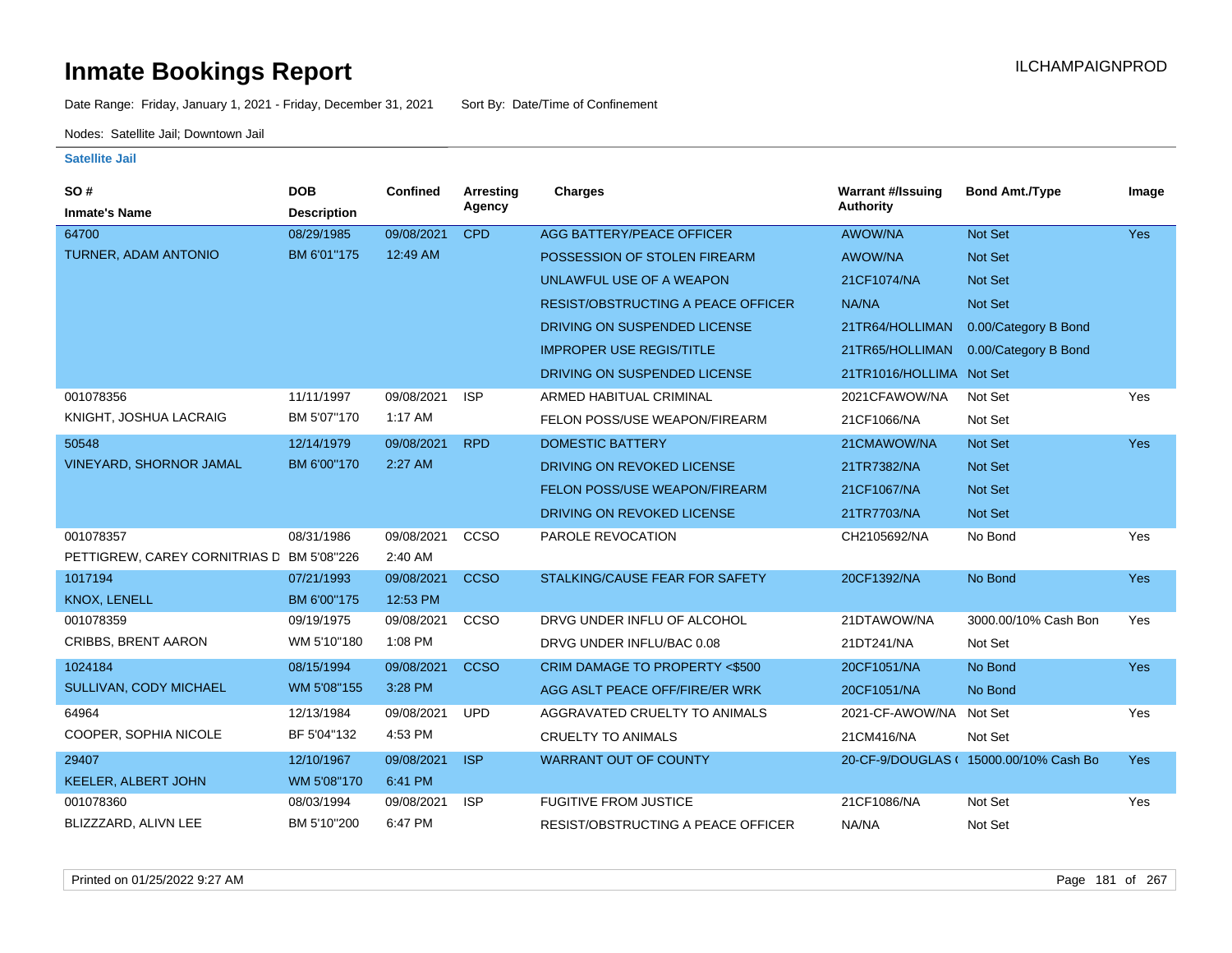Date Range: Friday, January 1, 2021 - Friday, December 31, 2021 Sort By: Date/Time of Confinement

Nodes: Satellite Jail; Downtown Jail

### **Satellite Jail**

| SO#                            | <b>DOB</b>         | Confined   | <b>Arresting</b> | Charges                            | <b>Warrant #/Issuing</b> | <b>Bond Amt./Type</b>                  | Image      |
|--------------------------------|--------------------|------------|------------------|------------------------------------|--------------------------|----------------------------------------|------------|
| <b>Inmate's Name</b>           | <b>Description</b> |            | Agency           |                                    | <b>Authority</b>         |                                        |            |
| 001078361                      | 02/23/1997         | 09/08/2021 | <b>RPD</b>       | SPEEDING 35+ MPH OVER LIMIT        | 2021 DT AWOW/NA Not Set  |                                        | Yes        |
| <b>BUFORD, DESHAWN MICHAEL</b> | BM 5'08"150        | 10:11 PM   |                  | AGG FLEEING POLICE/21 MPH OVER     | 2021 DT AWOW/NA Not Set  |                                        |            |
|                                |                    |            |                  | <b>IMPROPER TRAFFIC LANE USAGE</b> | 2021 DT AWOW/NA Not Set  |                                        |            |
|                                |                    |            |                  | AGG UUW/LOADED/NO FCCA/FOID        | 21CF1084/NA              | Not Set                                |            |
| 1002033                        | 04/15/1992         | 09/08/2021 | CCSO             | DRIVING ON SUSPENDED LICENSE       |                          | 2020-TR-3263/JUDG 1000.00/10% Cash Bon | Yes        |
| <b>WEST, ANTONIO DEONTA</b>    | BM 5'11"150        | 11:01 PM   |                  | DRIVING ON SUSPENDED LICENSE       |                          | 2019-TR-11944/JUD 5000.00/10% Cash Bon |            |
|                                |                    |            |                  | ARMED ROBBERY/ARMED W/FIREARM      |                          | 2020-CF-1406/JUDG 500000.00/10% Cash B |            |
|                                |                    |            |                  | AGG UNLAWFUL USE OF WEAPON/VEH     | 2021-CF-AWOW/NA Not Set  |                                        |            |
|                                |                    |            |                  | OBSTRCT JUSTICE/LEAVE STATE        | 2021-CF-AWOW/NA Not Set  |                                        |            |
|                                |                    |            |                  | ARMED VIOLENCE/CATEGORY I          | 2021-CF-AWOW/NA Not Set  |                                        |            |
|                                |                    |            |                  | <b>FUGITIVE FROM JUSTICE</b>       | 2021-CF-AWOW/NA Not Set  |                                        |            |
| 001078362                      | 04/10/1989         | 09/08/2021 | <b>UPD</b>       | <b>MOB ACTION/VIOLENCE</b>         | 2021CFAWOW/NA            | <b>Not Set</b>                         | <b>Yes</b> |
| <b>BATES, TYERIA LASHARON</b>  | BF 4'10"110        | 11:35 PM   |                  | AGG BATTERY/GREAT BODILY HARM      | 2021CFAWOW/NA            | <b>Not Set</b>                         |            |
|                                |                    |            |                  | HOME INVASION/CAUSE INJURY         | 21CF1080/NA              | <b>Not Set</b>                         |            |
| 37260                          | 07/03/1973         | 09/09/2021 | CCSO             | FORGERY/ISSUE DOCUMENT/1 UPC       |                          | 2019 CF 559/JUDGE 200000.00/10% Cash B | Yes        |
| LENARD, DEMETRIUS MARQUIS      | BM 6'01"179        | 1:44 AM    |                  |                                    |                          |                                        |            |
| 001078364                      | 10/20/2001         | 09/09/2021 | <b>UPD</b>       | <b>MOB ACTION</b>                  | 2021 CF AWOW/NA Not Set  |                                        | Yes        |
| HAWKINS, ELIJA TALON           | BM 5'06"200        | 2:03 AM    |                  | <b>AGG BATTERY</b>                 | 2021 CF AWOW/NA Not Set  |                                        |            |
|                                |                    |            |                  | <b>HOME INVASION</b>               | 21CF1081/NA              | Not Set                                |            |
| 001078365                      | 06/28/2003         | 09/09/2021 | CPD              | TRANSP/CARRY ALC LIQ/DRIVER        | 2021TRAWOW/NA            | Not Set                                | Yes        |
| NESBITT, BROOKLYN CAMBREA      | BF 5'08"210        | 3:27 AM    |                  | AGG DUI/3+                         | 21CF1083/NA              | 3000.00/10% Cash Bon                   |            |
| 1052664                        | 02/12/1993         | 09/09/2021 | <b>CCSO</b>      | FELON POSS/USE WEAPON/FIREARM      | 2021CF394/ROSENI Not Set |                                        | Yes        |
| NELLUM, TANZYAAN DESHAWN       | BM 5'06"145        | 10:05 AM   |                  |                                    |                          |                                        |            |
| 001078367                      | 07/27/1989         | 09/09/2021 | <b>TOPD</b>      | OPERATE UNINSURED MTR VEHICLE      | 2021CMAWOW/NA            | Not Set                                | Yes        |
| ABERCROMBIE, DANIEL T          | WM 5'09"180        | 10:12 AM   |                  | DUI ANY AMOUNT OF DRUG             | 21DT245/NA               | Not Set                                |            |
| 999352                         | 11/08/1982         | 09/09/2021 | <b>RPD</b>       | <b>VIOLATE OP/OTHER PRIOR</b>      | NA/NA                    | Not Set                                | Yes        |
| PIRLOT, JUSTIN LEE             | WM 5'07"135        | 11:28 AM   | <b>CCSO</b>      | <b>FALSE REPORT OF OFFENSE</b>     |                          | 2019CF836/MCLEAN 5000.00/10% Cash Bon  |            |

Printed on 01/25/2022 9:27 AM Page 182 of 267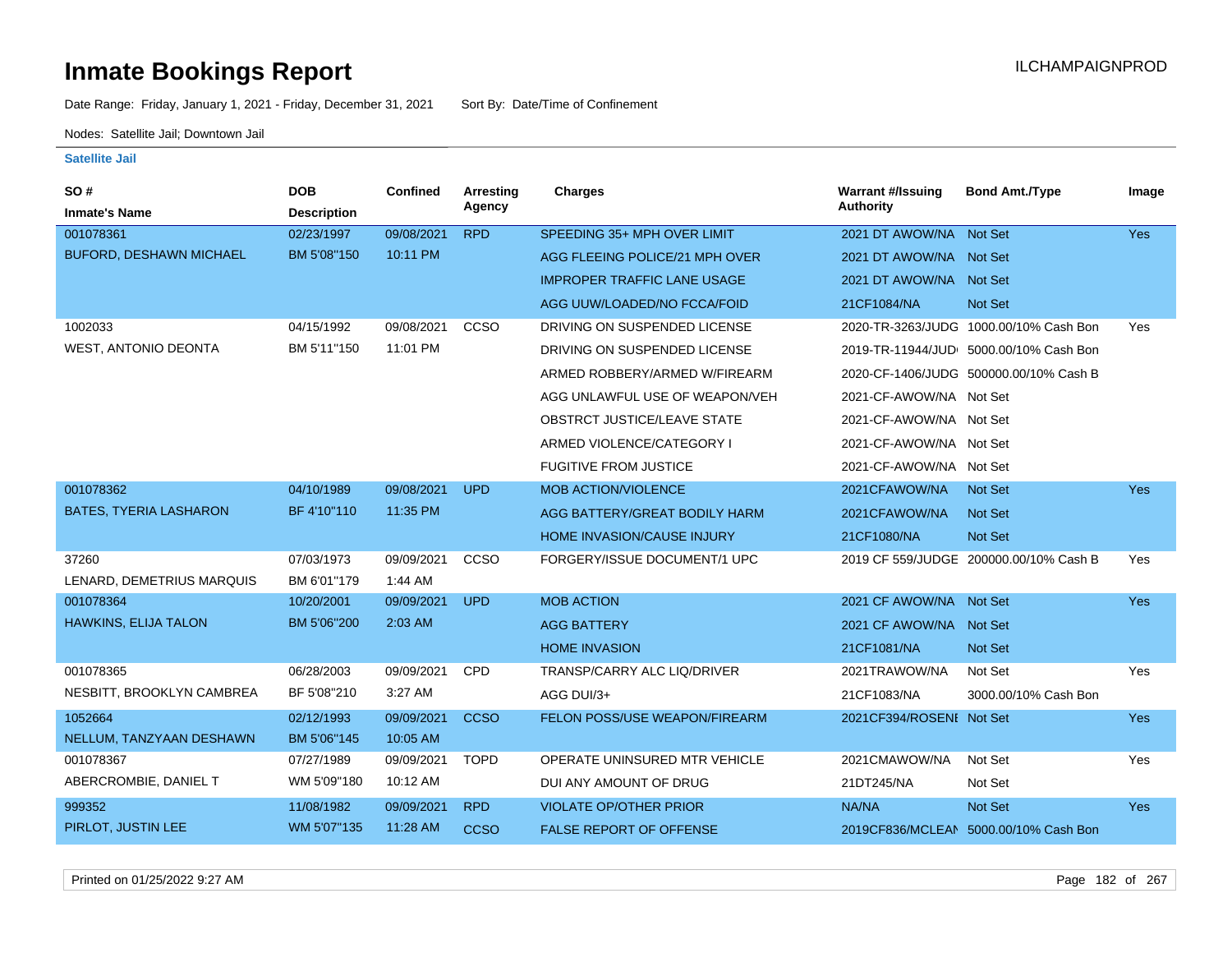Date Range: Friday, January 1, 2021 - Friday, December 31, 2021 Sort By: Date/Time of Confinement

Nodes: Satellite Jail; Downtown Jail

| SO#<br><b>Inmate's Name</b>                | <b>DOB</b><br><b>Description</b> | Confined   | Arresting<br>Agency | <b>Charges</b>                       | <b>Warrant #/Issuing</b><br><b>Authority</b> | <b>Bond Amt./Type</b>                 | Image      |
|--------------------------------------------|----------------------------------|------------|---------------------|--------------------------------------|----------------------------------------------|---------------------------------------|------------|
| 1073894                                    | 05/30/1969                       | 09/09/2021 | <b>CPD</b>          | <b>VIOLATE SEX OFFENDER REGIS/2+</b> | 2021CF920/NA                                 | 10000.00/10% Cash Bo                  | Yes        |
|                                            |                                  |            |                     |                                      |                                              |                                       |            |
| <b>JOKICH, ANTON VEGO</b>                  | WM 5'07"178                      | 2:14 PM    |                     |                                      |                                              |                                       |            |
| 965829                                     | 07/01/1987                       | 09/09/2021 | <b>UPD</b>          | HRSMT/NO CONVERSATION/KILL           |                                              | 2021CF1072/WEBBE 25000.00/10% Cash Bo | Yes        |
| HEINZ, ANDREW MICHAEL                      | WM 6'01"240                      | 5:21 PM    | CCSO                | PROBATION VIOLATION                  | 21CF7/NA                                     | Not Set                               |            |
| 1008308                                    | 08/11/1992                       | 09/10/2021 | <b>UPD</b>          | <b>ASSAULT</b>                       |                                              | 19CM364/COLES C( 3500.00/10% Cash Bon | <b>Yes</b> |
| PETTIGREW, MARIO TRAVINIO                  | BM 5'09"150                      | $1:05$ AM  |                     |                                      |                                              | 75.00/FTA Fee                         |            |
| 001078370                                  | 06/02/2002                       | 09/10/2021 | <b>UIPD</b>         | AGGRAVATED BATTERY                   | 21CF1091/NA                                  | Not Set                               | Yes        |
| JENNINGS, ASIA                             | BF 5'01"130                      | 2:31 AM    |                     |                                      |                                              |                                       |            |
| 520688                                     | 06/23/1985                       | 09/10/2021 | <b>RPD</b>          | POSS CAN/>100-500 GRAM/1ST           | 21CF1095/NA                                  | Not Set                               | <b>Yes</b> |
| LEWIS, ANDREW WILLIAM                      | WM 6'00"180                      | 3:38 AM    |                     |                                      |                                              |                                       |            |
| 969428                                     | 07/30/1989                       | 09/10/2021 | <b>RPD</b>          | DRIVING ON REVOKED LICENSE           | 21TRAWOW/Rantoul No Bond                     |                                       | Yes        |
| STOUT, COURTNEY MARIE                      | WF 5'03"125                      | 3:54 AM    |                     | MFG/DEL 15<100 GR COCA/ANALOG        | 21CF1091/NA                                  | Not Set                               |            |
| 001078371                                  | 03/21/1995                       | 09/10/2021 | <b>ISP</b>          | DRVG UNDER INFLU/BAC 0.08            | 2021DTAWOW/NA                                | <b>Not Set</b>                        | Yes        |
| GILLESPIE, JERRY JHONEE                    | BM 6'00"160                      | 6:46 AM    |                     | UNLWFL POSS/DRIVER/VEH/STOLEN        | 21CF1093/NA                                  | <b>Not Set</b>                        |            |
|                                            |                                  |            |                     | DRVG UNDER INFLU OF ALCOHOL          | 21DT244/NA                                   | <b>Not Set</b>                        |            |
| 001078032                                  | 05/26/1993                       | 09/10/2021 | CCSO                | DOMESTIC BATTERY/OTHER PRIOR         | 2021CF628/JUDGE \ Not Set                    |                                       | Yes        |
| MURRAY, TIMOTHY JAMES, JR                  | WM 5'08"126                      | 10:01 AM   |                     |                                      |                                              |                                       |            |
| 1044728                                    | 03/10/1994                       | 09/10/2021 | <b>UPD</b>          | LICENSEE GIVE/SELL LIQ MINOR         | <b>18CM65/NA</b>                             | 10000.00/10% Cash Bo                  | <b>Yes</b> |
| GOMEZ, ISAAC                               | WM 6'01"205                      | 12:20 PM   |                     |                                      |                                              |                                       |            |
| 001078372                                  | 11/07/1985                       | 09/10/2021 | <b>UPD</b>          | DRIVING ON SUSPENDED LICENSE         | 19TR7941/NA                                  | 3000.00/10% Cash Bon                  | Yes        |
| CAMPBELL, NATHAN PAUL                      | WM 5'08"150                      | 3:02 PM    |                     |                                      |                                              |                                       |            |
| 001078373                                  | 12/31/2000                       | 09/10/2021 | <b>UPD</b>          | <b>AGG DOMESTIC BATTERY</b>          | 2021 CF AWOW/NA Not Set                      |                                       | <b>Yes</b> |
| DANZY, DAREUS                              | BM 5'09"135                      | 4:26 PM    |                     |                                      |                                              |                                       |            |
| 001077576                                  | 12/26/2000                       | 09/10/2021 | <b>UPD</b>          | AGGRAVATED DOMESTIC BATTERY          | 2021CFAWOW/NA                                | Not Set                               | Yes        |
| BRADLEY, VICTORIA VIOLA MILLER BF 5'01"215 |                                  | 4:50 PM    |                     |                                      |                                              |                                       |            |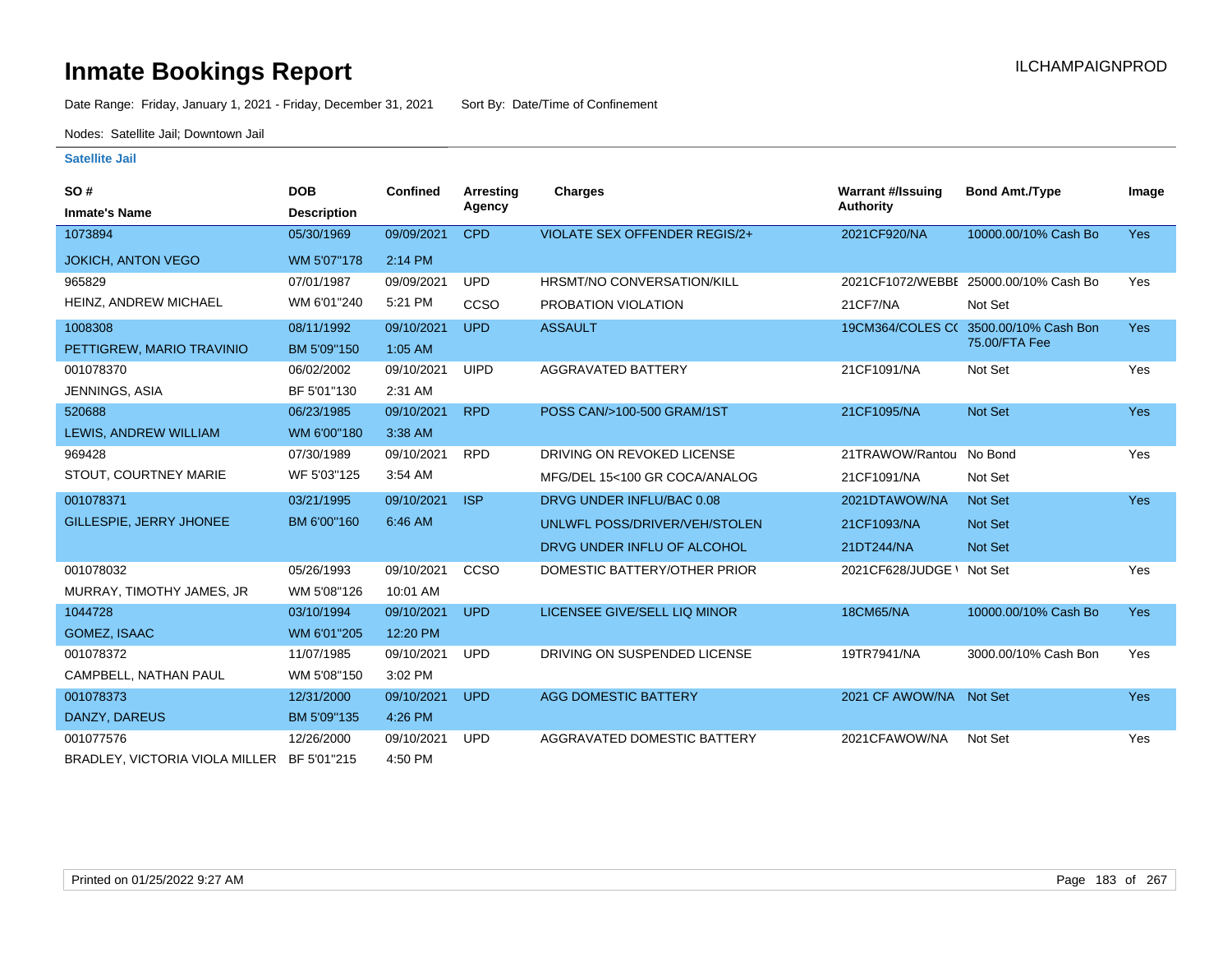Date Range: Friday, January 1, 2021 - Friday, December 31, 2021 Sort By: Date/Time of Confinement

Nodes: Satellite Jail; Downtown Jail

| SO#                           | <b>DOB</b>         | <b>Confined</b> | Arresting   | <b>Charges</b>                     | <b>Warrant #/Issuing</b> | <b>Bond Amt./Type</b>                  | Image      |
|-------------------------------|--------------------|-----------------|-------------|------------------------------------|--------------------------|----------------------------------------|------------|
| <b>Inmate's Name</b>          | <b>Description</b> |                 | Agency      |                                    | Authority                |                                        |            |
| 001078366                     | 09/09/1982         | 09/10/2021      | <b>CCSO</b> | RET THEFT/DISP MERCH/>\$300        |                          | 2019 CF 618/JUDGE 2500.00/10% Cash Bon | <b>Yes</b> |
| STANBERRY, TAMERA ELIZABETH   | WF 5'04"140        | 7:04 PM         |             | <b>DRUG PARAPHERNALIA SALE</b>     |                          | 2019 CM 618/JUDGE 1000.00/10% Cash Bon |            |
|                               |                    |                 |             | DRIVING ON SUSPENDED LICENSE       |                          | 2019 TR 2766/JUDG 15000.00/10% Cash Bo |            |
|                               |                    |                 |             | <b>THEFT</b>                       |                          | 2020 CF 1478/JUDG 2500.00/10% Cash Bon |            |
| 001078374                     | 05/12/1975         | 09/10/2021      | <b>ISP</b>  | <b>IMPROPER TRAFFIC LANE USAGE</b> | 2021TRAWOW/NA            | Not Set                                | Yes        |
| JACOBS, DEANN KAY             | WF 5'02"98         | 11:23 PM        |             | DRIVING 1-10 MPH ABOVE LIMIT       | 2021TRAWOW/NA            | Not Set                                |            |
|                               |                    |                 |             | DRVG UNDER INFLU OF ALCOHOL        | 2021DTAWOW/NA            | 100.00/License and Cas                 |            |
| 1057279                       | 04/27/1997         | 09/11/2021      | <b>CPD</b>  | <b>DOMESTIC BATTERY</b>            | 2021 CM AWOW/NA Not Set  |                                        | <b>Yes</b> |
| PIERSON, IZAIAH DUANE         | BM 6'00"190        | 12:49 AM        |             |                                    |                          |                                        |            |
| 989070                        | 10/16/1986         | 09/11/2021      | CPD         | POSS AMT CON SUB EXCEPT(A)/(D)     | 2020CF280/NA             | 5000.00/10% Cash Bon                   | Yes        |
| DIXON, DEMARCO DEWAYNE        | BM 5'07"140        | 7:42 AM         |             |                                    |                          |                                        |            |
| 1067703                       | 02/01/1999         | 09/11/2021      | <b>UPD</b>  | AGG DUI/NO VALID DL                |                          | 2021-CF-128/JUDGE 5000.00/10% Cash Bon | <b>Yes</b> |
| PETTIGREW, SAKINA MARIE       | BF 5'06"140        | 2:27 PM         |             | CRIM DAMAGE TO PROPERTY <\$500     |                          | 2021-CM-472/JUDGI 1000.00/10% Cash Bon |            |
| 001077725                     | 03/20/1975         | 09/11/2021      | <b>CPD</b>  | DOMESTIC BATTERY/OTHER PRIOR       | 21CF1101/NA              | Not Set                                | Yes        |
| MARTIN, TERRY LEE             | WM 5'05"132        | 8:24 PM         |             |                                    |                          |                                        |            |
| 1000869                       | 07/19/1991         | 09/12/2021      | <b>UPD</b>  | AGG ASLT/USE DDLY WEAPON           | 2021CFAWOW/NA            | No Bond                                | Yes        |
| MARTIN, MANNIX TILMOND        | BM 5'06"135        | 12:40 AM        |             | POSSESSION OF STOLEN FIREARM       | 2021CFAWOW/NA            | Not Set                                |            |
|                               |                    |                 |             | BATTERY/MAKES PHYSICAL CONTACT     | 2021CFAWOW/NA            | <b>Not Set</b>                         |            |
|                               |                    |                 |             | FELON POSS/USE WEAPON/FIREARM      | 21CF1102/NA              | <b>Not Set</b>                         |            |
| 001078376                     | 05/23/1991         | 09/12/2021      | <b>CPD</b>  | DRVG UNDER INFLU OF ALCOHOL        | 2021DTAWOW/NA            | 1000.00/License and Ca                 | Yes        |
| <b>GONDA, GREGORY MICHAEL</b> | WM 5'11"145        | $1:18$ AM       |             | DRVG UNDER INFLU/BAC 0.08          | 2021DTAWOW/NA            | Not Set                                |            |
| 33339                         | 02/26/1968         | 09/12/2021      | <b>RPD</b>  | DOM BTRY/CONTACT/1-2 PRECONV       | 2021CF355/DILL           | 5000.00/10% Cash Bon                   | <b>Yes</b> |
| NOLAN, TONIA MICHELLE         | WF 4'11"114        | 3:32 AM         |             |                                    |                          |                                        |            |
| 001078377                     | 09/02/1994         | 09/12/2021      | CCSO        | AGGRAVATED BATTERY/MERCHANT        | 18CF785/NA               | Not Set                                | Yes        |
| FIELDS, NICOLOS KINCAID       | BM 5'09"150        | 9:43 AM         |             |                                    |                          |                                        |            |
| 1073990                       | 10/20/1996         | 09/12/2021      | <b>UPD</b>  | BATTERY/CAUSE BODILY HARM          | 21CM417/NA               | No Bond                                | Yes        |
| <b>GILL, XHAIREE SHANE</b>    | BF 5'06"165        | 6:21 PM         |             |                                    |                          |                                        |            |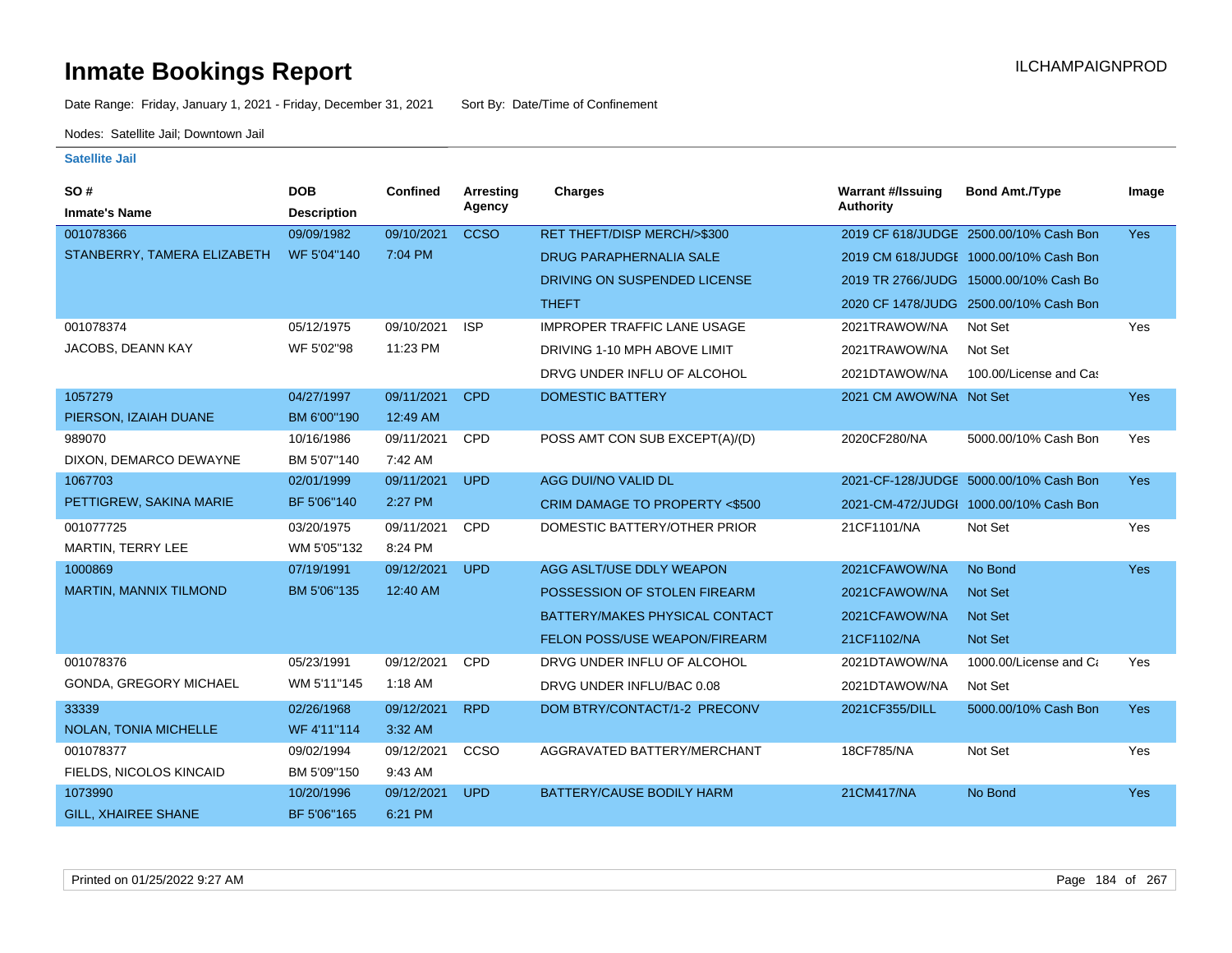Date Range: Friday, January 1, 2021 - Friday, December 31, 2021 Sort By: Date/Time of Confinement

Nodes: Satellite Jail; Downtown Jail

| SO#                                       | <b>DOB</b>         | <b>Confined</b> | Arresting    | <b>Charges</b>                            | <b>Warrant #/Issuing</b>  | <b>Bond Amt./Type</b>                   | Image      |
|-------------------------------------------|--------------------|-----------------|--------------|-------------------------------------------|---------------------------|-----------------------------------------|------------|
| <b>Inmate's Name</b>                      | <b>Description</b> |                 | Agency       |                                           | <b>Authority</b>          |                                         |            |
| 54789                                     | 06/24/1980         | 09/13/2021      | <b>UPD</b>   | AID/ABET/POSS/SELL STOLEN VEH             | 2021CFAWOW/NA             | <b>Not Set</b>                          | Yes        |
| <b>BLANTON, CRAIG JERMAINE</b>            | BM 6'00"250        | 5:15 AM         |              |                                           |                           |                                         |            |
| 001078378                                 | 03/10/1995         | 09/13/2021      | <b>ISP</b>   | <b>WARRANT OUT OF COUNTY</b>              |                           | 20-8576/ROCK ISLA 1000.00/10% Cash Bon  | Yes        |
| STACEY, GRANT TYLER                       | WM 6'00"305        | 7:51 AM         |              |                                           |                           |                                         |            |
| 31859                                     | 11/30/1969         | 09/13/2021      | <b>ISP</b>   | <b>WRIT</b>                               | NA/NA                     | Not Set                                 | Yes        |
| <b>GRIHAM, DENNIS ANTONIO</b>             | BM 6'01"310        | 10:59 AM        |              |                                           |                           |                                         |            |
| 1055393                                   | 09/30/1996         | 09/13/2021      | CPD          | DIRECT CRIMINAL CONTEMPT                  | 2021 CC 18/ROSENI No Bond |                                         | Yes        |
| ANDERSON, ALEXANDRINIQUE DE'J BF 5'01"115 |                    | 12:57 PM        |              |                                           |                           |                                         |            |
| 001078379                                 | 11/07/2000         | 09/13/2021      | <b>CPD</b>   | DIRECT CRIMINAL CONTEMPT                  | 21 CC 18/ROSENBA No Bond  |                                         | <b>Yes</b> |
| ANDERSON, FERIANA SHEREE                  | BF 5'04"120        | 1:24 PM         |              |                                           |                           |                                         |            |
| 34576                                     | 02/24/1972         | 09/13/2021      | CCSO         | THEFT/DISP MERCH/<\$300/PRECONV           | 21CF542/NA                | No Bond                                 | Yes        |
| GRADY, DANNY LAMORRIS, SR                 | BM 5'06"180        | 2:17 PM         |              | DRIVING ON REVOKED LICENSE                | 19CF125/NA                | No Bond                                 |            |
|                                           |                    |                 |              | DRIVING ON REVOKED LICENSE                | 19CF1660/NA               | No Bond                                 |            |
| 986760                                    | 09/17/1988         | 09/13/2021      | <b>DWCSO</b> | MFG/DEL 15<100 GR COCA/ANALOG             | 18CF1445/NA               | 25000.00/10% Cash Bo                    | Yes        |
| <b>ODOM, ELIJAH ANDREW</b>                | BM 6'00"180        | 3:00 PM         |              |                                           |                           |                                         |            |
| 56594                                     | 10/30/1982         | 09/13/2021      | <b>ISP</b>   | WARRANT OUT OF COUNTY                     | 2021CF142/NA              | 5000.00/10% Cash Bon                    | Yes        |
| HARRIS, JOSEPH LEE                        | BM 6'01"150        | 4:34 PM         |              |                                           |                           |                                         |            |
| 57400                                     | 05/27/1975         | 09/13/2021      | <b>UPD</b>   | CAUSE CHILD TO BE ENDANGERED              | 2021CFAWOW/NA             | <b>Not Set</b>                          | Yes        |
| FOREMAN, LATASHA MARRIE                   | BF 5'06"190        | 5:16 PM         |              | <b>RESIST/OBSTRUCTING A PEACE OFFICER</b> | 2021CFAWOW/NA             | Not Set                                 |            |
|                                           |                    |                 |              | <b>DOMESTIC BATTERY</b>                   | NA/NA                     | Not Set                                 |            |
| 001078381                                 | 01/12/1978         | 09/13/2021      | <b>ISP</b>   | <b>FUGITIVE FROM JUSTICE</b>              | 21CF1103/NA               | No Bond                                 | Yes        |
| NABORS, KENNY LEE                         | BM 5'09"135        | 5:50 PM         |              |                                           |                           |                                         |            |
| 902634                                    | 04/01/1989         | 09/13/2021      | <b>CCSO</b>  | <b>VIOLATE ORDER PROTECTION</b>           | 2021CFAWOW/NA             | <b>Not Set</b>                          | Yes        |
| <b>BURKE, TRAVIS PAUL</b>                 | WM 5'10"150        | 8:23 PM         |              | OBSTRUCTING IDENTIFICATION                | NA/NA                     | 12000.00/10% Cash Bo<br>75.00/FTA Fee   |            |
| 51028                                     | 07/24/1980         | 09/14/2021      | CCSO         | AGG FLEEING/2+ CON DEVICES                |                           | 2019 CF 1839/HOLLI 10000.00/10% Cash Bo | Yes        |
| HUFFMAN, MICHAEL LEONARD                  | BM 5'10"190        | 12:24 AM        |              |                                           |                           |                                         |            |
| 001078382                                 | 03/10/1986         | 09/14/2021      | <b>RPD</b>   | <b>DOMESTIC BATTERY</b>                   | 21CFAWOW/NA               | Not Set                                 | <b>Yes</b> |
| ALVARADO, JOSE                            | SM 5'10"170        | 10:49 AM        |              |                                           |                           |                                         |            |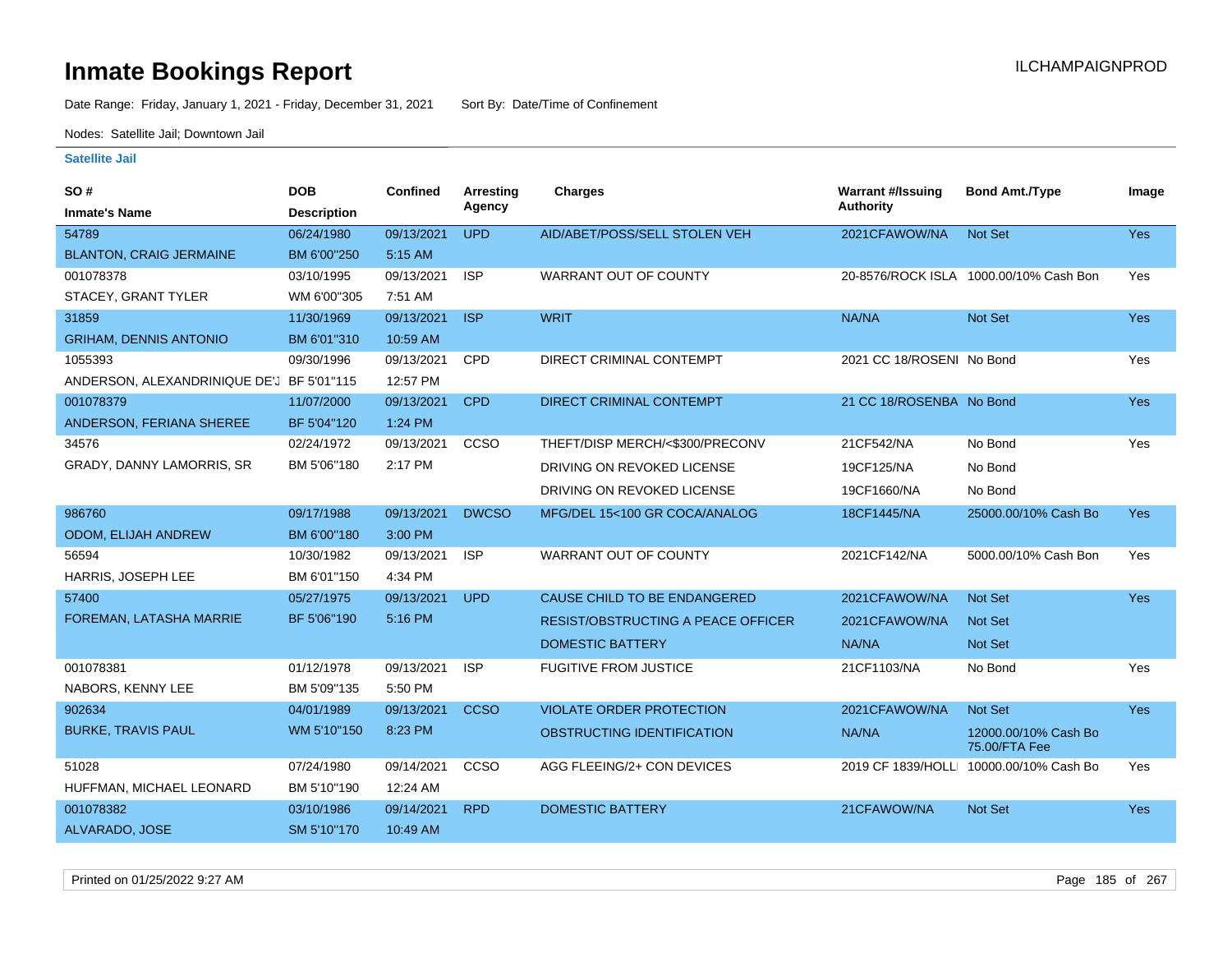Date Range: Friday, January 1, 2021 - Friday, December 31, 2021 Sort By: Date/Time of Confinement

Nodes: Satellite Jail; Downtown Jail

| SO#                            | <b>DOB</b>         | <b>Confined</b> | <b>Arresting</b><br>Agency | Charges                            | <b>Warrant #/Issuing</b><br><b>Authority</b> | <b>Bond Amt./Type</b>  | Image      |
|--------------------------------|--------------------|-----------------|----------------------------|------------------------------------|----------------------------------------------|------------------------|------------|
| <b>Inmate's Name</b>           | <b>Description</b> |                 |                            |                                    |                                              |                        |            |
| 1046632                        | 08/10/1996         | 09/14/2021      | <b>CCSO</b>                | ARMED VIOLENCE/CATEGORY II         | 21CF912/NA                                   | 750000.00/10% Cash B   | Yes        |
| TATE, JAVON MARQUIS            | BM 5'10"200        | 12:10 PM        |                            |                                    |                                              |                        |            |
| 997209                         | 07/11/1991         | 09/14/2021      | ccso                       | DIRECT CIVIL CONTEMPT              | 18D359/NA                                    | 1500.00/Full Amount    | Yes        |
| WOZNIAK, JACOB PAUL            | WM 5'09"175        | 2:33 PM         |                            |                                    |                                              |                        |            |
| 001078383                      | 12/16/1996         | 09/14/2021      | <b>UPD</b>                 | <b>FUGITIVE FROM JUSTICE</b>       | 21CF1111/NA                                  | Not Set                | <b>Yes</b> |
| <b>CLARK, TYDERRIUS DEQUON</b> | BM 6'02"176        | 3:22 PM         |                            | UNLAWFUL USE OF A WEAPON           | 21CF1110/NA                                  | Not Set                |            |
| 1000641                        | 01/03/1991         | 09/14/2021      | <b>CPD</b>                 | MFG/DEL CANNABIS/500<2000 GR       | 2021CFAWOW/NA                                | No Bond                | Yes        |
| <b>GRANT, CEDRIC DYSHAWN</b>   | BM 5'07"190        | 6:32 PM         |                            | ARMED HABITUAL CRIMINAL            | 21CF1116/NA                                  | No Bond                |            |
| 001078384                      | 10/12/1994         | 09/14/2021      | <b>ISP</b>                 | BATTERY/MAKES PHYSICAL CONTACT     | 2021CMAWOW/NA                                | 100.00/Full Amount     | <b>Yes</b> |
| BATY, LAURA ANN MARIE          | WF 5'07"146        | 9:40 PM         |                            |                                    |                                              |                        |            |
| 001078385                      | 08/14/1966         | 09/14/2021      | <b>ISP</b>                 | BATTERY/MAKES PHYSICAL CONTACT     | 2021CMAWOW/NA                                | 100.00/10% Cash Bond   | Yes        |
| ANTONIO, THOMPSON J            | BM 5'08"190        | 10:06 PM        |                            |                                    |                                              |                        |            |
| 001078386                      | 09/23/2002         | 09/14/2021      | <b>CCSO</b>                | POSSESSION OF STOLEN FIREARM       | 2021CF1099/NA                                | 250000.00/10% Cash B   | Yes        |
| <b>TURNER, AMARIO</b>          | BM 6'01"160        | 11:42 PM        |                            |                                    |                                              |                        |            |
| 001078387                      | 03/01/1995         | 09/15/2021      | <b>UIPD</b>                | DUI INTOXICATING COMPOUND          | 2021DTAWOW/NA                                | 1000.00/License and Ca | Yes        |
| KLEISS, DYLAN THOMAS           | WM 5'08"150        | 1:02 AM         |                            | SPEEDING 26-34 MPH OVER LIMIT      | 2021CMAWOW/NA                                | Not Set                |            |
|                                |                    |                 |                            | DRVG UNDER INFLU/BAC 0.08          | 2021DTAWOW/NA                                | Not Set                |            |
| 001078388                      | 05/17/1999         | 09/15/2021      | <b>UPD</b>                 | <b>DOMESTIC BATTERY</b>            | 2021CMAWOW/NA                                | <b>Not Set</b>         | <b>Yes</b> |
| TAYLOR, LATOYA DAVON           | BF 5'03"122        | 1:38 AM         |                            |                                    |                                              |                        |            |
| 1034326                        | 04/05/1991         | 09/15/2021      | CPD                        | CRIM DMG TO PROP \$500-10K         | 2021CFAWOW/NA                                | Not Set                | Yes        |
| WILEY, JONATHAN                | BM 5'11"170        | 2:39 AM         |                            | <b>RESIST/OBSTRUCT WITH INJURY</b> | 2021CFAWOW/NA                                | Not Set                |            |
|                                |                    |                 |                            | THEFT/STOLEN/>\$500 <10K           | 21CF1113/NA                                  | Not Set                |            |
| 001078390                      | 05/06/1999         | 09/15/2021      | <b>CPD</b>                 | CRIM DAMAGE TO PROPERTY <\$500     | NA/NA                                        | Not Set                | Yes        |
| cooper, Marquise               | BM 5'06"150        | 3:12 AM         |                            | <b>RESIST/OBSTRUCT WITH INJURY</b> | NA/NA                                        | <b>Not Set</b>         |            |
|                                |                    |                 |                            | THEFT/STOLEN/<\$500                | 21CF1114/NA                                  | Not Set                |            |
| 1031481                        | 05/31/1989         | 09/15/2021      | CPD                        | CRIM DMG TO PROP \$500-10K         | 2021CFAWOW/NA                                | Not Set                | Yes        |
| WILEY, ANTHONY DEON            | BM 6'02"155        | 4:55 AM         |                            | RESIST/OBSTRUCT WITH INJURY        | 2021CFAWOW/NA                                | Not Set                |            |
|                                |                    |                 |                            | THEFT/STOLEN/>\$500 <10K           | 21CF1115/NA                                  | Not Set                |            |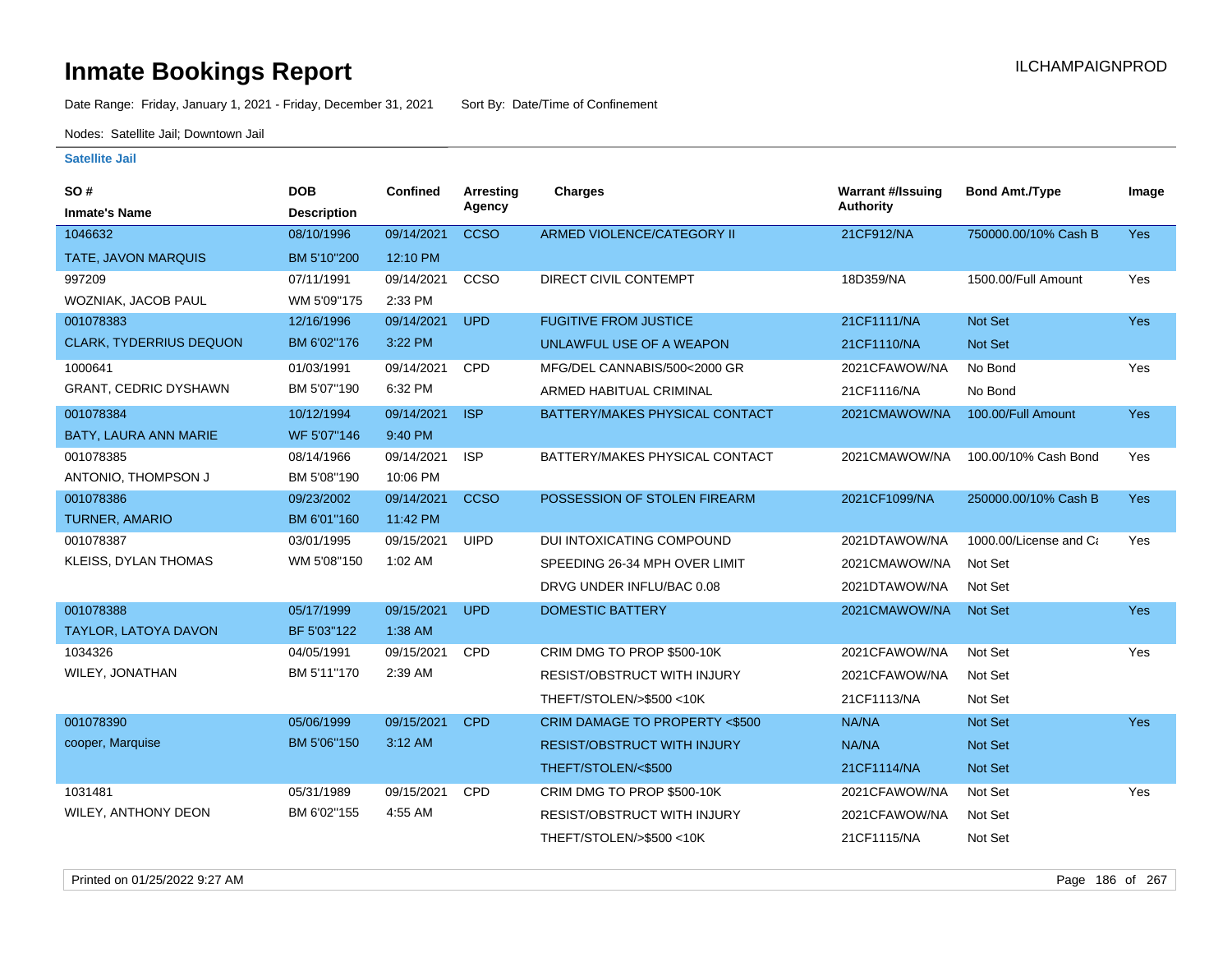Date Range: Friday, January 1, 2021 - Friday, December 31, 2021 Sort By: Date/Time of Confinement

Nodes: Satellite Jail; Downtown Jail

| SO#                            | <b>DOB</b>         | Confined   | Arresting   | Charges                                   | <b>Warrant #/Issuing</b> | <b>Bond Amt./Type</b>                   | Image      |
|--------------------------------|--------------------|------------|-------------|-------------------------------------------|--------------------------|-----------------------------------------|------------|
| <b>Inmate's Name</b>           | <b>Description</b> |            | Agency      |                                           | <b>Authority</b>         |                                         |            |
| 42175                          | 03/26/1976         | 09/15/2021 | <b>CCSO</b> | <b>CIVIL FTA WARRANT</b>                  | 00F6/NA                  | 2500.00/Full Amount                     | <b>Yes</b> |
| <b>PATTON, TRAVIS LEE</b>      | WM 5'11"200        | 9:46 AM    |             | <b>CIVIL FTA WARRANT</b>                  | 99F169/NA                | 2500.00/Full Amount                     |            |
|                                |                    |            | <b>CCSO</b> | <b>WARRANT OUT OF COUNTY</b>              | 21TR1005/COLES C         | 1500.00/10% Cash Bon<br>75.00/FTA Fee   |            |
|                                |                    |            |             | <b>WARRANT OUT OF COUNTY</b>              | 20TR158/NA               | 3000.00/10% Cash Bon                    |            |
| 1045472                        | 08/04/1992         | 09/15/2021 | <b>USMS</b> | PAROLE REVOCATION                         | QF2105862/NA             | 0.00/10% Cash Bond                      | Yes        |
| POTTS, CORTEZ WILLIAM          | BM 6'05"350        | 12:36 PM   |             |                                           |                          |                                         |            |
| 1022808                        | 06/19/1992         | 09/15/2021 | <b>CPD</b>  | <b>RESIST/OBSTRUCTING A PEACE OFFICER</b> | 21CMAWOW/NA              | Not Set                                 | <b>Yes</b> |
| <b>GUNBY, TEVIN DEMONE</b>     | BM 5'10"170        | 1:21 PM    |             | <b>CRIM TRES TO RES/PERS PRESENT</b>      | 21CM426/NA               | <b>Not Set</b>                          |            |
| 001078391                      | 06/04/1978         | 09/15/2021 | <b>RPD</b>  | CRIM DAMAGE TO PROPERTY <\$500            | 21CMAWOW/NA              | Not Set                                 | Yes        |
| <b>JIMMAR, PATRICK BERNARD</b> | BM 5'10"220        | 2:12 PM    |             | CRIM TRES TO RES/PERS PRESENT             | 21CF1119/NA              | Not Set                                 |            |
| 1069522                        | 03/09/1999         | 09/15/2021 | <b>UPD</b>  | THEFT CONTROL INTENT <\$500               | 2021CFAWOW/NA            | Not Set                                 | Yes        |
| <b>JOINER, EUGENE</b>          | BM 5'10"165        | 3:38 PM    |             | CRIM DMG TO PROP \$500-10K                | 21CF1117/NA              | <b>Not Set</b>                          |            |
| 1013461                        | 10/11/1974         | 09/15/2021 | <b>CPD</b>  | THEFT/THREAT >\$500 PRECONV               | 21CF1118/NA              | Not Set                                 | Yes        |
| <b>GRAYSON, MICHAEL</b>        | BM 6'01"400        | 10:54 PM   |             |                                           |                          |                                         |            |
| 1061017                        | 07/21/1997         | 09/16/2021 | <b>CPD</b>  | PAROLE REVOCATION                         | NA/NA                    | No Bond                                 | Yes        |
| <b>CUNNINGHAM, GARY ALLAN</b>  | BM 6'01"150        | 11:52 AM   | <b>CCSO</b> | AGG DISCHARGE FIREARM/OCC VEH             |                          | 2021CF0528/Vermilic 1000000.00/10% Cash |            |
| 1041611                        | 09/20/1992         | 09/16/2021 | <b>PCPD</b> | AGGRAVATED ASSAULT                        | 21CMAWOW/NA              | Not Set                                 | Yes        |
| TURNER, LAKEISHA NICOLE        | BF 5'00"130        | 4:13 PM    |             |                                           |                          |                                         |            |
| 001078393                      | 08/27/2003         | 09/16/2021 | <b>CCSO</b> | <b>THREAT SCHOOL BLDG/PERSN</b>           | 2021CF1106/BOHM          | 500000.00/10% Cash B                    | <b>Yes</b> |
| <b>COLLIER, PEREZE MARCEL</b>  | BM 6'00"160        | 4:51 PM    |             |                                           |                          |                                         |            |
| 1068501                        | 04/08/1985         | 09/17/2021 | <b>RPD</b>  | DRVG UNDER INFLU OF ALCOHOL               | 2021DT183/HOLLIM         | 2500.00/10% Cash Bon                    | Yes        |
| KING, JULIUS EMANUEL           | BM 6'04"215        | 9:36 AM    |             | <b>RESIST/OBSTRUCT WITH INJURY</b>        | 21CF926/NA               | 2500.00/10% Cash Bon                    |            |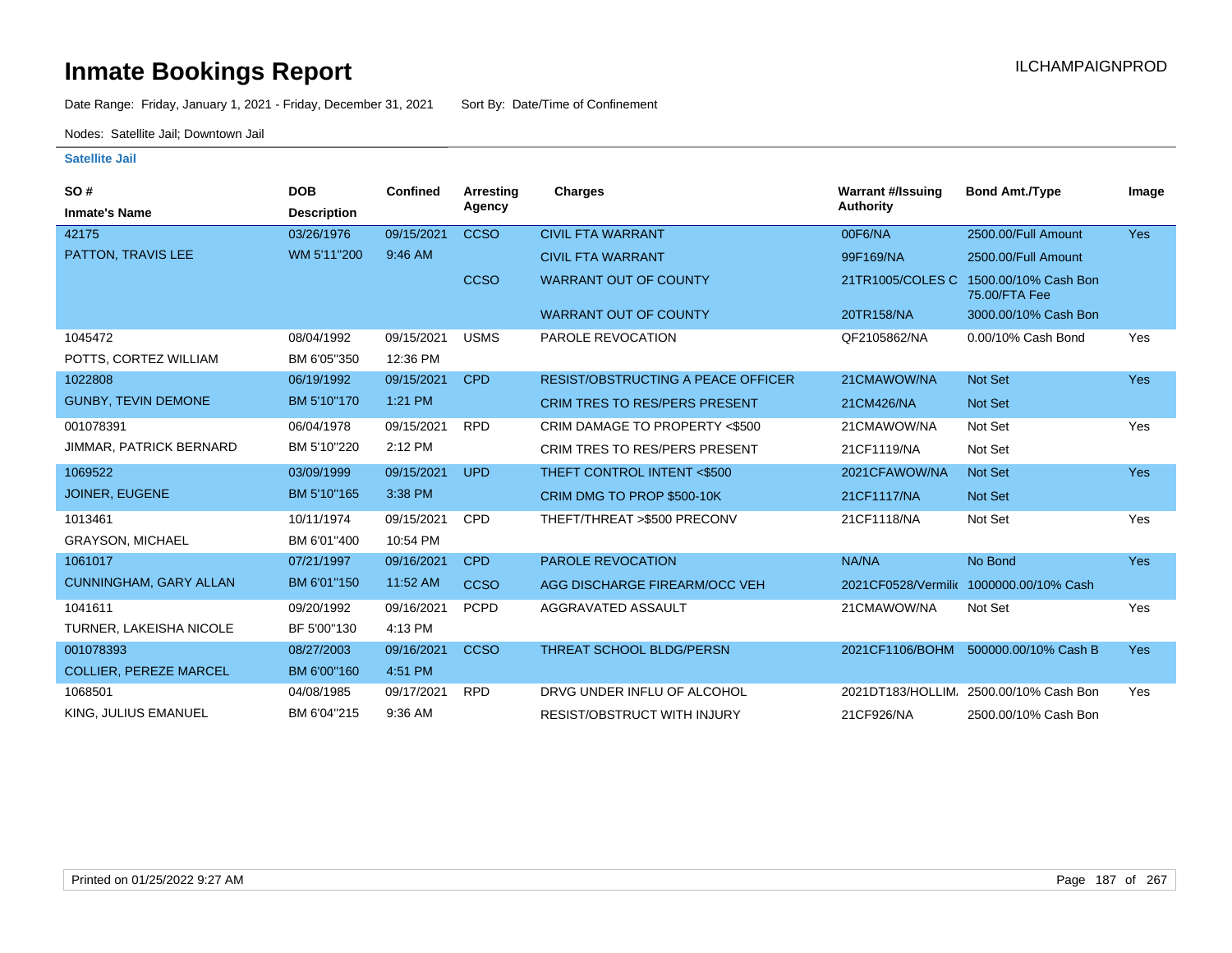Date Range: Friday, January 1, 2021 - Friday, December 31, 2021 Sort By: Date/Time of Confinement

Nodes: Satellite Jail; Downtown Jail

| SO#                                       | <b>DOB</b>         | <b>Confined</b> | <b>Arresting</b> | <b>Charges</b>                   | <b>Warrant #/Issuing</b> | <b>Bond Amt./Type</b>                                  | Image      |
|-------------------------------------------|--------------------|-----------------|------------------|----------------------------------|--------------------------|--------------------------------------------------------|------------|
| <b>Inmate's Name</b>                      | <b>Description</b> |                 | Agency           |                                  | <b>Authority</b>         |                                                        |            |
| 001078357                                 | 08/31/1986         | 09/17/2021      | <b>CPD</b>       | AGG BATTERY/DISCHARGE FIREARM    | 21CFAWOW/NA              | Not Set                                                | Yes        |
| PETTIGREW, CAREY CORNITRIAS D BM 5'08"226 |                    | 9:56 AM         |                  | FELON POSS/USE WEAPON/FIREARM    | 21CFAWOW/NA              | <b>Not Set</b>                                         |            |
|                                           |                    |                 |                  | DEFACE FIREARM ID MARKINGS       | 21CFAWOW/NA              | <b>Not Set</b>                                         |            |
|                                           |                    |                 |                  | ARMED ROBBERY/ARMED W/FIREARM    | 21CF1128/NA              | Not Set                                                |            |
|                                           |                    |                 |                  | ARMED ROBBERY/ARMED W/FIREARM    | 21CF1129/NA              | Not Set                                                |            |
|                                           |                    |                 |                  | ARMED ROBBERY/ARMED W/FIREARM    | 21CF1230/NA              | <b>Not Set</b>                                         |            |
| 1076506                                   | 06/21/2003         | 09/17/2021      | <b>UPD</b>       | AGG UUW/PERSON/CM THREAT VIOL    | 21CF1131/NA              | Not Set                                                | Yes        |
| <b>GRAY, JAMARH E</b>                     | BM 5'07"115        | 10:41 AM        | CCSO             | DOMESTIC BATTERY                 | 21CM430/NA               | Not Set                                                |            |
| 1074063                                   | 12/02/1990         | 09/17/2021      | <b>CCSO</b>      | RETAIL THEFT/DISP MERCH/<\$300   | 2019CM1032/WEBBI         | 3000.00/10% Cash Bon                                   | <b>Yes</b> |
| DEITZ, TILLIE SHENISE                     | WF 5'04"120        | 10:49 AM        |                  | USE FORGED CR/DEBIT CARD/<\$300  |                          | 2021CF106/WEBBEI 3000.00/10% Cash Bon                  |            |
|                                           |                    |                 |                  | RETAIL THEFT/DISP MERCH/<\$300   |                          | 2021CF105/WEBBEI 3000.00/10% Cash Bon                  |            |
|                                           |                    |                 |                  | RETAIL THEFT/DISP MERCH/<\$300   | 2021CF327/NA             | 3000.00/10% Cash Bon                                   |            |
|                                           |                    |                 |                  | RETAIL THEFT/DISP MERCH/<\$300   |                          | 2021CF228/WEBBEI 3000.00/10% Cash Bon                  |            |
|                                           |                    |                 |                  | RETAIL THEFT/DISP MERCH/<\$300   |                          | 2021CM11/FORD C( 12000.00/10% Cash Bo<br>75.00/FTA Fee |            |
| 1074501                                   | 06/27/2001         | 09/17/2021      | <b>UPD</b>       | LEAVING THE SCENE INVOLV VEHICLE | 19TR10873/NA             | 5000.00/10% Cash Bon                                   | Yes        |
| WRIGHT, SHYHEEM SINCESS MANT BM 6'00"160  |                    | 12:55 PM        |                  | <b>DOMESTIC BATTERY</b>          | 21CM428/NA               | Not Set                                                |            |
| 001078395                                 | 07/12/1979         | 09/17/2021      | <b>CCSO</b>      | <b>DOMESTIC BATTERY</b>          | 21CMAWOW/NA              | Not Set                                                | <b>Yes</b> |
| <b>MARSHAL, RACHEL R</b>                  | WF 5'07"192        | 4:19 PM         |                  |                                  |                          |                                                        |            |
| 1067205                                   | 02/25/1999         | 09/17/2021      | <b>CPD</b>       | OBSTRUCTING AN OFFICER           | 2021CMAWOW/NA            | 100.00/Full Amount                                     | Yes        |
| HARVEY-ROBINSON, HAKEEM EVAN              | BM 5'08"140        | 5:05 PM         |                  |                                  |                          |                                                        |            |
| 1076384                                   | 09/23/1995         | 09/17/2021      | <b>UPD</b>       | RETAIL THEFT/DISP MERCH/<\$300   | 2021CM149/NA             | 1000.00/10% Cash Bon                                   | <b>Yes</b> |
| MURPHY, AZIA CIMONE                       | BF 5'04"115        | 10:28 PM        |                  |                                  |                          |                                                        |            |
| 001077249                                 | 03/09/1972         | 09/18/2021      | <b>RPD</b>       | BATTERY/CAUSE BODILY HARM        | 2020CM542/NA             | 1000.00/10% Cash Bon                                   | Yes        |
| PETRACEK, ROBIN DENISE                    | WF 5'04"145        | 12:51 AM        |                  | DOMESTIC BTRY/PHYSICAL CONTACT   | 2021CM331/NA             | 1000.00/10% Cash Bon                                   |            |
| 001078396                                 | 09/18/1999         | 09/18/2021      | <b>UPD</b>       | <b>DOMESTIC BATTERY</b>          | 2021CMAWOW/NA            | Not Set                                                | <b>Yes</b> |
| <b>DYSON, COLTON LUKE</b>                 | WM 5'11"172        | 2:50 AM         |                  |                                  |                          |                                                        |            |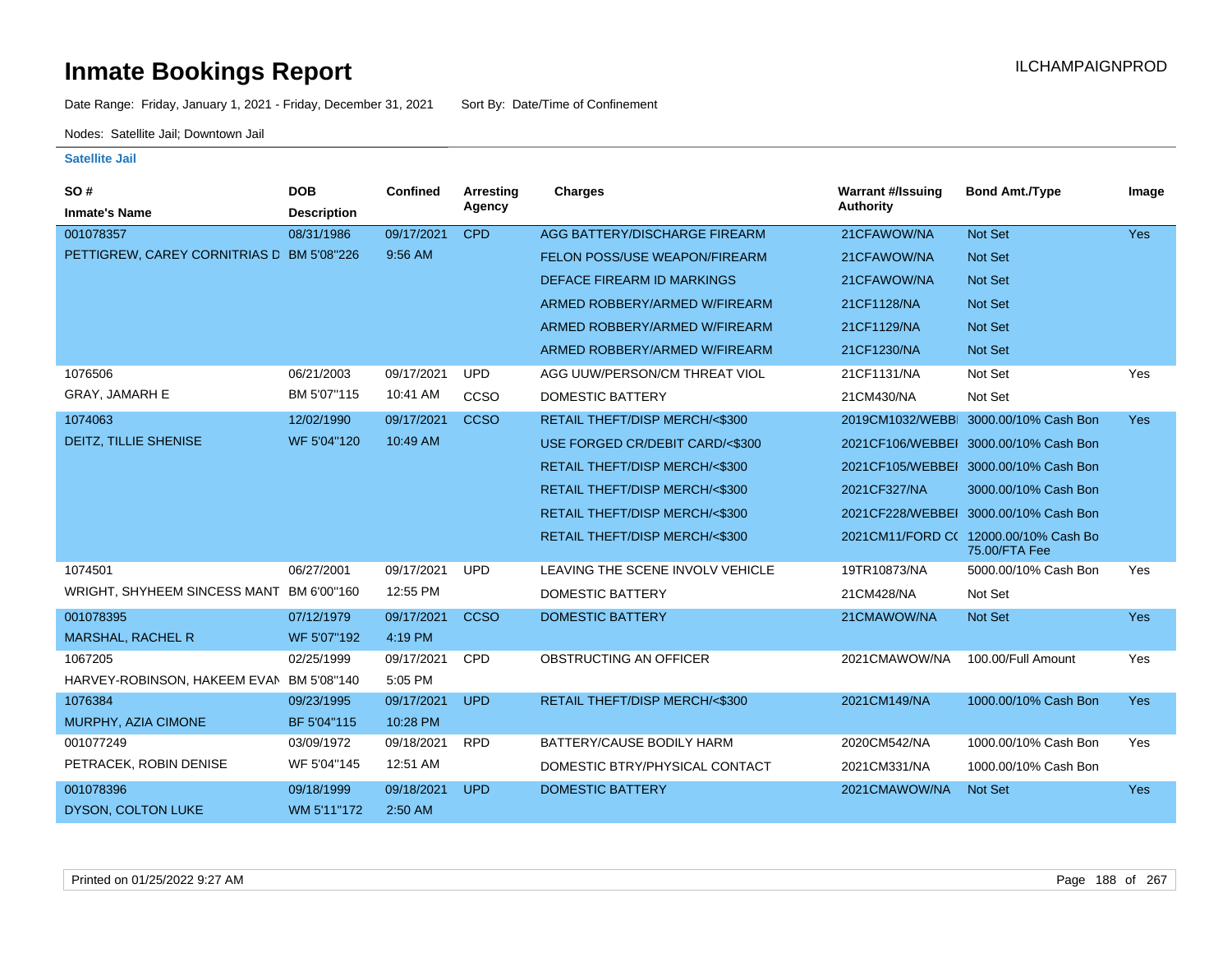Date Range: Friday, January 1, 2021 - Friday, December 31, 2021 Sort By: Date/Time of Confinement

Nodes: Satellite Jail; Downtown Jail

| SO#<br><b>Inmate's Name</b>  | <b>DOB</b><br><b>Description</b> | Confined   | Arrestina<br>Agency | <b>Charges</b>                       | <b>Warrant #/Issuing</b><br><b>Authority</b> | <b>Bond Amt./Type</b>                   | Image      |
|------------------------------|----------------------------------|------------|---------------------|--------------------------------------|----------------------------------------------|-----------------------------------------|------------|
| 001077694                    | 08/23/1986                       | 09/18/2021 | <b>CPD</b>          | <b>DOMESTIC BATTERY</b>              | 2021CMAWOW/NA                                | <b>Not Set</b>                          | Yes        |
| SWAIM, JENNIFER IRENE        | WF 5'04"200                      | $2:54$ AM  |                     | <b>WARRANT OUT OF COUNTY</b>         |                                              | 17CM570/VERMILLI( 7500.00/10% Cash Bon  |            |
| 56063                        | 02/28/1977                       | 09/18/2021 | <b>UPD</b>          | AGGRAVATED BATTERY                   | 21CF1127/NA                                  | Not Set                                 | Yes        |
| DAVIS, DAMIEN DOMINIQUE      | BM 5'10"175                      | 4:25 AM    | CCSO                | AGGRAVATED BATTERY                   | 21CF1132/NA                                  | Not Set                                 |            |
|                              |                                  |            | CCSO                | <b>FUGITIVE FROM JUSTICE</b>         | 21CF1454/NA                                  | Not Set                                 |            |
| 524764                       | 02/17/1986                       | 09/18/2021 | <b>CCSO</b>         | METH DELIVERY/15<100 GRAMS           | 21CF627/NA                                   | 50000.00/10% Cash Bo                    | <b>Yes</b> |
| FISCUS, ROBERT LOWELL        | WM 5'07"170                      | 10:50 AM   |                     |                                      |                                              |                                         |            |
| 001078397                    | 04/01/1995                       | 09/18/2021 | <b>CPD</b>          | WARRANT OUT OF COUNTY                | 20TR8545/TAZEWEI                             | 3000.00/10% Cash Bon<br>75.00/FTA Fee   | Yes        |
| FISHER, RAHEEM D             | BM 6'00"140                      | 2:34 PM    |                     | POSS FIR FOID EXPIRED/NOT ELIG       | 21CF1126/NA                                  | Not Set                                 |            |
|                              |                                  |            |                     | <b>CRIMINAL TRESPASS BUILDING</b>    | NA/NA                                        | Not Set                                 |            |
|                              |                                  |            |                     | WARRANT OUT OF COUNTY                |                                              | 20CM1151/MCCLEA 1500.00/Recognizance    |            |
| 001078398                    | 09/21/1993                       | 09/18/2021 | <b>CCSO</b>         | <b>CARRY CONCEAL FIR/U INFLU/1-2</b> | 2021CMAWOW/NA                                | Not Set                                 | <b>Yes</b> |
| MIMS, COREY A                | BM 6'00"135                      | 11:46 PM   |                     | <b>AGG ASSAULT</b>                   | NA/NA                                        | <b>Not Set</b>                          |            |
|                              |                                  |            | <b>CCSO</b>         | <b>CITY OV ARREST</b>                |                                              | 19OV0505/CITY OF   1000.00/10% Cash Bon |            |
|                              |                                  |            |                     | <b>CITY OV ARREST</b>                |                                              | 19OV0157/CITY OF   1000.00/10% Cash Bon |            |
| 001078399                    | 01/01/1975                       | 09/19/2021 | <b>UIPD</b>         | <b>IMPROPER TURN SIGNAL</b>          | NA/NA                                        | Not Set                                 | Yes        |
| SUI, AWI                     | AM 5'06"140                      | 1:31 AM    |                     | DRVG UNDER INFLU/BAC 0.08            | NA/NA                                        | Not Set                                 |            |
|                              |                                  |            |                     | DRVG UNDER INFLU OF ALCOHOL          | 21DTAWOW/NA                                  | 3000.00/10% Cash Bon                    |            |
| 001078400                    | 02/27/2001                       | 09/19/2021 | <b>CPD</b>          | <b>AGG BATTERY/PEACE OFFICER</b>     | 2021CFAWOW/Char Not Set                      |                                         | Yes        |
| <b>VARGAS PEREZ, NATALIA</b> | SF 5'05"110                      | 4:06 AM    |                     | <b>CRIM TRESPASS TO RESIDENCE</b>    | NA/NA                                        | <b>Not Set</b>                          |            |
| 773264                       | 05/26/1985                       | 09/19/2021 | CCSO                | RECEIVE/POSS/SELL STOLEN VEH         |                                              | 2021CF443/ROSENI 200000.00/10% Cash B   | Yes        |
| SMITH, JENNIFER LYNNE        | WF 5'07"140                      | 4:47 AM    |                     | POSSESSION OF METH< 5 GRAMS          |                                              | 2020CF67/DOUGLA: 20000.00/10% Cash Bo   |            |
|                              |                                  |            | ccso                | <b>FORGERY/POSSESS WITH INTENT</b>   | 21CF1156/NA                                  | Not Set                                 |            |
| 509597                       | 03/08/1982                       | 09/19/2021 | <b>RPD</b>          | POSSESSING A CONTROLLED SUBSTANCE    | 2021CFAWOW/NA                                | No Bond                                 | <b>Yes</b> |
| <b>ROSS, AMBER DANELL</b>    | WF 5'02"127                      | 7:45 AM    |                     | POSSESSION OF METH/5<15 GRAMS        | 21CF1130/NA                                  | Not Set                                 |            |
|                              |                                  |            |                     | <b>DUI INTOXICATING COMPOUND</b>     | 21DT250/NA                                   | <b>Not Set</b>                          |            |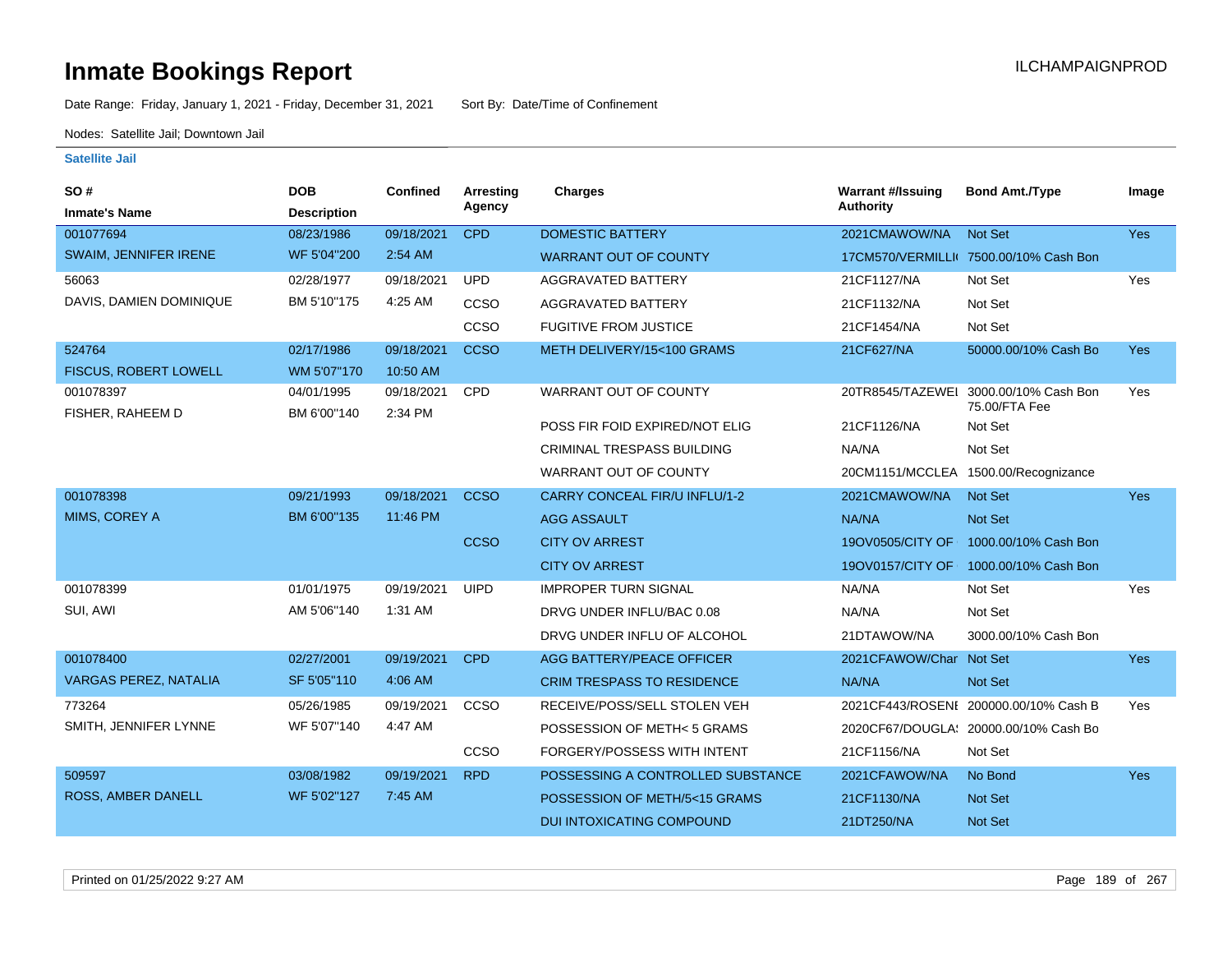Date Range: Friday, January 1, 2021 - Friday, December 31, 2021 Sort By: Date/Time of Confinement

Nodes: Satellite Jail; Downtown Jail

| SO#<br><b>Inmate's Name</b> | <b>DOB</b><br><b>Description</b> | Confined   | <b>Arresting</b><br>Agency | <b>Charges</b>                            | <b>Warrant #/Issuing</b><br><b>Authority</b> | <b>Bond Amt./Type</b> | Image      |
|-----------------------------|----------------------------------|------------|----------------------------|-------------------------------------------|----------------------------------------------|-----------------------|------------|
| 27007                       | 09/25/1967                       | 09/19/2021 | <b>CPD</b>                 | DOMESTIC BATTERY/OTHER PRIOR              | 21CF1133/NA                                  | No Bond               | Yes        |
| TUELL, ROBERT STEPHEN       | BM 5'06"132                      | 9:51 AM    |                            |                                           |                                              |                       |            |
| 001078401                   | 07/11/1991                       | 09/19/2021 | <b>UPD</b>                 | FELON POSS/USE WEAPON/FIREARM             | 2021CFAWOW/NA                                | Not Set               | Yes        |
| KNIGHT, ERIC                | BM 6'02"180                      | 7:32 PM    |                            | CAUSE CHILD TO BE ENDANGERED              | 2021CFAWOW/NA                                | Not Set               |            |
|                             |                                  |            |                            | CRIM DAMAGE TO PROPERTY <\$500            | 2021CFAWOW/NA                                | Not Set               |            |
|                             |                                  |            |                            | <b>HRSMT/THREATEN PERSON/KILL</b>         | 2021CF561/NA                                 | 50000.00/10% Cash Bo  |            |
|                             |                                  |            |                            | AGG DOMESTIC BATTERY                      | 2021CFAWOW/NA                                | Not Set               |            |
|                             |                                  |            |                            | UNLAWFUL VEHICULAR INVASION               | 21CF1134/NA                                  | Not Set               |            |
|                             |                                  |            | CPD                        | <b>THEFT</b>                              | 2021CFAWOW/NA                                | Not Set               |            |
|                             |                                  |            |                            | <b>BURGLARY</b>                           | 21CF1139/NA                                  | Not Set               |            |
| 1073398                     | 11/16/1981                       | 09/19/2021 | <b>CPD</b>                 | CRIM DAMAGE TO PROPERTY <\$500            | 21CM429/NA                                   | Not Set               | Yes        |
| VON HOOREBEKE, REBECCA      | WF 5'10"185                      | 11:55 PM   |                            |                                           |                                              |                       |            |
| 8058                        | 10/12/1950                       | 09/20/2021 | <b>UPD</b>                 | UNLAWFUL RESTRAINT                        | 2021CFAWOW/NA                                | Not Set               | Yes        |
| LEWIS, JERRY GUINN          | BM 6'01"210                      | 2:27 AM    |                            |                                           |                                              |                       |            |
| 001078403                   | 11/03/2002                       | 09/20/2021 | <b>UPD</b>                 | <b>DOMESTIC BATTERY</b>                   | 21CMAWOW/NA                                  | Not Set               | <b>Yes</b> |
| TYLER, RICRIANA             | BF 5'05"110                      | 7:26 AM    |                            |                                           |                                              |                       |            |
| 993172                      | 09/24/1978                       | 09/20/2021 | <b>UPD</b>                 | THEFT/FALSE REP/<\$300/PRECONV            | 2019CF1142/NA                                | 7500.00/10% Cash Bon  | Yes        |
| SMITH, GISELLE MARRIA       | BF 4'11"160                      | 8:40 AM    |                            |                                           |                                              |                       |            |
| 1058975                     | 11/19/1996                       | 09/20/2021 | <b>CPD</b>                 | <b>CRIMINAL DEFACEMENT PROP &gt;\$500</b> | 2021CFAWOW/NA                                | <b>Not Set</b>        | Yes        |
| ANDERSON, LAROME ROMEO      | BM 5'08"182                      | 11:18 PM   |                            | RESIST/OBSTRUCTING A PEACE OFFICER        | 2021CMAWOW/NA                                | <b>Not Set</b>        |            |
|                             |                                  |            |                            | <b>DOMESTIC BATTERY</b>                   | 21CF1136/NA                                  | <b>Not Set</b>        |            |
| 1064992                     | 06/27/1998                       | 09/20/2021 | CPD                        | RESIST/OBSTRUCTING A PEACE OFFICER        | 2021CFAWOW/NA                                | Not Set               | Yes        |
| CARTER, KEJUAN JAVONTE      | BM 5'10"160                      | 11:42 PM   |                            | FELON POSS/USE MACHINE GUN                | 2021CFAWOW/NA                                | Not Set               |            |
|                             |                                  |            |                            | <b>RECKLESS DRIVING</b>                   | 2021CFAWOW/NA                                | Not Set               |            |
|                             |                                  |            |                            | ARMED VIOLENCE/CATEGORY I                 | 21CF1137/NA                                  | Not Set               |            |
| 1026477                     | 11/22/1993                       | 09/21/2021 | <b>UPD</b>                 | FELON POSS/USE WEAPON/FIREARM             | 2021CFAWOW/NA                                | <b>Not Set</b>        | <b>Yes</b> |
| NEWBILL, DEVONTRE LAMONT    | BM 5'06"160                      | 2:27 AM    |                            | AGG DISCHARGE FIREARM/OCC VEH             | 21CF1138/NA                                  | <b>Not Set</b>        |            |
|                             |                                  |            | <b>CCSO</b>                | PROBATION VIOLATION                       | 20CF577/NA                                   | <b>Not Set</b>        |            |
|                             |                                  |            |                            |                                           |                                              |                       |            |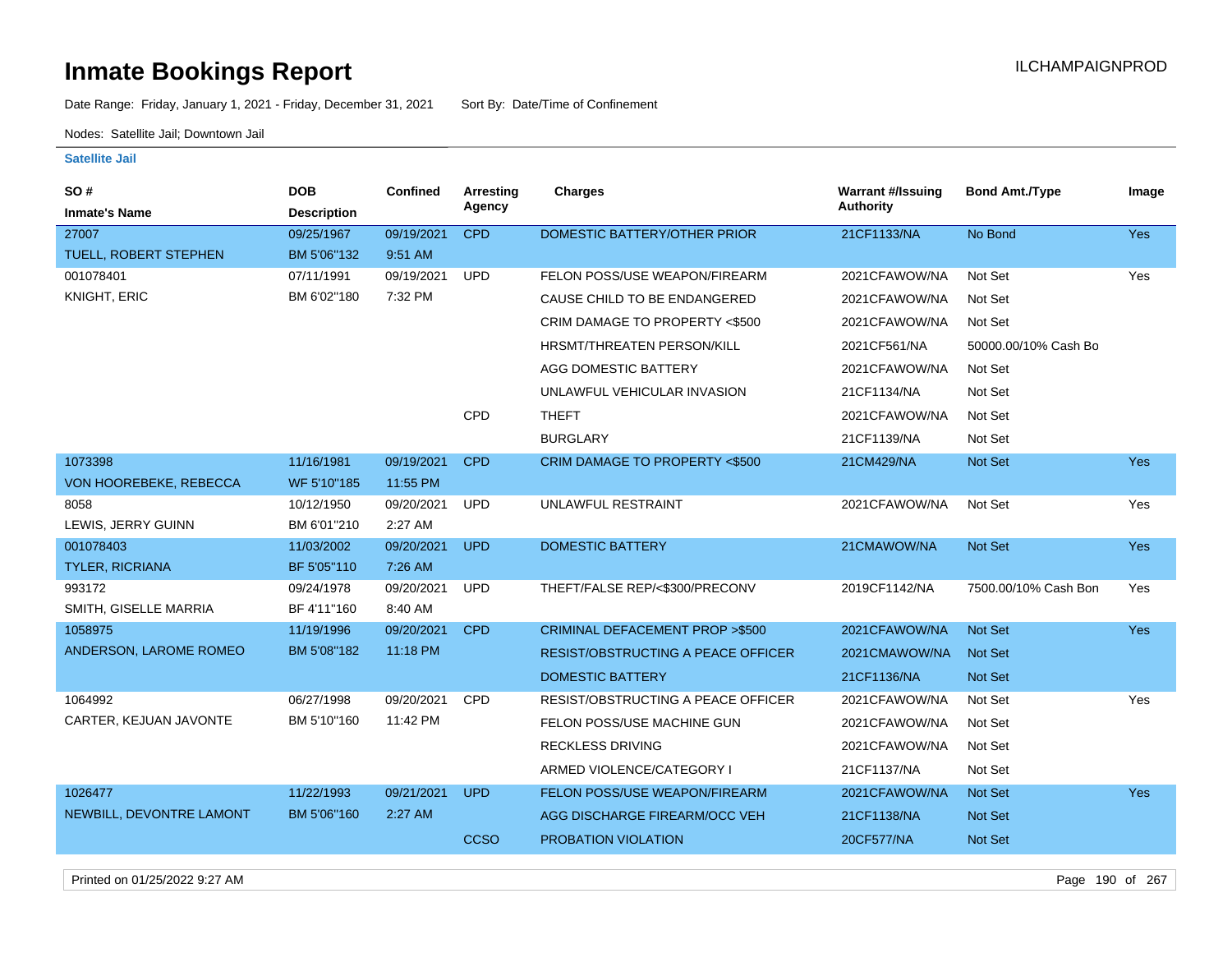Date Range: Friday, January 1, 2021 - Friday, December 31, 2021 Sort By: Date/Time of Confinement

Nodes: Satellite Jail; Downtown Jail

| SO#<br><b>Inmate's Name</b>  | <b>DOB</b><br><b>Description</b> | <b>Confined</b> | Arresting<br>Agency | Charges                             | <b>Warrant #/Issuing</b><br><b>Authority</b> | <b>Bond Amt./Type</b>                 | Image      |
|------------------------------|----------------------------------|-----------------|---------------------|-------------------------------------|----------------------------------------------|---------------------------------------|------------|
| 001078406                    | 05/25/2001                       | 09/21/2021      | <b>CCSO</b>         | <b>DOMESTIC BATTERY</b>             | 21CM433/NA                                   | No Bond                               | <b>Yes</b> |
| <b>WILSON, TIMIRC</b>        | BM 5'10"197                      | 10:54 AM        |                     |                                     |                                              |                                       |            |
| 61937                        | 09/23/1982                       | 09/21/2021      | <b>CPD</b>          | DRVG UNDER INFLU OF ALCOHOL         | 2021-DT-AWOW/NA                              | 1000.00/10% Cash Bon                  | Yes        |
| <b>HARTRICK, KYLE M</b>      | WM 5'06"140                      | 4:39 PM         |                     | DRVG UNDER INFLU OF ALCOHOL         | 2021-DT-AWOW/NA Not Set                      |                                       |            |
|                              |                                  |                 |                     | OPERATE UNINSURED MTR VEHICLE       | 2021-TR-AWOW/NA Not Set                      |                                       |            |
|                              |                                  |                 |                     | <b>FAIL OBEY STOP SIGN</b>          | 2021-TR-AWOW/NA Not Set                      |                                       |            |
| 001078408                    | 02/21/1990                       | 09/21/2021      | <b>UPD</b>          | <b>DOMESTIC BATTERY</b>             | 21CM434/NA                                   | <b>Not Set</b>                        | <b>Yes</b> |
| HUCKABEE, JALISA CAMILLE     | BF 5'00"180                      | 9:40 PM         |                     |                                     |                                              |                                       |            |
| 001078409                    | 11/02/1993                       | 09/22/2021      | <b>CPD</b>          | <b>DOMESTIC BATTERY</b>             | 21CM435/NA                                   | Not Set                               | Yes        |
| DAVIS, KEON KENYATTA         | BM 5'08"185                      | 12:09 AM        |                     |                                     |                                              |                                       |            |
| 1057588                      | 02/19/1993                       | 09/22/2021      | <b>UPD</b>          | <b>CRIM TRESPASS TO RESIDENCE</b>   | 2019CM001018/NA                              | 1000.00/10% Cash Bon                  | Yes        |
| SIBLEY, NICHOLAS             | BM 5'09"255                      | 4:01 PM         |                     | DRIVING ON SUSPENDED LICENSE        | 20TR14617/NA                                 | <b>Not Set</b>                        |            |
| 1041645                      | 10/20/1994                       | 09/22/2021      | <b>RPD</b>          | AGG DOMESTIC BATTERY/STRANGLE       | 21CFAWOW/NA                                  | Not Set                               | Yes        |
| TAYLOR-GWIN, JASMINE YVETT   | BF 5'03"120                      | 5:07 PM         |                     |                                     |                                              |                                       |            |
| 939430                       | 03/02/1999                       | 09/22/2021      | <b>MPD</b>          | <b>MOB ACTION/VIOLENCE</b>          | 21CFAWOW/NA                                  | No Bond                               | <b>Yes</b> |
| LEE, MATTHEW ROBERT          | WM 6'00"140                      | 6:32 PM         |                     | AGG BATTERY/PUBLIC PLACE            | 21CF1144/NA                                  | No Bond                               |            |
| 001078412                    | 11/21/2002                       | 09/22/2021      | <b>MPD</b>          | MOB ACTION/VIOLENCE                 | 21CFAWOW/NA                                  | Not Set                               | Yes        |
| LEE. BRYCE DALE              | WM 6'02"125                      | 6:38 PM         |                     |                                     |                                              |                                       |            |
| 1058524                      | 03/31/1995                       | 09/22/2021      | <b>CCSO</b>         | AGG UNLAWFUL USE OF WEAPON/VEH      | 21CF1142/NA                                  | No Bond                               | Yes        |
| <b>BRADLEY, JACE RASHAD</b>  | BM 5'09"165                      | 10:33 PM        |                     | <b>ILLEG POSS AMMUNITION/FOID</b>   | NA/NA                                        | No Bond                               |            |
| 001077634                    | 03/11/1974                       | 09/23/2021      | <b>CPD</b>          | <b>CRIM TRESPASS REMAIN ON LAND</b> | 21CM37/NA                                    | 10000.00/Category B B                 | Yes        |
| DAVIS, TAMIKA                | BF 5'06"210                      | 12:30 AM        |                     | OBSTRUCT JUST/DESTROY EVIDENCE      | 21CF887/NA                                   | 25000.00/10% Cash Bo                  |            |
| 1073078                      | 11/13/1999                       | 09/23/2021      | <b>CCSO</b>         | BATTERY/MAKES PHYSICAL CONTACT      |                                              | 2020CM000563/CCS 1000.00/10% Cash Bon | <b>Yes</b> |
| <b>JANNEY, ALEXIS NICOLE</b> | WF 5'04"111                      | 1:01 PM         |                     |                                     |                                              |                                       |            |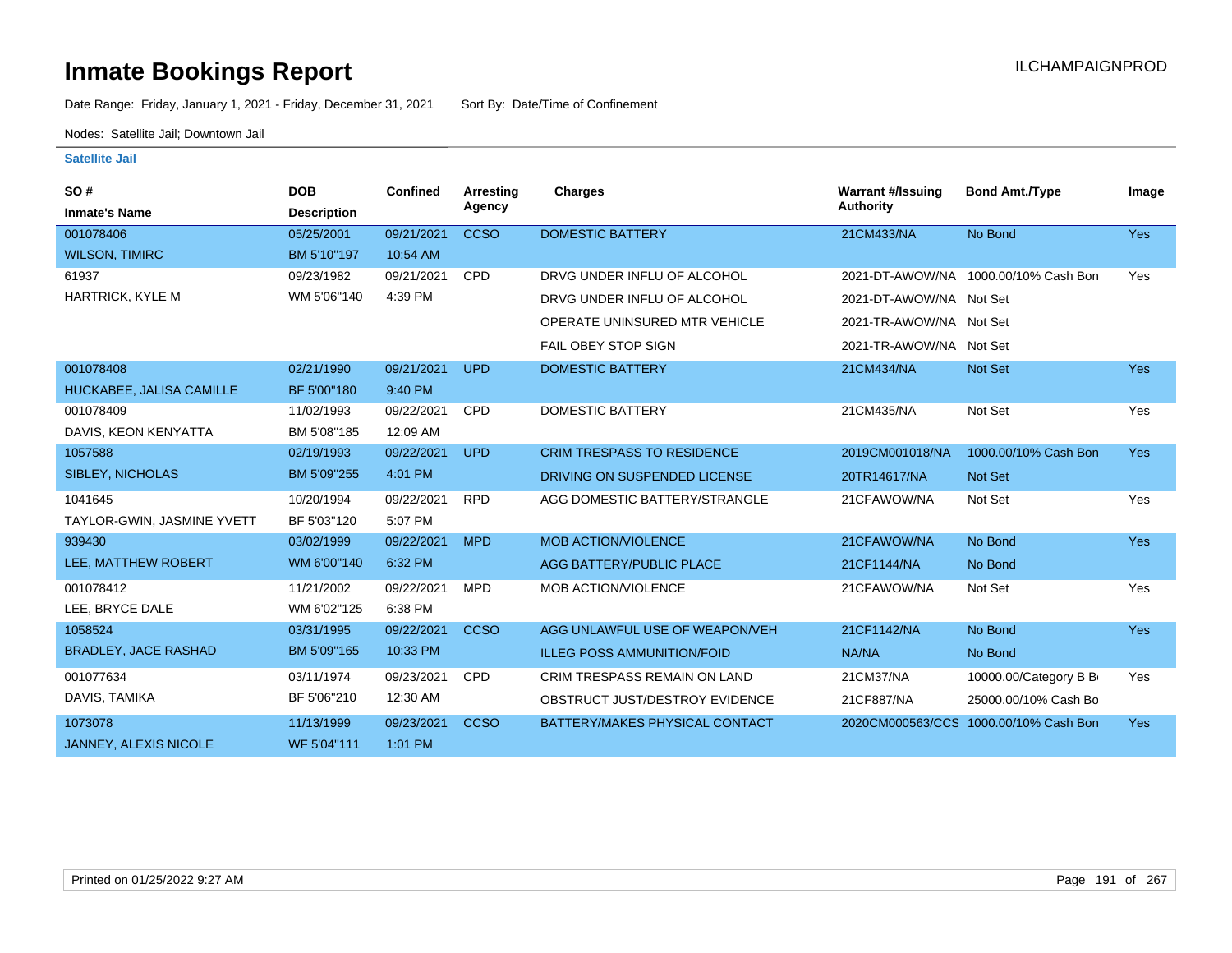Date Range: Friday, January 1, 2021 - Friday, December 31, 2021 Sort By: Date/Time of Confinement

Nodes: Satellite Jail; Downtown Jail

| <b>SO#</b>                               | <b>DOB</b>         | <b>Confined</b> | Arresting   | <b>Charges</b>                       | <b>Warrant #/Issuing</b>           | <b>Bond Amt./Type</b>                                     | Image      |
|------------------------------------------|--------------------|-----------------|-------------|--------------------------------------|------------------------------------|-----------------------------------------------------------|------------|
| <b>Inmate's Name</b>                     | <b>Description</b> |                 | Agency      |                                      | <b>Authority</b>                   |                                                           |            |
| 40235                                    | 11/28/1967         | 09/23/2021      | <b>TOPD</b> | OPERATE UNINSURED MTR VEHICLE        | 21TRAWOW/NA                        | Not Set                                                   | Yes        |
| <b>MERRIWEATHER, MARCUS TODD</b>         | BM 6'00"200        | 4:53 PM         |             | DRIVING ON REVOKED LICENSE           | 21TRAWOW/NA                        | Not Set                                                   |            |
|                                          |                    |                 |             | <b>TRANSP/CARRY ALC LIQ/DRIVER</b>   | 21TRAWOW/NA                        | <b>Not Set</b>                                            |            |
|                                          |                    |                 |             | <b>FAIL TO REDUCE SPEED</b>          | 21TRAWOW/NA                        | <b>Not Set</b>                                            |            |
|                                          |                    |                 |             | <b>WARRANT OUT OF COUNTY</b>         |                                    | 2020-DT-113/Vermili 5000.00/10% Cash Bon<br>75.00/FTA Fee |            |
|                                          |                    |                 |             | DUI ALC/INTOX COMPOUND/DRUG          | 21DTAWOW/NA                        | 3000.00/10% Cash Bon                                      |            |
| 755287                                   | 08/28/1984         | 09/23/2021      | <b>ISP</b>  | DRIVING ON REVOKED LICENSE           | 21TRAWOW/NA                        | Not Set                                                   | Yes        |
| KEAN, JARED KEITH                        | WM 5'10"125        | 8:59 PM         |             | ILLEG STOPPING/STANDING/PKING        | 21TRAWOW/NA                        | Not Set                                                   |            |
|                                          |                    |                 |             | <b>IMPROPER TRAFFIC LANE USAGE</b>   | 21TRAWOW/NA                        | Not Set                                                   |            |
|                                          |                    |                 |             | DRVG UNDER INFLU/BAC 0.08            | 21DTAWOW/NA                        | Not Set                                                   |            |
|                                          |                    |                 |             | DRVG UNDER INFLU OF ALCOHOL          | 21DTAWOW/NA                        | 3000.00/10% Cash Bon                                      |            |
| 63881                                    | 12/25/1982         | 09/24/2021      | <b>UPD</b>  | <b>UNLAWFUL RESTRAINT</b>            | 21CF1146/NA                        | Not Set                                                   | Yes        |
| <b>BRANDT, NICHOLAS MICHAEL</b>          | WM 5'11"220        | 2:17 AM         |             |                                      |                                    |                                                           |            |
| 1046773                                  | 11/26/1995         | 09/24/2021      | <b>UPD</b>  | RESIST/OBSTRUCTING A PEACE OFFICER   | 21CM439/NA                         | 100.00/Full Amount                                        | Yes        |
| JACKSON, GERALD BERNARD, JR              | BM 5'09"140        | 4:06 AM         |             |                                      |                                    |                                                           |            |
| 35598                                    | 09/12/1970         | 09/24/2021      | <b>CCSO</b> | CRIM SEXUAL ABUSE/CONSENT/2+         | 21CF1147/NA                        | Not Set                                                   | <b>Yes</b> |
| MERRIFIELD, THEJUAN CORTEZ               | BM 5'08"140        | 4:36 AM         |             |                                      |                                    |                                                           |            |
| 001078414                                | 01/06/2001         | 09/24/2021      | <b>UPD</b>  | MFG/DEL CANNABIS/500<2000 GR         | 2021 CF AWOW/NA Not Set            |                                                           | Yes        |
| TRENT, CHARLES WENDEL                    | OM 5'09"170        | 11:27 AM        |             | UNLAWFUL USE OF A WEAPON             | 2021 CF AWOW/NA Not Set            |                                                           |            |
| 1034452                                  | 08/17/1985         | 09/24/2021      | <b>CCSO</b> | MFG/DEL 1<15 GR HEROIN/ANALOG        | 20CF001071/NA                      | 500000.00/10% Cash B                                      | <b>Yes</b> |
| SMITH, CHERNENKO CONSTANTINE BM 6'01"160 |                    | 11:57 AM        |             |                                      |                                    |                                                           |            |
| 27829                                    | 08/12/1949         | 09/24/2021      | <b>CCSO</b> | DOMESTIC BATTERY/OTHER PRIOR         | 2021 CF 696/NA                     | No Bond                                                   | Yes        |
| SMITH, MICHAEL W                         | WM 5'11"170        | 1:14 PM         |             |                                      |                                    |                                                           |            |
| 1065967                                  | 09/01/1984         | 09/24/2021      | <b>UIPD</b> | POSSESSION OF METH/15<100GRAMS       | 2021-CF-AWOW/NA Not Set            |                                                           | Yes        |
| <b>WHITNEY, CHELSEA JO</b>               | WF 5'06"240        | 4:55 PM         |             | <b>OPERATE UNINSURED MTR VEHICLE</b> | 2021TR846/NA                       | 3000.00/10% Cash Bon                                      |            |
| 001078415                                | 05/05/2000         | 09/24/2021      | CCSO        | DOMESTIC BATTERY                     | 2021-CM-AWOW /N/ Not Set           |                                                           | Yes        |
| DEVIN, ESPELAND T                        | SM 6'00"220        | 6:51 PM         |             | BATTERY/MAKES PHYSICAL CONTACT       | 2021-CM-AWOW/NA 100.00/Full Amount |                                                           |            |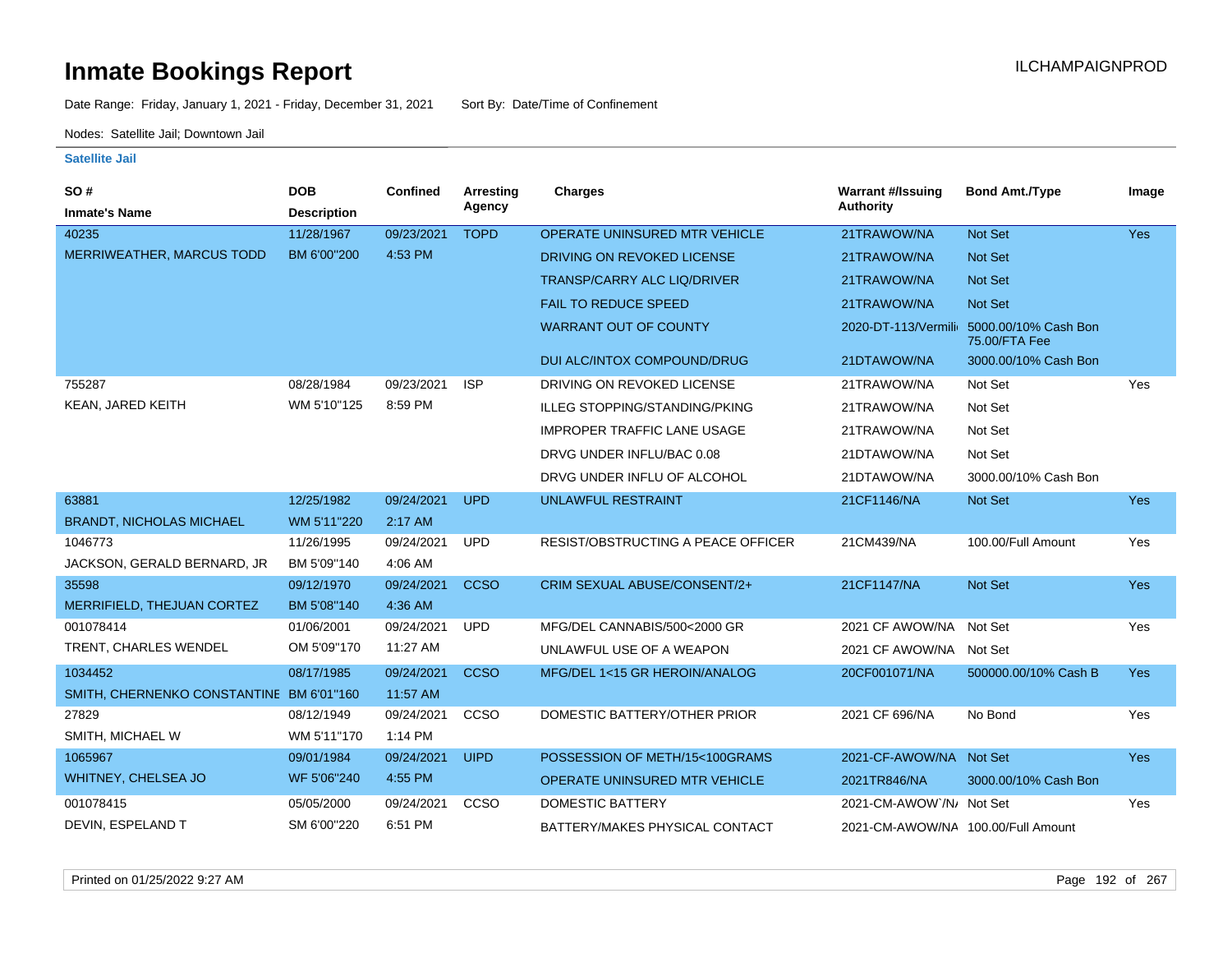Date Range: Friday, January 1, 2021 - Friday, December 31, 2021 Sort By: Date/Time of Confinement

Nodes: Satellite Jail; Downtown Jail

| <b>SO#</b><br><b>Inmate's Name</b> | <b>DOB</b><br><b>Description</b> | <b>Confined</b> | Arresting<br>Agency | <b>Charges</b>                      | <b>Warrant #/Issuing</b><br><b>Authority</b> | <b>Bond Amt./Type</b> | Image      |
|------------------------------------|----------------------------------|-----------------|---------------------|-------------------------------------|----------------------------------------------|-----------------------|------------|
| 1050636                            | 09/27/1994                       | 09/24/2021      | <b>CPD</b>          | MFG/DEL CANNABIS/10-30 GRAMS        | 21CFAWOW/NA                                  | Not Set               | <b>Yes</b> |
|                                    |                                  |                 |                     | AGG DUI/NO VALID DL                 | 2016CF000354/NA                              | 3000.00/10% Cash Bon  |            |
|                                    |                                  |                 |                     | FELON POSS/USE WEAPON/FIREARM       | 21CF1154/NA                                  | Not Set               |            |
| TURNER, TIMOTHY SEANTEZ            | BM 5'10"182                      | 9:18 PM         |                     |                                     |                                              |                       |            |
| 1026398                            | 11/09/1994                       | 09/24/2021      | CPD                 | MFG/DEL CANNABIS/10-30 GRAMS        | 21CFAWOW/NA                                  | Not Set               | Yes        |
| ROBERTS, MICHAEL RILEY             | BM 5'08"170                      | 9:23 PM         |                     | FELON POSS/USE WEAPON/FIREARM       | 21CF1153/NA                                  | Not Set               |            |
| 1023587                            | 12/02/1994                       | 09/24/2021      | <b>CPD</b>          | FELON POSS/USE WEAPON/FIREARM       | 21CFAWOW/NA                                  | Not Set               | Yes        |
| <b>DAVIS, MARTIN DENNIS</b>        | BM 5'02"140                      | 9:38 PM         |                     | OBSTRUCTING IDENTIFICATION          | 21CFAWOW/NA                                  | <b>Not Set</b>        |            |
|                                    |                                  |                 |                     | MFG/DEL CANNABIS/2.5-10 GRAMS       | 21CF1155/NA                                  | Not Set               |            |
|                                    |                                  |                 |                     | <b>ARMED HABITUAL CRIMINAL</b>      | 2021-CF681/NA                                | 500000.00/10% Cash B  |            |
| 1067370                            | 08/11/1997                       | 09/24/2021      | <b>ISP</b>          | DOMESTIC BTRY/PHYSICAL CONTACT      | 21CM393/NA                                   | 15000.00/10% Cash Bo  | Yes        |
| DAVIS, AUSTIN CHRISTOPHER          | WM 5'07"145                      | 11:54 PM        |                     |                                     |                                              |                       |            |
| 001078416                          | 09/07/1991                       | 09/25/2021      | <b>CPD</b>          | <b>AGGRAVATED DOMESTIC BATTERY</b>  | 2021-CF-AWOW/NA Not Set                      |                       | <b>Yes</b> |
| RAYMUNDO, LORENZO ANDRES           | SM 5'06"140                      | 12:34 AM        |                     |                                     |                                              |                       |            |
| 1030461                            | 12/14/1993                       | 09/25/2021      | <b>CPD</b>          | <b>CRIMINAL TRESPASS TO LAND</b>    | 2021CMAWOW/NA                                | 1000.00/10% Cash Bon  | Yes        |
| <b>WASHINGTON, ISHMON DERRLYE</b>  | BM 6'02"165                      | 12:36 AM        |                     | DISORDERLY CONDUCT                  | 2021CMAWOW/NA                                | Not Set               |            |
| 967823                             | 11/11/1986                       | 09/25/2021      | <b>RPD</b>          | OBSTRUCT JUST/DESTROY EVIDENCE      | 2021CFAWOW/NA                                | No Bond               | Yes        |
| SEBENS, CHRISTOPHER ALLEN          | WM 5'11"185                      | 1:01 AM         |                     | POSSESS LOOK-ALIKE SUB/1ST          | NA/NA                                        | Not Set               |            |
|                                    |                                  |                 |                     | <b>CRIMINAL TRESPASS BUILDING</b>   | 2020CM641/NA                                 | 1000.00/10% Cash Bon  |            |
| 001078417                          | 02/18/1967                       | 09/25/2021      | <b>UPD</b>          | VIO STALK NO CONTACT ORDER          | 21CMAWOW/NA                                  | Not Set               | Yes        |
| HOLT, TIMOTHY A                    | WM 6'02"175                      | 1:20 PM         |                     | VIO STALK NO CONTACT ORDER          | NA/NA                                        | Not Set               |            |
|                                    |                                  |                 |                     | VIO STALK NO CONTACT ORDER          | NA/NA                                        | Not Set               |            |
| 001078420                          | 08/09/2000                       | 09/26/2021      | <b>CPD</b>          | AGGRAVATED ASSAULT                  | 2021CFAWOW/NA                                | <b>Not Set</b>        | Yes        |
| ROSS, BRIELLE NASJA                | BF 5'05"140                      | $1:23$ AM       |                     | <b>GIVE FALSE BOMB/GAS ALARM</b>    | <b>NA/NA</b>                                 | Not Set               |            |
|                                    |                                  |                 |                     | <b>INTIMIDATION/PUBLIC OFFICIAL</b> | <b>NA/NA</b>                                 | Not Set               |            |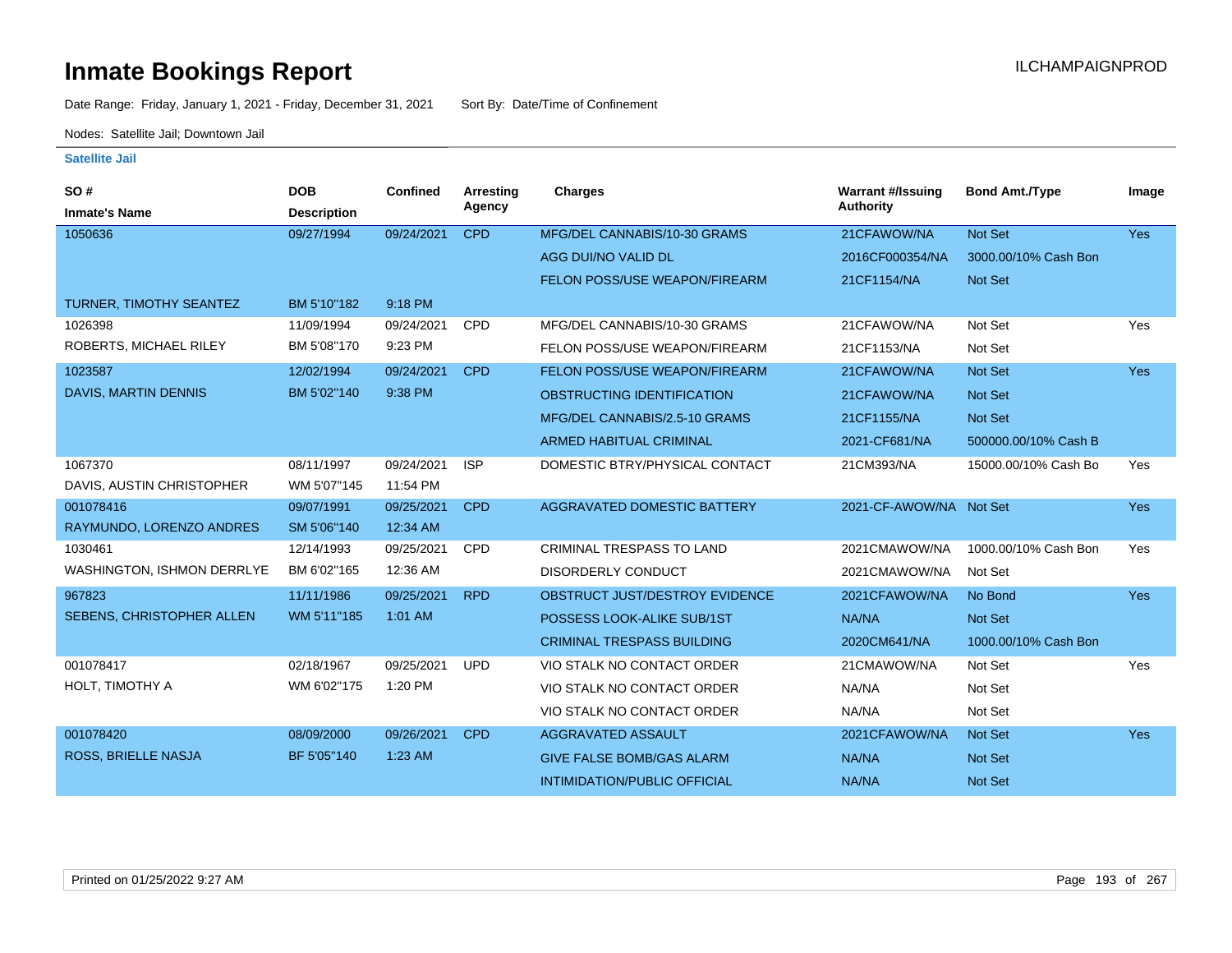Date Range: Friday, January 1, 2021 - Friday, December 31, 2021 Sort By: Date/Time of Confinement

Nodes: Satellite Jail; Downtown Jail

| SO#<br><b>Inmate's Name</b>   | <b>DOB</b><br><b>Description</b> | Confined   | Arresting<br>Agency | <b>Charges</b>                        | <b>Warrant #/Issuing</b><br><b>Authority</b> | <b>Bond Amt./Type</b>                 | Image      |
|-------------------------------|----------------------------------|------------|---------------------|---------------------------------------|----------------------------------------------|---------------------------------------|------------|
| 001078421                     | 11/19/1980                       | 09/26/2021 | <b>CCSO</b>         | DRVG UNDER INFLU OF ALCOHOL           | 2021DTAWOW/NA                                | 1000.00/10% Cash Bon                  | <b>Yes</b> |
| <b>COLEMAN, WILLE, II</b>     | BM 6'02"220                      | 3:00 AM    |                     | <b>IMPROPER TRAFFIC LANE USAGE</b>    | 2021TRAWOW/NA                                | <b>Not Set</b>                        |            |
|                               |                                  |            |                     | <b>TRANSP/CARRY ALC LIQ/DRIVER</b>    | 2021TRAWOW/NA                                | <b>Not Set</b>                        |            |
|                               |                                  |            |                     | DRVG UNDER INFLU/BAC 0.08             | 2021DTAWOW/NA                                | <b>Not Set</b>                        |            |
| 001078422                     | 04/12/2001                       | 09/26/2021 | <b>UIPD</b>         | DOMESTIC BATTERY                      | 2021CMAWOW/NA                                | Not Set                               | Yes        |
| LYU, YISI                     | AM 5'10"150                      | 3:28 AM    |                     |                                       |                                              |                                       |            |
| 973739                        | 04/12/1989                       | 09/26/2021 | <b>CCSO</b>         | FELON POSSESS WEAPON/2ND+             | 20CF001267/NA                                | 10000.00/10% Cash Bo                  | <b>Yes</b> |
| PEACOCK, BRANDON SCOTT        | BM 5'11"195                      | 12:24 PM   |                     | DRIVING RVK/SUSP DUI/SSS 2ND          |                                              | 20CF000632/CHAMF 10000.00/10% Cash Bo |            |
| 1012270                       | 11/17/1990                       | 09/26/2021 | <b>CPD</b>          | <b>BURGLARY</b>                       | 2021CFAWOW/NA                                | Not Set                               | Yes        |
| MEYERS, ZACHAURY LEE          | WM 5'06"170                      | 5:10 PM    |                     | POSSESSING A CONTROLLED SUBSTANCE     | 2021CFAWOW/NA                                | Not Set                               |            |
|                               |                                  |            |                     | <b>RETAIL THEFT</b>                   | 21CF1157/NA                                  | Not Set                               |            |
| 526895                        | 02/01/1988                       | 09/27/2021 | <b>CCSO</b>         | <b>RETAIL THEFT</b>                   | 2016 CF 717/NA                               | No Bond                               | <b>Yes</b> |
| <b>OWENS, ANDREA MICHELLE</b> | BF 5'05"190                      | 11:50 AM   |                     | DRIVING ON SUSPENDED LICENSE          | 2020 TR 11940/NA                             | 5000.00/10% Cash Bon                  |            |
| 001078426                     | 11/19/1991                       | 09/27/2021 | <b>CPD</b>          | AGG BATTERY/GREAT BODILY HARM         | 21CF1161/NA                                  | Not Set                               | Yes        |
| wash, lattina vlnia           | BF 5'04"170                      | 12:39 PM   |                     |                                       |                                              |                                       |            |
| 989143                        | 07/28/1991                       | 09/27/2021 | <b>CCSO</b>         | <b>STALKING/CAUSE PERSON DISTRESS</b> |                                              | 21CF1149/ROSENB/ 50000.00/10% Cash Bo | <b>Yes</b> |
| DIAL, CLAYTON COLE            | WM 5'07"160                      | 4:12 PM    |                     | <b>VIOLATE ORDER PROTECTION</b>       | 21CM440/NA                                   | 25000.00/10% Cash Bo                  |            |
|                               |                                  |            |                     | POSSESSION OF METH<5 GRAMS            | NA/NA                                        | 9430.00/Category B Bo                 |            |
| 001077796                     | 04/11/1991                       | 09/27/2021 | CCSO                | DUI INTOXICATING COMPOUND             | 2021DT84/NA                                  | 5000.00/10% Cash Bon                  | Yes        |
| TAYLOR, NATHANIEL JAMES       | WM 5'11"172                      | 5:27 PM    |                     |                                       |                                              |                                       |            |
| 983810                        | 09/23/1990                       | 09/27/2021 | <b>CCSO</b>         | MFG/DEL 15<100 GR COCA/ANALOG         | 2020CF567/NA                                 | 100000.00/10% Cash B                  | <b>Yes</b> |
| AKINS, KEVIN IVAN             | BM 5'09"218                      | 5:55 PM    |                     |                                       |                                              |                                       |            |
| 001078428                     | 08/03/1973                       | 09/27/2021 | <b>CCSO</b>         | <b>DOMESTIC BATTERY</b>               | 2021CMAWOW/NA                                | Not Set                               | Yes        |
| <b>SCOTT, DAWN RENEE</b>      | WF 5'04"140                      | 10:24 PM   |                     |                                       |                                              |                                       |            |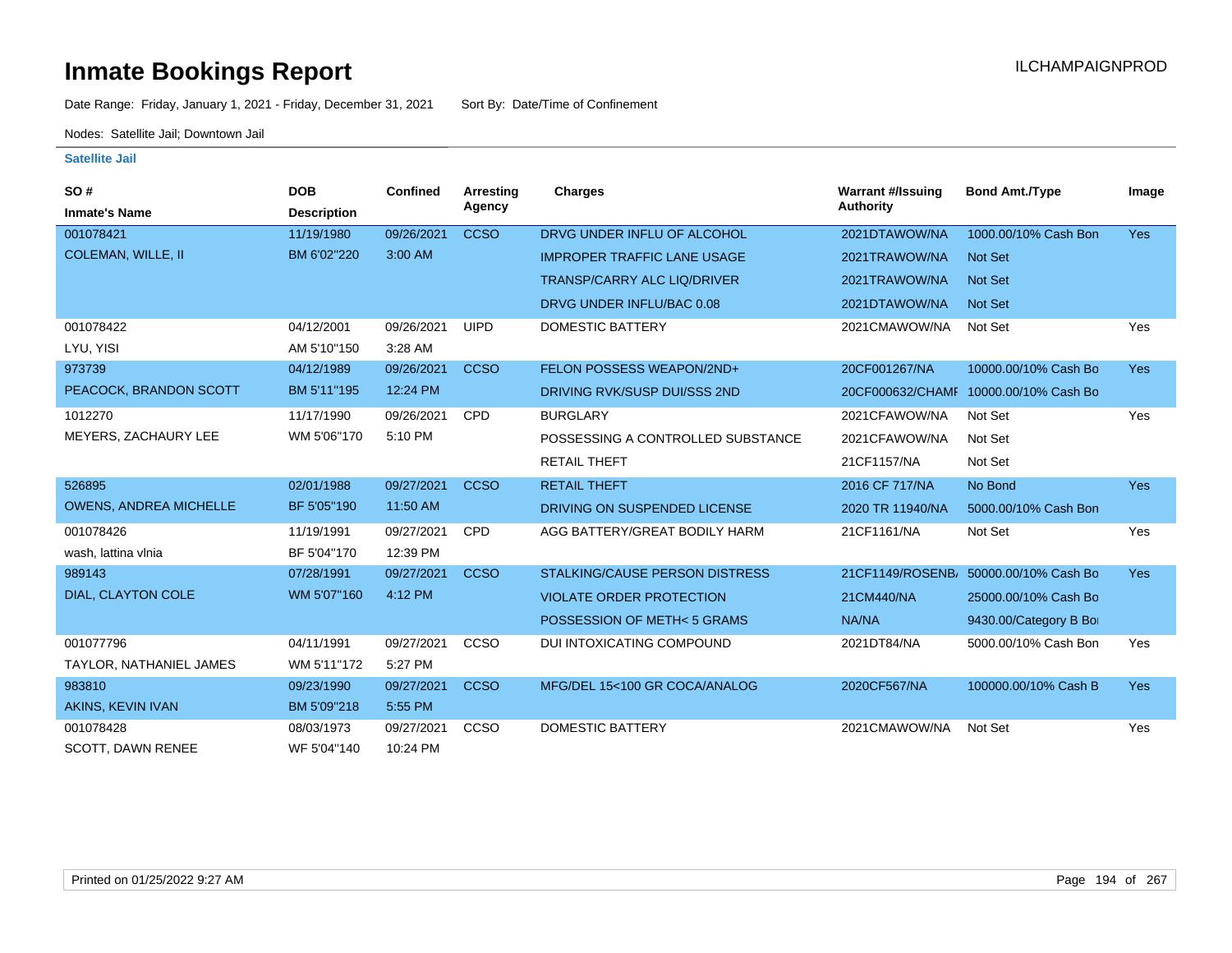Date Range: Friday, January 1, 2021 - Friday, December 31, 2021 Sort By: Date/Time of Confinement

Nodes: Satellite Jail; Downtown Jail

| <b>SO#</b><br><b>Inmate's Name</b> | <b>DOB</b><br><b>Description</b> | <b>Confined</b> | <b>Arresting</b><br>Agency | <b>Charges</b>                            | <b>Warrant #/Issuing</b><br>Authority | <b>Bond Amt./Type</b>                   | Image      |
|------------------------------------|----------------------------------|-----------------|----------------------------|-------------------------------------------|---------------------------------------|-----------------------------------------|------------|
| 52938                              | 10/30/1980                       | 09/27/2021      | <b>RPD</b>                 | <b>CRIMINAL TRESPASS TO LAND</b>          | 2021CMAWOW/NA                         | <b>Not Set</b>                          | <b>Yes</b> |
| CARTER, ESLEY DWAYNE               | BM 6'01"185                      | 11:18 PM        |                            | <b>DISORDERLY CONDUCT</b>                 | 2021CMAWOW/NA                         | 100.00/Full Amount                      |            |
|                                    |                                  |                 |                            | PHONE HARASSMENT/LEWD COMMENT             | 2021CMAWOW/NA                         | <b>Not Set</b>                          |            |
|                                    |                                  |                 |                            | <b>RESIST/OBSTRUCTING A PEACE OFFICER</b> | 2021CMAWOW/NA                         | <b>Not Set</b>                          |            |
|                                    |                                  |                 |                            | OBSTRUCTING IDENTIFICATION                | 2021CMAWOW/NA                         | <b>Not Set</b>                          |            |
| 1069960                            | 02/23/1980                       | 09/28/2021      | CCSO                       | IDENTITY THEFT/\$2K-\$10K                 | 21CF952/NA                            | 10000.00/10% Cash Bo                    | Yes        |
| SHELTON, JOSIAH TIMOTHY            | WM 6'00"175                      | 2:04 AM         |                            |                                           |                                       |                                         |            |
| 001078429                          | 03/10/1980                       | 09/28/2021      | <b>CPD</b>                 | AGG DUI/NO VALID DL                       | 2018CF1354/NA                         | 5000.00/10% Cash Bon                    | <b>Yes</b> |
| <b>MATEO, JUAN LUCAS</b>           | SM 5'02"170                      | 2:23 AM         | <b>CPD</b>                 | DRVG UNDER INFLU OF ALCOHOL               | 2021DTAWOW/NA                         | <b>Not Set</b>                          |            |
|                                    |                                  |                 |                            | <b>IMPROPER TRAFFIC LANE USAGE</b>        | 2021TRAWOW/NA                         | <b>Not Set</b>                          |            |
|                                    |                                  |                 |                            | <b>UNLICENSED</b>                         | 2021TRAWOW/NA                         | <b>Not Set</b>                          |            |
|                                    |                                  |                 |                            | <b>OPERATE UNINSURED MTR VEHICLE</b>      | 2021TRAWOW/NA                         | <b>Not Set</b>                          |            |
|                                    |                                  |                 |                            | <b>RESIST/OBSTRUCTING A PEACE OFFICER</b> | 2021CMAWOW/NA                         | <b>Not Set</b>                          |            |
|                                    |                                  |                 |                            | AGG DUI/NO VALID DL                       | 21CF1160/NA                           | <b>Not Set</b>                          |            |
| 001077860                          | 02/02/1993                       | 09/28/2021      | <b>CPD</b>                 | AGG DUI/NO VALID DL                       | 21CF423/NA                            | 10000.00/10% Cash Bo                    | Yes        |
| FRANSISCO-CRISTOBAL, SIMON         | SM 5'03"150                      | 4:01 AM         |                            |                                           |                                       |                                         |            |
| 001078430                          | 01/28/1986                       | 09/28/2021      | <b>CPD</b>                 | DRVG UNDER INFLU OF ALCOHOL               | 2021DTAWOW/NA                         | 1000.00/License and Ca                  | <b>Yes</b> |
| HOWARD, SAMUEL LEE                 | BM 5'11"245                      | 4:44 AM         | <b>CPD</b>                 | OPERATE UNINSURED MTR VEHICLE             | 2021TRAWOW/NA                         | <b>Not Set</b>                          |            |
|                                    |                                  |                 |                            | <b>IMPROPER TRAFFIC LANE USAGE</b>        | 2021TRAWOW/NA                         | <b>Not Set</b>                          |            |
| 1051953                            | 03/17/1996                       | 09/28/2021      | <b>UPD</b>                 | THEFT CONTROL INTENT \$500<10K            | 2019CF962/NA                          | 2500.00/10% Cash Bon                    | Yes        |
| WINSTON, ALYSSIA LETEECE           | BF 5'07"140                      | 6:34 AM         |                            | <b>CRIM TRES TO RES/PERS PRESENT</b>      | 2019CF906/NA                          | 2500.00/10% Cash Bon                    |            |
|                                    |                                  |                 | CCSO                       | DRIVING ON REVOKED LICENSE                |                                       | 21TR4644/Judge Hol 2500.00/10% Cash Bon |            |
| 1007508                            | 06/08/1990                       | 09/28/2021      | <b>UPD</b>                 | DRIVING ON SUSPENDED LICENSE              |                                       | 2020TR2594/ROSEN 1000.00/10% Cash Bon   | Yes        |
| JOHNSON, KAWAME TERRENCEIM         | BM 6'00"150                      | 1:55 PM         |                            | <b>FELON POSS/USE FIREARM PRIOR</b>       |                                       | 2021CF200/ROSENI 50000.00/10% Cash Bo   |            |
|                                    |                                  |                 |                            | POSSESSION OF METH/5<15 GRAMS             | 21CF1168/NA                           | Not Set                                 |            |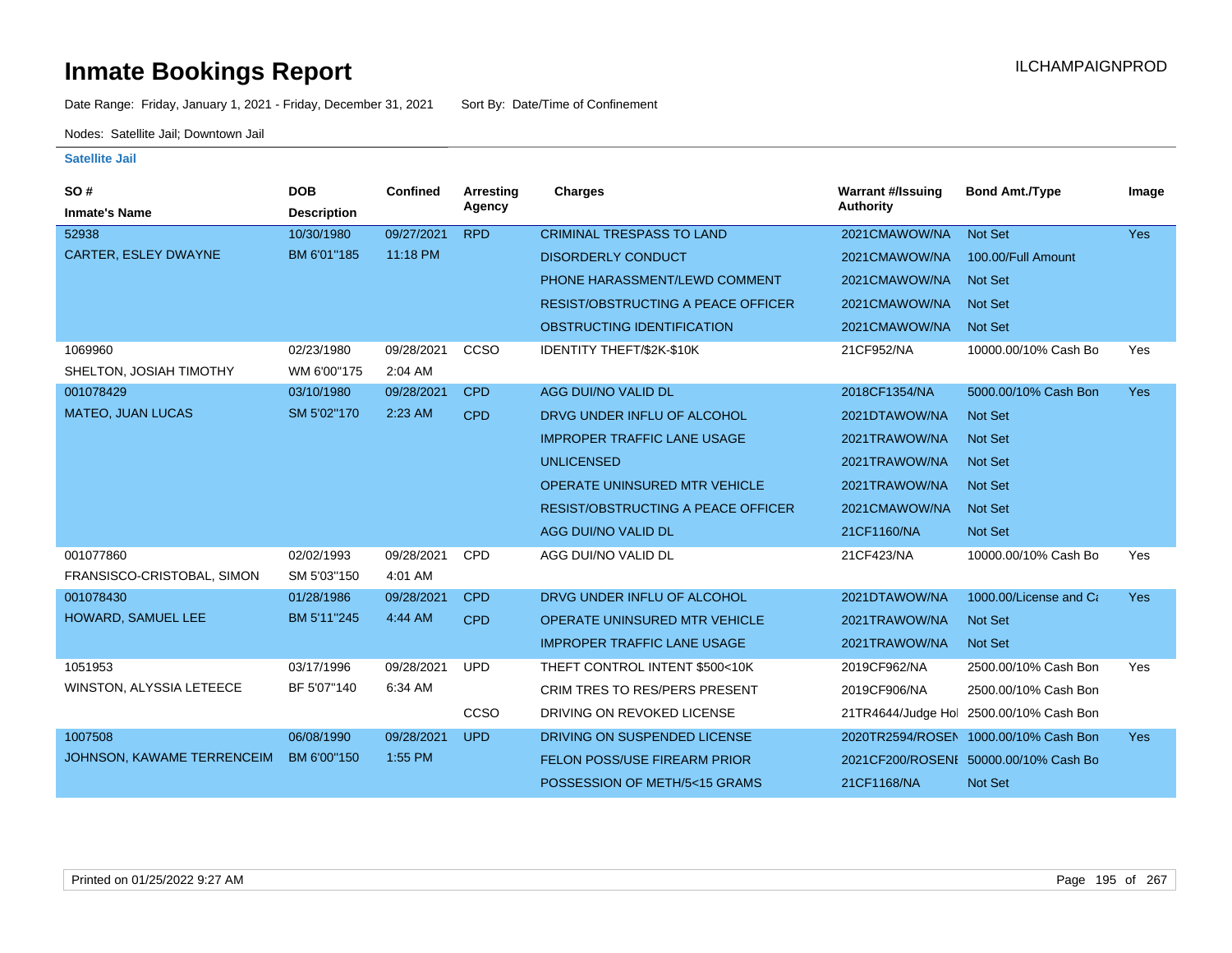Date Range: Friday, January 1, 2021 - Friday, December 31, 2021 Sort By: Date/Time of Confinement

Nodes: Satellite Jail; Downtown Jail

| SO#                                       | <b>DOB</b>         | <b>Confined</b> | Arresting  | Charges                                   | <b>Warrant #/Issuing</b> | <b>Bond Amt./Type</b>                                  | Image      |
|-------------------------------------------|--------------------|-----------------|------------|-------------------------------------------|--------------------------|--------------------------------------------------------|------------|
| <b>Inmate's Name</b>                      | <b>Description</b> |                 | Agency     |                                           | <b>Authority</b>         |                                                        |            |
| 976631                                    | 05/19/1990         | 09/28/2021      | <b>RPD</b> | OBSTRUCT JUST/DESTROY EVIDENCE            | 21CFAWOW/NA              | Not Set                                                | <b>Yes</b> |
| WASHENFELDT, CALVIN RYNE                  | WM 5'10"165        | 5:46 PM         |            | <b>RETAIL THEFT</b>                       | 20CM538/COLES C( Not Set |                                                        |            |
|                                           |                    |                 |            | DRIVING ON REVOKED LICENSE                |                          | 21TR1315/COLES C 2000.00/10% Cash Bon<br>75.00/FTA Fee |            |
|                                           |                    |                 |            | POSSESSION OF METH<5 GRAMS                |                          | 18CF39/20TR1561/D 9000.00/10% Cash Bon                 |            |
|                                           |                    |                 |            | DRIVING DURING SUSPENSION                 |                          | 20TR1512/CHAMPA 5000.00/10% Cash Bon                   |            |
|                                           |                    |                 |            | <b>DOMESTIC BATTERY</b>                   |                          | 19CM1176/CHAMPA 1000.00/10% Cash Bon                   |            |
|                                           |                    |                 |            | DRIVING DURING REVOCATION                 | 21TR8335/NA              | <b>Not Set</b>                                         |            |
|                                           |                    |                 |            | <b>RESIST/OBSTRUCTING A PEACE OFFICER</b> | 21CM450/NA               | Not Set                                                |            |
|                                           |                    |                 |            | <b>VIOLATE SEX OFFENDER REGIS</b>         |                          | 19CF758/CHAMPAIC 1440.00/Category B Bo                 |            |
| 001078431                                 | 05/29/1999         | 09/28/2021      | <b>UPD</b> | <b>DOMESTIC BATTERY</b>                   | 21CM447/NA               | Not Set                                                | Yes        |
| WEEKS, JAYLEN JAWAN                       | BM 5'06"160        | 8:44 PM         |            |                                           |                          |                                                        |            |
| 1071526                                   | 11/08/2000         | 09/28/2021      | <b>CPD</b> | <b>VIOLATE ORDER PROTECTION</b>           |                          | 21CM159/CHAMPIA( 1000.00/10% Cash Bon                  | <b>Yes</b> |
| <b>WARE, TIARA MONEE</b>                  | BF 5'06"168        | 11:12 PM        |            | RETAIL THEFT/DISP MERCH/<\$300            |                          | 20CM186/CHAMPAI( 1000.00/10% Cash Bon                  |            |
|                                           |                    |                 |            | RETAIL THEFT/DISP MERCH/<\$300            |                          | 20CM187/CHAMPAI( 1000.00/10% Cash Bon                  |            |
|                                           |                    |                 |            | <b>VIOLATE ORDER PROTECTION</b>           | 21CM448/NA               | Not Set                                                |            |
| 001078432                                 | 11/01/1996         | 09/28/2021      | CCSO       | DRIVING ON SUSPENDED LICENSE              |                          | 20TR11336/CHAMP/ 1500.00/10% Cash Bon                  | Yes        |
| RAMIREZ, MATEO                            | SM 5'06"150        | 11:40 PM        |            | <b>DOMESTIC BATTERY</b>                   | 21CM449/NA               | Not Set                                                |            |
| 001078433                                 | 12/19/1997         | 09/29/2021      | <b>ISP</b> | <b>FUGITIVE FROM JUSTICE</b>              | 21CFAWOW/NA              | <b>Not Set</b>                                         | <b>Yes</b> |
| LAGRONE, AMBER INEZ                       | BF 5'10"250        | 12:24 AM        |            |                                           |                          |                                                        |            |
| 992210                                    | 08/27/1986         | 09/29/2021      | <b>MPD</b> | DRIVING DURING SUSPENSION                 | 21TR1625/NA              | 1000.00/10% Cash Bon                                   | Yes        |
| <b>GREEN, ANTHONY KEITH</b>               | BM 6'02"185        | 2:30 AM         |            |                                           |                          |                                                        |            |
| 9671                                      | 08/30/1953         | 09/29/2021      | <b>UPD</b> | <b>UNLAWFUL RESTRAINT</b>                 | 2021CFAWOW/NA            | <b>Not Set</b>                                         | <b>Yes</b> |
| <b>CURRY, WB</b>                          | BM 5'06"147        | 5:26 AM         |            | DOMESTIC BATTERY/OTHER PRIOR              | 21CF1169/NA              | Not Set                                                |            |
| 1008706                                   | 06/29/1990         | 09/29/2021      | <b>UPD</b> | PAROLE REVOCATION                         | NA/NA                    | No Bond                                                | Yes        |
| DENNIGER-BRADLEY, TYAIRE LAME BM 5'10"140 |                    | 2:39 PM         |            | CRIM DAMAGE TO PROPERTY <\$500            | 21CM365/NA               | Not Set                                                |            |
|                                           |                    |                 |            | <b>CRIM TRESPASS TO RESIDENCE</b>         | 21CM171/NA               | 240.00/Category B Bon                                  |            |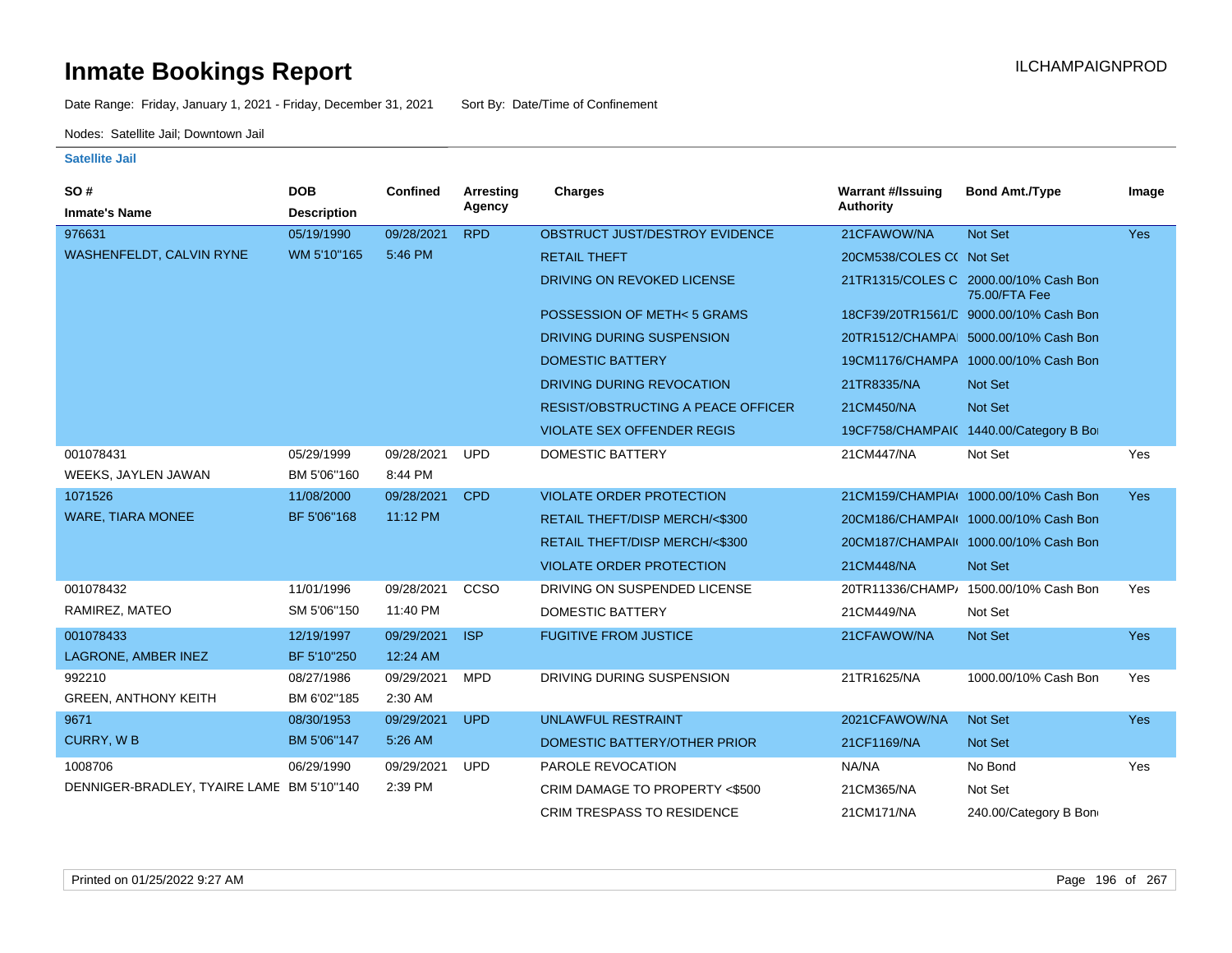Date Range: Friday, January 1, 2021 - Friday, December 31, 2021 Sort By: Date/Time of Confinement

Nodes: Satellite Jail; Downtown Jail

| SO#                                      | <b>DOB</b>         | <b>Confined</b> | Arresting   | <b>Charges</b>                            | <b>Warrant #/Issuing</b> | <b>Bond Amt./Type</b>                                   | Image      |
|------------------------------------------|--------------------|-----------------|-------------|-------------------------------------------|--------------------------|---------------------------------------------------------|------------|
| <b>Inmate's Name</b>                     | <b>Description</b> |                 | Agency      |                                           | <b>Authority</b>         |                                                         |            |
| 524872                                   | 03/13/1987         | 09/29/2021      | <b>CCSO</b> | <b>DOMESTIC BATTERY</b>                   | 2021CF440/NA             | No Bond                                                 | Yes        |
| <b>BROWN, ROBERT ANTHONY</b>             | BM 5'07"135        | 6:06 PM         |             |                                           |                          |                                                         |            |
| 1039811                                  | 11/10/1992         | 09/29/2021      | CCSO        | OBSTRUCT JUST/DESTROY EVIDENCE            | 13 CF 697/NA             | No Bond                                                 | Yes        |
| FRIEND, BRANDON JAMAR                    | BM 5'10"190        | 7:08 PM         |             |                                           |                          |                                                         |            |
| 001078434                                | 12/13/1992         | 09/29/2021      | <b>RPD</b>  | POSSESSING A CONTROLLED SUBSTANCE         | 2021CFAWOW/NA            | No Bond                                                 | Yes        |
| CUDNEY, CAMERON BENJAMIN MIC WM 5'10"220 |                    | 8:22 PM         |             | <b>RETAIL THEFT</b>                       | 21CF1175/NA              | No Bond                                                 |            |
|                                          |                    |                 |             | <b>VIOLATE ORDER OF PROTECTION</b>        |                          | 2021CM455/VERMIL 10000.00/10% Cash Bo<br>75.00/FTA Fee  |            |
|                                          |                    |                 |             | <b>THEFT/DISP MERCH</b>                   |                          | 2018CF153/VERMILI 50000.00/10% Cash Bo<br>75.00/FTA Fee |            |
| 46397                                    | 05/26/1978         | 09/29/2021      | <b>CPD</b>  | <b>RESIST/OBSTRUCTING A PEACE OFFICER</b> | 2021CMAWOW/NA            | Not Set                                                 | Yes        |
| PETTIS, JERMAINE JACE                    | BM 5'07"170        | 9:59 PM         |             | AGG ASLT PEACE OFF/FIRE/ER WRK            | 21CF1174/NA              | 100.00/Full Amount                                      |            |
| 1057708                                  | 02/11/1989         | 09/30/2021      | <b>ISP</b>  | POSS CAN/>100-500 GRAM/1ST                | 2021CFAWOW/NA            | Not Set                                                 | <b>Yes</b> |
| DAVIS, TERRY DESHAUN                     | BM 6'00"250        | 12:19 PM        |             | <b>WARRANT OUT OF COUNTY</b>              | 2019-CF-01/LOGAN         | 5000.00/10% Cash Bon                                    |            |
|                                          |                    |                 |             | MFG/DEL CANNABIS/30-500 GRAMS             | 21CF1179/NA              | Not Set                                                 |            |
| 001078436                                | 04/13/1996         | 09/30/2021      | CCSO        | AGG CRIM SEX ABUSE/VIC 13-17              | 20CF255/NA               | 150000.00/10% Cash B                                    | Yes        |
| STRONG, CORTEZ                           | BM 6'01"150        | 2:47 PM         |             |                                           |                          |                                                         |            |
| 001078437                                | 09/01/2003         | 09/30/2021      | <b>UPD</b>  | AID/ABET/POSS/SELL STOLEN VEH             | 21CF1177/NA              | No Bond                                                 | Yes        |
| <b>BROWN, CRAIG JONATHAN</b>             | BM 5'11"210        | 3:34 PM         |             |                                           |                          |                                                         |            |
| 694083                                   | 06/03/1972         | 09/30/2021      | SOS         | PAROLE REVOCATION                         | R22 850/NA               | No Bond                                                 | Yes        |
| JONES, MAX ALLEN                         | WM 5'11"170        | 4:52 PM         |             |                                           |                          |                                                         |            |
| 997139                                   | 06/16/1987         | 09/30/2021      | <b>UPD</b>  | POSSESSING A CONTROLLED SUBSTANCE         | 2021 CF AWOW/NA Not Set  |                                                         | Yes        |
| HOBAN, JULIAN LEE                        | WM 6'00"165        | 5:51 PM         |             | POSSESS DRUG PARAPHERNALIA                | 2021 CF AWOW/NA Not Set  |                                                         |            |
| 1075142                                  | 04/15/2001         | 09/30/2021      | CCSO        | <b>BURGLARY</b>                           | 19CF1825/NA              | 10000.00/10% Cash Bo                                    | Yes        |
| BURRAGE, DONTRELL EUGENE                 | BM 5'10"140        | 8:32 PM         |             |                                           |                          |                                                         |            |
| 1017120                                  | 05/16/1993         | 09/30/2021      | <b>UPD</b>  | <b>AGGRAVATED ASSAULT</b>                 | 21CM452/NA               | <b>Not Set</b>                                          | Yes        |
| JONES, JOSHUA LYNN                       | WM 6'03"200        | 9:40 PM         |             |                                           |                          |                                                         |            |
| 001078218                                | 07/28/1981         | 09/30/2021      | <b>CPD</b>  | <b>CRIMINAL TRESPASS TO LAND</b>          | 21CM340/NA               | 440.00/Category B Bon                                   | Yes        |
| BAKER, REED A                            | WM 6'00"190        | 10:35 PM        |             |                                           |                          |                                                         |            |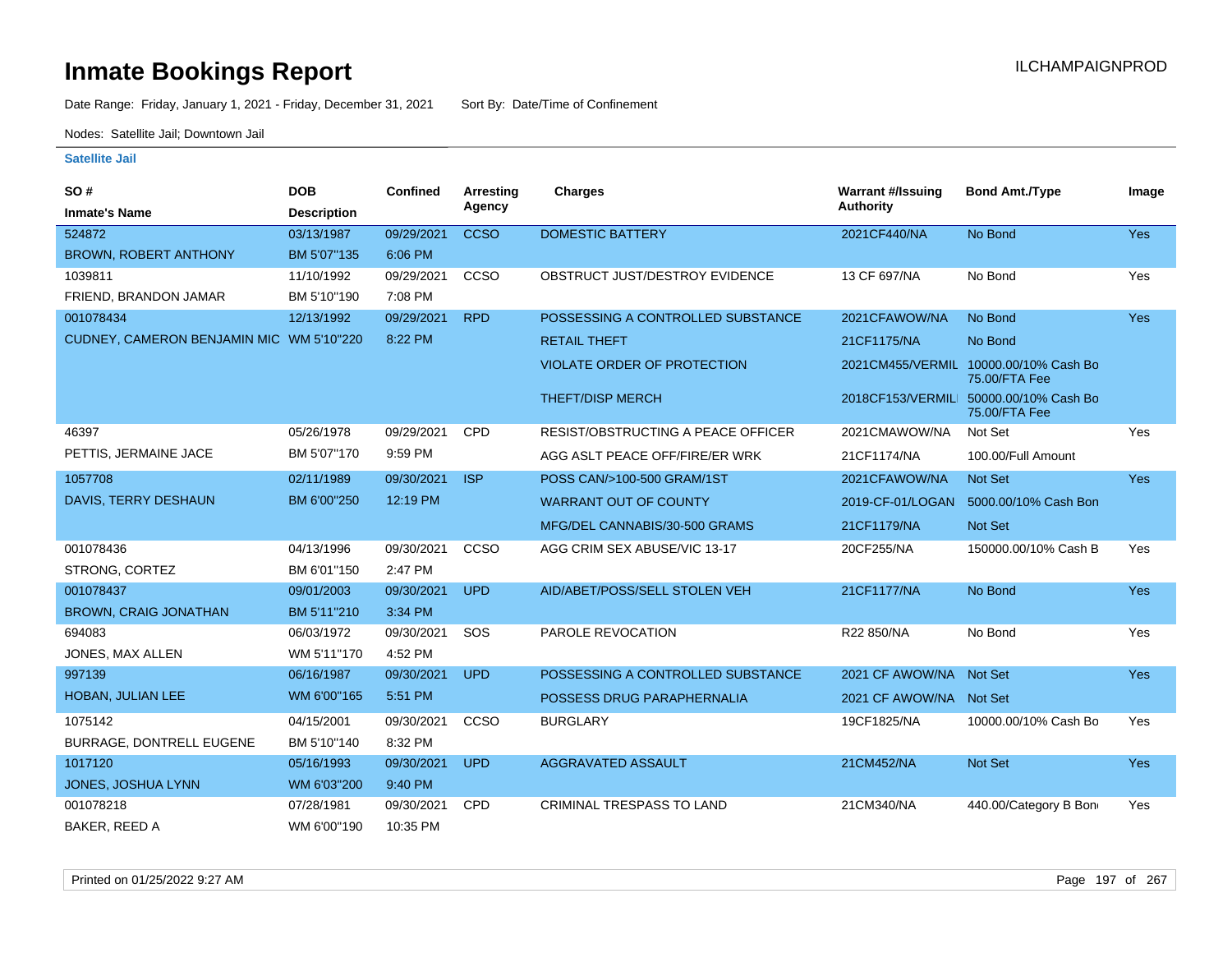Date Range: Friday, January 1, 2021 - Friday, December 31, 2021 Sort By: Date/Time of Confinement

Nodes: Satellite Jail; Downtown Jail

**Satellite Jail**

| <b>SO#</b>                 | <b>DOB</b>         | <b>Confined</b> | Arresting   | <b>Charges</b>                      | <b>Warrant #/Issuing</b> | <b>Bond Amt./Type</b>                  | Image      |
|----------------------------|--------------------|-----------------|-------------|-------------------------------------|--------------------------|----------------------------------------|------------|
| <b>Inmate's Name</b>       | <b>Description</b> |                 | Agency      |                                     | Authority                |                                        |            |
| 1040273                    | 09/22/1988         | 09/30/2021      | <b>CCSO</b> | PRED CRIM SEX ASLT/VICTIM <13       | 21CF329/NA               | 500000.00/10% Cash B                   | <b>Yes</b> |
| METCALFE, LANELL J         | BM 5'07"180        | 11:32 PM        |             |                                     |                          |                                        |            |
| 34805                      | 11/16/1971         | 10/01/2021      | CPD         | <b>RECK DISCH FIREARM/ENDANGERS</b> | NA/NA                    | Not Set                                | Yes        |
| CONERLY, KIN               | BM 5'10"185        | 1:53 AM         |             | <b>DOMESTIC BATTERY</b>             | 21CF1183/NA              | Not Set                                |            |
|                            |                    |                 |             | ARMED HABITUAL CRIMINAL             | 21CF1184/NA              | Not Set                                |            |
|                            |                    |                 | CCSO        | <b>COMMUNICATE/DETAIN WITNESS</b>   | 20CF787/NA               | Not Set                                |            |
|                            |                    |                 |             | POSS STOLEN VEHICLE > \$25,000      | 19CF1786/NA              | Not Set                                |            |
| 1029449                    | 07/28/1971         | 10/01/2021      | <b>UPD</b>  | <b>DOMESTIC BATTERY</b>             | 21CM453/NA               | Not Set                                | <b>Yes</b> |
| JOHNSON, SHERESA DENISE    | BF 5'00"160        | 2:11 AM         |             |                                     |                          |                                        |            |
| 001078128                  | 07/02/1988         | 10/01/2021      | CCSO        | VIO ORDER AFTER SERVED NOTICE       | 21CM454/NA               | Not Set                                | Yes        |
| JACKSON, JOHN SAMUEL       | BM 6'00"195        | 4:25 AM         |             |                                     |                          |                                        |            |
| 001078438                  | 07/13/1998         | 10/01/2021      | <b>CCSO</b> | DRVG UNDER INFLU OF ALCOHOL         | 2021DTAWOW/NA            | 3000.00/10% Cash Bon                   | Yes        |
| <b>GARCIA, DAVID QUERO</b> | SM 6'00"230        | 5:33 AM         |             | DRVG UNDER INFLU/BAC 0.08           | 2021DTAWOW/NA            | Not Set                                |            |
|                            |                    |                 |             | DRIVING/NO LICENSE/PERMIT/AGE       | 2021TRAWOW/NA            | Not Set                                |            |
|                            |                    |                 |             | OPERATE UNINSURED MTR VEHICLE       | 2021TRAWOW/NA            | <b>Not Set</b>                         |            |
|                            |                    |                 |             | STOP/STAND/PARK/NON-BUS DIST        | 2021TRAWOW/NA            | Not Set                                |            |
|                            |                    |                 |             | AGG DUI/NO VALID DL                 | 21CF1178/NA              | <b>Not Set</b>                         |            |
| 001078439                  | 11/30/2001         | 10/01/2021      | <b>ISP</b>  | DRVG UNDER INFLU OF ALCOHOL         | 21DTAWOW/NA              | 1000.00/License and Ca                 | Yes        |
| TRIMBLE, CALEB MICHAEL     | WM 5'11"180        | 6:42 AM         |             | SEAT BELT REQUIRED/DRIVER           | 21TRAWOW/NA              | Not Set                                |            |
|                            |                    |                 |             | <b>IMPROPER TRAFFIC LANE USAGE</b>  | 21TRAWOW/NA              | Not Set                                |            |
| 1049396                    | 08/12/1994         | 10/01/2021      | <b>CPD</b>  | CRIM DAMAGE TO PROPERTY <\$500      | NA/NA                    | Not Set                                | Yes        |
| MAGEE, ANAYSHA             | BF 5'04"140        | 7:19 AM         |             | <b>AGGRAVATED DOMESTIC BATTERY</b>  | 21CF1180/NA              | Not Set                                |            |
| 001078441                  | 05/07/1983         | 10/01/2021      | <b>CPD</b>  | ARMED ROBBERY/ARMED W/FIREARM       | 2021CFAWOW/NA            | Not Set                                | Yes        |
| SINGLETON, CORRIE DERRELL  | BM 5'09"185        | 12:36 PM        |             | MFG/DEL CANNABIS/>5,000 GRAMS       | 2021CFAWOW/NA            | Not Set                                |            |
|                            |                    |                 |             | ARMED HABITUAL CRIMINAL             | 21CF1182/NA              | Not Set                                |            |
|                            |                    |                 | CCSO        | SPEEDING 26-34 MPH OVER LIMIT       |                          | 2021TR2701/LEE CC 1000.00/10% Cash Bon |            |
| 1072407                    | 11/29/1988         | 10/01/2021      | <b>UPD</b>  | FORGERY/ISSUE DOCUMENT/1 UPC        | 21CF1159/NA              | 5000.00/10% Cash Bon                   | Yes        |
| <b>CLARK, AMY KANANI</b>   | WF 5'06"120        | 2:53 PM         |             |                                     |                          |                                        |            |
|                            |                    |                 |             |                                     |                          |                                        |            |

Printed on 01/25/2022 9:27 AM Page 198 of 267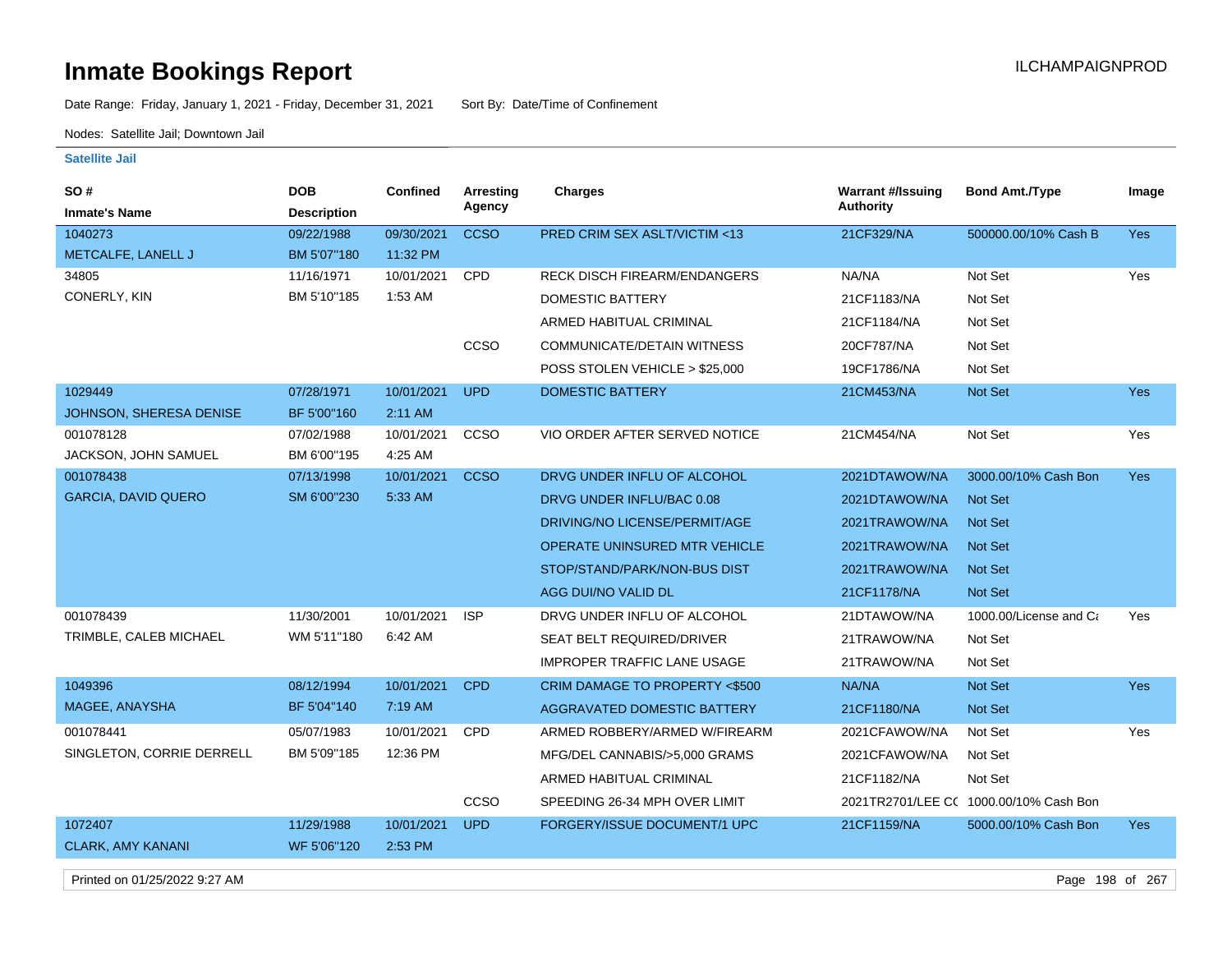Date Range: Friday, January 1, 2021 - Friday, December 31, 2021 Sort By: Date/Time of Confinement

Nodes: Satellite Jail; Downtown Jail

### **Satellite Jail**

| SO #                          | <b>DOB</b>         | Confined   | Arresting   | <b>Charges</b>                     | <b>Warrant #/Issuing</b> | <b>Bond Amt./Type</b>                  | Image      |
|-------------------------------|--------------------|------------|-------------|------------------------------------|--------------------------|----------------------------------------|------------|
| <b>Inmate's Name</b>          | <b>Description</b> |            | Agency      |                                    | <b>Authority</b>         |                                        |            |
| 1012109                       | 07/04/1992         | 10/01/2021 | <b>CCSO</b> | RESIST/OBSTRUCTING A PEACE OFFICER | 2020CF97/NA              | No Bond                                | Yes        |
| ROBINSON, VERONICA DA SHA     | BF 5'03"147        | 10:23 PM   |             |                                    |                          |                                        |            |
| 001077247                     | 05/10/2001         | 10/02/2021 | <b>TOPD</b> | <b>DOMESTIC BATTERY</b>            | 21CMAWOW/NA              | Not Set                                | Yes        |
| COFFMAN, JEREMY W             | WM 6'03"273        | 1:36 AM    |             |                                    |                          |                                        |            |
| 1068340                       | 03/18/1995         | 10/02/2021 | <b>CCSO</b> | <b>DUI ALC/INTOX COMPOUND/DRUG</b> | 20DT67/NA                | 7500.00/10% Cash Bon                   | <b>Yes</b> |
| <b>MORROW, TIANNA MARIE</b>   | BF 5'04"108        | 2:51 AM    |             |                                    |                          |                                        |            |
| 001078442                     | 03/25/1998         | 10/02/2021 | <b>UIPD</b> | <b>DOMESTIC BATTERY</b>            | 2021CMAWOW/NA            | Not Set                                | Yes        |
| <b>WRIGHT, ISAIAH P</b>       | WM 6'01"245        | 4:55 AM    |             |                                    |                          |                                        |            |
| 001078443                     | 03/03/2000         | 10/02/2021 | <b>UIPD</b> | DRIVING ON SUSPENDED LICENSE       |                          | 19TR1010/FORD CC 7500.00/10% Cash Bon  | <b>Yes</b> |
| MONTENEGRO, LESLIE            | SF 5'01"140        | 5:19 AM    |             | CRIM DAMAGE TO PROPERTY <\$500     | 2021CMAWOW/NA            | 100.00/Full Amount                     |            |
| 001078320                     | 07/13/1994         | 10/02/2021 | <b>CPD</b>  | THEFT/UNAUTHD CON/<\$500           | 21CM378/NA               | 500.00/10% Cash Bond                   | Yes        |
| MARSH, PAUL O                 | BM 6'04"160        | 1:50 PM    |             | CRIM DMG TO PROP \$500-10K         | 21CF1046/NA              | 500.00/10% Cash Bond                   |            |
|                               |                    |            |             | CRIM DAMAGE TO PROPERTY <\$500     | 21CM376/NA               | 500.00/10% Cash Bond                   |            |
|                               |                    |            |             | CRIM DAMAGE TO PROPERTY <\$500     | 21CM377/NA               | 500.00/10% Cash Bond                   |            |
|                               |                    |            |             | <b>RECKLESS DRIVING</b>            | 21TR5781/NA              | 500.00/10% Cash Bond                   |            |
| 1028511                       | 10/25/1994         | 10/02/2021 | <b>CPD</b>  | <b>DOMESTIC BATTERY</b>            | 2021CMAWOW/NA            | <b>Not Set</b>                         | <b>Yes</b> |
| <b>CHAPPLE, MEYALE BIANCO</b> | BM 5'10"154        | 2:59 PM    |             |                                    |                          |                                        |            |
| 001078444                     | 10/28/2002         | 10/02/2021 | <b>CPD</b>  | <b>DOMESTIC BATTERY</b>            | 21CMAWOW/NA              | Not Set                                | Yes        |
| FUQUA, ODELLA                 | BF 5'09"150        | 3:39 PM    |             |                                    |                          |                                        |            |
| 970951                        | 11/04/1988         | 10/02/2021 | <b>CPD</b>  | THEFT/STOLEN/>\$500 <10K           | 21CFAWOW/NA              | <b>Not Set</b>                         | Yes        |
| <b>WINSTON, LANEE LAEL</b>    | BF 5'03"130        | 4:35 PM    |             |                                    |                          |                                        |            |
| 001078445                     | 12/24/1994         | 10/02/2021 | <b>UIPD</b> | THEFT/STOLEN/>\$500 <10K           | 21CFAWOW/NA              | Not Set                                | Yes        |
| <b>BENNETT, EDWARD F</b>      | MM 5'09"170        | 5:49 PM    |             | OBSTRUCT JUST/DESTROY EVIDENCE     | NA/NA                    | Not Set                                |            |
|                               |                    |            |             | THFT LOST/MISLAID PROP/500-10K     | NA/NA                    | Not Set                                |            |
|                               |                    |            | <b>UIPD</b> | WARRANT OUT OF COUNTY              |                          | 20CM1230/McLean ( 1500.00/10% Cash Bon |            |
| 001078447                     | 04/26/2001         | 10/02/2021 | <b>CPD</b>  | THEFT/STOLEN/>\$500 <10K           | 2021CFAWOW/NA            | <b>Not Set</b>                         | <b>Yes</b> |
| <b>BURNS, ALEXIS NICOLE</b>   | MF 5'08"190        | 6:00 PM    |             |                                    |                          |                                        |            |
| 001078447                     | 04/26/2001         | 10/02/2021 | CPD         | THEFT/STOLEN/>\$500 <10K           | 2021CFAWOW/NA            | Not Set                                | No         |
| <b>BURNS, ALEXIS NICOLE</b>   | BF 5'08"190        | 6:32 PM    |             |                                    |                          |                                        |            |

Printed on 01/25/2022 9:27 AM Page 199 of 267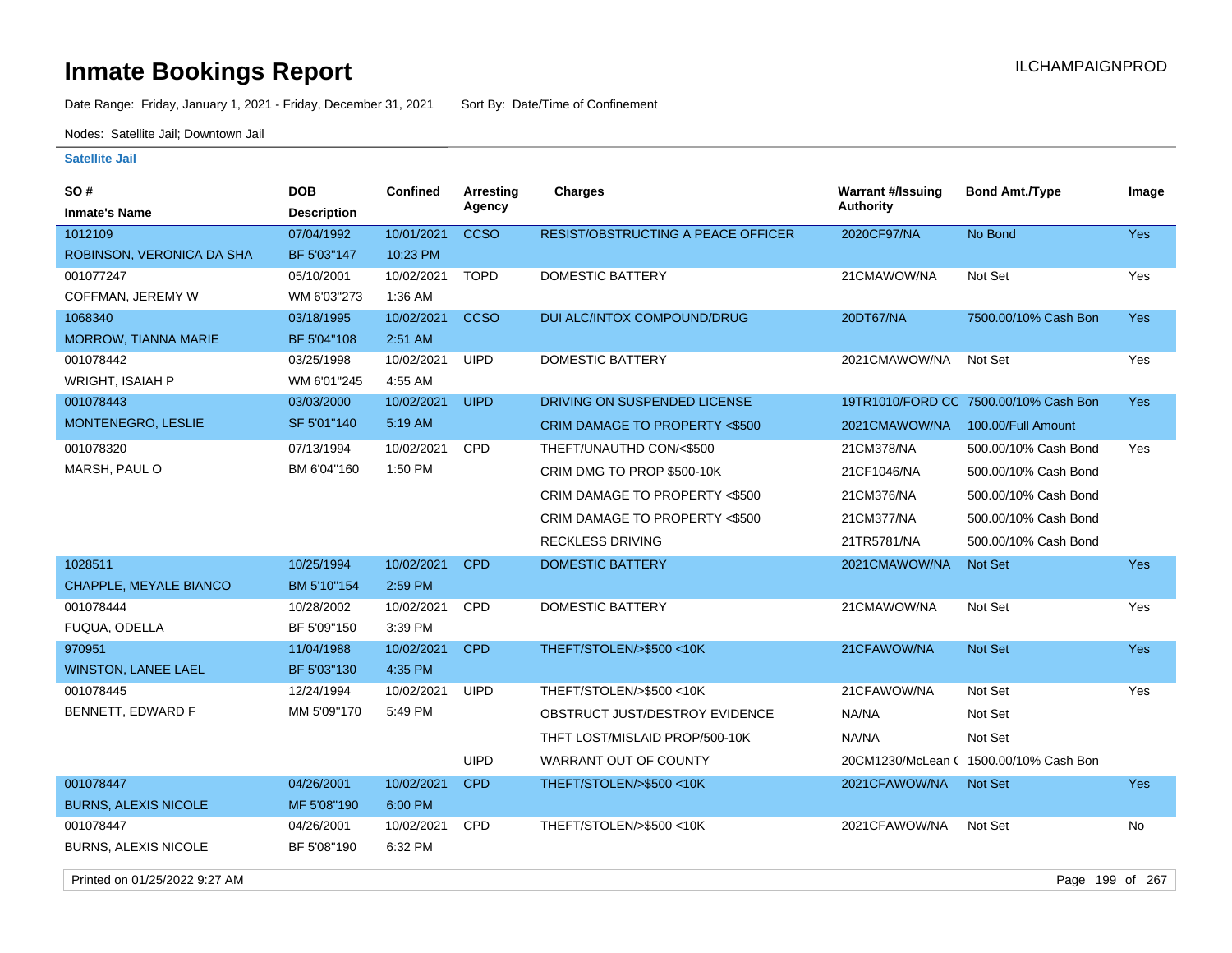Date Range: Friday, January 1, 2021 - Friday, December 31, 2021 Sort By: Date/Time of Confinement

Nodes: Satellite Jail; Downtown Jail

| SO#                             | <b>DOB</b>         | <b>Confined</b> | Arresting   | <b>Charges</b>                       | <b>Warrant #/Issuing</b>           | <b>Bond Amt./Type</b>                  | Image      |
|---------------------------------|--------------------|-----------------|-------------|--------------------------------------|------------------------------------|----------------------------------------|------------|
| <b>Inmate's Name</b>            | <b>Description</b> |                 | Agency      |                                      | Authority                          |                                        |            |
| 1062558                         | 09/02/1995         | 10/02/2021      | <b>CPD</b>  | DRIVING ON SUSPENDED LICENSE         | 21TR5790/HOLLIMA                   | 1500.00/10% Cash Bon                   | <b>Yes</b> |
| <b>WELLS, JIAMANTE AMORE</b>    | BM 5'09"150        | 8:29 PM         | <b>CPD</b>  | <b>FELON POSS/USE WEAPON/FIREARM</b> | 21CF1185/NA                        | <b>Not Set</b>                         |            |
|                                 |                    |                 |             | THEFT/STOLEN/>\$500 <10K             | NA/NA                              | <b>Not Set</b>                         |            |
|                                 |                    |                 |             | DEFACE FIREARM ID MARKINGS           | NA/NA                              | <b>Not Set</b>                         |            |
|                                 |                    |                 | <b>CCSO</b> | LEAVING THE SCENE INVOLV VEHICLE     | 21TR8431/NA                        | <b>Not Set</b>                         |            |
| 001078446                       | 05/04/1988         | 10/03/2021      | <b>UPD</b>  | <b>DOMESTIC BATTERY</b>              | 21CMAWOW/NA                        | Not Set                                | Yes        |
| ROGERS, BERNARD LAROS           | BM 5'08"150        | 1:03 AM         |             |                                      |                                    |                                        |            |
| 547544                          | 11/18/1987         | 10/03/2021      | <b>UPD</b>  | DRVG UNDER INFLU OF ALCOHOL          | 2021DTAWOW/NA                      | 3000.00/10% Cash Bon                   | <b>Yes</b> |
| ALLEN, TRACEY LADDLE            | BM 5'09"174        | 2:40 AM         |             | DRIVING ON SUSPENDED LICENSE         | 2021TRAWOW/NA                      | <b>Not Set</b>                         |            |
| 001078448                       | 08/15/1992         | 10/03/2021      | <b>ISP</b>  | DRVG UNDER INFLU OF ALCOHOL          | 2021DTAWOW/NA                      | 3000.00/10% Cash Bon                   | Yes        |
| ORTIZ, EMANNUEL JOSE            | SM 5'05"132        | 4:53 AM         |             | SPEEDING 26-34 MPH OVER LIMIT        | 2021TRAWOW/NA                      | Not Set                                |            |
|                                 |                    |                 |             | <b>IMPROPER TRAFFIC LANE USAGE</b>   | 2021TRAWOW/NA                      | Not Set                                |            |
| 001078449                       | 07/07/1992         | 10/04/2021      | <b>UIPD</b> | <b>WARRANT OUT OF COUNTY</b>         |                                    | 19CF62,19TR1339,1 10000.00/10% Cash Bo | <b>Yes</b> |
| RODRIGUEZ, YLIANA FRANCESCA     | SF 5'02"120        | $2:15$ AM       |             |                                      |                                    |                                        |            |
| 001078446                       | 05/04/1988         | 10/04/2021      | <b>UPD</b>  | VIO BAIL BOND/FAMILY MEMBER          | 2021-CM-AWOW/NA 100.00/Full Amount |                                        | Yes        |
| ROGERS, BERNARD LAROS           | BM 5'08"150        | 3:27 AM         |             |                                      |                                    |                                        |            |
| 001078450                       | 12/17/1999         | 10/04/2021      | <b>CPD</b>  | <b>BURGLARY TO MOTOR VEH</b>         | 21CF1181/NA                        | Not Set                                | <b>Yes</b> |
| <b>GAMBLE, HAKEEM DARION</b>    | BM 5'06"220        | 3:55 AM         |             |                                      |                                    |                                        |            |
| 1063011                         | 07/27/1998         | 10/04/2021      | <b>CPD</b>  | DOMESTIC BATTERY                     | 21CMAWOW/NA                        | Not Set                                | Yes        |
| LEWIS, ALEYAH MARSHAY           | BF 5'03"135        | 4:55 AM         |             | CRIM DAMAGE TO PROPERTY <\$500       | 21CMAWOW/NA                        | Not Set                                |            |
|                                 |                    |                 | CCSO        | PROBATION VIOLATION                  | 20CF379/NA                         | Not Set                                |            |
| 59191                           | 04/15/1976         | 10/04/2021      | <b>CPD</b>  | <b>DOMESTIC BATTERY</b>              | 21CMAWOW/NA                        | <b>Not Set</b>                         | <b>Yes</b> |
| HALL, TIGE A                    | BM 6'01"200        | 6:09 AM         |             |                                      |                                    |                                        |            |
| 957508                          | 04/03/1988         | 10/04/2021      | <b>RPD</b>  | CRIM TRES TO RES/PERS PRESENT        | 21CF1186/NA                        | Not Set                                | Yes        |
| <b>VERICKER, DUSTIN MATHEWS</b> | WM 5'06"170        | 10:39 AM        |             |                                      |                                    |                                        |            |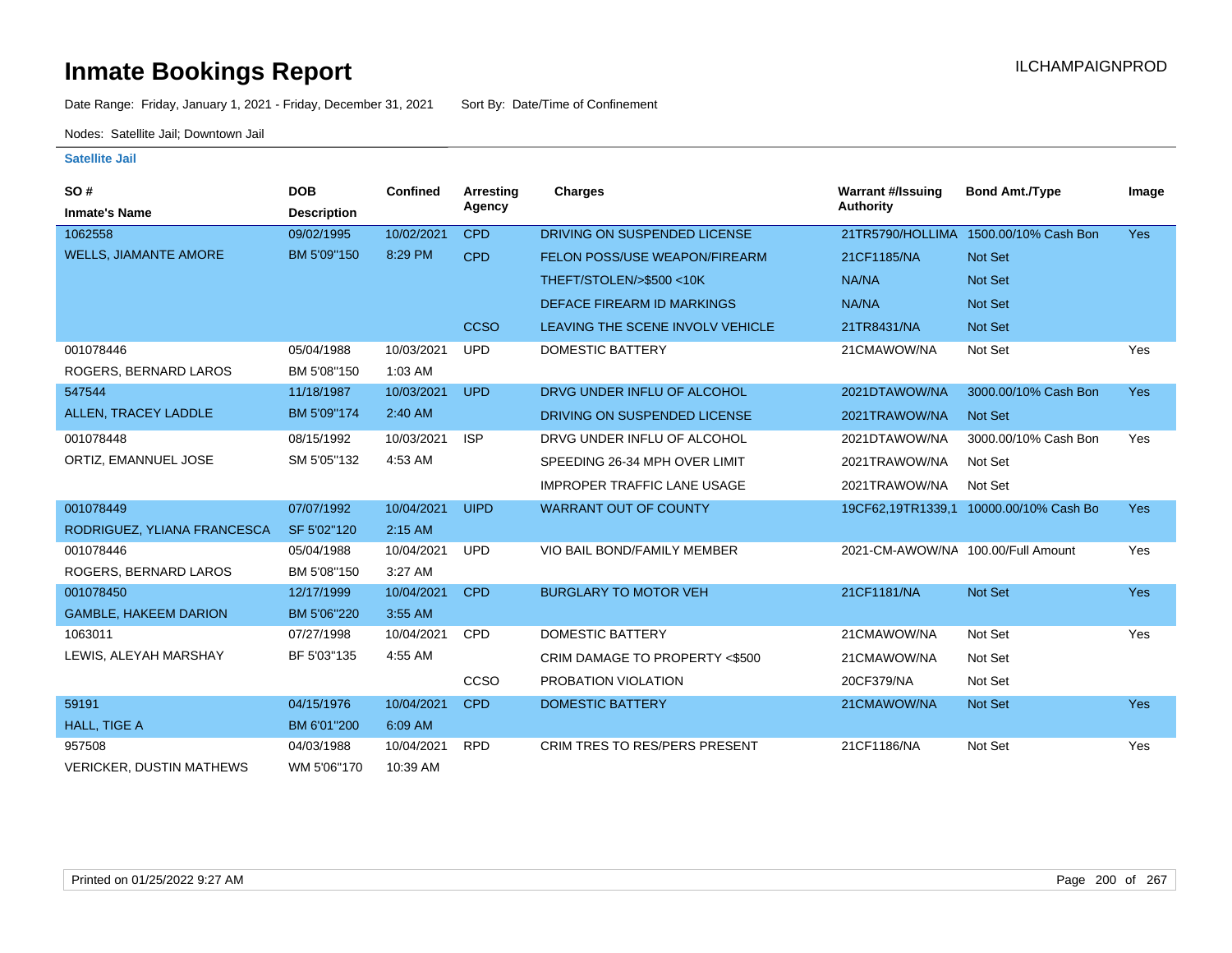Date Range: Friday, January 1, 2021 - Friday, December 31, 2021 Sort By: Date/Time of Confinement

Nodes: Satellite Jail; Downtown Jail

| <b>SO#</b>                                 | <b>DOB</b>         | <b>Confined</b> | Arresting   | <b>Charges</b>                                      | <b>Warrant #/Issuing</b> | <b>Bond Amt./Type</b> | Image      |
|--------------------------------------------|--------------------|-----------------|-------------|-----------------------------------------------------|--------------------------|-----------------------|------------|
| <b>Inmate's Name</b>                       | <b>Description</b> |                 | Agency      |                                                     | <b>Authority</b>         |                       |            |
| 39956                                      | 09/26/1974         | 10/04/2021      | <b>CCP</b>  | PUBLIC INDECENCY/LEWD EXPOSURE                      | 21CM260/NA               | 5000.00/10% Cash Bon  | Yes        |
| <b>BANKS, SHAWN LAVERN</b>                 | BM 6'01"190        | 2:06 PM         |             | PUBLIC INDECENCY/LEWD EXPOSURE                      | 21CM106/NA               | 5000.00/10% Cash Bon  |            |
|                                            |                    |                 |             | PUBLIC INDECENCY/LEWD EXPOSURE                      | 19CM878/NA               | 10000.00/10% Cash Bo  |            |
|                                            |                    |                 |             | AGG DUI/LIC SUSP OR REVOKED                         | 2020CF1436/NA            | 5000.00/10% Cash Bon  |            |
| 40235                                      | 11/28/1967         | 10/04/2021      | <b>UPD</b>  | AGG DUI/4                                           | 2021CF1145/NA            | 35000.00/10% Cash Bo  | Yes        |
| MERRIWEATHER, MARCUS TODD                  | BM 6'00"200        | 4:41 PM         |             |                                                     |                          |                       |            |
| 001078454                                  | 05/18/1997         | 10/04/2021      | <b>CCSO</b> | <b>WARRANT OUT OF COUNTY</b>                        | 2020TR1535/NA            | 5000.00/10% Cash Bon  | <b>Yes</b> |
| ARMSTRONG, GERMAINE LOUIS                  | BM 5'10"180        | 5:12 PM         |             | <b>WARRANT OUT OF COUNTY</b>                        | 2021TR203/NA             | Not Set               |            |
| 32910                                      | 04/02/1971         | 10/04/2021      | <b>RPD</b>  | <b>INTERF REPT DOMESTIC VIOLENCE</b>                | 2021CMAWOW/NA            | Not Set               | Yes        |
| TULL, CHRISTOPHER MICHAEL                  | WM 5'10"205        | 10:53 PM        |             | DOM BTRY/HARM/1-2 PRECONV                           | 21CF1189/NA              | Not Set               |            |
| 001078455                                  | 04/04/1987         | 10/05/2021      | <b>CPD</b>  | DOMESTIC BATTERY/OTHER PRIOR                        | 21CF1191/NA              | Not Set               | <b>Yes</b> |
| <b>SPRADLIN, MATTHEW A</b>                 | WM 5'08"220        | 3:48 AM         |             |                                                     |                          |                       |            |
| 1041176                                    | 03/15/1996         | 10/05/2021      | <b>USMS</b> | PAROLE REVOCATION                                   | NA/NA                    | Not Set               | Yes        |
| HART, DAVEON LATTEEF                       | BM 5'05"200        | 10:35 AM        | <b>UPD</b>  | AGGRAVATED DOMESTIC BATTERY                         | NA/NA                    | Not Set               |            |
| 976974                                     | 11/03/1963         | 10/05/2021      | <b>CPD</b>  | <b>CRIMINAL TRESPASS BUILDING</b>                   | 2021CMAWOW/NA            | <b>Not Set</b>        | Yes        |
| <b>COWART, GREGORY</b>                     | BM 6'00"170        | 2:14 PM         |             |                                                     |                          |                       |            |
| 001077576                                  | 12/26/2000         | 10/05/2021      | <b>UPD</b>  | <b>CRIMINAL TRESPASS BUILDING</b>                   | 21CM458/NA               | No Bond               | Yes        |
| BRADLEY, VICTORIA VIOLA MILLER BF 5'01"215 |                    | 3:17 PM         |             | <b>DOMESTIC BATTERY</b>                             | NA/NA                    | No Bond               |            |
| 1040925                                    | 04/29/1994         | 10/05/2021      | <b>UPD</b>  | AGG BATTERY/DISCHARGE FIREARM                       | 2021CF1105/NA            | 1000000.00/10% Cash   | <b>Yes</b> |
| WEATHERALL, JOHNNY EARL JAME BM 6'00"165   |                    | 4:17 PM         |             |                                                     |                          |                       |            |
| 1041915                                    | 12/03/1995         | 10/05/2021      | CCSO        | FELON POSS/USE WEAPON/FIREARM                       | 2020CF1157/NA            | No Bond               | Yes        |
| JONES, JAVON COTTRELL                      | BM 6'00"180        | 4:57 PM         |             |                                                     |                          |                       |            |
| 1041047                                    | 04/02/1994         | 10/05/2021      | <b>UPD</b>  | DOM BTRY/CONTACT/1-2 PRECONV                        | 21CF1193/NA              | Not Set               | <b>Yes</b> |
| KNIGHT, HEIDI ROSE                         | WF 5'02"97         | 9:11 PM         |             |                                                     |                          |                       |            |
| 1062631                                    | 12/03/1997         | 10/06/2021      | <b>UPD</b>  | DELIVERY OF OR POSSESSION OF W/INTENT T(21CF1202/NA |                          | Not Set               | Yes        |
| DRIVER, MAGERAH HARLEY                     | WM 5'11"278        | 11:01 AM        |             |                                                     |                          |                       |            |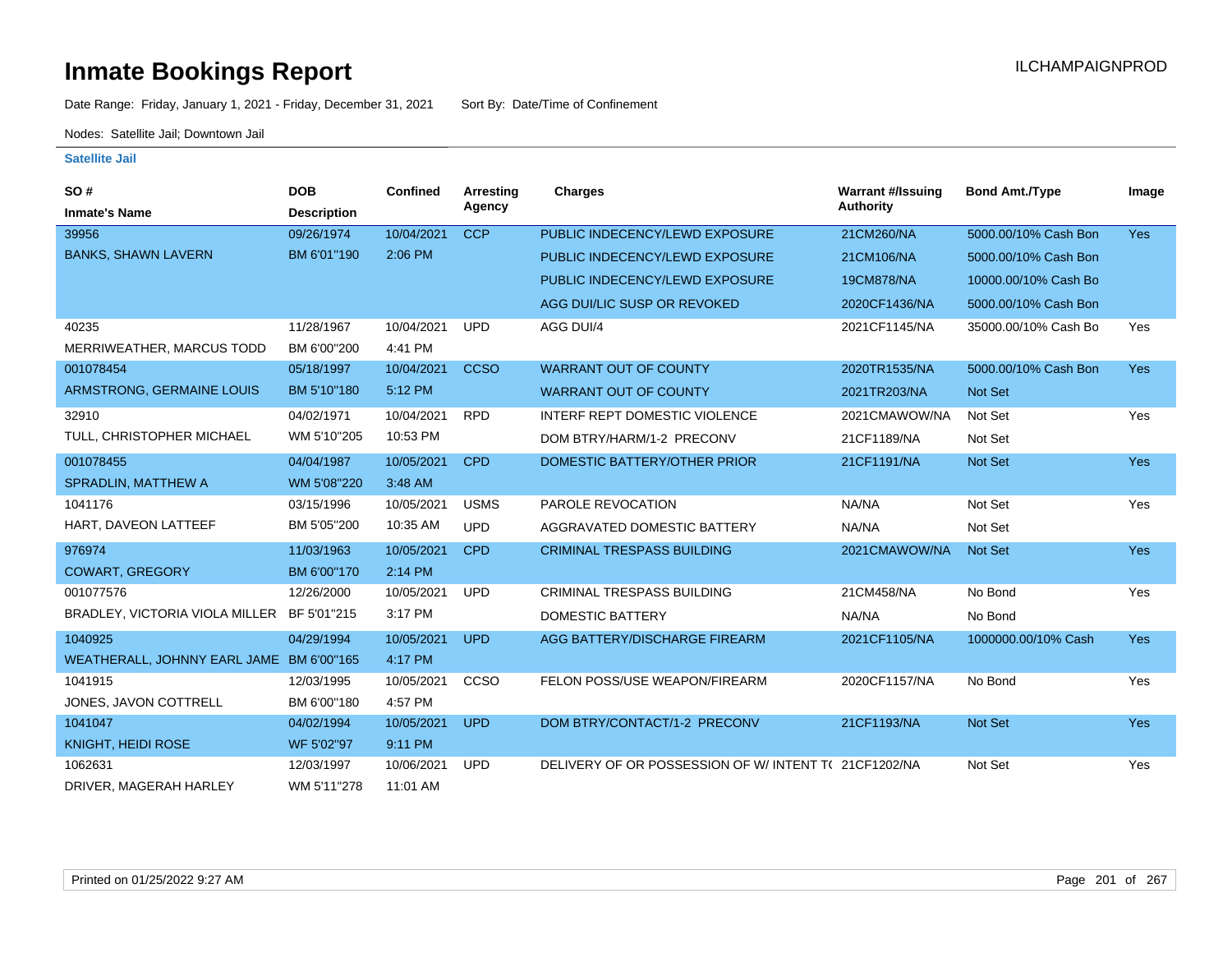Date Range: Friday, January 1, 2021 - Friday, December 31, 2021 Sort By: Date/Time of Confinement

Nodes: Satellite Jail; Downtown Jail

| <b>SO#</b>                     | <b>DOB</b>         | Confined   | Arresting   | <b>Charges</b>                        | <b>Warrant #/Issuing</b> | <b>Bond Amt./Type</b>                  | Image      |
|--------------------------------|--------------------|------------|-------------|---------------------------------------|--------------------------|----------------------------------------|------------|
| <b>Inmate's Name</b>           | <b>Description</b> |            | Agency      |                                       | <b>Authority</b>         |                                        |            |
| 976938                         | 04/09/1990         | 10/06/2021 | <b>UPD</b>  | MFG/DEL 1<15 GR HEROIN/ANALOG         | 21CF1199/NA              | Not Set                                | <b>Yes</b> |
| ROSS-DORSEY, RICHO JW          | BM 5'10"160        | 11:17 AM   |             | DOMESTIC BATTERY/BODILY HARM          | 21CF101/NA               | 1000.00/10% Cash Bon                   |            |
|                                |                    |            |             | DRIVING ON REVOKED LICENSE            | 21TR5785/NA              | 1500.00/10% Cash Bon                   |            |
| 001077285                      | 12/05/1981         | 10/06/2021 | <b>CPD</b>  | <b>DISORDERLY CONDUCT</b>             | 21CMAWOW/NA              | Not Set                                | Yes        |
| HAYES, ZACARLIN LYNETTE        | BF 5'05"170        | 4:48 PM    |             | BATTERY/CAUSE BODILY HARM             | 21CM461/NA               | 100.00/Full Amount                     |            |
| 56009                          | 08/31/1981         | 10/06/2021 | <b>RPD</b>  | <b>RECK CONDUCT/GREAT BODILY HARM</b> | 21CF1207/NA              | Not Set                                | Yes        |
| LEWIS, LAKAYA LATRICE          | BF 5'00"150        | 5:11 PM    |             |                                       |                          |                                        |            |
| 001078456                      | 09/21/1981         | 10/06/2021 | <b>ISP</b>  | AGG DUI/NO VALID INS                  | 21CF1201/NA              | Not Set                                | Yes        |
| REZZARI, RICHARD JOSEPH        | WM 6'00"200        | 6:51 PM    |             | <b>UNLAWFUL PARKING</b>               | 21TRAWOW/NA              | Not Set                                |            |
|                                |                    |            |             | OP IMPROPER VEH ON CON ACCESS         | 21TRAWOW/NA              | Not Set                                |            |
|                                |                    |            |             | OPERATE UNINSURED MTR VEHICLE         | 21TRAWOW/NA              | Not Set                                |            |
|                                |                    |            |             | POSS ADULT USE CANN IN MOTOR VEHICLE  | 21TRAWOW/NA              | Not Set                                |            |
|                                |                    |            |             | DUI ANY AMOUNT OF DRUG                | 2021DTAWOW/NA            | 3000.00/10% Cash Bon                   |            |
| 536439                         | 09/18/1977         | 10/06/2021 | <b>CCSO</b> | VIO OFFEN/YOUTH/REGIS/IL 2+           |                          | 2021CF309/WEBBEI 5000.00/10% Cash Bon  | Yes        |
| <b>JONES, CHARLES JOSEPH</b>   | WM 5'10"200        | 10:38 PM   |             | VIO OFFEN/YOUTH/REGIS/IL 2+           |                          | 2019CF1821/WEBBE 5000.00/10% Cash Bon  |            |
| 30309                          | 07/01/1964         | 10/06/2021 | <b>UPD</b>  | <b>FUGITIVE FROM JUSTICE</b>          | 84D041511CM00271 No Bond |                                        | Yes        |
| MANN, JAMES EDWARD             | BM 5'11"155        | 11:24 PM   |             |                                       |                          |                                        |            |
| 001078457                      | 11/05/1988         | 10/07/2021 | <b>ISP</b>  | <b>FUGITIVE FROM JUSTICE</b>          | 21CF1203/NA              | Not Set                                | Yes        |
| <b>BREWER, MICHAEL ANTHONY</b> | WM 5'08"165        | 5:08 AM    |             |                                       |                          |                                        |            |
| 64070                          | 11/27/1982         | 10/07/2021 | CPD         | <b>RESIDENTIAL BURGLARY</b>           |                          | 21CF001176/JUDGE 25000.00/10% Cash Bo  | Yes        |
| DECKER, ANTHONY V              | WM 6'01"185        | 9:14 AM    |             | POSSESSING A CONTROLLED SUBSTANCE     | 21CF1205/NA              | Not Set                                |            |
|                                |                    |            | ccso        | VIO BAIL BOND/FAMILY MEMBER           | 2021CMAWOW/NA            | 100.00/Full Amount                     |            |
|                                |                    |            | CCSO        | DRIVING ON SUSPENDED LICENSE          |                          | 21TR8418/JUDGE H 1500.00/10% Cash Bon  |            |
| 638552                         | 03/29/1964         | 10/07/2021 | <b>UPD</b>  | CHILD PORNOGRAPHY/PHOTOGRAPH          | 2021CF1207/NA            | No Bond                                | <b>Yes</b> |
| <b>WILLIAMS, MICHAEL JAMES</b> | WM 5'05"140        | 12:20 PM   |             |                                       |                          |                                        |            |
| 993006                         | 03/23/1983         | 10/07/2021 | <b>RPD</b>  | BURGLARY W/O CAUSING DAMAGE           |                          | 20 CF 1372/CHAMP/ 5000.00/10% Cash Bon | Yes        |
| <b>BRIDGMAN, SEAN MICHAEL</b>  | WM 5'10"210        | 2:39 PM    |             |                                       |                          |                                        |            |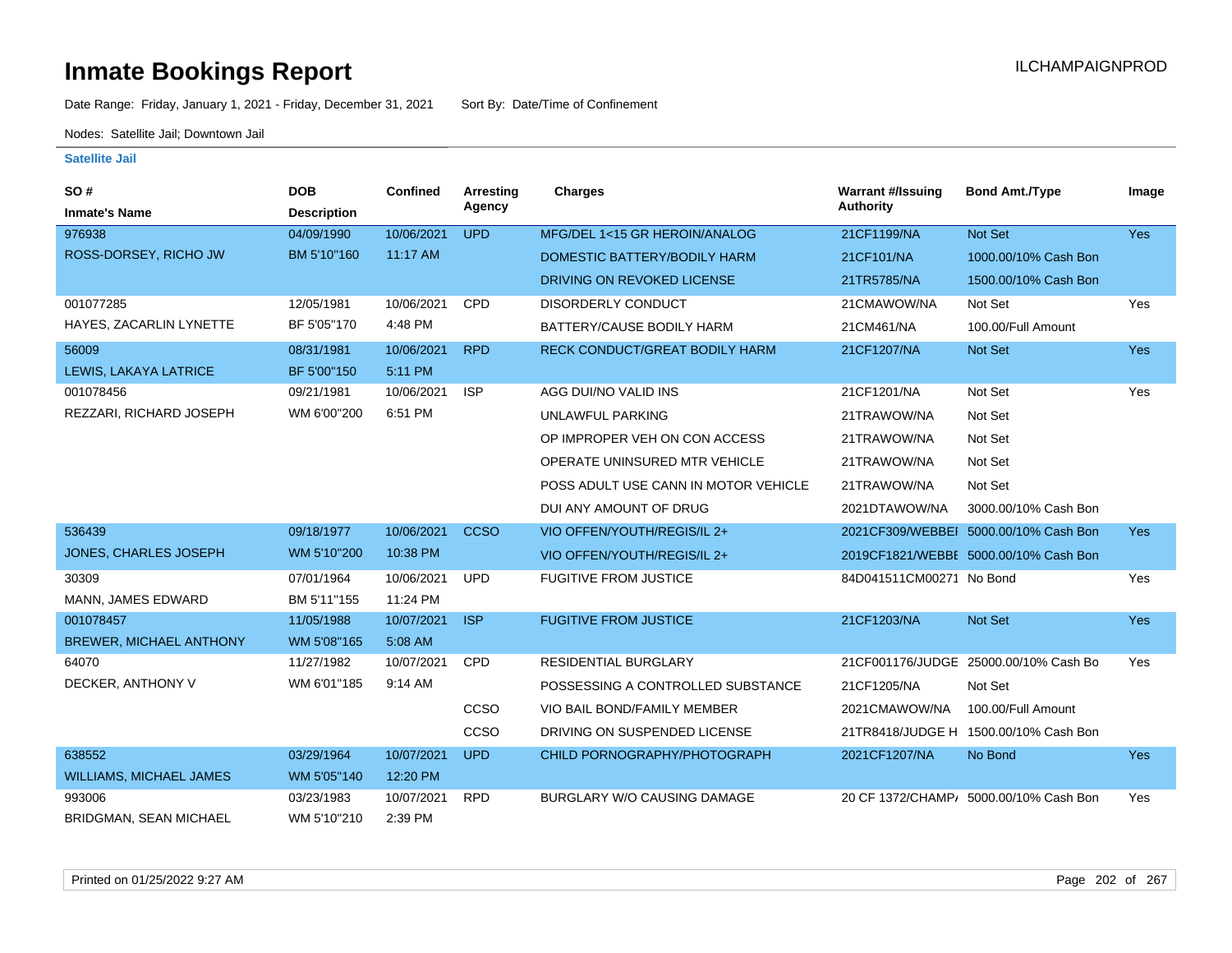Date Range: Friday, January 1, 2021 - Friday, December 31, 2021 Sort By: Date/Time of Confinement

Nodes: Satellite Jail; Downtown Jail

| SO#<br><b>Inmate's Name</b>               | <b>DOB</b><br><b>Description</b> | <b>Confined</b> | Arresting<br>Agency | <b>Charges</b>                       | <b>Warrant #/Issuing</b><br><b>Authority</b> | <b>Bond Amt./Type</b> | Image      |
|-------------------------------------------|----------------------------------|-----------------|---------------------|--------------------------------------|----------------------------------------------|-----------------------|------------|
| 1017553                                   | 05/26/1993                       | 10/07/2021      | <b>CCSO</b>         | <b>GIVE FALSE FIRE ALARM</b>         | 2021-CF-1121/NA                              | 5000.00/10% Cash Bon  | Yes        |
| KAPPES-MOORE, RACHEL VICTORI/ BF 5'07"145 |                                  | 7:33 PM         |                     |                                      |                                              |                       |            |
| 001078460                                 | 02/02/1980                       | 10/07/2021      | CCSO                | AGG BATTERY/PUBLIC PLACE             | 21CF1206/NA                                  | No Bond               | Yes        |
| SCOTT, LAVAUGN DELL                       | BF 5'07"175                      | 8:49 PM         |                     |                                      |                                              |                       |            |
| 001078461                                 | 01/24/2002                       | 10/08/2021      | <b>UPD</b>          | AGG UNLAWFUL USE WEAPON/PERSON       | 2021CF1209/NA                                | No Bond               | <b>Yes</b> |
| COLE, ERIC JOSE                           | BM 6'00"175                      | 12:25 AM        |                     | AGG DOMESTIC BATTERY/STRANGLE        | 2021CF1208/NA                                | Not Set               |            |
|                                           |                                  |                 | <b>UPD</b>          | <b>HARASS WITNESS/FAMILY MBR/REP</b> | 21CF1218/NA                                  | Not Set               |            |
| 1062266                                   | 01/14/1962                       | 10/08/2021      | CCSO                | DRIVING RVK/SUSP DUI/SSS 2ND         | 2019CF355/NA                                 | 7500.00/10% Cash Bon  | Yes        |
| MOORE, CHARLES WILLIAM                    | BM 6'02"240                      | 1:11 AM         |                     |                                      |                                              |                       |            |
| 001078462                                 | 06/09/1999                       | 10/08/2021      | <b>ISP</b>          | DRVG UNDER INFLU OF ALCOHOL          | 2021DTAWOW/NA                                | 3000.00/10% Cash Bon  | Yes        |
| HESS, CHRISTIANA LAINE                    | WF 5'02"108                      | 3:12 AM         |                     | DRVG UNDER INFLU/BAC 0.08            | 2021DTAWOW/NA                                | <b>Not Set</b>        |            |
|                                           |                                  |                 |                     | <b>DISREGARD STOP SIGN</b>           | 2021TRAWOW/NA                                | <b>Not Set</b>        |            |
|                                           |                                  |                 |                     | <b>IMPROPER TURN SIGNAL</b>          | 2021TRAWOW/NA                                | <b>Not Set</b>        |            |
|                                           |                                  |                 |                     | <b>IMPROPER TRAFFIC LANE USAGE</b>   | 2021TRAWOW/NA                                | <b>Not Set</b>        |            |
| 001078463                                 | 08/12/1996                       | 10/08/2021      | <b>ISP</b>          | DRVG UNDER INFLU/BAC 0.08            | 2021DTAWOW/NA                                | 3000.00/10% Cash Bon  | Yes        |
| RIGGS, JASMINE MARIAH                     | BF 5'04"130                      | 3:50 AM         |                     | DRVG UNDER INFLU OF ALCOHOL          | 2021DTAWOW/NA                                | Not Set               |            |
|                                           |                                  |                 |                     | CARRY/DISPLAY LICENSE/PERMIT         | 2021TRAWOW/NA                                | Not Set               |            |
| 1048419                                   | 04/18/1994                       | 10/08/2021      | <b>CCSO</b>         | DRVG UNDER INFLU OF ALCOHOL          | 2021DTAWOW/NA                                | 3000.00/10% Cash Bon  | <b>No</b>  |
| KOSTRO, KYLE ANTHONY                      | WM 5'11"175                      | 5:07 AM         |                     |                                      |                                              |                       |            |
| 001078464                                 | 08/13/1998                       | 10/08/2021      | CPD                 | DRVG UNDER INFLU OF ALCOHOL          | 2021DTAWOW/NA                                | 1000.00/10% Cash Bon  | Yes        |
| MUHAMMAD, SABIR RAHIM                     | BM 5'09"200                      | 5:37 AM         |                     | <b>IMPROPER TRAFFIC LANE USAGE</b>   | 2021TRAWOW/NA                                | Not Set               |            |
|                                           |                                  |                 |                     | TRANSP/CARRY ALC LIQ/DRIVER          | 2021TRAWOW/NA                                | Not Set               |            |
|                                           |                                  |                 |                     | POSS ADULT USE CANN IN MOTOR VEHICLE | 2021TRAWOW/NA                                | Not Set               |            |
|                                           |                                  |                 |                     | OPERATE UNINSURED MTR VEHICLE        | 2021TRAWOW/NA                                | Not Set               |            |
|                                           |                                  |                 |                     | CRIM DAMAGE TO PROPERTY <\$500       | 2021CM133/NA                                 | 0.00/Full Amount      |            |
| 958003                                    | 02/27/1980                       | 10/08/2021      | <b>CPD</b>          | <b>VIOLATE ORDER PROTECTION</b>      | 2021 CM AWOW/NA Not Set                      |                       | <b>Yes</b> |
| SANCHEZ, HUMBERTO MATEO                   | WM 5'08"155                      | 2:42 PM         |                     |                                      |                                              |                       |            |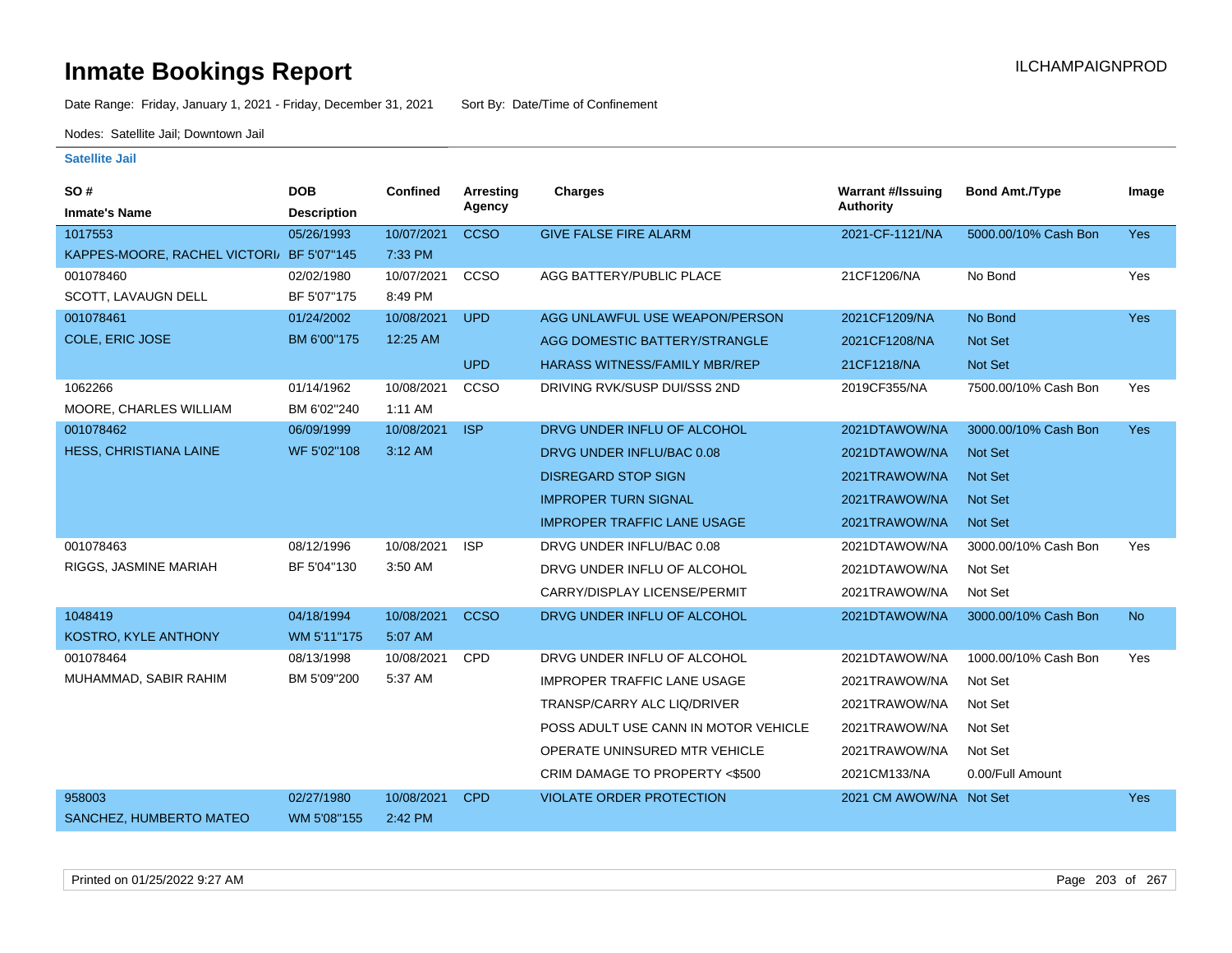Date Range: Friday, January 1, 2021 - Friday, December 31, 2021 Sort By: Date/Time of Confinement

Nodes: Satellite Jail; Downtown Jail

| SO#                          | <b>DOB</b>         | <b>Confined</b> | <b>Arresting</b> | Charges                                   | <b>Warrant #/Issuing</b>           | <b>Bond Amt./Type</b> | Image      |
|------------------------------|--------------------|-----------------|------------------|-------------------------------------------|------------------------------------|-----------------------|------------|
| <b>Inmate's Name</b>         | <b>Description</b> |                 | Agency           |                                           | <b>Authority</b>                   |                       |            |
| 1075941                      | 10/19/1981         | 10/08/2021      | <b>UPD</b>       | <b>HARASS WITNESS/FAMILY MBR/REP</b>      | 2021CF1188/DILL                    | 500000.00/10% Cash B  | <b>Yes</b> |
| <b>BROWN, LIONEL TERRELL</b> | BM 5'04"135        | 5:16 PM         |                  |                                           |                                    |                       |            |
| 001078465                    | 11/27/1976         | 10/08/2021      | <b>CPD</b>       | PUBLIC INDECENCY                          | 2021 CM AWOW/NA 100.00/Full Amount |                       | Yes        |
| MADIGAN, JERRY               | WM 5'08"200        | 10:42 PM        |                  |                                           |                                    |                       |            |
| 1074701                      | 11/11/1978         | 10/09/2021      | <b>UPD</b>       | AGG ASLT/USE DDLY WEAPON                  | 2020CM61/LEE                       | 1000.00/10% Cash Bon  | <b>Yes</b> |
| TETTER, KIMBERLY SUE         | WF 5'06"195        | 12:15 AM        |                  |                                           |                                    |                       |            |
| 001078467                    | 12/30/1963         | 10/09/2021      | <b>UPD</b>       | AGG BATTERY/PUBLIC PLACE                  | 21CFAWOW/NA                        | Not Set               | Yes        |
| MICHELS, GREGORY ALAN        | WM 6'05"315        | 1:09 PM         |                  |                                           |                                    |                       |            |
| 1067911                      | 10/21/1996         | 10/09/2021      | <b>RPD</b>       | <b>DOMESTIC BATTERY</b>                   | 21CMAWOW/NA                        | Not Set               | Yes        |
| THOMAS, DION JAMEL           | BM 5'10"160        | 2:14 PM         |                  |                                           |                                    |                       |            |
| 1073448                      | 10/15/1998         | 10/09/2021      | CCSO             | <b>DOMESTIC BATTERY</b>                   | 2021CM285/NA                       | 1000.00/10% Cash Bon  | Yes        |
| WASHINGTON, CLIFTON MYKEL    | BM 5'09"210        | 9:30 PM         |                  |                                           |                                    |                       |            |
| 1022068                      | 07/10/1992         | 10/10/2021      | <b>CPD</b>       | AGG UUW                                   | 21CFAWOW/NA                        | Not Set               | Yes        |
| <b>WILKINS, MICHAEL CARL</b> | BM 5'09"140        | 5:07 AM         |                  | <b>FUGITIVE FROM JUSTICE</b>              | 22CFAWOW/NA                        | Not Set               |            |
|                              |                    |                 |                  | AGG ASLT/USE DDLY WEAPON                  | NA/NA                              | Not Set               |            |
|                              |                    |                 |                  | OBSTRUCT JUST/DESTROY EVIDENCE            | NA/NA                              | Not Set               |            |
|                              |                    |                 |                  | <b>RESIST/OBSTRUCTING A PEACE OFFICER</b> | NA/NA                              | Not Set               |            |
|                              |                    |                 |                  | FELON POSS/USE WEAPON/FIREARM             | 21CF1212/NA                        | <b>Not Set</b>        |            |
| 001078468                    | 01/26/1990         | 10/10/2021      | <b>ISP</b>       | POSSESSING A CONTROLLED SUBSTANCE         | 21CFAWOW/NA                        | Not Set               | Yes        |
| HOPKINS, DAVID MARTIN        | BM 6'01"168        | 5:12 AM         |                  |                                           |                                    |                       |            |
| 001078469                    | 08/06/1990         | 10/10/2021      | <b>ISP</b>       | POSS AMT CON SUB EXCEPT(A)/(D)            | 21CFAWOW/NA                        | <b>Not Set</b>        | Yes        |
| ALLEN, PRESTON EARA          | BM 5'03"180        | 6:09 AM         |                  |                                           |                                    |                       |            |
| 001078470                    | 11/05/2002         | 10/10/2021      | <b>UPD</b>       | HOME INVASION/GREAT BOD HARM              | 21CFAWOW/NA                        | Not Set               | Yes        |
| LEE, AMAHRION JA'MERE        | BM 5'10"132        | 1:23 PM         |                  | MURDER/INTENT TO KILL/INJURE              | 21CF1221/NA                        | Not Set               |            |
| 1028128                      | 10/11/1987         | 10/10/2021      | <b>CPD</b>       | <b>DOMESTIC BATTERY</b>                   | 21CMAWOW/NA                        | Not Set               | Yes        |
| JACKSON, DONNELL LAVELL      | BM 5'10"200        | 2:56 PM         |                  | <b>AGGRAVATED ASSAULT</b>                 | 21CFAWOW/NA                        | <b>Not Set</b>        |            |
|                              |                    |                 |                  | ALLOW MINOR ACCESS TO FIREARM             | 21CFAWOW/NA                        | Not Set               |            |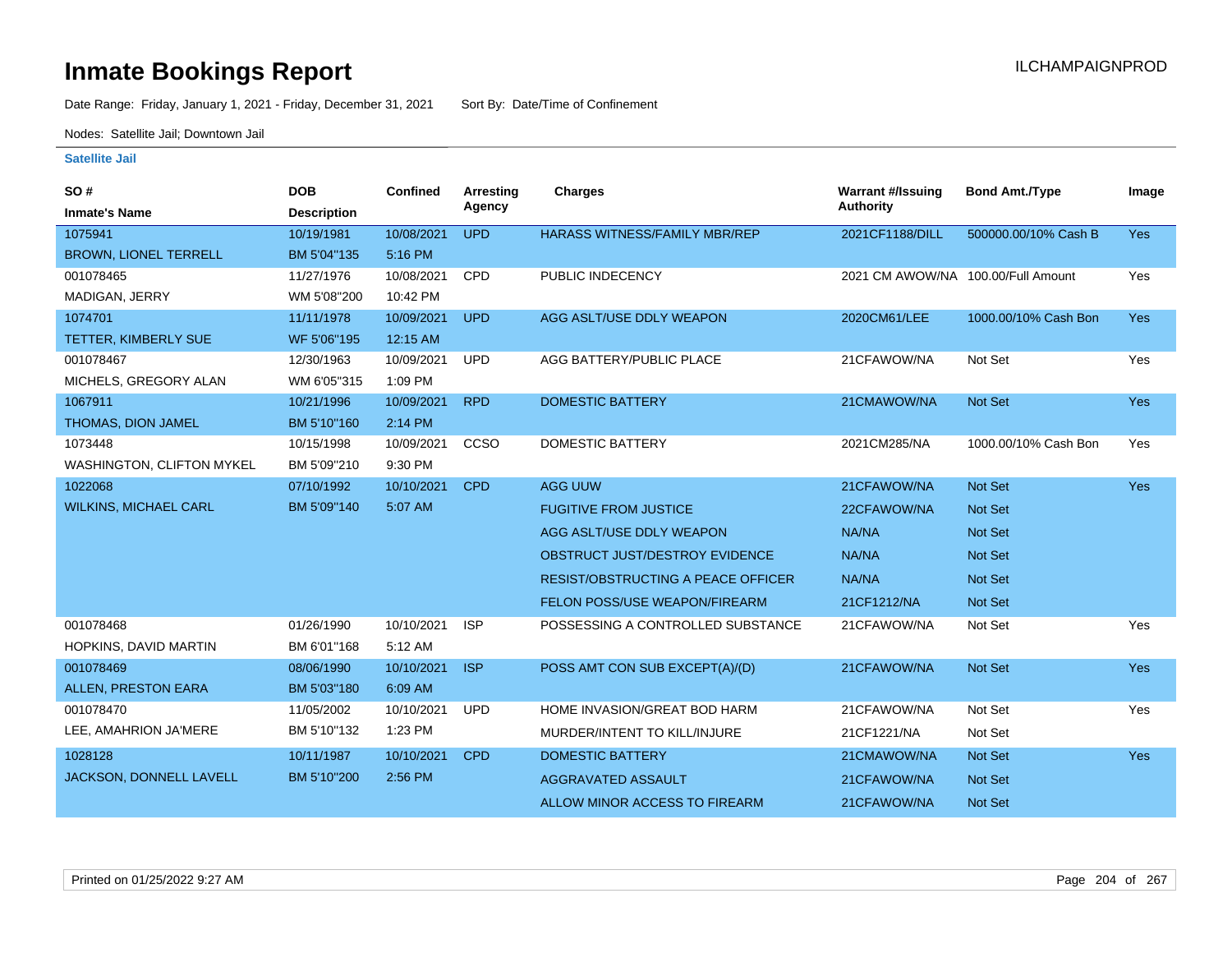Date Range: Friday, January 1, 2021 - Friday, December 31, 2021 Sort By: Date/Time of Confinement

Nodes: Satellite Jail; Downtown Jail

| SO#                         | <b>DOB</b>         | Confined   | Arresting   | Charges                        | <b>Warrant #/Issuing</b> | <b>Bond Amt./Type</b> | Image      |
|-----------------------------|--------------------|------------|-------------|--------------------------------|--------------------------|-----------------------|------------|
| <b>Inmate's Name</b>        | <b>Description</b> |            | Agency      |                                | <b>Authority</b>         |                       |            |
| 1075265                     | 10/10/1998         | 10/11/2021 | <b>ISP</b>  | AGG UNLAWFUL USE WEAPON/PERSON | 21CFAWOW/NA              | Not Set               | <b>Yes</b> |
| <b>BAKER, CORTEZ ANDREW</b> | BM 6'02"195        | 12:17 AM   |             | DEFACE FIREARM ID MARKINGS     | 21CFAWOW/NA              | <b>Not Set</b>        |            |
|                             |                    |            |             | FIREARM W/O VALID FOID/ELIG    | 21CFAWOW/NA              | Not Set               |            |
| 001078471                   | 09/05/2003         | 10/11/2021 | <b>CPD</b>  | AGG UUW/VEHICLE/<21            | 21CF1210/NA              | 100.00/Full Amount    | Yes        |
| THATCH, OMARION DIAMONTE    | BM 5'07"120        | 1:26 AM    |             |                                |                          |                       |            |
| 001078472                   | 01/19/1998         | 10/11/2021 | <b>ISP</b>  | <b>FUGITIVE FROM JUSTICE</b>   | 21CF1224/NA              | Not Set               | <b>Yes</b> |
| MURPHY, ELIAH               | BM 5'08"149        | 1:48 AM    |             |                                |                          |                       |            |
| 001078474                   | 01/08/2003         | 10/11/2021 | <b>UIPD</b> | <b>DOMESTIC BATTERY</b>        | 21CMAWOW/NA              | Not Set               | Yes        |
| LU, BENJAMIN                | AM 5'08"129        | 6:02 AM    |             |                                |                          |                       |            |
| 988160                      | 01/10/1961         | 10/11/2021 | <b>CPD</b>  | PAROLE REVOCATION              | DT2105732/NA             | Not Set               | <b>Yes</b> |
| <b>RUDD, CURTIS WAYNE</b>   | WM 5'10"185        | 11:58 AM   |             | <b>RETAIL THEFT</b>            | 21CF1215/NA              | Not Set               |            |
| 29336                       | 12/04/1966         | 10/11/2021 | CCSO        | <b>DOMESTIC BATTERY</b>        | 2021 CM AWOW/NA Not Set  |                       | Yes        |
| COOPER, ROBERT DWAYNE       | BM 5'07"170        | 1:26 PM    |             |                                |                          |                       |            |
| 59547                       | 06/10/1960         | 10/11/2021 | <b>UPD</b>  | <b>AGGRAVATED BATTERY</b>      | 21CF1219/NA              | Not Set               | <b>Yes</b> |
| JONES, BOBBY RAY            | BM 5'11"175        | 2:48 PM    |             |                                |                          |                       |            |
| 001078475                   | 09/19/1982         | 10/11/2021 | <b>ISP</b>  | <b>FUGITIVE FROM JUSTICE</b>   | 21CF1225/NA              | No Bond               | Yes        |
| SMITH, BRADLEY REED         | WM 6'01"185        | 6:34 PM    |             |                                |                          |                       |            |
| 1061304                     | 11/19/1997         | 10/11/2021 | <b>CPD</b>  | AGG ASLT/USE DDLY WEAPON       | 2021CMAWOW/NA            | No Bond               | Yes        |
| DORRIS, KEMION DAETOCE      | BM 6'02"175        | 7:30 PM    |             | CAUSE CHILD TO BE ENDANGERED   | 2021CMAWOW/NA            | No Bond               |            |
|                             |                    |            |             | INTIMIDATION/CRIMINAL OFFENSE  | 2021CFAWOW/NA            | No Bond               |            |
|                             |                    |            |             | <b>DOMESTIC BATTERY</b>        | 2021CMAWOW/NA            | No Bond               |            |
|                             |                    |            |             | <b>ARMED HABITUAL CRIMINAL</b> | 21CF1226/NA              | No Bond               |            |
|                             |                    |            |             | <b>ARMED HABITUAL CRIMINAL</b> | 21CF1227/NA              | No Bond               |            |
|                             |                    |            |             | <b>HOME INVASION/FIREARM</b>   | 21CF1228/NA              | No Bond               |            |
| 1074022                     | 05/02/2001         | 10/11/2021 | <b>CPD</b>  | <b>WARRANT OUT OF COUNTY</b>   | 2021CM159/NA             | Not Set               | Yes        |
| AYERS, LARRY SMITH III      | BM 5'07"145        | 10:28 PM   |             |                                |                          |                       |            |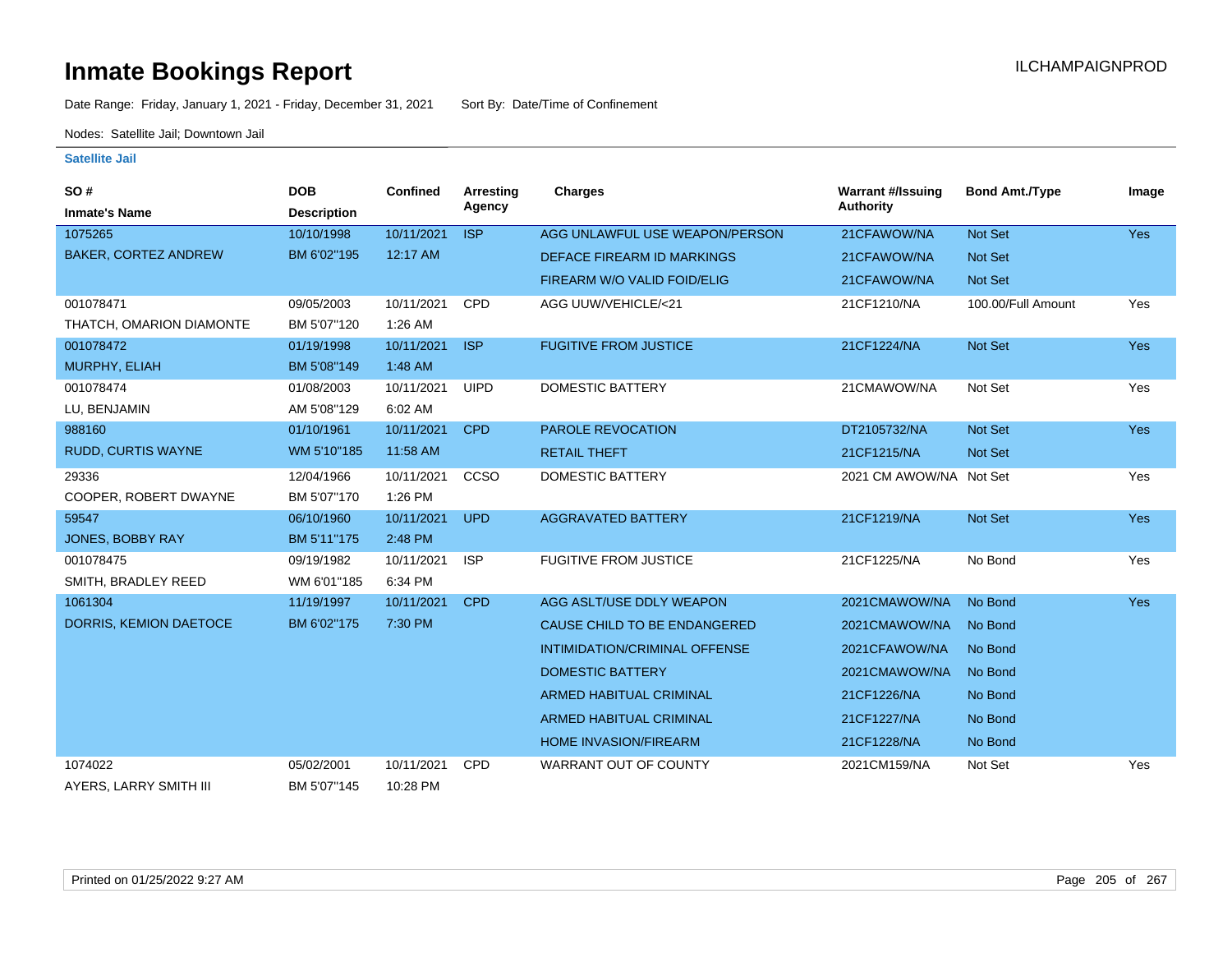Date Range: Friday, January 1, 2021 - Friday, December 31, 2021 Sort By: Date/Time of Confinement

Nodes: Satellite Jail; Downtown Jail

| SO#<br><b>Inmate's Name</b>                | <b>DOB</b><br><b>Description</b> | <b>Confined</b> | Arresting<br>Agency | <b>Charges</b>                            | <b>Warrant #/Issuing</b><br>Authority | <b>Bond Amt./Type</b> | Image      |
|--------------------------------------------|----------------------------------|-----------------|---------------------|-------------------------------------------|---------------------------------------|-----------------------|------------|
| 54212                                      | 11/10/1978                       | 10/11/2021      | <b>RPD</b>          | RECEIVE/POSS/SELL STOLEN VEH              | 2021CF669/NA                          | 10000.00/10% Cash Bo  | <b>Yes</b> |
| <b>WHITLOCK, GEORGE ABRAM</b>              | WM 6'00"150                      | 10:28 PM        |                     | <b>VIOLATE ORDER PROTECTION</b>           | 2021CM391/NA                          | 5000.00/10% Cash Bon  |            |
|                                            |                                  |                 |                     | <b>OBSTRUCT JUSTICE</b>                   | 21CF1223/NA                           | No Bond               |            |
| 001078476                                  | 01/07/1982                       | 10/11/2021      | <b>RPD</b>          | DRVG UNDER INFLU OF ALCOHOL               | 2021DTAWOW/NA                         | Not Set               | Yes        |
| PABLO-FRANCISCO, DAVID                     | SM 5'05"144                      | 11:43 PM        |                     | DRIVING/NEVER ISSUED LICENSE              | 2021TRAWOW/NA                         | Not Set               |            |
|                                            |                                  |                 |                     | <b>FAIL TO REDUCE SPEED</b>               | 2021TRAWOW/NA                         | Not Set               |            |
|                                            |                                  |                 |                     | AGG DUI/NO VALID DL                       | 21CF1220/NA                           | Not Set               |            |
| 001078477                                  | 09/06/1989                       | 10/12/2021      | <b>CCSO</b>         | <b>RESIST/OBSTRUCTING A PEACE OFFICER</b> | 2021CMAWOW/NA                         | Not Set               | <b>Yes</b> |
| VALDEZ-MARTIR, DYNA MARLENI                | SF 5'02"120                      | 12:30 AM        |                     | <b>DOMESTIC BATTERY</b>                   | 21CM466/NA                            | Not Set               |            |
| 39106                                      | 04/12/1973                       | 10/12/2021      | <b>UPD</b>          | CAUSE CHILD TO BE ENDANGERED              | 21CFAWOW/NA                           | Not Set               | Yes        |
| MOORE, ANDREW LEE, JR                      | BM 5'10"180                      | 1:02 AM         |                     | DOMESTIC BATTERY/OTHER PRIOR              | 21CF1217/NA                           | Not Set               |            |
| 001078478                                  | 12/09/1999                       | 10/12/2021      | <b>UPD</b>          | DRVG UNDER INFLUENCE OF DRUG              | 21DTAWOW/NA                           | Not Set               | <b>Yes</b> |
| MCDOWELL, OLIVER TODD                      | BM 6'00"185                      | 5:44 AM         |                     | DISREG OFFL TRAFFIC-CON DEVICE            | 21TR8629/NA                           | Not Set               |            |
|                                            |                                  |                 |                     | <b>AGG BATTERY/PEACE OFFICER</b>          | 21CF1213/NA                           | Not Set               |            |
| 001078479                                  | 01/18/1991                       | 10/12/2021      | <b>ISP</b>          | <b>CIVIL FTA WARRANT</b>                  | 2016SC495/NA                          | 3000.00/10% Cash Bon  | Yes        |
| STINCHCOMB, ERNEST CLIFTON, JF WM 6'00"235 |                                  | 9:57 AM         |                     |                                           |                                       |                       |            |
| 1074319                                    | 08/02/2001                       | 10/12/2021      | <b>CCSO</b>         | CRIM DMG TO PROP \$500-10K                | 2021 CF AWOW/NA                       | Not Set               | Yes        |
| <b>CRAIG, DAVUCCIO D</b>                   | BM 5'11"160                      | 11:36 AM        |                     | <b>ANIMAL TORTURE</b>                     | 21CFAWOW/NA                           | Not Set               |            |
|                                            |                                  |                 |                     | <b>DISORDERLY CONDUCT</b>                 | NA/NA                                 | <b>Not Set</b>        |            |
|                                            |                                  |                 |                     | AGGRAVATED CRUELTY TO ANIMALS             | 21CF1238/NA                           | Not Set               |            |
|                                            |                                  |                 | <b>CCSO</b>         | <b>MURDER</b>                             | 21CF1239/NA                           | <b>Not Set</b>        |            |
| 980939                                     | 06/18/1988                       | 10/12/2021      | <b>UPD</b>          | OBSTRUCT JUST/DESTROY EVIDENCE            | 21CFAWOW/NA                           | Not Set               | Yes        |
| HILL, XAVIER LENSHAUN                      | BM 5'11"190                      | 12:18 PM        |                     | THEFT DECEPTION INTENT <\$500             | 21CF1038/NA                           | 940.00/Category B Bon |            |
|                                            |                                  |                 |                     | <b>BURGLARY/MV</b>                        | 21CF1229/NA                           | Not Set               |            |
| 997549                                     | 12/14/1991                       | 10/12/2021      | <b>CCSO</b>         | FELON POSS/USE WEAPON/FIREARM             | 19CF1089/NA                           | Not Set               | Yes        |
| <b>FLOWERS, FENTON ARNEZ</b>               | BM 6'00"178                      | 2:25 PM         |                     |                                           |                                       |                       |            |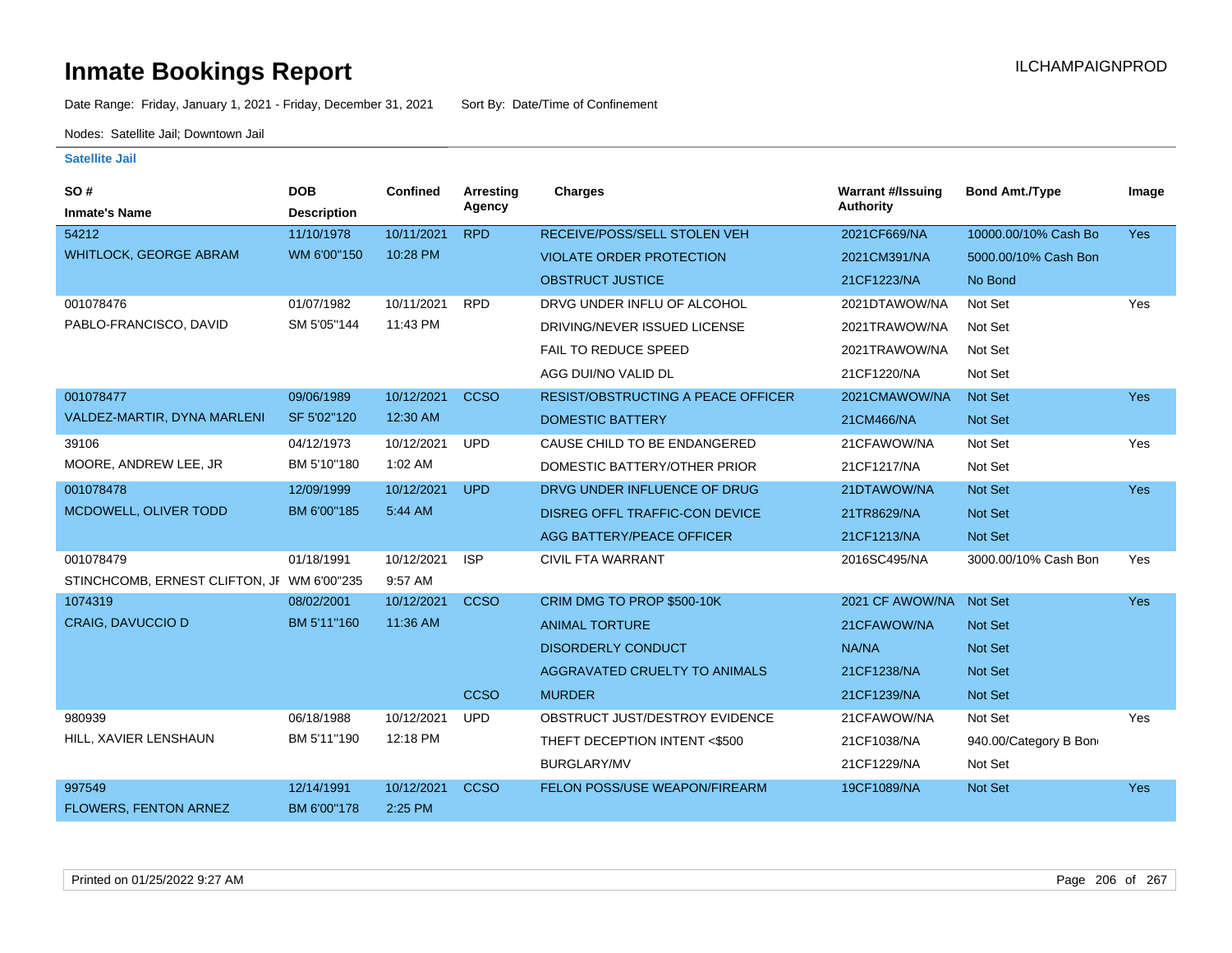Date Range: Friday, January 1, 2021 - Friday, December 31, 2021 Sort By: Date/Time of Confinement

Nodes: Satellite Jail; Downtown Jail

| SO#                        | <b>DOB</b>         | <b>Confined</b> | Arresting   | <b>Charges</b>                     | <b>Warrant #/Issuing</b> | <b>Bond Amt./Type</b> | Image      |
|----------------------------|--------------------|-----------------|-------------|------------------------------------|--------------------------|-----------------------|------------|
| <b>Inmate's Name</b>       | <b>Description</b> |                 | Agency      |                                    | <b>Authority</b>         |                       |            |
| 49797                      | 10/23/1979         | 10/12/2021      | <b>CCSO</b> | POSSESSING A CONTROLLED SUBSTANCE  | 21CF365/NA               | No Bond               | <b>Yes</b> |
| KELLY, WARREN DYTRALE      | BM 6'00"160        | 2:59 PM         |             |                                    |                          |                       |            |
| 45896                      | 07/11/1977         | 10/12/2021      | CCSO        | CRIM SEXUAL ABUSE/CONSENT          | NA/IDOC                  | No Bond               | Yes        |
| CARTER, MICHAEL DAVID      | BM 6'00"160        | 6:26 PM         |             |                                    |                          |                       |            |
| 991824                     | 10/12/1988         | 10/12/2021      | <b>RPD</b>  | <b>DOMESTIC BATTERY</b>            | 2017CM248/NA             | 5000.00/10% Cash Bon  | <b>Yes</b> |
| NAVA, JOSE ARREOLA         | WM 5'10"212        | 8:58 PM         |             | AGG ASLT/USE DDLY WEAPON           | 2021CM389/NA             | 5000.00/10% Cash Bon  |            |
|                            |                    |                 |             | <b>OBSTRUCT JUSTICE</b>            | 2021CFAWOW/NA            | No Bond               |            |
| 001077889                  | 08/17/1995         | 10/12/2021      | <b>CPD</b>  | <b>DOMESTIC BATTERY</b>            | 21CMAWOW/NA              | Not Set               | Yes        |
| WASHINGTON, MALCOLM LEGEIE | BM 6'02"160        | 11:06 PM        |             | <b>DOMESTIC BATTERY</b>            | 21CF1233/NA              | Not Set               |            |
| 001078104                  | 06/16/2003         | 10/13/2021      | <b>UPD</b>  | <b>DOMESTIC BATTERY</b>            | 2021CMAWOW/NA            | Not Set               | <b>Yes</b> |
| PALMER, TAKIARA EULMA      | BF 5'03"162        | 12:25 AM        |             |                                    |                          |                       |            |
| 44686                      | 05/06/1977         | 10/13/2021      | CCSO        | WARRANT OUT OF COUNTY              | 2016CF56/NA              | 1500.00/10% Cash Bon  | Yes        |
| HARTMAN, JEREMY WAYNE      | WM 6'00"205        | 3:15 AM         |             | WARRANT OUT OF COUNTY              | 2016CF36/NA              | 1500.00/10% Cash Bon  |            |
| 001077269                  | 03/25/1987         | 10/13/2021      | <b>CCSO</b> | RECEIVE/POSS/SELL STOLEN VEH       | 2020CF1122/NA            | 15000.00/10% Cash Bo  | <b>Yes</b> |
| SPURLIN, DAVID ELLIS       | WM 6'00"140        | 7:36 AM         |             |                                    |                          |                       |            |
| 1064322                    | 01/12/1986         | 10/13/2021      | CCSO        | AGG DOMESTIC BATTERY/STRANGLE      | 19CF218/WEBBER           | 5000.00/10% Cash Bon  | Yes        |
| ANDERSON, DARRELL          | BM 5'08"215        | 10:16 PM        |             |                                    |                          |                       |            |
| 001078483                  | 12/26/1981         | 10/14/2021      | <b>CPD</b>  | BATTERY/CAUSE BODILY HARM          | 21CM471/NA               | Not Set               | <b>Yes</b> |
| POLL, STEVEN J             | WM 5'11"185        | 1:40 AM         |             |                                    |                          |                       |            |
| 001078484                  | 09/17/1978         | 10/14/2021      | CPD         | BATTERY/MAKES PHYSICAL CONTACT     | NA/NA                    | Not Set               | Yes        |
| DOBBEY, JEROME A           | BM 5'09"240        | 8:07 AM         |             | RESIST/OBSTRUCTING A PEACE OFFICER | NA/NA                    | Not Set               |            |
|                            |                    |                 |             | CRIM DMG TO PROP \$500-10K         | 21CF1248/NA              | Not Set               |            |
| 001077776                  | 03/09/1979         | 10/14/2021      | <b>CPD</b>  | <b>IMPROPER USE REGIS/TITLE</b>    | 18TR29081/MCHENI Not Set |                       | <b>Yes</b> |
| HENRY, YVONNE SUE          | WF 5'06"140        | 8:36 AM         |             |                                    |                          |                       |            |
| 001078485                  | 04/30/1997         | 10/14/2021      | SOS         | OBSTRUCTING IDENTIFICATION         | 2021CFAWOW/NA            | Not Set               | Yes        |
| <b>FRANCOIS, LUTHER</b>    | BM 5'10"150        | 11:37 AM        |             | DRIVING ON SUSPENDED LICENSE       | 2021TRAWOW/NA            | Not Set               |            |
|                            |                    |                 |             | <b>FUGITIVE FROM JUSTICE</b>       | 21CF1247/NA              | Not Set               |            |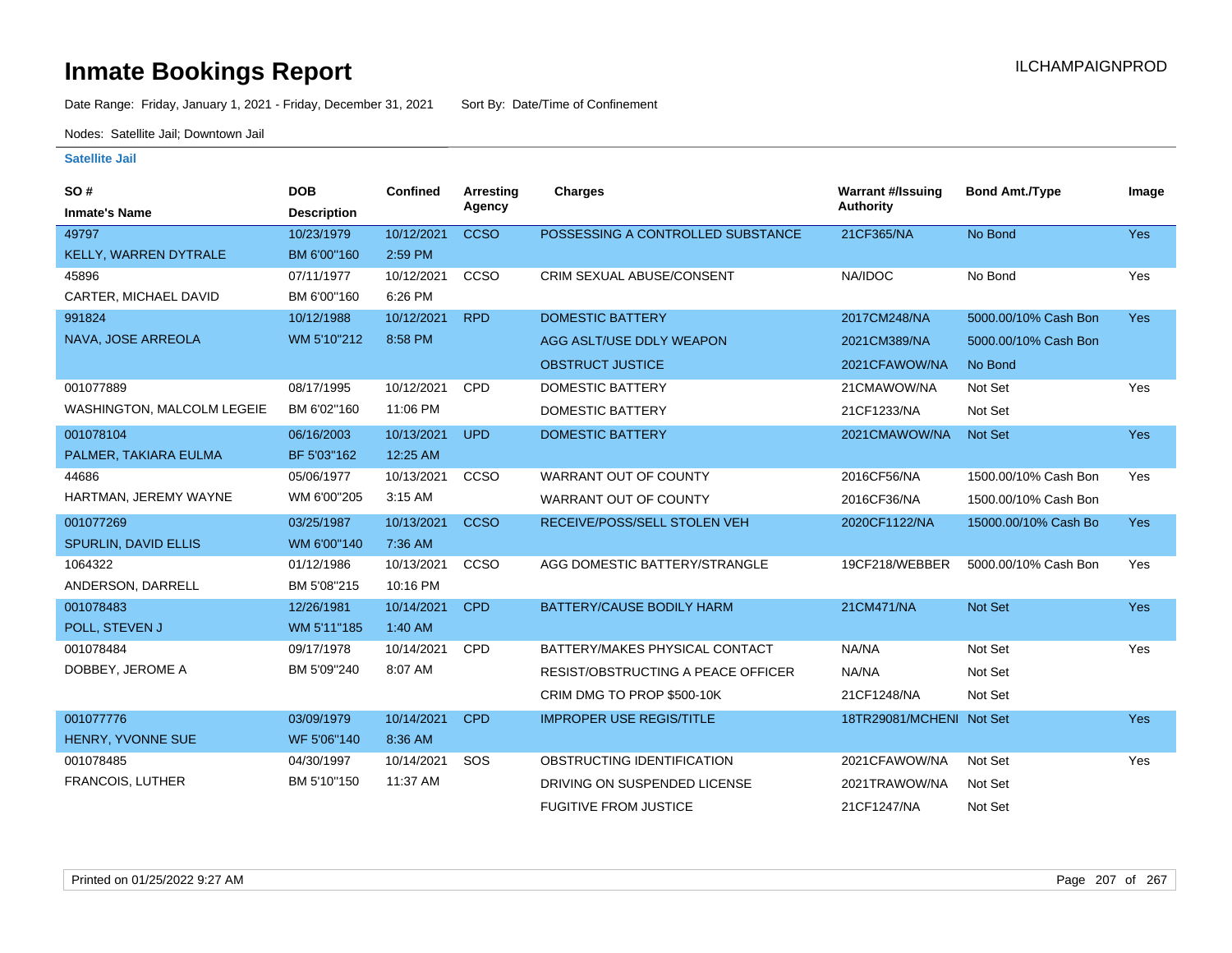Date Range: Friday, January 1, 2021 - Friday, December 31, 2021 Sort By: Date/Time of Confinement

Nodes: Satellite Jail; Downtown Jail

| SO#<br><b>Inmate's Name</b>         | <b>DOB</b><br><b>Description</b> | <b>Confined</b> | Arresting<br>Agency | <b>Charges</b>                            | <b>Warrant #/Issuing</b><br><b>Authority</b> | <b>Bond Amt./Type</b>                  | Image      |
|-------------------------------------|----------------------------------|-----------------|---------------------|-------------------------------------------|----------------------------------------------|----------------------------------------|------------|
| 1070737                             | 04/11/2000                       | 10/14/2021      | <b>CCSO</b>         | AGG KIDNAPG/<13/INTEL DISABL              | 2020CF418/NA                                 | 250000.00/10% Cash B                   | <b>Yes</b> |
| <b>WASHINGTON, JASTINA VIRGINIA</b> | BF 5'02"94                       | 12:02 PM        |                     |                                           |                                              |                                        |            |
| 001078488                           | 11/28/1975                       | 10/14/2021      | <b>CPD</b>          | <b>PRED CRIM SEX ASLT/VICTIM &lt;13</b>   |                                              | 21 CF1232/JUDGE D 500000.00/10% Cash B | Yes        |
| HERNANDEZ-LOPEZ, ERNESTO            | SM 5'05"145                      | 3:15 PM         |                     | <b>FUGITIVE FROM JUSTICE</b>              | 21CF1246/NA                                  | Not Set                                |            |
| 001078489                           | 10/05/1995                       | 10/14/2021      | <b>ISP</b>          | DRIVING ON SUSPENDED LICENSE              | 20TR8152/NA                                  | 1500.00/10% Cash Bon                   | <b>Yes</b> |
| <b>BARNES, LAMONT LADEL</b>         | BM 5'11"187                      | 4:37 PM         |                     | AGG UUW/LOADED/NO FCCA/FOID               | 21CFAWOW/NA                                  | Not Set                                |            |
|                                     |                                  |                 |                     | FIREARM W/O VALID FOID/ELIG               | 21CM475/NA                                   | Not Set                                |            |
| 001078490                           | 01/29/1985                       | 10/14/2021      | <b>UPD</b>          | BATTERY/MAKES PHYSICAL CONTACT            | 21CM473/NA                                   | Not Set                                | Yes        |
| VALENTINE, MONIQUE                  | BF 5'03"210                      | 5:19 PM         |                     |                                           |                                              |                                        |            |
| 001078491                           | 01/07/1994                       | 10/14/2021      | <b>ISP</b>          | <b>DUI ALC/INTOX COMPOUND/DRUG</b>        |                                              | 2021DT50/COLES C 2000.00/10% Cash Bon  | <b>Yes</b> |
| DAVIS, CATRESA MONIQUE              | BF 5'05"130                      | 5:35 PM         |                     |                                           |                                              |                                        |            |
| 001078492                           | 04/04/1978                       | 10/14/2021      | <b>UPD</b>          | <b>DOMESTIC BATTERY</b>                   | 21CM474/NA                                   | Not Set                                | Yes        |
| BROWN, ANTWAN TYRESE                | BM 5'08"145                      | 6:35 PM         |                     |                                           |                                              |                                        |            |
| 59913                               | 12/18/1965                       | 10/14/2021      | <b>UPD</b>          | <b>RESIST/OBSTRUCTING A PEACE OFFICER</b> | 2021CFAWOW/NA                                | <b>Not Set</b>                         | <b>Yes</b> |
| ELLISON, JENINE SUZETTE             | BF 5'07"160                      | 10:18 PM        |                     | <b>CRIMINAL TRESPASS TO LAND</b>          | 2021CMAWOW/NA                                | <b>Not Set</b>                         |            |
| 001078493                           | 04/19/2002                       | 10/15/2021      | <b>UPD</b>          | AGGRAVATED DOMESTIC BATTERY               | 2021CFAWOW/NA                                | Not Set                                | Yes        |
| HAWKINS, RAIJANAE                   | BF 5'01"95                       | 12:42 AM        |                     |                                           |                                              |                                        |            |
| 59424                               | 09/22/1983                       | 10/15/2021      | <b>UPD</b>          | <b>DOMESTIC BATTERY</b>                   | NA/NA                                        | Not Set                                | <b>Yes</b> |
| LAWRENCE, JONATHAN CARL             | BM 5'07"170                      | 9:14 AM         |                     |                                           |                                              |                                        |            |
| 001078494                           | 04/19/1990                       | 10/15/2021      | <b>CPD</b>          | MFG/DEL CANNABIS/30-500 GRAMS             | 2021 CF AWOW/NA                              | No Bond                                | Yes        |
| WILLIAMS, TAVARAZ LASHAWN           | BM 5'06"140                      | 12:17 PM        |                     | <b>RESIST/OBSTRUCTING A PEACE OFFICER</b> | 2021 CF AWOW/NA No Bond                      |                                        |            |
|                                     |                                  |                 |                     | DELIVERY OF OR POSSESSION OF W/INTENT TO  | 2021 CF AWOW/NA No Bond                      |                                        |            |
|                                     |                                  |                 |                     | AGG UNLAWFUL USE OF WEAPON/VEH            | 21CF1254/NA                                  | No Bond                                |            |
| 001078496                           | 01/26/1986                       | 10/15/2021      | <b>CPD</b>          | <b>DOMESTIC BATTERY</b>                   | NA/NA                                        | Not Set                                | Yes        |
| <b>HOFSTATTER, MISTY DAWN</b>       | WF 5'07"130                      | 1:28 PM         |                     | <b>AGGRAVATED BATTERY</b>                 | NA/NA                                        | <b>Not Set</b>                         |            |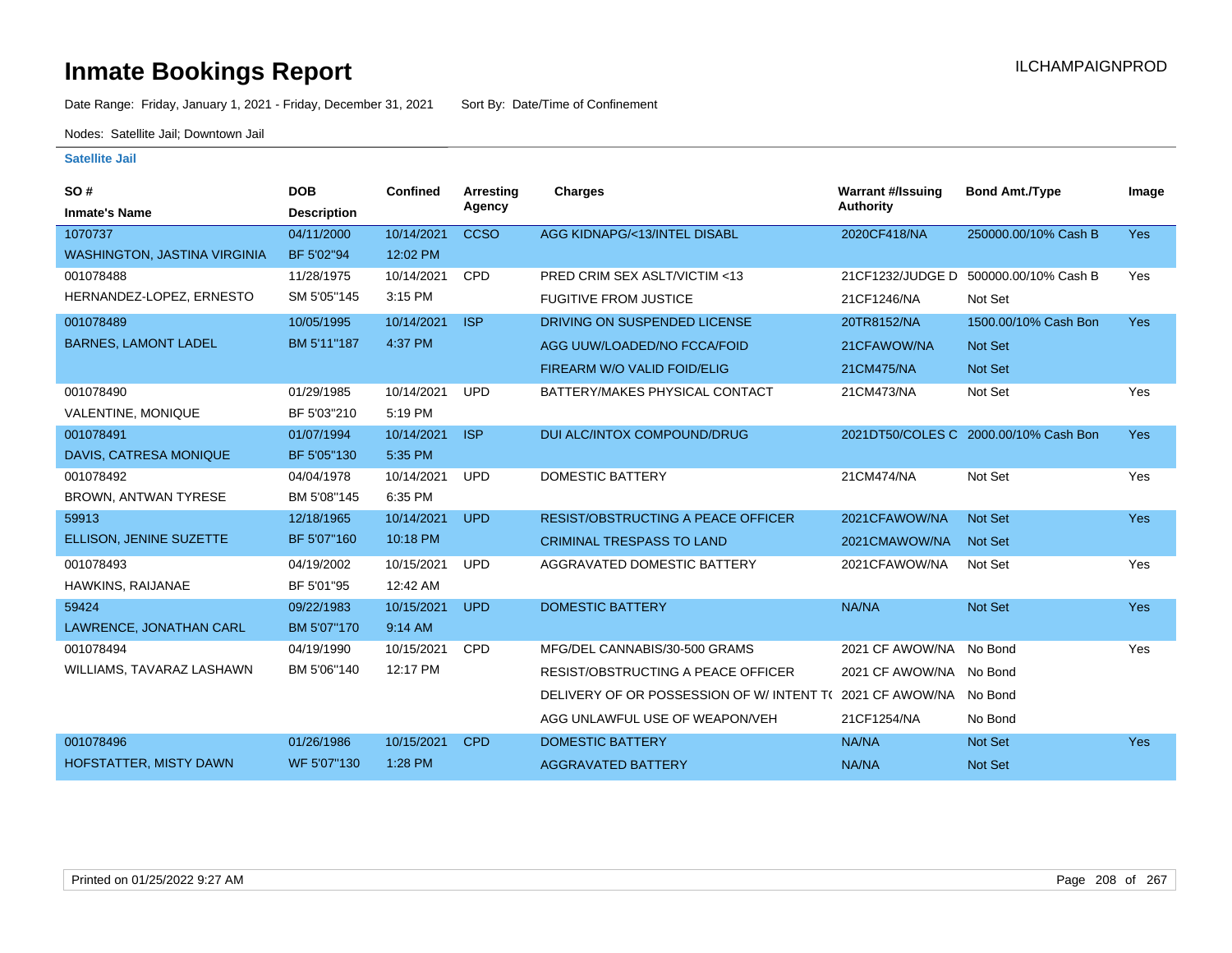Date Range: Friday, January 1, 2021 - Friday, December 31, 2021 Sort By: Date/Time of Confinement

Nodes: Satellite Jail; Downtown Jail

| SO#<br><b>Inmate's Name</b> | <b>DOB</b><br><b>Description</b> | Confined   | Arresting<br>Agency | Charges                                   | <b>Warrant #/Issuing</b><br><b>Authority</b> | <b>Bond Amt./Type</b>                  | Image      |
|-----------------------------|----------------------------------|------------|---------------------|-------------------------------------------|----------------------------------------------|----------------------------------------|------------|
| 001078500                   | 11/13/1985                       | 10/15/2021 | <b>UPD</b>          | AGG UNLAWFUL USE OF WEAPON/VEH            | 2021 CF AWOW/NA Not Set                      |                                        | <b>Yes</b> |
| <b>HOLLINS, ANTONIO</b>     | BM 5'07"200                      | 1:51 PM    |                     | ARMED VIOLENCE/CATEGORY I                 | 2021 CF AWOW/NA Not Set                      |                                        |            |
|                             |                                  |            |                     | POSS ANY SUB WITH INTENT                  | 2021 CF AWOW/NA Not Set                      |                                        |            |
|                             |                                  |            |                     | MFG/DEL CAN 10<30 GRAMS/SCH               | 2021 CF AWOW/NA Not Set                      |                                        |            |
|                             |                                  |            |                     | <b>RESIST/OBSTRUCTING A PEACE OFFICER</b> | 2021 CF AWOW/NA Not Set                      |                                        |            |
| 001078501                   | 02/26/1989                       | 10/15/2021 | <b>RPD</b>          | <b>DOMESTIC BATTERY</b>                   | 2021-CM-316/NA                               | 5000.00/10% Cash Bon                   | Yes        |
| <b>JUAN, JUAN SANTIAGO</b>  | SM 5'02"115                      | 2:18 PM    |                     |                                           |                                              |                                        |            |
| 972949                      | 07/19/1989                       | 10/15/2021 | <b>CCSO</b>         | DRIVING ON REVOKED LICENSE                | NA/NA                                        | No Bond                                | <b>Yes</b> |
| DRIVER, JAMES JAMAR         | BM 6'01"164                      | 4:10 PM    |                     |                                           |                                              |                                        |            |
| 1057312                     | 12/18/1996                       | 10/15/2021 | <b>CPD</b>          | THEFT CONTROL INTENT 10K<100K             |                                              | 2021-CF-1194/JUDG 10000.00/10% Cash Bo | Yes        |
| STARKS, RAMEON TAHZIER      | BM 6'03"164                      | 8:05 PM    |                     | OBSTRUCT JUST/DESTROY EVIDENCE            | 2021-CF-AWOW/NA Not Set                      |                                        |            |
| 1072830                     | 11/24/1961                       | 10/15/2021 | <b>CCSO</b>         | DRVG UNDER INFLU OF ALCOHOL               |                                              | 2019DT163/JUDGE   7500.00/10% Cash Bon | <b>Yes</b> |
| SMITH, ALLEN DALE           | WM 5'08"200                      | 8:57 PM    |                     |                                           |                                              |                                        |            |
| 001078502                   | 03/03/1950                       | 10/16/2021 | <b>UPD</b>          | DUI ALC/INTOX COMPOUND/DRUG               | 21CMAWOW/NA                                  | 1000.00/10% Cash Bon                   | Yes        |
| MILLER, ALONZO JIM          | BM 5'07"155                      | 2:30 AM    |                     | <b>IMPROPER TRAFFIC LANE USAGE</b>        | 21CMAWOW/NA                                  | Not Set                                |            |
| 001078503                   | 05/25/2000                       | 10/16/2021 | <b>UIPD</b>         | DRVG UNDER INFLU OF ALCOHOL               | 2021DTAWOW/NA                                | 1000.00/License and Ca                 | <b>Yes</b> |
| KIBLER, AUSTIN DAVID        | WM 6'02"290                      | 3:03 AM    |                     | DRVG UNDER INFLU/BAC 0.08                 | 2021DTAWOW/NA                                | <b>Not Set</b>                         |            |
|                             |                                  |            |                     | <b>IMPROPER PASS EMER VEHICLE</b>         | 2021TRAWOW/NA                                | Not Set                                |            |
| 1011886                     | 01/09/1992                       | 10/16/2021 | <b>UPD</b>          | DRVG UNDER INFLU OF ALCOHOL               | 21CMAWOW/NA                                  | 1000.00/10% Cash Bon                   | Yes        |
| TURNER, SHAWNTAY EUGENE     | BM 5'08"205                      | 3:50 AM    |                     | DRVG UNDER INFLU/BAC 0.08                 | 21CMAWOW/NA                                  | Not Set                                |            |
| 001078504                   | 01/15/1993                       | 10/16/2021 | <b>CCSO</b>         | <b>DOMESTIC BATTERY</b>                   | 2021CMAWOW/NA                                | <b>Not Set</b>                         | <b>Yes</b> |
| <b>IRVINE, KEVIN THOMAS</b> | WM 6'01"130                      | 11:54 PM   |                     |                                           |                                              |                                        |            |
| 001078505                   | 02/07/1981                       | 10/17/2021 | <b>UPD</b>          | DRVG UNDER INFLU OF ALCOHOL               | 2021DTAWOW/NA                                | 1000.00/License and Ca                 | Yes        |
| ROARK, JENA MARIE           | WF 5'04"200                      | 12:29 AM   |                     | <b>IMPROPER TRAFFIC LANE USAGE</b>        | 2021TRAWOW/NA                                | Not Set                                |            |
|                             |                                  |            |                     | DRVG UNDER INFLU/BAC 0.08                 | 2021DTAWOW/NA                                | Not Set                                |            |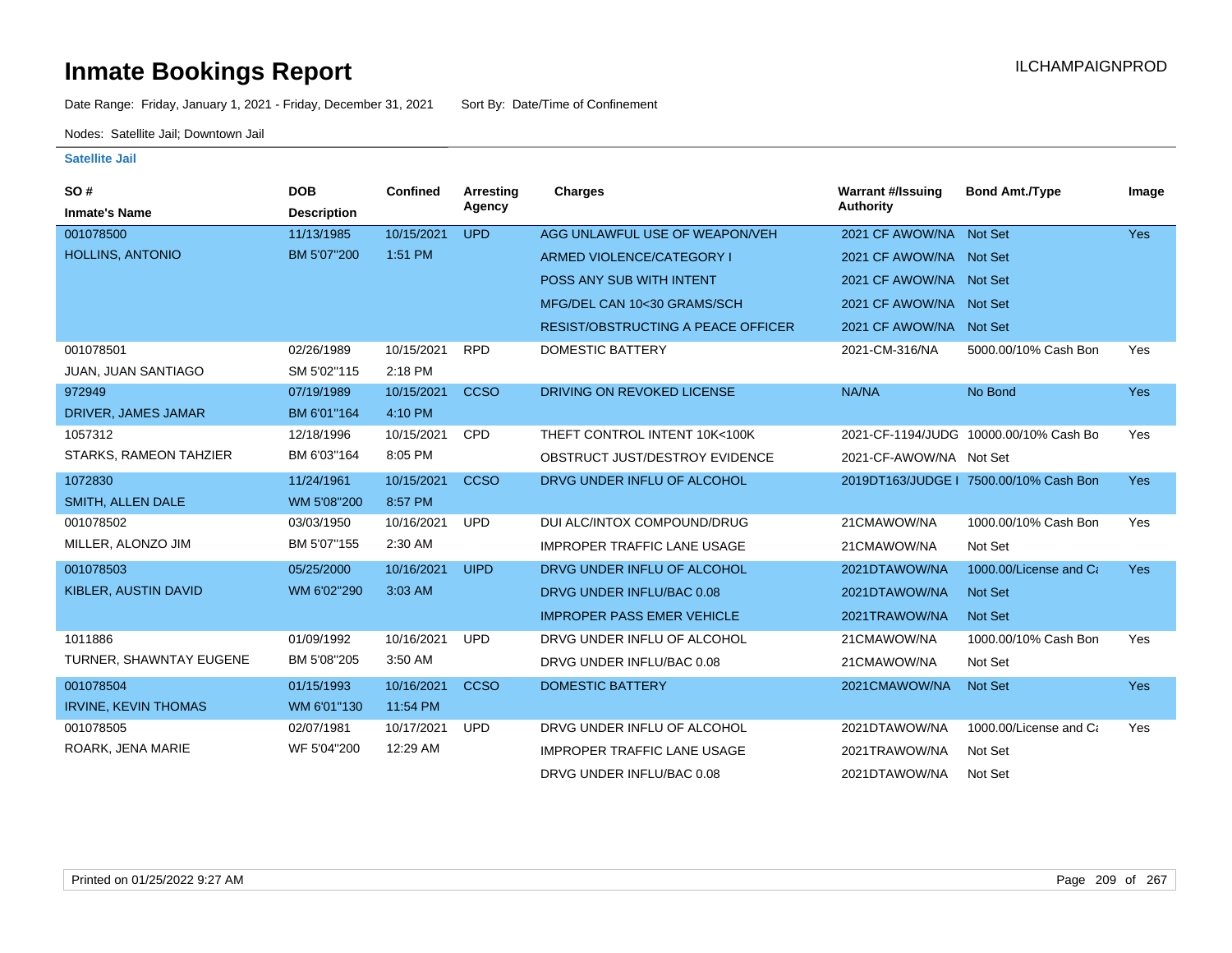Date Range: Friday, January 1, 2021 - Friday, December 31, 2021 Sort By: Date/Time of Confinement

Nodes: Satellite Jail; Downtown Jail

### **Satellite Jail**

| <b>Bond Amt./Type</b><br>Image               |
|----------------------------------------------|
|                                              |
| <b>Yes</b>                                   |
|                                              |
|                                              |
|                                              |
|                                              |
|                                              |
|                                              |
| 12CF2028/JUDGE F 200000.00/10% Cash B<br>Yes |
|                                              |
| <b>Yes</b>                                   |
|                                              |
| Yes                                          |
|                                              |
|                                              |
|                                              |
|                                              |
| Yes                                          |
|                                              |
|                                              |
|                                              |
|                                              |
| 2021CF550/WEBBEI 5000.00/10% Cash Bon<br>Yes |
| 2021TR6810/HOLLIN 2500.00/10% Cash Bon       |
| 2021TR336/WEBBEI 3000.00/10% Cash Bon        |
| 2500.00/10% Cash Bon                         |
| Yes                                          |
|                                              |
|                                              |

Printed on 01/25/2022 9:27 AM Page 210 of 267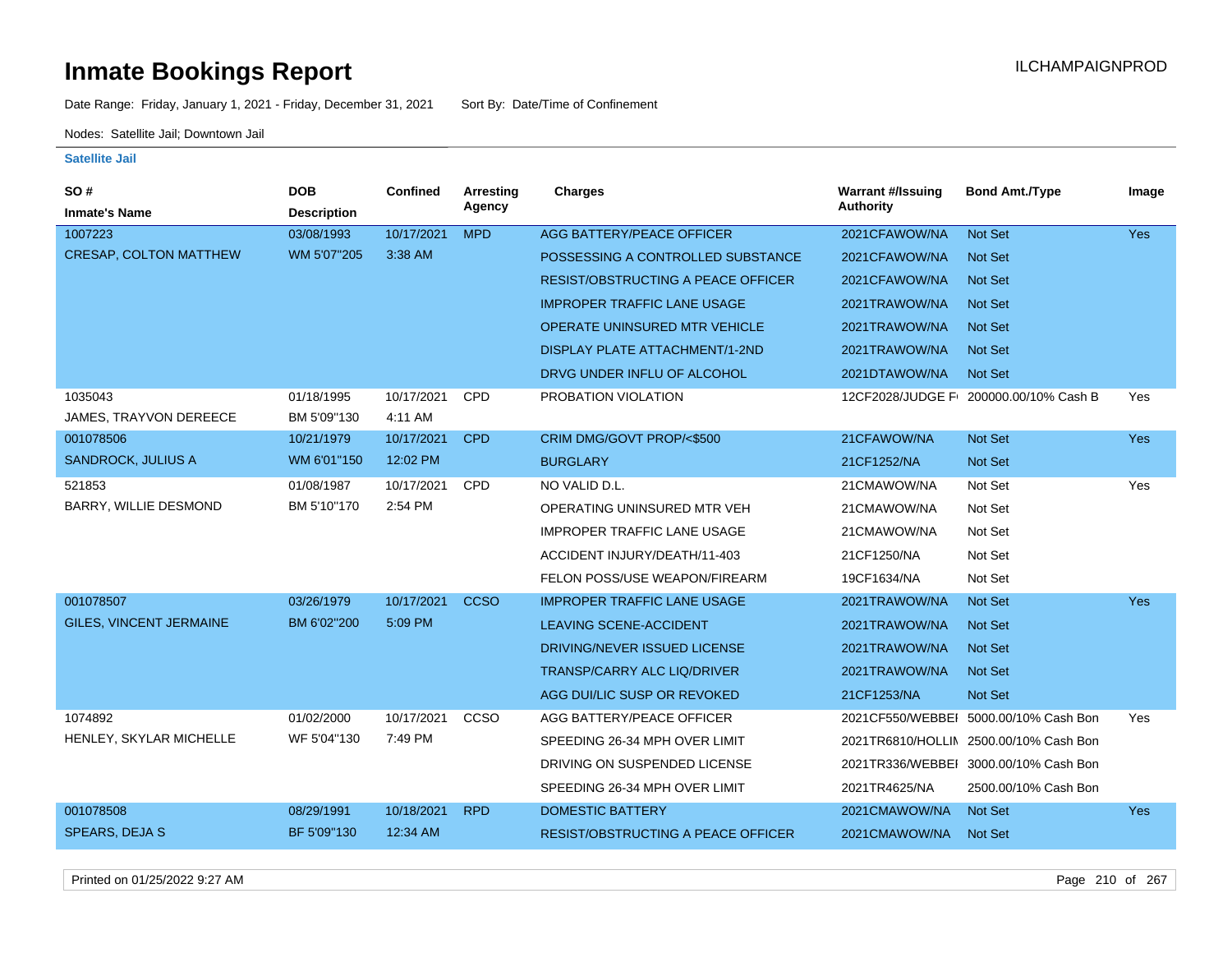Date Range: Friday, January 1, 2021 - Friday, December 31, 2021 Sort By: Date/Time of Confinement

Nodes: Satellite Jail; Downtown Jail

### **Satellite Jail**

| <b>SO#</b>                                | <b>DOB</b>         | <b>Confined</b> | Arresting   | <b>Charges</b>                            | <b>Warrant #/Issuing</b> | <b>Bond Amt./Type</b>                 | Image      |
|-------------------------------------------|--------------------|-----------------|-------------|-------------------------------------------|--------------------------|---------------------------------------|------------|
| <b>Inmate's Name</b>                      | <b>Description</b> |                 | Agency      |                                           | <b>Authority</b>         |                                       |            |
| 21252                                     | 07/31/1962         | 10/18/2021      | <b>MPD</b>  | MFG/DEL 1<15 GR COCAINE/ANLG              | 2021CF172/NA             | 25000.00/10% Cash Bo                  | <b>Yes</b> |
| THOMAS, ELIJAH                            | BM 6'01"230        | 12:35 AM        | <b>MPD</b>  | POSSESS DRUG PARAPHERNALIA                | 2020CM503/LEE            | 1000.00/10% Cash Bon                  |            |
|                                           |                    |                 |             | THEFT/DISP MERCH/<\$300/PRECONV           | 2018CF893/NA             | 5000.00/10% Cash Bon                  |            |
|                                           |                    |                 |             | POSS AMT CON SUB EXCEPT(A)/(D)            |                          | 2020CF1306/WEBBE 5000.00/10% Cash Bon |            |
| 001077235                                 | 09/03/1975         | 10/18/2021      | <b>MPD</b>  | DRIVING/NEVER ISSUED LICENSE              | 2021TR6377/NA            | 1500.00/10% Cash Bon                  | Yes        |
| <b>WHITLEY, CHARLES MASON</b>             | BM 5'09"170        | 12:49 AM        |             | THEFT/DISP MERCH/<\$300/PRECONV           |                          | 2021004435/MCLEA 5000.00/10% Cash Bon |            |
| 548252                                    | 10/29/1987         | 10/18/2021      | <b>UPD</b>  | <b>RESIST/OBSTRUCTING A PEACE OFFICER</b> | 2021CMAWOW/NA            | Not Set                               | <b>Yes</b> |
| WASHINGTON, KAREEM AKBAR                  | BM 5'10"160        | 6:38 AM         |             | <b>DOMESTIC BATTERY</b>                   | 21CM479/NA               | Not Set                               |            |
| 001078509                                 | 07/02/1992         | 10/18/2021      | <b>CPD</b>  | <b>ILLEG STOPPING/STANDING/PKING</b>      | 2021TRAWOW/NA            | 1000.00/License and Ca                | Yes        |
| MODEST, KERWIN TREY                       | BM 5'11"215        | 7:08 AM         |             | DRVG UNDER INFLU OF ALCOHOL               | 2021DTAWOW/NA            | Not Set                               |            |
|                                           |                    |                 |             | TRANSP/CARRY ALC LIQ/DRIVER               | 2021DTAWOW/NA            | Not Set                               |            |
|                                           |                    |                 |             | OPERATE UNINSURED MTR VEHICLE             | 2021DTAWOW/NA            | Not Set                               |            |
| 1075587                                   | 05/03/2000         | 10/18/2021      | <b>CCSO</b> | AGG UNLAWFUL USE WEAPON/PERSON            | NA/NA                    | No Bond                               | Yes        |
| ROSS, JAMARQUIS ANTHONY TYRE BM 5'08"280  |                    | 9:46 AM         |             |                                           |                          |                                       |            |
| 1015739                                   | 03/07/1989         | 10/18/2021      | CPD         | RESIST/OBSTRUCTING A PEACE OFFICER        | NA/NA                    | Not Set                               | Yes        |
| BROWN, JERI CHANCY                        | BF 5'06"115        | 10:45 AM        |             | <b>CRIMINAL TRESPASS BUILDING</b>         | NA/NA                    | Not Set                               |            |
|                                           |                    |                 |             | <b>AGGRAVATED BATTERY</b>                 | 21CF1260/NA              | Not Set                               |            |
| 001078510                                 | 10/04/2001         | 10/18/2021      | <b>CCSO</b> | <b>WRIT</b>                               | NA/NA                    | No Bond                               | Yes        |
| harris, whitfield ajani                   | MM 5'07"150        | 10:59 AM        |             |                                           |                          |                                       |            |
| 001077867                                 | 07/29/1999         | 10/18/2021      | CCSO        | POSSESSION OF STOLEN FIREARM              | 2021 CF 643/NA           | No Bond                               | Yes        |
| OVERSTREET, KERION PATRICK XA BM 6'02"215 |                    | 1:10 PM         |             | <b>RESIDENTIAL BURGLARY</b>               | 2021 CF 642/NA           | No Bond                               |            |
|                                           |                    |                 |             | <b>RESIDENTIAL BURGLARY</b>               | 2021 CF 647/NA           | No Bond                               |            |
| 1068386                                   | 11/01/1999         | 10/18/2021      | <b>CCSO</b> | <b>BURGLARY</b>                           | NA/NA                    | Not Set                               | Yes        |
| <b>DORRIS, PRECIOUS DESHAY</b>            | BF 5'01"180        | 1:59 PM         |             |                                           |                          |                                       |            |
| 001078511                                 | 03/17/2000         | 10/18/2021      | CCSO        | WRIT                                      | 20CF1318/DILL            | No Bond                               | Yes        |
| WILLIAMS, KANAAN AUBREY                   | BM 5'07"150        | 2:21 PM         |             |                                           |                          |                                       |            |
| 961999                                    | 08/01/1983         | 10/18/2021      | <b>CCSO</b> | DRIVING RVK/SUSP DUI/SSS 4-9              | 18CF819/NA               | No Bond                               | Yes        |
| <b>EVANS, ANTHONY RAY</b>                 | BM 5'11"145        | 2:54 PM         |             |                                           |                          |                                       |            |

Printed on 01/25/2022 9:27 AM Page 211 of 267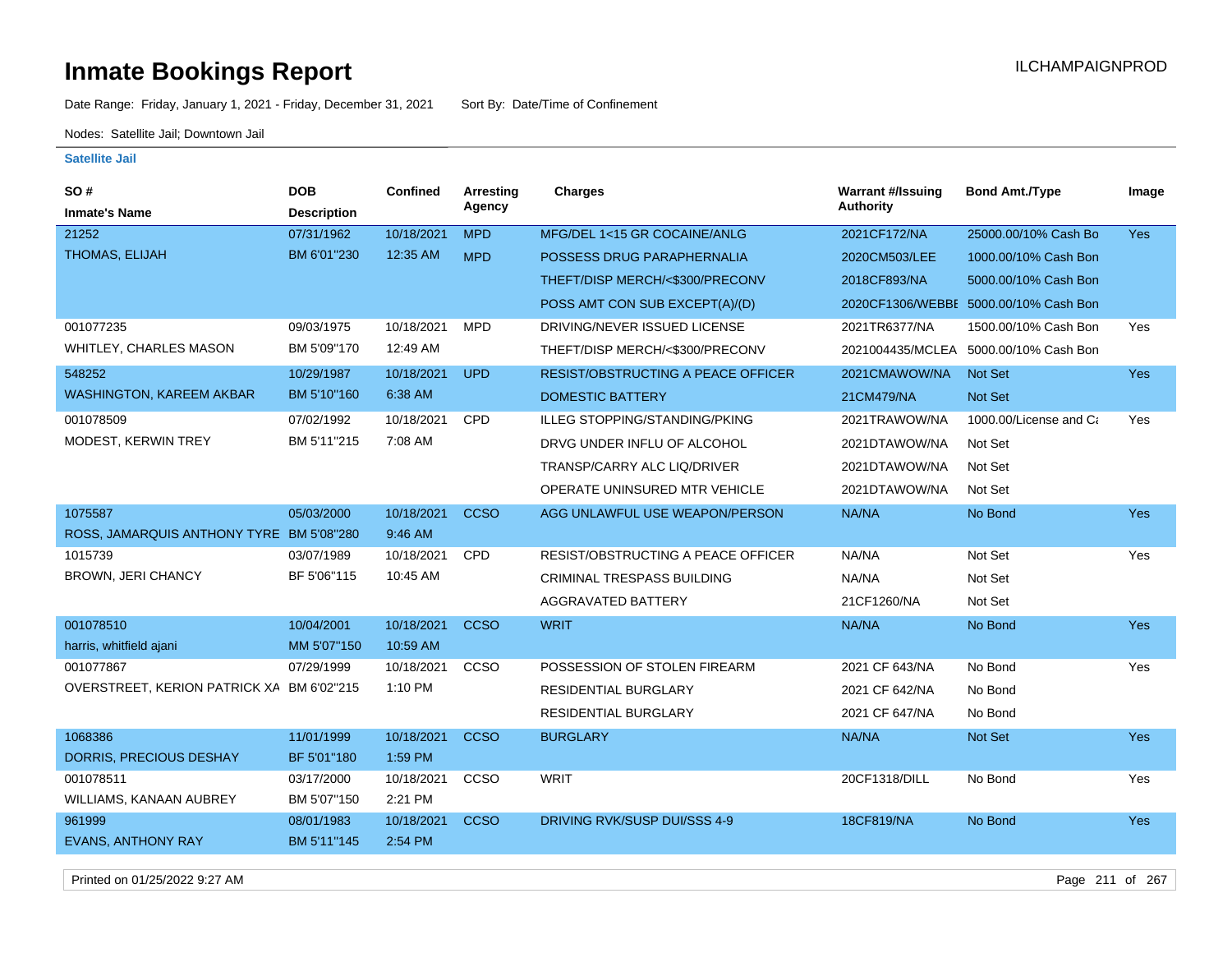Date Range: Friday, January 1, 2021 - Friday, December 31, 2021 Sort By: Date/Time of Confinement

Nodes: Satellite Jail; Downtown Jail

| SO#                                        | <b>DOB</b>         | <b>Confined</b> | <b>Arresting</b> | Charges                                             | <b>Warrant #/Issuing</b> | <b>Bond Amt./Type</b> | Image      |
|--------------------------------------------|--------------------|-----------------|------------------|-----------------------------------------------------|--------------------------|-----------------------|------------|
| <b>Inmate's Name</b>                       | <b>Description</b> |                 | Agency           |                                                     | <b>Authority</b>         |                       |            |
| 001078512                                  | 04/29/2000         | 10/18/2021      | <b>CPD</b>       | <b>DOMESTIC BATTERY</b>                             | 21CM480/NA               | Not Set               | Yes        |
| <b>JASKULA, JOSEPH MICHAEL</b>             | WM 5'06"165        | 3:04 PM         |                  |                                                     |                          |                       |            |
| 001077576                                  | 12/26/2000         | 10/18/2021      | <b>UPD</b>       | <b>DOMESTIC BATTERY</b>                             | 2021CMAWOW/NA            | Not Set               | Yes        |
| BRADLEY, VICTORIA VIOLA MILLER BF 5'01"215 |                    | 5:16 PM         |                  | UNLAWFUL RESTRAINT                                  | 2021CFAWOW/NA            | Not Set               |            |
| 001078513                                  | 12/11/1980         | 10/18/2021      | <b>ISP</b>       | <b>WARRANT OUT OF COUNTY</b>                        | 19TR740/NA               | 3000.00/10% Cash Bon  | <b>Yes</b> |
| FROEMEL, CASEY GENE                        | WM 5'11"240        | 5:56 PM         |                  |                                                     |                          |                       |            |
| 001078514                                  | 08/23/2001         | 10/18/2021      | <b>CPD</b>       | VIOLATE ORDER PROTECTION                            | 2021CMAWOW/NA            | Not Set               | Yes        |
| <b>OWEN, PAYTON THOMAS</b>                 | WM 6'00"140        | 6:41 PM         |                  |                                                     |                          |                       |            |
| 66375                                      | 09/23/1981         | 10/18/2021      | <b>CPD</b>       | CONTRIB DEPENDENCY/NEGL MINOR                       | 2021CM477/NA             | 100000.00/10% Cash B  | <b>Yes</b> |
| <b>ATKINSON, STEVEN D</b>                  | WM 6'01"149        | 7:16 PM         |                  |                                                     |                          |                       |            |
| 001078515                                  | 01/23/1986         | 10/18/2021      | CPD              | CONTRIB DEPENDENCY/NEGL MINOR                       | 2021CM476/NA             | 100000.00/10% Cash B  | Yes        |
| ATKINSON, JENA LEE                         | WF 5'03"130        | 7:56 PM         |                  |                                                     |                          |                       |            |
| 981500                                     | 08/17/1988         | 10/18/2021      | <b>MPD</b>       | <b>CRIMINAL TRESPASS PROPERTY</b>                   | 2021CMAWOW/NA            | <b>Not Set</b>        | <b>Yes</b> |
| <b>WALKER, JOSHUA ALLEN</b>                | WM 6'05"300        | 8:51 PM         |                  | PROBATION VIOLATION                                 | 21CF976/NA               | Not Set               |            |
| 960772                                     | 05/12/1988         | 10/18/2021      | CCSO             | POSSESSION OF METH<5 GRAMS                          | NA/NA                    | No Bond               | Yes        |
| STARK, FARON MICHAEL                       | BM 5'11"135        | 9:25 PM         |                  |                                                     |                          |                       |            |
| 001078516                                  | 08/12/1993         | 10/18/2021      | <b>CPD</b>       | <b>DOMESTIC BATTERY</b>                             | 21CM481/NA               | <b>Not Set</b>        | <b>Yes</b> |
| <b>STARKS, BRITTANY KIARA</b>              | BF 5'05"210        | 9:26 PM         |                  |                                                     |                          |                       |            |
| 1023890                                    | 09/12/1993         | 10/19/2021      | <b>ISP</b>       | DRVG UNDER INFLU/BAC 0.08                           | 2021DTAWOW/NA            | 1000.00/10% Cash Bon  | Yes        |
| <b>WRIGHT, SEVON CORPRICE</b>              | BM 5'10"155        | $2:15$ AM       |                  | <b>IMPROPER TRAFFIC LANE USAGE</b>                  | 2021TRAWOW/NA            | Not Set               |            |
|                                            |                    |                 |                  | OPERATE UNINSURED MTR VEHICLE                       | 2021TRAWOW/NA            | Not Set               |            |
|                                            |                    |                 |                  | TRANSP/CARRY ALC LIQ/DRIVER                         | 2021TRAWOW/NA            | Not Set               |            |
|                                            |                    |                 |                  | DRVG UNDER INFLU OF ALCOHOL                         | 21DT284/NA               | Not Set               |            |
| 998677                                     | 01/10/1991         | 10/19/2021      | <b>ISP</b>       | POSS CAN/>10-30 GRAM/1ST                            | 2021CFAWOW/NA            | <b>Not Set</b>        | <b>Yes</b> |
| DIAZ, JONATHAN                             | WM 6'03"185        | 2:59 AM         |                  | DELIVERY OF OR POSSESSION OF W/INTENT T(21CF1257/NA |                          | Not Set               |            |
| 001078517                                  | 08/14/1984         | 10/19/2021      | <b>RPD</b>       | ATTEMPT (FIRST DEGREE MURDER)                       | 21CF1267/NA              | Not Set               | Yes        |
| NELSON, RORY DEMOND                        | BM 5'10"280        | 3:55 AM         |                  |                                                     |                          |                       |            |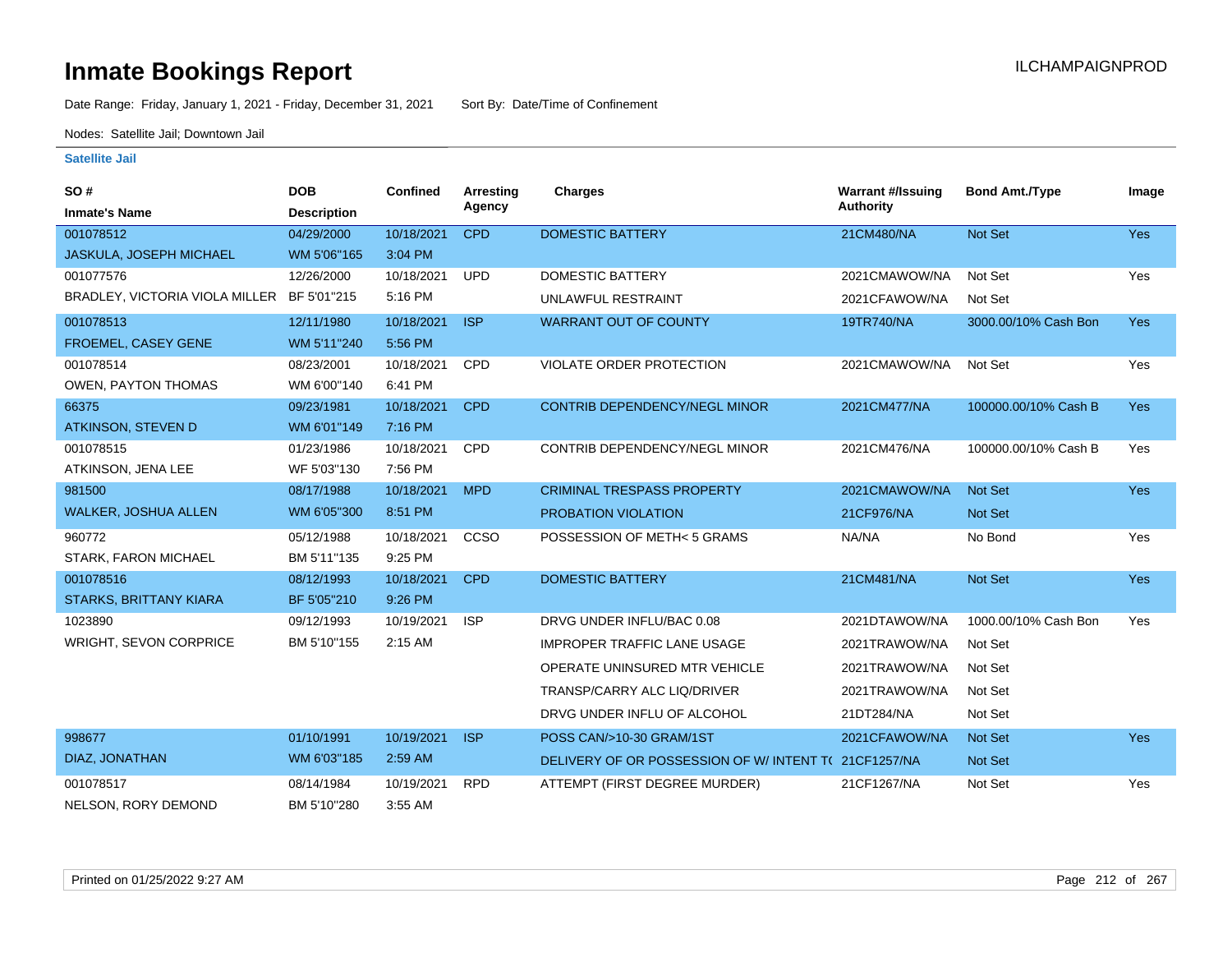Date Range: Friday, January 1, 2021 - Friday, December 31, 2021 Sort By: Date/Time of Confinement

Nodes: Satellite Jail; Downtown Jail

| SO#<br><b>Inmate's Name</b>  | <b>DOB</b><br><b>Description</b> | <b>Confined</b> | <b>Arresting</b><br>Agency | <b>Charges</b>                            | <b>Warrant #/Issuing</b><br><b>Authority</b> | <b>Bond Amt./Type</b>                | Image      |
|------------------------------|----------------------------------|-----------------|----------------------------|-------------------------------------------|----------------------------------------------|--------------------------------------|------------|
| 001077945                    | 07/23/1992                       | 10/19/2021      | <b>UPD</b>                 | <b>AGGRAVATED BATTERY</b>                 | 21CFAWOW/NA                                  | Not Set                              | Yes        |
| <b>BROWN, SIDREA RENEIA</b>  | BF 5'02"180                      | 11:26 AM        |                            | AGGRAVATED ASSAULT/PUBLIC PROP            | 21CMAWOW/NA                                  | <b>Not Set</b>                       |            |
|                              |                                  |                 |                            | <b>RETAIL THEFT</b>                       | 21CFAWOW/NA                                  | Not Set                              |            |
|                              |                                  |                 |                            | <b>BURGLARY</b>                           | 21CF1264/NA                                  | <b>Not Set</b>                       |            |
| 1041264                      | 11/12/1989                       | 10/19/2021      | <b>CPD</b>                 | OPERATE UNINSURED MTR VEH/3+              | 21 TR AWOW/CHAN Not Set                      |                                      | Yes        |
| <b>BARBEE, KIRSTEN LEIGH</b> | WF 5'04"120                      | 2:20 PM         |                            | DUI ALC/INTOX COMPOUND/DRUG               |                                              | 2021 DT AWOW/CH 1000.00/10% Cash Bon |            |
| 1040619                      | 11/01/1995                       | 10/19/2021      | <b>UPD</b>                 | CRIM DAMAGE TO PROPERTY <\$500            | 2021CMAWOW/NA                                | No Bond                              | <b>Yes</b> |
| TURNER, YAMINDA FRANCESCA    | BF 5'08"290                      | 4:21 PM         |                            | <b>DOMESTIC BATTERY</b>                   | 21CM484/NA                                   | No Bond                              |            |
| 776095                       | 04/16/1982                       | 10/19/2021      | <b>RPD</b>                 | DOMESTIC BATTERY/HARM/VIO O/P             | 2020CM446/DILL                               | 2500.00/10% Cash Bon                 | Yes        |
| <b>BRADDOCK, MICHAEL LEE</b> | WM 5'08"160                      | 4:53 PM         |                            |                                           |                                              |                                      |            |
| 1041135                      | 04/28/1992                       | 10/19/2021      | <b>UIPD</b>                | MFG/DEL CANNABIS/30-500 GRAMS             | 2021CFAWOW/NA                                | No Bond                              | <b>Yes</b> |
| HILL, DEONANCE JAMES         | BM 5'10"150                      | 5:46 PM         |                            | POSSESSING A CONTROLLED SUBSTANCE         | 2021CFAWOW/NA                                | No Bond                              |            |
|                              |                                  |                 |                            | FELON POSS/USE FIREARM PRIOR              | 2021CFAWOW/NA                                | No Bond                              |            |
|                              |                                  |                 |                            | ARMED VIOLENCE/CATEGORY I                 | 21CF1266/NA                                  | No Bond                              |            |
| 1064759                      | 02/20/1959                       | 10/19/2021      | <b>CPD</b>                 | AGGRAVATED ASSAULT/PUBLIC PROP            | 21CFAWOW/NA                                  | Not Set                              | Yes        |
| STEEL, ROBERT LEE            | BM 5'09"165                      | 8:01 PM         |                            | DOMESTIC BATTERY                          | 21CM482/NA                                   | Not Set                              |            |
| 538322                       | 04/09/1963                       | 10/19/2021      | <b>CCSO</b>                | AGG DOMESTIC BATTERY/STRANGLE             | 2021CF848/NA                                 | 5000.00/10% Cash Bon                 | <b>Yes</b> |
| STATZER, MERRILEE            | WF 5'03"160                      | 10:29 PM        |                            |                                           |                                              |                                      |            |
| 45194                        | 08/15/1976                       | 10/20/2021      | <b>UPD</b>                 | DOMESTIC BATTERY/OTHER PRIOR              | 21CF1265/NA                                  | Not Set                              | Yes        |
| FALLS, ANDREW                | WM 6'00"195                      | 12:59 AM        |                            | <b>RESIST/OBSTRUCTING A PEACE OFFICER</b> | NA/NA                                        | Not Set                              |            |
| 1062817                      | 07/29/1981                       | 10/20/2021      | <b>CPD</b>                 | <b>CRIMINAL TRESPASS TO PROPERTY</b>      | 21CMAWOW/NA                                  | 100.00/Full Amount                   | <b>Yes</b> |
| ROSILES-CASTILLO, RENE       | WM 5'05"160                      | 2:05 AM         |                            |                                           |                                              |                                      |            |
| 29130                        | 05/12/1962                       | 10/20/2021      | <b>ISP</b>                 | DRVG UNDER INFLU OF ALCOHOL               | 2021DTAWOW/NA                                | 3000.00/10% Cash Bon                 | Yes        |
| CARGO, EDWARD MAURICE        | WM 5'11"170                      | 2:36 AM         |                            | DRIVING ON REVOKED LICENSE                | 2021TRAWOW/NA                                | Not Set                              |            |
|                              |                                  |                 |                            | HEAD/TAIL/SIDELIGHT/1ST,2ND               | 2021TRAWOW/NA                                | Not Set                              |            |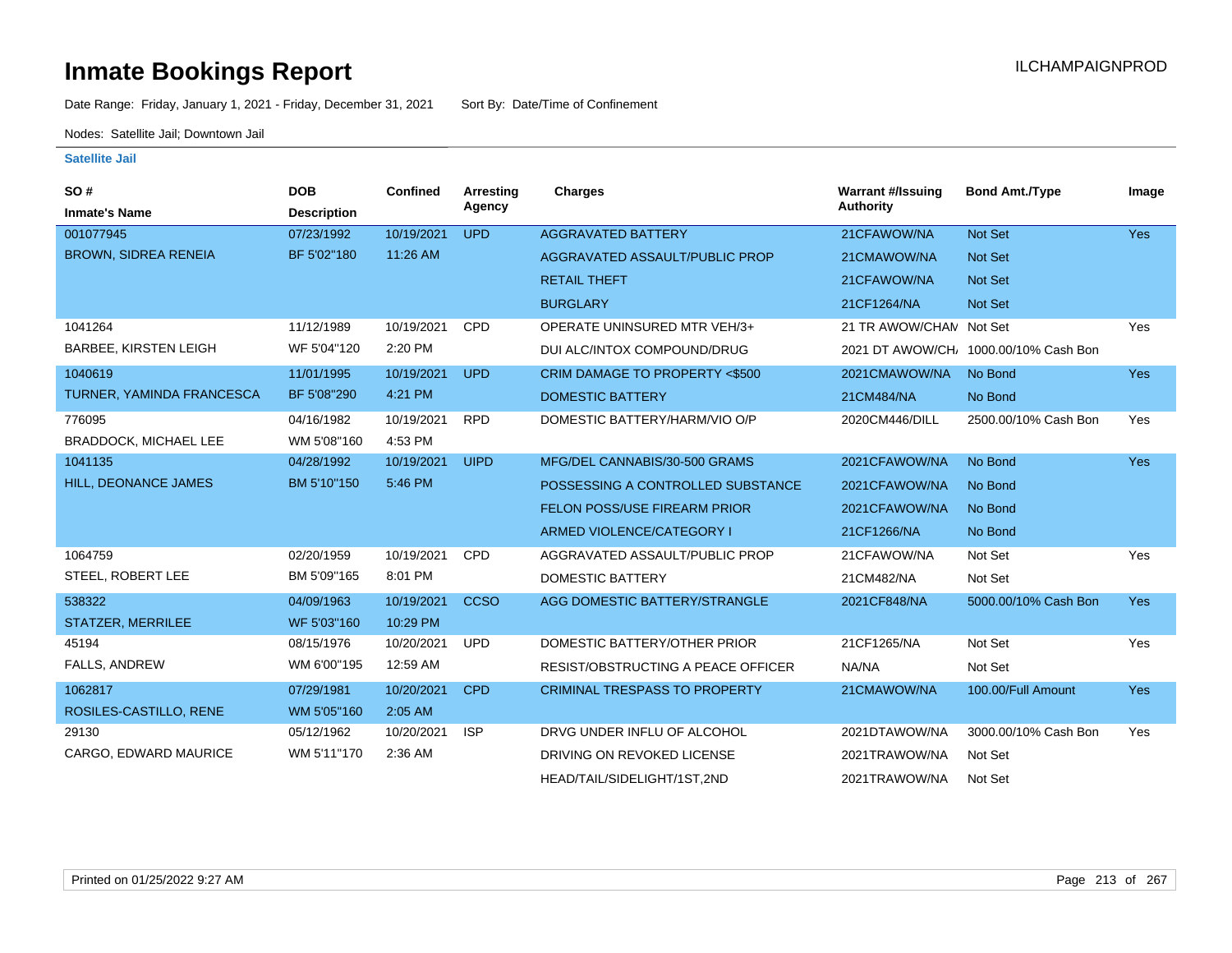Date Range: Friday, January 1, 2021 - Friday, December 31, 2021 Sort By: Date/Time of Confinement

Nodes: Satellite Jail; Downtown Jail

| SO#                          | <b>DOB</b>         | Confined   | Arresting   | <b>Charges</b>                       | <b>Warrant #/Issuing</b> | <b>Bond Amt./Type</b>                                  | Image      |
|------------------------------|--------------------|------------|-------------|--------------------------------------|--------------------------|--------------------------------------------------------|------------|
| <b>Inmate's Name</b>         | <b>Description</b> |            | Agency      |                                      | <b>Authority</b>         |                                                        |            |
| 1061106                      | 12/08/1991         | 10/20/2021 | <b>CPD</b>  | DRVG UNDER INFLU OF ALCOHOL          | 21DTAWOW/NA              | 3000.00/10% Cash Bon                                   | <b>Yes</b> |
| DOMINGO-TEODORO, GONZALO     | WM 5'02"140        | 4:45 AM    |             | HEAD/TAIL/SIDELIGHT/1ST,2ND          | 21TRAWOW/NA              | Not Set                                                |            |
|                              |                    |            |             | <b>OPERATE UNINSURED MTR VEHICLE</b> | 21TRAWOW/NA              | Not Set                                                |            |
|                              |                    |            |             | <b>TRANSP/CARRY ALC LIQ/DRIVER</b>   | 21TRAWOW/NA              | <b>Not Set</b>                                         |            |
| 001077500                    | 08/15/1992         | 10/20/2021 | CCSO        | INDIRECT CRIMINAL CONTEMPT           | 2021CC20/NA              | 100000.00/10% Cash B                                   | Yes        |
| DUNLAP, KIMBERLY S           | BF 5'07"199        | 10:13 AM   |             |                                      |                          |                                                        |            |
| 1020822                      | 12/14/1993         | 10/20/2021 | <b>CCSO</b> | <b>HOME INVASION/CAUSE INJURY</b>    | 2021CF1082/DILL          | 100000.00/10% Cash B                                   | <b>Yes</b> |
| <b>JOHNSON, WYNITA MARIA</b> | BF 5'07"184        | 4:33 PM    |             |                                      |                          |                                                        |            |
| 001078518                    | 10/23/1993         | 10/20/2021 | CCSO        | <b>DOMESTIC BATTERY</b>              |                          | 2019CM98/DOUGLA 3000.00/10% Cash Bon                   | Yes        |
| KING, ELIJAH                 | WM 6'00"185        | 5:09 PM    |             |                                      |                          |                                                        |            |
| 001077514                    | 12/20/1988         | 10/20/2021 | <b>CCSO</b> | PHONE HARASSMENT/REPEAT CALLS        | 20CF1411/NA              | No Bond                                                | Yes        |
| TABB, CHARLES J, JR          | WM 5'10"180        | 5:33 PM    |             |                                      |                          |                                                        |            |
| 1040619                      | 11/01/1995         | 10/20/2021 | <b>UPD</b>  | VIO BAIL BOND/FAMILY MEMBER          | 21CM486/NA               | 100.00/Full Amount                                     | Yes        |
| TURNER, YAMINDA FRANCESCA    | BF 5'08"290        | 7:07 PM    |             |                                      |                          |                                                        |            |
| 001078519                    | 05/14/1972         | 10/20/2021 | <b>ISP</b>  | DRVG UNDER INFLU OF ALCOHOL          | 2021DTAWOW/NA            | 1000.00/10% Cash Bon                                   | Yes        |
| <b>GOIN, CHARLES HARRRY</b>  | WM 5'10"260        | 11:20 PM   |             |                                      |                          |                                                        |            |
| 001078520                    | 02/03/1993         | 10/20/2021 | <b>UPD</b>  | <b>DOMESTIC BATTERY</b>              | 21CM488/NA               | Not Set                                                | Yes        |
| ROSS, LINDSEY CAROL          | WF 6'00"225        | 11:43 PM   |             |                                      |                          |                                                        |            |
| 1006507                      | 12/12/1991         | 10/21/2021 | <b>UPD</b>  | PROBATION VIOLATION                  | 2019CF1220/NA            | 10000.00/10% Cash Bo                                   | <b>Yes</b> |
| RODGERS, DYLAN ROBERT        | WM 5'10"165        | 12:34 AM   |             | AGG ASLT/USE DDLY WEAPON             |                          | 21CM123/IROQUOIS 1000.00/10% Cash Bon<br>75.00/FTA Fee |            |
|                              |                    |            |             | DOMESTIC BATTERY/OTHER PRIOR         | 21CF1269/NA              | Not Set                                                |            |
| 001078521                    | 04/18/2002         | 10/21/2021 | <b>ISP</b>  | POSS AMT CON SUB EXCEPT(A)/(D)       | 21CF1270/NA              | Not Set                                                | Yes        |
| <b>GRAY, JAWAN EDWARD</b>    | BM 5'07"130        | 1:17 AM    |             |                                      |                          |                                                        |            |
| 001078522                    | 08/14/1983         | 10/21/2021 | <b>CCSO</b> | <b>DOMESTIC BATTERY</b>              | NA/NA                    | Not Set                                                | Yes        |
| SEGADY, SHEENA MARIE         | WF 5'03"113        | 2:14 AM    |             |                                      |                          |                                                        |            |
| 001078523                    | 09/23/1997         | 10/21/2021 | CPD         | RESIST/OBSTRUCTING A PEACE OFFICER   | 2021CMAWOW/NA            | 100.00/Full Amount                                     | Yes        |
| CRANK, DAKOTA WILLIAM-BRYCE  | WM 5'11"208        | 3:30 AM    |             | WARRANT OUT OF COUNTY                | 16CF69/NA                | 3000.00/10% Cash Bon<br>75.00/FTA Fee                  |            |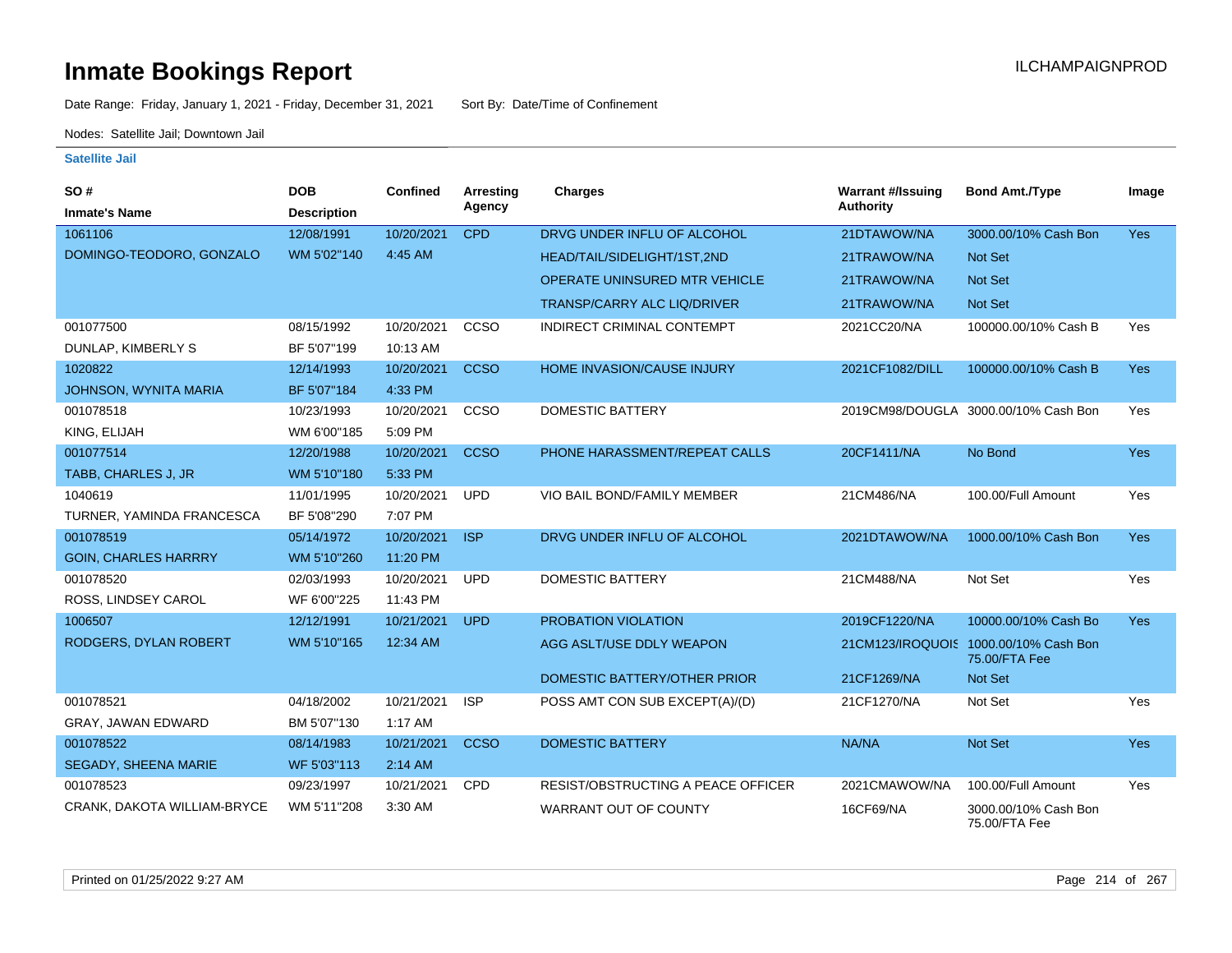Date Range: Friday, January 1, 2021 - Friday, December 31, 2021 Sort By: Date/Time of Confinement

Nodes: Satellite Jail; Downtown Jail

| SO#<br><b>Inmate's Name</b>   | <b>DOB</b><br><b>Description</b> | <b>Confined</b> | <b>Arresting</b><br>Agency | Charges                                             | <b>Warrant #/Issuing</b><br>Authority | <b>Bond Amt./Type</b>                 | Image      |
|-------------------------------|----------------------------------|-----------------|----------------------------|-----------------------------------------------------|---------------------------------------|---------------------------------------|------------|
| 001078524                     | 11/08/1972                       | 10/21/2021      | <b>ISP</b>                 | DRVG UNDER INFLU OF ALCOHOL                         | 21DTAWOW/NA                           | 3000.00/10% Cash Bon                  | <b>Yes</b> |
| HATCHETT, SANDRA RENEE        | BF 5'01"255                      | 4:33 AM         |                            | DRVG UNDER INFLU/BAC 0.08                           | 21DTAWOW/NA                           | <b>Not Set</b>                        |            |
|                               |                                  |                 |                            | DRIVING 21-25 MPH ABOVE LIMIT                       | 21TRAWOW/NA                           | Not Set                               |            |
|                               |                                  |                 |                            | <b>CARRY/DISPLAY LICENSE/PERMIT</b>                 | 21TRAWOW/NA                           | Not Set                               |            |
|                               |                                  |                 |                            | DRIVING ON REVOKED LICENSE                          | 21TRAWOW/NA                           | <b>Not Set</b>                        |            |
|                               |                                  |                 |                            | <b>IMPROPER TURN SIGNAL</b>                         | 21TRAWOW/NA                           | Not Set                               |            |
|                               |                                  |                 |                            | AGG DUI/LIC SUSP OR REVOKED                         | 21CF1271/NA                           | Not Set                               |            |
| 1074970                       | 11/07/1994                       | 10/21/2021      | <b>CPD</b>                 | DRVG UNDER INFLU OF ALCOHOL                         | 21DTAWOW/NA                           | 1000.00/10% Cash Bon                  | Yes        |
| COLBERT, AUSTIN JOHN          | BM 6'09"210                      | 5:27 AM         |                            | <b>IMPROPER TRAFFIC LANE USAGE</b>                  | 21TRAWOW/NA                           | Not Set                               |            |
|                               |                                  |                 |                            | OPERATE UNINSURED MTR VEHICLE                       | 21TRAWOW/NA                           | Not Set                               |            |
| 001077784                     | 07/26/1970                       | 10/21/2021      | <b>UPD</b>                 | DELIVERY OF OR POSSESSION OF W/INTENT T(21CF1278/NA |                                       | Not Set                               | Yes        |
| JONES, KEEFER LAMONT          | BM 5'08"175                      | 10:30 AM        |                            |                                                     |                                       |                                       |            |
| 56342                         | 02/24/1969                       | 10/21/2021      | <b>CPD</b>                 | FELON POSSESS WEAPON/2ND+                           | 2021CFAWOW/NA                         | Not Set                               | Yes        |
| <b>GRIFFIN, NATHAN EUGENE</b> | BM 6'00"180                      | 4:20 PM         |                            | OBSTRUCTING IDENTIFICATION                          | 2021CFAWOW/NA                         | Not Set                               |            |
|                               |                                  |                 |                            | DRIVING ON REVOKED LICENSE                          |                                       | 20TR1979/VERMILO 3000.00/10% Cash Bon |            |
|                               |                                  |                 |                            | ARMED HABITUAL CRIMINAL                             | 21CF1279/NA                           | Not Set                               |            |
|                               |                                  |                 |                            | THEFT CONTROL INTENT <\$500                         | 17CF1451/NA                           | 10000.00/10% Cash Bo                  |            |
| 548091                        | 04/06/1989                       | 10/21/2021      | <b>ISP</b>                 | DISOBEY LANE CONTROL SIGNAL                         | 2021TRAWOW/NA                         | Not Set                               | <b>Yes</b> |
| PASSION, BAILEY UNIQUE        | BF 5'03"125                      | 10:34 PM        |                            | <b>DUI ALCOHOL</b>                                  | 2021DTAWOW/NA                         | <b>Not Set</b>                        |            |
|                               |                                  |                 |                            | AGG DUI/3                                           | 2021CFAWOW/NA                         | <b>Not Set</b>                        |            |
|                               |                                  |                 |                            | DRVG UNDER INFLU/BAC 0.08                           | 2021DTAWOW/NA                         | Not Set                               |            |
|                               |                                  |                 |                            | DRIVING ON REVOKED LICENSE                          | NA/NA                                 | Not Set                               |            |
|                               |                                  |                 |                            | AGG DUI/LIC SUSP OR REVOKED                         | 21CF1276/NA                           | Not Set                               |            |
| 1008646                       | 06/25/1991                       | 10/22/2021      | <b>CPD</b>                 | AGG ASLT/USE DDLY WEAPON                            | 21CM490/NA                            | 100.00/Full Amount                    | Yes        |
| RIVERA, ANDRIANNA LEANN       | BF 5'06"160                      | 1:47 AM         |                            |                                                     |                                       |                                       |            |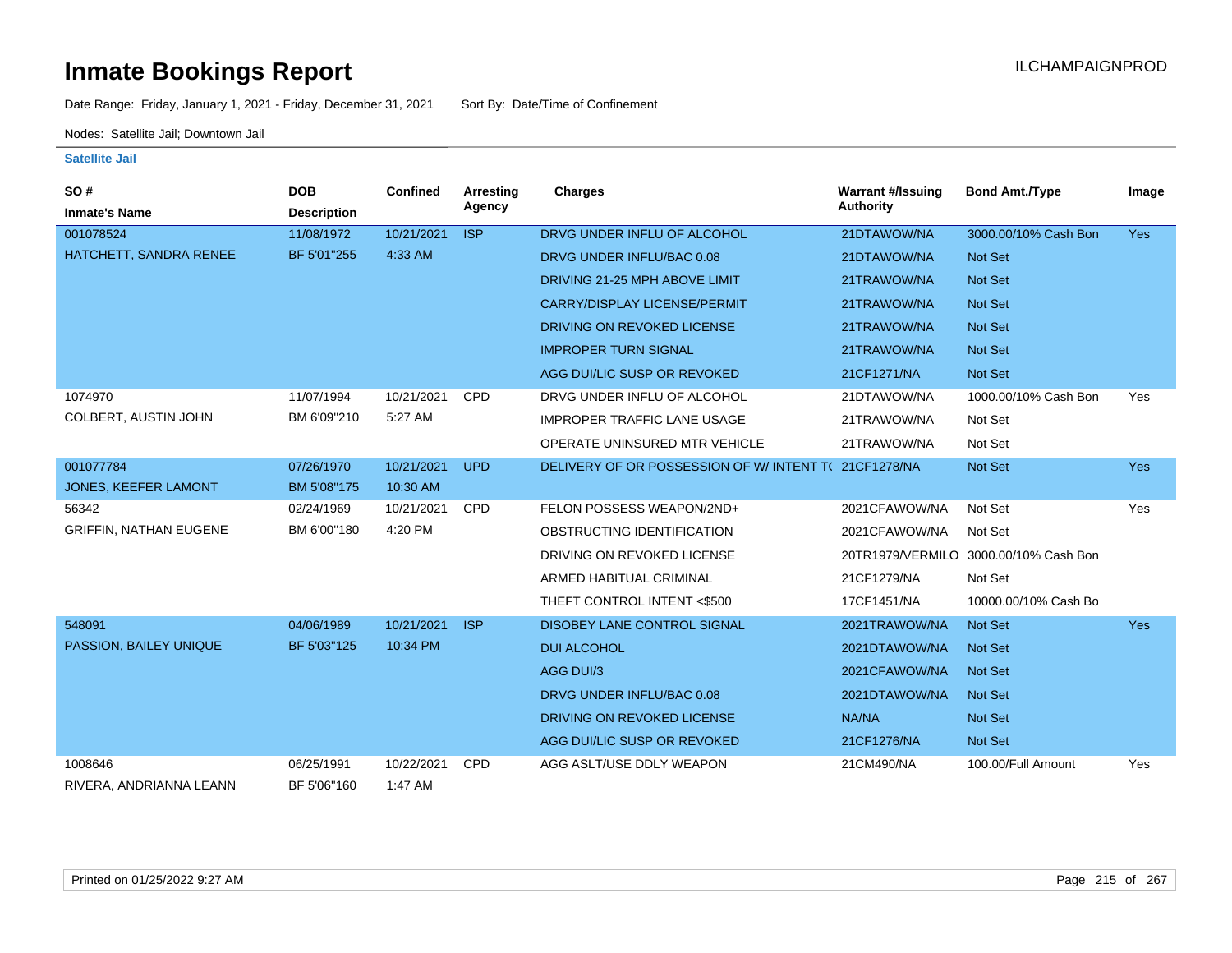Date Range: Friday, January 1, 2021 - Friday, December 31, 2021 Sort By: Date/Time of Confinement

Nodes: Satellite Jail; Downtown Jail

| SO#<br><b>Inmate's Name</b>              | <b>DOB</b><br><b>Description</b> | <b>Confined</b> | Arresting<br>Agency | Charges                                   | <b>Warrant #/Issuing</b><br><b>Authority</b> | <b>Bond Amt./Type</b>                 | Image      |
|------------------------------------------|----------------------------------|-----------------|---------------------|-------------------------------------------|----------------------------------------------|---------------------------------------|------------|
| 995432                                   | 10/14/1991                       | 10/22/2021      | <b>CPD</b>          | <b>DISORDERLY CONDUCT</b>                 | NA/NA                                        | Not Set                               | Yes        |
| <b>BROWN, JAVON SHANTEZ</b>              | BM 5'06"160                      | 2:36 AM         |                     | <b>CRIMINAL TRESPASS TO LAND</b>          | NA/NA                                        | Not Set                               |            |
|                                          |                                  |                 |                     | POSSESS DRUG PARAPHERNALIA                | NA/NA                                        | Not Set                               |            |
|                                          |                                  |                 |                     | POSSESS DRUG PARAPHERNALIA                | 20CM650/JUDGE DI                             | 10000.00/10% Cash Bo                  |            |
|                                          |                                  |                 |                     | <b>RESIST/OBSTRUCTING A PEACE OFFICER</b> | 21CM489/NA                                   | <b>Not Set</b>                        |            |
| 001078526                                | 06/12/2003                       | 10/22/2021      | <b>UIPD</b>         | OPERATE UNINSURED MTR VEHICLE             | NA/NA                                        | Not Set                               | Yes        |
| ORTIZ, DALIA                             | SF 4'11"170                      | 4:09 AM         |                     | HEAD/TAIL/SIDELIGHT/1ST,2ND               | NA/NA                                        | Not Set                               |            |
|                                          |                                  |                 |                     | AGG DUI/NO VALID INS                      | 21CF1277/NA                                  | Not Set                               |            |
|                                          |                                  |                 |                     | DRVG UNDER INFLU OF ALCOHOL               | NA/NA                                        | Not Set                               |            |
| 001078165                                | 02/20/2003                       | 10/22/2021      | <b>UPD</b>          | <b>DOMESTIC BATTERY</b>                   | 21CM491/NA                                   | Not Set                               | Yes        |
| SCHLERNITZAUER, ADRIANA JADE SF 6'02"190 |                                  | 5:36 AM         |                     |                                           |                                              |                                       |            |
| 1034702                                  | 03/18/1995                       | 10/22/2021      | CCSO                | AGG DOMESTIC BATTERY/STRANGLE             |                                              | 21CF1123/JUDGE S 50000.00/10% Cash Bo | Yes        |
| SOULE, AUSTIN TYLER                      | WM 5'10"150                      | 6:49 AM         |                     |                                           |                                              |                                       |            |
| 55826                                    | 06/19/1982                       | 10/22/2021      | <b>CPD</b>          | MFG/DEL 100<400 GR COCA/ANLG              | 21CF1284/NA                                  | Not Set                               | Yes        |
| BEAUREGARD, MAURICE RONALD,              | BM 5'10"190                      | 7:57 AM         |                     |                                           |                                              |                                       |            |
| 44798                                    | 03/30/1977                       | 10/22/2021      | <b>CPD</b>          | <b>THEFT</b>                              | 2021CFAWOW/NA                                | Not Set                               | Yes        |
| KILLAM, STEVEN WAYNE                     | WM 5'08"140                      | 11:31 AM        |                     |                                           |                                              |                                       |            |
| 1004142                                  | 09/12/1991                       | 10/22/2021      | <b>USMS</b>         | <b>PAROLE REVOCATION</b>                  | NA/NA                                        | Not Set                               | <b>Yes</b> |
| TOY, KAYON LARENZ                        | BM 5'09"300                      | 1:01 PM         | <b>CCSO</b>         | POSSESSION OF METH/15<100GRAMS            | 2021CF1298/NA                                | 1500000.00/10% Cash                   |            |
| 1001670                                  | 12/31/1992                       | 10/22/2021      | <b>MPD</b>          | UNLAWFUL USE OF A WEAPON                  | 2021CMAWOW/NA                                | Not Set                               | Yes        |
| NICHOLAS, BRIENNA DANIELL                | BF 5'04"160                      | 4:07 PM         |                     | DRIVING DURING SUSPENSION                 | 2021TRAWOW/NA                                | Not Set                               |            |
| 001078528                                | 04/03/1988                       | 10/22/2021      | <b>ISP</b>          | AGG UNLAWFUL USE OF WEAPON/VEH            | NA/NA                                        | Not Set                               | <b>Yes</b> |
| <b>CULPEPPER, JAMES RUSSELL, II</b>      | WM 6'01"290                      | 5:51 PM         |                     |                                           |                                              |                                       |            |
| 504456                                   | 02/09/1985                       | 10/23/2021      | <b>CPD</b>          | DOMESTIC BATTERY                          | 2021CMAWOW/NA                                | No Bond                               | Yes        |
| MOORE, REBECCA ANN FREESE                | AF 5'05"210                      | 2:20 AM         |                     |                                           |                                              |                                       |            |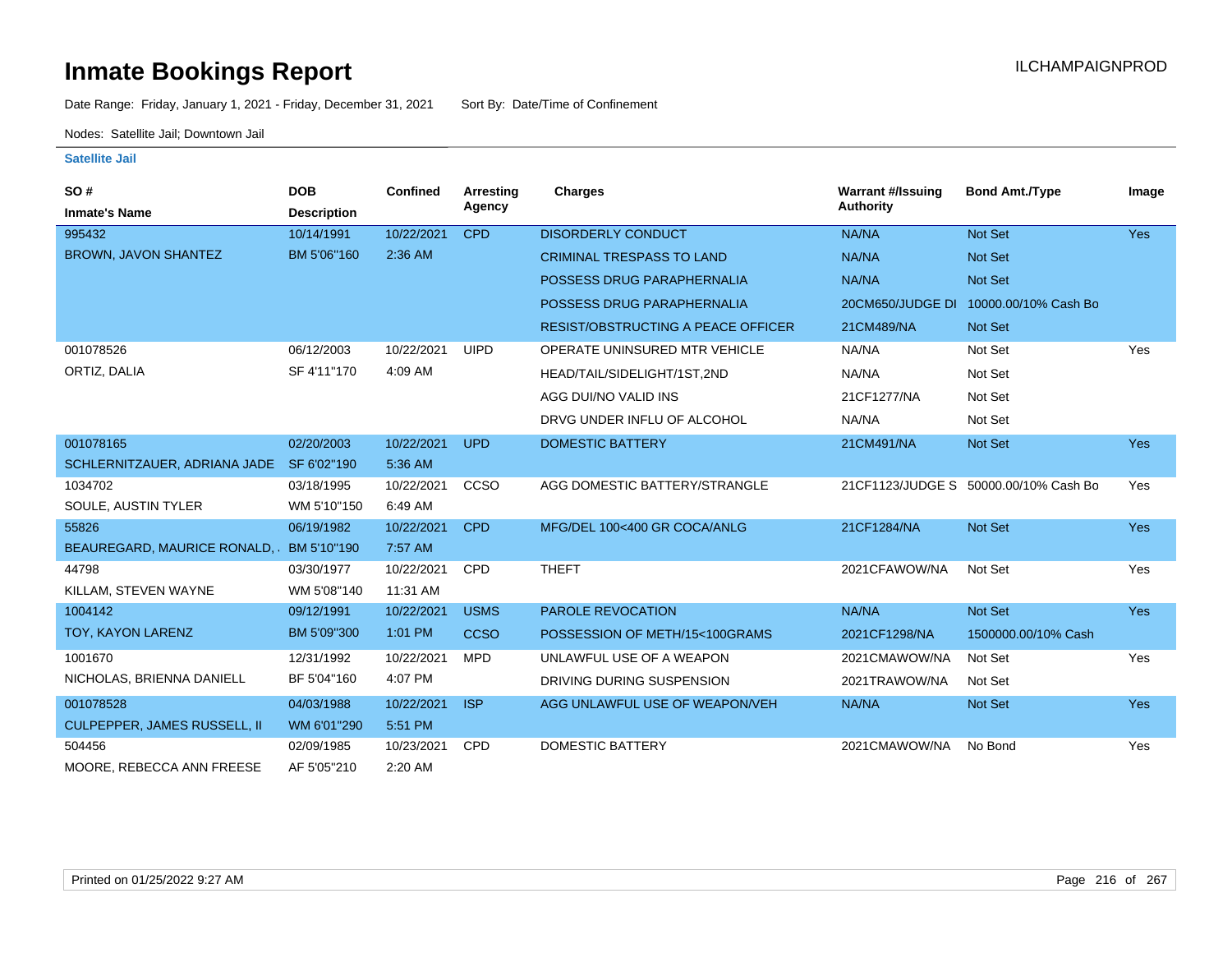Date Range: Friday, January 1, 2021 - Friday, December 31, 2021 Sort By: Date/Time of Confinement

Nodes: Satellite Jail; Downtown Jail

| SO#                           | <b>DOB</b>         | <b>Confined</b> | Arresting   | Charges                                   | <b>Warrant #/Issuing</b> | <b>Bond Amt./Type</b>                 | Image      |
|-------------------------------|--------------------|-----------------|-------------|-------------------------------------------|--------------------------|---------------------------------------|------------|
| <b>Inmate's Name</b>          | <b>Description</b> |                 | Agency      |                                           | <b>Authority</b>         |                                       |            |
| 1017049                       | 09/01/1992         | 10/23/2021      | <b>CPD</b>  | AGG BATTERY/PEACE OFFICER                 | 2021CFAWOW/NA            | <b>Not Set</b>                        | <b>Yes</b> |
| TANKSLEY, KASHEEM DIONCEO     | BM 5'08"140        | 3:35 AM         |             | <b>RESIST/OBSTRUCTING A PEACE OFFICER</b> | 2021CMAWOW/NA            | <b>Not Set</b>                        |            |
|                               |                    |                 |             | AGG DUI/LIC SUSP OR REVOKED               | 2021CFAWOW/NA            | <b>Not Set</b>                        |            |
|                               |                    |                 |             | DRVG UNDER INFLU OF ALCOHOL               | 2021DTAWOW/NA            | <b>Not Set</b>                        |            |
|                               |                    |                 |             | DRIVING ON REVOKED LICENSE                | 2021TRAWOW/NA            | <b>Not Set</b>                        |            |
|                               |                    |                 |             | <b>OPERATE UNINSURED MTR VEHICLE</b>      | 2021TRAWOW/NA            | <b>Not Set</b>                        |            |
| 1069471                       | 10/16/1991         | 10/23/2021      | <b>UPD</b>  | DOMESTIC BATTERY                          | 2021 CM AWOW/NA No Bond  |                                       | Yes        |
| <b>VELLON, JOSEPH ELI</b>     | WM 5'08"150        | 4:38 AM         |             |                                           |                          |                                       |            |
| 61904                         | 09/09/1983         | 10/23/2021      | <b>CPD</b>  | <b>ROBBERY</b>                            | 21CF1287/NA              | Not Set                               | <b>Yes</b> |
| <b>BURNETT, TIMOTHY LYNN</b>  | BM 5'10"150        | 5:43 PM         |             | <b>AGGRAVATED BATTERY</b>                 | NA/NA                    | <b>Not Set</b>                        |            |
| 001078529                     | 10/25/1998         | 10/23/2021      | CPD         | <b>ROBBERY</b>                            | 2021CFAWOW/NA            | Not Set                               | Yes        |
| VANHOOK, ALEXIS ANNE          | BF 5'10"240        | 5:50 PM         |             | AGG BATTERY/PUBLIC PLACE                  | 2021CFAWOW/NA            | Not Set                               |            |
|                               |                    |                 |             | ARMED ROBBERY/NO FIREARM                  | 21CF1286/NA              | Not Set                               |            |
| 1000684                       | 10/01/1976         | 10/23/2021      | <b>UPD</b>  | <b>DOMESTIC BATTERY</b>                   | 2021CMAWOW/NA            | Not Set                               | <b>Yes</b> |
| STRONG, LILLIAN INEZ          | BF 5'06"136        | 6:38 PM         |             |                                           |                          |                                       |            |
| 001078530                     | 07/26/1993         | 10/24/2021      | <b>ISP</b>  | UNLAWFUL USE OF A WEAPON                  | 21CFAWOW/NA              | Not Set                               | Yes        |
| DORSEY, RESHAUN DESHAY        | BM 5'07"140        | 1:30 AM         |             | UNLAWFUL USE OF A WEAPON                  | 21CFAWOW/NA              | Not Set                               |            |
|                               |                    |                 |             | POSS FIR FOID EXPIRED/NOT ELIG            | 21CF1291/NA              | Not Set                               |            |
| 1075770                       | 11/29/2001         | 10/24/2021      | <b>UIPD</b> | DRVG UNDER INFLU/BAC 0.08                 | 2021DTAWOW/NA            | Not Set                               | <b>Yes</b> |
| <b>BENITEZ, MARTHA NAYELI</b> | WF 5'02"160        | 2:03 AM         |             | <b>OPERATE UNINSURED MTR VEHICLE</b>      | 2021TRAWOW/NA            | <b>Not Set</b>                        |            |
|                               |                    |                 |             | <b>NO VALID DL</b>                        | 2021TRAWOW/NA            | <b>Not Set</b>                        |            |
|                               |                    |                 |             | <b>DRIVING WITHOUT LIGHTS</b>             | 2021TRAWOW/NA            | Not Set                               |            |
|                               |                    |                 |             | POSS ADULT USE CANN IN MOTOR VEHICLE      | 2021TRAWOW/NA            | <b>Not Set</b>                        |            |
|                               |                    |                 |             | DRVG UNDER INFLU OF ALCOHOL               | 2021DTAWOW/NA            | 3000.00/10% Cash Bon                  |            |
| 001078353                     | 09/28/1983         | 10/24/2021      | <b>UPD</b>  | THEFT/DISP MERCH/<\$300/PRECONV           |                          | 2021CF1058/JUDGE 5000.00/10% Cash Bon | Yes        |
| <b>VEACH, JUSTIN ROY</b>      | WM 5'11"210        | 2:43 AM         |             |                                           |                          |                                       |            |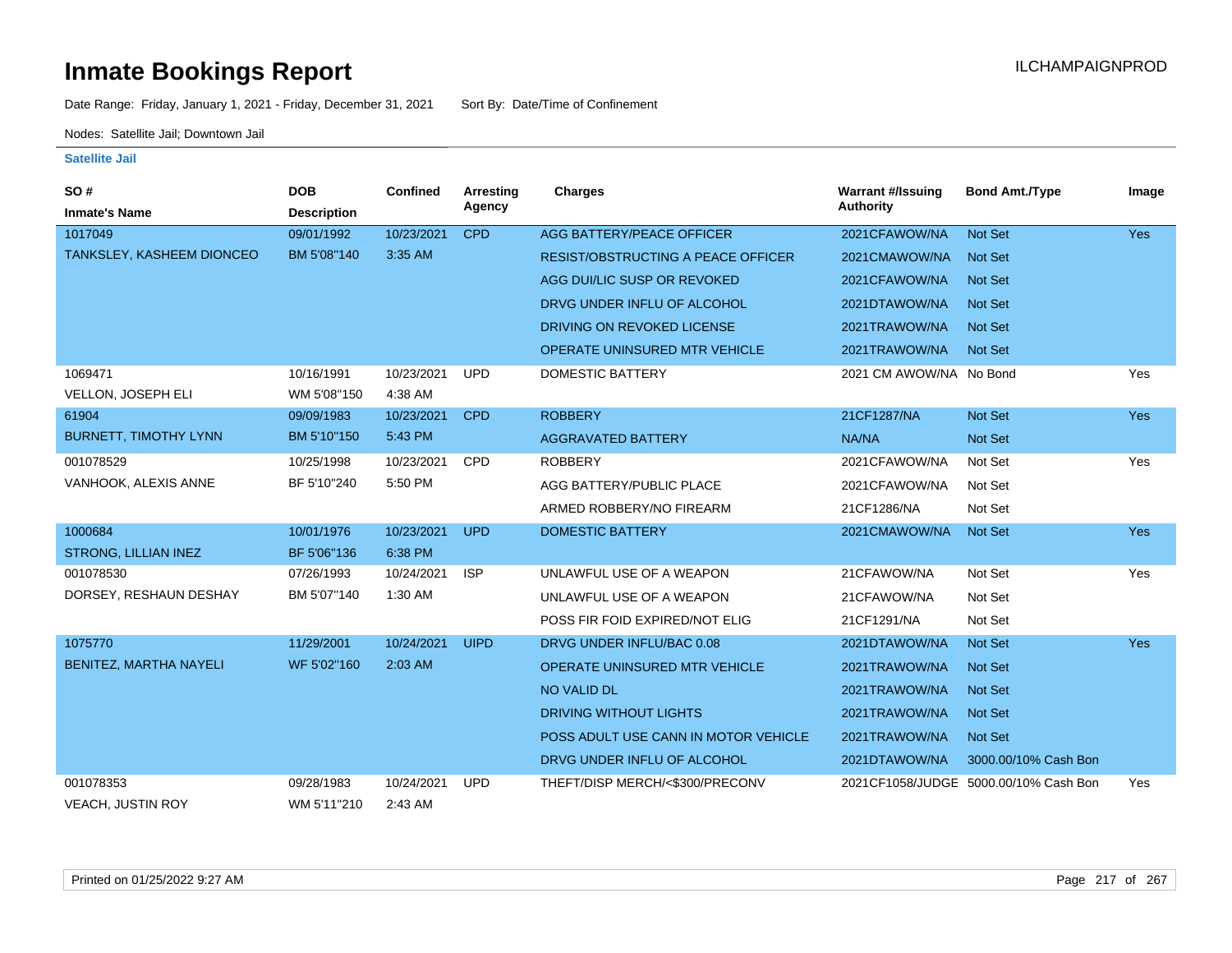Date Range: Friday, January 1, 2021 - Friday, December 31, 2021 Sort By: Date/Time of Confinement

Nodes: Satellite Jail; Downtown Jail

#### **Satellite Jail**

| SO#                           | <b>DOB</b>         | Confined   | <b>Arresting</b><br>Agency | <b>Charges</b>                            | <b>Warrant #/Issuing</b><br><b>Authority</b> | <b>Bond Amt./Type</b> | Image      |
|-------------------------------|--------------------|------------|----------------------------|-------------------------------------------|----------------------------------------------|-----------------------|------------|
| <b>Inmate's Name</b>          | <b>Description</b> |            |                            |                                           |                                              |                       |            |
| 977140                        | 01/14/1990         | 10/24/2021 | <b>UIPD</b>                | FELON POSS/USE WEAPON/FIREARM             | 221CFAWOW/NA                                 | <b>Not Set</b>        | <b>Yes</b> |
| <b>WEBSTER, DERRIAL DEVON</b> | BM 5'10"170        | 2:46 AM    |                            | AGG UNLAWFUL USE OF WEAPON/VEH            | 221CFAWOW/NA                                 | Not Set               |            |
|                               |                    |            |                            | <b>RESIST/OBSTRUCTING A PEACE OFFICER</b> | 221CFAWOW/NA                                 | <b>Not Set</b>        |            |
|                               |                    |            |                            | <b>ARMED HABITUAL CRIMINAL</b>            | 21CF1289/NA                                  | Not Set               |            |
| 1069851                       | 08/29/1991         | 10/24/2021 | <b>CPD</b>                 | AGG BTRY OF A PEACE OFFICER               | 2021CFAWOW/NA                                | No Bond               | Yes        |
| COFFEY, FREDRICK LOUIS        | BM 6'02"164        | 4:16 AM    |                            | RESIST/OBSTRUCTING A PEACE OFFICER        | 2021CFAWOW/NA                                | Not Set               |            |
|                               |                    |            |                            | <b>IMPROPER USE REGIS/TITLE</b>           | 2021TRAWOW/NA                                | Not Set               |            |
|                               |                    |            |                            | DRIVING ON REVOKED LICENSE                | 2021TRAWOW/NA                                | Not Set               |            |
|                               |                    |            |                            | OPERATE UNINSURED MTR VEHICLE             | 2021TRAWOW/NA                                | Not Set               |            |
| 001078531                     | 09/14/1961         | 10/24/2021 | <b>ISP</b>                 | DRVG UNDER INFLU OF ALCOHOL               | 21DTAWOW/NA                                  | 1000.00/10% Cash Bon  | <b>Yes</b> |
| HUNTER, KEITH EDWARD          | WM 5'10"215        | 5:25 AM    |                            | DRVG UNDER INFLU/BAC 0.08                 | 21DTAWOW/NA                                  | Not Set               |            |
|                               |                    |            |                            | SPEEDING 35+ MPH OVER LIMIT               | 21DTAWOW/NA                                  | Not Set               |            |
| 962484                        | 11/03/1988         | 10/24/2021 | <b>UPD</b>                 | BATTERY/CAUSE BODILY HARM                 | 2021CMAWOW/NA                                | 100.00/Full Amount    | Yes        |
| TAYLOR, VINCENT REGINALD      | BM 5'09"160        | 12:47 PM   |                            |                                           |                                              |                       |            |
| 1067745                       | 10/02/1996         | 10/24/2021 | <b>UIPD</b>                | <b>OPERATE UNINSURED MTR VEHICLE</b>      | 2021TRAWOW/NA                                | Not Set               | <b>Yes</b> |
| <b>MATTHEWS, PATRICK R</b>    | BM 5'10"156        | 4:39 PM    |                            | DRIVING ON SUSPENDED LICENSE              | 2021TRAWOW/NA                                | <b>Not Set</b>        |            |
|                               |                    |            |                            | CANC/REVOKE/SUSPEND REGIS/IL              | 2021TRAWOW/NA                                | 3000.00/10% Cash Bon  |            |
|                               |                    |            |                            | POSS CANNABIS < 10 GRAMS                  | 2021CMAWOW/NA                                | 100.00/Full Amount    |            |
|                               |                    |            |                            | SPEEDING 26-34 MPH OVER LIMIT             | 2021TR8043/NA                                | 1500.00/10% Cash Bon  |            |
|                               |                    |            |                            | DRIVING ON SUSPENDED LICENSE              | 2021TR8042/NA                                | 1500.00/10% Cash Bon  |            |
|                               |                    |            |                            | DRIVING ON SUSPENDED LICENSE              | 2021TR55/NA                                  | 5000.00/10% Cash Bon  |            |
|                               |                    |            |                            | OBSTRUCTING IDENTIFICATION                | 2021CM246/NA                                 | 5000.00/10% Cash Bon  |            |
| 001077516                     | 05/27/1986         | 10/25/2021 | ccso                       | FELON POSS/USE WEAPON/FIREARM             | 2021CF769/NA                                 | No Bond               | Yes        |
| PAGET, GREGORY LAMAR          | BM 6'00"207        | 12:47 PM   |                            |                                           |                                              |                       |            |
| 60629                         | 12/26/1977         | 10/25/2021 | <b>UPD</b>                 | PROBATION VIOLATION                       | 2019CF1183/NA                                | 5000.00/10% Cash Bon  | <b>Yes</b> |
| HARDIN, SHELLIE RAE           | WF 5'04"163        | 3:53 PM    |                            |                                           |                                              |                       |            |
| 55465                         | 10/25/1966         | 10/25/2021 | ccso                       | DRIVING ON REVOKED LICENSE                | 21CF119/JUDGE HC No Bond                     |                       | Yes        |
| ELMORE, TONY PAUL             | WM 6'02"190        | 3:56 PM    |                            |                                           |                                              |                       |            |

Printed on 01/25/2022 9:27 AM Page 218 of 267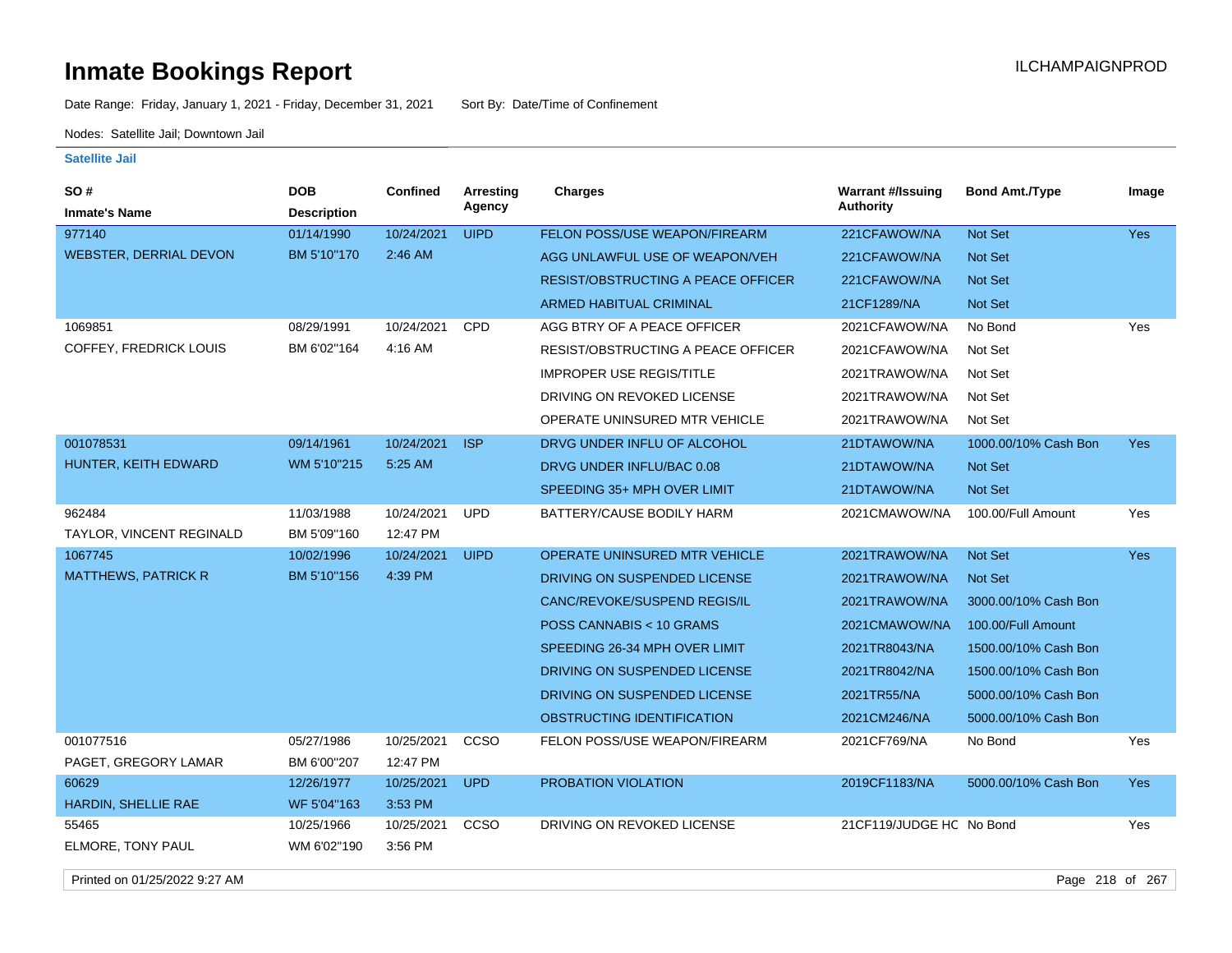Date Range: Friday, January 1, 2021 - Friday, December 31, 2021 Sort By: Date/Time of Confinement

Nodes: Satellite Jail; Downtown Jail

| <b>SO#</b><br><b>Inmate's Name</b> | <b>DOB</b><br><b>Description</b> | <b>Confined</b> | <b>Arresting</b><br>Agency | Charges                            | <b>Warrant #/Issuing</b><br><b>Authority</b> | <b>Bond Amt./Type</b> | Image |
|------------------------------------|----------------------------------|-----------------|----------------------------|------------------------------------|----------------------------------------------|-----------------------|-------|
| 527379                             | 04/20/1987                       | 10/25/2021      | <b>CCSO</b>                | <b>ARMED HABITUAL CRIMINAL</b>     | 21CF1297/NA                                  | Not Set               | Yes   |
| DRAKE, MARCELL DEON                | BM 5'11"200                      | 5:05 PM         | <b>CCSO</b>                | AGG DOMESTIC BATTERY/STRANGLE      | 21CF1245/NA                                  | Not Set               |       |
| 001078532                          | 03/11/2003                       | 10/25/2021      | <b>RPD</b>                 | AGG UNLAWFUL USE WEAPON/PERSON     | 21CF1294/NA                                  | No Bond               | Yes   |
| WALLER, OLANDO DEWAYNE             | BM 6'00"185                      | 8:54 PM         |                            | AGG ASSAULT/DISCHARGE FIREARM      | 2021CMAWOW/NA                                | No Bond               |       |
| 001078534                          | 08/22/1974                       | 10/26/2021      | <b>ISP</b>                 | AGG DUI/3                          | 2021CFAWOW/NA                                | Not Set               | Yes   |
| <b>WINTERS, DEMETRIUS ALVERN</b>   | BM 5'08"195                      | 4:49 AM         |                            | DRVG UNDER INFLU OF ALCOHOL        | 2021DTAWOW/NA                                | Not Set               |       |
|                                    |                                  |                 |                            | DRVG UNDER INFLU/BAC 0.08          | 2021DTAWOW/NA                                | Not Set               |       |
|                                    |                                  |                 |                            | DRIVING 1-10 MPH ABOVE LIMIT       | 2021TRAWOW/NA                                | Not Set               |       |
|                                    |                                  |                 |                            | <b>IMPROPER TRAFFIC LANE USAGE</b> | 2021TRAWOW/NA                                | Not Set               |       |
|                                    |                                  |                 |                            | DRIVING ON REVOKED LICENSE         | 2021TRAWOW/NA                                | Not Set               |       |
|                                    |                                  |                 |                            | AGG DUI/LIC SUSP OR REVOKED        | 21CF1295/NA                                  | Not Set               |       |
| 49618                              | 12/31/1979                       | 10/26/2021      | <b>CCSO</b>                | RESIST/OBSTRUCTING A PEACE OFFICER | 21CMAWOW/NA                                  | No Bond               | Yes   |
| HITES, STEVEN WAYNE                | WM 5'09"210                      | 7:42 AM         |                            | CRIM DAMAGE TO PROPERTY <\$500     | 2021CF1300/NA                                | Not Set               |       |
|                                    |                                  |                 |                            | AGG FLEEING POLICE/21 MPH OVER     | 21CF1529/NA                                  | No Bond               |       |
|                                    |                                  |                 | <b>CCSO</b>                | DRIVING ON SUSPENDED LICENSE       | 21TRAWOW/NA                                  | 2500.00/10% Cash Bon  |       |
|                                    |                                  |                 |                            | DRIVING 21-25 MPH ABOVE LIMIT      | 21TRAWOW/NA                                  | No Bond               |       |
|                                    |                                  |                 | <b>CCSO</b>                | FLEEING/ATTEMPT ELUDE OFFICER      | 2021TR9315/NA                                | 1000.00/10% Cash Bon  |       |
| 001078535                          | 09/23/2000                       | 10/26/2021      | <b>CCSO</b>                | AGG CRIM SEXUAL ABUSE/FELONY       | 2021 CF AWOW/NA                              | Not Set               | Yes   |
| BERRY, DAVID ISAAC                 | BM 5'10"210                      | 10:52 AM        |                            | CHILD PORNOGRAPHY/PHOTOGRAPH       | 2021 CF AWOW/NA                              | Not Set               |       |
|                                    |                                  |                 |                            | <b>CRIM SEX ASSAULT/FORCE</b>      | 21CF1305/NA                                  | Not Set               |       |
| 001078536                          | 09/15/2000                       | 10/26/2021      | SOS                        | INDIRECT CRIMINAL CONTEMPT         | 21CC21/NA                                    | No Bond               | Yes   |
| <b>BROOKS, MELAYAH GABRYLL</b>     | BF 5'04"130                      | 12:21 PM        |                            |                                    |                                              |                       |       |
| 989170                             | 12/07/1990                       | 10/26/2021      | <b>CCSO</b>                | <b>RESIDENTIAL ARSON</b>           | 21CF283/NA                                   | No Bond               | Yes   |
| REIFSTECK, KAYLA ALEXANDRIA        | WF 5'04"160                      | 12:29 PM        |                            |                                    |                                              |                       |       |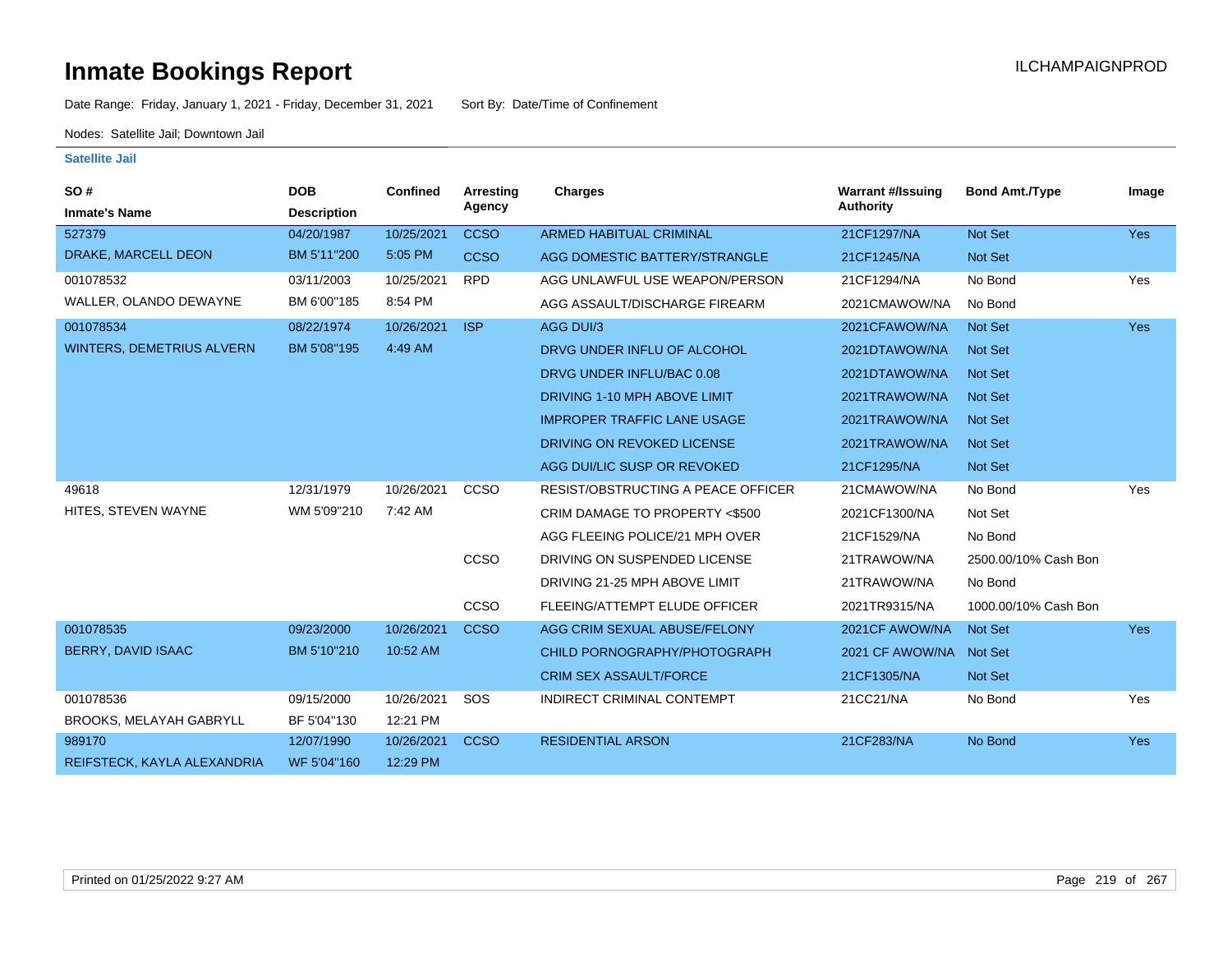Date Range: Friday, January 1, 2021 - Friday, December 31, 2021 Sort By: Date/Time of Confinement

Nodes: Satellite Jail; Downtown Jail

| SO#                               | <b>DOB</b>         | Confined   | <b>Arresting</b> | <b>Charges</b>                       | <b>Warrant #/Issuing</b> | <b>Bond Amt./Type</b>                  | Image      |
|-----------------------------------|--------------------|------------|------------------|--------------------------------------|--------------------------|----------------------------------------|------------|
| <b>Inmate's Name</b>              | <b>Description</b> |            | Agency           |                                      | <b>Authority</b>         |                                        |            |
| 001078450                         | 12/17/1999         | 10/26/2021 | <b>CPD</b>       | <b>BURGLARY</b>                      | 2021 CF AWOW/NA          | Not Set                                | <b>Yes</b> |
| <b>GAMBLE, HAKEEM DARION</b>      | BM 5'06"228        | 1:01 PM    |                  | <b>BURGLARY W/O CAUSING DAMAGE</b>   | 21CF1307/NA              | <b>Not Set</b>                         |            |
|                                   |                    |            |                  | <b>AGGRAVATED BATTERY</b>            | NA/NA                    | Not Set                                |            |
|                                   |                    |            |                  | <b>BURGLARY W/O CAUSING DAMAGE</b>   | NA/NA                    | No Bond                                |            |
| 48033                             | 07/02/1976         | 10/26/2021 | ccso             | AGG DUI/NO VALID DL                  | 2019 CF 354/NA           | No Bond                                | Yes        |
| MOORE, CHRISTOPHER ALLEN          | WM 5'09"200        | 2:40 PM    |                  |                                      |                          |                                        |            |
| 001078537                         | 02/07/1973         | 10/26/2021 | <b>CPD</b>       | RETAIL THEFT/SHOP CART/>\$300        | 21CF1303/NA              | <b>Not Set</b>                         | Yes        |
| <b>BRUMFEILD, MICHAEL ANTHONY</b> | BM 5'10"190        | 3:33 PM    | <b>UPD</b>       | <b>BURGLARY</b>                      | 21CF1320/NA              | <b>Not Set</b>                         |            |
| 001078538                         | 03/23/1987         | 10/26/2021 | <b>CPD</b>       | AGGRAVATED DOMESTIC BATTERY          | 2021-CF-AWOW/NA Not Set  |                                        | Yes        |
| DAWKINS, LEN                      | BM 5'11"230        | 8:18 PM    |                  | <b>INTERF REPT DOMESTIC VIOLENCE</b> | 2021-CF-AWOW/NA Not Set  |                                        |            |
|                                   |                    |            |                  | UNLAWFUL RESTRAINT                   | 2021-CF-AWOW/NA Not Set  |                                        |            |
|                                   |                    |            |                  | CRIM SEX ASSAULT/FORCE               | 21CF1301/NA              | Not Set                                |            |
| 1014356                           | 08/19/1966         | 10/27/2021 | <b>CCSO</b>      | DRIVING ON REVOKED LICENSE           |                          | 2021TR3032/WEBBI 3000.00/10% Cash Bon  | <b>Yes</b> |
| AMOLE, GARY BRUCE                 | WM 6'00"175        | 3:17 AM    |                  | DRIVING ON REVOKED LICENSE           |                          | 2021TR3715/WEBBE 3000.00/10% Cash Bon  |            |
|                                   |                    |            |                  | POSS AMT CON SUB EXCEPT(A)/(D)       |                          | 2021CF838/WEBBEI 5000.00/10% Cash Bon  |            |
|                                   |                    |            |                  | POSSESSION OF METH<5 GRAMS           |                          | 2021CF654/WEBBEI 5000.00/10% Cash Bon  |            |
|                                   |                    |            |                  | POSSESSION OF METH<5 GRAMS           |                          | 2021CF471/WEBBEI 5000.00/10% Cash Bon  |            |
| 001078539                         | 10/31/2002         | 10/27/2021 | <b>CPD</b>       | FELON POSS/USE WEAPON/FIREARM        | 2021CFAWOW/NA            | Not Set                                | Yes        |
| <b>WRIGHT, AMARION MALIK</b>      | BM 5'06"170        | 7:31 AM    |                  | POSSESSING A CONTROLLED SUBSTANCE    | 2021CFAWOW/NA            | Not Set                                |            |
|                                   |                    |            |                  | POSSESS LOOK-ALIKE SUB               | 2021CFAWOW/NA            | Not Set                                |            |
|                                   |                    |            |                  | AGG DISCHARGE FIREARM                |                          | 21CF1296/JUDGE LI 750000.00/10% Cash B |            |
| 001078540                         | 08/24/2002         | 10/27/2021 | <b>RPD</b>       | <b>AGGRAVATED BATTERY</b>            | 21CF1311/NA              | Not Set                                | <b>Yes</b> |
| NIXON, STEPHONE LEE               | BM 5'11"150        | 12:15 PM   |                  |                                      |                          |                                        |            |
| 1022441                           | 12/10/1993         | 10/27/2021 | CCSO             | AGG BATTERY/PEACE OFFICER            | 2021 CF 12/NA            | No Bond                                | Yes        |
| PICKENS, DONTRELL DEMAR           | BM 5'09"207        | 1:39 PM    |                  | AGG BATTERY/PEACE OFFICER            | 2020 CF 1488/NA          | No Bond                                |            |
| 1057334                           | 03/31/1987         | 10/27/2021 | <b>CCSO</b>      | MURDER/INTENT TO KILL/INJURE         | 15CF510/NA               | No Bond                                | <b>Yes</b> |
| BEVERLY, DAVID BENJAMIN           | BM 5'11"250        | 1:42 PM    |                  |                                      |                          |                                        |            |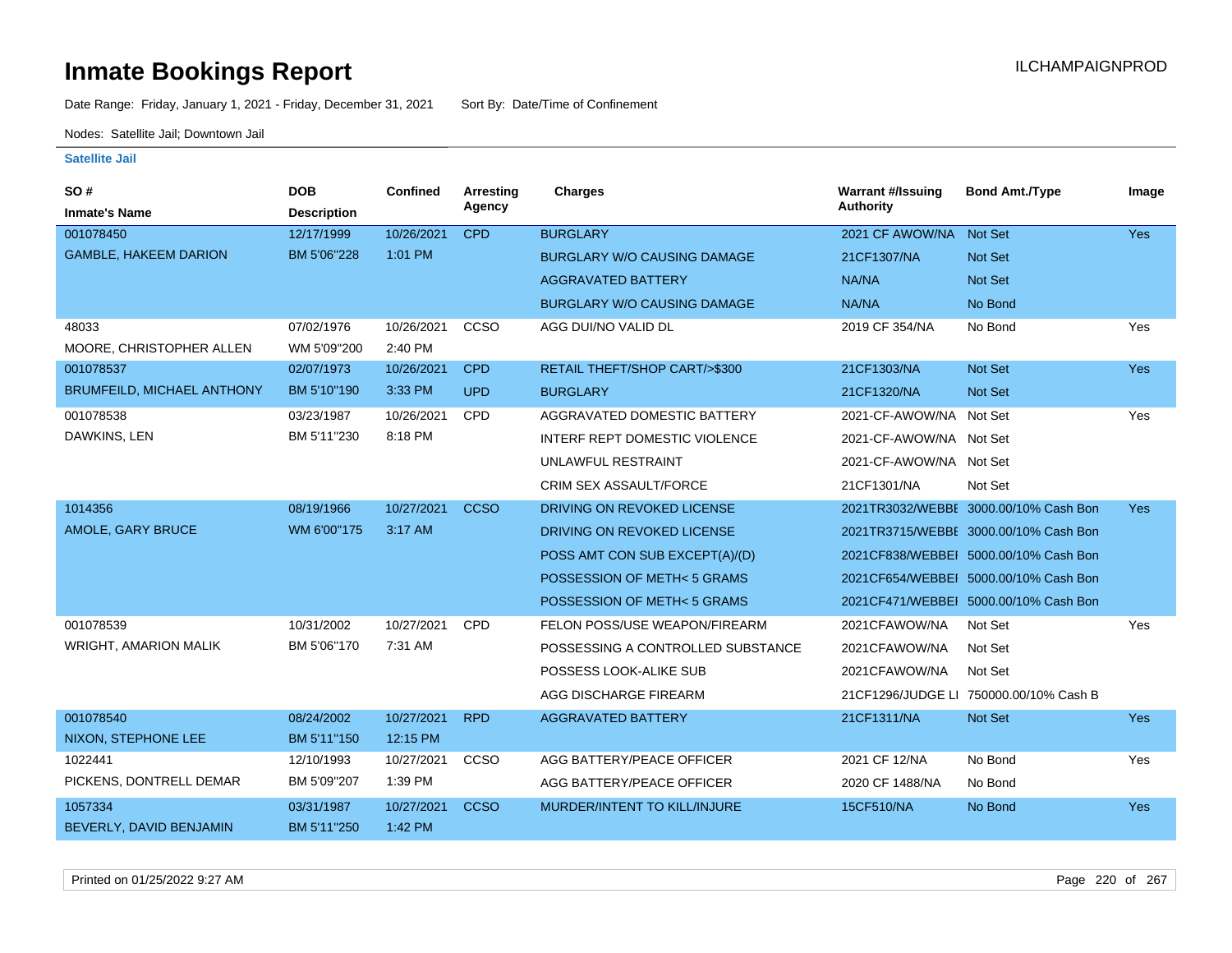Date Range: Friday, January 1, 2021 - Friday, December 31, 2021 Sort By: Date/Time of Confinement

Nodes: Satellite Jail; Downtown Jail

| SO#                           | <b>DOB</b>         | <b>Confined</b> | <b>Arresting</b> | Charges                                   | <b>Warrant #/Issuing</b> | <b>Bond Amt./Type</b>                   | Image      |
|-------------------------------|--------------------|-----------------|------------------|-------------------------------------------|--------------------------|-----------------------------------------|------------|
| <b>Inmate's Name</b>          | <b>Description</b> |                 | Agency           |                                           | <b>Authority</b>         |                                         |            |
| 1076466                       | 03/09/1971         | 10/27/2021      | <b>UPD</b>       | DOMESTIC BATTERY/OTHER PRIOR              | 21CF1312/NA              | Not Set                                 | Yes        |
| HARRIS, MAURICE ANTHONY       | BM 5'07"230        | 11:52 PM        |                  |                                           |                          |                                         |            |
| 1070904                       | 12/15/1993         | 10/28/2021      | ccso             | <b>BURGLARY</b>                           |                          | 2021CF321/WEBBEI 15000.00/10% Cash Bo   | Yes        |
| WANKEL, JONAH JAMES           | WM 5'09"150        | 3:42 AM         |                  |                                           |                          |                                         |            |
| 998245                        | 12/20/1990         | 10/28/2021      | <b>RPD</b>       | <b>VIOLATE SEX OFFENDER REGIS</b>         | 21CF1317/NA              | Not Set                                 | Yes        |
| DAVIS, JEREMY EDWARD          | WM 5'05"230        | 11:59 AM        |                  |                                           |                          |                                         |            |
| 44836                         | 09/17/1977         | 10/28/2021      | <b>CPD</b>       | <b>CRIMINAL TRESPASS BUILDING</b>         | 21CM375/NA               | Not Set                                 | Yes        |
| WESLEY, FRANK LADELL          | BM 6'00"264        | 11:18 PM        |                  | <b>THEFT</b>                              | 21CF1316/NA              | Not Set                                 |            |
|                               |                    |                 |                  | CRIMINAL TRESPASS BUILDING                | 21CM499/NA               | 100.00/Full Amount                      |            |
| 1076384                       | 09/23/1995         | 10/29/2021      | <b>UPD</b>       | RETAIL THEFT/DISP MERCH/<\$300            |                          | 21CM149/BENJAMIN 12500.00/10% Cash Bo   | <b>Yes</b> |
| MURPHY, AZIA CIMONE           | BF 5'04"115        | 12:49 AM        |                  |                                           |                          |                                         |            |
| 1017120                       | 05/16/1993         | 10/29/2021      | <b>UIPD</b>      | RESIST/OBSTRUCTING A PEACE OFFICER        | 21CFAWOW/NA              | Not Set                                 | Yes        |
| JONES, JOSHUA LYNN            | WM 6'03"200        | 3:15 AM         |                  | BATTERY/CAUSE BODILY HARM                 | 21CM498/NA               | Not Set                                 |            |
|                               |                    |                 |                  | AGG ASLT/USE DDLY WEAPON                  | NA/NA                    | No Bond                                 |            |
|                               |                    |                 | CCSO             | THEFT LOST/MISLAID PROP/<\$500            | 21CM523/NA               | 2500.00/10% Cash Bon                    |            |
| 001077945                     | 07/23/1992         | 10/29/2021      | <b>UPD</b>       | <b>RETAIL THEFT</b>                       | 21CMAWOW/NA              | 100.00/Full Amount                      | Yes        |
| <b>BROWN, SIDREA RENEIA</b>   | BF 5'02"180        | 7:00 AM         |                  | <b>RESIST/OBSTRUCTING A PEACE OFFICER</b> | 21CMAWOW/NA              | Not Set                                 |            |
|                               |                    |                 |                  | <b>CRIMINAL TRESPASS BUILDING</b>         | 21CMAWOW/NA              | Not Set                                 |            |
| 955653                        | 05/30/1987         | 10/29/2021      | CCSO             | DRIVING RVK/SUSP DUI/SSS 4-9              |                          | 2020CF1117/JUDGE 10000.00/10% Cash Bo   | Yes        |
| <b>BRITT, ISAIAH ANTONIO</b>  | BM 6'00"232        | 3:12 PM         |                  | <b>FUGITIVE FROM JUSTICE</b>              | 21CF1328/NA              | Not Set                                 |            |
| 969709                        | 05/30/1988         | 10/29/2021      | <b>CCSO</b>      | DRIVING ON SUSPENDED LICENSE              |                          | 20TR2181/Douglas C 5000.00/10% Cash Bon | Yes        |
| <b>TUFTE, BRYCE MATTHEW</b>   | WM 5'10"140        | 3:14 PM         |                  | CRIM DMG TO PROP \$500-10K                | NA/NA                    | Not Set                                 |            |
| 1035647                       | 06/23/1975         | 10/29/2021      | ccso             | CRIM DMG/GOVT PROP/>\$500-\$10K           | 21CF984/NA               | 10000.00/10% Cash Bo                    | Yes        |
| SUMO, DAVID KLON              | BM 5'10"175        | 6:36 PM         |                  | CRIM DMG TO PROP \$500-10K                | 21CF983/NA               | 10000.00/10% Cash Bo                    |            |
| 1073913                       | 06/22/1979         | 10/29/2021      | <b>UPD</b>       | <b>WARRANT OUT OF COUNTY</b>              | 290CT2021/McLean         | 1500.00/10% Cash Bon                    | Yes        |
| <b>OSBORNE, NICHOLE MARIE</b> | WF 5'11"179        | 9:06 PM         |                  |                                           |                          |                                         |            |
| 996311                        | 02/18/1992         | 10/29/2021      | <b>UPD</b>       | CAUSE CHILD TO BE ENDANGERED              | 2021CMAWOW/NA            | Not Set                                 | Yes        |
| WILLIAMS, TRAYSHAUN DEVONTA   | BM 5'06"145        | 10:51 PM        |                  | DOMESTIC BATTERY/OTHER PRIOR              | 21CF1326/NA              | No Bond                                 |            |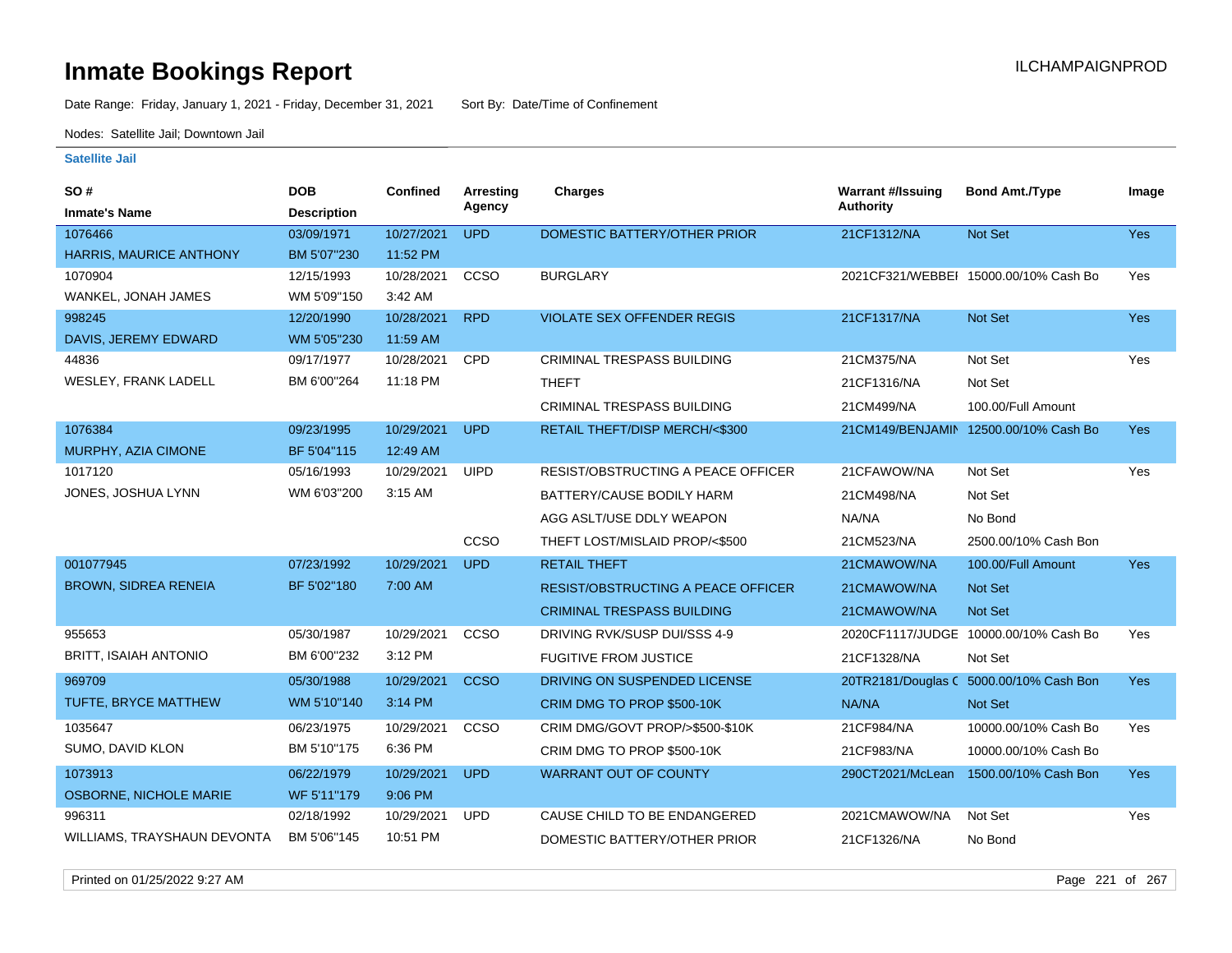Date Range: Friday, January 1, 2021 - Friday, December 31, 2021 Sort By: Date/Time of Confinement

Nodes: Satellite Jail; Downtown Jail

| SO#<br><b>Inmate's Name</b>    | <b>DOB</b><br><b>Description</b> | Confined   | <b>Arresting</b><br>Agency | Charges                              | <b>Warrant #/Issuing</b><br><b>Authority</b> | <b>Bond Amt./Type</b>                 | Image      |
|--------------------------------|----------------------------------|------------|----------------------------|--------------------------------------|----------------------------------------------|---------------------------------------|------------|
| 1076808                        | 09/29/1988                       | 10/30/2021 | <b>CCSO</b>                | AGG BATTERY/PUBLIC PLACE             | 2020CF818/DILL                               | 5000.00/10% Cash Bon                  | Yes        |
| WHITESIDE, BRENNEN MATTHEW     | BM 6'00"300                      | 12:35 AM   |                            |                                      |                                              |                                       |            |
| 1006532                        | 06/29/1991                       | 10/30/2021 | <b>ISP</b>                 | DISREG TRAFFIC CONTROL LIGHT         | 2021TRAWOW/NA                                | Not Set                               | Yes        |
| BOWEN, ALEXANDER REINHART      | WM 6'00"135                      | 2:38 AM    |                            | DRVG UNDER INFLU OF ALCOHOL          | 2021DTAWOW/NA                                | Not Set                               |            |
|                                |                                  |            |                            | DRVG UNDER INFLU/BAC 0.08            | 2021DTAWOW/NA                                | Not Set                               |            |
|                                |                                  |            |                            | TRANSP/CARRY ALC LIQ/DRIVER          | 2021TRAWOW/NA                                | Not Set                               |            |
|                                |                                  |            |                            | DRIVING ON REVOKED LICENSE           | 2021TRAWOW/NA                                | Not Set                               |            |
|                                |                                  |            |                            | AGG DUI/LIC SUSP OR REVOKED          | 2021CFAWOW/NA                                | No Bond                               |            |
|                                |                                  |            |                            | AGG DUI/3/BAC 0.16+                  | 21CF1322/NA                                  | Not Set                               |            |
| 001078543                      | 10/29/1999                       | 10/30/2021 | <b>ISP</b>                 | AGG DUI/LIC SUSP OR REVOKED          | 2021CFAWOW/NA                                | No Bond                               | Yes        |
| <b>GASTON, DARNAZ DARNYELL</b> | BM 5'06"155                      | 3:55 AM    |                            | <b>RESIST/OBSTRUCT WITH INJURY</b>   | 2021CFAWOW/NA                                | Not Set                               |            |
|                                |                                  |            |                            | AGG BATTERY/PEACE OFFICER            | 2021CFAWOW/NA                                | <b>Not Set</b>                        |            |
|                                |                                  |            |                            | POSSESSING A CONTROLLED SUBSTANCE    | 2021CFAWOW/NA                                | <b>Not Set</b>                        |            |
|                                |                                  |            |                            | DRVG UNDER INFLU OF ALCOHOL          | 2021DTAWOW/NA                                | <b>Not Set</b>                        |            |
|                                |                                  |            |                            | <b>SEAT BELT REQUIRED/DRIVER</b>     | 2021TRAWOW/NA                                | <b>Not Set</b>                        |            |
|                                |                                  |            |                            | <b>OPERATE UNINSURED MTR VEHICLE</b> | 2021TRAWOW/NA                                | <b>Not Set</b>                        |            |
|                                |                                  |            |                            | SQUEALING/SCREECHING TIRES           | 2021TRAWOW/NA                                | <b>Not Set</b>                        |            |
|                                |                                  |            |                            | DRIVING 1-10 MPH ABOVE LIMIT         | 2021TRAWOW/NA                                | <b>Not Set</b>                        |            |
|                                |                                  |            |                            | DRIVING/NEVER ISSUED LICENSE         | 2021TRAWOW/NA                                | Not Set                               |            |
| 001078096                      | 08/19/1995                       | 10/30/2021 | <b>RPD</b>                 | DOM BTRY/BOD HARM/3 PRECONV          | 21CM264/NA                                   | 1000.00/10% Cash Bon                  | Yes        |
| WELLS, HAYLEY C                | WF 6'00"210                      | 5:03 AM    |                            | AGGRAVATED DOMESTIC BATTERY          | 21CF1319/NA                                  | Not Set                               |            |
| 1061996                        | 04/08/1998                       | 10/30/2021 | <b>CPD</b>                 | RETAIL THEFT/DISP MERCH/<\$300       |                                              | 2018CF1302/MCLEA 20000.00/10% Cash Bo | <b>Yes</b> |
| HUBBARD, REBEKIAH DIONA        | BF 4'11"160                      | 1:37 PM    |                            | <b>THEFT</b>                         | 21CF1321/NA                                  | No Bond                               |            |
|                                |                                  |            |                            | DRVG UNDER INFLUENCE OF DRUG         | NA/NA                                        | No Bond                               |            |
|                                |                                  |            |                            | CRIM DAMAGE TO PROPERTY <\$500       | 2021CM156/DILL                               | 660.00/Category B Bon                 |            |
|                                |                                  |            | <b>CCSO</b>                | USE FORGED CR/DEBIT CARD/<\$300      | NA/NA                                        | No Bond                               |            |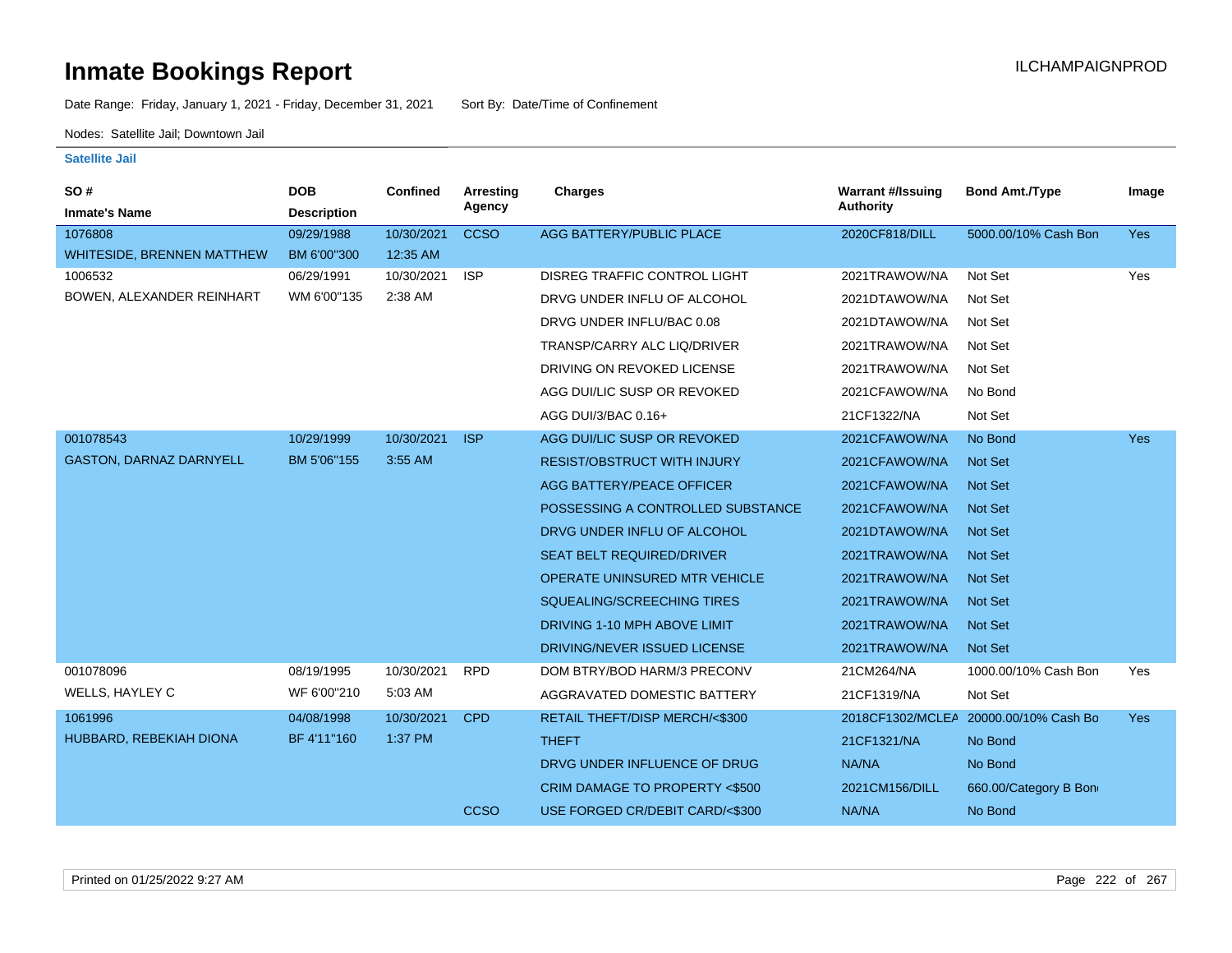Date Range: Friday, January 1, 2021 - Friday, December 31, 2021 Sort By: Date/Time of Confinement

Nodes: Satellite Jail; Downtown Jail

| SO#                            | <b>DOB</b>         | Confined   | Arresting   | <b>Charges</b>                            | <b>Warrant #/Issuing</b> | <b>Bond Amt./Type</b> | Image      |
|--------------------------------|--------------------|------------|-------------|-------------------------------------------|--------------------------|-----------------------|------------|
| <b>Inmate's Name</b>           | <b>Description</b> |            | Agency      |                                           | Authority                |                       |            |
| 001078544                      | 11/17/1981         | 10/30/2021 | <b>UIPD</b> | <b>BURGLARY</b>                           | 2021CFAWOW/NA            | Not Set               | <b>Yes</b> |
| <b>JONES, FELICIA</b>          | BF 5'04"180        | 2:27 PM    |             | USE FORGED CR/DEBIT CARD/>\$300           | NA/NA                    | Not Set               |            |
|                                |                    |            |             | <b>IDENTITY THEFT</b>                     | NA/NA                    | Not Set               |            |
| 001078417                      | 02/18/1967         | 10/30/2021 | <b>UPD</b>  | VIO STALK NO CONTACT ORDER                | 21CM501/NA               | 100.00/Full Amount    | Yes        |
| HOLT, TIMOTHY A                | WM 6'02"175        | 4:45 PM    |             | RESIST/OBSTRUCTING A PEACE OFFICER        | NA/NA                    | Not Set               |            |
| 1073581                        | 05/28/1991         | 10/30/2021 | <b>MPD</b>  | THEFT/STOLEN/>\$500 <10K                  | 21CFAWOW/NA              | <b>Not Set</b>        | <b>Yes</b> |
| TATMAN, JUSTIN WARD            | WM 5'08"155        | 9:39 PM    |             | THEFT/STOLEN/>\$500 <10K                  | NA/NA                    | Not Set               |            |
| 1053116                        | 02/29/1992         | 10/31/2021 | CPD         | <b>DOMESTIC BATTERY</b>                   | 2021CMAWOW/NA            | No Bond               | Yes        |
| ESTEBAN-RAFAEL, CHRISTINA JO   | WF 5'05"130        | 1:02 AM    |             |                                           |                          |                       |            |
| 001077908                      | 09/08/1985         | 10/31/2021 | <b>CCSO</b> | PROBATION VIOLATION                       | 21CF493/NA               | Not Set               | <b>Yes</b> |
| POWELL, CRYSTAL DIANE          | WF 5'06"180        | 8:44 AM    |             |                                           |                          |                       |            |
| 001078545                      | 07/24/2003         | 10/31/2021 | <b>RPD</b>  | CRIMINAL TRESPASS TO LAND                 | 21CM502/NA               | 100.00/Full Amount    | Yes        |
| WILLIAMS, LAVONTAE MICHAEL     | BM 6'04"150        | 12:25 PM   |             | <b>RESIST/OBSTRUCTING A PEACE OFFICER</b> | 2021CMAWOW/NA            | Not Set               |            |
| 44686                          | 05/06/1977         | 10/31/2021 | <b>UIPD</b> | <b>THEFT</b>                              | 2021CFAWOW/NA            | Not Set               | <b>Yes</b> |
| HARTMAN, JEREMY WAYNE          | WM 6'00"205        | 6:54 PM    |             | <b>POSSESS BURGLARY TOOLS</b>             | 2021CFAWOW/NA            | <b>Not Set</b>        |            |
|                                |                    |            |             | THEFT/STOLEN/<\$500                       | 2021CFAWOW/NA            | <b>Not Set</b>        |            |
| 001078546                      | 11/06/2001         | 10/31/2021 | <b>UPD</b>  | <b>DOMESTIC BATTERY</b>                   | 2021CMAWOW/NA            | Not Set               | Yes        |
| EVANS, AYONIE A                | BF 5'02"150        | 8:41 PM    |             | BATTERY/MAKES PHYSICAL CONTACT            | 21CM503/NA               | Not Set               |            |
| 001078547                      | 04/11/1980         | 10/31/2021 | <b>TOPD</b> | AGG DOMESTIC BATTERY/STRANGLE             | 21CF1327/NA              | Not Set               | <b>Yes</b> |
| PRICE, CLAYTON                 | WM 6'02"310        | 9:15 PM    |             |                                           |                          |                       |            |
| 001078548                      | 09/27/1990         | 10/31/2021 | CCSO        | <b>DOMESTIC BATTERY</b>                   | 21CM500/NA               | Not Set               | Yes        |
| POWERS, DUSTIN A               | WM 5'10"220        | 11:28 PM   |             |                                           |                          |                       |            |
| 001078549                      | 06/16/1990         | 10/31/2021 | <b>RPD</b>  | <b>DOMESTIC BATTERY</b>                   | 2021CMAWOW/NA            | <b>Not Set</b>        | <b>Yes</b> |
| SMITH, PATRECE LASHAWNTA       | BF 5'04"190        | 11:48 PM   |             |                                           |                          |                       |            |
| 001078550                      | 02/10/1992         | 11/01/2021 | CCSO        | <b>DOMESTIC BATTERY</b>                   | 2021CMAWOW/NA            | Not Set               | Yes        |
| DROLLINGER, CALEB SCOTT        | WM 5'08"150        | 12:50 AM   |             | AGGRAVATED DOMESTIC BATTERY               | 2021CF1331/NA            | Not Set               |            |
| 1073247                        | 03/26/1999         | 11/01/2021 | <b>ISP</b>  | <b>CONSPIR AGAINST CIVIL RIGHTS</b>       | <b>NA/FORD COUNTY</b>    | 24000.00/10% Cash Bo  | <b>Yes</b> |
| <b>FARRIES, CORDELL LAMONT</b> | BM 6'00"175        | 1:58 AM    |             |                                           |                          | 75.00/FTA Fee         |            |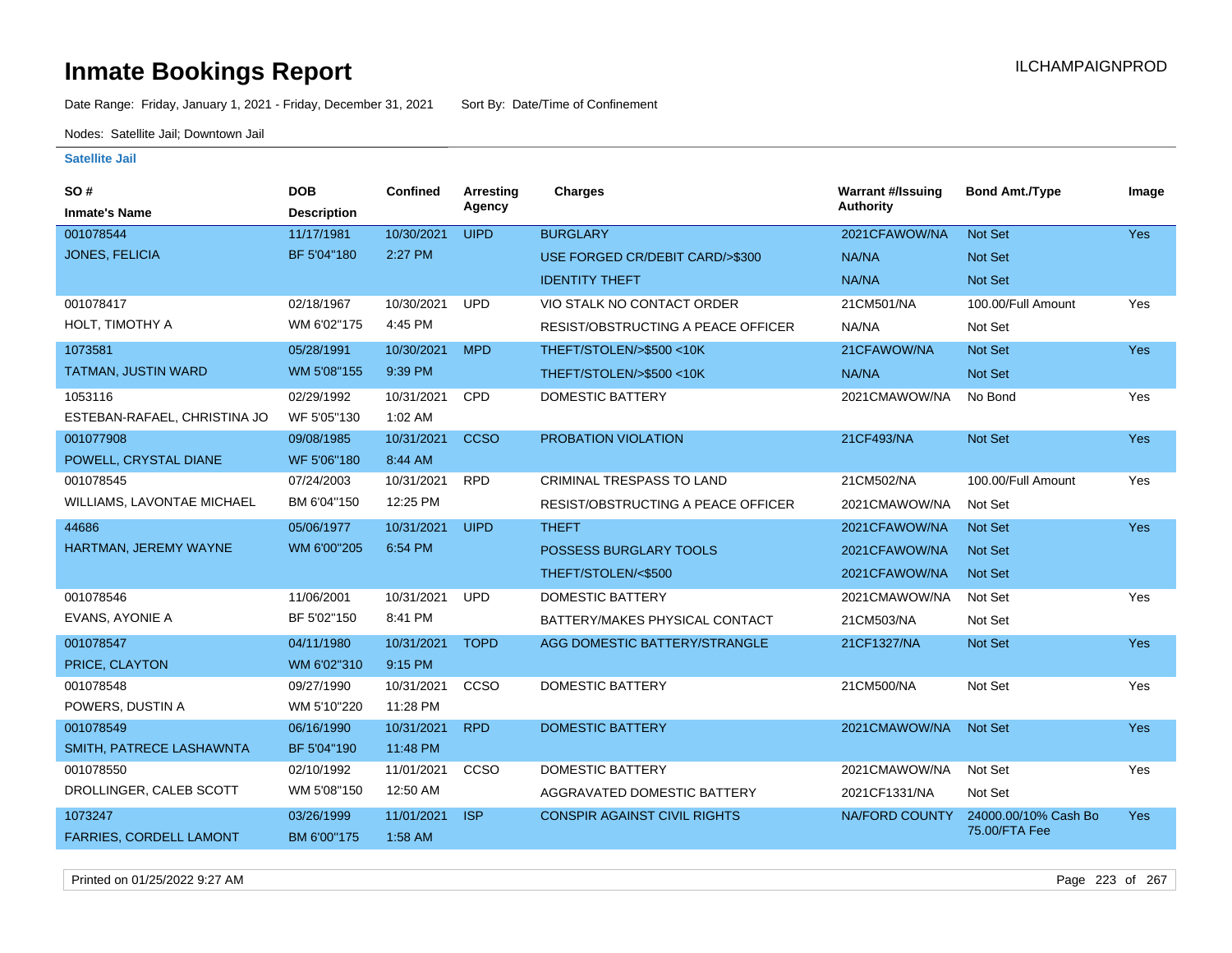Date Range: Friday, January 1, 2021 - Friday, December 31, 2021 Sort By: Date/Time of Confinement

Nodes: Satellite Jail; Downtown Jail

### **Satellite Jail**

| <b>SO#</b>                               | <b>DOB</b>         | Confined   | Arresting   | <b>Charges</b>                       | <b>Warrant #/Issuing</b> | <b>Bond Amt./Type</b>                  | Image      |
|------------------------------------------|--------------------|------------|-------------|--------------------------------------|--------------------------|----------------------------------------|------------|
| <b>Inmate's Name</b>                     | <b>Description</b> |            | Agency      |                                      | Authority                |                                        |            |
| 1049735                                  | 03/15/1983         | 11/01/2021 | <b>ISP</b>  | AGG DUI/LIC SUSP OR REVOKED          | 2021CFAWOW/NA            | Not Set                                | <b>Yes</b> |
| GRAHAM-BAILEY, ROBESON CHARL BM 5'11"205 |                    | 4:29 AM    |             | AGG DUI/3                            | 21CF1324/NA              | Not Set                                |            |
|                                          |                    |            | <b>ISP</b>  | DRVG UNDER INFLU OF ALCOHOL          | 2021DTAWOW/NA            | Not Set                                |            |
|                                          |                    |            |             | DRIVING 11-14 MPH ABOVE LIMIT        | 2021TRAWOW/NA            | <b>Not Set</b>                         |            |
|                                          |                    |            |             | <b>IMPROPER TRAFFIC LANE USAGE</b>   | 2021TRAWOW/NA            | Not Set                                |            |
|                                          |                    |            |             | <b>UNLICENSED</b>                    | 2021TRAWOW/NA            | <b>Not Set</b>                         |            |
| 51313                                    | 08/05/1980         | 11/01/2021 | CCSO        | AGG DUI/3+                           | NA/NA                    | No Bond                                | Yes        |
| JOHNSON, RUSSELL MONTEZ                  | BM 6'01"150        | 10:25 AM   |             | DRIVING ON SUSPENDED LICENSE         | NA/NA                    | No Bond                                |            |
| 56936                                    | 04/19/1982         | 11/01/2021 | <b>CPD</b>  | PUBLIC INDECENCY/EXPOSURE/3+         | NA/NA                    | Not Set                                | Yes        |
| CALDWELL, STEVEN ANDRE                   | BM 5'04"210        | 1:09 PM    |             |                                      |                          |                                        |            |
| 44836                                    | 09/17/1977         | 11/02/2021 | <b>UPD</b>  | CRIM TRESPASS TO STATE LAND          | 21118875/NA              | Not Set                                | Yes        |
| WESLEY, FRANK LADELL                     | BM 6'00"264        | 4:08 AM    |             | <b>DISORDERLY CONDUCT</b>            | 21CF1334/NA              | Not Set                                |            |
|                                          |                    |            |             | <b>THEFT</b>                         | 21CF1335/NA              | Not Set                                |            |
| 1037051                                  | 11/17/1995         | 11/02/2021 | <b>CCSO</b> | <b>WRIT</b>                          | 2020CF851/IDOC           | Not Set                                | <b>Yes</b> |
| <b>BAKER, KEITH LAMAUNT</b>              | BM 5'08"160        | 9:22 AM    |             |                                      |                          |                                        |            |
| 972160                                   | 10/16/1981         | 11/02/2021 | <b>UPD</b>  | AGG DOMESTIC BATTERY/STRANGLE        | 21CF1348/NA              | Not Set                                | Yes        |
| WOOD, ANTONIO                            | BM 5'05"120        | 10:51 AM   |             | AGG BATTERY/GREAT BODILY HARM        | 2021CF917/NA             | Not Set                                |            |
| 31995                                    | 04/19/1969         | 11/02/2021 | <b>CCSO</b> | AGG DUI/NO VALID DL                  |                          | 2021CF001069/HOLI 2500.00/10% Cash Bon | Yes        |
| SMITH, DARYL DWAYNE                      | BM 5'06"156        | 11:04 AM   |             |                                      |                          |                                        |            |
| 001078551                                | 03/18/1998         | 11/02/2021 | <b>UPD</b>  | CHILD PORN/POSS PHOTO/VIC <13        | 21CF1350/NA              | Not Set                                | Yes        |
| RESH, CALEM ALLEN                        | WM 5'10"210        | 11:32 AM   |             |                                      |                          |                                        |            |
| 1069023                                  | 04/13/2000         | 11/02/2021 | <b>UPD</b>  | <b>CRIMINAL TRESPASS BUILDING</b>    | 2021CMAWOW/NA            | No Bond                                | Yes        |
| THOMAS, CALAYA CALVILISE                 | BF 5'03"150        | 4:21 PM    |             | <b>RETAIL THEFT</b>                  | 21CM505/NA               | No Bond                                |            |
| 001077231                                | 10/20/1979         | 11/02/2021 | <b>CPD</b>  | VIOLATE SEX OFFENDER REGIS           | 21CF924/NA               | 10000.00/10% Cash Bo                   | Yes        |
| KOLESAR, JEREMY J                        | WM 5'03"180        | 5:51 PM    |             | RECEIVE/POSS/SELL STOLEN VEH         | NA/NA                    | 15000.00/10% Cash Bo                   |            |
|                                          |                    |            | CCSO        | VIOLATE SEX OFFENDER REGIS           |                          | 2020CF466/KANKAK 40000.00/10% Cash Bo  |            |
| 962484                                   | 11/03/1988         | 11/03/2021 | <b>CPD</b>  | CRIM DAMAGE TO PROPERTY <\$500       | 2021CMAWOW/NA            | Not Set                                | Yes        |
| TAYLOR, VINCENT REGINALD                 | BM 5'09"160        | 2:16 AM    |             | <b>CRIM TRES TO RES/PERS PRESENT</b> | 21CF1349/NA              | Not Set                                |            |
|                                          |                    |            |             |                                      |                          |                                        |            |

Printed on 01/25/2022 9:27 AM Page 224 of 267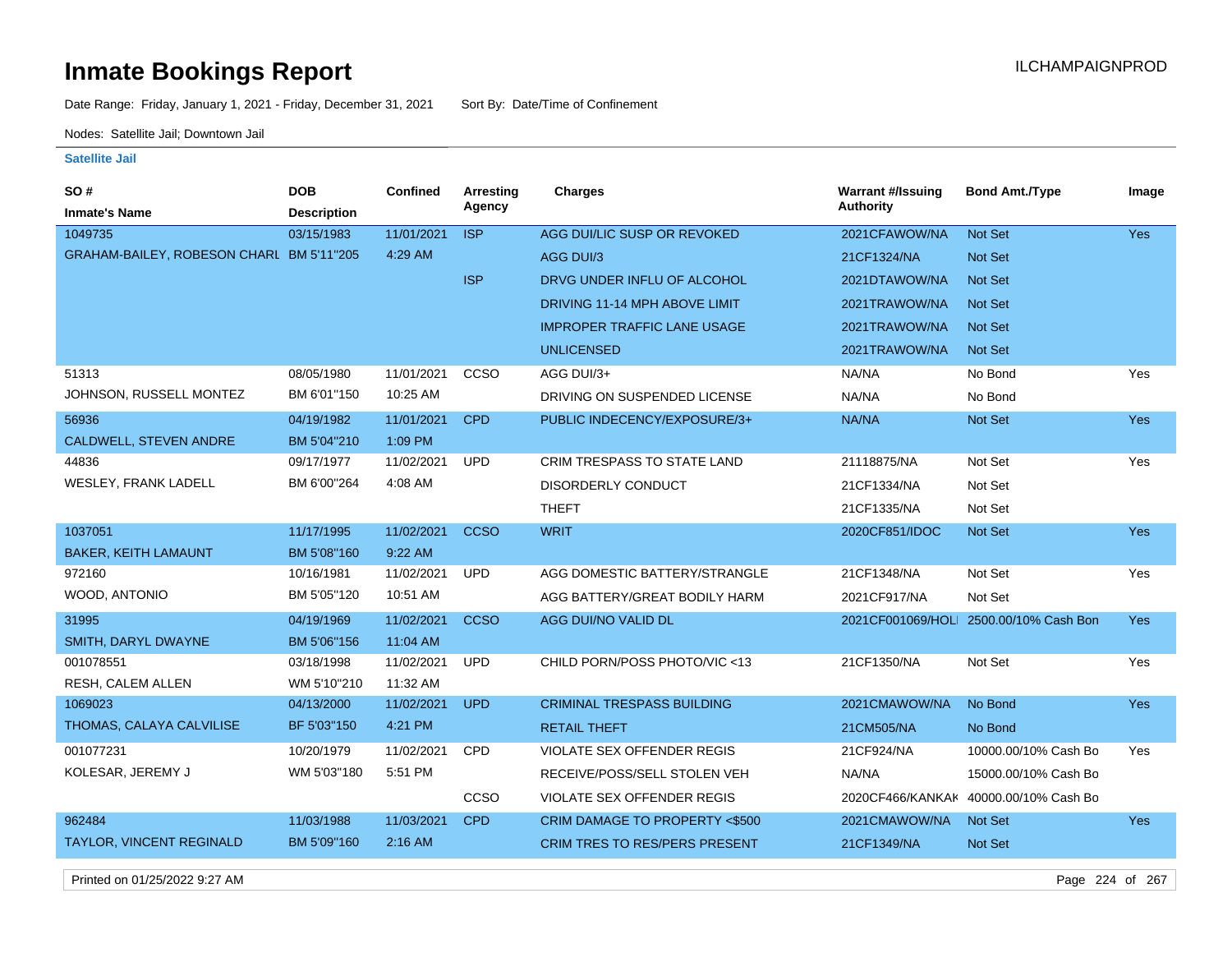Date Range: Friday, January 1, 2021 - Friday, December 31, 2021 Sort By: Date/Time of Confinement

Nodes: Satellite Jail; Downtown Jail

| SO#                                       | <b>DOB</b>         | Confined   | Arresting   | <b>Charges</b>                       | <b>Warrant #/Issuing</b> | <b>Bond Amt./Type</b>                 | Image      |
|-------------------------------------------|--------------------|------------|-------------|--------------------------------------|--------------------------|---------------------------------------|------------|
| <b>Inmate's Name</b>                      | <b>Description</b> |            | Agency      |                                      | <b>Authority</b>         |                                       |            |
| 001078557                                 | 03/20/1992         | 11/03/2021 | <b>ISP</b>  | <b>FUGITIVE FROM JUSTICE</b>         | 21CF1353/NA              | Not Set                               | <b>Yes</b> |
| MORENTE GARCIA, ISRAEL VICTOR SM 5'08"127 |                    | 1:07 PM    |             |                                      |                          |                                       |            |
| 001078558                                 | 08/23/2001         | 11/03/2021 | <b>CPD</b>  | RESIST/OBSTRUCTING A PEACE OFFICER   | NA/NA                    | Not Set                               | Yes        |
| PARRISH, DOMINIC WALTER                   | BM 5'08"195        | 1:25 PM    |             | UNLAWFUL USE OF A WEAPON             | 21CF1352/NA              | Not Set                               |            |
| 1064809                                   | 08/24/1982         | 11/03/2021 | <b>ISP</b>  | <b>CRIMINAL TRESPASS TO LAND</b>     | 21CF1318/NA              | 50000.00/10% Cash Bo                  | <b>Yes</b> |
| PARKER, ALVIN JARELL                      | BM 5'10"225        | 2:39 PM    | <b>CCSO</b> | <b>FELON POSS/USE FIREARM PRIOR</b>  | 21CF635/NA               | 25000.00/10% Cash Bo                  |            |
| 001078559                                 | 10/20/1991         | 11/03/2021 | <b>CPD</b>  | BATTERY/MAKES PHYSICAL CONTACT       |                          | 19CM453/JUDGE KE 2000.00/10% Cash Bon | Yes        |
| PEARSON, WHITLEY S                        | BF 5'08"165        | 8:00 PM    |             |                                      |                          |                                       |            |
| 1069869                                   | 12/29/1997         | 11/04/2021 | <b>RPD</b>  | DRVG UNDER INFLU OF ALCOHOL          | 2021DTAWOW/NA            | <b>Not Set</b>                        | <b>Yes</b> |
| <b>BROWN, SPENCER LEE</b>                 | WM 5'11"195        | 12:07 AM   |             | DRVG UNDER INFLU/BAC 0.08            | 2021DTAWOW/NA            | <b>Not Set</b>                        |            |
|                                           |                    |            |             | <b>HEAD LAMP NOT MEET REGULATION</b> | 2021TRAWOW/NA            | <b>Not Set</b>                        |            |
|                                           |                    |            |             | DRIVING DURING REVOCATION            | 2021TRAWOW/NA            | <b>Not Set</b>                        |            |
|                                           |                    |            |             | AGG DUI/LIC SUSP OR REVOKED          | 21CF1354/NA              | <b>Not Set</b>                        |            |
| 1024087                                   | 10/14/1974         | 11/04/2021 | CCSO        | ESCAPE OF MISD FROM PENAL INST       | 21CM85/NA                | 5000.00/10% Cash Bon                  | Yes        |
| HAWKINS, JASON CHANNING                   | WM 5'11"165        | 12:47 AM   |             |                                      |                          |                                       |            |
| 1042264                                   | 10/16/1996         | 11/04/2021 | <b>CPD</b>  | DIRECT CRIMINAL CONTEMPT             | 2021CC24/JUDGE W No Bond |                                       | <b>Yes</b> |
| JETER, EQUARIEON LAVONTEA                 | BM 6'00"155        | 10:05 AM   |             |                                      |                          |                                       |            |
| 1016084                                   | 10/21/1993         | 11/04/2021 | <b>CCSO</b> | RESIST/OBSTRUCTING A PEACE OFFICER   | 2021CF624/JUDGE \        | 7500.00/10% Cash Bon                  | Yes        |
| BENTON-COX, TYLER CHRISTIAN               | BM 5'08"145        | 3:58 PM    |             | DOMESTIC BATTERY                     | 21CM510/NA               | No Bond                               |            |
|                                           |                    |            |             | MFG/DEL CANNABIS/30-500 GRAMS        | 2020CF681/JUDGE          | 690.00/Category B Bon                 |            |
| 57176                                     | 03/03/1966         | 11/04/2021 | <b>CCSO</b> | DRIVING ON REVOKED LICENSE           | 2021CF92/NA              | Not Set                               | <b>Yes</b> |
| <b>BICKERS, LARRY RAY</b>                 | WM 6'02"240        | 4:37 PM    |             |                                      |                          |                                       |            |
| 1044161                                   | 04/26/1995         | 11/04/2021 | <b>ISP</b>  | <b>BURGLARY</b>                      |                          | 2016CF1180/JUDGE 5000.00/10% Cash Bon | Yes        |
| EDWARDS, DARION MARTICE MARS BM 5'08"155  |                    | 5:30 PM    |             |                                      |                          |                                       |            |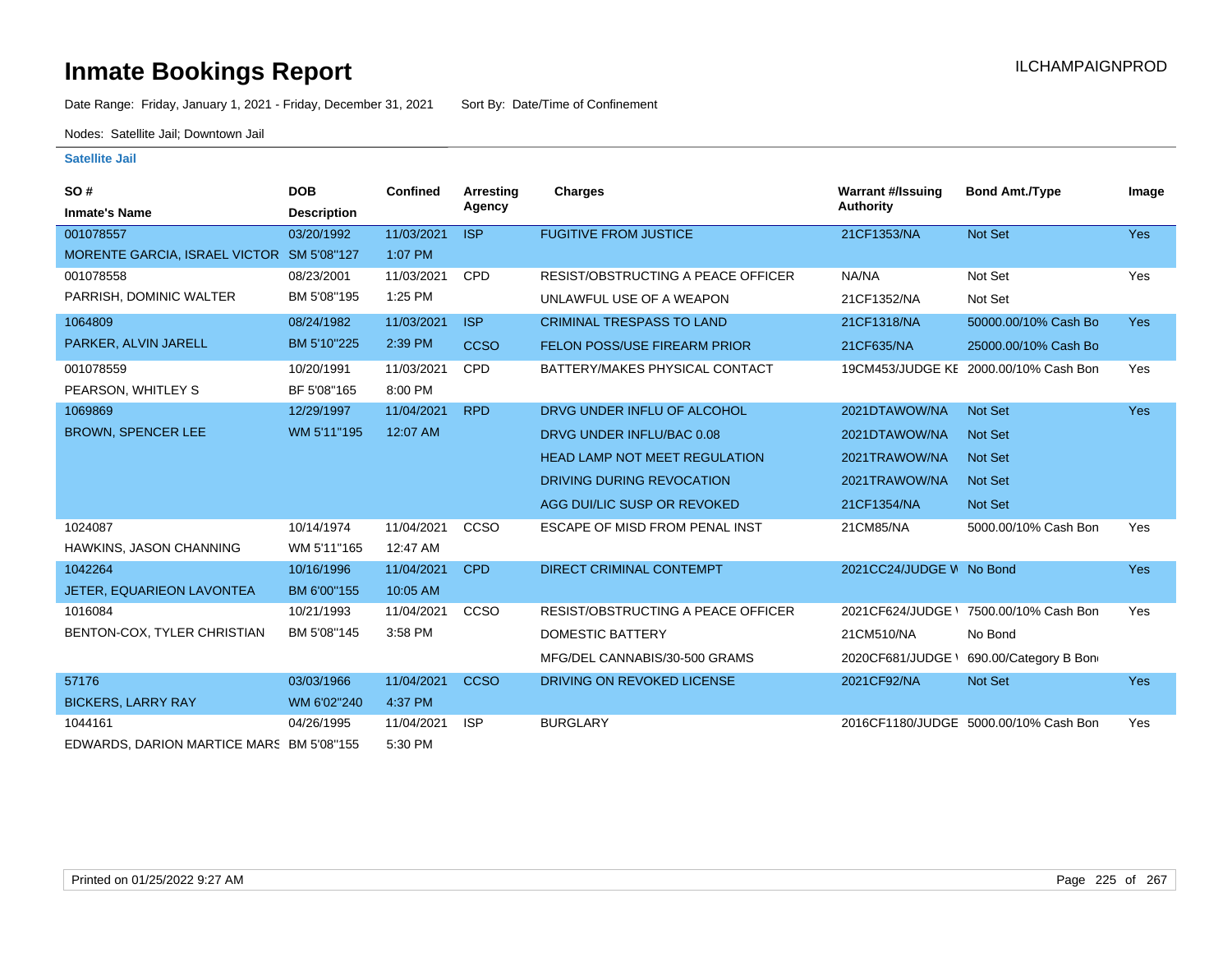Date Range: Friday, January 1, 2021 - Friday, December 31, 2021 Sort By: Date/Time of Confinement

Nodes: Satellite Jail; Downtown Jail

| SO#                           | <b>DOB</b>         | Confined   | Arresting<br>Agency | <b>Charges</b>                                        | <b>Warrant #/Issuing</b><br><b>Authority</b> | <b>Bond Amt./Type</b>                 | Image      |
|-------------------------------|--------------------|------------|---------------------|-------------------------------------------------------|----------------------------------------------|---------------------------------------|------------|
| <b>Inmate's Name</b>          | <b>Description</b> |            |                     |                                                       |                                              |                                       |            |
| 001078561                     | 10/14/1984         | 11/04/2021 | <b>ISP</b>          | POSS STOLEN VEHICLE > \$25,000                        | 2021CFAWOW/NA                                | <b>Not Set</b>                        | <b>Yes</b> |
| <b>REARDON, MATTHEW JAMES</b> | WM 5'10"165        | 9:02 PM    |                     | POSSESS CANNABIS > 5,000 GRAMS                        | 2021CFAWOW/NA                                | <b>Not Set</b>                        |            |
|                               |                    |            |                     | DRIVING ON REVOKED LICENSE                            | 2021CFAWOW/NA                                | <b>Not Set</b>                        |            |
|                               |                    |            |                     | FLEEING/ATTEMPT ELUDE OFFICER                         | 2021CFAWOW/NA                                | <b>Not Set</b>                        |            |
|                               |                    |            |                     | MFG/DEL CANNABIS/2000<5000 GR                         | 21CF1357/NA                                  | <b>Not Set</b>                        |            |
| 001078562                     | 06/19/1993         | 11/04/2021 | <b>CPD</b>          | VIOLATE ORDER PROTECTION                              | 21CM509/NA                                   | No Bond                               | Yes        |
| PEACH, LUCAS ADAM             | WM 6'06"210        | 11:42 PM   |                     |                                                       |                                              |                                       |            |
| 1030307                       | 07/03/1983         | 11/05/2021 | <b>UPD</b>          | AGG ASLT PEACE OFF/FIRE/ER WRK                        | 20CF1127/ADAM M.                             | 5000.00/10% Cash Bon                  | <b>Yes</b> |
| SUTTON, FRANKIE DMARVIO       | BM 6'06"190        | 2:16 AM    |                     |                                                       |                                              |                                       |            |
| 001078564                     | 04/22/2002         | 11/05/2021 | <b>CPD</b>          | <b>UNLICENSED</b>                                     | 2021TRAWOW/NA                                | Not Set                               | Yes        |
| BURKS, CHRISTIAN ISIAH DEVONN | BM 5'09"190        | 4:40 AM    |                     | UNLWFL POSS/DRIVER/VEH/STOLEN                         | 21CF1358/NA                                  | Not Set                               |            |
| 984158                        | 06/12/1989         | 11/05/2021 | <b>CCSO</b>         | POSS STOLEN VEHICLE > \$25,000                        | 21CF1360/NA                                  | Not Set                               | Yes        |
| DUNNAGAN, CHELSEA RAE         | WF 5'03"125        | 5:23 AM    |                     |                                                       |                                              |                                       |            |
| 001078565                     | 09/24/2003         | 11/05/2021 | <b>CPD</b>          | <b>THEFT</b>                                          | 2021CFAWOW/NA                                | Not Set                               | Yes        |
| BARBER, MARK ANTHONY, JR      | BM 5'08"130        | 7:40 AM    |                     | RECEIVE/POSS/SELL STOLEN VEH                          | 2021CF1309/DILL                              | 25000.00/10% Cash Bo                  |            |
|                               |                    |            |                     | POSSESSION OF STOLEN FIREARM                          | 21CF1366/NA                                  | Not Set                               |            |
|                               |                    |            | <b>UPD</b>          | <b>THEFT</b>                                          | 2021CFAWOW/NA                                | No Bond                               |            |
|                               |                    |            |                     | <b>BURGLARY</b>                                       | 21CF1369/NA                                  | Not Set                               |            |
| 1063119                       | 03/28/1999         | 11/05/2021 | <b>CPD</b>          | <b>BURGLARY</b>                                       | 2018CF877/NA                                 | 10000.00/10% Cash Bo                  | <b>Yes</b> |
| HUNT, KHALLEEL MALIK          | BM 5'06"130        | 7:47 AM    |                     | <b>BURGLARY W/O CAUSING DAMAGE</b>                    | 2018CF1687/NA                                | 10000.00/10% Cash Bo                  |            |
|                               |                    |            |                     | THEFT/STOLEN/INTENT<\$500                             | 2020CM14/NA                                  | 5000.00/10% Cash Bon                  |            |
| 966887                        | 01/16/1984         | 11/05/2021 | CCSO                | DELIVERY OF OR POSSESSION OF W/ INTENT T( 19CF1425/NA |                                              | No Bond                               | Yes        |
| NELSON, DARRYL WAYNE          | BM 6'01"230        | 11:00 AM   |                     |                                                       |                                              |                                       |            |
| 001078566                     | 10/26/2000         | 11/05/2021 | <b>ISP</b>          | AGG UNLAWFUL USE WEAPON/PERSON                        | 21CFAWOW/NA                                  | <b>Not Set</b>                        | <b>Yes</b> |
| <b>WINSTON, TYZAH VONTICE</b> | BM 5'09"140        | 12:15 PM   |                     | FIREARM W/O VALID FOID/ELIG                           | 21CFAWOW/NA                                  | Not Set                               |            |
| 956979                        | 08/07/1991         | 11/05/2021 | <b>ISP</b>          | <b>THEFT</b>                                          |                                              | 2019CF1835/WEBBI 5000.00/10% Cash Bon | Yes        |
| HARVEY, DONISHA RENEE         | BF 5'04"215        | 2:22 PM    |                     |                                                       |                                              |                                       |            |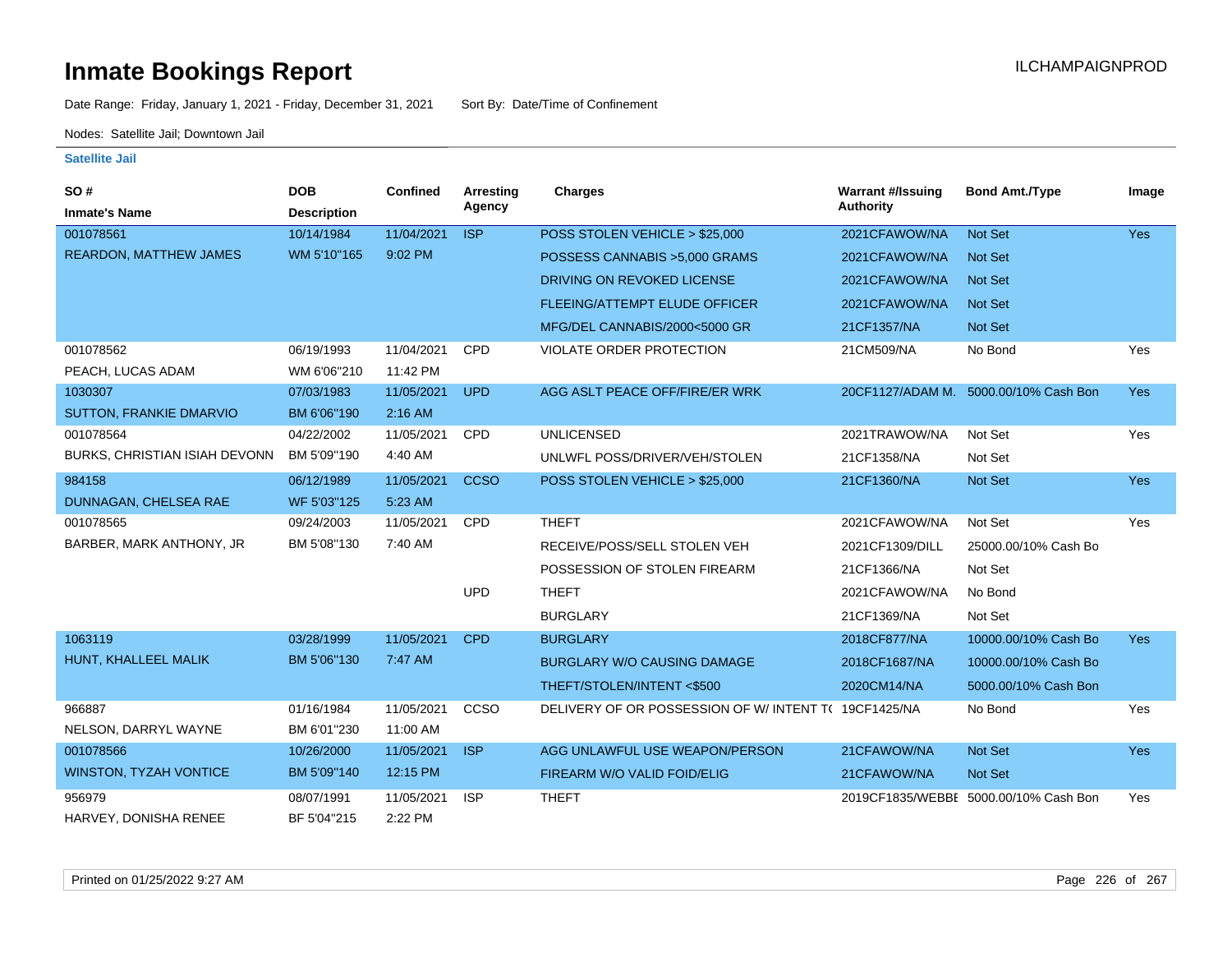Date Range: Friday, January 1, 2021 - Friday, December 31, 2021 Sort By: Date/Time of Confinement

Nodes: Satellite Jail; Downtown Jail

### **Satellite Jail**

| SO #                             | <b>DOB</b>         | <b>Confined</b> | Arresting   | <b>Charges</b>                     | <b>Warrant #/Issuing</b> | <b>Bond Amt./Type</b>                | Image      |
|----------------------------------|--------------------|-----------------|-------------|------------------------------------|--------------------------|--------------------------------------|------------|
| <b>Inmate's Name</b>             | <b>Description</b> |                 | Agency      |                                    | <b>Authority</b>         |                                      |            |
| 001078567                        | 08/28/1998         | 11/05/2021      | <b>ISP</b>  | DRIVING ON SUSPENDED LICENSE       |                          | W21M5158/GRUND\ 1500.00/10% Cash Bon | <b>Yes</b> |
| NASH, MAKAYLA ELIZABETH          | BF 5'04"170        | 4:01 PM         |             |                                    |                          |                                      |            |
| 001078568                        | 01/18/1999         | 11/05/2021      | <b>ISP</b>  | UNLAWFUL USE OF A WEAPON           | 2021CFAWOW/NA            | Not Set                              | Yes        |
| REED, DONNEILL CORTEZ            | BM 5'07"150        | 4:35 PM         |             | POSS FIREARM W/ DEFACED SER NO     | 2021CFAWOW/NA            | Not Set                              |            |
| 001078569                        | 12/08/2002         | 11/05/2021      | <b>RPD</b>  | <b>DOMESTIC BATTERY</b>            | 2021CMAWOW/NA            | <b>Not Set</b>                       | <b>Yes</b> |
| HILL, AMARIE TERELL              | BM 5'11"190        | 6:06 PM         |             | CAUSE CHILD TO BE ENDANGERED       | 2021CMAWOW/NA            | <b>Not Set</b>                       |            |
| 1038973                          | 03/19/1994         | 11/05/2021      | <b>TOPD</b> | AGG DOMESTIC BATTERY/STRANGLE      | 21CF1365/NA              | Not Set                              | Yes        |
| HAYS, DAMIEN CLYDE               | WM 6'02"140        | 8:59 PM         |             |                                    |                          |                                      |            |
| 001078570                        | 12/27/1985         | 11/05/2021      | <b>ISP</b>  | DRVG UNDER INFLU OF ALCOHOL        | 2021DTAWOW/NA            | 1000.00/10% Cash Bon                 | Yes        |
| RICE, BRANDON GARRETT            | BM 6'01"235        | 11:26 PM        |             | <b>IMPROPER PASS EMER VEHICLE</b>  | 2021TRAWOW/NA            | <b>Not Set</b>                       |            |
|                                  |                    |                 |             | <b>TEXTING WHILE DRIVING</b>       | 2021TRAWOW/NA            | <b>Not Set</b>                       |            |
|                                  |                    |                 |             | <b>TRANSP/CARRY ALC LIQ/DRIVER</b> | 2021TRAWOW/NA            | <b>Not Set</b>                       |            |
| 1067370                          | 08/11/1997         | 11/06/2021      | <b>CPD</b>  | AGG DISCHARGE FIREARM              | 2021CFAWOW/NA            | No Bond                              | Yes        |
| DAVIS, AUSTIN CHRISTOPHER        | WM 5'07"150        | 12:23 AM        |             | AGG UNLAWFUL USE WEAPON/PERSON     | 2021CFAWOW/NA            | Not Set                              |            |
|                                  |                    |                 |             | <b>DOMESTIC BATTERY</b>            | 2021CMAWOW/NA            | Not Set                              |            |
|                                  |                    |                 |             | FIREARM/FOID INVALID/NOT ELIG      | 21CF1370/NA              | Not Set                              |            |
| 001078572                        | 10/30/2001         | 11/06/2021      | <b>CPD</b>  | <b>AGGRAVATED BATTERY</b>          | 2021CFAWOW/NA            | Not Set                              | Yes        |
| <b>BRUMMOND, DOMINIC ANTONIO</b> | WM 6'00"150        | 2:24 AM         |             | ARMED ROBBERY/NO FIREARM           | 21CF1364/NA              | No Bond                              |            |
| 1071098                          | 07/22/2000         | 11/06/2021      | <b>CPD</b>  | <b>DOMESTIC BATTERY</b>            | 2021CMAWOW/NA            | Not Set                              | <b>Yes</b> |
| HARRIS, SHEMAR HARLEM            | BM 5'09"145        | 8:22 AM         |             | UNLAWFUL RESTRAINT                 | 2021CFAWOW/NA            | Not Set                              |            |
|                                  |                    |                 |             | FELON POSS/USE WEAPON/FIREARM      | 2021CFAWOW/NA            | Not Set                              |            |
|                                  |                    |                 |             | CRIM SEX ASSAULT/FORCE             | 2021CFAWOW/NA            | Not Set                              |            |
|                                  |                    |                 |             | INTERF REPT DOMESTIC VIOLENCE      | 2021CMAWOW/NA            | Not Set                              |            |
|                                  |                    |                 |             | AGGRAVATED UNLAWFUL RESTRAINT      | 21CF1368/NA              | Not Set                              |            |
| 1000797                          | 10/05/1989         | 11/06/2021      | <b>CCSO</b> | <b>DOMESTIC BATTERY</b>            | 2021CMAWOW/NA            | <b>Not Set</b>                       | <b>Yes</b> |
| RODRIGUEZ, IVAN                  | WM 5'09"180        | 11:01 AM        |             |                                    |                          |                                      |            |
| 967736                           | 07/23/1984         | 11/06/2021      | <b>RPD</b>  | AGG DOMESTIC BATTERY/STRANGLE      | 21CF1367/NA              | Not Set                              | Yes        |
| MCFARLAND, JAMES LEE             | BM 5'11"230        | 1:02 PM         |             |                                    |                          |                                      |            |

Printed on 01/25/2022 9:27 AM Page 227 of 267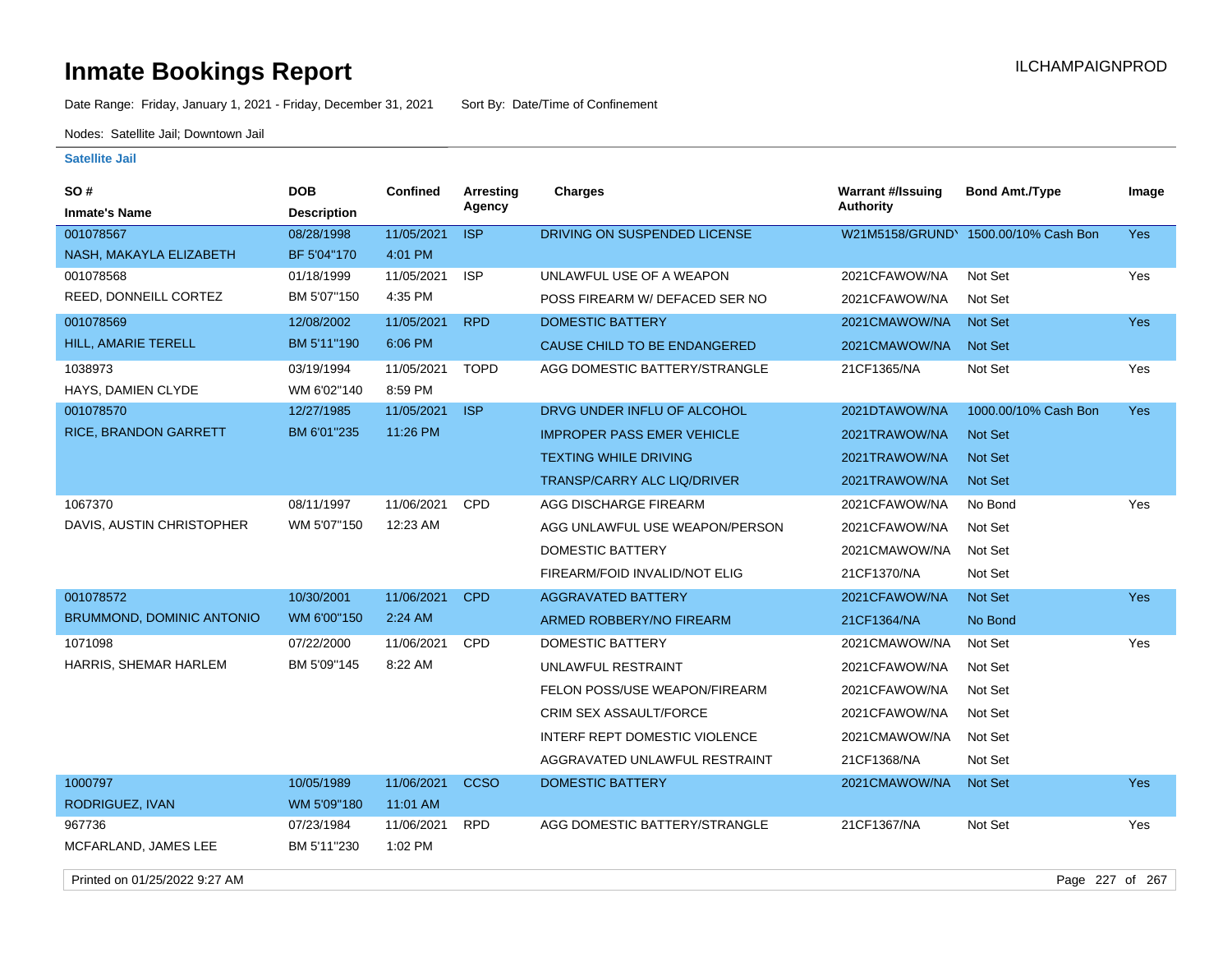Date Range: Friday, January 1, 2021 - Friday, December 31, 2021 Sort By: Date/Time of Confinement

Nodes: Satellite Jail; Downtown Jail

| SO#                             | <b>DOB</b>         | Confined   | Arresting  | <b>Charges</b>                     | <b>Warrant #/Issuing</b> | <b>Bond Amt./Type</b>                 | Image      |
|---------------------------------|--------------------|------------|------------|------------------------------------|--------------------------|---------------------------------------|------------|
| <b>Inmate's Name</b>            | <b>Description</b> |            | Agency     |                                    | Authority                |                                       |            |
| 1057312                         | 12/18/1996         | 11/06/2021 | <b>CPD</b> | THEFT CONTROL INTENT 10K<100K      |                          | 2021CF1194/JUDGE 20000.00/10% Cash Bo | <b>Yes</b> |
| <b>STARKS, RAMEON TAHZIER</b>   | BM 6'03"164        | 3:30 PM    |            | OBSTRUCTING IDENTIFICATION         | 2021CM478/JUDGE          | 10000.00/10% Cash Bo                  |            |
| 1056148                         | 04/03/1994         | 11/06/2021 | <b>ISP</b> | DRIVING ON REVOKED LICENSE         | 2021CFAWOW/NA            | Not Set                               | Yes        |
| LEE, TYQUISHA DELLA             | BF 5'07"140        | 9:50 PM    |            | ACCIDENT INJURY/DEATH/11-403       | 2021CFAWOW/NA            | Not Set                               |            |
|                                 |                    |            |            | <b>FAIL TO REDUCE SPEED</b>        | 2021CFAWOW/NA            | Not Set                               |            |
|                                 |                    |            |            | CAUSE CHILD TO BE ENDANGERED       | 21CM513/NA               | Not Set                               |            |
| 958898                          | 05/24/1982         | 11/07/2021 | <b>RPD</b> | <b>DOMESTIC BATTERY</b>            | 21CMAWOW/NA              | Not Set                               | Yes        |
| <b>CHAMBERS, GARY</b>           | OM 5'10"160        | 5:41 AM    |            | POSS DRUG PARAPHERNALIA            | 21CMAWOW/NA              | Not Set                               |            |
| 001078522                       | 08/14/1983         | 11/07/2021 | CCSO       | DOMESTIC BATTERY                   | 21CM511/NA               | No Bond                               | Yes        |
| SEGADY, SHEENA MARIE            | WF 5'03"113        | 3:17 PM    |            |                                    |                          |                                       |            |
| 001077488                       | 06/22/1989         | 11/07/2021 | <b>CPD</b> | POSSESSING A CONTROLLED SUBSTANCE  | 21CF1371/NA              | Not Set                               | <b>Yes</b> |
| SESSUM, NICHOLAS C              | WM 5'06"152        | 9:33 PM    |            | POSSESS LOOK-ALIKE SUB/SUBQ        | NA/NA                    | Not Set                               |            |
| 1043071                         | 11/26/1972         | 11/08/2021 | <b>CPD</b> | <b>ARSON</b>                       | 2021CFAWOW/NA            | Not Set                               | Yes        |
| SUTHERLAND, ALICIA MERRELL      | BF 5'02"200        | 2:22 AM    |            | CRIM DMG/GOVT PROP/<\$500          | 21CF1378/NA              | Not Set                               |            |
|                                 |                    |            | CCSO       | <b>CRIM TRESPASS TO STATE LAND</b> | 2021CM208/JUDGE          | 25000.00/10% Cash Bo                  |            |
| 001078574                       | 12/20/1992         | 11/08/2021 | <b>RPD</b> | <b>DOMESTIC BATTERY</b>            | 21CMAWOW/NA              | Not Set                               | <b>Yes</b> |
| MILLER, CARLOS MARTELL, JR      | BM 5'11"140        | 4:48 AM    |            | CAUSE CHILD TO BE ENDANGERED       | 21CMAWOW/NA              | Not Set                               |            |
|                                 |                    |            |            | <b>CRIM TRESPASS TO RESIDENCE</b>  | 21CM512/NA               | Not Set                               |            |
| 48033                           | 07/02/1976         | 11/08/2021 | CCSO       | AGG DUI/LIC SUSP OR REVOKED        | NA/NA                    | No Bond                               | Yes        |
| MOORE, CHRISTOPHER ALLEN        | WM 5'09"200        | 2:17 PM    |            |                                    |                          |                                       |            |
| 1051953                         | 03/17/1996         | 11/08/2021 | <b>UPD</b> | RET THEFT/DISP MERCH/>\$300        | 21CF1375/NA              | Not Set                               | <b>Yes</b> |
| <b>WINSTON, ALYSSIA LETEECE</b> | BF 5'07"140        | 5:40 PM    |            |                                    |                          |                                       |            |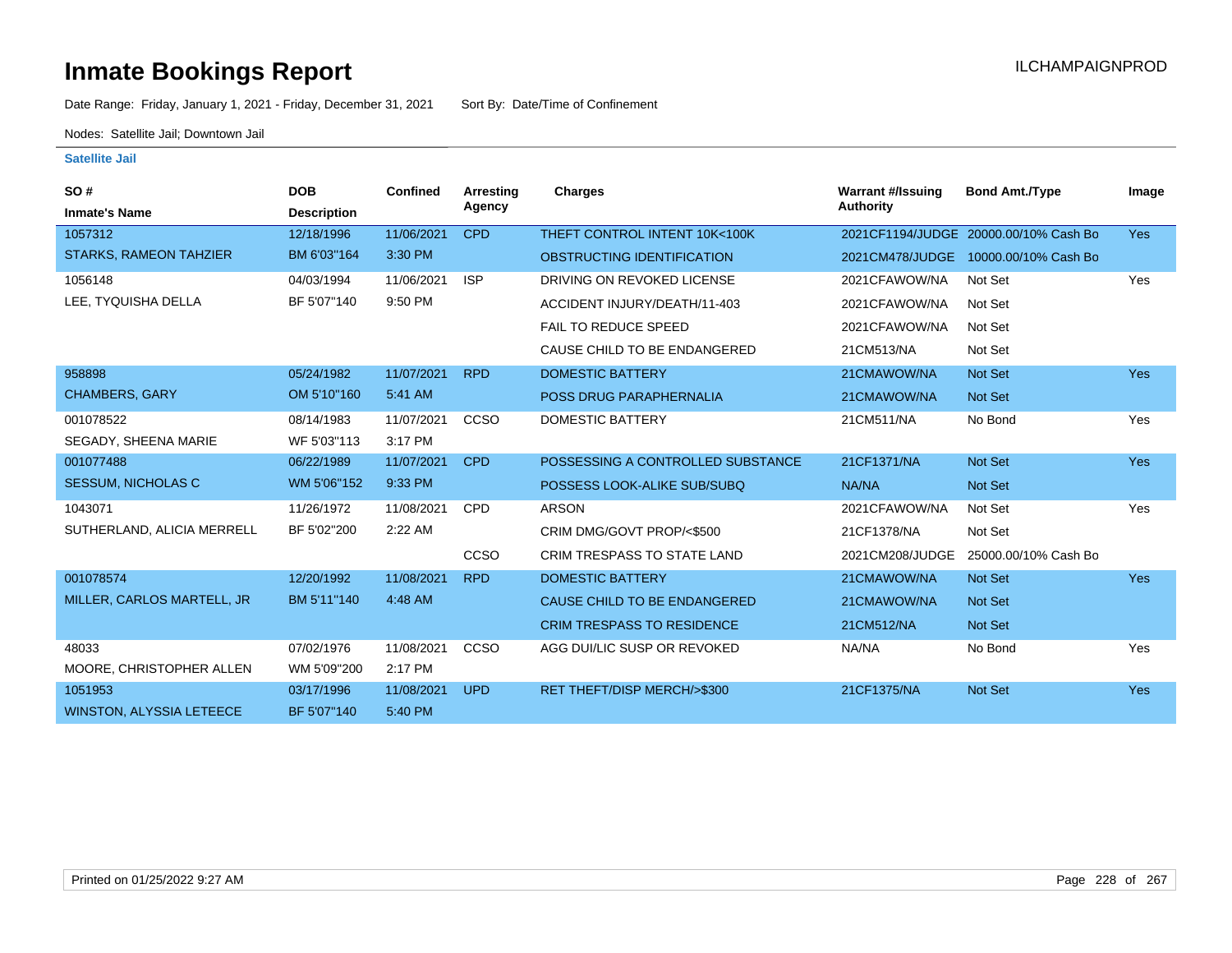Date Range: Friday, January 1, 2021 - Friday, December 31, 2021 Sort By: Date/Time of Confinement

Nodes: Satellite Jail; Downtown Jail

| SO#<br><b>Inmate's Name</b>         | <b>DOB</b><br><b>Description</b> | Confined               | Arresting<br>Agency | <b>Charges</b>                 | <b>Warrant #/Issuing</b><br><b>Authority</b> | <b>Bond Amt./Type</b>                 | Image      |
|-------------------------------------|----------------------------------|------------------------|---------------------|--------------------------------|----------------------------------------------|---------------------------------------|------------|
| 1005717                             | 01/31/1987                       | 11/08/2021             | <b>RPD</b>          | <b>UNLICENSED</b>              | 2021TRAWOW/NA                                | No Bond                               | <b>Yes</b> |
| LEWIS, ORLANDO DESHONE              | BM 6'03"180                      | 9:58 PM                |                     | DRVG UNDER INFLU OF ALCOHOL    | 2021DTAWOW/NA                                | No Bond                               |            |
|                                     |                                  |                        |                     | DRVG UNDER INFLU/BAC 0.08      | 2021DTAWOW/NA                                | No Bond                               |            |
|                                     |                                  |                        |                     | UNINSURED MTR VEH              | 2021TRAWOW/NA                                | No Bond                               |            |
|                                     |                                  |                        |                     | DRVG UNDER INFLUENCE OF DRUG   | 20DT311/NA                                   | 2500.00/10% Cash Bon                  |            |
|                                     |                                  |                        |                     | SPEEDING 26-34 MPH OVER LIMIT  | 20TR9976/NA                                  | 2500.00/10% Cash Bon                  |            |
|                                     |                                  |                        |                     | AGG DUI/NO VALID DL            | 21CF1374/NA                                  | No Bond                               |            |
| 001078575<br><b>MCLAURIN, KEYON</b> | 11/19/2002<br>BM 5'10"220        | 11/09/2021<br>12:41 PM | CCSO                | <b>GUNRUNNING</b>              | 21CF1330/NA                                  | 750000.00/10% Cash B                  | Yes        |
| 29626                               | 07/18/1968                       | 11/09/2021             | <b>UPD</b>          | MFG/DEL CANNABIS/500<2000 GR   | 2021CFAWOW/NA                                | Not Set                               | Yes        |
| <b>BISHOP, DARRELL EDWARD</b>       | BM 6'03"190                      | 4:46 PM                |                     | MFG/DEL 15<100 GR COCA/ANALOG  | 21CF1387/NA                                  | Not Set                               |            |
| 001078576                           | 05/27/2001                       | 11/09/2021             | <b>UPD</b>          | MACHINE GUN/AUTOMATIC WEAPON   | 2021CFAWOW/NA                                | Not Set                               | Yes        |
| CARTER, DEMONDRE D                  | BM 6'00"165                      | 6:01 PM                |                     | DOMESTIC BATTERY               | 2021CFAWOW/NA                                | Not Set                               |            |
|                                     |                                  |                        |                     | DOMESTIC BATTERY               | 2021CFAWOW/NA                                | Not Set                               |            |
|                                     |                                  |                        |                     | CRIM DAMAGE TO PROPERTY <\$500 | 2021CFAWOW/NA                                | Not Set                               |            |
|                                     |                                  |                        |                     | POSSESSION OF STOLEN FIREARM   | 2021CFAWOW/NA                                | Not Set                               |            |
|                                     |                                  |                        |                     | AGG UNLAWFUL USE WEAPON/PERSON | 2021CFAWOW/NA                                | Not Set                               |            |
|                                     |                                  |                        |                     | AGG BATTERY/PEACE OFFICER      | 2021CFAWOW/NA                                | Not Set                               |            |
|                                     |                                  |                        |                     | MFG/DEL CANNABIS/2.5-10 GRAMS  | 2021CFAWOW/NA                                | Not Set                               |            |
|                                     |                                  |                        |                     | UNLAWFUL USE OF A WEAPON       | 21CF1383/NA                                  | Not Set                               |            |
| 43209                               | 05/21/1976                       | 11/09/2021             | <b>CPD</b>          | DRIVING RVK/SUSP DUI/SSS 3RD   |                                              | 2019CF1298/JUDGE 7500.00/10% Cash Bon | <b>Yes</b> |
| <b>SYKES, MONTAY DUANE</b>          | BM 5'03"150                      | 9:37 PM                |                     |                                |                                              |                                       |            |
| 001078223                           | 01/23/2002                       | 11/09/2021             | <b>UPD</b>          | DRVG UNDER INFLU OF ALCOHOL    | 2021-DT-AWOW/NA Not Set                      |                                       | Yes        |
| DIEGO-MATEO, JOAQUIN                | SM 5'05"145                      | 10:52 PM               |                     | OPERATE UNINSURED MTR VEHICLE  | 2021-DT-AWOW/NA Not Set                      |                                       |            |
|                                     |                                  |                        |                     | DRIVING/NO LICENSE/PERMIT/AGE  | 2021-DT-AWOW/NA Not Set                      |                                       |            |
|                                     |                                  |                        |                     | DRVG UNDER INFLU/BAC 0.08      | 2021-DT-AWOW/NA Not Set                      |                                       |            |
|                                     |                                  |                        |                     | AGG DUI/NO VALID DL            | 21CF1382/NA                                  | Not Set                               |            |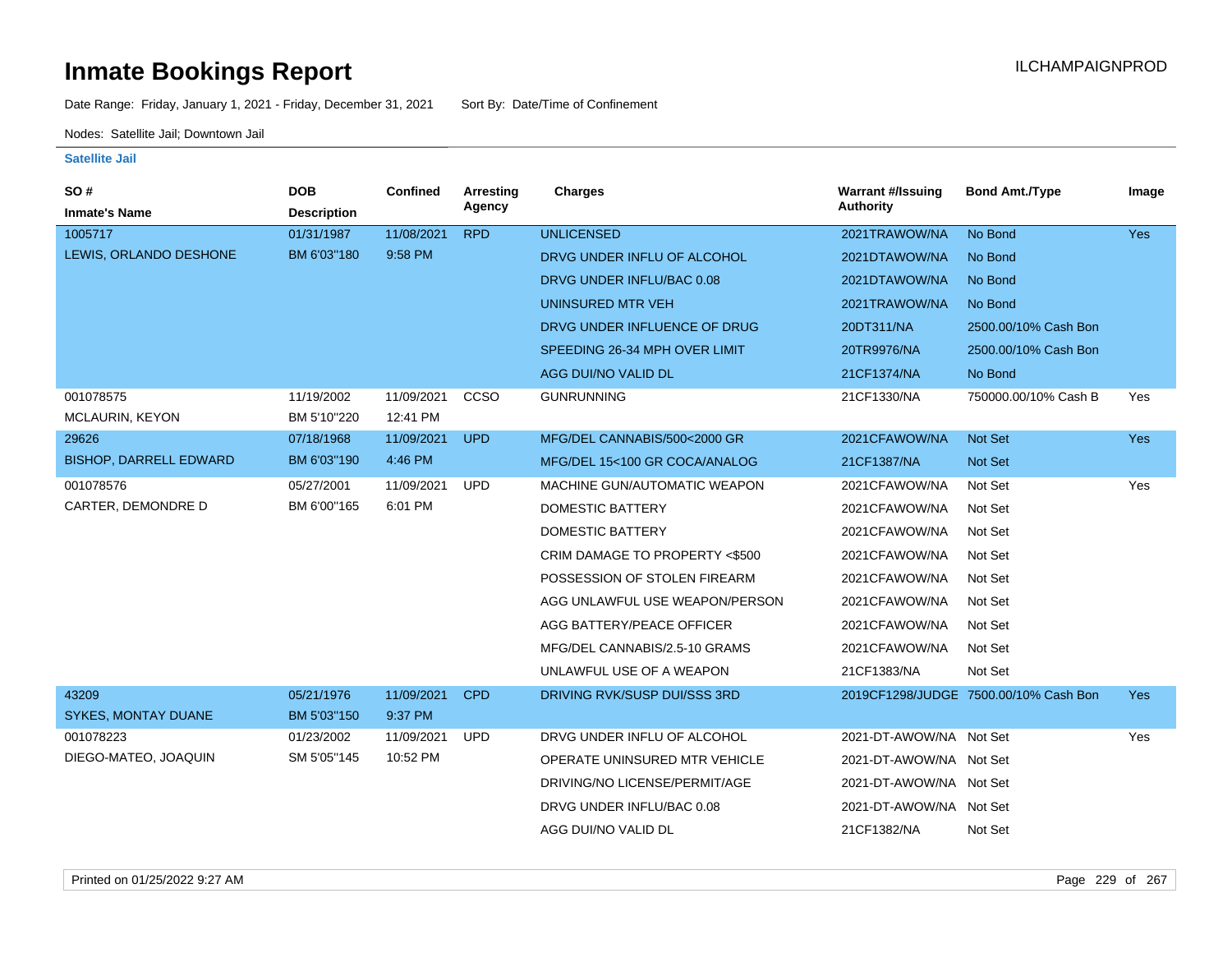Date Range: Friday, January 1, 2021 - Friday, December 31, 2021 Sort By: Date/Time of Confinement

Nodes: Satellite Jail; Downtown Jail

| SO#<br><b>Inmate's Name</b> | <b>DOB</b><br><b>Description</b> | Confined   | Arresting<br>Agency | <b>Charges</b>                       | <b>Warrant #/Issuing</b><br><b>Authority</b> | <b>Bond Amt./Type</b>                                  | Image      |
|-----------------------------|----------------------------------|------------|---------------------|--------------------------------------|----------------------------------------------|--------------------------------------------------------|------------|
| 1017059                     | 11/09/1988                       | 11/10/2021 | <b>CPD</b>          | <b>DOMESTIC BATTERY</b>              | 2021CMAWOW/NA                                | <b>Not Set</b>                                         | <b>Yes</b> |
| <b>JUNIOUS, DERRICK</b>     | BM 5'06"190                      | 1:23 AM    |                     |                                      |                                              |                                                        |            |
| 001078577                   | 09/09/1982                       | 11/10/2021 | CCSO                | POSSESSION OF METH< 5 GRAMS          | 2021CF167/NA                                 | 12000.00/10% Cash Bo                                   | Yes        |
| HICKS, JENNIFER M           | WF 5'05"195                      | 4:29 AM    |                     |                                      |                                              |                                                        |            |
| 001078484                   | 09/17/1978                       | 11/10/2021 | <b>UPD</b>          | POSS CAN/>10-30 GRAM/1ST             | 2021CMAWOW/NA                                | <b>Not Set</b>                                         | <b>Yes</b> |
| DOBBEY, JEROME ANTHONY      | BM 5'09"240                      | 11:34 AM   |                     | <b>UNLICENSED</b>                    | 2021TRAWOW/NA                                | <b>Not Set</b>                                         |            |
|                             |                                  |            |                     | POSSESSING A CONTROLLED SUBSTANCE    | 21CF1386/NA                                  | <b>Not Set</b>                                         |            |
|                             |                                  |            |                     | DRVG UNDER INFLU OF ALCOHOL          | 2021DTAWOW/NA                                | <b>Not Set</b>                                         |            |
| 503631                      | 03/01/1991                       | 11/10/2021 | <b>USMS</b>         | PAROLE REVOCATION                    | CH2100061/IDOC                               | No Bond                                                | Yes        |
| WILLIAMS, DOUGLAS LAMAR     | BM 6'01"150                      | 1:11 PM    |                     | <b>DOMESTIC BATTERY</b>              |                                              | 18CM124/IROQUOIS 6000.00/10% Cash Bon<br>75.00/FTA Fee |            |
|                             |                                  |            |                     | AGG BATTERY/USE DEADLY WEAPON        | 20CF1340/NA                                  | 25000.00/10% Cash Bo                                   |            |
|                             |                                  |            |                     | AGG FLEEING/2+ CON DEVICES           | 20CF1319/NA                                  | 2500.00/10% Cash Bon                                   |            |
| 1059949                     | 04/01/1996                       | 11/10/2021 | <b>CPD</b>          | CRIM DAMAGE TO PROPERTY <\$500       | 2021CMAWOW/NA                                | 100.00/Full Amount                                     | <b>Yes</b> |
| DAVIS, MCKINZIE DEINRO      | BM 5'10"160                      | 2:42 PM    |                     |                                      |                                              |                                                        |            |
| 1021804                     | 03/04/1993                       | 11/10/2021 | <b>UPD</b>          | PAROLE REVOCATION                    | CH2106726/IDOC                               | No Bond                                                | Yes        |
| ALLEN, NATHAN BLAKE         | WM 6'00"195                      | 3:10 PM    |                     |                                      |                                              |                                                        |            |
| 18882                       | 09/30/1958                       | 11/10/2021 | <b>UPD</b>          | POSS AMT CON SUB EXCEPT(A)/(D)       |                                              | 21CF1163/JUDGE R 5000.00/10% Cash Bon                  | <b>Yes</b> |
| <b>ADAMS, JOHN KEITH</b>    | WM 6'00"215                      | 7:02 PM    |                     |                                      |                                              |                                                        |            |
| 1057312                     | 12/18/1996                       | 11/10/2021 | <b>CPD</b>          | POSSESSION OF STOLEN FIREARM         | 2021CFAWOW/NA                                | Not Set                                                | Yes        |
| STARKS, RAMEON TAHZIER      | BM 6'03"164                      | 9:51 PM    |                     | AGGRAVATED ASSAULT                   | 2021CFAWOW/NA                                | Not Set                                                |            |
|                             |                                  |            |                     | CRIM DAMAGE TO PROPERTY <\$500       | 2021CFAWOW/NA                                | Not Set                                                |            |
|                             |                                  |            |                     | UNLAWFUL USE OF A WEAPON             | 2021CFAWOW/NA                                | Not Set                                                |            |
|                             |                                  |            |                     | POSS FIREARM W/ DEFACED SER NO       | 2021CFAWOW/NA                                | Not Set                                                |            |
|                             |                                  |            |                     | HOME INVASION/FIREARM                | 21CF1388/NA                                  | Not Set                                                |            |
|                             |                                  |            | CCSO                | <b>THEFT</b>                         | 21CF1194/NA                                  | 100000.00/10% Cash B                                   |            |
| 001078579                   | 02/20/1984                       | 11/10/2021 | <b>ISP</b>          | <b>WARRANT OUT OF COUNTY</b>         | 20CF6/NA                                     | 5000.00/10% Cash Bon                                   | <b>Yes</b> |
| EDWARDS, MATTHEW JAMES      | BM 6'00"330                      | 10:10 PM   | <b>CCSO</b>         | <b>OPERATE UNINSURED MTR VEHICLE</b> | 2004TR8534/NA                                | 3000.00/10% Cash Bon                                   |            |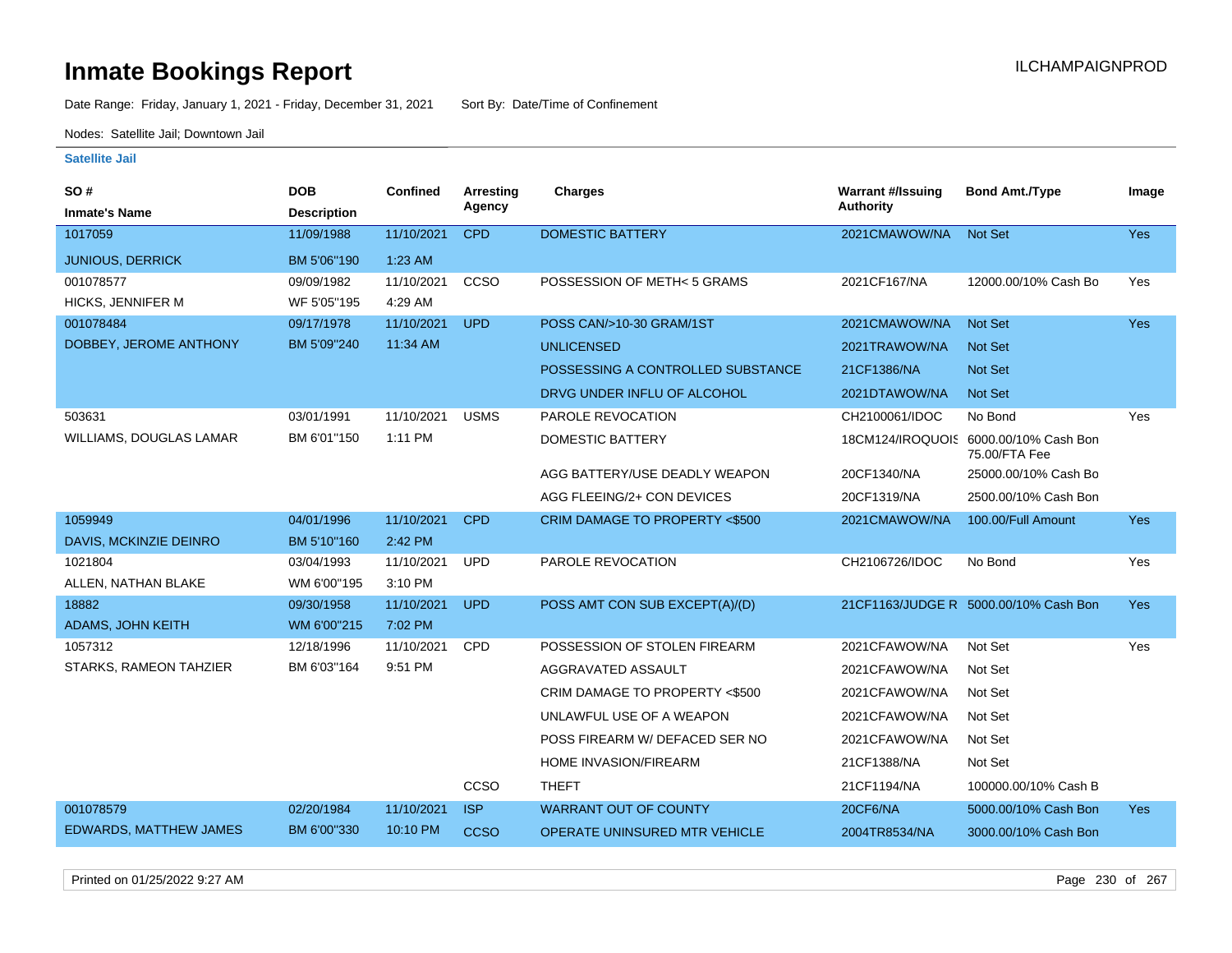Date Range: Friday, January 1, 2021 - Friday, December 31, 2021 Sort By: Date/Time of Confinement

Nodes: Satellite Jail; Downtown Jail

| SO #                            | <b>DOB</b>         | <b>Confined</b> | <b>Arresting</b> | <b>Charges</b>                            | <b>Warrant #/Issuing</b> | <b>Bond Amt./Type</b>                  | Image      |
|---------------------------------|--------------------|-----------------|------------------|-------------------------------------------|--------------------------|----------------------------------------|------------|
| <b>Inmate's Name</b>            | <b>Description</b> |                 | Agency           |                                           | <b>Authority</b>         |                                        |            |
| 47195                           | 03/13/1975         | 11/11/2021      | <b>CCSO</b>      | <b>RESIDENTIAL BURGLARY</b>               |                          | 2020 CF 001222/NA 5000.00/10% Cash Bon | <b>Yes</b> |
| SIMMONS, JAMES ROBERT           | WM 5'08"180        | 12:00 PM        |                  |                                           |                          |                                        |            |
| 960772                          | 05/12/1988         | 11/11/2021      | CCSO             | POSSESSION OF METH<5 GRAMS                | 2020CF362/ROSENI No Bond |                                        | Yes        |
| <b>STARK, FARON MICHAEL</b>     | BM 5'11"135        | 10:28 PM        |                  |                                           |                          |                                        |            |
| 001077467                       | 03/25/1993         | 11/11/2021      | <b>CPD</b>       | <b>AGG BATTERY/PEACE OFFICER</b>          |                          | 2020CF1363/JUDGE 25000.00/10% Cash Bo  | Yes        |
| <b>WILLIAMS, KEITH LAMAR</b>    | BM 6'01"171        | 11:38 PM        |                  |                                           |                          |                                        |            |
| 63881                           | 12/25/1982         | 11/12/2021      | <b>UPD</b>       | <b>VIOLATE BOND REQUIREMENT</b>           | 2021CMAWOW/NA            | No Bond                                | Yes        |
| <b>BRANDT, NICHOLAS MICHAEL</b> | WM 5'11"220        | 4:34 AM         |                  |                                           |                          |                                        |            |
| 1068592                         | 12/15/1998         | 11/12/2021      | <b>CPD</b>       | <b>AGGRAVATED BATTERY</b>                 | 2021CFAWOW/NA            | No Bond                                | <b>Yes</b> |
| ROSS, TEVONTAE TERRANCE         | BM 5'11"150        | 8:41 AM         |                  | <b>RESIST/OBSTRUCTING A PEACE OFFICER</b> | 2021CMAWOW/NA            | <b>Not Set</b>                         |            |
|                                 |                    |                 |                  | <b>BURGLARY</b>                           | 21CF1393/NA              | <b>Not Set</b>                         |            |
| 1014356                         | 08/19/1966         | 11/12/2021      | <b>UPD</b>       | UNLWFL POSS/DRIVER/VEH/STOLEN             | 2021CFAWOW/NA            | No Bond                                | Yes        |
| AMOLE, GARY BRUCE               | WM 6'00"175        | 12:12 PM        |                  |                                           |                          |                                        |            |
| 1007540                         | 07/21/1978         | 11/12/2021      | <b>RPD</b>       | AGG ROBBERY/INDICATE ARM W/FIR            | 2021CFAWOW/NA            | No Bond                                | Yes        |
| MOLINA, PABLO DAMIEN            | WM 5'09"220        | 3:42 PM         |                  |                                           |                          |                                        |            |
| 001077945                       | 07/23/1992         | 11/13/2021      | <b>UPD</b>       | AGG ASLT PEACE OFF/FIRE/ER WRK            |                          | 2021CF637/JUDGE   1000.00/10% Cash Bon | Yes        |
| <b>BROWN, SIDREA RENEIA</b>     | BF 5'02"180        | 10:49 AM        |                  | <b>BURGLARY</b>                           |                          | 2021CF543/JUDGE   50000.00/10% Cash Bo |            |
|                                 |                    |                 |                  | CRIM TRES TO RES/PERS PRESENT             |                          | 2021CF1050/JUDGE 1000.00/10% Cash Bon  |            |
|                                 |                    |                 |                  | RETAIL THEFT/DISP MERCH/<\$300            | 2021CM267/JUDGE          | 1000.00/10% Cash Bon                   |            |
|                                 |                    |                 |                  | RETAIL THEFT/MOTOR FUEL/>\$150            |                          | 2021CF867/JUDGE   1000.00/10% Cash Bon |            |
|                                 |                    |                 |                  | RETAIL THEFT/DISP MERCH/<\$300            |                          | 2021CF846/JUDGE   1000.00/10% Cash Bon |            |
|                                 |                    |                 | CCSO             | <b>BURGLARY</b>                           | 21CF1264/NA              | 1000.00/10% Cash Bon                   |            |
| 1063943                         | 10/23/1995         | 11/13/2021      | <b>MPD</b>       | MFG/DEL CAN 2.5<10 GRAMS/SCH              | 2021CFAWOW/NA            | Not Set                                | <b>Yes</b> |
| THOMPSON, TREVELL TYRONE        | BM 5'11"160        | 12:13 PM        |                  | POSS CAN/>30-100 GRAM/1ST                 | NA/NA                    | Not Set                                |            |
|                                 |                    |                 |                  | POSSESS DRUG PARAPHERNALIA                | NA/NA                    | Not Set                                |            |
| 29957                           | 01/07/1968         | 11/13/2021      | CCSO             | <b>RESIST/OBSTRUCTING A PEACE OFFICER</b> | 2021CFAWOW/NA            | Not Set                                | Yes        |
| BROWN, RODNEY LOUIS             | BM 5'11"170        | 8:57 PM         |                  | AGG CRIM SX AB/>5 YR OLDER VIC            |                          | 2019CF0718/JUDGE 250000.00/10% Cash B  |            |
|                                 |                    |                 |                  | FELON POSS/USE WEAPON/FIREARM             | 21CF1390/NA              | Not Set                                |            |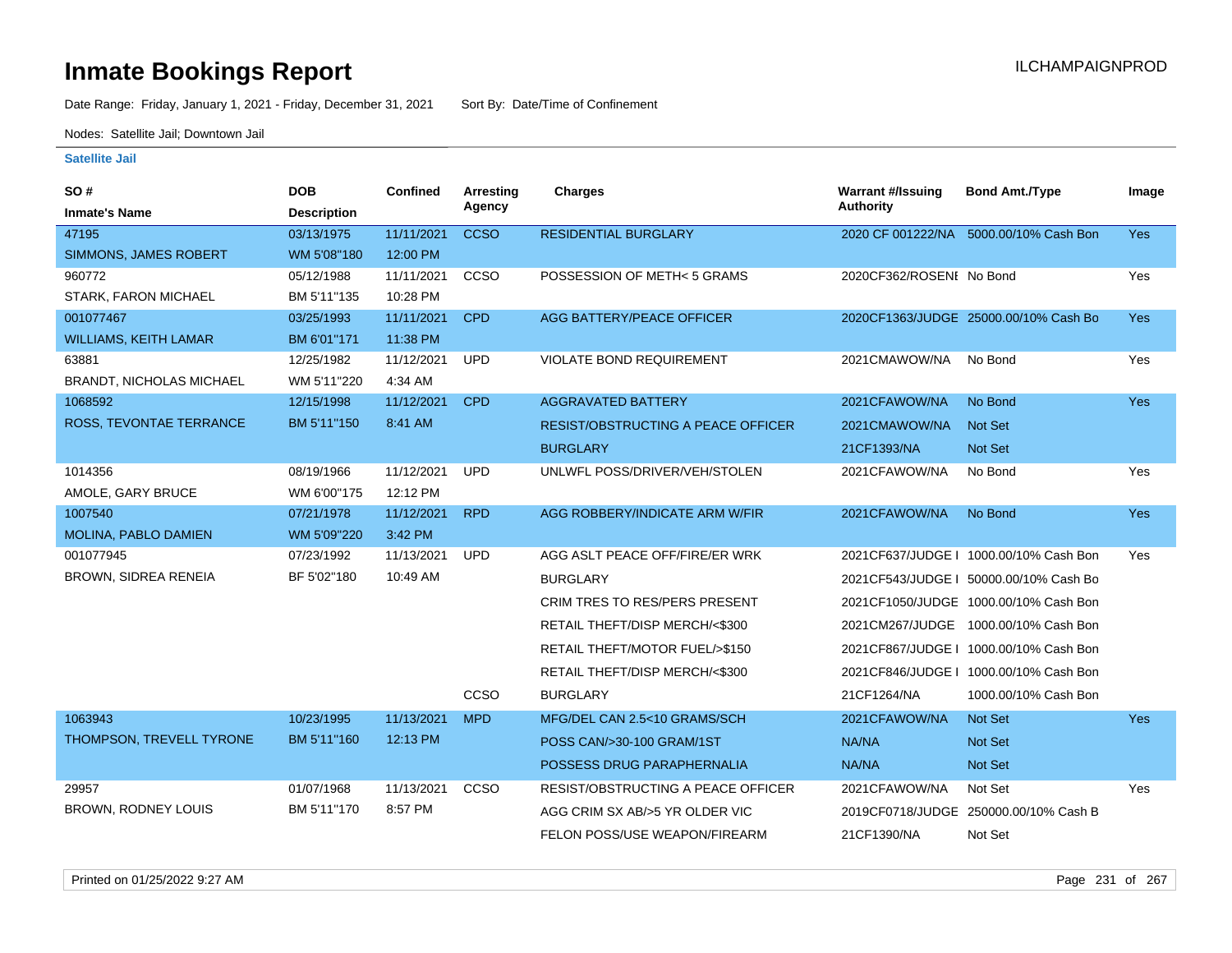Date Range: Friday, January 1, 2021 - Friday, December 31, 2021 Sort By: Date/Time of Confinement

Nodes: Satellite Jail; Downtown Jail

### **Satellite Jail**

| SO #                        | <b>DOB</b>         | Confined   | <b>Arresting</b><br>Agency | Charges                              | <b>Warrant #/Issuing</b><br><b>Authority</b> | <b>Bond Amt./Type</b> | Image      |
|-----------------------------|--------------------|------------|----------------------------|--------------------------------------|----------------------------------------------|-----------------------|------------|
| <b>Inmate's Name</b>        | <b>Description</b> |            |                            |                                      |                                              |                       |            |
| 001078581                   | 09/27/1990         | 11/13/2021 | <b>UPD</b>                 | <b>DOMESTIC BATTERY</b>              | 2021CMAWOW/NA                                | No Bond               | Yes        |
| REEDY, ALEJANDRO ALEY       | SM 5'08"200        | 10:06 PM   |                            |                                      |                                              |                       |            |
| 1055223                     | 12/03/1994         | 11/14/2021 | <b>UPD</b>                 | DUI ALC/INTOX COMPOUND/DRUG          | 21DTAWOW/NA                                  | 3000.00/10% Cash Bon  | Yes        |
| PELMORE, BRAXTON AMMON      | BM 5'07"200        | 1:27 AM    |                            | OPERATE UNINSURED MTR VEHICLE        | 21TRAWOW/NA                                  | Not Set               |            |
|                             |                    |            |                            | <b>FAIL TO REDUCE SPEED</b>          | 21TRAWOW/NA                                  | Not Set               |            |
| 001078582                   | 04/08/2000         | 11/14/2021 | <b>UIPD</b>                | DRVG UNDER INFLU OF ALCOHOL          | 2021DTAWOW/NA                                | 3000.00/10% Cash Bon  | <b>Yes</b> |
| MUNDUJANO, SERGIO J         | WM 6'00"120        | 2:50 AM    |                            |                                      |                                              |                       |            |
| 001078583                   | 04/19/2001         | 11/14/2021 | <b>UIPD</b>                | RESIST/OBSTRUCTING A PEACE OFFICER   | 2021CFAWOW/NA                                | Not Set               | Yes        |
| FRAZIER, RICHARD EMOND      | BM 5'11"180        | 3:12 AM    |                            | POSS ADULT USE CANN IN MOTOR VEHICLE | 2021TRAWOW/NA                                | Not Set               |            |
|                             |                    |            |                            | AGG UNLAWFUL USE WEAPON/PERSON       | 21CF1392/NA                                  | Not Set               |            |
| 1063341                     | 07/21/1997         | 11/14/2021 | <b>CPD</b>                 | <b>DOMESTIC BATTERY</b>              | 21CMAWOW/NA                                  | Not Set               | <b>Yes</b> |
| POLK, LAKEITH L             | BM 5'09"140        | 10:27 AM   |                            | CHILD ABDUCTN/PARENT/1               | 21CFAWOW/NA                                  | <b>Not Set</b>        |            |
|                             |                    |            |                            | <b>RESIDENTIAL BURGLARY</b>          | 21CFAWOW/NA                                  | <b>Not Set</b>        |            |
|                             |                    |            |                            | HOME INVASION/CAUSE INJURY           | 21CF1395/NA                                  | <b>Not Set</b>        |            |
| 798918                      | 07/11/1989         | 11/14/2021 | CPD                        | <b>ROBBERY</b>                       | 21CF1394/NA                                  | Not Set               | Yes        |
| PETTIGREW, LARRY D          | BM 5'09"180        | 1:00 PM    | CCSO                       | FLEEING/ATTEMPT ELUDE OFFICER        | 2020TR10495/NA                               | 5000.00/10% Cash Bon  |            |
|                             |                    |            |                            | <b>FORGERY</b>                       | 2019CF1659/NA                                | No Bond               |            |
| 1076466                     | 03/09/1971         | 11/14/2021 | <b>UPD</b>                 | VIO BAIL BOND/FAMILY MEMBER          | 2021CMAWOW/NA                                | Not Set               | Yes        |
| HARRIS, MAURICE ANTHONY     | BM 5'07"230        | 2:12 PM    |                            |                                      |                                              |                       |            |
| 996275                      | 04/02/1992         | 11/15/2021 | <b>CPD</b>                 | FELON POSS/USE WEAPON/FIREARM        | 21CF1398/NA                                  | Not Set               | Yes        |
| CAMPBELL, JOHNNIE LEE, III  | BM 5'06"150        | 8:37 AM    |                            | <b>UNLICENSED</b>                    | 21TR9796/NA                                  | Not Set               |            |
|                             |                    |            |                            | CANC/REVOKE/SUSPEND REGIS/IL         | 21TR9795/NA                                  | Not Set               |            |
| 1059371                     | 11/14/1996         | 11/15/2021 | <b>CCSO</b>                | <b>RESIDENTIAL BURGLARY</b>          | 2021CF154/NA                                 | No Bond               | <b>Yes</b> |
| BECKETT, ANQWAUN JAWAUN     | BM 6'08"170        | 11:01 AM   |                            | AGG BATTERY/PEACE OFFICER            | 2021CF154/NA                                 | No Bond               |            |
| 001078584                   | 07/09/2002         | 11/15/2021 | CPD                        | <b>DOMESTIC BATTERY</b>              | 21CM519/NA                                   | Not Set               | Yes        |
| JACKSON, KIMORA RACQUEL     | OF 5'05"150        | 12:01 PM   |                            |                                      |                                              |                       |            |
| 1073281                     | 08/17/1994         | 11/15/2021 | <b>CCSO</b>                | DOM BTRY/CONTACT/1-2 PRECONV         | 2021CF206/DILL                               | 5000.00/10% Cash Bon  | Yes        |
| <b>BASLER, MONET MARISA</b> | WF 5'03"140        | 11:08 PM   |                            |                                      |                                              |                       |            |
|                             |                    |            |                            |                                      |                                              |                       |            |

Printed on 01/25/2022 9:27 AM Page 232 of 267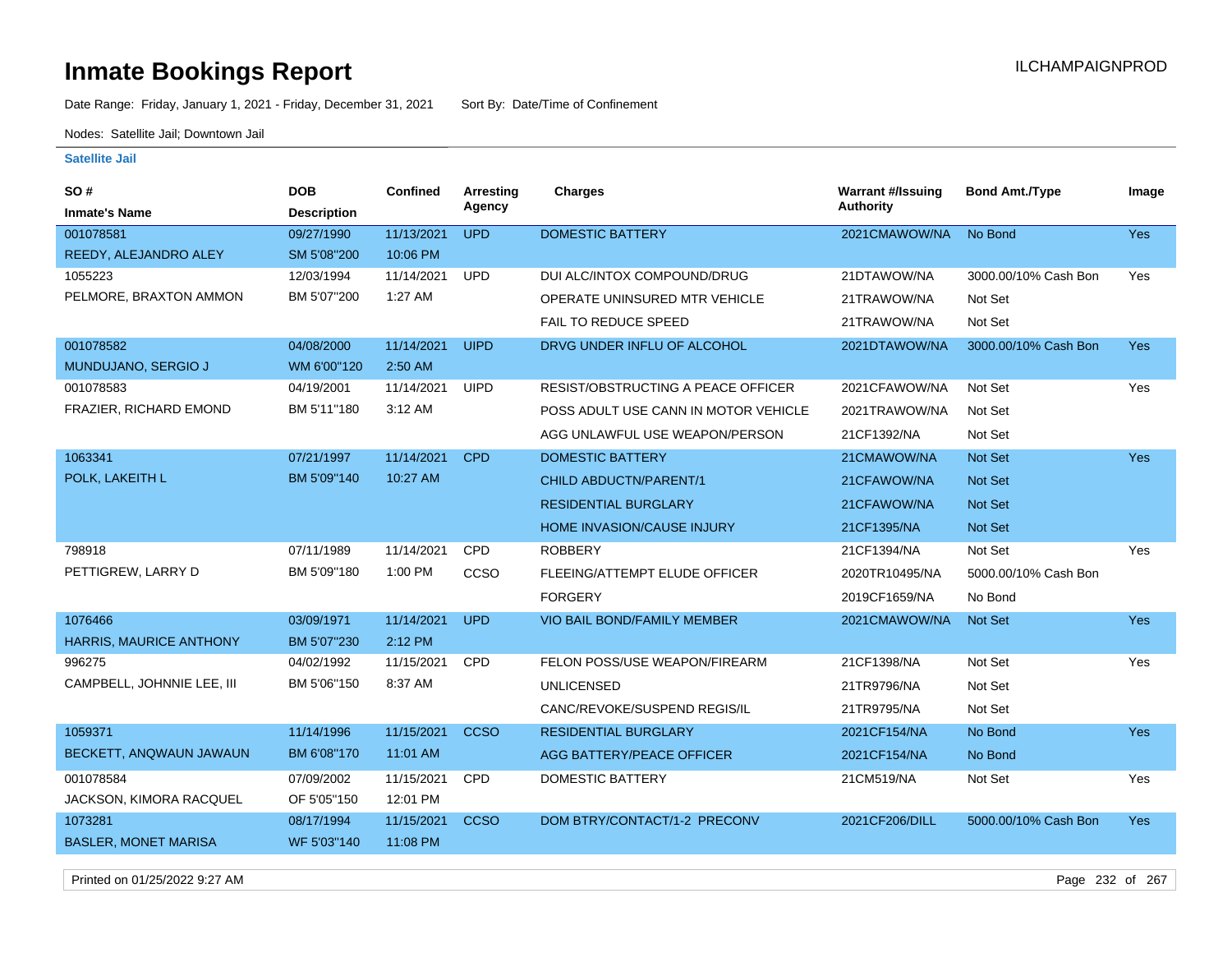Date Range: Friday, January 1, 2021 - Friday, December 31, 2021 Sort By: Date/Time of Confinement

Nodes: Satellite Jail; Downtown Jail

| <b>SO#</b>                     | <b>DOB</b>         | <b>Confined</b> | Arresting   | Charges                           | <b>Warrant #/Issuing</b>           | <b>Bond Amt./Type</b>                 | Image      |
|--------------------------------|--------------------|-----------------|-------------|-----------------------------------|------------------------------------|---------------------------------------|------------|
| <b>Inmate's Name</b>           | <b>Description</b> |                 | Agency      |                                   | Authority                          |                                       |            |
| 001078587                      | 10/02/1999         | 11/16/2021      | <b>CPD</b>  | <b>DISORDERLY CONDUCT</b>         | 21CMAWOW/NA                        | Not Set                               | Yes        |
| BHATTACHARYA, SHOHAN           | BM 5'06"150        | 3:14 AM         |             | POSSESSING A CONTROLLED SUBSTANCE | 21CFAWOW/NA                        | Not Set                               |            |
|                                |                    |                 |             | CRIM DAMAGE TO PROPERTY <\$500    | 21CM521/NA                         | Not Set                               |            |
| 1065002                        | 06/17/1982         | 11/16/2021      | CCSO        | DOMESTIC BTRY/CONTACT/VIO O/P     | 2019CF001781/NA                    | 25000.00/10% Cash Bo                  | Yes        |
| LOVELESS, DUSTIN DEE           | WM 5'09"190        | 11:41 AM        |             | DOM BTRY/CONTACT/1-2 PRECONV      | 2021CF000494/NA                    | 25000.00/10% Cash Bo                  |            |
|                                |                    |                 |             | TRANSP/CARRY ALC LIQ/DRIVER       | 2020TR002442/NA                    | 1000.00/10% Cash Bon                  |            |
|                                |                    |                 |             | DRVG ON SUSP LICENSE/FTA          | 2020TR002441/NA                    | 1000.00/10% Cash Bon                  |            |
| 1055072                        | 07/28/1991         | 11/16/2021      | <b>MPD</b>  | <b>THEFT</b>                      | 21CF1404/NA                        | No Bond                               | <b>Yes</b> |
| PRINCE, JORDAN LEIGH           | WF 5'07"150        | 3:32 PM         |             |                                   |                                    |                                       |            |
| 1048072                        | 05/23/1990         | 11/16/2021      | CPD         | <b>DOMESTIC BATTERY</b>           | 21CMAWOW/NA                        | Not Set                               | Yes        |
| BOLDEN, JONATHON CHASE         | BM 5'09"225        | 4:21 PM         |             | UNLAWFUL RESTRAINT                | 21CFAWOW/NA                        | Not Set                               |            |
|                                |                    |                 |             | <b>VIOLATE SEX OFFENDER REGIS</b> | 21CF1405/NA                        | Not Set                               |            |
| 001078403                      | 11/03/2002         | 11/16/2021      | <b>CPD</b>  | AGGRAVATED ASSAULT                | 2021-CM-AWOW/NA 100.00/Full Amount |                                       | <b>Yes</b> |
| <b>TYLER, RICRIANA Allenia</b> | BF 5'05"110        | 5:28 PM         |             | BATTERY/MAKES PHYSICAL CONTACT    | 21CM520/NA                         | Not Set                               |            |
| 001078588                      | 08/29/1976         | 11/16/2021      | <b>ISP</b>  | DRVG UNDER INFLU OF ALCOHOL       | 21DT316/NA                         | 240.00/Category B Bon                 | Yes        |
| ROBINSON, RONALD JACK          | WM 5'09"180        | 6:20 PM         |             |                                   |                                    |                                       |            |
| 1050268                        | 02/27/1993         | 11/17/2021      | <b>CPD</b>  | <b>AGGRAVATED BATTERY</b>         | 2021CFAWOW/NA                      | Not Set                               | <b>Yes</b> |
| <b>GISSLER, JARED MICHAEL</b>  | WM 6'00"155        | 12:37 AM        |             | DRIVING ON SUSPENDED LICENSE      | 2021-TR-1083/IROQ                  | 1000.00/10% Cash Bon                  |            |
|                                |                    |                 |             | DRIVING ON SUSPENDED LICENSE      |                                    | 2021TR5961/MCLEA 1500.00/10% Cash Bon |            |
| 967823                         | 11/11/1986         | 11/17/2021      | CCSO        | POSS AMT CON SUB EXCEPT(A)/(D)    | 2021 CF 1164/NA                    | 10000.00/10% Cash Bo                  | Yes        |
| SEBENS, CHRISTOPHER ALLEN      | WM 5'11"185        | 11:26 AM        |             |                                   |                                    |                                       |            |
| 1047427                        | 03/31/1995         | 11/17/2021      | <b>CCSO</b> | <b>BURGLARY</b>                   | 2013CF000057/NA                    | 25000.00/10% Cash Bo                  | <b>Yes</b> |
| OLVEY, NATHAN ALEXANDER        | WM 5'09"185        | 1:13 PM         |             |                                   |                                    |                                       |            |
| 49829                          | 01/12/1974         | 11/17/2021      | CCSO        | CRIM DMG TO PROP \$500-10K        | 2021CFAWOW/NA                      | Not Set                               | Yes        |
| CRANDALL, TERRY LEE, JR        | WM 6'00"190        | 3:38 PM         |             | AGG BATTERY/PEACE OFFICER         | 21CF1410/NA                        | Not Set                               |            |
| 1066623                        | 03/06/1995         | 11/17/2021      | <b>CCSO</b> | MFG/DEL 15<100 GR COCA/ANALOG     | 17CF1093/NA                        | 75000.00/10% Cash Bo                  | <b>Yes</b> |
| MATA-OROZCO, OLEGARIO          | WM 5'05"150        | 5:08 PM         |             |                                   |                                    |                                       |            |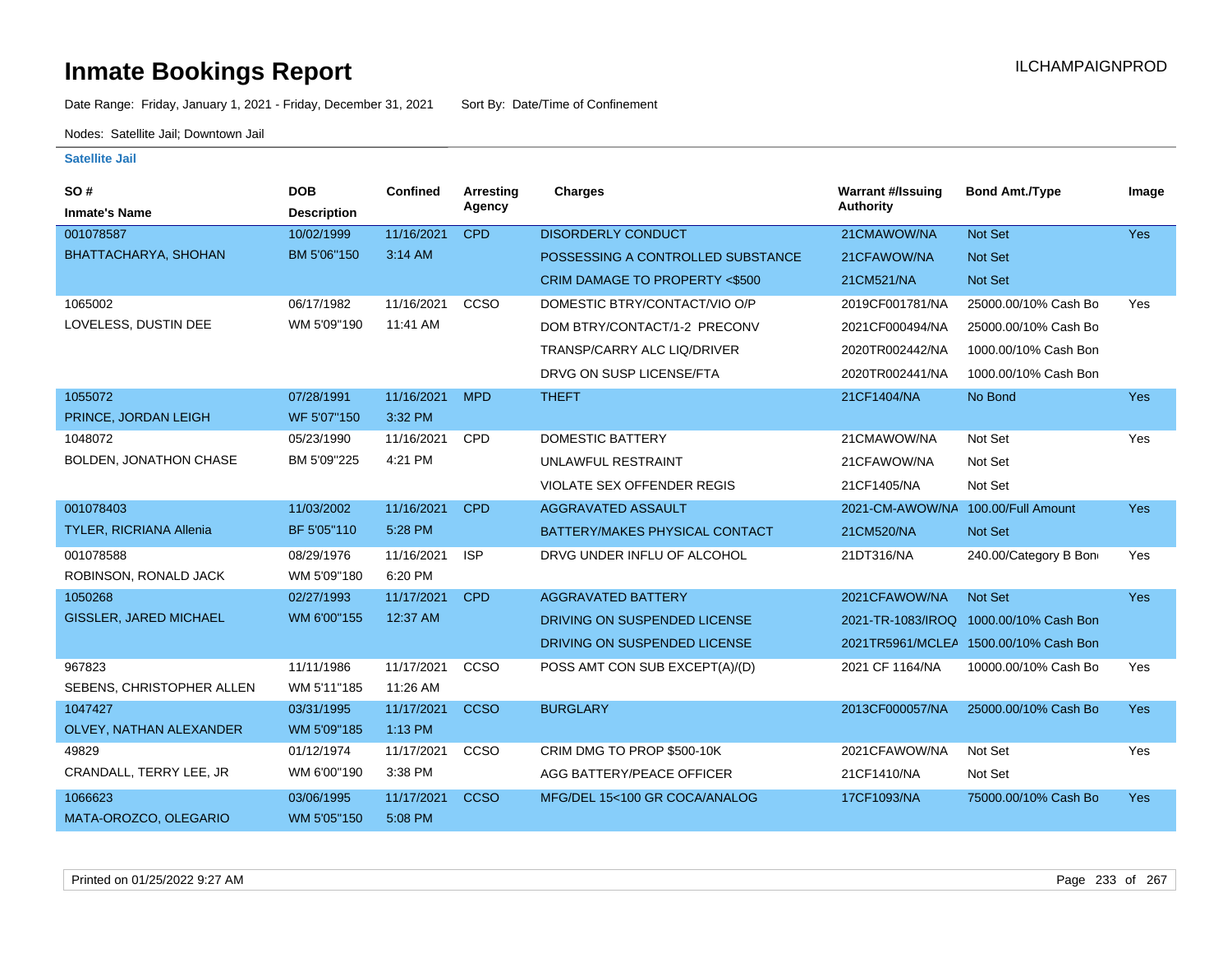Date Range: Friday, January 1, 2021 - Friday, December 31, 2021 Sort By: Date/Time of Confinement

Nodes: Satellite Jail; Downtown Jail

| SO#                           | <b>DOB</b>         | Confined   | Arresting   | <b>Charges</b>                            | <b>Warrant #/Issuing</b> | <b>Bond Amt./Type</b>                  | Image      |
|-------------------------------|--------------------|------------|-------------|-------------------------------------------|--------------------------|----------------------------------------|------------|
| <b>Inmate's Name</b>          | <b>Description</b> |            | Agency      |                                           | <b>Authority</b>         |                                        |            |
| 1069726                       | 02/22/1994         | 11/17/2021 | <b>CCSO</b> | POSS AMT CON SUB EXCEPT(A)/(D)            | 21CF472/NA               | 10000.00/10% Cash Bo                   | Yes        |
| <b>GREER, CONNOR JAY</b>      | WM 5'05"130        | 5:26 PM    |             | <b>BURGLARY W/O CAUSING DAMAGE</b>        | 19CF1421/NA              | 10000.00/10% Cash Bo                   |            |
| 533450                        | 11/11/1979         | 11/17/2021 | CCSO        | RET THEFT/DISP MERCH/>\$300               | 2021CF467/NA             | 5000.00/10% Cash Bon                   | Yes        |
| CAMPBELL, ELIZABETH TAEHEE    | AF 5'00"110        | 9:37 PM    |             | THEFT/UNAUTHD CON/<\$500                  | 2021CM93/NA              | 5000.00/10% Cash Bon                   |            |
| 001078589                     | 04/11/1988         | 11/17/2021 | <b>CPD</b>  | <b>WARRANT OUT OF COUNTY</b>              |                          | 2020-CF-219/COLES 10000.00/10% Cash Bo | Yes        |
| HEDIGER, COURTNEY LAYNE       | WM 5'05"130        | 10:44 PM   |             |                                           |                          | 75.00/FTA Fee                          |            |
| 958898                        | 05/24/1973         | 11/18/2021 | <b>RPD</b>  | INTERF REPT DOMESTIC VIOLENCE             | 21CFAWOW/NA              | Not Set                                | Yes        |
| <b>CHAMBERS, GARY DANTE</b>   | BM 5'08"250        | 5:10 AM    |             | VIO BAIL BOND/CLASS 1 OFFENSE             | 21CFAWOW/NA              | Not Set                                |            |
|                               |                    |            |             | <b>RESIST/OBSTRUCTING A PEACE OFFICER</b> | 21CFAWOW/NA              | Not Set                                |            |
|                               |                    |            |             | AGGRAVATED DOMESTIC BATTERY               | 21CF1409/NA              | Not Set                                |            |
| 1024884                       | 09/02/1993         | 11/18/2021 | <b>RPD</b>  | <b>DOMESTIC BATTERY</b>                   | 21CM524/NA               | Not Set                                | Yes        |
| <b>BROWN, DEVEON UJUAN</b>    | BM 5'08"170        | 6:37 AM    |             |                                           |                          |                                        |            |
| 001078590                     | 07/22/1984         | 11/18/2021 | <b>CPD</b>  | <b>DOMESTIC BATTERY</b>                   | 21CM527/NA               | No Bond                                | Yes        |
| BERGEN, ELIZABETH             | OF 5'06"150        | 8:41 AM    |             |                                           |                          |                                        |            |
| 001078591                     | 08/20/1999         | 11/18/2021 | <b>CPD</b>  | LEAVING SCENE-ACCIDENT/DEATH/INJURY       | 2021CFAWOW/NA            | Not Set                                | Yes        |
| <b>THOMAS, REARDON</b>        | WM 5'10"140        | 9:38 AM    |             | <b>DUI INTOXICATING COMPOUND</b>          | 21DT317/NA               | <b>Not Set</b>                         |            |
|                               |                    |            | <b>CPD</b>  | <b>IMPROPER TRAFFIC LANE USAGE</b>        | 2021CMAWOW/NA            | <b>Not Set</b>                         |            |
|                               |                    |            |             | <b>FAIL TO REDUCE SPEED</b>               | 2021CMAWOW/NA            | Not Set                                |            |
| 1010270                       | 10/07/1991         | 11/18/2021 | CCSO        | PAROLE REVOCATION                         | CH2106808/NA             | No Bond                                | Yes        |
| SMITH, KYLE DOUGLAS           | OM 5'10"165        | 11:19 AM   |             | <b>CIVIL FTA WARRANT</b>                  |                          | 2020F000095/CHAM 2500.00/10% Cash Bon  |            |
| 001078592                     | 04/02/1993         | 11/18/2021 | <b>UPD</b>  | <b>FUGITIVE FROM JUSTICE</b>              | 21CF1415/NA              | No Bond                                | <b>Yes</b> |
| LAMBERT, ELIZABETH ASHLEY     | WF 5'04"130        | 12:31 PM   |             |                                           |                          |                                        |            |
| 515892                        | 07/30/1983         | 11/18/2021 | CCSO        | AGG DOMESTIC BATTERY/STRANGLE             | 15CF1432/NA              | No Bond                                | Yes        |
| DISHMAN, BYRON EUJEAN         | BM 5'08"130        | 2:33 PM    |             |                                           |                          |                                        |            |
| 54107                         | 07/08/1981         | 11/18/2021 | UPD         | PAROLE REVOCATION                         | CI2106822/NA             | Not Set                                | <b>Yes</b> |
| <b>GARLICK, MORGAN THOMAS</b> | WM 5'09"170        | 5:53 PM    |             |                                           |                          |                                        |            |
| 959760                        | 08/13/1987         | 11/19/2021 | <b>CPD</b>  | DOMESTIC BATTERY/OTHER PRIOR              | 21CF1417/NA              | Not Set                                | Yes        |
| RENFRO, PIERRE DECARLOS       | BM 5'07"200        | 12:53 AM   |             |                                           |                          |                                        |            |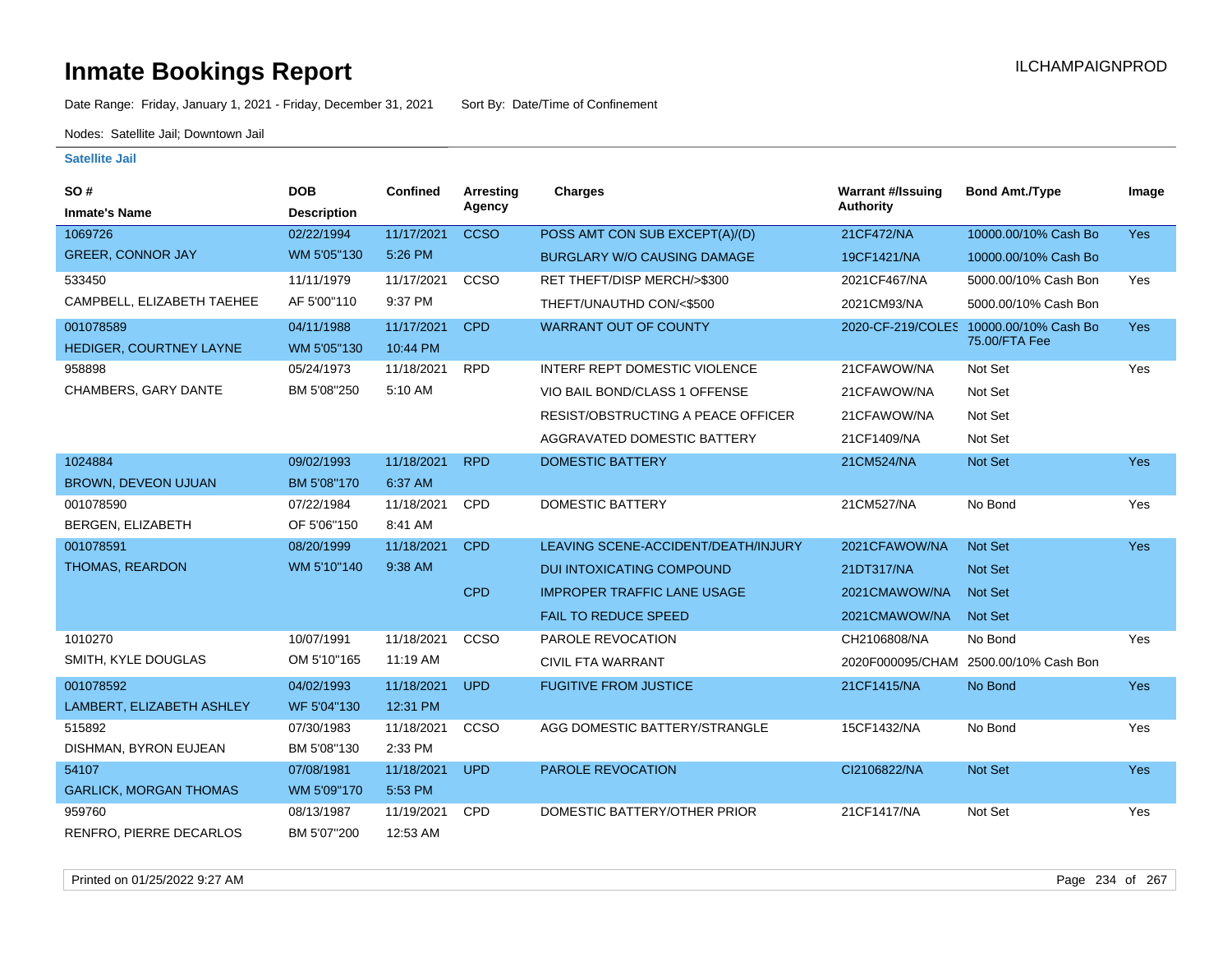Date Range: Friday, January 1, 2021 - Friday, December 31, 2021 Sort By: Date/Time of Confinement

Nodes: Satellite Jail; Downtown Jail

| SO #<br><b>Inmate's Name</b>    | <b>DOB</b><br><b>Description</b> | <b>Confined</b> | <b>Arresting</b><br>Agency | Charges                                   | <b>Warrant #/Issuing</b><br><b>Authority</b> | <b>Bond Amt./Type</b>                 | Image      |
|---------------------------------|----------------------------------|-----------------|----------------------------|-------------------------------------------|----------------------------------------------|---------------------------------------|------------|
| 001078078                       | 05/09/2003                       | 11/19/2021      | <b>UPD</b>                 | <b>RESIST/OBSTRUCTING A PEACE OFFICER</b> | NA/NA                                        | Not Set                               | <b>Yes</b> |
| MABERRY, GAIGE MICHEAL LEE      | WM 6'00"135                      | 7:14 AM         |                            |                                           |                                              |                                       |            |
|                                 |                                  |                 |                            | <b>UNLAWFUL RESTRAINT</b>                 | 21CM528/NA                                   | Not Set                               |            |
| 1073800                         | 07/09/1973                       | 11/19/2021      | CCSO                       | AGG DUI/3                                 |                                              | 2019CF1549/JUDGE 15000.00/10% Cash Bo | Yes        |
| JIMENEZ, JAVIER                 | WM 5'05"150                      | 12:44 PM        |                            |                                           |                                              |                                       |            |
| 001077400                       | 10/09/1975                       | 11/19/2021      | <b>CCSO</b>                | AGG DUI/NO VALID INS                      | 20DT325/NA                                   | <b>Not Set</b>                        | Yes        |
| TOWERY, NELSON ALLEN, JR        | WM 5'09"180                      | 2:30 PM         |                            |                                           |                                              |                                       |            |
| 001077902                       | 10/23/1988                       | 11/19/2021      | <b>RPD</b>                 | CRIM DMG TO PROP \$500-10K                | 2021CFAWOW/NA                                | Not Set                               | Yes        |
| MOFFETT, CAROLYN REENE          | BF 5'03"237                      | 10:30 PM        |                            |                                           |                                              |                                       |            |
| 45113                           | 01/18/1977                       | 11/20/2021      | <b>CPD</b>                 | <b>CRIMINAL TRESPASS TO LAND</b>          | 2021CMAWOW/NA                                | Not Set                               | Yes        |
| <b>MARTIN, JEREMIAH FRANCIS</b> | WM 5'09"160                      | $1:18$ AM       |                            | DRIVING ON SUSPENDED LICENSE              | 2021TRAWOW/NA                                | Not Set                               |            |
|                                 |                                  |                 |                            | OPERATE UNINSURED MTR VEHICLE             | 2021TRAWOW/NA                                | <b>Not Set</b>                        |            |
|                                 |                                  |                 |                            | <b>ARMED HABITUAL CRIMINAL</b>            | 21CF1424/NA                                  | No Bond                               |            |
| 001078595                       | 01/23/1991                       | 11/20/2021      | CPD                        | AGGRAVATED DOMESTIC BATTERY               | 21CF1426/NA                                  | No Bond                               | Yes        |
| <b>BEADLES, KIERA RENEE</b>     | BF 5'08"150                      | 1:54 AM         |                            |                                           |                                              |                                       |            |
| 001078596                       | 12/23/2001                       | 11/20/2021      | <b>UIPD</b>                | DRVG UNDER INFLU/BAC 0.08                 | 2021DTAWOW/NA                                | 100.00/License and Cas                | <b>Yes</b> |
| <b>JOHNSON, CHRISTIAN LEE</b>   | BM 5'07"170                      | 4:00 AM         |                            | DRVG UNDER INFLU OF ALCOHOL               | 2021DTAWOW/NA                                | Not Set                               |            |
|                                 |                                  |                 |                            | <b>IMPROPER TURN SIGNAL</b>               | 2021TRAWOW/NA                                | <b>Not Set</b>                        |            |
|                                 |                                  |                 |                            | TRANSP/CARRY ALC LIQ/DRIVER               | 2021TRAWOW/NA                                | <b>Not Set</b>                        |            |
|                                 |                                  |                 |                            | STOP/STAND/PARK/NON-BUS DIST              | 2021TRAWOW/NA                                | <b>Not Set</b>                        |            |
| 48792                           | 05/01/1979                       | 11/20/2021      | CPD                        | CRIMINAL TRESPASS BUILDING                | 21CFAWOW/NA                                  | Not Set                               | Yes        |
| MCCLAIN, HURCHEL JOSEPH         | WM 6'01"230                      | 4:11 AM         |                            | FELON POSS/USE WEAPON/FIREARM             | 21CFAWOW/NA                                  | Not Set                               |            |
|                                 |                                  |                 |                            | AGG BATTERY/DISCHARGE FIREARM             | 21CF1425/NA                                  | Not Set                               |            |
| 001078597                       | 10/07/1999                       | 11/20/2021      | <b>CPD</b>                 | POSSESSING A CONTROLLED SUBSTANCE         | 21CFAWOW/NA                                  | Not Set                               | <b>Yes</b> |
| <b>CRABB, KEANAN ALLEN</b>      | MM 5'08"210                      | 7:00 AM         |                            | WRONG WAY ON ONE-WAY STREET               | NA/NA                                        | <b>Not Set</b>                        |            |
|                                 |                                  |                 |                            | OPERATE UNINSURED MTR VEHICLE             | NA/NA                                        | <b>Not Set</b>                        |            |
|                                 |                                  |                 |                            | DRVG UNDER INFLU OF ALCOHOL               | NA/NA                                        | Not Set                               |            |
| 001078598                       | 03/24/1991                       | 11/20/2021      | <b>RPD</b>                 | <b>DOMESTIC BATTERY</b>                   | 2021CMAWOW/NA                                | Not Set                               | Yes        |
| FOX, JEREMY ALLEN               | WM 5'09"160                      | 11:37 AM        |                            |                                           |                                              |                                       |            |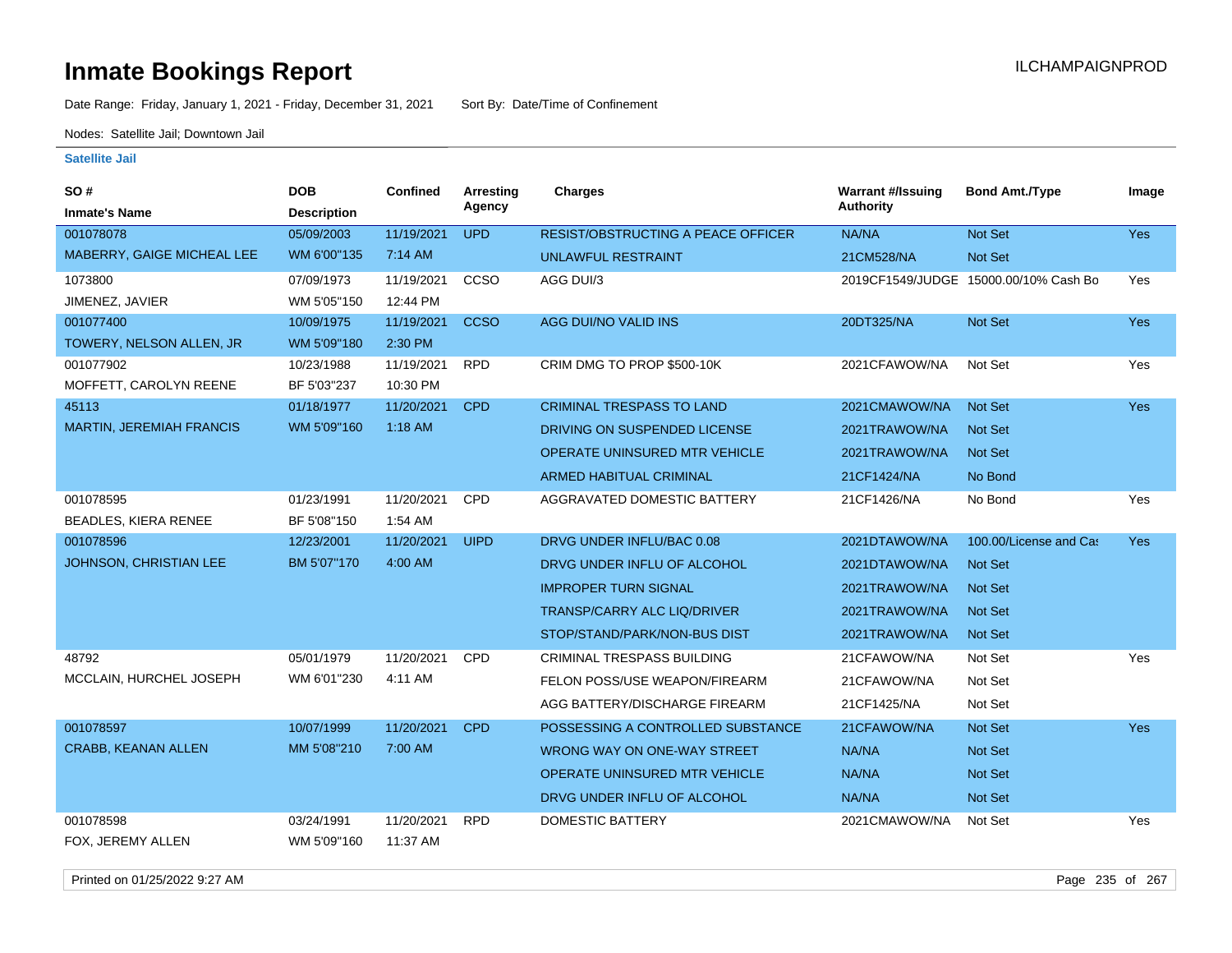Date Range: Friday, January 1, 2021 - Friday, December 31, 2021 Sort By: Date/Time of Confinement

Nodes: Satellite Jail; Downtown Jail

| <b>SO#</b>                    | <b>DOB</b>         | <b>Confined</b> | <b>Arresting</b> | Charges                            | <b>Warrant #/Issuing</b> | <b>Bond Amt./Type</b>                 | Image      |
|-------------------------------|--------------------|-----------------|------------------|------------------------------------|--------------------------|---------------------------------------|------------|
| <b>Inmate's Name</b>          | <b>Description</b> |                 | Agency           |                                    | <b>Authority</b>         |                                       |            |
| 1067020                       | 08/11/1999         | 11/20/2021      | <b>RPD</b>       | USE FORGED CR/DEBIT CARD/<\$300    | 21CF1165/Adam Dill       | 5000.00/10% Cash Bon                  | <b>Yes</b> |
| EISKAMP, HANNAH MARIE         | WF 5'03"190        | 6:19 PM         |                  | <b>CRIMINAL TRESPASS BUILDING</b>  |                          | 21CM0397/MATTHE' 1000.00/10% Cash Bon |            |
|                               |                    |                 |                  | <b>VIOLATE ORDER PROTECTION</b>    |                          | 21CM0442/MATTHE 1000.00/10% Cash Bon  |            |
| 521388                        | 01/18/1985         | 11/20/2021      | CCSO             | <b>DOMESTIC BATTERY</b>            | 21CMAWOW/NA              | Not Set                               | Yes        |
| WILLIS, TRENTON ROBERT MILLER | WM 6'00"185        | 9:58 PM         |                  | INTERF REPT DOMESTIC VIOLENCE      | NA/NA                    | Not Set                               |            |
| 37219                         | 12/05/1972         | 11/20/2021      | <b>UPD</b>       | AGG DOMESTIC BATTERY/STRANGLE      | 21CF1422/NA              | Not Set                               | Yes        |
| PEACOCK, BRIAN SCOTT          | BM 5'11"200        | 10:37 PM        |                  |                                    |                          |                                       |            |
| 001078599                     | 12/26/1999         | 11/20/2021      | <b>CPD</b>       | AGG BATTERY/PEACE OFFICER          | 21CF1423/NA              | Not Set                               | Yes        |
| MCCOY, VALENCIA C             | BF 5'06"110        | 10:46 PM        | <b>CPD</b>       | RESIST/OBSTRUCTING A PEACE OFFICER | NA/NA                    | Not Set                               |            |
| 001078600                     | 07/26/1998         | 11/21/2021      | <b>UIPD</b>      | AGG UNLAWFUL USE WEAPON/PERSON     | 2021CFAWOW/NA            | Not Set                               | Yes        |
| MOORE, DAZHAN IKE DANELL      | BM 6'00"250        | 3:03 AM         |                  |                                    |                          |                                       |            |
| 1057492                       | 05/29/1995         | 11/21/2021      | <b>UPD</b>       | DRVG UNDER INFLU/BAC 0.08          | 2021DTAWOW/NA            | 100.00/License and Cas                | Yes        |
| BOWMAN, NOAH AUSTIN           | WM 5'11"130        | 3:28 AM         |                  | DRVG UNDER INFLU OF ALCOHOL        | NA/NA                    | No Bond                               |            |
|                               |                    |                 |                  | <b>IMPROPER TRAFFIC LANE USAGE</b> | NA/NA                    | No Bond                               |            |
| 001078601                     | 02/01/1998         | 11/21/2021      | <b>ISP</b>       | DRVG UNDER INFLU OF ALCOHOL        | 2021DTAWOW/NA            | 1000.00/License and Ca                | Yes        |
| <b>STAFFORD, ANDREW LAMON</b> | BM 5'08"150        | 4:09 AM         |                  | DRVG UNDER INFLU/BAC 0.08          | 2021DTAWOW/NA            | Not Set                               |            |
|                               |                    |                 |                  | NOT DRVG ON RIGHT SIDE OF ROAD     | 2021TRAWOW/NA            | <b>Not Set</b>                        |            |
|                               |                    |                 |                  | <b>TRANSP/CARRY ALC LIQ/DRIVER</b> | 2021TRAWOW/NA            | <b>Not Set</b>                        |            |
| 001078602                     | 06/27/2000         | 11/21/2021      | CPD              | FELON POSS/USE FIREARM PRIOR       | 2021 CF AWOW/NA          | Not Set                               | Yes        |
| RICHARDSON, JOHNNY LINDAL     | BM 6'04"180        | 10:00 AM        |                  | AGGRAVATED DOMESTIC BATTERY        | 21CF1428/NA              | Not Set                               |            |
| 001077902                     | 10/23/1988         | 11/21/2021      | <b>RPD</b>       | CRIM DAMAGE TO PROPERTY <\$500     | 21CF1427/NA              | Not Set                               | Yes        |
| MOFFETT, CAROLYN REENE        | BF 5'03"237        | 10:31 AM        | <b>UPD</b>       | CRIM DMG TO PROP \$500-10K         | 2021 CF AWOW/NA          | Not Set                               |            |
|                               |                    |                 | <b>CCSO</b>      | BATTERY/CAUSE BODILY HARM          | 21CM187/NA               | Not Set                               |            |
| 001078603                     | 08/15/1995         | 11/21/2021      | <b>TOPD</b>      | DRVG UNDER INFLU OF ALCOHOL        | 21DT319/NA               | 3000.00/10% Cash Bon                  | Yes        |
| SEVERT, MARISSA D             | OF 5'03"120        | 5:56 PM         |                  |                                    |                          |                                       |            |
| 27091                         | 08/11/1965         | 11/21/2021      | <b>CPD</b>       | DRIVING ON REVOKED LICENSE         | 2019TR2009/NA            | No Bond                               | Yes        |
| ABERNATHY, REYNEAR CALVIN     | BM 5'09"130        | 10:01 PM        |                  |                                    |                          |                                       |            |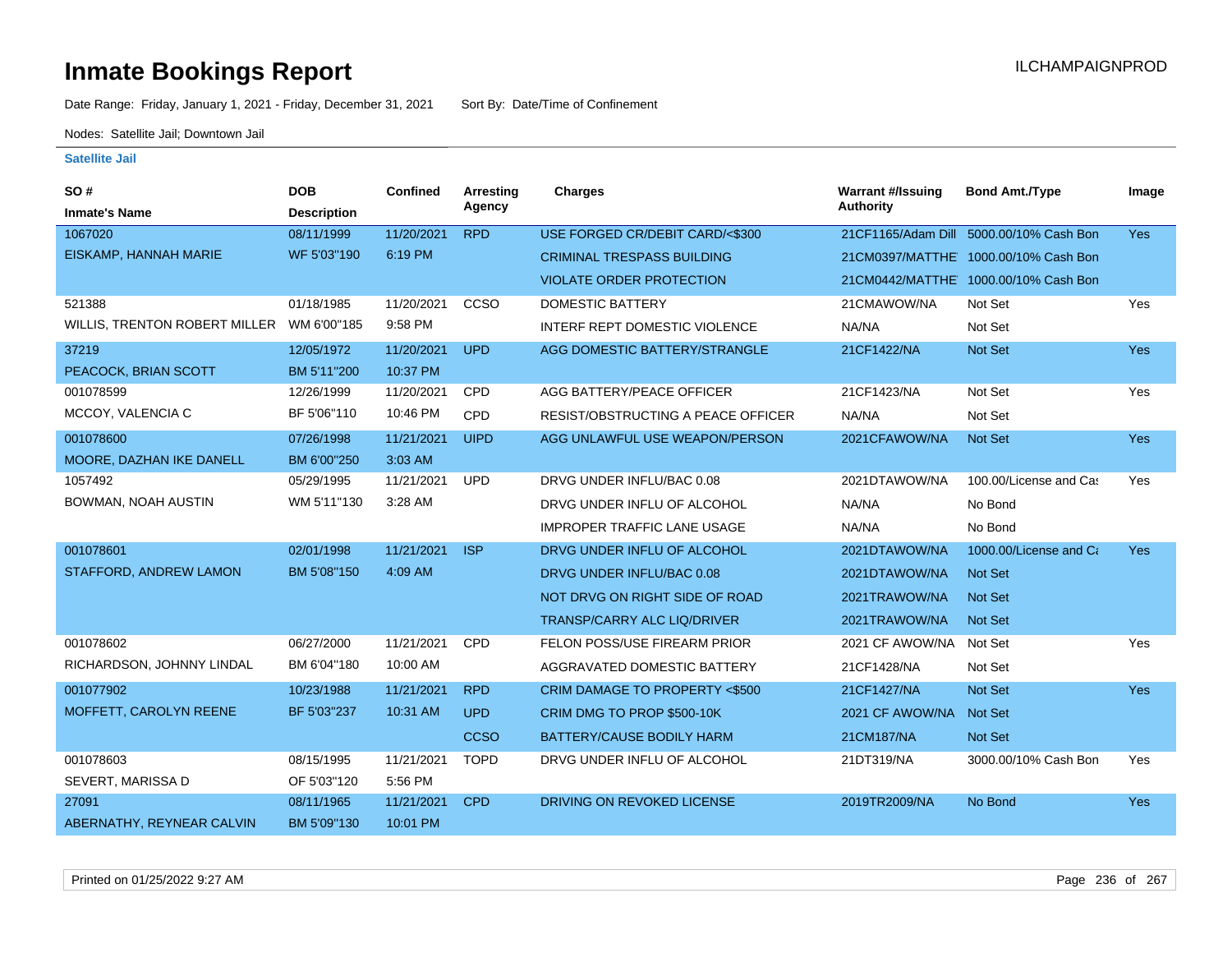Date Range: Friday, January 1, 2021 - Friday, December 31, 2021 Sort By: Date/Time of Confinement

Nodes: Satellite Jail; Downtown Jail

| SO#<br><b>Inmate's Name</b>    | <b>DOB</b><br><b>Description</b> | Confined   | Arresting<br>Agency | Charges                                   | <b>Warrant #/Issuing</b><br><b>Authority</b> | <b>Bond Amt./Type</b>                 | Image      |
|--------------------------------|----------------------------------|------------|---------------------|-------------------------------------------|----------------------------------------------|---------------------------------------|------------|
| 001078604                      | 11/23/1986                       | 11/21/2021 | <b>CPD</b>          | AGG ASLT/USE DDLY WEAPON                  | 2021CMAWOW/NA                                | 100.00/Full Amount                    | Yes        |
| <b>BURTON, NARLISA SHANITA</b> | BF 5'06"270                      | 10:49 PM   |                     |                                           |                                              |                                       |            |
| 1075594                        | 03/17/1999                       | 11/21/2021 | <b>UIPD</b>         | RESIST/OBSTRUCTING A PEACE OFFICER        | 2021CMAWOW/NA                                | 100.00/Full Amount                    | Yes        |
| MITCHELL, MICHAEL DYWANE       | BM 6'01"175                      | 11:31 PM   |                     | FLEEING/ATTEMPT ELUDE OFFICER             | 2021TRAWOW/NA                                | 2500.00/10% Cash Bon                  |            |
|                                |                                  |            |                     | DRIVING ON SUSPENDED LICENSE              | 2021TRAWOW/NA                                | Not Set                               |            |
|                                |                                  |            |                     | OPERATE UNINSURED MTR VEHICLE             | 2021TRAWOW/NA                                | Not Set                               |            |
|                                |                                  |            |                     | NO VALID REGIS/1ST AND 2ND                | 2021TRAWOW/NA                                | Not Set                               |            |
| 001078605                      | 08/08/1976                       | 11/22/2021 | <b>UPD</b>          | DRIVING ON SUSPENDED LICENSE              |                                              | 2021TR59/FORD CC 10000.00/10% Cash Bo | <b>Yes</b> |
| ST CLAIR, PATRICK JAMES        | WM 5'11"205                      | 12:11 AM   |                     |                                           |                                              | 75.00/FTA Fee                         |            |
| 001078326                      | 09/13/1985                       | 11/22/2021 | <b>CPD</b>          | CRIM DAMAGE TO PROPERTY <\$500            | 2021CMAWOW/NA                                | Not Set                               | Yes        |
| UFEN, SEAN THOMAS              | WM 6'01"160                      | 2:23 AM    |                     | <b>DOMESTIC BATTERY</b>                   | 21CM532/NA                                   | Not Set                               |            |
| 001078606                      | 09/13/1972                       | 11/22/2021 | <b>CPD</b>          | <b>OPERATE UNINSURED MTR VEHICLE</b>      | 2021TRAWOW/NA                                | Not Set                               | <b>Yes</b> |
| ROSARIO GARCIA, MARTHA         | SF 5'02"162                      | 4:35 AM    |                     | DRVG UNDER INFLU                          | 21DT318/NA                                   | 3000.00/10% Cash Bon                  |            |
| 1037478                        | 12/20/1988                       | 11/22/2021 | CCSO                | <b>VIOLATE ORDER PROTECTION</b>           | 21CMAWOW/NA                                  | Not Set                               | Yes        |
| CLAY, JALESSA TANEE            | BF 5'04"260                      | 11:56 AM   |                     | DOMESTIC BATTERY                          | 21CM534/NA                                   | Not Set                               |            |
| 001078607                      | 04/18/1984                       | 11/22/2021 | <b>RPD</b>          | FELON POSS/USE FIREARM/PAROLE             | 21CF1437/NA                                  | <b>Not Set</b>                        | <b>Yes</b> |
| <b>GRAY, WILLIAM DA'VON</b>    | BM 5'11"220                      | 2:57 PM    |                     | ATTEMPT (FIRST DEGREE MURDER)             | 21CF1435/NA                                  | <b>Not Set</b>                        |            |
| 001078608                      | 05/18/2000                       | 11/22/2021 | <b>CPD</b>          | AGGRAVATED DOMESTIC BATTERY               | 2021CFAWOW/NA                                | Not Set                               | Yes        |
| SOMERS, DYLAN THOMAS           | WM 5'10"130                      | 5:28 PM    |                     |                                           |                                              |                                       |            |
| 1050540                        | 10/17/1995                       | 11/23/2021 | <b>CPD</b>          | DRVG UNDER INFLU OF ALCOHOL               | 2021DTAWOW/NA                                | 1000.00/License and Ca                | <b>Yes</b> |
| SCOTT, DANTE JOSEPH            | BM 6'03"145                      | 2:02 AM    |                     | <b>IMPROPER TRAFFIC LANE USAGE</b>        | 2021TRAWOW/NA                                | Not Set                               |            |
| 001077249                      | 03/09/1972                       | 11/23/2021 | <b>RPD</b>          | <b>RESIST/OBSTRUCTING A PEACE OFFICER</b> | 2021CMAWOW/NA                                | Not Set                               | Yes        |
| PETRACEK, ROBIN DENISE         | WF 5'04"145                      | 2:52 AM    |                     | <b>ASSAULT</b>                            | 2021CMAWOW/NA                                | Not Set                               |            |
|                                |                                  |            |                     | AGG BATTERY/PEACE OFFICER                 | 21CF1432/NA                                  | No Bond                               |            |
| 001078609                      | 08/28/1982                       | 11/23/2021 | <b>ISP</b>          | <b>FUGITIVE FROM JUSTICE</b>              | 21CF1431/NA                                  | Not Set                               | Yes        |
| <b>WATKINS, DENNIS JAMES</b>   | BM 5'07"200                      | 3:35 AM    |                     |                                           |                                              |                                       |            |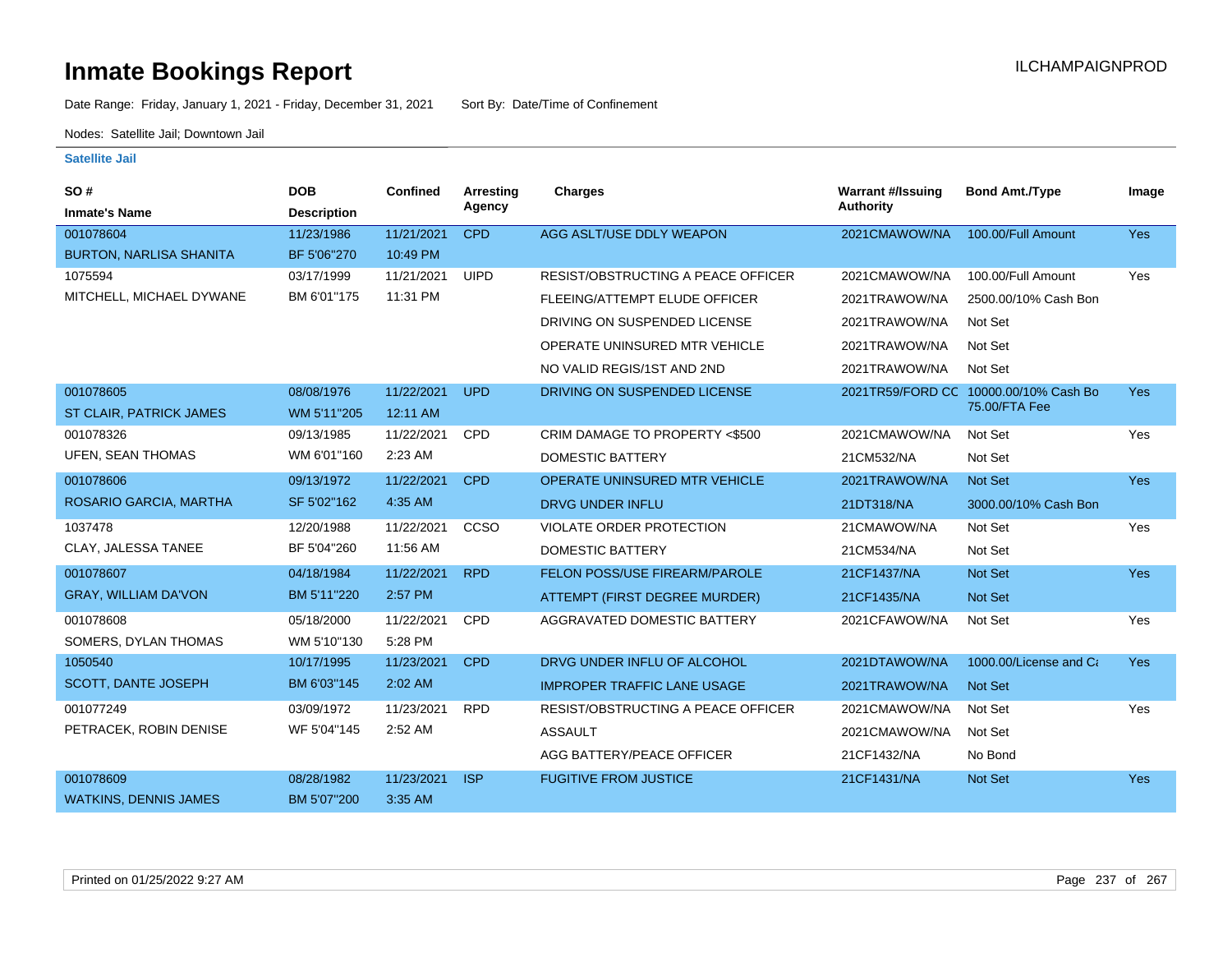Date Range: Friday, January 1, 2021 - Friday, December 31, 2021 Sort By: Date/Time of Confinement

Nodes: Satellite Jail; Downtown Jail

| SO#                                       | <b>DOB</b>         | <b>Confined</b> | Arresting   | <b>Charges</b>                            | <b>Warrant #/Issuing</b> | <b>Bond Amt./Type</b>                 | Image      |
|-------------------------------------------|--------------------|-----------------|-------------|-------------------------------------------|--------------------------|---------------------------------------|------------|
| <b>Inmate's Name</b>                      | <b>Description</b> |                 | Agency      |                                           | <b>Authority</b>         |                                       |            |
| 56448                                     | 05/02/1980         | 11/23/2021      | <b>ISP</b>  | DRVG UNDER INFLU OF ALCOHOL               | 21DTAWOW/NA              | 3000.00/10% Cash Bon                  | <b>Yes</b> |
| LEONARD, MICHAEL LYNN                     | BM 6'01"165        | 5:37 AM         |             | DRVG UNDER INFLU/BAC 0.08                 | 21DTAWOW/NA              | <b>Not Set</b>                        |            |
|                                           |                    |                 |             | DRIVING ON REVOKED LICENSE                | 21TRAWOW/NA              | <b>Not Set</b>                        |            |
|                                           |                    |                 |             | <b>TRANSP/CARRY ALC LIQ/DRIVER</b>        | 21TRAWOW/NA              | Not Set                               |            |
|                                           |                    |                 |             | SPEED TOO FAST FOR CONDITIONS             | 21TRAWOW/NA              | <b>Not Set</b>                        |            |
|                                           |                    |                 |             | REGISTRATION LIGHT/1ST,2ND                | 21TRAWOW/NA              | <b>Not Set</b>                        |            |
| 54397                                     | 11/03/1973         | 11/23/2021      | CCSO        | SPEEDING 26-34 MPH OVER LIMIT             |                          | 21TR6537/HOLLIMA 1500.00/10% Cash Bon | <b>Yes</b> |
| FICKLIN, GORDON RAYMOND                   | WM 5'09"165        | 10:22 AM        |             | FELON POSS/USE WEAPON/FIREARM             |                          | 21CF859/ROSENBA 50000.00/10% Cash Bo  |            |
|                                           |                    |                 |             | HRSMT/THREATEN PERSON/KILL                |                          | 21CF767/ROSENBA 50000.00/10% Cash Bo  |            |
|                                           |                    |                 |             | DISORDERLY CONDUCT                        | 21CM538/NA               | 100.00/Full Amount                    |            |
|                                           |                    |                 | <b>TOPD</b> | FLEEING/ATTEMPT ELUDE OFFICER             | 21CFAWOW/NA              | Not Set                               |            |
|                                           |                    |                 |             | <b>RECKLESS DRIVING</b>                   | 21TR10074/NA             | Not Set                               |            |
|                                           |                    |                 |             | CRIM DMG/GOVT PROP/>\$500-\$10K           | 21CF1462/NA              | Not Set                               |            |
|                                           |                    |                 |             | RESIST/OBSTRUCTING A PEACE OFFICER        | NA/NA                    | Not Set                               |            |
|                                           |                    |                 |             | DRIVING ON SUSPENDED LICENSE              | 21TR10075/NA             | 2500.00/10% Cash Bon                  |            |
| 1067703                                   | 02/01/1999         | 11/23/2021      | <b>ISP</b>  | POSS AMT CON SUB EXCEPT(A)/(D)            | 2020 CF 545/NA           | 3000.00/10% Cash Bon                  | Yes        |
| SHERRELL-PETTIGREW, SAKINA M/ BF 5'06"200 |                    | 12:38 PM        |             |                                           |                          |                                       |            |
| 001078320                                 | 07/13/1994         | 11/23/2021      | CPD         | AGGRAVATED ASSAULT                        | 2021 CF AWOW/NA          | Not Set                               | Yes        |
| MARSH, PAUL OLUFUNMILAYO                  | BM 6'04"160        | 2:32 PM         |             | <b>THEFT</b>                              | 2021 CF AWOW/NA Not Set  |                                       |            |
|                                           |                    |                 |             | <b>RESIST/OBSTRUCTING A PEACE OFFICER</b> | 21CM539/NA               | Not Set                               |            |
| 1018137                                   | 09/08/1993         | 11/23/2021      | <b>ISP</b>  | <b>RETAIL THEFT</b>                       | 20CF257/NA               | No Bond                               | <b>Yes</b> |
| <b>BROWN, ASHLEY SHAUNTRELL</b>           | BF 5'03"145        | 2:33 PM         |             |                                           |                          |                                       |            |
| 1068501                                   | 04/08/1985         | 11/23/2021      | CCSO        | RESIST/OBSTRUCTING A PEACE OFFICER        |                          | 2021CF926/ROSENI 10000.00/10% Cash Bo | Yes        |
| KING, JULIUS EMANUEL                      | BM 6'04"215        | 3:18 PM         |             | DRVG UNDER INFLU OF ALCOHOL               |                          | 2021DT183/ROSENI 1000.00/10% Cash Bon |            |
| 952871                                    | 12/28/1984         | 11/23/2021      | <b>CPD</b>  | THEFT/STOLEN/ MOTER VEHICLE               | 2021 CF AWOW/NA          | Not Set                               | Yes        |
| AUTEBERRY, JOSHUA DAVID                   | WM 6'00"250        | 3:32 PM         |             | POSSESSION OF METH<5 GRAMS                | 21CF1439/NA              | <b>Not Set</b>                        |            |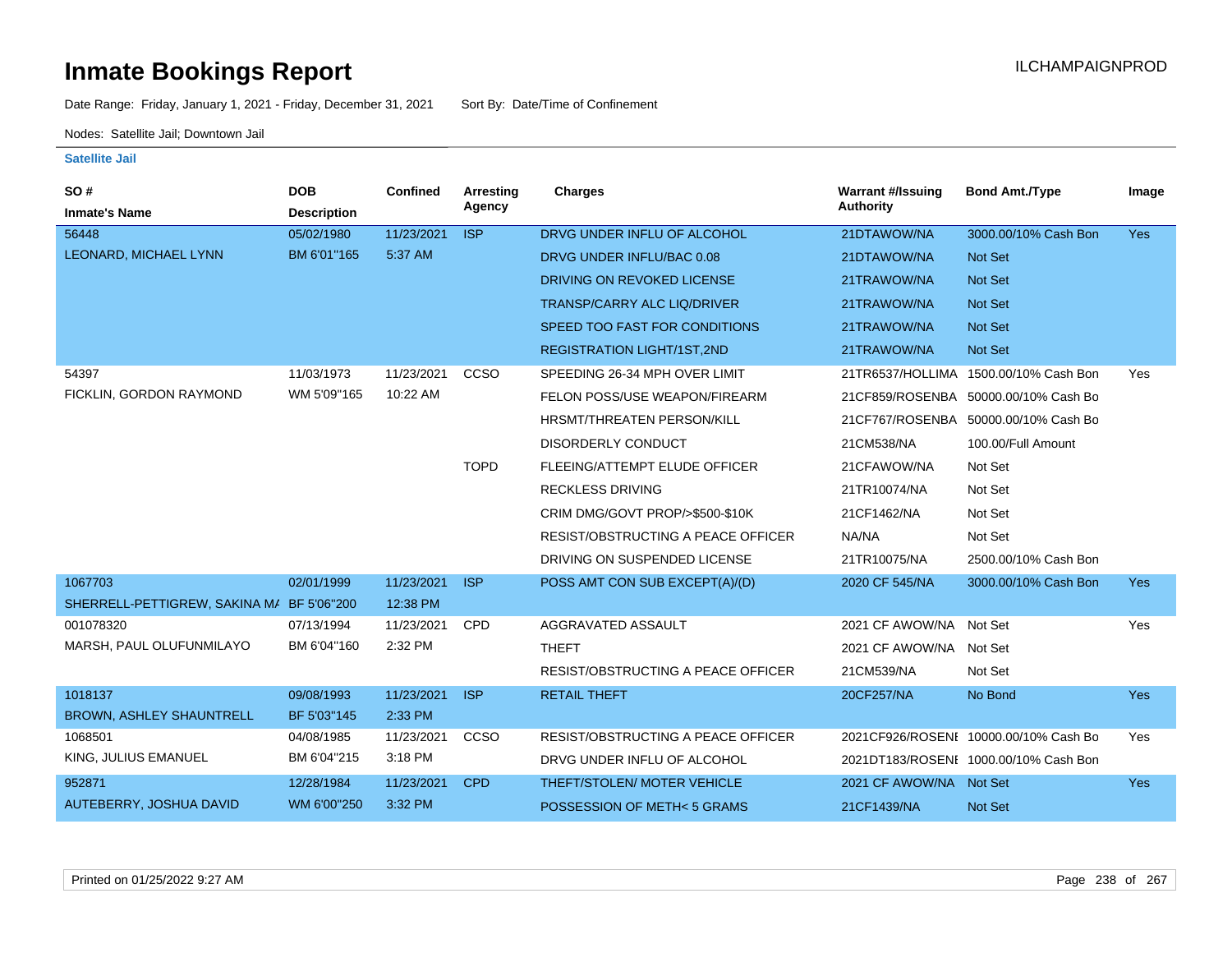Date Range: Friday, January 1, 2021 - Friday, December 31, 2021 Sort By: Date/Time of Confinement

Nodes: Satellite Jail; Downtown Jail

| SO#<br><b>Inmate's Name</b>              | <b>DOB</b><br><b>Description</b> | Confined   | <b>Arresting</b><br>Agency | <b>Charges</b>                            | <b>Warrant #/Issuing</b><br><b>Authority</b> | <b>Bond Amt./Type</b>                  | Image      |
|------------------------------------------|----------------------------------|------------|----------------------------|-------------------------------------------|----------------------------------------------|----------------------------------------|------------|
| 1072407                                  | 11/29/1988                       | 11/23/2021 | <b>CPD</b>                 | POSSESSION OF METH< 5 GRAMS               | 21CF1440/NA                                  | Not Set                                | <b>Yes</b> |
| <b>CLARK, AMY KANANI</b>                 | WF 5'06"120                      | 3:35 PM    |                            |                                           |                                              |                                        |            |
| 001078610                                | 07/13/2002                       | 11/23/2021 | <b>ISP</b>                 | WARRANT OUT OF COUNTY                     |                                              | 20TR1067,20TR106{ 3000.00/10% Cash Bon | Yes        |
| RAY-BOBO, DOLYN ENERI CONLEY             | BM 6'01"190                      | 4:31 PM    |                            |                                           |                                              |                                        |            |
| 45473                                    | 10/04/1970                       | 11/23/2021 | <b>CCSO</b>                | CHIL SEX OFFEN/RESIDE DAY CARE            | 21CF1275/DILL                                | 10000.00/10% Cash Bo                   | <b>Yes</b> |
| REXROAD, CALVIN ALLEN                    | WM 6'01"165                      | 6:27 PM    |                            | <b>VIOLATE SEX OFFENDER REGIS</b>         |                                              | 21CF546/ROSENBA 50000.00/10% Cash Bo   |            |
| 965211                                   | 11/30/1988                       | 11/23/2021 | CCSO                       | <b>MFG/DISTRIB LOOK-ALIKE SUB</b>         | 19CF46/NA                                    | 3000.00/10% Cash Bon                   | Yes        |
| PINE, DUSTIN LAYNE                       | WM 6'00"260                      | 11:28 PM   |                            | VIOLATE SEX OFFENDER REGIS/2+             | 21CF648/NA                                   | 2410.00/Category B Bo                  |            |
|                                          |                                  |            |                            | POSS DRUG PARAPHERNALIA                   | 19CM806/NA                                   | 10.00/Category B Bond                  |            |
|                                          |                                  |            |                            | POSS ADULT USE CANN IN MOTOR VEHICLE      | 19CM306/NA                                   | 10.00/Category B Bond                  |            |
| 1038870                                  | 03/31/1996                       | 11/24/2021 | <b>ISP</b>                 | DRIVING DURING SUSPENSION                 | 21TR770/NA                                   | 3000.00/10% Cash Bon                   | <b>Yes</b> |
| CARTER-TUCKER, GENNELL DONYI BF 5'06"147 |                                  | 5:29 PM    |                            |                                           |                                              |                                        |            |
| 55032                                    | 01/22/1968                       | 11/24/2021 | CPD                        | <b>DOMESTIC BATTERY</b>                   | 21CMAWOW/NA                                  | Not Set                                | Yes        |
| HALL, TANGLEA MAE                        | BF 5'02"160                      | 11:23 PM   |                            |                                           |                                              |                                        |            |
| 60239                                    | 07/27/1981                       | 11/25/2021 | <b>MPD</b>                 | DRIVING ON REVOKED LICENSE                | 2021TRAWOW/NA                                | 2500.00/10% Cash Bon                   | <b>Yes</b> |
| <b>CLARK, TRAVIS SCOTT</b>               | WM 6'06"418                      | 1:46 AM    |                            | <b>RESIST/OBSTRUCTING A PEACE OFFICER</b> | 2021CMAWOW/NA                                | 100.00/Full Amount                     |            |
| 001078614                                | 03/30/2001                       | 11/25/2021 | <b>UIPD</b>                | <b>DOMESTIC BATTERY</b>                   | 2021CMAWOW/NA                                | Not Set                                | Yes        |
| STRACK, RYAN CHASE                       | WM 5'11"210                      | 4:25 AM    |                            | CRIM DAMAGE TO PROPERTY <\$500            | 2021CMAWOW/NA                                | Not Set                                |            |
| 956822                                   | 10/27/1987                       | 11/25/2021 | <b>UPD</b>                 | <b>PAROLE REVOCATION</b>                  | CH2106361/NA                                 | No Bond                                | <b>Yes</b> |
| <b>JONES, MARIO NATHANIEL</b>            | BM 5'10"180                      | 10:37 AM   |                            | AGGRAVATED DOMESTIC BATTERY               | 21CF1442/NA                                  | Not Set                                |            |
|                                          |                                  |            |                            | <b>UNLAWFUL RESTRAINT</b>                 | 21CF1443/NA                                  | <b>Not Set</b>                         |            |
| 977825                                   | 09/30/1989                       | 11/25/2021 | <b>CPD</b>                 | RET THEFT/DISP MERCH/>\$300               | 21CF203/NA                                   | Not Set                                | Yes        |
| <b>GWIN, RAYMOND CHARLES</b>             | BM 5'08"130                      | 2:23 PM    |                            |                                           |                                              |                                        |            |
| 001078615                                | 11/29/1996                       | 11/25/2021 | <b>RPD</b>                 | UNLAWFUL RESTRAINT                        | 2021-CF-AWOW/NA Not Set                      |                                        | <b>Yes</b> |
| ROSADO-ARROYO, EDWIN DAVID               | SM 5'09"145                      | 5:51 PM    |                            | <b>INTERF REPT DOMESTIC VIOLENCE</b>      | 2021-CF-AWOW/NA Not Set                      |                                        |            |
|                                          |                                  |            |                            | <b>RESIST/OBSTRUCTING A PEACE OFFICER</b> | 2021-CF-AWOW/NA Not Set                      |                                        |            |
|                                          |                                  |            |                            | AGGRAVATED DOMESTIC BATTERY               | 21CF1446/NA                                  | <b>Not Set</b>                         |            |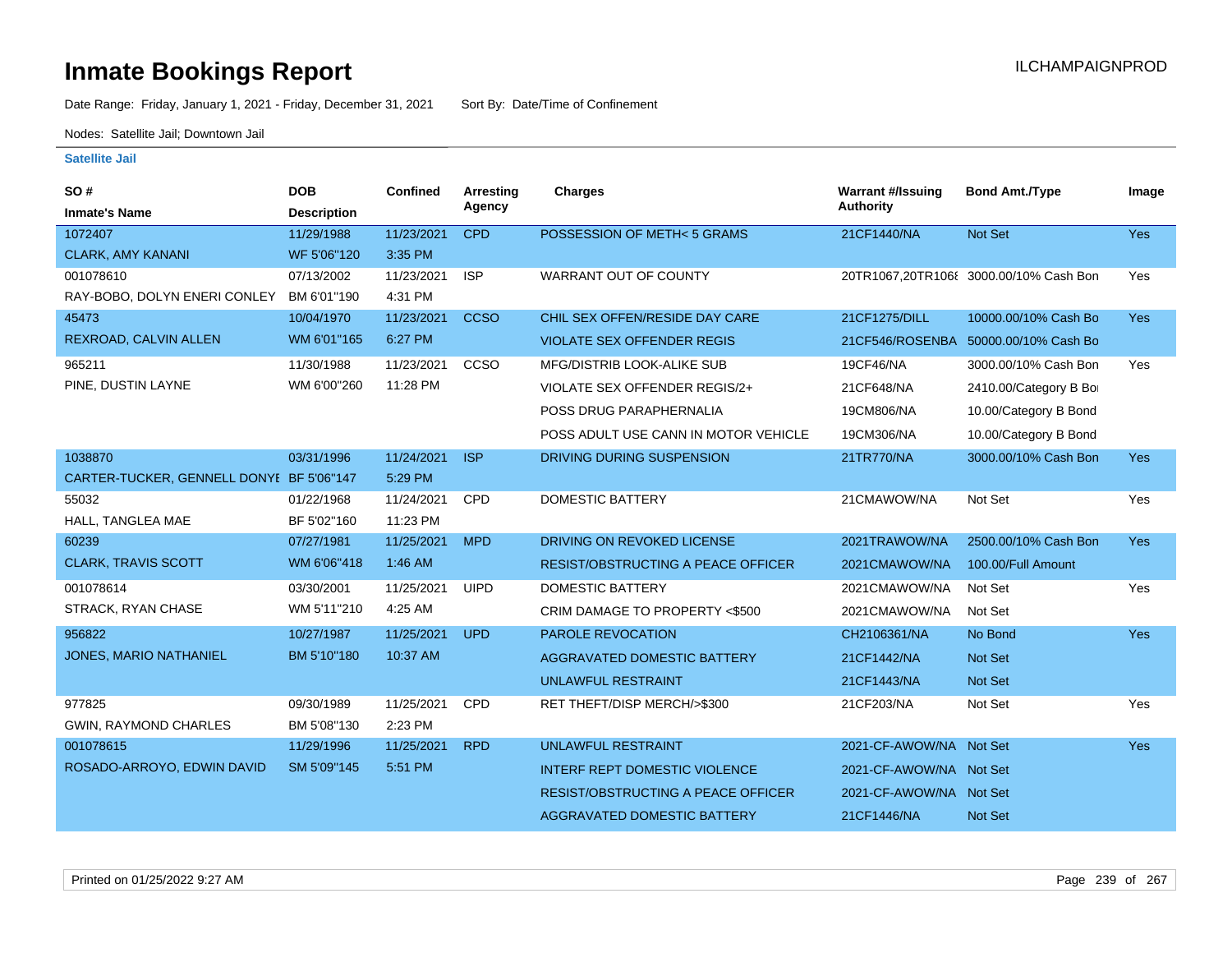Date Range: Friday, January 1, 2021 - Friday, December 31, 2021 Sort By: Date/Time of Confinement

Nodes: Satellite Jail; Downtown Jail

**Satellite Jail**

| SO#                        | <b>DOB</b>         | Confined   | Arresting   | <b>Charges</b>                      | <b>Warrant #/Issuing</b> | <b>Bond Amt./Type</b>                 | Image      |
|----------------------------|--------------------|------------|-------------|-------------------------------------|--------------------------|---------------------------------------|------------|
| <b>Inmate's Name</b>       | <b>Description</b> |            | Agency      |                                     | <b>Authority</b>         |                                       |            |
| 001078616                  | 03/09/1995         | 11/25/2021 | <b>CCSO</b> | BATTERY/CAUSE BODILY HARM           | 20CM115/NA               | 1500.00/10% Cash Bon                  | Yes        |
| <b>SCANLON, KELSIE N</b>   | WF 5'06"110        | 6:36 PM    |             |                                     |                          |                                       |            |
| 969121                     | 06/30/1989         | 11/25/2021 | <b>UPD</b>  | UNLAWFUL RESTRAINT                  | 2021-CF-AWOW/NA Not Set  |                                       | Yes        |
| BECKLEY, ANTHONY PATRICK   | WM 6'00"175        | 7:16 PM    |             | VIO BAIL BOND/CLASS 1 OFFENSE       | 2021-CF-AWOW/NA Not Set  |                                       |            |
|                            |                    |            |             | STALKING/CAUSE FEAR FOR SAFETY      | 2021-CF-AWOW/NA Not Set  |                                       |            |
|                            |                    |            |             | VIO BAIL BOND/CLASS 1 OFFENSE       | 2021-CF-AWOW/NA Not Set  |                                       |            |
|                            |                    |            |             | ELEC HRSMT/OBSCENE/SAME VIC         | 2021-CF-AWOW/NA Not Set  |                                       |            |
|                            |                    |            |             | RESIST/OBSTRUCTING A PEACE OFFICER  | 2021-CF-AWOW/NA Not Set  |                                       |            |
|                            |                    |            |             | <b>CRIM TRESPASS TO RESIDENCE</b>   | 21CF1444/NA              | Not Set                               |            |
| 001078617                  | 04/13/1982         | 11/26/2021 | <b>RPD</b>  | <b>DOMESTIC BATTERY</b>             | 2021-CM-AWOW/NA Not Set  |                                       | Yes        |
| VELEZ-COLON, ELVIN J       | SM 5'08"185        | 7:20 PM    |             |                                     |                          |                                       |            |
| 001078618                  | 11/03/1999         | 11/27/2021 | <b>ISP</b>  | <b>IMPROPER PASSING ON SHOULDER</b> | 21TRAWOW/NA              | Not Set                               | Yes        |
| HEPBURN, NOAH ALLEN        | WM 5'11"180        | 12:47 AM   |             | <b>IMPROPER PASSING ON SHOULDER</b> | 21TRAWOW/NA              | Not Set                               |            |
|                            |                    |            |             | <b>CHANGE LANES WITHOUT SIGNAL</b>  | 21TRAWOW/NA              | Not Set                               |            |
|                            |                    |            |             | DRVG UNDER INFLU OF ALCOHOL         | 2021DTAWOW/NA            | 1000.00/10% Cash Bon                  |            |
|                            |                    |            |             | DRVG UNDER INFLU/BAC 0.08           | 2021DTAWOW/NA            | Not Set                               |            |
|                            |                    |            |             | TRANSP/CARRY ALC LIQ/DRIVER         | 2021TRAWOW/NA            | Not Set                               |            |
| 1064640                    | 10/07/1978         | 11/27/2021 | <b>ISP</b>  | DRVG UNDER INFLU OF ALCOHOL         | 2021DTAWOW/NA            | 1000.00/License and Ca                | <b>Yes</b> |
| REMMERS, DEE JAY           | WM 6'03"220        | 3:05 AM    |             | DRVG UNDER INFLU/BAC 0.08           | 2021DTAWOW/NA            | <b>Not Set</b>                        |            |
|                            |                    |            |             | SPEEDING 26-34 MPH OVER LIMIT       | 2021TRAWOW/NA            | Not Set                               |            |
|                            |                    |            |             | <b>TRANSP/CARRY ALC LIQ/DRIVER</b>  | 2021TRAWOW/NA            | <b>Not Set</b>                        |            |
|                            |                    |            |             | DRIVING 1-10 MPH ABOVE LIMIT        | 2021TRAWOW/NA            | Not Set                               |            |
| 001078619                  | 01/19/1997         | 11/27/2021 | CCSO        | DRVG UNDER INFLU OF ALCOHOL         | 2021DT36/NA              | 5000.00/10% Cash Bon                  | Yes        |
| WALKER, KEWANE CHRISTOPHER | BM 5'08"180        | 9:45 AM    |             | LEAVING THE SCENE INVOLV VEHICLE    | 2021TR922/NA             | 5000.00/10% Cash Bon                  |            |
| 56773                      | 12/08/1964         | 11/27/2021 | <b>CCSO</b> | THEFT CON INTENT <\$500 PRIOR       | 2018 CF 590/NA           | 5000.00/10% Cash Bon                  | <b>Yes</b> |
| SEWARD, GORDON CLAYTON     | BM 6'03"160        | 9:54 AM    |             |                                     |                          |                                       |            |
| 1045344                    | 06/23/1965         | 11/27/2021 | ccso        | POSSESSION OF METH<5 GRAMS          |                          | 2021CF1037/JUDGE 10000.00/10% Cash Bo | Yes        |
| BERNARD, KIMBERLY RAE      | WF 4'11"165        | 11:34 AM   |             |                                     |                          |                                       |            |

Printed on 01/25/2022 9:27 AM Page 240 of 267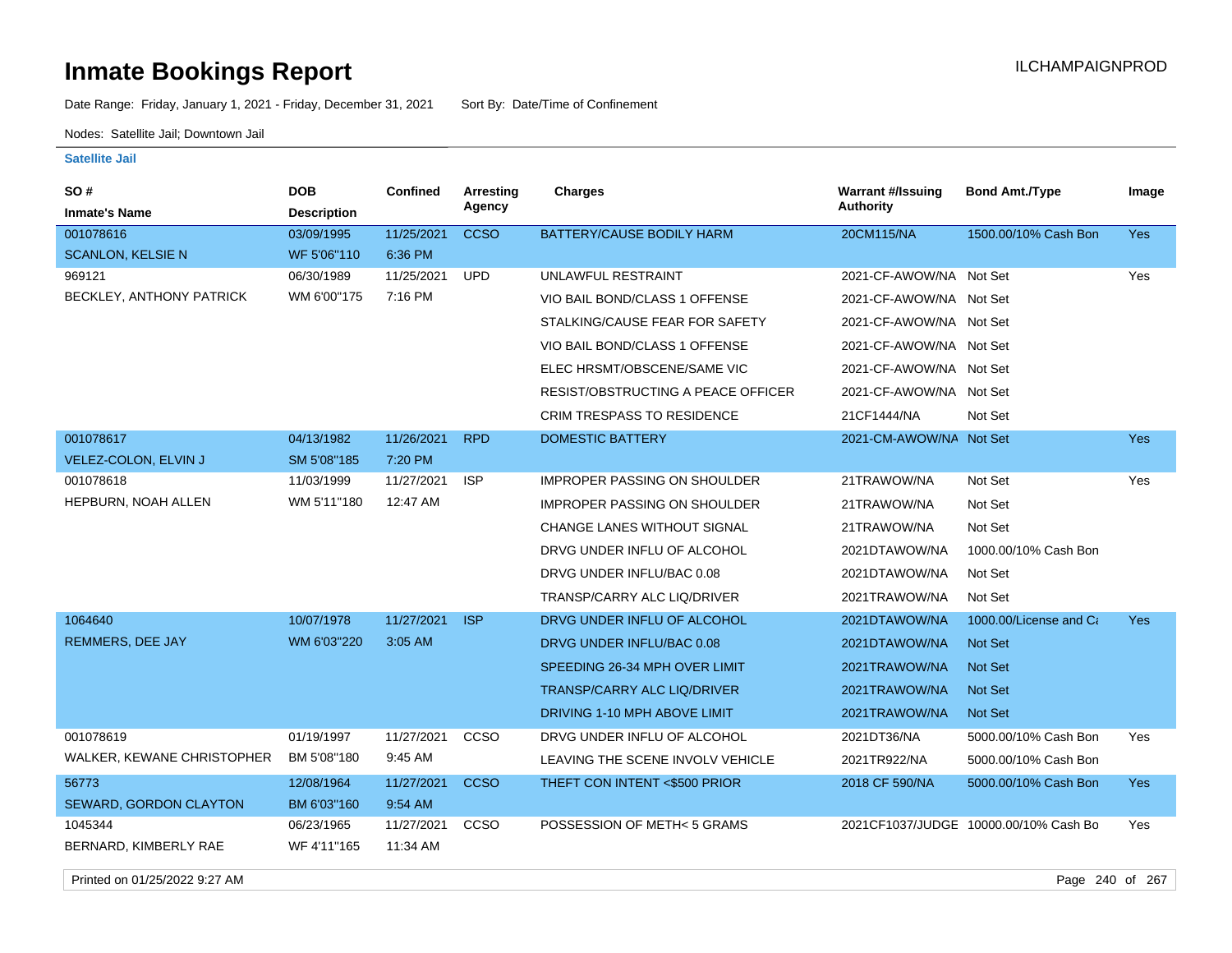Date Range: Friday, January 1, 2021 - Friday, December 31, 2021 Sort By: Date/Time of Confinement

Nodes: Satellite Jail; Downtown Jail

| SO#                         | <b>DOB</b>         | <b>Confined</b> | Arresting   | <b>Charges</b>                            | <b>Warrant #/Issuing</b> | <b>Bond Amt./Type</b>                  | Image      |
|-----------------------------|--------------------|-----------------|-------------|-------------------------------------------|--------------------------|----------------------------------------|------------|
| <b>Inmate's Name</b>        | <b>Description</b> |                 | Agency      |                                           | <b>Authority</b>         |                                        |            |
| 001078620                   | 06/15/1990         | 11/27/2021      | <b>ISP</b>  | <b>WARRANT OUT OF COUNTY</b>              | NA/NA                    | 2000.00/10% Cash Bon                   | Yes        |
| GEOVANNI, ORTIZ RAMOS OMAR  | SM 6'00"310        | 1:20 PM         |             |                                           |                          |                                        |            |
| 972949                      | 07/19/1989         | 11/27/2021      | CPD         | DISORDERLY CONDUCT                        | 2021CMAWOW/NA            | 100.00/Full Amount                     | Yes        |
| DRIVER, JAMES JAMAR         | BM 6'01"164        | 2:02 PM         |             | <b>ASSAULT</b>                            | 2021CMAWOW/NA            | Not Set                                |            |
| 001078621                   | 05/09/1999         | 11/27/2021      | <b>CPD</b>  | AGG ROBBERY/INDICATE ARM W/FIR            | 21CF1445/NA              | Not Set                                | <b>Yes</b> |
| <b>BAILEY, DANIEL SCOTT</b> | SM 6'01"240        | 2:38 PM         |             |                                           |                          |                                        |            |
| 1075133                     | 06/03/1999         | 11/27/2021      | <b>UPD</b>  | <b>DOMESTIC BATTERY</b>                   | 2021 CM AWOW/NA Not Set  |                                        | Yes        |
| BEALS, NATHAN MILES, JR     | BM 5'01"120        | 4:01 PM         |             |                                           |                          |                                        |            |
| 001078622                   | 02/01/2002         | 11/27/2021      | <b>ISP</b>  | POSS CAN/>100-500 GRAM/1ST                | 2021CFAWOW/NA            | Not Set                                | <b>Yes</b> |
| PETRO, MIKEL AARON, JR      | WM 6'00"180        | 5:29 PM         |             |                                           |                          |                                        |            |
| 65595                       | 09/20/1985         | 11/27/2021      | CPD         | RESIST/OBSTRUCT WITH INJURY               | 2021CFAWOW/NA            | No Bond                                | Yes        |
| BARBER, MARKEL ANTONIO      | BM 5'07"170        | 9:21 PM         |             | <b>RETAIL THEFT</b>                       |                          | 20-OV-0027/KENNEI 1000.00/10% Cash Bon |            |
|                             |                    |                 |             | VIOLATE ORDER PROTECTION                  | NA/NA                    | Not Set                                |            |
| 608494                      | 12/05/1963         | 11/27/2021      | <b>UPD</b>  | <b>UNLAWFUL RESTRAINT</b>                 | 2021CFAWOW/NA            | Not Set                                | Yes        |
| PARRAWAY, RICARDO RENE      | BM 5'06"125        | 10:16 PM        |             | <b>DOMESTIC BATTERY</b>                   | NA/NA                    | No Bond                                |            |
| 1058919                     | 10/10/1996         | 11/27/2021      | <b>UPD</b>  | POSSESSING A CONTROLLED SUBSTANCE         | 2021CFAWOW/NA            | Not Set                                | Yes        |
| ARELLANO, ELIJAH XAVIER     | BM 5'09"140        | 11:21 PM        |             | <b>DISORDERLY CONDUCT</b>                 | NA/NA                    | Not Set                                |            |
|                             |                    |                 |             | POSSESS LOOK-ALIKE SUB/1ST                | NA/NA                    | Not Set                                |            |
|                             |                    |                 |             | POSSESS DRUG PARAPHERNALIA                | NA/NA                    | Not Set                                |            |
| 522497                      | 11/27/1986         | 11/28/2021      | <b>UIPD</b> | <b>RESIST/OBSTRUCTING A PEACE OFFICER</b> |                          | 21CM265/JUDGE LE 1000.00/10% Cash Bon  | <b>Yes</b> |
| DELANEY, KEANDRE            | BM 5'06"190        | 2:06 AM         |             | FELON POSS/USE WEAPON/FIREARM             | 21CF1447/NA              | Not Set                                |            |
| 59570                       | 10/17/1979         | 11/28/2021      | <b>CPD</b>  | <b>DOMESTIC BATTERY</b>                   | 21CMAWOW/NA              | Not Set                                | Yes        |
| BARBER, TAMMY DENISE        | BF 5'07"140        | 4:48 AM         |             |                                           |                          |                                        |            |
| 608494                      | 12/05/1963         | 11/28/2021      | <b>CPD</b>  | VIO BAIL BOND/CLASS A OFFENSE             | 21CM543/NA               | Not Set                                | Yes        |
| PARRAWAY, RICARDO RENE      | BM 5'06"125        | 4:20 PM         |             |                                           |                          |                                        |            |
| 34534                       | 03/18/1972         | 11/28/2021      | <b>UPD</b>  | POSSESSING A CONTROLLED SUBSTANCE         | NA/NA                    | Not Set                                | Yes        |
| LONG, SHATEZ LARYL          | BM 5'10"200        | 5:09 PM         |             | <b>BURGLARY</b>                           | 21CF1451/NA              | Not Set                                |            |
|                             |                    |                 |             | <b>BURGLARY</b>                           | 21CF1452/NA              | Not Set                                |            |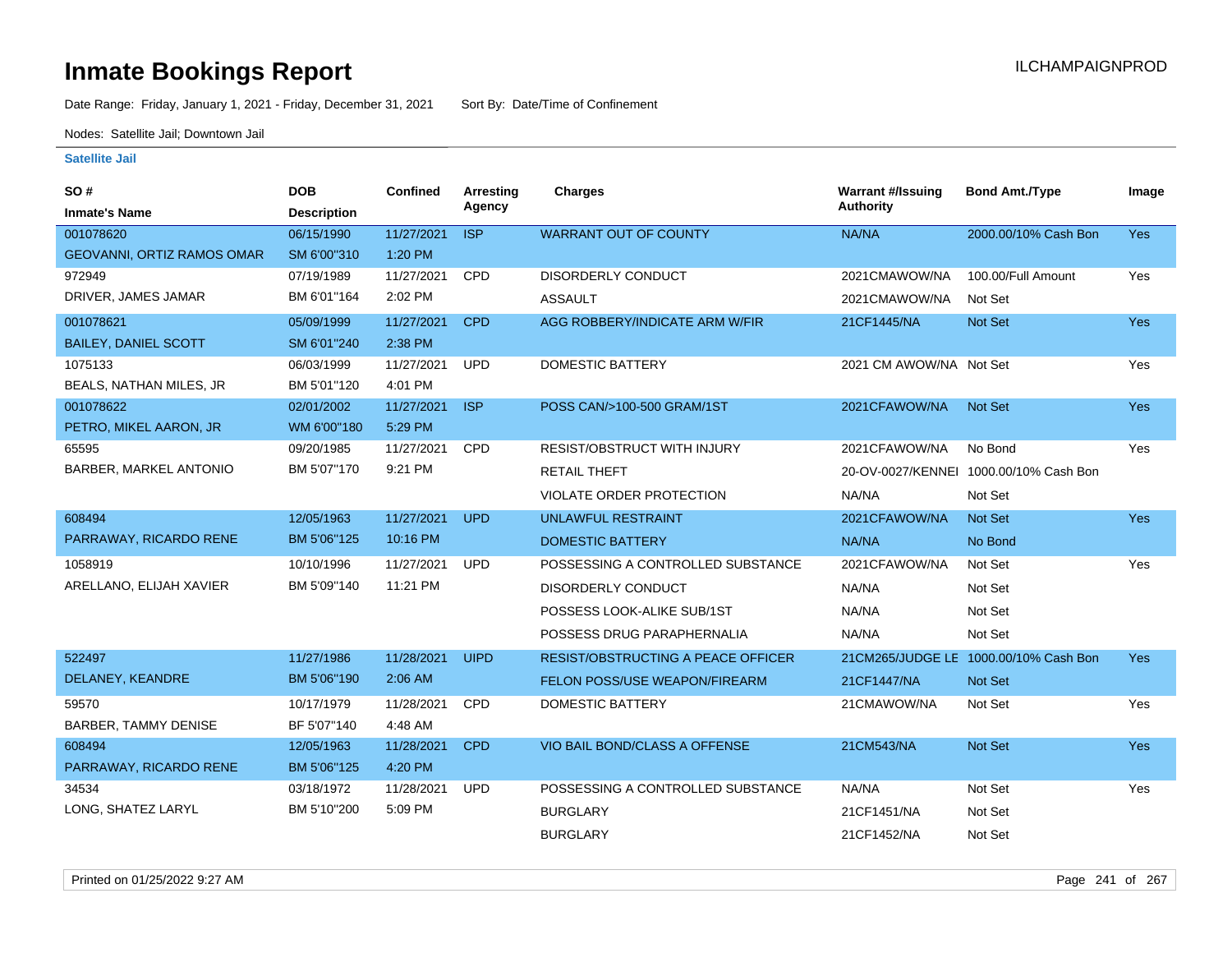Date Range: Friday, January 1, 2021 - Friday, December 31, 2021 Sort By: Date/Time of Confinement

Nodes: Satellite Jail; Downtown Jail

| SO#                            | <b>DOB</b>         | Confined   | <b>Arresting</b> | Charges                              | <b>Warrant #/Issuing</b>   | <b>Bond Amt./Type</b> | Image      |
|--------------------------------|--------------------|------------|------------------|--------------------------------------|----------------------------|-----------------------|------------|
| <b>Inmate's Name</b>           | <b>Description</b> |            | Agency           |                                      | <b>Authority</b>           |                       |            |
| 1030307                        | 07/03/1983         | 11/28/2021 | <b>UPD</b>       | <b>INTERF REPT DOMESTIC VIOLENCE</b> | 2021CMAWOW/NA              | <b>Not Set</b>        | Yes        |
| <b>SUTTON, FRANKIE DMARVIO</b> | BM 6'06"190        | 11:16 PM   |                  | DOMESTIC BATTERY/OTHER PRIOR         | 21CF1450/NA                | No Bond               |            |
| 001078624                      | 11/29/1955         | 11/28/2021 | <b>ISP</b>       | DRVG UNDER INFLU/BAC 0.08            | 2021DTAWOW/NA              | Not Set               | Yes        |
| LECRONE, MICHELE               | WF 5'06"150        | 11:23 PM   |                  | <b>IMPROPER TRAFFIC LANE USAGE</b>   | 2021TRAWOW/NA              | Not Set               |            |
|                                |                    |            |                  | DRVG UNDER INFLU OF ALCOHOL          | 2021DTAWOW/NA              | 3000.00/10% Cash Bon  |            |
| 56768                          | 09/30/1982         | 11/29/2021 | <b>CPD</b>       | <b>INTERF REPT DOMESTIC VIOLENCE</b> | 2021CMAWOW/NA              | <b>Not Set</b>        | <b>Yes</b> |
| DUNCAN, GARY ALLEN, JR         | BM 5'09"170        | 12:08 AM   |                  | <b>UNLAWFUL RESTRAINT</b>            | 2021CMAWOW/NA              | <b>Not Set</b>        |            |
|                                |                    |            |                  | <b>DOMESTIC BATTERY</b>              | 21CF1441/NA                | Not Set               |            |
| 59165                          | 08/20/1980         | 11/29/2021 | <b>MPD</b>       | <b>DOMESTIC BATTERY</b>              | 2021CMAWOW/NA              | Not Set               | Yes        |
| SLADE, STEVEN RAY              | WM 6'00"180        | 12:34 AM   |                  |                                      |                            |                       |            |
| 001078625                      | 01/25/1992         | 11/29/2021 | <b>ISP</b>       | DRVG UNDER INFLU OF ALCOHOL          | 2021DTAWOW/NA              | 3000.00/10% Cash Bon  | <b>Yes</b> |
| MAYORGA CRISOSTOMO, OMAR       | SM 5'05"180        | 1:29 AM    |                  | DRVG UNDER INFLU/BAC 0.08            | 2021DTAWOW/NA              | <b>Not Set</b>        |            |
|                                |                    |            |                  | <b>UNLICENSED</b>                    | 21TRAWOW/NA                | <b>Not Set</b>        |            |
|                                |                    |            |                  | OPERATE UNINSURED MTR VEHICLE        | 2021TRAWOW/NA              | <b>Not Set</b>        |            |
|                                |                    |            |                  | <b>FAIL TO REDUCE SPEED</b>          | 2021TRAWOW/NA              | <b>Not Set</b>        |            |
| 1072891                        | 02/17/1997         | 11/29/2021 | CCSO             | AGG CRIM SEX ABUSE/BODILY HARM       | 19CF664/NA                 | No Bond               | Yes        |
| MALAK, ATILCAN                 | WM 5'08"210        | 8:57 AM    |                  |                                      |                            |                       |            |
| 773264                         | 05/26/1985         | 11/29/2021 | <b>CCSO</b>      | FORGERY/ISSUE/DELIVER DOCUMENT       | 21CF1156/Randall R No Bond |                       | <b>Yes</b> |
| SMITH, JENNIFER LYNNE          | WF 5'07"140        | 1:52 PM    |                  |                                      |                            |                       |            |
| 001078629                      | 02/10/1987         | 11/29/2021 | CCSO             | DRIVING RVK/SUSP DUI/SSS 3RD         | 21CF1314/NA                | 5000.00/10% Cash Bon  | Yes        |
| TEMPLE, DAVID ROBERT           | BM 5'11"160        | 3:26 PM    |                  | DRIVING ON REVOKED LICENSE           | 21TR8398/NA                | 5000.00/10% Cash Bon  |            |
| 001078630                      | 07/11/1965         | 11/30/2021 | <b>CPD</b>       | <b>DOMESTIC BATTERY</b>              | 21CMAWOW/NA                | Not Set               | <b>Yes</b> |
| <b>BRIDGWATER, BETH A</b>      | WF 5'03"130        | 12:32 AM   |                  |                                      |                            |                       |            |
| 47505                          | 06/29/1967         | 11/30/2021 | <b>CPD</b>       | <b>DOMESTIC BATTERY</b>              | 21CMAWOW/NA                | Not Set               | Yes        |
| FULTZ, GREGORY ALLEN           | WM 5'11"175        | 1:23 AM    |                  | INTERF REPT DOMESTIC VIOLENCE        | 21CMAWOW/NA                | Not Set               |            |
| 001078631                      | 10/17/1992         | 11/30/2021 | <b>UPD</b>       | DRVG UNDER INFLU OF ALCOHOL          | 21DTAWOW/NA                | 3000.00/10% Cash Bon  | <b>Yes</b> |
| KAKESHPOUR, ALI                | EM 6'03"175        | 3:31 AM    |                  | HEAD/TAIL/SIDELIGHT/3RD+/1YR         | 21TRAWOW/NA                | Not Set               |            |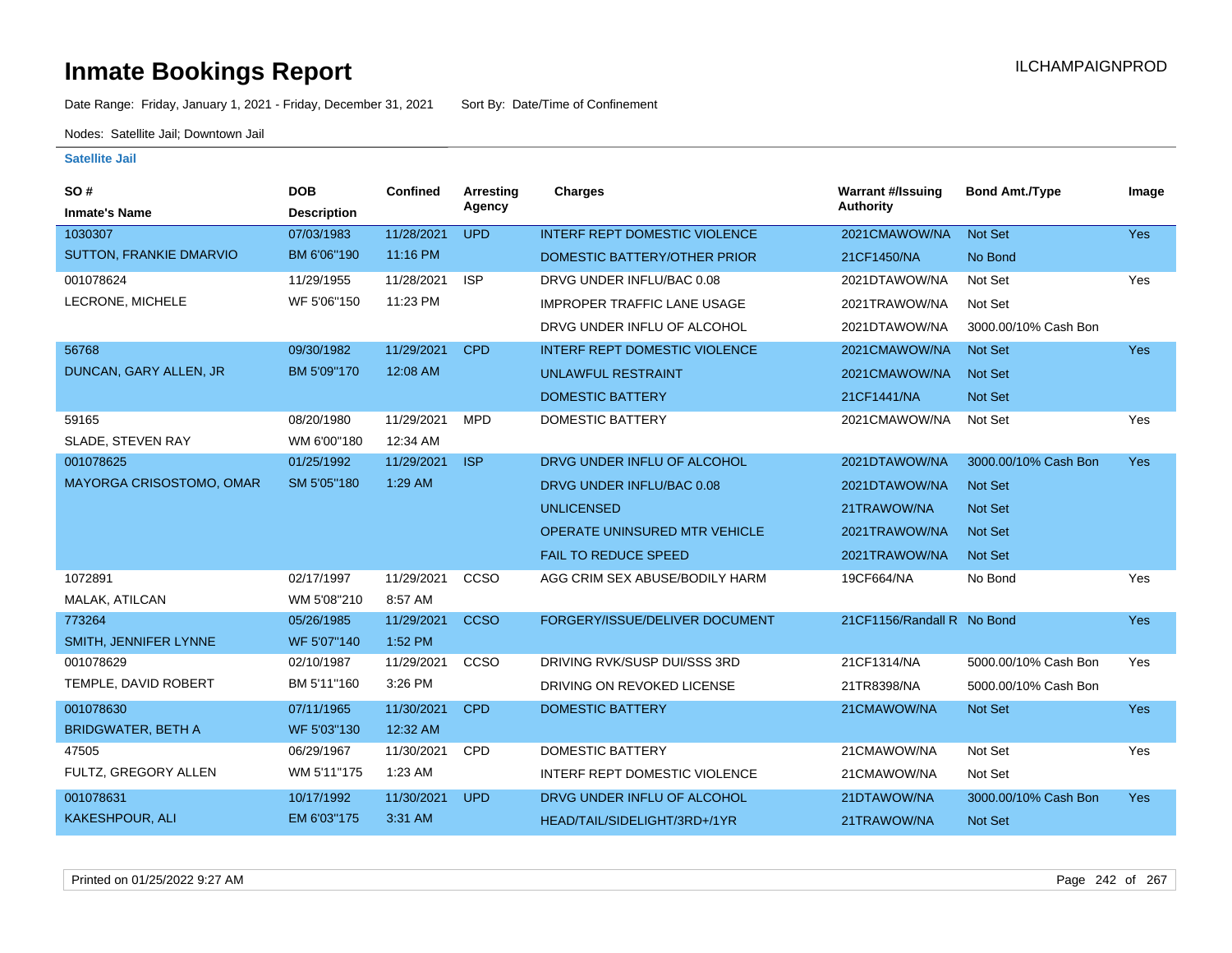Date Range: Friday, January 1, 2021 - Friday, December 31, 2021 Sort By: Date/Time of Confinement

Nodes: Satellite Jail; Downtown Jail

| SO#<br><b>Inmate's Name</b>   | <b>DOB</b><br><b>Description</b> | <b>Confined</b> | Arresting<br>Agency | Charges                                   | <b>Warrant #/Issuing</b><br><b>Authority</b> | <b>Bond Amt./Type</b>                  | Image      |
|-------------------------------|----------------------------------|-----------------|---------------------|-------------------------------------------|----------------------------------------------|----------------------------------------|------------|
| 001077998                     | 03/29/1994                       | 11/30/2021      | <b>ISP</b>          | DRVG UNDER INFLU OF ALCOHOL               | 21DTAWOW/NA                                  | 1000.00/License and Ca                 | <b>Yes</b> |
| STACKER, DAREONDAY            | BM 5'10"195                      | 4:13 AM         |                     | <b>IMPROPER PASSING ON THE LEFT</b>       | 21TRAWOW/NA                                  | Not Set                                |            |
|                               |                                  |                 |                     | <b>IMPROPER PASSING ON SHOULDER</b>       | 21TRAWOW/NA                                  | Not Set                                |            |
|                               |                                  |                 |                     | <b>IMPROPER TRAFFIC LANE USAGE</b>        | 21TRAWOW/NA                                  | <b>Not Set</b>                         |            |
|                               |                                  |                 |                     | LEAVING THE SCENE INVOLV VEHICLE          | 21TRAWOW/NA                                  | Not Set                                |            |
| 001077488                     | 06/22/1989                       | 11/30/2021      | <b>CPD</b>          | POSSESS LOOK-ALIKE SUB/SUBQ               | 21CMAWOW/NA                                  | Not Set                                | Yes        |
| <b>SESSUM, NICHOLAS C</b>     | WM 5'06"152                      | 6:56 AM         |                     | POSSESS DRUG PARAPHERNALIA                | 21CMAWOW/NA                                  | Not Set                                |            |
|                               |                                  |                 |                     | <b>RETAIL THEFT</b>                       | 20CF1376/NA                                  | No Bond                                |            |
|                               |                                  |                 |                     | POSSESSING A CONTROLLED SUBSTANCE         | 21CF1459/NA                                  | Not Set                                |            |
| 999198                        | 06/10/1992                       | 11/30/2021      | <b>CCSO</b>         | FELON POSS/USE FIREARM PRIOR              |                                              | 21CF1377/ADAM DII 500000.00/10% Cash B | <b>Yes</b> |
| <b>HOWARD, BRION LIN</b>      | BM 5'07"220                      | 10:41 AM        |                     |                                           |                                              |                                        |            |
| 1071858                       | 02/26/2000                       | 11/30/2021      | <b>UIPD</b>         | <b>RESIST/OBSTRUCTING A PEACE OFFICER</b> | 21CFAWOW/NA                                  | Not Set                                | Yes        |
| TURNER, DEVONTE ADONIS        | BM 5'10"155                      | 2:11 PM         |                     | POSS CAN/>10-30 GRAM/1ST                  | 21CFAWOW/NA                                  | Not Set                                |            |
|                               |                                  |                 |                     | RETAIL THEFT/DISP MERCH/<\$300            | 19CM115/MATTHEW                              | 1000.00/10% Cash Bon                   |            |
|                               |                                  |                 |                     | OBSTRUCTING IDENTIFICATION                | 21CM549/NA                                   | Not Set                                |            |
| 61330                         | 05/10/1984                       | 12/01/2021      | <b>CPD</b>          | DELIVERY OF OR POSSESSION OF W/INTENT TO  | 21CFAWOW/NA                                  | <b>Not Set</b>                         | <b>Yes</b> |
| <b>RUFFIN, JONATHON CECIL</b> | BM 5'10"244                      | 5:34 AM         |                     | AGG UNLAWFUL USE OF WEAPON                | 21CFAWOW/NA                                  | Not Set                                |            |
|                               |                                  |                 |                     | POSSESSION OF STOLEN FIREARM              | 21CFAWOW/NA                                  | Not Set                                |            |
|                               |                                  |                 |                     | ARMED VIOLENCE/DISCH WEAPON               | 21CFAWOW/NA                                  | <b>Not Set</b>                         |            |
|                               |                                  |                 |                     | <b>MFG/DISTRIB LOOK-ALIKE SUB</b>         | 21CFAWOW/NA                                  | Not Set                                |            |
|                               |                                  |                 |                     | <b>PAROLE REVOCATION</b>                  | CH2107545/Illinois D No Bond                 |                                        |            |
|                               |                                  |                 |                     | <b>ARMED HABITUAL CRIMINAL</b>            | 21CF1473/NA                                  | <b>Not Set</b>                         |            |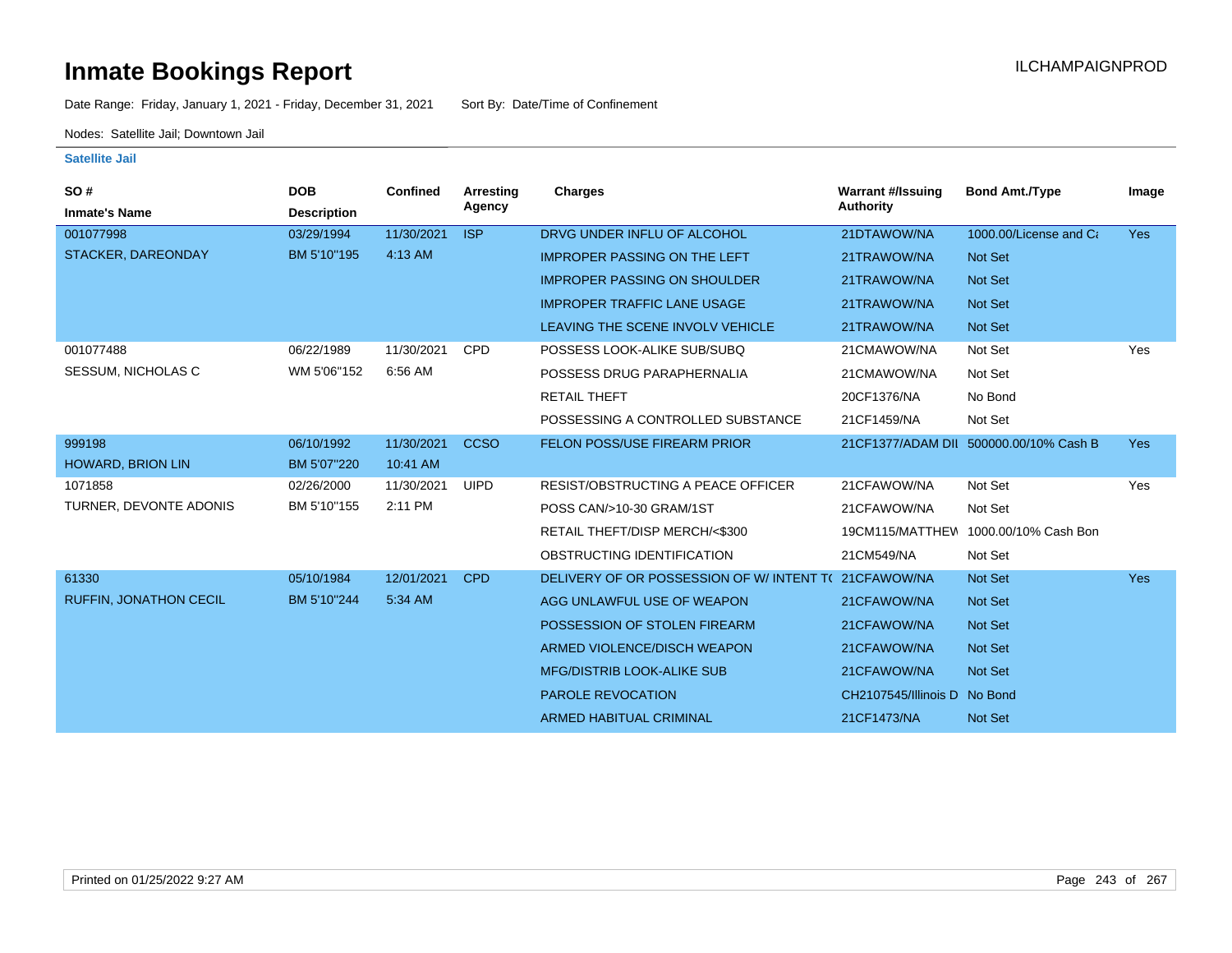Date Range: Friday, January 1, 2021 - Friday, December 31, 2021 Sort By: Date/Time of Confinement

Nodes: Satellite Jail; Downtown Jail

| SO#                        | <b>DOB</b>         | <b>Confined</b> | <b>Arresting</b> | <b>Charges</b>                                      | <b>Warrant #/Issuing</b> | <b>Bond Amt./Type</b>                  | Image      |
|----------------------------|--------------------|-----------------|------------------|-----------------------------------------------------|--------------------------|----------------------------------------|------------|
| <b>Inmate's Name</b>       | <b>Description</b> |                 | Agency           |                                                     | <b>Authority</b>         |                                        |            |
| 001078403                  | 11/03/2002         | 12/01/2021      | <b>CPD</b>       | <b>OBSTRUCTING JUSTICE</b>                          | 21CFAWOW/NA              | Not Set                                | <b>Yes</b> |
| TYLER, RICRIANA ALLENIA    | BF 5'05"110        | 6:26 AM         |                  | DELIVERY OF OR POSSESSION OF W/INTENT T(21CFAWOW/NA |                          | Not Set                                |            |
|                            |                    |                 |                  | AGG UNLAWFUL USE WEAPON/PERSON                      | 21CFAWOW/NA              | <b>Not Set</b>                         |            |
|                            |                    |                 |                  | POSSESSION OF STOLEN FIREARM                        | 21CFAWOW/NA              | Not Set                                |            |
|                            |                    |                 |                  | ARMED VIOLENCE/DISCH WEAPON                         | 21CFAWOW/NA              | Not Set                                |            |
|                            |                    |                 |                  | <b>MFG/DISTRIB LOOK-ALIKE SUB</b>                   | 21CFAWOW/NA              | <b>Not Set</b>                         |            |
| 001078633                  | 08/25/2002         | 12/01/2021      | CCSO             | PRED CRIM SEX ASLT/VICTIM <13                       | 21CF1416/NA              | 250000.00/10% Cash B                   | Yes        |
| GONZALEZ, EDWARD GUILLEN   | SM 5'04"160        | 12:08 PM        |                  |                                                     |                          |                                        |            |
| 001078634                  | 10/31/1992         | 12/01/2021      | <b>UPD</b>       | AGG BATTERY/PUBLIC PLACE                            | 21CFAWOW/NA              | Not Set                                | <b>Yes</b> |
| ADAMS, JESSE RAY           | WM 5'09"160        | 12:57 PM        |                  | POSS STOLEN VEHICLE > \$25,000                      |                          | 21CF1411/ADAM DII 5000.00/10% Cash Bon |            |
|                            |                    |                 |                  | <b>FUGITIVE FROM JUSTICE</b>                        | 21CF1470/NA              | <b>Not Set</b>                         |            |
|                            |                    |                 | <b>CCSO</b>      | POSS DRUG PARAPHERNALIA                             | 21CM6/NA                 | Not Set                                |            |
| 1008468                    | 06/22/1993         | 12/01/2021      | ccso             | <b>DOMESTIC BATTERY</b>                             | 21CFAWOW/NA              | Not Set                                | Yes        |
| JONES, MARTEZ LAMONTE      | BM 6'00"255        | 1:28 PM         |                  | VIO BAIL BOND/FAMILY MEMBER                         | 22CM9/NA                 | Not Set                                |            |
|                            |                    |                 |                  | FELON POSS/USE WEAPON/FIREARM                       | 21CF1472/NA              | Not Set                                |            |
|                            |                    |                 | CCSO             | PROBATION VIOLATION                                 | 20CF1151/NA              | Not Set                                |            |
| 1049034                    | 07/18/1995         | 12/01/2021      | <b>RPD</b>       | INTIMIDATION/PHYSICAL HARM                          | 21CF1471/NA              | Not Set                                | <b>Yes</b> |
| THOMAS, GUYSHAWN L         | BM 5'08"125        | 1:44 PM         |                  |                                                     |                          |                                        |            |
| 1064664                    | 09/26/1996         | 12/01/2021      | CCSO             | <b>DOMESTIC BATTERY</b>                             | 20CF1443/NA              | No Bond                                | Yes        |
| NEVAREZ, OSCAR DEWEY       | WM 6'00"180        | 4:46 PM         |                  |                                                     |                          |                                        |            |
| 36052                      | 09/15/1971         | 12/01/2021      | <b>CCSO</b>      | FELON POSS/USE FIREARM PRIOR                        |                          | 2019-CF-0043/JUDG 2500.00/10% Cash Bon | <b>Yes</b> |
| <b>HOOD, CHARLES EDDIE</b> | BM 6'03"312        | 5:10 PM         |                  |                                                     |                          |                                        |            |
| 971990                     | 10/26/1989         | 12/01/2021      | CCSO             | <b>DOMESTIC BATTERY</b>                             | 21CM555/NA               | Not Set                                | Yes        |
| BUCHHOLZ, DUSTIN ALLEN     | WM 6'01"175        | 6:25 PM         |                  |                                                     |                          |                                        |            |
| 001078636                  | 06/15/1983         | 12/01/2021      | <b>CCSO</b>      | <b>RESIDENTIAL BURGLARY</b>                         | 2021CF12131/DILL         | 50000.00/10% Cash Bo                   | <b>Yes</b> |
| <b>BAYS, JENNIFER ANNE</b> | WF 5'02"138        | 8:28 PM         | <b>CCSO</b>      | <b>FUGITIVE FROM JUSTICE</b>                        | 21CF1469/NA              | No Bond                                |            |
| 001078637                  | 04/05/2002         | 12/01/2021      | <b>UPD</b>       | DOMESTIC BATTERY                                    | 21CM554/NA               | Not Set                                | Yes        |
| TATUM, JOHNATHON JOE LEE   | WM 5'08"140        | 11:01 PM        |                  |                                                     |                          |                                        |            |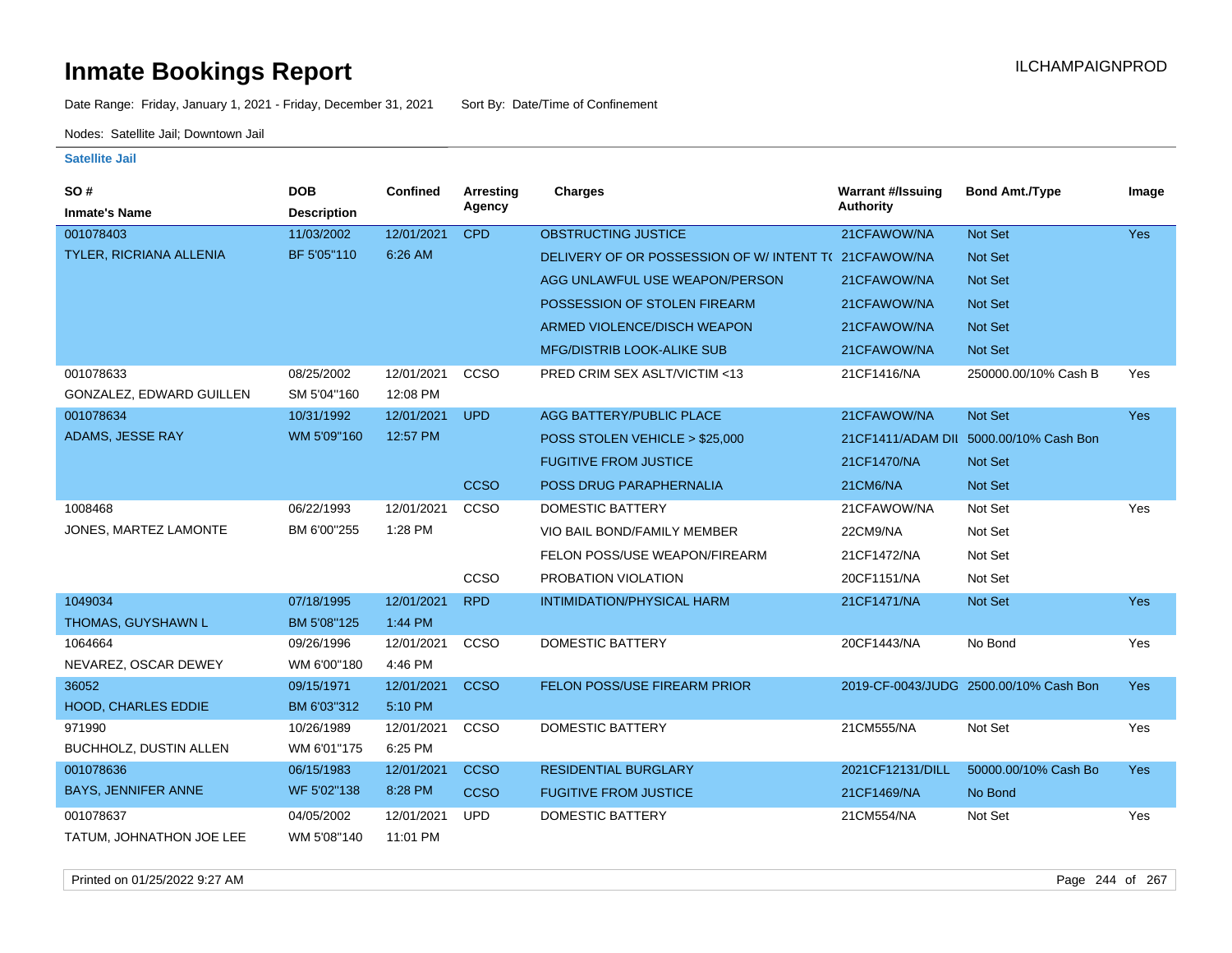Date Range: Friday, January 1, 2021 - Friday, December 31, 2021 Sort By: Date/Time of Confinement

Nodes: Satellite Jail; Downtown Jail

| SO#<br><b>Inmate's Name</b>   | <b>DOB</b><br><b>Description</b> | <b>Confined</b> | <b>Arresting</b><br>Agency | <b>Charges</b>                            | <b>Warrant #/Issuing</b><br><b>Authority</b> | <b>Bond Amt./Type</b>                                  | Image      |
|-------------------------------|----------------------------------|-----------------|----------------------------|-------------------------------------------|----------------------------------------------|--------------------------------------------------------|------------|
| 001078638                     | 08/12/1980                       | 12/02/2021      | <b>CPD</b>                 | RET THEFT/DISP MERCH/>\$300               | 21CF1468/NA                                  | Not Set                                                | <b>Yes</b> |
| CAMPBELL, CARLA               | BF 5'03"180                      | 12:11 AM        |                            |                                           |                                              |                                                        |            |
| 41584                         | 10/07/1975                       | 12/02/2021      | <b>UPD</b>                 | <b>RECK DISCH FIREARM/ENDANGERS</b>       | 21CFAWOW/NA                                  | Not Set                                                | Yes        |
| MILLER, JOSE LOVELL           | BM 6'04"190                      | 1:04 AM         |                            | ARMED HABITUAL CRIMINAL                   | 21CF1467/NA                                  | Not Set                                                |            |
| 001078639                     | 11/22/1994                       | 12/02/2021      | <b>CCSO</b>                | FELON POSS/USE WEAPON/FIREARM             | 21CFAWOW/NA                                  | <b>Not Set</b>                                         | Yes        |
| <b>JACKSON, GREGORY LYNN</b>  | BM 6'00"140                      | 3:43 AM         |                            | AGG UUW/LOADED/NO FCCA/FOID               | 21CFAWOW/NA                                  | <b>Not Set</b>                                         |            |
|                               |                                  |                 |                            | <b>FUGITIVE FROM JUSTICE</b>              | 21CF1465/NA                                  | <b>Not Set</b>                                         |            |
| 001078640                     | 08/18/1999                       | 12/02/2021      | <b>UIPD</b>                | DRIVING 1-10 MPH ABOVE LIMIT              | 21TRAWOW/NA                                  | Not Set                                                | Yes        |
| BOLTON, SKYLAR LEE            | WM 5'10"213                      | 4:04 AM         |                            | DRVG UNDER INFLU OF ALCOHOL               | 21DTAWOW/NA                                  | 1000.00/10% Cash Bon                                   |            |
|                               |                                  |                 |                            | DRVG UNDER INFLU/BAC 0.08                 | 21DTAWOW/NA                                  | Not Set                                                |            |
| 001078641                     | 09/23/1989                       | 12/02/2021      | <b>USMS</b>                | <b>FUGITIVE FROM JUSTICE</b>              | 21CF1474/NA                                  | No Bond                                                | Yes        |
| DAVENPORT, ANTWONE L          | BM 6'01"220                      | 11:57 AM        |                            |                                           |                                              |                                                        |            |
| 001078644                     | 10/22/2001                       | 12/02/2021      | <b>UPD</b>                 | <b>DOMESTIC BATTERY</b>                   | 2021CMAWOW/NA                                | No Bond                                                | Yes        |
| LENOIR, HOLLEE B              | BF 5'08"260                      | 3:44 PM         |                            |                                           |                                              |                                                        |            |
| 001077866                     | 04/26/1994                       | 12/02/2021      | <b>UPD</b>                 | AGGRAVATED DOMESTIC BATTERY               | NA/NA                                        | <b>Not Set</b>                                         | <b>Yes</b> |
| <b>JENKINS, ISAIAH DUJAUN</b> | BM 5'10"161                      | 3:51 PM         |                            | <b>RESIST/OBSTRUCTING A PEACE OFFICER</b> | 21CF1476/NA                                  | <b>Not Set</b>                                         |            |
| 001078645                     | 02/27/2001                       | 12/02/2021      | CPD                        | AGG ASSAULT/DISCHARGE FIREARM             | 2021CFAWOW/NA                                | No Bond                                                | Yes        |
| JONES, KELVIN KHYRIC          | BM 5'09"195                      | 6:56 PM         |                            | UNLAWFUL USE OF A WEAPON                  | 2021CFAWOW/NA                                | No Bond                                                |            |
|                               |                                  |                 |                            | AGG DISCHARGE FIREARM                     | 21CF1478/NA                                  | No Bond                                                |            |
|                               |                                  |                 |                            | <b>ILLEG POSS AMMUNITION/FOID</b>         | 21CM472/NA                                   | 1000.00/10% Cash Bon                                   |            |
| 1063032                       | 07/09/1998                       | 12/03/2021      | <b>CPD</b>                 | <b>BURGLARY</b>                           | 21CF1477/NA                                  | Not Set                                                | Yes        |
| <b>BROWN, JOIA DEVYNE</b>     | BF 5'04"215                      | 4:43 AM         |                            |                                           |                                              |                                                        |            |
| 542800                        | 11/11/1985                       | 12/03/2021      | CCSO                       | MFG/DEL CANNABIS/>5,000 GRAMS             | 20-CF-917/NA                                 | No Bond                                                | Yes        |
| LOVE, REGINALD MONTEAS        | BM 5'06"170                      | 10:00 AM        |                            | RECKLESS CONDUCT/BODILY HARM              |                                              | 18CM187/IROQUOIS 1000.00/10% Cash Bon<br>75.00/FTA Fee |            |
| 48465                         | 08/02/1967                       | 12/03/2021      | <b>CPD</b>                 | <b>DIRECT CIVIL CONTEMPT</b>              | 2019OV70/NA                                  | 1000.00/10% Cash Bon                                   | <b>No</b>  |
| HAWK, JAMES DALE              | WM 5'07"160                      | 11:17 AM        |                            | POSS CONTROLLED SUB PENAL INST            | 21-202/NA                                    | 24000.00/10% Cash Bo<br>0.00/FTA Fee                   |            |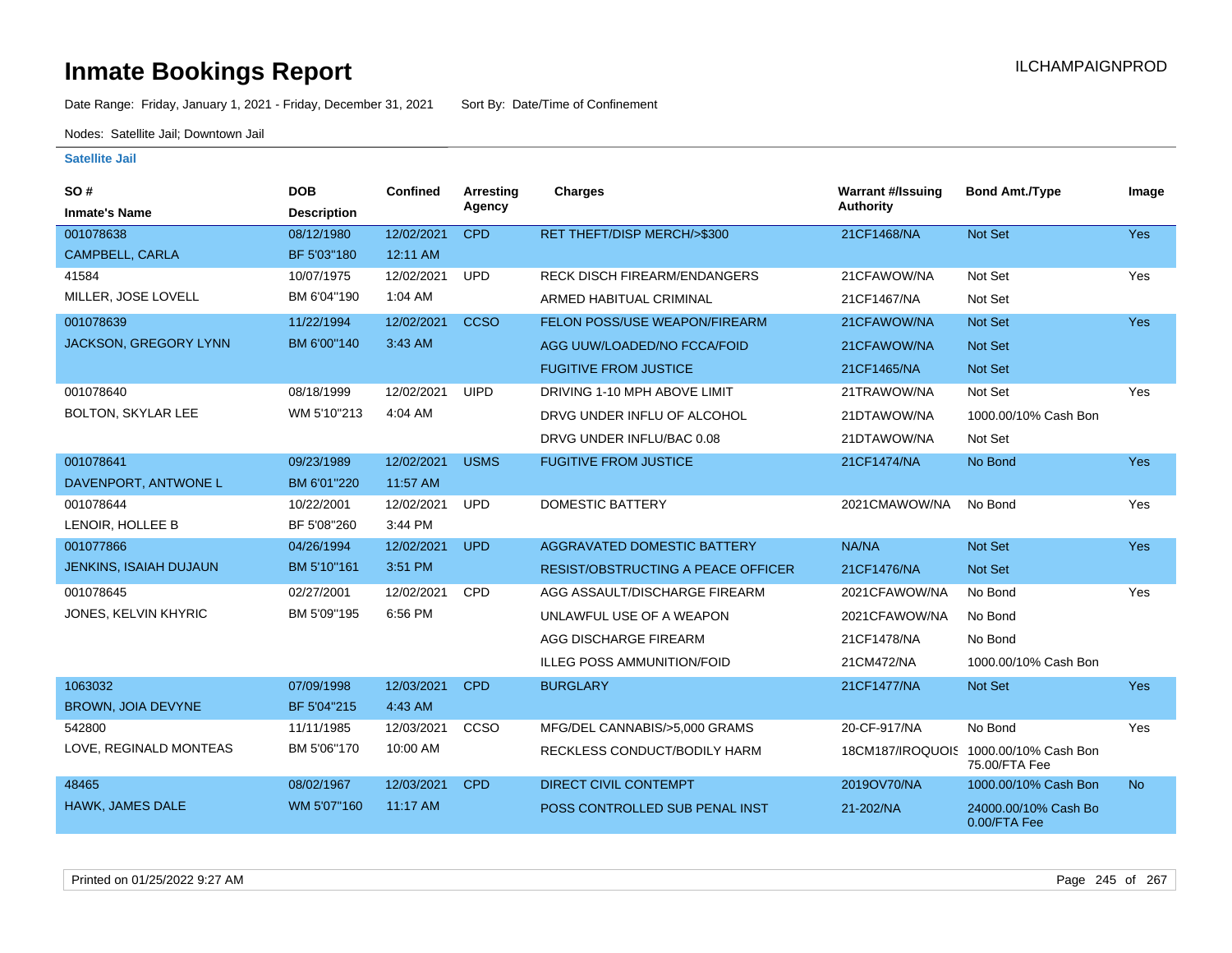Date Range: Friday, January 1, 2021 - Friday, December 31, 2021 Sort By: Date/Time of Confinement

Nodes: Satellite Jail; Downtown Jail

### **Satellite Jail**

| SO#                              | <b>DOB</b>         | <b>Confined</b> | Arresting   | <b>Charges</b>                     | <b>Warrant #/Issuing</b> | <b>Bond Amt./Type</b>                 | Image      |
|----------------------------------|--------------------|-----------------|-------------|------------------------------------|--------------------------|---------------------------------------|------------|
| <b>Inmate's Name</b>             | <b>Description</b> |                 | Agency      |                                    | Authority                |                                       |            |
| 32913                            | 12/07/1950         | 12/03/2021      | <b>THPD</b> | PRED CRIM SEX ASLT/VICTIM <13      | 21CF1481/NA              | <b>Not Set</b>                        | <b>Yes</b> |
| GROB, WARREN A, JR               | WM 5'08"165        | 4:24 PM         |             |                                    |                          |                                       |            |
| 001078646                        | 08/17/1998         | 12/03/2021      | <b>UPD</b>  | <b>DOMESTIC BATTERY</b>            | 2021CMAWOW/NA            | Not Set                               | <b>Yes</b> |
| DAVIS, MAKELL WONYEA             | BM 5'08"130        | 5:29 PM         |             | INTERF REPT DOMESTIC VIOLENCE      | 2021CMAWOW/NA            | Not Set                               |            |
| 001078648                        | 11/13/2001         | 12/03/2021      | <b>CPD</b>  | <b>DOMESTIC BATTERY</b>            | 2021CMAWOW/NA            | <b>Not Set</b>                        | Yes        |
| DERRICKSON, DEVONTE ALBERT       | BM 5'11"160        | 5:40 PM         |             | UNLAWFUL RESTRAINT                 | 2021CFAWOW/NA            | <b>Not Set</b>                        |            |
| 1068501                          | 04/08/1985         | 12/03/2021      | <b>RPD</b>  | <b>DOMESTIC BATTERY</b>            | 2021CMAWOW/NA            | Not Set                               | Yes        |
| KING, JULIUS EMANUEL             | BM 6'04"215        | 11:54 PM        |             |                                    |                          |                                       |            |
| 001078143                        | 11/28/1964         | 12/04/2021      | <b>CCSO</b> | <b>CIVIL FTA WARRANT</b>           |                          | 15D120/SAM LIMEN 20000.00/10% Cash Bo | <b>Yes</b> |
| PAYTON, GEORGE EVAN              | BM 5'06"195        | 9:48 AM         |             |                                    |                          |                                       |            |
| 1009176                          | 11/01/1992         | 12/04/2021      | <b>TOPD</b> | AGGRAVATED ASSAULT                 | 2020CM78/DOUGLA No Bond  |                                       | Yes        |
| OVERMAN, ZACHARY WILLIAM         | WM 5'04"130        | 1:46 PM         |             | RESIST/OBSTRUCTING A PEACE OFFICER | 21CM294/JUDGE LE Not Set |                                       |            |
| 48033                            | 07/02/1976         | 12/04/2021      | <b>CCSO</b> | DOMESTIC BATTERY/OTHER PRIOR       | 21CF1482/NA              | Not Set                               | <b>Yes</b> |
| MOORE, CHRISTOPHER ALLEN         | WM 5'09"200        | 4:38 PM         | <b>CCSO</b> | AGG DUI/LIC SUSP OR REVOKED        | 19CF354/NA               | 50000.00/10% Cash Bo                  |            |
|                                  |                    |                 | <b>CCSO</b> | DRIVING ON REVOKED LICENSE         | 21CF854/NA               | 50000.00/10% Cash Bo                  |            |
| 1041250                          | 01/02/1996         | 12/04/2021      | <b>UPD</b>  | FELON POSS/USE WEAPON/FIREARM      | 2021CFAWOW/NA            | Not Set                               | Yes        |
| BLOUNT, LINNEZ LEQUON            | BM 5'08"135        | 7:07 PM         |             | <b>BURGLARY</b>                    | NA/NA                    | Not Set                               |            |
|                                  |                    |                 |             | POSSESSION OF STOLEN FIREARM       | 21CF1483/NA              | Not Set                               |            |
|                                  |                    |                 | CCSO        | PROBATION VIOLATION                | 20CF259/NA               | Not Set                               |            |
| 001078649                        | 07/04/1984         | 12/04/2021      | <b>ISP</b>  | <b>FUGITIVE FROM JUSTICE</b>       | 21CF1486/NA              | <b>Not Set</b>                        | <b>Yes</b> |
| HUNTER, DENNIS RALPH             | BM 6'00"185        | 8:14 PM         |             |                                    |                          |                                       |            |
| 512594                           | 03/26/1968         | 12/04/2021      | <b>UPD</b>  | DRVG UNDER INFLU OF ALCOHOL        | 2021DTAWOW/NA            | 3000.00/10% Cash Bon                  | Yes        |
| BUTZOW, MARK ANDREW              | WM 5'10"165        | 11:36 PM        |             | <b>IMPROPER TRAFFIC LANE USAGE</b> | NA/NA                    | Not Set                               |            |
|                                  |                    |                 |             | DRVG UNDER INFLU/BAC 0.08          | NA/NA                    | Not Set                               |            |
| 001078650                        | 11/12/2001         | 12/05/2021      | <b>UPD</b>  | <b>DOMESTIC BATTERY</b>            | 2021CMAWOW/NA            | <b>Not Set</b>                        | <b>Yes</b> |
| <b>VOUGHN, FREDERICK LATRELL</b> | BM 5'10"190        | 5:43 AM         |             |                                    |                          |                                       |            |
| 1062817                          | 07/29/1981         | 12/05/2021      | CPD         | <b>DISORDERLY CONDUCT</b>          | 21CM557/NA               | 100.00/Full Amount                    | Yes        |
| ROSILES-CASTILLO, RENE           | WM 5'05"160        | 6:09 AM         |             |                                    |                          |                                       |            |

Printed on 01/25/2022 9:27 AM Page 246 of 267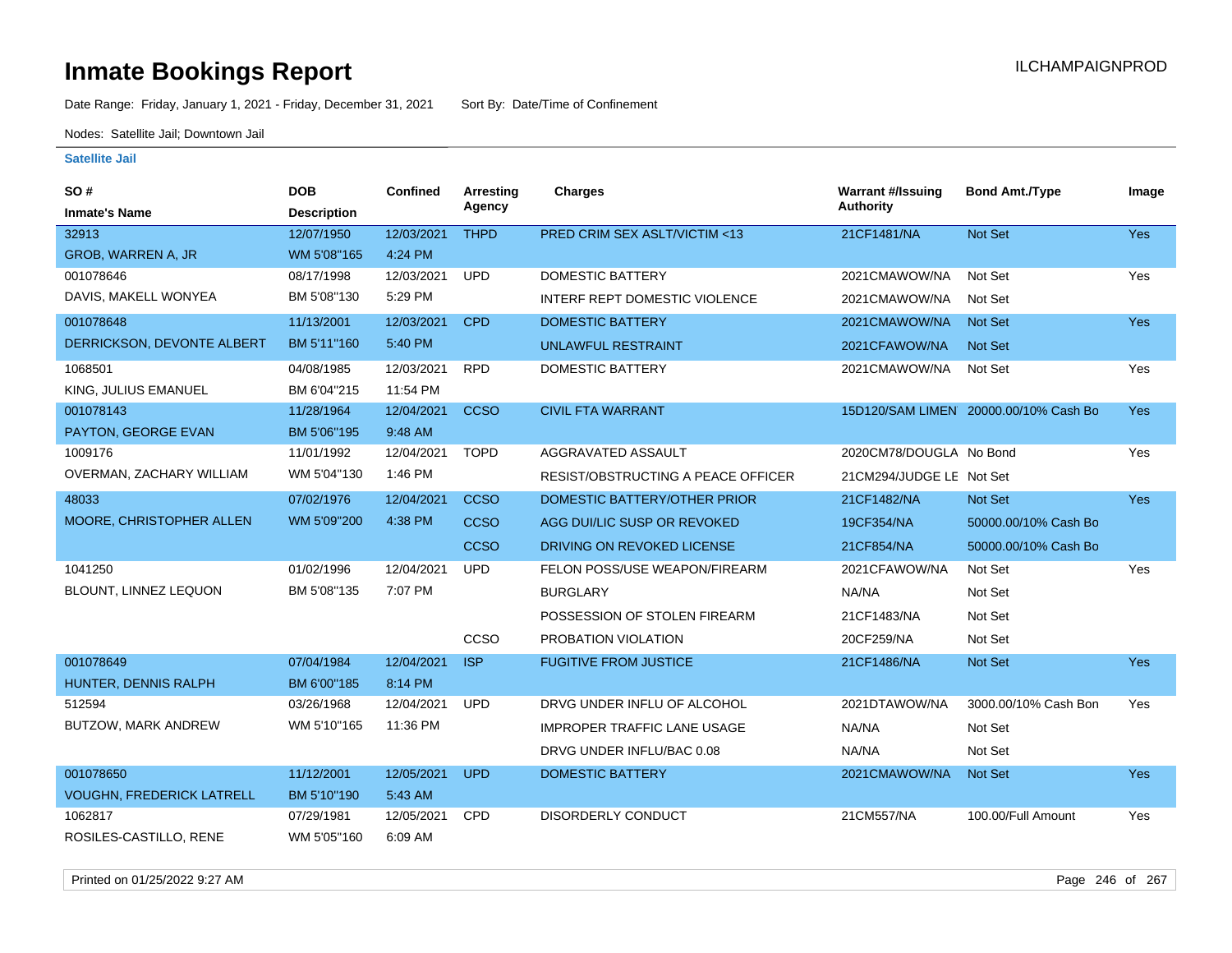Date Range: Friday, January 1, 2021 - Friday, December 31, 2021 Sort By: Date/Time of Confinement

Nodes: Satellite Jail; Downtown Jail

| SO#                         | <b>DOB</b>         | Confined   | Arresting   | <b>Charges</b>                        | <b>Warrant #/Issuing</b> | <b>Bond Amt./Type</b>                 | Image      |
|-----------------------------|--------------------|------------|-------------|---------------------------------------|--------------------------|---------------------------------------|------------|
| <b>Inmate's Name</b>        | <b>Description</b> |            | Agency      |                                       | <b>Authority</b>         |                                       |            |
| 001077621                   | 08/19/1996         | 12/05/2021 | <b>ISP</b>  | DRIVING ON SUSPENDED LICENSE          |                          | 2021TR6246/JUDGE 1500.00/10% Cash Bon | <b>Yes</b> |
| LINDSEY, DONALD RAY         | BM 5'08"205        | 10:23 AM   |             | AGG ASLT PEACE OFF/FIRE/ER WRK        |                          | 2021CF64/JUDGE R 100000.00/10% Cash B |            |
| 001078652                   | 08/30/1988         | 12/05/2021 | <b>CPD</b>  | <b>DOMESTIC BATTERY</b>               | 2021CMAWOW/NA            | Not Set                               | Yes        |
| CASTILLO, LUIS ALBERTO      | SM 5'05"185        | 12:22 PM   |             | RESIST/OBSTRUCTING A PEACE OFFICER    | 2021CMAWOW/NA            | Not Set                               |            |
|                             |                    |            |             | AGG BATTERY/PEACE OFFICER             | 21CF1485/NA              | Not Set                               |            |
| 001078653                   | 09/07/1961         | 12/05/2021 | <b>CPD</b>  | <b>STALKING/CAUSE PERSON DISTRESS</b> | 21CF1487/NA              | Not Set                               | <b>Yes</b> |
| DULANY, CHRISTOPHER D       | WM 5'08"185        | 4:32 PM    |             |                                       |                          |                                       |            |
| 51664                       | 11/11/1978         | 12/06/2021 | CCSO        | BATTERY/CAUSE BODILY HARM             |                          | 21CM552/JUDGE DI 2500.00/10% Cash Bon | Yes        |
| GILL, RAMESHA RAHSEED       | BF 5'08"220        | 12:24 AM   |             |                                       |                          |                                       |            |
| 972160                      | 10/16/1981         | 12/06/2021 | <b>UPD</b>  | VIO BAIL BOND/CLASS A OFFENSE         | 21CM559/NA               | 100.00/Full Amount                    | <b>Yes</b> |
| <b>WOOD, ANTONIO</b>        | BM 5'05"120        | 2:08 AM    |             |                                       |                          |                                       |            |
| 1039744                     | 01/13/1996         | 12/06/2021 | CCSO        | <b>MURDER</b>                         | 20CF959/NA               | 1000000.00/10% Cash                   | Yes        |
| FONVILLE, TREVOY JERMAINE   | BM 5'07"150        | 10:52 AM   |             |                                       |                          |                                       |            |
| 1033096                     | 12/15/1985         | 12/06/2021 | <b>CCSO</b> | AGG DOMESTIC BATTERY/STRANGLE         | 21CFAWOW/NA              | Not Set                               | Yes        |
| <b>TESTER, REBECCA GENE</b> | WF 5'03"170        | 1:11 PM    |             |                                       |                          |                                       |            |
| 988541                      | 11/29/1991         | 12/06/2021 | CCSO        | POSSESSING A CONTROLLED SUBSTANCE     | 2020CF1195/JUDGE No Bond |                                       | Yes        |
| BURDETTE, SHANE DILLON      | WM 5'08"150        | 2:57 PM    |             |                                       |                          |                                       |            |
| 994115                      | 03/01/1987         | 12/06/2021 | <b>CCSO</b> | <b>INDIRECT CRIMINAL CONTEMPT</b>     | 2021CC27/NA              | 50000.00/10% Cash Bo                  | Yes        |
| HILL, SHARITA SHANTE        | BF 5'03"165        | 8:23 PM    |             |                                       |                          |                                       |            |
| 987328                      | 04/15/1991         | 12/06/2021 | <b>UPD</b>  | <b>AGGRAVATED BATTERY</b>             | 2021CFAWOW/NA            | Not Set                               | Yes        |
| ERVIN, DEIDRA ANN RUTH      | BF 5'08"154        | 9:51 PM    |             | CRIM TRESPASS/REMOVE NOTICE           | 2021CFAWOW/NA            | Not Set                               |            |
| 47871                       | 01/21/1970         | 12/06/2021 | <b>CCSO</b> | CRIM DMG TO PROP \$500-10K            | 20CF208/NA               | 2500.00/10% Cash Bon                  | <b>Yes</b> |
| MUNDS, CHRISTOPHER DAVID    | WM 5'11"160        | 10:07 PM   |             |                                       |                          |                                       |            |
| 001078403                   | 11/03/2002         | 12/06/2021 | CCSO        | AGGRAVATED ASSAULT                    | 2021CFAWOW/NA            | Not Set                               | Yes        |
| TYLER, RICRIANA ALLENIA     | BF 5'05"110        | 11:32 PM   |             | POSS STOLEN VEHICLE > \$25,000        | 21CF1491/NA              | Not Set                               |            |
| 001078658                   | 02/02/1999         | 12/07/2021 | <b>UPD</b>  | <b>DOMESTIC BATTERY</b>               | 2021 CM AWOW/NA Not Set  |                                       | <b>Yes</b> |
| THOMPSON, MALCOLM GABREL    | WM 5'11"170        | 4:16 AM    |             |                                       |                          |                                       |            |
| 995432                      | 10/14/1991         | 12/07/2021 | <b>CPD</b>  | <b>VIOLATE SEX OFFENDER REGIS</b>     | 21CF1490/NA              | Not Set                               | Yes        |
| BROWN, JAVON SHANTEZ        | BM 5'06"160        | 6:16 AM    |             |                                       |                          |                                       |            |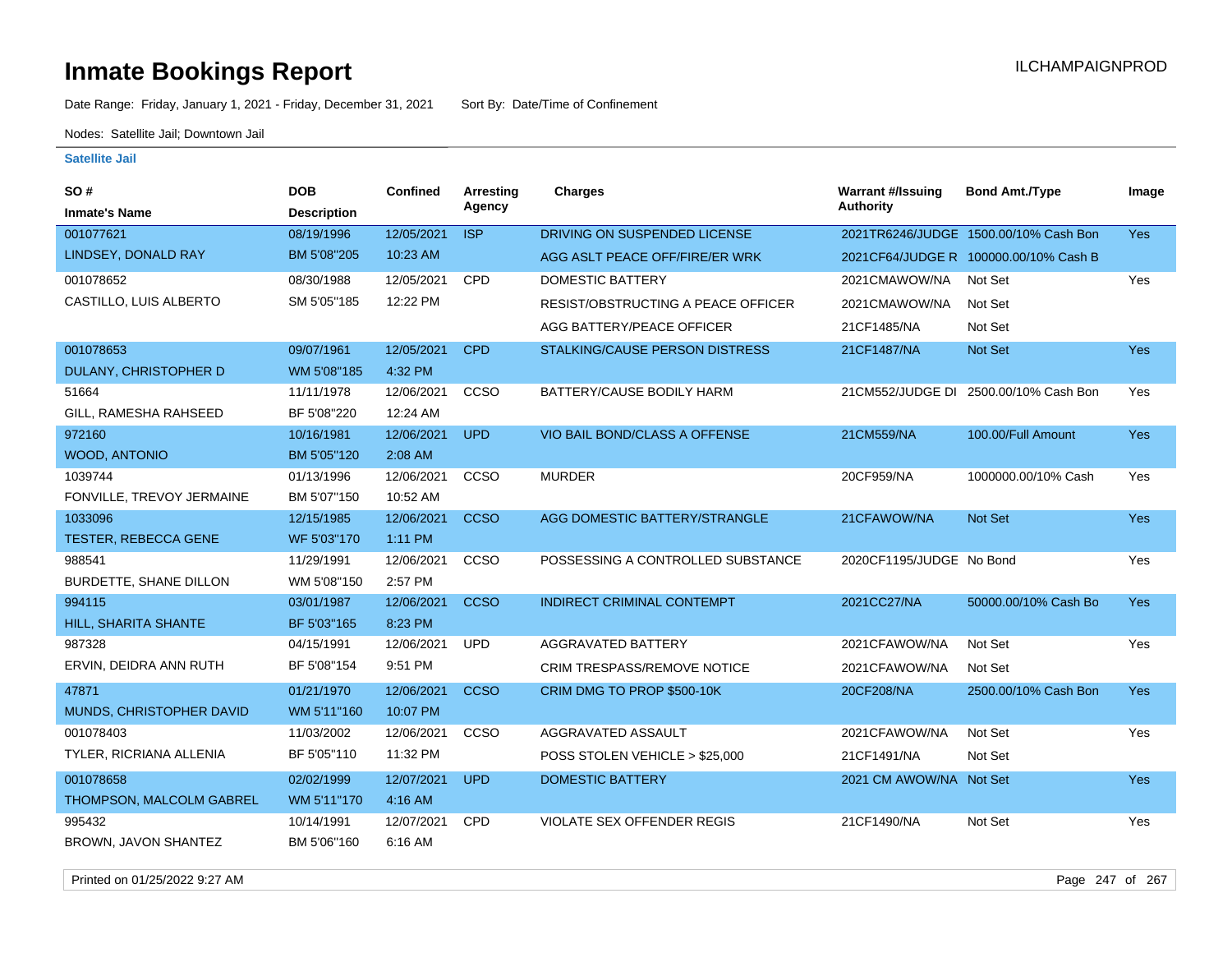Date Range: Friday, January 1, 2021 - Friday, December 31, 2021 Sort By: Date/Time of Confinement

Nodes: Satellite Jail; Downtown Jail

| SO#                                       | <b>DOB</b>         | Confined   | <b>Arresting</b> | <b>Charges</b>                       | <b>Warrant #/Issuing</b> | <b>Bond Amt./Type</b>                 | Image      |
|-------------------------------------------|--------------------|------------|------------------|--------------------------------------|--------------------------|---------------------------------------|------------|
| <b>Inmate's Name</b>                      | <b>Description</b> |            | Agency           |                                      | Authority                |                                       |            |
| 1062602                                   | 03/03/1998         | 12/07/2021 | <b>CCSO</b>      | AGGRAVATED UNLAWFUL RESTRAINT        | 2021CF140/DILL           | No Bond                               | Yes        |
| HARRIS-WRIGHT, JAZANIS JAWAN              | BM 5'08"175        | 3:37 PM    |                  |                                      |                          |                                       |            |
| 55731                                     | 09/25/1980         | 12/07/2021 | CCSO             | THEFT CONTROL INTENT \$500<10K       | NA/NA                    | No Bond                               | Yes        |
| FULLILOVE, CHRISTOPHER ANDREI BM 5'10"160 |                    | 3:44 PM    |                  |                                      |                          |                                       |            |
| 001077404                                 | 07/03/1994         | 12/07/2021 | <b>CCSO</b>      | <b>AGG BATTERY/PUBLIC PLACE</b>      | NA/NA                    | <b>Not Set</b>                        | <b>Yes</b> |
| MCCULLOUGH, DEMETRIUS ALEXAI BM 5'11"180  |                    | 3:45 PM    |                  | AGGRAVATED ASSAULT                   | NA/NA                    | <b>Not Set</b>                        |            |
| 001078659                                 | 10/02/1981         | 12/07/2021 | CCSO             | WARRANT OUT OF COUNTY                | 21CF129/NA               | 100000.00/10% Cash B                  | Yes        |
| MCGEHEE, JESSE KENETH                     | WM 6'05"340        | 5:12 PM    |                  |                                      |                          |                                       |            |
| 989228                                    | 06/12/1991         | 12/07/2021 | <b>RPD</b>       | AGG DOMESTIC BATTERY/STRANGLE        | 2019CF1656/NA            | 10000.00/10% Cash Bo                  | <b>Yes</b> |
| <b>BAKER, CHRISTOPHER DEVYN</b>           | BM 6'04"215        | 5:54 PM    |                  | AGG BTRY/PREGNANT/HANDICAPPED        | 2021CF1342/NA            | 10000.00/10% Cash Bo                  |            |
| 533450                                    | 11/11/1979         | 12/07/2021 | <b>CPD</b>       | THEFT CON INTENT <\$500 PRIOR        | 2021CFAWOW/NA            | No Bond                               | Yes        |
| CAMPBELL, ELIZABETH TAEHEE                | AF 5'00"110        | 7:35 PM    |                  | THEFT CON INTENT <\$500 PRIOR        | 2021CFAWOW/NA            | No Bond                               |            |
|                                           |                    |            |                  | POSSESSING A CONTROLLED SUBSTANCE    | 2021CFAWOW/NA            | No Bond                               |            |
|                                           |                    |            |                  | POSSESS LOOK-ALIKE SUB/SUBQ          | 2021CFAWOW/NA            | No Bond                               |            |
|                                           |                    |            | CCSO             | PROBATION VIOLATION                  | 21CF880/NA               | Not Set                               |            |
| 1056655                                   | 02/14/1998         | 12/07/2021 | <b>UPD</b>       | POSSESSING A CONTROLLED SUBSTANCE    | 21CF1499/NA              | No Bond                               | <b>Yes</b> |
| PETTIS, TARELL LACOURTNEY, JR             | BM 5'09"200        | 9:32 PM    |                  |                                      |                          |                                       |            |
| 1072664                                   | 01/29/1981         | 12/07/2021 | CCSO             | <b>DOMESTIC BATTERY</b>              | 2019CF544/NA             | 7500.00/10% Cash Bon                  | Yes        |
| CLAYBORN, WILLIE CHARLES                  | BM 5'09"150        | 10:28 PM   |                  |                                      |                          |                                       |            |
| 975482                                    | 12/28/1989         | 12/07/2021 | <b>CCSO</b>      | <b>DOMESTIC BATTERY</b>              |                          | 2021CF1255/JUDGE 50000.00/10% Cash Bo | <b>Yes</b> |
| FRAZER, CHRISTIAN LAMAHL                  | BM 5'07"160        | 11:14 PM   |                  |                                      |                          |                                       |            |
| 001078660                                 | 01/06/1998         | 12/08/2021 | <b>CCSO</b>      | FIREARM W/O VALID FOID/ELIG          | 2021CFAWOW/NA            | No Bond                               | Yes        |
| KOESTER, SAMUEL WILLIAM, JR               | WM 6'00"200        | 1:25 AM    |                  | POSS ADULT USE CANN IN MOTOR VEHICLE | 2021TRAWOW/NA            | Not Set                               |            |
|                                           |                    |            |                  | UNLAWFUL USE OF A WEAPON             | 21CF1498/NA              | Not Set                               |            |
| 1070971                                   | 03/15/1983         | 12/08/2021 | <b>CCSO</b>      | <b>IDENTITY THEFT/&lt;\$300</b>      | 20CF922/NA               | Not Set                               | <b>Yes</b> |
| <b>WEIR, CLINTON HOWARD</b>               | WM 5'07"190        | 3:45 AM    |                  | <b>RECKLESS DRIVING</b>              | 19TR2348/NA              | <b>Not Set</b>                        |            |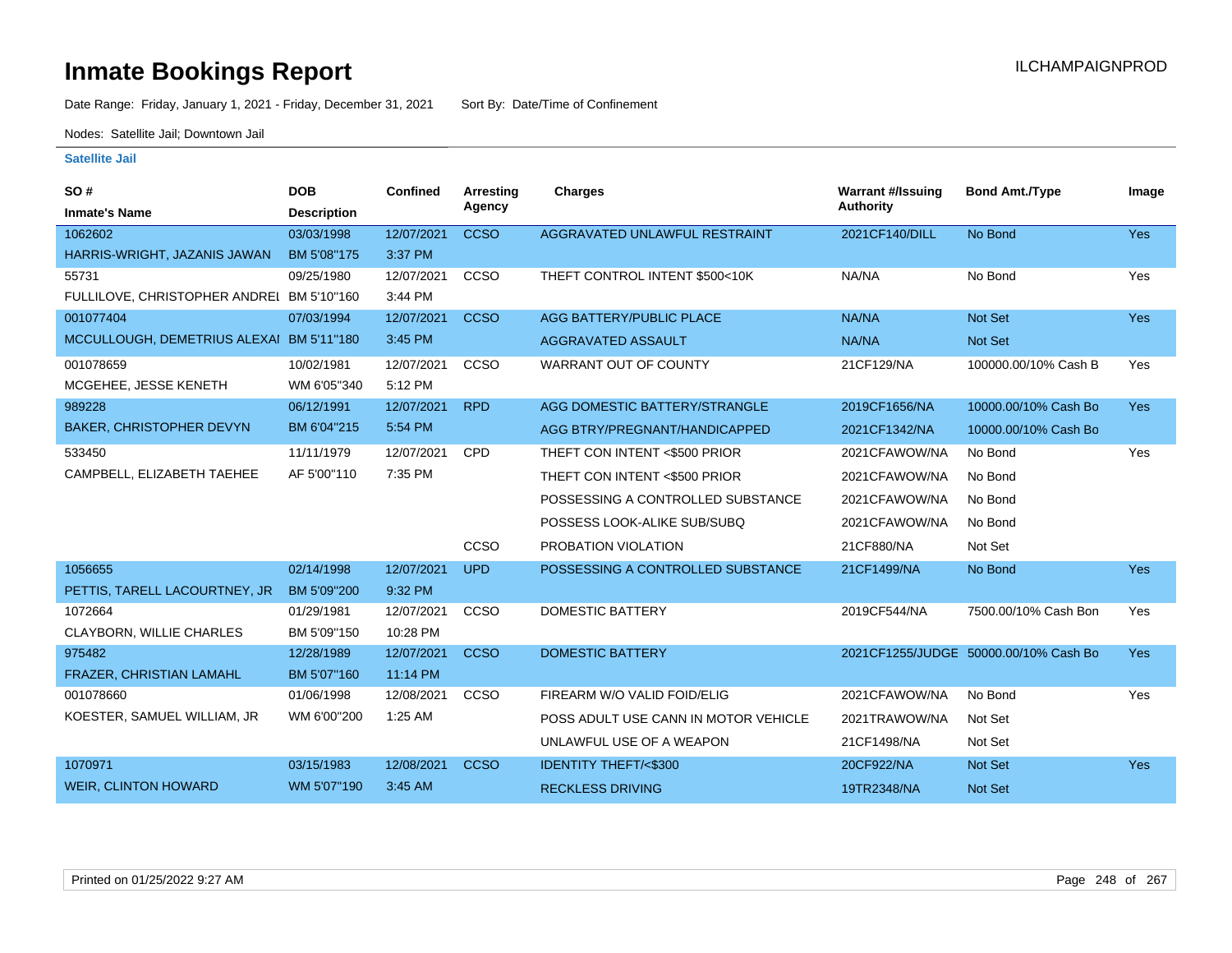Date Range: Friday, January 1, 2021 - Friday, December 31, 2021 Sort By: Date/Time of Confinement

Nodes: Satellite Jail; Downtown Jail

| SO#                       | <b>DOB</b>         | Confined   | <b>Arresting</b> | <b>Charges</b>                       | <b>Warrant #/Issuing</b>  | <b>Bond Amt./Type</b>                  | Image      |
|---------------------------|--------------------|------------|------------------|--------------------------------------|---------------------------|----------------------------------------|------------|
| <b>Inmate's Name</b>      | <b>Description</b> |            | Agency           |                                      | <b>Authority</b>          |                                        |            |
| 53437                     | 07/04/1981         | 12/08/2021 | <b>CPD</b>       | DRIVING ON SUSPENDED LICENSE         | 2021TRAWOW/NA             | Not Set                                | <b>Yes</b> |
| TAYLOR-SMITH, DEBRA ANN   | BF 5'00"210        | 3:47 AM    |                  | <b>OPERATE UNINSURED MTR VEHICLE</b> | 2021TRAWOW/NA             | <b>Not Set</b>                         |            |
|                           |                    |            |                  | <b>DISREG TRAFFIC CONTROL LIGHT</b>  | 2021TRAWOW/NA             | Not Set                                |            |
|                           |                    |            |                  | DRVG UNDER INFLU OF ALCOHOL          | 2021DTAWOW/NA             | <b>Not Set</b>                         |            |
|                           |                    |            |                  | <b>FELON POSS/USE WEAPON/FIREARM</b> | 21CF1496/NA               | Not Set                                |            |
| 56994                     | 09/07/1982         | 12/08/2021 | <b>UPD</b>       | POSSESSING A CONTROLLED SUBSTANCE    | 2021CFAWOW/NA             | No Bond                                | Yes        |
| TURNER, ROBERT EARL, SR   | BM 5'11"260        | 3:58 AM    |                  | <b>CRIM TRESPASS TO RESIDENCE</b>    | 21CF1500/NA               | Not Set                                |            |
| 1062631                   | 12/03/1997         | 12/08/2021 | <b>UPD</b>       | MFG/DEL 1<15 GR HEROIN/ANALOG        | 21CF1202/NA               | 10000.00/10% Cash Bo                   | <b>Yes</b> |
| DRIVER, MAGERAH HARLEY    | WM 5'11"278        | 10:43 AM   |                  |                                      |                           |                                        |            |
| 1072365                   | 08/09/1998         | 12/08/2021 | CCSO             | ILLEG POSS AMMUNITION/FOID           | 2020CM000666/NA           | 1000.00/10% Cash Bon                   | Yes        |
| WINSTON, JAMARI DAE'SHAUN | BM 5'10"165        | 11:59 AM   |                  |                                      |                           |                                        |            |
| 001077355                 | 10/05/2001         | 12/08/2021 | <b>CCSO</b>      | <b>AGGRAVATED BATTERY</b>            | 21CF324/NA                | <b>Not Set</b>                         | Yes        |
| NEAL, DAWAUN              | BM 6'04"175        | 5:56 PM    |                  | CRIMINAL DAMAGE <\$500/SCHOOL        | 21CF324/NA                | Not Set                                |            |
|                           |                    |            |                  | <b>DOMESTIC BATTERY</b>              | 20CM673/NA                | 5000.00/10% Cash Bon                   |            |
|                           |                    |            |                  | <b>DISORDERLY CONDUCT</b>            |                           | 20-100200201/COOI 5000.00/10% Cash Bon |            |
|                           |                    |            |                  | <b>BATTERY/CAUSE BODILY HARM</b>     |                           | 20-02462/COOK CO 5000.00/10% Cash Bon  |            |
| 1001760                   | 10/10/1991         | 12/09/2021 | <b>UPD</b>       | POSSESSION OF METH<5 GRAMS           |                           | 21CF348/ROGER W 7500.00/10% Cash Bon   | Yes        |
| KNIGHT, CASEY ERIC        | WM 5'10"160        | 2:00 AM    |                  | OBSTRUCT JUST/DESTROY EVIDENCE       |                           | 21CF606/ROGER W 7500.00/10% Cash Bon   |            |
|                           |                    |            |                  | <b>CIVIL FTA WARRANT</b>             |                           | 19F37/RAMONA SUI 2500.00/10% Cash Bon  |            |
|                           |                    |            |                  | WARRANT OUT OF COUNTY                | 19CF619/VERMILLIC No Bond |                                        |            |
| 001078661                 | 12/22/1990         | 12/09/2021 | <b>UIPD</b>      | DRVG UNDER INFLU OF ALCOHOL          | 2021DTAWOW/NA             | 1000.00/10% Cash Bon                   | <b>Yes</b> |
| HUMBLE, BRANDON KYLE      | WM 6'00"240        | 3:40 AM    |                  | <b>IMPROPER TRAFFIC LANE USAGE</b>   | 2021TRAWOW/NA             | Not Set                                |            |
|                           |                    |            |                  | <b>IMPROPER TRAFFIC LANE USAGE</b>   | 2021TRAWOW/NA             | Not Set                                |            |
| 961786                    | 04/28/1988         | 12/09/2021 | <b>UPD</b>       | <b>CIVIL FTA WARRANT</b>             |                           | 2009F305/MCPHETE 50000.00/10% Cash Bo  | Yes        |
| WARREN, DESIE ARNEZ       | BM 5'06"240        | 3:51 AM    |                  | <b>UNLICENSED</b>                    | 21TR10756/NA              | 2500.00/10% Cash Bon                   |            |
|                           |                    |            |                  | DISREG OFFL TRAFFIC-CON DEVICE       | 21TR10757/NA              | Not Set                                |            |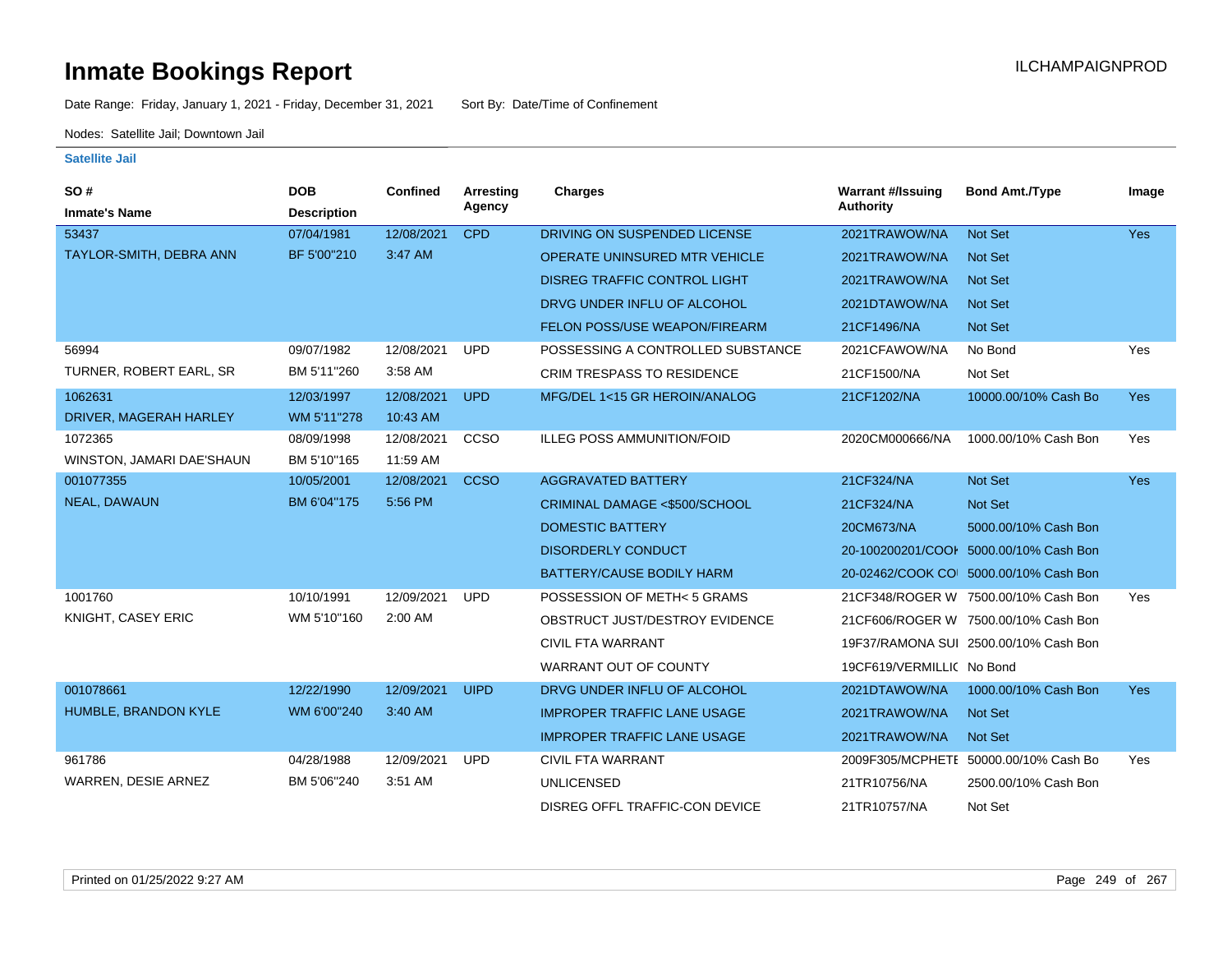Date Range: Friday, January 1, 2021 - Friday, December 31, 2021 Sort By: Date/Time of Confinement

Nodes: Satellite Jail; Downtown Jail

### **Satellite Jail**

| SO#<br><b>Inmate's Name</b>       | <b>DOB</b>         | <b>Confined</b> | Arresting<br>Agency | <b>Charges</b>                            | <b>Warrant #/Issuing</b><br><b>Authority</b> | <b>Bond Amt./Type</b>                 | Image      |
|-----------------------------------|--------------------|-----------------|---------------------|-------------------------------------------|----------------------------------------------|---------------------------------------|------------|
|                                   | <b>Description</b> |                 |                     |                                           |                                              |                                       |            |
| 1063325                           | 04/27/1978         | 12/09/2021      | <b>CPD</b>          | <b>DOMESTIC BATTERY</b>                   | 21CF1502/NA                                  | Not Set                               | Yes        |
| PICKENS, JOSEPH PARNELL           | BM 5'11"165        | 4:43 AM         |                     |                                           |                                              |                                       |            |
| 001078662                         | 11/19/2002         | 12/09/2021      | <b>UIPD</b>         | CHILD PORN/SOLICITS PERSON                | 21CF1506/NA                                  | Not Set                               | Yes        |
| meyka, daniel                     | WM 6'02"220        | 9:45 AM         |                     |                                           |                                              |                                       |            |
| 519955                            | 09/30/1986         | 12/09/2021      | <b>CCSO</b>         | CRIM DAMAGE TO PROPERTY <\$500            |                                              | 2018CF1639/JUDGE 25000.00/10% Cash Bo | Yes        |
| PAYNE, JOSHUA DAVID               | WM 5'09"160        | 1:54 PM         |                     | DOM BTRY/CONTACT/1-2 PRECONV              |                                              | 2019CF1357/JUDGE 25000.00/10% Cash Bo |            |
| 906704                            | 08/01/1978         | 12/09/2021      | CCSO                | TRANSP/CARRY ALC LIQ/DRIVER               | 2021TRAWOW/NA                                | Not Set                               | Yes        |
| WINDSOR, CHARLETTE ANGELINE       | WF 5'01"130        | 4:30 PM         |                     | DRIVING ON SUSPENDED LICENSE              | 2021TRAWOW/NA                                | Not Set                               |            |
|                                   |                    |                 |                     | AGG DUI/LIC SUSP OR REVOKED               | 21CF1505/NA                                  | 3000.00/10% Cash Bon                  |            |
| 001078665                         | 03/05/2003         | 12/09/2021      | <b>UIPD</b>         | POSS CAN/>100-500 GRAM/1ST                | 2021CFAWOW/NA                                | Not Set                               | Yes        |
| <b>KNYAZEV, ADRIAN</b>            | EM 5'10"140        | 5:35 PM         |                     | MFG/DEL CANNABIS/30-500 GRAMS             | 21CF1508/NA                                  | Not Set                               |            |
| 50638                             | 06/17/1980         | 12/09/2021      | CPD                 | VIOLATE ORDER PROTECTION                  | 2021CMAWOW/NA                                | Not Set                               | Yes        |
| RANEY, DONALD LEE                 | WM 5'08"180        | 7:54 PM         |                     | <b>DISORDERLY CONDUCT</b>                 | 2021CMAWOW/NA                                | Not Set                               |            |
|                                   |                    |                 |                     | <b>HRSMT/THREATEN PERSON/KILL</b>         | 21CF1511/NA                                  | Not Set                               |            |
| 56994                             | 09/07/1982         | 12/09/2021      | <b>UPD</b>          | STALKING/CAUSE FEAR FOR SAFETY            | 21CF1514/NA                                  | Not Set                               | <b>Yes</b> |
| <b>TURNER, ROBERT EARL, SR</b>    | BM 5'11"260        | 9:23 PM         | <b>CPD</b>          | <b>VIOLATE ORDER PROTECTION</b>           | 2021CMAWOW/NA                                | Not Set                               |            |
|                                   |                    |                 | <b>CCSO</b>         | PAROLE REVOCATION                         | CH2107735/NA                                 | Not Set                               |            |
| 001078667                         | 07/10/1995         | 12/09/2021      | <b>RPD</b>          | <b>DOMESTIC BATTERY</b>                   | 21CM569/NA                                   | Not Set                               | Yes        |
| GARDNER, JUSTIN SCOTT             | BM 5'09"150        | 10:06 PM        |                     |                                           |                                              |                                       |            |
| 1030461                           | 12/14/1993         | 12/09/2021      | <b>CPD</b>          | <b>CRIMINAL TRESPASS TO LAND</b>          | 2021CFAWOW/NA                                | Not Set                               | Yes        |
| <b>WASHINGTON, ISHMON DERRLYE</b> | BM 6'02"165        | 11:31 PM        |                     | <b>RESIST/OBSTRUCTING A PEACE OFFICER</b> | 2021CFAWOW/NA                                | <b>Not Set</b>                        |            |
|                                   |                    |                 |                     | STALKING/CAUSE PERSON DISTRESS            | 21CF1509/NA                                  | Not Set                               |            |
| 001078668                         | 03/15/1986         | 12/09/2021      | <b>RPD</b>          | <b>DOMESTIC BATTERY</b>                   | 21CM568/NA                                   | No Bond                               | Yes        |
| <b>BENEDICT, GILBERT</b>          | BM 5'06"150        | 11:57 PM        |                     | RESIST/OBSTRUCTING A PEACE OFFICER        | 21CM568/NA                                   | Not Set                               |            |
| 001078669                         | 11/25/2000         | 12/10/2021      | <b>RPD</b>          | UNLAWFUL USE OF A WEAPON                  | 21CFAWOW/NA                                  | Not Set                               | <b>Yes</b> |
| RANGEL, ADRIAN                    | WM 5'08"145        | 12:53 AM        |                     | AGG DISCHARGE FIREARM/BLDG/SCH            | 21CF1507/NA                                  | Not Set                               |            |
| 1063856                           | 11/22/1993         | 12/10/2021      | CPD                 | DRIVING ON SUSPENDED LICENSE              | 2021TR1599/NA                                | 1500.00/10% Cash Bon                  | Yes        |
| MCREYNOLDS, CHELSEA NICOLE        | WF 5'05"125        | 1:56 AM         |                     |                                           |                                              | 75.00/FTA Fee                         |            |

Printed on 01/25/2022 9:27 AM Page 250 of 267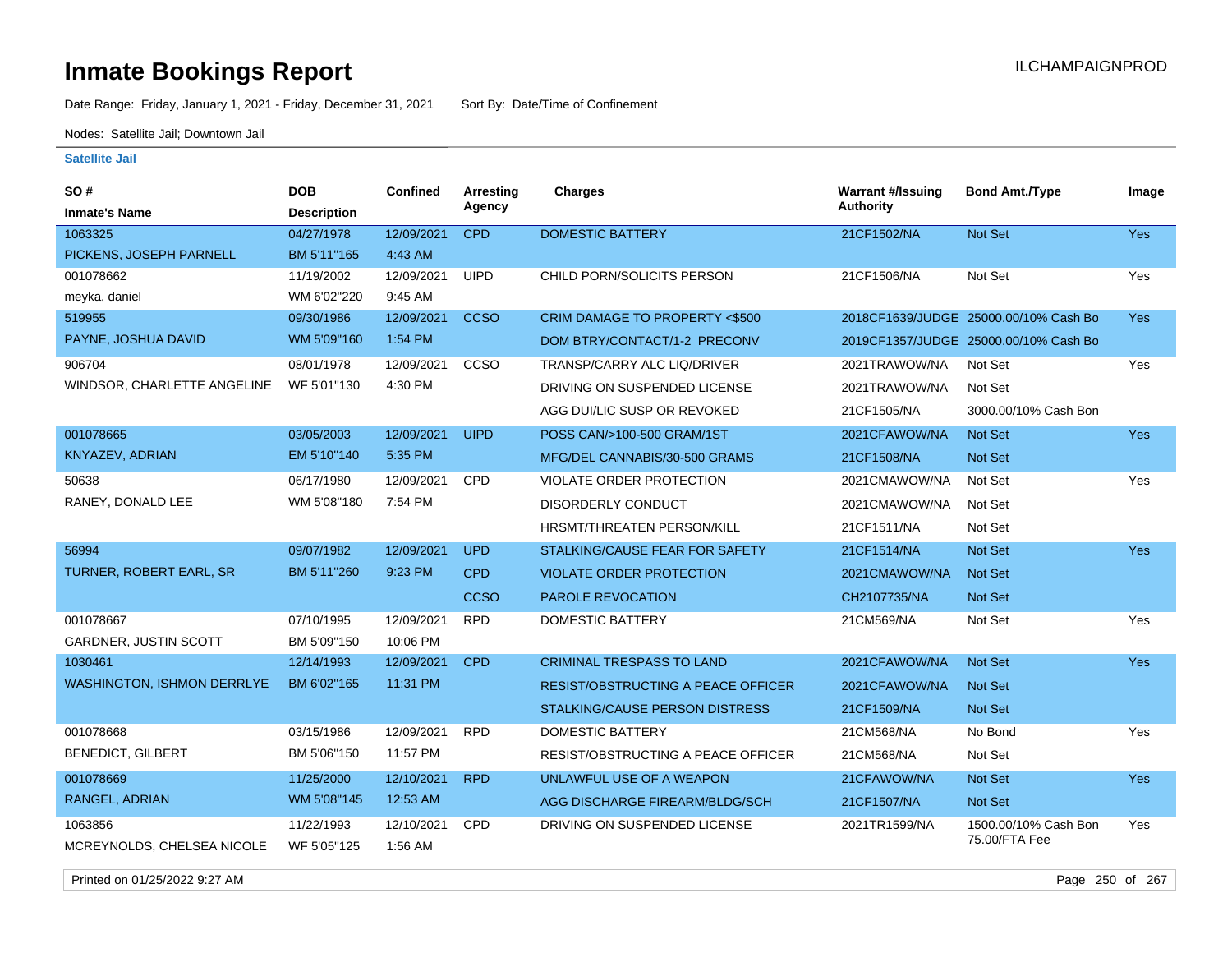Date Range: Friday, January 1, 2021 - Friday, December 31, 2021 Sort By: Date/Time of Confinement

Nodes: Satellite Jail; Downtown Jail

| SO#                                       | <b>DOB</b>         | <b>Confined</b> | <b>Arresting</b> | <b>Charges</b>                                      | <b>Warrant #/Issuing</b> | <b>Bond Amt./Type</b>                  | Image      |
|-------------------------------------------|--------------------|-----------------|------------------|-----------------------------------------------------|--------------------------|----------------------------------------|------------|
| <b>Inmate's Name</b>                      | <b>Description</b> |                 | Agency           |                                                     | <b>Authority</b>         |                                        |            |
| 48495                                     | 07/31/1979         | 12/10/2021      | <b>CPD</b>       | <b>DOMESTIC BATTERY</b>                             | 21CM571/NA               | <b>Not Set</b>                         | Yes        |
| REYES, JARVIS LAMONT                      | BM 5'11"210        | 2:37 AM         |                  |                                                     |                          |                                        |            |
| 1016243                                   | 03/23/1985         | 12/10/2021      | CPD              | AGG BATTERY/PEACE OFFICER                           | 2021CFAWOW/NA            | No Bond                                | Yes        |
| <b>FAVORS, TIFFANY LUIS</b>               | BF 5'07"160        | 2:51 AM         |                  | DOMESTIC BATTERY                                    | 21CM570/NA               | Not Set                                |            |
| 001078670                                 | 06/15/1989         | 12/10/2021      | <b>CCSO</b>      | AGGRAVATED ASSAULT/PUBLIC PROP                      | 21CMAWOW/NA              | <b>Not Set</b>                         | Yes        |
| MEJIA-CARDONA, CARLOS MARCIAI SM 5'06"180 |                    | 3:23 AM         |                  | BATTERY/MAKES PHYSICAL CONTACT                      | 21CM567/NA               | Not Set                                |            |
| 1008150                                   | 07/20/1989         | 12/10/2021      | <b>CPD</b>       | FELON POSS/USE WEAPON/FIREARM                       | 21CFAWOW/NA              | Not Set                                | Yes        |
| <b>CRAIG, MARCUS DEVEL</b>                | BM 5'08"160        | 8:08 AM         |                  | <b>RECK DISCH FIREARM/ENDANGERS</b>                 | 21CFAWOW/NA              | Not Set                                |            |
|                                           |                    |                 |                  | DELIVERY OF OR POSSESSION OF W/INTENT T(21CFAWOW/NA |                          | Not Set                                |            |
|                                           |                    |                 |                  | PAROLE REVOCATION                                   | CH2107737/IDOC           | No Bond                                |            |
|                                           |                    |                 |                  | ARMED VIOLENCE/CATEGORY I                           | 21CF1513/NA              | Not Set                                |            |
| 1075927                                   | 03/16/1989         | 12/10/2021      | <b>CCSO</b>      | AGG BATTERY/PUBLIC PLACE                            | 20CF1373/NA              | 50000.00/10% Cash Bo                   | <b>Yes</b> |
| WADE, ROY LEE                             | BM 6'00"285        | 1:00 PM         |                  | DOMESTIC BATTERY/HARM/VIO O/P                       | 20CF663/NA               | 10000.00/10% Cash Bo                   |            |
|                                           |                    |                 |                  | BATTERY/CAUSE BODILY HARM                           | 20CM239/NA               | 10000.00/10% Cash Bo                   |            |
| 001078646                                 | 08/17/1998         | 12/10/2021      | <b>UPD</b>       | VIO BAIL BOND/FAMILY MEMBER                         | NA/NA                    | 100.00/Full Amount                     | Yes        |
| DAVIS, MAKELL WONYEA                      | BM 5'08"130        | 2:06 PM         |                  | VIO BAIL BOND/FAMILY MEMBER                         | NA/NA                    | 100.00/Full Amount                     |            |
| 001078671                                 | 02/27/1970         | 12/11/2021      | <b>CCSO</b>      | <b>DOMESTIC BATTERY</b>                             | 2021CMAWOW/NA            | Not Set                                | <b>Yes</b> |
| DAVIS, STEPHANIE DAWN                     | WF 5'02"154        | 12:29 AM        |                  |                                                     |                          |                                        |            |
| 995432                                    | 10/14/1991         | 12/11/2021      | <b>CPD</b>       | CRIMINAL TRESPASS TO LAND                           | NA/NA                    | 100.00/Full Amount                     | Yes        |
| BROWN, JAVON SHANTEZ                      | BM 5'06"160        | 2:34 AM         |                  |                                                     |                          |                                        |            |
| 1069877                                   | 08/26/1991         | 12/11/2021      | <b>CPD</b>       | CRIM DMG/GOVT PROP/<\$500                           | NA/NA                    | Not Set                                | <b>Yes</b> |
| NELSON, JAKEISHA KIARA MONIQU BF 5'06"180 |                    | 6:31 AM         |                  | <b>DISORDERLY CONDUCT</b>                           | NA/NA                    | <b>Not Set</b>                         |            |
| 59090                                     | 06/07/1982         | 12/11/2021      | <b>CPD</b>       | <b>DOMESTIC BATTERY</b>                             | 2021CMAWOW/NA            | Not Set                                | Yes        |
| TUELL, BRANDON KEITH                      | BM 5'08"195        | 10:42 AM        |                  | <b>CIVIL FTA WARRANT</b>                            |                          | 2008LM850/JUDGE   1000.00/10% Cash Bon |            |
| 001078672                                 | 04/12/1996         | 12/11/2021      | <b>CPD</b>       | <b>THEFT</b>                                        | 21CFAWOW/NA              | Not Set                                | <b>Yes</b> |
| AMISON, AMESHA A                          | BF 5'06"125        | 2:10 PM         |                  |                                                     |                          |                                        |            |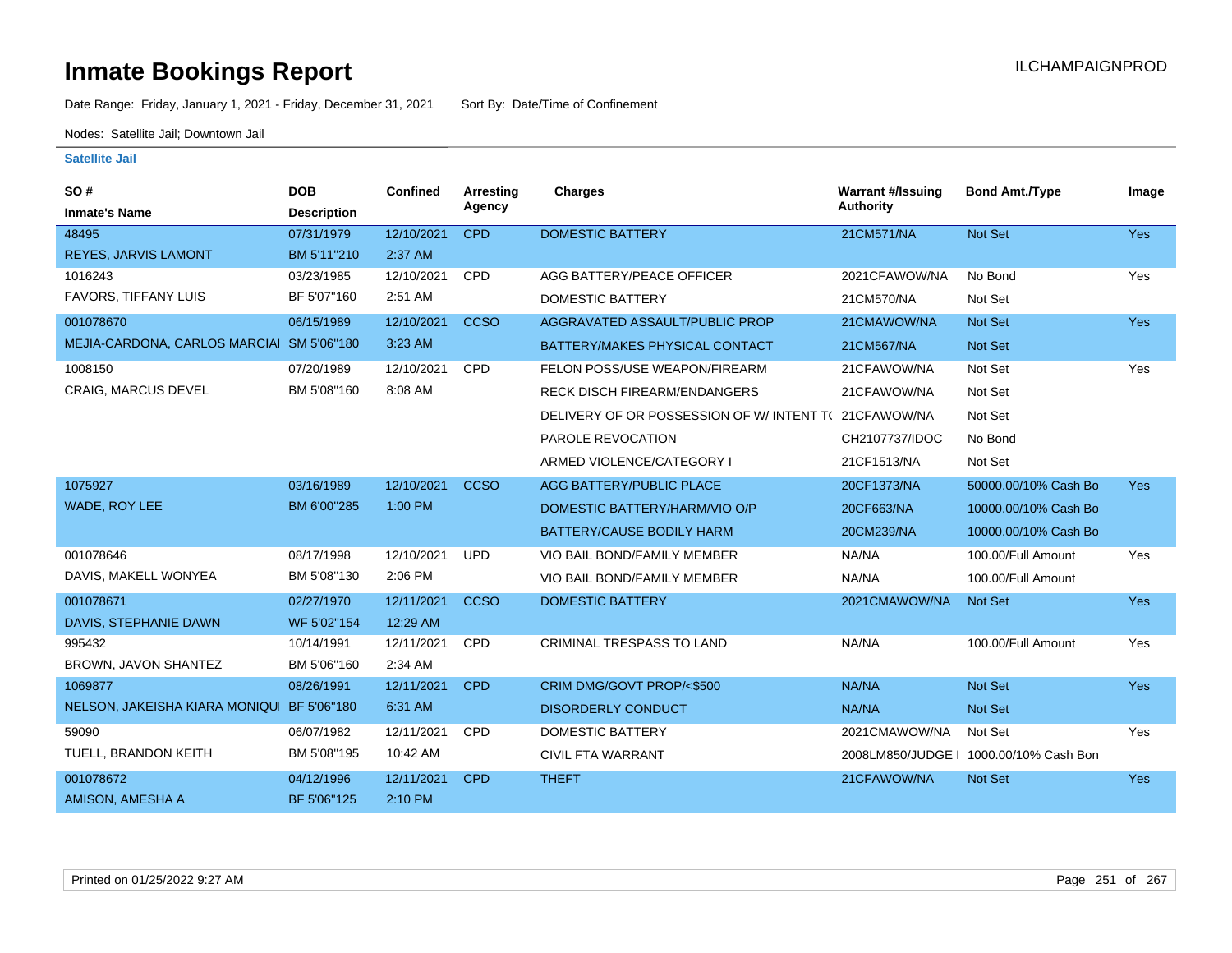Date Range: Friday, January 1, 2021 - Friday, December 31, 2021 Sort By: Date/Time of Confinement

Nodes: Satellite Jail; Downtown Jail

| SO#                            | <b>DOB</b>         | <b>Confined</b> | <b>Arresting</b> | Charges                                  | <b>Warrant #/Issuing</b> | <b>Bond Amt./Type</b>  | Image      |
|--------------------------------|--------------------|-----------------|------------------|------------------------------------------|--------------------------|------------------------|------------|
| <b>Inmate's Name</b>           | <b>Description</b> |                 | Agency           |                                          | Authority                |                        |            |
| 1015533                        | 06/16/1992         | 12/11/2021      | <b>UPD</b>       | POSSESSING A CONTROLLED SUBSTANCE        | 21CFAWOW/NA              | Not Set                | <b>Yes</b> |
| CASTONGUE, HALEY ALEXIS        | WF 5'01"110        | 2:48 PM         |                  | <b>CRIMINAL TRESPASS BUILDING</b>        | NA/NA                    | <b>Not Set</b>         |            |
|                                |                    |                 |                  | POSSESS DRUG PARAPHERNALIA               | NA/NA                    | Not Set                |            |
| 1055901                        | 12/28/1993         | 12/11/2021      | <b>RPD</b>       | <b>CRIM TRESPASS TO STATE LAND</b>       | 2021CMAWOW/NA            | 100.00/Full Amount     | Yes        |
| CRUZ-SOTO, JOSUE MANUEL        | WM 5'05"120        | 3:06 PM         |                  | <b>DISORDERLY CONDUCT</b>                | 2021CMAWOW/NA            | Not Set                |            |
| 1076075                        | 02/14/2002         | 12/11/2021      | <b>UPD</b>       | <b>DOMESTIC BATTERY</b>                  | 21CMAWOW/NA              | No Bond                | Yes        |
| HOUSDEN, HANNAH JO             | WF 5'04"200        | 4:40 PM         |                  | <b>CRIM DAMAGE TO PROPERTY &lt;\$500</b> | NA/NA                    | <b>Not Set</b>         |            |
| 987328                         | 04/15/1991         | 12/11/2021      | <b>UPD</b>       | AGG ASLT PEACE OFF/FIRE/ER WRK           | 21CF1515/NA              | Not Set                | Yes        |
| ERVIN, DEIDRA ANN RUTH         | BF 5'08"154        | 8:48 PM         |                  |                                          |                          |                        |            |
| 1066096                        | 12/31/1981         | 12/12/2021      | <b>CPD</b>       | DRVG UNDER INFLU OF ALCOHOL              | 2021DTAWOW/NA            | 3000.00/10% Cash Bon   | <b>Yes</b> |
| JIMINEZ-ANTONIO, FRANCISCO TOM | WM 5'01"168        | 1:29 AM         |                  |                                          |                          |                        |            |
| 28436                          | 05/22/1968         | 12/12/2021      | <b>ISP</b>       | DRVG UNDER INFLU OF ALCOHOL              | 2021DTAWOW/NA            | 1000.00/License and Ca | Yes        |
| BENNETT, MARVIN DALE           | BM 5'10"205        | 1:51 AM         |                  | DRVG UNDER INFLU/BAC 0.08                | 2021DTAWOW/NA            | Not Set                |            |
|                                |                    |                 |                  | <b>IMPROPER TRAFFIC LANE USAGE</b>       | 2021TRAWOW/NA            | Not Set                |            |
| 001078673                      | 10/24/1997         | 12/12/2021      | <b>ISP</b>       | DRVG UNDER INFLU OF ALCOHOL              | 2021DTAWOW/NA            | 1000.00/License and Ca | <b>Yes</b> |
| <b>HUDSON, DESTINY FAITH</b>   | WF 5'02"170        | 4:05 AM         |                  | DRVG UNDER INFLU/BAC 0.08                | 2021DTAWOW/NA            | <b>Not Set</b>         |            |
|                                |                    |                 |                  | <b>IMPROPER TRAFFIC LANE USAGE</b>       | 2021TRAWOW/NA            | <b>Not Set</b>         |            |
|                                |                    |                 |                  | HEAD/TAIL/SIDELIGHT/1ST,2ND              | 2021TRAWOW/NA            | <b>Not Set</b>         |            |
| 1037388                        | 01/02/1993         | 12/12/2021      | <b>UPD</b>       | DRVG UNDER INFLU OF ALCOHOL              | 2021DTAWOW/NA            | 3000.00/10% Cash Bon   | Yes        |
| WINSTON, WESLEY ANDREA         | BM 5'08"186        | 10:20 AM        |                  | <b>FAIL TO REDUCE SPEED</b>              | 2021TRAWOW/NA            | Not Set                |            |
|                                |                    |                 |                  | LEAVING THE SCENE INVOLV VEHICLE         | 2021TRAWOW/NA            | Not Set                |            |
|                                |                    |                 |                  | DRIVING/NO LICENSE/PERMIT/AGE            | 2021TRAWOW/NA            | Not Set                |            |
|                                |                    |                 |                  | AGG DUI/3                                | 21CF1517/NA              | 3000.00/10% Cash Bon   |            |
| 1076075                        | 02/14/2002         | 12/12/2021      | <b>UPD</b>       | <b>VIO BAIL BOND/CLASS 1 OFFENSE</b>     | 21CM574/NA               | Not Set                | <b>Yes</b> |
| HOUSDEN, HANNAH JO             | WF 5'04"200        | 2:37 PM         |                  |                                          |                          |                        |            |
| 1009425                        | 01/31/1993         | 12/12/2021      | CCSO             | AGG DUI/LIC SUSP OR REVOKED              | 17CF1598/NA              | 200000.00/10% Cash B   | Yes        |
| RICHARDSON, DEREK WAYNE        | WM 5'11"200        | 4:31 PM         |                  |                                          |                          |                        |            |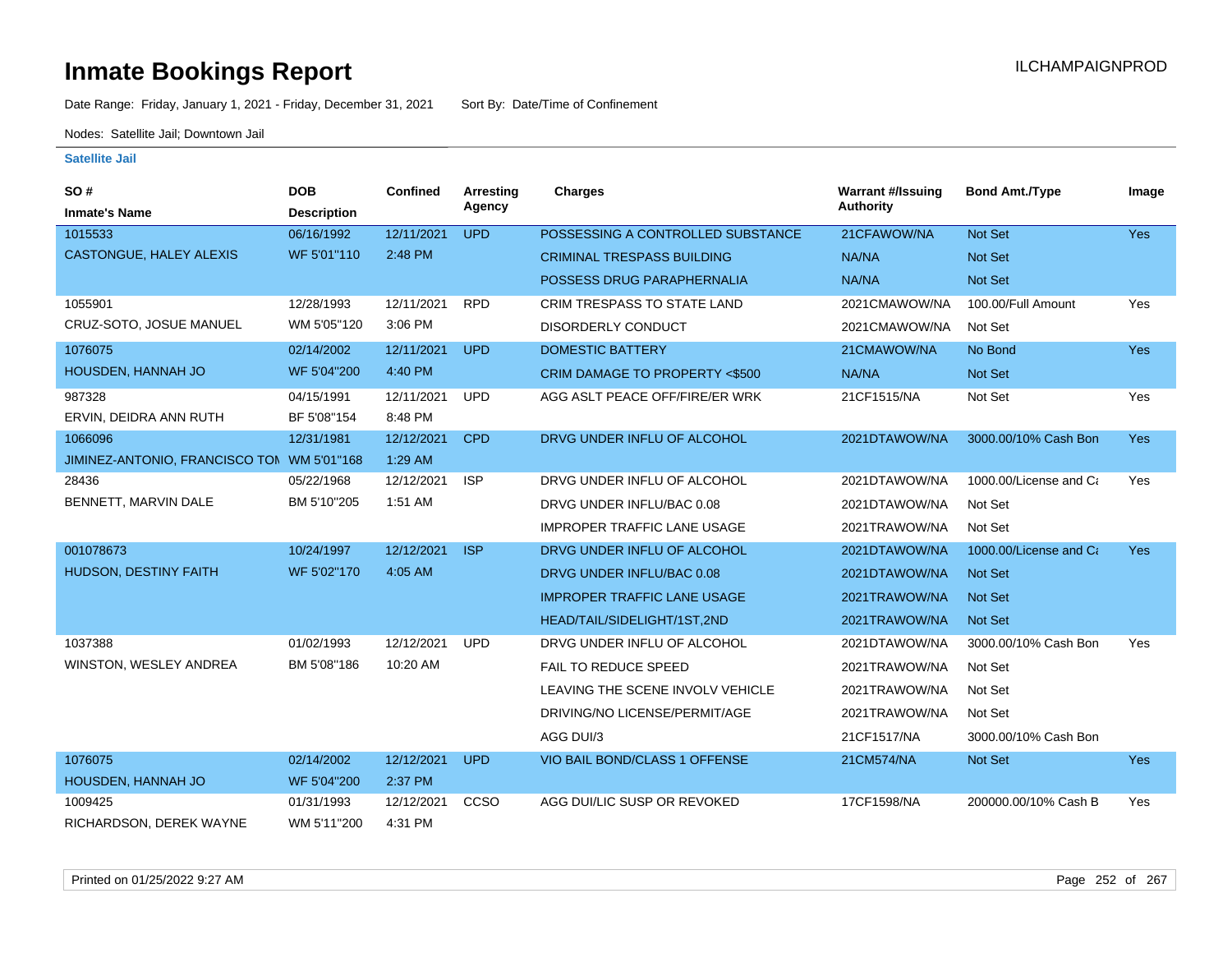Date Range: Friday, January 1, 2021 - Friday, December 31, 2021 Sort By: Date/Time of Confinement

Nodes: Satellite Jail; Downtown Jail

| SO#                         | <b>DOB</b>         | Confined   | <b>Arresting</b> | <b>Charges</b>                            | <b>Warrant #/Issuing</b> | <b>Bond Amt./Type</b>  | Image      |
|-----------------------------|--------------------|------------|------------------|-------------------------------------------|--------------------------|------------------------|------------|
| <b>Inmate's Name</b>        | <b>Description</b> |            | Agency           |                                           | <b>Authority</b>         |                        |            |
| 972949                      | 07/19/1989         | 12/12/2021 | <b>CPD</b>       | CRIMINAL DAMAGE/\$10K-100K                | <b>CFOW/NA</b>           | 20000.00/10% Cash Bo   | <b>Yes</b> |
| DRIVER, JAMES JAMAR         | BM 6'01"164        | 7:03 PM    |                  | CRIM DAMAGE/\$500-10K                     | <b>CFOF/NA</b>           | Not Set                |            |
| 001078674                   | 05/04/1990         | 12/12/2021 | <b>ISP</b>       | <b>FUGITIVE FROM JUSTICE</b>              | 2021CFAWOW/NA            | Not Set                | Yes        |
| JOHNSON, ERIC DOMONTE       | BM 5'06"140        | 8:39 PM    |                  | DRIVING 21-25 MPH ABOVE LIMIT             | 21TR10815/NA             | Not Set                |            |
| 53587                       | 02/15/1980         | 12/12/2021 | <b>CPD</b>       | <b>DISORDERLY CONDUCT</b>                 | 2021CMAWOW/NA            | 100.00/Full Amount     | <b>Yes</b> |
| NASH, ELLIS, JR             | BM 5'06"150        | 9:47 PM    |                  |                                           |                          |                        |            |
| 001078675                   | 09/15/1975         | 12/13/2021 | <b>CPD</b>       | CRIM DAMAGE TO PROPERTY <\$500            | 2021 CF AWOW/NA          | Not Set                | Yes        |
| HENSLER, JOHN WILLIAM, JR   | SM 5'11"245        | 3:32 AM    |                  | ARSON/REAL/PERSONAL PROP>\$150            | 2021CF1516/NA            | Not Set                |            |
| 001078676                   | 05/13/1983         | 12/13/2021 | <b>CCSO</b>      | DRVG UNDER INFLU OF ALCOHOL               | 2021DTAWOW/NA            | 3000.00/10% Cash Bon   | <b>Yes</b> |
| <b>READUS, LORENZO</b>      | BM 6'01"174        | 4:28 AM    |                  | <b>OPERATE UNINSURED MTR VEHICLE</b>      | 2021TRAWOW/NA            | Not Set                |            |
|                             |                    |            |                  | <b>DISREG OFFL TRAFFIC-CON DEVICE</b>     | 2021TRAWOW/NA            | Not Set                |            |
|                             |                    |            |                  | DRIVING ON REVOKED LICENSE                | 2021TRAWOW/NA            | <b>Not Set</b>         |            |
| 001078677                   | 05/25/1995         | 12/13/2021 | CCSO             | DRVG UNDER INFLU OF ALCOHOL               | 2021 DT AWOW/NA          | 1000.00/License and Ca | Yes        |
| JONES, JOHNNY MONTELL, JR   | BM 5'09"250        | 5:10 AM    |                  | OPERATE UNINSURED MTR VEHICLE             | 2021 TR AWOW/NA Not Set  |                        |            |
|                             |                    |            |                  | <b>REGIS EXPIRATION/1ST &amp; 2ND</b>     | 2021 TR AWOW/NA Not Set  |                        |            |
|                             |                    |            |                  | <b>IMPROPER TRAFFIC LANE USAGE</b>        | 2021 TR AWOW/NA Not Set  |                        |            |
| 1059311                     | 04/19/1977         | 12/13/2021 | <b>CPD</b>       | <b>RESIST/OBSTRUCTING A PEACE OFFICER</b> | 21CFAWOW/NA              | Not Set                | <b>Yes</b> |
| GONZALEZ, SHERRI ANN        | WF 5'02"145        | 9:09 AM    |                  | BATTERY/CAUSE BODILY HARM                 | 21CFAWOW/NA              | Not Set                |            |
|                             |                    |            |                  | AGGRAVATED ASSAULT/PUBLIC PROP            | 21CFAWOW/NA              | Not Set                |            |
|                             |                    |            |                  | <b>AGGRAVATED BATTERY</b>                 | 21CF1522/NA              | Not Set                |            |
| 001078678                   | 10/15/1983         | 12/13/2021 | <b>MPD</b>       | <b>DISREGARD STOP SIGN</b>                | 21CMAWOW/NA              | Not Set                | Yes        |
| SNELL, THOMAS JAMES         | WM 6'00"275        | 12:21 PM   |                  | TRANSP/CARRY ALC LIQ/DRIVER               | 21CMAWOW/NA              | Not Set                |            |
|                             |                    |            |                  | DRVG UNDER INFLU/BAC 0.08                 | 2021DTAWOW/NA            | Not Set                |            |
|                             |                    |            |                  | DRVG UNDER INFLU OF ALCOHOL               | 2021DTAWOW/NA            | 3000.00/10% Cash Bon   |            |
| 989170                      | 12/07/1990         | 12/13/2021 | <b>CCSO</b>      | <b>RESIDENTIAL ARSON</b>                  | 21-CF-283/NA             | No Bond                | <b>Yes</b> |
| REIFSTECK, KAYLA ALEXANDRIA | WF 5'04"160        | 2:08 PM    |                  |                                           |                          |                        |            |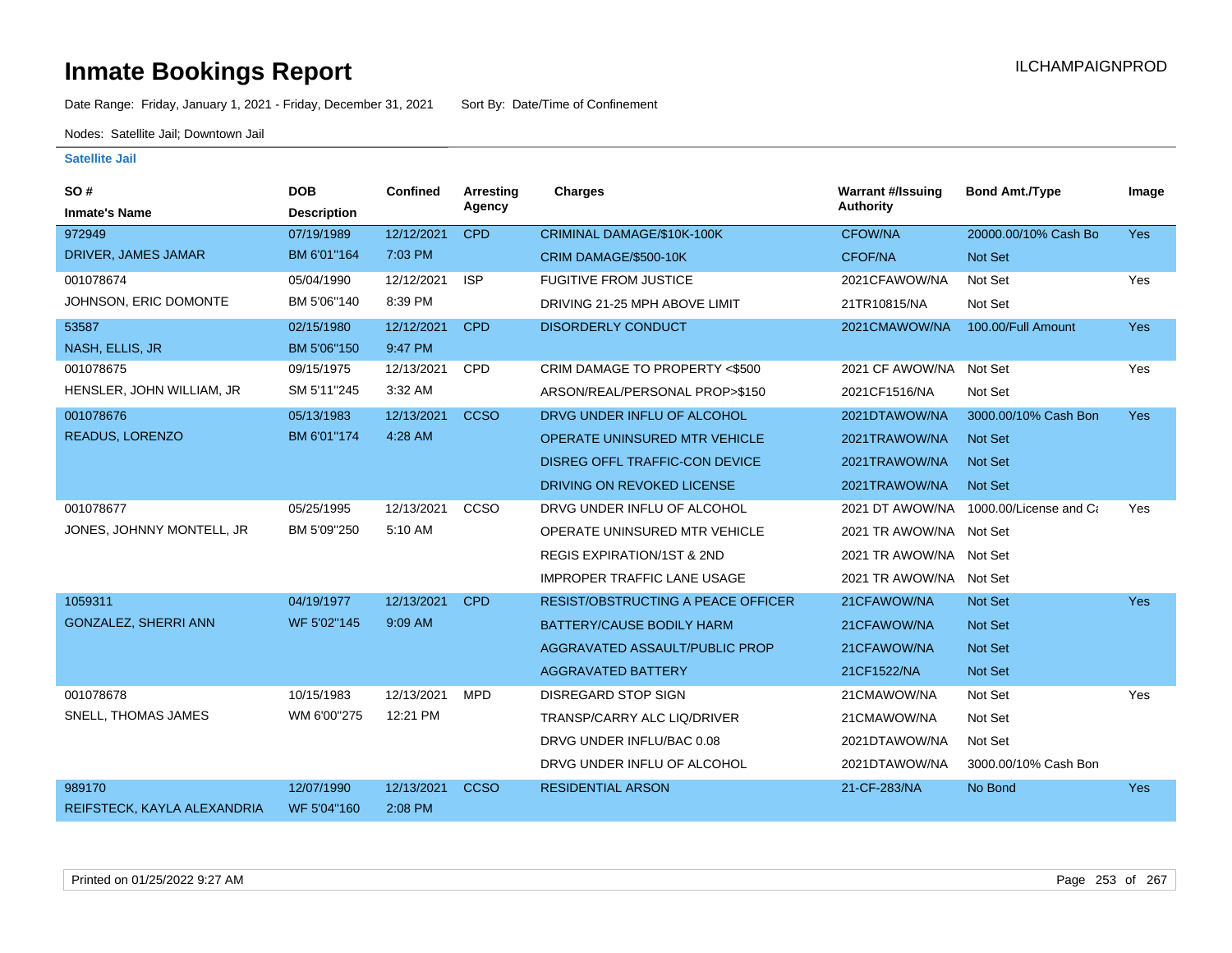Date Range: Friday, January 1, 2021 - Friday, December 31, 2021 Sort By: Date/Time of Confinement

Nodes: Satellite Jail; Downtown Jail

| SO#                                        | <b>DOB</b>         | <b>Confined</b> | <b>Arresting</b> | <b>Charges</b>                     | <b>Warrant #/Issuing</b> | <b>Bond Amt./Type</b> | Image      |
|--------------------------------------------|--------------------|-----------------|------------------|------------------------------------|--------------------------|-----------------------|------------|
| <b>Inmate's Name</b>                       | <b>Description</b> |                 | Agency           |                                    | <b>Authority</b>         |                       |            |
| 42610                                      | 02/14/1976         | 12/13/2021      | <b>CCSO</b>      | POSSESSION OF METH/5<15 GRAMS      | 21CF1510/NA              | 10000.00/10% Cash Bo  | <b>Yes</b> |
| PRUITT, MICHAEL EUGENE, JR                 | WM 5'08"140        | 2:44 PM         |                  |                                    |                          |                       |            |
| 59178                                      | 12/22/1967         | 12/13/2021      | <b>CCSO</b>      | AGG DISCHARGE FIREARM/OCC VEH      | 21CF1274/NA              | 1500000.00/10% Cash   | Yes        |
| SANDERS, MICHAEL JEAN                      | BM 5'08"185        | 4:17 PM         |                  | POSS AMT CON SUB EXCEPT(A)/(D)     | 20CF221/NA               | 5000.00/10% Cash Bon  |            |
| 1068501                                    | 04/08/1985         | 12/13/2021      | <b>RPD</b>       | BATTERY/MAKES PHYSICAL CONTACT     | 21CM558/NA               | 2500.00/10% Cash Bon  | <b>Yes</b> |
| <b>KING, JULIUS EMANUEL</b>                | BM 6'04"215        | 5:37 PM         |                  | VIO ORDER/PRIOR VIO OF ORDER       | 21CM578/NA               | Not Set               |            |
| 1050941                                    | 05/25/1977         | 12/13/2021      | <b>UPD</b>       | THEFT/DISP MERCH/<\$300/PRECONV    | 21CF1456/NA              | 2500.00/10% Cash Bon  | Yes        |
| EMBRY, JOSHUA WADE                         | WM 6'00"235        | 7:15 PM         |                  | <b>CRIMINAL TRESPASS BUILDING</b>  | 21CM576/NA               | 100.00/10% Cash Bond  |            |
| 001078681                                  | 03/06/1971         | 12/13/2021      | <b>ISP</b>       | <b>IMPROPER TRAFFIC LANE USAGE</b> | 2021TRAWOW/NA            | Not Set               | <b>Yes</b> |
| HARMON, PAUL HERSCHEL                      | WM 5'10"250        | 10:40 PM        |                  | TRANSP/CARRY ALC LIQ/DRIVER        | 2021TRAWOW/NA            | <b>Not Set</b>        |            |
|                                            |                    |                 |                  | DRVG UNDER INFLU/BAC 0.08          | 2021DTAWOW/NA            | Not Set               |            |
|                                            |                    |                 |                  | DRVG UNDER INFLU OF ALCOHOL        | 21DT345/NA               | 3000.00/Full Amount   |            |
| 527238                                     | 03/23/1986         | 12/14/2021      | <b>CPD</b>       | DRVG UNDER INFLU OF ALCOHOL        | NA/NA                    | 1000.00/10% Cash Bon  | Yes        |
| HALL, DENNESSIA RYANE                      | WF 5'08"170        | 8:22 AM         |                  | DRVG UNDER INFLU OF ALCOHOL        | 21DTAWOW/NA              | Not Set               |            |
|                                            |                    |                 |                  | <b>IMPROPER TRAFFIC LANE USAGE</b> | 21TRAWOW/NA              | Not Set               |            |
|                                            |                    |                 |                  | LEAVING THE SCENE INVOLV VEHICLE   | 21TRAWOW/NA              | Not Set               |            |
| 1014356                                    | 08/19/1966         | 12/14/2021      | <b>CCSO</b>      | POSSESSION OF METH<5 GRAMS         | 21CF1489/NA              | 5000.00/10% Cash Bon  | Yes        |
| AMOLE, GARY BRUCE                          | WM 6'00"175        | 9:13 AM         |                  |                                    |                          |                       |            |
| 1016084                                    | 10/21/1993         | 12/14/2021      | CCSO             | MFG/DEL CANNABIS/500<2000 GR       | 21CF25/NA                | 60000.00/10% Cash Bo  | Yes        |
| BENTON-COX, TYLER CHRISTIAN                | BM 5'08"145        | 11:12 AM        |                  |                                    |                          |                       |            |
| 963337                                     | 06/12/1984         | 12/14/2021      | <b>CCSO</b>      | CRIMINAL DAMAGE <\$500/SCHOOL      | 21CF262/NA               | <b>Not Set</b>        | Yes        |
| <b>BONE, DALLAS LOWELL</b>                 | WM 6'00"190        | 11:37 AM        | <b>CCSO</b>      | <b>CRIM TRESPASS TO RESIDENCE</b>  | 19CM463/COLES C( No Bond |                       |            |
| 1019420                                    | 06/02/1994         | 12/14/2021      | CCSO             | METH MANUFACTURING/15<100 GR       | 21CF205/NA               | No Bond               | Yes        |
| WILLIAMS, MARSHAWN ANTONIO                 | BM 6'00"140        | 1:56 PM         |                  |                                    |                          |                       |            |
| 001078683                                  | 11/24/1976         | 12/14/2021      | <b>UPD</b>       | <b>DOMESTIC BATTERY</b>            | 21CM582/NA               | No Bond               | <b>Yes</b> |
| HENRY-DOSIE, CHRISTINA DOMINIC BF 5'04"195 |                    | 2:18 PM         |                  |                                    |                          |                       |            |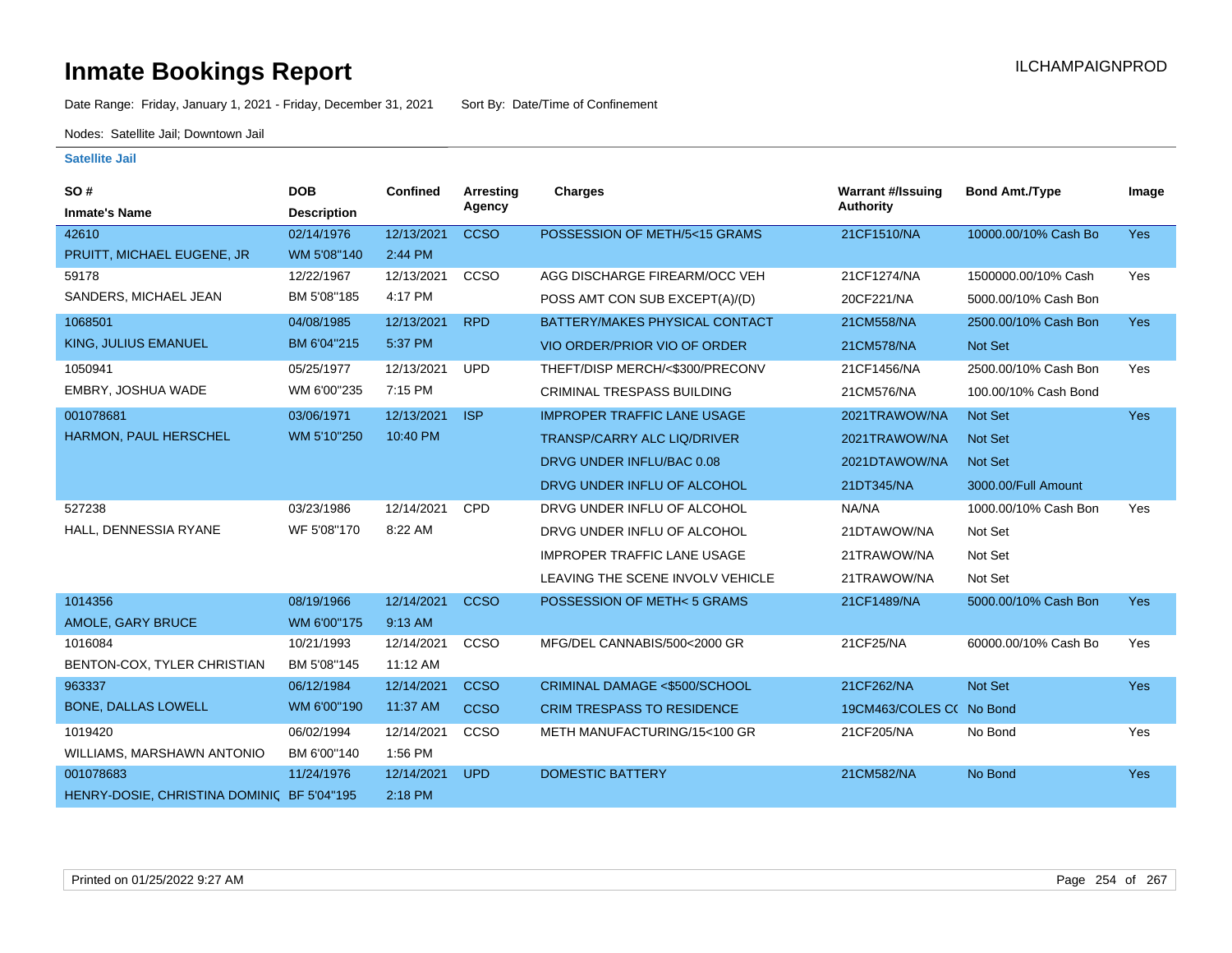Date Range: Friday, January 1, 2021 - Friday, December 31, 2021 Sort By: Date/Time of Confinement

Nodes: Satellite Jail; Downtown Jail

| <b>SO#</b>                   | <b>DOB</b>         | <b>Confined</b> | Arresting   | <b>Charges</b>                            | <b>Warrant #/Issuing</b> | <b>Bond Amt./Type</b> | Image      |
|------------------------------|--------------------|-----------------|-------------|-------------------------------------------|--------------------------|-----------------------|------------|
| <b>Inmate's Name</b>         | <b>Description</b> |                 | Agency      |                                           | Authority                |                       |            |
| 983810                       | 09/23/1990         | 12/14/2021      | <b>UIPD</b> | ARMED VIOLENCE/CATEGORY I                 | 2021CFAWOW/NA            | No Bond               | Yes        |
| AKINS, KEVIN IVAN            | BM 5'09"218        | 5:34 PM         |             | <b>RESIST/OBSTRUCTING A PEACE OFFICER</b> | 2021CMAWOW/NA            | Not Set               |            |
|                              |                    |                 |             | <b>ARMED HABITUAL CRIMINAL</b>            | 21CF1526/NA              | Not Set               |            |
| 1013275                      | 08/12/1955         | 12/14/2021      | CPD         | AGG DOMESTIC BATTERY                      | 21CF1528/NA              | No Bond               | Yes        |
| TUBBS, MARY LOUISE           | BF 5'04"226        | 8:38 PM         |             |                                           |                          |                       |            |
| 987041                       | 11/22/1990         | 12/15/2021      | <b>CPD</b>  | AGG BATTERY/PUBLIC PLACE                  | 2021CFAWOW/NA            | No Bond               | <b>Yes</b> |
| <b>BURKE, GAIGE MICHAEL</b>  | WM 5'09"170        | 2:54 AM         |             |                                           |                          |                       |            |
| 518061                       | 11/12/1955         | 12/15/2021      | <b>UPD</b>  | <b>DOMESTIC BATTERY</b>                   | 2021CMAWOW/NA            | No Bond               | Yes        |
| MURPHY, GLORIA               | BF 5'06"135        | 4:58 AM         |             |                                           |                          |                       |            |
| 1038802                      | 06/25/1995         | 12/15/2021      | <b>UPD</b>  | <b>DOMESTIC BATTERY</b>                   | 2021CMAWOW/NA            | No Bond               | Yes        |
| JONES-PREMO, CHABRAIL COLE   | BM 5'11"185        | 7:06 AM         |             | THEFT CONTROL INTENT <\$500               | 2021CMAWOW/NA            | Not Set               |            |
|                              |                    |                 |             | <b>RESIST/OBSTRUCTING A PEACE OFFICER</b> | 2021CMAWOW/NA            | Not Set               |            |
|                              |                    |                 |             | HOME INVASION/CAUSE INJURY                | 2021CFAWOW/NA            | Not Set               |            |
|                              |                    |                 |             | <b>RESIDENTIAL BURGLARY</b>               | 21CF1525/NA              | Not Set               |            |
| 1024895                      | 06/19/1994         | 12/15/2021      | <b>CPD</b>  | MFG/DEL 100<400 GR COCA/ANLG              | 21CF1535/NA              | Not Set               | Yes        |
| EDWARDS, GEORGE CORTEZ       | BM 6'00"150        | 12:26 PM        |             | AGGRAVATED BATTERY                        | 21CF1536/NA              | Not Set               |            |
| 1068518                      | 12/12/1963         | 12/15/2021      | <b>UPD</b>  | <b>BURGLARY</b>                           | 21CFAWOW/NA              | Not Set               | <b>Yes</b> |
| FULFORD, WILLIE, JR          | BM 6'06"221        | 11:16 PM        | <b>CCSO</b> | <b>BURGLARY</b>                           | 21CF416/NA               | 10000.00/10% Cash Bo  |            |
|                              |                    |                 |             | <b>RESIST/OBSTRUCT WITH INJURY</b>        | 21C370/NA                | 5000.00/10% Cash Bon  |            |
|                              |                    |                 |             | <b>BURGLARY</b>                           | 21CF54/NA                | 10000.00/10% Cash Bo  |            |
| 1063943                      | 10/23/1995         | 12/16/2021      | CCSO        | MFG/DEL CANNABIS/30-500 GRAMS             | 2021CF001406/Adan        | 5000.00/10% Cash Bon  | Yes        |
| THOMPSON, TREVELL TYRONE     | BM 5'11"160        | 1:02 AM         |             |                                           |                          |                       |            |
| 001078684                    | 10/20/1973         | 12/16/2021      | <b>ISP</b>  | DRVG UNDER INFLU OF ALCOHOL               | 2021DTAWOW/NA            | 3000.00/10% Cash Bon  | <b>Yes</b> |
| <b>GAIN, JEFFREY STEPHEN</b> | WM 6'00"175        | 1:45 AM         |             | DRVG UNDER INFLU/BAC 0.08                 | 2021DTAWOW/NA            | Not Set               |            |
|                              |                    |                 |             | WRONG WAY ON ONE-WAY STREET               | 2021TRAWOW/NA            | Not Set               |            |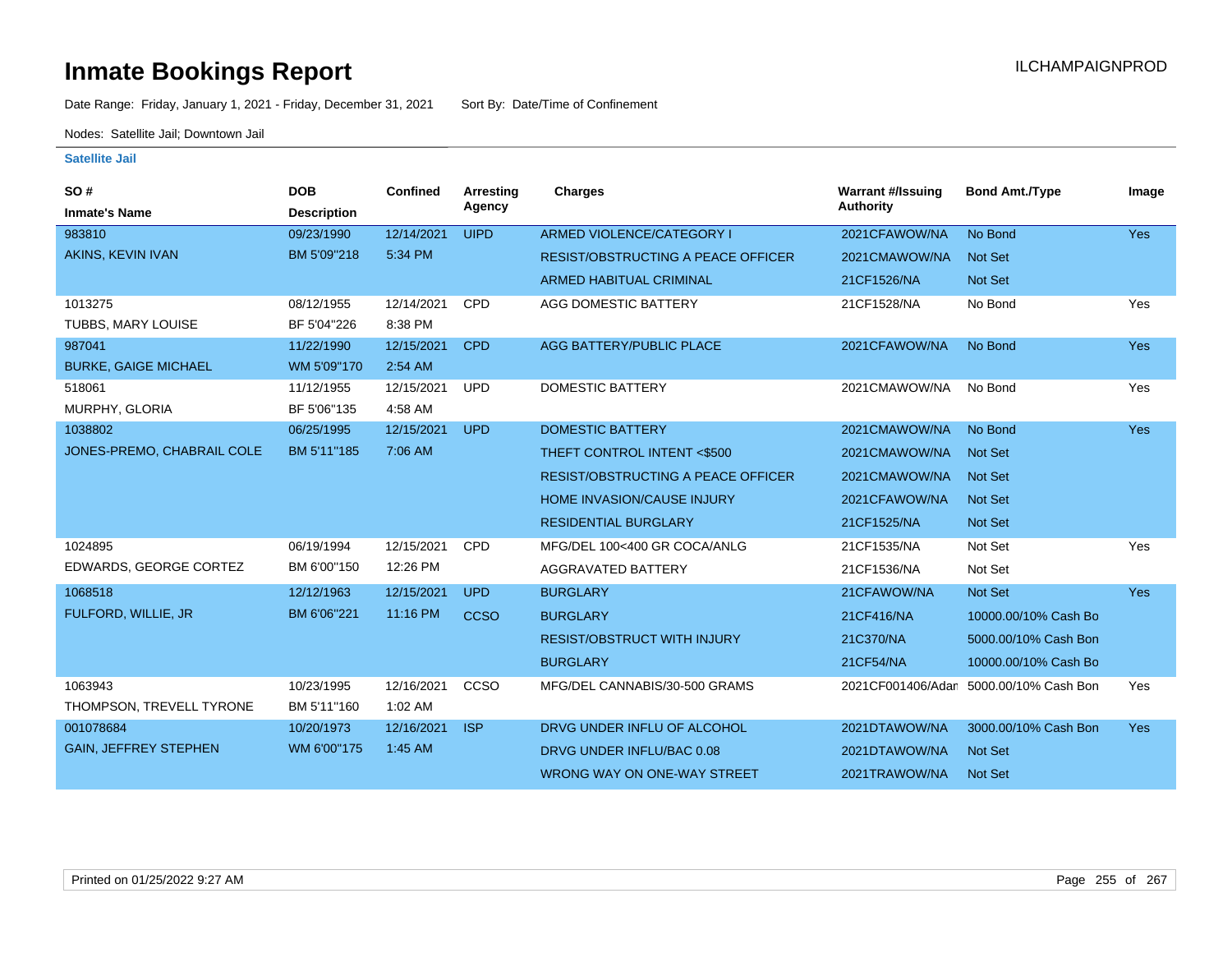Date Range: Friday, January 1, 2021 - Friday, December 31, 2021 Sort By: Date/Time of Confinement

Nodes: Satellite Jail; Downtown Jail

| SO #                           | <b>DOB</b>         | Confined   | <b>Arresting</b> | <b>Charges</b>                                       | <b>Warrant #/Issuing</b> | <b>Bond Amt./Type</b>                 | Image      |
|--------------------------------|--------------------|------------|------------------|------------------------------------------------------|--------------------------|---------------------------------------|------------|
| <b>Inmate's Name</b>           | <b>Description</b> |            | Agency           |                                                      | <b>Authority</b>         |                                       |            |
| 1073913                        | 06/22/1979         | 12/16/2021 | <b>UPD</b>       | <b>CRIMINAL TRESPASS TO VEHICLES</b>                 |                          | 2021CM423/MCLEAI 1500.00/10% Cash Bon | <b>Yes</b> |
| <b>OSBORNE, NICHOLE MARIE</b>  | WF 5'11"178        | 4:17 AM    |                  | <b>RESIDENTIAL BURGLARY</b>                          | 21CF1537/NA              | 100.00/Full Amount                    |            |
|                                |                    |            | <b>CCSO</b>      | <b>RETAIL THEFT</b>                                  | 21CM522/NA               | 5000.00/10% Cash Bon                  |            |
|                                |                    |            | <b>CCSO</b>      | <b>CRIMINAL TRESPASS TO LAND</b>                     | 2021CM478/NA             | 1500.00/10% Cash Bon                  |            |
| 001078685                      | 02/27/1999         | 12/16/2021 | <b>UPD</b>       | RESIDENTIAL BURGLARY                                 | 21CF1544/NA              | Not Set                               | Yes        |
| HATHORN, MELVIN NATHANIEL      | BM 6'01"170        | 10:18 AM   |                  |                                                      |                          |                                       |            |
| 11838                          | 01/23/1957         | 12/16/2021 | <b>CPD</b>       | DELIVERY OF OR POSSESSION OF W/ INTENT T(21CF1547/NA |                          | Not Set                               | <b>Yes</b> |
| EPPS, GARY DEAN                | BM 6'02"290        | 12:12 PM   |                  |                                                      |                          |                                       |            |
| 001078516                      | 08/12/1993         | 12/16/2021 | CPD              | DOMESTIC BATTERY                                     | 21CM588/NA               | Not Set                               | Yes        |
| STARKS, BRITTANY KIARA         | BF 5'05"210        | 4:49 PM    |                  |                                                      |                          |                                       |            |
| 63110                          | 03/04/1983         | 12/16/2021 | <b>CPD</b>       | <b>CRIMINAL TRESPASS TO LAND</b>                     | 2021CFAWOW/NA            | <b>Not Set</b>                        | <b>Yes</b> |
| <b>JAMES, DOMINIQUE JULIUS</b> | BM 6'00"170        | 5:46 PM    |                  | CRIM DAMAGE/PROPERTY/>\$100K                         | 21CF1548/NA              | Not Set                               |            |
| 001077725                      | 03/20/1975         | 12/16/2021 | CCSO             | DOM BTRY/CONTACT/1-2 PRECONV                         |                          | 2021CF1101/WEBBE 5000.00/10% Cash Bon | Yes        |
| <b>MARTIN, TERRY LEE</b>       | WM 5'05"132        | 7:51 PM    |                  |                                                      |                          |                                       |            |
| 001078687                      | 01/19/1973         | 12/16/2021 | <b>CPD</b>       | FLS ALARM/COMPLAINT TO 911                           | 2021CFAWOW/NA            | <b>Not Set</b>                        | <b>Yes</b> |
| <b>AMISON, NICOLE</b>          | BF 5'07"214        | 9:00 PM    |                  | INTIMIDATION/CRIMINAL OFFENSE                        | 2021CFAWOW/NA            | Not Set                               |            |
| 1051953                        | 03/17/1996         | 12/17/2021 | <b>UPD</b>       | <b>BURGLARY</b>                                      | 21CF1546/NA              | Not Set                               | Yes        |
| WINSTON, ALYSSIA LETEECE       | BF 5'07"140        | 1:59 AM    |                  |                                                      |                          |                                       |            |
| 1060703                        | 05/22/1996         | 12/17/2021 | <b>UPD</b>       | <b>DOMESTIC BATTERY</b>                              | 2021CFAWOW/NA            | Not Set                               | Yes        |
| HERNANDEZ, GUADALUPE           | WF 5'02"190        | 11:28 PM   |                  | RESIST/OBSTRUCTING A PEACE OFFICER                   | 2021CMAWOW/NA            | Not Set                               |            |
|                                |                    |            |                  | <b>AGGRAVATED BATTERY</b>                            | 21CF1557/NA              | Not Set                               |            |
| 001078689                      | 09/02/2003         | 12/18/2021 | <b>CPD</b>       | POSSESSION OF STOLEN FIREARM                         | 2021CFAWOW/NA            | Not Set                               | Yes        |
| <b>JACKSON, PRENTISS</b>       | BM 5'09"145        | 12:39 AM   |                  | POSS STOLEN VEHICLE > \$25,000                       | 21JD37/NA                | Not Set                               |            |
|                                |                    |            |                  | FIREARM/FOID INVALID/NOT ELIG                        | 21CF1551/NA              | No Bond                               |            |
| 001078690                      | 07/25/1997         | 12/18/2021 | <b>UPD</b>       | <b>DISORDERLY CONDUCT</b>                            | 21CMAWOW/NA              | <b>Not Set</b>                        | <b>Yes</b> |
| FRANCISCO-PEDRO, ALEJANDRO     | SM 5'05"120        | 1:40 AM    |                  | <b>RESIST/OBSTRUCTING A PEACE OFFICER</b>            | 21CMAWOW/NA              | 100.00/Full Amount                    |            |
|                                |                    |            |                  | <b>OPERATE WITHOUT INSURANCE</b>                     | 21TRAWOW/NA              | Not Set                               |            |
|                                |                    |            |                  | DRVG UNDER INFLU OF ALCOHOL                          | 21DTAWOW/NA              | 3000.00/10% Cash Bon                  |            |
|                                |                    |            |                  |                                                      |                          |                                       |            |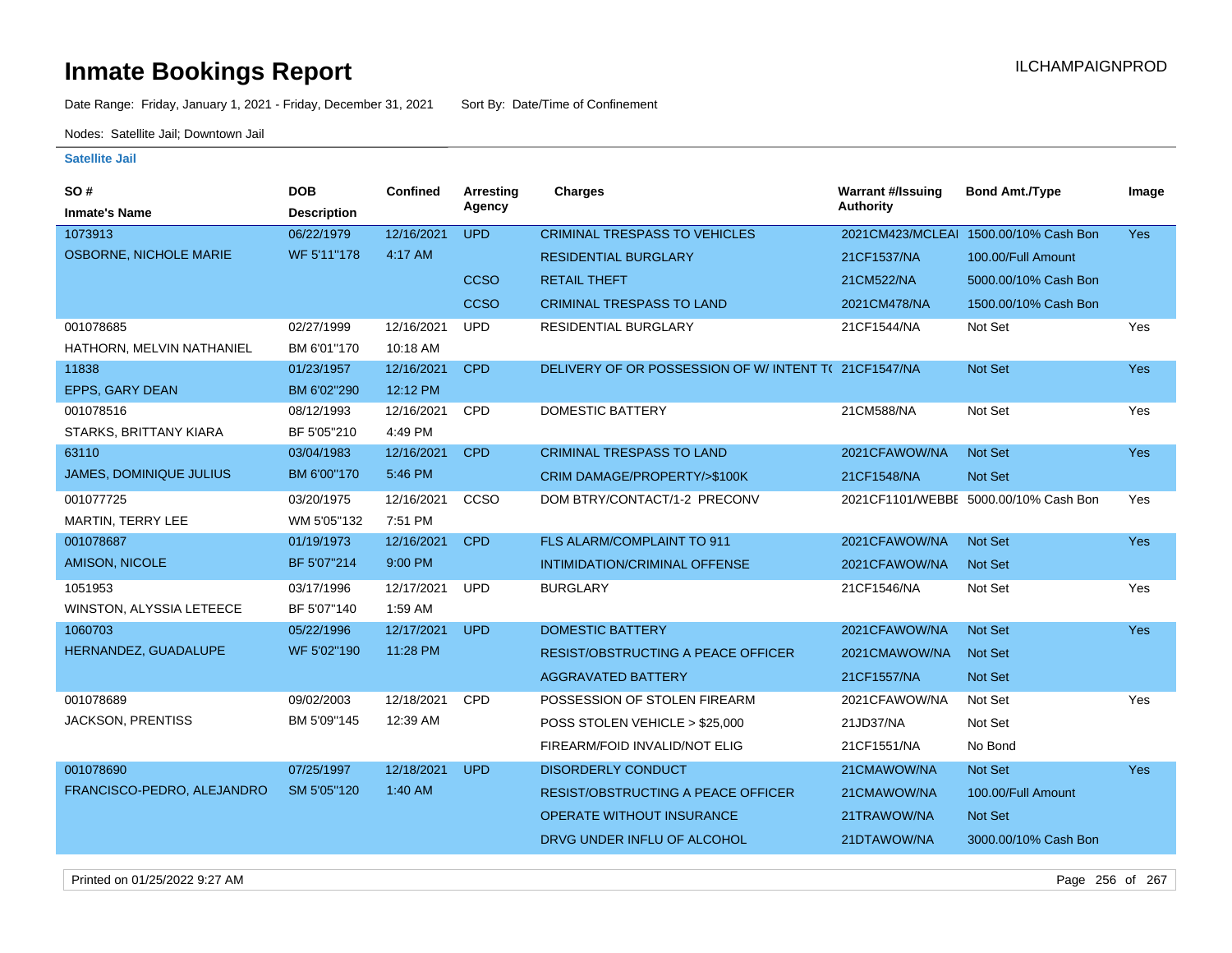Date Range: Friday, January 1, 2021 - Friday, December 31, 2021 Sort By: Date/Time of Confinement

Nodes: Satellite Jail; Downtown Jail

#### **Satellite Jail**

| SO#                          | <b>DOB</b>         | Confined   | Arresting   | Charges                                   | <b>Warrant #/Issuing</b> | <b>Bond Amt./Type</b>                                 | Image      |
|------------------------------|--------------------|------------|-------------|-------------------------------------------|--------------------------|-------------------------------------------------------|------------|
| <b>Inmate's Name</b>         | <b>Description</b> |            | Agency      |                                           | <b>Authority</b>         |                                                       |            |
| 1027929                      | 02/15/1990         | 12/18/2021 | <b>UPD</b>  | <b>RESIST/OBSTRUCTING A PEACE OFFICER</b> | 2021CMAWOW/NA            | <b>Not Set</b>                                        | Yes        |
| BROUGHTON, MARK ANTHONY, JR  | BM 6'00"165        | 2:55 AM    |             | <b>HOME INVASION/CAUSE INJURY</b>         | 21CF1560/NA              | No Bond                                               |            |
| 65642                        | 01/17/1972         | 12/18/2021 | <b>CPD</b>  | RETAIL THEFT/DISP MERCH/<\$300            | 21CF1556/NA              | Not Set                                               | Yes        |
| <b>KRAUS, SIMSON</b>         | WM 5'11"190        | 5:52 AM    |             |                                           |                          |                                                       |            |
| 001078691                    | 05/24/2002         | 12/18/2021 | <b>CPD</b>  | <b>DOMESTIC BATTERY</b>                   | 21CMAWOW/NA              | <b>Not Set</b>                                        | <b>Yes</b> |
| <b>BROWN, ALICIAN DENISE</b> | BF 5'10"152        | 3:15 PM    |             |                                           |                          |                                                       |            |
| 26787                        | 02/01/1967         | 12/18/2021 | <b>UPD</b>  | RESIDENTIAL BURGLARY                      | 21CF1558/NA              | Not Set                                               | Yes        |
| LAURENT, JOHN WAYNE          | WM 5'08"160        | 9:30 PM    |             | POSSESSING A CONTROLLED SUBSTANCE         | NA/NA                    | Not Set                                               |            |
| 001078692                    | 04/18/1986         | 12/19/2021 | <b>ISP</b>  | POSSESSING A CONTROLLED SUBSTANCE         | 21CF1561/NA              | Not Set                                               | <b>Yes</b> |
| HAMMOND, ANTONIO             | BM 6'04"187        | 12:05 AM   |             | DUI ANY AMOUNT OF DRUG                    | NA/NA                    | Not Set                                               |            |
| 987871                       | 10/09/1984         | 12/19/2021 | <b>MPD</b>  | DRVG ON SUSP LICENSE/FTA                  |                          | 2011TR1607/LIVING 7500.00/10% Cash Bon                | Yes        |
| BATSCH, KRISTY ARLENE        | WF 5'07"180        | 12:33 AM   |             |                                           |                          |                                                       |            |
| 518288                       | 03/28/1984         | 12/19/2021 | <b>UPD</b>  | POSSESSION OF METH< 5 GRAMS               | 2021CFAWOW/NA            | <b>Not Set</b>                                        | <b>Yes</b> |
| HARDEN, DUSTIN LEVI          | WM 5'09"230        | 2:35 AM    |             | DRIVING ON SUSPENDED LICENSE              |                          | 19TR5573/SANGAM 3000.00/10% Cash Bon<br>75.00/FTA Fee |            |
|                              |                    |            |             | OPERATE UNINSURED MTR VEHICLE             | NA/NA                    | Not Set                                               |            |
|                              |                    |            |             | UNLWFL DISP TTL/CERTIF/PLT-1ST            | NA/NA                    | Not Set                                               |            |
| 001078693                    | 10/27/1985         | 12/19/2021 | <b>UIPD</b> | <b>RETAIL THEFT</b>                       |                          | 2021CM216/LASALL 5000.00/10% Cash Bon                 | Yes        |
| LARGE, JOSHUA DALE           | WM 6'00"200        | 4:54 AM    |             | OBSTRUCT JUST/DESTROY EVIDENCE            | NA/NA                    | Not Set                                               |            |
|                              |                    |            |             | RECEIVE/POSS/SELL STOLEN VEH              | 21CF1555/NA              | Not Set                                               |            |
|                              |                    |            |             | DRIVING DURING REVOCATION                 | NA/NA                    | Not Set                                               |            |
|                              |                    |            |             | <b>RETAIL THEFT</b>                       | 20CF422/ROCK ISL/        | 20000.00/10% Cash Bo                                  |            |
| 001078409                    | 11/02/1993         | 12/19/2021 | <b>CPD</b>  | AGG DOMESTIC BATTERY/STRANGLE             | 2021CFAWOW/NA            | <b>Not Set</b>                                        | <b>Yes</b> |
| DAVIS, KEON KENYATTA         | BM 5'08"185        | 11:41 AM   |             |                                           |                          |                                                       |            |
| 1073581                      | 05/28/1991         | 12/19/2021 | <b>MPD</b>  | THEFT CONTROL INTENT 10K<100K             | 21CF588/NA               | 5000.00/10% Cash Bon                                  | Yes        |
| TATMAN, JUSTIN W             | WM 5'08"155        | 7:49 PM    |             | RETAIL THEFT/MOTOR FUEL/<\$150            | 19CM533/NA               | 440.00/Category B Bon                                 |            |
| 001078694                    | 06/11/1982         | 12/19/2021 | <b>CPD</b>  | DRVG UNDER INFLU OF ALCOHOL               | 2021DTAWOW/NA            | 100.00/License and Cas                                | <b>Yes</b> |
| HARSHBARGER, LEAH CATHLEEN   | WF 5'04"125        | 11:50 PM   |             | <b>IMPROPER TURN AT INTERSECTION</b>      | 2021TRAWOW/NA            | <b>Not Set</b>                                        |            |

Printed on 01/25/2022 9:27 AM Page 257 of 267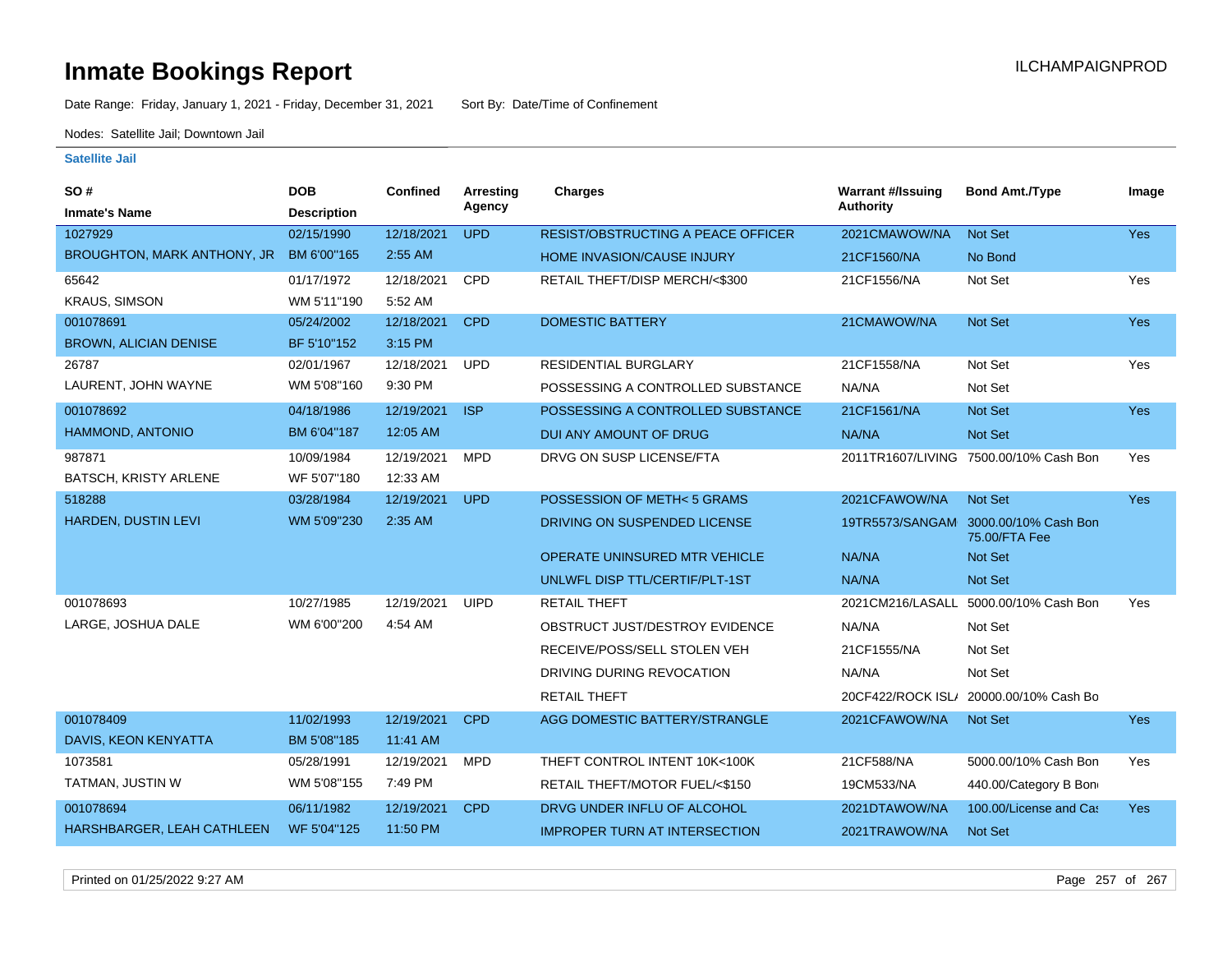Date Range: Friday, January 1, 2021 - Friday, December 31, 2021 Sort By: Date/Time of Confinement

Nodes: Satellite Jail; Downtown Jail

| SO#                          | <b>DOB</b>         | Confined   | Arresting<br>Agency | <b>Charges</b>                       | <b>Warrant #/Issuing</b><br>Authority | <b>Bond Amt./Type</b>                                  | Image      |
|------------------------------|--------------------|------------|---------------------|--------------------------------------|---------------------------------------|--------------------------------------------------------|------------|
| <b>Inmate's Name</b>         | <b>Description</b> |            |                     |                                      |                                       |                                                        |            |
| 995432                       | 10/14/1991         | 12/20/2021 | <b>CPD</b>          | POSSESS DRUG PARAPHERNALIA           | NA/NA                                 | Not Set                                                | <b>Yes</b> |
| BROWN, JAVON SHANTEZ         | BM 5'06"160        | 2:06 AM    |                     | PEDESTRIAN WALKING ON HIGHWAY        | NA/NA                                 | Not Set                                                |            |
|                              |                    |            |                     | FAIL TO RPT WKLY/NO FIXED ADDR       | 21CF1559/NA                           | <b>Not Set</b>                                         |            |
| 1069743                      | 01/31/2000         | 12/20/2021 | <b>UPD</b>          | <b>DOMESTIC BATTERY</b>              | 21CM589/NA                            | Not Set                                                | Yes        |
| MITCHELL, DIAMOND PAULETTE   | BF 5'05"230        | 4:24 AM    |                     |                                      |                                       |                                                        |            |
| 43977                        | 06/08/1959         | 12/20/2021 | <b>CCSO</b>         | <b>DOMESTIC BATTERY</b>              | NA/NA                                 | Not Set                                                | <b>Yes</b> |
| <b>EMKES, DOUGLAS ALAN</b>   | WM 6'00"175        | 9:59 AM    |                     | DRIVING ON REVOKED LICENSE           | NA/NA                                 | Not Set                                                |            |
|                              |                    |            |                     | LEAVING THE SCENE INVOLV VEHICLE     | NA/NA                                 | Not Set                                                |            |
|                              |                    |            |                     | <b>DISREGARD STOP SIGN</b>           | NA/NA                                 | Not Set                                                |            |
|                              |                    |            |                     | PAROLE REVOCATION                    | NA/NA                                 | No Bond                                                |            |
|                              |                    |            |                     | AGG FLEEING POLICE/21 MPH OVER       | 21CF1566/NA                           | Not Set                                                |            |
| 1076276                      | 02/06/1985         | 12/20/2021 | <b>UPD</b>          | RESIST/OBSTRUCTING A PEACE OFFICER   | NA/NA                                 | Not Set                                                | Yes        |
| COX, SEAN MICHAEL            | WM 5'08"165        | 12:45 PM   |                     | WARRANT OUT OF COUNTY                |                                       | 21CM99/VERMILION 3000.00/10% Cash Bon<br>75.00/FTA Fee |            |
|                              |                    |            |                     | THEFT/CONTROL <\$500/PRIOR           | NA/NA                                 | Not Set                                                |            |
| 27039                        | 09/22/1966         | 12/20/2021 | <b>CPD</b>          | AGG BATTERY/PEACE OFFICER            | 21CF1563/NA                           | Not Set                                                | <b>Yes</b> |
| <b>HOGUE, HYMME DALE</b>     | BM 5'07"170        | 3:48 PM    |                     |                                      |                                       |                                                        |            |
| 001078698                    | 12/08/1969         | 12/20/2021 | CCSO                | DIRECT CRIMINAL CONTEMPT             | 2019F44/NA                            | No Bond                                                | Yes        |
| SIDES, BRIAN K               | WM 6'02"265        | 4:23 PM    |                     |                                      |                                       |                                                        |            |
| 001078182                    | 02/12/1963         | 12/20/2021 | <b>CCSO</b>         | DRIVING ON REVOKED LICENSE           | 2021CF800/NA                          | No Bond                                                | Yes        |
| <b>STRONG, KEVIN GARDNER</b> | WM 6'00"185        | 4:34 PM    |                     |                                      |                                       |                                                        |            |
| 982660                       | 03/27/2002         | 12/20/2021 | CCSO                | VIOLATE ORDER/PRIOR DOM BTRY         | 21CF1562/NA                           | No Bond                                                | Yes        |
| REYNOLDS, DAVID ALLEN        | BM 6'01"165        | 11:52 PM   |                     |                                      |                                       |                                                        |            |
| 001078699                    | 06/16/1998         | 12/21/2021 | <b>CPD</b>          | <b>DOMESTIC BATTERY</b>              | 2021CMAWOW/NA                         | No Bond                                                | Yes        |
| <b>LUSUADI, GLODI</b>        | BM 5'04"220        | 12:17 AM   |                     |                                      |                                       |                                                        |            |
| 001077295                    | 02/23/1996         | 12/21/2021 | CCSO                | POSS ADULT USE CANN IN MOTOR VEHICLE | 20TR6211/NA                           | 5000.00/10% Cash Bon                                   | Yes        |
| ANDING, TRAYVION J           | BM 5'11"175        | 1:44 AM    |                     | <b>ILLEG POSS AMMUNITION/FOID</b>    | 20CM644/NA                            | 5000.00/10% Cash Bon                                   |            |
|                              |                    |            |                     | CRIM DAMAGE TO PROPERTY <\$500       | 20CM482/NA                            | 2500.00/10% Cash Bon                                   |            |
|                              |                    |            |                     | RETAIL THEFT/DISP MERCH/<\$300       | 20CM483/NA                            | 2500.00/10% Cash Bon                                   |            |
|                              |                    |            |                     |                                      |                                       |                                                        |            |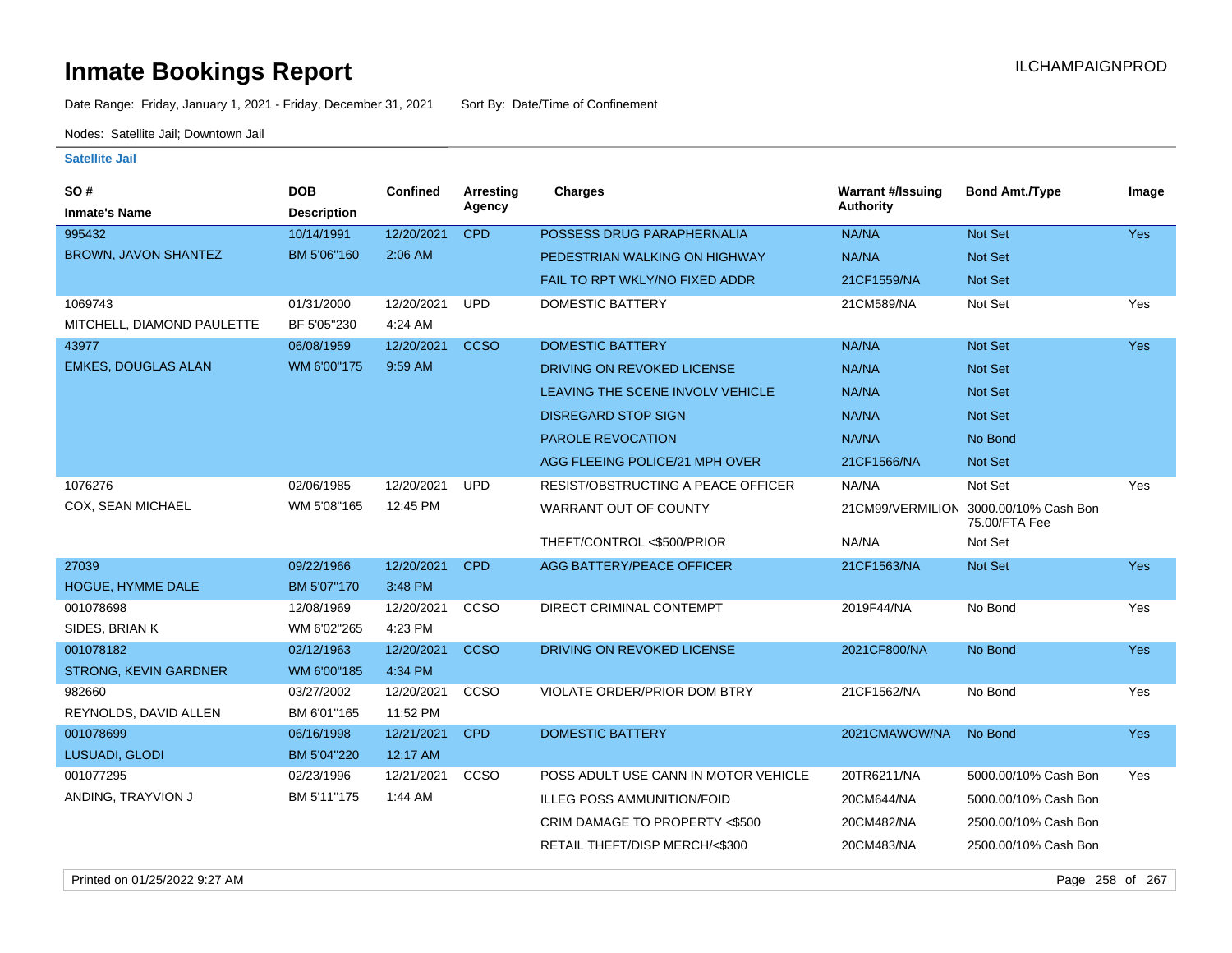Date Range: Friday, January 1, 2021 - Friday, December 31, 2021 Sort By: Date/Time of Confinement

Nodes: Satellite Jail; Downtown Jail

#### **Satellite Jail**

| <b>Authority</b><br>Agency<br><b>Inmate's Name</b><br><b>Description</b><br><b>ISP</b><br>001078700<br>12/21/2021<br><b>WARRANT OUT OF COUNTY</b><br>2019SC254/NA<br>1500.00/10% Cash Bon<br><b>Yes</b><br>05/21/1975<br>75.00/FTA Fee<br><b>CLEMONS, STANNA</b><br>3:08 AM<br>WF 5'07"145<br><b>DOMESTIC BATTERY</b><br><b>CPD</b><br>Not Set<br>61789<br>02/17/1982<br>12/21/2021<br>21CMAWOW/NA<br>Yes<br>PELMORE, SHANNON DENISE<br>BF 5'05"130<br>4:46 AM<br><b>RPD</b><br><b>INTERF REPT DOMESTIC VIOLENCE</b><br>21CFAWOW/NA<br>988538<br>08/05/1990<br>12/21/2021<br><b>Not Set</b><br>Yes<br>DAVIDSON, HARLEY KYLE SCOTT<br>5:45 AM<br>WM 6'00"160<br><b>AGGRAVATED DOMESTIC BATTERY</b><br><b>Not Set</b><br>21CF1564/NA<br>CCSO<br>CRIMINAL TRESPASS TO VEHICLES<br>Not Set<br>Yes<br>001077954<br>01/01/1992<br>12/21/2021<br>21CFAWOW/NA<br>WM 5'06"140<br>6:35 AM<br>CALKINS, STEVEN RAY<br>RESIST/OBSTRUCTING A PEACE OFFICER<br>21CFAWOW/NA<br>Not Set<br>Not Set<br><b>RESIDENTIAL BURGLARY</b><br>21CF1570/NA<br>CPD<br><b>DOMESTIC BATTERY</b><br>NA/NA<br>Not Set<br>CPD<br><b>DOMESTIC BATTERY</b><br>NA/NA<br>Not Set<br>1063030<br>02/22/1991<br>12/21/2021<br><b>UPD</b><br><b>MURDER</b><br>21CF1571/NA<br>Not Set<br>Yes<br><b>MASON, RYAN ONEIAL</b><br>9:30 AM<br>BM 5'09"120<br><b>CCSO</b><br>PAROLE REVOCATION<br><b>Not Set</b><br>CH2107979/NA<br>001077214<br>06/22/1998<br>12/21/2021<br><b>UPD</b><br><b>MURDER</b><br>21CF1572/NA<br>Not Set<br>Yes<br>DAVIS-MURDOCK, ERION VASSHAD BM 6'01"160<br>10:13 AM<br><b>CCSO</b><br>PAROLE REVOCATION<br>CH2107977/NA<br>Not Set<br>12/21/2021<br>SOS<br>40611<br>05/13/1975<br>AGG BATTERY/PUBLIC PLACE<br>20CF665/NA<br>25000.00/10% Cash Bo<br><b>Yes</b><br>SENTER, PRENTICE EUGENE<br>BM 5'09"170<br>12:25 PM<br>999885<br>05/08/1992<br>12/21/2021<br><b>USMS</b><br>PAROLE REVOCATION<br>CH2107764/NA<br>No Bond<br>Yes<br>AYRES, WILLIAM LEE, JR<br>12:53 PM<br>BM 5'08"180<br>54212<br>11/10/1978<br>12/21/2021<br><b>CCSO</b><br>POSSESSION OF STOLEN FIREARM<br>2021CFAWOW/NA<br><b>Not Set</b><br><b>Yes</b><br>1:20 PM<br><b>WHITLOCK, GEORGE ABRAM</b><br>WM 6'00"160<br>RECEIVE/POSS/SELL STOLEN VEH<br>2021CF669/JUDGE   10000.00/10% Cash Bo |
|----------------------------------------------------------------------------------------------------------------------------------------------------------------------------------------------------------------------------------------------------------------------------------------------------------------------------------------------------------------------------------------------------------------------------------------------------------------------------------------------------------------------------------------------------------------------------------------------------------------------------------------------------------------------------------------------------------------------------------------------------------------------------------------------------------------------------------------------------------------------------------------------------------------------------------------------------------------------------------------------------------------------------------------------------------------------------------------------------------------------------------------------------------------------------------------------------------------------------------------------------------------------------------------------------------------------------------------------------------------------------------------------------------------------------------------------------------------------------------------------------------------------------------------------------------------------------------------------------------------------------------------------------------------------------------------------------------------------------------------------------------------------------------------------------------------------------------------------------------------------------------------------------------------------------------------------------------------------------------------------------------------------------------------------------------------------------------------------------------------------------------------------------------------------------------------------------------------------------------------------|
|                                                                                                                                                                                                                                                                                                                                                                                                                                                                                                                                                                                                                                                                                                                                                                                                                                                                                                                                                                                                                                                                                                                                                                                                                                                                                                                                                                                                                                                                                                                                                                                                                                                                                                                                                                                                                                                                                                                                                                                                                                                                                                                                                                                                                                              |
|                                                                                                                                                                                                                                                                                                                                                                                                                                                                                                                                                                                                                                                                                                                                                                                                                                                                                                                                                                                                                                                                                                                                                                                                                                                                                                                                                                                                                                                                                                                                                                                                                                                                                                                                                                                                                                                                                                                                                                                                                                                                                                                                                                                                                                              |
|                                                                                                                                                                                                                                                                                                                                                                                                                                                                                                                                                                                                                                                                                                                                                                                                                                                                                                                                                                                                                                                                                                                                                                                                                                                                                                                                                                                                                                                                                                                                                                                                                                                                                                                                                                                                                                                                                                                                                                                                                                                                                                                                                                                                                                              |
|                                                                                                                                                                                                                                                                                                                                                                                                                                                                                                                                                                                                                                                                                                                                                                                                                                                                                                                                                                                                                                                                                                                                                                                                                                                                                                                                                                                                                                                                                                                                                                                                                                                                                                                                                                                                                                                                                                                                                                                                                                                                                                                                                                                                                                              |
|                                                                                                                                                                                                                                                                                                                                                                                                                                                                                                                                                                                                                                                                                                                                                                                                                                                                                                                                                                                                                                                                                                                                                                                                                                                                                                                                                                                                                                                                                                                                                                                                                                                                                                                                                                                                                                                                                                                                                                                                                                                                                                                                                                                                                                              |
|                                                                                                                                                                                                                                                                                                                                                                                                                                                                                                                                                                                                                                                                                                                                                                                                                                                                                                                                                                                                                                                                                                                                                                                                                                                                                                                                                                                                                                                                                                                                                                                                                                                                                                                                                                                                                                                                                                                                                                                                                                                                                                                                                                                                                                              |
|                                                                                                                                                                                                                                                                                                                                                                                                                                                                                                                                                                                                                                                                                                                                                                                                                                                                                                                                                                                                                                                                                                                                                                                                                                                                                                                                                                                                                                                                                                                                                                                                                                                                                                                                                                                                                                                                                                                                                                                                                                                                                                                                                                                                                                              |
|                                                                                                                                                                                                                                                                                                                                                                                                                                                                                                                                                                                                                                                                                                                                                                                                                                                                                                                                                                                                                                                                                                                                                                                                                                                                                                                                                                                                                                                                                                                                                                                                                                                                                                                                                                                                                                                                                                                                                                                                                                                                                                                                                                                                                                              |
|                                                                                                                                                                                                                                                                                                                                                                                                                                                                                                                                                                                                                                                                                                                                                                                                                                                                                                                                                                                                                                                                                                                                                                                                                                                                                                                                                                                                                                                                                                                                                                                                                                                                                                                                                                                                                                                                                                                                                                                                                                                                                                                                                                                                                                              |
|                                                                                                                                                                                                                                                                                                                                                                                                                                                                                                                                                                                                                                                                                                                                                                                                                                                                                                                                                                                                                                                                                                                                                                                                                                                                                                                                                                                                                                                                                                                                                                                                                                                                                                                                                                                                                                                                                                                                                                                                                                                                                                                                                                                                                                              |
|                                                                                                                                                                                                                                                                                                                                                                                                                                                                                                                                                                                                                                                                                                                                                                                                                                                                                                                                                                                                                                                                                                                                                                                                                                                                                                                                                                                                                                                                                                                                                                                                                                                                                                                                                                                                                                                                                                                                                                                                                                                                                                                                                                                                                                              |
|                                                                                                                                                                                                                                                                                                                                                                                                                                                                                                                                                                                                                                                                                                                                                                                                                                                                                                                                                                                                                                                                                                                                                                                                                                                                                                                                                                                                                                                                                                                                                                                                                                                                                                                                                                                                                                                                                                                                                                                                                                                                                                                                                                                                                                              |
|                                                                                                                                                                                                                                                                                                                                                                                                                                                                                                                                                                                                                                                                                                                                                                                                                                                                                                                                                                                                                                                                                                                                                                                                                                                                                                                                                                                                                                                                                                                                                                                                                                                                                                                                                                                                                                                                                                                                                                                                                                                                                                                                                                                                                                              |
|                                                                                                                                                                                                                                                                                                                                                                                                                                                                                                                                                                                                                                                                                                                                                                                                                                                                                                                                                                                                                                                                                                                                                                                                                                                                                                                                                                                                                                                                                                                                                                                                                                                                                                                                                                                                                                                                                                                                                                                                                                                                                                                                                                                                                                              |
|                                                                                                                                                                                                                                                                                                                                                                                                                                                                                                                                                                                                                                                                                                                                                                                                                                                                                                                                                                                                                                                                                                                                                                                                                                                                                                                                                                                                                                                                                                                                                                                                                                                                                                                                                                                                                                                                                                                                                                                                                                                                                                                                                                                                                                              |
|                                                                                                                                                                                                                                                                                                                                                                                                                                                                                                                                                                                                                                                                                                                                                                                                                                                                                                                                                                                                                                                                                                                                                                                                                                                                                                                                                                                                                                                                                                                                                                                                                                                                                                                                                                                                                                                                                                                                                                                                                                                                                                                                                                                                                                              |
|                                                                                                                                                                                                                                                                                                                                                                                                                                                                                                                                                                                                                                                                                                                                                                                                                                                                                                                                                                                                                                                                                                                                                                                                                                                                                                                                                                                                                                                                                                                                                                                                                                                                                                                                                                                                                                                                                                                                                                                                                                                                                                                                                                                                                                              |
|                                                                                                                                                                                                                                                                                                                                                                                                                                                                                                                                                                                                                                                                                                                                                                                                                                                                                                                                                                                                                                                                                                                                                                                                                                                                                                                                                                                                                                                                                                                                                                                                                                                                                                                                                                                                                                                                                                                                                                                                                                                                                                                                                                                                                                              |
|                                                                                                                                                                                                                                                                                                                                                                                                                                                                                                                                                                                                                                                                                                                                                                                                                                                                                                                                                                                                                                                                                                                                                                                                                                                                                                                                                                                                                                                                                                                                                                                                                                                                                                                                                                                                                                                                                                                                                                                                                                                                                                                                                                                                                                              |
|                                                                                                                                                                                                                                                                                                                                                                                                                                                                                                                                                                                                                                                                                                                                                                                                                                                                                                                                                                                                                                                                                                                                                                                                                                                                                                                                                                                                                                                                                                                                                                                                                                                                                                                                                                                                                                                                                                                                                                                                                                                                                                                                                                                                                                              |
|                                                                                                                                                                                                                                                                                                                                                                                                                                                                                                                                                                                                                                                                                                                                                                                                                                                                                                                                                                                                                                                                                                                                                                                                                                                                                                                                                                                                                                                                                                                                                                                                                                                                                                                                                                                                                                                                                                                                                                                                                                                                                                                                                                                                                                              |
|                                                                                                                                                                                                                                                                                                                                                                                                                                                                                                                                                                                                                                                                                                                                                                                                                                                                                                                                                                                                                                                                                                                                                                                                                                                                                                                                                                                                                                                                                                                                                                                                                                                                                                                                                                                                                                                                                                                                                                                                                                                                                                                                                                                                                                              |
| <b>VIOLATE ORDER PROTECTION</b><br>2021CM391/JUDGE 1000.00/10% Cash Bon                                                                                                                                                                                                                                                                                                                                                                                                                                                                                                                                                                                                                                                                                                                                                                                                                                                                                                                                                                                                                                                                                                                                                                                                                                                                                                                                                                                                                                                                                                                                                                                                                                                                                                                                                                                                                                                                                                                                                                                                                                                                                                                                                                      |
| ARMED VIOLENCE/CATEGORY I<br>21CF1576/NA<br>Not Set                                                                                                                                                                                                                                                                                                                                                                                                                                                                                                                                                                                                                                                                                                                                                                                                                                                                                                                                                                                                                                                                                                                                                                                                                                                                                                                                                                                                                                                                                                                                                                                                                                                                                                                                                                                                                                                                                                                                                                                                                                                                                                                                                                                          |
| No Bond<br>POSSESSING A CONTROLLED SUBSTANCE<br>2021CFAWOW/NA                                                                                                                                                                                                                                                                                                                                                                                                                                                                                                                                                                                                                                                                                                                                                                                                                                                                                                                                                                                                                                                                                                                                                                                                                                                                                                                                                                                                                                                                                                                                                                                                                                                                                                                                                                                                                                                                                                                                                                                                                                                                                                                                                                                |
| <b>THEFT</b><br><b>Not Set</b><br>2021CFAWOW/NA                                                                                                                                                                                                                                                                                                                                                                                                                                                                                                                                                                                                                                                                                                                                                                                                                                                                                                                                                                                                                                                                                                                                                                                                                                                                                                                                                                                                                                                                                                                                                                                                                                                                                                                                                                                                                                                                                                                                                                                                                                                                                                                                                                                              |
| OBSTRUCT JUST/DESTROY EVIDENCE<br>2021CF1223/JUDGE 700.00/Category B Bon                                                                                                                                                                                                                                                                                                                                                                                                                                                                                                                                                                                                                                                                                                                                                                                                                                                                                                                                                                                                                                                                                                                                                                                                                                                                                                                                                                                                                                                                                                                                                                                                                                                                                                                                                                                                                                                                                                                                                                                                                                                                                                                                                                     |
| 1068812<br>11/22/1989<br>12/21/2021<br><b>CPD</b><br><b>FELON POSS/USE FIREARM PRIOR</b><br>21CF1568/NA<br>Not Set<br>Yes                                                                                                                                                                                                                                                                                                                                                                                                                                                                                                                                                                                                                                                                                                                                                                                                                                                                                                                                                                                                                                                                                                                                                                                                                                                                                                                                                                                                                                                                                                                                                                                                                                                                                                                                                                                                                                                                                                                                                                                                                                                                                                                    |
| BRYANT, DANNY EUGENE<br>BM 5'05"195<br>1:50 PM<br>AGG DISCHARGE FIREARM/OCC VEH<br>21CF741/VERMILIOI Not Set                                                                                                                                                                                                                                                                                                                                                                                                                                                                                                                                                                                                                                                                                                                                                                                                                                                                                                                                                                                                                                                                                                                                                                                                                                                                                                                                                                                                                                                                                                                                                                                                                                                                                                                                                                                                                                                                                                                                                                                                                                                                                                                                 |

Printed on 01/25/2022 9:27 AM Page 259 of 267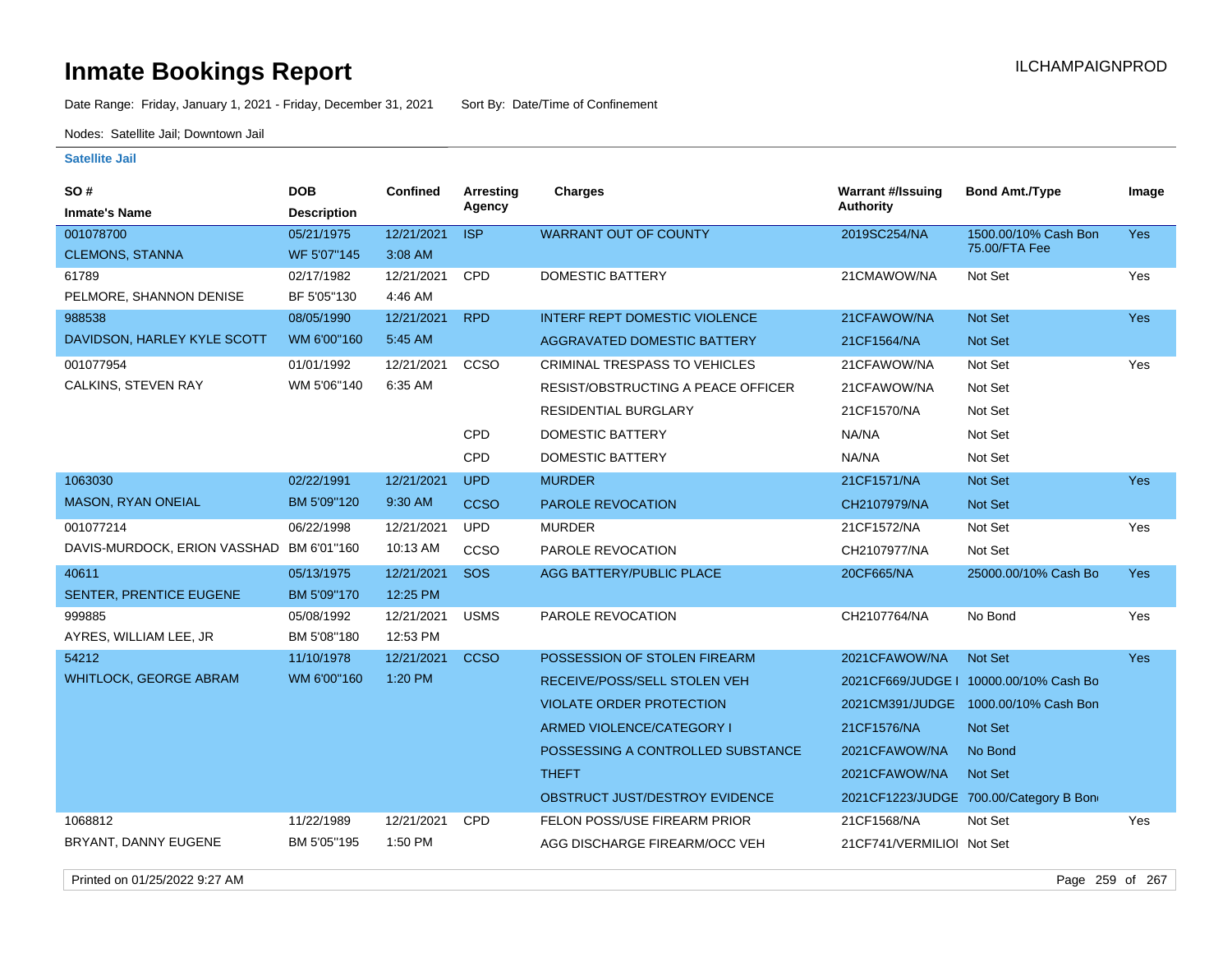Date Range: Friday, January 1, 2021 - Friday, December 31, 2021 Sort By: Date/Time of Confinement

Nodes: Satellite Jail; Downtown Jail

| SO#                                      | <b>DOB</b>         | <b>Confined</b> | Arresting   | <b>Charges</b>                            | <b>Warrant #/Issuing</b> | <b>Bond Amt./Type</b>                 | Image      |
|------------------------------------------|--------------------|-----------------|-------------|-------------------------------------------|--------------------------|---------------------------------------|------------|
| <b>Inmate's Name</b>                     | <b>Description</b> |                 | Agency      |                                           | <b>Authority</b>         |                                       |            |
| 001077485                                | 12/13/2000         | 12/21/2021      | <b>CCSO</b> | LEAVING THE SCENE INVOLV VEHICLE          | 2021TR5305/NA            | Not Set                               | <b>Yes</b> |
| <b>COLBERT, ARIEANA FELICIA</b>          | WF 5'01"150        | 2:08 PM         |             | MURDER/INTENT TO KILL/INJURE              |                          | 2021CF1282/JUDGE 1000000.00/10% Cash  |            |
| 1074169                                  | 07/04/1988         | 12/21/2021      | CCSO        | <b>INTERF REPT DOMESTIC VIOLENCE</b>      | 2021CFAWOW/NA            | Not Set                               | Yes        |
| PANZER, IAN RICHARD                      | WM 5'07"170        | 2:24 PM         |             | AGGRAVATED DOMESTIC BATTERY               | 21CF1567/NA              | Not Set                               |            |
| 001078705                                | 01/14/1994         | 12/21/2021      | <b>CCSO</b> | OBSTRUCT JUST/DESTROY EVIDENCE            |                          | 2021CF1283/JUDGE 100000.00/10% Cash B | <b>Yes</b> |
| <b>HAYES, QUINCY AARON</b>               | BM 6'01"180        | 2:31 PM         |             |                                           |                          |                                       |            |
| 001078685                                | 02/27/1999         | 12/21/2021      | SOS         | AID/ABET/POSS/SELL STOLEN VEH             | 21CF1579/NA              | Not Set                               | Yes        |
| HATHORN, MELVIN NATHANIEL                | BM 6'01"170        | 4:27 PM         |             |                                           |                          |                                       |            |
| 001078706                                | 02/18/1992         | 12/21/2021      | <b>CPD</b>  | CRIMINAL DAMAGE/\$10K-100K                | 2021CFAWOW/NA            | <b>Not Set</b>                        | <b>Yes</b> |
| <b>HAMPTON, STAR DORIS</b>               | BF 5'04"150        | 6:04 PM         |             | AGG BATTERY/GREAT BODILY HARM             | 2021CFAWOW/NA            | <b>Not Set</b>                        |            |
|                                          |                    |                 |             | <b>RESIST/OBSTRUCTING A PEACE OFFICER</b> | 2021CFAWOW/NA            | <b>Not Set</b>                        |            |
|                                          |                    |                 |             | AGG BATTERY/PEACE OFFICER                 | 21CF1578/NA              | Not Set                               |            |
|                                          |                    |                 |             | CAUSE CHILD TO BE ENDANGERED              | 2021CMAWOW/NA            | <b>Not Set</b>                        |            |
| 1066241                                  | 07/31/1981         | 12/21/2021      | <b>UPD</b>  | <b>DOMESTIC BATTERY</b>                   | 21CMAWOW/NA              | Not Set                               | Yes        |
| <b>GARDNER, LEON LARNELL</b>             | BM 5'08"280        | 9:20 PM         |             |                                           |                          |                                       |            |
| 001078707                                | 04/09/2002         | 12/21/2021      | <b>RPD</b>  | <b>UNLWFL POSS HANDGUN/DEL/&lt;21</b>     | 21CFAWOW/NA              | Not Set                               | Yes        |
| STATON, TYLER CADE                       | WM 6'04"190        | 10:07 PM        |             |                                           |                          |                                       |            |
| 65920                                    | 07/14/1985         | 12/21/2021      | CPD         | ARMED ROBBERY/ARMED W/FIREARM             | 2021CF1543/DILL          | 100000.00/10% Cash B                  | Yes        |
| TAPSCOTT, CORNELIUS MONDRELI BM 6'03"225 |                    | 10:57 PM        |             |                                           |                          |                                       |            |
| 001078702                                | 09/07/1994         | 12/21/2021      | <b>UPD</b>  | CRIM DMG TO PROP \$500-10K                | 2021CFAWOW/NA            | Not Set                               | Yes        |
| ALSTON, KAREASHA QUAY-YONNA              | BF 5'06"120        | 11:18 PM        |             | MURDER/INTENT TO KILL/INJURE              | 21CF1573/NA              | Not Set                               |            |
| 001078708                                | 09/05/1985         | 12/22/2021      | <b>ISP</b>  | DRVG UNDER INFLU OF ALCOHOL               | 2021DTAWOW/NA            | 1000.00/License and Ca                | Yes        |
| DECKER, JARED CHRISTOPHER                | WM 5'11"160        | 2:35 AM         |             | DRVG UNDER INFLU/BAC 0.08                 | 2021DTAWOW/NA            | Not Set                               |            |
|                                          |                    |                 |             | <b>DISREGARD STOP SIGN</b>                | 2021TRAWOW/NA            | Not Set                               |            |
| 1024110                                  | 01/25/1993         | 12/22/2021      | <b>RPD</b>  | <b>DOMESTIC BATTERY</b>                   | 21CM591/NA               | Not Set                               | Yes        |
| <b>ENCINIA, MERCEDES LYNN</b>            | WF 5'03"135        | 4:04 AM         |             |                                           |                          |                                       |            |
| 001078703                                | 04/03/1992         | 12/22/2021      | <b>UPD</b>  | MURDER/INTENT TO KILL/INJURE              | 21CF1574/NA              | Not Set                               | Yes        |
| JOHN, SHAMIQUH THERESA                   | BF 5'00"161        | 6:41 AM         |             |                                           |                          |                                       |            |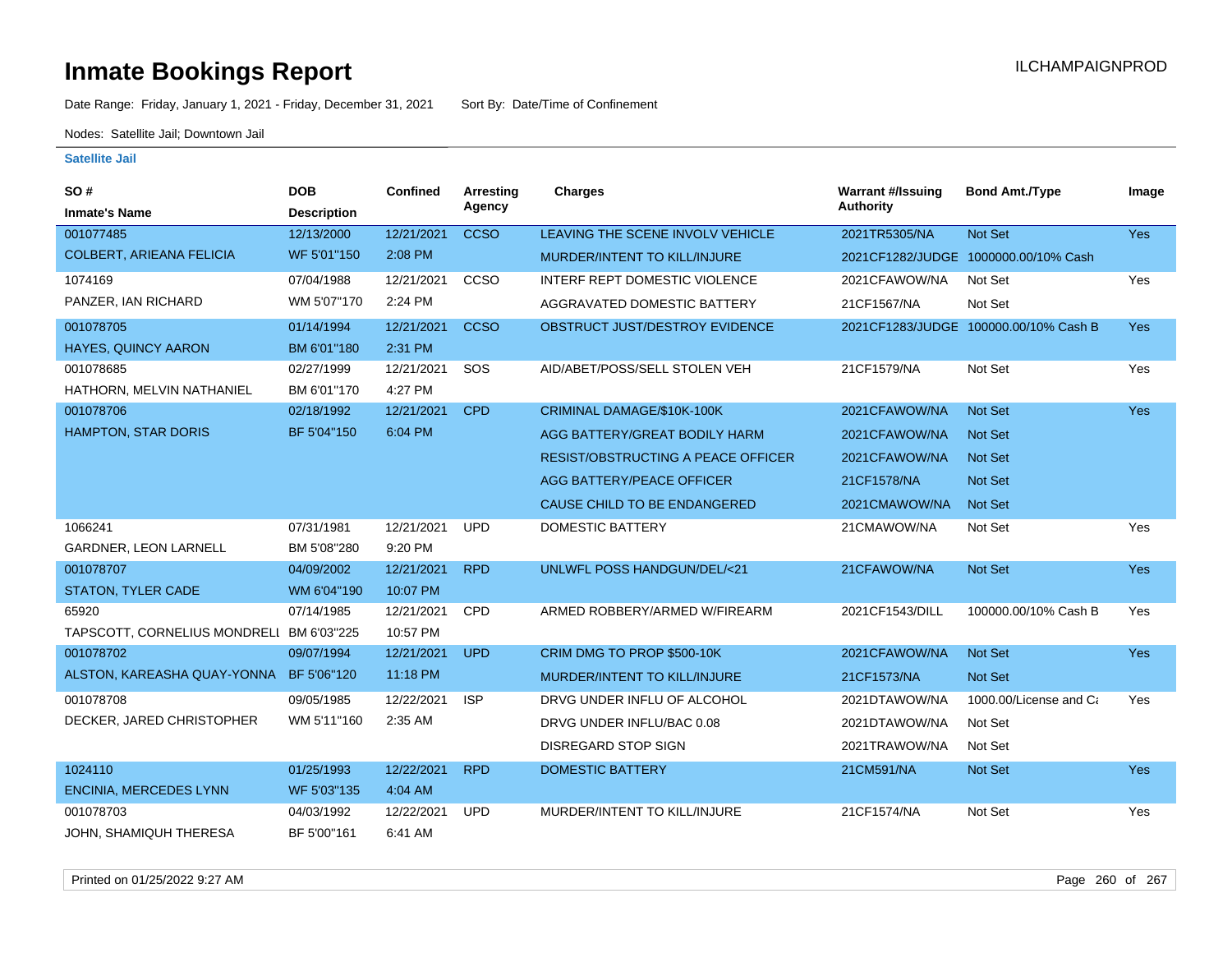Date Range: Friday, January 1, 2021 - Friday, December 31, 2021 Sort By: Date/Time of Confinement

Nodes: Satellite Jail; Downtown Jail

| SO#                             | <b>DOB</b>         | <b>Confined</b> | <b>Arresting</b> | <b>Charges</b>                    | <b>Warrant #/Issuing</b> | <b>Bond Amt./Type</b>                  | Image      |
|---------------------------------|--------------------|-----------------|------------------|-----------------------------------|--------------------------|----------------------------------------|------------|
| <b>Inmate's Name</b>            | <b>Description</b> |                 | Agency           |                                   | <b>Authority</b>         |                                        |            |
| 972300                          | 12/25/1989         | 12/22/2021      | <b>CCSO</b>      | <b>RESIDENTIAL BURGLARY</b>       |                          | 18CF1691/JUDGE L/ 25000.00/10% Cash Bo | <b>Yes</b> |
| HOLT, MICHAEL TERRELL           | BM 5'08"145        | 8:36 AM         |                  | AGG CRIM SEX ABUSE/VICTIM <9      |                          | 19CF1277/JUDGE B: 250000.00/10% Cash B |            |
|                                 |                    |                 |                  | DRIVING ON SUSPENDED LICENSE      | 18TR7448/JUDGE D Not Set |                                        |            |
| 1029088                         | 10/25/1994         | 12/22/2021      | <b>USMS</b>      | FELON POSS/USE FIREARM PRIOR      | 21CF1338/NA              | 250000.00/10% Cash B                   | Yes        |
| CHAPPLE, MALIK BIANCO           | BM 5'06"163        | 10:02 AM        |                  |                                   |                          |                                        |            |
| 001078709                       | 12/18/1989         | 12/22/2021      | <b>UPD</b>       | UNLAWFUL USE OF A WEAPON          | 21CFAWOW/NA              | Not Set                                | <b>Yes</b> |
| <b>WILLIAMS, DAVID LEE</b>      | BM 6'00"220        | 11:00 AM        |                  | POSSESSING A CONTROLLED SUBSTANCE | 21CFAWOW/NA              | Not Set                                |            |
|                                 |                    |                 |                  | ARMED VIOLENCE/CATEGORY I         | 21CF1586/NA              | <b>Not Set</b>                         |            |
| 001078710                       | 03/18/1971         | 12/22/2021      | <b>UPD</b>       | <b>CRIMINAL TRESPASS TO LAND</b>  | 21CMAWOW/NA              | 1500.00/10% Cash Bon                   | Yes        |
| FOX, ALICIA JEAN                | BF 5'07"230        | 11:43 AM        |                  |                                   |                          |                                        |            |
| 001078711                       | 09/10/2003         | 12/22/2021      | <b>CPD</b>       | UNLAWFUL USE OF A WEAPON          | 21CFAWOW/NA              | <b>Not Set</b>                         | <b>Yes</b> |
| WILLIS, RANDY RAMEEL            | BM 5'08"180        | 4:15 PM         |                  | AGG DISCHARGE FIREARM/OCC BLDG    | 21CF1585/NA              | Not Set                                |            |
| 1050144                         | 10/13/1995         | 12/22/2021      | <b>ISP</b>       | OBSTRUCTING IDENTIFICATION        | 2021CM048/NA             | 5000.00/10% Cash Bon                   | Yes        |
| WILLIAMS, KEVONNA DIANE         | BF 5'09"170        | 9:53 PM         |                  |                                   |                          |                                        |            |
| 1041047                         | 04/02/1994         | 12/22/2021      | <b>ISP</b>       | AGG DUI/NO VALID DL               | 2021CF621/HOLLIM         | 5000.00/10% Cash Bon                   | <b>Yes</b> |
| <b>KNIGHT, HEIDI ROSE</b>       | WF 5'02"97         | 11:09 PM        |                  | DRIVING ON SUSPENDED LICENSE      | 2021CF8812/LEE           | 1000.00/10% Cash Bon                   |            |
|                                 |                    |                 |                  | LEAVING THE SCENE INVOLV VEHICLE  | 2021TR8811/LEE           | 1000.00/10% Cash Bon                   |            |
|                                 |                    |                 |                  | DOMESTIC BTRY/PHYSICAL CONTACT    | 2021CM462/LEE            | 1000.00/10% Cash Bon                   |            |
| 001078704                       | 10/08/1998         | 12/23/2021      | <b>UPD</b>       | MURDER/INTENT TO KILL/INJURE      | 21CF1575/NA              | Not Set                                | Yes        |
| SHORTER, JAQUAN MAURICE         | BM 6'03"170        | 1:23 AM         |                  |                                   |                          |                                        |            |
| 1069163                         | 08/28/1996         | 12/23/2021      | <b>CCSO</b>      | POSS DRUG PARAPHERNALIA           | 2021CM19/NA              | 2000.00/10% Cash Bon                   | <b>Yes</b> |
| MUNDS, TABATHA LYNN             | WF 5'04"115        | $2:21$ AM       |                  |                                   |                          | 75.00/FTA Fee                          |            |
| 001078621                       | 05/09/1999         | 12/23/2021      | <b>CPD</b>       | <b>RESIDENTIAL BURGLARY</b>       | 21CF1582/NA              | Not Set                                | Yes        |
| <b>BAILEY, DANIEL SCOTT</b>     | SM 6'01"240        | 9:44 AM         | CCSO             | PROBATION VIOLATION               | 21CF1445/NA              | Not Set                                |            |
| 001078712                       | 11/05/2001         | 12/23/2021      | <b>CPD</b>       | AGG UNLAWFUL USE WEAPON/PERSON    | 2021CFAWOW/NA            | Not Set                                | <b>Yes</b> |
| <b>MONTGOMERY, RASHARD MYKI</b> | BM 5'10"160        | 4:27 PM         |                  | AGG DISCH FIREARM/1ST AID PERS    | 21CF1581/NA              | Not Set                                |            |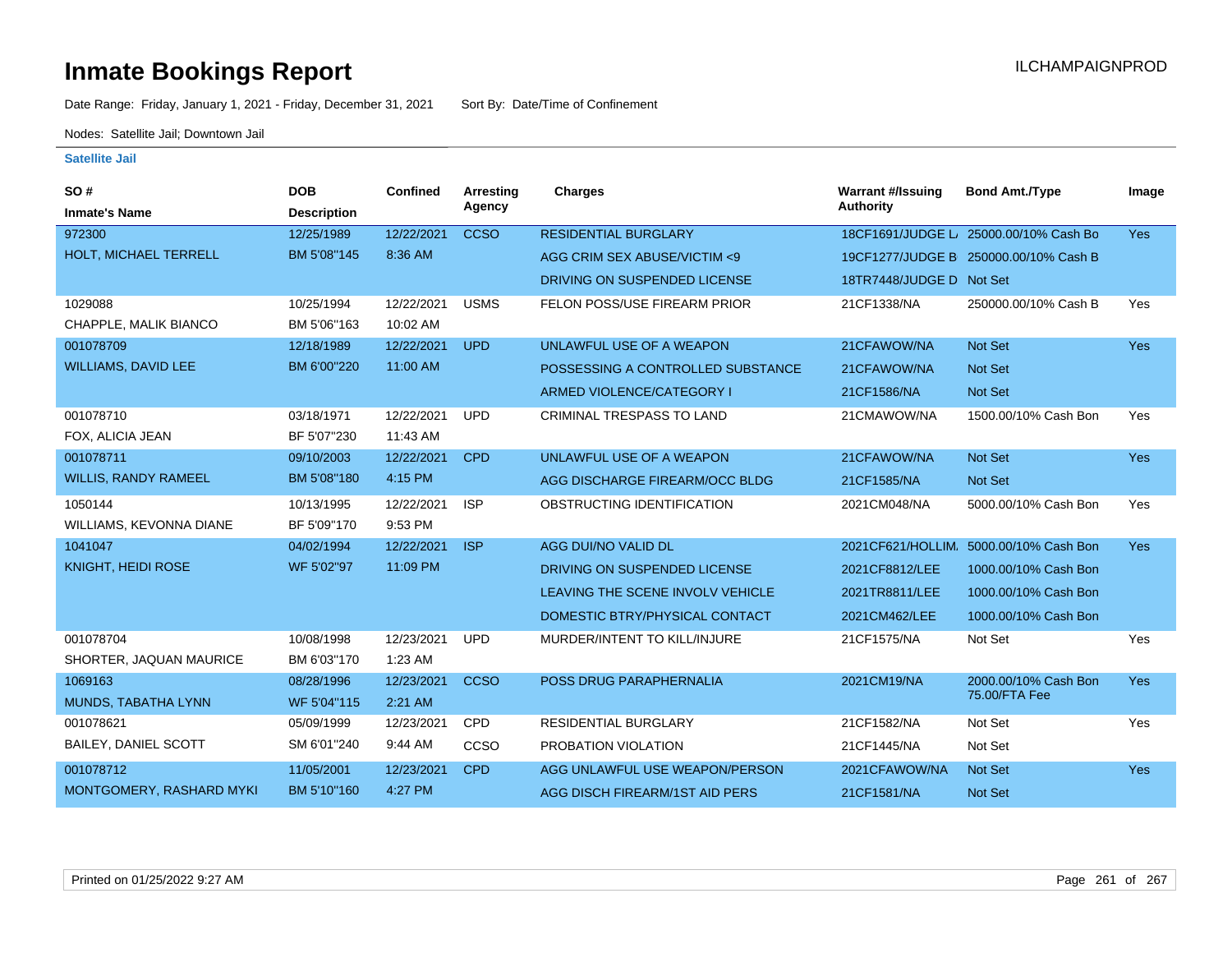Date Range: Friday, January 1, 2021 - Friday, December 31, 2021 Sort By: Date/Time of Confinement

Nodes: Satellite Jail; Downtown Jail

**Satellite Jail**

| SO#                          | <b>DOB</b>         | Confined   | <b>Arresting</b> | <b>Charges</b>                           | <b>Warrant #/Issuing</b> | <b>Bond Amt./Type</b>                  | Image      |
|------------------------------|--------------------|------------|------------------|------------------------------------------|--------------------------|----------------------------------------|------------|
| <b>Inmate's Name</b>         | <b>Description</b> |            | Agency           |                                          | <b>Authority</b>         |                                        |            |
| 1026478                      | 02/20/1994         | 12/24/2021 | <b>CPD</b>       | <b>DOMESTIC BATTERY</b>                  | 21CMAWOW/NA              | Not Set                                | <b>Yes</b> |
| MILLER, ANTHONY              | BM 5'06"160        | $1:11$ AM  |                  | <b>AGGRAVATED DOMESTIC BATTERY</b>       | 21CF1587/NA              | Not Set                                |            |
|                              |                    |            |                  | DRIVING ON REVOKED LICENSE               | 20TR3647/JUDGE H         | 790.00/Category B Bon                  |            |
| 908315                       | 09/03/1994         | 12/24/2021 | <b>ISP</b>       | AGG FLEEING/21 MPH OVER/2ND              | 21CFAWOW/NA              | Not Set                                | Yes        |
| TATE, JOSEPH WONG            | BM 5'09"200        | 4:36 AM    |                  | SPEEDING 35+ MPH OVER LIMIT              | 21TRAWOW/NA              | Not Set                                |            |
|                              |                    |            |                  | DISREG OFFL TRAFFIC-CON DEVICE           | 21TRAWOW/NA              | Not Set                                |            |
|                              |                    |            |                  | NO WINDOW TREAT ADJCNT/DRVR/2+           | 21TRAWOW/NA              | Not Set                                |            |
| 001078713                    | 04/12/1986         | 12/24/2021 | <b>CPD</b>       | <b>DOMESTIC BATTERY</b>                  | 21CMAWOW/NA              | Not Set                                | Yes        |
| <b>WILLIAM, TAYLOR LEE</b>   | BM 5'11"205        | 5:51 AM    |                  |                                          |                          |                                        |            |
| 20799                        | 03/26/1960         | 12/24/2021 | <b>ISP</b>       | DRVG UNDER INFLU/BAC 0.08                | 21DTAWOW/NA              | 3000.00/10% Cash Bon                   | Yes        |
| GATSON, LEROY MANUEL         | BM 6'00"165        | 6:30 AM    |                  | DRVG UNDER INFLU OF ALCOHOL              | 21DTAWOW/NA              | Not Set                                |            |
| 001078714                    | 01/30/1964         | 12/24/2021 | <b>CPD</b>       | <b>DOMESTIC BATTERY</b>                  | 2021-CM-AWOW/NA Not Set  |                                        | <b>Yes</b> |
| <b>CASTON, PAUL KENETH</b>   | BM 5'08"135        | 6:05 PM    |                  | <b>CRIM DAMAGE TO PROPERTY &lt;\$500</b> |                          | 2021CM115/JUDGE 1000.00/10% Cash Bon   |            |
| 23437J                       | 01/30/1964         | 12/24/2021 | <b>CPD</b>       | <b>DOMESTIC BATTERY</b>                  | 2021-CM-AWOW/NA Not Set  |                                        | No         |
| CASTON, PAUL KENETH          | BM 5'08"135        | 6:45 PM    |                  | CRIM DAMAGE TO PROPERTY <\$500           | 2021-CM-115/NA           | 1000.00/10% Cash Bon                   |            |
| 001077791                    | 09/28/1970         | 12/24/2021 | <b>CPD</b>       | <b>DOMESTIC BATTERY</b>                  | 2021CMAWOW/NA            | No Bond                                | <b>Yes</b> |
| LUCAS, EVELYN                | BF 5'08"164        | 7:53 PM    |                  |                                          |                          |                                        |            |
| 001077222                    | 05/21/1998         | 12/24/2021 | <b>ISP</b>       | <b>FUGITIVE FROM JUSTICE</b>             | 21CF1590/NA              | Not Set                                | Yes        |
| BRUCE, DAVID ERWIN, III      | BM 5'07"150        | 11:41 PM   |                  |                                          |                          |                                        |            |
| 001077184                    | 05/15/2000         | 12/25/2021 | <b>CPD</b>       | AGG DUI/NO VALID DL                      |                          | 2020CF1020/HOLLIN 2500.00/10% Cash Bon | <b>Yes</b> |
| ANDRES-ANDRES, ENRIQUE       | SM 5'02"126        | 4:52 AM    |                  | DRVG UNDER INFLU OF ALCOHOL              |                          | 2020DT264/HOLLIM. 2500.00/10% Cash Bon |            |
|                              |                    |            |                  | DRIVING ON SUSPENDED LICENSE             |                          | 2020TR8343/HOLLIN 2500.00/10% Cash Bon |            |
| 1028357                      | 01/06/1995         | 12/25/2021 | <b>UPD</b>       | <b>AGG BATTERY</b>                       | 21CFAWOW/NA              | Not Set                                | Yes        |
| <b>BROWN, MARCUS RICKELL</b> | BM 5'06"155        | 12:36 PM   |                  | POSSESSING A CONTROLLED SUBSTANCE        | NA/NA                    | Not Set                                |            |
| 1005699                      | 10/07/1977         | 12/25/2021 | <b>CPD</b>       | <b>DOMESTIC BATTERY</b>                  | 21CMAWOW/NA              | Not Set                                | Yes        |
| THOMAS, JEANETTE             | BF 5'04"240        | 6:32 PM    |                  |                                          |                          |                                        |            |
| 990937                       | 05/30/1980         | 12/25/2021 | <b>CPD</b>       | <b>DOMESTIC BATTERY</b>                  | 21CMAWOW/NA              | Not Set                                | Yes        |
| TAYLOR, RENA MAE             | BF 5'02"170        | 7:49 PM    |                  |                                          |                          |                                        |            |

Printed on 01/25/2022 9:27 AM Page 262 of 267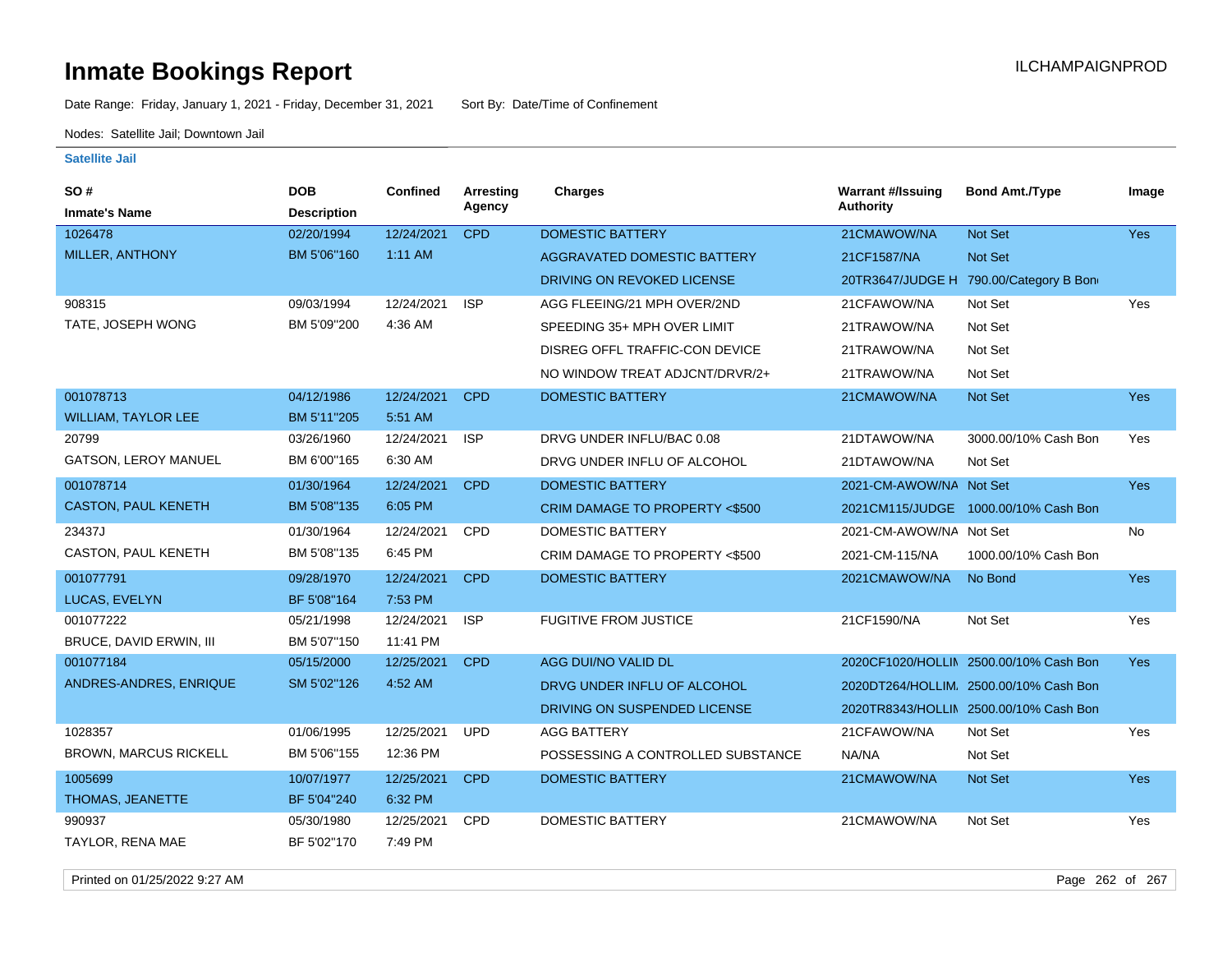Date Range: Friday, January 1, 2021 - Friday, December 31, 2021 Sort By: Date/Time of Confinement

Nodes: Satellite Jail; Downtown Jail

| SO#<br><b>Inmate's Name</b>                | <b>DOB</b><br><b>Description</b> | Confined   | <b>Arresting</b><br>Agency | <b>Charges</b>                            | <b>Warrant #/Issuing</b><br><b>Authority</b> | <b>Bond Amt./Type</b> | Image      |
|--------------------------------------------|----------------------------------|------------|----------------------------|-------------------------------------------|----------------------------------------------|-----------------------|------------|
| 28978                                      | 07/25/1961                       | 12/25/2021 | <b>CPD</b>                 | POSSESSING A CONTROLLED SUBSTANCE         | 2021CFAWOW/NA                                | Not Set               | <b>Yes</b> |
| <b>BROWN, RAYMOND LEE</b>                  | BM 5'09"200                      | 9:30 PM    |                            | <b>DUI INTOXICATING COMPOUND</b>          | NA/NA                                        | Not Set               |            |
|                                            |                                  |            |                            | <b>IMPROPER TRAFFIC LANE USAGE</b>        | NA/NA                                        | <b>Not Set</b>        |            |
|                                            |                                  |            |                            | DRVG UNDER INFLUENCE OF DRUG              | NA/NA                                        | <b>Not Set</b>        |            |
| 1017260                                    | 08/20/1993                       | 12/26/2021 | <b>UPD</b>                 | AGG ASLT PEACE OFF/FIRE/ER WRK            | 2021CFAWOW/NA                                | No Bond               | Yes        |
| LAWRENCE, DAQUEVIUS ANTWON                 | BM 5'09"130                      | 3:53 AM    |                            | CAUSE CHILD TO BE ENDANGERED              | NA/NA                                        | Not Set               |            |
|                                            |                                  |            |                            | DOMESTIC BATTERY                          | NA/NA                                        | Not Set               |            |
| 1061231                                    | 08/23/1993                       | 12/26/2021 | SOS                        | UNLWFL POSS/DRIVER/VEH/STOLEN             | 21CF1592/NA                                  | Not Set               | Yes        |
| <b>ESTES, ELI AMOS</b>                     | BM 6'00"240                      | 11:04 AM   |                            |                                           |                                              |                       |            |
| 001078715                                  | 01/03/1972                       | 12/26/2021 | CPD                        | DRVG UNDER INFLU OF ALCOHOL               | 2021DTAWOW/NA                                | Not Set               | Yes        |
| DEIGO, JUAN                                | WM 5'06"135                      | 10:03 PM   |                            | <b>IMPROPER TRAFFIC LANE USAGE</b>        | 2021TRAWOW/NA                                | Not Set               |            |
|                                            |                                  |            |                            | AGG DUI/LIC SUSP OR REVOKED               | 2015CF1325/DILL                              | 2500.00/10% Cash Bon  |            |
|                                            |                                  |            |                            | AGG DUI/NO VALID DL                       | 2018CF1067/DILL                              | 2500.00/10% Cash Bon  |            |
|                                            |                                  |            |                            | AGG DUI/NO VALID DL                       | 2021CF1591/NA                                | Not Set               |            |
| 001078716                                  | 02/25/2002                       | 12/26/2021 | <b>UPD</b>                 | AGG ASSAULT/USE FIR/PEACE OFF             | 2021CFAWOW/NA                                | No Bond               | <b>Yes</b> |
| <b>MEEKER, GRACEN</b>                      | WF 5'06"300                      | 10:40 PM   |                            | <b>RESIST/OBSTRUCTING A PEACE OFFICER</b> | 2021CMAWOW/NA                                | Not Set               |            |
|                                            |                                  |            |                            | <b>IMPROPER TRAFFIC LANE USAGE</b>        | 2021TRAWOW/NA                                | <b>Not Set</b>        |            |
|                                            |                                  |            |                            | OPERATE UNINSURED MTR VEHICLE             | 2021TRAWOW/NA                                | <b>Not Set</b>        |            |
|                                            |                                  |            |                            | <b>UNLICENSED</b>                         | 2021TRAWOW/NA                                | <b>Not Set</b>        |            |
|                                            |                                  |            |                            | DRVG UNDER INFLU OF ALCOHOL               | 21DT360/NA                                   | <b>Not Set</b>        |            |
| 001078244                                  | 04/09/1987                       | 12/27/2021 | <b>CPD</b>                 | DOMESTIC BATTERY                          | 2021CMAWOW/NA                                | Not Set               | Yes        |
| CONNER, FATIMA CHRISTINE                   | BF 5'04"110                      | 2:30 AM    |                            |                                           |                                              |                       |            |
| 001077576                                  | 12/26/2000                       | 12/27/2021 | <b>UPD</b>                 | <b>CRIM TRESPASS TO RESIDENCE</b>         | 21CM458/NA                                   | 1000.00/10% Cash Bon  | <b>Yes</b> |
| MILLER-BRADLEY, VICTORIA VIOLA BF 5'01"215 |                                  | $2:51$ AM  |                            | CRIM DAMAGE TO PROPERTY <\$500            | 21CM495/NA                                   | 2500.00/10% Cash Bon  |            |
|                                            |                                  |            |                            | <b>RESIST/OBSTRUCTING A PEACE OFFICER</b> | 21CFAWOW/NA                                  | Not Set               |            |
|                                            |                                  |            |                            | <b>AGG BATTERY/PEACE OFFICER</b>          | 21CF1589/NA                                  | Not Set               |            |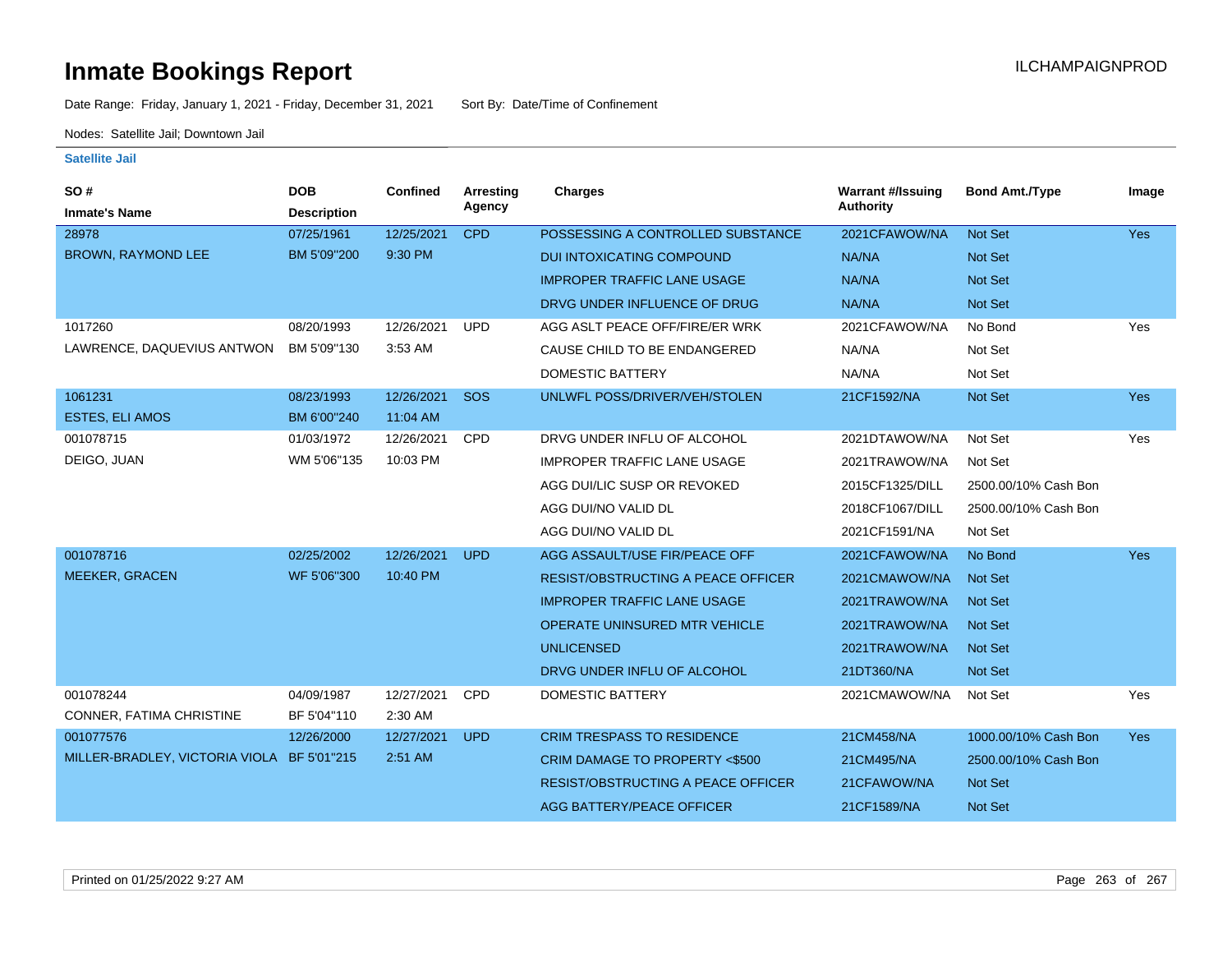Date Range: Friday, January 1, 2021 - Friday, December 31, 2021 Sort By: Date/Time of Confinement

Nodes: Satellite Jail; Downtown Jail

| SO #                                      | <b>DOB</b>         | <b>Confined</b> | Arresting  | <b>Charges</b>                        | <b>Warrant #/Issuing</b> | <b>Bond Amt./Type</b>  | Image      |
|-------------------------------------------|--------------------|-----------------|------------|---------------------------------------|--------------------------|------------------------|------------|
| <b>Inmate's Name</b>                      | <b>Description</b> |                 | Agency     |                                       | <b>Authority</b>         |                        |            |
| 001078296                                 | 12/11/1995         | 12/27/2021      | <b>MPD</b> | NO VALID REGIS/1ST AND 2ND            | 21TRAWOW/NA              | Not Set                | Yes        |
| <b>WELCH, ERIC THOMAS</b>                 | WM 5'08"140        | 3:02 AM         |            | OPERATE UNINSURED MTR VEHICLE         | 21TRAWOW/NA              | Not Set                |            |
|                                           |                    |                 |            | POSS DRUG PARAPHERNALIA               | 21CFAWOW/NA              | <b>Not Set</b>         |            |
|                                           |                    |                 |            | DRIVING ON SUSPENDED LICENSE          | 21TR11230/NA             | Not Set                |            |
|                                           |                    |                 |            | POSSESSION OF METH/100<400 GR         | 21CF1588/NA              | Not Set                |            |
| 001078717                                 | 06/25/1976         | 12/27/2021      | <b>ISP</b> | DRVG UNDER INFLU OF ALCOHOL           | 2021DTAWOW/NA            | 1000.00/License and Ca | Yes        |
| CHESTER, BRENT MICHAEL                    | WM 6'03"255        | 4:24 AM         |            | DRVG UNDER INFLU/BAC 0.08             | 2021DTAWOW/NA            | Not Set                |            |
|                                           |                    |                 |            | DRIVING 1-10 MPH ABOVE LIMIT          | 2021TRAWOW/NA            | Not Set                |            |
|                                           |                    |                 |            | <b>IMPROPER TURN SIGNAL</b>           | 2021TRAWOW/NA            | Not Set                |            |
| 001078718                                 | 01/17/1994         | 12/27/2021      | <b>UPD</b> | <b>DOMESTIC BATTERY</b>               | 21CFAWOW/NA              | Not Set                | <b>Yes</b> |
| UY, DONOVAN-CONRAD ESTRADA                | OM 5'06"125        | 7:00 AM         |            | <b>INTERF REPT DOMESTIC VIOLENCE</b>  | 21CFAWOW/NA              | Not Set                |            |
|                                           |                    |                 |            | BATTERY/CAUSE BODILY HARM             | NA/NA                    | Not Set                |            |
| 47195                                     | 03/13/1975         | 12/27/2021      | <b>CPD</b> | <b>RESIDENTIAL BURGLARY</b>           | 2020CF1222/NA            | 10000.00/10% Cash Bo   | Yes        |
| SIMMONS, JAMES ROBERT                     | WM 5'08"180        | 8:42 AM         |            | <b>THEFT</b>                          | 2021CFAWOW/NA            | No Bond                |            |
|                                           |                    |                 |            | <b>BAD CHECKS/OBTAIN CONTROL PROP</b> | 2021CMAWOW/NA            | Not Set                |            |
|                                           |                    |                 | CCSO       | FORGERY/ISSUE DOCUMENT/1 UPC          | 2021CF1595/NA            | Not Set                |            |
|                                           |                    |                 |            | <b>RESIDENTIAL BURGLARY</b>           | 2021CF1596/NA            | Not Set                |            |
| 001078719                                 | 12/25/1982         | 12/27/2021      | <b>UPD</b> | <b>RETAIL THEFT</b>                   | 2021CF1593/NA            | Not Set                | <b>Yes</b> |
| <b>BRANDT, NICHOLAS MICHAEL</b>           | WM 5'11"155        | 10:55 AM        |            |                                       |                          |                        |            |
| 001078403                                 | 11/03/2002         | 12/27/2021      | <b>CPD</b> | AGGRAVATED DOMESTIC BATTERY           | 2021CFAWOW/NA            | No Bond                | Yes        |
| TYLER, RICRIANA ALLENIA                   | BF 5'05"110        | 12:35 PM        |            |                                       |                          |                        |            |
| 1076684                                   | 04/28/2002         | 12/27/2021      | <b>CPD</b> | <b>DOMESTIC BATTERY</b>               | 2021CMAWOW/NA            | No Bond                | Yes        |
| JENKINS, KORON SAMUEL                     | BM 5'10"130        | 1:14 PM         |            | <b>ASSAULT</b>                        | 2021CMAWOW/NA            | No Bond                |            |
| 61251                                     | 03/09/1983         | 12/27/2021      | CCSO       | PRED CRIM SEX ASLT/VICTIM <13         | 21CF651/NA               | No Bond                | Yes        |
| PETMECKY, JOHN ROBERT                     | WM 5'06"130        | 1:52 PM         |            |                                       |                          |                        |            |
| 001078720                                 | 11/14/1968         | 12/27/2021      | <b>CPD</b> | BATTERY/CAUSE BODILY HARM             | NA/NA                    | 0.00/Full Amount       | Yes        |
| ANDRES - FRANCISCO, FRANCISCO SM 5'05"180 |                    | 1:57 PM         |            |                                       |                          |                        |            |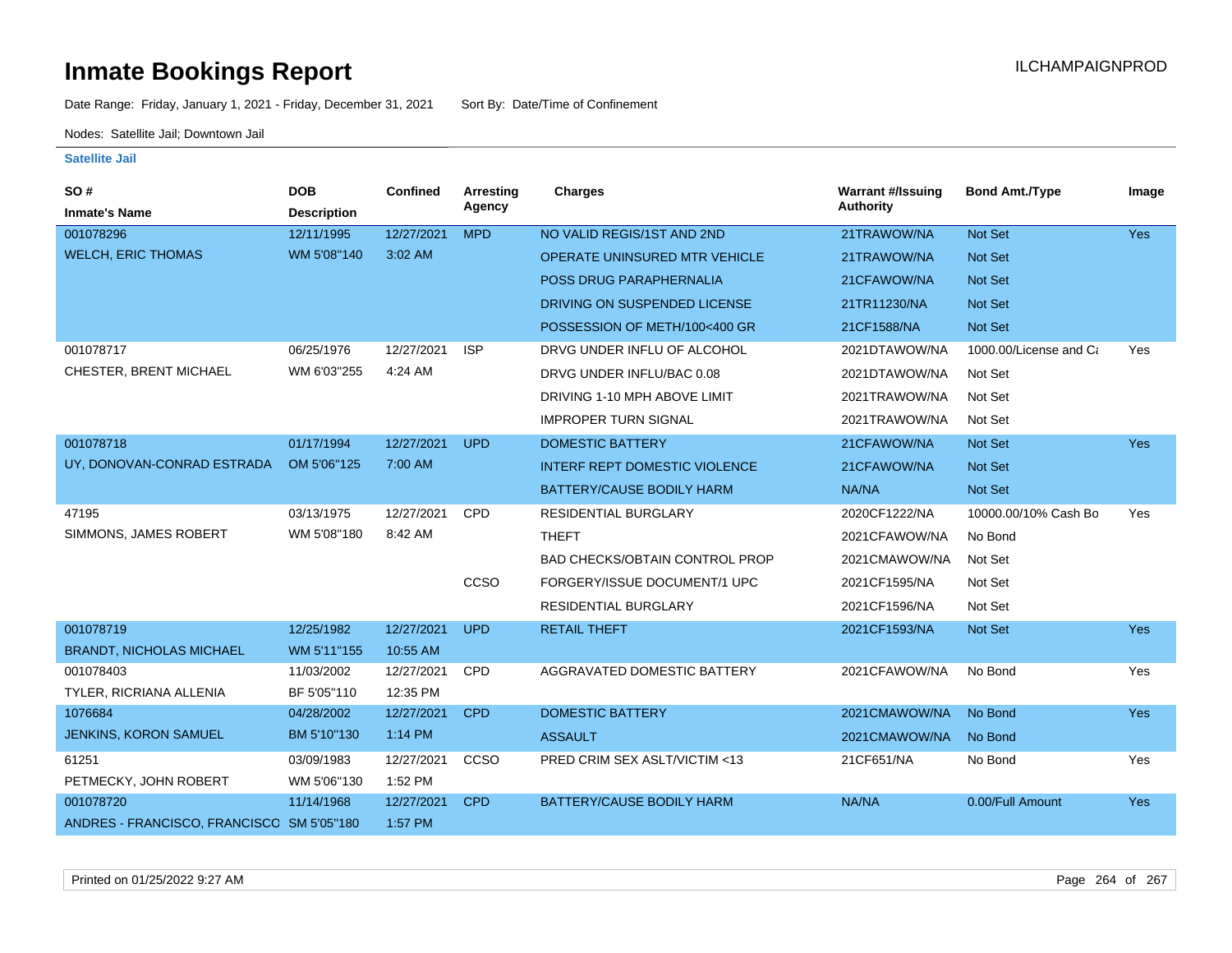Date Range: Friday, January 1, 2021 - Friday, December 31, 2021 Sort By: Date/Time of Confinement

Nodes: Satellite Jail; Downtown Jail

| <b>SO#</b>                      | <b>DOB</b>         | Confined   | <b>Arresting</b> | <b>Charges</b>                     | <b>Warrant #/Issuing</b> | <b>Bond Amt./Type</b>                 | Image      |
|---------------------------------|--------------------|------------|------------------|------------------------------------|--------------------------|---------------------------------------|------------|
| <b>Inmate's Name</b>            | <b>Description</b> |            | Agency           |                                    | <b>Authority</b>         |                                       |            |
| 1049103                         | 06/01/1983         | 12/27/2021 | <b>CCSO</b>      | <b>DOMESTIC BATTERY</b>            | 2021CM595/NA             | Not Set                               | Yes        |
| <b>HAGGARD, RYAN PHILIP</b>     | WM 5'08"122        | 9:15 PM    |                  |                                    |                          |                                       |            |
| 001078092                       | 06/25/1986         | 12/27/2021 | <b>UPD</b>       | AGG BATTERY/PUBLIC PLACE           |                          | 2021CF1042/JUDGE 5000.00/10% Cash Bon | Yes        |
| Chounard, Stanley William       | BM 5'10"140        | 10:47 PM   |                  |                                    |                          |                                       |            |
| 001078721                       | 05/11/1989         | 12/28/2021 | <b>RPD</b>       | <b>VIOLATE ORDER PROTECTION</b>    | 2021CM594/NA             | No Bond                               | <b>Yes</b> |
| <b>MIRAMONTES, RAUL</b>         | SM 5'02"115        | 3:05 AM    |                  |                                    |                          |                                       |            |
| 001078722                       | 12/19/1991         | 12/28/2021 | <b>CCSO</b>      | <b>DOMESTIC BATTERY</b>            | 2021CMAWOW/NA            | No Bond                               | Yes        |
| WADE, WILLIAM E                 | BM 5'09"150        | 3:17 AM    |                  |                                    |                          |                                       |            |
| 1071570                         | 05/22/1979         | 12/28/2021 | <b>CPD</b>       | <b>AGGRAVATED DOMESTIC BATTERY</b> | 2021CF1594/NA            | No Bond                               | Yes        |
| JUAREZ-MATEO, ALFREDO           | WM 5'06"180        | 3:49 AM    |                  |                                    |                          |                                       |            |
| 995894                          | 12/04/1991         | 12/28/2021 | <b>CCSO</b>      | FELON POSSESS WEAPON/2ND+          | 2020CF709/NA             | No Bond                               | Yes        |
| BUTLER, JAMES LYNN              | BM 6'02"240        | 11:05 AM   |                  |                                    |                          |                                       |            |
| 1071833                         | 01/28/1967         | 12/28/2021 | <b>ISP</b>       | <b>WARRANT OUT OF COUNTY</b>       | 19TR2533/LIVINGST        | 5000.00/10% Cash Bon<br>75.00/FTA Fee | <b>Yes</b> |
| <b>WILLIAMS, TIMOTHY JOE</b>    | BM 5'04"150        | 7:35 PM    |                  |                                    |                          |                                       |            |
| 992210                          | 08/27/1986         | 12/28/2021 | <b>ISP</b>       | DRIVING ON SUSPENDED LICENSE       | 2021TR5348/NA            | 5000.00/10% Cash Bon                  | Yes        |
| <b>GREEN, ANTHONY KEITH</b>     | BM 6'02"185        | 9:59 PM    |                  |                                    |                          |                                       |            |
| 001078284                       | 11/25/2002         | 12/28/2021 | <b>UPD</b>       | ARMED ROBBERY/NO FIREARM           | 2021CF1603/NA            | Not Set                               | Yes        |
| NACCARATTO, MIA ANGELINA        | WF 5'07"175        | 10:03 PM   |                  |                                    |                          |                                       |            |
| 001078723                       | 12/18/2002         | 12/28/2021 | <b>CPD</b>       | ARMED ROBBERY/NO FIREARM           | 2021CF1602/NA            | No Bond                               | Yes        |
| NELSON, CASSANDRA LYNN          | BF 5'09"215        | 10:05 PM   |                  |                                    |                          |                                       |            |
| 48465                           | 08/02/1967         | 12/29/2021 | <b>CPD</b>       | POSSESS LOOK-ALIKE SUB/1ST         | 2021-CF-AWOW/NA Not Set  |                                       | <b>Yes</b> |
| HAWK, JAMES DALE                | WM 5'07"160        | 2:47 AM    |                  | POSSESS DRUG PARAPHERNALIA         | 2021-CM-AWOW/NA Not Set  |                                       |            |
|                                 |                    |            |                  | POSSESSING A CONTROLLED SUBSTANCE  | 2021CF1601/NA            | <b>Not Set</b>                        |            |
|                                 |                    |            |                  | <b>IMPROPER USE REGIS/TITLE</b>    | 2021TR11296/NA           | <b>Not Set</b>                        |            |
|                                 |                    |            |                  | CANC/REVOKE/SUSPEND REGIS/IL       | 2021TR11295/NA           | Not Set                               |            |
| 001078721                       | 05/11/1989         | 12/29/2021 | <b>RPD</b>       | <b>VIOLATE ORDER PROTECTION</b>    | 21CF1600/NA              | Not Set                               | Yes        |
| MIRAMONTES, RAUL                | SM 5'02"115        | 4:02 AM    |                  |                                    |                          |                                       |            |
| 962484                          | 11/03/1988         | 12/29/2021 | <b>CPD</b>       | <b>AGGRAVATED DOMESTIC BATTERY</b> | 21CF1608/NA              | Not Set                               | Yes        |
| <b>TAYLOR, VINCENT REGINALD</b> | BM 5'09"160        | 7:23 AM    |                  |                                    |                          |                                       |            |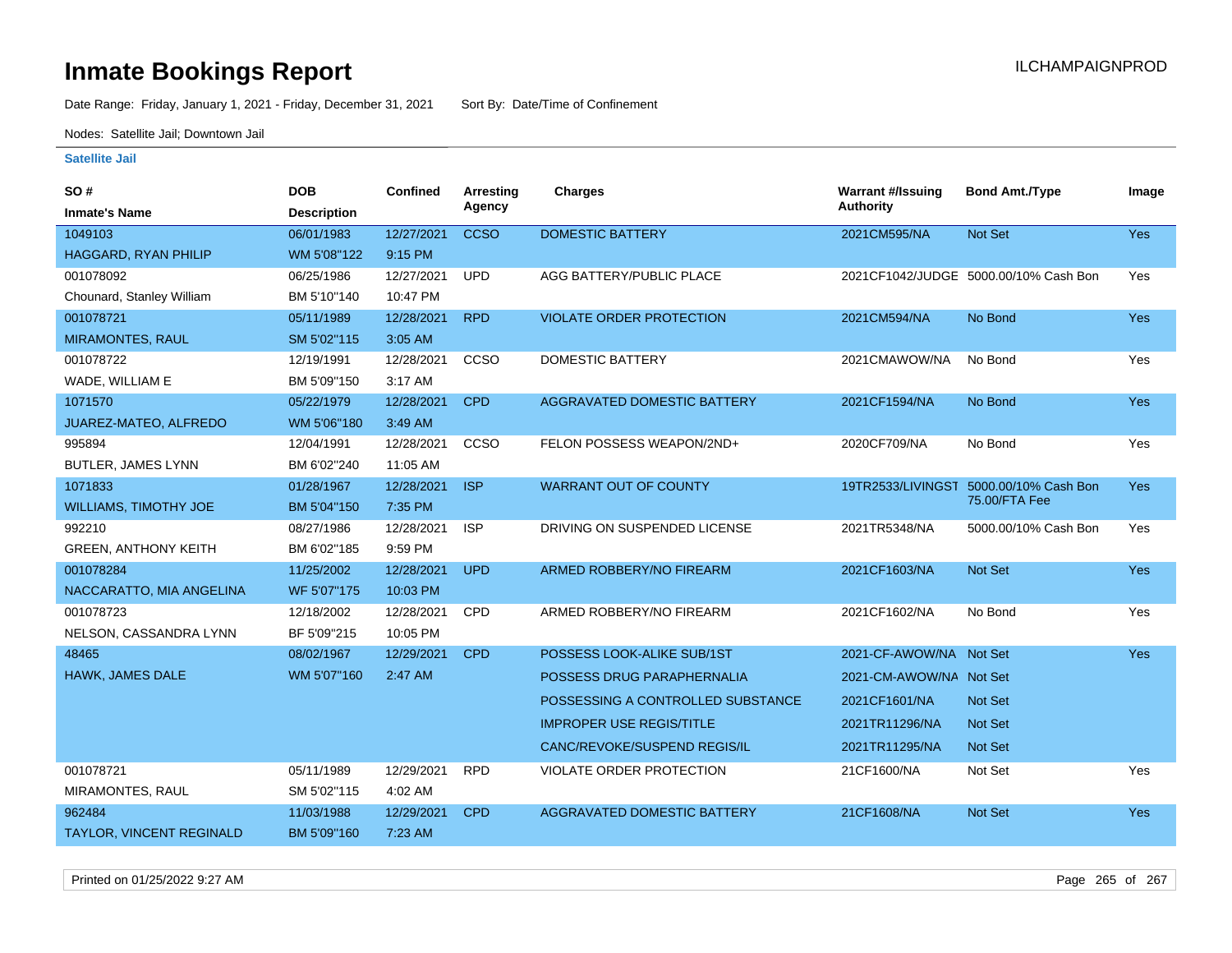Date Range: Friday, January 1, 2021 - Friday, December 31, 2021 Sort By: Date/Time of Confinement

Nodes: Satellite Jail; Downtown Jail

#### **Satellite Jail**

| <b>SO#</b>                         | <b>DOB</b>         | <b>Confined</b> | Arresting   | <b>Charges</b>                            | <b>Warrant #/Issuing</b> | <b>Bond Amt./Type</b>                 | Image      |
|------------------------------------|--------------------|-----------------|-------------|-------------------------------------------|--------------------------|---------------------------------------|------------|
| <b>Inmate's Name</b>               | <b>Description</b> |                 | Agency      |                                           | <b>Authority</b>         |                                       |            |
| 001077475                          | 03/29/2002         | 12/29/2021      | <b>CCSO</b> | <b>RESIST/OBSTRUCTING A PEACE OFFICER</b> | 20 CM 751/CHAMPA No Bond |                                       | <b>Yes</b> |
| <b>WILLIS, JAMARI MIKALEE</b>      | BM 6'01"170        | 10:03 AM        |             |                                           |                          |                                       |            |
| 1007239                            | 08/20/1972         | 12/29/2021      | <b>CPD</b>  | <b>DOMESTIC BATTERY</b>                   | 21CF1607/NA              | Not Set                               | Yes        |
| MOORE, ANDREW VIRGIL               | WM 6'04"205        | 8:40 PM         |             |                                           |                          |                                       |            |
| 001078353                          | 09/28/1983         | 12/30/2021      | <b>CCSO</b> | THEFT/DISP MERCH/<\$300/PRECONV           |                          | 21CF1058/WEBBER 5000.00/10% Cash Bon  | <b>Yes</b> |
| <b>VEACH, JUSTIN ROY</b>           | WM 5'11"210        | 12:22 AM        |             |                                           |                          |                                       |            |
| 1048488                            | 10/14/1995         | 12/30/2021      | <b>CPD</b>  | MFG/DEL 1<15 GR COCAINE/ANLG              | 2021CFAWOW/NA            | Not Set                               | Yes        |
| COLSON, WAYNE ARTHUR, III          | BM 5'06"140        | 8:27 AM         |             | ARMED VIOLENCE/CATEGORY I                 | 2022CF4/NA               | Not Set                               |            |
| 50281                              | 06/13/1971         | 12/30/2021      | <b>RPD</b>  | <b>DOMESTIC BATTERY</b>                   | 2021CFAWOW/NA            | Not Set                               | Yes        |
| <b>BRUBAKER, ERIKA LATRICE</b>     | BF 5'01"120        | 3:03 PM         |             |                                           |                          |                                       |            |
| 99271                              | 09/24/1954         | 12/30/2021      | CCSO        | POSS AMT CON SUB EXCEPT(A)/(D)            | 20CF675/ROSENBA          | 25000.00/10% Cash Bo                  | Yes        |
| KING, ARTHUR EUGENE                | BM 5'09"160        | 3:52 PM         |             | POSSESS DRUG PARAPHERNALIA                |                          | 2019CM1100/JUDGE 1000.00/10% Cash Bon |            |
| 001078724                          | 04/22/1987         | 12/30/2021      | <b>CPD</b>  | <b>CRIMINAL TRESPASS BUILDING</b>         | 2021CMAWOW/NA            | 100.00/Full Amount                    | <b>Yes</b> |
| <b>BURTON, CHRISTOPHER MARTELL</b> | BM 6'03"200        | 6:05 PM         |             |                                           |                          |                                       |            |
| 001078725                          | 11/27/1982         | 12/30/2021      | <b>CPD</b>  | WARRANT OUT OF COUNTY                     | 2020CM560/NA             | 5000.00/10% Cash Bon                  | Yes        |
| DEBERRY, DANIEL L                  | BM 5'03"125        | 9:00 PM         |             | <b>WARRANT OUT OF COUNTY</b>              | 2021CF36/NA              | 75.00/FTA Fee                         |            |
|                                    |                    |                 |             |                                           |                          | 5000.00/10% Cash Bon                  |            |
| 001078726                          | 09/23/1991         | 12/31/2021      | <b>RPD</b>  | <b>DOMESTIC BATTERY</b>                   | 2021CMAWOW/NA            | Not Set                               | Yes        |
| <b>BORBASH, ERICK ANTHONY</b>      | WM 5'06"150        | 3:12 PM         |             |                                           |                          |                                       |            |
| 001078029                          | 03/11/1993         | 12/31/2021      | <b>CPD</b>  | VIOLATE ORDER PROTECTION                  | 2021-CM-237/NA           | 1000.00/10% Cash Bon                  | Yes        |
| <b>BROCK, VERNELL CHRISTOPHER</b>  | BM 5'07"120        | 11:08 PM        |             |                                           |                          |                                       |            |

**Total Satellite . 2690**